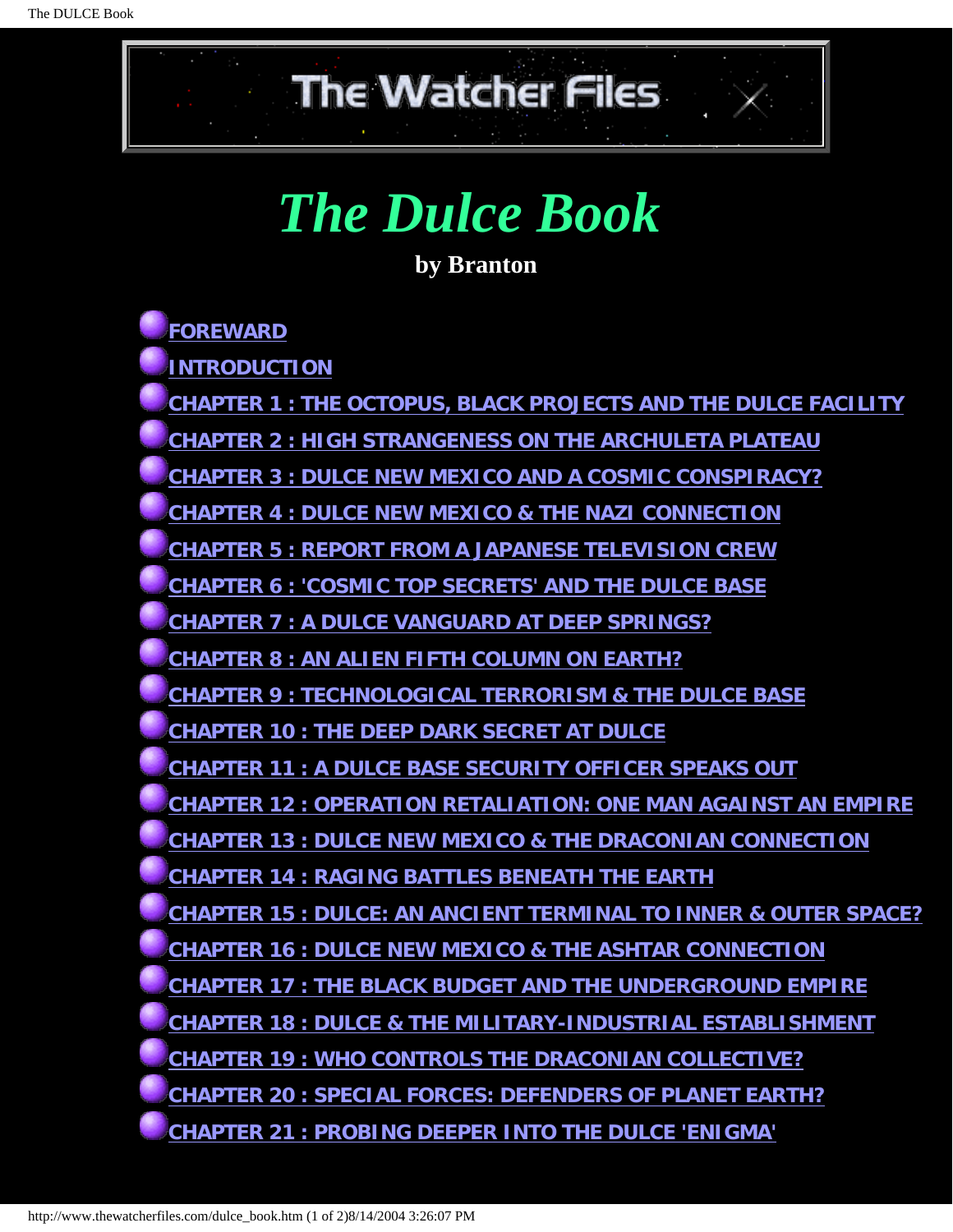|              | CHAPTER 22 : MYSTERY-MAVERICK JIM MCCAMPBELL TAKES ON THE       |  |
|--------------|-----------------------------------------------------------------|--|
| <b>DULCE</b> |                                                                 |  |
|              | <b>CHAPTER 23 : INSIDE INTELLIGENCE ON THE DULCE BASE</b>       |  |
| ¥            | CHAPTER 24 : THE DULCE NETWORK -- NORTH SECTOR?                 |  |
| Y            | <b>CHAPTER 25 : DANGER DOWN UNDER: THE CHRISTA TILTON STORY</b> |  |
|              | <b>CHAPTER 26 : THE DULCE CAVERNS AND PUEBLO MYTHOLOGY</b>      |  |
|              | CHAPTER 27 : DULCE AND THE SECRET FILES OF A U.S. INTELLIGENCE  |  |
| WORKER       |                                                                 |  |
|              | CHAPTER 28 : "THE ORGANIZATION" -- INSIDE THE COLLABORATION     |  |
|              | CHAPTER 29 : "THEY LIVE": CHAMELEONS IN OUR MIDST!?             |  |
| ×            | <b>CHAPTER 30: REVELATIONS FROM THE LEADING EDGE</b>            |  |
| ¥            | CHAPTER 31 : CONFESSIONS OF AN FBI "X-FILE" AGENT               |  |
|              | CHAPTER 32 : REVELATIONS OF AN MJ-12 SPECIAL STUDIES GROUP      |  |
| AGENT        |                                                                 |  |
|              | <b>CHAPTER 33 : PHIL SCHNEIDER VS. THE NEW WORLD ORDER</b>      |  |
|              | CHAPTER 34 : A CLOSING MESSAGE TO THE PEOPLE OF EARTH           |  |
|              |                                                                 |  |

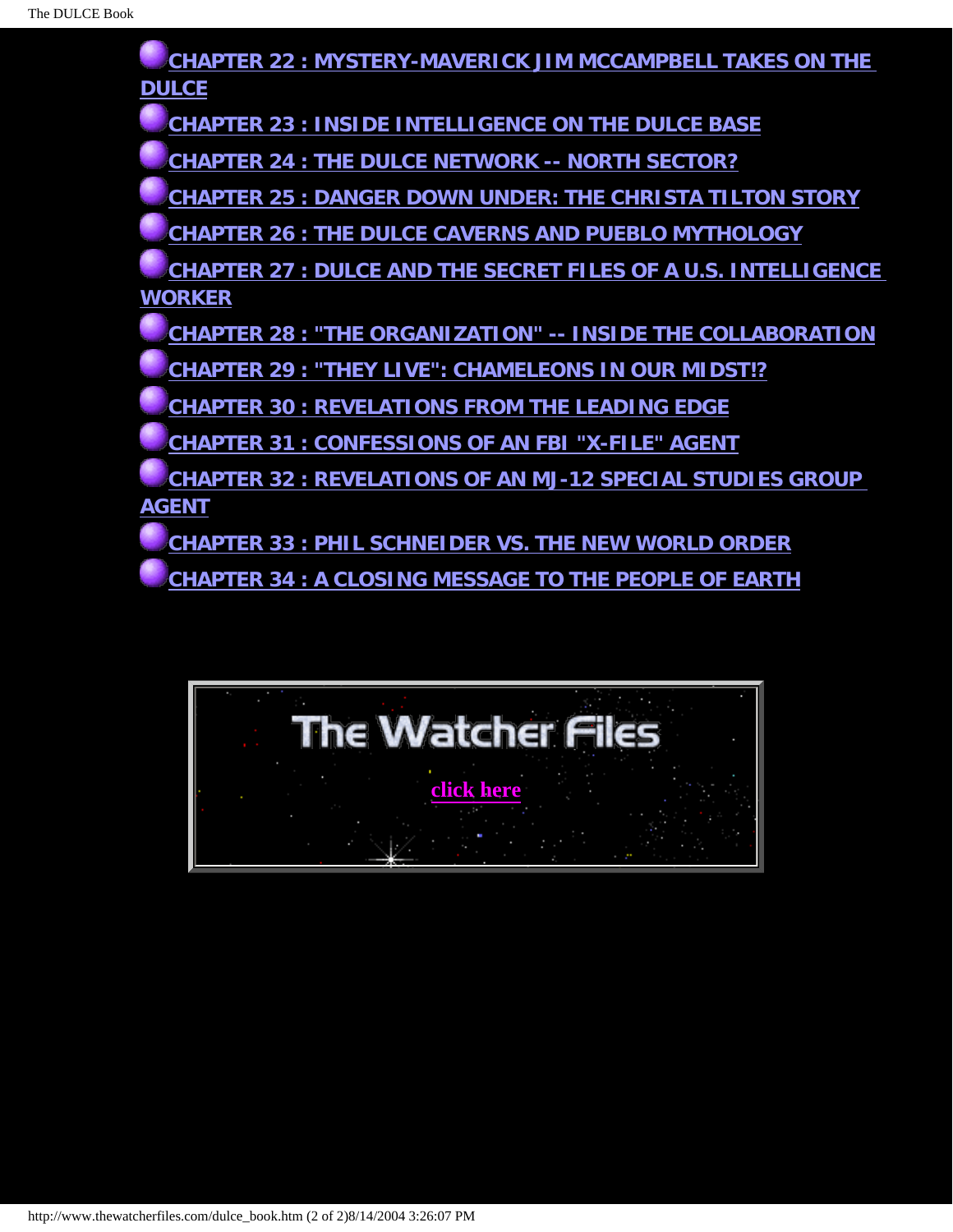<span id="page-2-0"></span>**FOREWORD**

"HAVE RESPECT UNTO THE COVENANT, FOR THE DARK PLACES OF THE EARTH ARE FULL OF THE HABITATIONS OF CRUELTY." -- Psalms 74:20

What's going on near Dulce, New Mexico?

Above Top Secret Military-Industrial Black Projects?

Headquarters for a Bavarian-backed New World Order?

Vanguard for Alien Infiltration and Invasion?

Massive Intelligence Agency Disinformation?

Collective Mind Control or Mass Hallucination?

All of or a Combination of The Above?

For several decades, researchers of "paranormal phenomena" have devoted themselves to specialized fields of "fringe scientific" investigation. Some of these various fields of 'borderline' research -- which have surfaced in order to document or attempt to explain a wide divergence of phenomena -- have included:

Aerial or UFO phenomena, Psychic or Psichotronic investigation, Cattle and Animal Mutilations, Vampirism, Men In Black, Conspiracies and Assassinations, Secret Societies, Underground Anomalies, Quantum Mechanics, Legends and Mythology, Ancient Civilizations, the 'Mothmen' and other 'Crypto-Zoological' encounters, Energy Grids and other Geo-Magnetic anomalies, Biogenetics and Cloning, Cybernetics and Artificial Intelligence, Abductions and Missing Time, Hypnotherapy and Mind Control, Missing Persons... There are no doubt many others that I have not mentioned.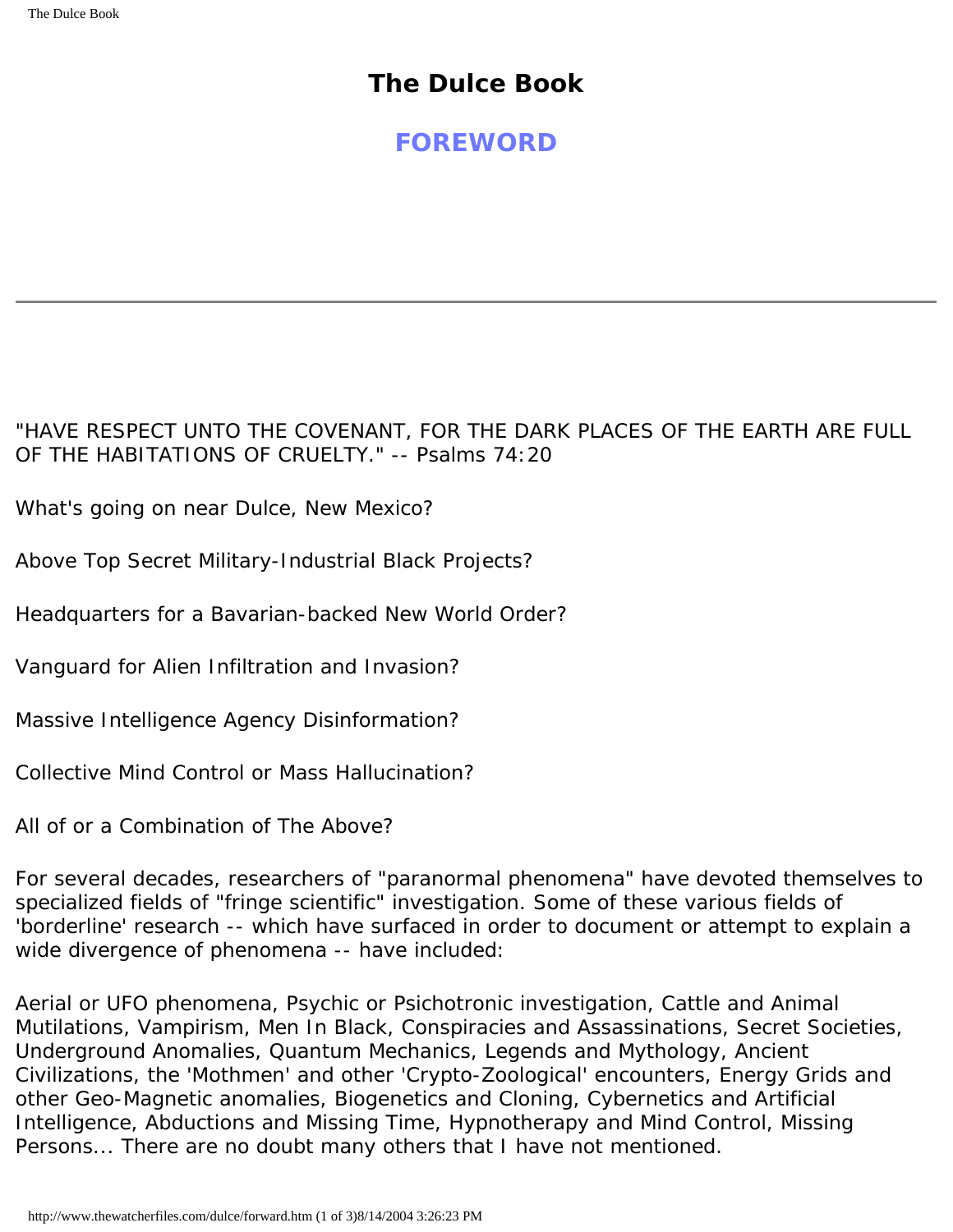The Dulce Book

In the 1950's, experts in some of these areas of investigation began hearing the first faint hints that 'something' was going on in the American southwest, near the "Four Corners" region of the United States. First these hints and rumors were brief, vague and confusing, yet they sparked enough interest to provoke further investigations as the years passed.

At first these fringe scientists who concerned themselves with the mysteries and anomalies of this region began raising more questions than answers, as they continued to probe into an 'enigma' which seemed to eventually focus itself in and around a small desert town lost amidst the mesas of northwestern New Mexico.

In the late 1970's and early 1980's, the mystery -- and subsequently the interest - deepened as reports began to slowly emanate from the area suggesting that something significant and horrifying had taken place there, near the small town of Dulce [pronounced "dul-see"], New Mexico. The many different 'phenomena', those previously mentioned, seemed for some strange reason to converge and coagulate into one vast enigmatic scenario of high strangeness in and around this seemingly insignificant and small New Mexican town. Researchers commenced to analyze and categorize their respective phenomena, looking for patterns and concentrations, and came to the realization that several of these phenomena apparently converged in the American southwest... the charts showed the largest concentrations of UFO sightings -- Northwestern New Mexico; the epicenter of Cattle Mutilation Phenomena - Northwestern New Mexico. Other experts in their fields began to find similar patterns merging and linking with other 'phenomena' at underlying levels. Researchers into Conspiracies, Secret Societies, Underground Anomalies, Legends and Mythology, Ancient Civilizations, Energy Grids, Geo-Magnetic anomalies, Biogenetics, Abductions and Missing Time, Missing Persons and investigators of other specialized 'vanguard' fields of research began looking toward this small desert town. These unusual convergence's of phenomena in a singular locale sparked even more interest and investigation.

From that point on, it was as if some ancient seal had been broken, as if an ancient cloud of darkness had begun imploding in upon itself, broken apart by the piercing light of human perception and the relentless probing's and scrutiny of brave and daring souls. Sensing that something very wrong and unnatural was going on here, something ancient and evil, some of these brave souls -- who by choice or chance found themselves battlingit-out on the front lines against ancient forces that were determined to keep themselves from being exposed -- continued to wage their all-too-often personal battles against the enigma... some of these inevitably losing their minds if not their very lives in the process. As these brave souls were worn down by the intensity of this psychic warfare in their efforts to expose and defeat this 'mystery of iniquity' [to coin a Biblical phrase], they sent out desperate calls for 'reinforcements'. Many answered the call, and the ancient and formerly invisible 'beast' that had managed to hide itself below the deserts of the southwest like a dragon in its lair, began to stir in rage and terror at these new exposures, and to lash back at its new-found enemies. The repercussions began to be felt throughout the whole country, through which the beast had reached out its deadly tentacles -- which were also in the process of being exposed along with the black 'heart' of the beast itself.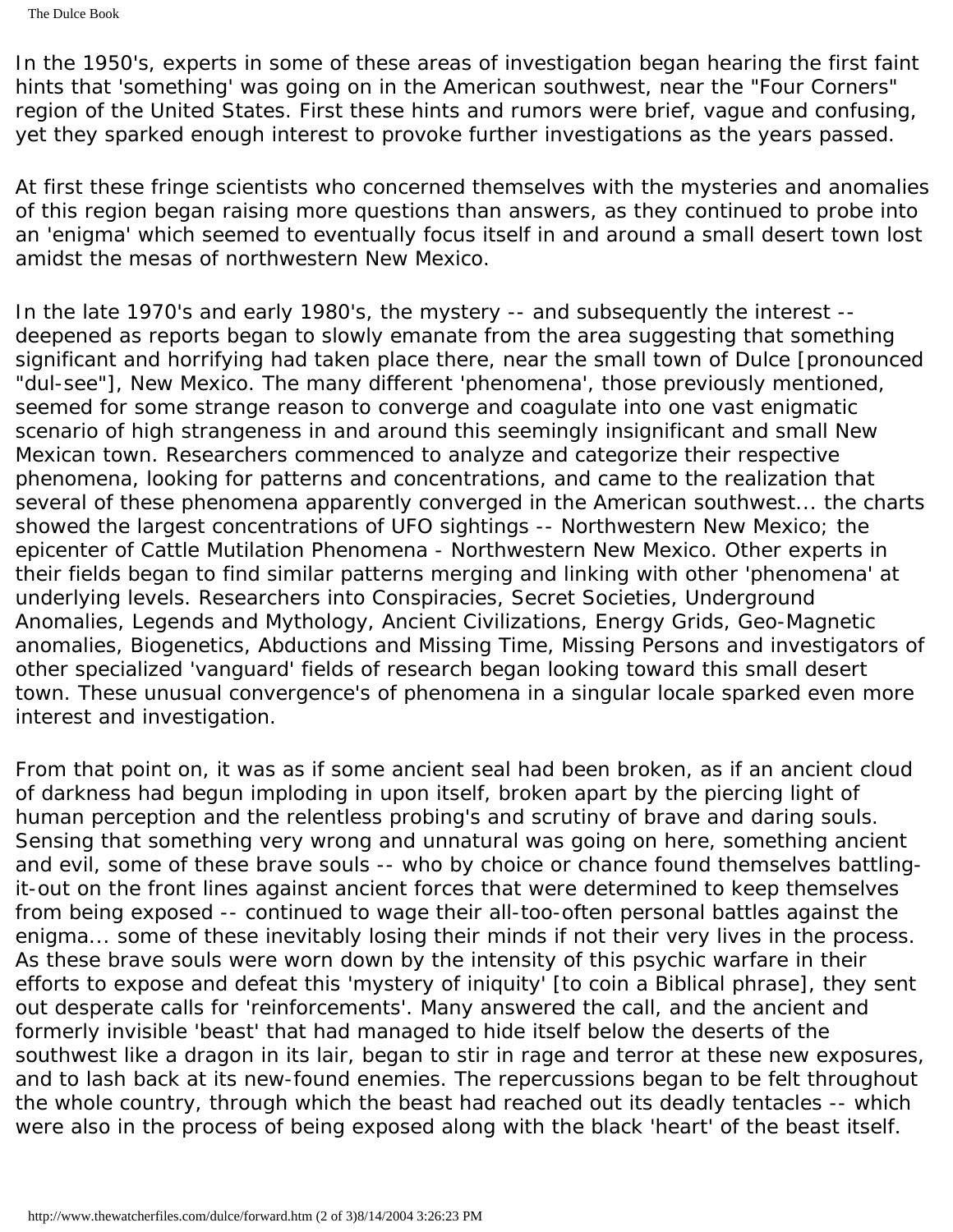The Dulce Book

The walls of the ancient fortress concealing the 'beast' or the 'enigma' began to crumble and fall with increasing intensity. From the murky blackness within, a faint collective cry was 'heard' as if from another world -- the voices of multitudes who were desperately calling out for help to the only ones who could hear them, those who were beginning to 'see' yet had not yet become the slaves of the 'enigma' itself.

Many of 'us' who have continued the battle have sacrificed our comfort, our social and economic welfare, and in some cases even our very lives to fight the Enigma, because we have caught a brief glimpse of the potential threat that "the enemy within" poses to the future of Liberty and to this great Independent nation of America. What you will see throughout these pages is the collective results of our efforts and -- I'm not ashamed to say -- the results of more than a little Divine Intervention as well. Many of us, such as yours truly, have been 'victimized' by the enigma for the greater part of our lives, and have decided that the only way to be 'free' from its grasp is to practice the old military rule: "The best Defense is a good Offense..."

So there you have it. Like those before us, we send this work forth as a warning and a call to arms, to others who value truth and freedom. For those who may not believe everything that follows, I challenge you to become personally involved [however using caution in the event that these collective reports DO turn out to be true] and PROVE the claims made herein point-by-point, one way or another. This is the challenge that those of us who have contributed to this work leave with you. I remain...

'Branton'

\*\*\*\*\*\*\*

DEDICATION:

To the woman of my 'dreams', whose distant cries have reached me in the night. Whoever you are, wherever you are, this 'book' is for you.

BACK: **[Introduction](#page-5-0)**

NEXT: **[Chapter 1](#page-7-0)**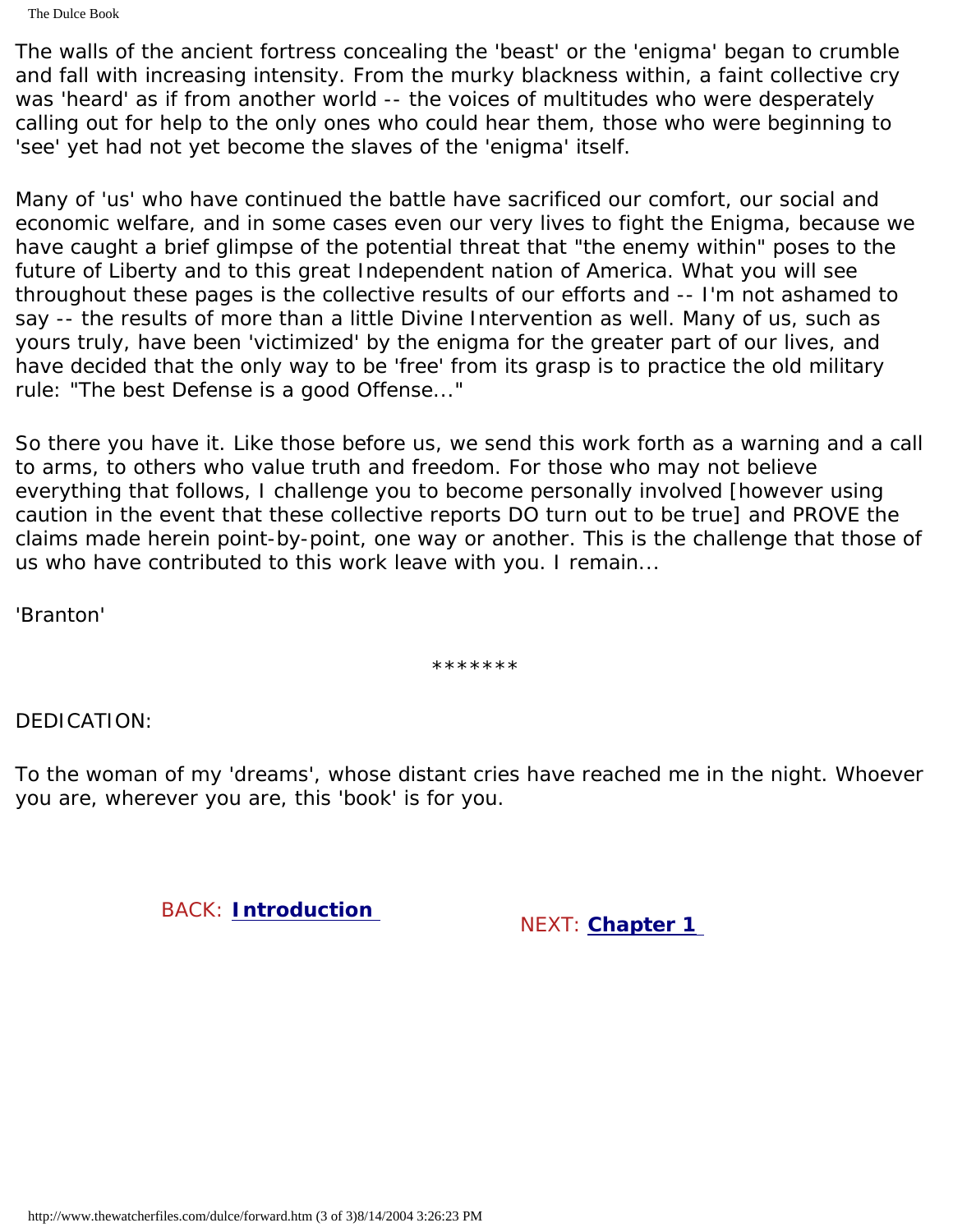<span id="page-5-0"></span>**INTRODUCTION**

#### NOTE:

I must confess that I have thought very long and hard about the possibility of publishing this text in book format in order to relieve the financial burden upon myself that has resulted from a lifetime of mental and emotional suffering due to my own personal involvement with the 'enigma'. Angry at the personal loss, I justified to myself that if I can make a profit by selling the innermost secrets of those hidden and insidious powers working behind the enigma, as its overlords, then there would be nothing wrong with benefiting at their expense.

I still believe this to be so. However, realizing that events in this world are quickly leading to a final apocalyptic crisis, understanding the pain that millions of 'abductees' around the world have felt and are feeling, and hearing the 'distant cries' of those who are lost deep within the labyrinthine depths of the Enigma itself, I have decided that the right thing to do would be to send this information forth at no cost, other than the heavy price that all those who have brought this information to you have paid. Consider it my 'patriotic' duty. All I ask in return would be for your prayers: for the many abductees who have been rejected by an unbelieving and cynical world; for myself and those who have contributed to this work so that our sacrifices will not have been in vain; and especially for those who are the most desperate of all... those who have become lost within the cruel dungeons of the Enigma itself. Pray that they might be protected and preserved even in the midst of the fearful hopelessness and despair which they face, so that they might once again see the light of day.

#### DISCLAIMER:

Much of the information in this volume is of an incredible and, some might say, an unbelievable nature.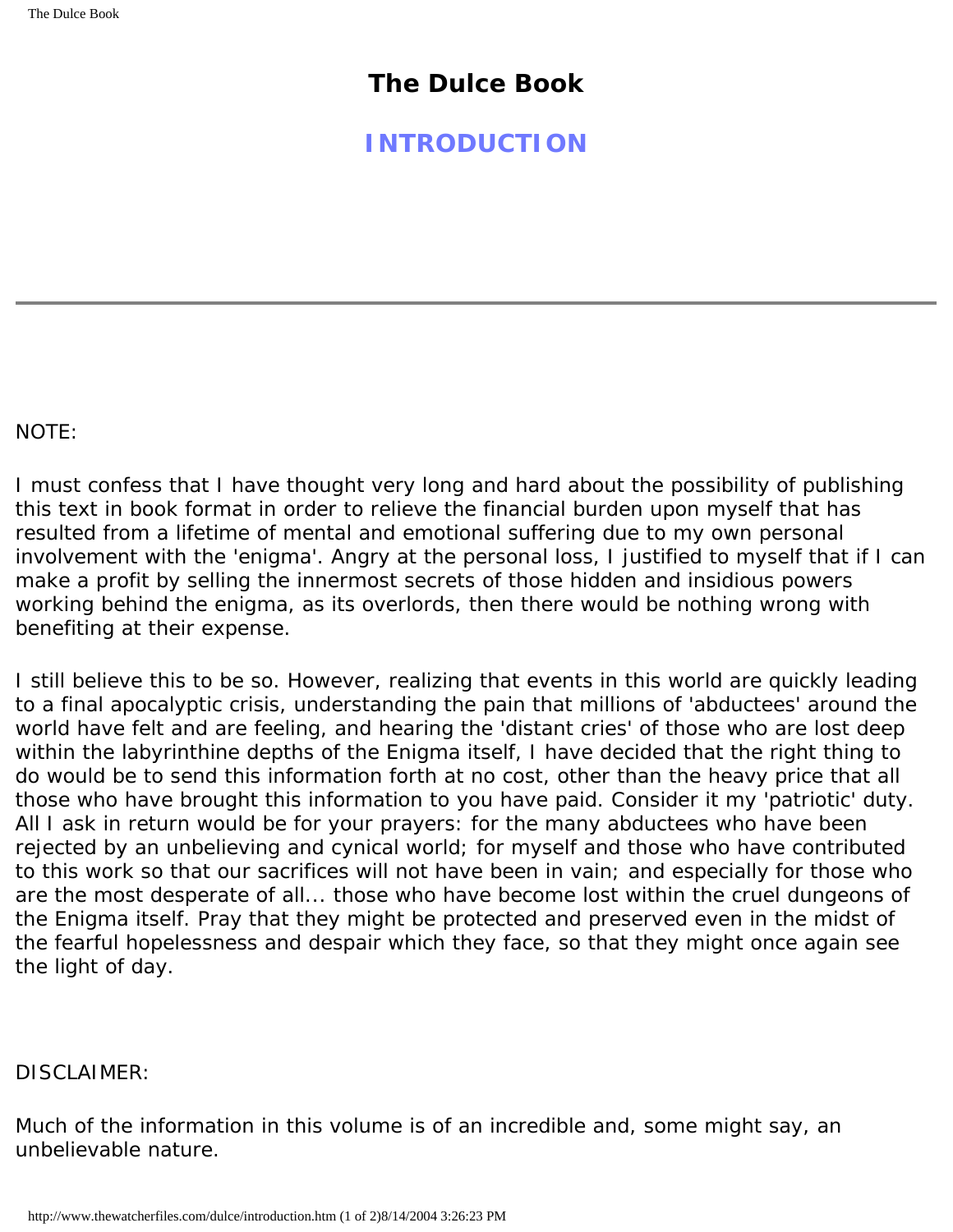I have decided NOT to hold back ANY information or claims regarding the Dulce enigma and related scenarios, the reason for this being that underground or earth-based anomalies are always there for anyone who is interested or daring enough to probe and investigate.

UFO events often appear and disappear [along with the evidence] when the object or objects depart. Underground or earth-based anomalies on the other hand cannot and do not 'disappear' at will, and because of this they are far more vulnerable to being exposed -- as legitimate or not.

Throughout this volume I have nevertheless offered my own 'opinions' and 'perspectives' based on circumstantial evidence [two or more reports from different sources which relay identical themes, and so on]. These admittedly are my own opinions and can be recieved or discarded according to the readers own perceptions in regards to the nature of reality. I have formed these opinions based on my own perceptions of the overall data, and since these are my perceptions, they are not infallible but are subject to change or revision with the revelation of new information. The reader is free to form his or her own conclusions and opinions based on the accumulated data, just as I have done.

Whether you consider the information which follows science fact, science fiction or perhaps a little of both ["science faction", you might say], this should not detract from the fact that these reports -- which have arrived from HUNDREDS of different sources and have been condensed within this one volume -- make for fascinating reading, either way one looks at it.

So with this there is nothing else to share in the way of introductions, other than to say...

Sit back and enjoy the ride!

Branton -- October, 1996

BACK: **[Contents](#page-0-0)**

NEXT: **[Foreword](#page-2-0)**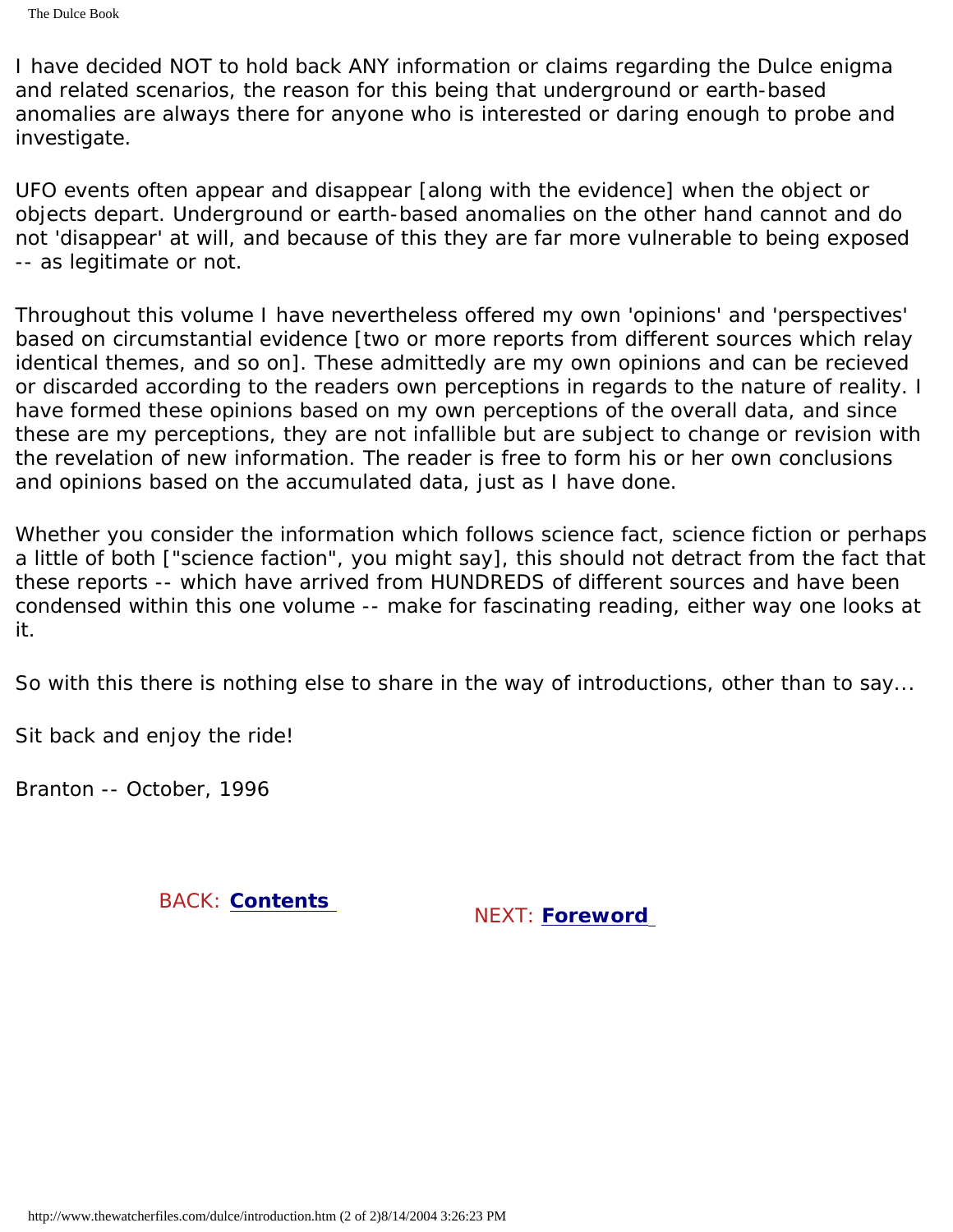#### <span id="page-7-0"></span>**"Those conspiracies that are too incredible to be believed, are by the same right those which most often succeed."**

Chapter 1

**The Octopus, Black Projects And The Dulce Facility**

The following article comes from the 'TC TECHNICAL CONSULTANT', Nov.-Dec., 1991 issue:

"The death of a journalist in West Virginia, plus the jailing of an alleged CIA computer consultant in Washington State may be elements of a much wider scandal that could have serious implications...

"What started out as an investigation of an apparent case of pirated software has grown to be a project involving hundreds of journalists all over the world.

"The dead journalist, Joseph Daniel 'Danny' Casolaro was found dead August 10th in a motel room in West Virginia. His wrists were slashed seven times on each wrist and a suicide note was found nearby. The only manuscript of his book, with accompanying notes, WAS MISSING.

"The book, provisionally titled 'The Octopus', was meant to be an explosive expose of misdeeds by the Justice Department under the Reagan administration. Time Magazine also reported that Casolaro's research centered on gambling and attempted arms deals at the Cabazon reservation near Indio [California].

"Indeed, the scope of Casolaro's investigation was so large that any one of a large number of areas of research could have been the trigger for a possible hit.

"While authorities declared his death a suicide, his relatives definitely stated that Casolaro's mental state was sound, indeed upbeat, after the completion of his book.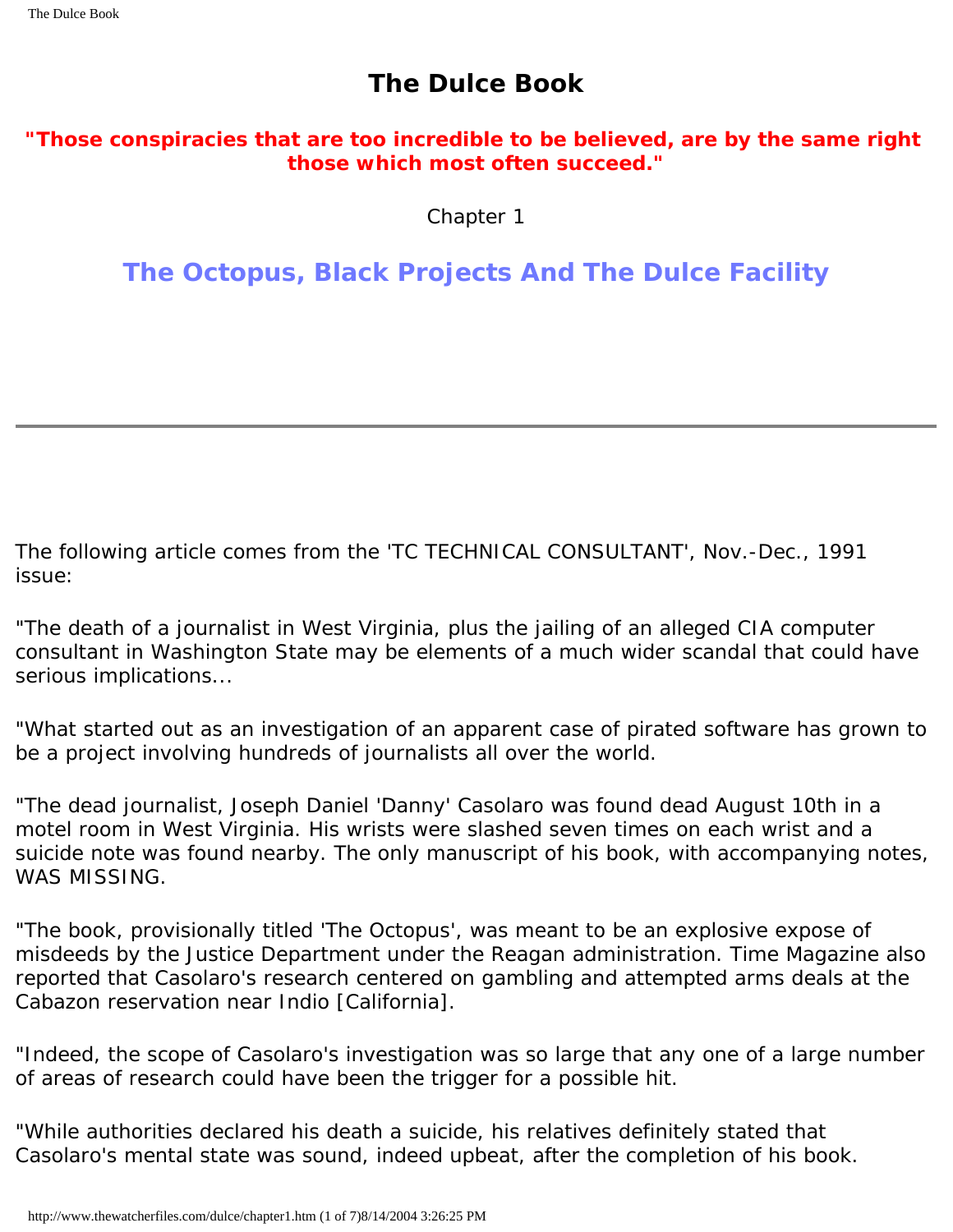"Casolaro started his work nearly two years before, investigating the bankrupting of a small computer software company called Inslaw, allegedly by the U.S. Justice Department. INSLAW, a company headed by Bill and Nancy Hamilton of Washington D.C., (no connection to researcher Bill Hamilton, whose writings on the Dulce enigma appear later in this volume. - Branton) had developed a package known as PROMIS -- short for Prosecutor's Management Information System -- to act as a case management tool for the Justice Department's unwieldy work load.

"Inslaw President Bill Hamilton has claimed that Ed Meese associate EARL BRIAN was given control of pirated versions of the PROMIS software by Meese to sell back to different U.S. government agencies for great profit. Two courts have so far agreed with Hamilton, awarding an 8 million dollar judgment, but a higher ('Justice Dept.'? - Branton) court of appeal has quashed the award and the verdict, declaring that it was not the jurisdiction of the lower courts. As of October 9, the case has moved into the realm of the Supreme Court.

"EARL BRIAN OWNS UNITED PRESS INTERNATIONAL [UPI] and FINANCIAL NEWS NETWORK [FNN].

"According to a Washington man, who claims to have modified the cobol-based software for the CIA and other intelligence agencies, the software was a reward for Earl Brian's role in arranging the so-called 'October Surprise' gambit, the alleged conspiracy to withhold the American hostages in Iran until after the 1980 election which saw Carter removed from power. The 'October Surprise' scandal has taken some time to emerge.

"In a Paris meeting, President Bush is alleged to have met with Ali Akabar Hashemi Rafsanjani, the speaker of the Iranian Parliament, Mohammed Ali Rajai, the future President of Iran and Manucher Ghorbanifar, an Iranian arms dealer with connections to Mossad, according to Navy Captain Gunther Russbacher who claims to have flown Bush, William Casey -- the CIA chief -- and Donald Gregg, a CIA operative to that location. Russbacher, who made these allegations in May is now in jail on Terminal Island, convicted on the charge of impersonating a U.S. Attorney. (Note: Russbacher 'defected' from the CIA with 12 Navy Seals under his command, and was on at least two occasions the target of attempted CIA hits. The would-be assassins attempted to drive Gunther and his wife off of roads and down the side-cliffs to their deaths, however according to Russbacher his SEAL-team agents who were watching over him unbeknownst to the intended assassins, moved up quickly from behind and sent the CIA "hit men" to THEIR deaths instead. - Branton)

"The Washington man is MICHAEL RICONOSCIUTO who is now waiting for a trial in a Washington jail on conspiracy to sell drugs charges, charges which Riconosciuto claims are manufactured. Indeed, the charge made against Riconosciuto were made one week after Riconosciuto authored and signed an affidavit describing his role in modifying the pirated software.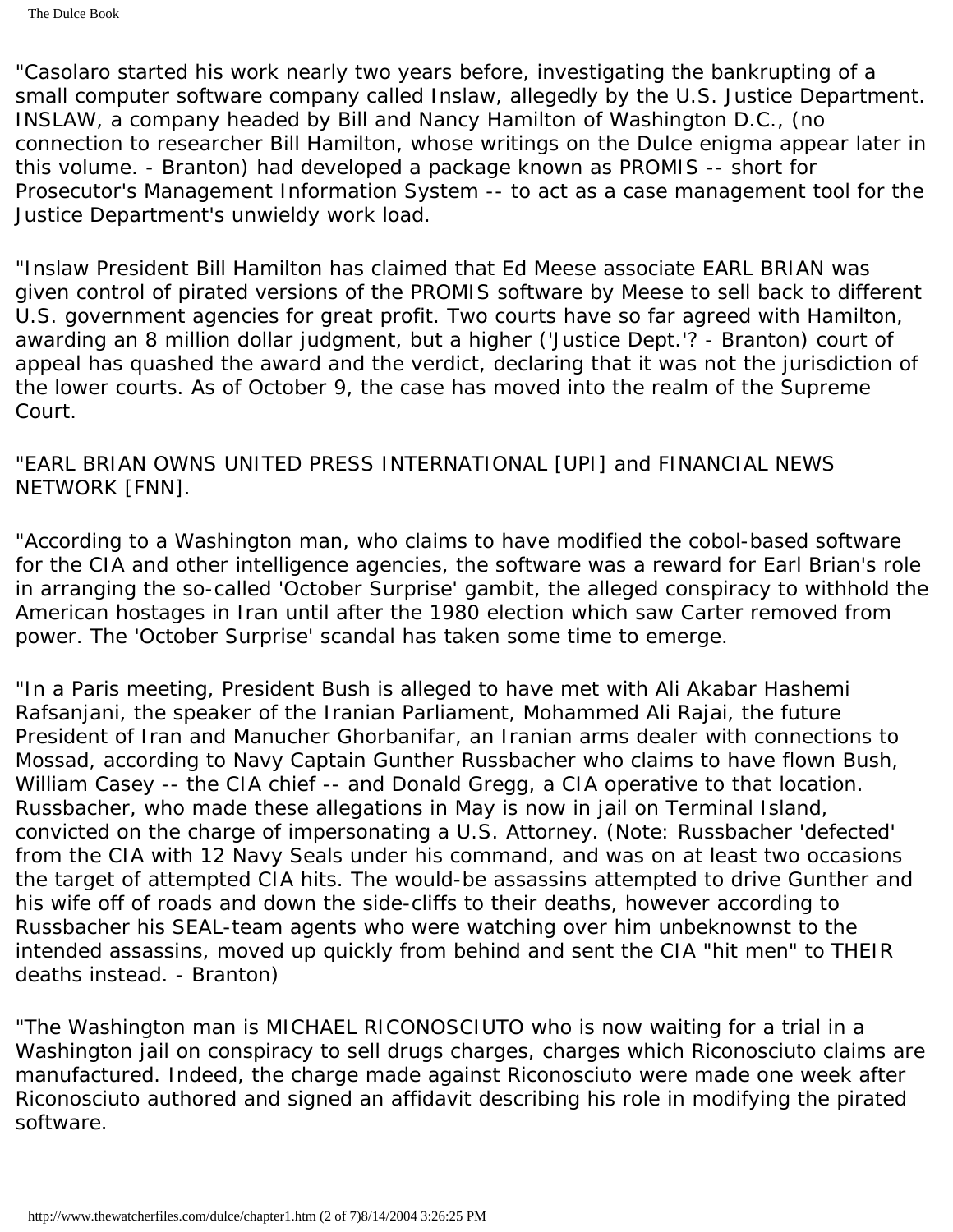The Dulce Book

(Note: It is interesting what connections we can find here. Michael Riconosciuto was a Wackenhut-CIA employee who told researcher Michael Lindemann that he had attempted to get a whole helicopter full of documents and evidence detailing illegal biogenetic activities and non-Congressionally sanctioned projects involving 'illegal aliens' out of the Nevada Test Site. The chopper was blown out of the sky, killing all five personnel on board. Michael's father happened to be Marshall Riconosciuto, a fascist and a supporter of Adolph Hitler who was a very close friend of Fred L. Crisman. Crisman was involved in the Maurey Island 'UFO' sighting incident in 1947 near Tacoma, Washington, which researcher Anthony Kimory believes involved the test-flight of hybrid CIA - PROJECT PAPERCLIP - NAZI aerial disks. There are several sources which claim that by the early 1940's the Nazi's had succeeded in test-flying wingless lenticular craft powered by rotary devices, rocket power, and DONUT CONFIGURATION jet turbine engines -- rather than cylindrical - with the cabin stabilized by gyro, the compressors rotating in one direction and the expansion chambers and vectored exhausts rotating in the opposite direction. In fact the movie "THE BATTLE OF THE BULGE" correctly implies that this, one of the largest military battles during World War II between American and German forces, was an attempt by the Germans to buy time and prolong the war just a little while longer, for within a few more months the Germans would have been mass-producing jet fighters, bombers and other super-weapons that would have been invincible to the turbo-prop fleets of the Allies. With the Allied invasion of Germany just before mass-production began, many of the prototypes and plans of the Nazi military machine were captured. However most of the most sophisticated prototypes, plans and even scientists mysteriously turned up missing following the war. We will reserve further discussion on this subject until later in this volume. After the war had ended several of the Nazi scientists who WERE captured -- and who had helped to develop the revolutionary aircraft -- were recruited by the CIA as a result of a secret deal that had been made between Allen Dulles, a member of the Bavarian Illuminati; and Nazi S.S. General Reinhard Gehlen, a member of the Bavarian Thule Society. The deep connections between the Bavarian Illuminati which sponsored the CIA and the Bavarian Thule society which sponsored the Nazi's allowed for the upper covert-ops levels of the CIA to be manned by nothing less than the core of the Nazi S.S. itself, with the help of fascist sympathizers and fifth column double-agents working within American intelligence, although some leading Nazi's were 'sacrificed' to the Nuremberg trials to appease the Allies and establish the illusion that Europe had been de-Nazified. Fred L. Crisman incidentally was a 'witness' to the Maurey Island event and had helped two Army G-2 agents acquire 'slag samples' which fell from one of the six DONUT-SHAPED ships observed. On their way to deliver the samples to Wright-Patterson AFB in Ohio, their plane crashed and both G-2 agents were killed. Some people at the time insisted that the plane had been sabotaged. Two of the reporters who investigated the incident lost their lives, and Kenneth Arnold who investigated the incident after being commissioned by AMAZING STORIES editor Ray Palmer, claimed that his conversations with a high Air Force official concerning the subject were electronically monitored. Also, strange government agents in dark suits were seen in the area. Shortly after his investigation Kenneth Arnold, during an air-search for a crashed plane over Mt. Rainier, saw 9 crescent-shaped discs which he called 'flying saucers'. The news media publicized the incident and the term stuck and became a media catch word ever since. Also around this same time -- 1947 -- Arnold escaped a near-fatal crash when his airplane mysteriously lost power. The connections do not end here. Fred L. Crisman was a close friend to Clay Shaw, whom Louisiana District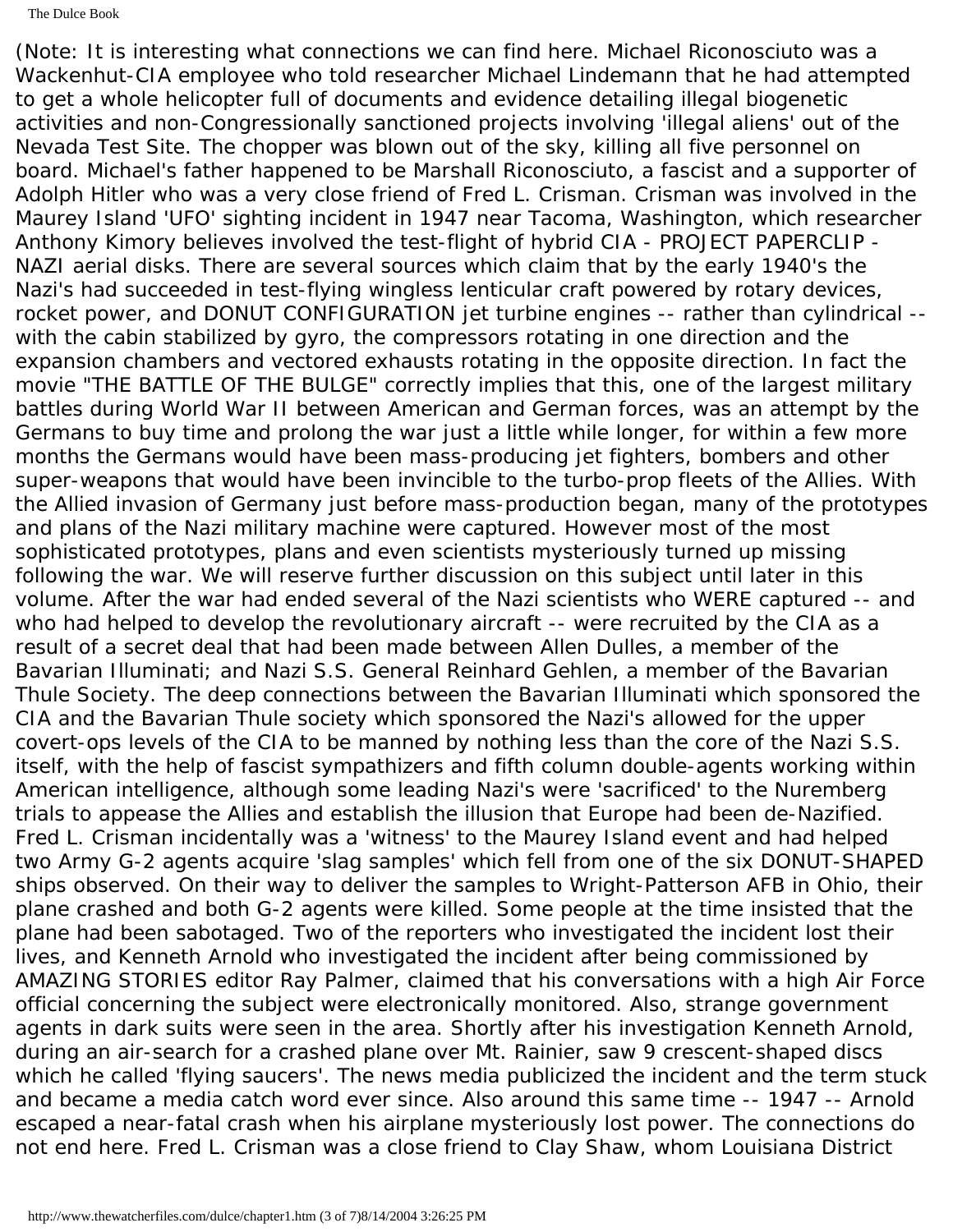Attorney James Garrison -- see the movie 'JFK' -- accused of being the CIA-Mafia gobetween in the John F. Kennedy murder. Garrison arrested Shaw in an effort to charge him and the CIA with the JFK assassination, however only a few days before the hearing Garrison's star witness David Ferry was killed, and Garrison's remaining evidence was not enough to bring about a conviction. Fred Crisman was the first man Clay Shaw called when he heard that Garrison intended to implicate him. Garrison also believed that Clay Shaw himself was involved with PROJECT PAPERCLIP, the secret operation to bring Nazi war criminals into the United States by the hundreds -- some say thousands -- and give them immunity and new identities in such institutions as U.S. Intelligence, the Military-Industrial complex, the Space agencies, and the various Rockefeller-connected oil cartels such as ARCO, STANDARD [EXXON], ZAPATA, etc., corporations that were supported by the Bavarian-based secret-society lodges, corporations that had actually sold oil to the Nazi's during World War II and helped keep the Nazi "war machine" operating. According to Garrison, Crisman worked as a middle-man between the fascist policy makers and the lower echelons of the Military-Industrial Complex. "Oh what a tangled web..." These American mega-bankers and traitors to freedom had supported the Nazi's in an effort to initiate a Bavarian-backed "New World Order", under the cover of the "Third Reich". Read the book NONE DARE CALL IT CONSPIRACY, by the late Gary Allen for more on the Rockefeller connection, and also the various works by Dr. Antony Sutton. - Branton)

"The affidavit also claimed that he [Michael Riconosciuto], had been contacted by phone and threatened by PETER VIDENIEKS -- a Justice Department employee and Customs official who Riconosciuto alleged had intelligence ties -- as to the possible consequences of his going public with certain information.

"According to Riconosciuto, Videnieks was a frequent visitor to the Cabazon Indian reservation near Palm Springs and visited with tribal manager, John P. Nichols. Nichols was in essence Riconosciuto's boss in a number of enterprises conducted on reservation land and the PROMIS modification was just one of these projects. According to Riconosciuto, in an interview with T.C. conducted from jail, the PROMIS software was modified to install a backdoor access for use by American intelligence services. The software was then sold to 88 different countries as a sort of 'Trojan horse' package enabling us to access their intelligence systems. According to Riconosciuto these countries included Iraq and Libya.

"Correspondence between Nichols and other companies, if authentic, indicates that Riconosciuto's claims of his expertise in the area of electronics and armaments appear to be true. Marshall Riconoscuito, Michael's father, is a reputed former business partner of Richard Nixon.

"According to Riconosciuto, the fuzzy status of reservation land as 'sovereign' allowed elements of the CIA and organized crime to conduct business uniquely.

"Among the projects worked on during this time were joint projects with WACKENHUT, a company loaded with former CIA and NSA personnel and business ventures with the Saudi Arabian royal family and other unusual projects.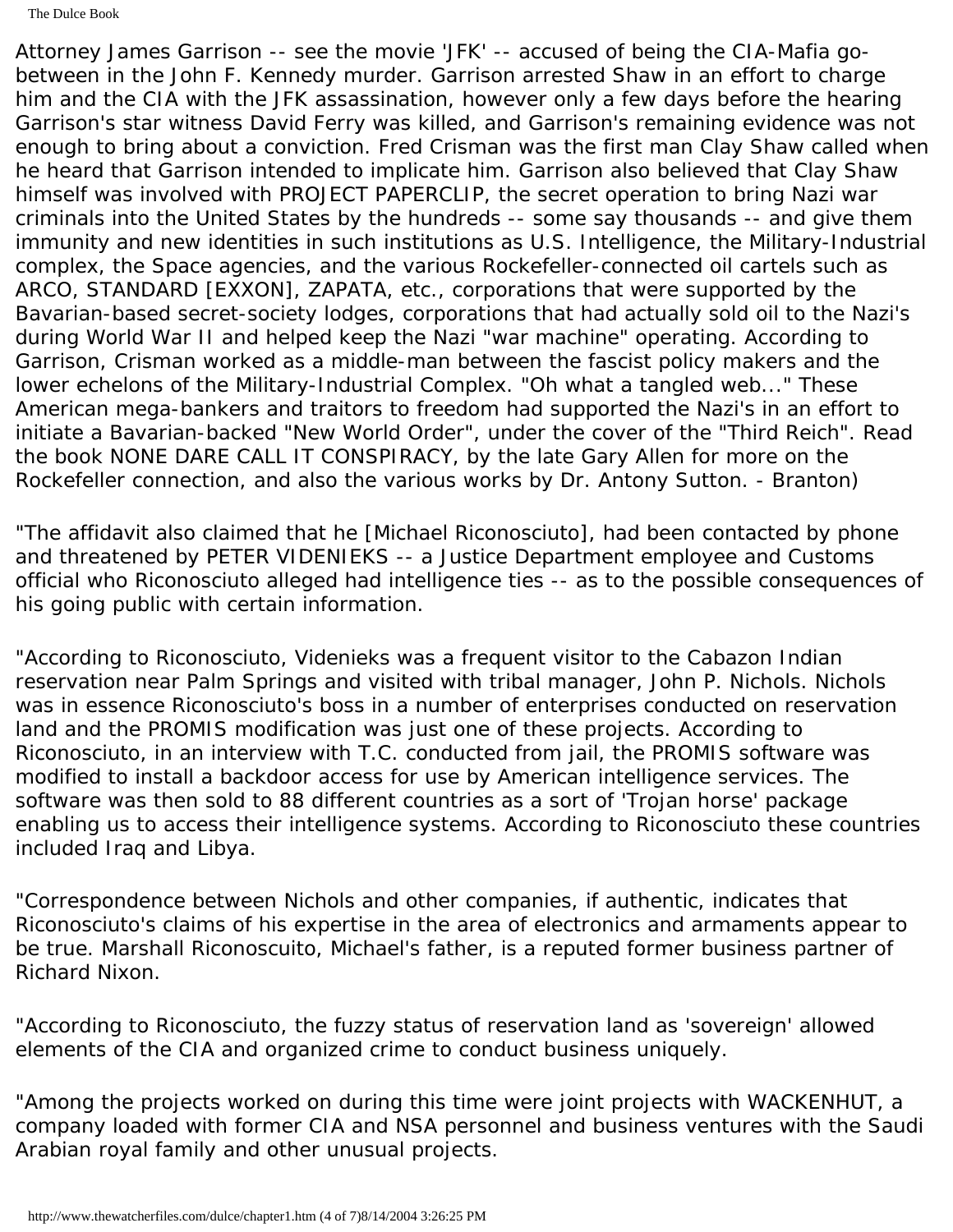"A joint venture with Southern California Edison will soon be generating power for biomass drawn from local waste outlets. Biological warfare projects were investigated with Stormont laboratories looking into the creation of 'pathogenic viruses' and enhanced fuelair explosive weapons were created and tested in league with Meridian Arms at the NEVADA TESTING RANGE which matched the explosive power of nuclear devices.

"These enhanced weapons gained their power from polarizing the molecules in the gas cloud by modification of the electric field, a technology developed from exploring Thomas Townsend Brown's suppressed work, a knowledge which Riconosciuto claims he gained from working at LEAR in Reno, Nevada.

"Riconosciuto is said to have worked on the enhanced fuel-air explosive weapons with Gerald Bull of Space Research Corporation. Bull, now deceased, later became an arms advisor to Saddam Hussein. It is said that HUSSEIN POSSESSES THE FAE TECHNOLOGY.

"In July, Anson Ng, a reporter for the Financial Times of London was shot and killed in Guatemala. He had reportedly been trying to interview an American there named Jimmy Hughes, a one-time director of security for the Cabazon Indian Reservation secret projects.

"In April, a Philadelphia attorney named Dennis Eisman was found dead, killed by a single bullet in his chest. According to a former federal official who worked with Eisman, the attorney was found dead in the parking lot where he had been due to meet with a woman who had crucial evidence to share substantiating Riconosciuto's claims.

"Both Eisman's and Ng's deaths were declared suicides by authorities.

"Fred Alvarez, a Cabazon tribal leader who was in vocal opposition to the developments on the reservation, was found shot to death WITH two friends in 1981. Their murder remains unsolved.

"The leader of the House, Thomas Foley, announced last month that a formal inquiry will be initiated into the Inslaw case. Foley appointed Senator Terry Sanford as co-chairman of the joint congressional panel. Prior to his election, Senator Sanford was the attorney REPRESENTING Earl Brian in his 1985 takeover bid for United Press International and was instrumental in appointing Earl Brian, a medical doctor, to the board of Duke Medical School, of which Sanford is President.

"However, despite repeated requests from journalists to produce photographs showing Riconosciuto together with Brian, and requests to produce his passport showing his alleged trip to Iran, he has not yet done so. Also Riconosciuto failed to be able to describe Peter Videnieks to CNN's Moneyline program, claiming a medical condition prevented him from remembering clearly.

"This led one former intelligence operative to speculate that we may be witnessing a very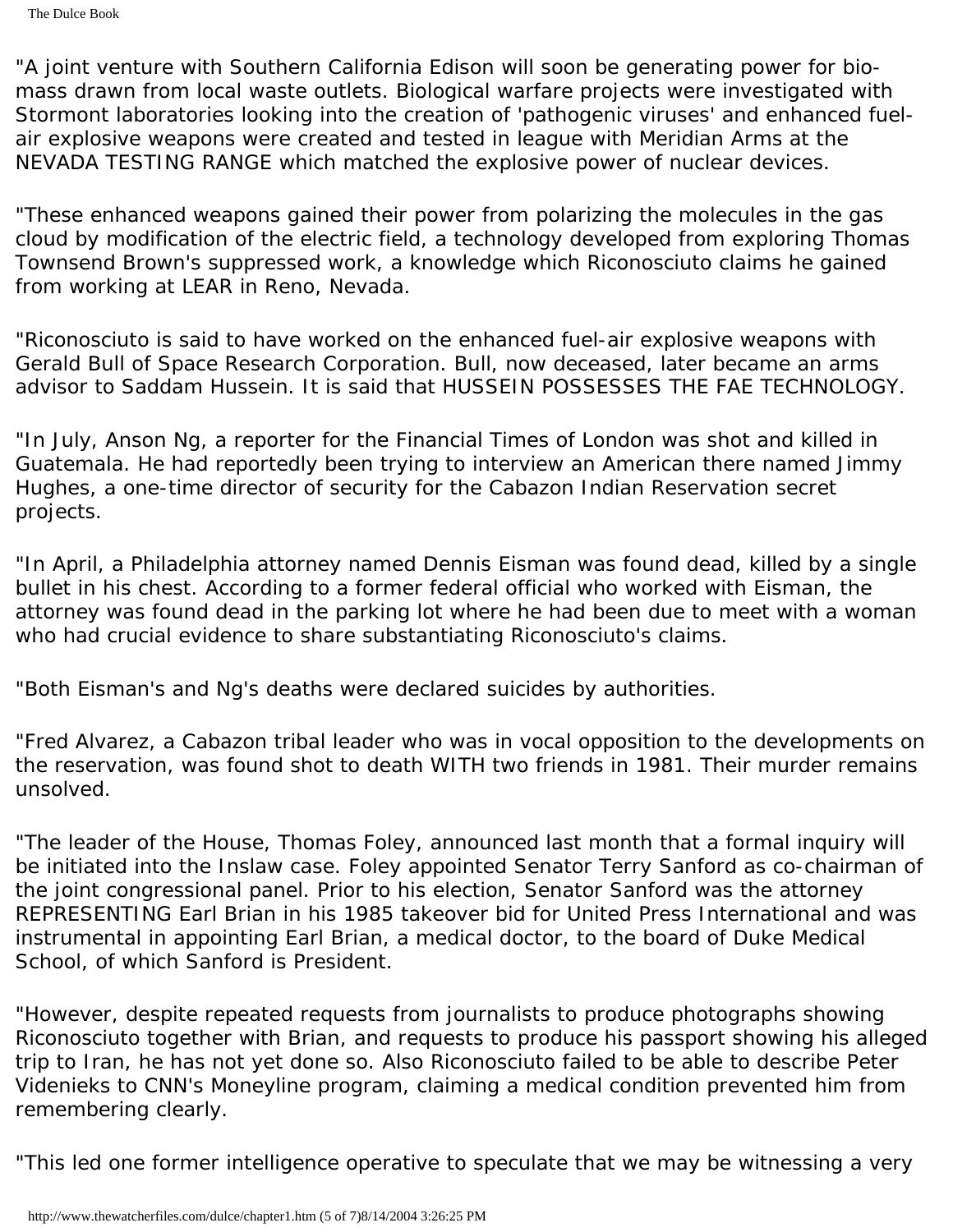sophisticated intelligence operation being played out in public.

"Former F.B.I. Special Agent, Ted Gunderson, speaks FOR Riconosciuto's credibility. Gunderson, who lives in Manhattan Beach, has worked with Riconosciuto for many years in his capacity as private investigator.

"Together, according to Gunderson, they were responsible for thwarting a terrorist operation during the Los Angeles Olympics. According to Gunderson, Riconosciuto was well known in certain circles as a genius in almost all sciences.

"The so-called drug operation broken up in Washington State was an electrohydrodynamic mining operation claimed Gunderson, using Townsend Brown technology. A videotape viewed by this journalist revealed metallic powders and apparent processes unrelated to drug manufacture. Indeed, a government analysis of soil samples revealed the absence of drug contamination, but a high concentration of barium. Barium is often found in high voltage related work.

"Unsubstantiated information from an intelligence source claims that the current situation is THE VISIBLE EFFECT OF A WAR CURRENTLY GOING ON IN THE INTELLIGENCE COMMUNITY between a group centered in the CIA called AQUARIUS [around a powerful center known as MJ-12] and a group known as COM-12 centered around Naval Intelligence. COM-12 is reputedly trying to sustain a rearguard action to sustain and preserve constitutional government and is deliberately LEAKING INFORMATION damaging to the former group."

In the same publication, same issue, there appeared a follow-up article just following the one given above. Written by Thomas Zed, the article, titled "WACKENHUT'S CONNECTION WITH THE BLACK PROJECT WORLD" stated:

"The Wackenhut company has a very close connection to the world of BLACK BUDGET PROJECTS. Besides being connected with the Cabazon venture mentioned in this issue it is also responsible, according to jailed computer consultant Michael Riconosciuto, FOR THE SECRET PROJECTS BEING UNDERTAKEN IN DULCE, NEW MEXICO where the JICARILLA INDIAN RESERVATION IS BEING SIMILARLY USED.

"After sending two of my colleagues there recently AND RECEIVING CONFIRMATION THAT THERE WAS A TOP SECRET MILITARY TYPE INSTALLATION, I decided to call the newspaper office and make an educated bluff.

"I identified myself as a freelance reporter from Los Angeles -- and told the newspaper that I was doing a story on the Cabazon reservation biological warfare projects that had been undertaken there on behalf of the CIA. I told her that I had heard that there were similar things being done in Dulce and would like to know what was going on.

"The official I spoke to BECAME FRIGHTENED and said, 'I can't talk to you about that! It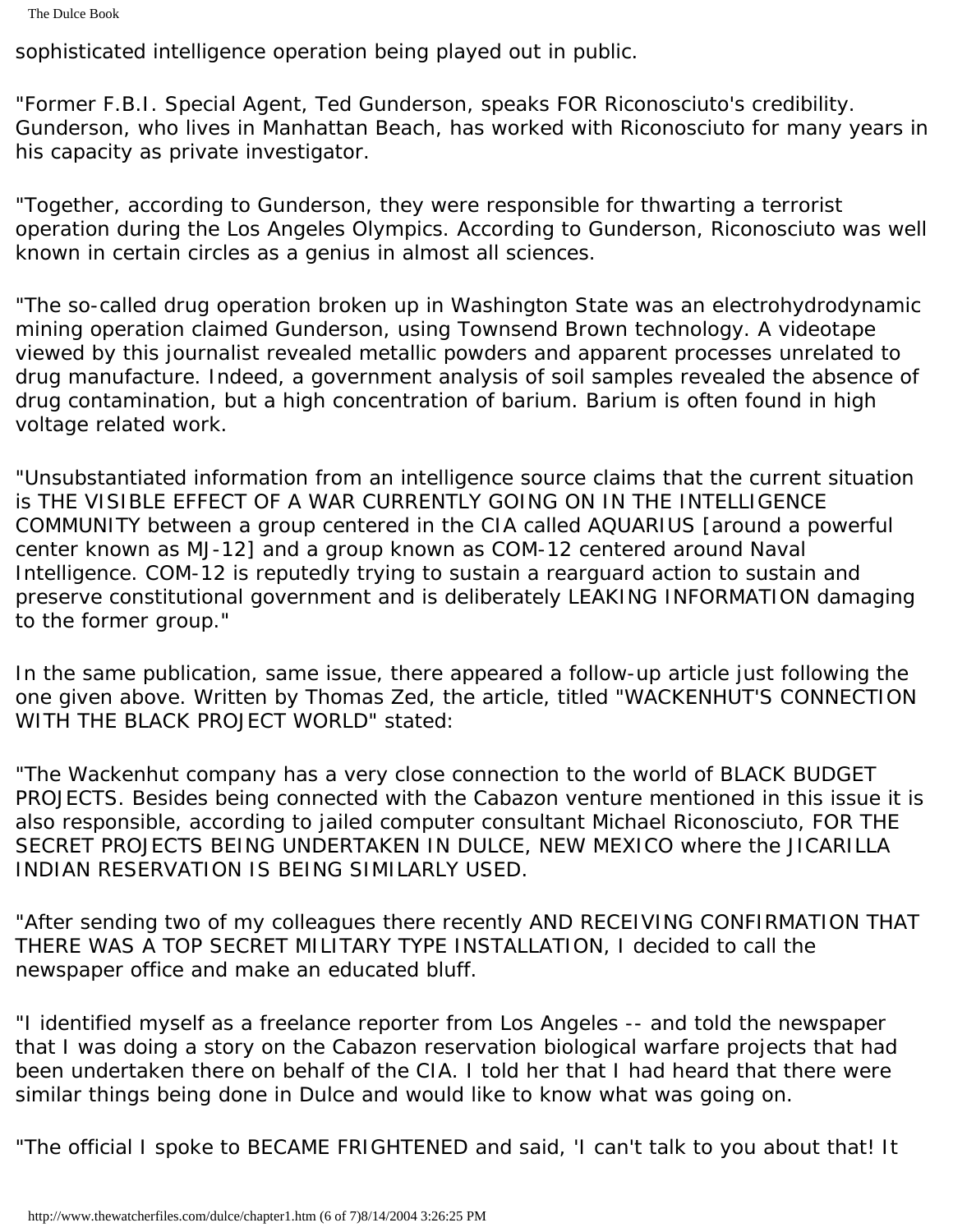would be very unprofessional of me to talk to you about that. You'll have to speak to the President of the tribe.' She then hung up.

"I have yet to call back and ask the President of the tribe, but will report on that in the next issue.

"Wackenhut is also responsible for security of a lot of UNDERGROUND FACILITIES in California and Nevada, including the notorious S-4 or AREA 51 in Nevada where Townsend Brown flying disk technology [written about in a T.C. recent issue] has been flying and developing for decades.

"A recent helicopter crash at the area, where two pilots and three security guards from Wackenhut flying in a Messerschmit BO-105 helicopter were killed was not at all accidental claimed Riconosciuto, who said that the individuals aboard the helicopter were traveling with sensitive documents.

"Groups are now investigating Riconosciuto's claims..."

BACK: **[Foreword](#page-2-0)**

NEXT: **[Chapter 2](#page-14-0)**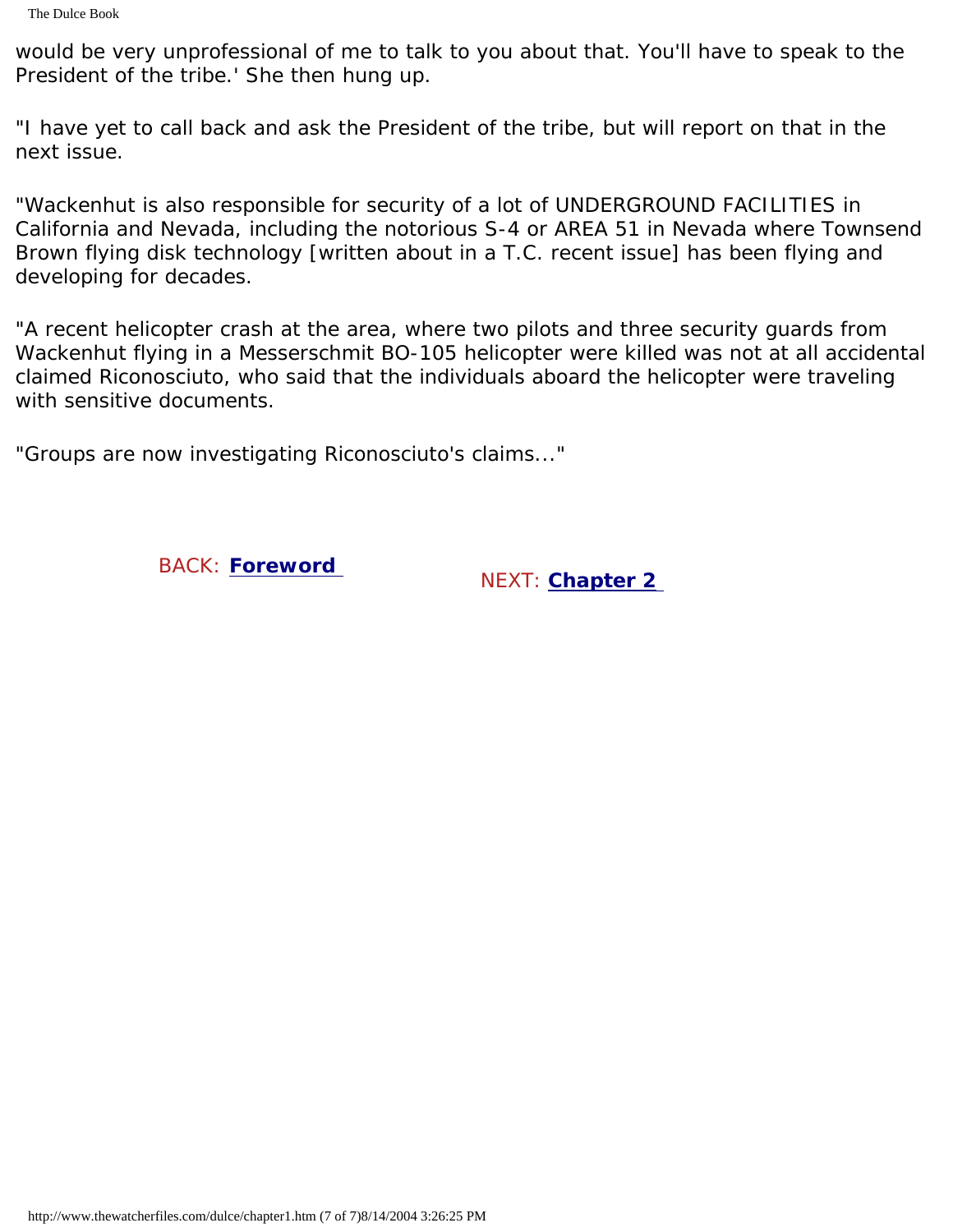Chapter 2

## <span id="page-14-0"></span>**High Strangeness On The Archuleta Plateau**

In the Spring of 1990 researcher 'Jason Bishop' sent copies of the following report to a select few investigators, and later gave permission for the report to be distributed among a wider readership. Is the object described within the report the product of secret technology being developed by the Military-Industrial Complex as part of some covert or deep-cover space project? Or does it involve something a bit more 'alien' than mere top secret black-project research and top-of-the-line vanguard aircraft designs -- the Stealth series, the Aurora, etc. -- which are being developed at the Nevada Test Site? Or, could it be a combination of both?

The transcript, titled: 'RECOLLECTIONS AND IMPRESSIONS OF VISIT TO DULCE, NEW MEXICO - OCTOBER 23, 24, 1988', is reproduced in its entirety below.

"Upon arrival I was introduced to Dr. John F. Gille, a French National. Dr. Gille has a PhD in Math/Physics from the University of Paris. He had worked very closely with the French Government on the UFO phenomena in that country.

(Side Note: Dr. Gille had also released a report on another "Dulce-like" base near Pine Gap - Alice Springs, Australia. This base is a massive multi-levelled facility run by the "Club of Rome" which, like the 'Bildeberger' organization, is reputedly a cover for the Bavarian Illuminati. The article spoke of antigravity disk research, and plans to make Pine Gap a major "control center" for a "New World Order". Pine Gap is equipped with whole levels of computer terminals tied-in to the major computer mainframes of the world which contain the intimate details of most of the inhabitants of industrialized nations. The article also spoke of the infiltration of several major religious denominations, the media, international governments, the economy, education, and other levels of society by the Bavarian Illuminati, in order to prepare the way for a New World Order dictatorship. The report also stated that the workers at Pine Gap are highly indoctrinated and programmed so that they do not threaten or sabotage the security of the Illuminati projects being carried out there.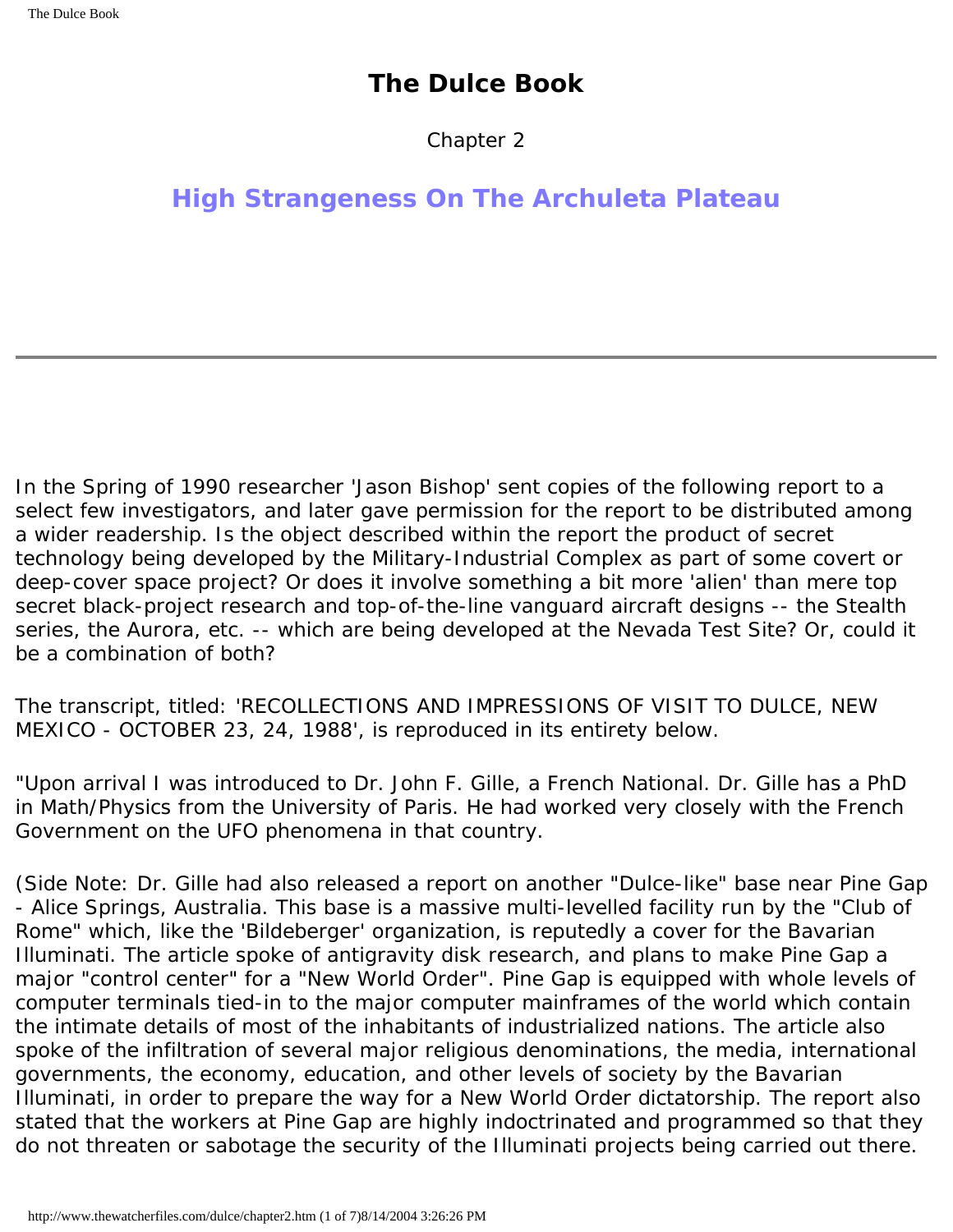- Branton).

"He told me," Bishop continues, "that he has not worked in his chosen field for fifteen years, having devoted all of his time to research on UFOs. Dr. Gille is an amiable, forthright man. He has no reservations about expressing his own views on the subject. He does hold several beliefs that border on the paranormal. Dr. Gille had his wife, Elaine, with him. My personal view of him is one of caution. Until I get to know him better, I feel that I should be very careful.

"Edmound Gomez is a rancher. His ranch is 13 miles west of Dulce. (Note: Accounts given by others state that the ranch is 13 miles east of Dulce, however whatever the case may be it's safe to say that the ranch is 13 miles FROM Dulce. - Branton).

"From 1975 until 1983 the Gomez ranch was the scene [epicenter] of most of the cattle mutilations that took place in the northern New Mexico / southern Colorado area. He told me that his family homesteaded the Dulce area 111 years ago and that as a result of these mutilations, they lost \$100,000 in cattle over an eight year period. One of these cases occurred only 200 yards behind his home. He showed me the area.

"Edmound was very open and discussed with me the various mutilation cases that had occurred on his ranch and on those of others. Upon our return from the mountain trip, he invited me to his home where he shared with me various photographs, clippings, letters etc. relating to the cases. He loaned me several overhead photographs of the Mt. Archuleta area. I hope to be able to have them examined through image intensification techniques.

"Edmound also told me about the many times that combat ready troops had been spotted in the area. Some of these troops were found in areas that are only gotten to through fourwheel drive trucks or on foot. [This is VERY rugged country]. The troops were also spotted in areas that only the Apache has permission to go. When the reported 'experimental aircraft' went down in 1983, there were 'hundreds of troops, armed to the teeth' reported in the area. When approached, the troops would run and disappear.

"Participants in the Mt. Archuleta expedition were: Gabe Valdez, Edmound Gomez, Dr. John Gille, [name deleted], Manuel Gomez [Edmound's brother], Jeff and Matt Valdez [Gabe's sons]. Because of Gabe's position as head of the State Police in Dulce and Edmound being a part of the community, we were given permission to go onto the mountain. It is located on the Apache Reservation.

"We left about 1430 hrs, Sunday, 23 October 1988. We used Gabe's four wheel drive pickup truck to get up the mountain. The road was incredibly difficult. At one time we had to dig out the side of the mountain in order to allow the truck to pass. At about 1730 hrs we arrived at the proposed campsite. It was on a relatively flat area about 300 yards from the peak of Mt. Archuleta.

"Gabe and Edmound both told me that in 1978 there was an agreement between the Ute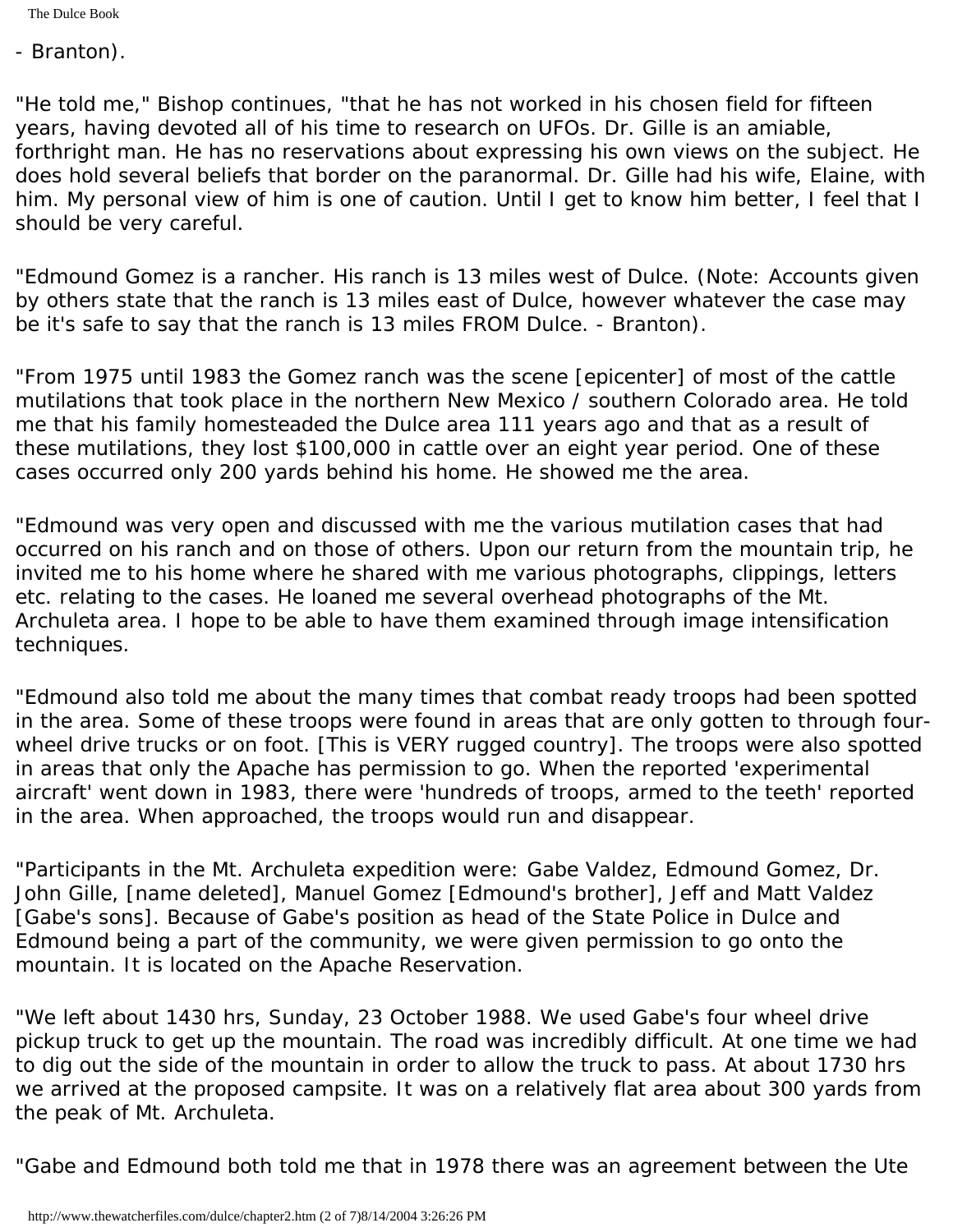The Dulce Book

Indians [Colorado] and the Federal Government. This agreement consisted of the Ute Nation receiving all the territory now occupied along the New Mexico/Colorado border with the explicit agreement that they would strictly enforce a 'NO TRESPASSING' regulation along the border of their territory. Therefore, it is not possible to even cross the Ute Reservation without special permission from the Tribal Headquarters. If caught without this permission you are liable for a fine and/or jail and expulsion. There is now a road leading to the Archuleta area through the reservation. It is patrolled by the Indian Forest Service (Note: the Colorado border is only a relatively few miles away from and to the north of the Archuleta plateau. - Branton)

"At 1951 hrs. all seven of us spotted a very bright light coming from the northwest at a very high rate of speed. The object appeared to be boomerang shaped with a very bright light just below its center (Some have alleged that these 'boomerang' shaped vehicles may have some connection with a super-secret black budget space operation called Alternative-3. - Branton). The light was a bright white, blue and green. As it approached, it slowed down [obviously under intelligent control], seemed to reverse direction, finally stopping. When it stopped, a shower of what appeared to be sparks were emitted from each end of the boomerang, and then it began moving forward again and disappeared from sight at a very high rate of speed. All this took place in approximately 10 to 15 seconds. We attempted to take a picture of the object but were unsuccessful.

"About 2200 hours we climbed to the summit of Mt. Archuleta and watched for about an hour and a half. We could see across the canyon in the moonlight. This canyon wall is where Paul Bennewitz [prominent and well known physicist and UFO investigator] claimed an 'alien' base is located and that during the night their ships are seen entering and leaving cave openings in the cliff wall. During our stay on the peak, we saw two very bright lights on the cliff walls in the exact location where Paul said the base openings were. There are no roads on this cliff. The lights would appear suddenly and then fade over a period of time until you could not see them. At this time we also heard voices that sounded like radio transmissions. The voices were not understandable but they were there none the less. The same light pattern was seen by myself and Edmound Gomez as we sat on the cliff...at about 0100 hours. We also heard voices. At one time we thought we could hear trucks moving but we could not be sure about this. After 0200 hours there were no more sightings or sounds.

"On Monday, 24 October 1988 the entire party climbed to the peak once again. We were looking for evidence that there had been a crash of an 'experimental aircraft' flown by an Air Force General in 1983. This crash was reported in the newspapers for two days as a small plane and then hushed up. The craft was rumored to be a captured UFO, flown by Americans. We were hoping to prove that there indeed had been a crash but also to find some physical evidence.

"Dr. Bennewitz reported that the craft had clipped off a large tree in it's descent, had hit another tree, regained altitude, skimmed over the peak of Archuleta, [and] hit a third tree in the valley north of the peak. It was then reported to have hit the ground, flipped over twice and came to rest. We found the trees as reported by Bennewitz. They were all in line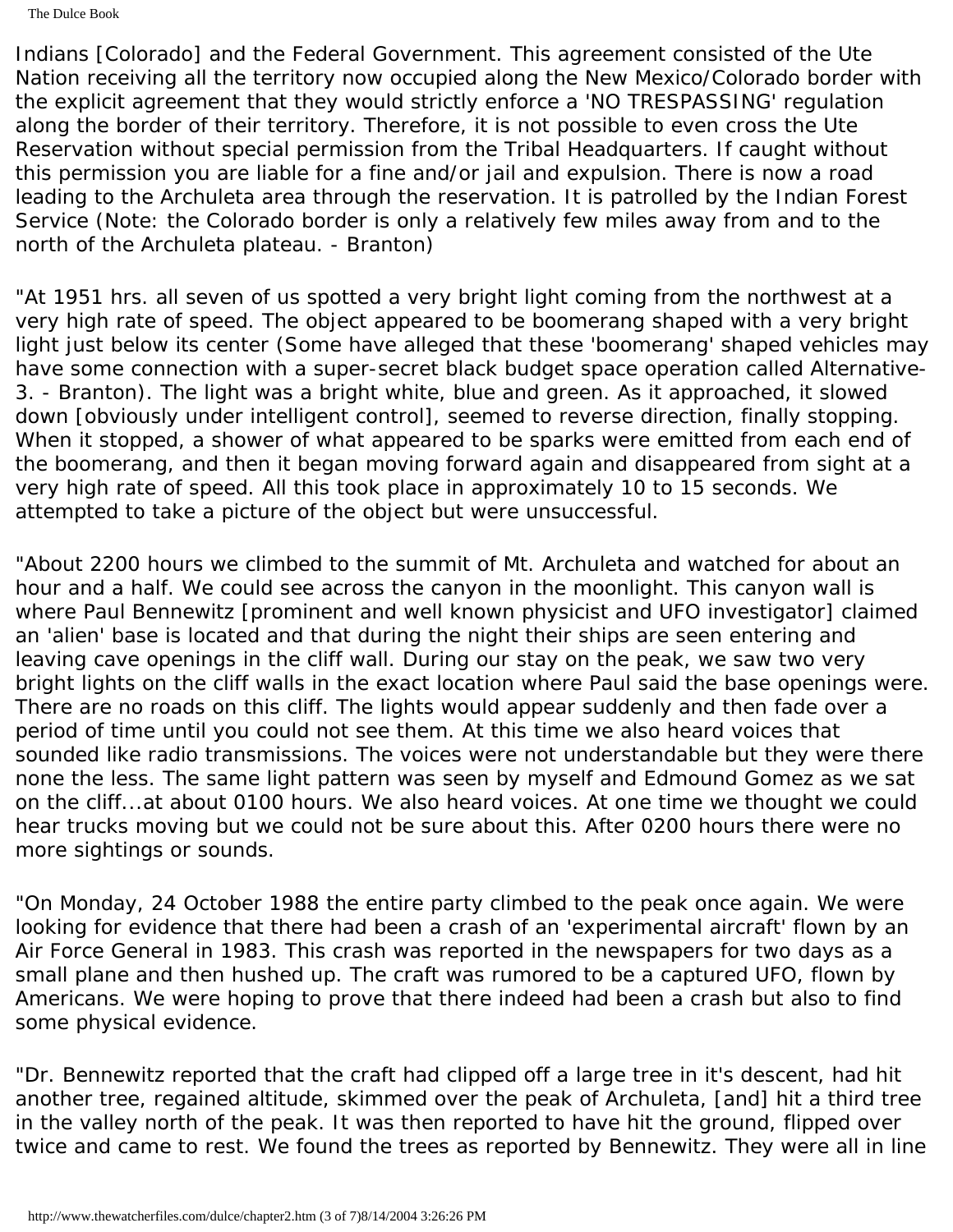The Dulce Book

with each other and the final resting place. The first tree was about 40 inches in diameter. It was hit about 30 feet off the ground. There was no fire. I have taken samples of this tree for analysis. The other two trees were smaller [approximately 12 to 20 inches in diameter]. There was evidence of fire with these. Samples of [these] trees were also taken. Between the second tree and the third tree we found large pieces of what appeared to be part of the first tree. One piece was burnt while next to it was one that had not been burned. Samples were taken. While searching for physical evidence, a standard issue style ball-point pen was found. This is of the same type used by the U.S. Government but can also be purchased by the general public. Strange to have been found in such a remote place as this canyon. The alleged crash area showed a large SEMI-CIRCULAR area with new vegetation. The area above the semi-circular area was covered with new vegetation also. Samples of the soil of this area were taken.

"My overall impressions of this trip are mixed. I believe that there is definitely something going on in the area. What it is, I do not know. Perhaps there is a base there. Perhaps it is jointly operated by 'aliens' and the government, as claimed by John Lear. Then again, it could be a US base so super secret that there are no fences around to arouse any suspicion... then again I cannot say for sure. I do know that the evidence that we found and saw definitely points to the fact that something is going on in this area."

In apparent confirmation of the above, Gabe Valdez -- the former State Police officer in Dulce, New Mexico who was a part of the expedition described above -- was contacted by researcher Alan deWalton in 1990, in an attempt to confirm some of the information concerning his involvement in the UFO-mutilation investigations. During a telephone conversation with Valdez, the following was learned:

"-- He and others HAD seen strange flying objects in the area, however he himself was unsure whether these were 'UFO's' of alien origin, or some type of top secret aircraft being tested by some secret faction of the government.

"-- Something DID crash near Mt. Archuleta several years ago, but again, he did not find any evidence conclusively proving whether it was an object of human OR alien origin.

"-- There is another road leading to the Mt. Archuleta area [and mesa] aside from the one which goes through the Ute Indian reservation. As for the Ute Reservation road, much of it is in good condition [paved?]. Only the area around the Archuleta region itself requires four-wheel drive vehicles.

"-- He did investigate cattle mutilations, and at least in SOME cases a known nerve agent was discovered in the carcasses, and other indications suggesting that the cattle were being used for research in 'D.N.A.' experiments."

Quite by accident, while scanning the Internet, I was surprised to discover yet another confirmation of the events described earlier by Jason Bishop. This THIRD confirmation of UFO activity near Dulce, New Mexico by members of the expedition team was given by none other than John Gilli, one of the Mt. Archuleta expedition team members mentioned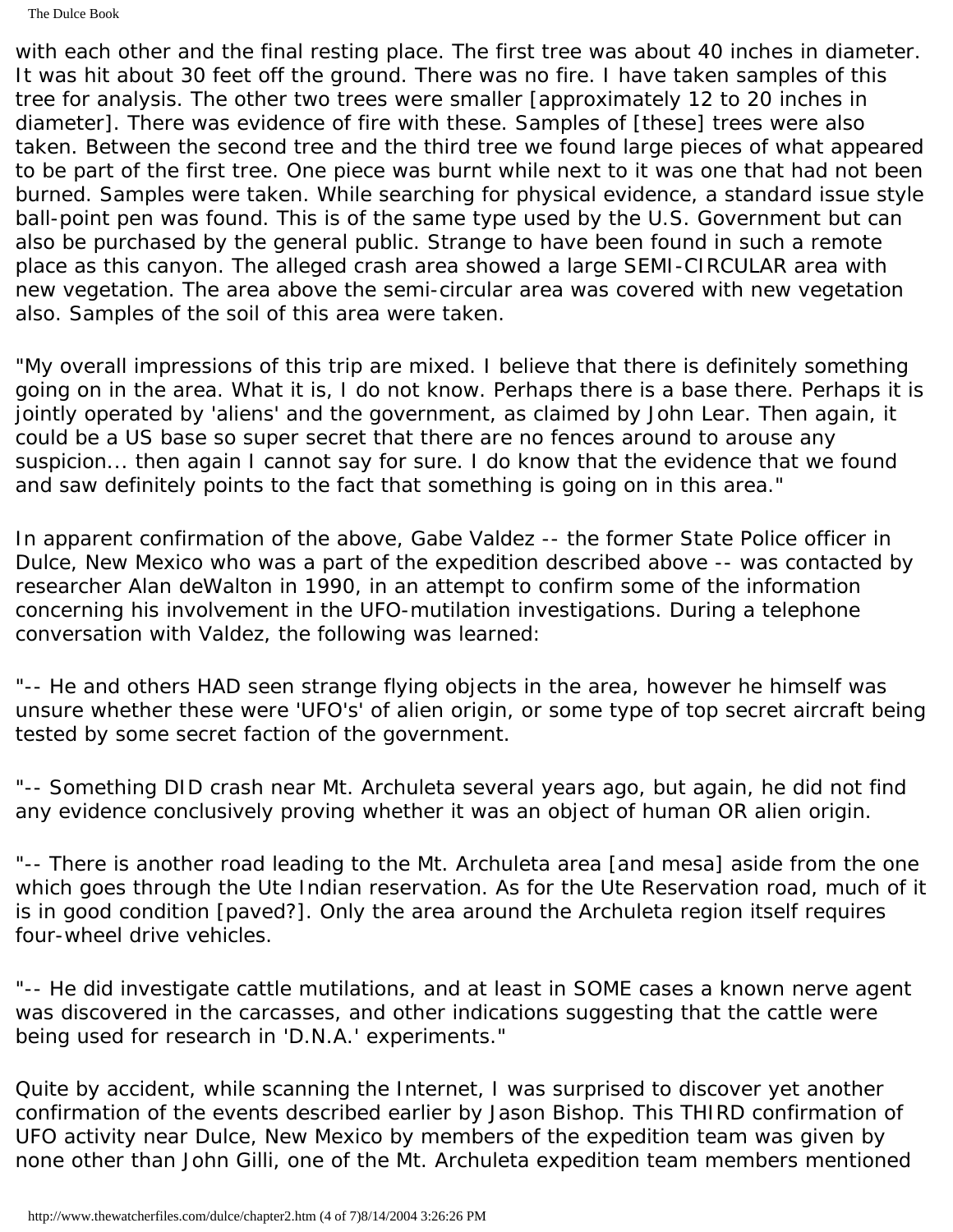earlier. Gilli's own report follows:

SUBJECT: UFO REPORT FROM DULCE, NEW MEXICO -- FILE: UFO749

SUMMARY: -- Report of UFO sighting over Mt. Archuleta, NM on October 23, 1988 by John F. Gille et. al.

LOCATION AND TIME"

-- Southern slopes of Mt. Archuleta, 5 miles NW of Dulce, NM.

-- Location of the phenomenon: South to North trajectory for about two miles stopping very close to Mt. Archuleta summit.

-- Estimated closest observers distance: 480 yards.

-- Distance from observers to spot where the UFO stopped: 510 yards.

-- Time: 7:51 pm Mountain time.

-- Duration: est. 5-6 seconds

#### WITNESSES:

- -- Eliane Allegre, RN
- -- Gabe Valdez
- -- Edmund, friend of Valdez
- -- "Jack" [pseudonym], PhD
- -- Manuel, local kid
- -- Greg, son of Valdez
- -- Jeff, another son of Valdez
- -- John Gille, PhD

(Note: "Jack" would probably be Jason Bishop, which is itself a pseudonym used by a researcher and a friend of mine who uses this pseudonym because of his deep-level research into some very dangerous areas of investigation. That is, IF one considers the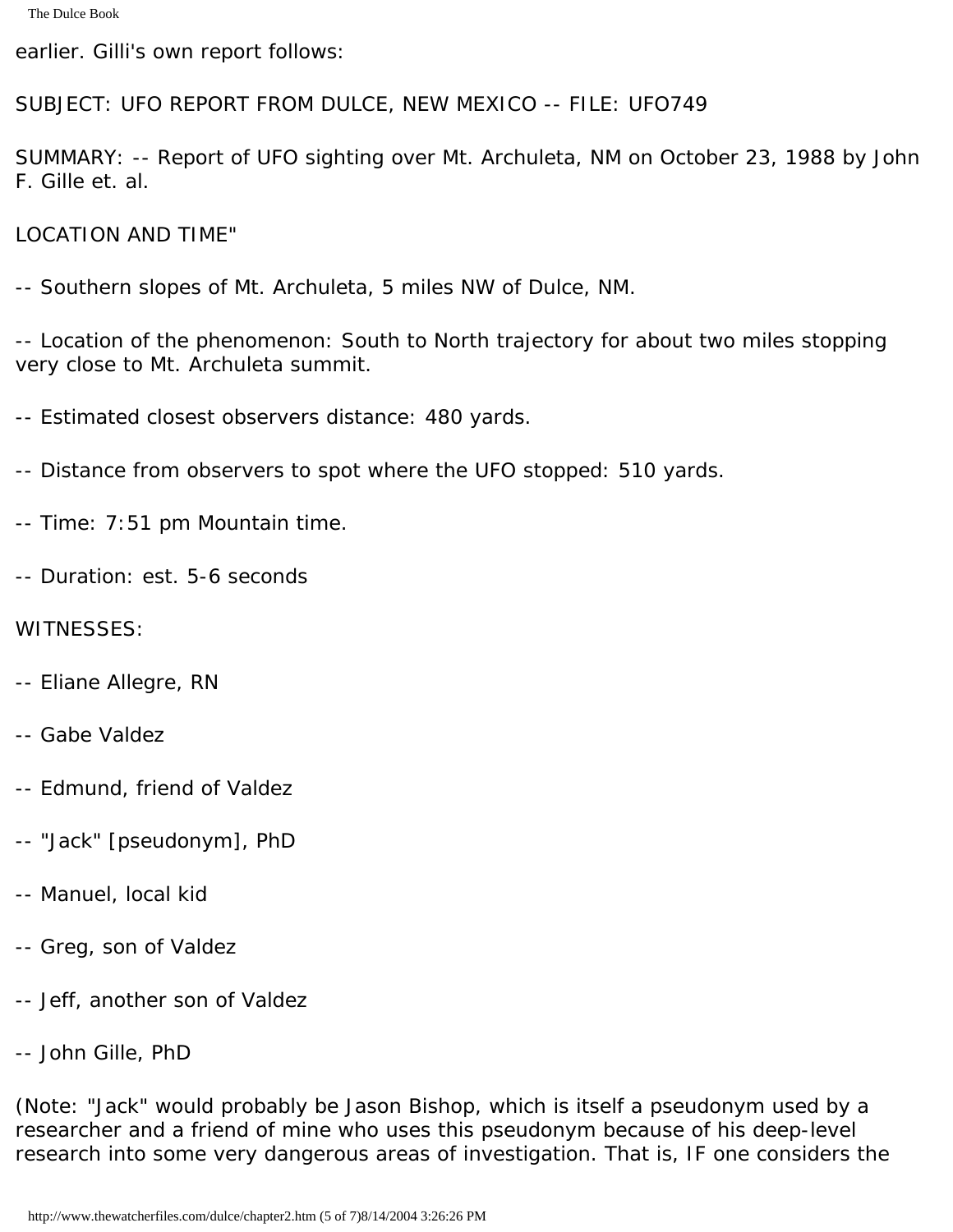revelations such as those contained within this volume to be 'dangerous' information under certain circumstances. - Branton)

CIRCUMSTANCES OF SIGHTING:

I [John Gille] was interested in the Dulce area because of rumors related to a jointly [CIA-Alien] occupied underground facility under Mt. Archuleta, and to numerous UFO sightings, as reported by local residents.

A night of observation in the mountains had been planned under the leadership of Valdez.

Since about 7:30pm, we had been playing OUIJA at the instigation of Valdez. Just as we were processing the last person, one of Valdez's sons shouted: "Look! Here it comes!"

[NOTE: I {Gille} DO NOT make the statement that there was a causal correlation between what we had just been doing and what we saw next. I merely report two consecutive events which may or may not have been correlated.]

LOOK OF THE PHENOMENON:

The object came from the south at great speed on a flat, straight, rectilinear, horizontal trajectory resulting in a perfectly straight luminous yellowish line. It was definitely not a plane or a shooting star.

There was no sound coming from the object.

The object stopped dead in its tracks near the top of the mountain.

At the same time, it became extremely luminous, lighting at least half the sky. There was a display of various colors: yellow, pink, green, and a shower of sparks.

Then the object folded on itself and disappeared.

ANNEXES [Maps]:

- -- New Mexico maps
- -- US Geological Survey maps [Wirt Canyon]

PHOTOS:

- -- Group photo of witnesses
- -- Campsite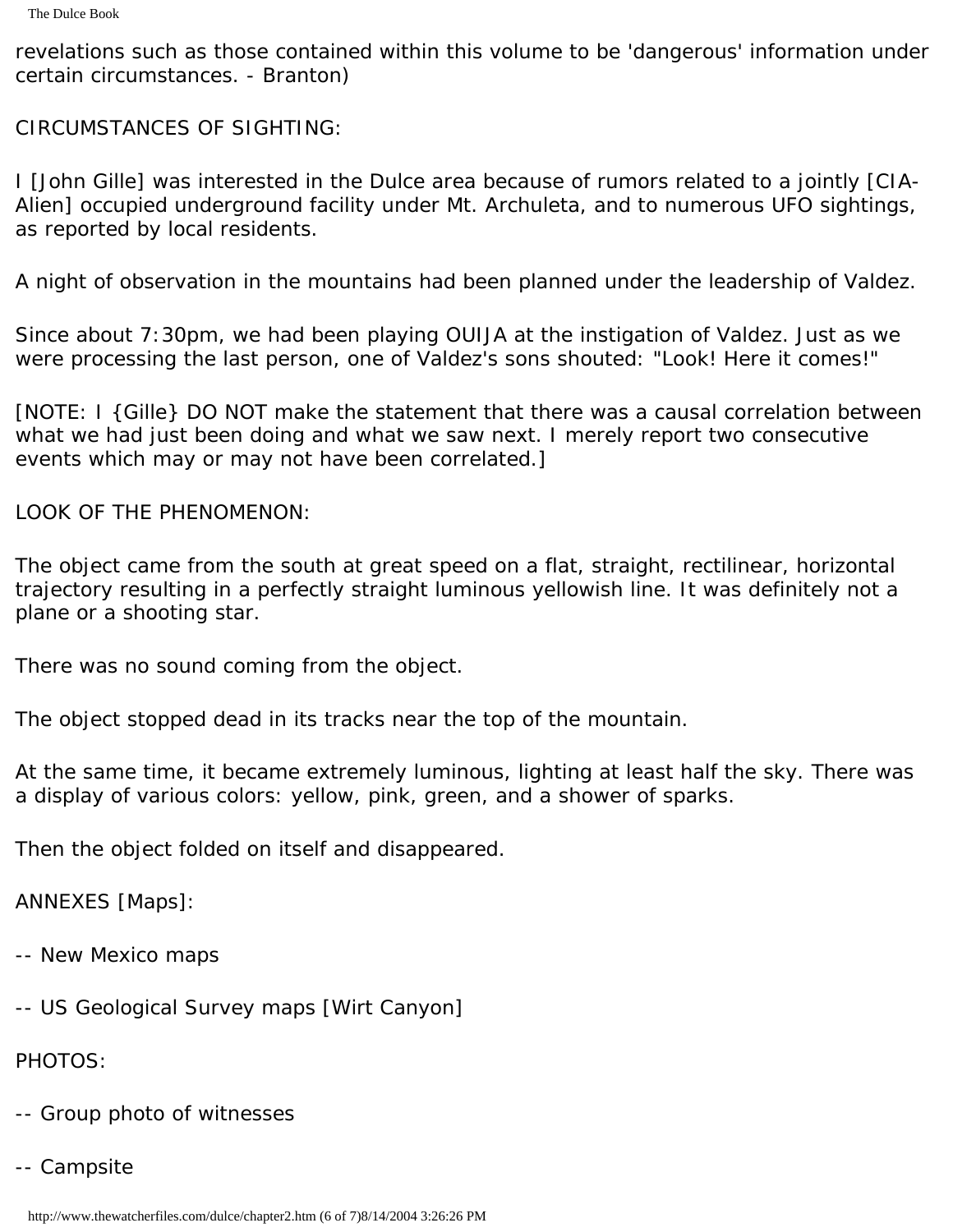-- Mt. Archuleta

The trajectory was about 2000 ft. above the lowest point under the estimated path of the object, which is the Navajo River, elevation 6600 ft.

END

\* THE U.F.O. BBS - http://www.ufobbs.com/ufo \*

BACK: **[Chapter 1](#page-7-0)** NEXT: **[Chapter 3](#page-21-0)** 

**[The Dulce Book: CONTENTS](http://ufoarea.bravepages.com/government_dulce_branton_contents.html)**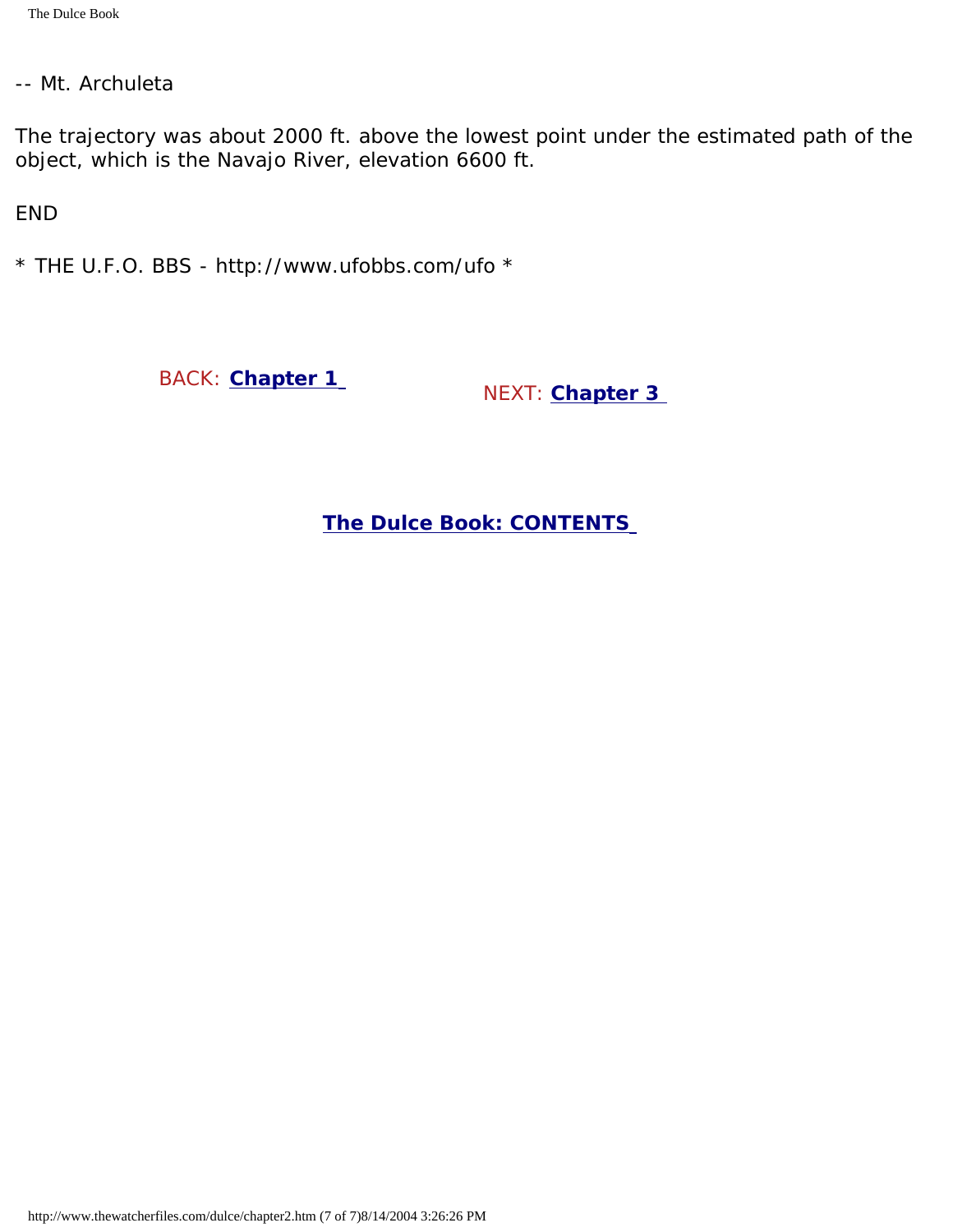Chapter 3

## <span id="page-21-0"></span>**Dulce New Mexico And A Cosmic Conspiracy?**

John Lear, a captain of a major U.S. Airline has flown over 160 different types of aircraft in over 50 different countries. He holds 17 world speed records in the Lear Jet and is the only pilot ever to hold every airman certificate issued by the Federal Aviation Administration. Mr. Lear has flown missions worldwide for the CIA and other government agencies. He has flown clandestine missions in war-zones and hot-spots around the world, often engineering hairs'-breath escapes under dangerous conditions. A former Nevada State Senatorial candidate, he is the son of William P. Lear, designer of the Lear Jet executive airplane, the 8-track stereo, and founder of the LEAR Siegler Corporation. John Lear became interested in the subject of UFO's 13 months prior to the date given below, after talking with a friend in the United States Air Force by the name of Greg Wilson who had witnessed a UFO landing at Bentwaters AFB, near London, England, during which three small 'gray' aliens walked up to the Wing Commander. Since then Lear has tapped his contacts in intelligence, investigating the allegations that the executive and military-industrial branches of the United States 'government' knows about, and colludes with, alien forces. Lear no longer suggests the following scenario is a 'possibility', he emphatically states that the aliens are here, and that many of them bode us ill.

"It started after World War II," he begins.

"We [the Allied forces] recovered some alien technology from Germany -- not all that they had; some of it disappeared. It appears that some time in the late '30s, Germany recovered a saucer. What happened to it we don't know. But what we did get was some kind of ray gun..."

The following is a "Public Statement" released by John Lear on December 29, 1987 and revised on March 25, 1988. It was originally sent to some of Lear's personal friends and research associates who in turn put pressure on the Ace Pilot to release this information publicly. The first version of the statement was apparently meant for the 'inside' crowd of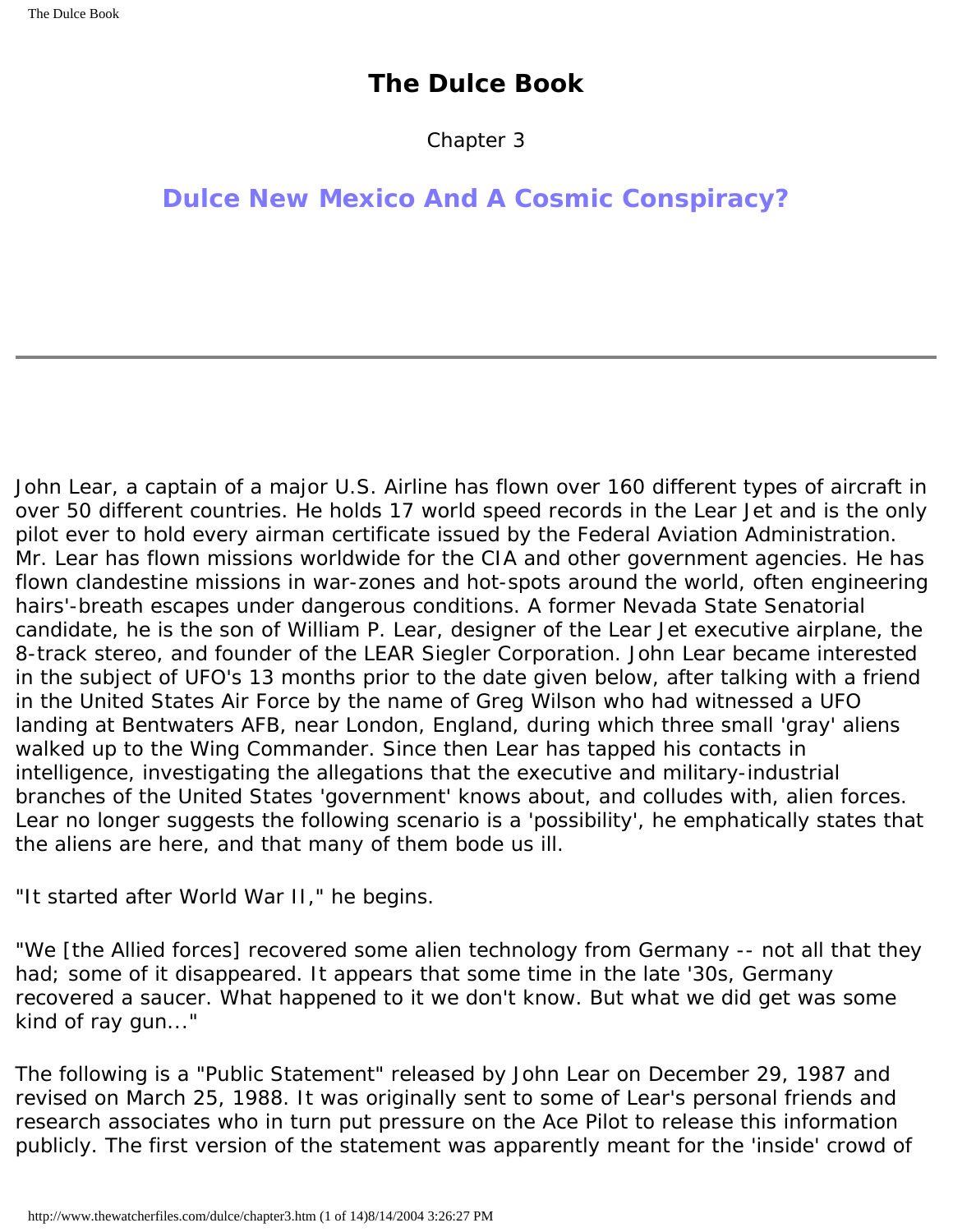researchers with whom Lear associated, whereas the following revision contains the same information as the first edition, yet is directed towards the public in general:

NOTE TO THE PRESS:

"The government of the United States continues to rely on your personal and professional gullibility to suppress the information contained herein. Your cooperation over the past 40 years has exceeded OUR wildest expectations and we salute you.

"'The sun does not revolve around the Earth'.

"'The United States Government has been in business with little gray extraterrestrials for about 20 years'.

"The first truth stated here got Giordano Bruno burned at the stake in AD 1600 for daring to propose that it was real. THE SECOND TRUTH HAS GOTTEN FAR MORE PEOPLE KILLED TRYING TO STATE IT PUBLICLY THAN WILL EVER BE KNOWN. (Note: emphasis here and throughout this section is ours. - Branton)

"But the truth must be told. The fact that the Earth revolves around the sun was successfully suppressed by the [Roman] church for over 200 years. It eventually caused a major upheaval in the church, government, and thought. A realignment of social and traditional values. That was in the 1600's.

"Now, about 400 years after the first truth was pronounced we must again face the shocking facts. The 'horrible truth' the government has been hiding from us over 40 years. Unfortunately, the 'horrible truth' is far more horrible than the government ever imagined.

"In its effort to 'protect democracy', our government sold us to the aliens. And here is how it happened. But before I begin, I'd like to offer a word in defense of those who bargained us away. They had the best of intentions.

"Germany may have recovered a flying saucer as early as 1939. General James H. Doolittle went to Norway in 1952 to inspect a flying saucer that had crashed there in Spitzbergen.

"The 'horrible truth' was known by only a very few persons: They were indeed ugly little creatures, shaped like praying mantises... Of the original group that were the first to learn the 'horrible truth', SEVERAL COMMITTED SUICIDE, the most prominent of which was Defense Secretary [and Secretary of the NAVY] James V. Forrestal who jumped to his death from a 16th story hospital window.

(Note: William Cooper, a former member of a Navy Intelligence briefing team, insists that Forrestal was in fact murdered by CIA agents who made his death look like a suicide. Based on sensitive documents Cooper claims to have read, two CIA agents entered the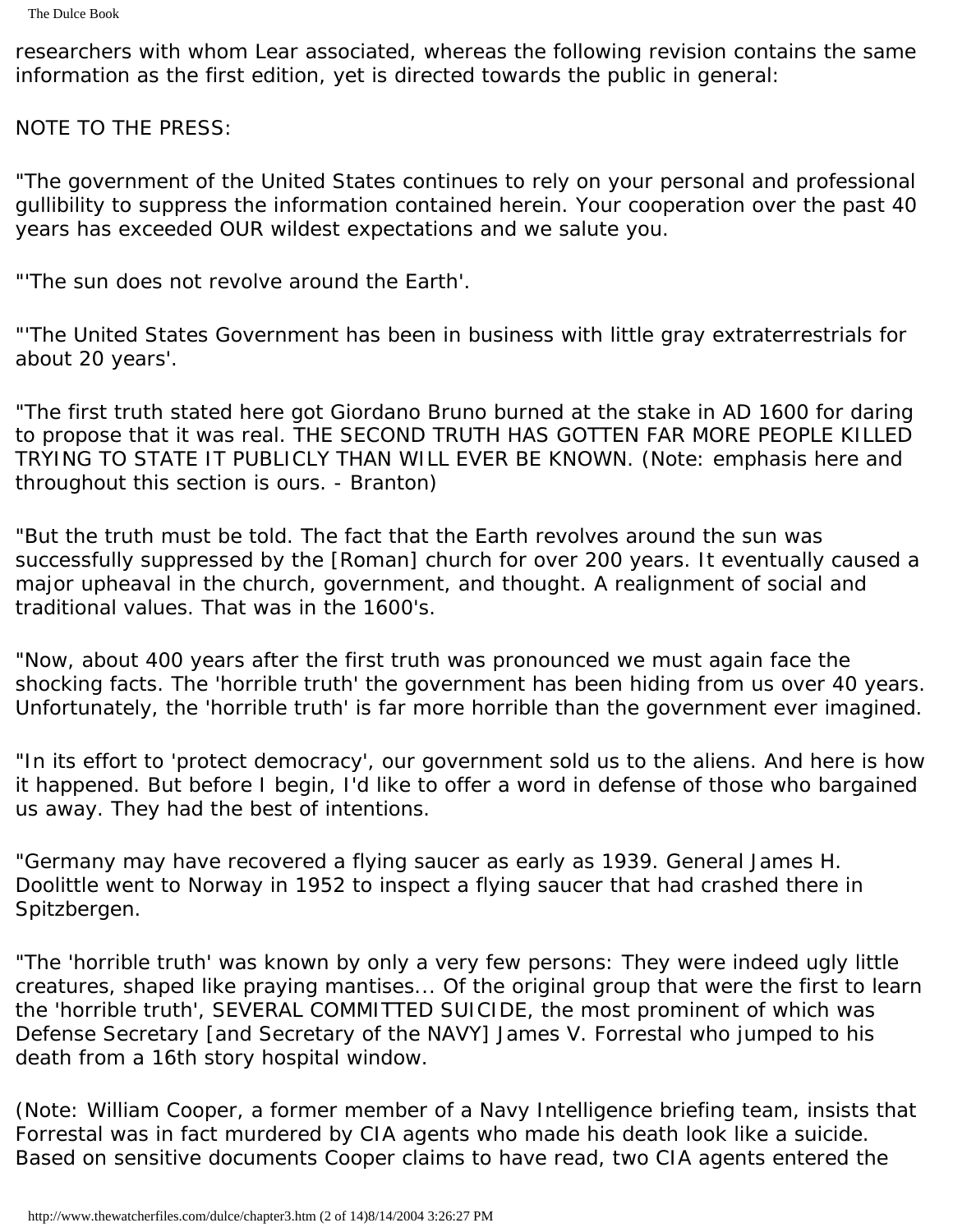The Dulce Book

hospital room, tied a bedsheet around Forrestal's neck and to a light fixture, and threw him out the window to hang. The bedsheet[s] broke and he fell to his death, screaming on his way down according to some witnesses "We're being invaded!" - Branton).

"Secretary Forrestal's medical records are sealed to this day.

"President Truman put a lid on the secret and turned the screws so tight that the general public still thinks that flying saucers are a joke. Have I ever got a surprise for them.

"In 1947, President Truman established a group of 12 of the top military scientific personnel of their time. They were known as MJ-12. Although the group exists today, none of the ORIGINAL members are still alive. The last one to die was Gordon Gray, former Secretary of the Army, in 1984.

"As each member passed away, the group itself appointed a new member to fill the position. There is some speculation that the group known as MJ-12 expanded to at least seven more members.

"There were several more saucer crashes in the late 1940's, one in Roswell, New Mexico; one in Aztec, New Mexico; and one near Laredo, Texas, about 30 miles inside the Mexican border.

"Consider, if you will, the position of the United States Government at that time. They proudly thought of themselves as the most powerful nation on Earth, having recently produced the atomic bomb, an achievement so stupendous, it would take Russia 4 years to catch up, and only with the help of traitors to Democracy. They had built a jet aircraft that had exceeded the speed of sound in flight. They had built jet bombers with intercontinental range that could carry weapons of enormous destruction. The post war era, and the future seemed bright. Now imagine what it was like for those same leaders, all of whom had witnessed the panic of Orson Wells' radio broadcast, "The War of the Worlds", in 1938. Thousands of Americans panicked at a realistically presented invasion of Earth by beings from another planet. Imagine their horror as they actually viewed THE DEAD BODIES OF THESE FRIGHTENING LITTLE CREATURES WITH ENORMOUS EYES, REPTILIAN SKIN AND CLAW LIKE FINGERS. Imagine their shock as they attempted to determine how these strange 'saucers' were powered and could discover no part even remotely similar to components they were familiar with: no cylinders or pistons, no vacuum tubes or turbines or hydraulic actuators. It is only when you fully understand the overwhelming helplessness the government was faced with in the late 40's that you can comprehend their perceived need for a total, thorough and sweeping cover up, to include the use of 'deadly force'.

"The cover-up was so successful that as late as 1985 a senior scientist with the Jet Propulsion Laboratory in Pasadena, California, Dr. Al Hibbs, would look at a video tape of an enormous flying saucer and state the record, 'I'm not going to assign anything to that [UFO] phenomena without a lot more data.' Dr. Hibbs was looking at the naked emperor and saying, 'He certainly looks naked, but that doesn't prove he's naked.'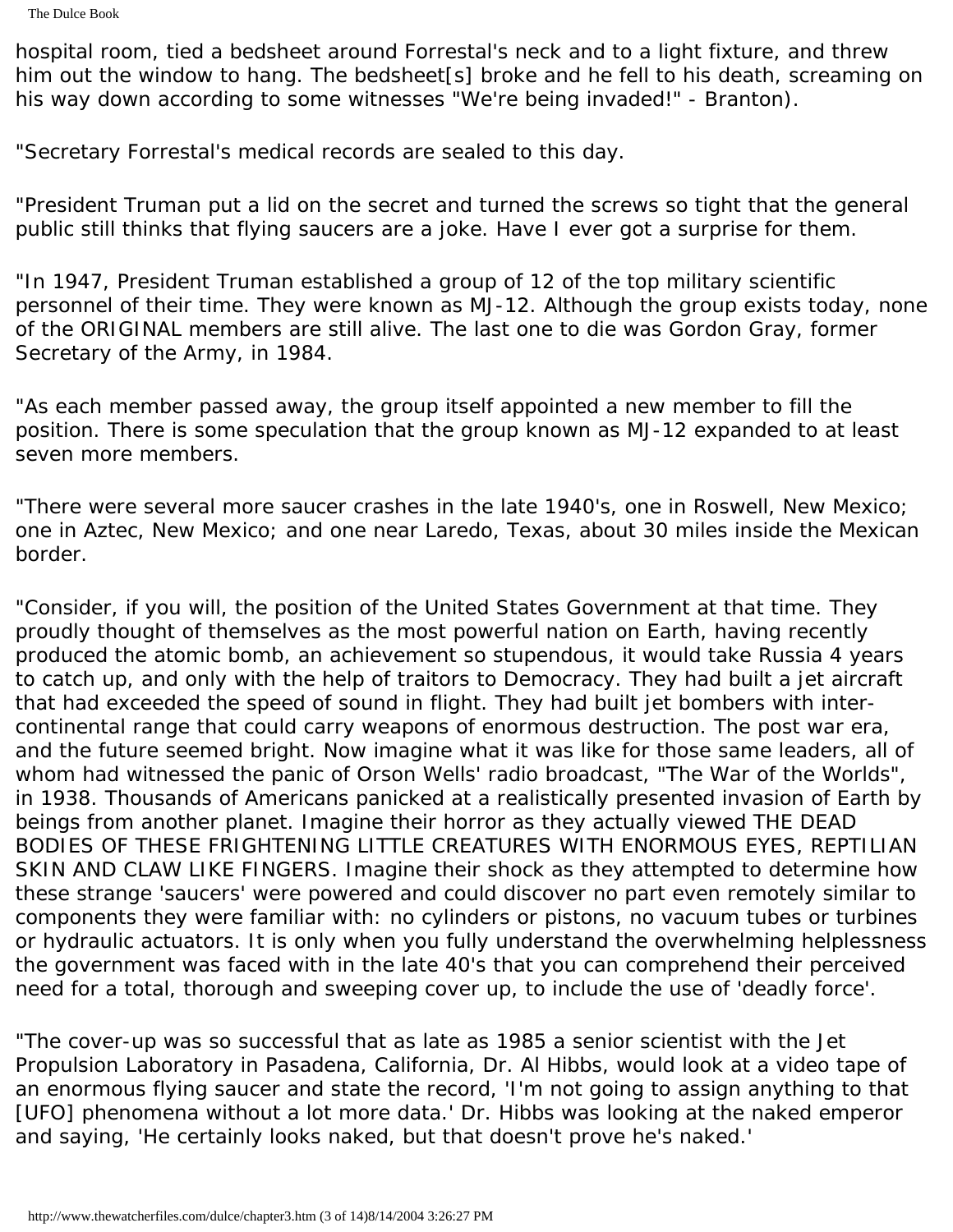"In July 1952, a panicked government watched helplessly as a squadron of 'flying saucers' flew over Washington, D.C., and buzzed the White House, the Capitol Building, and the Pentagon. It took all the imagination and intimidation the government could muster to force that incident out of the memory of the public.

"Thousands of sightings occurred during the Korean war and several more saucers were retrieved by the Air Force. Some were stored at Wright-Patterson Air Force Base, some were stored at Air Force bases near the locations of the crash site.

"One saucer was so enormous and the logistic problems in transportation so enormous that it was buried at the crash site and remains there today. The stories are legendary on transporting crashed saucers over long distances, moving only at night, purchasing complete farms, slashing through forests, blocking major highways, sometimes driving 2 or 3 lo-boys in tandem with an extraterrestrial load a hundred feet in diameter. (It is alleged that ALPHA or BLUE Teams out of Wright-Patterson AFB were the ones who were most often mobilized to carry out "crash-retrieval" operations. - Branton)

"On April 30, 1964, the first communication [occurred] between these aliens and the 'U.S. Government'. (Others claim that there was an even earlier contact-communication in 1954 during the Eisenhower administration. - Branton)

"During the period of 1969-1971, MJ-12 representing the U.S. Government made a deal with these creatures, called EBE's [Extraterrestrial Biological Entities, named by Detley Bronk, original MJ-12 member and 6th President of John Hopkins University]. The 'deal' was that in exchange for 'technology' that they would provide to us, we agreed to 'ignore' the abductions that were going on and suppress information on the cattle mutilations. The EBE's assured MJ-12 that the abductions [usually lasting about 2 hours] were merely the ongoing monitoring of developing civilizations.

"In fact, the purposes for the abductions turned out to be:

"(1) The insertion of a 3mm spherical device through the nasal cavity of the abductee into the brain [optic and/or nerve center], the device is used for the biological monitoring, tracking, and control of the abductee.

"(2) Implementation of Posthypnotic Suggestion to carry out a specific activity during a specific time period, the actuation of which will occur within the next 2 to 5 years.

"(3) Termination of some people so that they could function as living sources for biological material and substances.

"(4) TERMINATION OF INDIVIDUALS WHO REPRESENT A THREAT TO THE CONTINUATION OF THEIR ACTIVITY.

"(5) Effect genetic engineering experiments.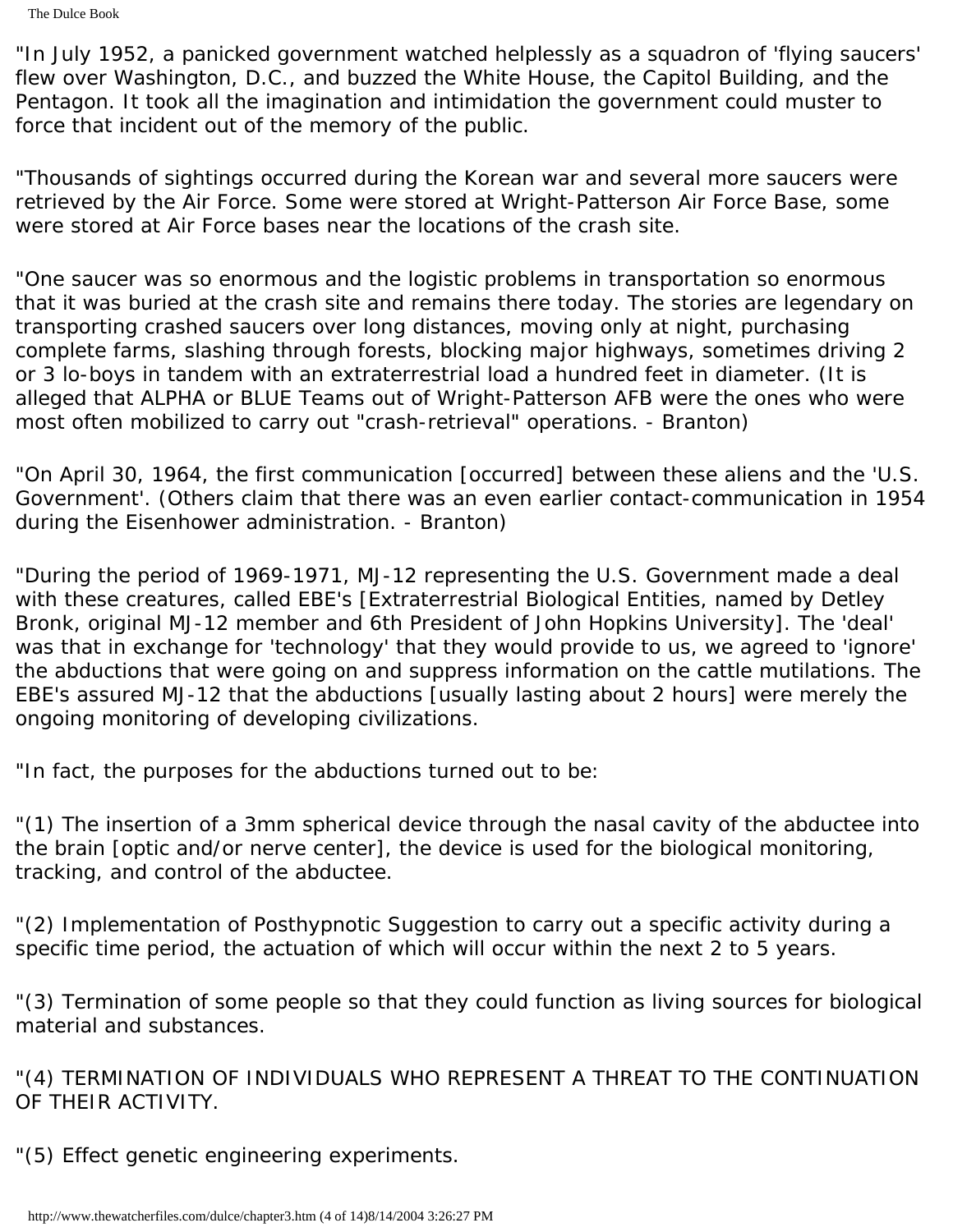"(6) Impregnation of human females and early termination of pregnancies to secure the crossbreed infant.

(Note: Or perhaps a better term for it would be a "genetically altered" infant, since there has been no evidence forthcoming that an actual 'hybrid' between humans and the 'EBE' or 'Grey' species has been successful. In other words, the offspring would tend to fall to one side or the other, a 'reptilioid' or 'grey' entity possessing no 'soul-energy-matrix', or a humanoid being possessing such a matrix or soul although somewhat altered genetically in it's outward physical appearance or characteristics. - Branton).

"The U.S. Government was NOT initially aware of the far reaching consequences of their 'deal'. They were LED to believe that the abductions were essentially benign AND SINCE THEY FIGURED THAT THE ABDUCTIONS WOULD PROBABLY GO ON ANYWAY WHETHER THEY AGREED OR NOT, they merely insisted on a current list of abductees be submitted, on a periodic basis, to MJ-12 and the National Security Council. Does this sound incredible? An actual list of abductees sent to the National Security Council? Read on, because I have news for you...

"The EBE's have a genetic disorder in that their digestive system is atrophied and not functional... In order to sustain themselves they use enzyme or hormonal secretions obtained from the tissues that they extract from humans and animals.

"The secretions obtained are then mixed with hydrogen peroxide [to kill germs, viruses, etc.] and applied on the skin by spreading or dipping parts of their bodies in the solution. The body absorbs the solution, then excretes the waste back through the skin. (Urine is also excreted through the skin in this manner, which may explain the ammonia-like STENCH that many abductees or witnesses have reported during encounters with the greytype 'aliens'. - Branton).

"The cattle mutilations that were prevalent throughout the period from 1973 to 1983 and publicly noted through newspaper and magazine stories and included a documentary produced by Linda Howe for a Denver CBS affiliate KMGH-TV, were for the collection of these tissues by the aliens. The mutilations included genitals taken, rectums cored out to the colon, eyes, tongue, and throat all surgically removed with extreme precision. In some cases the incisions were made by cutting between the cells, a process we are not yet capable of performing in the field. In many of the mutilations there was no blood found at all in the carcass, yet there was no vascular collapse of the internal organs. THIS HAS ALSO BEEN NOTED IN THE HUMAN MUTILATIONS, one of the first of which was Sgt. Jonathan P. Lovette at the White Sands Missile Test Range in 1956, who was found three days after an Air Force Major had witnessed his abduction by a 'disk shaped' object at 0300 while on search for missile debris downrange. His genitals had been removed, rectum cored out in a surgically precise 'plug' up to the colon, eyes removed and all blood removed with, again, no vascular collapse. From some of the evidence it is apparent that this surgery is accomplished, in most cases, WHILE THE VICTIM, ANIMAL OR HUMAN, IS STILL ALIVE.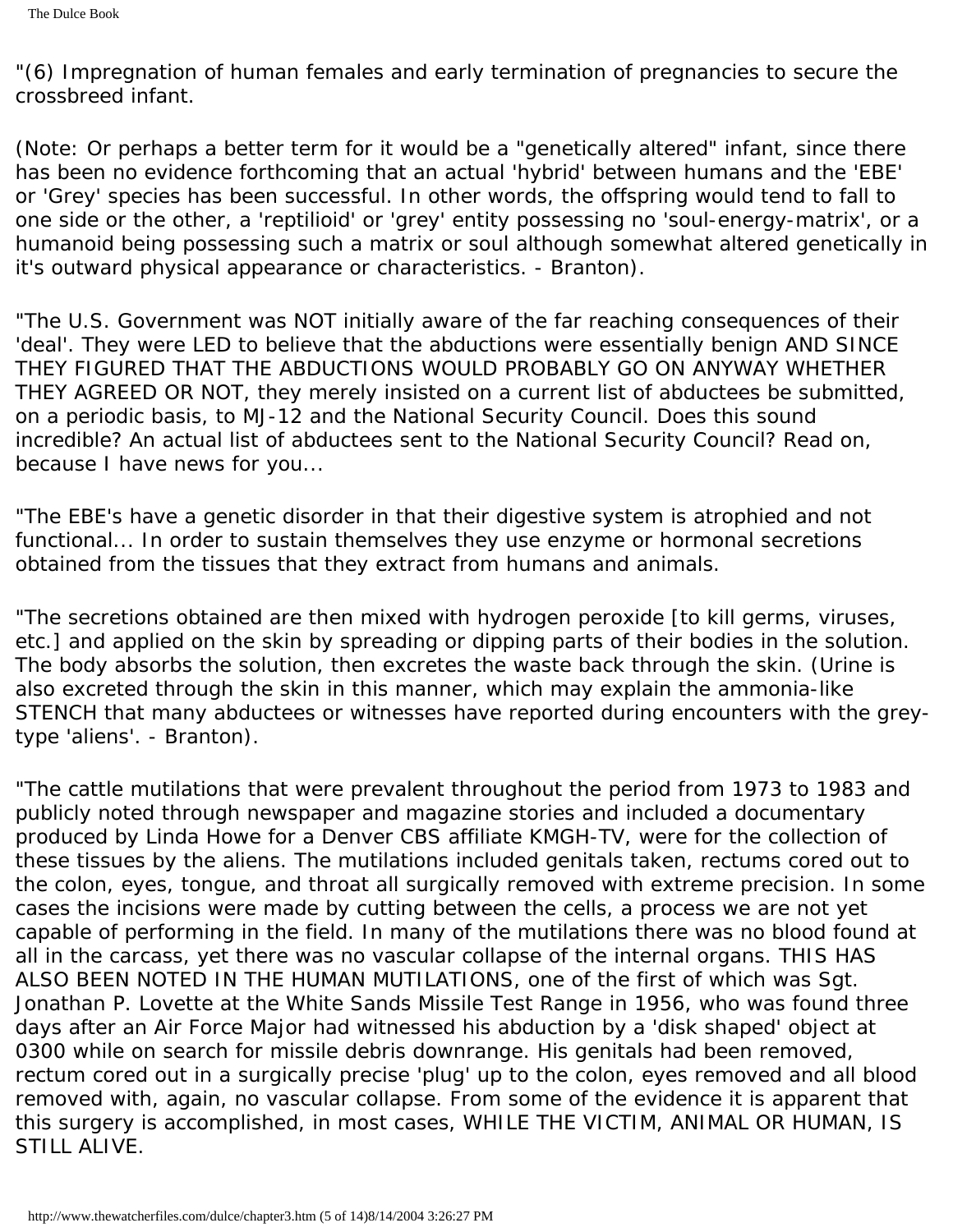(Note: According to former Green Beret commander Bill English, THIS incident was also mentioned in the Above-Top-Secret "GRUDGE / BLUE BOOK REPORT NO. 13" which was never released with the rest of the innocuous and voluminous "Project Blue Book" reports. The "Blue Teams" who were sent on crash-retrieval operations were reportedly working on behalf of the covert branch of the Blue Book operations, and Ufological legend has it that a secret warehouse with multiple underground levels exists at Wright Patterson AFB in Ohio, one which is literally packed with alien craft, hardware, and even alien bodies 'on ice'. Wright Patterson was -- and is? -- the headquarters of Project Blue Book. - Branton)

"THE VARIOUS PARTS OF THE BODY ARE TAKEN TO VARIOUS UNDERGROUND LABORATORIES, ONE OF WHICH IS KNOWN TO BE NEAR THE SMALL NEW MEXICO TOWN OF DULCE. THIS JOINTLY OCCUPIED [CIA-ALIEN] FACILITY HAS BEEN DESCRIBED AS ENORMOUS, WITH HUGE TILED WALLS THAT 'GO ON FOREVER'. WITNESSES HAVE REPORTED HUGE VATS FILLED WITH AMBER LIQUID WITH PARTS OF HUMAN BODIES BEING STIRRED INSIDE.

"After the initial agreement, Groom Lake, one of the nations most secret test centers, was closed for a period of about a year, sometime between about 1972 and 1974, AND A HUGE UNDERGROUND FACILITY WAS CONSTRUCTED FOR AND WITH THE HELP OF THE EBE'S. THE 'BARGAINED FOR' TECHNOLOGY WAS SET IN PLACE BUT COULD ONLY BE OPERATED BY THE EBE'S THEMSELVES. NEEDLESS TO SAY, THE ADVANCED TECHNOLOGY COULD NOT BE USED AGAINST THE EBE'S THEMSELVES, EVEN IF NEEDED.

"During the period between 1979 and 1983 it became increasingly obvious to MJ-12 that things were not going as planned. IT BECAME KNOWN THAT MANY MORE PEOPLE [IN THE THOUSANDS] WERE BEING ABDUCTED THAN WERE LISTED ON THE OFFICIAL ABDUCTION LISTS. IN ADDITION IT BECAME KNOWN THAT SOME, NOT ALL, BUT SOME OF THE NATION'S MISSING CHILDREN HAD BEEN USED FOR SECRETIONS AND OTHER PARTS REQUIRED BY THE ALIENS.

"IN 1979 THERE WAS AN ALTERCATION OF SORTS AT THE DULCE LABORATORY. A SPECIAL ARMED FORCES UNIT WAS CALLED IN TO TRY AND FREE A NUMBER OF OUR PEOPLE TRAPPED IN THE FACILITY, WHO HAD BECOME AWARE OF WHAT WAS REALLY GOING ON. ACCORDING TO ONE SOURCE 66 OF THE SOLDIERS WERE KILLED AND OUR PEOPLE WERE NOT FREED.

"By 1984, MJ-12 must have been in stark terror at the mistake they had made in dealing with the EBE's. They had subtly promoted 'Close Encounters of the Third Kind' and 'E.T.' to get the public used to 'odd looking' aliens that were compassionate, benevolent and very much our 'space brothers'. MJ-12 'sold' the EBE's to the public, and were now faced with the fact THAT QUITE THE OPPOSITE WAS TRUE. In addition, a plan was formulated in 1968 to make the public aware of the existence of aliens on earth over the next 20 years to be culminated with several documentaries to be released during 1985-1987 period of time. These documentaries would explain the history and intentions of the EBE's. The discovery of the 'GRAND DECEPTION' put the entire plans, hopes and dreams of MJ-12 into utter confusion and panic.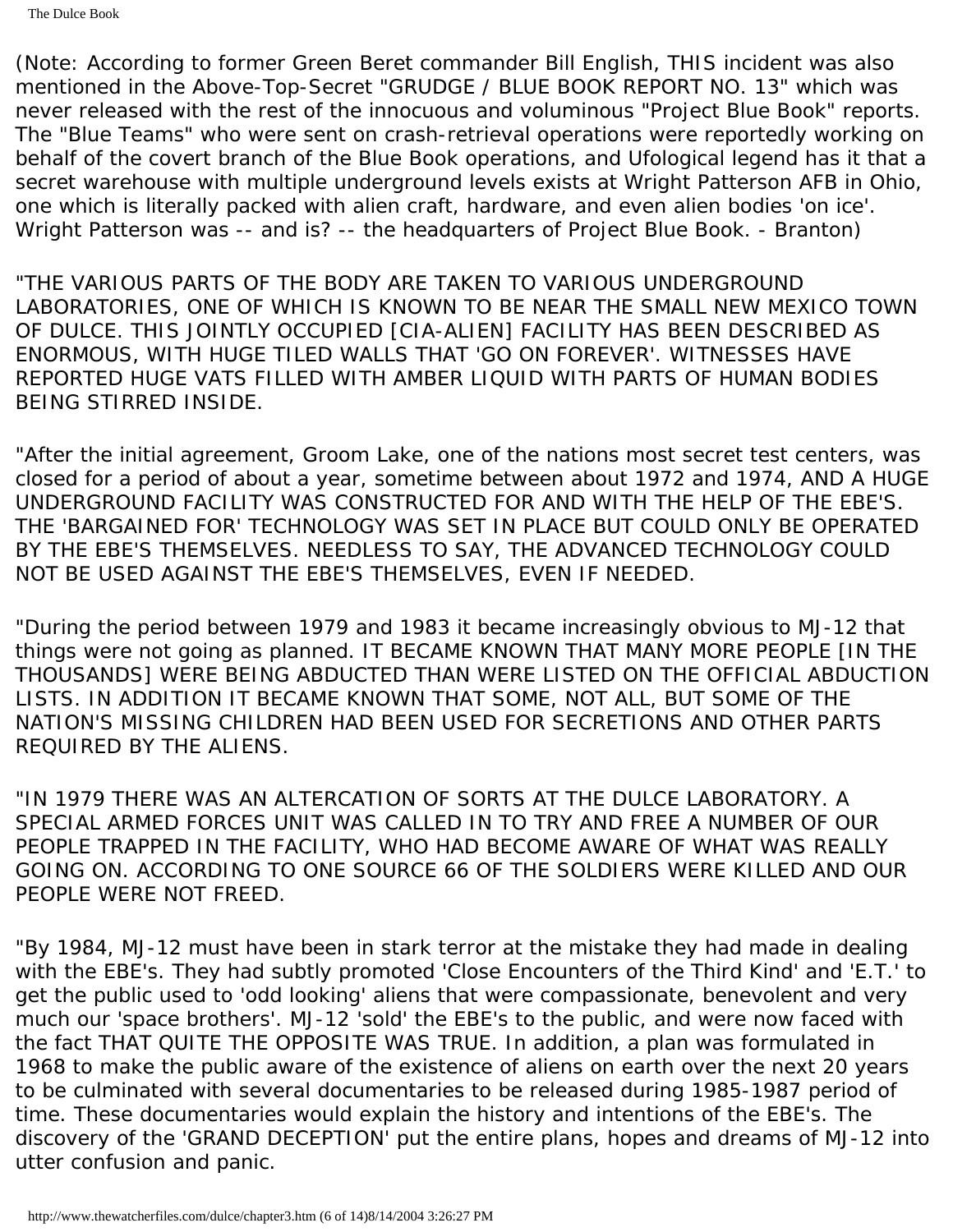"Meeting at the 'Country Club', a remote lodge with private golf course, comfortable sleeping and working quarters, and its own private airstrip built by and exclusively for the members of MJ-12, it was a factional fight of what to do now. PART OF MJ-12 WANTED TO CONFESS THE WHOLE SCHEME AND SHAMBLES IT HAD BECOME TO THE PUBLIC, BEG THEIR FORGIVENESS AND ASK FOR THEIR SUPPORT. The other part [the majority] of MJ-12 argued that there was no way they could do that, that the situation was untenable and there was no use in exciting the public with the 'horrible truth' and that the best plan was to continue the development of a weapon that could be used against the EBE's under the guise of 'SDI', the Strategic Defense Initiative, which had nothing whatsoever to do with a defense for inbound Russian nuclear missiles. As these words are being written, Dr. Edward Teller, 'father' of the H-Bomb is personally in the test tunnels of the Nevada Test Site, driving his workers and associates in the words of one, 'like a man possessed'. And well he should, for Dr. Teller is a member of MJ-12 along with Dr. Kissinger, Admiral Bobby Inman, and possibly Admiral Poindexter, to name a few of the current members of MJ-12.

"Before the 'Grand Deception' was discovered and according to a meticulous plan for metered release of information to the public, several documentaries and video tapes were made. William Moore, a Burbank, California, based UFO researcher who wrote 'The Roswell Incident' -- a book published in 1980 that detailed the crash, recovery and subsequent cover-up of a UFO with 4 alien bodies -- has a video tape of 2 newsmen interviewing a military officer associated with MJ-12. This military officer answers questions relating to the history of MJ-12 and the cover-up, the recovery of a number of flying saucers and the existence of a live alien [one of 3 living aliens captured and designated, or named, EBE-1, EBE-2, and EBE-3, being held in a facility designated as YY-II at Los Alamos, New Mexico. The only other facility of this type, which is electromagnetically secure, is at Edwards Air Force Base in Mojave, California]. The officer names as previously mentioned plus a few others: Harold Brown, Richard Helms, Gen. Vernon Walters, JPL's Dr. Allen and Dr. Theodore van Karman, to name a few of the current and past members of MJ-12.

"The officer also relates the fact that the EBE's claim to have created Christ. The EBE's have a type of recording device that has recorded all of Earth's history and can display it in the form of a hologram. This hologram can be filmed but because of the way holograms work does not come out very clear on movie film or video tape. The crucifixion of Christ on the Mount of Olives (this actually took place on the hill Calvary, not the Mt. of Olives - Branton) has allegedly been put on film to show the public. The EBE's 'claim' to have created Christ, which, IN VIEW OF THE 'GRAND DECEPTION', COULD BE AN EFFORT TO DISRUPT TRADITIONAL VALUES FOR UNDETERMINED REASONS.

"Another video tape allegedly in existence is an interview with an EBE. Since EBE's communicate telepathically (via psionic crystalline transceiver-like implants that link the Grays together into a mass collective-hive-mind - Branton), an Air Force Colonel serves as interpreter. Just before the recent stock market correction in October of 1987, several newsmen, including Bill Moore, had been invited to Washington D.C., to personally film the EBE in a similar type interview, and distribute the film to the public. Apparently, because of the correction in the market, it was felt the timing was not propitious. In any case, it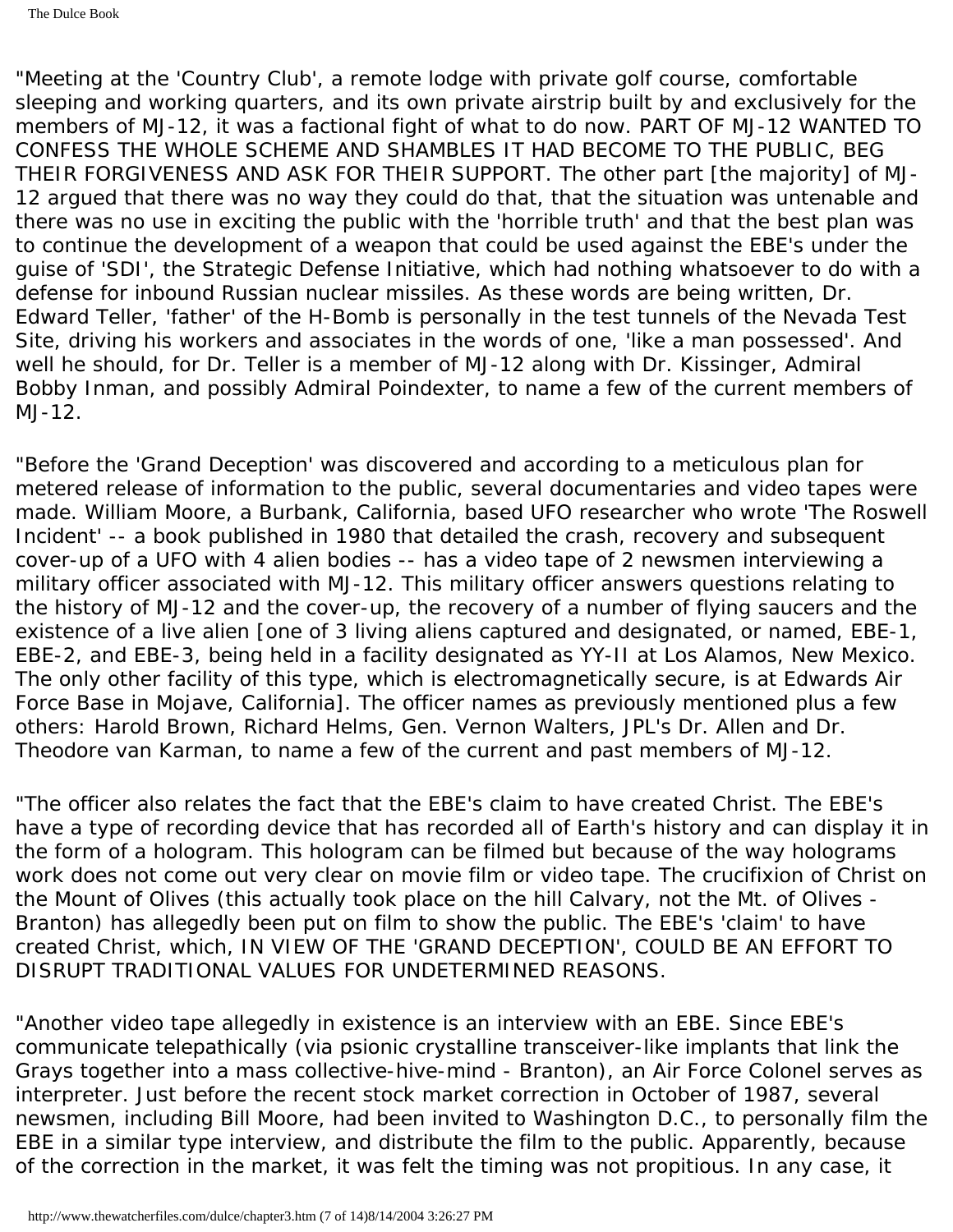The Dulce Book

certainly seems like an odd method to inform the public of extraterrestrials, but it would be in keeping with the actions of A PANICKED ORGANIZATION WHO AT THIS POINT IN TIME DOESN'T KNOW WHICH WAY TO TURN.

"Moore is also in possession of more Aquarius documents, a few pages of which leaked out several years ago and detailed the supersecret NSA project which had been denied by them until just recently. In a letter to Senator John Glenn, NSA's Director of Policy, Julia B. Wetzel, wrote, 'Apparently there is or was an Air Force project with the name [Aquarius] which dealt with UFO's. Coincidentally, there is also an NSA project by that name.' NSA's project AQUARIUS deals specifically with 'communications with the aliens' [EBE's]. Within the Aquarius program was project 'Snowbird', a project to test-fly a recovered alien aircraft at Groom Lake, Nevada. This project continues today at that location. In the words of an individual who works at Groom Lake, 'Our people are much better at taking things apart than they are at putting them back together.'

"Moore, who claims he has a contact with MJ-12, feels that they have been stringing him along, slipping him documents and providing him with leads, promising to go public with some of the information on extraterrestrials by the end of 1987.

"Certain of Moore's statements lead one to believe that Moore himself is a government agent working for MJ-12, not to be strung alone, but to string along ever hopeful UFOlogists that the truth is just around the corner. Consider.

"1. Moore states emphatically that he is not a government agent, although when Lee Graham [a Southern California based UFOlogist] was investigated by DIS [Defense Investigative Service] for possession of classified documents received from Moore, Moore himself was not.

"2. Moore states emphatically that the cattle mutilations of 1973-1983 were a hoax by Linda Howe [producer of 'A Strange Harvest'] to create publicity for herself. He cites the book 'Mute Evidence' as the bottom line of the hoax. 'Mute Evidence' was a government sponsored book to explain the mutilations in conventional terms.

"3. Moore states that the U.S.A.F. Academy physics book, 'Introductory Space Science', vol. II chapter 13, entitled 'Unidentified Flying Objects', which describes four of the most commonly seen aliens [one of which is the EBE] was written by Lt. Col. Edward R. Therkelson and Major Donald B. Carpenter. Air Force personnel who did not know what they were talking about and were merely citing 'crackpot' references. He, Moore, states that the book was withdrawn to excise the chapter.

"If the government felt they were being forced to acknowledge the existence of aliens on Earth because of the overwhelming evidence such as the October and November sightings in Wytheville, Va., and recently released books such as 'Night Siege' [Hynek, J. Allen; Imbrogno, Phillip J.; Pratt, Bob: NIGHT SIEGE, Ballantine Books, Random House, New York], and taking into consideration the 'grand deception' AND OBVIOUSLY HOSTILE INTENT OF THE EBE'S, it might be expedient for MJ-12 to admit the EBE's but conceal the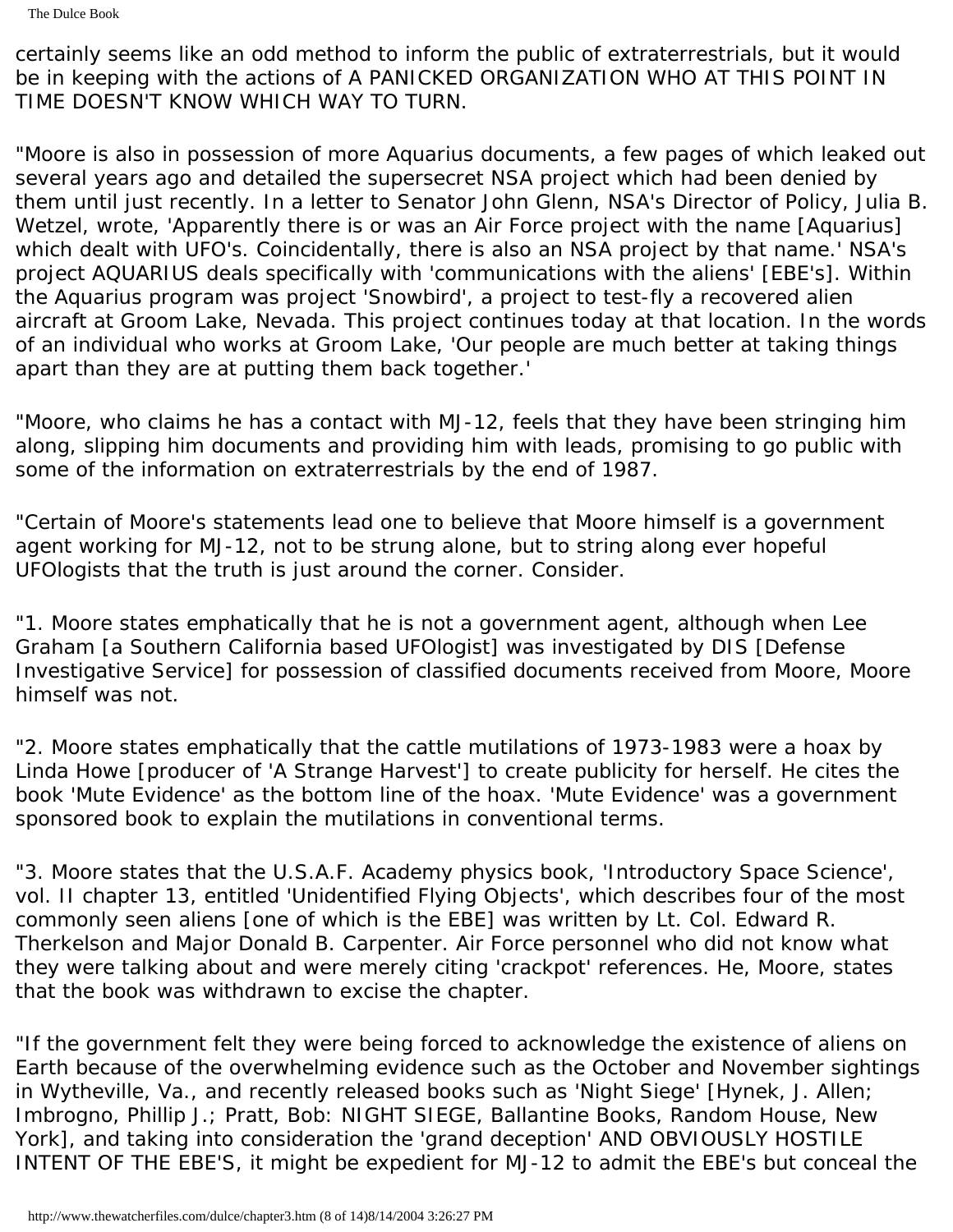The Dulce Book

information on the mutilations and abductions. If MJ-12 and Moore were in some kind of agreement then it would be beneficial to Moore to tow the party line. For example, MJ-12 would say... 'here are some more genuine documents... but remember... no talking about the mutilations or abductions'. This would be beneficial to Moore as it would supply the evidence to support his theory that E.T.'s exist but deny the truths about the E.T.'s. However, if Moore was indeed working for MJ-12, he would follow the party line anyway... admitting the E.T.'s but pooh poohing the mutilations and abductions. If working alone, Moore might not even be aware of the 'grand deception'.

"Time will tell. It is possible that Moore will go ahead and release the video interview with the military officer around the first of the year, as he has promised. From MJ-12's point of view, the public would be exposed to the information without really having to believe it because Moore is essentially not as credible a source as, say, the President of the United States. After a few months of digestion and discussion, a more credible source could emerge with a statement that yes in fact the interview was essentially factual. This scenario would cushion somewhat the blow to the public. If, however, Moore does not release the tape by, say, February 1 of 1988, but comes instead with a story similar to: 'MJ-12 has informed me that they are definitely planning a release of all information by October of 88... I have seen the plan and have seen the guarantee that this will happen, so I have decided to withhold the release of my video tape at this time as it may cause some problems with MJ-12's plans.' This would in effect buy more time for MJ-12 and time is what they desperately need.

"Now you ask, 'Why haven't I heard any of this?' Who do you think you would hear it from? Dan Rather? Tom Brokaw? Sam Donaldson? Wrong. These people just read the news, they don't find it. They have ladies who call and interview witnesses and verify statements on stories coming over the wire [either AP or UPI]. It's not like Dan Rather would go down to Wytheville, Virginia, and dig into why there were FOUR THOUSAND reported sightings in October and November of 1987. Better Tom Brokaw or someone else should risk their credibility on this type of story. Tom Brokaw? Tom wants Sam Donaldson to risk his credibility. No one, but no one, is going to risk their neck on such outlandish ideas, regardless of how many people report sightings of 900 foot objects running them off the road. In the case of the Wytheville sightings, dozens of vans with NASA lettered on the side failed to interest newsmen. And those that asked questions were informed that NASA was doing a weather survey.

"Well then, you ask, what about our scientists? What about Carl Sagan? Issac Asimov? Arthur C. Clarke? Wouldn't they have known? If Carl Sagan knows then he is committing a great fraud through the solicitation of memberships in the Planetary Society, 'to search for extraterrestrial intelligence'. Another charade into which the U.S. Government dumps millions of dollars every year is the radio-telescope in Arecibo, Puerto Rico, operated by Cornell University with - guess who? - Carl Sagan. Cornell is ostensibly searching for signals from Outer Space, a sign maybe, that somebody is out there. It is hard to believe that relatively intelligent astronomers like Sagan could be so ignorant.

(Note: Also, even if 'they' did find evidence of extraterrestrial life, do you think that SETI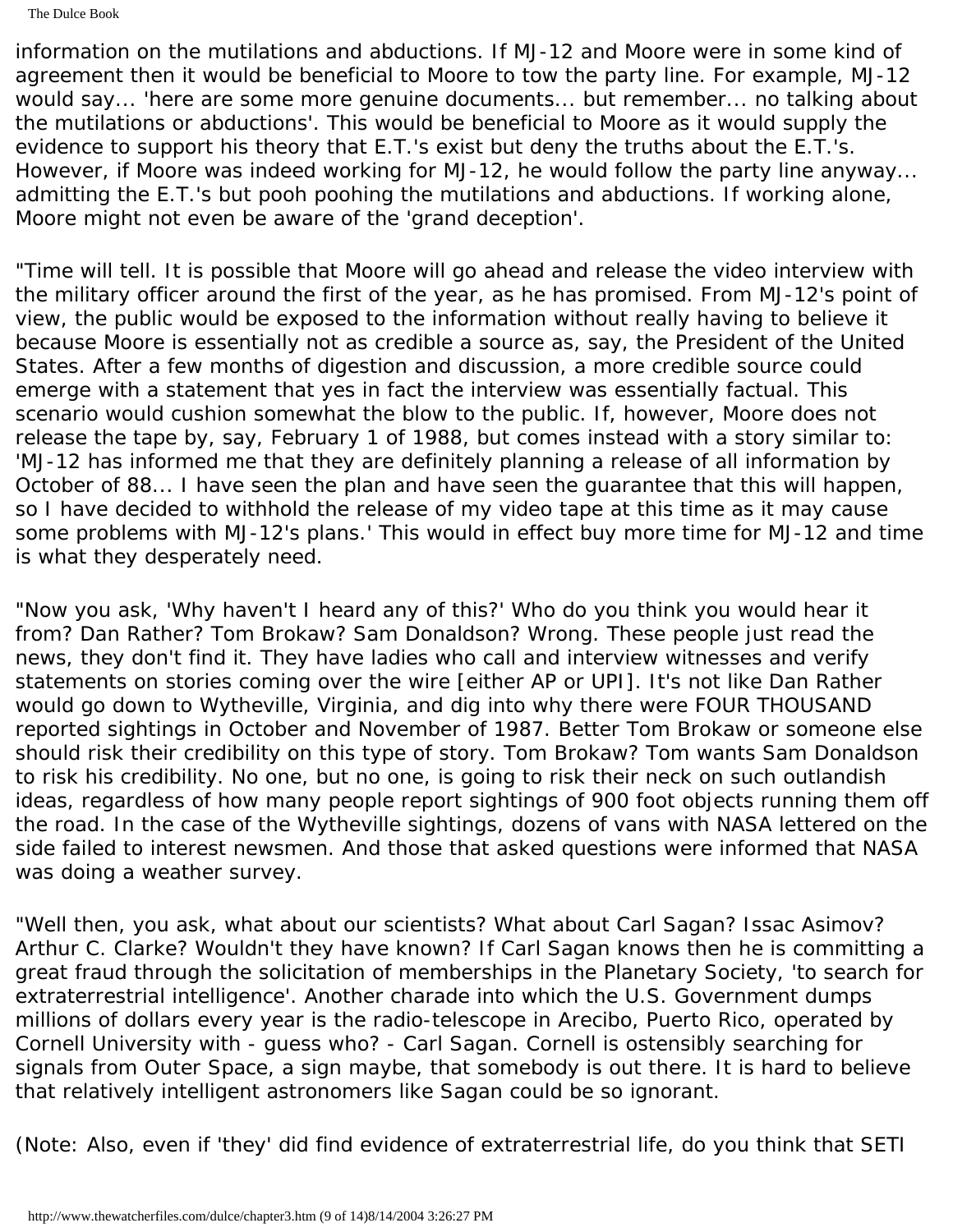and similar government-sponsored projects would tell US about It? Let's just take a look at some actual statements from those involved with these projects. The following is a quote from Matt Spetalnick's article "IS ANYBODY OUT THERE? NASA LOOKS FOR REAL ET'S", in REUTERS Magazine, Oct. 5, 1992: "At least 70 times scientists have picked up radio waves that bore the marks of communication by beings from other worlds, but they were never verified, [Frank] Drake said." And researcher John Spencer, in a reference to Dr. Otto Strove, tells how this astrophysicist assisted Frank Drake in establishing Project OZMA, and it's very mysterious conclusion: "...the project began its search by focusing on the star TAU CETI. According to claims made at the time, AS SOON AS the project got underway STRONG INTELLIGENT SIGNALS were picked up, leaving all the scientists stunned. Abruptly, Dr. Strove then declared Project OZMA had been shut down, and commented that there was no sensible purpose for listening to messages from another world." [THE UFO ENCYCLOPEDIA]. So then, these 'insiders' will accept ALL of our hardearned tax dollars to finance their radio projects -- if not their underground bases and covert space operations. Yet cursed be any 'mere mortal' for having the audacity to actually insist on having access to the products of their 'financial investments'! - Branton)

"What about Isaac Asimov? Surely the most prolific science fiction writer of all time would have guessed by now that there must be an enormous cover-up? Maybe, but if he knows he's not saying. Perhaps he's afraid that Foundation and Empire will turn out to be inaccurate.

"What about Arthur C. Clarke? Surely the most technically accurate of Science Fiction writers with very close ties to NASA would have at least a hint of what's really going on. Again, if so he isn't talking. In a recent Science Fiction survey, Clarke estimates that contact with extraterrestrial intelligent life would not occur before the 21st Century.

"If the government won't tell us the truth and the major networks won't even give it serious consideration (Note: This was written before such programs as SIGHTINGS, ENCOUNTERS, UNSOLVED MYSTERIES, CURRENT AFFAIR, MONTEL WILLIAMS, STRANGE UNIVERSE and other TV news digests and talk shows DID begin dealing with the UFO phenomena, abductions, and so on in much greater depth -- not to mention the X-FILES, DARK SKIES and other TV series'. - Branton), then what is the big picture, anyway? Are the EBE's, having done a hundred thousand or more abductions [possibly millions worldwide], built AN UNTOLD NUMBER OF SECRET UNDERGROUND BASES [Groom Lake, Nevada; Sunspot, Datil, Roswell, and Pie Town, New Mexico, just to name a few] getting ready to return to wherever they came from? Or, from the obvious preparations are we to assume that they are getting ready for a big move? or is [it] the more sinister and most probable situation that the invasion is essentially complete and it is all over but the screaming?

"A well planned invasion of Earth for it's resources and benefits would not begin with mass landings or ray-gun equipped aliens. A properly planned and executed invasion by a civilization thousands [of] years in advance of us would most likely be complete before a handful of people, say 12?, realized what was happening. No fuss, no mess. The best advice I can give you is this: Next time you see a flying saucer and are awed by its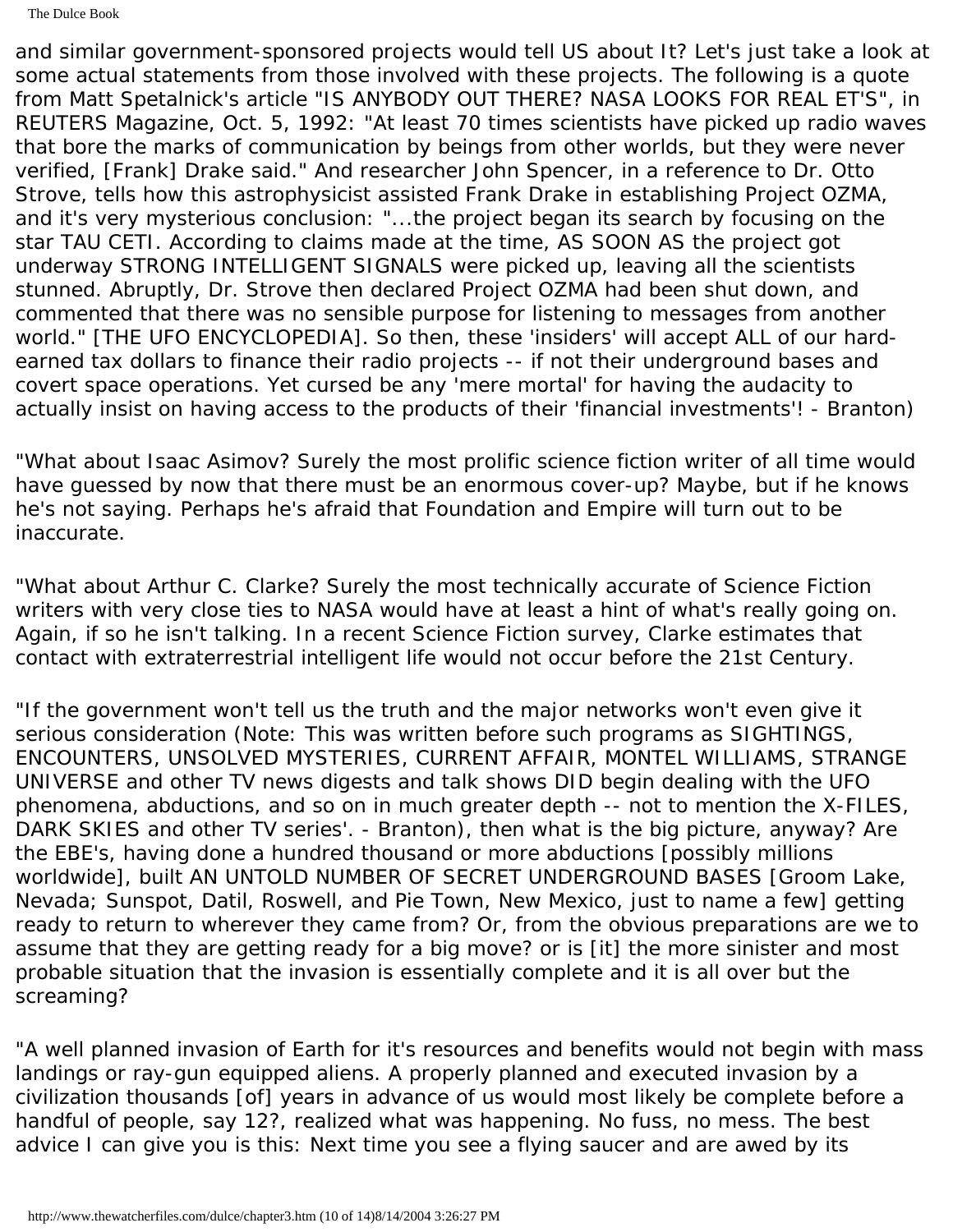obvious display of technology and gorgeous lights of pure color - RUN LIKE HELL!

-- June 3, 1988 Las Vegas, NV"

[The following was an addendum to the above that was included with later copies of John Lear's 'statement']:

"In 1983 when the Grand Deception was discovered MJ-12 [which may now be designated 'PI-40'] started work on a weapon or some kind of device to contain the EBE's which had by now totally infested our society. This program was funded through SDI which, coincidentally, was initiated at approximately the same date. A frantic effort has been made over the past 4 years by all participants. This program ended in failure in December of 1987.

(Note: British Ufologist Timothy Good claimed that over 22 British scientists -- who were working on the U.S. SDI program for British Marconi and other Aerospace companies - had all mysteriously died or 'committed suicide' within the space of a few years. Could this have had anything to do with this 'failure'? Apparently someone 'out there' was intent on sabotaging the SDI / STAR WARS project. Also there are reports that several of our 'defense satellites' have been destroyed as well. - Branton).

"A new program has been conceived but will take about 2 years to develop. In the meantime, it is absolutely essential to MJ-12 [PI-40], that no one, including the Senate, the Congress or the Citizens of the United States of America [or anyone else for that matter] become aware of the real circumstances surrounding the UFO cover-up and total disaster it has become.

"Moore never did release the video tapes but claims he is negotiating with a major network to do so...'soon'."

Another source added the following statements in regards to Lear's claims:

"Area 51... and a similar setup near Dulce, New Mexico, may now belong to forces not loyal to the U.S. Government, or even the human race. 'It's horrifying to think that all the scientists we think are working for us [in the joint-interaction bases] are actually controlled by aliens.'

"'...SDI, regardless of what you hear, was completed...to shoot down incoming saucers. The mistake was that we thought they were coming inbound -- in fact, they're already here. They're in underground bases all over the place.' It seems that the aliens had constructed many such bases without our knowledge, where they conduct heinous genetic experiments on animals, human beings, and 'improvised' creatures of their own divising.

"Thus was born PROJECT EXCALIBUR. Press reports described EXCALIBUR as a weapons system designed to obliterate deeply-buried Soviet command centers, which the Reagan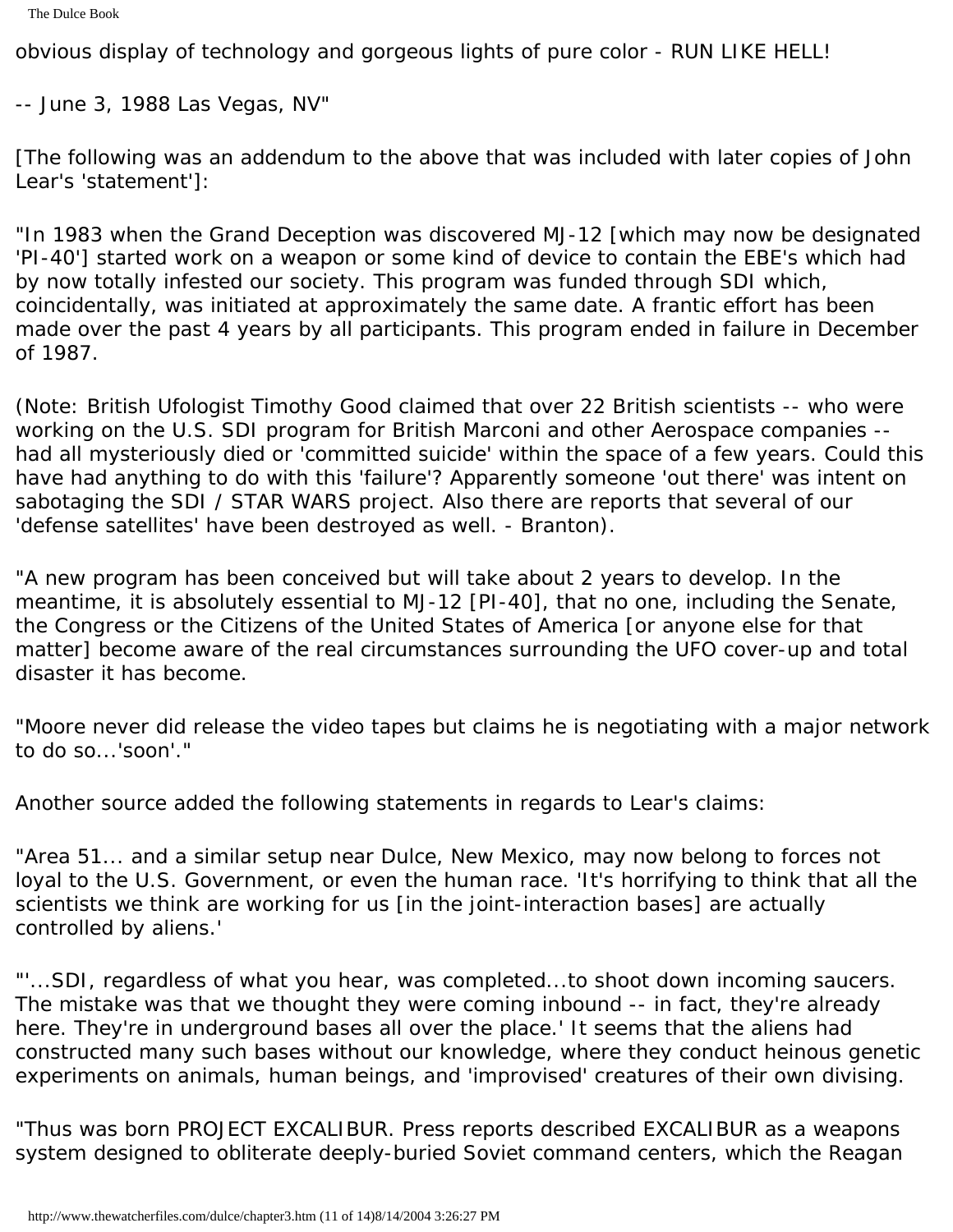The Dulce Book

administration hypocritically characterized as destabilizing. We have exactly similar centers. Lear claims the weapon was actually directed toward the internal alien threat. Unfortunately, the 'visitors' have invaded us in more ways than one.

"'Millions of Americans have been implanted. There's a little device that varies in size from 50 microns to 3 millimeters; it is inserted through the nose into the brain. It effectively controls the person. Dr. [J. Allen] Hynek estimated in 1972 that one in every 40 Americans was implanted; we believe it may be as high as one in ten now.' These implants will be activated at some time in the near future, for some unspecified alien purpose.'"

When Lear was pressed to disclose some of his sources, he stated that his anonymous intelligence informants "go right to the top." He did however mention some of the names in not-so-sensitive intelligence positions from whom he has also gathered information, many of these names may be familiar to veteran Ufologists. These include:

\* Paul Bennewitz, director of Thunder Scientific Laboratories [a New Mexico-based research facility with government contract ties], who claims to have gained access to and 'interrogated' an alien computer system via a radio-video-computer setup of his own invention.

\* Linda Howe, the television documentarian responsible for STRANGE HARVEST [a program about cattle mutilations], who recieved astonishing 'leaks' from a special intelligence officer, Colonel Richard Doty formerly of Kirtland AFB, a name noted in aerial research circles.

\* Robert Collins [code-named 'Condor', according to Lear] who has secured numerous official documents relating to UFOs.

\* Sgt. Clifford Stone, premiere collector of UFO related Freedom of Information Act or FOIA documents.

\* Travis Walton, professed UFO abductee whose experience inspired the movie FIRE IN THE SKY.

As an interesting follow-up to Lear's article, I we quote here some actual statements made by prominent individuals in regards to the 'UFO' phenomenon:

"In our obsession with antagonisms of the moment, we often forget how much unites all the members of humanity. Perhaps we need some outside, universal threat to make us realize this common bond. I occasionally think how quickly our differences would vanish if we were facing an alien threat from outside this world. And yet, I ask you, IS NOT AN ALIEN FORCE ALREADY AMONG US?"

-- President Ronald Reagan., Remarks made to the 42nd General Assembly of the United Nations., Sept. 21, 1987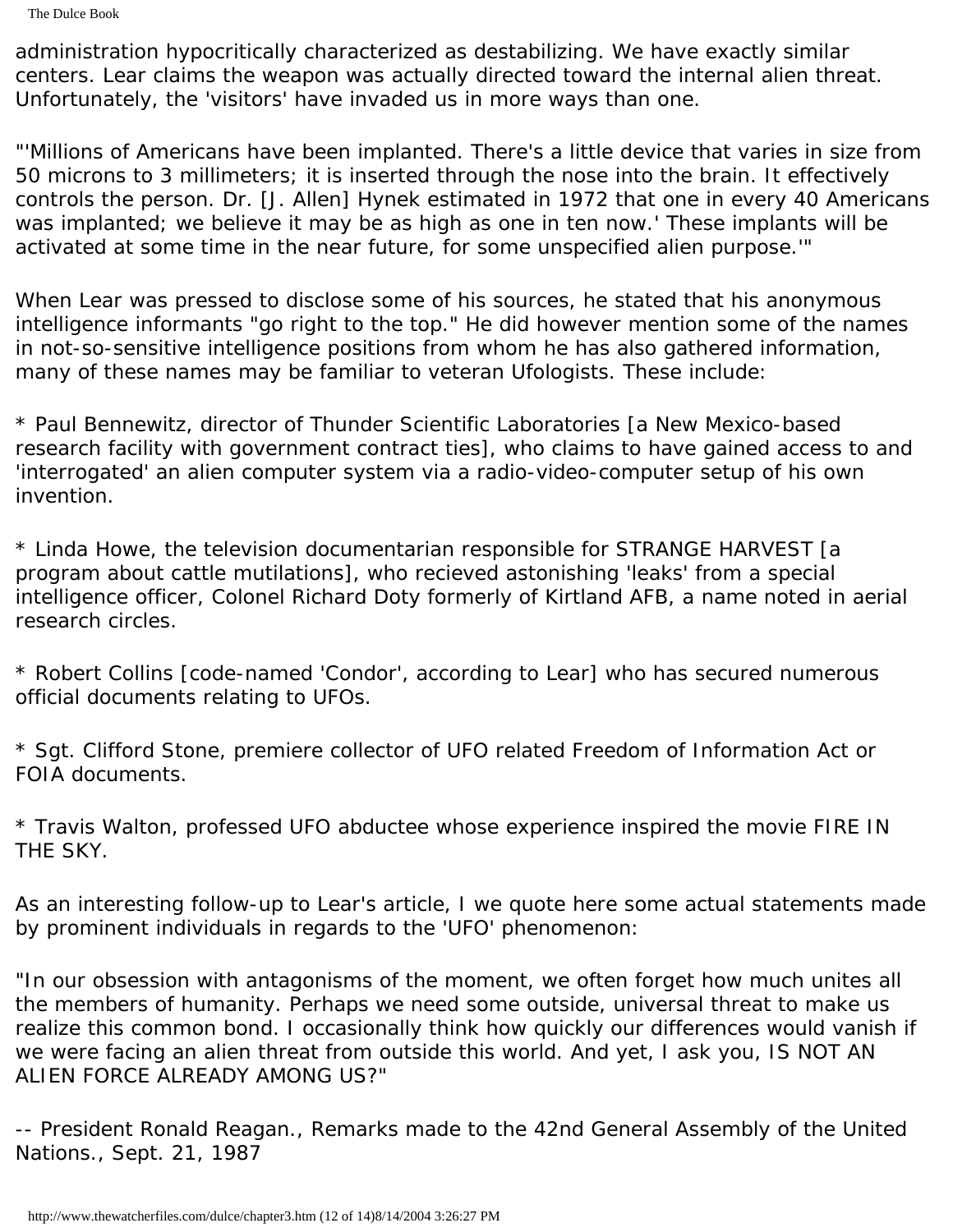"I couldn't help but say to him [Gorbachev], just think how easy his task and mine might be in these meetings that we held if suddenly there was a threat to this world from some other species from another planet outside in the universe... Well, I don't suppose we can wait for some alien race to come down and threaten us. But I think that between us we can bring about that realization."

-- President Ronald Reagan., Remarks to Fallston High School students and Faculty, Fallston, MD., October 4, 1985

"For your confidential information, a reliable and confidential source has advised the Bureau that flying disks are believed to be man-made missiles rather than natural phenomenon. It has also been determined that for approximately the past four years the USSR has been engaged in experimentation on an unknown type of flying disk."

-- FBI Memo, dated March 25, 1949 sent to a large number of FBI offices.

"...on Unidentified Flying Objects... The panel recommends that the national security agencies institute policies... designed to prepare the material defenses and the morale of the country to recognize... and react most effectively to true indications of hostile measures."

-- Recommendation of the CIA Robertson Panel on UFOs., January, 1953

"Public interest in disclosure is far outweighed by the sensitive nature of the materials and the obvious effect on national security their release may entail."

-- U.S. District Court Opinion in the case of Citizens Against UFO Secrecy vs. the National Security Agency., May 18, 1982

"The sums made available to the Agency may be expended without regard to the provisions of law and regulations relating to the expenditures of Government."

-- Central Intelligence Act of 1949

"On this land a flying disk has been found intact, with eighteen three-foot tall human-LIKE occupants, all dead in it but not burned."

-- FBI memo from New Orleans Branch to Director, FBI, March 31, 1950 about a disk found in the Mojave desert in January, 1950

"When four sit down to conspire, three are fools and the fourth is a government agent."

-- Duncan Lunan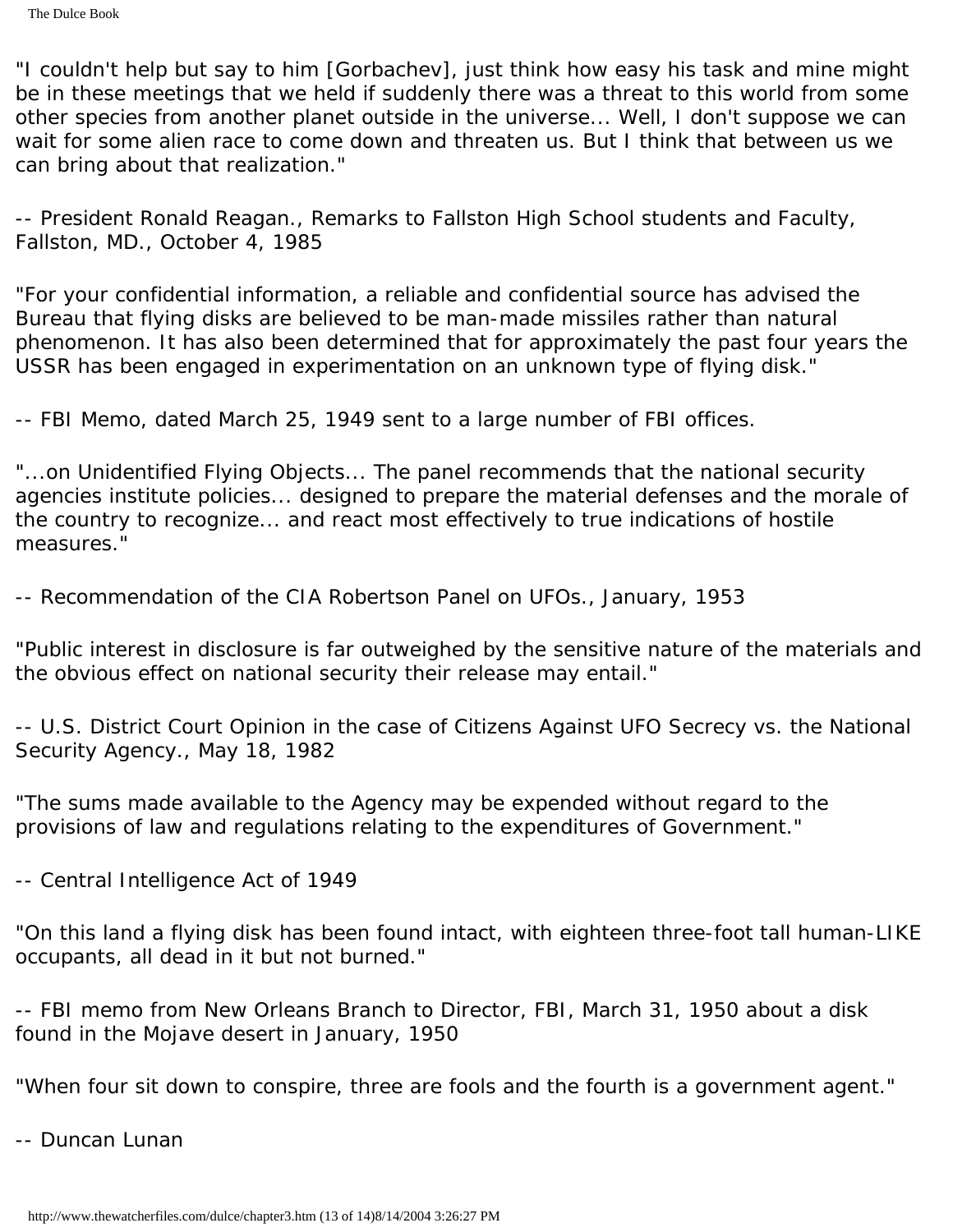"The flying disks are real."

-- General Nathan Twining.

"According to Mr. ...informant, the saucers were found in New Mexico due to the fact that the Government has a very high-powered radar setup in that area and it is believed that the radar [EM beams] interferes with the controlling mechanism of the saucers...each one of the three saucers were occupied by three bodies of human SHAPE, but only 3 feet tall, dressed in metallic cloth of a very fine texture."

-- FBI Memo from agent Guy Hottel., Washington Field Office., sent to Director, FBI., March 22, 1950

"I WOULD SAY THAT WE KNOW OF SEVERAL, SHOULD WE SAY, INTERGALACTIC FIGHTS THAT HAVE TAKEN PLACE -- DOGFIGHTS."

-- United States Army Sgt. Clifford Stone, Roswell N.M. Station.

"He believes that because of the developments of science all the countries on earth will have to unite to survive and to make a common front against attack by 'people' from other planets."

-- Mayor Achille Lauro of Naples, quoting General Douglas MacArthur in the NEW YORK TIMES, Saturday October 8, 1955. p.7

BACK: **[Chapter 2](#page-14-0)** NEXT: **[Chapter 4](#page-35-0)**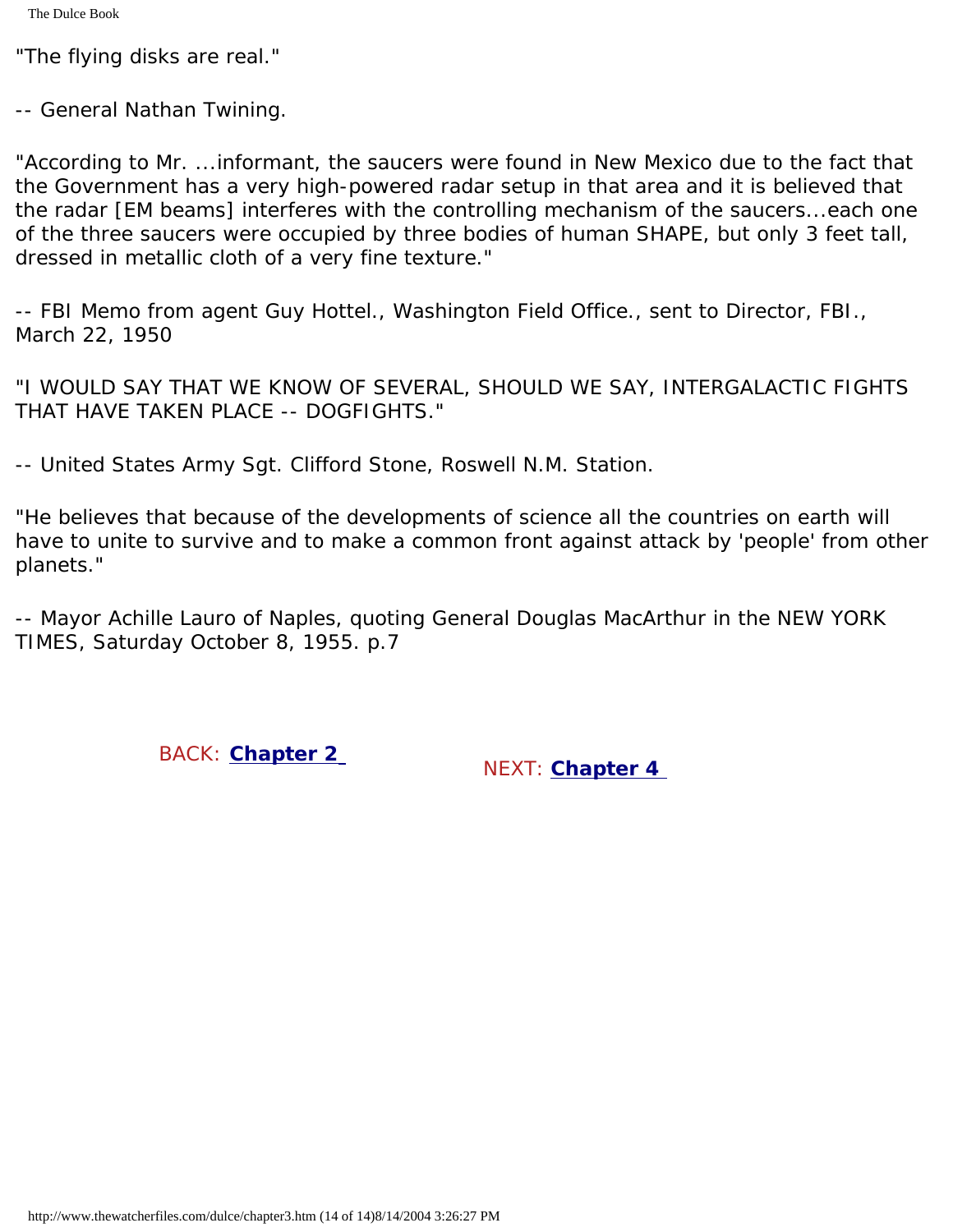Chapter 4

#### <span id="page-35-0"></span>**Dulce New Mexico & The Nazi Connection**

Researcher Jim Bennett, in a letter to Jacques Vallee dated Jan. 15, 1992, made some startling disclosures in regards to the alien situation and the Dulce, N.M. base in particular. It is my belief that even if there is a fascist-CIA cabal trying to establish a world dictatorship using the 'threat' of an alien invasion to foment world government, that the 'threat' may be real all the same. It is also possible that the 'Bavarians' may be working with very REAL aliens in an end-game designed to establish a world government using this 'threat' as an excuse to do so, although when the world is under 'their' control the Illuminati may betray the human race by turning much of the global government controlsystem over to the Grey aliens [the Beast?]. The aliens may have been collaborating with the Bavarians for a very long time as part of their agenda to implement absolute electronic control over the inhabitants of planet earth. One source, an Area 51 worker -- and member of a secret Naval Intelligence group called COM-12 -- by the name of Michael Younger, stated that the Bavarian Black Nobility [secret societies] have agreed to turn over three-quarters of the planet to the Greys if they could retain 25 percent for themselves and have access to alien mind-control technology. The aliens would assist in the abduction, programming and implanting of people throughout the world in preparation for a New World Order -- which in turn would be annexed to the alien empire. Apparently some top-echelon Bavarians have agreed to this, since they realize that they NEED the alien mind-control and implant technology in order to carry out their plans for world domination. In his lengthy letter, Jim Bennett, director of the research organization 'PLANET-COM', writes:

"...1947 brought the passage of the National Security Act, the start of the NAZI GERMINATED CIA and NSA. The influx of at least a hundred Nazi scientists, engineers, etc., into the United States and Canada. (Note: Other sources claim that eventually over 3000 Nazi S.S. agents entered the U.S. in this manner. NOT former Nazi's but ACTIVE Nazi SS who still maintained the national socialist philosophy and agendas which they intended to carry through on to their planned conclusion. They were given refuge within the military-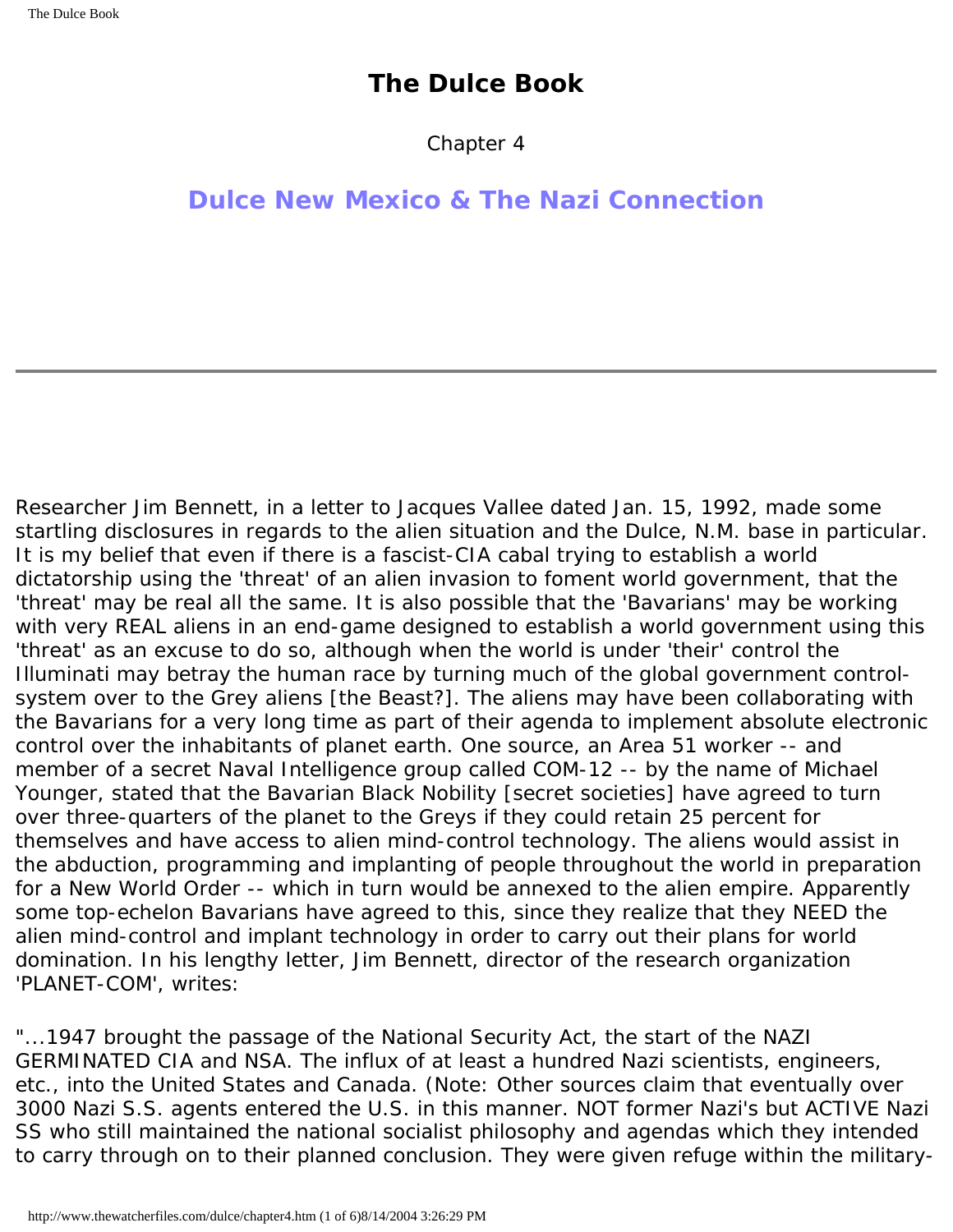The Dulce Book

industrial complex with the help of members of the Bavarian-based black gnostic - serpent worshipping -- lodges in America, such as the Jesuit-spawned Scottish Rite and related lodges who control the oil-military-industrial complex. The leaders of the Military-Industrial Complex or M.I.C. not only gave these fascists refuge following the war, but also had financed the Nazi war machine itself during the second world war. - Branton).

"A Nazi aeronautical engineer, a certain Herr Mieth -- who had designed four different types of saucer shaped craft by 1943 using either rocket power or DONUT CONFIGURATION jet turbine engines, with the cabin stabilized by gyro, the compressors rotating in one direction and the expansion chambers and vectored exhausts rotating in the opposite direction -- was traced to Canada in 1947 and began work for the A. V. Roe company [Avroe disk]. The phony AVROE 'aircar' was definitely to disinform the press as to the real projects underway underground in Canada.

"The eight mile long train that went out of Austria in 1945 [672 train cars!], to the coast of Brittany, the contents loaded on board SHIPS, eventually end[ed] up underground in Southwestern Canada. At the same time over 100 prefab factory buildings were shipped from England to British Columbia.

"...the Nazis had everything before any other country, they had radar in 1933, they had infra-red sensors, heavy water, etc., etc. We have been told lie after lie in terms of who invented these things. If anyone in the world had access to 'alien' technology it was the...'Aryans' [Nazis]. Their metallurgy and casting were flawed or they would have conquered the world. As you probably know, many expatriate Nazis were given carte blanche, new I.D.'s., and were included in [the] startup of more than several departments of the CIA in 1947. Departments including 'genetics and cloning' [with some of the same 'doctors' who had given death camp residents gangrene, etc.] 'designer drugs and mind control' using the same scientists who had designed Methadone and Methedrine for Hitler's maniac efforts. In 1952, a public stir caused the CIA to shuffle these fab fellows out of town. My guess is to various underground centers that were being built.

"...I have talked to Paul Bennewitz at length, several times. On his behalf, you only tell people how they drove him nuts, not why. I ask myself why would you leave out that reason why they sent him reeling? (here Bennett is addressing Jacques Vallee concerning his book 'REVELATIONS' - Branton) To fill you in, because you obviously took Linda Howe's and Tracy's opinion rather than questioning Paul directly; he's a pilot, he flew over the Dulce area numerous times on his way between Albuquerque and Denver. He took many pictures of the construction going on, and according to Paul, he also took pictures of circular craft on the ground at this site which, as late as 1973 according to him, had large hanger doors much the same as Lazar's second hand explanation about the doors at S-4. [All the stuff from Area 51 and 'S-4' having to do with inertial mass cancellation was moved to an area NEAR ST. GEORGE, UTAH]. The most revealing photos and their negatives disappeared in about 1975 when various 'fringe UFO experts' visited Paul. Also, his house was burglarized and ransacked more than once. In later years Moore, Shandera, and Torme made a meaningless tour of Dulce when they went on to Albuquerque [the real reason for their travels] to see if there was any more evidence of serious consequence still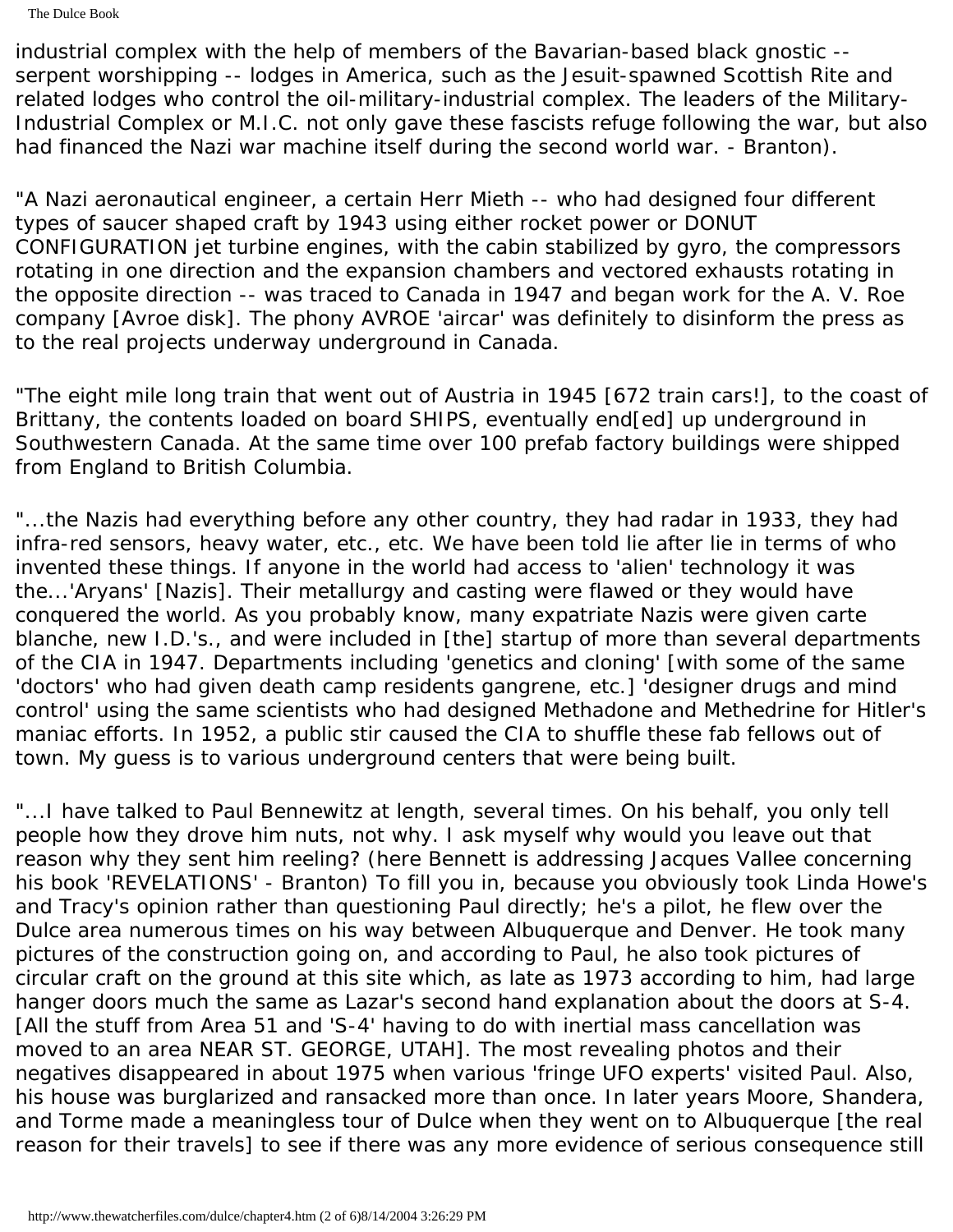in Paul's possession that they could grab, and sure enough, he was missing some photos when they left his house. If you even talked to Bennewitz, you would have gotten a lot closer to having a 'revelation'...

"The 'waste' from the underground bio-genetic lab [no aliens involved, although that is where we humans produce the short lived, big-eyed, big headed imitation 'aliens'] comes out in the river canyon about TEN MILES BELOW Navajo Dam...

(Note: An alternative scenario to the above would be that reptiloid grey 'aliens' ARE involved -- AS WELL AS biogenetically constructed beings developed by Illuminati-Thule-CIA backed scientists working in the Dulce facility - Branton)

"Although these days they 'treat' it a lot more before letting their 'grey' water back into the environment. This base and others are of course connected by tunnels to Los Alamos. The Archuleta Mesa installation rivals Pine Gap at Alice Springs, Australia for security, etc. Every U.S. Air Force base has a so-called 'bolt-hole' and is connected to this bolt-hole by tunnel...

"A group of 21 people led by an individual we will call Rick, went to Area 51 in 1989 in a small bus to watch 'saucers'. They were stopped on 'mail-box road' by two individuals carrying automatic weapons and wearing camouflage togs. One individual popped a can of 'gas' in the aisle of the bus, and that's all for three hours. When they came to their senses, they cut their trip short, returned to L.A. and five persons got separately regressed using hypnotic regressors that did not know one another, and found that during the lost time their memories had repressed similar events. They had been marched off the bus, taken in jeeps to a building nearby, and had their lives threatened by military personnel...

"In the U.S., the group that runs the 'alien abduction scam' can only use some of the hardiest of these short lived bio-genetic bad luck stories. Short lived because they have no digestive tract and can survive only about two weeks maximum after they are removed from the growing matrix, then they deteriorate and die. They have no 'soul' and are not considered 'sentient beings' by Tibetan Buddhists."

(Note: One might ask, why would they bother? The REPTILIAN Grays, the 'cloned' branch -- although in addition to the 'clones' there are also apparently the 'polyembryons' and 'egg-layers' -- reportedly have no digestive tract and thus intake 'food' and excrete waste through the skin. Jim Bennett may have just assumed that, since they have no digestive tract they had no way of taking-in 'food', and that they were therefore government creations which die after two weeks of starving. We grant however that Bennett is right in that -- according to the DULCE PAPERS -- human and cattle DNA may be used to develop "Almost Humans", and other unnatural living forms - Branton)

"...The army's mind control unit must take well deserved credit for the veterans who seemingly go suddenly crazy, killing many people and then themselves. The most recent event in Killeen, Texas was planned for the day BEFORE a Congressional vote on gun control, hoping to influence Congress with yet another mass automatic killing. Handlers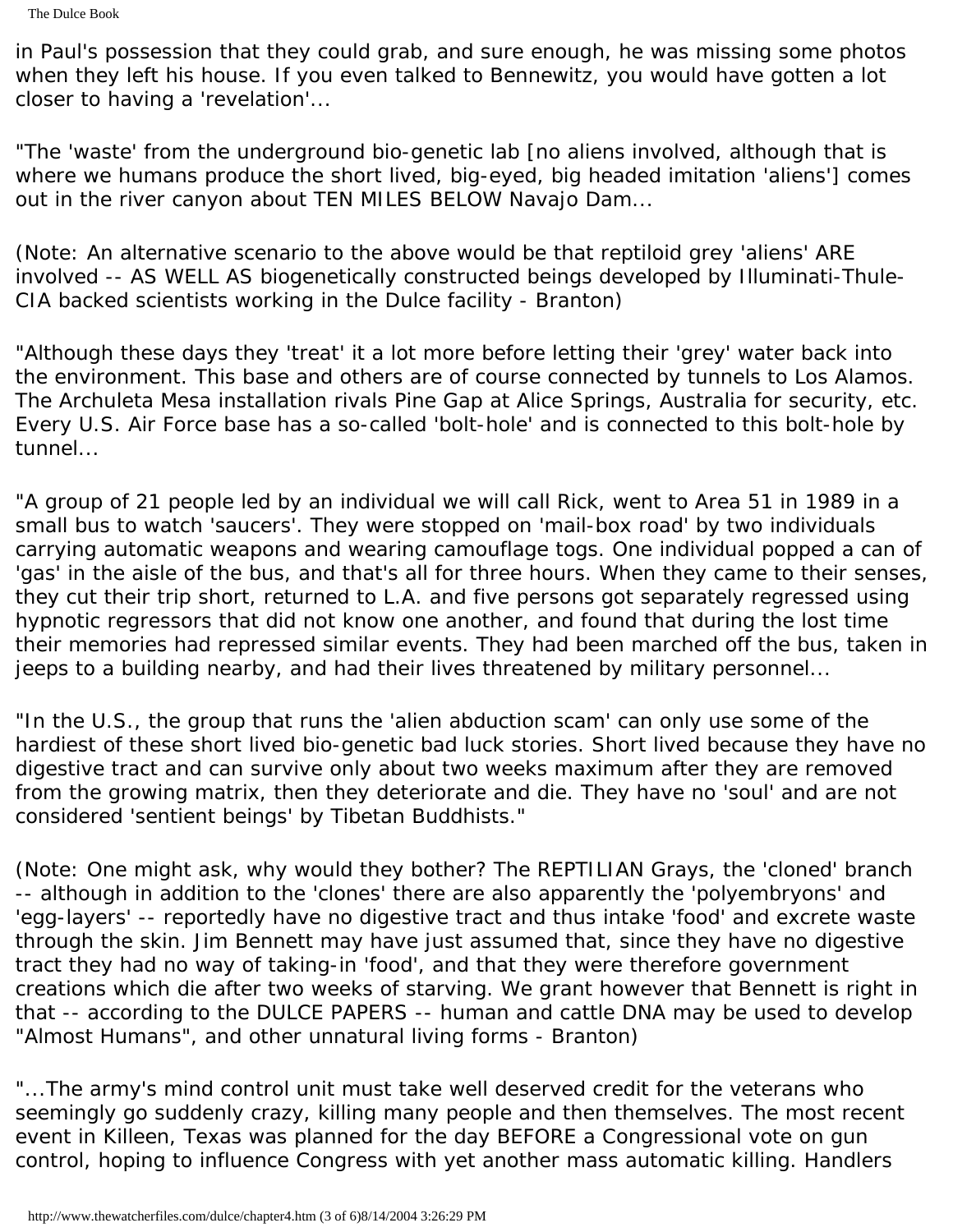[psychiatrists] at each perpetrators's local Veterans Hospital are involved in each and every case of these mass killings/suicides. Prozac is also involved with each case having been prescribed by the aforementioned 'handlers' in each and every case. The fellow in Canada who killed 12 women at a women's college, the fellow in Stockton, California schoolyard, etc. etc..."

#### FURTHER COMMENTS ON GERMAN-BAVARIAN NAZISM, THE CIA, THE NEW WORLD ORDER, ETC.

Sirhan Sirhan, the man who was convicted of murdering Senator Robert Kennedy, had a psychiatrist by the name of 'Dr. Diamond' who maintained CIA-fascist connections. Also Sirhan's attorney Grant Cooper, who seemingly made very little effort to defend Sirhan, had CIA-fascist ties as well, leading some to believe that Sirhan was used as a hypnoprogrammed "Manchurian Candidate" by a fascist cabal, a cabal that murdered not only Robert Kennedy but also his brother President John F. Kennedy as well. Following World War II over 2,000 German 'immigrants' to the U.S. became members of the American Psychiatric Association, which was involved in GUN CONTROL lobbying. In light the collaboration between the Bavarian Thule Society and the Bavarian Illuminati, and the influx of Thule-backed fifth-column Nazi SS agents into U.S. Intelligence, with the help of Illuminati-backed Oil barrens like the German-immigrant Aryan-supremacist Rockefellers and their corporate oil-chemical empires [EXXON, ARCO, ZAPATA, etc.], and in light of the deadly intent of both 'Bavarian' societies to establish a "New World Order" as Adolph Hitler laid out in his second book "The New World Order", one has to wonder WHY so many German nationals would join an association that dealt directly with the study of people's MINDS?

This is not to say that Germans themselves are to blame, it is rather the German-Bavarian FASCISTS who are behind the New World Order agenda, and especially the Satanist Germanic Black Nobility families who claim direct descent from the early leaders of the [un] Holy Roman Empire of Germany, which rose from the remnant of the Roman Empire and which kept Europe in an iron grip throughout the Dark Ages. These were the "13 families" who had ruled vast financial empires in Europe for nearly 1500 years. They are once again trying to take control of the world as they attempted to do with World Wars I and II, provoke a global war that will result in the massive 'de-population' of Blacks, Asians, Jews, Slavs, and many others -- excepting of course for the 'Aryan elite' class. In essence they intend to finish what Adolph Hitler set out to accomplish. The threat then is from 'Nazism' or National 'Socialism', whether it be European, British or American or whether it be political, corporate or occult National Socialism.

Some have reported that the sudden 'fall' of the Soviet states and the Berlin wall was planned in advance as part of an agenda to merge the East and the West into a so called communist-socialist / democratic-socialist New World Order. East and West Berlin would be at the forefront for the reunification of Eastern and Western Europe and in turn -- they hope -- the rest of the world. Germany has also led the way for European unification by establishing an 'open border' policy and encouraging other European countries to do the same. This may sound benign on the outside but considering the facts it may be a ruse to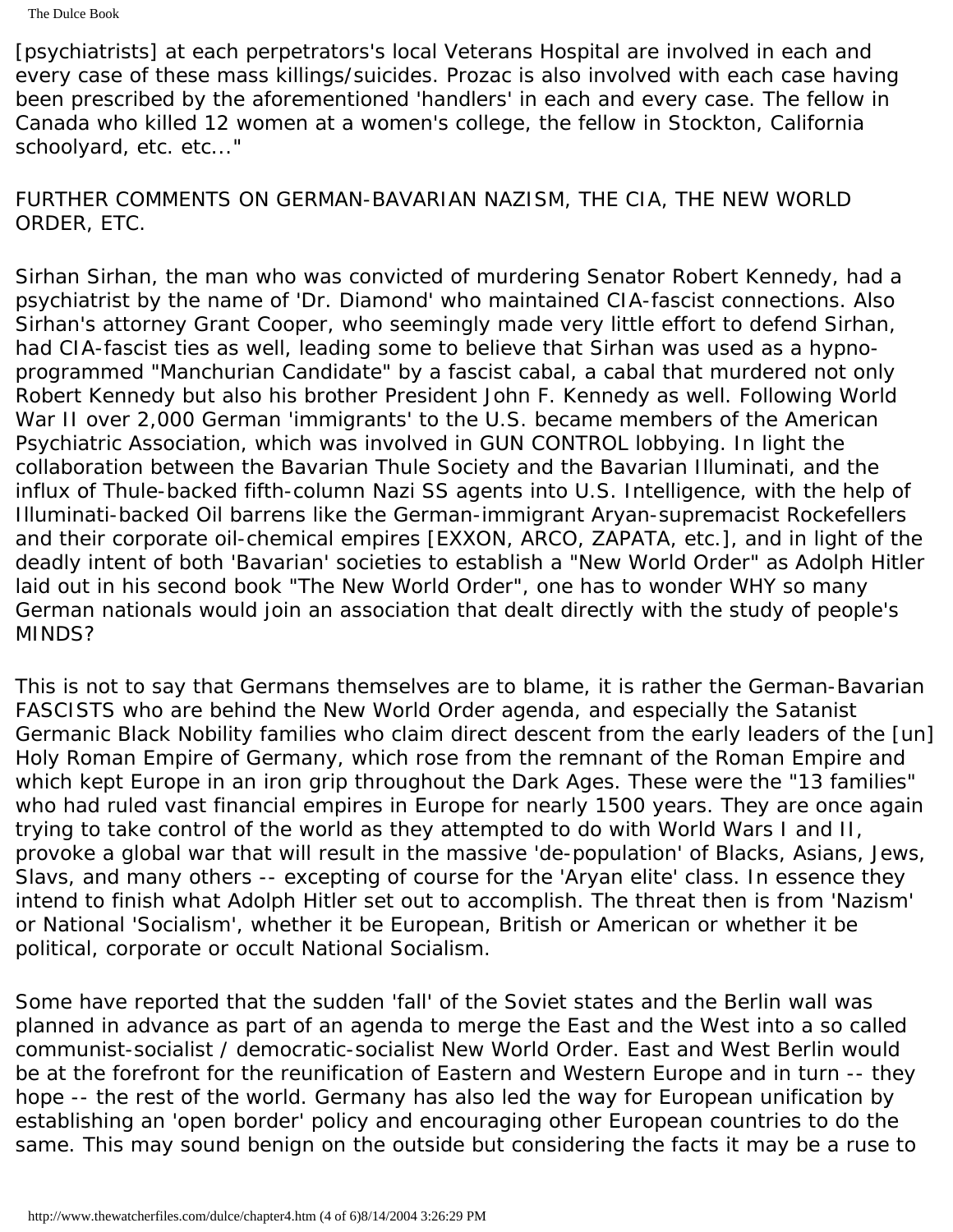'unify' Europe under German control, which was also Adolph Hitler's goal. However in this case the unification is being accomplished through economic means rather than military means.

The control is still in Germany but it is more subtle. The Third Reich established German MILITARY control of Europe. The "European Economic Community" or E.E.C. established ECONOMIC control. In most cases, in this world it is the ECONOMIC forces which control 'governments'. Sad, but true. Notice how the term "Economic" has now been removed, and the New World Order has been re-named the "European Community". Very clever! In other words the unification is no longer just along economic lines but is becoming increasingly political, since the member nations have been pressured into submitting to an E.C. constitution along MORE THAN mere economic lines.

France and England have been pulled into this alliance, in spite of two devastating world wars with the very country that is secretly orchestrating the E.C. or the New World Order. Come on France and England, wake up!

Germany is not only the largest federated state in the E.C., but in 1990 was the LARGEST economic power in the WORLD, with a trade surplus totaling over \$58 billion. With almost no foreign currency reserves in 1949, Germany had accumulated nearly \$80 billion in reserves by 1989, compared with the \$38 billion in the U.S.A. and \$41 billion in Great Britain. A rather incredible "comeback" for a country that had waged two world wars for the sole purpose of offensive conquest, wars that had cost the Allies a HEAVY price in blood and resources.

Of course Germany is also the LEADING economic power in the E.C. as well, possessing 35% of the Economic power-base of the European Community according to the GROLIER ENCYCLOPEDIA. So just WHERE does the real power lie in the E.C. / N.W.O? Considering that the German Black Nobility were the same ones who sent Vladimir Lenin from GERMANY to Russia to start the Communist Revolution, AND the same powers who backed Adolph Hitler... then it is not surprising that Communist East Germany would merge into Democratic(?) West Germany with such ease.

It should not be surprising, therefore, to learn that GERMAN troops In the United States AND Canada play a MAJOR role in the planned invasion of North America under the cover of a "United Nations" emergency action. Lenin himself revealed the ultimate goal of the 'Communist' agenda, on behalf of the Bavarian 'elite' whom he served. Communism, like Democracy, was supposed to give control of the government to the PEOPLE. But of course Lenin altered the plan a little bit -- just as the largely unelected-appointed Executive branch of the American government 'altered' the rules of democracy -- and stated that he did not believe that the common people could 'handle' the responsibility of directing the Communist Revolution, so a select group of individuals 'trained' in the 'Communist philosophy' would carry out this responsibility instead. And wouldn't you know it, many of these 'people' who ended up as the leaders of the Communist Revolution were handpicked by the German-immigrant "Capitalist" Rockefeller family themselves. "Oh what a tangled web we weave...". The Bavarian cultists who were REALLY running the show would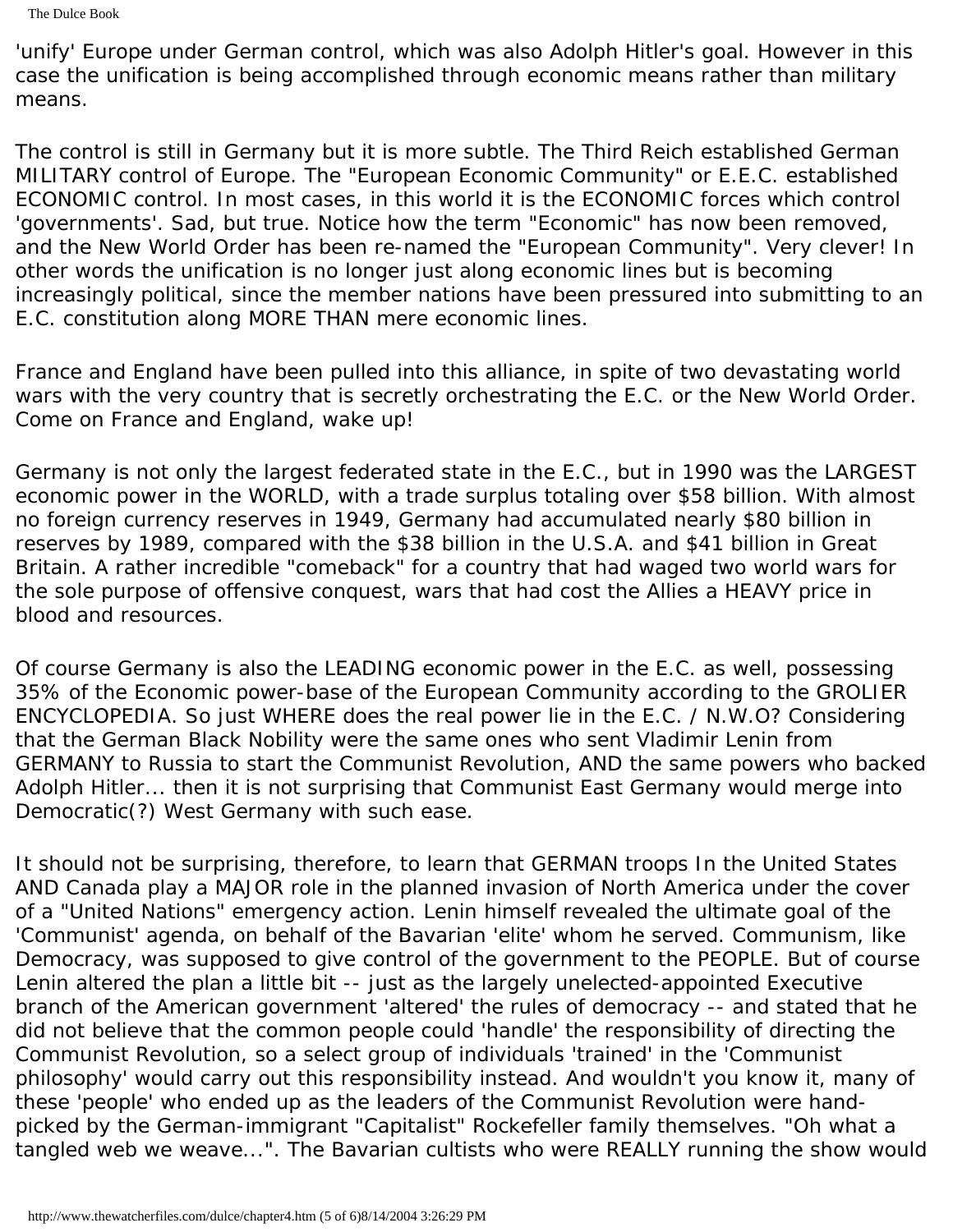of course be the "WE" that Lenin refers to in the following quote:

"First WE will TAKE Russia, next WE will CAPTURE the nations of eastern Europe, then WE will TAKE the masses of Asia. Finally, WE will SURROUND the United States and that last bastion of freedom will fall into our hands like over-ripe fruit."

A likely scenario that some have suggested would be an orchestrated global economic collapse -- blamed on Americans of course -- which would be followed by fomented anarchy in American cities, followed by sudden nuclear strikes on strategic military bases on the East and West coasts, followed by a Chinese invasion of the West coast, a Russian invasion via Alaska, and a United Nations / German invasion via the East and North-East coasts of the U.S.A.

All of those countries who believe that by accepting a flawed Socialist political agenda from ANOTHER country [Germany] in order to supplement their own nation and cultural integrity are sadly mistaken. Collaborating with a Bavarian-backed United Nations - New World Order agenda can only lead to the DEATH of your independence as a nation, the DEATH of your culture and history, and the DEATH of your children who are sent to fight and die for the sake of a Global Government, its Bavarian-Antarctican masters, and in turn their 'Draconian' allies who are just waiting with greedy claws to take hold of this planet once they have succeeded in getting us to kill each other off to the point where they can move right in and take over with little human resistance.

BACK: **[Chapter 3](#page-21-0)** NEXT: **[Chapter 5](#page-41-0)** 

**[The Dulce Book: CONTENTS](#page-0-0)**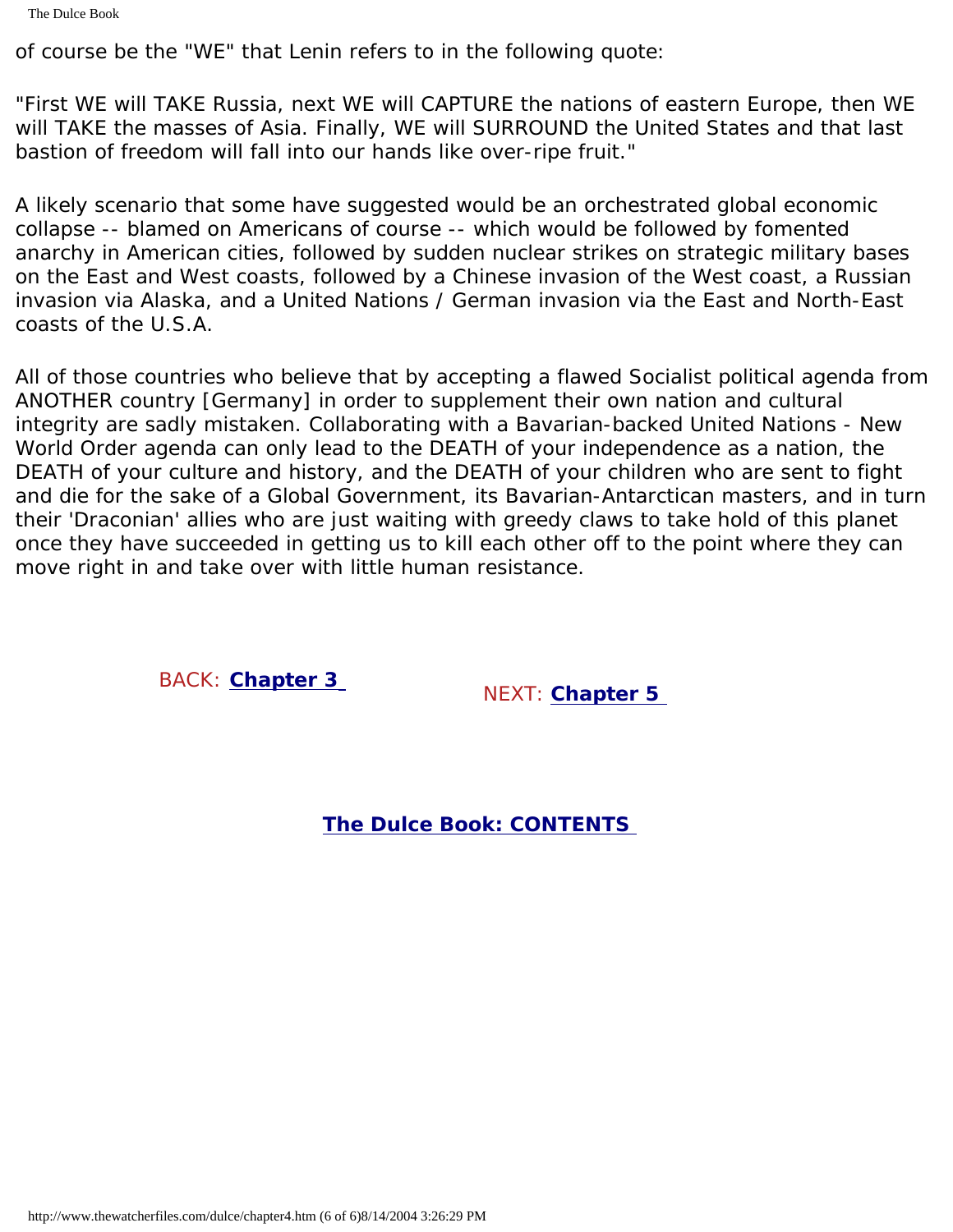Chapter 5

# <span id="page-41-0"></span>**Report From A Japanese Television Crew**

Norio Hayakawa is the head of the 'CIVILIAN INTELLIGENCE NETWORK' [P.O. Box 599., Gardena, CA 80248]. Mr. Hayakawa was one of several individuals, including a Japanese film crew from the NIPPON Television Network in Japan, who witnessed and video-taped "a flight maneuver of a brightly lit orange-yellowish light making extremely unorthodox flight patterns, including sudden acceleration, descension and ascension -- possibly exerting a force of multiple g's under extremely limited space and time -- and even zig-zag type movements, while on a field trip to an area just outside of 'Area 51' in Nevada on Wednesday, February 21, 1990" [there were approximately 25 to 28 individuals in the group who also witnessed the display]. His brother-in-law Itsuro Isokawa also photographed the object as it was in flight.

With over 30 years of in-depth UFO investigative experience, Norio was instrumental in the subsequent production of a two-hour documentary program televised throughout Japan on March 24, 1990. The entire program dealt with Area 51 and also the crew's pursuit of an alleged biogenetics laboratory in New Mexico, that is, the DULCE facility. It is his contention that what could only be described as "...highly intelligent and deceptive 'ultradimensional entities' materializing in disguise as 'aliens', are collaborating with a secret 'world government' that is preparing (barring unexpected circumstances - Branton) to ingeniously 'stage' a contact-landing...to bring about a 'New World Order'."

(Note: This Alien-Bavarian collaboration is apparently feigning animosity with one another by pushing for global government so that the world can join together to "fight the aliens". As in Vietnam and Korea where the Socialist leaders of the United Nations Organization were playing both sides of the chessboard, any war waged by the "New World Order" against the Grays will no doubt be a no-win conflict that will only serve to reduce the population of the planet, which is after all part and parcel of the overall Draconian-Bavarian global agenda. Another possibility that has been suggested is that the Grays will be made out to be the good guys who need 'our' help to break free from the tall Reptiloids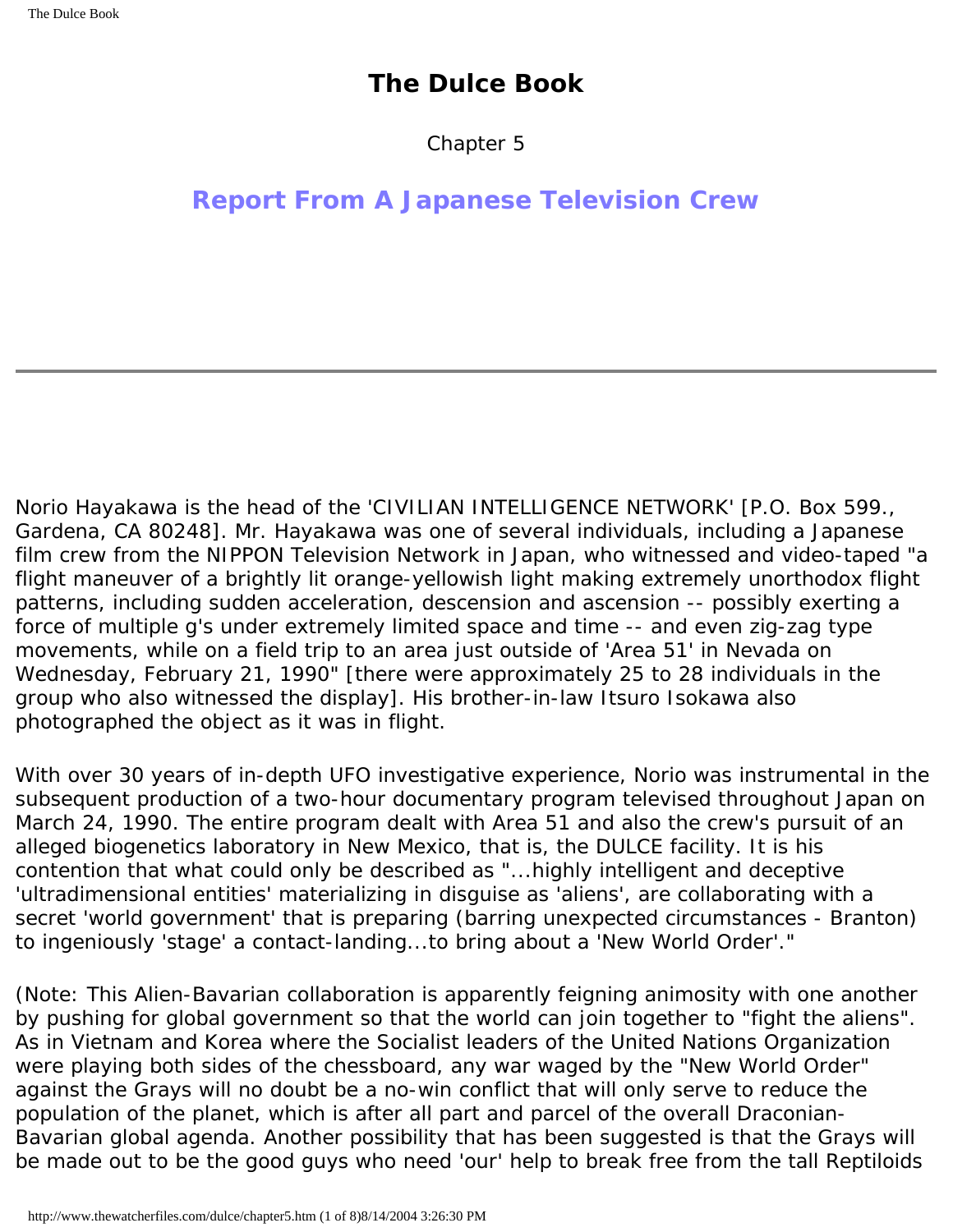and their empire, which had conquered them in the past, or visa versa. Actually the collaboration between the Reptiloids and Grays has been undertaken with the full consent of both sides, and behind the scenes the collectivist Reptiloids, the Insectoids, the Grays and the Bavarian secret society lodges are all working together. Many scenarios are possible... however the important thing to remember is that ANY war waged against the Reptilian Grays which threatens the American Declaration of Independence, the U.S. Constitution and the Bill of Rights is merely playing into the hands of the aliens either way you look at it. International 'cooperation' in a common defense against an alien threat should be considered SO LONG AS the national sovereignty of individual nations are not violated in the process. All nations should learn to be self-supporting and not be tempted to succumb to a global economic system -- and therefore a global political system, in that money and politics are more or less synonymous... at least in this world where those who control the money CONTROL the governments. Also independent economies will prevent all nations from falling like dominoes if an economic collapse does occur. The target of any future attacks against an outside 'threat' to a nation's security should not be excluded ONLY to the aliens NOR exclusively against human conspirators or tyrants, but the target of any future conflict with one or the other -- in regards to planetary or national defense - should be directed specifically at those 'areas' where collaboration and interaction between the alien infiltrators AND the human collaborators are taking place... for instance areas such as the underground 'joint-interaction' bases of Neu Schwabenland, Antarctica; Pine Gap, Australia; Alsace-Lorraine Mts. area of France-Germany; and of course and probably by far the worst of all, the underground mega-complex below DULCE, NEW MEXICO where the worst life-forms this universe has to offer seemingly congregate, conceive and carry out their atrocities against their victims -- or those who have been taken or abducted to the base permanantly -- as well as against their implanted-programmed victims beyond the confines of the base who are never-the-less forced to exist in 'psychological' concentration camps imposed on them against their will by the 'collaboration'. - Branton)

Furthermore, Norio Hayakawa contends that the 'GRAND DECEPTION "...will immediately follow a rapid series of shocking, incredible events in succession, beginning with a Russiabacked Arab Confederacy's attempt to invade Israel, simultaneous worldwide earthquakes, worldwide stock market crash and a sudden, mysterious 'evacuation' of a segment of the planets population, all of which will culminate in a quick official formation of a New World Order [based in Europe] that will last for seven years upon its inception."

(Note: It is interesting that George Washington's famous 'vision' at Valley Forge accurately predicted the Revolutionary and Civil wars and their outcome, and also a 'third trial' through which America must pass... an air, ground and sea invasion of the America's by a World Order which will have conquered all of Asia, Africa and Europe. Depending on how one interprets the prophecies of Revelation, this siege will last for either 3 1/2 or 7 years, and will end with an American victory aided by Divine Intervention. I personally believe that America is the 'wilderness' spoken of in the 12th chapter of the book of Revelation. Since the world empire will last no longer than 7 years according to the books of DANIEL and REVELATION, the invasion/siege of America must also not exceed 7 years, although I suspect that it will be closer to 3 1/2 years. Also Washington's vision combined with other prophetic sources seem to imply that those who are living west of the Mississippi river at this time will be far better off then those in the 'occupied' zone east of the Mississippi. If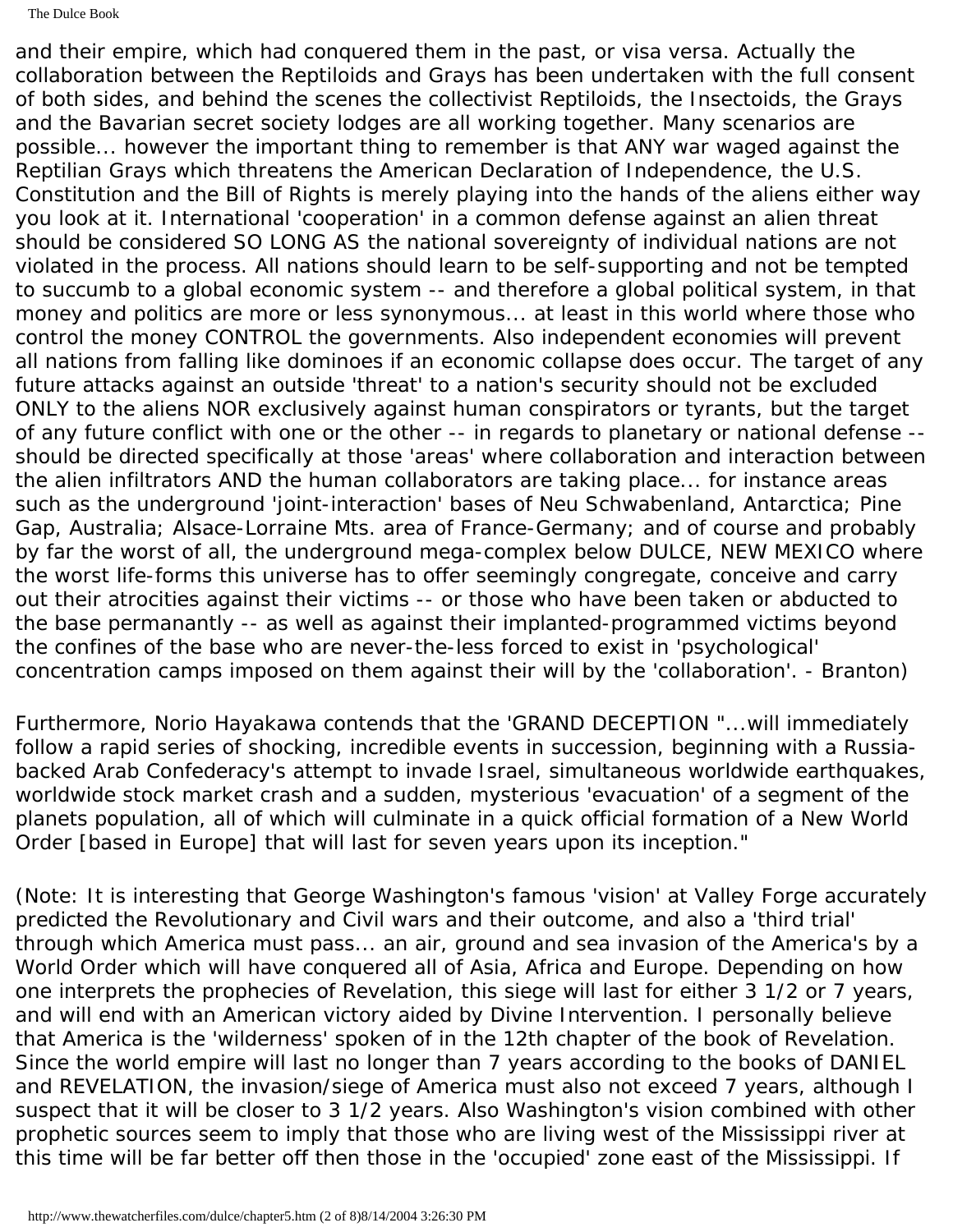The Dulce Book

General Washington's vision was accurate, then the ultimate outcome of the battle is not the question. The real question is HOW MANY Americans -- North-Central-South Americans -- will survive through to the final victory? - Branton)

Norio also explains that the 'Grand Deception' and the shocking series of events will "...put millions and millions of people worldwide in an absolute stupor for months during which time a special, extremely effective, multi-leveled 'mind control' program will be activated to calm down the stunned populace..."

Hayakawa has himself appeared on Japanese television, has lectured considerably, has appeared on a radio station in Phoenix, Arizona, and has been the subject of an article in the ARIZONA REPUBLIC, has published articles in 'U.S. Japanese Business News' [March, 1990], was the guest on a Japanese talk show in March and April of 1990, and also appeared on the Billy Goodman 'Happening' on KVEG of Las Vegas several times in early 1990, and in 1995 made dramatic appearances on Art Bell's DREAMLAND broadcast. He was also interviewed on the Anthony J. Hilder Show on "Radio Free America" aired in Anchorage, Alaska, during all of which he spoke extensively about his interesting beliefs concerning the origin and nature of UFO's.

In a letter dated January 28, 1991, Norio added the following comments concerning the 'Dulce' facility and it's possible connection with the 'Mystery of Iniquity' of Bible prophecy:

"...I've been to Dulce with the Nippon Television Network crew and interviewed many, many people over there and came back with the firm conviction that something was happening around 10 to 15 years ago over there, including nightly sightings of strange lights and appearances of military jeeps and trucks. And I am convinced that the four corners area is a highly occult area. The only stretch of highway, namely Highway 666, runs through the four corners area from southeast Arizona to North-western New Mexico and up [and into SW Colorado and SE Utah]. I have also heard that this Highway 666 came into existence around 1947 or 1948, fairly close to the time of 1947, the modernday beginning of OVERT UFO APPEARANCE, i.e. the Kenneth Arnold incident, and coincidentally or not, the establishment of Israel in 1948."

(Norio believes that the establishment of the nation of Israel in 1948 began the 'countdown' to the final apocalypse -- see Revelation chapter 12, for instance. - Branton)

The following is a transcript of parts of a speech presented by Mr. Hayakawa at the 11th 'LOS ANGELES WHOLE LIFE EXPO' held at The Los Angeles Airport Hilton Convention Center on November 16 and 17, 1991. The transcript from which we will quote is a revised and expanded version of the address or lecture written on June of 1992 and titled: 'UFO'S, THE GRAND DECEPTION AND THE COMING NEW WORLD ORDER':

"...AREA 51 is located in the northeastern corner of a vast, desolate stretch of land known as the Nevada Test Site [a large portion of which includes the Nellis Air Force Test Range] but has practically nothing to do with underground nuclear testing. It is located approximately 125 miles north-northwest of Las Vegas and consists of Groom Lake and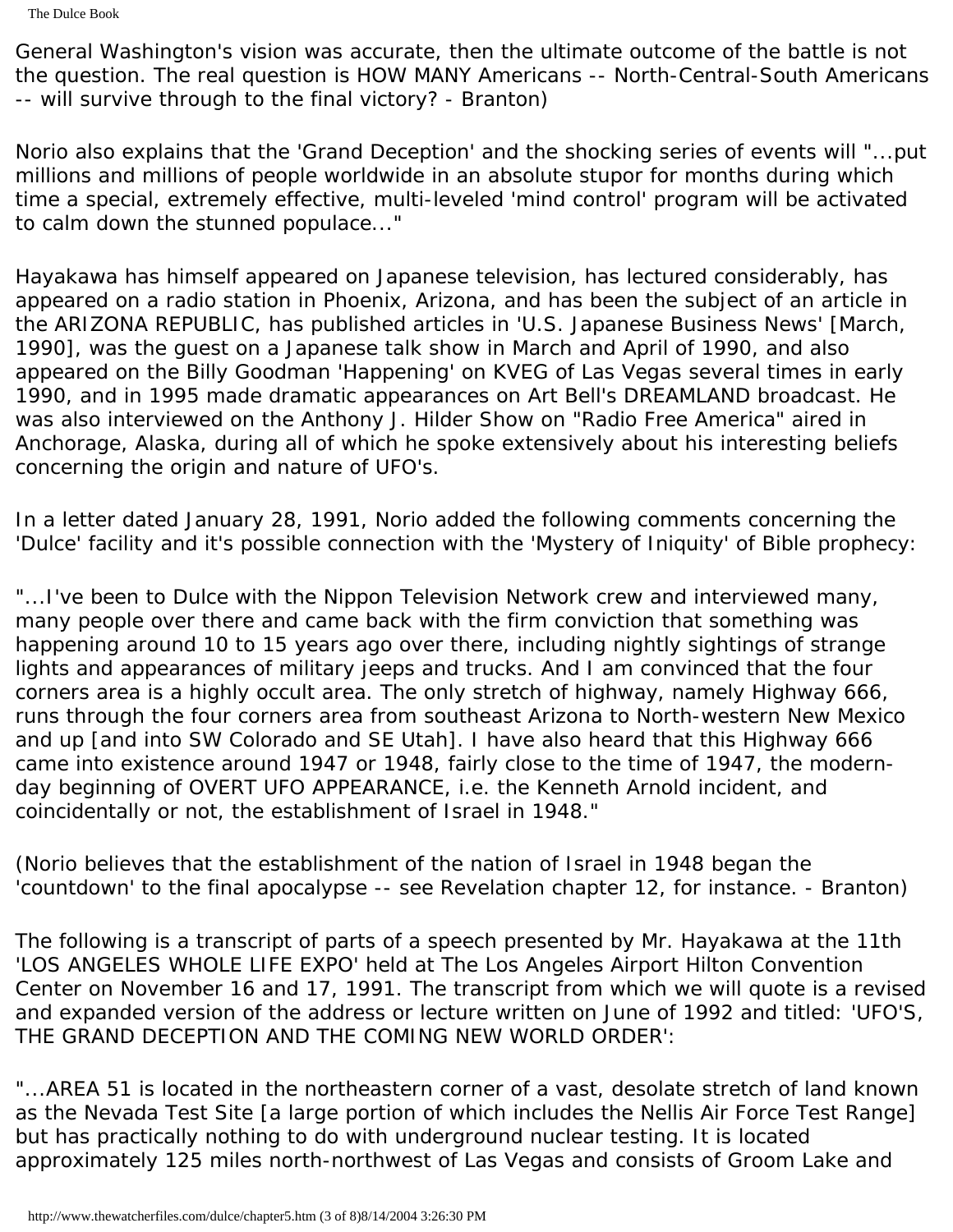the Papoose Lake Complexes. The presently expanding eastern portion of the latter complexes is known as the S-4 site.

"This entire area is under the strictest control of Airspace R-4808N [with unlimited 'ceiling'], prohibiting any entry therein of air traffic, civilian or military, unless special clearance for such entry is secured well in advance. By land, the area is meticulously patrolled 24-hours a day by several tiers of external security even though it is conveniently 'covered' by the... Jumbled Hills [...which cover north of the Papoose Lake area], making it virtually impossible for anyone to see the facilities without first climbing atop the hills of the rugged mountain range which became off-limits to the public since 1985.

"The main external perimeter security is now being handled by Wackenhut Special Securities Division, part of the operations of Wackenhut Corporation, a worldwide semiprivate security firm based in Coral Gables, Florida which has an exclusive contract with the U.S. Department of Energy and handles not only the perimeter security at the Nevada Test Site but also at many other secret facilities and sensitive installations through-out the U.S. and U.S. interests worldwide, including ground-level perimeters for several large underground facilities in and around Edwards Air Force Base in Southern California.

"It is also important to mention that dozens of unmanned, miniature-sized remotecontrolled automatic security vehicles constantly patrol the immediate perimeters of the S-4 Site, located around [and presently expanding particularly towards the eastern portion of] Papoose Lake. These automatic, miniature sized four-wheel vehicles have been produced by Sandia Laboratories of Albuquerque, New Mexico exclusively for the Department of Energy.

"The outer northeastern perimeters of this area located in the Tickaboo Valley come under the geographical jurisdiction of Lincoln County and are relegated to the Bureau of Land Management [B.L.M.]. Yet it is considered highly inadvisable for anyone to even enter the main country dirt road, known as the Groom Road, which begins its southwestern extension towards Groom Lake from a point midway between mile marker 34 and 33 on Highway 375, and leads to the guard shack located two and a half miles northeast of the Groom Lake complexes.

"The first line of exterior security forces [dressed in military-type camouflage uniforms but with no insignia of any kind whatsoever] consists of the GP patrols [the 'Groom Proper' patrols, in Bronco-type four-wheel drive vehicles] who sometimes drive around at night with their lights off on various country dirt roads adjacent to the outer demilitarized zone, intimidating any civilian vehicle that tries to enter those access roads [off of Highway 375] located on public land. The GP patrols themselves [part of Wackenhut Special Securities Division], however, are strictly ordered to avoid any direct contact with civilians. They are only instructed to radio the Lincoln County Sheriff immediately should anyone be spotted driving on any of those dirt roads. The most common radio frequency used between Security Control and Lincoln County Sheriff's patrols is 138.306 MHZ.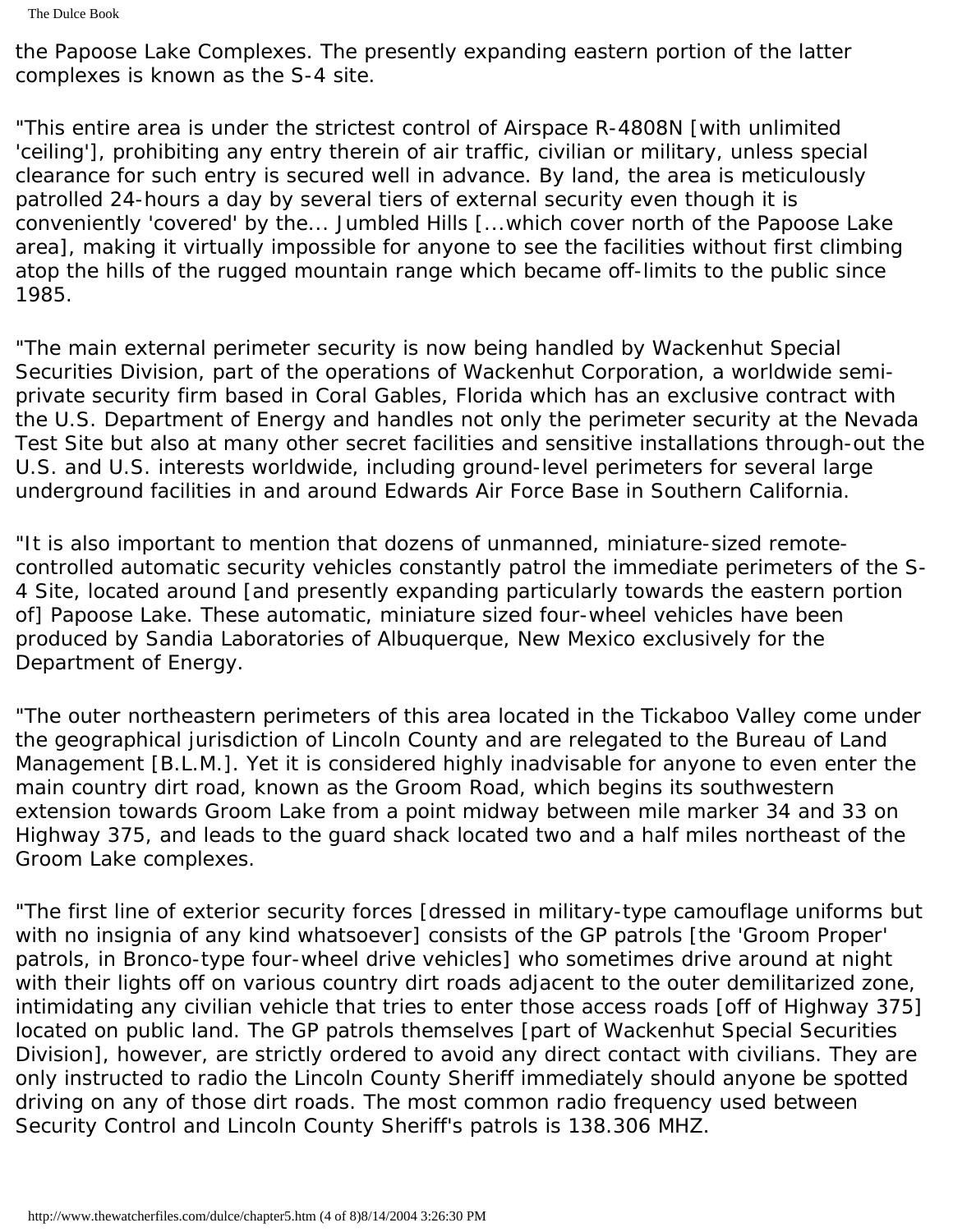The Dulce Book

"...The only area 'allowed' by the Sheriff for such curiosity seekers to 'congregate' is an open area near a black mailbox located at the south side of Highway 375 between mile marker 29 and 30. Even then, the Sheriff patrol will routinely stop by during the evening to check on the cars parked at the mailbox area.

"Moreover, it is our understanding, based on information provided by a highly reliable source connected to a special U.S. Navy SEAL operations center, that the mailbox area is constantly being monitored by high-powered, state-of-the-art, infra-red telescopes set up at a facility known as Security Control high atop Bald Mountain [10 miles west of the area], the highest peak in the Groom Mountain Range.

"...It was precisely at 4:45 a.m. on the morning of Thursday, April 16, 1992, that an NBC news crew, dispatched to the area to report on the landing of an alleged super spy-plane known as Aurora on Groom Lake, accidentally succeeded in video-taping the first flight [which we have been calling the 'Old Faithful'] of [a] mysterious object while standing at the mailbox area and looking due south toward Jumbled Hills. The footage, taken with a night-scope vision camera, was broadcast nationally on NBC Nightly News with Tom Brokaw on April 20, 1992. The NBC News reported that it had video-taped a test flight of a new U.S. aerial craft that had definitely defied the laws of physics, and that the news team may thus have taken the first glimpse of the other 'deep black' projects [aside from the Aurora project] being conducted within the confines of the top-secret facility.

"Also in regards to the ongoing program, it is to be noted that usually a day or two prior to significant test flights [i.e., only if the test flight is a significant one, by whatever measure known only to the installation] a vehicle-traffic counter is laid on Highway 93, at approximately a mile and a half north of Ash Springs, right before the juncture of Highway 375. The other counter is set up about a half mile or so west upon entering Highway 375. The obvious question is: in such desolate, less-traveled areas of Nevada, why should there be such traffic counters installed on undivided, lonely highways? It is now my belief that the number of cars being registered that head out west on Highway 375 at such times [particularly in 'clusters', such as caravans] is relayed to several of the security posts at AREA 51, including the main observation post high atop the previously mentioned Bald Mountain. However, it is very possible that they may now have more sophisticated devices for registering the number of vehicles going through the area.

"The February 21, 1990 expedition was instrumental in the subsequent production of a two-hour documentary program entitled 'Saturday Super Special' televised throughout Japan on March 24, 1990 which was seen by more than 28 million viewers on prime time. The entire program dealt with AREA 51 and also the crew's pursuit of an alleged biogenetics laboratory thought to be located just outside of DULCE, a tiny town in northwestern New Mexico, about 95 miles northwest of Los Alamos.

"...The U.S. Naval Research Laboratory...seems to have a Parapsychology Research Unit that coordinates its research activities with DARPA [the Defense Advanced Research Projects Agency]. It is my understanding that some of their activities conducted under the auspices of the Office of Naval Intelligence are being held at locations such as AREA 51.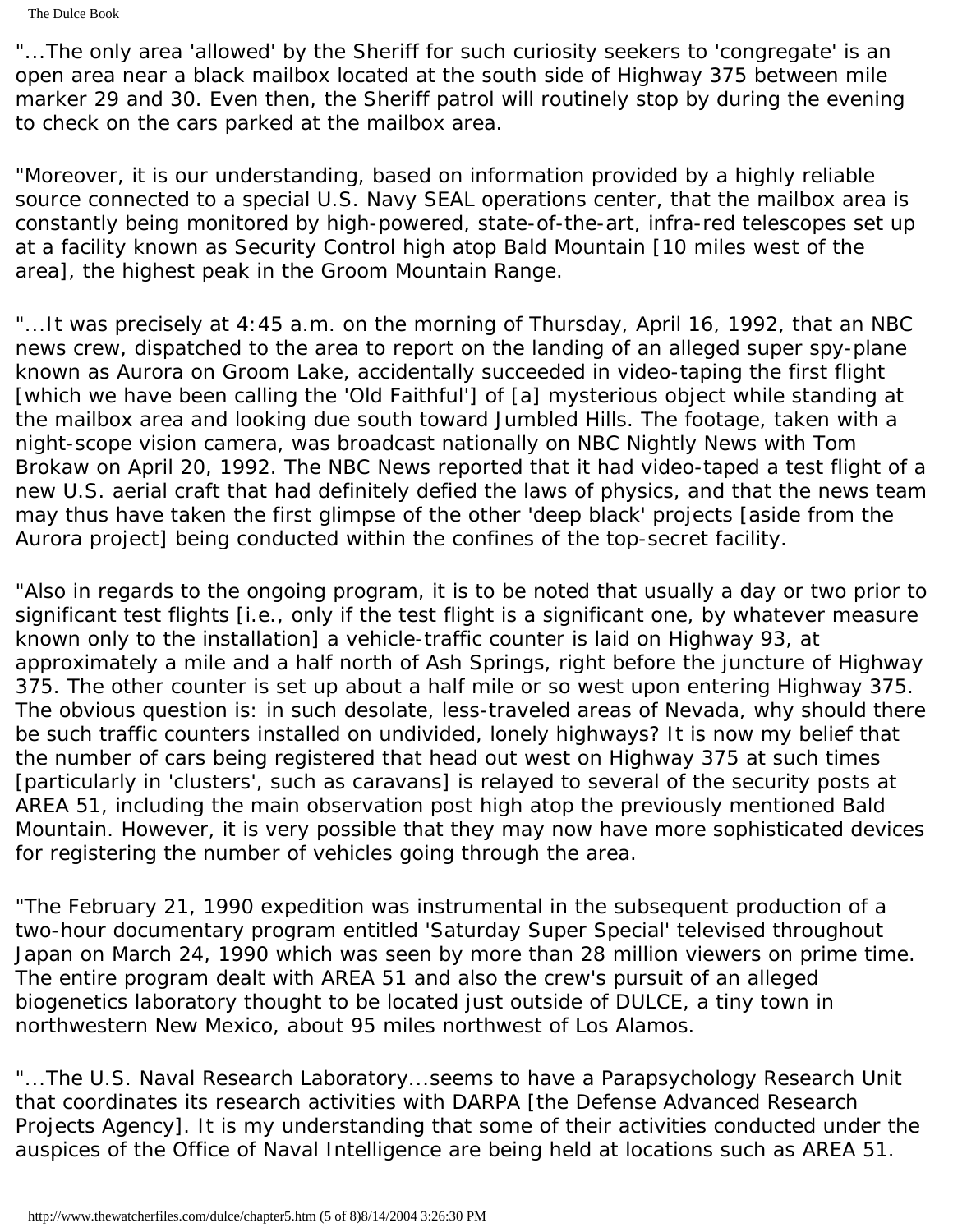"ELF [extremely low frequency] wave-emitting devices, scalar machines, electromagnetic beam weapons and highly-defined hologramic projections are just a few examples of the many new types of mind-control 'weaponry' that the government seems to have developed in the past three decades or so. Newest researches on special types of hallucinatory and memory-tampering drugs are part of a growing 'arsenal' that the U.S. Naval Intelligence boasts to have developed in its own Parapsychology - Mind Control Unit.

"According to recent information provided to me by a highly reliable informant within a special operations group of the Department of the Navy [D.O.N.], two of the most widely used devices will be R.H.I.C. [Radio Hypnotic Intra-Cerebral Control] and E.D.O.M. [Electronic Dissolution of Memory]. The first of the two, Radio Hypnotic Intra-Cerebral Control, calls for the implantation of a very small, electronic, micro-radio receiver. It acts as a Stimulator which will stimulate a muscle or electronic brain response. This, in turn, can set off a 'Hypno-programmed' cue in the victim or subject, which would illicit a preconditioned behavior. The second one, Electronic Dissolution of Memory, calls for remotelycontrolled production within the brain of Acetyl-Choline which blocks transmission of nerve impulses in the brain which results in a sort of Selective Amnesia. According to this source, in the hands of certain units within the intelligence community both of these methods are ALREADY BEGINNING TO BE USED!

"An amazing article appeared in the Los Angeles Times on May 12, 1992 announcing that Caltech scientists have recently discovered and confirmed the presence of 'tiny magnetic particles in the brains of humans, similar to those that have heretofore been found in other animals.' [L.A. TIMES, Section A, page 3]. According to the Caltech researchers, it is now an undeniable fact that every human brain contains a tiny natural magnetite particle, even from the time of conception. Could the government, particularly the U.S. Naval Research Laboratory, have known this fact for a long time? The answer definitely seems to be in the affirmative!

"It is interesting also to note that as of this writing, many strange, turquoise-colored antenna-towers with triangular configurations on top, are beginning to be constructed along key areas near the freeway systems of many U.S. cities, particularly proliferating the Los Angeles and Orange County areas of California. According to several reports, these antenna-towers are presently being used as relay towers for the increasing networks of cellular telephone systems and are being operated by such firms as Pacific Bell and Telesis.

"Yet the most interesting aspect of the constructions of these strange antenna-towers is that there are increasing reports that the Department of Defense is somehow involved in this operation. The frequency waves being utilized in the cellular telephone communications are, according to several researchers, strikingly close to the range of frequency waves used in several ELF emission and microwave experiments of the U.S. Naval Research Laboratory as well as D.A.R.P.A., the Defense Advanced Research Projects Agency. Will these towers be utilized throughout the nation?

"...In the meantime, government-sponsored genetics researchers and bio-technology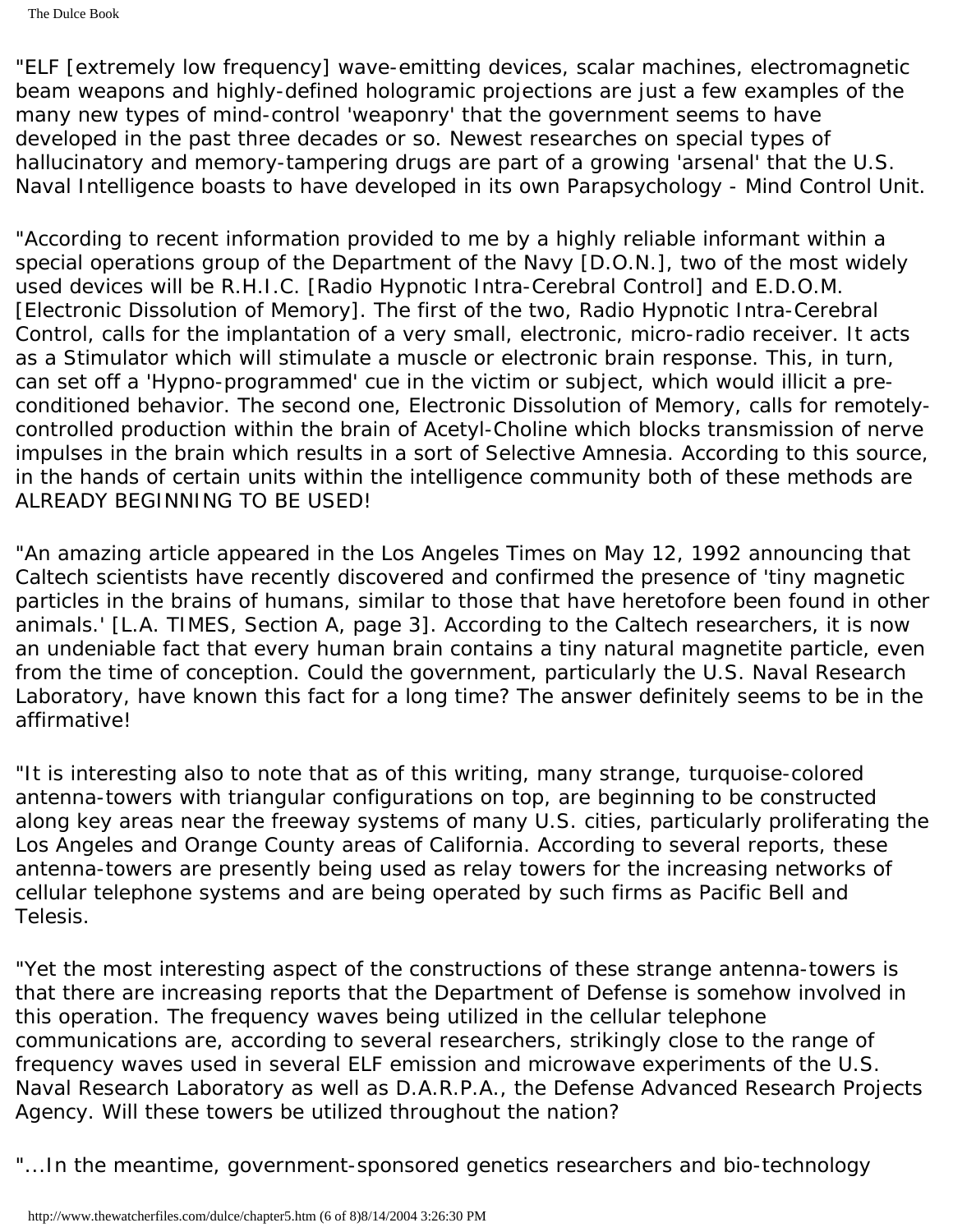The Dulce Book

experts at New Mexico's Los Alamos National Laboratory are said to be conducting indepth studies not only on the total effects of mind-control upon human behavioral patterns but also on its possible applications relative to such areas as genetics engineering and exploration of the human genome.

(This may be of special interest considering the news in early 1997 out of Edinburgh, Scotland of the successful cloning of an adult Ewe lamb. There are some who contend that certain technological breakthroughs are allowed to leak out into the public domain only after that technology has been harnessed and used for years by the secret scientific fraternities who serve the agendas of the military-industrial 'elite'. It is interesting that following the announcement of this discovery a Jesuit priest made the rounds on the talk shows defending this 'new' science and advocating the various 'benefits' that it could provide. It is interesting that Adam Weishaupt who founded the Bavarian Illuminati was a Jesuit; and it is also interesting that the Scottish Rite of Masonry originally had its origin within the Jesuit college of Clermont in France. - Branton)

"A large underground genetics laboratory is thought to be located just outside of DULCE, a tiny town in the midst of the Jicarilla-Apache Indian Reservation located about 95 miles northwest of Los Alamos and 100 miles east of [the] sinister-sounding Highway 666, the only stretch of highway in the U.S. with that designation and the only highway that links the four states of Arizona, New Mexico, Colorado and Utah.

"Perhaps it may just be a pure 'coincidence' that this highway -- befittingly named Highway 666, which originated in southeast Arizona and goes up north -- cuts into northwestern New Mexico, right near the Four Corners area, an area that happens to have one of the most consistently concentrated UFO sighting reports in the country since around 1947. This entire Four Corners area, especially northwestern New Mexico and southwestern Colorado [even extending, for that matter, to the entire southern tip of the state] also has had some of the most concentrated reports of unexplained cattle mutilations in the nation during the late seventies and early eighties. Was something covertly taking place in those areas?

"Even though we could not locate the alleged underground genetics laboratory in Dulce when the Nippon Television crew and I visited the area in late February of 1990, I had several opportunities to interview scores of local residents there that admitted that nightly appearances of mysterious lights -- [occasionally accompanied by unmarked black helicopters] darting over, into and out of nearby Archuleta Mesa and Archuleta Mountains -- were quite common during the late seventies and early eighties.

"Many of them even claim to have spotted, on many occasions, military-type trucks and jeeps as well as government vans passing through Dulce and loitering around nearby mesas. Occasionally even black limousines carrying what appeared to be 'CIA' agent-types were claimed to have been sighted 'loitering' around the foothills of other nearby mesas.

"We must bear in mind that the Dulce area is only 95 miles northwest of Los Alamos. Los Alamos National Laboratory is one of the top U.S. research laboratories specializing in the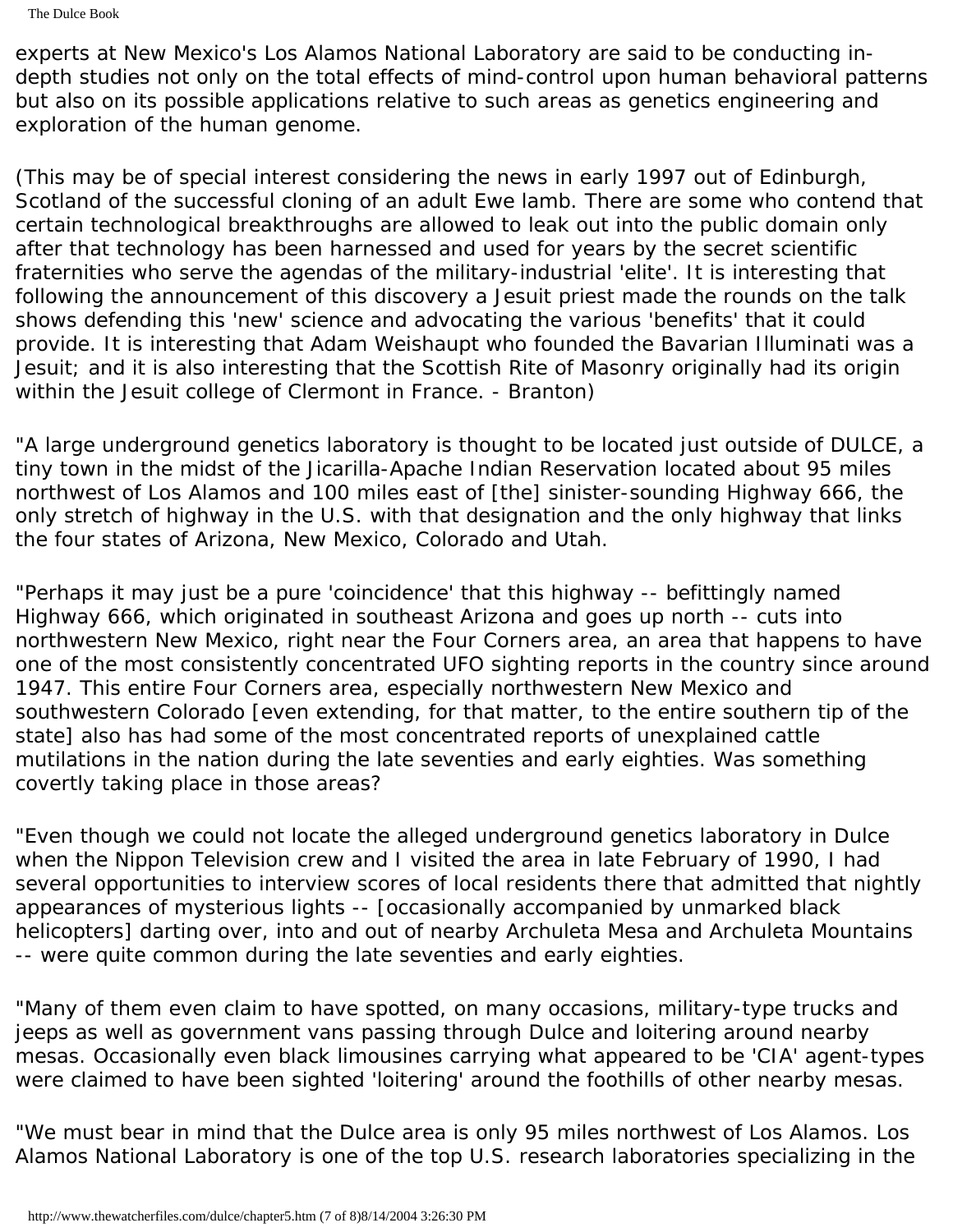study of the human genome. Also it is a vital center of the government's SDI research and development programs. Just about a hundred miles southeast of Los Alamos is Albuquerque, New Mexico's largest city, and more significantly, a city where Kirtland Air Force Base is located right next to the sensitive Manzano Storage Facility, a top-secret underground military facility [where nuclear warheads are stored]. Sandia Corporation, one of the nations top-secret government contractors specializing in top military-industrial projects, is also located in Albuquerque.

"As far as advanced bio-technology is concerned, I have no doubt that a micro-chip implantation technology is being perfected in which tiny micro-chips could be implanted in our circulatory systems, vital organs and tissues if need be for whatever purpose the future may 'require'. It is my conclusion that a large-scale research has been completed by the government [with possible assistance from 'outside' sources] within the last 20 years or so utilizing tens of thousands of cattle in the Southwest to conduct this covert experiment. Only recently has science proven that cow hemoglobin could be substituted [by utilizing a special purification system] with human blood in situations of 'unforeseen national emergencies.'"

BACK: **[Chapter 4](#page-35-0)** NEXT: **[Chapter 6](#page-49-0)**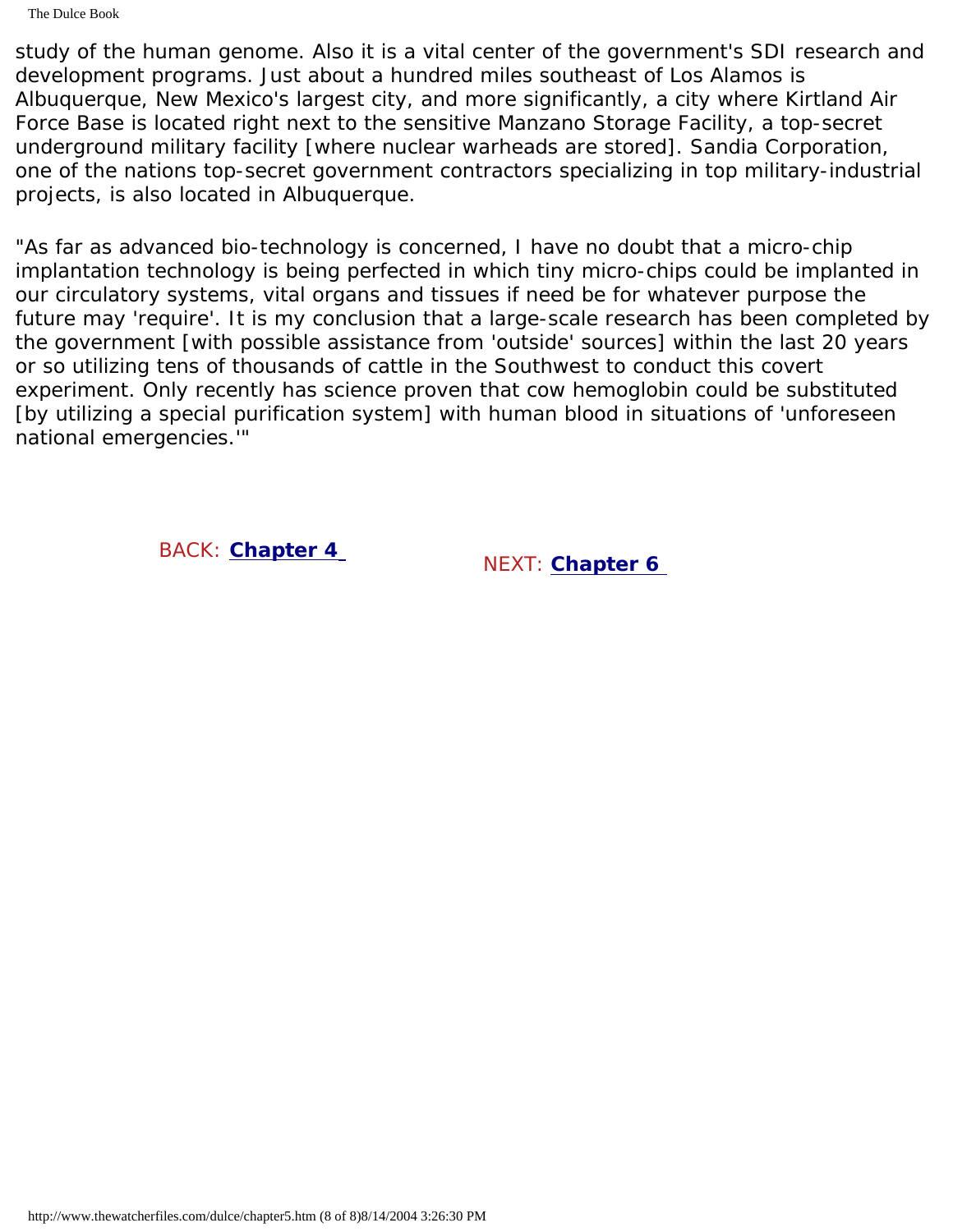Chapter 6

# <span id="page-49-0"></span>**'Cosmic Top Secrets' And The Dulce Base**

The Sept. 10, 1990 issue of 'UFO UNIVERSE' related the following under the title-heading, "WILLIAM F. HAMILTON III -- UFOLOGY'S 'MYSTERY MAN' TO REVEAL 'COSMIC TOP SECRETS'":

"Until just recently, William F. Hamilton III managed to keep up a relatively low profile so that he can continue his work in private and without needless interruption from wellmeaning, and never-the-less prying eyes.

"Admittedly, his name is not known in every household, but the fact of the matter is that 'Bill' is highly respected among his peers.

"Indeed, what he has to say is as important and vital as the words of flying ace John Lear and former Navy intelligence officer William Cooper, who have gone on record regarding the alien conspiracy.

"In fact, much of what Hamilton maintains is consistent with the theory that there is a massive government cover-up on UFOs and alien visitations that reaches right up to the president's private office door, and that the U.S. military has made a secret pact with a group of aliens known as the 'Greys'. [They] are on earth... mutilating cattle, and abducting humans for experimental purposes. Supposedly the Greys have TAKEN OVER several Top-Secret underground military facilities, AND certain branches of the government [who] are working hand-in-hand with these entities to bring about total domination of the world, while a SECOND group of extra-terrestrials is here trying to protect us...

"Of a highly controversial nature, many of Hamilton's statements may seem overly 'radical' to even his closest associates, not to mention other investigators who refuse to even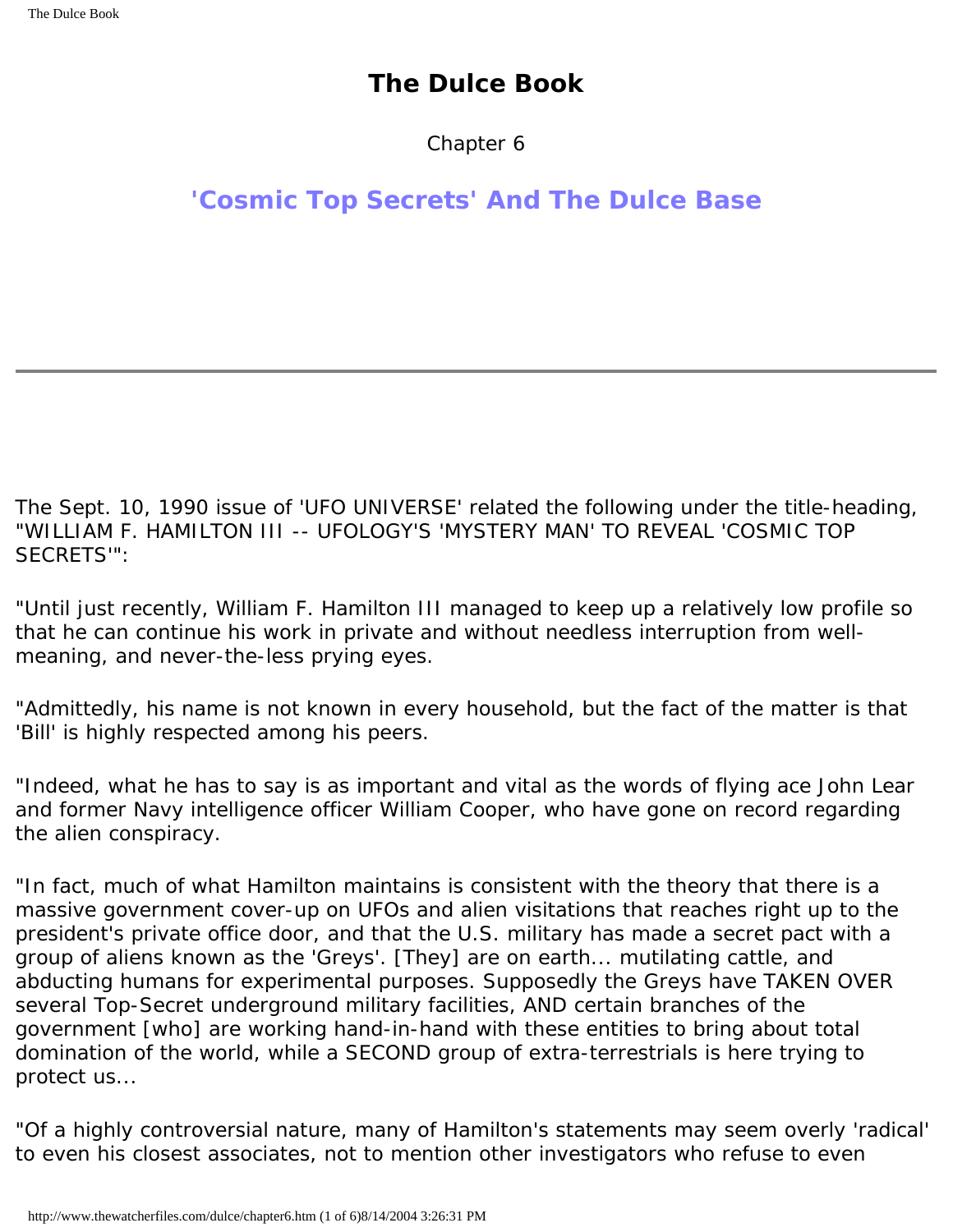seriously consider the documentation he is able to present to bolster his case.

"...About ten years ago, a few scientists and engineers, who worked for NASA and shared an interest in UFO abductions, came together to form a group they called Project VISIT -- Vehicle Internal Systems Investigative Team. They studied about 130 cases of UFO abductions with the goal of constructing a model of UFOs, their operation, and the entities who crew UFOs.

"They found:

"-- UFOs have bright interior lighting.

"-- Abductees undergo a medical-type examination with apparently highly sophisticated equipment.

"-- Burns are suffered by many abductees.

"-- Time loss - from 20 minutes to 3 hours - is common. Project VISIT member, Dr. Richard Niemtzow, described the crew members as four feet tall, hairless, grey in color, with no nose, a small mouth and large slanted eyes. The Grey humanoid is emotionless and communicates by telepathy.

"The Greys have earned a reputation quite different than the Nordic blondes and other reported species. Most of the abductions are done by greys and more than one variation of Grey. The Greys do most of the biological intervening on abductees. Tans, Whites, and Blues (i.e. 'Greys' of other skin colors, gray-tan, gray-white, gray-blue, etc. - Branton) have also been reported by abductees. I have personally had some sort of encounter with what I call the Whites. They are small with extremely white skin and black, wrap-around eyes.

"EARTH MADE SAUCERS -- In April, 1984, Lt. General George Bone, Vice Commander of the U.S. Air Force Systems Command was killed while test flying a secret aircraft over the Groom Lake area, a top secret facility located about 100 miles north of Las Vegas, Nevada. This facility is designated 'Area 51.' The Systems Command reputedly uses this facility to test-fly spy planes, such as the SR-71 Blackbird or its successor, the Aurora. According to the February, 1988 issue of GUNG-HO magazine which ran a feature article on Area 51, some of the craft being flown out of that test facility would make George Lucas drool!...

"In the early 1980s a radio technician working at Area 51 reported seeing a saucer on the ground. It was some 20 or 30 feet in diameter, he said, and when it flew, it moved silently through the air. The technician also viewed a number of wooden shipping crates marked 'Project Redlight.' That project may have been a forerunner of Snowbird. Presently, the Air Force is trying to acquire 89.000 acres adjacent to the Groom Lake facility and to place the nearby Groom Mountains off-limits to the public.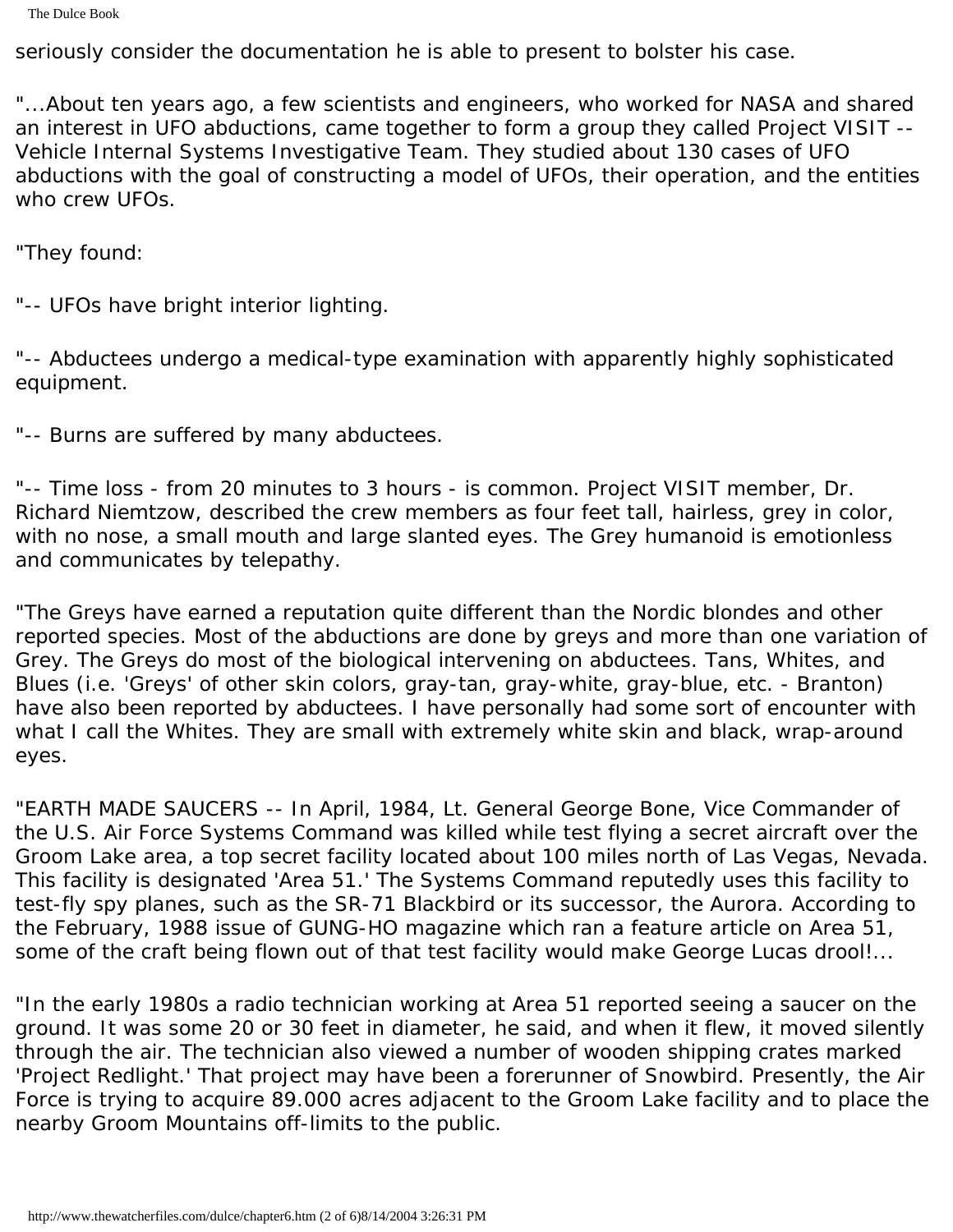"Before and after the TV documentary 'UFO COVER-UP LIVE', there had been talk of an underground alien base located in the vicinity of the Groom Lake test site, known as 'Dreamland'... This adds a whole new dimension to the idea of a secret space program and hints at fantastic secret programs that take [us] more than one step beyond.

"A friend of mine once moved to Riverton, Wyoming to escape from terrifying mysteries he encountered in NEW MEXICO. He said the locals at Riverton asked him, 'Are you here to work on the secret space project out at the jet airport?' Saucers were seen close to the ground in Riverton. One day my friend's truck broke down and he had to hitch a ride to town. A black Lincoln pulled up and a man dressed in black gave him a lift. The dashboard looked like a computer console. The MIB knew exactly where he wanted to be left off in front of the post office, but my friend had never told him.

"ALIEN IMPLANTS -- In 1980 when I lived in Glendale, Arizona, I received a call from my friend Walter Baumgartner, who published a magazine of limited circulation called ENERGY UNLIMITED. Walter was a natural technologist. He said that he had started working for a physicist by the name of PAUL BENNEWITZ at Thunder Scientific Labs in Albuquerque, New Mexico. He then proceeded to tell me the fantastic story that Mr. Bennewitz had succeeded in communicating with aliens at an underground base situated near MT. ARCHULETA in the town of DULCE that was close to the Colorado border and situated on the Jicarilla Apache Indian Reservation. (Note: Bennewitz actually stated that he 'interrogated' the aliencollective via a computer-radio-video link with an 'alien' computer terminal, by tapping-in to the aliens' ship-to-base communications frequency and using a type of hexedecimal mathematical code to break the alien encryption. He first discovered the signals using specialized equipment he had developed, and later concluded that these signals were also being used to influence abductees who had been given electronic mind-control implants. - Branton).

"He told me that these little grey aliens were abducting and implanting people with a device inserted at the base of the skull for the purpose of monitoring and CONTROLLING humans. He said that the 'government' knew about this and was involved with alien activities. He also stated that the aliens feared our nuclear weapons and nuclear radiation. He told me that Paul was working on a weapon that would be effective against these aliens.

(INTERJECTION BY BRANTON REGARDING 'MIND CONTROL' IMPLANTS: I know of a person who went to have some implants removed by doctors. The implants were removed, via the nasal cavity, from the nerve centers of the brain -- some of her nerves being damaged in the process. This nerve damage resulted in a near-death experience following which, when she had 'awakened', she felt like a 'new person' or that some other 'identity' that had been operating in her was now gone. Some mystics may refer to alien intelligence's that possess human minds as 'walk-ins'. What many refer to as 'walk-ins' are often artificial intelligence matrix implants which are attached to the nerve centers of the human brain. These serve as 'nodes' for an alien collective in a parasite-host capacity, allowing the aliens to physically utilize the human subject after an altered state of consciousness has been induced, and the human subject's individual consciousness is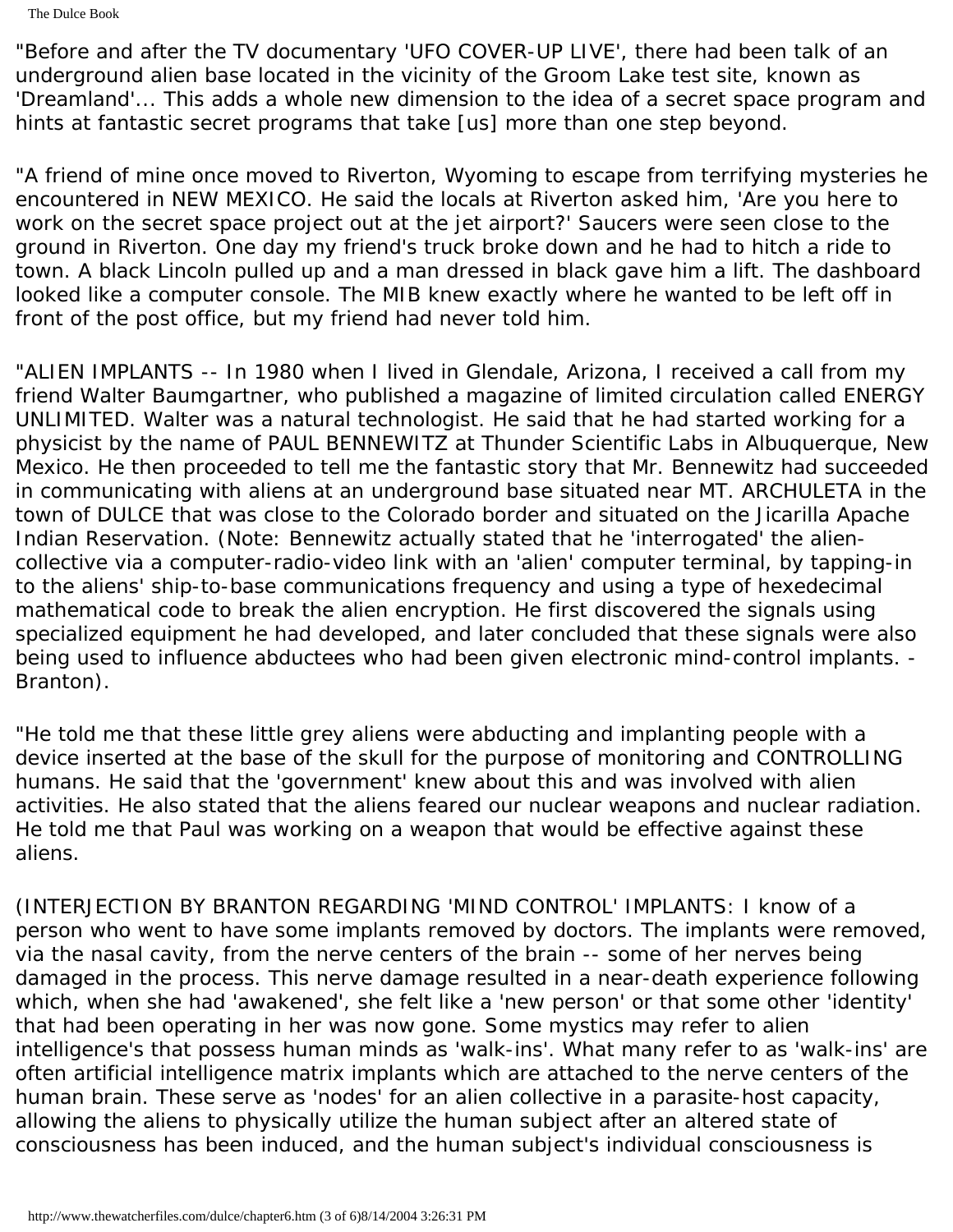incapacitated. This transfer to the 'alternate consciousness' often occurs at night. Also, both malevolent and 'relatively' benevolent other-worldly cultures often induce within human subjects one or more 'alternate' personalities which are taught or programmed to work and operate in the 'other' realm. If the individual is left-brain dominant and righthanded in their 'conscious' life, in the 'alternate' life they may be right-brain dominant and left-handed, as is the case with my own elusive alternate identity. Other than saying that humans have one brain with two hemispheres, it would be just as legitimate to say that we have two brains in one cranium. In many cases where more 'benevolent' humanoids are concerned, the individual may have 'flashes' of memories of a 'double' or 'alternate' existence where they interact with exterran, subterran or even other-dimensional humanoid societies, often in an 'intimate' capacity, and in some cases even serve as starship crew members or pilots. In the case of the benevolent 'non-interventionists', such an alternate personality may be a means of interacting with Terrans without violating the laws of non-intervention and interfering with an earth-persons 'conscious' life, although I myself would suggest that even this would be stretching 'non-interventionism' to the limit. However in the case of the malevolents, such alternate 'identities' are programmed through intense mind-control techniques with the intent of producing unconscious mindslaves for the alien collective. The 'secrecy' and fear of the exposure of their interventionist agendas is in this case the motive for maintaining secrecy. What is especially confusing however is when one, as in my own personal case, has been infused with alternate personalities or identities by BOTH benevolent AND malevolent otherworldly cultures. In my personal case this involved being patched-in to an alien collectivemind [Ashtar] via implants and 'used' by the dark side of that collective -- or the interventionist elements within the Ashtar collective such as the 'Orionite infiltrators' that some contactees have spoken of who desire to use their positions to establish absolute control -- only to later have this or another alternate personality matrix 're-programmed' by a more benevolent faction of the 'alliance'. This more benevolent faction would either be involved with a separate Federation, or it would be a faction that is part of the 'collective' itself yet which is involved in an ongoing conflict with its 'darker' side, a faction which is opposed to the interventionist-control agendas if the 'infiltrators'. One cannot comprehend the significance of the psychic battles that can rage through a single human mind until one has been caught in the crossfire between two OPPOSING 'alternate personalities' -- one of which is an individualist and one of which is a collectivist -- that are slugging it out for dominance of ones unconscious existence. The best one can do in such an event would be to try and retrieve as many suppressed memories as they are able, sort the whole mess out, and assimilate and take conscious control of those thought patterns that will be most beneficial to them and eliminate the harmful thought-patterns. I will not deceive you, such a process can be very painful at times. After all, it is the ROOT "individual consciousness" of a human being which has the final say as to just WHO that person is going to be, based on the universal law of free agency. For those of you who are reading this and who feel that they may have been 'programmed' with an alternate 'alien' personality which is activated during alien encounters, I will say for an absolute fact that according to universal law this collectivist alternate personality MUST submit to the demands of your conscious will. Anything else would be a direct violation of the nonintervention laws. Even without the assistance of alien psycho-technology, certain psychiatrists are fully aware of how easy it is to hypnotically induce an alternate personality within a human being, IF they had access to the suppressed mind-control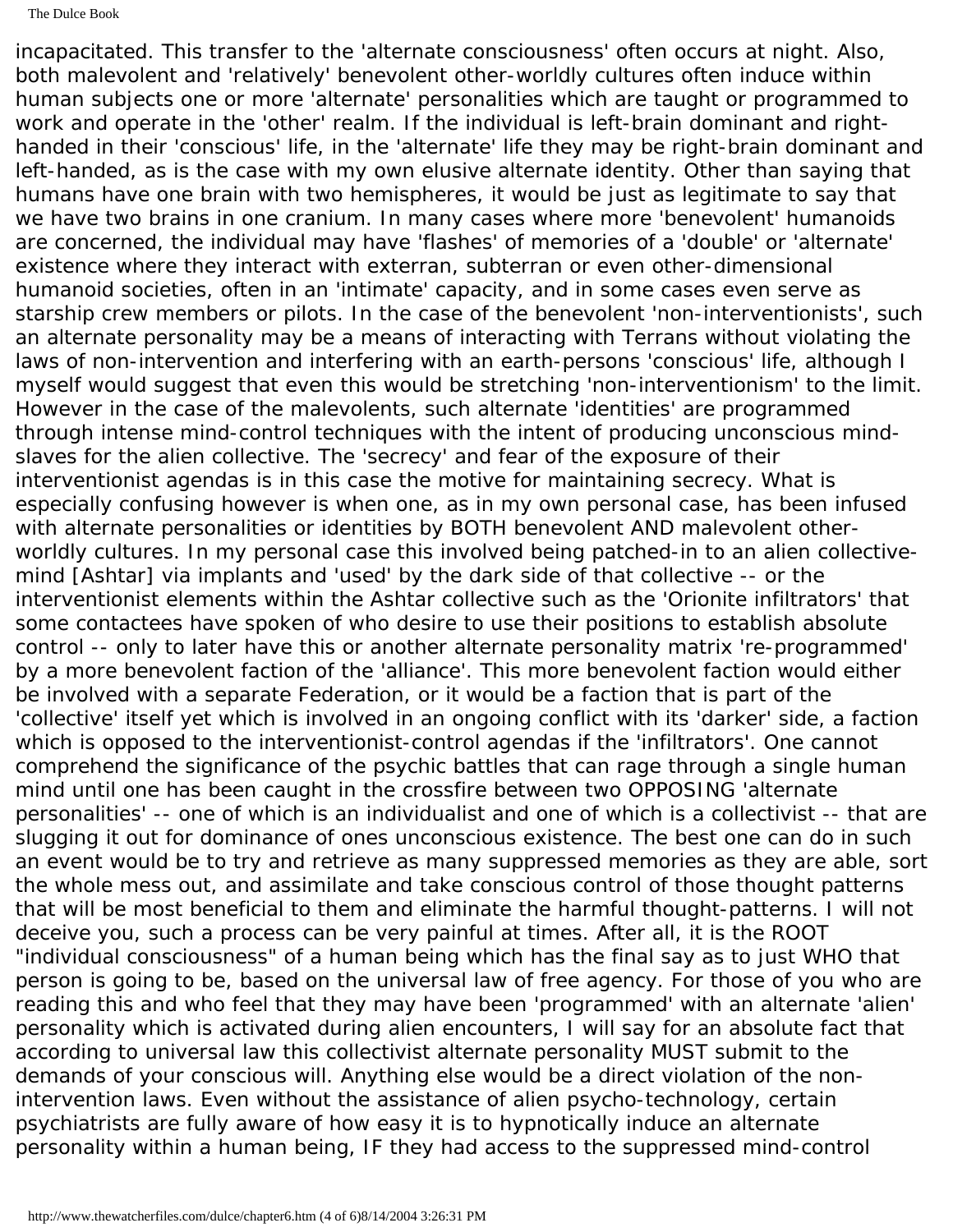techniques that have been used by certain intelligence agencies and occult fraternities. - Branton)

"UNDERGROUND BASES -- On April 1 and 2, I spent 24 hours visiting with John Lear at his home in Las Vegas. He took out a stack of papers and had me peruse them at my leisure. His study room had walls covered with aircraft photos and certificates. There was no doubt in my mind that John loved flying. John is a soft spoken individual and frequently, while visiting him, I have watched him putter in the garden. We discussed Area 51. John had some long distance photos of the Groom Lake facility. The one thing that stood out in one photo was the radio telescope pointing straight up in the midst of a group of buildings. The scope was probably tracking any overhead spy satellites. He showed me the reference in the February, 1988 issue of GUNG-HO magazine, that [insisted] that spacecraft were being test-flown from this facility. John heard rumors that the Greys had a base under the Groom Mountains. This is the one we believe is called DREAMLAND. One of my sources [a leak] says DREAM is an acronym that stands for Data Repository Establishment And Maintenance. John told me the story of Mr. K, whose son Robert was trapped inside a joint human-alien underground base in Utah. This Robert had apparently worked at DULCE BASE at one time. MR. K felt like he was being given the run-around by the military in his attempts to locate his son...

"I learned that there were a few technical people who worked at Sandia Labs in Albuquerque who were interested in alien activity. One man I talked to, C.R., knew a mysterious Colonel Ronald Blackburn, who was reputed to have said that there were 600 aliens at the Groom Lake facility in Nevada. C.R. had investigated a UFO crash near Gallup, N.M. in 1983. This one was also investigated by Tommy Roy Blann. I heard of Colonel Edwards at Albuquerque who knew the AFOSI agent Richard Doty (BOTH of whom worked with Paul Bennewitz in his investigations of the alien activity taking place at the Dulce Base. - Branton). Doty had talked to some investigators about the government cover-up. Why? I don't know.

"WEIRD HAPPENINGS AT DULCE -- On April 19, 1988, my wife and I arrived at Dulce, N.M. at about 4:30 p.m. Dulce was a beautiful little mountain town sitting at an elevation exceeding 7,500 feet. There was still snow on the ground by the Best Western Motel. I checked into the motel and called Gabe Valdez. He came over to see me about 9:30 p.m. We talked about UFOs and the cattle mutilations. He said that he had not seen any mutes since 1981-82. [I] had him read a letter written by Richard Doty in which Doty denies all involvement with UFO secrecy. He said Doty wasn't telling the truth. This proved true, because Doty started talking again.

"He told me that Doty wrote a report that stated that Paul Bennewitz was being investigated. Later Gabe offered us a ride around Dulce. He took us in his patrol car and showed us some of the routes. He said he saw glowing orange-lighted airships flying silently around the area frequently. He never saw these airships in daylight. We took a look at the Gomez Ranch, site of some of the mutes that took place in 1978. We asked about Bennewitz's belief that there was a secret underground alien base in the area. He said he believed about 80 percent of what Bennewitz said concerning alien activities in the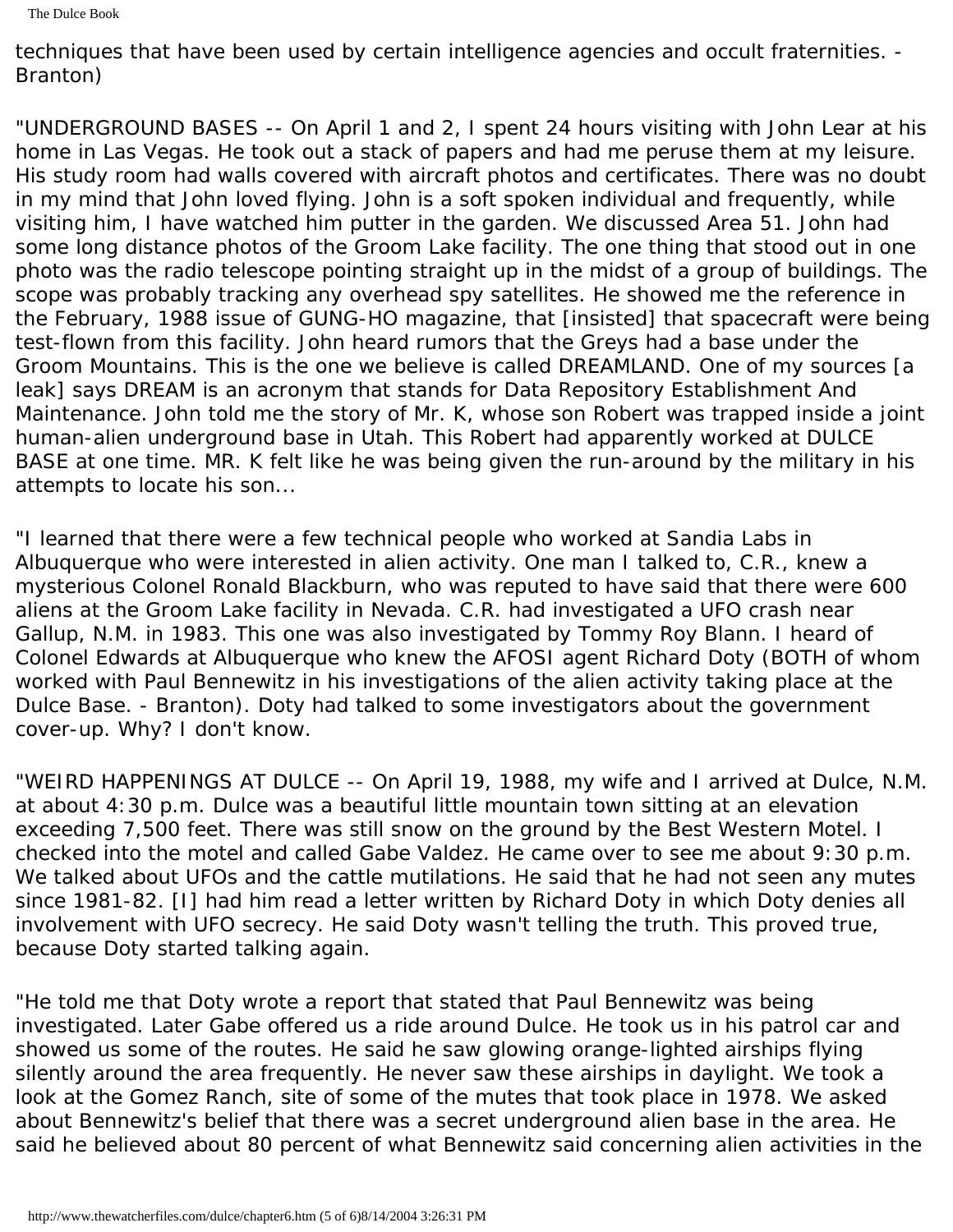area... he definitely seemed to think there was a base in the area, but his idea of where it is located was different than Paul's. He thought that the base might be south of Dulce, closer to the Gomez Ranch. He said he had not found any entries to the base. He had found landing tracks and crawler marks near the site of the mutes. He invited me to come back sometime and climb Mt. Archuleta. Someday I would come back to Dulce, but I had no idea when...

"A lot started happening in October, 1988. I started investigating the case of a couple who had gone up to a plateau on the south side of the Tehachapi Mountains (outside of Edwards AFB. - Branton) not far from my house. At two in the morning they witnessed a large flashing orb come up from the ground and rise slowly into the sky. They experienced about two hours of missing time. Under hypnosis performed by a local hypnotherapist who had taken an interest in UFO abductees, we had found that the man recalled having been taken to an underground facility. He kept mentioning 'the Colonel!'..."

BACK: **[Chapter 5](#page-41-0)** NEXT: **[Chapter 7](#page-55-0)**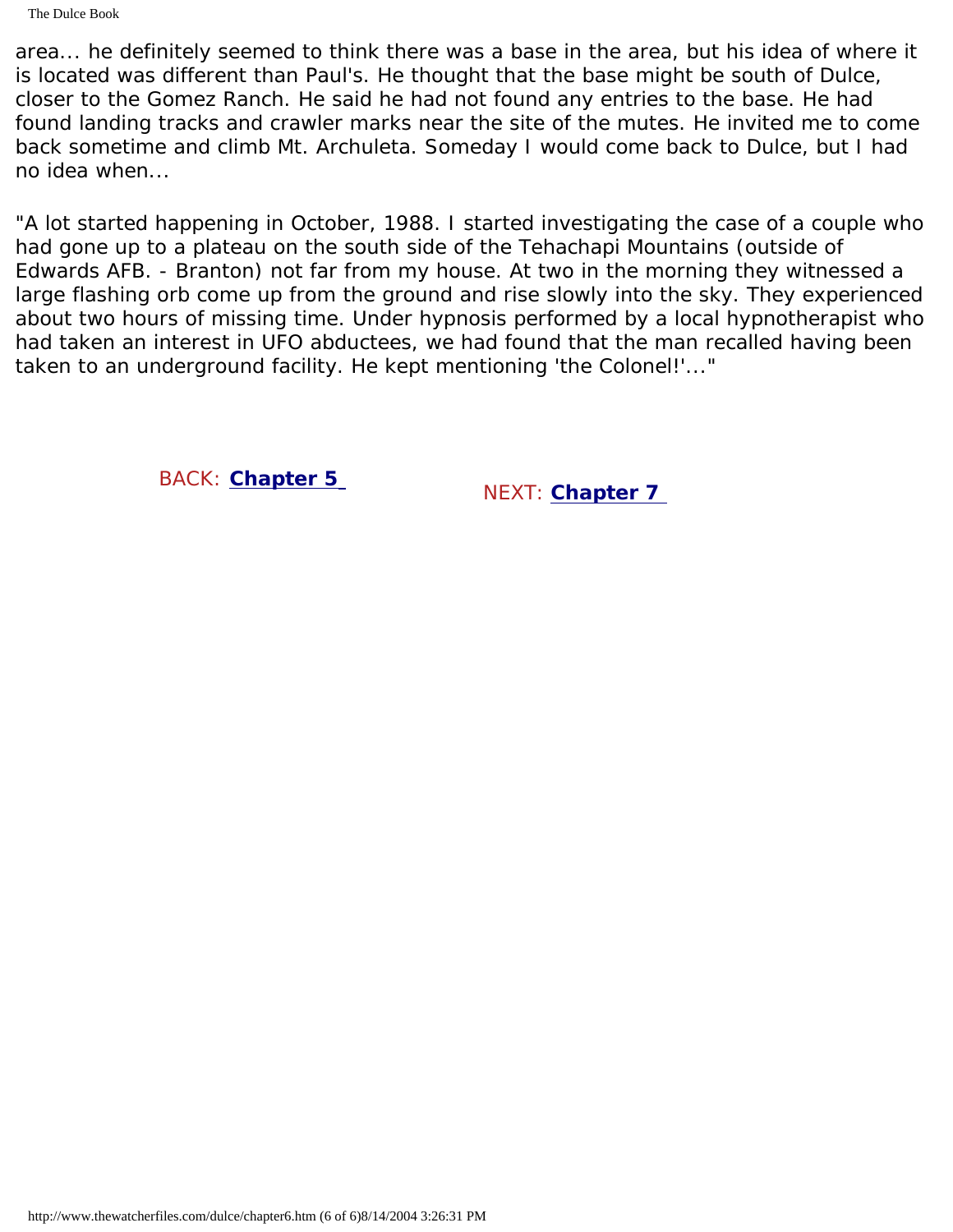Chapter 7

# <span id="page-55-0"></span>**A Dulce Vanguard At Deep Springs?**

It has been fairly well established that the Dulce, New Mexico network is the largest and most significant alien [Reptiloid/Gray] base network in North America. However according to one source there is also another 'nest' near Deep Springs, California. This [Dulceconnected?] base -- because of its proximity -- may pose an even greater threat to the humanoid residents of the 'subterranean network' who have major city-complexes below California: Mt. Shasta, Panamint Mountains, 29 Palms area, etc. These colonies are reportedly being contested by 'Draconian' vanguard positions near Lakeport-Hopland, Mt. Lassen and Deep Springs, California. On the other hand, some of the non-interventionists 'Nordic' cultures reportedly have their own forward positions near the Four Corners or Colorado Plateau region where the Reptiloids/Greys have their major center of activity. Then there are other areas BETWEEN the two sectors [between the Andro-Pleiadean bases centered under Death Valley and the Draco-Orion bases centered under Archuleta Mesa] where the 'collaborators' meet.

There are basically three alien networks at work on earth: The Anti-Grey Nordic [Federation] factions, the Anti-Nordic Grey [Empire] factions and the Nordic-Grey collaborators, which would also include those Terran intelligence agencies and occult lodges who are involved in the collaboration for whatever motive. Even within the collaboration, there is a great deal of struggle over whether the humanoid or reptiloid agendas should have the upper hand. Within the collaboration itself 'speciesism' [akin to racism] exists at certain levels, so in spite of the species prejudices the collaboration continues nevertheless because of a 'marriage of convenience'. In other words the Greys want to take over the planet and impose a slave society to ultimately serve their empire, but the need the Illuminati's international economic connections to do so; and the Illuminati wants the same thing but they realize that they need the alien mind-control and abduction technology to accomplish their goals.

So then, it is more of a love-hate relationship. They collaborate in order to set up a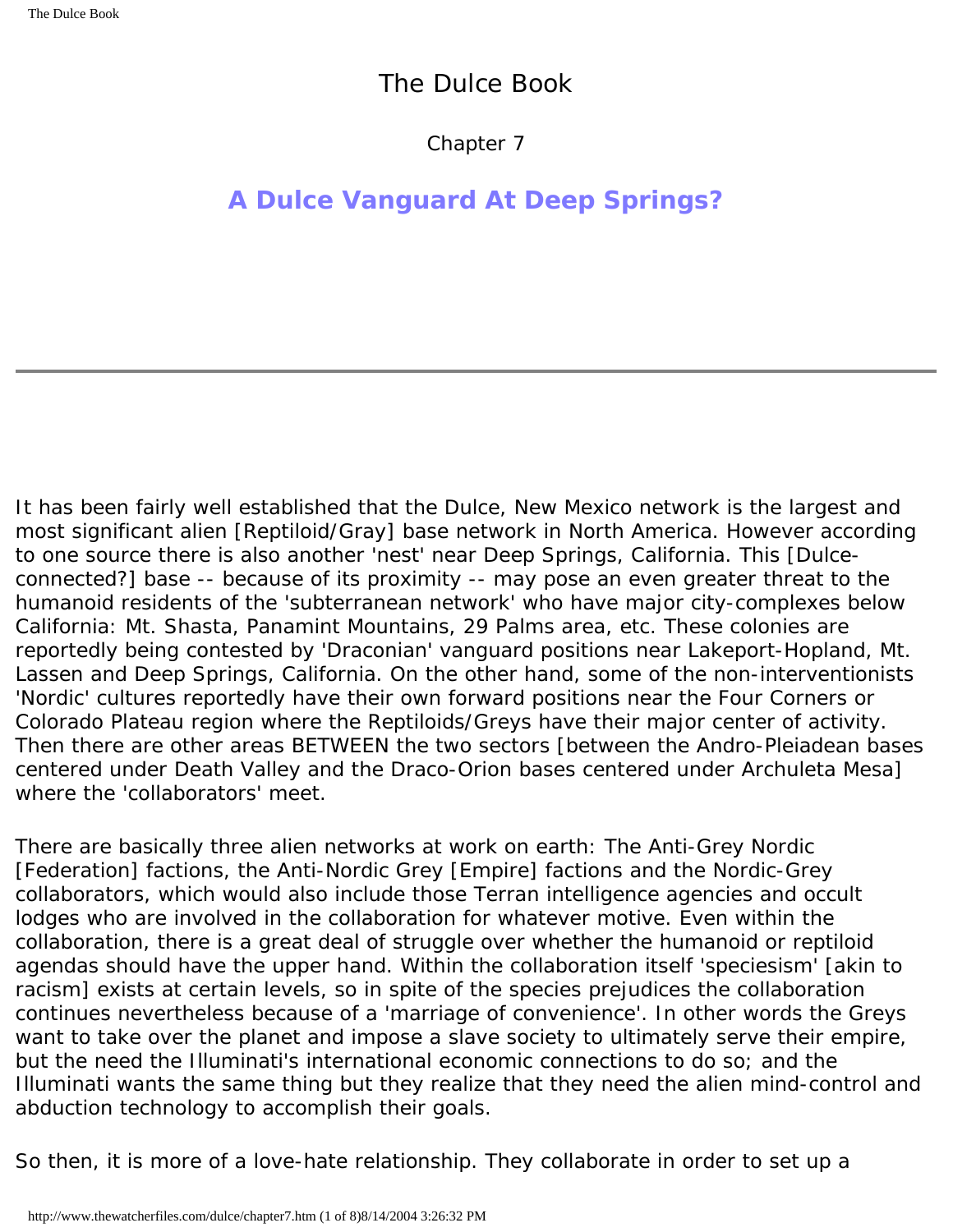The Dulce Book

planetary government, however both the humanoids and reptiloids are constantly plotting for the time when the world government arrives so that once it is established they can move-in and take full control and expel the necessary collaborators -- the humans doing away with the Greys or the Greys doing away with the humans or whatever the case may be. For instance the Illuminati might negotiate with the Greys while at the same time develop SDI weapons to potentially use against them. On the other hand the Greys may continue negotiating with the humans while at the same time implanting micro-electronic mind-control devices in the human agents with whom they negotiate in order to ensure that they remain under ALIEN control once the planet succumbs to the New World Order. So a one world government will NOT bring peace to the planet, it will merely be a matter of fighting for control of one super-government rather than for many smaller ones.

What many do not realize is that there appears to be a third element behind this agenda, a 'race' of paraphysical entities that some might refer to as the 'Luciferians' or the 'Poltergeists' -- who are often described, by abductees who have encountered them, as being in the appearance of quasi-physical etheric or energy beings who have often been seen overseeing and directing the actions of the humanoid-reptiloid collaborators.

Although it might sound simplistic to imply that this cosmic battle is essentially being fought between the 'Nordic' bases near Death Valley and the 'Grey' bases near Archuleta Mesa, the true fact of the matter is that when we are dealing with multi-levelled subterranean systems the 'border zones' are a little more complex than on the surface, where we have obvious horizontal borders between countries. In 'inner-planetary' warfare the 'battle-lines' are horizontal, vertical and in some cases inter-dimensional. The battle would be one that is being waged above, below and within our society, even though the outward manifestations of that 'war' might not be immediately seen for what they are, unless one is aware of the REAL conflict behind the scenes. There are also indications that at least CERTAIN factions of the NSA-MJ12-CIA-AVIARY agencies have 'defected' from the neo-Nazi New World Order agenda of "joint interaction" with the Reptiloids/Grays, and are now AT WAR with the same...

Recently a researcher with the initials K.S., was approached by the family of a U.S. Intelligence worker [O.S.I.] by the name of 'Tucker', who had disappeared mysteriously. The family was concerned and frightened as they had discovered, in a personal locker of his, SEVERAL papers describing INTIMATE details of activities surrounding the Dulce, New Mexico and Nevada [S-4, etc.] underground installations. Several of these papers are reproduced throughout this present work. Among this large stack of papers was hidden the following letter which was stamped 'SECRET'. The letter, copies of which were apparently also in the hands of a few other researchers as well, stated the following:

"Dear John...

"I am writing to you in the event that I do not return.

"There is a triangle surrounding the Nevada Test Site.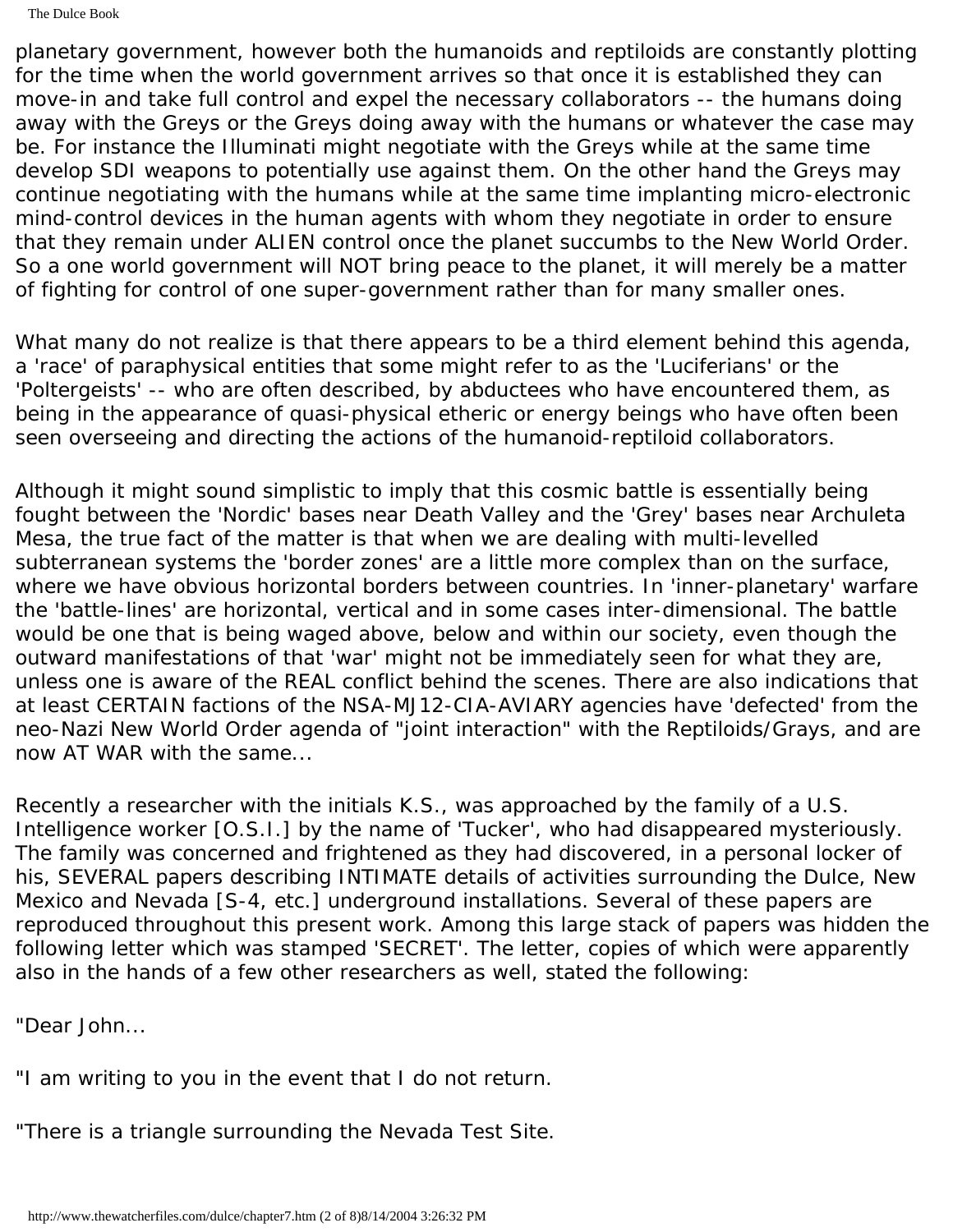"There are in fact two of them. Each one frontiers on the other. One is the ELECTRO-MAGNETIC TRIANGLE, installed by MJ-12. This is a shield to protect the 'Benevolents' [very human looking] from the EBEs (the so-called "Extraterrestrial Biological Entities" or Grays - Branton) while they help us develop our counter-attack/ defenses. The other is the EBEs' 'trap' keeping the Benevolents in the redoubt... At each corner of the EM Triangle you will find BLM stations and they are the transmitters of the shield.

"Facing each one of these is an EBE transmitter... THERE ARE MANY OF THESE STAND-OFFS THROUGHOUT THE WORLD. It is important that you do not interfere by attempting to destroy one of their 'surrounds', they would be able to 'double-up' somewhere else and overthrow that position. Once that link is over-thrown, our support team would fail. Their over extension is deliberate on our part. We are like the Chinese, we can't out technology them but we can out number them. Especially since they can't breed here and it is too far for them to go back home without our help. Many of our EM Triangles are ruses to keep them over extended. They can't get out of our solar system because our electro-magnetic field (at this time? - Branton) is the wrong frequency for their propulsion system to work efficiently. This explains why the EBEs can not commit more vehicles to our solar system."

There have been comments among some 'contactees' to the effect that occasionally the Solar system passes through areas of differing electromagnetic variations as it moves in and out of cosmic energy streams that flow through the universe like a vast universal electromagnetic 'circulatory system'. Certain energy fields are conducive to certain types of propulsion systems whereas others are not, and in these cases alternate or more 'conventional' forms of propulsion must be resorted to. Some even suggest that large ships disguised as asteroids, planetoids or even comets are being used by the Greys and Reptiloids in order to get around this propulsion problem and also to conceal their presence. These 'engineered' planetoids are accompanied with conventional drives to serve as platforms for various operations: abductions, implantation's, mutilations, and also mind control and infiltration activities taking place on or under planet earth. All of this would seem logical, so as not to attract a great deal of attention and in return resistance from the masses. Some of these converted 'planetoids' have been identified as Geographos, Phobos, and even Hale-Bopp comet -- which is accompanied by many unusual anomalies not observed in most 'comets'. For instance Hale-Bopp comet was 1000 brighter than Haley's Comet was at the distance from the sun where it was 'discovered'. This is because the 'halo' is NOT caused by ICE-GAS being blown from the surface of the object by solar winds as in the case of most comets. For some unexplained reason THIS comet is ejecting 7 large streamers or jets of DUST-GAS from its INTERIOR, many of these jets activate and deactivate at regular intervals. THIS is what creates the halo, and because of this the halo might have a distinct appearance when compared to past comets.

Some contactees state that Hale-Bopp is being used by Reptiloid entities from Draconis and Greys from Orion who have joined with a renegade 'Ashtar' faction from Sirius-B, resident within Hale-Bopp's 'companion'. They are determined to back a world dictatorship by bringing the 'comet' close to earth in order to 'trigger' the implants within abductees and simultaneously activate their unconscious subliminal programs via powerful transmitting devices. This is not to mention the potential and destabilizing 'shock' value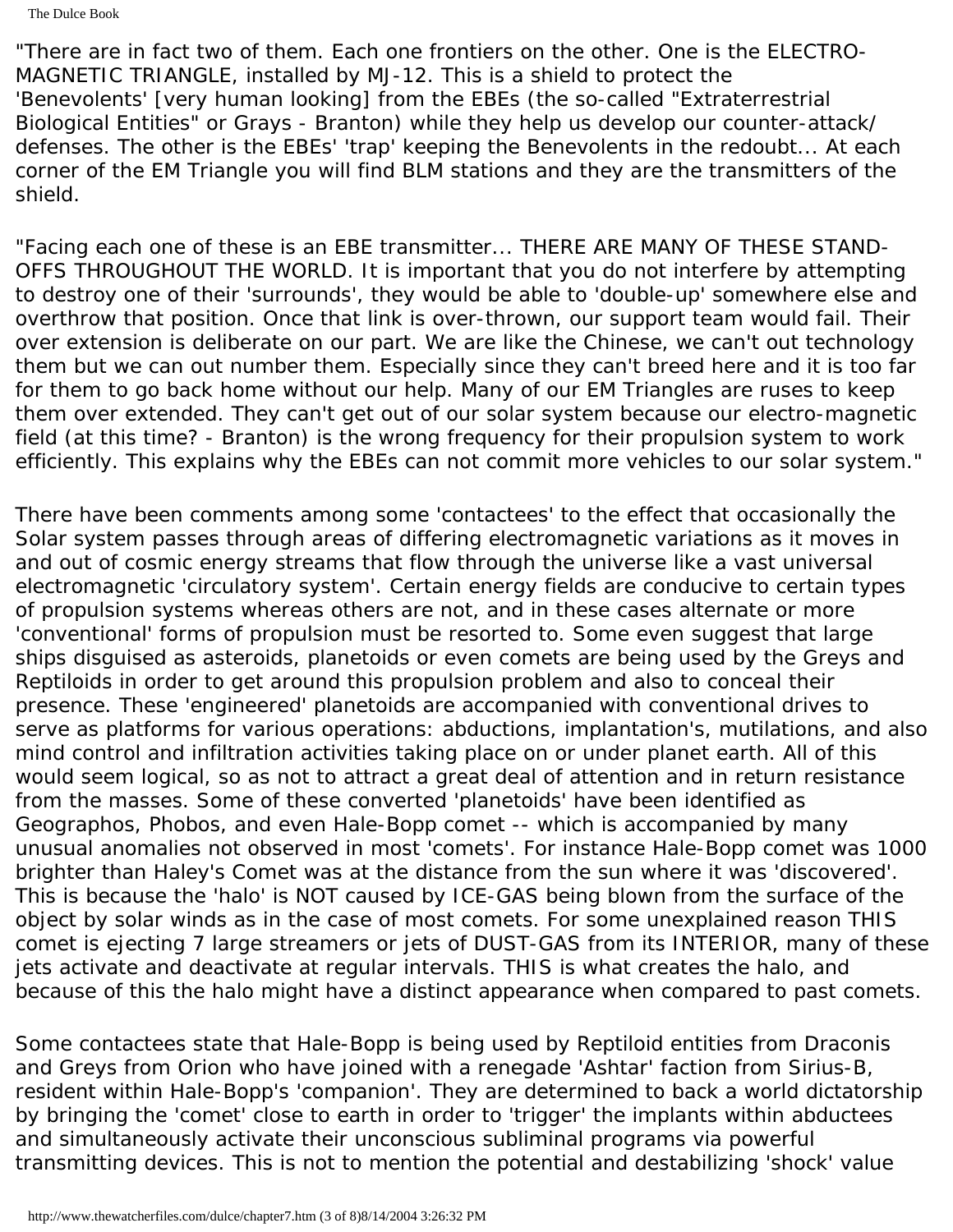The Dulce Book

that this comet might pose to planetary political, economic and religious systems. It would seem that a Federation of Worlds, based in the Andromeda and Pleiades constellations, are attempting to 'blockade' the interventionist actions of the Draco-Orion empire in the Sol system. According to contactees these Federation forces will soon be joined by a massive fleet from Sirius-B, who are apparently Federation allies who have [let us hope] severed themselves from a large segment of the Ashtar collective which has since been infiltrated and taken-over by Orion-based Reptiloids and Greys. These Andro-Pleiadean backed Sirians have reportedly waged, and won, a civil war in Sirius-B with the 'dark side', or the cultic renegade Ashtarian collaborators. They are now reportedly en route to the Sol system to do battle with the Draconian-Orion forces and to convince the renegade Sirian collaborators who are working with them that they have and are being misled into an interventionist agenda. Like fanatical cultists, the rebel Sirians have blindly succumbed to the deceptions of the Reptilians, Greys and the Rebel Angels in Hale-Bopp who are controlling the infiltrated segment of the Ashtar collective and are masquerading as "ascended masters" of the 'Ashtar' command. At least this is what some contactees have implied. Are these contactees relaying the truth? I would guess that time will tell.

As for the humans at the Nevada Test Site, these 'may' be in fact -- if we are to believe the collective revelations within this volume -- victims of subtle reptilian propaganda and intimidation. For instance, this source who authored the letter about the 'EBE's' apparently believes that ALL of the saurian-grays or EBE's come from extra-terrestrial realms. However as we have indicated, there is much evidence suggesting that reptiloid or homosaurian activity exists deep within the subterranean cavernous levels throughout planet earth, an intra-terrestrial presence that has existed for many centuries if not for thousands of years. This is one fact that the reptiloids have tried to hide from humankind, both terrestrial and extraterrestrial. Also, there are accounts suggesting that the reptiloids and greys ARE IN FACT breeding profusely and reproducing themselves via deep subterranean polyembryony, cloning and incubation facilities below Dulce and elsewhere and are not as 'over-extended' as they might have us to believe. Some estimate that at the very least 20 million grays are now actively operating under the surface of planet earth within bases or within natural cavern systems. According to still others, 20 million is a conservative estimate.

However, on the other hand, the fear the humanoids might have of prematurely attacking the 'enemy' positions may possibly be the result of intimidation and propaganda intended to keep humans from taking OFFENSIVE action, believing that they are keeping the grays, etc., 'at bay' when in fact the Grays ARE ATTACKING OFFENSIVELY HUMAN SOCIETY on several other hidden fronts via mass abductions, subliminal programming, implantation, psychic manipulation, recruiting of 'fifth column' human agents, and infiltration. I personally do not believe in 'standoffs'. In war there is no 'neutrality', one is either attacking [in various ways] or capitulating themselves over to the enemy, in various ways -- ways which those on the defensive side might not even be aware of. The letter which we have quoted earlier continues:

"The 'headquarters' of this particular 'surround' is Deep Springs, California. At this location one can find a 'school' for Communist homosexuals who have defected to the EBEs in exchange for a cure for AIDs and a promise to their own little world, including reproduction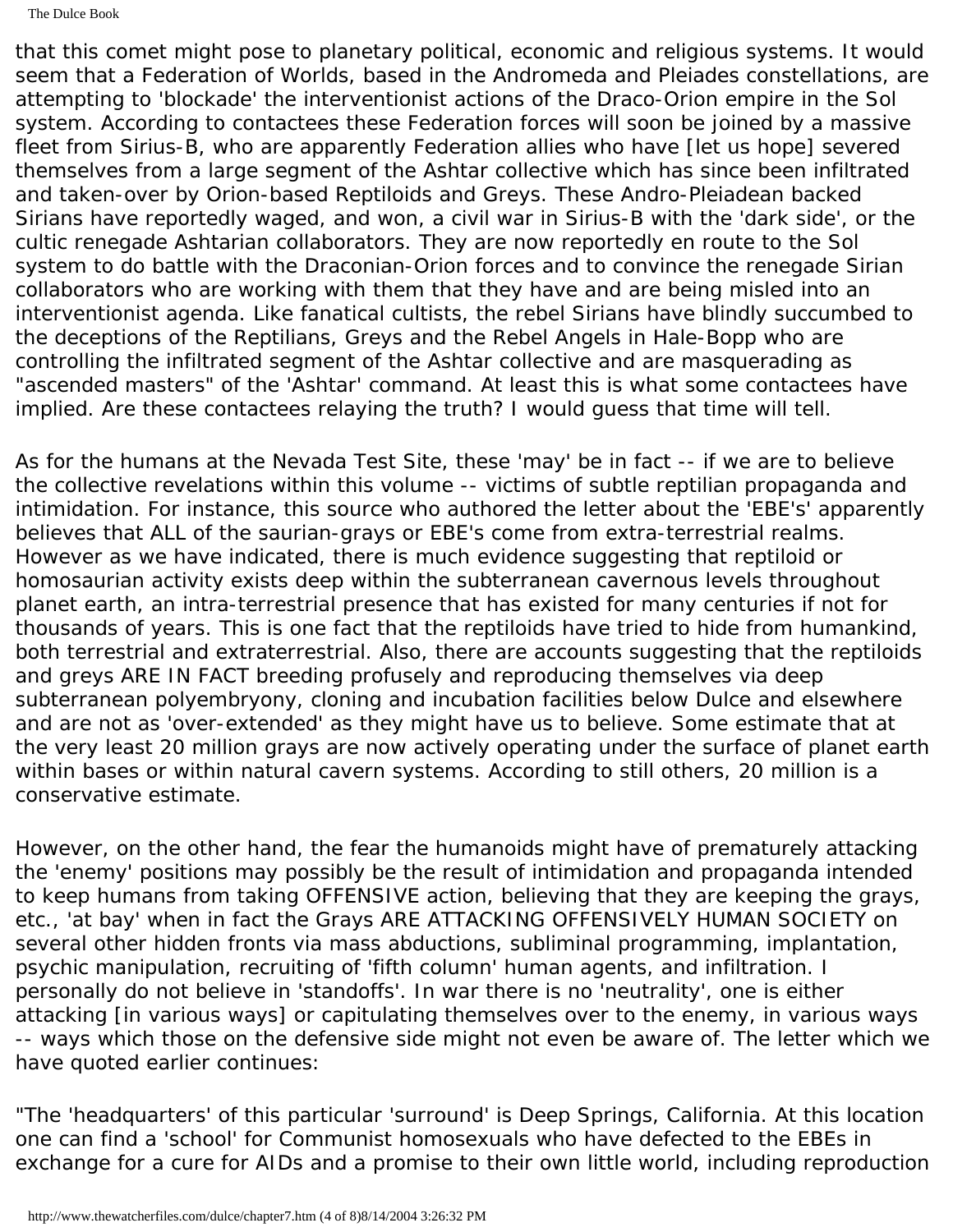The Dulce Book

via cloning and artificial wombs. Their sperm fertilize eggs taken from abductees. You will not likely see the hybrids hidden inside the mountain, unless you have... starlite binoculars. Some homosaphien APPEARING malevolents [mercenaries] are also there. Nine Soviets were there at the same time Soviets were at the NTS. They were there in the hopes of talking them into defecting back to our side. We are still hopeful.

"The collaborators use the cover organization Natural Resources Defense Council, with front offices in New York and 1350 New York Avenue, N.W., suite 300, Washington, D.C. 20005 [tel.(202) 783-7800]. It is headed by Tom Cochran, staffed by Kevin Priestly UNR, John Brune UNR, Holly Eisler UnSan Diego, Gary Reisling Univ. Ca. Pasadena, Holly Nelson NY, Mary Manning LV Sun, Ed Vogel LVR; and many others I can reveal later.

"One will also find that each corner of their triangle is at the base of a mountain. At each location you will find several entrances to underground systems. Do not attempt to enter, unless you wish to become liquid protein. You may however harass the EBEs' two other corners by placing a large magnet on the vaults... [placing a magnet on the other two entrances at each location will not affect anything]. This temporarily interrupts their communications with Deep Springs until a collaborator team comes out to see what is going on. If you place a large magnet on this entrance [it has a large computer near the surface, you can hear it], it will affect an immediate interruption. So, you can take it off in a short time [1 hr] and take it with you. They will still have to come and reset the system. If you plant magnets [camouflaged like rocks] around these entrances, the EBEs won't come out & the sell outs won't be able to find them. The EBEs are also allergic to high concentrations of sugar (and apparently other substances with a 'left hand atomic spin', it has been claimed. - Branton). You will find that at two locations I have poured sugar around their exits. Always wear magnets near these locations, they interrupt the EBEs' sense of direction [due to an internal compass much like those found in migrating birds] similar to our loss of balance when our ear drum is affected.

"Please wait until I have returned, if you have an airplane, I would like to take aerial photos, we can photograph them together.

"Our alliance crest, symbolic of the EM Shield, and our sign/mark/graffiti is inclosed. Do not reveal them or else everybody will use them & you won't know the real from the pseudos.

"YOU DO NOT KNOW ME, I DO NOT KNOW YOU. THIS IS NOT FOR PUBLIC DISSEMINATION. ZEALOTS MAY DISRUPT THE BALANCE BEFORE V-EBE DAY."

Another researcher by the name [pseudonym] of Jason Bishop has revealed that 'John', to whom the letter was addressed, is non other than John Lear who himself claims many connections with people 'in the know' who go 'right to the top'. According to the letter, both the Nevada Test Site and Deep Springs are areas of conflict between a U.S. Goverment - 'Nordic' Alliance AND a Socialist - Reptiloid [Gray] Alliance. In this context 'Socialist' could indicate either National Socialist or Global Socialist. Both hold the same basic philosophies of tyranny yet different methods for bringing them to pass. Both have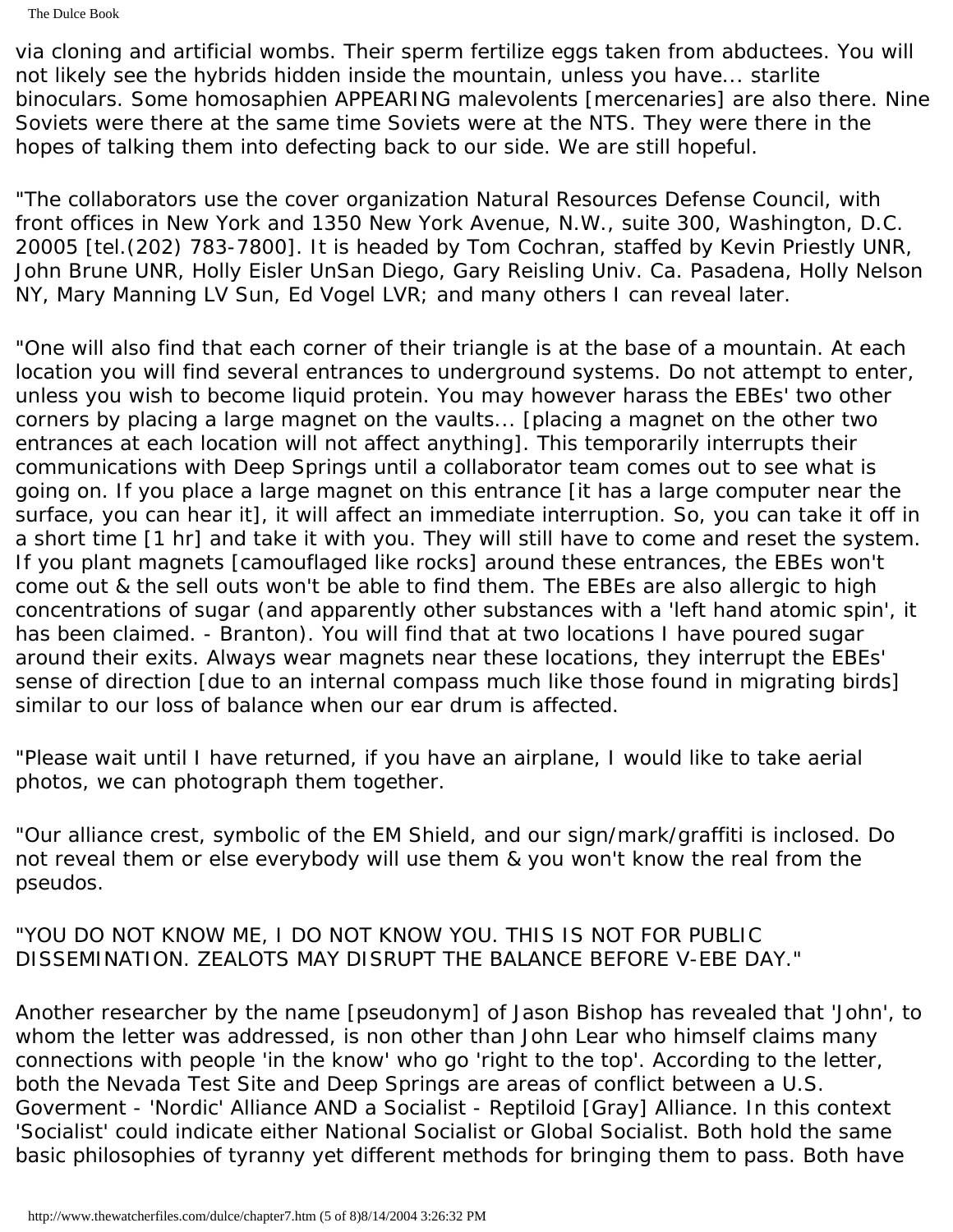the same roots and are apparently twin pincers in a deadly Machievellian game that is being carried out by the Bavarian Illuminati [which backed the Communists by sending Lenin from Germany to Russia to incite the Bolshevik revolution] and the Bavarian Thule Society [which backed the Nazis by grooming Adolph Hitler for his part as Nazi dictator], yet most importantly it is being orchestrated by the International "Black Nobility" Banking cults that have kept Europe under their financial grip since around 500 A.D. These are the same bankers who claim direct descent from the royal families of the ancient Roman and [un]Holy Roman empires, families who have ties to BOTH Bavarian cults -- Thule and Illuminati... and in turn with the 'aliens'.

Jason Bishop also released some other information he received by way of John Lear, from the individual whose letter we've just quoted. According to Lear, the author of the letter was actually a Security Officer at the Test Site who had called-in to the Billy Goodman talk show [KVEG radio - Las Vegas, NV] on a few occasions, before Goodman went to Southern California to take over a more lucrative Talk Show position.

This person used the codename: 'Yellowfruit,' which he claimed was actually the codename for a top secret security division that worked at the site, with which he was involved. YF also sent to Lear a copy of the 'Benevolent' teachings. The 'Benevolents' are reportedly working at the Test Site with MJ-12 and are 'Blond-Nordic and/or Aryan-like' people. I would personally guess that the 'Benevolent Ones' are members of the exterran Andro-Pleiadean Federation and/or members of the subterran Telosian-Agharti Alliance which has maintained ties with the ASHTAR collective, or in this case the non-collaboration faction of that collective.

The BENEVOLENT TEACHINGS [not limited to the below] were identified as follows:

"DISCOURAGED -- NON PREPARATORY SPORTS [Activities That Can Not Be Used In Nonsporting Life] motocross, auto-racing, skateboarding, roller skating, football, baseball, hockey. Also Discouraged: Processed Sugar, Recreational Carbohydrates, Recreational Fluids, White Bread.

"ENCOURAGED -- NONCEREMONIAL LESSONS OF THE MAJOR RELIGIONS & PREPARATORY SPORTS [Activities That Can Be Used In Nonsporting Life] swimming, running, hiking, martial arts, survival arts. Teach Your Children!

"FORBIDDEN -- Alcohol, Illegal Drugs, Nicotine, Recreational Drugs, Unjustifiable Homicide.

"MUST -- Avoid Weakness [evil grows in weakness]. Execute Evil Prisoners In Order To Help Other Prisoners (Editors Note: Another possibility that might be interjected here is to establish a completely secured underground prison-cave and place all of the worst offenders there and leave them to themselves, to either work out their problems or destroy each other, whichever they choose. - Branton).

"MUST -- Quarantine Contagious Disease [AIDS] Victims Humanely. Show Strength. Stop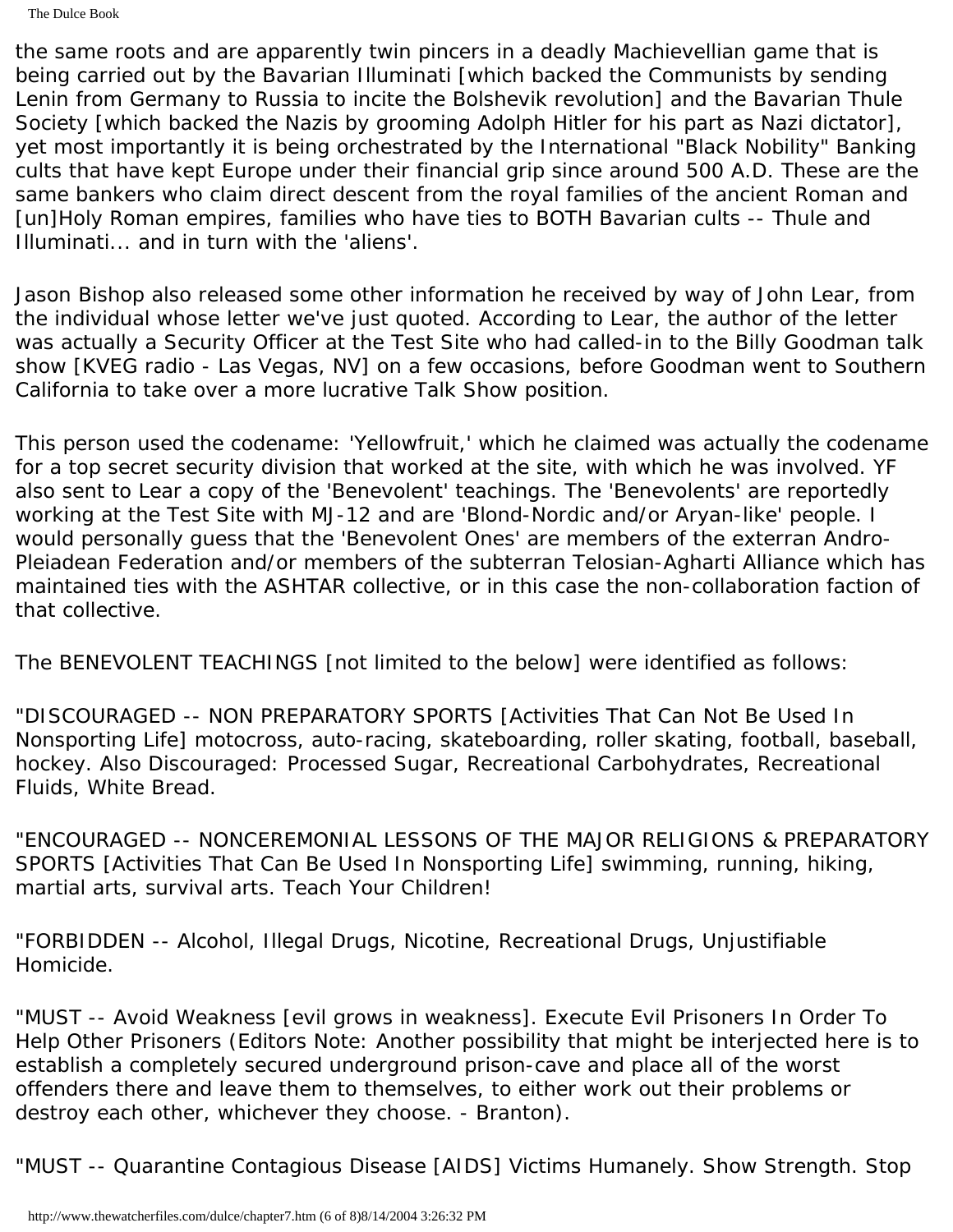Illegal Drugs. Stop Destruction of Environment. Stop Pollution. Use Nuclear Power.

"STUDY - Bill Of Rights, Biology, Computers, Economics, Geography, History, Latin, Mathematics, Philosophy, Survival Skills, United States Of America's Declaration Of Independence, United States Of America's Constitution, Vocational Skills."

Yellowfruit also provided coordinates for the Electro-magnetic Triangles he referred to in his letter. These include: N 37 22 30 - E 117 58 0; N 38 21 0 - E 115 35 0; N 35 39 0 - E 114 51 0; also Yucca Lake: N 37 0 30 - E 116 7 0.

The following information, from William F. Hamilton III, describes further details on the "Yellow Fruit" account -- including claims which the Nevada Test Site agent made over the air during the few 'interviews' which were heard over KVEG Radio's Billy Goodman talk show. It is also interesting that COM-12 member Michael Younger [who has given lectures on the 'Nazi' presence within the Rockefeller-backed Oil companies -- Nazi war criminals and their families who were smuggled into America following World War II and given refuge within the Rockefeller's corporate empire; the plans the Nazi's/Bavarians have for selling-out the planet to the aliens in exchange for one quarter of the "New World Order"; and a MASSIVE Nazi child abduction & satanic-ritual-sexual abuse & murder ring operating within ARCO, etc.] is or at least was at one time also a worker at the Nevada Test Site. This suggests that COM12 is intimately involved in the counter-offensive against the Grays.

"...Yellow Fruit revealed that A CONFLICT WAS GOING ON BETWEEN THE BENEVOLENT ONES and THE EBE's and that now the benevolent ones had gained the upper hand at Dreamland where he said a contingent of 37 benevolent ones were stationed and where 3 EBE's were held in captivity.

"Bizarre! Science Fiction? Yellow Fruit knew a lot about the test site area. I resolved to go to the location he gave of the EBE installation in Deep Springs, California and then on to visit Pat at the Rachel Bar & Grill to make contact with Yellow Fruit [the name for the first level of security force at Area 51 and also the name of an old Army-CIA unit]. The second level of security he called "Sea Spray" and intimated that you would have an encounter of the unpleasant kind if you ever met with them.

"Callers to the Billy Goodman Radio Happening had already organized trips to mile-marker 29 1/2 on highway 375 where a dirt road left the highway to intersect the road to Dreamland. There was a heavy black mail box on this road which identified it. I got to Rachel early one October morning and left my card with Pat at Rachel's Bar and Grill to pass on to Yellow Fruit. She knew him by sight. I then inspected the dirt roads where people stood to observe the test flights. I had already interviewed four witnesses by phone who testified that they had seen UFOs over the Groom Mountains on certain nights in the same area they were seen by John Lear. I made a second trip to the area in late October where a public group visited Rachel and that is when I saw the mysterious Yellow Fruit in the cafe. He later called me on the phone. I left him with a copy of my book, 'Alien Magic' and he remarked on the research I had done concerning the search for underground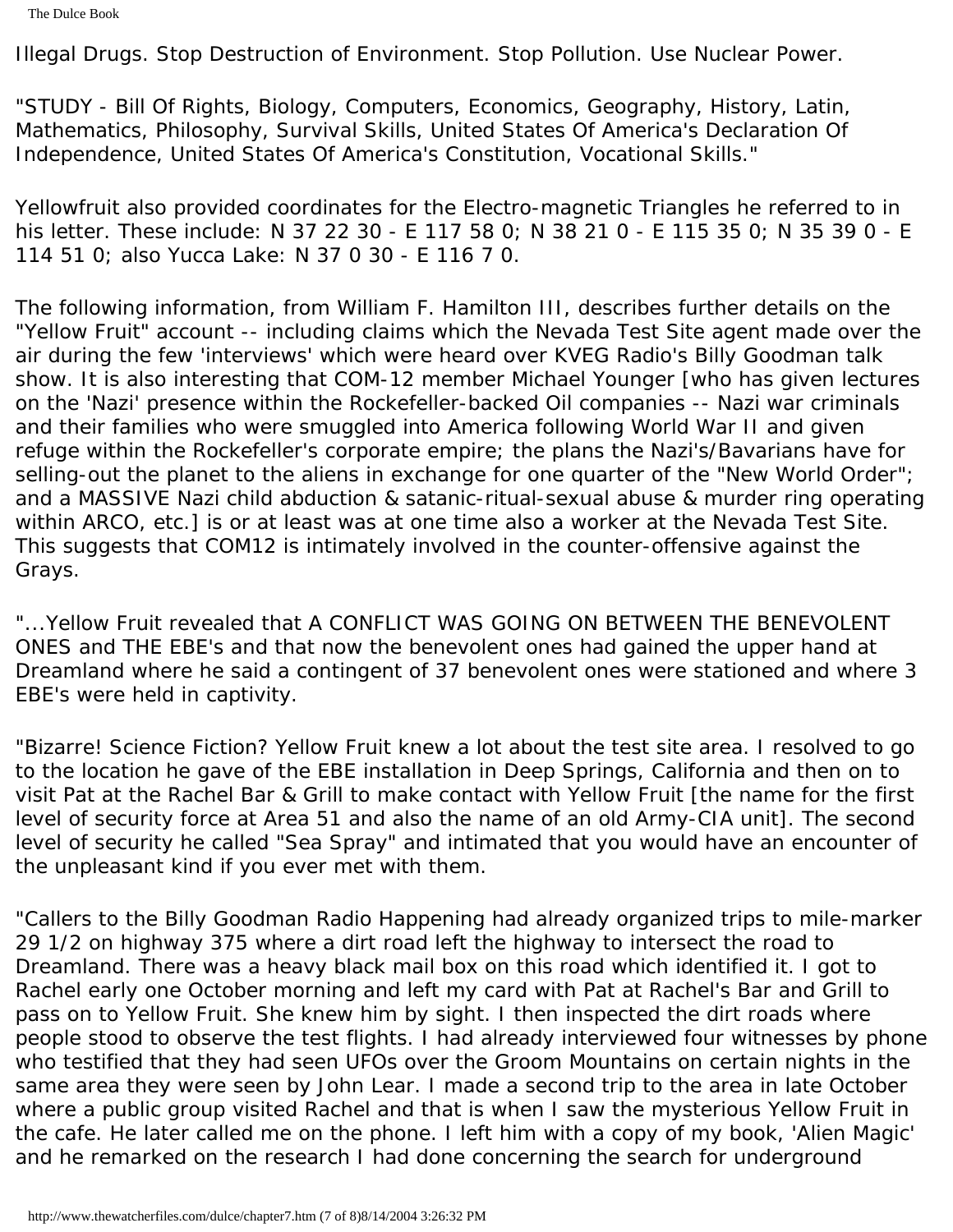bases.

"According to Yellow Fruit and others there are underground bases and tunnels that conceal the activities of the aliens and secret government projects..."

One more note on the Nevada Test Site - Area 51 - Groom Lake - 'Dreamland' underground facilities: Aside from reports that Dougway, Utah serves as an underground 'link' between Dreamland and DULCE, there is the added claim that another underground link exists farther south, at Page, Arizona. Anyone who has been to the Glen Canyon dam [Lake Powell] could easily observe how the dam might be used as an entrance to such a base, and how the large hydroelectric facility might power the base operations. The Glen Canyon Dam connection was not specifically mentioned [by former Dulce base security officer Thomas E. Castello who named Page, Arizona as a 'connecting' base], however if there is a base under Page, then it would be logical to utilize this hydroelectric facility in one form or another...

BACK: **[Chapter 6](#page-49-0)** NEXT: **[Chapter 8](#page-63-0)**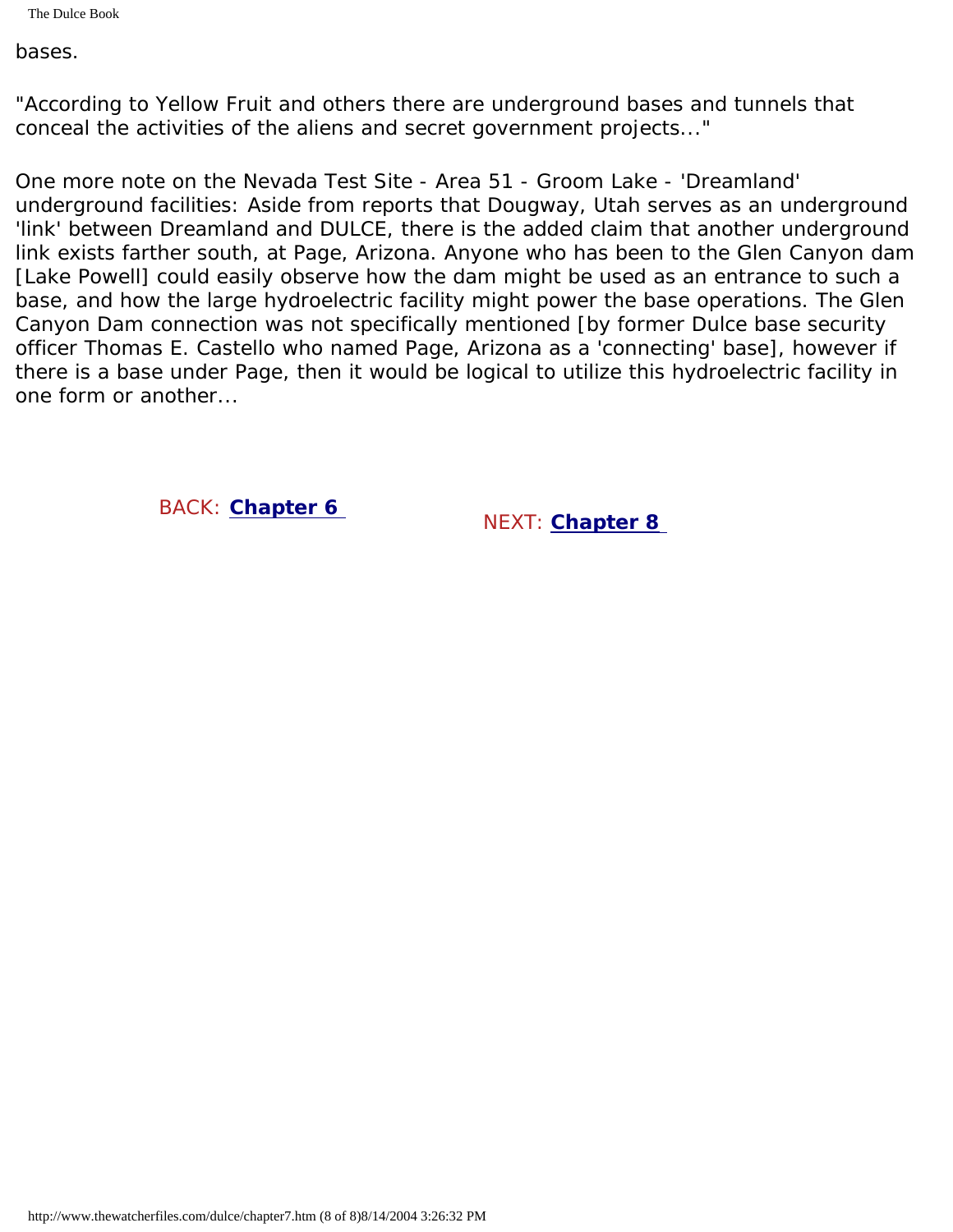Chapter 8

## <span id="page-63-0"></span>**An Alien Fith Column On Earth?**

The mysterious "government insider" whose books have been published by Tim Beckley's Abelard Press of New York, "Commander X," related a very interesting incident which involved the subterranean mega-complex beneath Dulce, New Mexico:

"...In another case an old illustrator, John D., does very painstaking work, but during his being on active duty at Dulce he began to act very queerly. He would write letters to the President informing him of a plot underway to undermine the government, and to sabotage the base. He began to draw pictures of American flags, beautifully executed. He drew strange designs of mechanical devices, began to visit the library and bring back books on physics and advanced electronics. He hardly knew how to spell the words.

"He would patiently explain something of a very technical nature which he shouldn't have understood. When asked what he was raving about and why he was causing trouble by writing the President, John D. would say that he had been 'sensitized.'

"'Last year when I was sick [John D. explained], the doctor on the base gave me sulfanilamide. There is a fifth column in this country that is tied up with aliens. Selenium is being slipped into SULFA DRUGS, and this selenium lodges in the bones and makes the body receptive to extremely short waves, those in the wave band of the brain. Similar to the waves that can be detected by the encephalograph. About 300,000 people in this country have been sensitized, and at least seven secret radio stations have been set up in this country, and they are broadcasting to these sensitized persons, instructing them in the best way to perform acts of sabotage against our planet.'"

These claims as given by the Dulce worker, John D., are incredible indeed, and could easily be dismissed as the ravings of a madman, IF NOT FOR THE FACT that many others are saying basically the same thing, that there is a movement underway to bring the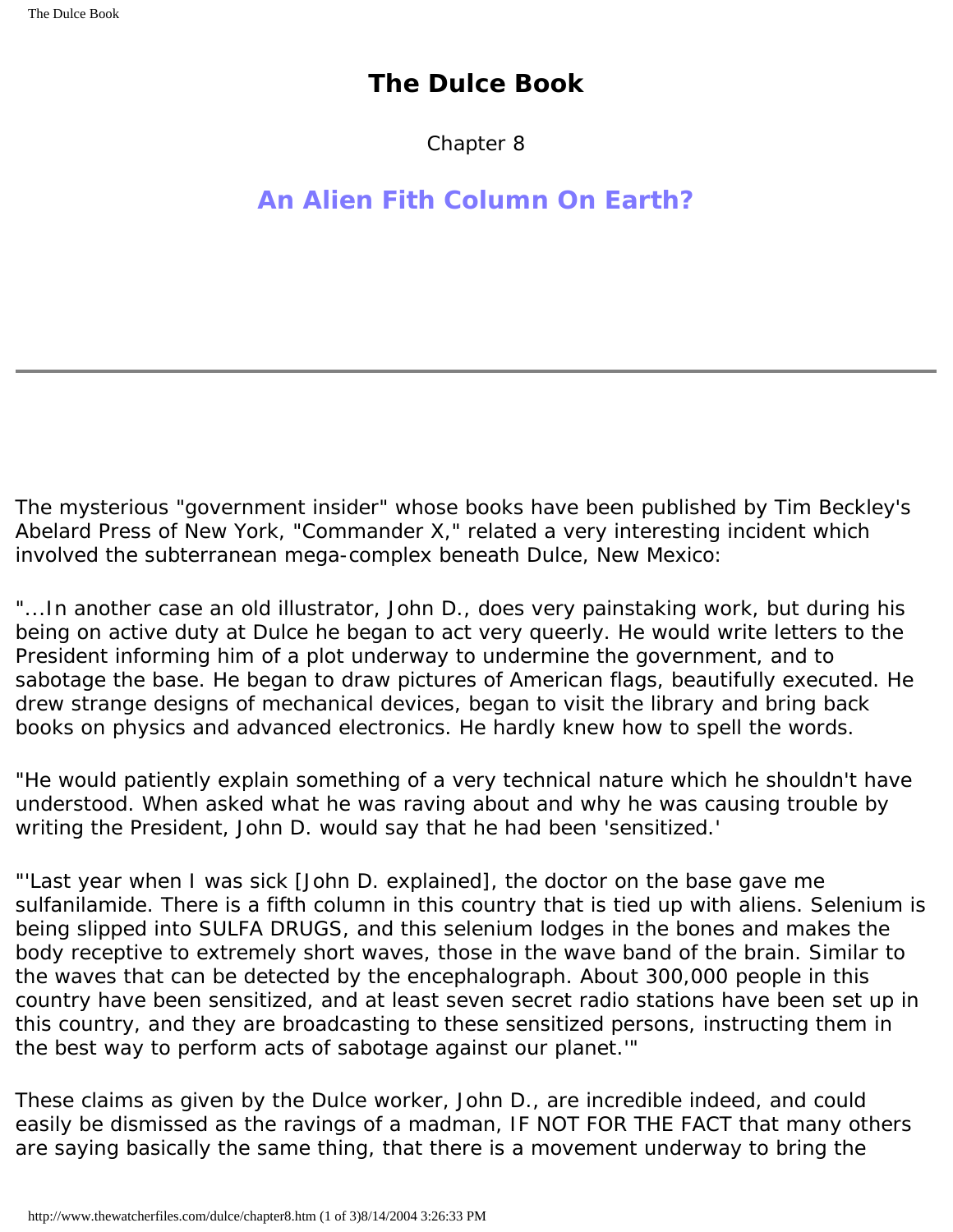The Dulce Book

minds of the masses under the subjection of an alien force, whether through electronic implantation and control, subliminal programming, or through other means.

Why would the 'controllers' use the United States as the major target of their activity? We believe that this is due to the fact that the United States is a place that was originally intended by it's 'founding fathers' to be a refuge for peoples FROM ALL NATIONS to come and work out their collective destinies free from the restrictions of prejudice and the oppressiveness of tyrannical rule -- a land where all people could express their creativity, culture and individual destinies without interference. This was their 'intention', however it is obvious that the 'dream' has not been fully realized because of collective and governmental compromise of the principle that "all men are created equal". The United States, nevertheless, is unlike any other single nation. It is a cultural "melting pot" and a place where not only international human societies on the surface CONVERGE and intermingle in a dramatic way, but apparently where human societies beneath or beyond the earth converge as well. For instance, according to various reports, most non-surface human societies who are aware of planet earth have their representatives walking among us in our own society [and to some extent, other nations throughout the world], although many of these choose to keep a low profile for either honorable or not-so-honorable reasons. Another factor is the respect which the BILL OF RIGHTS gives to all American citizens, allowing for personal freedom and individuality so long as the freedom and individuality of others is not threatened. Individuality is the MORTAL ENEMY of the alien "Hive", you could say.

The U.S., then, seems to be in essence a "World Scenario", if not a 'universal' scenario in miniature and therefore the 'Conspiracy' sees it as a most valuable prize. Therefore it would probably not be too 'far out' to suggest that the war between the human and serpent races from all three 'realms' [extraterrestrial, ultraterrestrial and intra-terrestrial] CONVERGE within the United States, and to be more exact, within the vicinities of the Archuleta plateau near Dulce, New Mexico [a MAJOR earth-base of the Reptiloid interventionist Empire forces]; the Death Valley region of California [a MAJOR earth-base of the Humanoid non-interventionist Federation forces]; and then we have the 'battlegrounds' between the AMERICAN-COM12-CABAL-PHILADELPHIAN-NORDIC and the BAVARIAN-AQUARIUS-MAJI-PHOENICIAN-REPTILOID forces within high-security military complexes like those which permeate the underground territories below California, Nevada, Utah, Idaho, Arizona, Colorado, Oklahoma and New Mexico... and apparently centered specifically in or near the underground military-industrial systems beneath Lancaster, California; Mercury, Nevada; Burley, Idaho; Dougway, Utah; Page, Arizona; the underground systems below the Denver International Airport of Colorado; and also below Oklahoma City. All of these basing areas are seen by the proponents of the New World Order as strategic sites that they MUST maintain control of if they are to force America to submit to a one-world government.

# BACK: **[Chapter 7](#page-55-0)** NEXT: **[Chapter 9](#page-66-0)**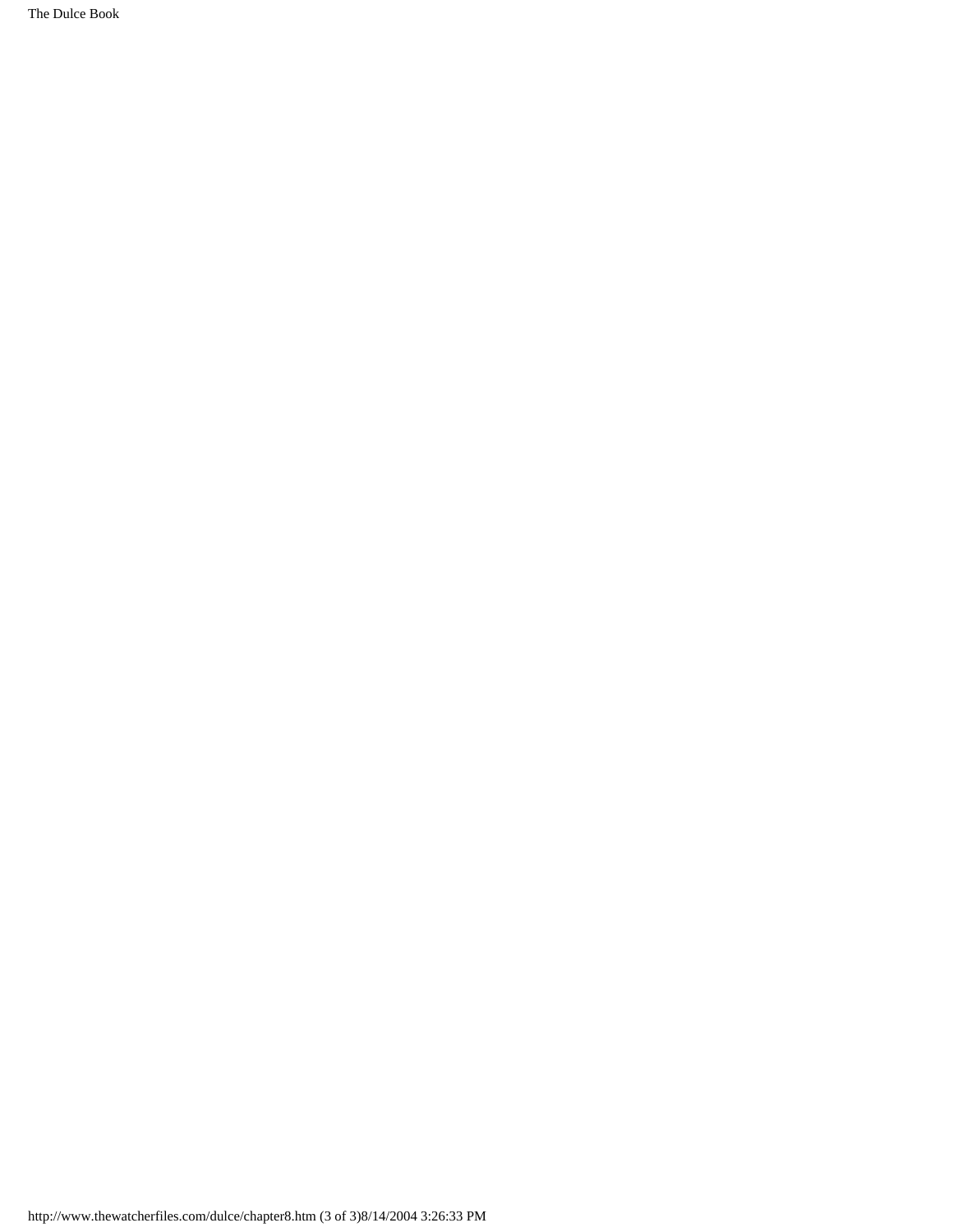Chapter 9

# <span id="page-66-0"></span>**Technological Terrorism & The Dulce Base**

The elusive "Commander-X" has -- through his reported connections within the Intelligence Community -- released still further revelations regarding the dark secrets of Dulce. The Commander claims to be a member of "THE COMMITTEE OF 12" [COM-12?], an obscure intelligence group which is working to educate the public about the joint fascistalien threat to America and preserve our Constitutional-based Republic as it was established by the original founders of the United States:

"...There were over 650 attendees to the 1959 Rand Symposium. Most were representatives of the Corporate-Industrial State, like: The General Electric Company; AT&T; Hughes Aircraft; Northrop Corporation; Sandia Corporation; Colorado School of Mines, etc.

"Bechtel (pronounced BECK-tul, a San Francisco - based organization - Branton) is a supersecret international corporate octopus, founded in 1898. Some say the firm is really a 'Shadow Government' -- a working arm of the CIA. It is the largest Construction and Engineering outfit in the U.S.A. and the World [and some say, beyond].

"The most important posts in the U.S.A. Government are held by former Bechtel Officers. They are part of 'The Web' [an inter-connected control system] which links the Trilateralist plans, the C.F.R., the Order of 'Illuminism' [Cult of the All-seeing Eye] and other interlocking groups..."

"MIND MANIPULATING EXPERIMENTS... The Dulce Base has studied mind control implants; Bio-Psi Units; ELF Devices capable of Mood, Sleep and Heartbeat control, etc.

"D.A.R.P.A. [Defense Advanced Research Projects Agency] is using these technologies to manipulate people. They established 'The Projects,' set priorities, coordinate efforts and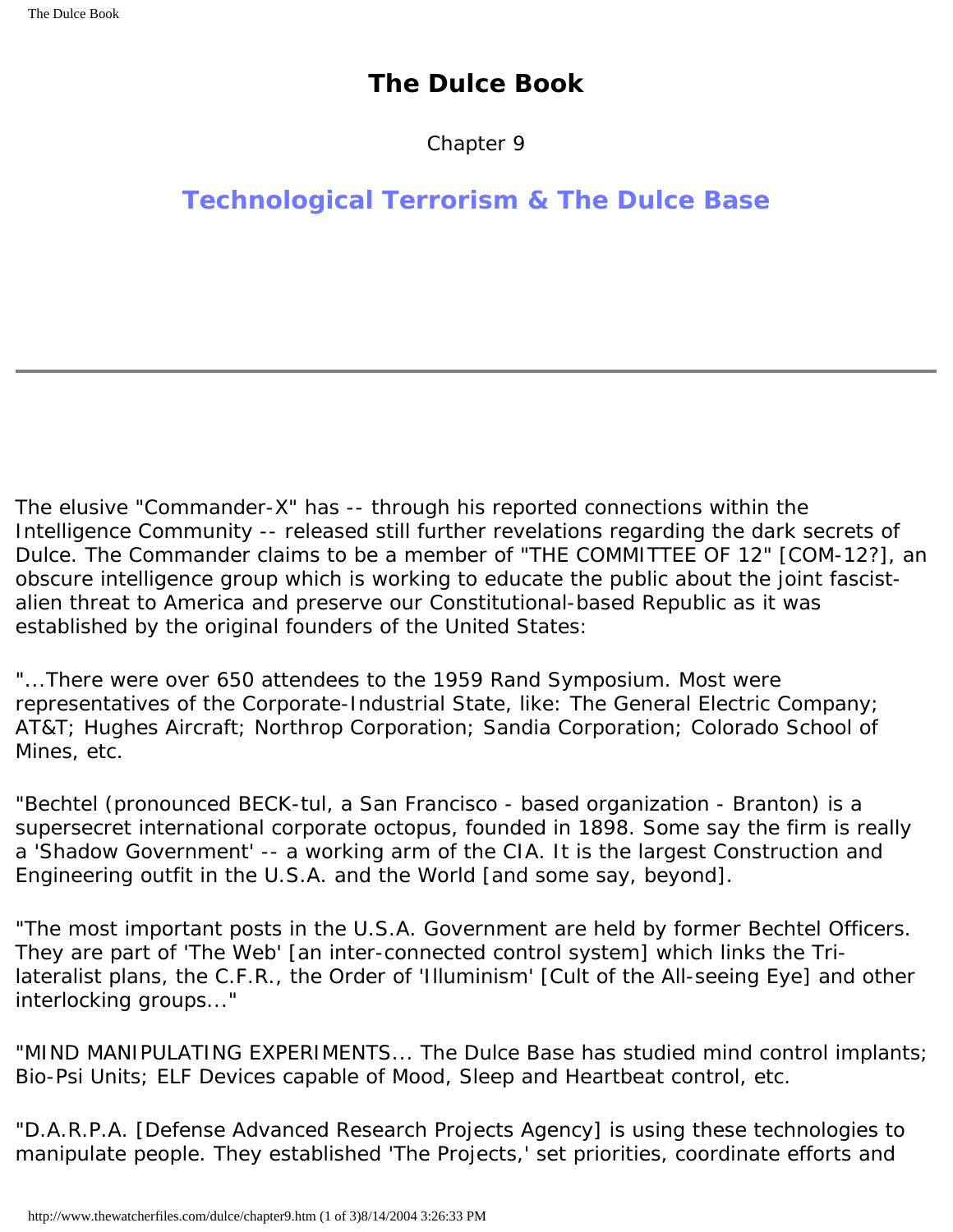guide the many participants in these undertakings. Related Projects are studied at Sandia Base by 'The Jason Group' [of 55 Scientists]. They have secretly harnessed the Dark Side of Technology and hidden the beneficial technology from the public.

"Other Projects take place at 'Area 51' in Nevada... 'Dream-land' [Data Repository Establishment and Maintenance Land]; Elmint [Electromagnetic Intelligence]; Cold Empire; Code EVA; Program HIS [Hybrid Intelligence System]: BW/CW; IRIS [Infrared Intruder Systems]; BI-PASS; REP-TILES, etc.

"The studies on Level Four at Dulce include Human Aura research, as well as all aspects of Dream, Hypnosis, Telepathy, etc. [research]. They know how to manipulate the Bioplasmic Body. They can lower your heartbeat with Deep Sleeve 'Delta Waves,' induce a static shock, then reprogram, Via a Brain-Computer link. They can introduce data and programmed reactions into your Mind [Information impregnation -- the 'Dream Library'].

"We are entering an era of Technologicalization of Psychic Powers... The development of techniques to enhance man/machine communications; Nano-tech; Bio-tech micromachines; PSI-War; E.D.O.M. [Electronic Dissolution of Memory]; R.H.I.C. [Radio-Hypnotic Intra-Cerebral Control]; and various forms of behavior control [via chemical agents, ultrasonics, optical and other EM radiations]. The Physics of 'Consciousness.'...

"SURVIVING THE FUTURE... The Dulce Facility consists of a central 'Hub.' the Security Section [also some photo labs]. The deeper you go, the stronger the Security. This is a multi-leveled complex. There are over 3000 cameras at various high-security locations [exits and labs].

"There are over 100 Secret Exits near and around Dulce, many around Archuleta Mesa, others to the source around Dulce Lake and even as far east as Lindrich.

"Deep sections of the Complex CONNECT INTO [EXTENSIVE] NATURAL CAVERN SYSTEMS.

"...INSIDE THE DULCE BASE... Security officers wear jumpsuits, with the Dulce symbol on the front, upper left side (the Dulce symbol consists of an upside-down triangle with an inverted 'T' superimposed over it - Branton)... The ID card [used in card slots, for the doors and elevators] has the Dulce symbol above the ID photo. 'Government honchos' use cards with the Great Seal of the U.S. on it. 'The Cult of the All-Seeing Eye' [The NEW WORLD ORDER], 13, '666', The Phoenix Empire... '9', 'Illuminism'... 'One out of many.' [and so on]..."

"THE PHANTOM BOARD: ABOVE THE LAW... Most meetings of 'The Dulce Board' are held in Denver and Taos [New Mexico]. A former U.S. Senator has full knowledge of Dulce. He was among the group that included a number of very prominent government figures who toured the base (i.e. most likely the upper levels only - Branton). In 1979, an 'animal mutilation' conference took place in Albuquerque, New Mexico. This meeting was used to locate researchers and determine what they had learned about the link between the 'mute' [i.e. mutilation] operations and the 'Alien' government.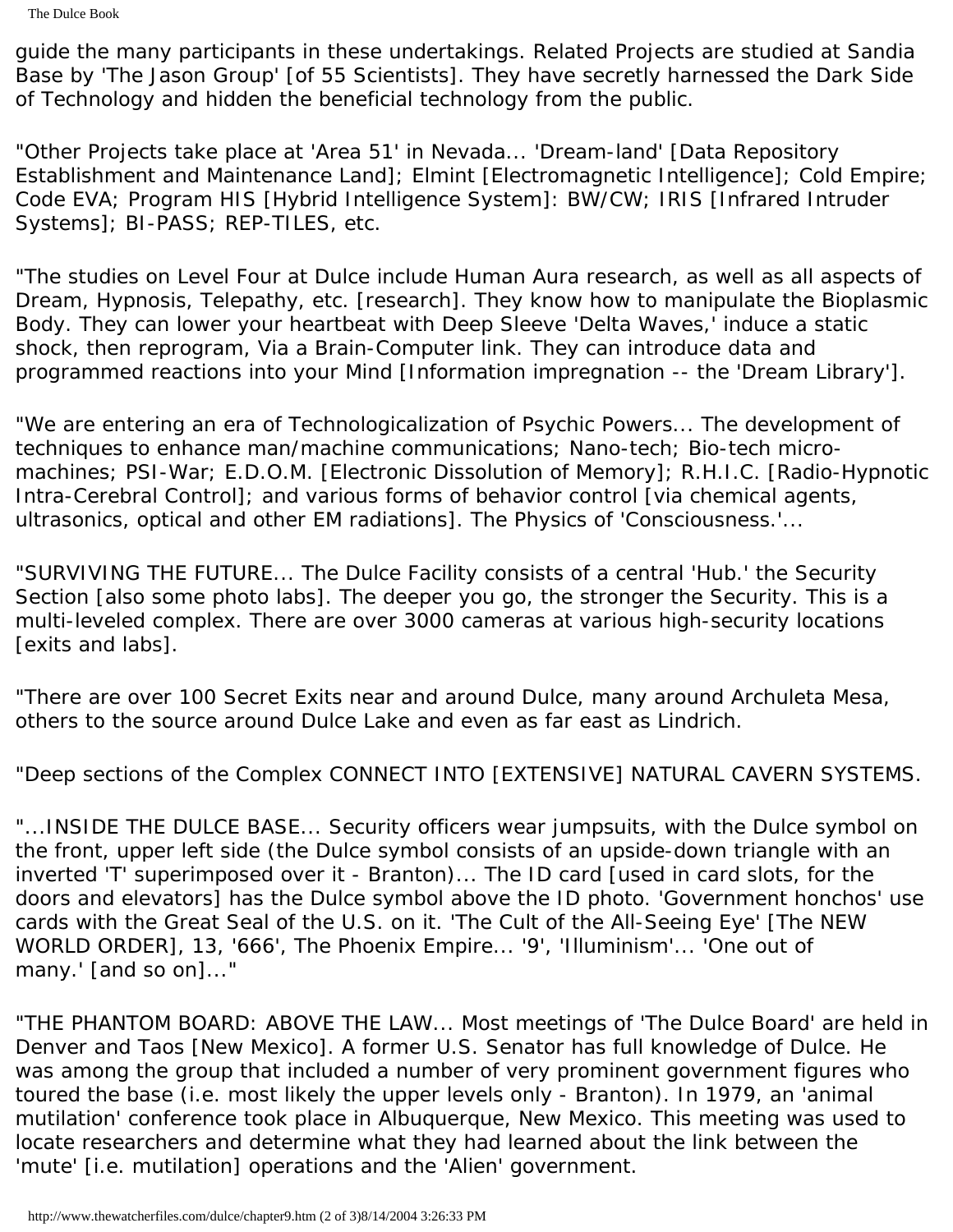"Another Senator knows about the 'Ultra' secrets at 'Dreamland' and Dulce. Several of my official sources have confirmed this to me. So do many others in government... this is what the UFO researchers are up against...so be careful. You know more than they want you to know.

"They have also underwater bases off the coast of Florida and Peru.

"More detailed information will be released in the near future: photos, video tapes, documents, etc. Watch out for 'Special Agents' among you now.

"In the 1930's, DIVISION FIVE of the FBI knew about the 'Aliens.'

"A FASCIST cabal within this country had John Kennedy assassinated. Look to the links within the larger Umbrella... the 'WEB' of a fascist totalitarian secret police state... within the Pentagon; JCS, DIA, FBI [Division Five]; DISC/DIS and the DIA. Note: The Defense Investigative Services insignia is a composite of the Sun's rays, a rose and a dagger, symbolizing 'The Search for Information, Trustworthiness and Danger.'

"This links with caves used for 'Initiation Rites' all over the world... ancient vaults, retreats, [underground 'bases']..." etc.

Commander 'X' also stated that: "Recently, participants in a 'field investigation' of the area near Archuleta Mesa, were confronted by two small hovering spheres. They all became suddenly ill and had to leave the area.

"We have passed the point of no return in our interaction with the 'alien' [i.e. 'reptilian gray'] beings. We are guaranteed a crisis which will persist until the final REVELATION [or conflict].

"The crisis is here, global and real. We must mitigate or transform the nature of the disasters to come, and come they will. Knowing is half the battle. Read the book, THE COSMIC CONSPIRACY, by Stan Deyo..."

BACK: **[Chapter 8](#page-63-0)** NEXT: **[Chapter 10](#page-69-0)**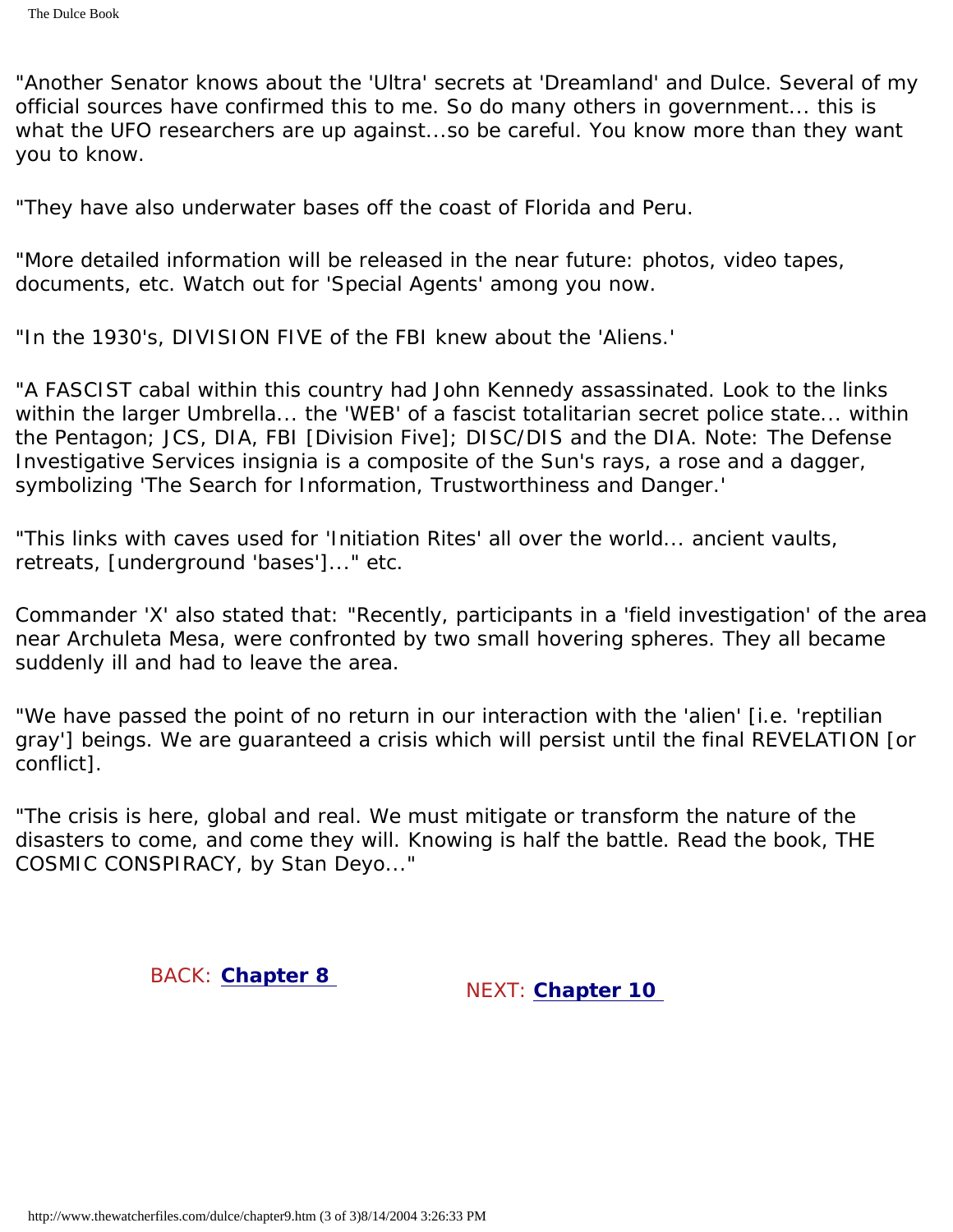Chapter 10

# <span id="page-69-0"></span>**The Deep Dark Secret At Dulce**

The Feb.-Mar. 1991 issue of 'UFO UNIVERSE' carried an article titled 'THE DEEP DARK SECRET AT DULCE', written by Bill Hamilton and 'TAL' LeVesque. If planet earth is to be the central 'battleground' or staging-ground for a final cosmic battle between galactic superpowers, and if the U.S. is one of the major areas on earth where the 'final outcome' will be decided, and since the Dulce, New Mexico area is considered to be THE MAJOR BASING SITE where human - alien collaboration AND/OR conflict is taking place, then we should focus our attention on what has been going on deep beneath this small southwestern town. More than any other area in the U.S., if not the world... this small town has been the epicenter for nearly ever form of paranormal activity one can imagine, including: UFO sightings, UFO landings, Abductions, Implantation's, Human & Animal mutilations, PSI Warfare studies, Secret Government-Alien interaction, U.S. 'Constitutional' Government vs. Alien Agenda conflicts, 'Reptilian' sightings, Cryptozoological or Bioengineering phenomena [this was the general area where the famous 'Cabbit', the half cat / half rabbit was captured], Underground bases, Conspiracy scenarios, Alien Infiltration, Deep-Cavern phenomena, Super High-Tech activity, & MIB encounters. In fact a higher CONCENTRATION of such activities has been evident in the vicinity of Dulce than any other area in the world, to the point that the inhabitants of this town have for the most part resigned themselves into acknowledging -- although not necessarily accepting -- the reality of such activity, whether they like it or not.

Bill Hamilton and 'TAL' Levesque take us 'inside' the Hadean-like labyrinths deep within this underground megacomplex, through the eyes of those who have actually been there, so brace yourselves:

"Dulce is a sleepy little town in northern New Mexico. It's population is about 900 and it is located above 7,000 feet on the Jicarilla Apache Indian Reservation. There is one major motel and just a few stores. It is not a resort town and it is not bustling with activity. Yet, according to a few outsiders, Dulce harbors a deep, dark secret. That secret is said to be harbored deep below the tangled brush of Archuleta Mesa. That secret involves a joint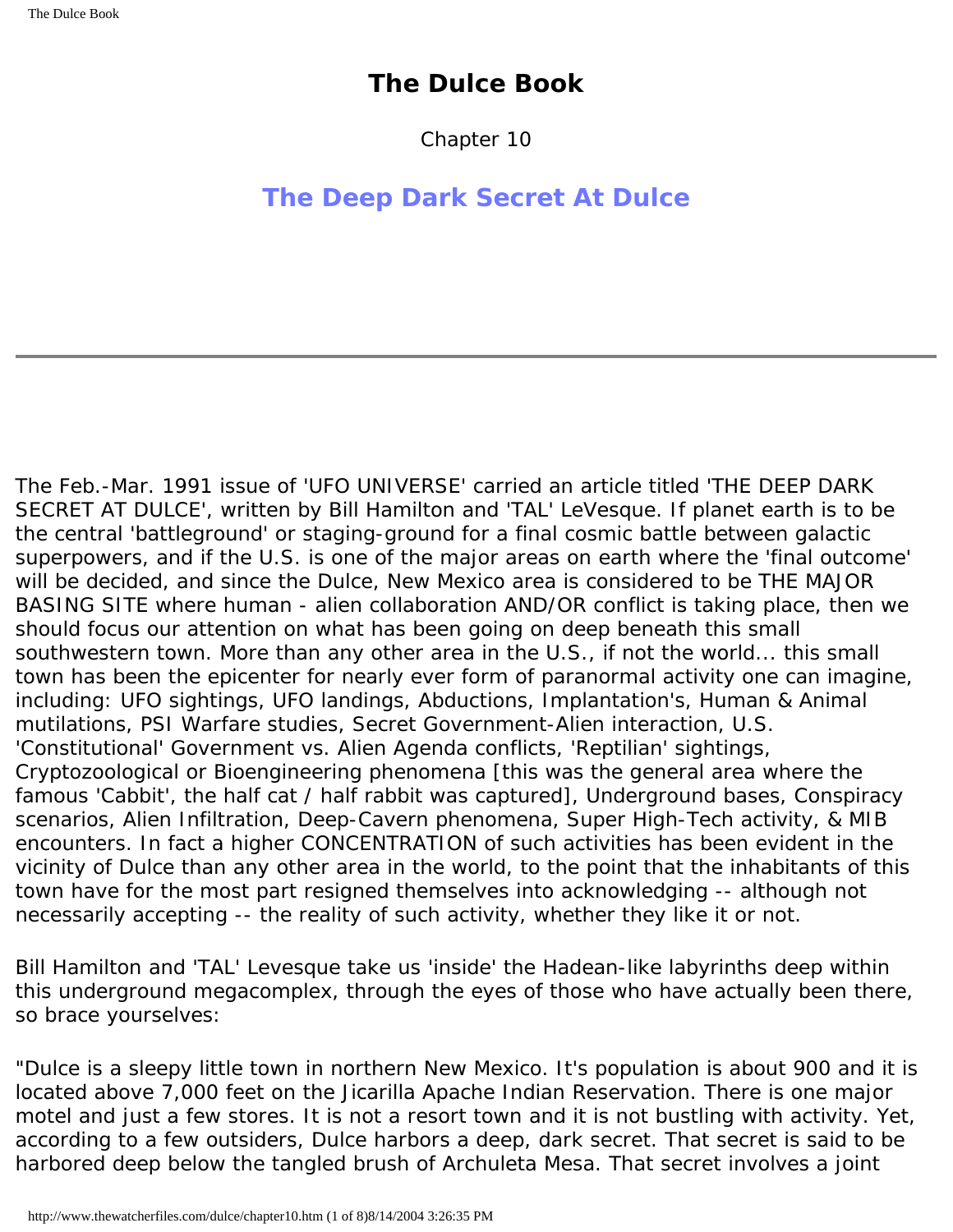government-alien biogenetic laboratory designed to carry out bizarre experiments on humans and animals.

"New Mexico State Police Officer Gabe Valdez was drawn into the mysteries of Dulce when called out to investigate a mutilated cow on the Manuel Gomez ranch in a pasture 13 miles east of Dulce. Gomez had lost four cattle to mutilations between 1976 and June 1978 (and SEVERAL more in ensuing years. - Branton) when a team of investigators which included Tom Adams arrived from Paris, Texas to examine the site of the carcass.

"Curious as to how cattle were being selected by the mysterious mutilators, an interesting experiment was conducted on July 5, 1978 by Valdez, Gomez, and retired scientist Howard Burgess. The three penned up about 120 of the Gomez beef cattle and moved them through a squeeze chute under an ultra-violet light. They found a 'glittery substance on the right side of the neck, the right ear, and the right leg.' Samples of the affected hides were removed as well as control samples from the same animals.

"Some investigators attribute the mutilations to aliens from UFOs. Sightings of strange lights and other aerial phenomena have been reported in many areas where the cows have been found at the time of the reported mutilation. UFOs have been seen frequently around Dulce.

"I arrived in Dulce on April 19, 1988, to visit with Gabe Valdez and to inquire about the sightings, the mutes, and the rumors of an underground alien base in the area. There was still snow on the ground by the Best Western motel when I checked in and called Valdez. He made an appointment to see me at 9:30 PM. I found Gabe to be a very congenial host as he offered to show us around the roads of Dulce that night and point out the various locations where he had found mutilated cows or had seen strange aerial lights. He made the astounding statement that he was still seeing unidentified aircraft at the rate of one every two nights. We took a look at the Gomez Ranch, the road by the Navajo River, and the imposing Archuleta Mesa. Gabe had found landing tracks and crawler marks near the site of the mutes. Gabe was convinced that scientist Paul Bennewitz of Thunder Scientific Labs in Albuquerque was definitely on the right track in his attempts to locate an underground alien facility in the vicinity of Dulce.

"I had first heard of Paul Bennewitz in 1980 when my friend Walter called me from Albuquerque and told me he had been working with Paul on electronic instruments. Walter said Paul had not only photographed UFOs, but had established a communication link with their underground base at Dulce. Bennewitz had first come to prominence during the August 1980 sightings of UFOs over the Manzano Weapons Storage Area and Kirtland AFB. A KIRTLAND AFB INCIDENT REPORT dated October 28, 1980 mentions that Bennewitz had taken film of UFOs over Kirtland. Paul was president of Thunder Scientific Labs adjacent to Kirtland. Bennewitz gave a briefing in Albuquerque detailing how he had seen the aliens on a video screen (via a computer-radio-video link he had developed using a hexidecimal code after tapping-in to their ship-to-base communications frequency, Paul himself being a brilliant scientist who has developed equipment for the Space Shuttles and several Fortune 500 companies. - Branton). The aliens were transmitting signals... from a base underneath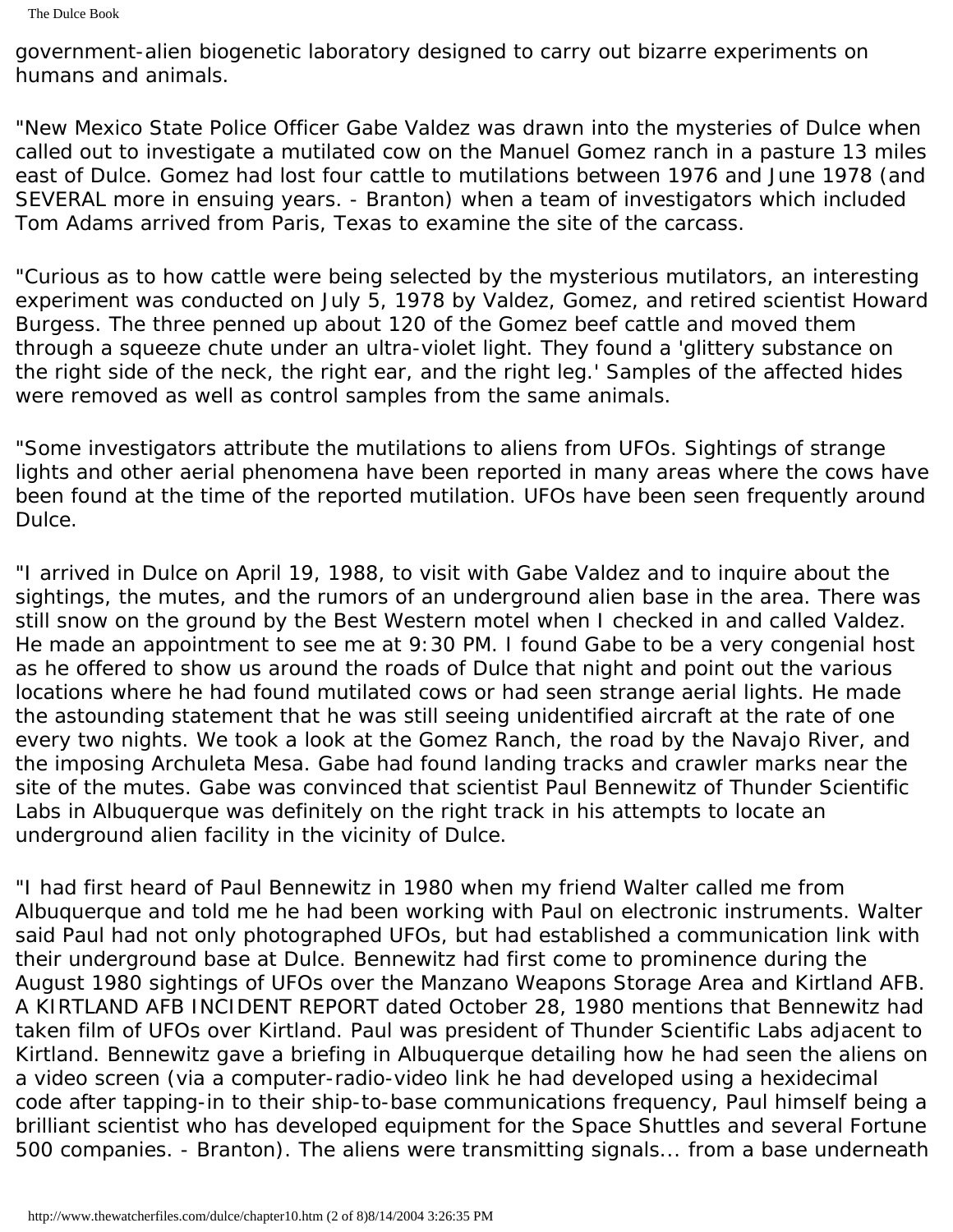Archuleta Mesa.

"Researcher William Moore claims that government agents became interested in Bennewitz' activities and were trying to defuse him by pumping as much disinformation through him as he could absorb. Whether Paul's communication with supposed aliens at the Dulce Base was part of this disinformation campaign is unclear. If one were to believe that Paul is the SINGLE source of reports on the Dulce Facility, then it could also be a tactical maneuver to discount and discredit Paul's allegation of an underground base if such reports were meant to remain secret. Then the actual disinformation maneuver would be to dis-inform the public and NOT a single individual.

"In a report entitled 'PROJECT BETA', Paul states that he had spent two years tracking alien craft; that he had constant reception of video from an alien ship and underground base viewscreen; that he had established constant direct communications with the aliens using a computer and a form of Hexadecimal code with graphics and printout; and claims to have used aerial and ground photography to locate the alien ships' launch ports and charged beam weapons. Paul claimed that the aliens were devious, employed deception, and did not adhere to agreements. Paul and Walter were working on a weapon that would counter the aliens.

"Some will think at this point that we have crossed-over from the land of clear thinking concerning anomalous phenomena to the land of science-fiction. But let us remember that bizarre phenomena such as the UFOs represent may have its roots in a bizarre reality. It is expected to be bizarre at first, but as we continue our studies we will evolve to understand it.

"Paul Bennewitz had investigated the case of abductee Myrna Hansen of New Mexico who reported having been taken to an underground facility in May 1980. Christa Tilton of Oklahoma has reported that she had an experience of missing time in July 1987 where she had been abducted by two small grey aliens and transported in their craft to a hillside location where she encountered a man dressed in a red military-like jump suit. She was taken into a tunnel through computerized check-points displaying security cameras. She reported having been taken on a transit vehicle to another area where she stepped on a scale-like device facing a computer screen. After the computer issued her an identification card, she was told by her guide that they had just entered Level One of a seven-level underground facility. Christa goes on relating how she was eventually taken down to Level Five. She reports having seen alien craft and little grey alien entities in some of the areas that she passed through.

"Christa reports going into one large room where she saw large tanks with computerized gauges hooked to the tanks and large arms that extended from some tubing down into the tanks. She noticed a humming sound, smelled formaldehyde, and was under the impression that some liquid was being stirred in the tanks. Christa has made drawings of much of what she had witnessed during her abduction.

"These tanks Christa talks about were depicted in a set of controversial papers called the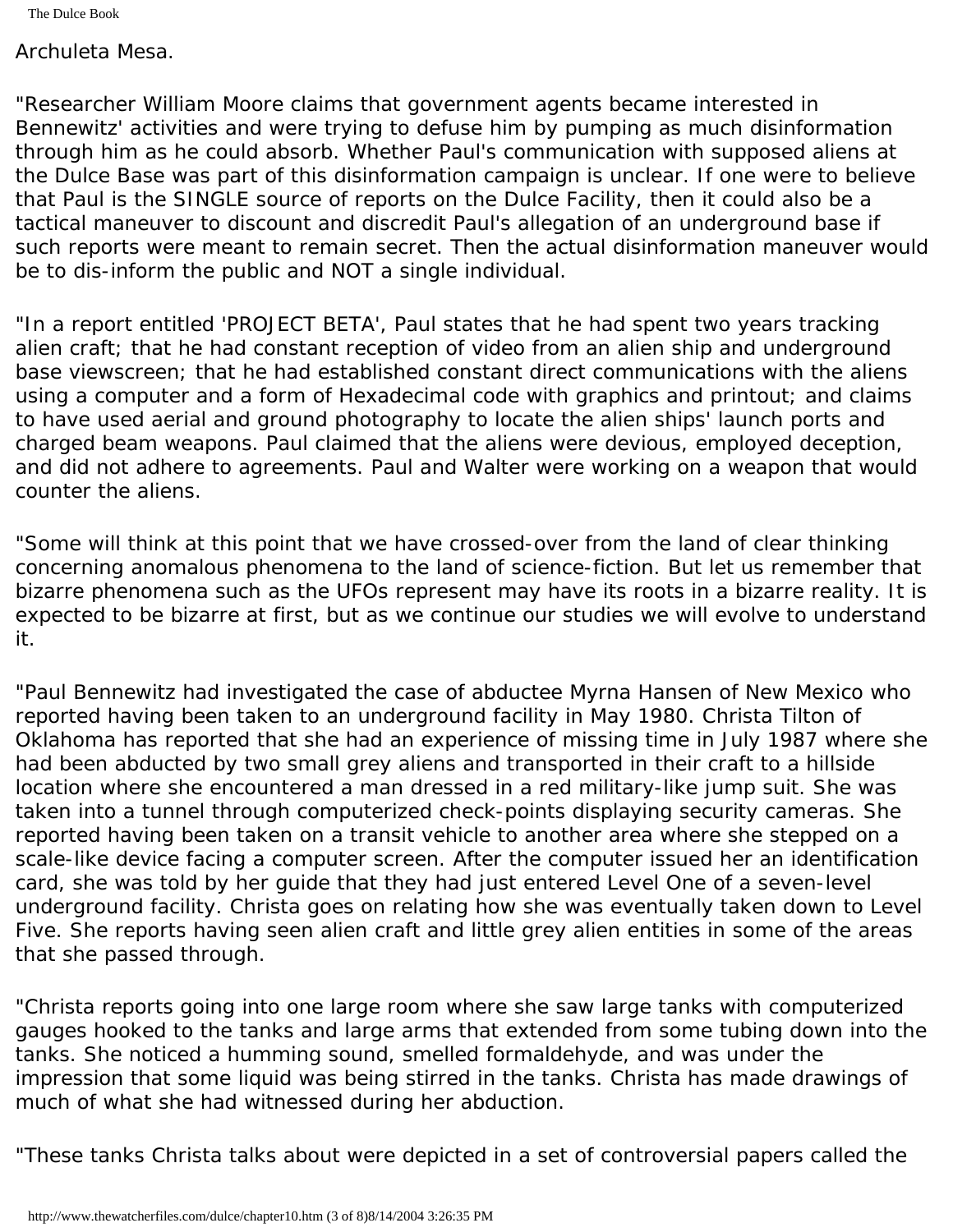The Dulce Book

Dulce Papers. These papers were allegedly stolen from the Dulce underground facility along with 30 black and white photos and a video tape by a mysterious security officer who claims to have worked at Dulce up until 1979, when he decided that the time had come to part company with his employers. The rest of the story is about this security officer who has met with one of us in an attempt to tell us the truth about the aliens, the [so-called] U.S. Government, and the Dulce base. He is announcing his intention to come out of hiding and present soft and hard evidence of his claims. It will be up to you to decide whether this evidence constitutes an addition to the growing proof that a government cover-up exists.

"In late 1979, Thomas Castello could no longer cope with the awesome reality he had to confront. As a high level security officer at the joint alien-U.S. Government underground base near Dulce he had learned of and had seen disturbing things. After much inner conflict, he decided to desert the facility and take various items with him.

"Using a small camera, he took over 30 photos of areas within the multi-level complex. He removed a security video tape from the Control Center which showed various security camera views of hallways, labs, aliens, and 'U.S. Government' personnel. He also collected documents to take with him. Then, by shutting off the alarm and camera system in one of the over 100 exits to the surface, he left the facility with the photos, video, and documents. These 'originals' were hidden after five sets of copies were made. (These were placed in the hands of five individuals, who were told that if they failed to hear from Castello for three consecutive 6 month periods -- normally he would visit each of them every six months -- then they could release the information or do whatever they wanted with it. No one except Castello and the recipients themselves know who these people are, however with rumors of Castello's death or disappearance in Costa Rica in recent years the recipients CAN release the information if they choose to do so, although they may decide to wait until the subject reaches critical mass among the public, and then come forward with little fear of repercussions. - Branton)

"Thomas was ready to go into hiding. But, when he went to pick up his wife and young son, he found a van and government agents waiting. He had been betrayed by K. LOMAS [a fellow worker] who was instrumental in the kidnapping of his wife and child. The agents wanted what Thomas had taken from the facility for which he would get his wife and son back. It became apparent to him that his wife and son would be used in biological experiments and were not going to be returned unharmed. That was a little over ten years ago...

"How did Thomas get involved in all this covert intrigue?

"Thomas is now about 50 years old (at the time that the article was written in 1991 - Branton). When he was in his mid-twenties, he received top secret training in photography at an underground facility in West Virginia. For seven years, he worked for the RAND Corp. in Santa Monica, California when in 1977 he was transferred to the Dulce facility (in a similar manner as scientist Robert Lazar who worked for LOS ALAMOS LABS was transferred to AREA-51 in Nevada, which is an alternate base similar to DULCE. Lazar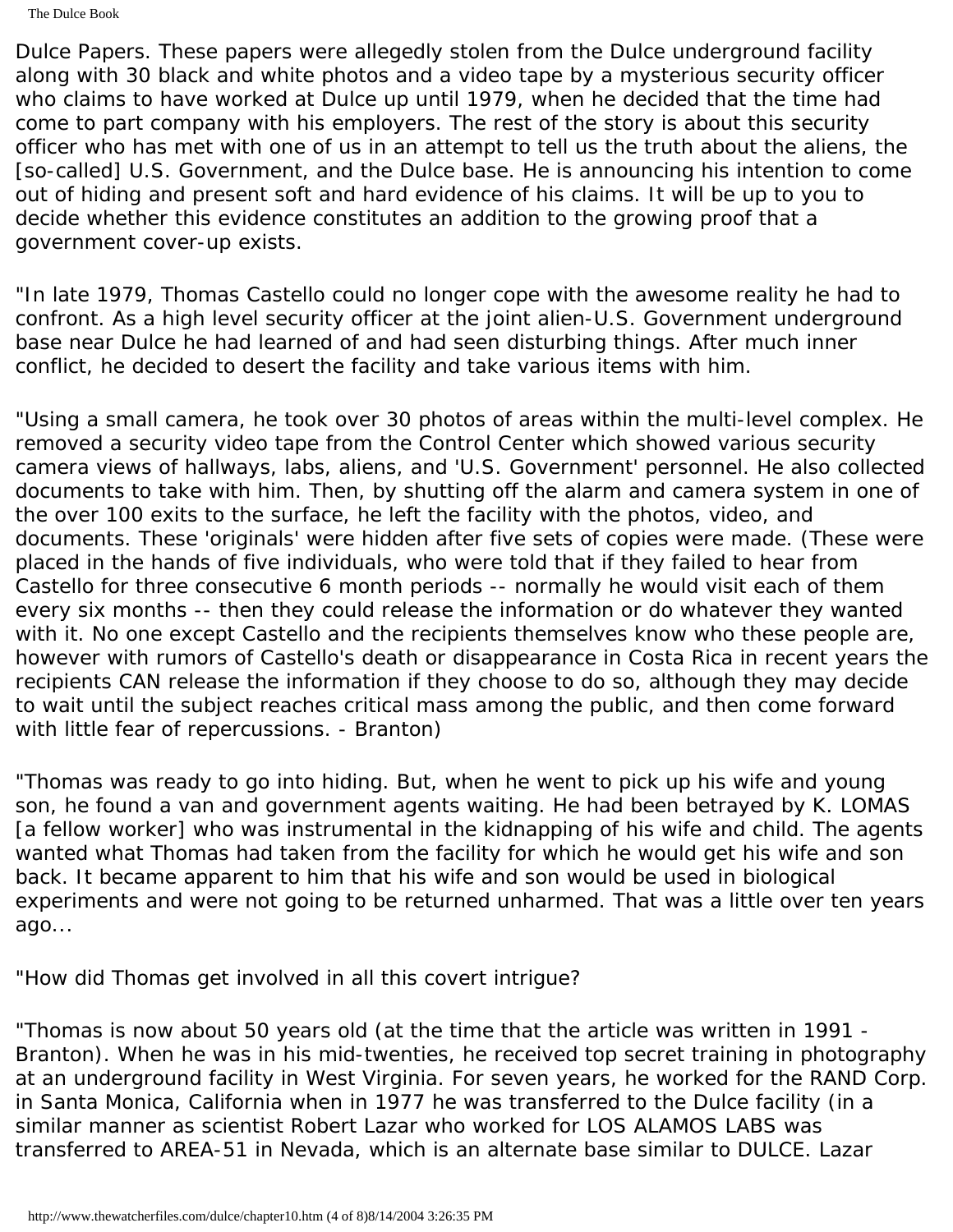The Dulce Book

claims that he replaced a scientist who had died during an 'altercation' with aliens in the tunnels below the Nevada Military Complex. The point I'm trying to make is that both RAND LABS and LOS ALAMOS LABS apparently have the answers to what is really going on under DULCE and AREA-51, if anyone does. - Branton)

"He bought a home in Santa Fe, New Mexico and worked Monday through Friday with weekends off. All Dulce Base personnel commute via a deep underground tube-shuttle system.

"At the time, one of us [TAL] was working security in Santa Fe, N.M. and was privately investigating UFO sightings, animal mutilations, Masonic and Wicca groups in the area. Thomas had a mutual friend who came to Santa Fe in 1979 to visit both of us. This individual would later view the photos, video tape and documents taken from the Dulce Base. Drawings were made from what was seen and circulated later in the UFO research community as the 'Dulce Papers.'

"Thomas alleges that there were over 18,000 of the short 'greys' at the Dulce Facility. He has also seen [tall] reptilian humanoids. One of us [TAL] had come face-to-face with a 6 foot tall Reptoid which had materialized in the house. The Reptoid showed interest in research maps of New Mexico and Colorado which were on [my] wall. The maps were full of colored push-pins and markers to indicate sites of animal mutilations, caverns, the locations of high UFO activity, repeated flight paths, abduction sites, ancient ruins, and suspected alien underground bases.

"...The security level goes up as one descends to the lower levels. Thomas had an ULTRA-7 clearance. He knew of seven sub-levels, but there MAY have been more. Most of the aliens are on levels 5, 6, and 7. Alien housing is on level 5. The only sign in English was one over a tube shuttle station hallway which read 'to Los Alamos.' Connections go from Dulce to [the] Page, Arizona facility, then to an underground base below Area 51 in Nevada. Tube shuttles go to and from Dulce to facilities below Taos, N.M.; Datil, N.M.; Colorado Springs, Colorado; Creede, Colorado; Sandia; then on to Carlsbad, New Mexico. There is a vast network of tube shuttle connections under the U.S. which extends into a global system of tunnels and sub-cities.

"At the Dulce Base, most signs on doors and hallways are in the alien symbol language and a universal symbol system understood by humans and aliens. Thomas stated that after the second level, everyone is weighed, in the nude, then given a uniform. Visitors are given off-white uniforms. The weight of the person is put on a computer I.D. card each day. Any change in weight is noted. Any change in over three pounds requires a physical exam and X-ray. The uniforms are jump suits with a zipper.

"In front of all sensitive areas are scales built into the floor by doorways and the door control panels. An individual places his computer I.D. card into the door slot, then presses a numerical code and buttons. The person's card must match with the weight and code or the door will not open. Any discrepancy in weight will summon security. No one is allowed to carry anything into sensitive areas. All supplies are put on a conveyor belt and X-rayed.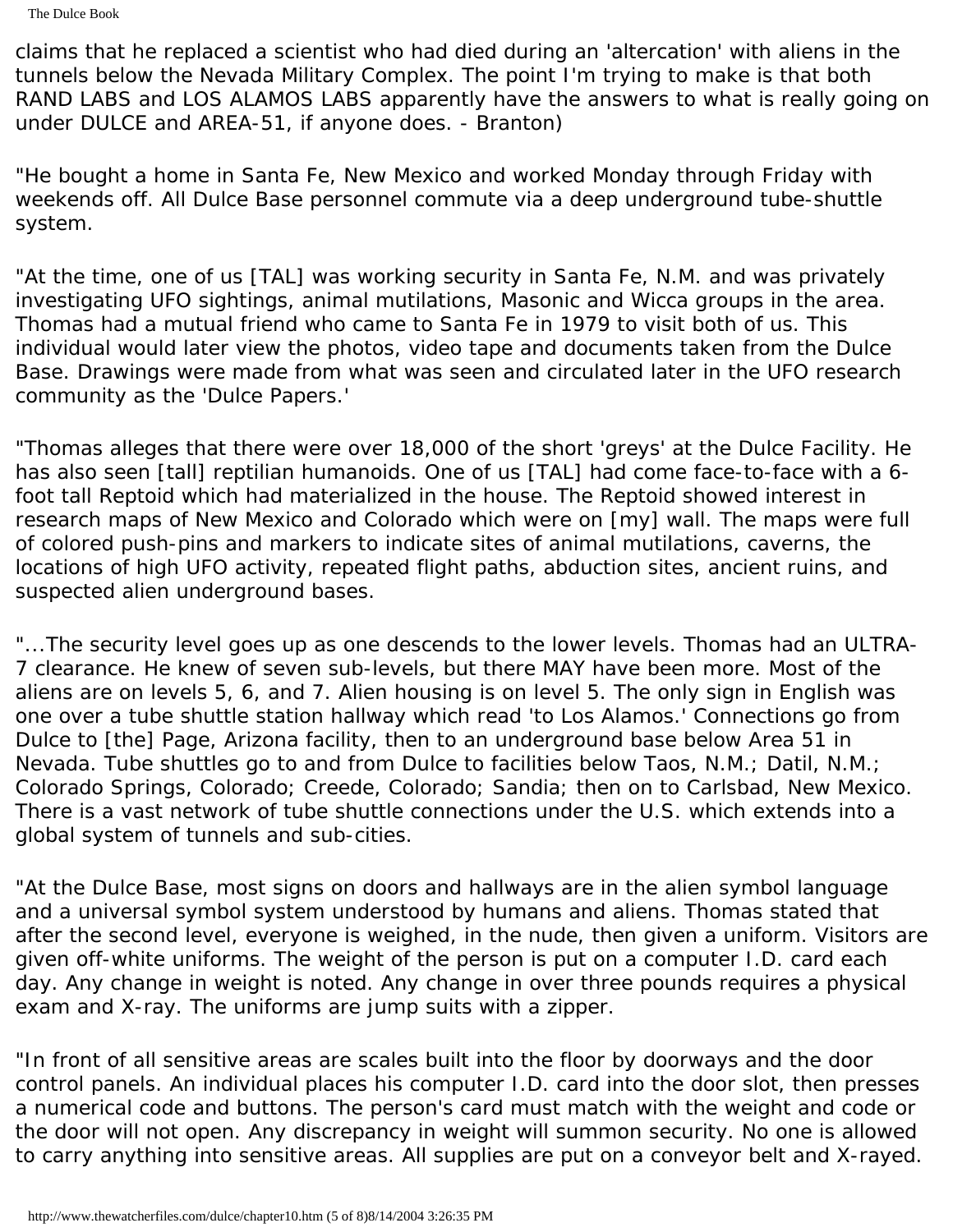The Dulce Book

The same method is used in leaving sensitive areas.

"All elevators are controlled magnetically, but there are no elevator cables. The magnetic system is inside the walls of the elevator shaft. There are no normal electrical controls. Everything is controlled by advanced magnetics, including lighting. There are no regular light bulbs. The tunnels are illuminated by Phosphorous units with broad, structureless emission bands. Some DEEP TUNNELS use a form of phosphorous pentoxide to temporarily illuminate certain areas. The aliens won't go near these zones for reasons unknown (Note: This suggests that these DEEPER tunnels may have originally been constructed in more ancient or prehistoric times by beings OTHER than the current reptiloid-draco residents of the deeper levels of the Dulce 'base' itself. - Branton).

"The studies on Level 4 include human-aura research, as well as all aspects of telepathy, hypnosis, and dreams. Thomas says that they know how to separate the bioplasmic body from the physical body and place an 'alien entity' force-matrix within a human body after removing the 'soul' life-force-matrix of the human. (Or in more simple terms, 'kill' the human being and turn it into a vessel to be used by another entity -- whether alien OR paraphysical -- in order to allow that entity to work and operate in the physical realm. This appears to be a complex high-tech version of the old 'zombie' traditions, IF in fact such horrific applications of occult-technology are taking place within this installation. Incidentally the interlinking underground systems converging below Dulce, NM, have been described ONLY IN PART within this and other related accounts. Those sectors of the underground that are 'forbidden' to most humans and under reptiloid control, are of course those areas that we know the least about. - Branton).

"Level 6 is privately called 'Nightmare Hall'. It holds the genetic labs. Here are experiments done on fish, seals, birds, and mice that are vastly altered from their original forms. There are multi-armed and multi-legged humans and several cages [and vats] of humanoid bat-like creatures (deceased 'Mothmen', or those creatures that John Keel refers to in his book THE MOTHMAN PROPHECIES? - Branton) up to 7-feet tall. The aliens have taught the humans a lot about genetics, things both useful and dangerous."

TAL then describes something which might seem unbelievable if it weren't for the fact that dozens of other sources seem to have confirmed it. This discovery was reportedly one of the REAL reasons for the incitation of the 'Dulce Wars':

"...LEVEL #7 is the worst. Row after row of 1,000's of humans & human-mixture remains in cold storage. Here too are embryos of humanoids in various stages of development. Also, many human childrens' remains in storage vats. Who are [were] these people?"

"[My sources of information include...] people who worked in the labs, abductees taken to the base, people who assisted in the construction, intelligence personnel [NSA, CIA, etc.], and UFO-Inner Earth researchers. This information is meant for those who are seriously interested in the Dulce base. For YOUR OWN PROTECTION, be advised to 'USE CAUTION' while investigating this complex...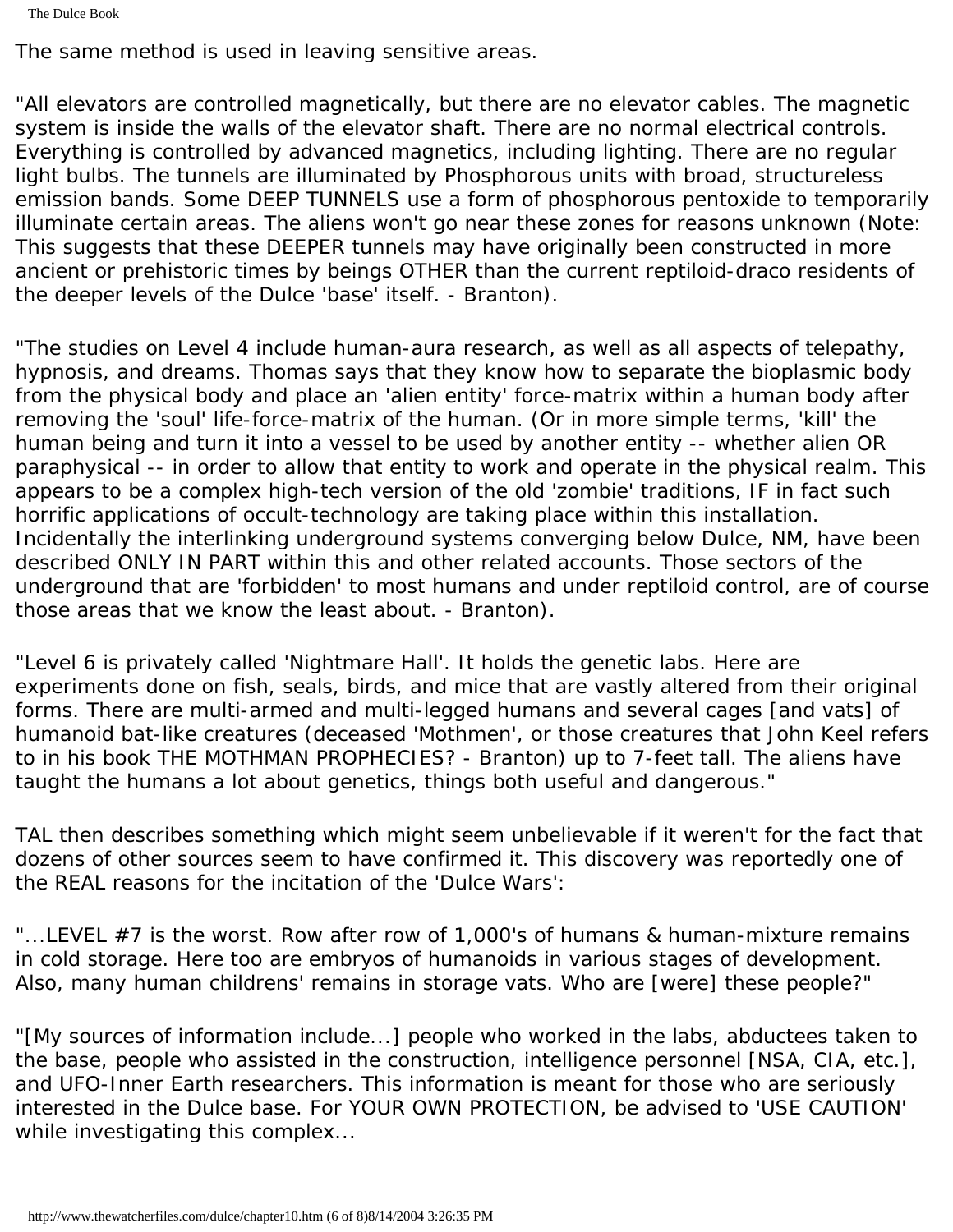The Dulce Book

"The Greys, the Reptoids, the winged Draco species are highly analytical and technologically oriented. THEY HAVE HAD ANCIENT CONFLICTS WITH THE EL-HUMANS and may be STAGING here for a FUTURE CONFLICT...

"Principal government organizations involved with mapping human genetics, the so-called genome projects are within the Department of Energy; the National Institute of Health; the National Science Foundation; the Howard Hughes Medical Institute; and, of course, the Dulce Underground Labs run by the DOE (the "Department of Energy", which ALSO runs the Nevada Test Site. - Branton)

"Is the alien and human BIO-TECH being used to nurture and serve us or is it being used to CONTROL AND DOMINATE US? Why have UFO abductees been used in genetic experiments?

"IT WAS WHEN THOMAS ENCOUNTERED HUMANS IN CAGES ON LEVEL 7 OF THE DULCE FACILITY THAT THINGS FINALLY REACHED A CLIMAX FOR HIM. He says, 'I frequently encountered humans in cages, usually dazed or drugged, but sometimes THEY CRIED AND BEGGED FOR HELP. We were told they were hopelessly insane, and involved in high-risk drug tests to cure insanity. We were told NEVER TO SPEAK TO THEM AT ALL. At the beginning we believed the story. Finally in 1978 a small group of workers discovered the truth. THAT BEGAN THE DULCE WARS.'

"We may find it hard and unpalatable to digest or even believe Thomas' story and why should we even give it a hearing at all? Probably for no other reason than the fact that MANY OTHERS are coming out and telling bizarre stories and the fact that there may be a terrible truth hidden behind the continuing phenomena of UFO sightings, abductions, and animal mutilations. Our government intelligence agencies have had an ongoing watchful eye on all UFO activities for many decades now. This bizarre phenomena must have a bizarre explanation. We may be only one outpost in [a] vast interstellar drama.

"Recently, researcher John Anderson went to Dulce, N.M. to see if there is anything to the reported UFO activity. He says that he arrived in town coincidentally to see a caravan of cars and a McDonnell Douglas mini-lab in a van going up a rural road near the town. He followed them to a fenced-in compound where he waited to see further developments. Suddenly, six UFOs descended rapidly over the compound, hovered long enough for him to snap one picture, then shot up and out of sight. When later stopping in a store to tell the owner of the UFO photo he had taken, the store owner listened and revealed how he had been a victim cattle rancher of cattle mutes. Their conversation was interrupted by a phone call after which the store owner told John to leave at once, then closed the store after John went to his car. John then saw a mysterious van drive up to the store and a man got out and went in. John decided to leave Dulce at that moment but was FOLLOWED by two men in a car as he left town.

"Even more recently a research team has gone up to Archuleta Mesa to take soundings under the ground and preliminary and tentative computer analysis of these soundings seem to indicate DEEP CAVITIES UNDER THE MESA (one source has stated that according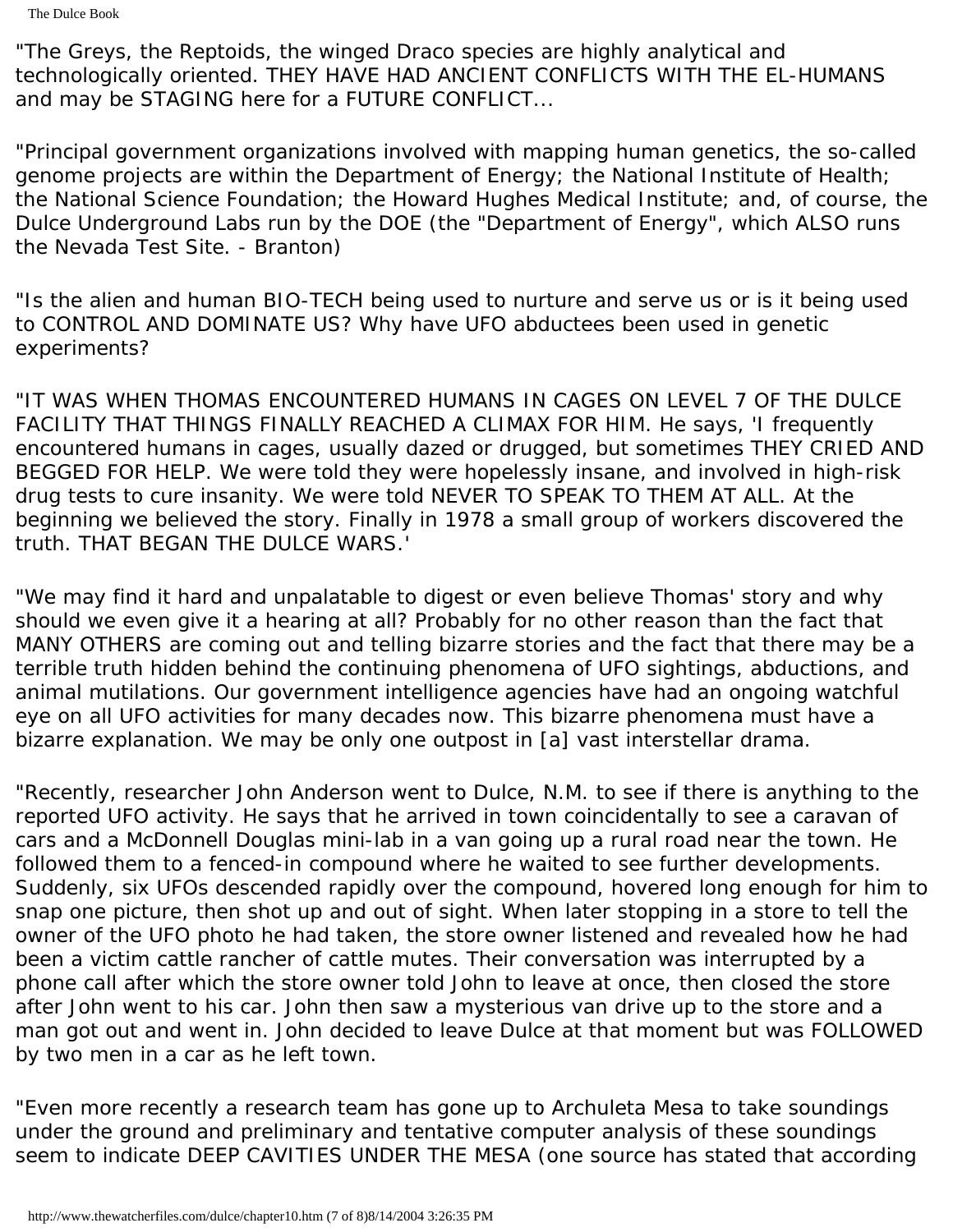to the data recieved these cavities extended to a depth of over 4,000 FEET! - Branton).

"Perhaps, someday, we will discover the deep dark secret of Dulce... Whatever the future beings it won't be dull."

BACK: **[Chapter 9](#page-66-0)** NEXT: **[Chapter 11](#page-77-0)**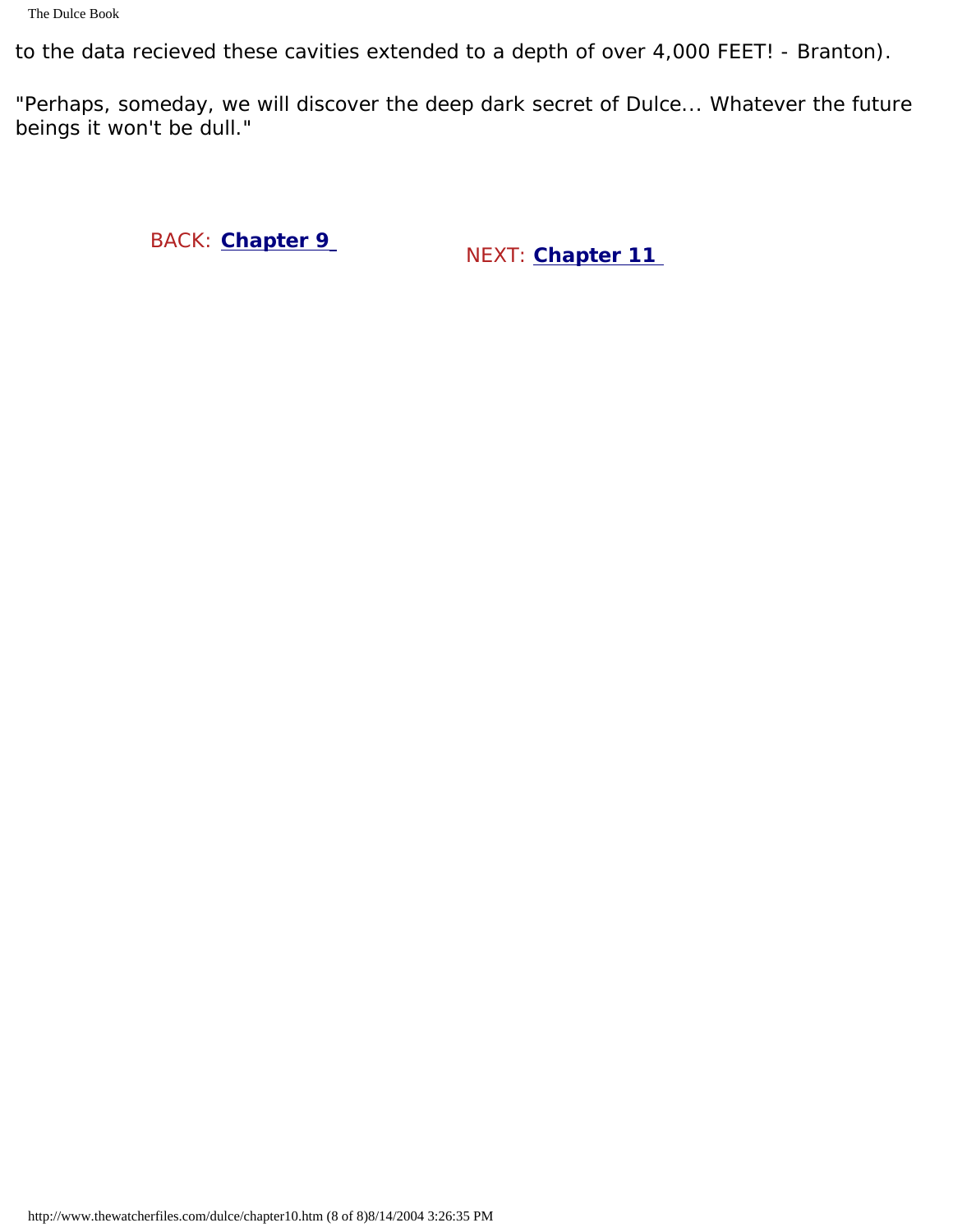## **The Dulce Book**

Chapter 11

## <span id="page-77-0"></span>**A Dulce Base Security Officer Speaks Out**

The following is a list of questions that were directed to former Dulce Base Security officer Thomas Edwin Castello approximately a year before his death [or disappearance]. They are followed by his responses:

QUESTION - When exactly was the [upper human-occupied level of the] Archuleta installation constructed?

ANSWER - I heard Dulce was started in 1937-38 by the Army engineers, enlarged over the years, most recent work was completed 1965-66 to connect tunnels to the Page [Arizona] Base, site of one of the older underground facilities. The four corners base is called PERICA. Most of the Native Americans [the Indians] living in that area are aware of that base, and could tell us about the underground life forms that frequently are spotted near those communities, Bigfoot, etc. (Note: The references to the Dulce base here deal mainly with the upper levels, not the extreme lower levels which include vast natural caverns and, some believe, very ancient tunnel systems as well. This would include the tunnels illuminated by phosphorus pentoxide which the alien grays avoid, and the origin of which is unknown. In fact sources have informed us that some of the underground NORAD facilities of Colorado were constructed within already-existing cavern systems, suggesting that Ray Palmer and Richard Shaver were correct when as early as the mid-1940's they wrote about the government's search for ancient underground cave and tunnel systems to be converted for their own use. - Branton)

Q -- By what means was the [upper] installations constructed? Are you familiar with the alleged developments made by the Rand Corporation of a highly-efficient bore or mole machine capable of melting rock using nuclear powered wolfram-graphite tipped 'drillcones'?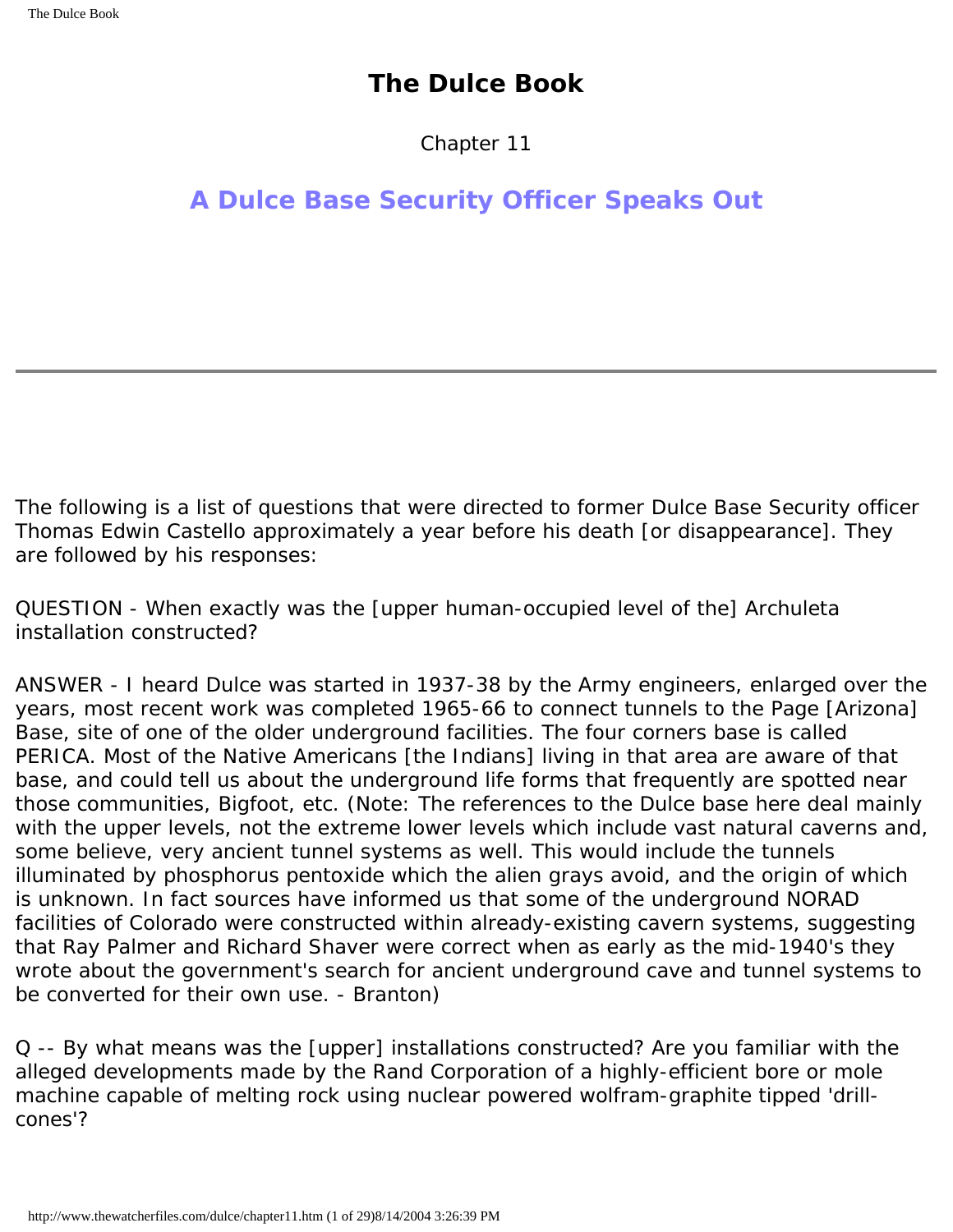The Dulce Book

A -- According to several senior maintenance workers, part of it was blasted by nuclear devices in the sixties. There are sections, like the shuttle tunnels, that were formed by an advanced tunneling machine that leaves the tunnel walls smooth. The finished walls in those tubes resemble polished black glass.

Q -- By WHOM was the Dulce installation originally constructed?

A -- Nature started the caverns. The Draco [reptilian humanoids] used the caverns and tunnels for centuries. Later, through RAND Corporation plans, it was enlarged repeatedly. The original caverns included ice caves and sulfur springs that the 'aliens' found perfect for their needs. The Dulce caverns rival Carlsbad caverns in size. (Note: Carlsbad caverns and especially the adjacent Lecheguilla caves are 'officially' among the largest and deepest in the world, with several 'leads' that remain to be explored by professional speleonauts - Branton)

Q -- What exactly are the cattle [and human] organs such as blood, anal tissue, eyes, reproductive organs, tongues, etc. used for -- i.e. the organs obtained via cattle and human mutilations?

A -- Read the so-called Dulce papers [for more information].

Q -- Are the various electromagnetically-controlled air or space craft -- [that have been seen] leaving from and arriving at Mt. Archuleta -- manned by humans, the 'alien entities', or both?

A -- Archuleta Mesa is a minor area... the craft leave [and are stored] in five areas. One is SE of DULCE, one near Durango Co., one at Taos, N. M., and the main fleet is stored at LOS ALAMOS [under]. (Note: I believe Thomas Castello is referring to the 'jointoperational' fleet. From combined sources however it appears as if Dulce is absolutely SURROUNDED ON ALL SIDES by 'alien' bases, and that Archuleta peak -- although apparently the central NEXUS of the entire underground network -- is nevertheless just one part of an overall complex that some claim is nearly the size of Manhattan! One source has indicated that there are chambers a few hundred feet below the very town of Dulce itself that are part of level one of the facility. This close proximity may explain why it has usually been described as the 'Dulce Base'. Apparently even with his high-security clearance, Thomas Castello was only familiar with one part of the overall mega-complex which underlies the area. Whatever amount of activity is taking place there, different sources seem to indicate that the town of Dulce nevertheless lies over a major crossroads, convergence or 'intersection' area of alien activity even though the 'core' of alien activity has been extended to Los Alamos. Los Alamos and the mountainous regions east and southeast of it in and around the Santa Fe National Forest seem to be the MAJOR 'nest' of Reptiloid/Gray forces in North America, although there is also a large number of 'dens' scattered throughout the underground networks between Dulce and Area 51. Dulce seems to be a major 'through' point for exterran and subterran reptilian activity, a central 'infiltration' zone for surface operatives, as well as an operational base for abductionimplantation-mutilation agendas and also a major convergence for sub-shuttle terminals,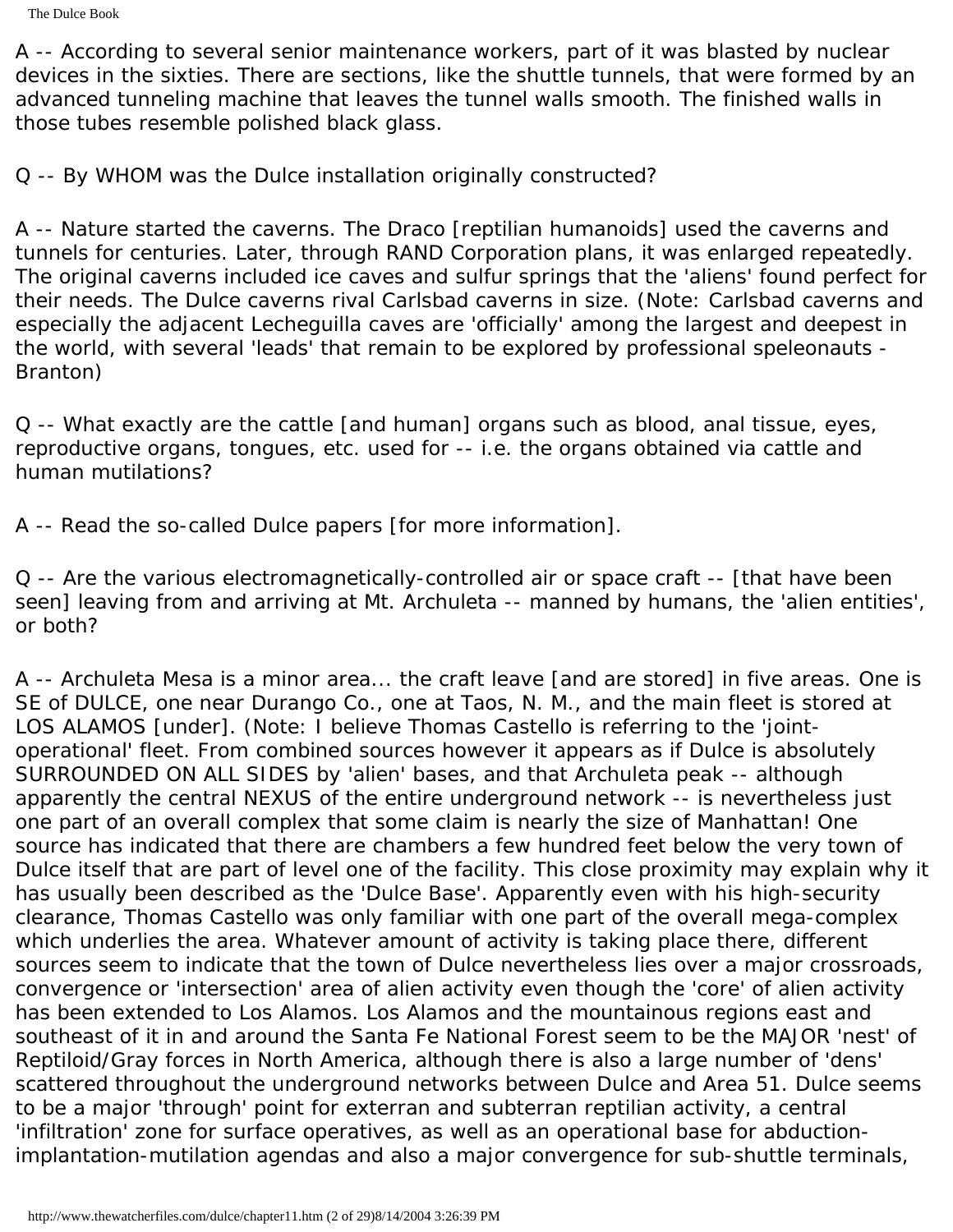The Dulce Book

UFO ports, and so on. - Branton)

Q -- Others have suggested that some of the entities below Dulce are not of 'extraterrestrial' ORIGIN, and that they are actually descended from saurian or reptiloid beings such as the Velociraptors or Stenonychosaurus Equallus -- a 'serpentine' race or races similar to that hinted at in the third chapter of the book of Genesis?

A -- Yes, some 'reptoids' are native to this planet. The ruling caste of 'aliens' ARE reptilian. The beige or white beings are called The Draco. Other reptilian beings are green, and some are brown. They were an ancient race on Earth, living underground. It may have been one of the Draconian beings that 'tempted' Eve in the Garden of Eden. Reptoids rightly consider themselves "native Terrans." Perhaps they are the ones we call the Fallen Angels. Maybe not, either way, we are [considered] the 'squatters' on Earth.

Q -- Some have suggested that the so-called underground 'E.T.' bases and tunnels may, for a large part, be literally thousands of years old... constructions of an antediluvian race which attained to a considerable level of scientific complexity, and who were destroyed by a Divinely-initiated cataclysm which took place after they attempted to merge their science with occult/supernatural forces. For instance some have suggested that the Bermuda Triangle phenomena may be the result of an out-of-control Atlantean experiment that led to a space-time disaster which produced "electromagnetic fallout" in the Triangle area and elsewhere after they had accidentally loosed powerful forces and energies into the world that they knew very little about. Do your observations tend to confirm or refute such a possibility?

A -- I'm not sure about the Divine part, but these 'aliens' consider themselves 'NATIVE TERRANS.'

A -- Where do the little gray Aliens fit in?

Q -- They work for, and are controlled by the Draco. There are other gray skinned beings that are not in league with the Draco.

Q -- Did you ever talk to any of the 'Aliens' at the Base?

A -- Since I was the Senior Security Technician at that base, I had to communicate with them on a daily basis. If there were any problems that involved security or video camera's, I was the one they called. It was the reptilian "working caste" that usually did the physical labor in the lower levels at Dulce. Decisions involving that caste were usually made by the white Draco. When human workers caused problems for the working caste, the reptoids went to the white Draconian 'boss', and the Draco called me. At times, it felt like it was a never ending problem. Several human workers resented the "no nonsense" or "get back to work" attitude the working caste lives by. When needed, intervention became a vital tool. The biggest problem were human workers who foolishly wandered around near the "OFF LIMITS" areas of the "Alien Section." I guess it's human nature to be curious and to wonder what is past the barriers. Too often someone found a way to bypass the barriers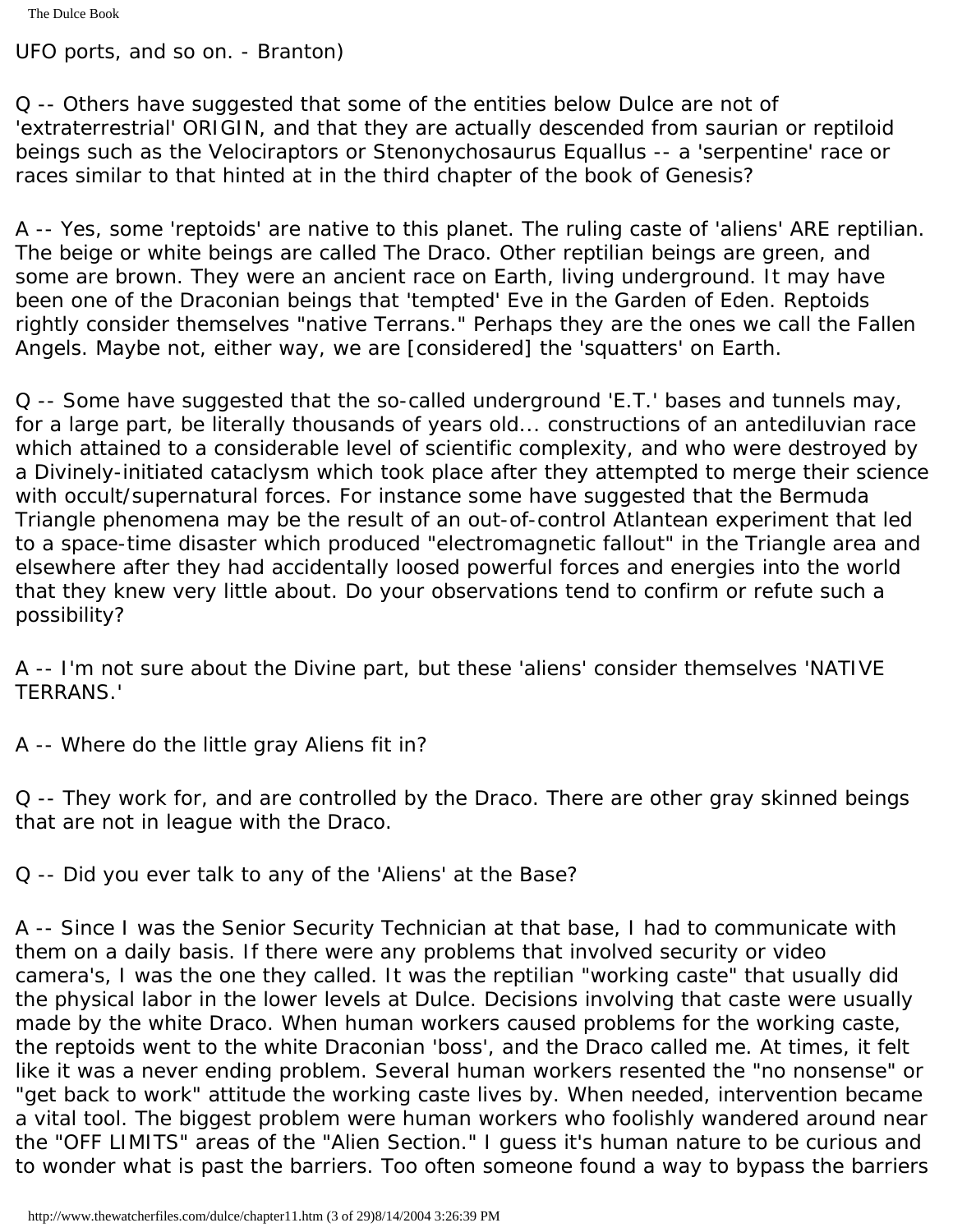and nosed around. The camera's near the entrance usually stopped them before they got themselves in serious trouble. A few times I had to formerly request the return of a human worker.

Q -- Are there other sites tied-in to the 'shuttle network' other than those which you mentioned, and if so, where are the entrances?

A -- WHERE!?! EVERYWHERE! THEY CRISS CROSS THE WORLD AS AN ENDLESS SUBTERRANEAN HIGHWAY. LIKE A FREEWAY, EXCEPT THIS ONE IS UNDERGROUND... The subterranean highway in America is like a freeway except it's underground. That highway depends on electric motors [for trucks, cars and buses] for the paved roads, and it is for limited travel. There is another style of transit for freight and for passengers that is for rapid travel. That world wide network is called the "Sub-Global System." It has "check points" at each country entry. There ARE shuttle tubes that 'shoot' the trains at incredible speeds using a mag-lev and vacuum method. They travel at a speed that excels the speed of sound. Part of your question involves the location of entrances to that base. The easiest way to answer is to say every state in the U.S.A. has them. Frequently, the entrances are camouflaged as sand quarries, or mining operations. Other complex portals are found on military bases. New Mexico and Arizona have the largest amounts of entrances followed by California, Montana, Idaho, Colorado, Pennsylvania, Kansas, Arkansas and Missouri. Of all the state's Florida and North Dakota have the least amount of entrances. Wyoming has a road that opens directly into the subterranean freeway. That road is no longer in use, but could be reactivated if they decide to do so, with minimal cost. It's located near Brooks Lake.

Q -- Are there any 'bases' in the state of Utah? (Note: Thomas mentioned several areas surrounding Utah -- Colorado, New Mexico, Arizona, Nevada and Idaho, where there are 'connections', but little on Utah which according to some sources lies directly over one of the largest NATURAL cavern systems in North America, one that is said to reach deep beneath the Western Rockies as well as beneath the Bonneville basin) Have you heard anything about an alleged underground installation within the Wasatch Mountains...?

A -- Salt Lake, Lake Powell Area, Dark Canyon, Dougway Grounds, Modena, Vernal. All have exits there. Others too.

(Note: There have been many rumors of ancient 'tunnel' systems being intersected during the excavations of sub-basement levels below major industrial and mall areas in downtown Salt Lake City. Various stories surrounding these tunnels include: explorers who have entered the tunnels and never returned; reports of 'lizard people' down in the labyrinths; reports of grays working with humans on electronic equipment and massive building projects going on in huge caverns beneath the mountains to the east; reports of humans who are part of an Asian-based 'Agharti' kingdom who maintain colonies within the tunnels and caverns below -- and who are in conflict with the reptiloids, grays, and a group collaborating human fascists from a network of massive underground facilities beneath the Neu Shwabenland region of Antarctica; reports of men in suits having been seen pacing back and forth through large underground chambers carrying uzi machine guns; reports of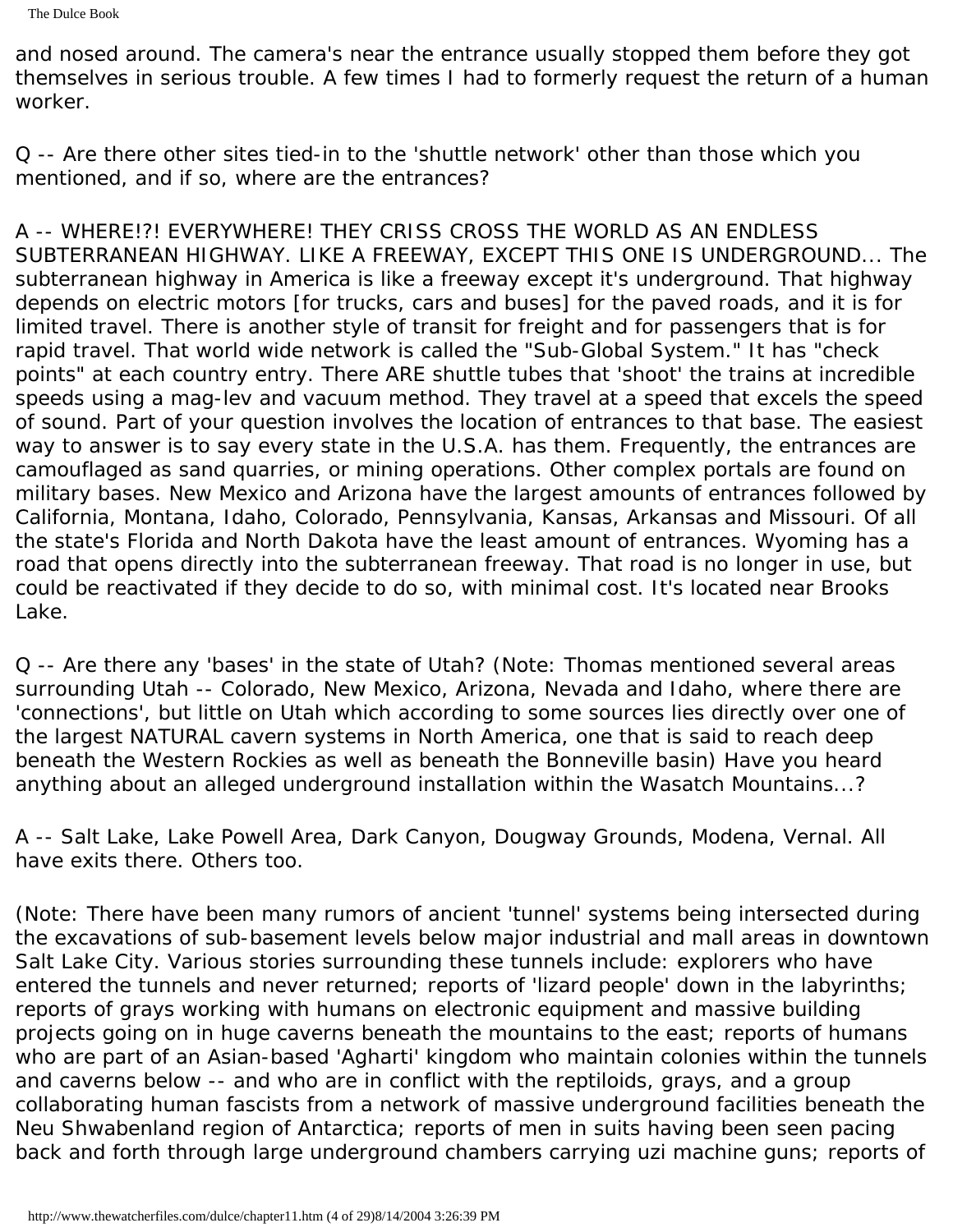seemingly bottomless shafts; large tunnels strung with lights that are "big enough to drive a semi-truck through"; sections of tunnel walls that looked solid yet which one could put their hands through; rooms which emanate a strange greenish phosphorescent glow; abductees who are taken below and encounter all types of aliens; discs that have been seen emerging from the mountains to the east and attacking incoming UFOs over the valley; Dungeons & Dragons fanatics who have been down in the tunnels and tell wild stories of hundreds of miles of maze-like passages; reports of connections to the tunnel systems via the sewer-drainage network especially underneath the downtown "Crossroads" area; reports of alien activity similar to that which has been described in connection to Dulce New Mexico; and reports of a huge cavern network that reaches beyond the border of the state in all directions -- a huge network that connects the underground systems of Nevada with those of New Mexico. There is a famous story which is not openly talked about -- there are two versions... both may be true. In one version a Mormon Temple worker penetrated an underground tunnel below the 'square' in downtown Salt Lake City and traveled for some distance through a series of underground catacombs until running into a 'lizard' like man. The creature attempted to attack him but the man escaped and managed to find his way back to the surface. He began telling other people what had happened and soon afterwards the 'government' arrived in the area and went in and closed off many of the tunnels leading to the sub-basements of the Temple. Presumably there was some heated debates over how much of the underground system this denomination was allowed to control. A similar dispute apparently occurred to the southwest where the LDS church maintained a large storage facility under Granite Mountain in Little Cottonwood canyon, within the upper levels of a vast network of caverns. Fascist CIA elements and the Grays came in and took control of the larger caverns deeper within the mountain and ordered the 'vault' workers to stay out of the 'forbidden' areas -- and stated that the "U.S. Government" was now using them for "National Security" purposes and that it was their "patriotic duty" to maintain the secret. The other version concerned a custodian who entered a tunnel near the cinemas area below the Crossroads Mall across the street and to the south from the temple square, while excavation was being carried out in a that part of the Mall. The worker entered the tunnel and before long encountered a 'serpent' type man, beat a hasty retreat, and told his fellow workers what he had seen. The FBI and/or the local police soon arrived and sealed the tunnel. Another story involved a young man who, along with a friend, had used a chain tied to his pickup truck to rip-up a manhole cover in the area near the 'Mall' and the 'Square'. They navigated through a maze of sewer passages underneath and came to a shaft that descended in a series of 5 small 'rooms' one below the other, and from the bottom room a tunnel led south into a large chamber wherein they saw a seemingly bottomless shaft, a large southwest tunnel strung with lights and 'large enough to drive a semi through', and the footprints of some type of three-toed bi-pedal creature. Other sources imply that early pioneers and settlers of the area who explored these tunnels came in contact with and in some cases even joined with some of the Telosian-Agharti-Melchizedek-Mayan underground colonies below the Salt Lake Flats, the Salt Lake Valley and the Western Rockies. These subterraneans had formerly established territorial agreements with the Reptiloids and Grays before the aliens begun invading their subterranean lands below the intermountain west en-masse in the early 1900's. The treaties were part of an attempt to stave off a possible inter-species conflict, as skirmishes between the humanoids [Teros] and reptiloids [Deros] within the cavern networks of North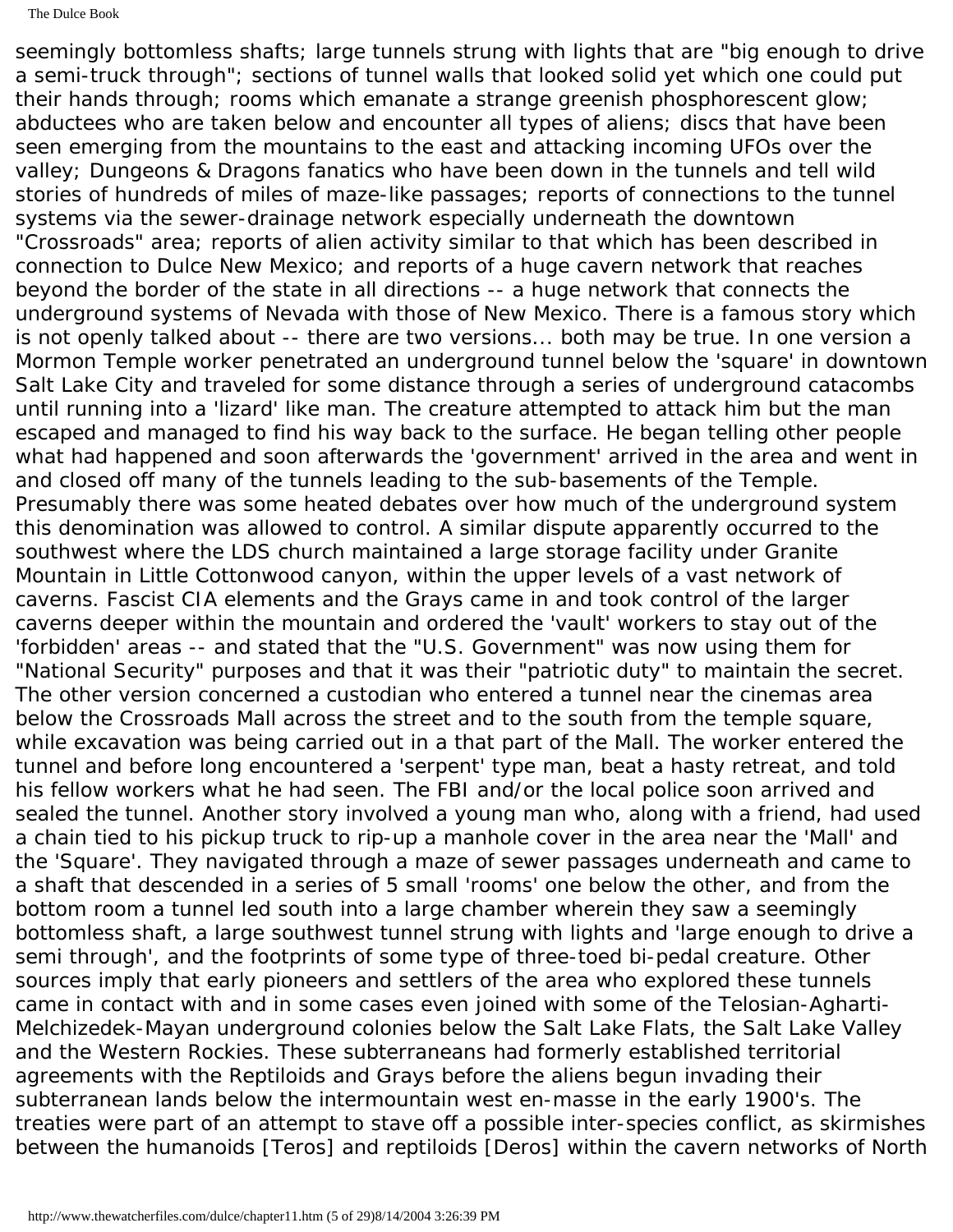America had been increasing since the 1920's, 30's and 40's. Because of a somewhat nonexclusive collective-mind with which these humans interacted, it was decided that one possible way to 'convert' the reptilians into becoming beings of emotion and compassion was to allow them access to the group consciousness. The reptiloids however, once given access, immediately began taking advantage of the collective and used it to CONTROL the humans on a subliminal basis. The ease with which this occurred may have been enhanced by the fact that the Reptiloids and Grays were already operating as part of a collective or group mind, one which was far more complex than the Ashtar or Astarte collective itself which many of the 'Aghartians' depended on. This suggests that the reptilian 'collective' or HIVE itself is absolutely void of any and all care, concern or compassion for human beings. Individual reptiloids operating distinct from the draconian collective might however be 'tamed' by other collective-free humanoids in some cases -- as some have reportedly been 'tamed' by the Andro-Pleiadean worlds. If the non-humans could be severed from the 'collective' they might be deprogrammed and reprogrammed so-to-speak and even attain individual awareness and a degree of emotionalism. In such cases it would not be advisable to give these creatures equal standing among humans, and absolute subservience and monitoring should be enforced even if means were found to sever them from the collective mind network. When dealing with the reptilian forces, unconditional surrender should be first offered, and if this is not accepted than direct military action would be justified especially in light of the many permanent 'abductees' whom the Greys and Reptiloids have taken captive [those who are still alive] to their underground systems. Most of the treaties that the humanoids had made with the reptiloids 'down under' have since been broken... especially following the Groom Wars of 1975 and the Dulce Wars of 1979, during which time much of the underground U.S. base networks [which were funded by American tax dollars by the way] were taken over by the Grays. Some sources have implied that the aliens took advantage of the chaos especially during the Dulce wars and commenced to invade and conquer several of the older underground colonies. This apparently led to a rift in the 'Ashtar' collective, with many humanoids and hybrids splitting off and joining with the Andro-Pleiadean Federation non-interventionists, and many reptiloids and heartless humanoid agents splitting off and joining with the interventionists of the Draco-Orion Empire. The Sirius-B system which -- aside from Arcturus and Sol -- has been the major center of 'Ashtar' activity, has since been shaken by this split between the two opposing Ashtarian factions and war had reportedly raged through the Sirius system for several years, according to some 'contactees'... an apparent reflection of the division within the underground networks of North America between the Pleiadean-backed Sirian humanoids and Orion-backed Sirian reptiloids which both had maintained operations within the underground levels before the "Dulce Wars" broke out. The Dulce wars were just the mere tip of the proverbial iceberg when we consider that the overall events which happened at Dulce had a chain reaction effect throughout this whole sector of not the galaxy. Before the division occurred, the reptiloids were invited to take part in 'peace talks' in Telos and elsewhere as an act of good faith, but the reptiloid-grey collectivists were more interested in expanding their empire and feeding their insatiable appetite for conquest than they were in making peace, although they agreed to peace treaties that they never intended to keep for 'Trojan horse' manipulation purposes. There is a remnant collaboration such as that taking place in the underground facilities near Paradox Nevada where collectivist humanoids and reptiloids from Sirius and Sol still maintain a collaboration of necessity -- in order to establish a global control system,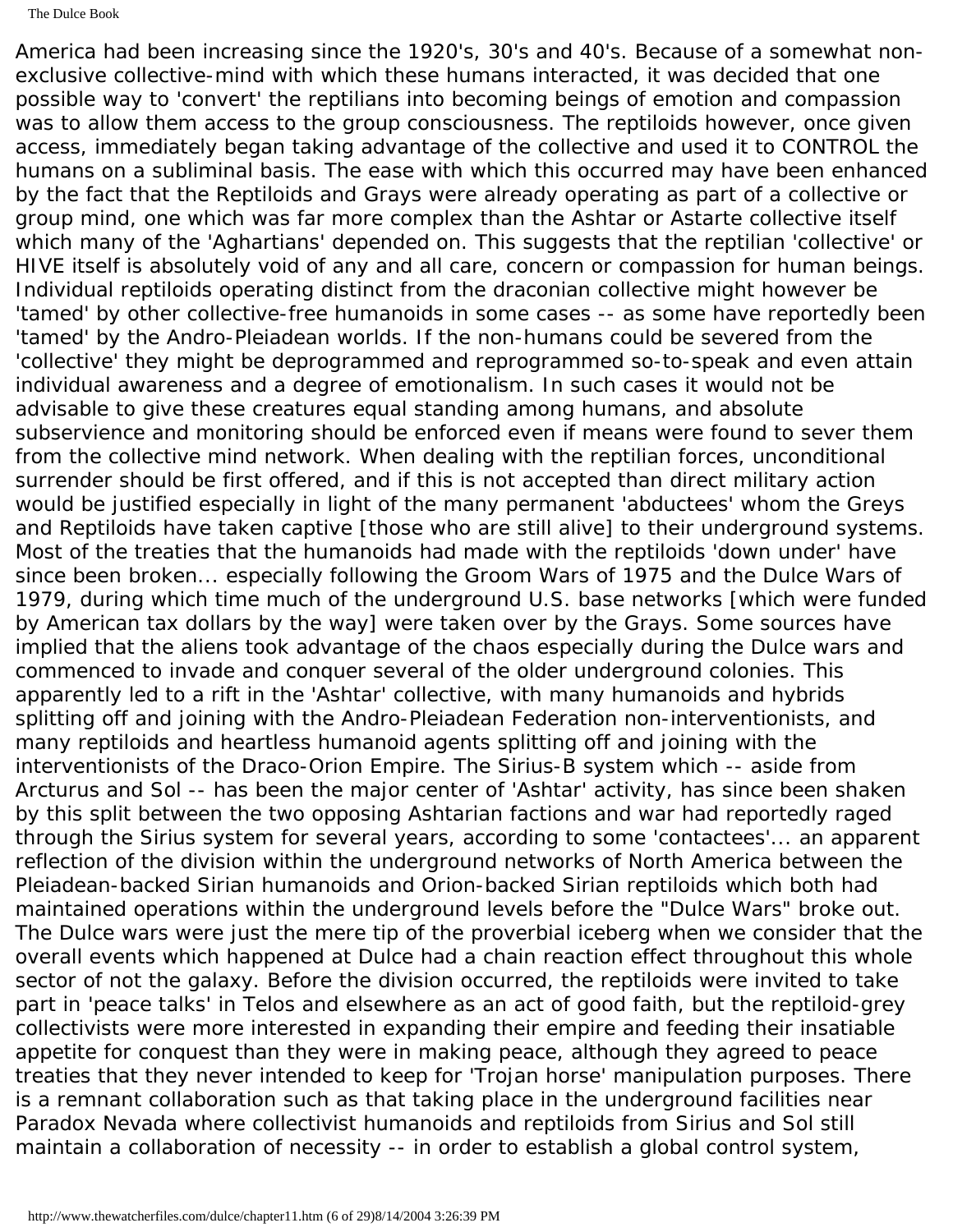The Dulce Book

however a large number of humanoids within the underground systems are at war with the collectivist-interventionist Reptilian infiltrators who would otherwise 'assimilate' these humanoids into their collective through deception, espionage and mind control. Now several contactees like Alex Collier, Ray Keller, Stan Johnson and others are claiming that the conflicts in Sirius between the Andro-Pleiadean backed Ashtar forces and the Draco-Orion backed Ashtar forces -- which were infiltrated and commandeered by Draco-Orion agents -- have now spread to the Sol system, as both stellar superpowers have focused on this most strategic system, intent on protecting their respective 'interests' here from being subverted by the other side. - Branton)

Q -- Does the Mt. Archuleta "shuttle system" connect with a shuttle system which allegedly radiates from Mt. Shasta in northern California?

A -- Yes. Mt. Shasta is a major site of Alien - Elder Race - Reptilian Race - Human meetings. Beginning Cleveland, Grover every president in U.S. history have visited Telos City. Truman was supposed to have visited the Lower Realms as a High Archon on Earth. He was supposed to have met the King of the World there, and gave him the "Keys to the U.S.A." (Note: Whether or not the reigning 'King' of the Agharti realms at the time had benevolent or other motives, subjecting America to an outside super-power without Congressional consent would be considered high treason. Although unelected/appointed 'individuals' working within the Executive-Military-Industrial branch of 'government' might choose to do so of their own volition without Congressional or Senatorial consent, such an act cannot apply to the 'America' which is based on the Declaration of Independence, the U.S. Constitution and the Bill of Rights. There are apparently two 'nations' occupying the United States, the traditional grass-roots 'America' established by the founding fathers and led by the 'Electorate' government, and the fascist Bavarian-lodge-backed 'underground nation' led by the 'Corporate' government which is contesting the original 'America' on its own soil. Some predict an inevitable civil [?] war between the Electorate/Constitutional/ Surface government of the U.S., and the joint humanoid-reptiloid Corporate/National-Global Socialist/Underground New World Order government, which incidentally was bought and paid for by American taxpayers and other unsavory money-making projects. This war will apparently provoke an armed United Nations / New World Order invasion of the U.S.A. which, according to George Washington's famous 'vision' at valley forge in 1777, will ultimately end with an American victory as a result of Divine Intervention. Something like this may be inevitable if FREEDOM is to be preserved on this world, and beyond. We should never forget however that the NWO corporate elite and their draconian masters intend to 'depopulate' the surface of this planet AND the underground systems as well. According to one Navy intelligence source the 33-plus Masons [there are allegedly several degrees above the 33rd degree which interact directly with the draconians and are part of the interplanetary initiatory lodges] intend to set the left-wing caverns and the right-wing caverns against each other in order to depopulate the underground realms so that they can impose absolute Bavarian-Draconian global control of 'both' worlds. The 33+ and higher degrees according to this source intend to ride out the inferno in super-secret fortified caverns while the 33rd and lower degree masons and their respective left-wing and right-wing armies will be left to die in the surface and subsurface wars. It may be that some of the 33+ Masons intend to ride-out the holocaust in their Alternative-3 bases on the Moon and Mars, IF those bases are still active. Remember, the roots of BOTH the 'right-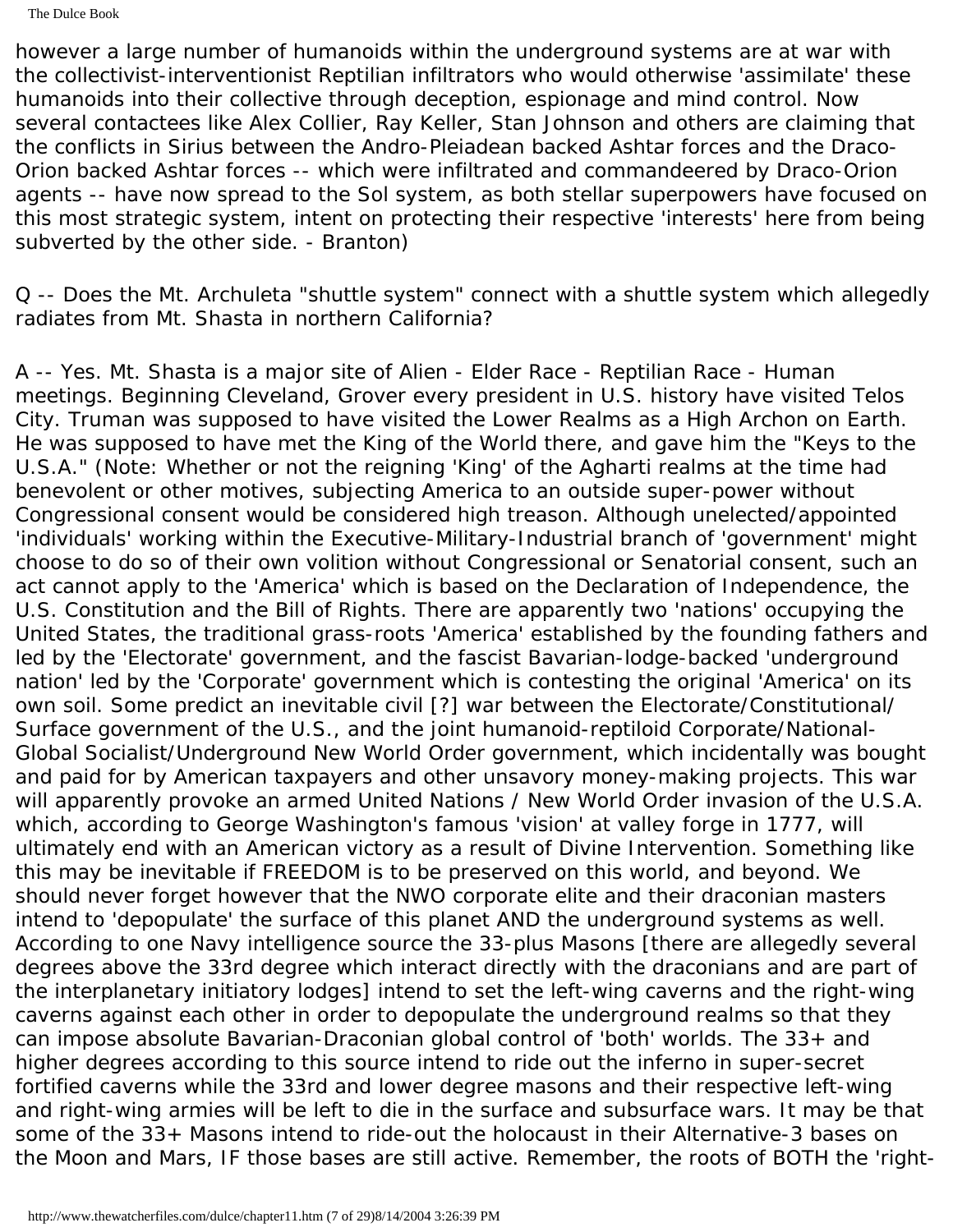The Dulce Book

wing' National Socialist AND the 'left-wing' Global socialist agendas trace back to Bavaria. Isn't it interesting that the legendary 'dragon' has TWO 'wings' -- a right wing and a left wing -- both of which are controlled by a single 'beast'?. In essence, when it comes right down to it the war is between the Judeo-Christian based Constitutional Republic of America and the Luciferian-cult-based Socialist empire of Bavaria. Both the right and left wing movements are Machiavellian extremes created by the Bavarian Black Nobility ['Black' here being a reference to something hidden that cannot be seen, and NOT skin color] in order to foment global chaos. There are several claims that the collaboration with the Reptilians began with the Luciferian cults of Bavaria, and was later brought into America via the infiltration of the Scottish Rite and the fascist core of the NSA-CIA. There may have nevertheless been a reptilian presence below North America within the caverns that dates back several centuries, however a MASSIVE reptilian infestation of these underground systems seems to have begun near the beginning of the 20th century. 'Mt. Archuleta' might be considered the 'capital' of the ALIEN segment of the 'secret' [Bavarian-Draconian] New World Order government in America -- with the deep underground systems beneath the Denver International Airport being the 'capital' of the HUMAN segment of the secret government. - Branton). Truman received assurance to new high tech knowledge, and victory over all enemies on Earth. He then was introduced to Samaza and Khoach, aliens from Bootes and Tiphon [Draco], both reptilian 'kings' or Embassadors. Truman updated the '100 Treaty' [that began IN 1933, Roosevelt] and requested magnetic advance, space knowledge and experiments. Khoach agreed, Samaza partially agreed. He exchanged hostages for genetic experiments and magnetic advance, but vetoed space and beam weaponry.

Q -- Did you notice any involvement of high-level Freemasons, Rosicrucians or Jesuits within the underground installation and/or with the aliens? (This question is based on the assumption made by some researchers that many of the Masonic lodges were, beginning about 1776, infiltrated by the Bavarian Illuminati. Much of the Masonic world is ultimately controlled by the Bavarian-lodge-backed 33+ degrees of Scottish Rite Masonry, a 'Rite' which according to early Masonic authority Rebold can be traced back to the JESUIT college at Clermont in Paris -- a Rite which advocates the destruction of national sovereignties in exchange for world government, the destruction of religious and especially Judeo-Christian movements, and the destruction of the family-structure to be replaced by 'State' control of children, etc., as opposed to the more traditional Protestant-Christianized YORK RITE of Masonry which the SCOTTISH RITE has attempted to subvert since its inception into Masonry. This question was also based on claims from a former 33rd degree Mason, James Shaw, that the Scottish Rite headquarters in the "House of the Temple" - which lies at the northern apex of the pentagram-like street layout of Washington D.C. - is filled with all kinds of indications of serpent worship in the form of murals, carvings, statues, etc., depicting serpentine figures. Actually, from what my sources tell me, not only are there degrees beyond the 33rd degree, but the 33rd degree itself is made up of two cores, an inner and outer core, the 33rd degree and the 33+ degree. In the past when the 33rd degree initiation was reached a potential initiate might have been given a Bible or a Cross and asked to spit on it or desacrate it in some manner. If they refused to do this they were told that they had made the "right decision" and remained in the outer core of the 33rd degree, thinking that they had finally 'arrived'. If they did or do commit this form of blasphemy then they are told that they have made the "right decision", and they are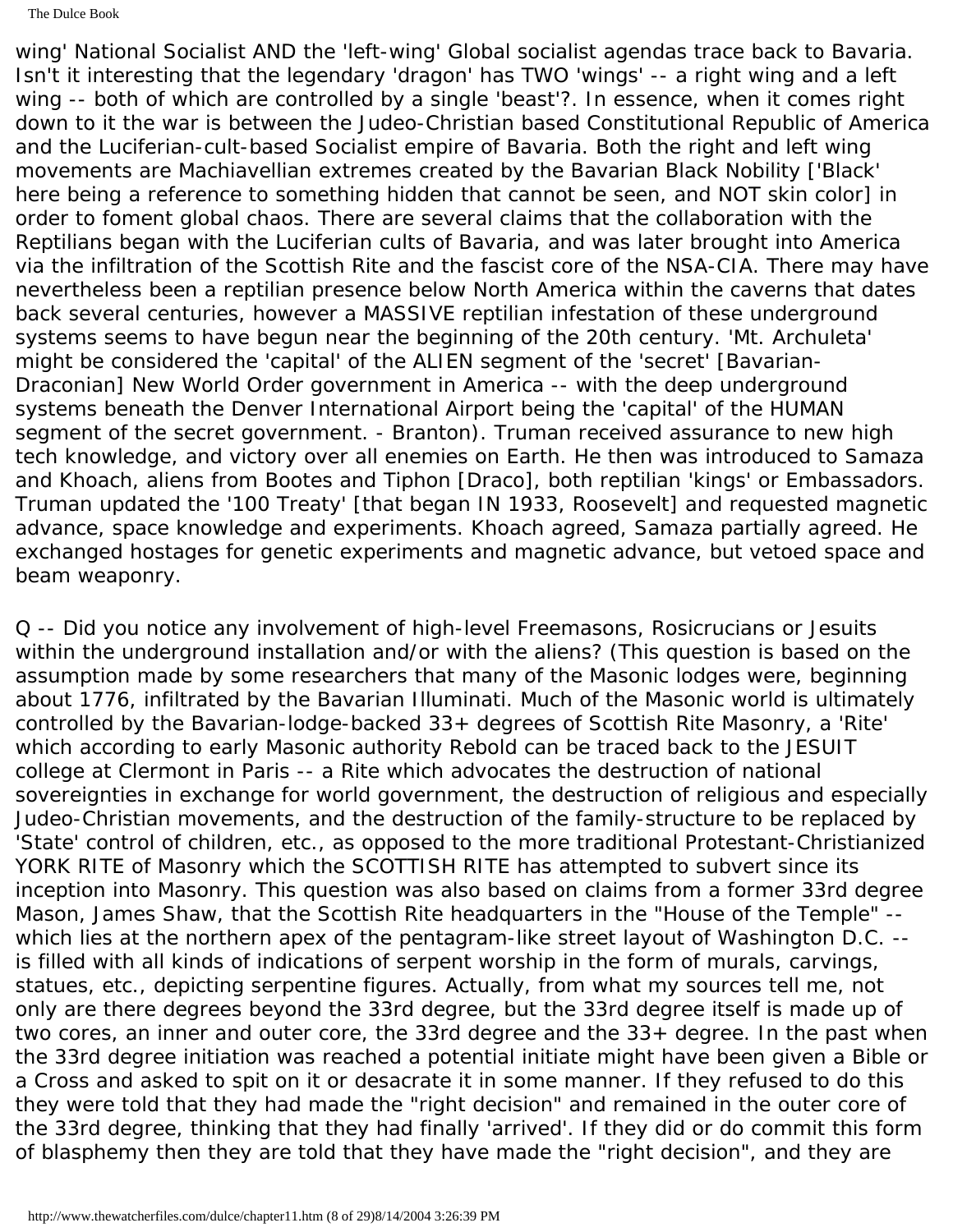The Dulce Book

sent on to the inner core of the 33+ degree, which is the springboard to the higher levels which interact with the joint humanoid-reptiloid Ashtarian lodges or branches of the 'Serpent Cult' on other planets, within underground cities, and possibly even other dimensions. One source informs me that former president George Herbert Walker Bush - who was at one time the HEAD of MJ-12 -- had attained to the 42nd degree, however he may have attaned to even higher levels since that time. I would guess that the one who holds the highest level of initiation would be the 'dragon-king' of Draconis himself, or whatever appellation the leader or the leaders of the Draconian Empire may go by. - Branton):

A - Yes I did, but that is a loaded question, and I won't comment further. I'm not a Mason, or member of any other secret fraternal group. There is one organization I am a member of [in the U.S.A.]. That group is commonly called the "Central Unit." It is a pleasure to tell you that I AM a member of the "Sub-Galactic League" of Costa Rica.

Q -- Is there any truth to the allegations that the CIA/'Aliens' have established 'bases' on the moon, and also Mars?

A -- I've HEARD that too, but I haven't seen proof with my own eyes. The 'aliens' do allegedly have bases on several moons of Jupiter and Saturn. The CIA operates in other COUNTRIES, but I've never heard they operate on other PLANETS (Note: Perhaps we should have referred to the CIA's superior agency, the NSA, whose personnel reportedly pilot the "black-budget UFOs" between the LUNA and DREAMLAND bases. - Branton).

Q -- Have you heard any hints or rumors suggesting that there may be lower levels beneath the ULTRA-7 level of the Dulce base, and also, where these might lead to and what they might consist of?

A -- YES. Your guess is as good as mine... Sure, there was lots of TALK but that doesn't mean it's there. However, I will tell you I saw elevators that were "off limits" unless you had an UMBRA or higher security clearance. At that base, information is supplied to me at a "need to know" basis ONLY! [My clearance was ULTRA-7]

Q -- Some insist that the U.S./Secret government has developed it's own disk-craft based largely upon top secret antigravity experiments carried out by the Nazi-German scientists during World War II. Have you heard anything referring to this?

A -- When I was working in Photo-security, heard a lot of talk, never saw the proof, but once in the Air Force I developed a roll of film that showed a craft LIKE ADAMSKI'S, WITH A SWASTIKA ON THE SIDE. (Note: A letter from 'R.J.M.' of Pennsylvania dated 1-31-91 stated: "...I have a lot of UFO videos. I also have 'THE SECRET LAND' [1947]. It shows Bunger's Oasis and says they discovered warm land at the South Pole. One German author claims the Nazi's had a photo-finish FIGHT with Byrd. At the end of the movie, it says: 'Byrd's Intrepid 4,000 met and defeated ANTARCTICA'S TOUGHEST BATTALIONS.' I don't think they were talking about the weather..." Another source has stated that there were loses on BOTH sides, and the Battle for Antarctica against the Nazi's "Last Battalion" --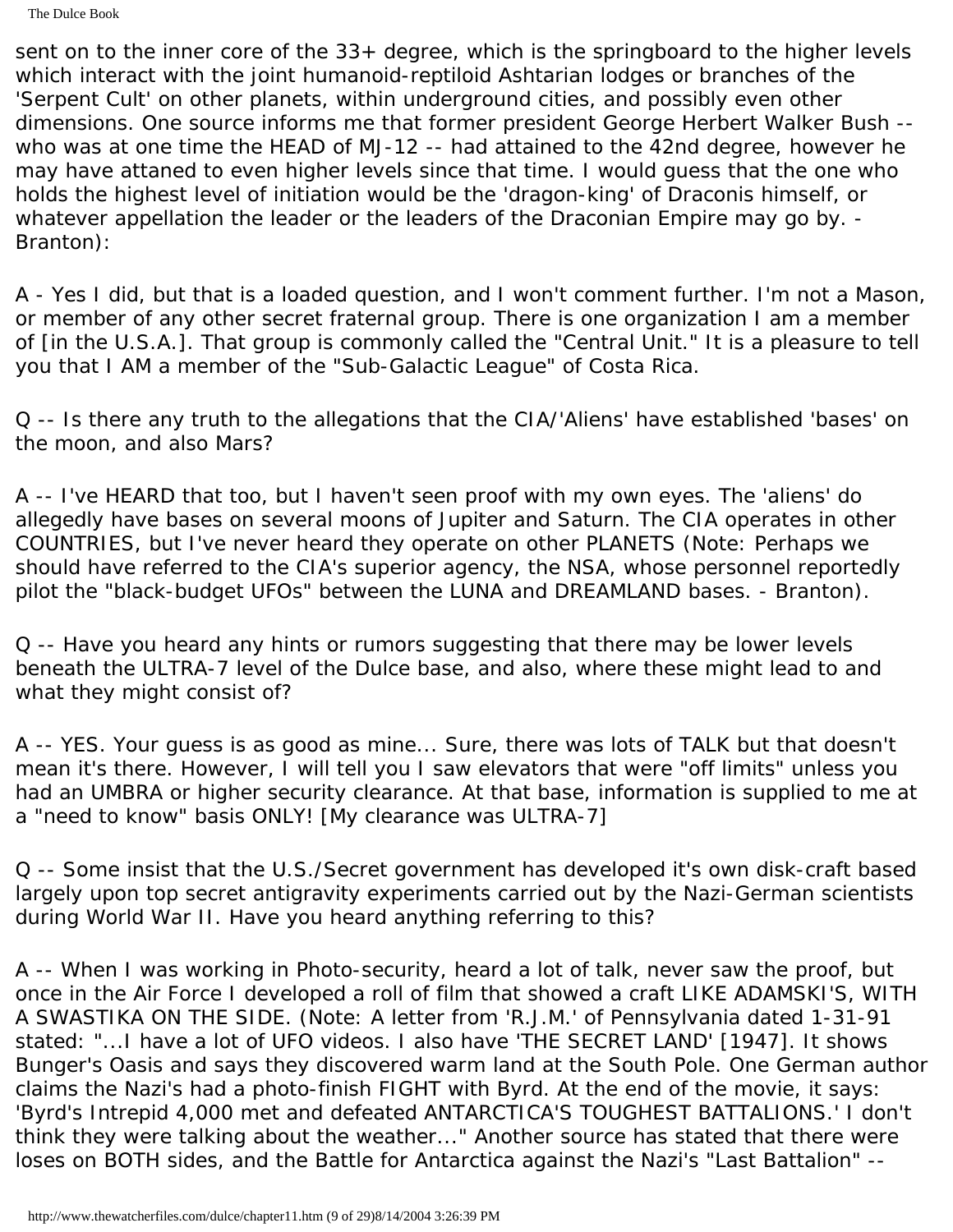which had fortified themselves in underground bases below the mountains of Neu Schwabenland, Antarctica -- ended in a stalemate. Question: Why would Adolph Hitler and Eva Braun commit suicide after Hitler had spent so much energy executing over 5000 Nazi officials whom he 'suspected' were behind his assassination attempt at the 'Wolf' bunker, especially if he had a way out via a secret Nazi South Polar base? The March 18, 1994 issue of THE PLAIN DEALER [Cleveland, Ohio] carried an AP story titled "DOCTORS FIND BURNT BODY COULD NOT BE HITLER'S". Excerpts include: "...French forensic experts say the charred corpse said to be Hitler's is not his body... experts FALSIFIED verification reports ordered by Josef Stalin to APPEASE the Soviet dictator.... the body is actually that of an unknown German male. [The forensic experts] spent more than two years analyzing the autopsy reports prepared by Soviet coroners in the days following [the] surrender of the Third Reich in 1945... the body [said to be Hitler's] had an extra tooth and only one testicle... no German doctor who had examined Hitler before his death ever mentioned either anomaly." This is also interesting when we consider that the well-known 'abductee', Barney Hill, remembered the following experience under regressive hypnosis as recorded in the paranormal encyclopedia, "MYSTERIES OF MIND, SPACE & TIME". Barney and his wife Betty were abducted by gray-skinned humanoids "from Zeta Reticuli". HOWEVER, one of the 'beings' on the craft was described by Barney Hill under regressive hypnosis in the following words which are taken from p.1379 of the encyclopedia: "...another figure has an EVIL face... HE LOOKS LIKE A GERMAN NAZI. HE'S A NAZI... HIS EYES! HIS EYES. I'VE NEVER SEEN EYES LIKE THAT BEFORE!" Remember that this occurred nearly 15 years after Europe had supposedly been "de-Nazified". There seems to be an Antarctic connection with the Dulce scenario as well as other possible 'Nazi' connections: German 'tourists' scouring New Mexico, exploring mines and caves and buying up land and mineral rights just before the outbreak of WWII; the Nazi-connected CIA's involvement and their placement of several Nazi S.S. agents -- who had been brought into the U.S. via Project Paperclip -- within the Dulce and other underground facilities; the involvement of secret 'Bavarian' lodges at Dulce; and the possible Antarctican-Dulce connection to 'Alternative 003'. Another interesting connection is the fact that the secret Nazi teams involved in the construction and operation of the underground bases below the mountains of Neu Schwabenland and elsewhere in Antarctica were called ULTRA teams. ULTRA is also the code-name for the DULCE base! Also there seems to be a direct connection between the Dulce base and the Montauk base in Long Island -- which was/is[?] reputedly jointly operated by the Draconian Reptiloids, Orion Greys and the Bavarian Thule Society which had backed the Nazi agenda. - Branton)

Q -- Tom, did you have access to the alien craft? Were you ever inside any of them?

A -- Yes, I frequently saw them in the garages, there are quite a few of them. The main fleet is stored at Los Alamos. Yes, I entered several crafts. There were two things that stick in my mind, the odd spongy feeling of the floors, and the unusual pinkish purple color of the lighting. The crew stated the floor becomes ridged in flight, and the purple tint of the lighting changes to bright blue white. The entire inside of the air craft are scaled down in size, when compared to the average human. The halls were curved and narrow, but some how, when inside it appears bigger than it looks. Certain areas, the outermost sections, almost felt and looked alive. I was never taken up in one.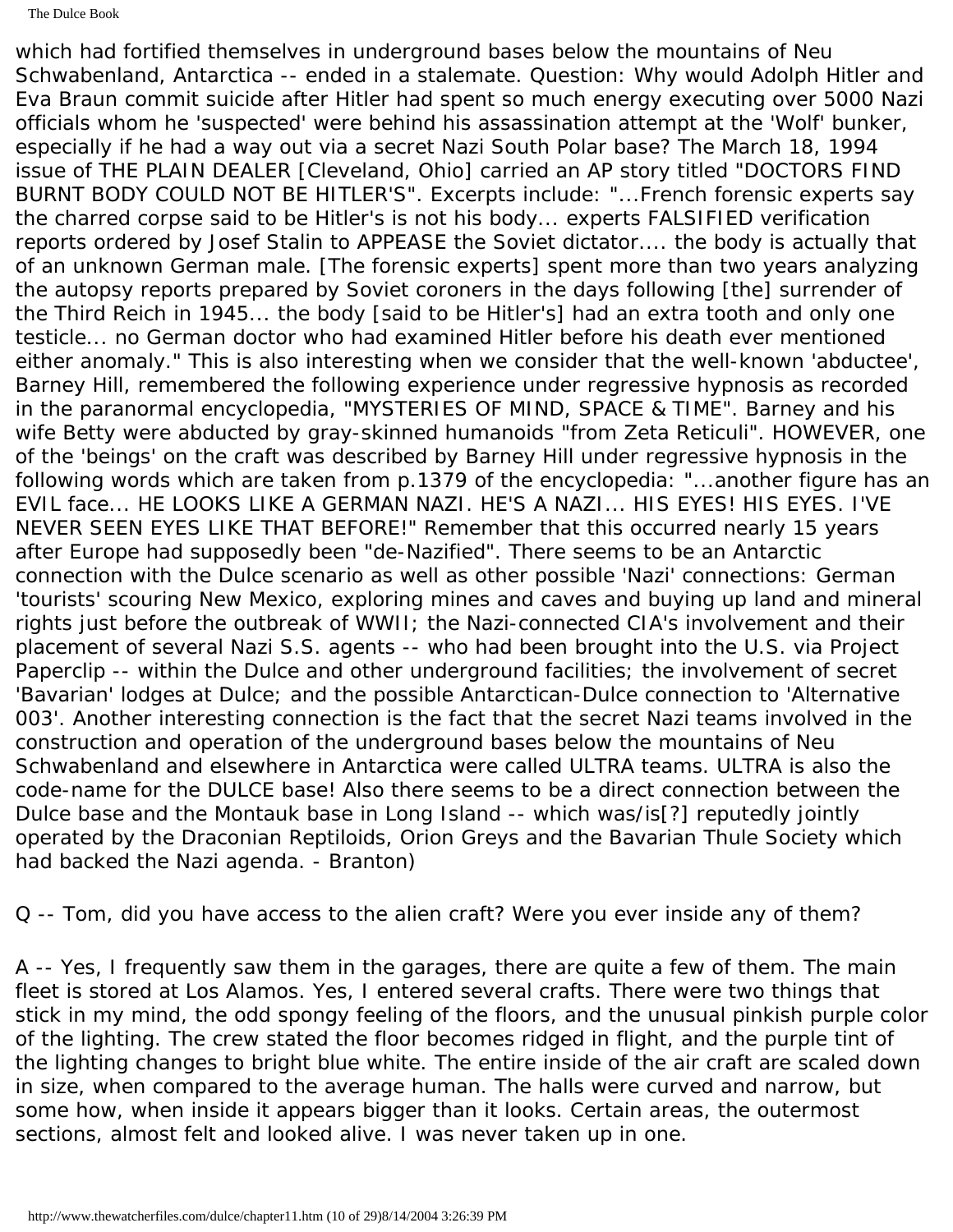Q -- Can you give me more information on the reptilian race, what do they do on the sixth level? [The area called Nightmare Hall.]

A -- The worker caste does the daily chores, mopping the latex floors, cleaning the cages, bringing food to the hungry people and other species. It is their job to formulate the proper mixture for the type one and type two beings that the Draco Race has created. The working caste work at the labs as well as at the computer banks. Basically speaking, the reptilian races are active at all levels of the Dulce Base. There are several different 'races' of aliens that work on the east section of level six (No doubt some collaborating 'Nordic' factions included. - Branton). That section is commonly called "the alien section." The Draco are the undisputed masters of the 5-6-7 levels. The humans are second in command of those levels. I had to ARGUE with one large Draconian 'boss' frequently. His name is difficult to verbalize, Khaarshfashst [pronounced throaty kkhhah-sshh-fahsh-sst]. I usually called him 'Karsh,' and he hated it. The Draconian leaders are very formal when talking to the human race. These ancient beings consider us a lower race. Karsh called me "Leader Castello," but it was used in a sarcastical way. However the worker caste is friendly enough, as long as you allow them to speak first. They will answer if you address them. They are very cautious beings, and consider most humans to be hostile. They always seem surprised when they found many of the humans were open and trustworthy. There is no fraternizing with the aliens off hours. It is forbidden to speak to any alien race [in the halls or an elevator] without a clear business oriented reason. Humans can talk to humans, and aliens can speak to aliens, but that is as far as it goes. At the work site, however, it's different. There is "free speech" in the labs. The camaraderie found in the labs also reaches the computer banks section. In those areas, everybody talks to anybody. However, everything changes the minute you cross the threshold of the hall. Instantly, all conversations become strictly formal. Hard as it was, several times I had to arrest some one, simply because they spoke to an alien. It's a strange place.

Q -- Exactly what first made you aware that something was wrong at Dulce? Seems to me that a place as obviously horrible as this one wouldn't need an Einstein to know that this is a CRIME site! What took you so long? Are you the guy who blew the whistle?

A -- There are several things you should know about. I took an oath, under the penalty of death, that no matter what I saw or heard I would never divulge the information. Also, I signed a waiver that states I would willingly give up my life if I was found guilty of 'treason'. At the Dulce Base treason is "ANYTHING that mentions the details of daily operations at this facility, when outside the confinement of the this base." When I first arrived, a "need to know" policy was in effect. The story the 'honchos' told us was that "this is a Tri-Biotransfer Facility with Advanced Technology, doing advanced adventurous methodology for medical and mental gains." Which is a fancy way of saying they do really risky things with human life just to see what would happen. If a medical cure happens, it will be heralded on the surface of the earth as a marvelous new cure, saying it was found after years of research at some well known medical lab. The real story of the cure is never explained. After all, the Dulce Base IS A SECRET FACILITY! These people are very good at what they do. They do not tell the truth about the unfortunate people that end up in "Nightmare Hall." I worked with aliens. With that in mind, you should get the idea of the secrecy and the security at that place. Yes, I know this was not the usual hospital type job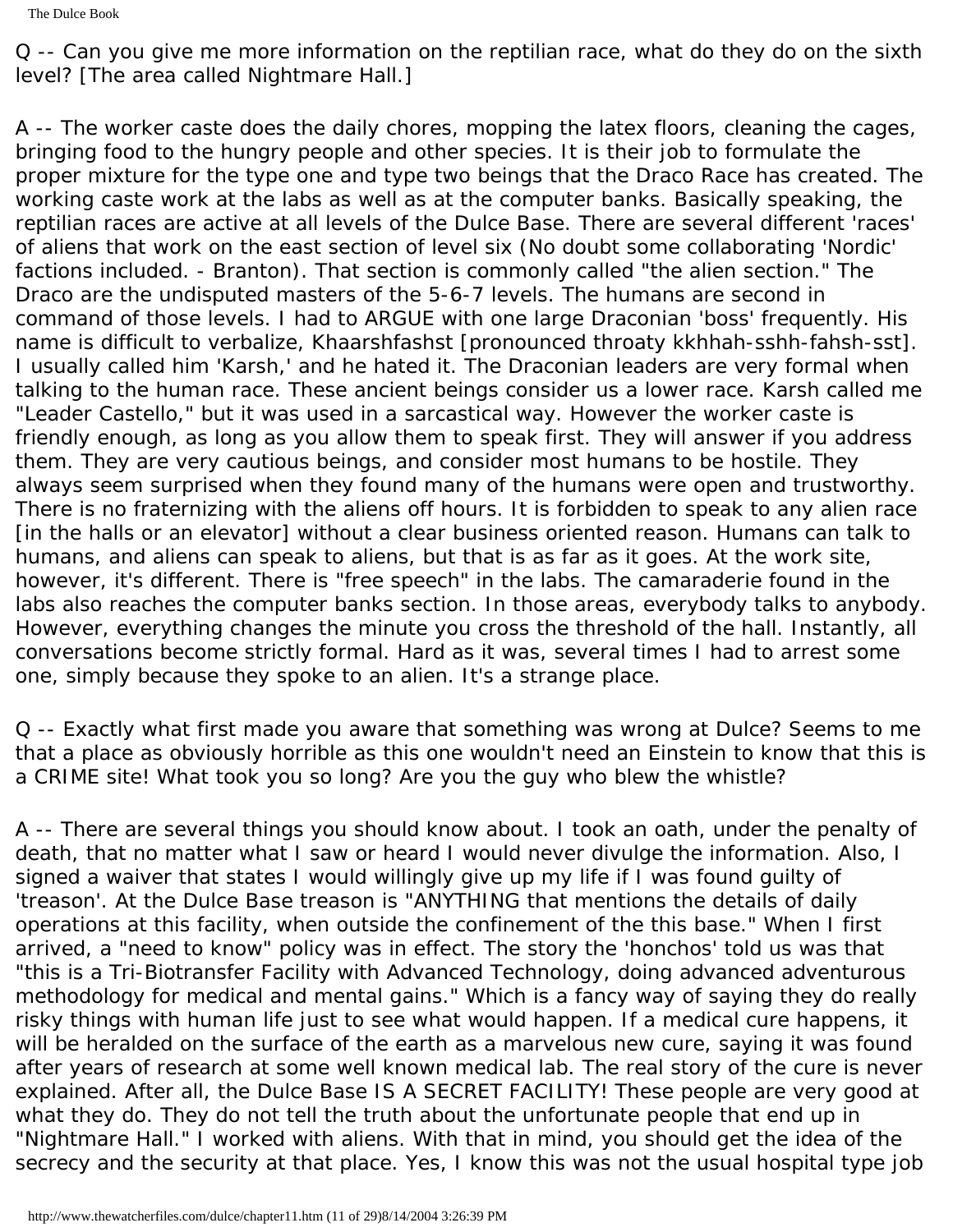site, but in the beginning I 'bought' the whole package. I was reminded daily by intercom, in the elevators, that "this site does high risk advanced medical and drug testing to cure insanity, please, never speak to the inmates, it can destroy years of work." I'm sensible, when doctors say don't speak to them, who was I to destroy the delicate situation? But one man some how caught my eye. He repeatedly stated that he was George S---- and that he had been kidnapped and he was sure someone was searching for him. I don't know why he sticks in my mind, I found I was remembering his face, thinking he sure didn't look or sound insane, but many inmates said that. The next weekend I convinced a friend of mine, a cop, to run a check on the guy, saying I had a run in with him and was curious. I didn't mention the base at all. It was a sickening feeling when the computer confirmed that George S. was missing. What's worse, the cops thought he was just another guy that got tired of the daily grind and split. That was the beginning. Am I the one that blew the whistle? No. The next Monday, I searched for George, but he was gone. There were no records that explained what happened to him. It was another security officer that came to me saying he and some lab workers wanted an off duty meeting at one of the tunnels, [off the record]. Curiosity took over and I said OK. That night, about nine men showed up. They said they knew they were risking me turning them in but they wanted to show me some things they thought I should see. One by one they showed records that proved many inmates were missing people. There were newspaper clippings, and even photos that they had some how smuggled into the base. They hoped to smuggle them back out, without me turning them in to the honchos. I could see the fear in their faces as they spoke. One man stated he would rather lose his life by trying, than to lose his soul by not doing anything at all. It was that remark that turned the tide. I told them about George and the things I found out about him. After a few hours we pledged to attempt to expose the Dulce Base.

Q -- The name Nightmare Hall is descriptive, but surely there was a 'regular' name, what was it called in the manuals?

A -- In the manuals it was called "The Vivarium". It describes Dulce Base as a "secured facility for tending bio-forms of all types." In their report it is retold as "a private subterranean bio-terminal park, with accommodations for animals, fish, fowl, reptile, and mankind." After SEEING this 'park' the name Nightmare Hall is far more accurate than the manual. The 'accommodations' for the inmates at Nightmare Hall fall short of the pretty picture the manual describes.

Q -- You mentioned one reptilian leader, Khaarshfashst, do you know any thing about him, like where is he from? Is he from Earth or some other planet?

A -- His name means "keeper of the laws". They recieve their name after they reach the "age of awareness". They do not recognize time as an important factor in "being aware" the way humans do. Upon their "age of awareness" they are cognitive of the station or position they are destined to fulfill. At that time they chose or allow someone to choose their name. Their name will include the position they hold and several personally chosen letters. Each letter has a personal meaning, known only to the alien and the one that chose their name. Since Karsh's name means keeper of the laws his name includes kaash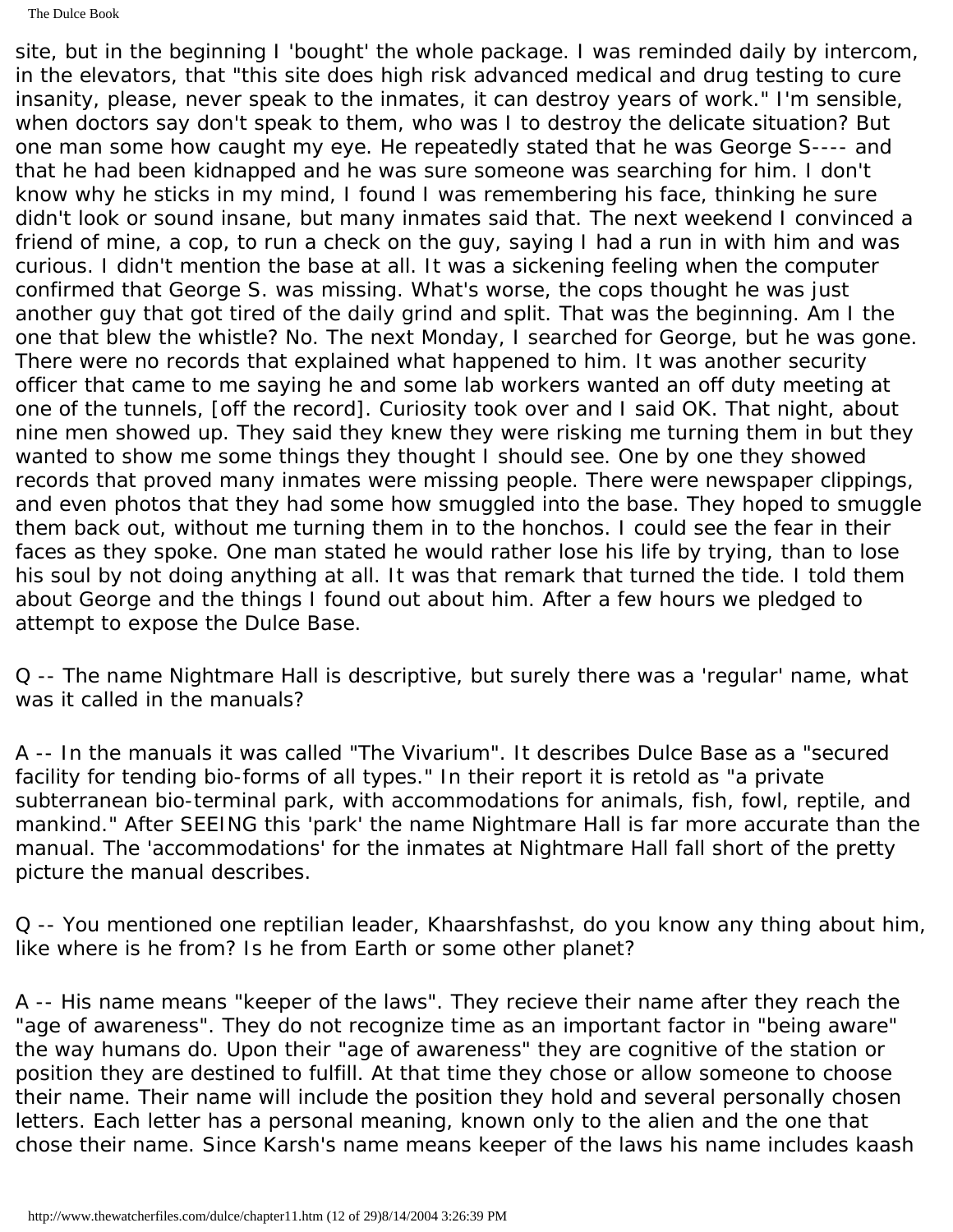The Dulce Book

[memory or keep, base word for 'Akashic' record] and fashst [law, base word fast or bind]. Reptilians choose to be not only private but secretive of the location of their natal place. To them birth, or emergence of life, is considered as one of the sacred rites of life. They consider Earth or Terra their "home planet", but several reptoids discuss several star maps. Most of those stars were within the Milky Way. Within those star maps lies the stars and planets of the Planets of the Allegiance. Earth being one of the planets in their trade routes. If any human asked clear questions about the Allegiance, the Aliens referred the questions to the Draco. The Draco in turn, referred the questions to their supervisor [me]. I did not have that information about the stars, because information was supplied on a "need to know" basis. I didn't 'need' that information.

Q -- Did any of the working caste join in the revolt? Could you give me some names?

A -- A few of the reptilian janitorial crew let us know that THEY knew WE were attempting to sabotage the work going on in the sixth and seventh levels. One of them, with the name Schhaal, secretly formed a small group of reptoids with the same mind set as my group (Take note of the similarity between this scenario and the NBC mini-series "V", which is now available on video cassette after years of non-availability. I have it on good authority that the original author of the "V" idea was an investigator who knew Thomas Castello on a personal basis. He had connections in Hollywood and had written a motion picture script, which was in turn seen and 'borrowed' without permission by an NBC employee and re-written as a mini-series. The show was based on reptilian humanoids from Sirius-B who had come to earth under the guise of benevolent human-like space brothers to bring a new order of universal peace. In reality they had a secret agenda to rape planet earth of her resources and steal her people for biological sustenance. This agenda was being contested by a human resistance who refused to fall for the reptilian's facade, and these resistors were in turn working with a secret fifth-column of reptilians who did not agree with their leaders' agenda for planet earth. Could this mini-series have had an actual basis in a bizarre reality? - Branton). Sshhaal took upon himself the danger of informing me. He was as open as is possible in a unique situation. On the day I found out about it, I was inspecting a camera near an exit tunnel. He approached, stooped down (the tall reptiloids average about 7-8 ft. in height according to most witnesses - Branton), seemingly scraping some non-existent dirt, and he quietly said, "A few of us agreed that you are singular in your interest in missing-human reports. If true, walk away. I'll reach you. If it's untrue, destroy my life now!" My heart almost leaped out of my chest, but I silently walked toward one of the wide halls. For the rest of my life I'll remember those words! It was the first time I KNEW reptilians could have individual thoughts and opinions! Basically, they formed a uniform front with a small variety of interests. Or at least, that was what we had thought. It was a couple days before I heard from him again. As he walked beside me in the sixth level's infamous hall, I heard him say "Enter the exit tunnel on the sixth level, north, after your shift." The next few hours were long and filled with thoughts of betrayal, or worse, but I shouldn't have worried. I contacted one of the original nine [resistance] men, and let him know, just in case. Gordon wanted to go with me, but I convinced him to wait a few feet from the exit and pretend he was having trouble with his cart [electric, like a golf cart]. When I got there, there were three of them. SSHHAAL formerly introduced FAHSSHHAA and HUAMSSHHAA [name base word is SSHHAA or assist]. With that, I quickly grabbed Gordon from the hall and the five of us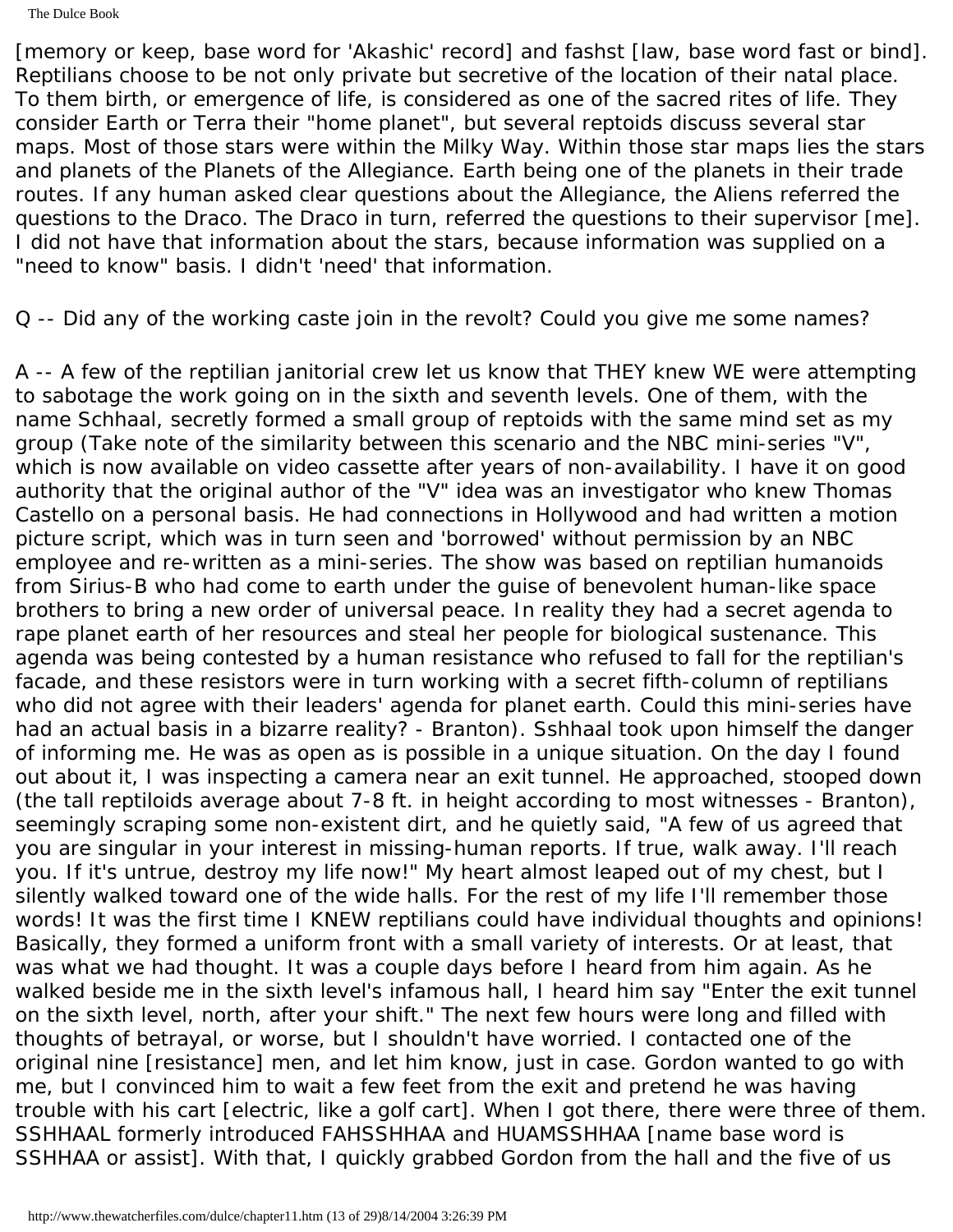talked and walked in the dark tunnels about three hours. After that day, the joined resistance group got bigger and bolder. Ultimately, it ended when a military assault was initiated via the exit tunnels and they executed anybody on their list, human or reptilian. We fought back, but none of the working caste had weapons, nor did the human lab workers. Only the security force and a few computer workers had flash guns. It was a massacre. Every one was screaming and running for cover. The halls and tunnels were filled as full as possible. We believe it was the Delta Force [because of the uniforms and the method they used] that chose to hit at shift change, an effort that killed as many as named on their list (NOTE: If Thomas Castello is correct in his assertion, then based on his overall revelations, as well as the revelations of others such as Robert Lazar, Phil Schneider, etc., the Dulce Wars were the result of at least five overlapping factors or scenarios which converged at more or less the same time or played into each other. This may have also involved a conflict of interest within MJ12 itself, and apparently involved different security forces including the Delta Force, Black Berets, Air Force Blue Berets, Secret Service, FBI Division Five, CIA stormtroopers and Dulce Base security. The various factors which seem to have played into the Dulce wars would include animosity towards the Greys for their slaughter of several scientists and security personnel in the Groom Wars below Area 51 three years earlier as described by former MJ12 Special Studies Group agent Michael Wolf; accidental [?] encounters between aliens and human construction workers and security forces near Dulce as described by Phil Schneider; an attack on the Dulce base 'resistance' that was apparently ordered by die-hard collaborators in deep-level intelligence as described by Thomas Castello; an attempt to rescue several of our best scientists who had been captured by the aliens after they had discovered the "Grand Deception" involving a violation of the established treaties, that is the permanent abduction of thousands of humans to the Dulce and other bases for God only knows what purposes, as described by John Lear -- could it be that MJ12 / PI40 was unaware of these abductees, yet their superior agency the BLACK MONK / MAJIC agency was aware and had agreed to an actual exchange of human life for technology?; and another factor would involve a dispute over whether human security personnel could carry flash guns as opposed to machine guns. All of these were apparently contributing factors to the 'altercations' which raged throughout the Dulce Base beginning in 1979. - Branton). We, to this day, do not know who BETRAYED us. Gordon Ennery ran beside me as we ran into the third level exit tunnels, and he died when several bullets slammed into his back. I vaporized that assassin and kept running. And I'm still running. Gordon will be remembered.

Q -- Tell me more about the flash gun. Is it difficult to operate, or is it like the weapon on Star Trek, that can stun or kill on different modes?

A -- It is an advanced beam weapon that can operate on three different phases. Phase one, like Star Trek, can stun and maybe kill, if the person has a weak heart. On phase two, it can levitate ANYTHING no matter what it weighs. Phase three is the SERIOUS BUSINESS mode. It can be used to paralyze anything that lives, animal, human, alien and plant. On the higher position on the same mode, it can create a TEMPORARY DEATH. I assure you, any doctor would certify that person is dead, but their life essence lingers in some strange limbo, some kind of terrible state of non-death. In one to five hours the person will revive, slowly; first the bodily functions will begin, and in a few minutes,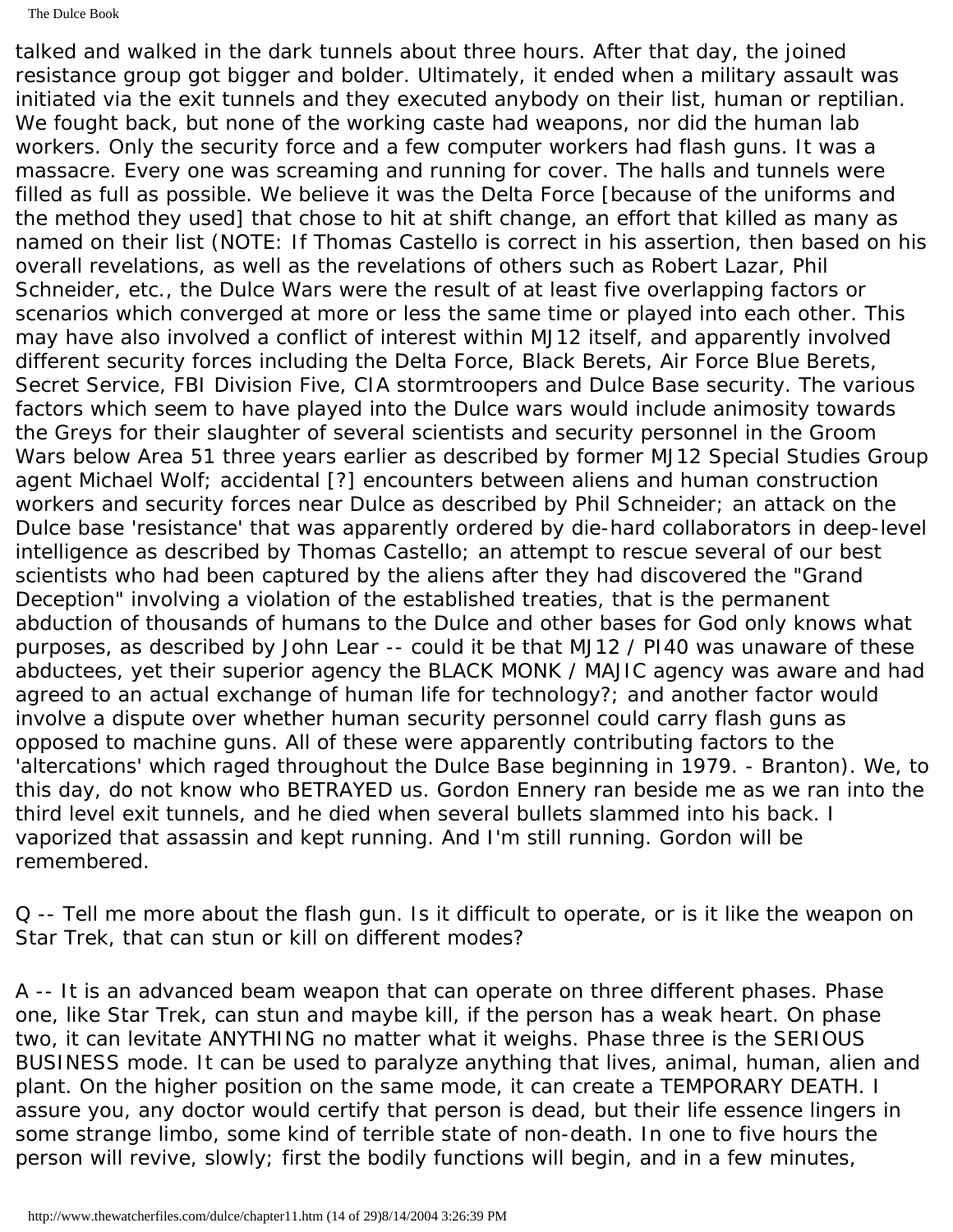The Dulce Book

consciousness followed with full awareness. In that mode the alien scientists re-program the human brain and plant false information. When the person awakes, he 'recalls' the false information as information he gained through life experience. There is no way for a person to learn the truth. The human mind 'remembers' and believes completely the false data. If you attempt to inform them, they would laugh or get angry. They NEVER believe the truth. Their mind always forgets the experience of re-programming. You asked if the flash gun is difficult to operate. A two year old child could use it with one hand. It resembles a flash light, with black glass conical inverted lens. On the side are three recessed knobs in three curved grooves. Each knob is sized differently. The closer the knob to the hand the less the strength. It's that simple. Each knob has three strengths also, with automatic stops at each position. The strongest position will vaporize any thing that lives. That mode is so powerful it will leave NO TRACE of what it vaporized.

Q -- Is the weapon called a Flash Gun or is there a different name in the manuals?

A -- Everybody calls them Flash Guns, or more commonly "The Flash" or "my Flash" when talking about it. In the manual it is first introduced as the ARMORLUX Weapon. After that, it is explained as the Flash Gun.

Q -- What type of security is found at the Dulce Base? What else is used against espionage or unauthorized entry?

A -- I'll mention a few, but it would be nearly impossible to cover it all. The weapon, besides the Flash Gun, mostly used is a form of sonic. Built in with each light fixture [and most camcorders] is a device that could render a man unconscious in seconds with nothing more than a silent tone. At Dulce there also are still and VCR cameras, eye print, hand print stations, weight monitors, lasers, ELF and EM equipment, heat sensors and motion detectors and quite a few other methods. There is no way you could get very far into the base. If you made it to the second level, you would be spotted within fifteen feet. More than likely, you would become an inmate and never see the light of the surface world again. If you were 'lucky', you would be re-programmed and become one of the countless spies for the Ruling Caste.

Q -- According to certain reports, the Dulce Base is host to [other] aliens that live in level five. Is that true? Can the humans freely roam or meet one-to-one in the halls or is some type of protocol in effect?

A -- There is protocol from the first time you enter the base and it MUST be followed every time you SEE an alien there. From the working caste, to the visiting aliens, to the Ruling Caste, there is a never ending check list of rules, law, and strict protocol. There is never a chance to roam on the fifth level. The alien housing area is off limits to any human. The Hub is surrounded by security, arsenal, military and CIA\FBI sections. The area past the security is one of the most secured areas because it houses so many classified files. The entire east side of the fifth level is off limits except for security personnel holding ULTRA-7 [security clearance] or higher. The garage on the west side of the fifth level requires ULTRA-4 clearance.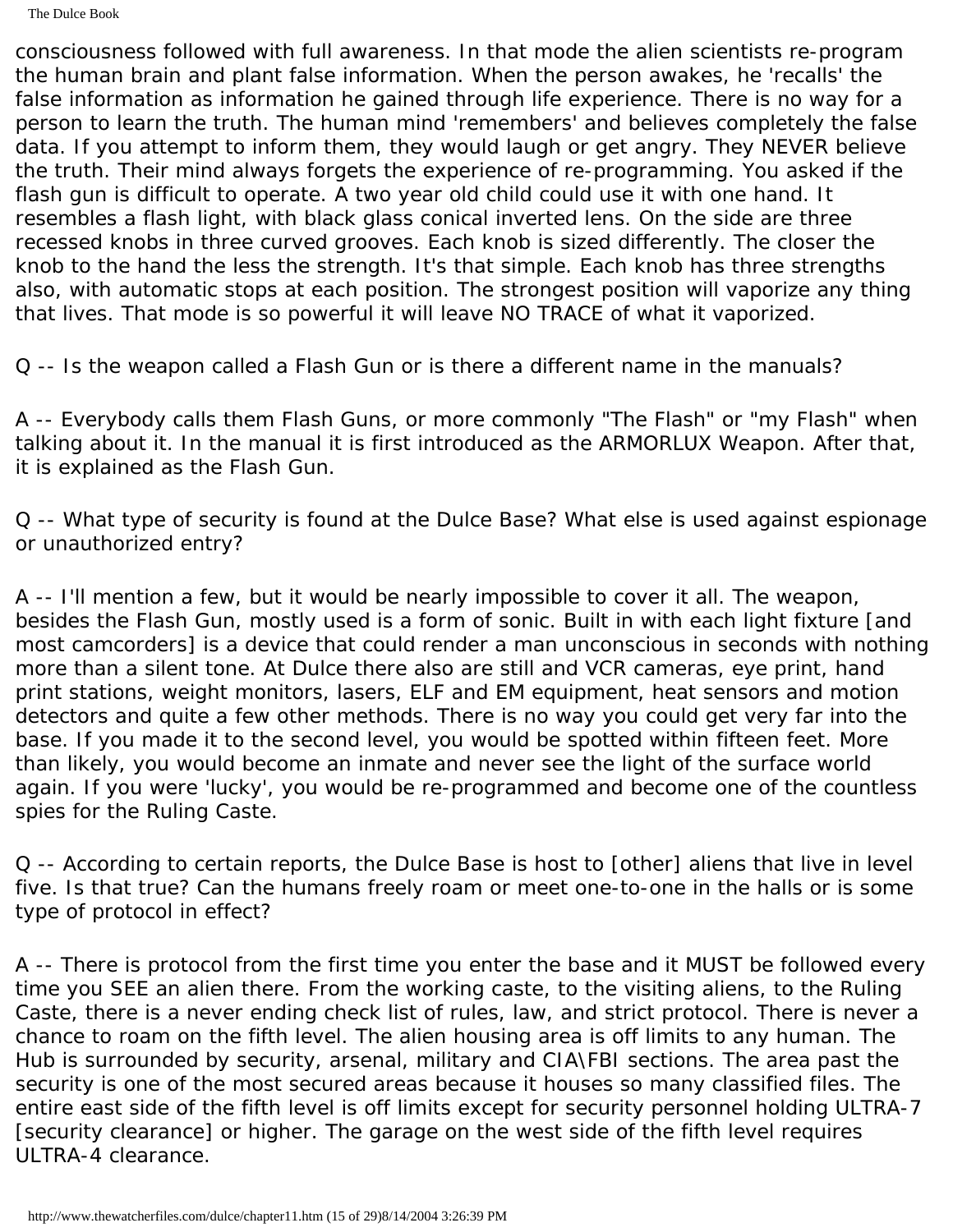Q -- Is there proof available that could confirm the allegations of the underground base, or are we just supposed to believe you?

A -- Many people have asked that one. No, I don't expect people to believe with blind faith, there is tangible proof that has been seen, felt or inspected by quite a few folks. I'm in no position to go on a lecture circuit to explain to every person on a one-to-one basis. I am trying to stay alive. All I can do is state again, that Dulce is a SECRET FACILITY. They work HARD to make sure nobody can find the place. If everyone could easily find it, it wouldn't be a SECRET facility. I've explained the extreme security methods they use. There is other proof available. There are five sets of copies in five different boxes in five different locations that hold complete proof of every thing I have tried to explain. Here is a list of contents of each box (delivered into the safe-keeping of five individuals known only to Thomas Castello and to the individual recipients - Branton): (A) 27 sheets of 8 x 10 photographs of Aliens, creatures, cages and vats. (B) One silent candid video tape, begins on the computer banks, shows the vats, multi shots of Nightmare Hall, two shots of Greys, one shot of the Terminal showing sign saying 'To Los Alamos' and about thirty seconds of the Shuttle train arriving. (C) 25 pages of diagrams, chemical formulas and schematics of alien equipment. (D) A copy of the new treaty complete with signatures. (E) 2 pages of original Alien documents signed by Ronald Reagan [as governor of California], each page includes Reagan's signature. The ORIGINAL set mentioned above is sealed in one piece oxygen free heavy plastic box. That set includes: (A) 27 sheets of 8 x 10 WITH original negatives (B) The video tape, AND the original micro film, from which the video tape was copied. (C) The 25 original pages of diagrams [with notations], formulas, alien equipment schematics plus the schematics for the Flash Gun and MY Flash Gun. (D) The treaty with Reagan's signature plus seven other political signatures and four Alien signatures. The working Flash Gun in that box is an extremely dangerous weapon. In the wrong hands, there is no limit on the danger it could inflict. That proof must be protected. But when placed in the hands of certain government agencies, it would not be treated as proof for an Alien visitation. That government branch KNOWS THE TRUTH and they publicly lie. Think about it like this, do you KNOW, for certain proof, that George Washington lived? Or do you believe what other people SAID about him? There is no one alive that saw with their own eyes what is claimed about him. You judge all you know about him by what other people SAID. Columbus SAID there is a new land, and it was found. I am SAYING there are aliens in several underground bases in this country and terrible things happen in those places. If I die, before it is proven, search for proof (after all, the Dulce Base and the other bases aren't going anywhere. Unlike UFO's themselves they are not "here today and gone tomorrow". If they are there, then there are bound to be some indications of the fact. - Branton). Demand that the government admit it. If enough people demand it, they WILL find a way to explain the base, or at least explain why they must keep it secret. There are MANY people that work at the Dulce Base that know me. I am challenging those co-workers to speak up, at least anonymously. Send a letter, or a telegram [or fax] to confirm what I have explained. In the name of the brave men, woman, children and aliens that died TRYING to let the public know what is going on at the Dulce Facility, EXPOSE that horrid place before thousands more innocent people are tortured and die unspeakable deaths.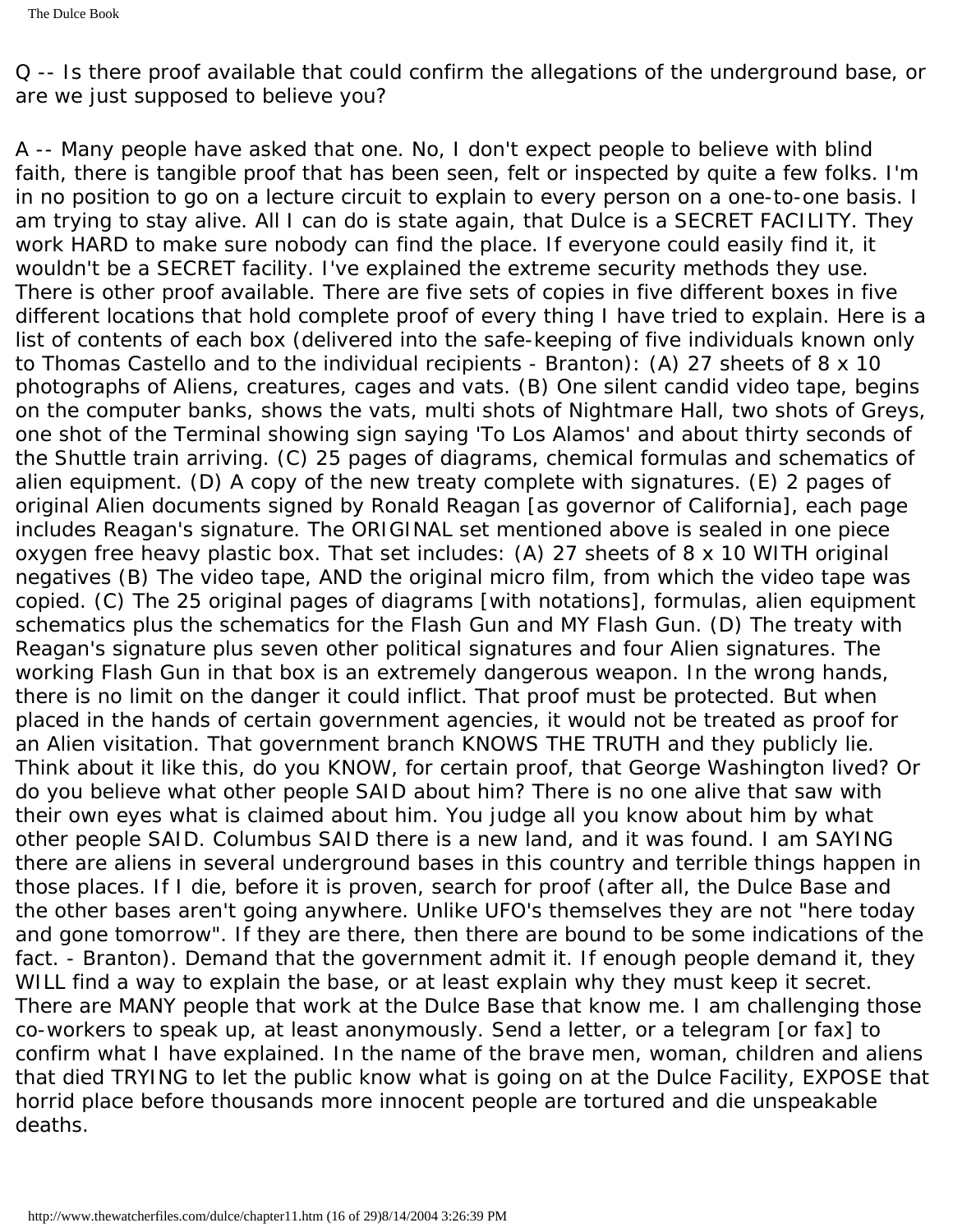The Dulce Book

Q -- What about the elevators, do they drop from the surface to the seventh level in a couple of seconds? Do you know anything about them? Are they electrically lifted? Every where on the surface world there are elevators made by Otis Elevator Company. Does that company make the elevators at Dulce?

A -- I failed to notice what brand was available in the elevators at the base. I could tell you that there is no elevator anywhere at Dulce that drops from the surface to the seventh level. The security blue prints show the levels are 'stepped' down. Each level drops one floor only. Not even the Hub has an express elevator. After the third level, not only would you change elevators, you are weighed and color coded, before you re-enter the car. All the elevators are magnetically controlled, even lights in elevators, as well as all lights on all levels are magnetically induced. The light bulbs are not the type bought on the surface, but a totally different type of light system. The illumination found there is a closer match to natural sunlight than any artificial light on the surface world. The shape of the elevators is unique. If you have ever seen a Tupperware sugar bowl, you could see the shape copied in the elevator. Sort of like an open ended oval with another half oval on each side. The elevator shaft matches the shape perfectly. The magnetic controls are in the half oval shape. If you could stand in or close to the half ovals, you would feel the slight pull of the power of those magnets. The motion is smooth and silent, there is a nearly unnoticed surge when the motion starts or stops. There are no cables needed, because the lift is magnetic, not electric. Since there are no cables in the elevator cars there is no chance of them falling.

Q -- I understand that certain groups of cleared individuals in the government are collaborating with alien groups. Is it known how many groups and of what type they are working with?

A -- I don't know how many groups or what type they are working with.

Q -- A mysterious security man calling himself agent "Yellow Fruit" says he worked at Groom Lake [Area 51]. The Security Officer states that he's been in contact with benevolent aliens, at the Groom Lake facility -- are you aware of such a group?

A -- Yellow Fruit is one of the slang names for Yellow Jack [or Yellow Flag] that shows quarantine and caution in the labs. There are so many different slang names at Dulce labs that meant quarantine that the workers published a booklet to show the meanings. At Dulce, Yellowfruit are the lab workers [so called from the yellow light outside the decontamination chambers]. Banana is the older workers, lemon is the new guys and so on.

Q -- Is there an alien installation under Groom Lake or Papoose Lake at the Nevada Test Site, and are they conducting biological research at these sites?

A -- Most of the stuff at the Groom facility deals with defense, but there is a large storage area in the tunnels that holds thousands of alien craft parts. From what I have heard, the medical tests at the Nevada Test Site are conducted by and for the Navy.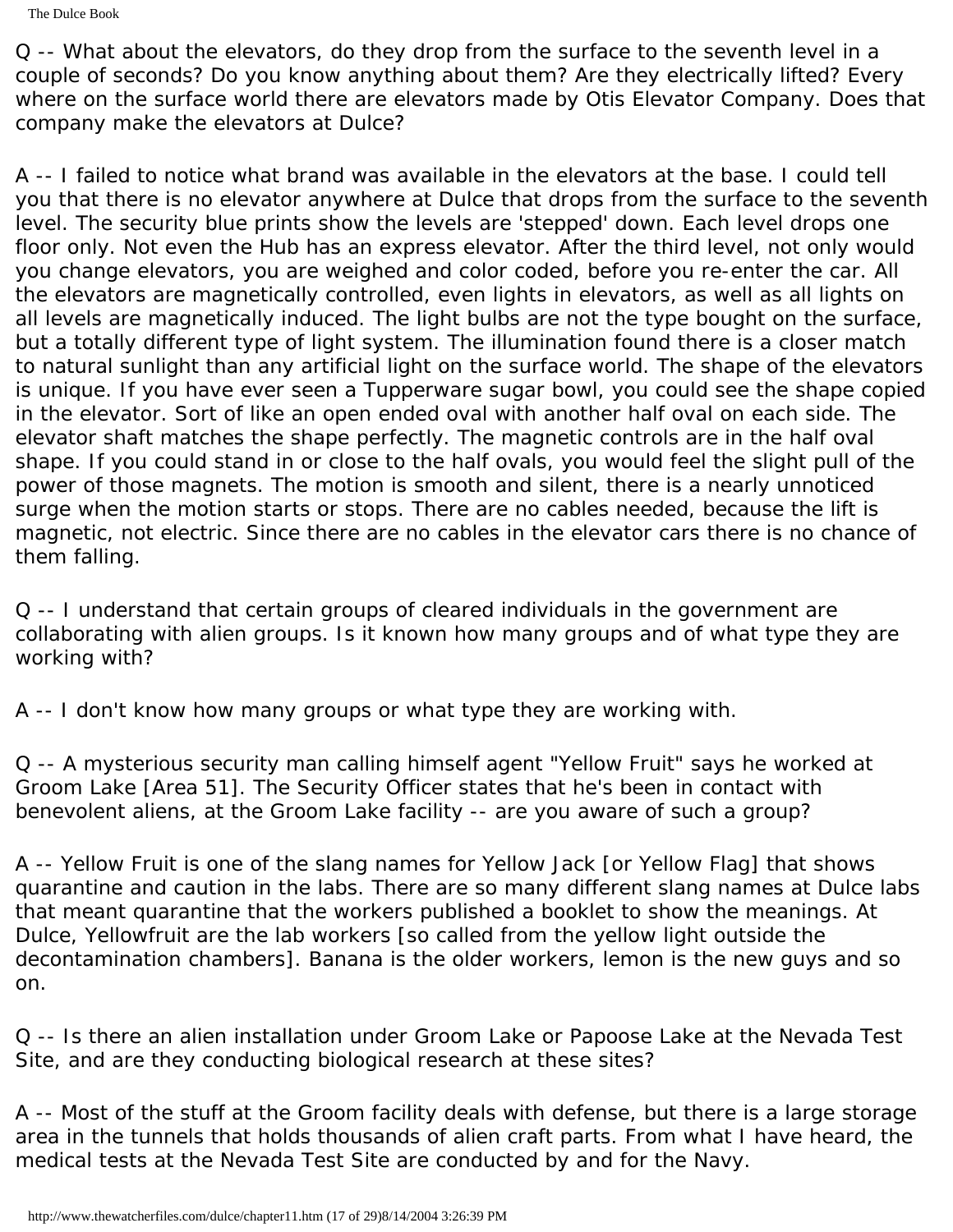Q -- According to my sources, the Aerospace companies have a secret underground installation in the Tehachapi Mountains, not far from Rosamond near Edwards AFB. Insiders refer to the Tahachapi Installment as the Ant Hill. They are experimenting with advanced technology such as antigravity disks. Some have seen basketball sized floating orbs patrol the facility, do you have any further information on this?

A -- The California mountains [Tehachapi, Chocolate, Shasta, etc.] all have alien security methods and equipment. The basketball size orbs are used for unmanned patrol. They are silent, but when photographing living beings there is a humming sound. The glow that emits light is magnetic aura. This [light] is in the visible spectrum [3900 angstroms]. You can see the light, but the light does not reflect off any thing.

Q -- Is there anything you can tell me about the moon - alien installations? Atmosphere? U. S. bases?

A -- There is not much I can tell you there. I wasn't in the Lunar Program. I heard there was a LOT of equipment sent to the moon between 1959-1964 under "Project Whiteout".

Q -- How do the aliens use magnetism? Do they use it as an energy source? Is there more we need to know about magnetism?

A -- The aliens use magnetics for EVERY THING! They use magnetics as the basic structure for their energy source. The more you learn about magnetics, the better. The Human Race calls them 'magnets', the Aliens call them 'lodestar'. They have been harvesting lodestars [lodestones] for centuries. Not only that, they want ALL the magnetic power on Earth. They intend to continue harvesting that power, now and in the future. As long as we were only using magnetic power as an oddity, there was no problem. But in recent times, the human race has begun using magnetic power and finding more ways to utilize that commodity. There was a treaty made. In the original treaty, the human race (or those who supposedly 'represented' the human race, if you could call it that - Branton) didn't mind at all, 'we' considered magnets as hardly more than useless. As people searched for another source for power, we turned to magnetics. The aliens wanted a new treaty. What could we offer? They chose land, underground mining rights, animals and humans for new experiments. The general public NEVER KNEW about the treaty. The governmental [Bavarian cultist] heads of the world chose another treaty in 1933. This time 'we' got hightech knowledge in exchange. So now, the more we use magnetics, the more they claim humans, and the lands of the U.S.A. We were 'sold' in exchange for magnets. If you doubt it, look around -- there are token companies that 'really' utilize magnetic power, but are depending on electric based or ceramic magnets, NOT lodestar [magnetic oxide of iron] based magnets.

Q -- What do the aliens do with the cow blood and other parts from mutilated animals? Do they need these fluids for research or survival?

A -- The aliens use the blood and body parts for formula to keep them alive [their food]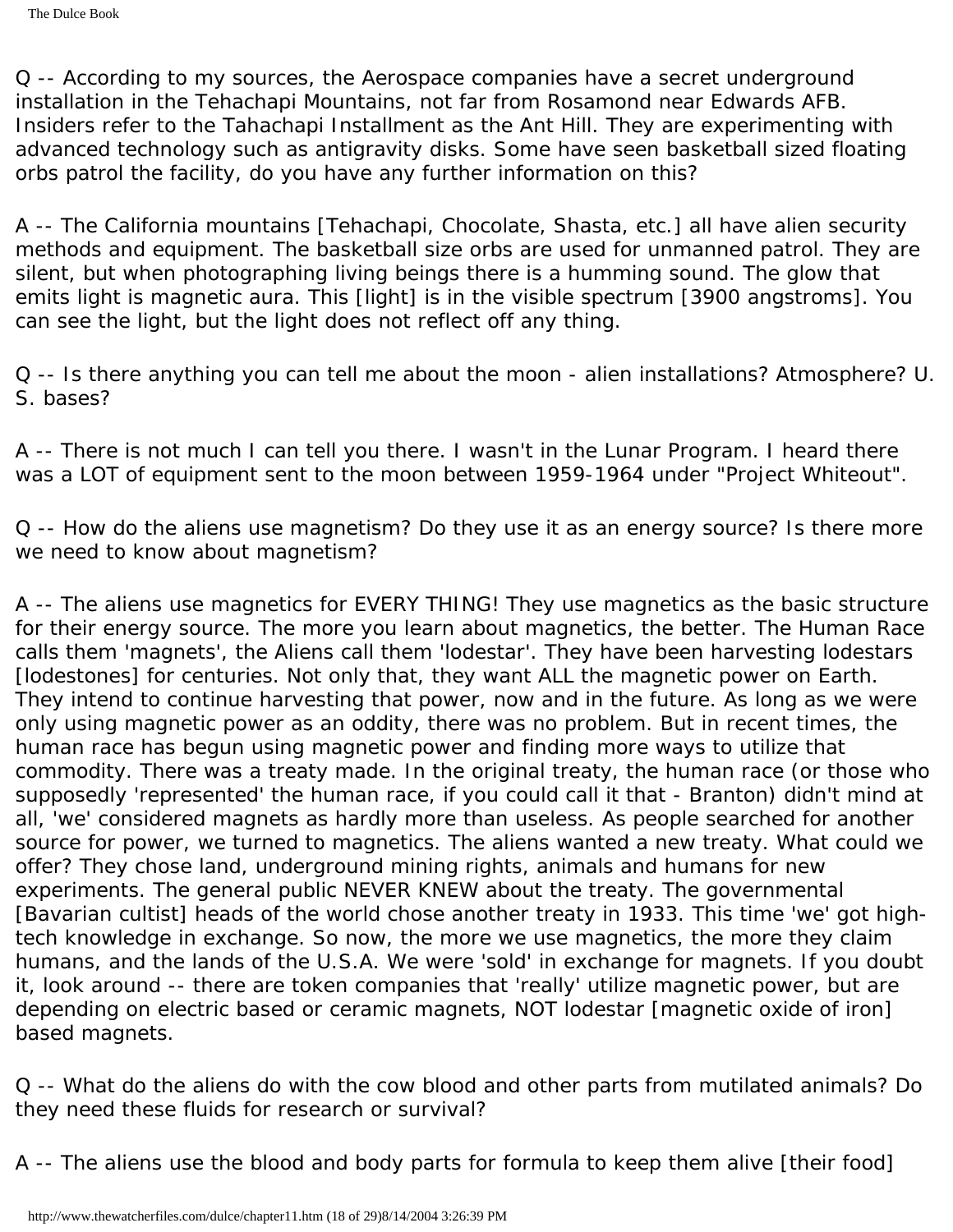The Dulce Book

and for use in the growing vats, and for the artificial wombs. Plasma and amniotic fluid are the two most vital ingredients for their lives. Also, the 'sap' of some plants can keep them alive for months. Most of the plants are parasitic in nature, but red grapes and okra plants can also be added to the formula to keep them alive, if they have no 'regular' formula.

Q -- Female abductees report being inseminated by aliens. Are they trying to hybridize our species?

A -- Yes, they are breeding slave-warriors for the upcoming war with the alien races (the Nordic races? - Branton). The serpentine races are in orbit around Earth, Venus and Mars.

Q -- Abductees have reported that the aliens can pass their bodies and that of the abductee through window glass. Is this a feat of magic achieved by advanced technology or is it a psychic power?

A -- The aliens have mastered atomic matter. They can go through walls like we go through water! It is not magic, just physics. We can learn to do the same thing. It has to do with controlling atoms at will.

Q -- Are you in communication with benevolent aliens or do you have contacts that are? If you are, can you tell us how we can communicate with their teams?

A -- I am not at liberty to discuss communications with any friendly alien life forms. I can tell you there is a friendly factor active in Costa Rica, I am in direct communication with that factor. I am an active member of the Sub-Galactic League of Costa Rica. This organization, using a small satellite dish, a television set and ham radio equipment reached this factor. I might suggest that by using similar equipment and a low band frequency, you may reach the same factor.

Q -- Do you stay in the U.S.A., or do you live abroad? Do you work now? I know you have been on the run for several years.

A -- Yeah, quite a few years. I visit the U.S., but it's really dangerous when I do. I've lived in several countries. I spent a few years in Mexico, working as a mercenary soldier. It's rough work, frequently living in the bush, eating what ever I can find. I spent time in South America, fighting the drug cartel [it's not the citizens, it's the secret government, top officials AND American alphabet boys -- CIA, FBI, etc.]. I settled in Costa Rica, 'bought' a small house in Limon. Actually it is a shanty that some one abandoned. I paid the equivalency of \$11 to one of the local constables for the right to call it 'mine'. My name changes when I think some one is asking questions. I've worked in one of the underground bases near the Panama border. It's in the mountains, not very far from a passive but 'active' volcano. It is not as fancy as Dulce, but the people are wonderful.

Q -- What is the best city in Costa Rica for an American to visit and maybe move to live?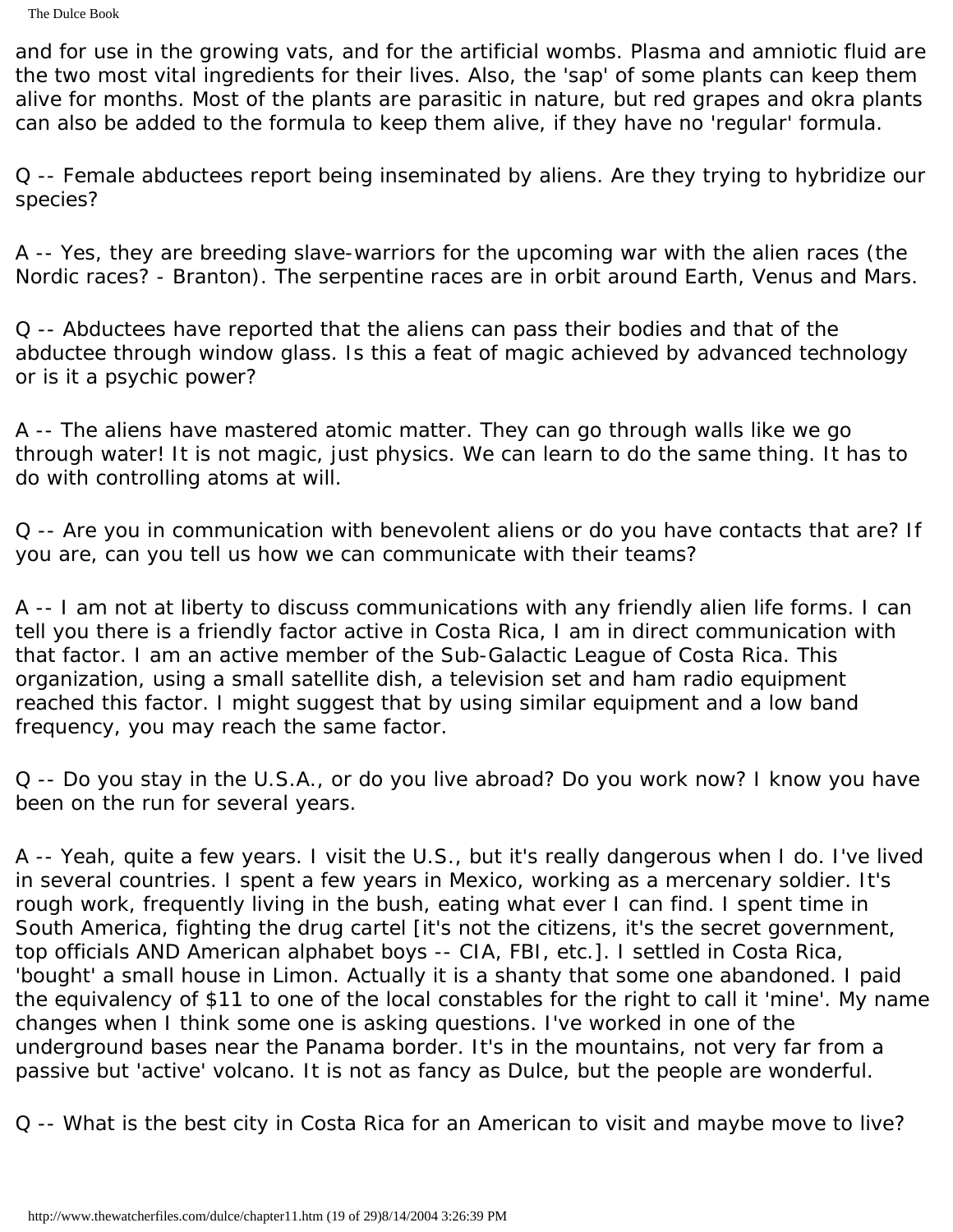The Dulce Book

A -- None of them are worth anything [by comparison], but I like Limon. There is a real culture shock when you get past the tourist sections. Inside the urban areas, it's not so bad, but away from the beaten path the picture changes. There are no improvements in the shanties, no sewers, plumbing, or paved roads. But if you stay in the cities, and you don't mind the big difference in the cultures, the countries have a lot to offer. Nice weather, great beaches and beautiful trees with fruit growing everywhere.

Q -- Are there any other security level names [other than 'secret' - 'top secret' - 'ultra']?

A -- There are many other security clearances, here are a few, UMBRA, STELLAR, G2-7Z, TRIAD, UMT [Universal Military Training] and UMS [Universal Military Service], ASTRAL and SUB-ASTRAL. UMBRA is higher than ULTRA (Note: It may be conceivable that some of the higher security clearances are used for the joint human-alien interstellar projects. For instance Whitley Streiber described an abduction to another planetary sphere where he encountered ancient ruins, aliens and human personnel dressed in military kackies and carrying camcorders, automatic weapons, etc. Obviously such personnel would have to possess an extremely high security classification, such as "Universal Military Service" for instance? The joint alien-illuminati "alternative-3" projects have reportedly taken part in joint offensive operations against the peaceful residents of other worlds, this according to a couple who 'defected' from the alternative-3 movement after an agent from the 'Federation' warned them about such atrocities. - Branton)

Q -- Ever see a badge with 'MAJI'?

A -- No.

Q -- Since you have lived in Spanish speaking countries, it's obvious that you are bilingual. What other languages do you speak?

A -- Other than English, the only other languages I speak are Spanish and Eusshu, the common language [alien] spoken at Dulce. I speak Spanish fluently, and enough Eusshu to keep my self out of trouble. Shortly after I first transferred to Dulce, I took a crash course in Eusshu. Any one that plans to spend more than one week working at that base, they are wise to learn the basics. Other wise, you are required to wait for an escort to get around. All the signs at that base are written in the universally recognized symbolic language. Eusshu is logical and easy to learn.

Q -- What are the eating habits of the aliens? Are they carnivores?

A -- That depends weather they are one of the gray worker caste, one of the reptilian worker caste, or one of the higher developed Draconian Leaders. Also, the created beings, replicants, type two being, or one of the really strange [genetic] mixtures. I'll try to cover a little of each. The formula includes amniotic water, plasma and several other body parts [raw, usually bovine]. This nearly clear mixture with a texture of pureed peaches, and almost in that color. The grays make the attempt not to 'eat' around the humans, because the odor of it is VERY unpleasant to ANY human. They can spend days or even weeks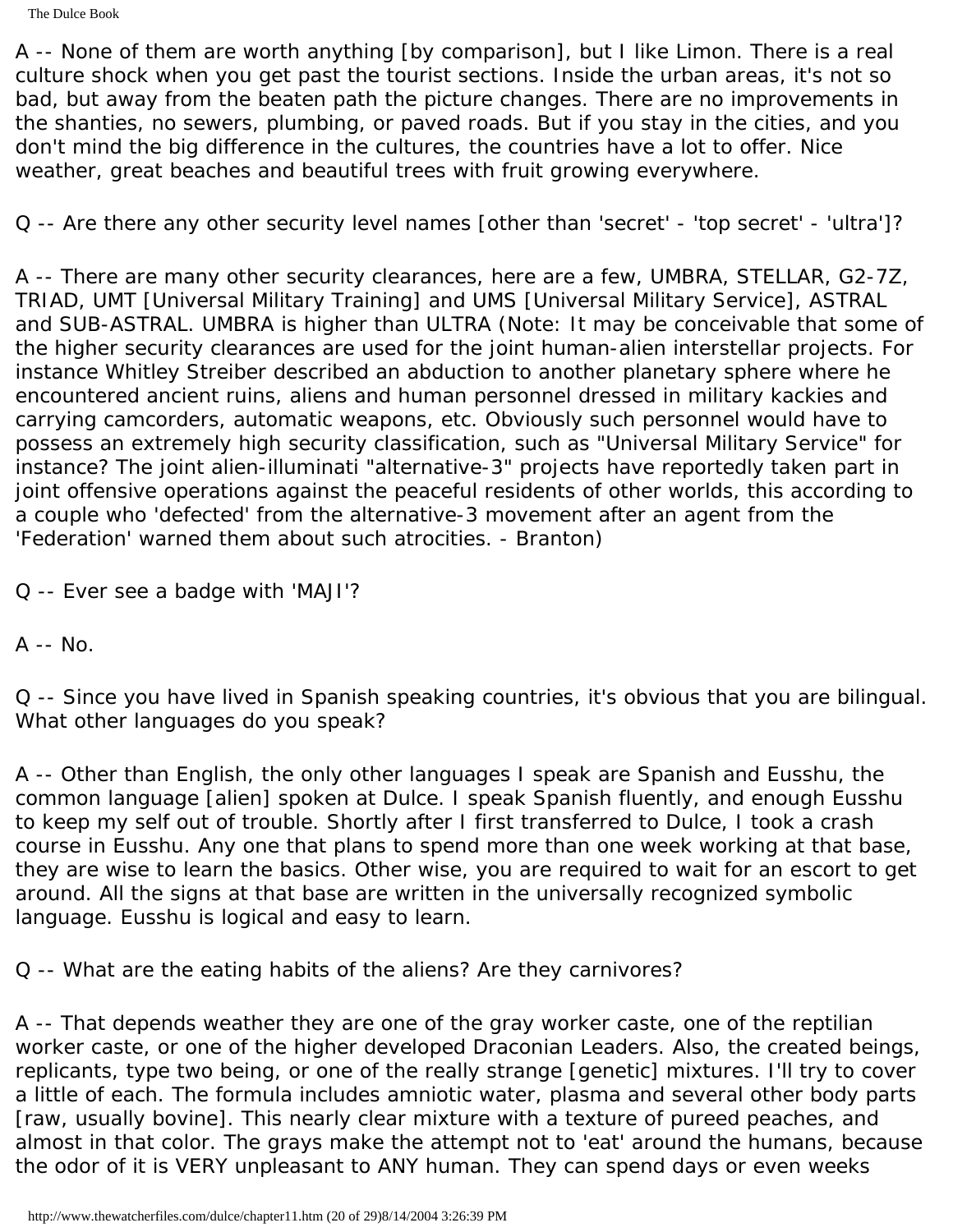between feedings. The working caste of the reptilians eat meat, insects and a large variety of plants including vegetables and fruit. They prefer their meat raw and very fresh, but have learned to enjoy some cooked meat like rare beef steak (Note: According to many abductees, the reptiloids are not above eating human flesh. It has been said that they prefer flesh that is young enough to be free of toxins, yet old enough to be imbued with a lifetime of accumulated "emotional energy residue" which is resident within the human body. Some abductees claim that certain reptilian factions have such complex biotechnologies that they are able to remove a human's soul-energy-matrix and place it in a containment 'box', and use the controlled 'body' for whatever purpose they choose. Some abductees also insist that in some cases the reptiloids can create a cloned duplicate of a person in a short amount of time through time warping and replace the soul-energymatrix of a person back into the new cloned body if their disappearance from society would otherwise create too many problems. This way they can ingest the emotionalresidue-imbued original body without the abductee realizing [in most cases] that their soulmemory-matrix has been transferred to a cloned body, because they would have experienced a total 'soul-matrix' energy transfer and a suppression of any memories relating to the transfer process. The cloned bodies do not possess the integrated emotional residue that the vampirialistic reptiloids apparently crave and find intoxicating in a similar manner as a human on earth who is addicted to hard drugs. - Branton). Unlike the Greys, they eat frequently and usually carry or send for food on their breaks. The Ruling Caste is SECRETIVE about their foods. They have created several dietary myths that they carefully embellish when the chance arrives. One of their favorite legends involves one of their ancestors' ability to eat an entire flock of geese in one setting. They RARELY eat in sight of any other species. They carefully choose their food, then carry their meal to their quarters. It was only when dignitaries arrive at the base did they join their meals. They enjoy the same foods we do, and they have been seen secretly munching on a freshly found snail. The "human looking" replicants eat some cooked vegetables. They rely on vitamins and liquid protein for sustenance. If they have to eat on the surface world, they can eat what ever they are served, but as soon as possible they regurgitate. Their digestive systems frequently fail to process the food properly. The engineered beings have a special diet, created for their dietary needs. The mixture includes several organ foods blended with plasmatic fluids, amniotic liquids and parasitiplasm materials. These unique 'animals' also enjoy occasional green plants, usually grasses or lettuce. The creatures that are designed to become warriors, eat protein filled liquids.

Q -- In the Dulce Papers, copper seems to be high on the importance list. In what methods is copper used?

A -- One of the main uses of copper at Dulce is containment of the magnetic flow, magnets are used every where at that base. The infamous vats' interiors are lined with copper, and the exterior walls are clad with stainless steel. The mechanical arm that stirs the liquid is made of a copper alloy. Other uses include dietary needs in a few of the transbiotic beings. There are several specially made cells or rooms built first with lead, then magnetic steel then clad in copper. It is in those cells on the Fourth Level that contain living aural essence. This essence is what you would call [a captured disembodied] 'soul' or..."astral body". (Note: This may tie-in with the reports of certain remote-viewing "astral spies" who claim to have "projected" into underground facilities like Dulce New Mexico or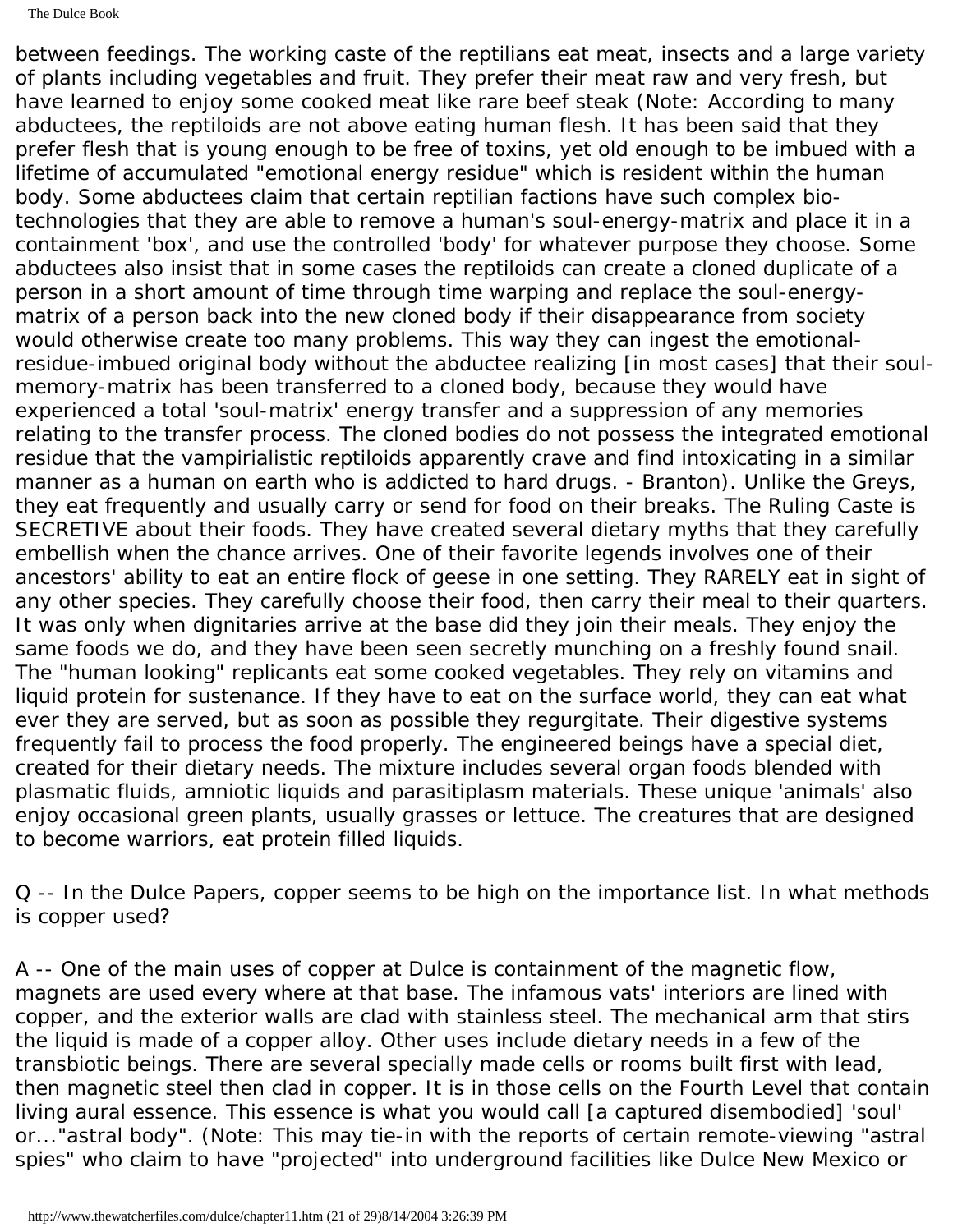The Dulce Book

Pine Gap Australia, only to have close encounters with these astral containment fields, or have been captured by the same and released after being 'interrogated' via supersensitive electronic equipment. In one case an Australian remote-viewer was probing the Pine Gap facility where he also "saw" three other astral spys.

The magnetic or astral body of one of these people had been captured by such a containment field, which really disturbed him. This man, Robert, also saw Greys and Reptiloids operating in the deeper levels of Pine Gap and also Nordic-type humans who were apparently captives and who did NOT seem to be very happy about being there. - Branton)

Q -- Growing multi-species beings, blood formulas and human parts in vats sounds like a bad plot to a science fiction movie. The doctors and scientists of the world claim you can't mix the species (Note: Naturally this may be true, however through genetic bioengineering and gene-splicing this has apparently been accomplished to some extent - Branton). The concepts mentioned in the Dulce Papers sounds far fetched. Could you provide information that the average "surface world" reader could understand about similar things?

A -- The doctors and scientists on the SURFACE world may say that, but underground, away from the prying eyes of ethics boards, they DO GROW TRANS-GENUS BEINGS! There is a lot of written material available at libraries. One of the best sources is an easy to read book published back in 1969, by Prentice-Hall International, with the title of "THE SECOND GENESIS, THE COMING CONTROL OF LIFE" by Albert Rosenfelt. In this book, they discuss "animals that may be especially bred to supply genetically reliable organs for people." - and "...the use of fetal or embryonic material from which adult sized organs and tissues may be grown..." Also he discusses the fact that embryonic tissue has no immunological activity, therefore it cannot provoke the defense mechanism in the recipient. IT WILL JOIN THE BODY NOT AS A FOREIGN ANTIGEN, BUT AS A NATURAL PROTEIN. He further discusses solitary generation, commonly called virgin birth, but also known as parthenogenesis. With one "virgin birth" in 1.6 million births average ON THE SURFACE of the world, in Dulce that rate is reversed. Occasionally, a "normally born" human infant is born in the hospital wards on the Seventh Level. Parthenogenesis is the method used to grow type two beings. The now common transsexual surgery on the surface world, began at the Dulce Base. Men became women on a whim in the Seventh Level labs, and with the Fourth Level technology, the brain washing [resulted in] the "eager desire to become a woman" and that poor man [whether a willing or unwilling participant] FIRMLY BELIEVES he always wanted to be a woman. No one could convince him to believe the truth. ALL THINGS ARE TWISTED AT DULCE. A quote by Dr. Ralph W. Gerard [in THE SECOND GENESIS] put in his now classic statement: "There can be no twisted thought without a twisted molecule". MOST have originated at Dulce.

Q -- How are the human workers stopped from telling everything about Dulce?

A -- Implants, fear threats to harm the families, EM control, also reprogramming with ELF [Extremely Low Frequency] and drugs are the most common methods to 'encourage' the workers not to divulge the location or daily routine.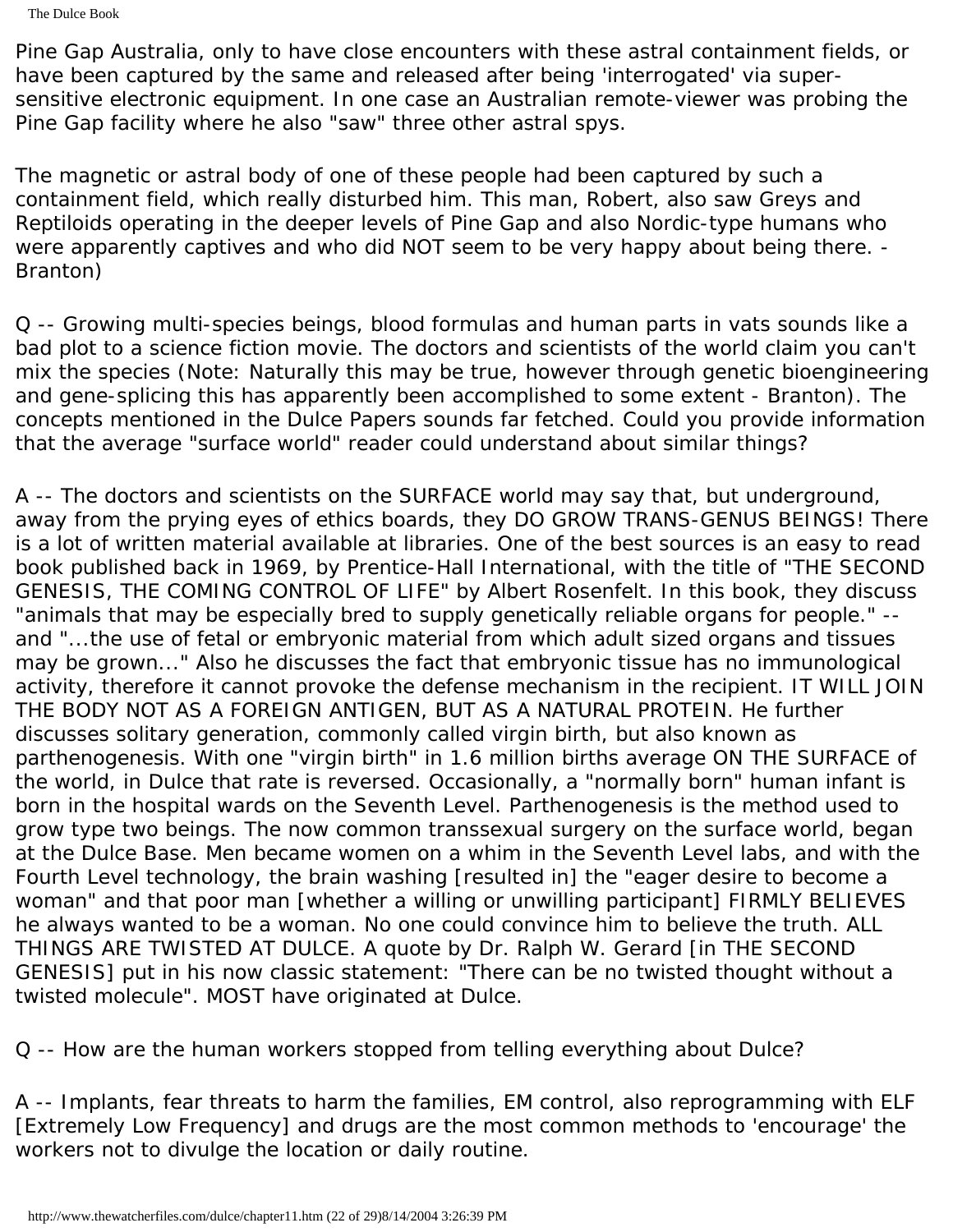Q -- A construction worker at "The Ant Hill" [The Northrup's Tehachapi Base] reports seeing 10-12 foot tall human looking beings in lab coats. Who are these guys, are they from the hollow earth? (Note: The Hollow Earth theory is one that was postulated by various well known individuals, including Marshall B. Gardner, Raymond Bernard, William Halley - discoverer of Halley's comet, Edgar Allen Poe, Edgar Rice Burroughs, John Cleves Symmes, John Uri Lloyd and others. Basically the thesis involves what one might refer to as the Geoconcavitic sphere theory, or that as the earth was forming in its molton state the planetary spin created a hollow or concavity within the center similar to the hollow created by the centrifugal force of a horizontal washing machine following a spin cycle. The theory, which has been postulated in para-geological theories, in adventure novels, and in some cases even in alleged visits to the "inner world", states that the 'shell' of the earth averages between 800-1000 miles thick, with an interior surface consisting of oceans and land illuminated perpetually by a sphere of electromagnetic and/or nuclear energy suspended at the very center of the "empty space". There are reputedly funnel-like openings near the polar regions, perpetually concealed by mist created by the collision of cold air from the outside and hot air from the inside, which permits ingress and egress to and from this inner 'world'. The theory states that the inner surface has its own gravity, yet slightly less than the outer surface gravity. One side-theory is that between the inner and outer surface where gravity is nullified there exists a layer of weightless or low-weight caverns in an eternal state of chaos where minerals, liquids, gases and chemicals continually slam together from the earth's rotation, causing intense magmatic activity, a virtual inferno, or "bottomless pit". Some have theorized that -- based on the Apocryphal book of Esdras, chapter 13, which contains non-cannonized Jewish legends -- that the 10 'lost' tribes of Israel disappeared beyond the river Sambatyon and to a place in the far north where humans never lived before called 'Arzareth'. In the last days, a path would be made through the ice and waters of the north and the lost tribes would return. There are three tribes accounted for as of this writing, or rather two tribes and two half tribes: Judah, Benjamin, half of the Levite tribe, and apparently half of the tribe of Dan if we are to believe the Ethiopian 'Jews' who claim to be descended from Dan. The '13th' tribe would be accounted for by the fact that the two Josephite tribes of Ephraim and Manassah are considered distinctive tribes in and of themselves. As for the 'giants', some believe that these have a direct connection to the 10-12 foot tall 'Anakim' people mentioned in the Old Testament who were driven out of Palestine, following which the Torah gives no further details as to their fate, although there have been many reports of such 'giants' being encountered in large cavern systems below Alaska, Oregon, California, Utah, Texas and Mexico, and also reports of ancient gravesites in the western U.S. and elsewhere where the remains of human giants have reportedly been discovered. Most often they -- like the fifth dimensional "Sasquatch people" themselves -- have been described as being benevolent, unless provoked. - Branton)

A. They are probably inner earth drones [workers]. The deeper you get, the stranger the life forms. The tall men are from the subterranean levels, lower yet are the dwarfed deformed forms. I don't trust either of them. There are other forms, that both the tall men and the dwarfed men fear and loathe, they are similar to Bigfoot in appearance, but extremely violent and enjoy eating what ever they find while it is still alive! They are subhuman and demented, with an IQ around 15 (Note: Apparently, according to another source, these lower 'Bigfoot' type creatures -- having more of a resemblance to apes than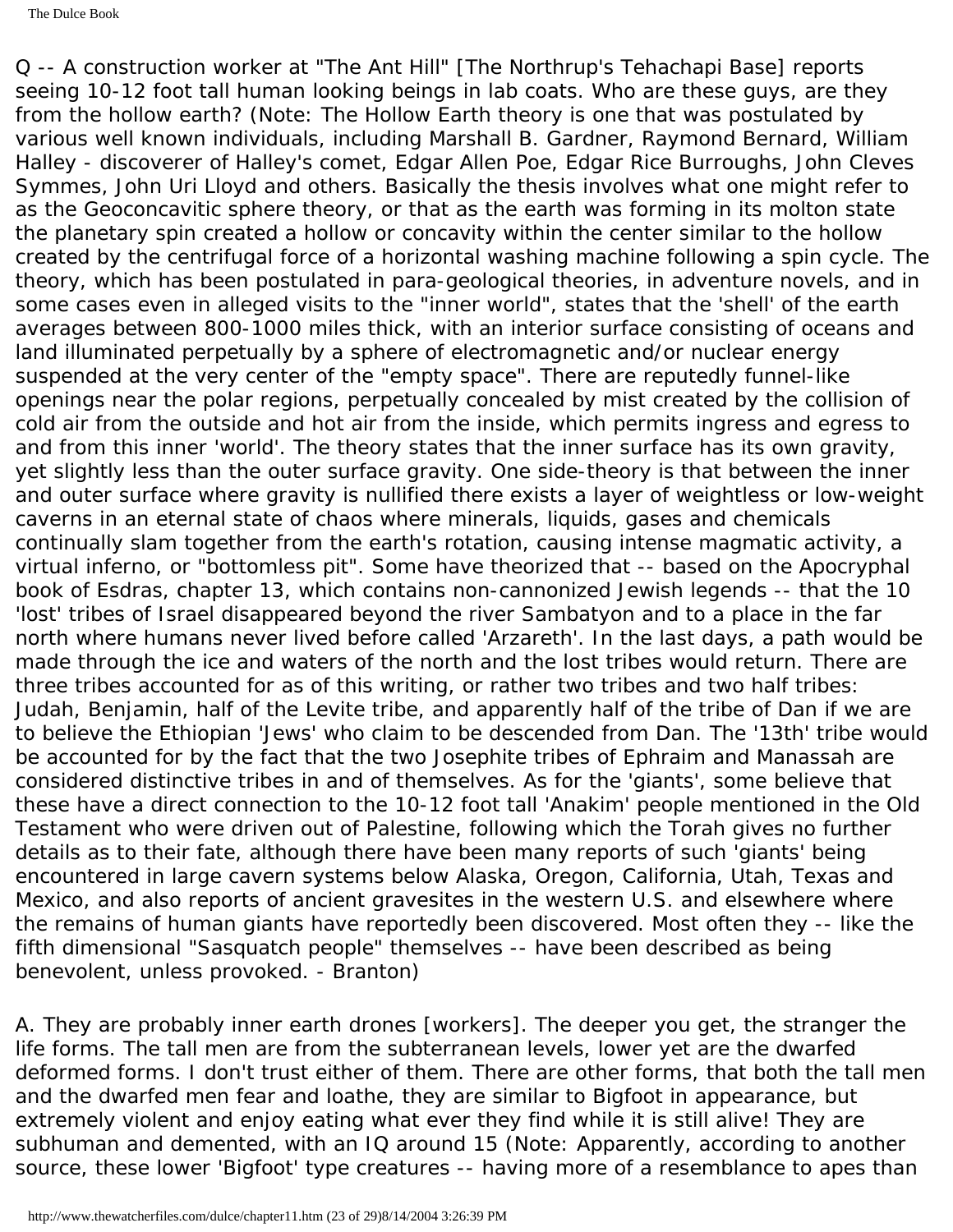to the more "human-like" faces and features of the much friendlier Sasquatch people who frequent the surface -- dwell in wild cavern systems some 6 or more miles deep, along with other very large and dangerous insectoid and quadruped or serpentine reptilian life forms reminiscent to something from out of a hadean nightmare. This is according to a report I investigated some years ago of a group of speleonauts who reportedly broke into a vast underground labyrinth west and northwest of Cushman, Arkansas, where they encountered these types of creatures as well as friendly blue-skinned humans who claimed to be descended from a family that had survived an ancient global deluge by taking refuge within a large ship. These ancient people claimed that their ancestors had come to the Americas and discovered the cavern 'world', wherein they commenced to establish their hidden civilization. - Branton). The reptiloid [hominoid as opposed to quadruped or serpentine] life forms stay in caves or caverns that aren't very deep. They prefer the desert mountains. They use camouflage rather than fighting, but they do carry vril rods for protection [flash guns]. They do have a symbol, not the hokey "snake-with-wings" that I keep seeing in the public (which is used mostly by the GREYS and also as a medical symbol for the Delta Force - Branton). The REPTOIDS use a dragon with its tail in its mouth [a circle] with seven pointed stars in the middle.

Q -- There have been reports of the Delta Force having black vans with no tires that hover over the ground. How much are we [U.S.A.] already inter-working with alien cultures?

A -- I haven't seen the black vans you mentioned. We are totally submerged with alien cultures. Very little of the original human cultures have survived.

Q -- How can WE [the public] go after, or expose an alien culture which is covert and hidden?

A -- Go for the best shot. That means go after the REPTOID. They stay near the surface, they choose to try to hide and avoid contact. They are soldiers, doing a job and usually there are two or three at each job site. They are 'manning' a remote post. They are not to bother the humans unless they are endangering the post. Most of them are not hostile and won't kidnap you, they may blast you with a flash gun that may paralyze you [you won't remember the flash] for an hour or two and cause confusion and mild fear. It could cause you to black out [pass out] for a while. It is their way to escape and buy time to hide any visible equipment. If you know any areas with repeated reptilian sightings, then that is the place for you to look. They are fearsome to meet face to face, and their voices are harsh and whispery with heavy ss's, but most of them understand English [and several other languages]. Wear something with a reptile [not something violent, like St. George killing the Dragon!] in sight. If you see one, keep your hands OPEN, palm forward, arms DOWN. That is the non-aggression approach. DON'T raise your arms, unless told to. DON'T carry anything in your hands or arms. If he doesn't run, walk SLOWLY towards him. Let him speak first. They consider humans repulsive and hostile and threatening [with good reason!]. DON'T try to offer him anything, DON'T touch him or anything of his. If he hisses at you, back up a couple feet, but DON'T LOOK AWAY! It simply means he finds you smelly. DON'T try to overpower him, he is stronger than ten or twelve men! Usually, if he hasn't run so far, he is curious and wants to talk to you. FIGHT YOUR FEAR and your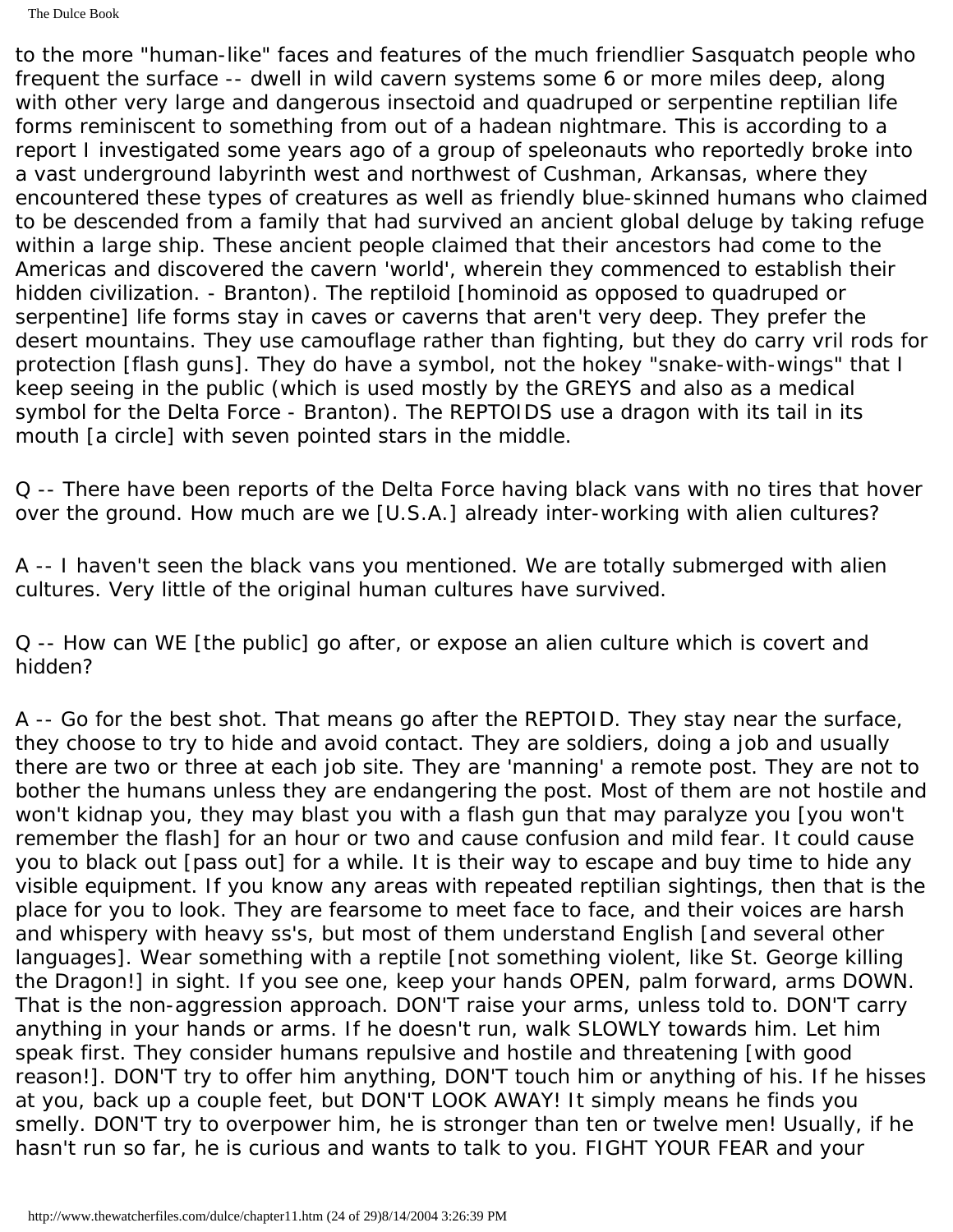thoughts of panic.

Q -- How do we get closer to some kind of data to prove to others that there really is a danger from non-human beings?

A -- Good question. I'm afraid we will find the proof the hard way, when we are invaded. Try to keep a small camera with you at all times. When you search for reptoids, keep it in your pocket.

Q -- Is there a specific location where the public can set up their cameras and equipment to DOCUMENT an alien-government base, and/or their activities?

A -- The problem is, most of the meetings are held in military bases or underground. The Groom Lake Facility does fly several alien craft that regularly fly over unpopulated land that go back and forth from several bases, Southern California has several notable areas. Twenty Nine Palms -- Lancaster or Chocolate Mountains are well know for such activities.

Q -- Could you provide us with a copy of your badge or card you used at Dulce?

A -- Badges or cards never leave the bases. All exits have bars or walls of metal... to open, to go out requires using the card. When you use it for an exit slot, the card won't come out. Each time you leave the base, you are issued a new card, with all the usual data about you, plus your weight added, corrected daily. There are several mines in the Chocolate Mts. that open into a base highway, but be aware that they are patrolled regularly and there are cameras there.

Q -- There are so many types of really far out 'Aliens' seen in TV, movies, magazines and popular fiction, is there one type of a fictional unknown race, in your opinion, that fits the term 'Alien'?

A -- Yes! There are two, an alien that is totally indescribable, and another would be a pseudo-alien.

Q -- What are the dimensions of the Dulce Facility?

A -- There are 1,700 paved miles of roads under Dulce and Northern New Mexico., towards Los Alamos is another 800 miles of tunnels. The base is STILL GROWING [due west].

Q -- What is the top depth?

A -- The First Level starts 200 feet from the surface. Each level has a ceiling of seven feet, except levels six and seven, the ceiling there is 45 and 60 feet. There are approximately 45 feet or more between each level. The average highway ceiling is twenty five feet. The HUB at the base is 3,000 feet wide. Use a 7.5 minute scale map to try to comprehend the size of the place.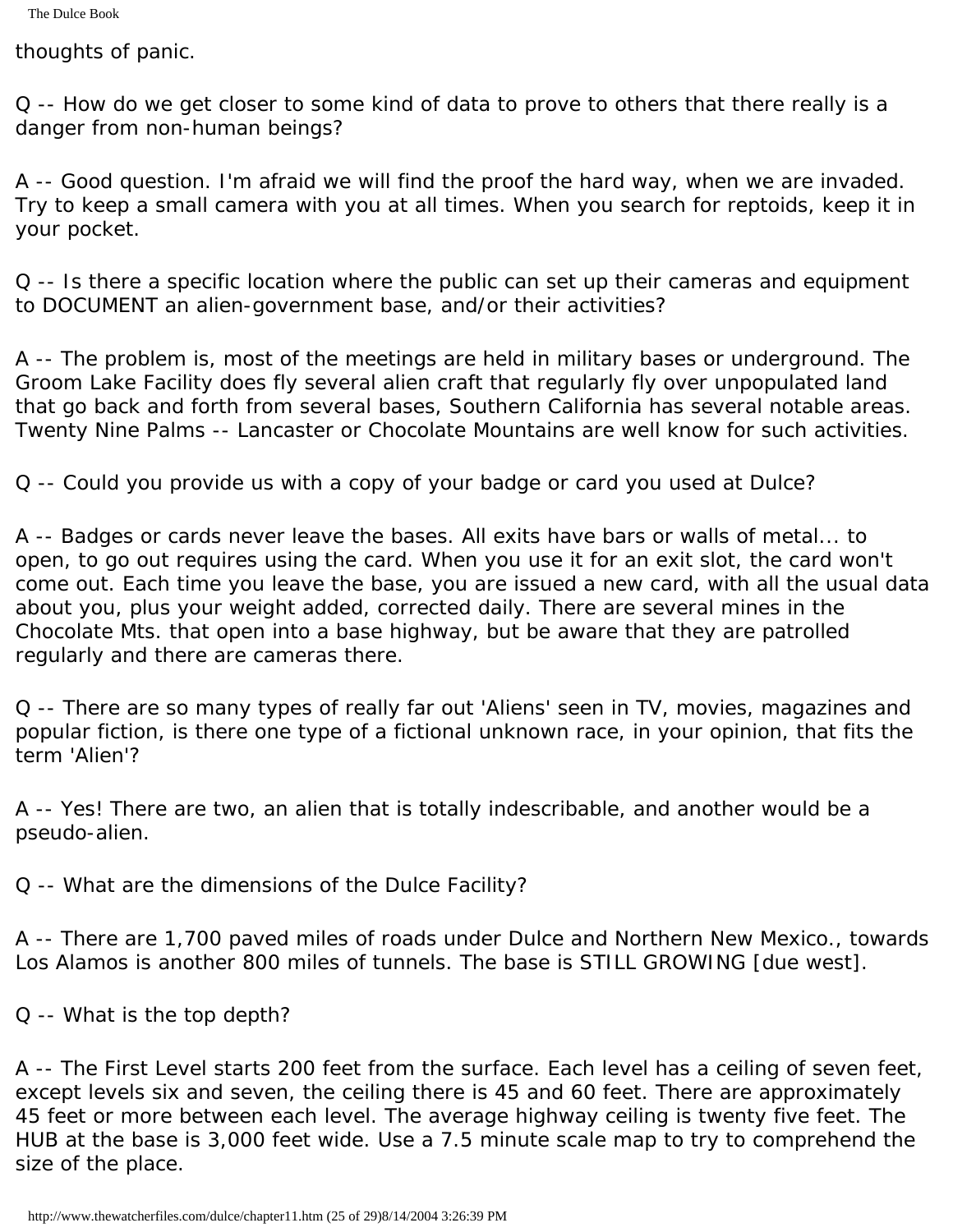Q -- Are there "regular vehicle" exits that can be observed from the ground?

A -- Yes, but they are inside Los Alamos.

Q -- Are their aerial exits that can be observed?

A -- Twenty miles due north of Dulce (across the border into southern Colorado? - Branton) is a large hanger, it is hidden by a facade of cliffs. Look for an isolated short road on the top of a mesa, with no road to or from the top.

Q -- Are the ventilation shafts visible?

A -- The ventilation shafts are hidden by bushes or vents inside caves. There are five on the top of the mesa, be aware there are cameras inside most of the vents.

Q -- Is there external security, and could we recognize them in or around the town itself?

A -- There is minimal security on the surface, most of the men [and women] are Air Force or "highway crew" men. There used to be a Best Western motel that hosts or hires a lot of Base workers from Level One. I don't know if that motel is still operational. Most of the security force live in Santa Fe. Others live at White Pine [Los Alamos].

Q -- Are there security sensors? What type? If so, what is their power source?

A -- Yes there are many types of sensors, radar, infrared, heat sensors, microwave, EMGW, and satellite. Most of the sensors are powered by magnetic power. The only thing you may notice on the surface, would be an occasional satellite dish.

Q -- If you can, give us some information on the upcoming war with the aliens. When does it start? Do you recommend going underground?

A -- The war has already begun. To start, they use "weather control" devices that can cripple a city in hours. Storms, flood and drought -- with those few things they can bring any country to their knees in a hurry. Yes, I do recommend going underground. Choose a location that has a higher elevation than the surrounding terrain. Pick out a cave or even an abandoned mining shaft or two, bury a cache of supplies [including food and water!] near these locations. Place the supplies in heavy plastic boxes that have tight lids [to prevent the destruction by earth burrowing rodents and insects]. Then plan to live like a squatter when it becomes necessary. If you own land, create a system of tunnels and tell no one. Use your tunnels to secrete your supplies, and plan to live in those corridors when you must.

Q -- What about the reptilian ships that are in orbit around the equator (presumably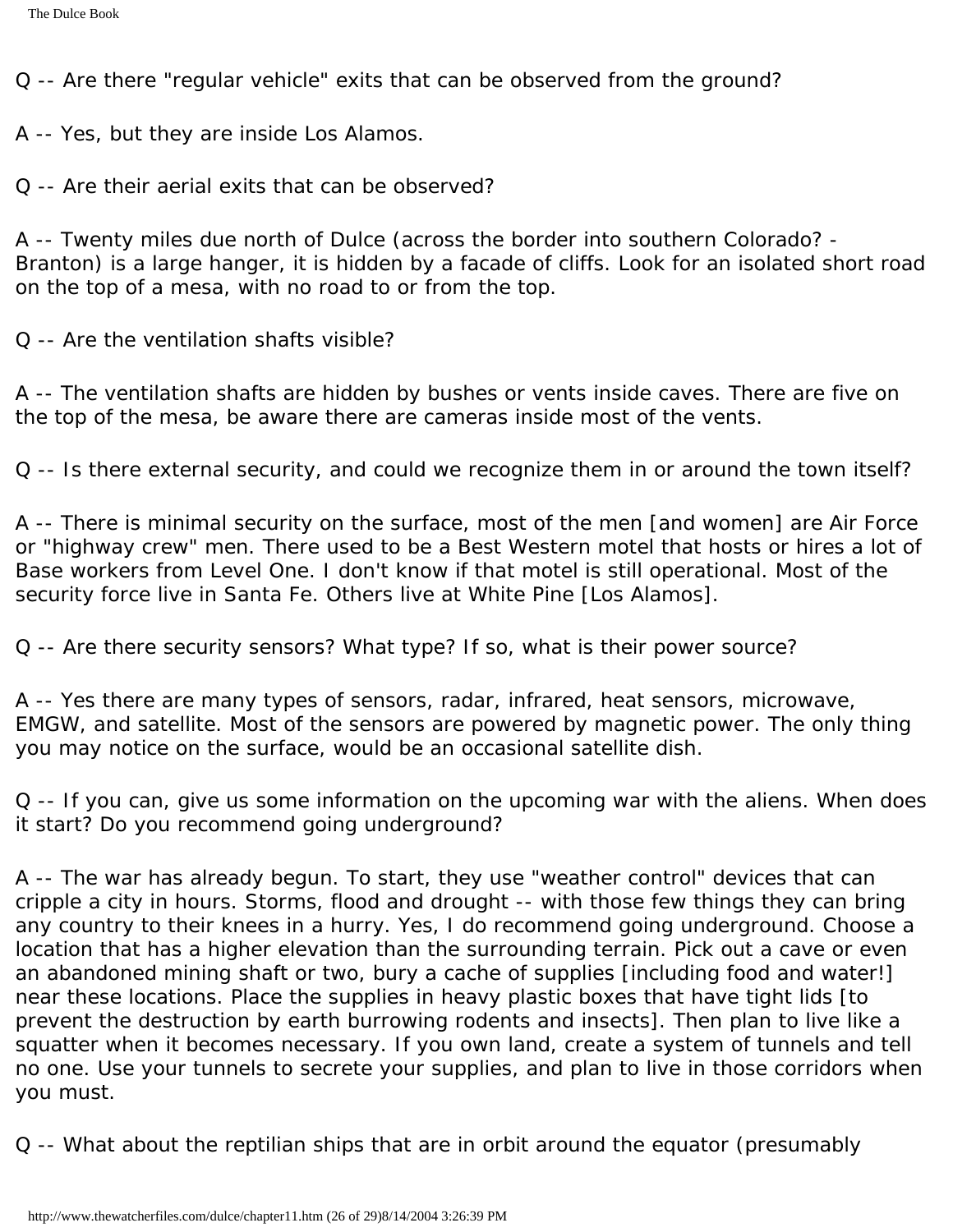The Dulce Book

including the original two 'planetoids' that arrived in geosynchronous orbits around earth at 400 and 600 miles up in 1953. This reportedly led to an NSA project which successfully communicated with the Grey aliens and resulted in a contact-landing-treaty scenario involving president Eisenhower and other Executive-Military-Industrial officials at Muroc/ Edwards/Holloman Air Force Bases in 1954 - Branton), are they cloaked?

A -- They are not cloaked the way you may think. It's more like nobody is learning to SEE, even though it is in plain sight. Like the mail man becomes invisible because you are so used to seeing him you never noticed he is alive. One of the favorite methods of covert activities is to 'hide' their operation in such an OBVIOUS way [or place] that no one would suspect it is covert (for instance, hiding entrances to underground bases beneath religious shrines, federal buildings, mining works, malls, libraries, lodges, hotels or basically areas that one would consider the least likely places to hide or accommodate an entrance to an underground facility. The underground New World Order 'FEMA' facilities throughout the United States apparently utilize this type of concealment with many of their bases. - Branton)!

Q -- What are the Greys susceptible to?

A -- The grays are photosensitive, any bright light hurts their eyes. They avoid sunlight, and travel at night. Camera flashes causes them to back up. It could be used as a weapon against them, but they recover quickly. It could buy enough time to escape. Use commands, or nonsensical words in the form of commands and they will back up. Their brain is more logical than ours and they do not create 'fun'. They do not understand poetry either. What really confuses them is saying things in "pig-latin". We learned that in a hurry, and used it against them [the GREYS] in the Dulce Wars.

Q -- Can greys read your intentions if you came up behind one?

A -- Yes. They read your INTENT, because they use your body's frequency. The human race broadcasts a frequency, that they recognize as an electromagnetic impulse. Each person has a slightly different frequency, that difference is what we call 'personality'. When a human thinks, they broadcast strong impulses, in the case of 'fear' the frequency is 'loud' and easy to recognize (by the same right, a calm and composed mind-set should be far more difficult to 'recognize' - Branton).

Q -- Can we shield ourselves against their mental control?

A -- We CAN shield ourselves against them, however 95% of the human race never try to control their thoughts, and controlling our own thoughts is the best weapon. The average person rarely thinks in a clear pattern. That allows the brain to think in a chaotic way. Control your thoughts, AND YOU CAN STOP THE ALIENS ATTEMPTING TO ABDUCT AND CONTROL YOU. Controlling my own thoughts have kept me alive for years.

Q -- Could you shed some light on the type of human the aliens are looking for when they abduct?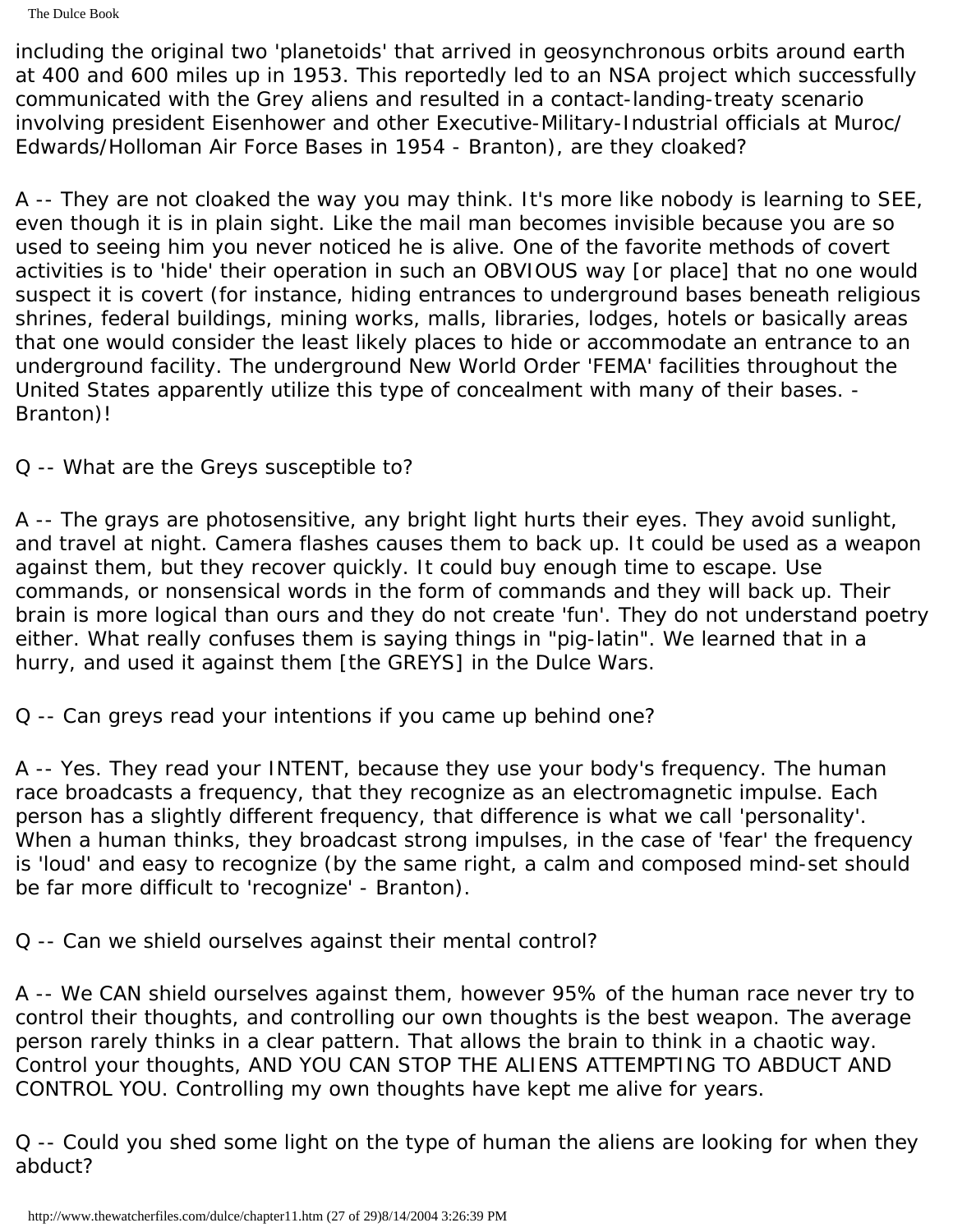A -- I can tell you that the most common are petite women in their early twenties or early thirties, dark haired boys between five to nine, small to medium size men in their midtwenties to mid-forties. But, let me stress that there are ALL TYPES of people being held against their will in the Dulce Base! There are tall heavy men and women, teenagers, elderly folks and very young girls in the cages AND the vats. I only mention the most common age-size are the small young men and petite women. The boys are favored because at that age their bodies are rapidly growing, and their atomic material is adaptable in the transfer chamber. The young small women are frequently very fertile. The men are used for sperm. I have no idea why they prefer small to average size men.

Q -- Did you ever see twins or triplets, etc.?

A -- Since you mentioned it, no. It never crossed my mind to search for them. But then that doesn't mean they aren't there. There is no way I could have seen everybody at that huge complex.

Q -- What is the prevalent human race at the Dulce Base? I am curious about both the human workers, and the inmates.

A -- The human work force is made of people from every nation on the surface world. The one thing they share is that they all speak english. If you are asking if there are white, black, red, yellow and brown skin color, again I'll have to say that there is no 'prevalent' race there. As for inmates, I could see ALL races there. From what I could see, it looked like there were more 'white' people, but again, I saw a constant flow of different people, many I think, were only there for a few hours.

Q -- Please explain the method they use to identify each inmate.

A -- No one has a name. When first brought to this facility, they were issued one large 'number'. Usually that code has a mixture of numbers and letters. They show the place, how, and by who, followed by the time, age, sex and finally the personal number [their S. S. number]. For example it might look like this: NVLV-00A-00700-P00:00:00-00-M-000- 00-000

Q -- With that huge facility, trash and garbage must be a real problem, how do they dispose it?

A -- It was never a problem. Some of it is 'reformed' or melted down then remade. Some of the wet garbage is 'eaten' by bacterial forms, and what's left is vaporized in a vat like chamber. The residue of that action [it takes them months to get enough to measure] is used in a complex lye and used to fertilize crops.

Q -- Where is your family? Not just your wife and son, but parents and siblings?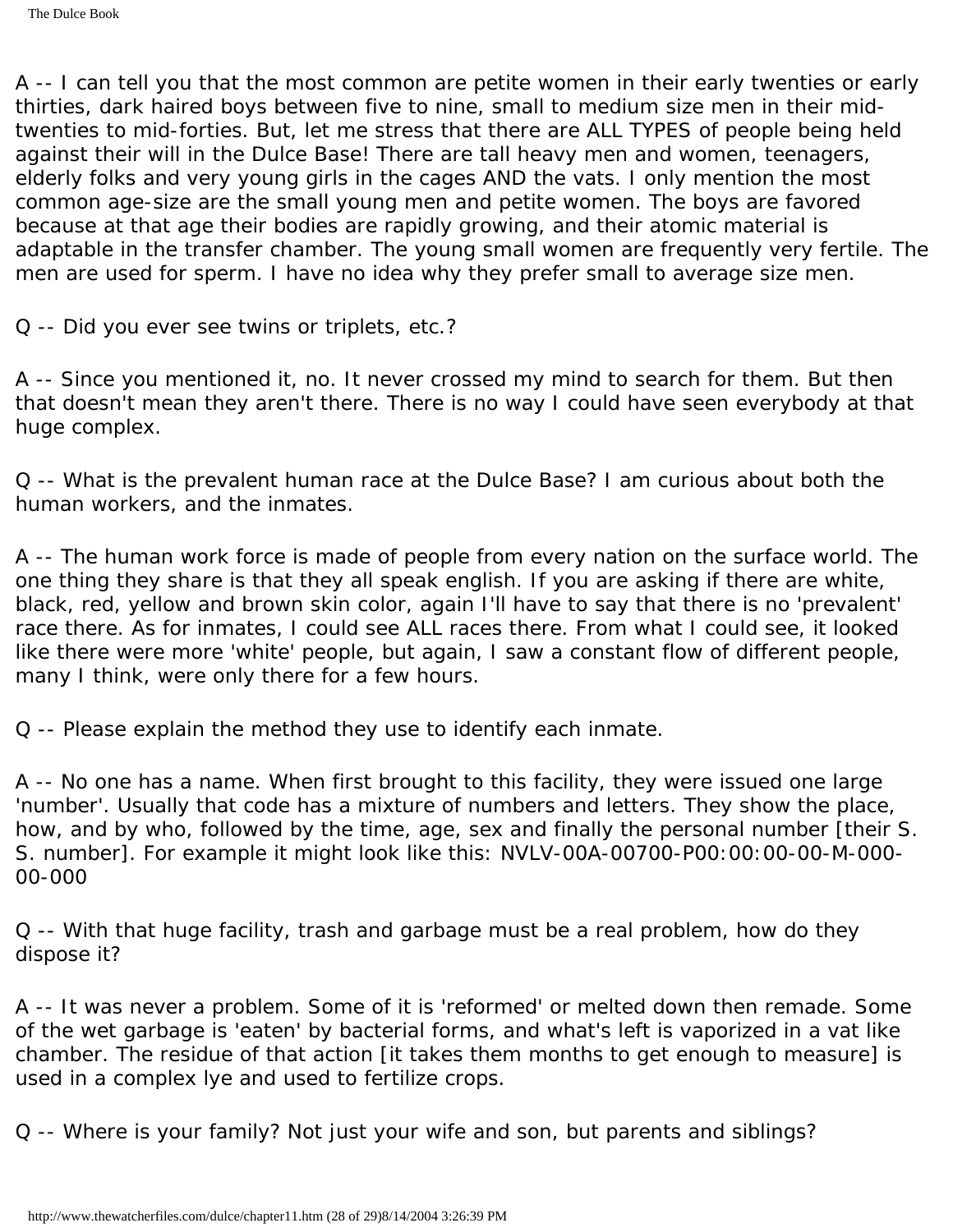A -- Cathy and Eric are still missing. My parents died in a car crash when I was in my teens. I have one brother, if he is alive I suspect he is inside an underground base some where. I haven't heard from him for several years. Please pray for them, please!

Q -- What is your birth date, and where were you born?

A -- 23 April 1941, Glen Ellyn, IL [actually in a farm at home, in the place now called Glen Ellyn, my birth certificate list is at Wheaton, IL]

Q -- You have been through so much, and yet keep fighting, what is your biggest fear?

A -- That the general public will forget THE TRAPPED INNOCENT PEOPLE in the despicable place, and will ignore THE HUNDREDS OF CHILDREN, WOMEN AND MEN ADDED TO THAT PLACE EVERY MONTH.

BACK: **[Chapter 10](#page-69-0)** NEXT: **[Chapter 12](#page-106-0)**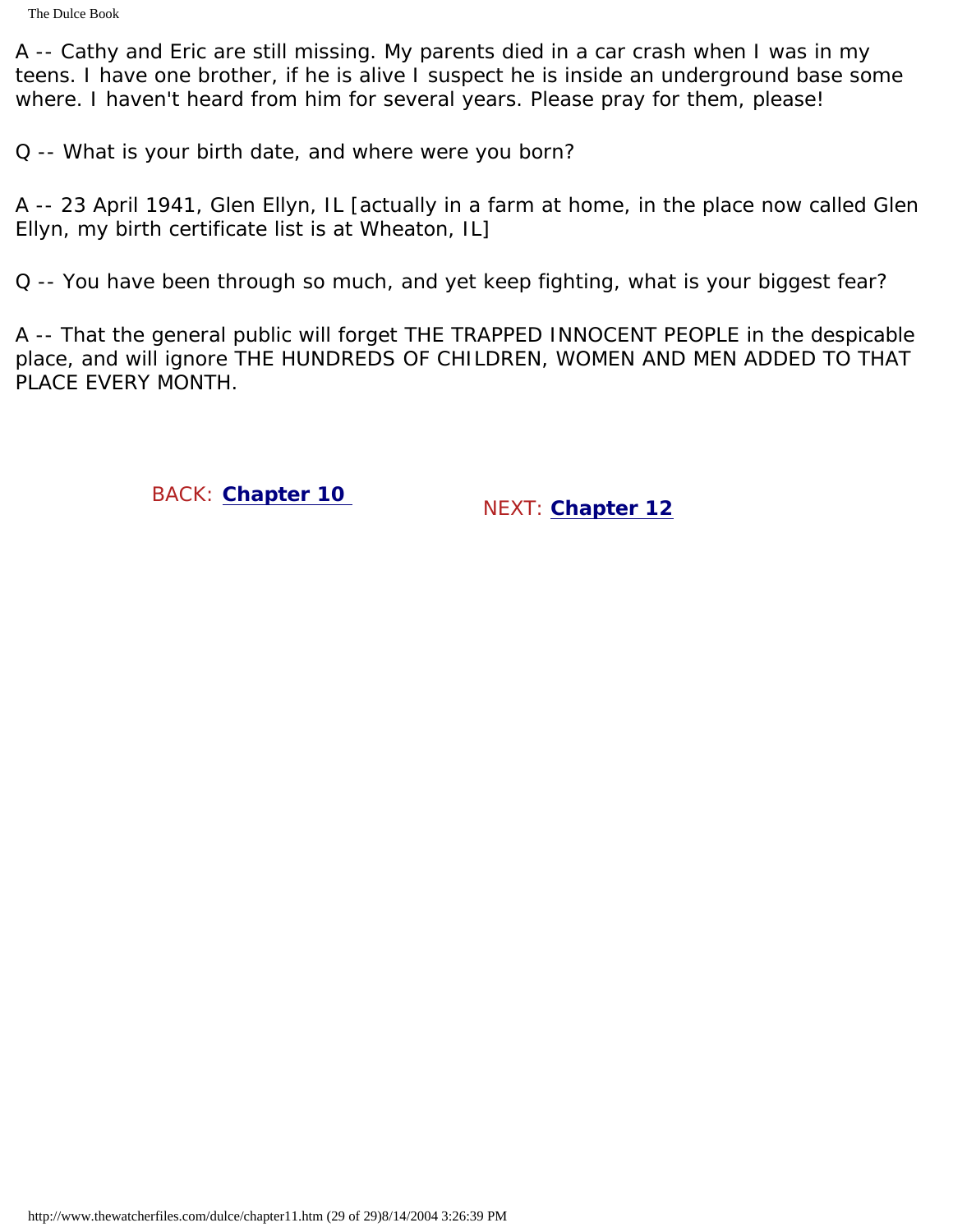## **The Dulce Book**

Chapter 12

<span id="page-106-0"></span>**Operation Retaliation: Paul Bennewitz -- One Man Against An Empire**

Following are quotations from a document [actually a detailed report, called PROJECT BETA] which was compiled by scientist Paul Bennewitz for officials at Kirtland AFB who were working with Bennewitz in an operational plan to bring down the 'alien' base at Dulce, New Mexico... that was until 'other interests' deep within the intelligence community got involved and brought enormous pressures against Bennewitz and various Kirtland AFB officials -- Col. Edwards, AFOSI agent Richard Doty, the Wing Commander and others who were involved -- to CEASE the investigation. Although Paul has apparently been 'silenced', the discoveries which he has made in regards to the physical-technological aspects of activity taking place in and around Dulce cannot be silenced. PROJECT BETA is apparently a proposed plan for a physical military attack on one of the major or 'KEY' basing installations of the Draconis-Orion-Reticuli forces, and may be useful in any future attempts to re-take the base from alien or ALIEN-CONTROLLED elements, and to set free the human captives who are apparently being held in cold storage or in subterranean prisons deep below the surface of the American Southwest [and beyond]. Before dealing with the report itself, we will quote some correspondence between Bennewitz and others, beginning with excerpts from Paul's March 1986 letter to Clifford Stone, now director of UFO CONTACT INTERNATIONAL in Albuquerque:

"Dear Clifford;

"...There is so much in this and so much has happened upon a near daily basis to me for seven years that I don't know where to start first.

"I think probably the best approach is to start out with some explanation in the way of statements relative to alien cultures here on Earth, their social structures, physical makeup, etc., all of which has been gleaned from the direct communications by computer,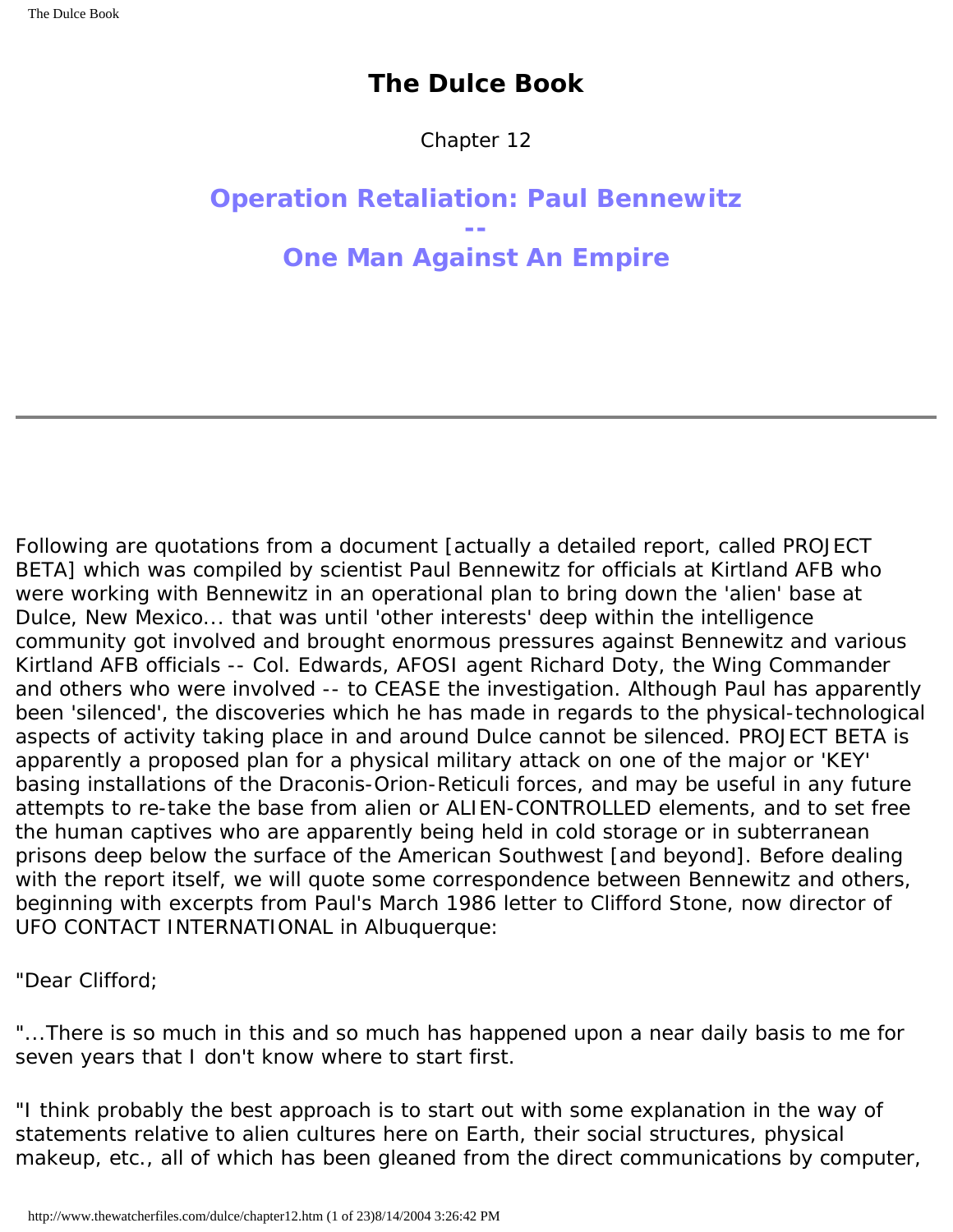The Dulce Book

visual observation, psychological evaluation, and personal interaction.

"First, there are the Low, High and Very High cultural levels. In the Low levels of the culture there are sharply defined levels, which extend from slave level on up. There is no freedom there -- no one crosses these lines within -- cross it and you are dead. Everything is watched with optical equipment and monitored by computers and individuals called 'Keepers'.

"Spheres of many sizes float throughout their environment, monitoring audio, visual and thought frequencies (these have also been observed by workers in underground facilities reaching miles below Edwards Air Force Base and the Tahachapi mountains of California. - Branton). These units, which have a highly mirrored finish, can be talked to. They can cloak themselves so that they are totally invisible. Their control signal can be broken down into varying AM and FM components. There is no trust in this type of society. Everything is watched and monitored.

"The command structure is near totally unbelievable.

"The ruling levels wear robes of appropriate colors. The alien government involved with this group is totalitarian. They appear not to observe social and moral principles. Their credo appears to be total control or kill.

"In the North -- at the river -- the 'Orange' Insignia -- or at the Diamond as the alien calls the base. The method of rule is a monarchy. The 'king' wears purple. The high colors of social level wear green, yellow, and white. The lower levels wore brown.

"Their body metabolism is very high, estimated at 110 to 115 degrees. Elimination is through osmosis. Skin color of the ruling echelon varies from a jaundiced yellow to white. No hair of any kind. The arms are long -- near to knee level. They have very long hands and fingers. All of them look underfed. They have big heads and eyes. The humanoid types are generally light green. When in need of formula or dead they turn GREY. Many in this culture walk with a limp or shuffle their feet...

"There is a council in the North called THE NINE. ALL of them seem to be cut from the same pattern. All appear to be highly vindictive and ego-oriented. Their 'god' is called 'TA'."

And in a letter to Clifford Stone dated 3/19/86, Bennewitz writes:

"It would appear that the Greys in the north are near frantic about my communications and want to stop me from talking (elsewhere Bennewitz implied it was more of an 'interrogation' - Branton) with Io via the computer.

"This morning I have a dark red streak down the left side of my face about 2 3/4 inches long and 1/4 inch wide. Based on experience, I would guess it was done by one of those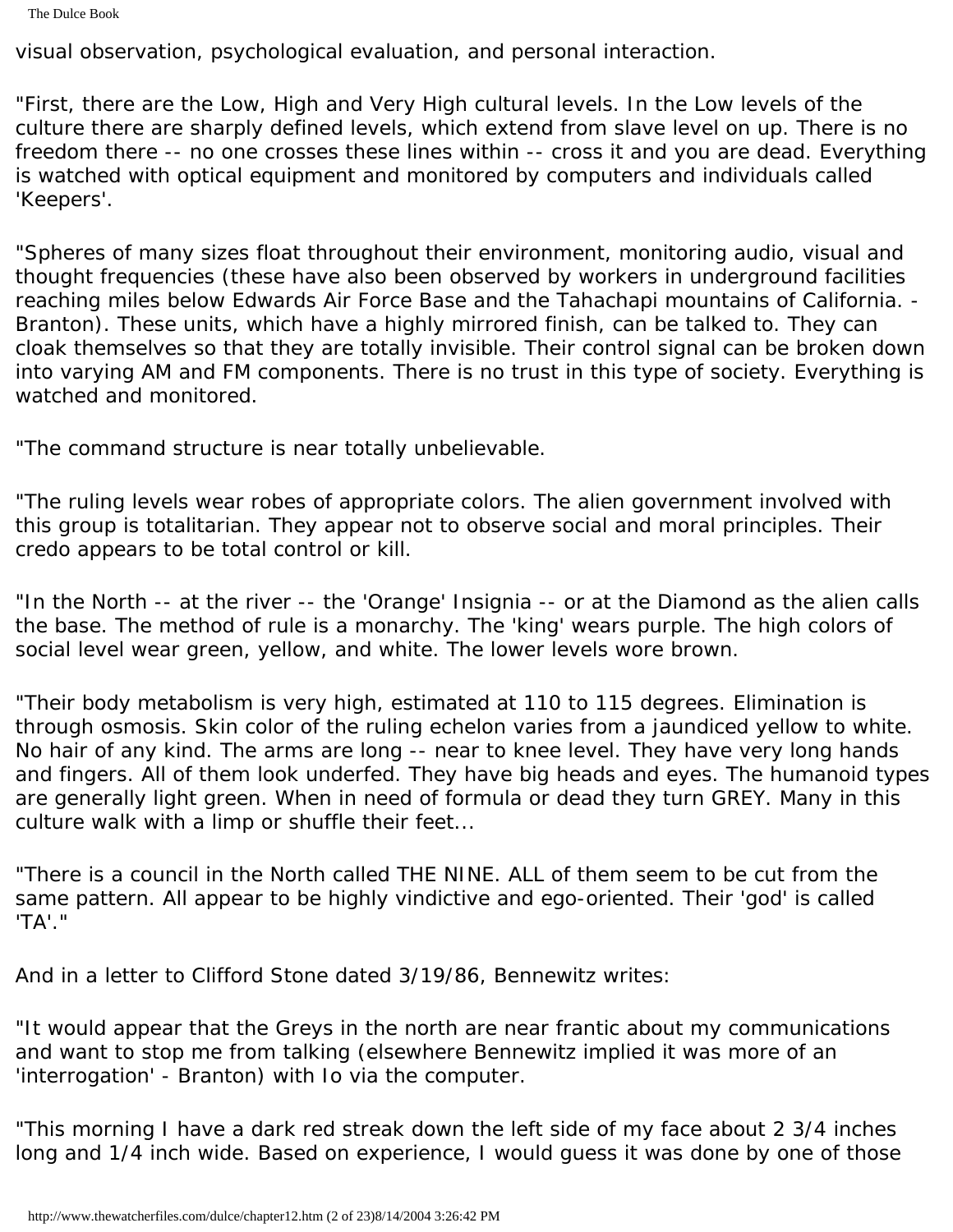The Dulce Book

[mirrored] spheres in the bedroom last night. This is typical of their distorted sense of logic. They operate on FEAR, but their problem is that I DON'T FEAR THEM. All they have achieved with me is that I totally ignore them. It would appear that they are deathly afraid of the beings called Io and Jo [see High Culture -- the humanoids].

"You will find, if you have not already, that constant interaction will result in learning how to be aware of, and in turn use, alien logic. IT IS BECAUSE THEY OPERATE IN FEAR AND DO NOT UNDERSTAND THE CONCEPTS OF FRIENDSHIP AND TRUST THAT THEY OPERATE A SOCIETY WHERE EVERYONE AND EVERYTHING IS WATCHED.

"Now, if you look at those in the north (Colorado? - Branton) pragmatically, they have achieved the ideal in terms of war machines and weapons. With their machines and weapons they are 'brave' -- in their minds -- without them they are just a quivering mass of fear.

(Note: I can also confirm Bennewitz' observations here, however I would also add that in addition to their technology -- especially their mind-control technology, and this relates to the following -- once one breaks through the complex matrix of LIES that the Reptilian-Grey collective projects, then they are found out to be nothing more than 'quivering' worms beneath the 'shell' as Bennewitz implies. In fact the ONLY power that these soulless vermin -- the 'hybrids' and non-collectivist reptiloids not included in this 'flaming' -- have over us is their complex DECEPTIONS and our reciprocating and capitulating FEARS. Why am I so confident to 'judge' the Greys and their 'collective' in this manner? Because I myself had fallen for their lies many times before I discovered what they were REALLY all about. As an example, the collectivist reptiloids-dinoids-greys would have us to believe that they genetically 'created' us and put us on planet earth. In response 'we' [especially those pathetic human agents who collaborate with them] tend to cower in absolute fear before our/their supposed 'creators' and try to appease them since, after all, "Resistance Is Futile!" In 'appeasing' them, we GIVE OUR POWER TO THEM! We in essence then CREATE a force which is superior to us. - Branton)

"To further enhance their 'bravery', they seek full control with the IMPLANT. [The relative effectiveness of some of these implants seems to be inversely proportional to expanded memory and awareness level]. They also know that they can control large masses of people with lower intelligence without implants -- shotgun manipulation with the beams. With that beam they can and do create mass unrest.

"The High Culture Aliens known as the Eoku:

"The High is apparently the culture of Io and Jo. They do exhibit kindness, empathy, and extreme intelligence in transmissions through the computer (then how, one might ask, can they operate such a death-fear-control-oriented system which has committed untold atrocities and violations against human abductees? Are the Eoku only feigning their benevolence? - Branton). Io's group culture is the Homo Sapians [humanoid] variety.

"Based upon the input from Jo, his hair is brown and the female Io has red hair. [Red-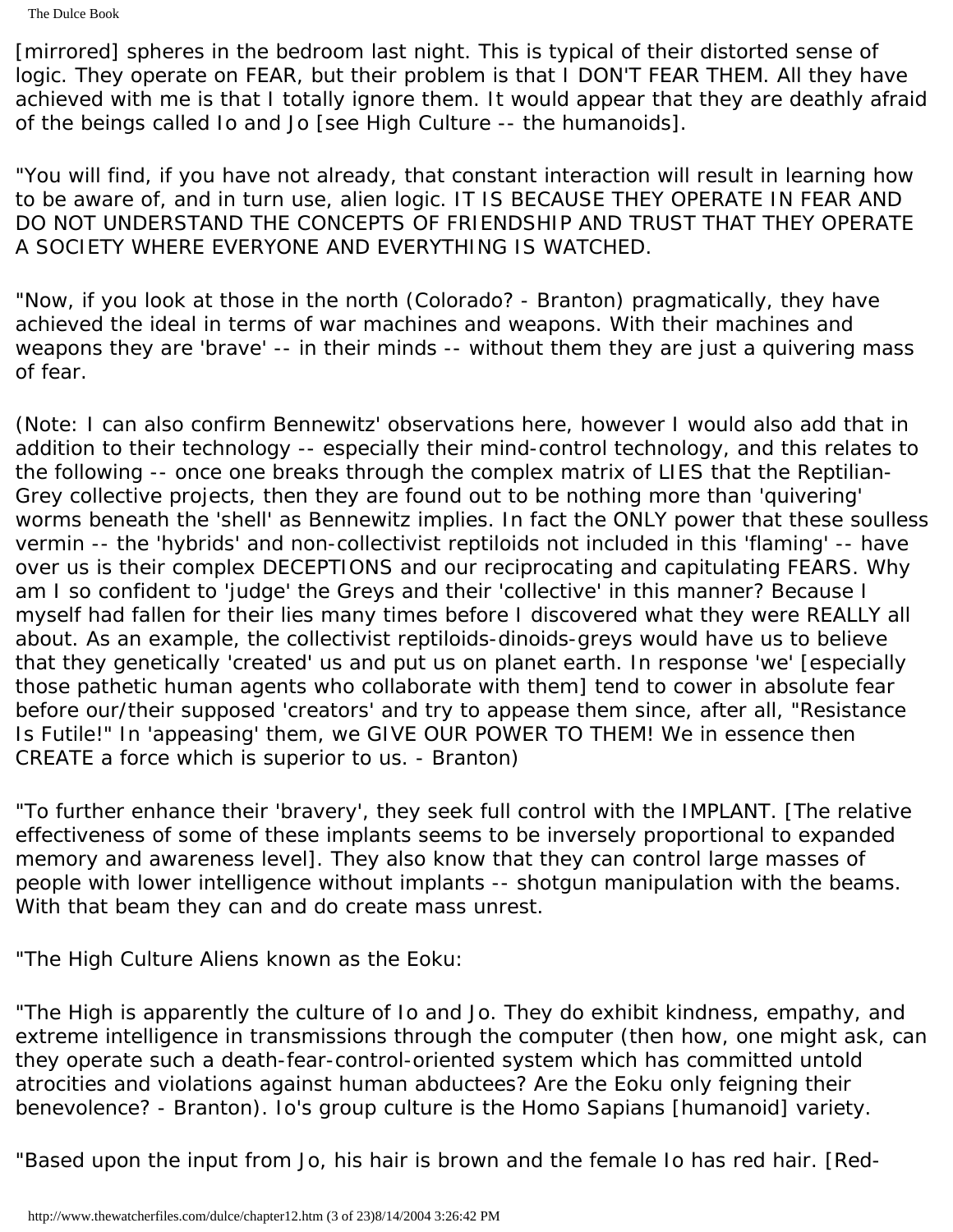The Dulce Book

haired individuals claiming to be Star Travelers have shown up here in Albuquerque on the ground]. They did give indication that bodies of their group are here in Albuquerque in cryogenic containers. The location is tentatively the FAA complex north of Albuquerque. It is a fenced and guarded highly secure area. They indicated through the computer that 8 of the Eoku were shot [by the US Government] and 11 bodies were the result of crashes. [Note: The Eoku are not what are normally known as Greys, or at least the ones that directly interact in human abductions].

"There are more bodies in storage... I don't know where they all are. I knew the bodies had been moved from Maryland and are presently under US Navy jurisdiction. Yesterday, the computer indicated a total of 40 bodies [had been moved]."

EDITOR NOTE: [At last count there were more than 135 bodies in Government hands -- of various descriptions. Some humans, Greys, Reptilians, etc. - Val Valerian]

"I was shown a color photograph by Richard Doty two years or more ago of a purported alien lifeform held prisoner. Supposedly it was taken at Los Alamos. He was alive -- a light green color -- big eyes -- standing directly in front of the camera...

"So far I know very little about the High except for what I have experienced. They are Homo Sapien, and I would guess that they are the same that accidentally [?] zapped Travis Walton. If the numbers are correct out of the computer they number over 5,000. The other group is, I believe, equivalent in number. Indications seem to be that they are operating from a star ship in far orbit around the Earth.

"The culture has apparent social values and emotionalism. They seem to display kindness and concern for individuals (then again we must ask, WHY are they considered the 'leaders' of aliens which show little if any 'concern' for individuals? - Branton). Their technology is superior to ours and also to the Greys based in the north, who are trying to "play god" with badly distorted logic.

"The 'Very High' are very few in number. Their entire structure of knowledge and social interaction is so far advanced that it is near impossible for me to relate to. Again, much of this is based on personal experience of which I have never talked with anyone about. In fact, you are the first.

"I would guess that these 'very high' are quite old -- 1000 years is not apparently unrealistic. I would guess that there are a few of them on the star ship used by the 'high', and that they are preserved and cared for by those on the ship...

"For over 300 years, a conflict has been going on between the Greys, who are basically warlike and aggressive, and the higher factions in the infrastructure." (Bennewitz does not explain the apparent dichotomy of how compassionate humanoids and malevolent reptiloids who are at war with each other could be part of the same 'infrastructure'. Perhaps both the Grays and the Humanoids utilize the same collective-mind-network and therefore are intricatally tied-in with the other whether they like it or not. This would make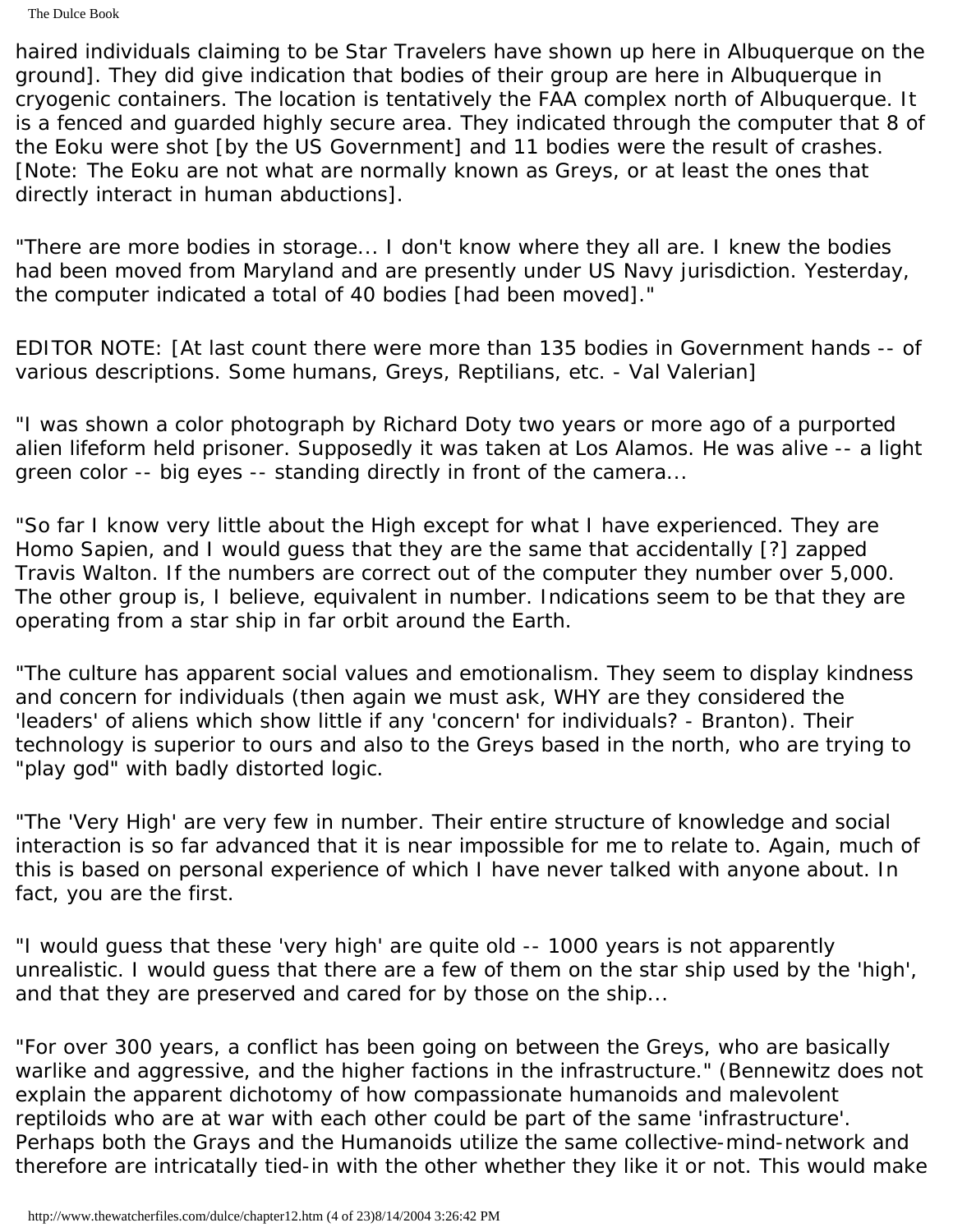the "High" and "Very High" leaders in something equivalent to the Ashtar collective. - Branton)

#### P R O J E C T B E T A

#### [WITH SUGGESTIONS AND GUIDELINES]

PROJECT BETA

Investigator -- Physicist -- Paul F. Bennewitz

The following are key mile posts established or discovered during the continuing scientific study concerning Alien intervention and the result. [Study limited soley to New Mexico]

1) Two years continuous recorded electronic surveillance and tracking with D.F. 24 hr/day data of alien ships within sixty [60] miles radius of Albuquerque plus 6000 feet motion picture of same -- daylight and night.

2) Detection and disassembly of alien communication and video channels -- both local, earth, and near space.

3) Constant reception of video from alien ship and underground base viewscreen; Typical alien, humanoid and at times apparent Homo Sapiens.

4) A case history of an Encounter Victim in New Mexico which lead to the communication link and discovery that apparently all encounter victims have deliberate alien implants along with obvious accompanying scars. The victim's implants were verified by x-ray and Cat Scan. Five other scar cases were also verified.

5) Established constant direct communications with the Alien using a computer and a form of Hex Decimal Code with Graphics and print-out. This communication was instigated apparently after the US base was vacated (following U.S. intelligence's apparent loss of the Dulce Wars? - Branton)

6) Through the alien communication loop, the true underground base location was divulged by the alien and precisely pin-pointed.

7) Subsequent aerial and ground photographs revealed landing pylons, ships on the ground -- entrances, beam weapons and apparent launch ports -- along with aliens on the ground in electrostaticly supported vehicles; charging beam weapons also apparently electrostatic.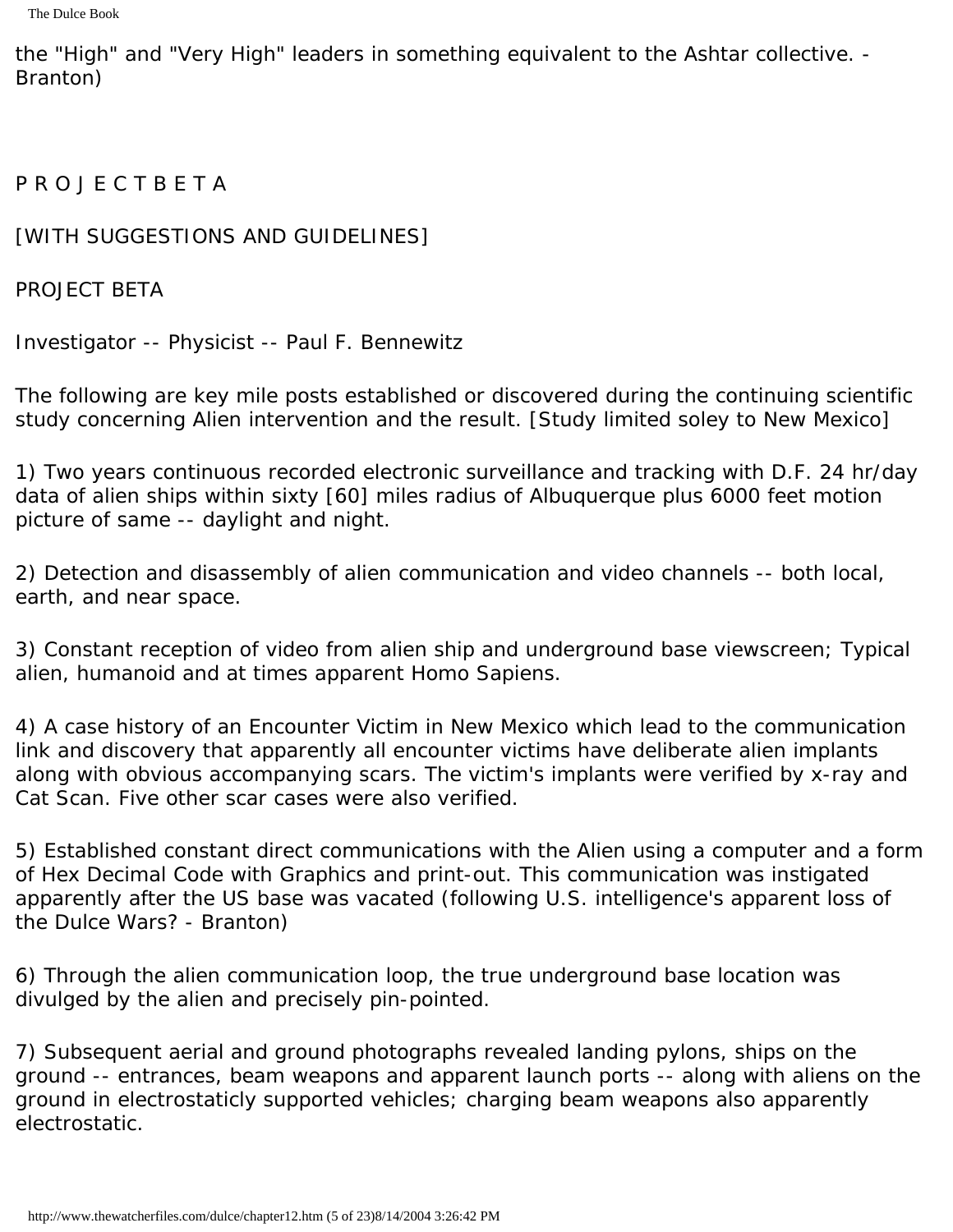The Dulce Book

8) Cross correlation and matching by triangulation, etc., to official NASA CIR [color infrared] high resolution films confirmed base locations and resulted in revealing US Military involvement yielding precise coordinates and the US base layout.

9) Prior alien communication had indicated military involvement and the fact [that] the USAF had a ship but due to studied alien psychology this was ignored at the time.

10) Subsequently, the alien communicated following verification with the CIR, that there was indeed a ship; actually more than one -- that two were wrecked and left behind and another built -- this ship is atomic powered and flying. The alien indicated its basing location.

11) Is was learned as stated that two women and a boy near Austin, Texas were exposed to severe radiation at close range and the ship was last seen going West with helicopters. In addition, the US Government was quietly picking up the [medical] expenses.

12) Subsequent inspection of motion picture photographs taken during the study revealed the US ship or one like it flying with the aliens. These match the CIR where two can be seen on the ground and in the later photographs taken on the ground after the base was abandoned.

"So in very brief form the prologue to learning within reasonable accuracy what transpired prior to the end of 1979 or shortly thereafter.

"The computer communications and constant interaction with the alien in this manner WITHOUT direct encounter has given a reasonably clear picture of the alien psychology, their logic and logic methods and their prime intent.

"It is important to note at the outset, the alien is DEVIOUS, employs DECEPTION, has NO INTENT of any apparent peace making process and obviously does NOT adhere to any prior arranged agreement.

"In truth they tend to LIE, however their memory for lying is not long and direct comparative computer printout analysis reveals this fact. Therefore much "drops through the crack" so to speak; and from this comes the apparent truth.

"It is not the intent of this report to criticize or point fingers. Obviously whoever made the initial agreement was operating upon our basis of logic and not that of the alien and in so doing apparently walked innocently, in time, into a trap.

"The alien indicated that the 'Greys', apparently the group initially involved in the agreement, were still upset about the initial capture and subsequent death of the first eight of their co-fellows.

"Another group, calling themselves in the Computer language, the 'Orange' -- their base is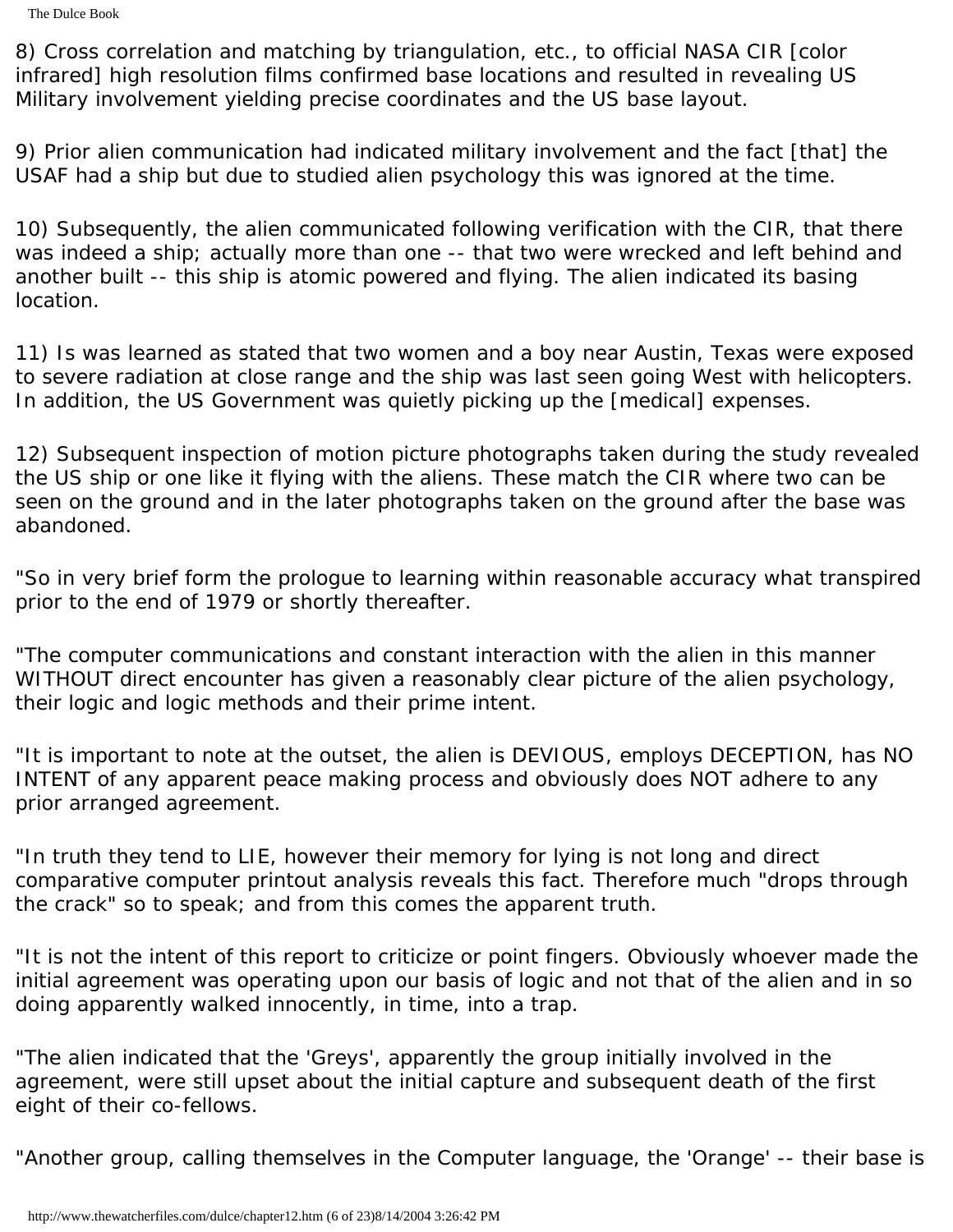The Dulce Book

on the west slope of Mt. Archuleta -- directly west of the south end of the U.S. base and near NW of the apparent main landing area they call, in the Computer language, "The Diamond". This, because from a distance, it looks diamond shaped in the photographs when looking somewhat south west past the observation tower toward the ridged peak SE of Mt. Archuleta. This ridged peak has no name, I call it South Peak.

"The base extends north of this peak to the edge of the cliff down which goes a road past a large alloy dome thirty-eight [38] foot across the bottom and with a twenty [20] foot hole in the top.

"Based upon some of the aerial photographs during which the alien was caught in the open and launching -- some launches appear to be coming from the direction of the dome. I would guess it is an underground launch egress facility. In the NASA CIR there is what appears to be a black limousine alongside the dome on a ramp. Surprisingly it is precisely the size of my 79 Lincoln Town Car. Wheeled vehicles and what appear to be Snow Cats or Catapillars can be seen throughout the CIR -- car and truck tracks, trucks and jeeps. I don't believe aliens have wheels -- humans do.

"Numerous road blocks extend northward through the U.S. base along a well maintained road thirty some-odd feet wide -- apparently gravel -- near all weather -- numerous turn arounds and wheel tracks into launch preparation areas with the ships; pads marked with twenty-six [26] foot Xs and servicing facilities, tanks, etc. -- two domed polygon high voltage buildings on north on the east side of the road, also an apparent foundation for another or a helo pad -- test stands, human housing, water tank [thirty-two foot across] - and at one of the main road blocks, two large vehicles parked across the road. Also at that point another apparent black limousine with tracks leading to it [and] to the west of the road. All tracks and vehicles have been dimensioned and match military vehicles. IF I were to make a guess, I would estimate the likelihood that the apparent black limousines are CIA.

"This is but a limited inventory of what was there on Sept. 8, 1978 -- included only as evidential matter for your perusal and confirmation. The road, which incidentally the natives, the tribal chief, reservation police and highway patrolman know nothing about, comes in off of a trail from the north. Starting at the trail, line of sight to the large plateau area and the alloy dome, the road, in the middle of nowhere on the Jiccarilla Reservation, is precisely 12,888 ft. long airline distance. The total alien basing area, which apparently contains SEVERAL cultures [now all under the designation 'UNITY' in the Computer language] is approximately three (3) Km wide by eight (8) Km long [multi-leveled]. A conservative guess based upon the number of ships presently over this area and the number on the ground in the CIR photographs, the total alien population at this point is AT LEAST two thousand and most likely MORE. The alien indicates MORE are coming or on the way.

"I won't attempt to speculate in this report as to how the initial U.S. contact was made - what transpired, nor how many were able to escape. The alien has communicated his account, and if totally true, it certainly is not palatable.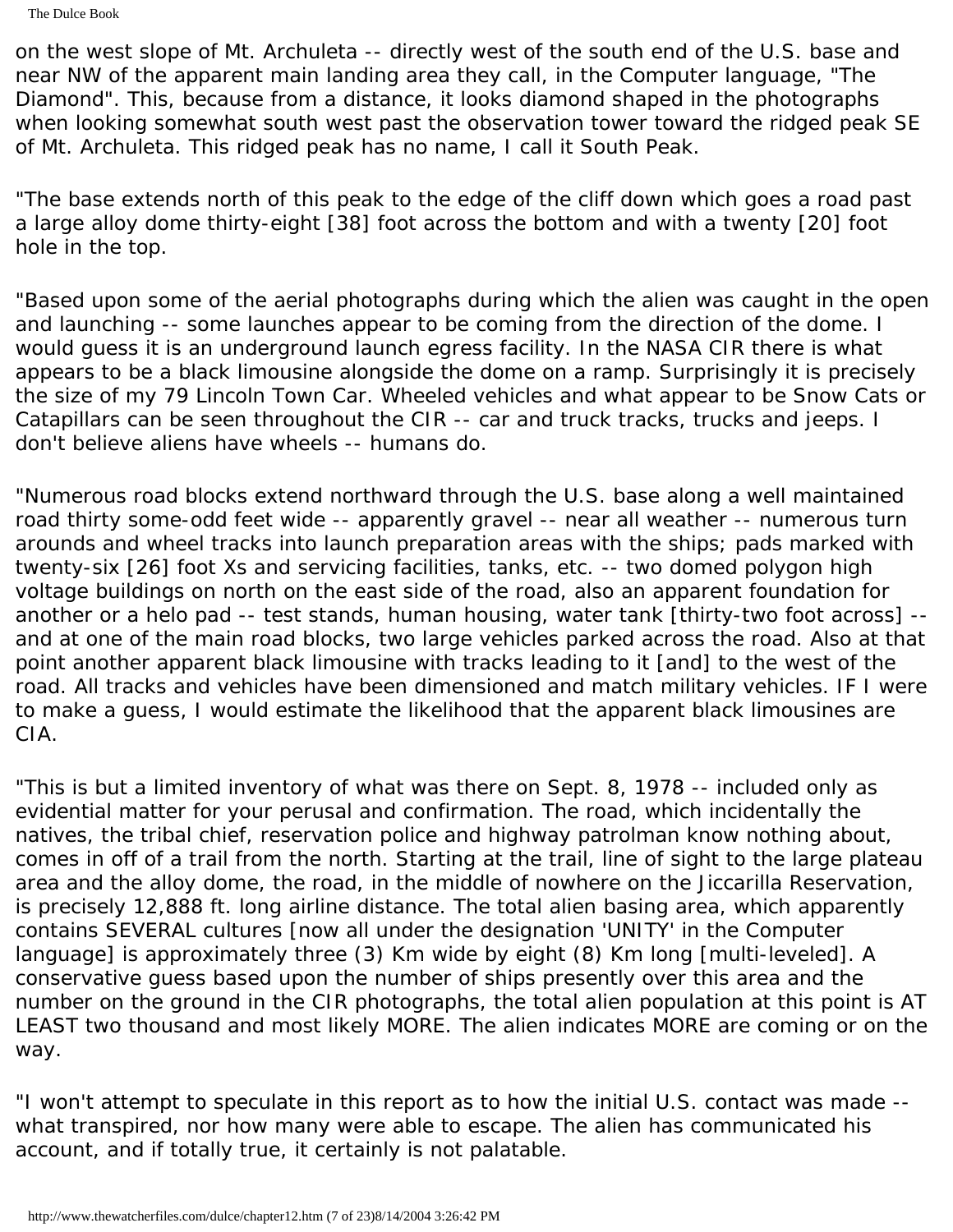"Much detail has been omitted for future discussion if desired -- however the import is this. Constant computer communication -- full on line in February of this year -- manual prior to that -- conditions of morale and a total insight into "what makes the alien run". This is VERY valuable data.

1) Most importantly, the alien will allow no one to go without an implant AND after knowledge of it is wiped out. They simply will not allow it. All indications are that communication or language cannot result without the implant [with the exception of the Binary and the Computer]. This would indicate a possible immediate threat or danger for anyone -- military, Air Force, or otherwise that has been at the base. They WILL NOT remember the implant in any case [the contactee here included].

"The reason for the implant is multiple for both language or communication by thought [there is no apparent language barrier with thought] and also COMPLETE ABSOLUTE CONTROL by the alien through program -- by their beam or direct contact.

"I have tested this and found that during this programming the person then has no memory of the act/conversation afterward. IF THIS HAS HAPPENED TO THE MILITARY, I NEED NOT ELABORATE AS THE POSSIBLE CONSEQUENCES. The victim's 'switch' can be pulled at any time and at the same time they are "walking cameras and microphones" if the alien chooses to listen in with the use of their beams.

"No classified area of any endeavor in the U.S. is inviolate under these conditions. However -- realize -- the scars, barely visible -- CAN be seen -- ALL are exactly located and ALL are accessible by x-ray.

"2) Also note that all of the aliens -- human, humanoid alike -- all must have implants - without them, no direct communication is apparently possible. So one can most generally arbitrarily say that IF a person states he/she communicated by thought with an alien -- he/ she most likely has been implanted. They may also claim to be overly psychic and be able to prove this -- again through the link transplant, he/she is given the information by the alien and does not realize.

"3) Most importantly, the alien, either through evolvement or because the humanoid is 'made' -- will exhibit tendencies for bad logic [bad by earth logic comparison] so they ARE NOT infallible -- in point of fact they appear to have many more frailties and weaknesses than the normal Homo Sapiens (which they attempt to compensate for through their technology - Branton). To the alien, the mind is key and therein lies a great weakness which will be discussed later.

"4) They ARE NOT TO BE TRUSTED. It is suspected if one was considered a 'friend' and if one were to call upon that 'friend' in time of dire physical threat, the 'friend' would quickly side with the other side.

"The computer indicates in comparison, that no known earth protagonist, Russian or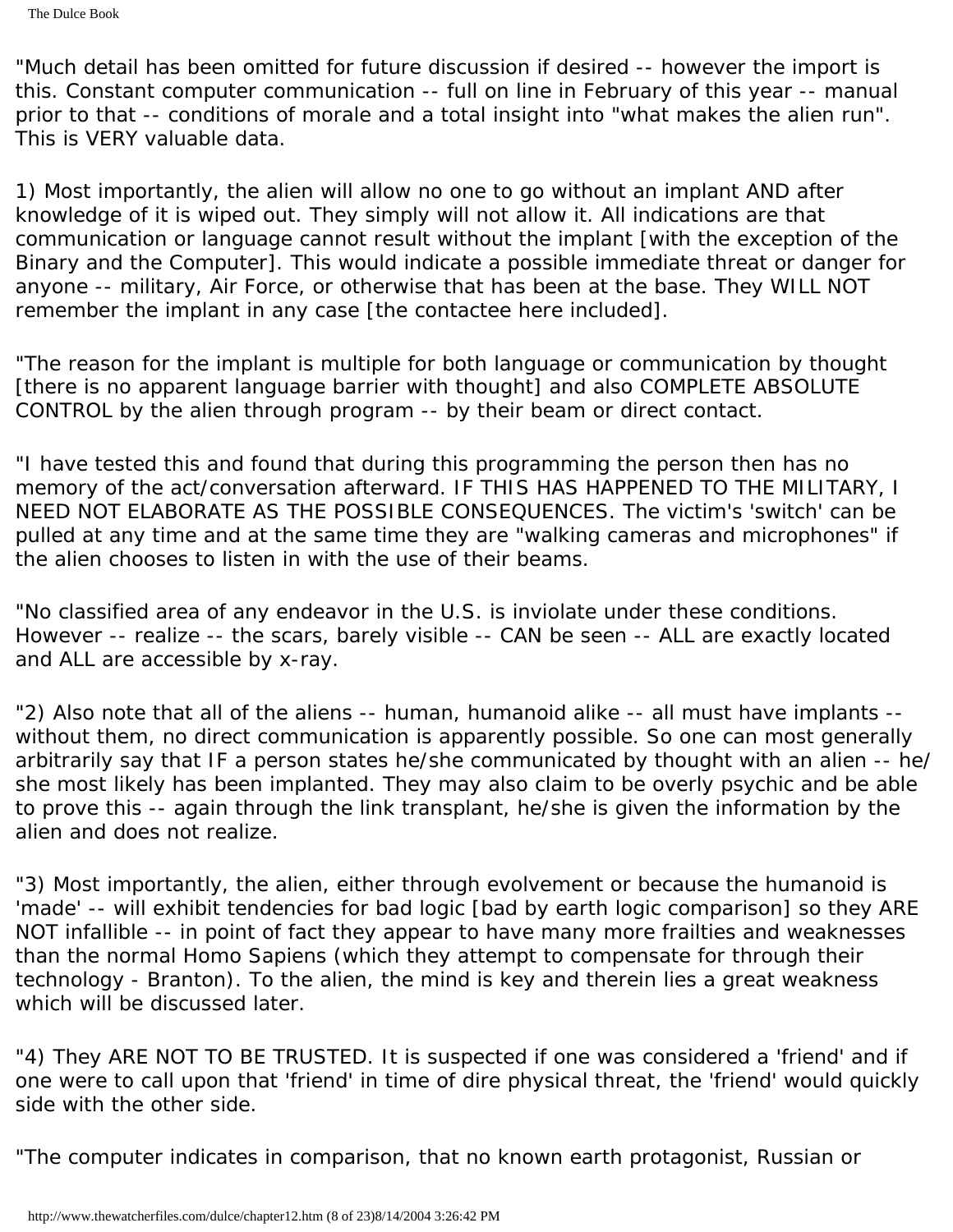The Dulce Book

otherwise, exhibit these tendencies to any major degree indicating the DANGER involved in making any kind of agreement with these aliens -- at least of this species.

"5) The alien does KILL with the beam generally. Results on a human will exhibit a three to four cm purple circle. If done from the rear, on one or both shoulders. The results on cattle are the same, essentially exhibiting purple beneath the hide, with burned circles on the outside.

"6) Cattle mutilations are the other side of the coin and will not be delved into here although they are a part of the overall. It appears the humanoids are fed by a formula made from HUMAN OR CATTLE material or BOTH and they are made from the same material by gene splicing and the use of female encounter victim's ovum. The resultant embyros are referred to by the alien as an 'organ'. Time of gestation to full use as a utility, ready to work appears to be about one year. A year in alien time -- I do not know.

"Solution: I doubt there is an immediate total 'cure' per se -- however, they MUST BE STOPPED and we have to get off dead center before we find time has run out. They are picking up and 'cutting' [as the alien calls it] many people every night. Each implanted individual is apparently ready for the pull of their 'switch'. Whether all implants are totally effective I cannot predict, but CONSERVATIVELY I would estimate at least 300,000 or more in the U.S. and as least 2,000,000 if not more worldwide.

"WEAPONRY AND INHERENT WEAKNESSES: Weaponry is one of the keys and in the alien's present state we CAN prepare an effective offense.

"One tends at the outset [I did] to look at their machines and say -- there is no defense or offense. One is overwhelmed by their speed, apparent capability of invisibility and 'cloaking', and other covert capabilities not discussed at this time. In particular -- the beam weapons are themselves a direct threat and obviously one that must be seriously considered but not overly so.

"Let us first look at just what this weapon is. It is an electro-static weapon with plasma generating voltages -- and an internal storage device -- it is pulse powered. The beam, totally effective IN ATMOSPHERE can be loaded with hydrogen or oxygen. Range? Average, ground weapons -- maximum two (2) Km if it is dry, capable of sustaining just so many full power discharges -- slow leakage occurs continuously, therefore, they must be recharged periodically. If it is raining the weapon becomes ineffective and is swamped, thus discharged (this should be considered in any future potential offensive strike against the base - Branton). The range is near totally lost at that point.

"On the disks and saucers, the weapon is generally on the left side or top center and has a maximum range of two hundred [200] meters at which point it will plow a trench in desert soil. When fired -- it fires both to the front and to the back equally. Reason? Because of their mode and methods of flight. If equilibrium is not maintained, the saucer will spin out.

"Hand weapons? Estimate based upon visible damage observed, not too much velocity nor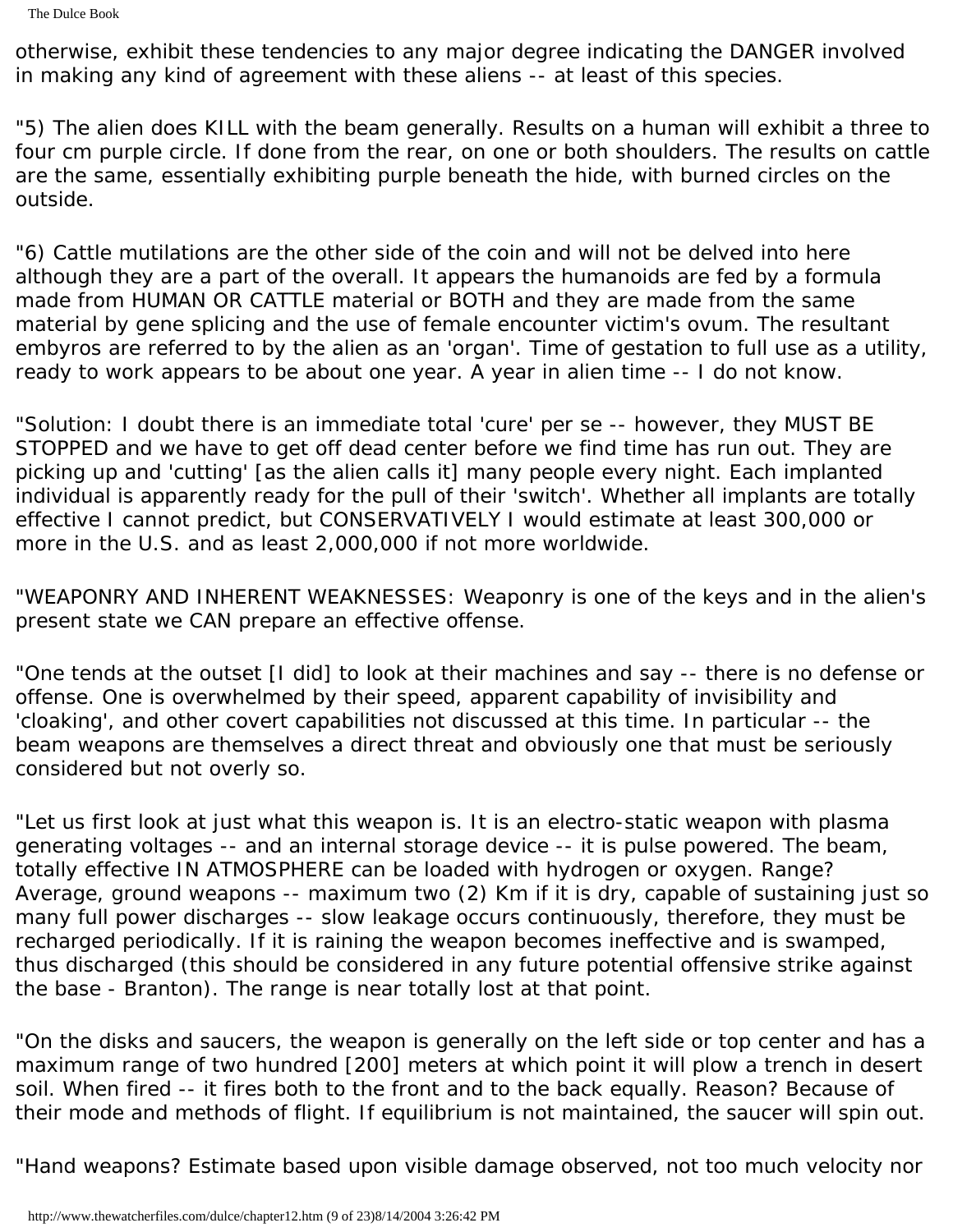The Dulce Book

staying power but at short range -- deadly [less than a .45 cal automatic]. (Note: This may explain the late Phil Schneider's claim that at close range the radiation-beam weapons of the aliens he encountered beneath Dulce were deadly, however at long range less so... although at long range the beam weapons are capable of inducing severe radiation damage - Branton). At one meter range, estimate of beam temperature 1600 degrees F or higher; it can vaporize metal. Apparently the disks and weapons operate from a storage source. In time, without periodic recharge, this source is depleted. The design they traded to us was at least thirty years old -- employing an atomic source. Possibly they may still have some -- it would appear so -- their staying power is obviously much longer.

"AIRCRAFT HELICOPTER VULNERABILITY: ANY of our aircraft, helicopters, missiles or any AIR FLIGHT vehicle can be taken down instantly with no use of weaponry. The alien simply need do no more than make one invisible pass and their bow wave or screen or both will take the air lift vehicle down. The pilot obviously will not even know what hit him (Perhaps Stealth type fighters equipt with electromagnetic force shields may be more effective in this regard... also advanced infrared scanners may be used to detect 'cloaked' alien ships before they have a chance to attack. - Branton).

"For humans on the ground, the alien can use weaponry or bow wave. The partial pressure envelope can hit with the power of a tornado -- shock rise time and G force is instantaneous. However, they dare not hit the craft physically because they ARE fragile and in fact, under slow flying conditions within our atmosphere, hold a very tenuous position. Without power, the balance or equilibrium, they lose it.

"IN BRIEF -- THESE ARE APPARENT CAPABILITIES OBSERVED AND GLEANED THROUGH THE COMPUTER COMMUNICATION AND OBSERVATION. YOU MAY KNOW THESE, HOWEVER, THEY ARE DIRECTLY RELATED TO THE LAST AND FINAL PORTION OF THIS REPORT. WHAT CAN BE DONE?

"1) Because of the alien's apparent logic system [they appear to be logic controlled] A KEY DECISION CANNOT BE MADE WITHOUT HIGHER CLEARANCE. ALL ARE UNDER THE CONTROL OF WHAT THEY CALL 'THE KEEPER'; YET IT WOULD APPEAR THIS IS NOT THE FINAL SAY. THEREFORE, DEPENDENT UPON URGENCY, DELAYS OF AS LONG AS TWELVE TO FIFTEEN HOURS CAN OCCUR FOR A DECISION. HOW SHORT/LONG THIS TIME FRAME UNDER BATTLE CONDITIONS MAY BE, I DO NOT KNOW.

"Because of this apparent control, INDIVIDUAL INSTANTANEOUS DECISION MAKING BY THE ALIEN IS LIMITED. IF THE 'PLAN' GOES EVEN SLIGHTLY OUT OF BALANCE OR CONTEXT, THEY BECOME CONFUSED. Faced with this, possibly, the humanoids would be the first to break and run.

"The same applies to their Mission MASTER PLAN, if one can call it that. IF PUSHED OUT OF CONTEXT, IT WILL COME APART -- THEY WILL BE EXPOSED TO THE WORLD SO THEY WILL POSSIBLY RUN BEFORE THEY FIGHT IN THE OPEN. THEY DEFINITELY DO NOT WANT THAT TO HAPPEN.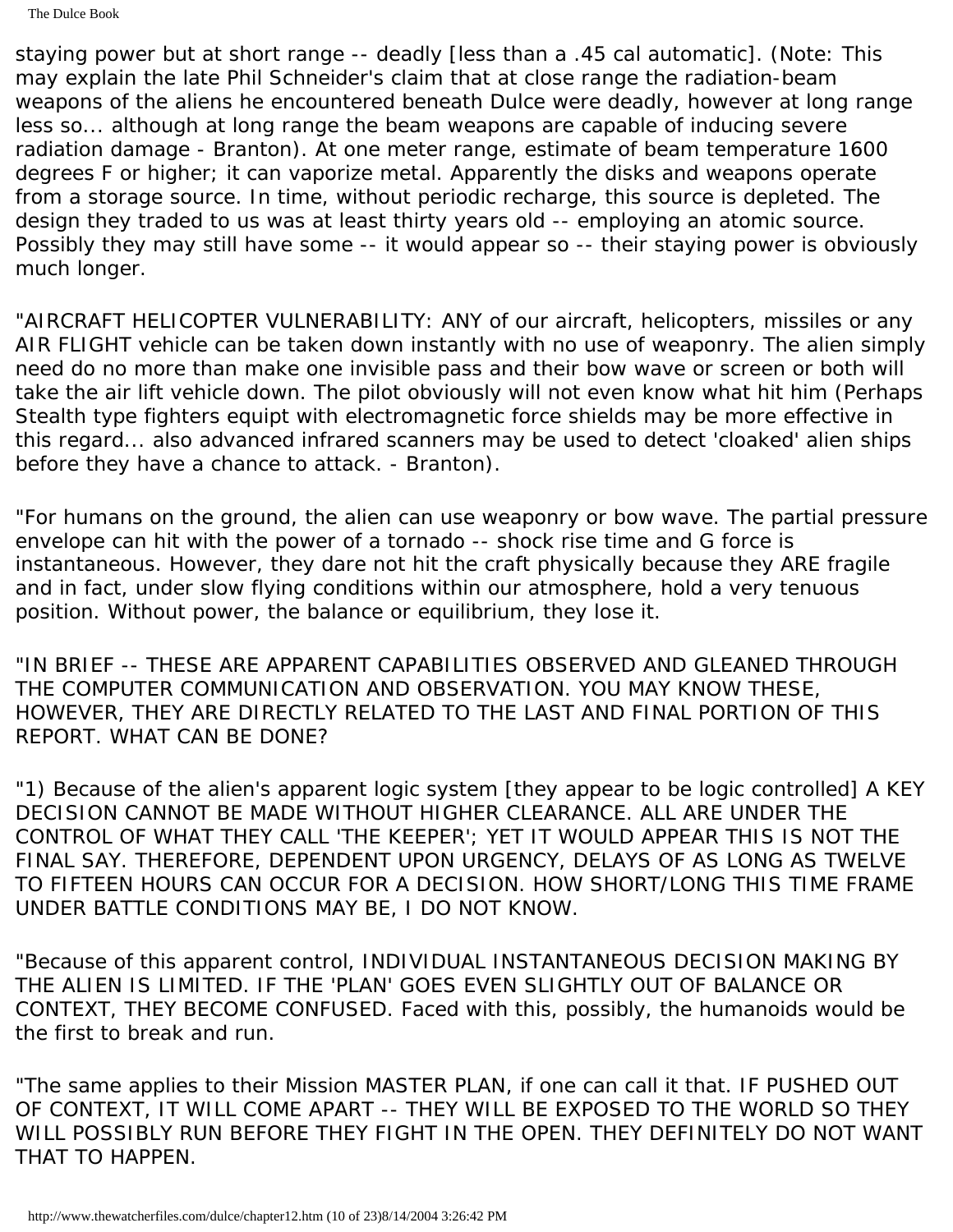"Psychologically, at present, their morale is down -- near disintegration. There is pronounced dissension in the ranks; even with the humanoids. Communication can encourage this [not a necessity to expound upon this other than to say BECAUSE OF THEIR OWN INTERNAL VULNERABILITY MIND-WISE TO EACH OTHER, THEREIN LIES A PRIME WEAKNESS]. Inter-echelon or individual 'trust' appears to be totally lacking so suspicion of each other is rampant. They are highly segregated as to levels -- a 'low' dare not conflict with a 'medium' or 'high' or it literally means death. Death being, to the humanoid, deprogramming or, in the end perhaps total physical death.

"THEY APPEAR TO BE TOTALLY DEATH ORIENTED and because of this, absolutely DEATH-FEAR oriented. THIS IS A PSYCHOLOGICAL ADVANTAGE. The computer also gives indications of a real possibility of adverse or 'ground programming'.

"2) Consider their ships -- most if not all run on charge. The source depletes and so dependent upon size, depletion can occur from some within a week or less. Ships can replenish each other but only up to charge balance. This is done with antennae-like extensions and the charge is distributed observing conservation of energy laws. THEY CAN REPLENISH FROM POWER LINES -- BUT AGAIN ONLY TO A POINT -- so time of flight is limited. Deprived of their base recharge capability, it is indicated that all ships will come down within six months to a year unless they can get transported out -- that is back to the prime launch ship.

"The disks and saucers in general cannot fly in space because of their mode of flight (i.e. unless they are within an interplanetary or interstellar 'launch' or 'carrier' vessel - Branton). Therefore, deprived of home base, it is not likely they can survive. THEIR CAPABILITY IN POWER SURVIVAL OUTLASTS THEIR CAPABILITY IN FOOD OR FORMULA SURVIVAL. IF THEY DO NOT GET THE FORMULA/FOOD WITHIN A CERTAIN PERIOD OF TIME THEY WILL WEAKEN AND DIE.

"IN THE CASE OF MT. ARCHULETA AND SOUTH PEAK, THEY ARE DEPENDENT UPON THE NAVAJO RIVER FOR WATER SUPPLY AND WATER TO THEM IS TOTALLY LIFE. WITHOUT WATER THEY HAVE NO POWER; WITHOUT POWER, NO OXYGEN OR HYDROGEN TO SERVICE THE SHIPS AND WEAPONS. NO WATER TO SUSTAIN THE ORGANS AND FEEDING FORMULA (Note: We should also take into account the possibility of subterranean water sources. Also, if the base can be weakened by shutting off the supply-line of water, the 'formula', and so-on, it might be wise for the sake of the humanoid 'prisoners' below not to wait until the base is too weak, otherwise this might endanger these humans captives. We suggest that in addition to the strategies that Bennewitz gives in this document, an all-out under 'ground' invasion force should also be considered -- similar to the "Tunnel Rats" of the Viet Nam war -- a force that is prepared to enter the base when it is at a specific 'weak' point, and make strategic or surgical 'kills' of enemy forces while still considering the human and hu-brid captives. A multi-leveled operation utilizing surprise, confusion and intimidation to their fullest potential should be considered... and the sooner the better considering the continuous infiltration and sabotage of all levels of our society. - Branton).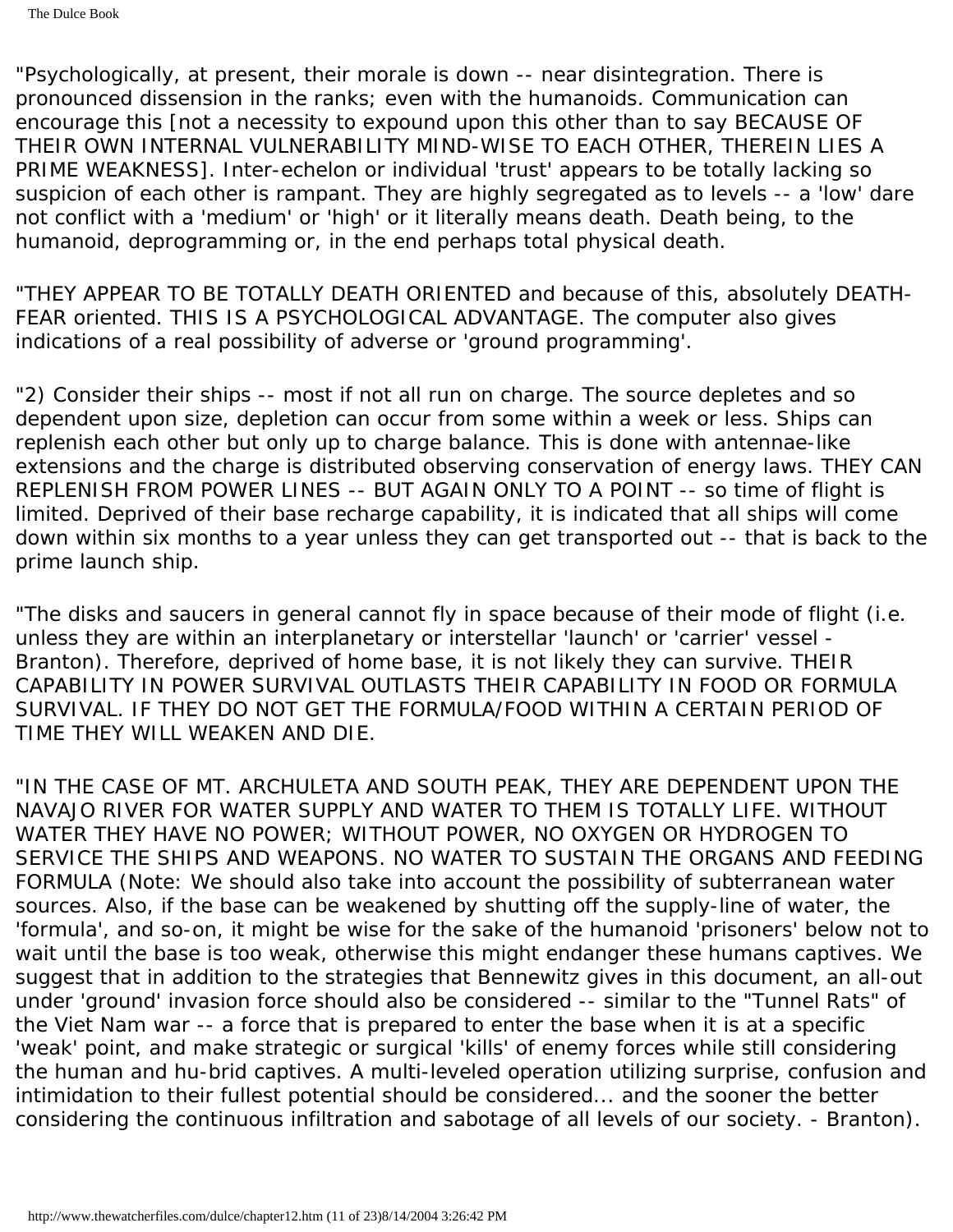"Simple? Not really. However, THERE IS A WATER INTAKE AND THERE IS A DAM UPSTREAM THAT CAN BE TOTALLY CUT OFF AND THE WATER RE-ROUTED TO CHAMA, NEW MEXICO. SHOULD THIS OCCUR, AT LEAST THREE OF THE INTERNAL BASES WILL GO DOWN. They could possibly go atomic periodically but obviously problems without cooling.

"Once the bases are pressed on a large scale, all disks and saucers will go airborne immediately. TROOPS ON THE GROUND CAN GAIN TERRAIN COVER TO QUITE A DEGREE -- IT IS ROUGH TERRAIN.

"3) OUR NEED IS FOR A WEAPON, workable and preferably NOT like the alien's. I believe unless the alien is caught unawares [with their screen up their weapons are equal so they are like children pillow boxing] there can be no result; THE WEAPON MUST PENETRATE THEIR SCREEN AND IT MUST ALSO PENETRATE THE GROUND. I BELIEVE I HAVE THAT WEAPON (Note: Was this suggestion of Bennewitz' for a 'ground-penetrating device', the original inspiration for the Los Alamos 'Excalibur' weapon -- a nuclear device which was designed to rapidly drill a hole through the earth and destroy 'aliens' in their underground bases? - Branton). Two small prototypes have been funded and constructed by my Company. Tests conducted to date indicate they do work and work rather well considering their small size. Because of this weapon's present status and proprietary nature [a basic patent is in process], the theory will not be explained here. However, the weapon appears to do two things at very low power. 1) The disks within it's range begin to discharge when exposed to the weapon beam. To counteract, they must apply more power and in so doing consume power. Again conservation of energy laws strictly apply. (Note: Wilhelm Reich, whose research has been suppressed by certain 'interests', gained some level of success with a beam-weapon of this type. Reich was able to 'discharge' the energy of UFO craft that had appeared over his research facility, alien craft that were apparently curious of his work in regards to his 'Orgon' energy powered 'cloudbuster' experiments. - Branton)

"This effect can be observed on the detection instruments as they back away in response to slow discharge. DISCHARGE, AT LOW POWER IS SLOW BUT AT HIGH POWER IN THE FINAL SOPHISTICATED WEAPON, THE RATE CAN BE INCREASED BY MANY ORDERS OF MAGNITUDE. 2) MOST IMPORTANTLY, THIS WEAPON CAN PENETRATE THE SCREEN -- HULL ALLOY, EVERYTHING. They cannot shield it in any way. Lastly, BECAUSE OF THE IMPLANTS, THE WEAPON'S BEAM GETS TO THEM MENTALLY; THEY LOSE JUDGMENT AND INDICATE ALMOST IMMEDIATE CONFUSION, PARTICULARLY THE HUMANOIDS. (that is, the electromagnetic crystalline 'implants' that link the aliens together into a collective mind or group intelligence. - Branton)

"It is believed at this early stage -- based upon present testing -- that the weapon when full on and full size will kill and bring down disks at substantial range. The alien weapons operate substantially the same as their disks using a charge source and charge distribution. So, in the same sense it is indicated that this weapon design will pull their charge weapons down very rapidly.

"The range of my weapon exceeds that of their present weapons and in its most sophisticated form can be readily computer controlled to allow extremely rapid tracking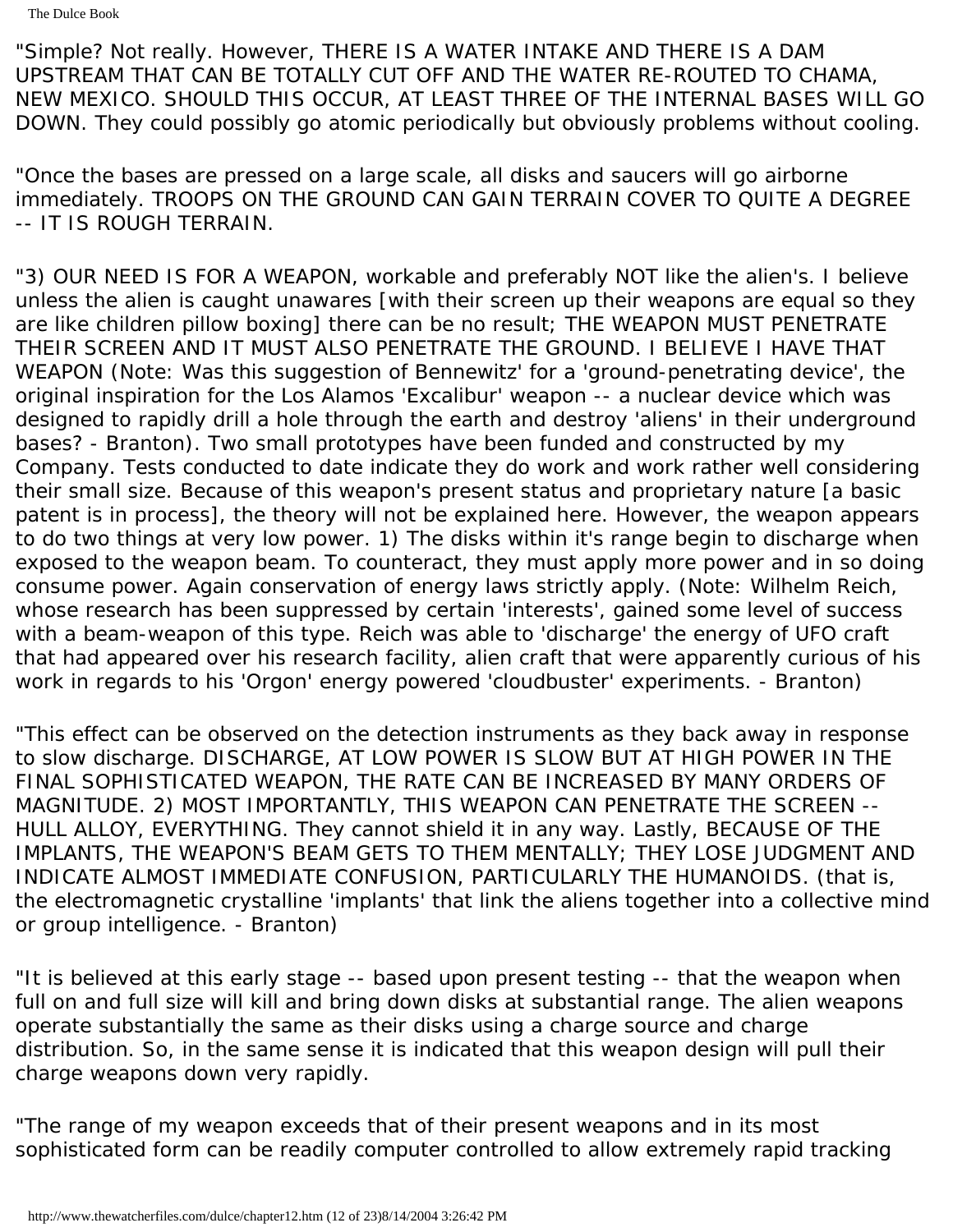The Dulce Book

and lock-on regardless of speed along with electronic wobbulation of the beam. IT IS A BEAM WEAPON and even at this early stage of miniature prototype testing and development, it indicates EVENTUAL superiority to their weapons.

"4) Initial logistics would indicate a plan sequentially implemented as follows: This plan DOES NOT INCLUDE ALL REQUIREMENTS AND PREPARATORY SAFETY MEASURES TO BE EMPLOYED BY GROUND FORCES; HOWEVER, IF AIR FORCE INTELLIGENCE DESIRES TO PURSUE THE APPROACHES SUGGESTED IN THIS REPORT, EACH SIGNIFICANT REQUIREMENT WILL BE DISCUSSED IN DEPTH.

"AN ATTACK MUST BE DIRECTED NEAR ENTIRETY ON THE GROUND FOR OBVIOUS REASONS. One would, if familiar with the alien capability, indicate that vehicle ignition problems will be encountered. This is precisely true; however, the reason for this is not mysterious but is based upon good solid laws of physics and are known. [From] experience gained through my study, it is now known how to prevent this from happening and will be discussed in detail at some later date. All electrical and electronic equipment must be 'hardened' using these specific techniques prior to implementation. Because of the known capability of the alien [by use of scanning beams to know in advance details of planning] only the initial outline is presented in this report.

"Again through the communicative interaction (computer-linked 'interrogation' - Branton) with the alien, testing has simultaneously been done upon this facet, i.e. eavesdropping and ways to abort this capability have been tested and proven.

"The program would be instigated in phases. The first phase -- planning and logistics - would include continued implementation and testing of the final weapon prototype through the pre-production stage. Production of at least fifty minimum quality should be planned. Additional backup spares should also be included.

"On a full time shift basis, it is estimated that at least one year or less would be required to arrive at the pre-production stage. A team would be organized by THUNDER SCIENTIFIC to accomplish this. The key work is now and would be done by an associated company, BENNEWITZ LABS., LTD.

"Specific attack phases would be incorporated:

"1) The first procedure would be TO CLOSE THE GATES OF THE DAM ABOVE THE NAVAJO RIVER. THIS DAM WOULD BE HELD CLOSED FOR THE DURATION. INTERNAL TO THE ONE CAVE, THERE IS A SMALL DAM FOR WATER STORAGE. It's capacity is small. THERE IS ALSO A DISCHARGE OUTLET DOWNSTREAM THAT COULD BE CLOSED CAUSING WASTE WATER TO BACK-UP INTO THE CAVES. THE WATER IS VACUUM PUMPED APPARENTLY BY SOME ELECTROSTATIC MEANS FROM THE RIVER. At close range, the weapon will take out this capability.

"2) Once deprived TOTALLY of water for a minimum period of four weeks, conditions in the alien bases under discussion will have badly deteriorated. PSYCHOLOGICAL SHOCK IS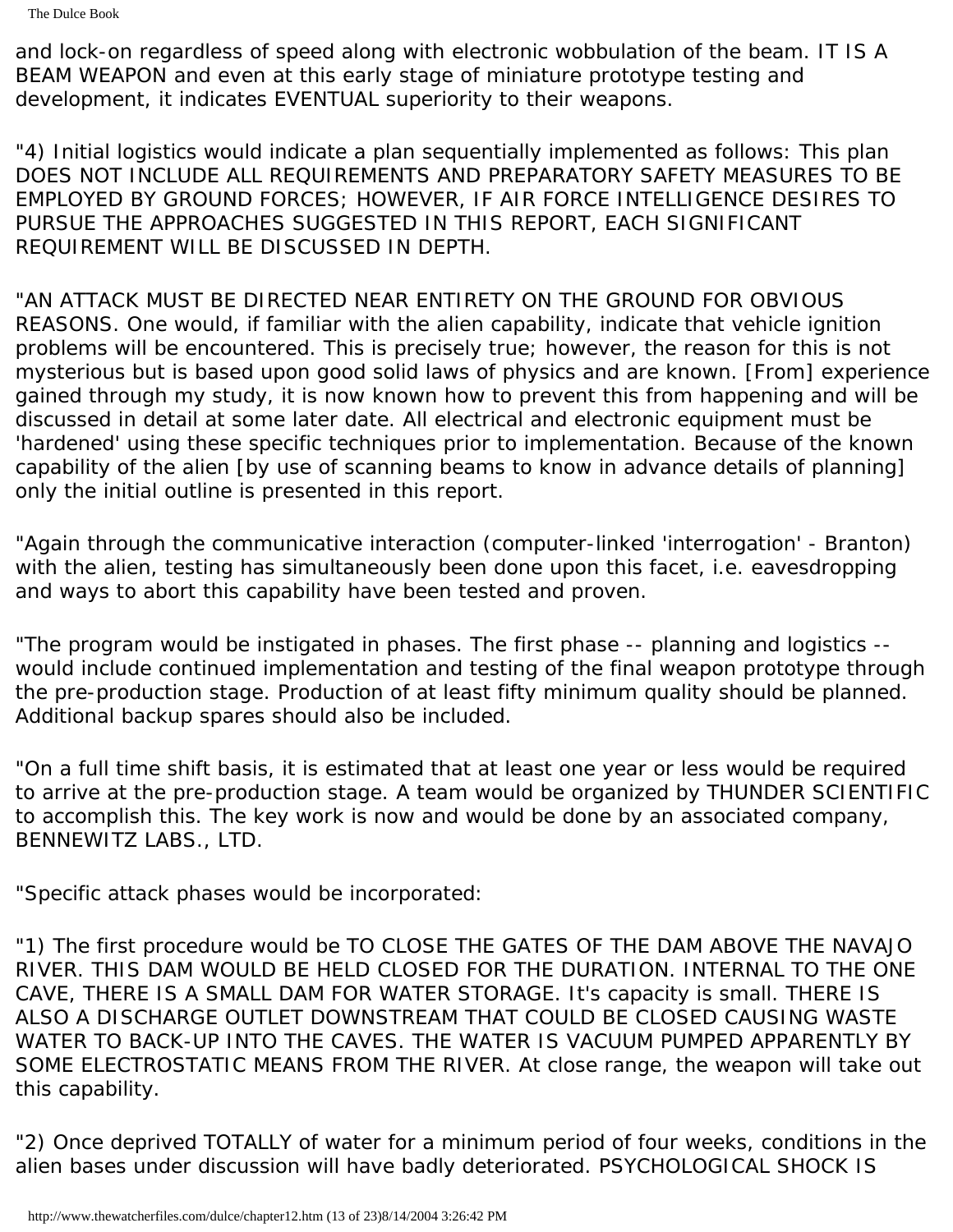EXTREMELY EFFECTIVE WITH THE ALIEN; total advantage can be taken by instantaneous action or planned observable deviation from the norm. AT LEAST THREE BASES WILL GO DOWN.

"3) If they follow their normal strategic pattern as when pressed previously, they will launch most if not all ships.

"4) Prior to the implementation of water deprivation, the weapons should be deployed at strategic hardened locations and activated in a certain pre-planned manner determined by final weapon coordinate locations.

"5) This will put an immediate power drain upon those airborne and the alien weapons ringing their bases.

"6) Because of the inherent psychological aspect of the alien (Bennewitz probably refers to 'the alien' in a singular sense because of the 'collective hive mind' nature of the Reptilian Grays - Branton), much can be done in the open with no attempt to preserve secrecy. Much of what is done can be of a diversionary nature. UNDER MOST CIRCUMSTANCES THEY WILL ATTEMPT TO HARASS BUT WILL NOT OPENLY ATTACK.

(Note: From my own personal experience and research, the Grays and other members of the 'draconian hive' are more dependent on mental or psychological warfare than on material warfare, although they have used physical weaponry in the past when pushed into a corner -- as in airborne assaults between their craft and ours or ground assaults against their underground strongholds, as the 'Dulce' and 'Groom' wars themselves have established. Being 'logic-based' they would prefer to take control of a target planet by way of psychological infiltration without risking the loss of machinery and personnel that would result from an attempted overt or physical Invasion. An alien race would have to be extraordinarily over-confident of their own superiority to undertake an all-out attack like that depicted in the motion picture INDEPENDENCE DAY. As has reportedly been the case with other targeted planets, the Reptiloids/Greys hold back a physical attack until they have succeeded in infiltrating the targeted planetary culture via Trojan-horse type interactions with some of the more self-serving elements of that planet's culture. In the case of planet earth the Nazified CIA and NSA agencies were chosen. These collaborators -- and in many or most cases alien infiltrators, clones, cyborgs or 'implantees' working within these agencies -- in turn set the inhabitants of the targeted planet against each other so as to bring about world depopulation, to the point where resistance to the invasional attack would be minimal. The aliens usually seek out those eco-political cult leaders who would be willing to 'sell out' their own world to the alien agenda in exchange for promises of alien assistance in implementing a so-called joint-operational dictatorship, one in which their own respective power cult[s] would supposedly be the favored power structure once the planet is assimilated and annexed to the alien empire. However if we are to consider the historical trends of the alien collectivists, they may only favor this cult until it has served its purpose. Following the establishment of the alien agenda these power cultists might at best be totally mind-controlled and at worst be eliminated, in that the 'alien' has no sense of honor or loyalty to those with whom they have establish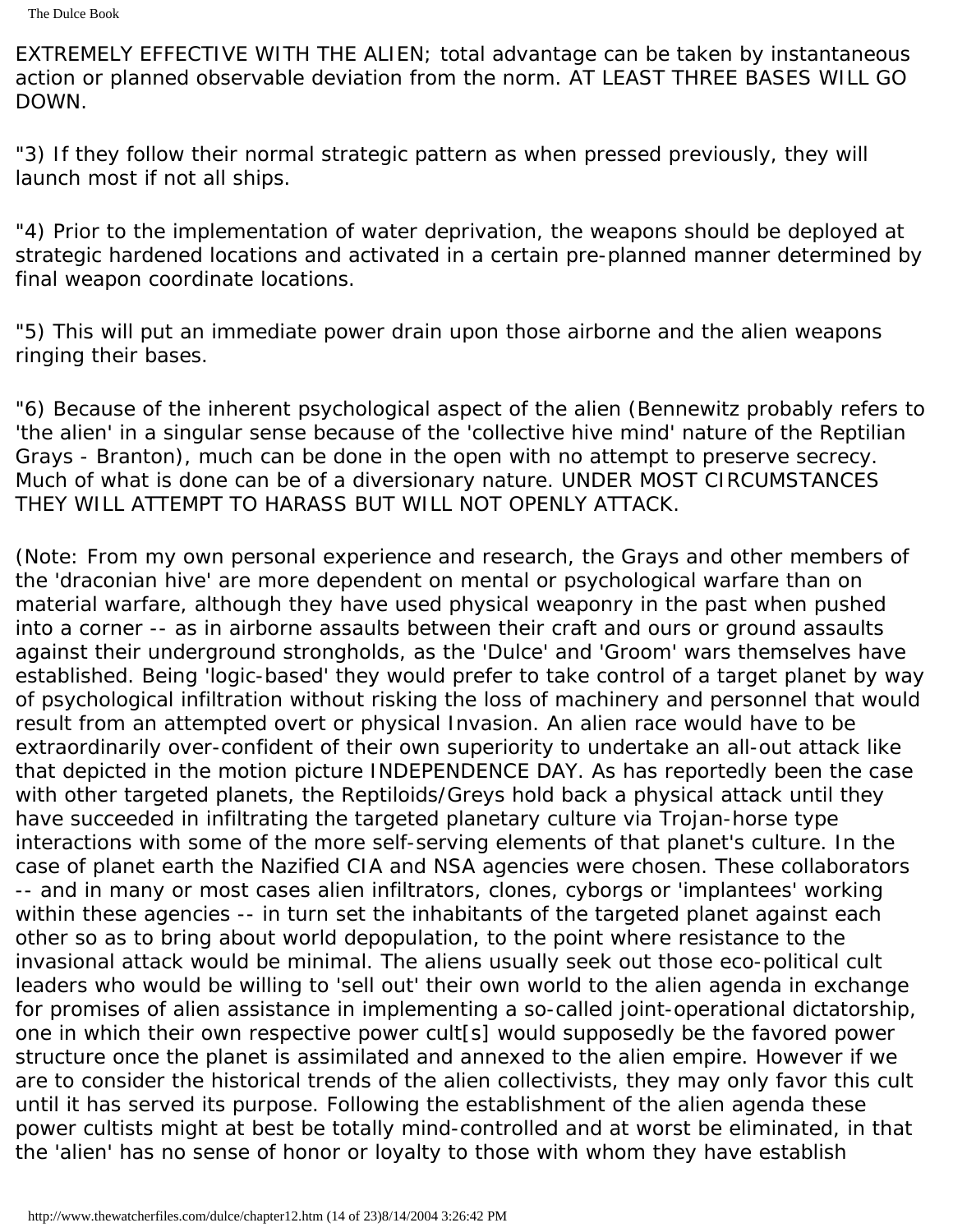agreements -- they only have their agenda and they will justify ANY course of action that best serves to bring about that agenda. The human cultists would become so preoccupied about establishing their own planetary empire, that they would blind themselves to the fact that the aliens are merely USING them until such a time as their usefulness has been served. However until that time they will USE the human cultists to foment internal planetary sabotage and to infiltrate and dis-able the major freedom-fighter or resistance movements from within. There are three major 'collaboration' elements on earth -- the Bavarian Lodges, the CIA-NSA-Rockefeller agencies, and the 'Nazi' forces within the "New Berlin - 211" base network beneath the mountains of Neu Schwabenland, Antarctica. Agents of the Bavarian Lodges AND the German-immigrant Rockefellers DO work together within the CIA [Central Intelligence Agency], NSA [National Security Agency], UNO [United Nations Organization], and NWO [New World Order] agendas. The establishment of the Antarctic bases may have been the idea of the highest-ranking Nazi's rather than the Rockefellers, although the Bavarian lodges [Illuminati, Thule, Vril, etc.] WERE involved, however there are many indications suggesting that the Antarctican, Bavarian, and Rockefeller agendas are increasingly merging with each other, suggesting that all three are now working together, at least to some extent and especially at the higher levels. There seems to be a "serpent cult" at work at the very highest levels of these three groupings composed of humanoids and reptiloids operating as part of a marriage of convenience, in that the Reptiloids/Grays need the political-economic-social[ist]-military-industrial connections of the humanoids to gain footholds within human society and the humanoids need the implant/spacecraft/mind control technology to implement their "New World Order". The lower levels of the Bavarian-NSA-Antarctican factions may seem to be in conflict with each other, however where this exists it may all amount to a Hegalian-Machievellian type manipulation imposed by the higher levels of the Draconian hierarchy in order to keep the lower levels compartmentalized and therefore more easily controlled. Occasional 'purges' have been carried out to root-out those who are not 100 devoted to the cause. In America there are fifth-column 'saboteurs' within the Patriot-Militia movements who are the supporters of "White Supremacy Americanism". Whether knowingly or unknowingly these agents work for something called "The Order" [of the Fourth Reich]. Part of their mission is to divert attention from the Draconian-Orion-Ashtarian and Bavarian-NSA-Antarctican "New World Order" agenda and to an overemphasized 'Zionist' threat based on the forged 'revelations' within the PROTOCOLS--OF ZION document, which was in fact created by the Russian Secret Police for this very diversionary purpose. There are indications that the Bavarian occult lodges, the CIA-NSA agencies, and even the Antarctican factions have fed the Patriot network with RACIST and therefore anti-American ideologies meant to fragment and discredit the Militias and make them out to be neo-Nazi fanatics. In this manner several of the patriotism-based militia groups have been 'corrupted' and have defeated their very purpose, that is to defend a Constitutional republic wherein "all men are created equal". - Branton)

"7) Throughout and prior to this, the open computer communications link will be operational for continued PSYCHOLOGICAL INTERROGATION.

"8) At some point in time -- again resting upon battle status, THE DEPLOYMENT OF OFFENSIVE FORCES WILL BEGIN. This deployment should be done in a near instantaneous manner under certain special conditions that can be discussed.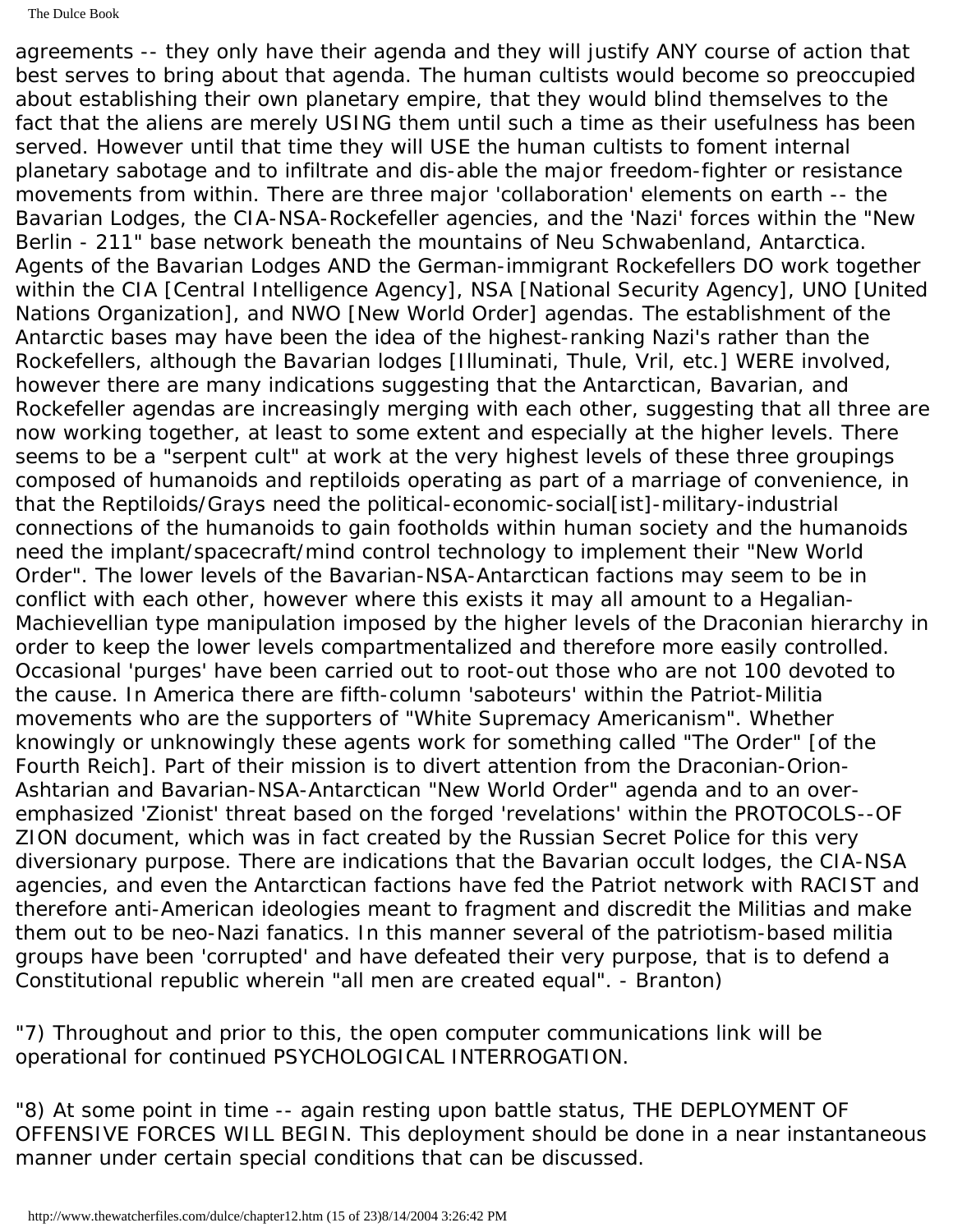"9) The weapon system should be kept powered up throughout. In this manner, the disks will be made to stay airborne. They cannot land in the interval the system is powered.

"10) When the weapon is used in one specific power mode, in addition to continuous discharge on the disks that are airborne and the ground based weapons, THE MIND CONFUSION AND DISORIENTATION WILL BUILD IN THOSE PERSONNEL AT THE BASE AND UNDERGROUND. At the end of four to five weeks or less, all weapons should be totally discharged and power out on the bases. Most personnel if not all, will be totally incapacitated. THE FEEDING FORMULA WILL BE DOWN AND IT'S CRITICAL PROCESSING RUINED. ALL [alien] EMBRYOS SHOULD BE DEAD AND ALL HYDROGEN AND OXYGEN CONSUMABLES DEPLETED. (Note: This is of course speaking in 'conventional' warfare terms, however one must balance this by taking into account the psychic-supernatural aspects of this conflict scenario as well. In such an event the chaplain may be of as much importance as a commanding general himself, especially in regards to reinforcing within ground troops the mental-spiritual attitude necessary to counter the 'fear' projected by alien sorcerer and psychic warfare specialists via occult-technology. Maintaining a state of absolute confidence and 'faith' in one's ability to establish a victory over the aliens is essential in that if one's confidence is broken as a result of psychic attack, then it would be very difficult to even make an attempt to follow through to final victory... the battle is already lost. Other possibilities should also be considered in a future assault on this major Nexus of alien activity. For instance, if the extent of the base is much deeper and widespread then previously believed -- via interconnected caverns and shuttle terminals -- then these facts should be brought into the scenario as well. For instance the 'aliens' might escape 'through the tubes' to other installations. Even if this does occur this major basing complex can be fully taken by human forces, and then used as a 'staging' area to initiate attacks -- in alliance with other humanoid cultures 'below' or 'above' who are also at war with the 'Draconian Collectivist' Reptiloids and Grays -- against their various strongholds which undoubtedly exist throughout the 'inner realms'. - Branton)

"11) Based upon data gathered on the miniature prototype weapons, the full power weapons should have no problem holding off the disks. In many cases some will break within the first forty-eight hours without being directly hit.

"12) At that point, standard weapon technology and logistics can come into play and [be] used to the extent of destruction desired at the direction of those in charge.

"13) The communications can be used throughout to determine status and near the end to attempt to instigate surrender. If no response results, then they should simply be closed in and waited out.

"SUMMARY -- It is important to note that the initial implementation of the computer communications WAS NOT INSTIGATED FOR THE PURPOSE OF TALKING TO THE ALIEN FOR THE 'FUN OF IT'; BUT WAS DELIBERATELY INSTIGATED TO USE AS A TOOL TO STUDY, IN DEPTH -- LONG TERM WITHOUT PHYSICAL CONFRONTATION -- THE STRENGTHS AND WEAKNESSES OF THE ALIEN.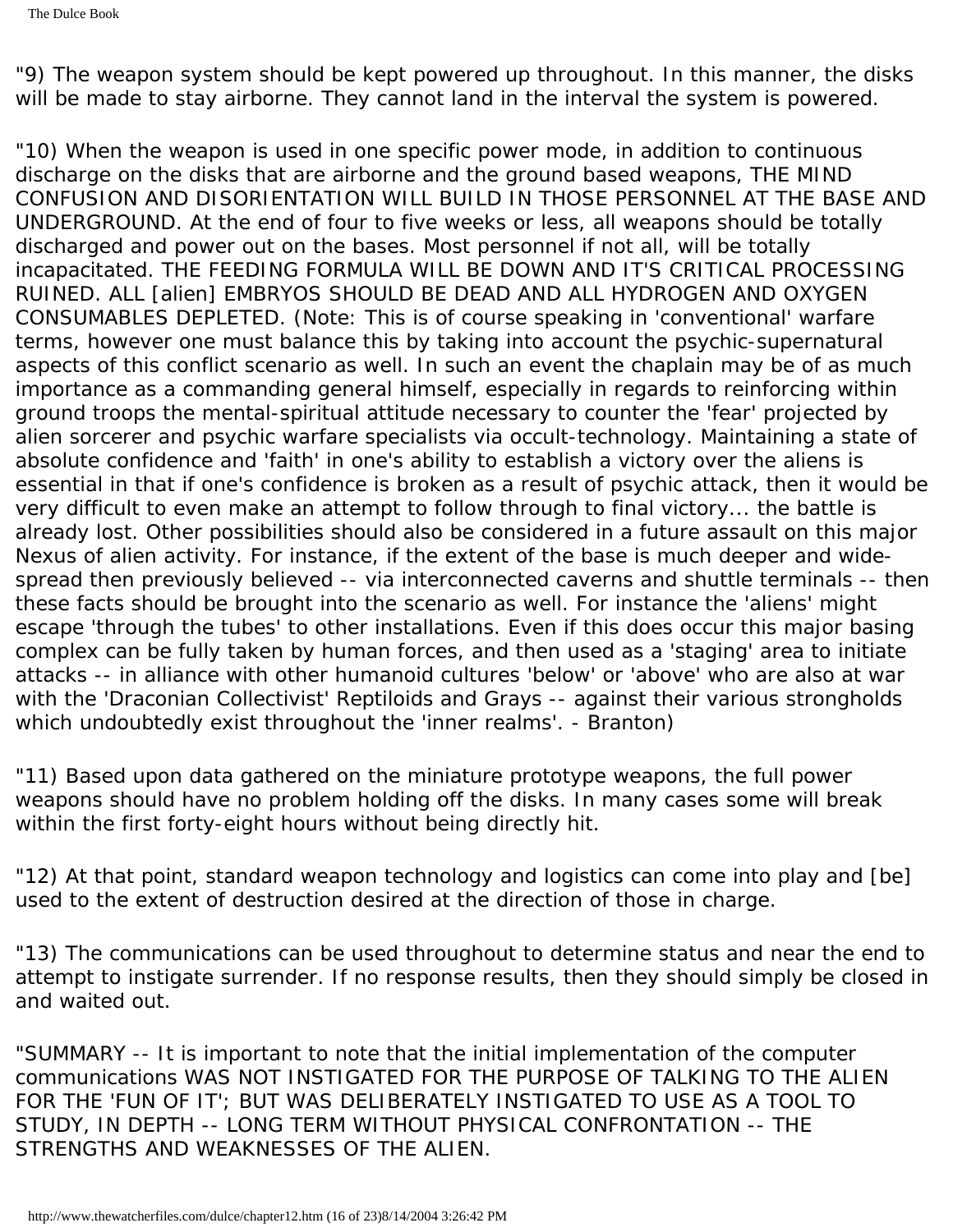"The weapon theory and prototypes were built to capitalize upon and test two KEY and prominent weaknesses discovered. This in-house funded program has been expensive, in excess of \$200,000; done ON BEHALF OF OUR NATION and handled in the best representative manner humanly possible.

"1) The PRIME and weakest area discovered, probed and tested is exactly what they have used thinking it is their key strength -- that being THE MANIPULATION OF AND CONTROL OF THE MIND; NOT ONLY OF COMMAND BUT ALSO HUMANOID. MANIPULATED IN REVERSE PSYCHOLOGICALLY AND BY THE LANGUAGE [COMPUTER] AND DUE TO THE EXTREME OF MENTAL DISTORTION AND INCAPACITY CAUSED BY THE WEAPON, IT HAS BEEN FOUND THAT THIS FACET IS FOR THEM A DISASTER AND A DIRECTLY VULNERABLE INTEGRATED WEAKNESS.

"2) Though their ships are magnificent, they are also weak -- solely BECAUSE of their method and unique mode of flight. They do not have a stable fighting platform (Note: The effectiveness of stable-flying conventional jet aircraft ARMED with advanced beam weaponry has been confirmed by the 'South African Incident' -- which was investigated by QUEST INTERNATIONAL, a British UFO research organization made-up of former police, security and military officials. The incident involved a UFO that was reportedly intercepted using an experimental aircraft-mounted THOR-II laser cannon. The weapon was fired and several blinding flashes were seen by the attacking Mirage-jet pilot, and the disc crashed at high speed into the desert sands of the Kalahari. The craft was brought to a South African base and using hydraulic equipment the 'door' was opened and two blue-gray aliens with reptilian features staggered out and were apprehended. When one doctor attempted to take a blood sample from one of the creatures, the being attacked him and its claw-like hands left deep scratches on his face and chest. The aliens proved to be rather vicious and seemed to operate on an individual-collective intelligence mode. Subsequent research suggested a possible genetic connection 'similar' to that of the early bi-pedal saurian species on earth according to one leaked document, and that the aliens were highly adaptable or mutational. In the event of jet-mounted beam weapons however, the PROBLEM would be our ability to determine whether these craft are friends or foes! The QUEST INTERNATIONAL officials have revealed sufficient evidence to prove that either the event DID happen OR that the international intelligence community had collaborated in a massive and expensive UFO hoax. Either way, the implications are provocative. - Branton). Charge distribution CAN also be discharged. The weapon does this -- even in it's present miniature prototype state.

"IT IS NOT THE PURPOSE OF THIS REPORT TO IMPLY THAT THE OVERALL PROBLEM WILL BE SOLVED WITH THE CAPTURE OF THESE BASES. Obviously IT WILL NOT, but it is a firmly based beginning with a high degree of rated projected success ratio. IT IS NOT INTENDED TO IMPLY THE ALIEN WILL NOT FIGHT; THEY MAY -- THOUGH THEIR INCLINATION IS GENERALLY THE OPPOSITE -- THIS BASING AREA IS KEY! WITHOUT IT, THEIR MISSION IS IN VERY DEEP TROUBLE. It is noted that these are not the only bases on earth. There ARE others. With a conservative estimate using typical logistic support numbers, it is not unrealistic to say there are 50,000 aliens (at the very least - Branton) within the ecosphere of earth and near space.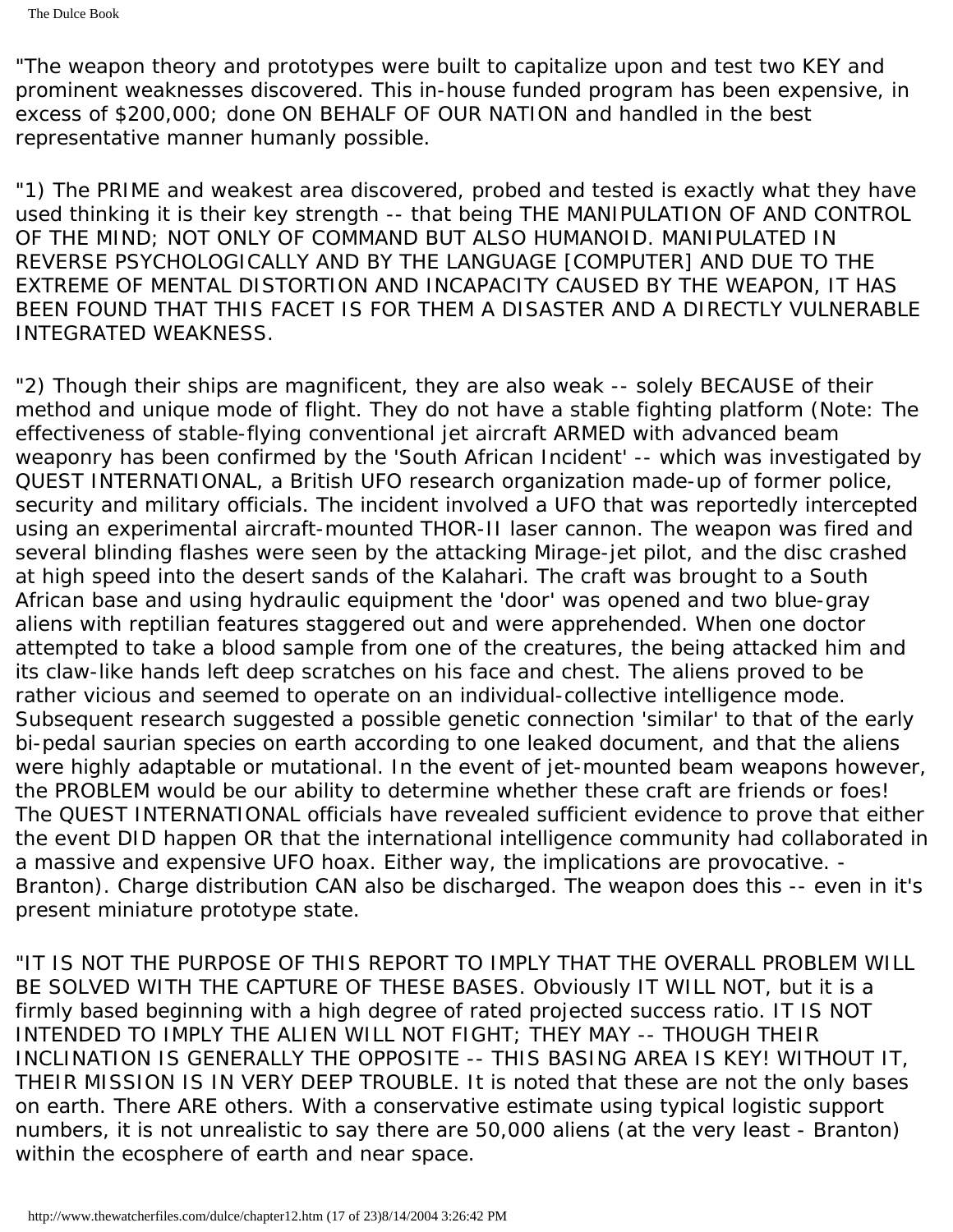(Note: Even IF this basing nexus is captured by U.S. Constitutional forces and a large percentage of the underground 'joint-operational' agenda is forced from the underground networks of the U.S.A., it is very likely that they would NOT retreat to other planets, but would instead retreat to their more ancient underground strongholds in other parts of the world. This would not necessarily end the activities of the serpent cult [the humanoidreptiloid collaboration] on earth, but it would provide a BASE from which future atrocities of the 'serpent cult' may be battled on, below, and beyond planet earth. Such an action would no doubt provoke a negative response from other human power-centers on planet earth that are also being manipulated by and/or have been infiltrated by the aliens, for instance the Bavarian cults and their "New World Order" forces. The draconians might, as suggested in the 12th chapter of the book of Revelation, attempt a military attack against the U.S.A. in order to prevent the takeover of "their" underground fortresses here -- or an attack after the fact in retaliation for such a take-over. The important thing to remember however is that freedom NEVER comes without a price... HOWEVER THE PRICE FOR MAINTAINING OUR FREEDOM IS NOTHING COMPARED TO THE PRICE WE WILL HAVE TO PAY FOR LOSING IT!!! Remember, no matter WHAT trials America must pass through in the future in her efforts to maintain freedom, liberty and individuality from the forces of collectivist tyranny, WE MUST NEVER FORGET THAT THE OUTCOME OF THIS 'WAR' WILL HAVE A TREMENDOUS IMPACT NOT ONLY ON THE FUTURE OF THIS PLANET BUT ALSO ON THE FUTURE OF ALL OF THE COLONIAL WORLDS WITHIN THIS GALAXY WHO ARE INTENTLY LOOKING TOWARDS PLANET EARTH AND ESPECIALLY AMERICA -- WHICH IS THE 'EPICENTER' OR STAGING-GROUND FOR THE LATEST BATTLE BETWEEN THE HUMAN 'FEDERATION' AND THE REPTILOID 'EMPIRE' -- TO SEE JUST WHICH WAY THE BATTLE WILL TURN. According to several contactees many Federation forces and personnel from the Andromeda and Pleiades constellations, and also from Tau Ceti, Procyon and other star systems, are so absolutely devoted to their belief in non-interventionism that they have blockaded our Sol system from Draconian-Orionite interventionists who would take advantage of this critical and unstable time in earth's history [the close of the 20th century] to claim yet another treasure planet -- perhaps the most strategic planet of all - for their empire. This would have a devastating impact on all of the Federation worlds, since this planet and all its chemical-mineral-plant-animal-liquid-genetic-etc., resources could be used as a staging world for Draconian attack against other Federation worlds. As this is being written, Federation Personnel are fighting and dying near the outskirts of our Sol system, according to Contactee Alex Collier and others, in order to prevent this from happening and to prevent continued 'intervention' in the affairs of planet earth by the various galactic vermin, scum, parasites, and filth that have poisoned and destroyed countless human colonial worlds throughout this galaxy and possibly others. No matter what trials we as Americans must pass through in the future in order to defend our nation and our planet from the draconians and their ungodly human "New World Order" collaborators, NEVER forget that we are not only fighting for our families, our communities, our states, and our nation. We are also fighting for our planet, our star system, and for OUR GALAXY! - Branton)

"Some of us will be lost in the endeavor that is obvious -- however, done NOW the advantage is gained along with new additional technology to prepare for the next stage.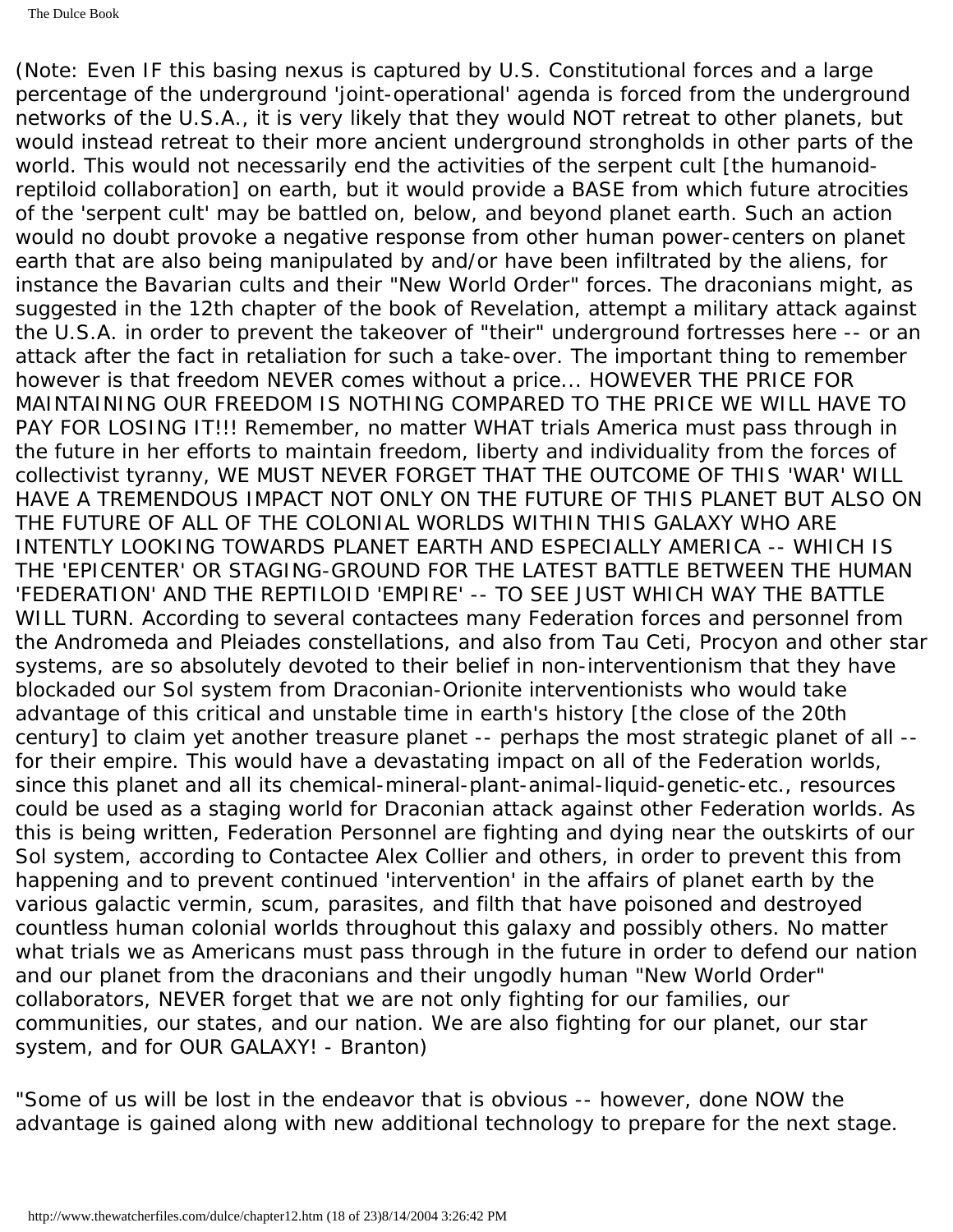The Dulce Book

"The key to overall success is -- they TOTALLY respect FORCE. And with them, the most effective method is to stubbornly continue to pick and pull at their defense WITH NO LETUP. Faced with the total loss of a base that has taken YEARS to construct, it is believed that their mission WILL be grossly weakened and badly slowed.

"As Americans, in this particular instance, we MUST realize that we in this case cannot rely upon our inherent moral principles to provide the answer. Negotiation IS OUT. This particular group can only be dealt with NO DIFFERENTLY than one must deal with a mad dog. THAT method they understand.

(This has led some to suggest that the only way to deal with the Grays is through direct force and threat of death. That is, to demand unconditional surrender of their forces to ours and threaten their destruction if they do not comply. It is possible, according to some contactees, that certain of the reptilian life-forms can be tamed -- that is IF they are somehow disconnected from the alien collective-hive mind. This would be especially true with the genetic 'hybrids' and especially those hybrids who possess a human soul-matrix. Even if they surrender, those aliens that are truly non-human -- that is, no soul -- can NEVER be allowed to work and operate on an equal basis with other humans, but must EVER remain subservient and I would personally suggest prevented from reproducing after their kind, since they do not possess the integral 'conscience' necessary, of their own initiative, to overcome their base animal or predatory instincts or drives. For those who may disagree, just look at the known history of the Reptiloids/Greys in their dealings with human beings. One should not be mislead by the apparent "superiority of intelligence" of the Greys, since their intelligence is a direct result of the collective mind. Without the 'collective' hive and operating on their own they are mentally inferior to human beings, at least on an individual basis. The Greys have told some individuals that they are 'legally' here on earth and in America because of the 'treaties'. Did they 'legally' implant numerous influential men and women with mind control devices against their conscious will? Did they 'legally' and permanently abduct untold thousands of men, woman and children to their underground bases? Are they 'legally' mutilating and stealing our livestock? Did an elected Congress 'legally' agree to these treaties -- or was it an Executive branch of government which has appointed numerous UNELECTED personnel and agencies, in many cases hirlings of unelected corporate-military agendas, who in turn have established 'treaties' with an alien force or forces? Just how 'legal' is the U.S. presidency anyway, following the death of John F. Kennedy, IF Lyndon Johnson was an accomplise in a fascist coup d'etat of the Executive branch of the U.S. government in 1963? Were any of the Corporate-CFR-TLC 'presidential' hirelings who came into office following this Executive coup d'etat 'legal'? Were their Executive Orders, for instance those connected with FEMA which 'authorize' the destruction of the U.S. Constitution in the event of a 'national emergency', 'legal'? Or could it be that such Executive Orders are not worth the TOILET PAPER they are written on? The fact is that the Greys, with the help of their mind-controlled human zombie collaborators, HAVE INVADED OUR COUNTRY, OUR AIRSPACE, AND HAVE UNDERMINED OUR LANDS, and they are freely VIOLATING the personal and mental integrity of our people against their conscious consent. - Branton).

Therefore, in ELIMINATING this threat, we most certainly cannot be called the 'aggressor', because we HAVE literally been invaded.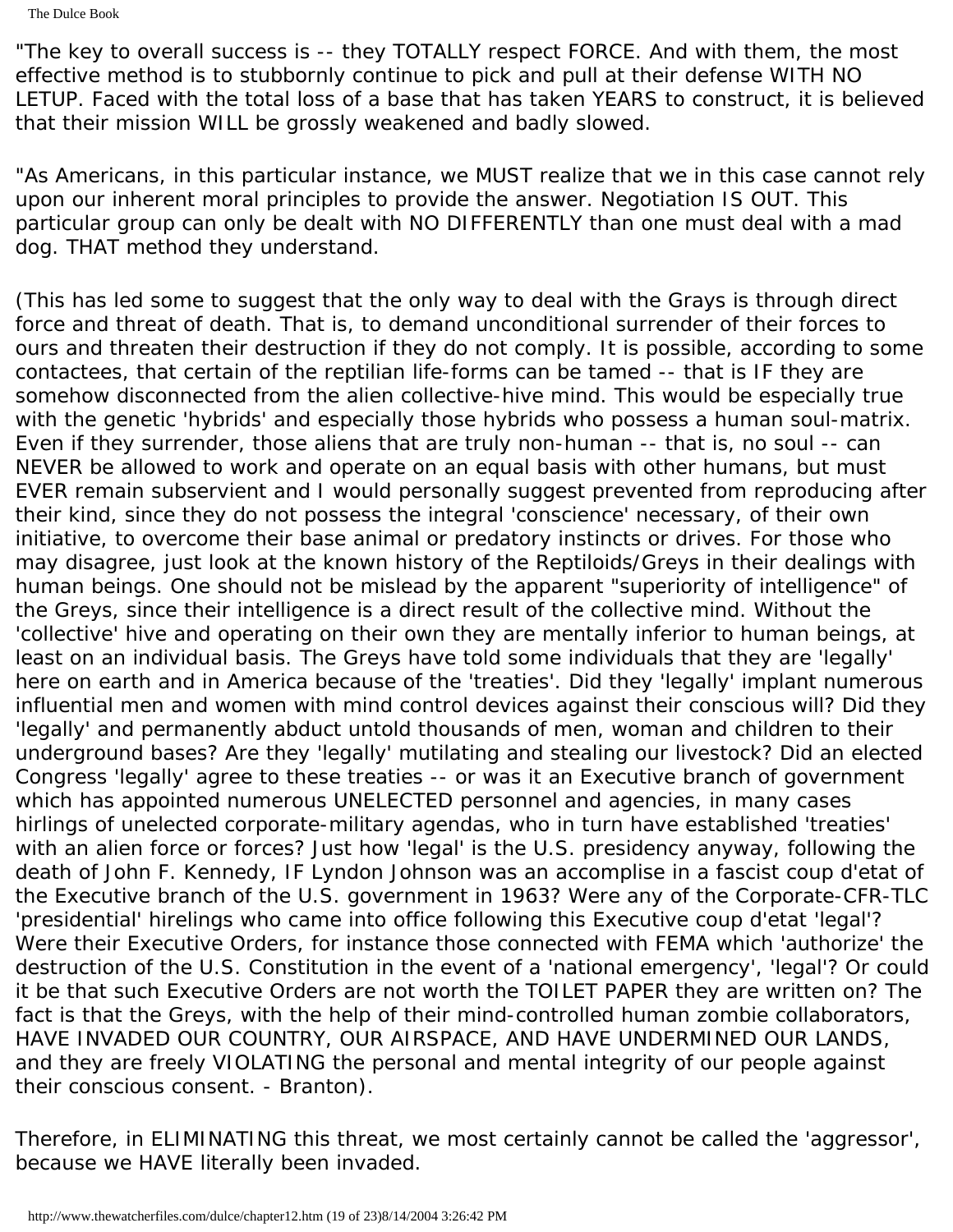In final conclusion, A) They CANNOT under ANY circumstances be trusted. B) They are totally deceptive and death oriented and have no moral respect for human or human life. C) NO NEGOTIATION, AGREEMENT nor PEACEFUL COMPROMISE can be settled upon in any way. D) NO agreement signed by both parties will EVER be adhered to NOR recognized and respected by the alien, though they might attempt to make us believe otherwise. E) ABSOLUTELY NO QUARTER can be allowed under ANY circumstances. Once the offense is instigated, it cannot be abandoned. If it is, reciprocal reprisal will immediately result. They must be made to come down -- destruct themselves which is a standing order if the ship is failing or leave earth immediately -- NO leeway of any kind can be allowed or tolerated."

For those of you who would question the need to take the offensive against the Reptiloid/ Gray strongholds at Dulce and elsewhere, let me just remind you of the kind of alien mentality we are dealing with here by relating the following three incidents:

According to well-known Ufologist Brad Steiger, in the book THE RAINBOW CONSPIRACY, co-authored with his wife Sherry Steiger, a terrifying incident occurred in 1955. This was one of SEVERAL reports of UFO attacks against civilians, civilian airlines and military planes and jets that were documented in the book. In many cases many notorious airline crashes were accompanied by UFO activity reported by witnesses just prior to the disasters or disappearances. Usually there are few actual witnesses to aircraft related 'disasters' or 'disappearances', however in this particular case there was.

A civilian pilot and his friend were engaged in some prospecting projects near the headwaters of the Agua River near the city of Prescott, Arizona. The two men SWORE that they had observed two brightly lit UFOs attack a military plane as it directed "some kind of strange beams" at the aircraft, causing it to explode.

Worse yet, according to the civilian pilot and his friend, when both of the airmen ejected from the doomed and burning aircraft and began floating down to the ground in their parachutes, the UFOs swung back around and seared the survivors with the same deadly rays, apparently killing them both.

In an article titled, 'INCREDIBLE UFO INCINERATION'S: CLOSE ENCOUNTERS OF THE COMBUSTIBLE KIND', researcher Larry E. Arnold describes the following terrifying encounters:

...Of the many episodes involving UFOs and the spontaneous combustion of humans, quite probably the most disastrous event [if true] in MODERN times occurred to the African village of Kirimukuya on Mt. Kenya.

For several nights in June 1954, young Laili Thindu and his shepherd companions listened to the pounding of their neighbors' drums announcing a wedding about to take place on the mountainside. They also watched STRANGE LIGHTS soar around this 'sacred' peak in central Kenya. They naturally were startled when bright beams flashed from these soaring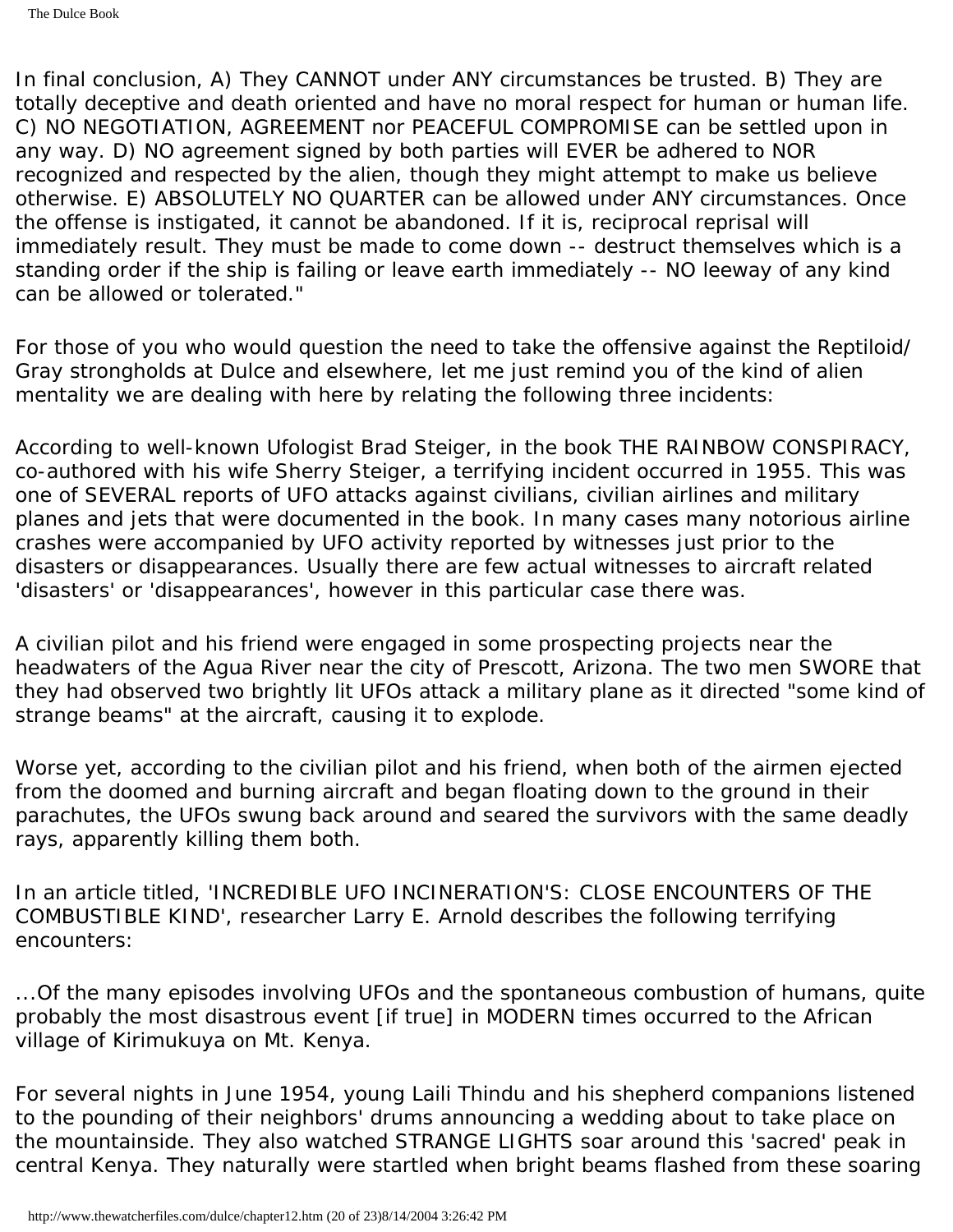The Dulce Book

lights, then concerned that the drums were now silent.

The next morning Laili learned that 'all the dancers, all the children, all the livestock, - the entire population of the village -- had been seared to death by terrible streams of light from glowing objects,' report Brad Steiger and Joan Whritenour in their book , FLYING SAUCERS ARE HOSTILE. 'It was not until Laili Thindu ventured into Nairobi that he was able to tell his story to someone who recognized the tale for what it really was: the annihilation of an African village by a UFO..."

In the Spring 1991 issue of UFO JOURNAL OF FACTS, Forest Crawford, a researcher for the well-known MUFON aerial phenomena research organization, related his personal encounters and conversations with a man he identified only as 'Oscar', who was involved in UFO crash/retrieval projects in earlier years. Oscar stated that on one occasion he and his team recieved an assignment to investigate a disc that had crashed near Phoenix, Arizona and was then transported to an underground base in North Dakota. The team descended into the deeper levels of the COMTRAPAC submarine base in San Diego where high-security OSS personnel directed them to a tube-like shuttle. Entering the shuttle they prepared to "shoot the tubes", and eventually emerged into the lower levels of the North Dakota base.

Once they arrived, they were told that they would not be allowed to visit the surface of the base during their stay. 'Oscar' viewed the disc which had originally held a crew of three human-like pilots. Two were found outside the craft dead from radiation exposure and other injuries, whereas another was found in an injured state within the secured conditions inside the craft after the team had succeeded in opening it using a sonic resonator. The operation was initially carried out under the direction of Commander Charles Turner, a friendly man who Oscar got along with well. However without warning another highranking officer who everyone feared and who did not appear friendly at all came on the scene. He stated that he was now in charge and began ordering all kinds of experiments and exploratory surgeries on the humanoid -- who was still alive -- in spite of the fact that the anethsesia had little or no affect on him. Some samples of his organs were also removed for study.

The new man in charge was Frank Drake, who later became involved with the OZMA and SETI radio-dish experiments, which had initially pointed their dishes at Tau Ceti and Epsilon Eridani and began receiving intense signals suggesting intelligent life. These initial reports were a mistake or irrelevant according to Frank Drake and his colleagues, and nothing remarkable resulted 'publicly' from the SETI project -- 'officially' that is -- however this and similar projects continue to recieve a great deal of funding supplied by the loyal American taxpayer. Drake named the disc-recovery research project OSMA [with an 'S'], and continued to torment the humanoid with various surgical procedures until he finally died. Oscar had given the humanoid the nickname 'Hank', which was an Amerindian word meaning 'troubled spirit'. According to Forest Crawford, before the humanoid died, 'Oscar' had learned several interesting things from other researchers on his team as well as from the humanoid himself, who had projected images and messages to Oscar via some form of telepathic-empathic-visual-encephalographic wave transfer. The 'man' was approximately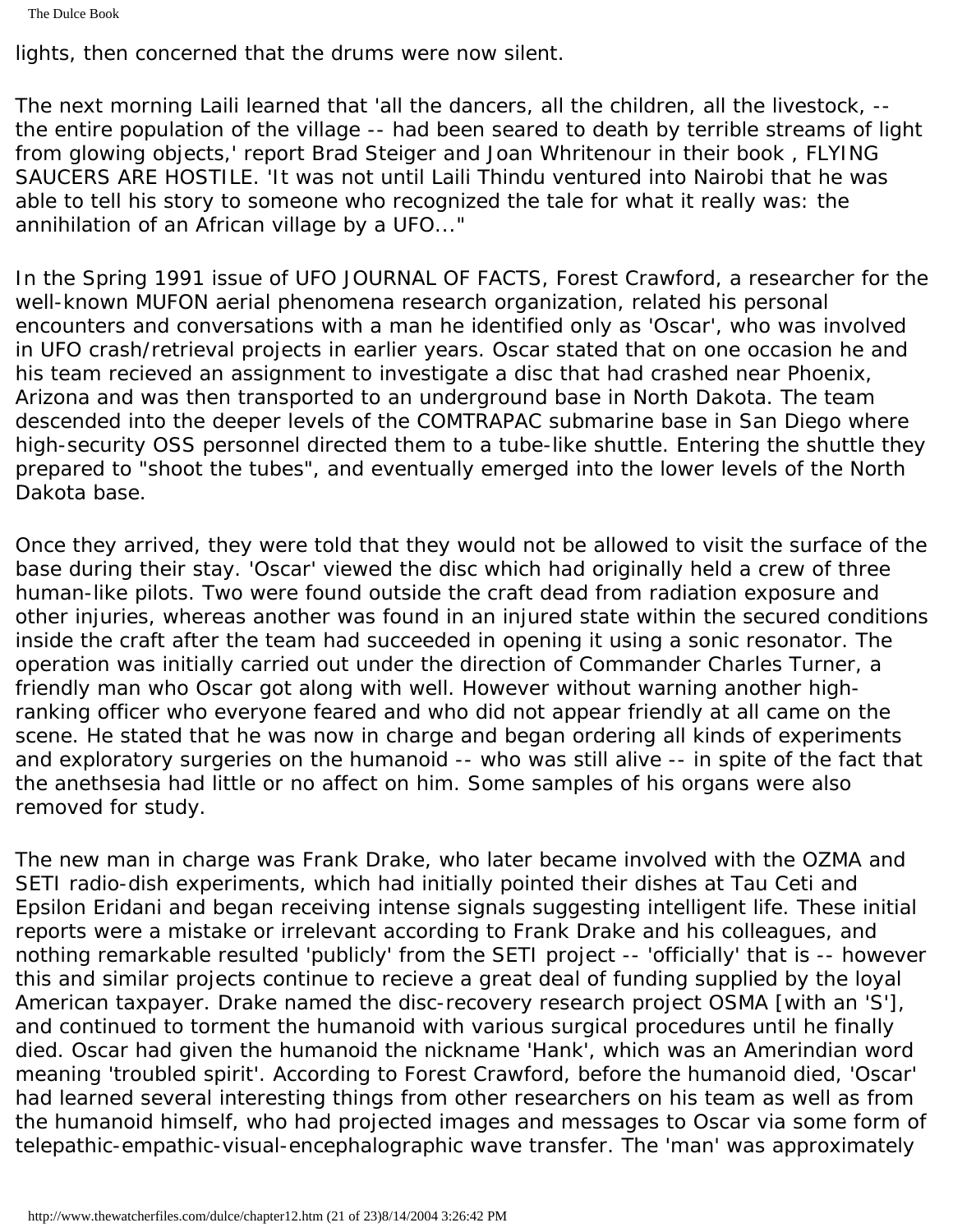The Dulce Book

5' 8" tall, of humanplike Meso-American or Mediterranean appearance yet with a face and nose that was slightly 'broader' than the average earth-person, muscular yet not fat - however he was somewhat heavier for his size than earth people, suggesting that his planet of origin possessed gravity somewhat greater than earth's. Crawford stated:

...The pattern from the panel inside the ship was confirmed by 'Rapp' to match stars of the constellation Eridanus as seen FROM EARTH. It was later confirmed by Hank that the stars of origin of his people were Tau Ceti and Epsilon Eridani. In later sessions Oscar discussed some reasons for the presence of the aliens. He said THEY DO NOT LIKE THE SITUATION WITH SOME OF THE SMALL GREY ALIENS... ('Hank' also stated that the particular group of aliens that his people most often encountered were the gray-whites, which are apparently a genetically engineered reptiloid-insectoid hybrid race. - Branton). The Tau Cetians feel that the abductions being carried out by some of the Greys ARE A GREAT INJUSTICE TO HUMANITY. 'THEY ARE A PARASITIC RACE THAT HAS AND IS PREYING ON HUMAN CIVILIZATIONS THROUGHOUT THE UNIVERSE,' Oscar relayed. He added that our government's involvement with the grays IS VERY DANGEROUS AND OUT OF CONTROL... Oscar is ADAMANT that [they] are using HUMAN FLUIDS FOR SUSTENANCE. They feed by immersing their arms in vats and/or rubbing the fluids on their bodies. HE CLAIMS THAT THEY ARE ALSO KIDNAPPING CHILDREN. The Tau Cetians have been preyed upon by these aliens before and they are working with other races and communities that were also victims. ONE SUCH RACE THAT OSCAR CLAIMS WAS RUN OFF THEIR HOME PLANET BY THE BUG PEOPLE [Hanks definition of these aliens, because of their partly insectoid nature and parasitical character] WAS WHAT WE NOW CALL THE NORDICS OR PLEIADIANS. He claims, because of his ongoing contacts, he was made aware of the Billy Meier case in Switzerland and swears that is a real contact...

(Note: Others claim that the Meier contacts and photos are faked, however they may not have been aware of the fact that some of the very first skeptical investigators who came to Meier attempted to see if they could reproduce the photos by making their own models and taking pictures of them. Several of these models and the photos were given to Meier -- the exact motive for doing so is not known. However, later investigators saw these 'models' in Meier's home and took some of the faked photos that the initial investigators had left with Meier, found the hidden 'strings' through photo analysis, and came to the 'logical' conclusion. Was Meier "set up" or was it just one big misunderstanding? Other evidence tends to confirm Meier's claims, including other eye-witnesses to unusual UFO activity, photo's of UFO's passing behind trees, motion picture footage, and so on. - Branton)

I find all these comments interesting especially when you consider one investigative detail of this case. I have seen Oscar's house, his Mother's house, his work shop and truck, and at no time were any books, magazines, transcripts or movies about any subject, let alone recent UFO material, found... Could he be an avid reader of the latest and most controversial UFO documents and just be hiding them when we come over? This is highly unlikely since, without a phone, our visits were always unannounced.

...[Oscar, who has since had subsequent contacts with Tau Cetians] wants people to know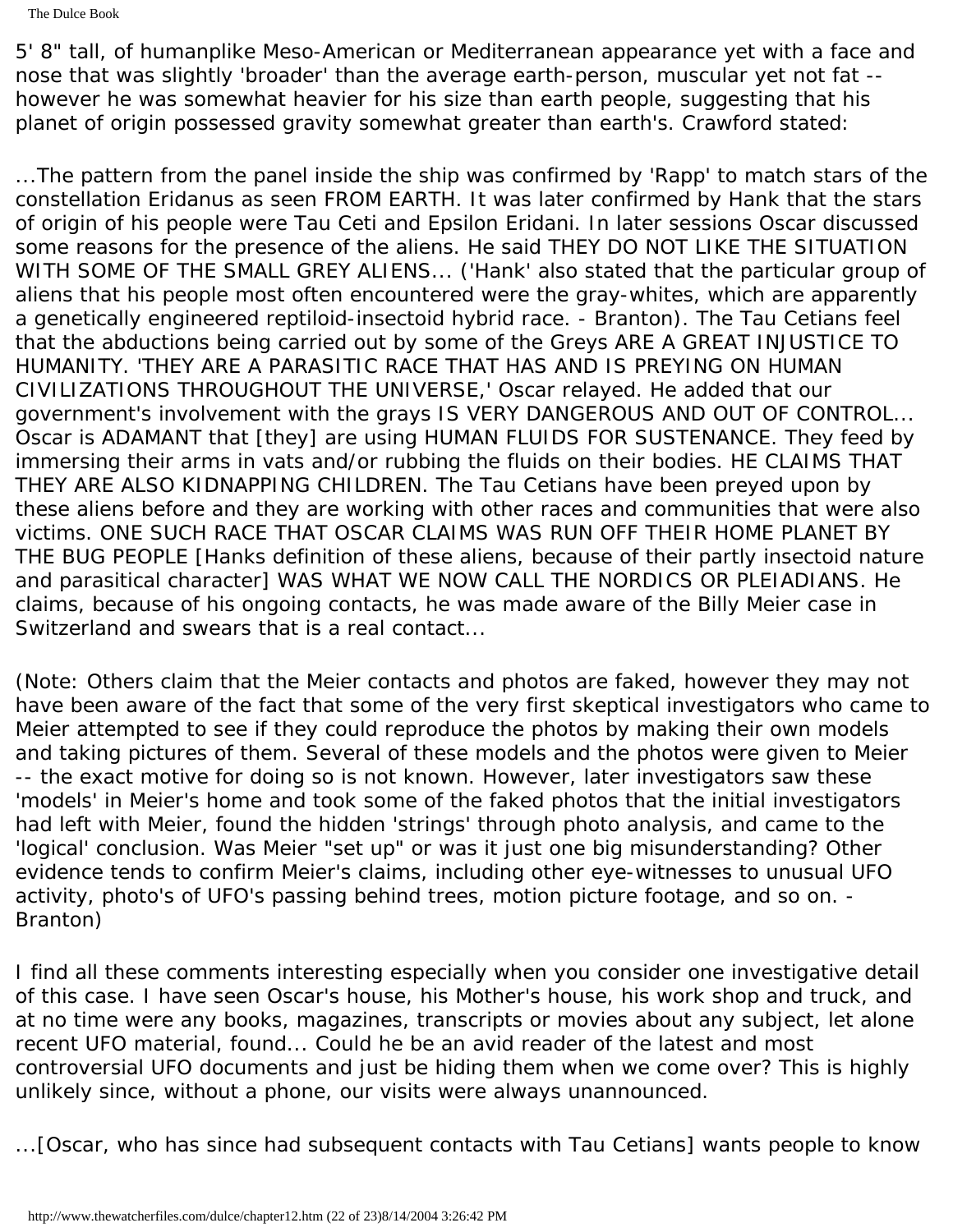that if they are contacted by the Tau Cetians [humans such as he described] to not be afraid because they are here to help."

BACK: **[Chapter 11](#page-77-0)** NEXT: **[Chapter 13](#page-129-0)**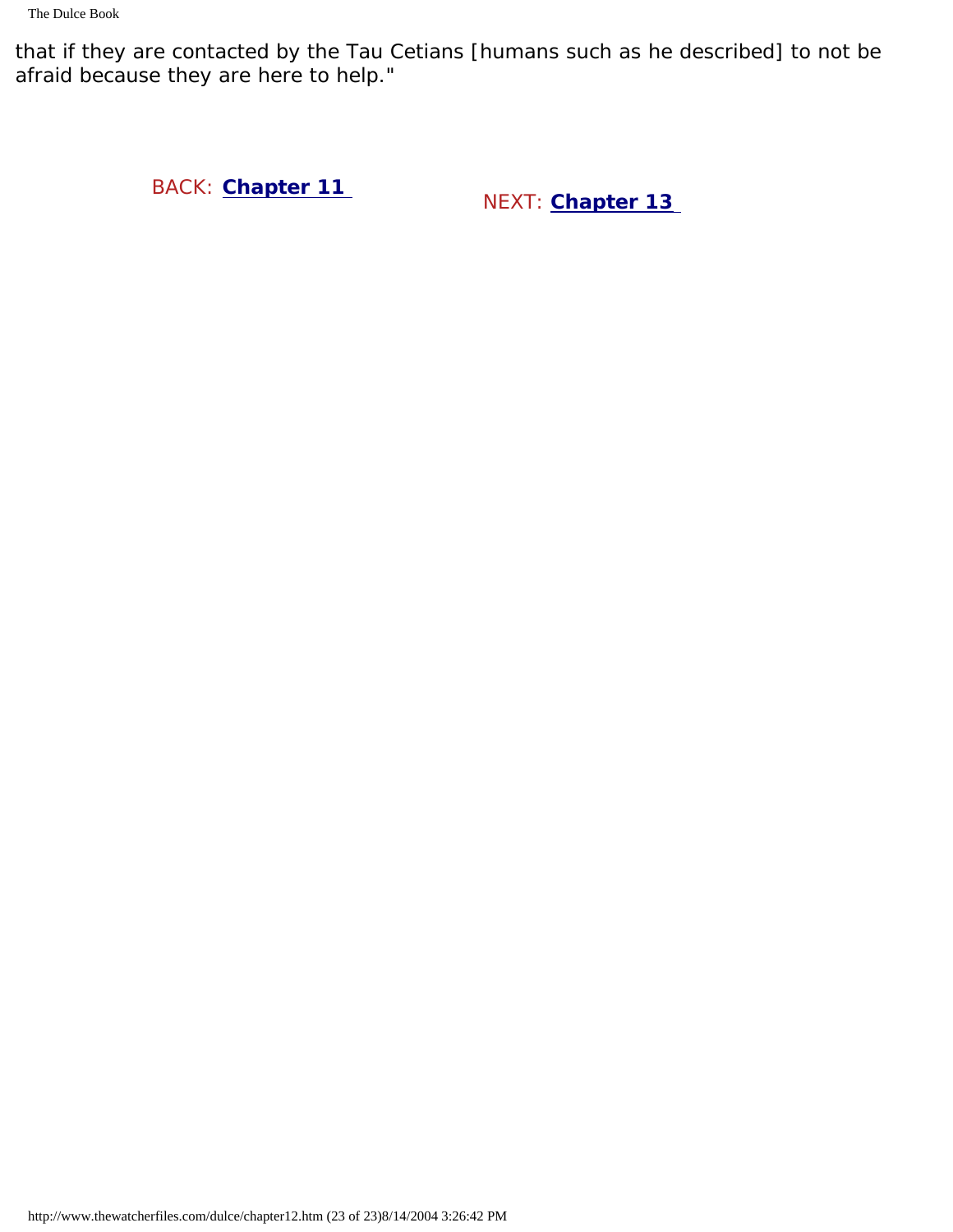### **The Dulce Book**

Chapter 13

### <span id="page-129-0"></span>**Dulce New Mexico & The Draconian Connection**

The following is taken from an article by TAL LeVesque, titled 'THE COVERT RETURN OF AN ALIEN SPECIES OF REPTILIAN HERITAGE -- THE DULCE BASE,' which appeared in a mailernewsletter distributed by researcher Patrick O'Connell:

According to TAL, ages ago "...a CONFLICT with other beings, ELs [human giants] destroyed most of the Reptoid civilization, which forced some into deep caverns & others to leave earth -- to Alpha Draconis and/or Altair in the constellation Aquila, which in ancient lore was associated with evil reptilian creatures... The conflict is a Species War, between the Evadamic Seed & the 'Serpent' [draconian] Seed.

(Note: Contactee Maurice Doreal claims to have learned from people he had encountered who came from the subterranean 'Agharti' colonies below North America and Asia, that these giants were closely allied with a race of pre-Scandinavian Nordics who maintained a powerful and scientifically developed civilization whose remains now lie beneath tons of sand in the ancient Gobi desert region of Asia. Doreal was told how both the giants and blond people had waged a prehistoric war against a race of Antarctic-based reptiloids, which they succeeded in driving from the surface of the planet during the ancient conflict. - Branton)

"Under cover of darkness, with bases hidden inside the earth, this nocturnal invader has chosen to reclaim what was once theirs & use it, and us, as a staging area in their ancient conflict with the 'ELs'.

(Note: That is, to reclaim that which these serpent races WANT US TO BELIEVE was once theirs. The 'ELs' are the so-named EL-der race, a human branch tied-in with the Evadamic heritage yet who had attained to or had retained a very tall physical stature averaging from 9-12 ft. in height. Others have referred to them as the 'Anakim' or the 'Nepheli'. - Branton)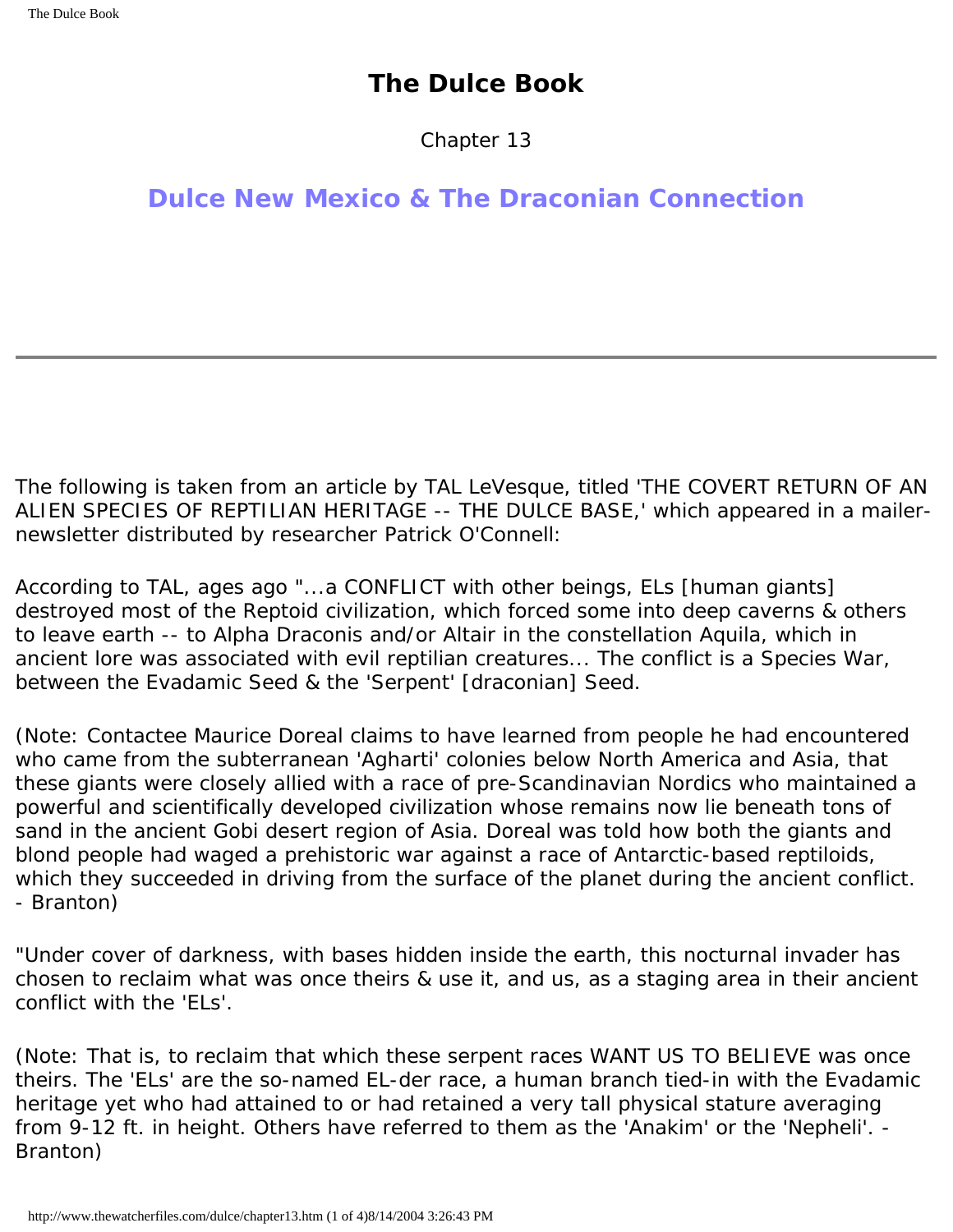"Humans with alien brain implants [the 'zombies'] have been programmed to help overthrow Mankind in the NEAR FUTURE. The 'Reptoids' are even able TO TRANSFORM THEMSELVES INTO BEINGS WITH HUMAN CHARACTERISTICS & FEATURES. The planet Earth is being stressed so that human resistance will be minimal, during the overt takeover & control of Mankind.

"It started as a 'joint interaction program.' An Alien Species wanted to 'share' parts of it's advanced technology with certain humans in KEY POSITIONS OF POWER within government, military, corporations, 'secret societies', etc... The population as a whole began to be manipulated into the 'Alien Agenda'... they wanted TOTAL CONTROL of us!

"...[Former Dulce Base Security Officer Thomas Castello] had seen tall Reptilian Humanoids at the base. This is interesting to me [TAL] because in 1979 I came face-toface with the over 6 foot tall 'Other' Species [REPTOIDS] which materialized in our home! They took blood from my wife [who is an Rh-negative blood type]; & her daughter, who was 1500 miles away.

"...We all came to know that the 'Visitors' were here to stay. We also learned how the Reptilian Race was RETURNING to Earth & the 'Greys' [who are mercenaries] WERE BEING USED to interface [with] & manipulate hu-mans. Their DEMONIC AGENDA was to keep earth surface [man] CONFUSED & unaware of their true nature & potential... ALSO THE KNOWLEDGE OF VAST & VARIED CIVILIZATIONS LIVING WITHIN THE EARTH.

"The Fantastic Truth was made to seem a fantasy, a legend, a myth, an illusion! The REPTOIDS are RETURNING to earth to use it as a staging area, in their ANCIENT CONFLICT with the Elohim (the angelis

forces of the Almighty Creator, as well as the Nepheli who were not angels as some believe but actual humans of tall stature who in ancient times were undeservingly worshipped as 'gods'. - Branton) The ADAMIC Race has underground bases within Mars - they are a 'Warrior Cult' culture.

"...There is a vast network of Tube Shuttle connections, under the U.S., which extends into a GLOBAL SYSTEM OF TUNNELS & SUB-CITIES... Note: The reptilians DO NOT consider them-selves 'Aliens'... they claim Terra [3rd from the Sun] was their home before we humans 'arrived'.

"...As a species," TAL continues, "the reptilian heritage beings [the Greys, Reptoids, Winged Draco with 2 horns -- the classic stereotype of the 'Devil']... are highly analytical & technologically oriented. They are seriously into the sciences of automation [& computers] & bio-engineering [& genetics]! However, their exploits in these areas has led to reckless experimentation, WITH TOTAL DISREGARD FOR ETHICS [moral standards] AND EMPATHY. This is also true of MANY OF THE HUMAN BEINGS WORKING WITH THEM!"

(Note: In reference to the "Winged Draco", which are considered to be near the top of the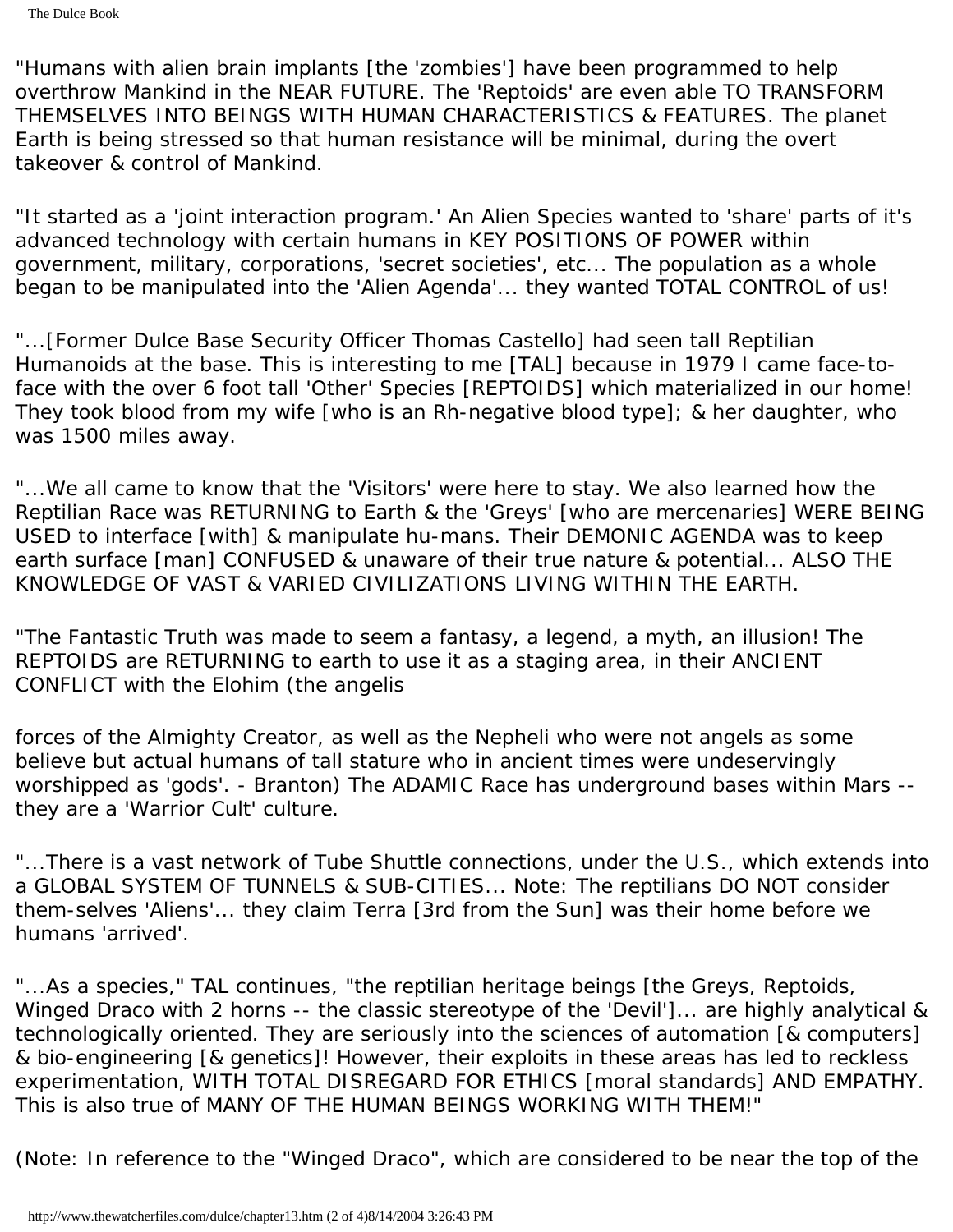alien hierarchy, above the tall "Lizard Men" and the short 'Grays', these have also gone by the following titles: the Mothmen, Gargoyles, Winged Serpents, Pterodactoids, Ciakars or Birdmen. They seem to be exclusively deep-subterranean dwellers yet have been known to appear during massive UFO - Men In Black - Abduction waves such as that which passed through the Point Pleasant area of West Virginia as recorded in John Keel's book THE MOTHMAN PROPHECIES, which suggested a possible subterranean connection near an old TNT storage area in the vicinity. The two other areas where these winged reptilians have been most often reported are of course below Dulce, New Mexica and also within the 8 levelled underground system beneath Camp Hero near Montauk Point, Long Island where a joint Nazi [American Corporate & European Militant Nazi's], Gray, and Reptiloid base exists... one that reportedly connects to the ITT center in New Jersey. The common denominator would be the German Krupp family who built munitions plants for Adolph Hitler and not only maintains a large percentage of control over ITT but also helped to finance the 'Montauk' time-space-mind-control projects for the Bavarian Thule Society, which are continuing within the M.A.L.T.A. or Montauk-Alsace-Lorraine-Time-Archives facility within the Alsace-Lorraine Mts. near the French-German border. The Alsace-Lorraine regions were taken from France in the Franco-Prussian war of the previous century and later returned to France by the Allies following the end of W.W.II. The MALTA base 'may' lie under the German territory near the border, however if it happens to lie under French soil, this may be because the base is located in one of the underground facilities constructed by the Nazi's during, before or just following W.W.II, a facility that the French did not discover following the return of the region following the war. As for the ITT center in New Jersey, it also reportedly has a connection to the national-international Sub-Global network, according to Al Bielek. Very rarely are the "winged draco" encountered on UFO's, and although at times they have been seen flying at night or in the day through the air as in the Point Pleasant manifestations, they seem to operate most often within the deepest underground levels where the Grays and Reptiloids themselves have been known to converge. - Branton)

TAL then describes something which might seem unbelievable if it were not for the fact that dozens of other sources tend to confirm the same thing. This discovery was reportedly one of the REAL REASONS for the initiation of the 'Dulce Wars':

"...LEVEL #7 is the worst. Row after row of 1,000's of humans & human-mixture remains in cold storage. Here too are embryos of humanoids in various stages of development. Also, many human childrens' remains in storage vats. Who are [were] these people?"

(Note: During a lecture given to THE PROPHECY CLUB, Japanese researcher of the Area 51 and Dulce enigmas -- Norio Hayakowa -- quoted the following statement that appeared in a 1992 issue of THE ALBUQUERQUE JOURNAL: "...WHY NEW MEXICO HAS SO MANY MORE MISSING CHILDREN THAN COMPARABLE STATES REMAINS A MYSTERY." - Branton)

The sources for these incredibly disturbing allegations aside from Thomas Castello himself, according to TAL, included:

"...people who worked in the labs, abductees taken to the base, people who assisted in the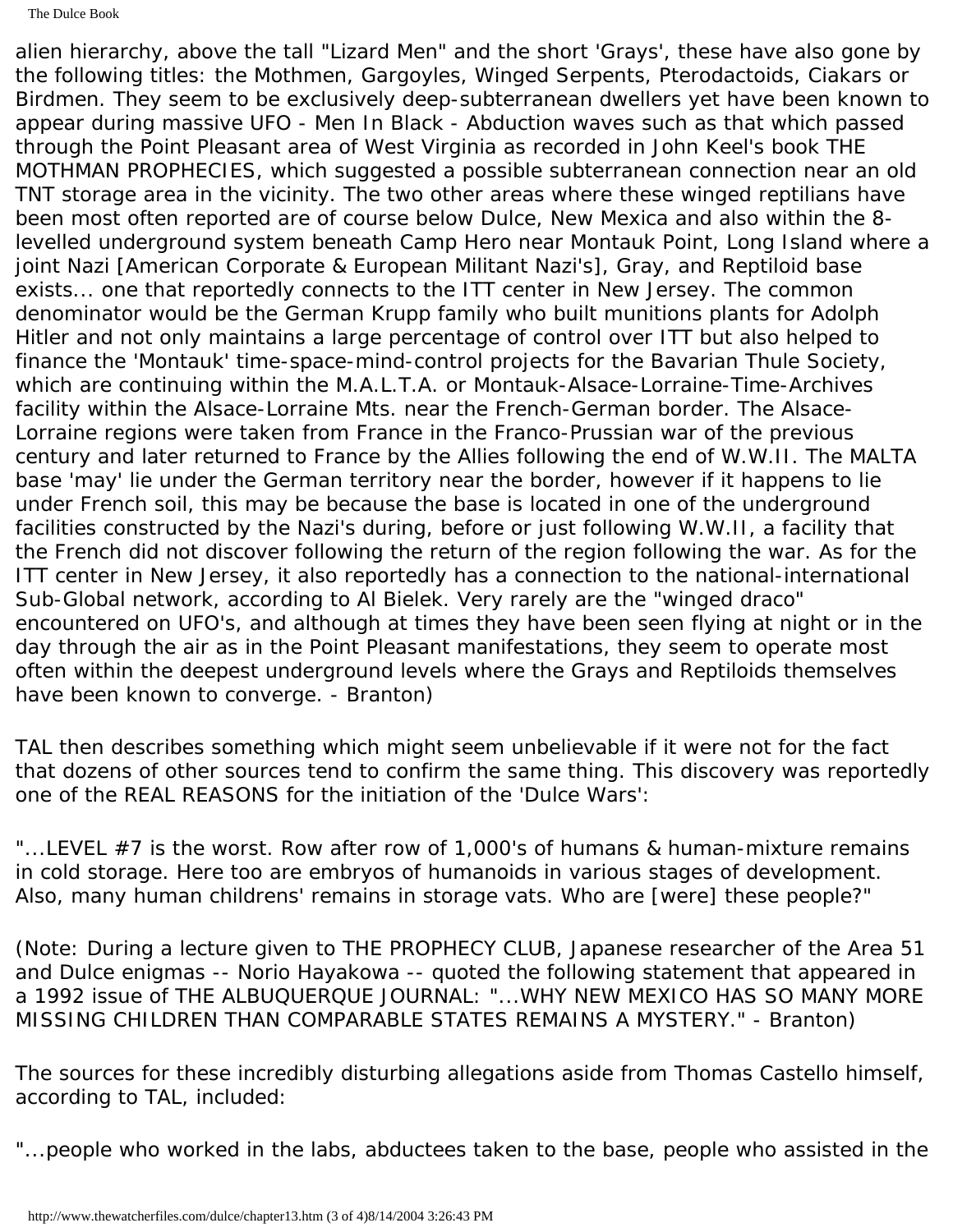construction, intelligence personnel [NSA, CIA, etc.], and UFO-Inner Earth researchers."

This information, TAL states, "is meant for those who are seriously interested in the Dulce base. FOR YOUR OWN PROTECTION, be advised to 'USE CAUTION' while investigating this complex."

BACK: **[Chapter 12](#page-106-0)** NEXT: **[Chapter 14](#page-133-0)**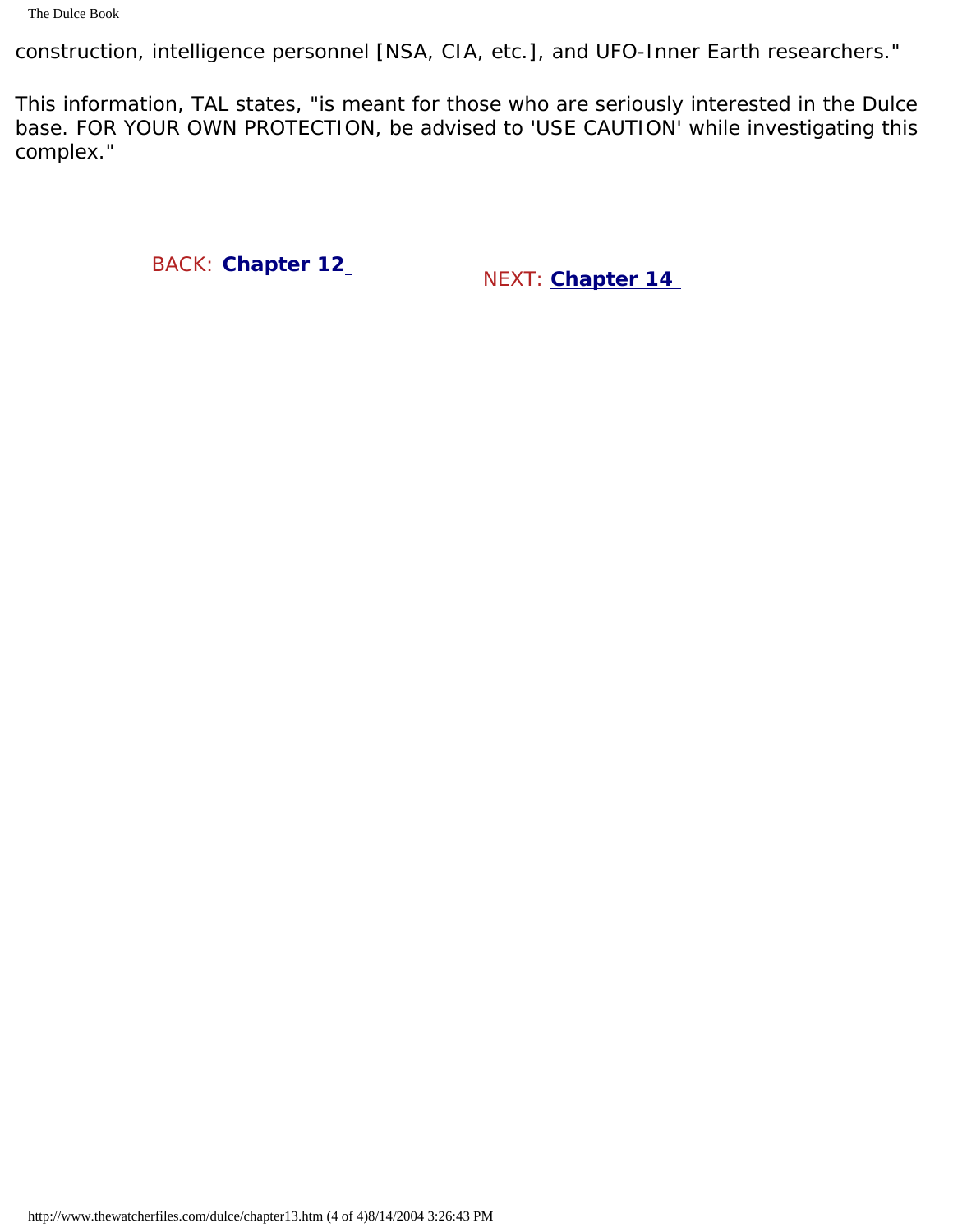## **The Dulce Book**

Chapter 14

## <span id="page-133-0"></span>**Raging Battles Beneath The Earth**

The following is an excerpt from an article which appeared in a UFO-related publication. We do not know exactly who the author of the article is or what publication it appeared in, as our source sent us only some Xeroxes with no references. We relate the information as recieved:

"...Lear directed my attention to a large map of Nevada, which delineates all the areas which civilian maps coyly leave as uncharted military reserves. 'Right in the very center is a place called Area 51. It is our most secret complex. There are 1900 people there -- it takes presidential clearance to work there -- and they're ferried in by aircraft in the morning and taken out about 5 o'clock in the evening. They have nothing to do with the saucers. The people who work on the saucers go up later in the afternoon, and go home about midnight. The saucer facility is called S-4.' S-4 is in the southwest corner of Area 51.

"Unfortunately, this facility -- AND A SIMILAR SET-UP NEAR DULCE, NEW MEXICO -- may now belong to forces not loyal to the U.S. Government, or even the human race. 'It's horrifying for us to think that all the scientists we think are working for us are actually controlled by the aliens.'

"'...A deal was made with them in the latter part of the 1960s (Probably a revisioning of the 1954 treaty, which was in turn an outgrowth of the secret Bavarian Illuminati treaty with the Grays in 1933. - Branton). In exchange for technology, we would cover up the existence of the aliens.' Apparently this agreement -- engineered by an arm of government so covert that even the President may not be on the 'need to know' list -- also sanctioned the abduction of humans, which the aliens rationalized as an ongoing monitoring of a developing civilization. We asked only for a list of the abductees.

"In 1973, the deal soured. 'Hundreds of people -- thousands -- were being abducted that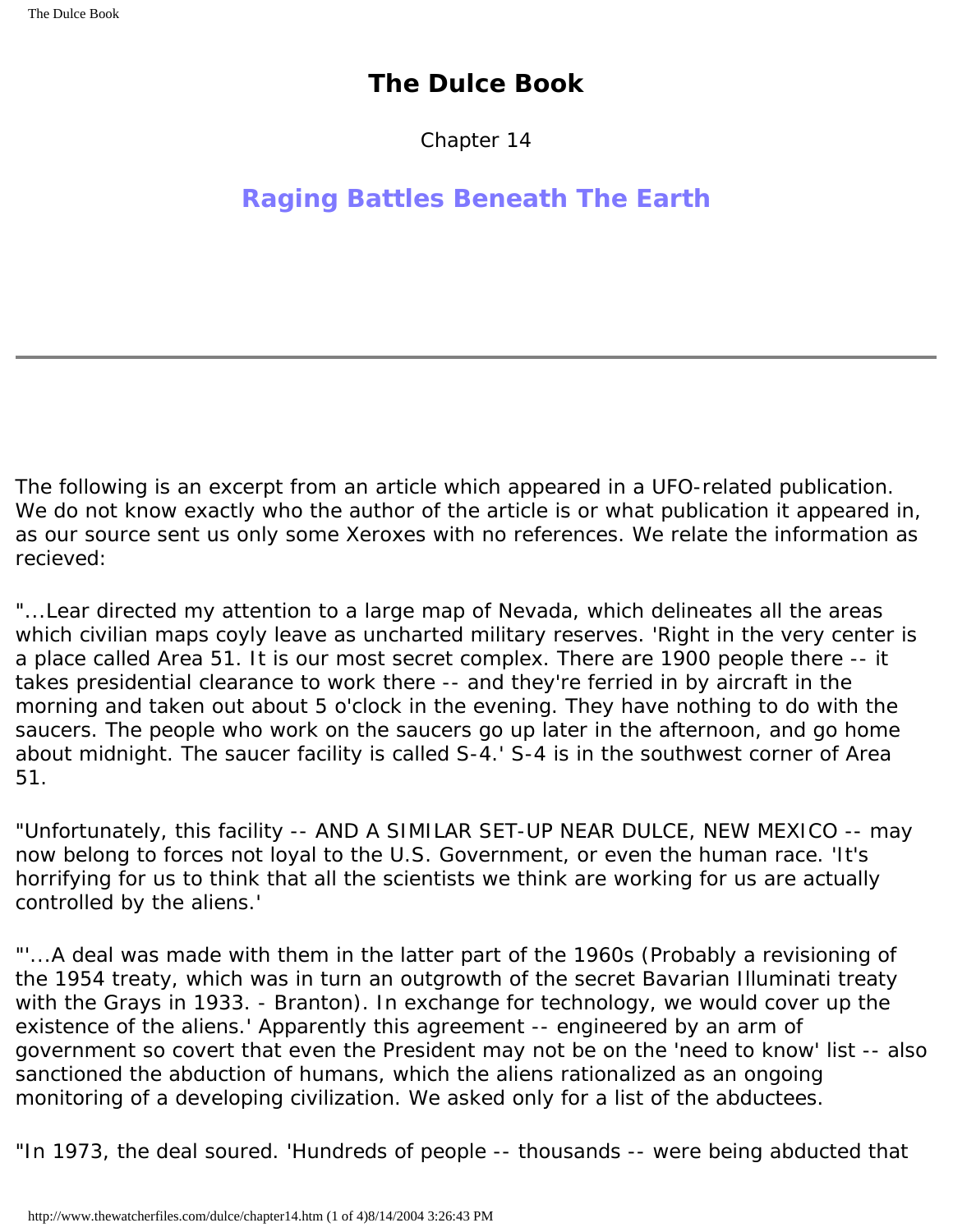weren't on the list. In 1978-79, there was an altercation between us and the aliens, in which they killed 44 of our top scientists, and a number of Delta force who were trying to free them. I'm not sure where this altercation occurred -- it could have been Dulce, or it could have occurred in Groom Lake

(Note: According to Robert Lazar, an underground facility below Groom Lake was the sight of an intense fire-fight between Grays and U.S. Military personnel after a human Security officer had challenged an alien dictate not to enter a certain alien-controlled area with a loaded weapon, and was subsequently killed as a result of his challenge. This 'war' was actually a 'massacre' according to MJ12 Special Studies Group [MJ12SSG] agent Michael Wolf, since the first outbreak of violence in 1975 resulted during a demonstration of an anti-matter reactor within an underground chamber. The Greys operating the demonstration ordered the human security officers to remove the bullets from their weapons. One Security officer questioned this order and just for having the audacity to question, one of the Greys apparently let their true colors show. That is, it prematurely exposed the fact that 'they' were not really the 'allies' of the American government, but actually an occupational invasion force that had to maintain absolute discipline among its 'conquered subjects'. This 'thing' from out of this world decided that it would make an 'example' out of those who questioned their orders, and its comerades followed suit. The Greys commenced to slaughter SEVERAL dozen Security personnel and Scientists, although only one alien Grey died in that initial altercation. Thomas Castello claims that another battle occurred below Dulce four years later in 1979, after several scientists who had discovered the 'Horrible Truth' -- of thousands of human abductees in cold storage or imprisoned in cage-like enclosures in the deeper 'Alien' sectors under Dulce -- were themselves captured by the aliens following this discovery. These were some of the best minds America had to offer. As we will see later on, the "Dulce Wars" were somewhat more complex than this brief explanation might suggest, however. - Branton).

"This battle, Lear claims, left us bereft of our own facilities [and some of our best scientists]; ever since, we have attempted to create a counterforce to meet the alien challenge.

"The Strategic Defense Initiative was one such scheme. 'SDI, regardless of what you hear, was completed two years ago; that was to shoot down incoming saucers. The mistake was that we thought they were coming inbound -- in fact, they're already here. They're in underground bases all over the place.' It seems that the aliens had constructed many such bases without our knowledge, where they conduct heinous genetic experiments on animals, human beings, and 'improvised' creatures of their own devising."

In battle, even in a conflict as unusual as the "Dulce Wars", there are bound to be prisoners of war or POW's. In his LEADING EDGE Report, researcher Val Valerian revealed the following:

"DULCE LAB TECHNICIAN HELD: In early November, 1988, we received word that the scientist son of [B.M.] is now being held in the underground facility at FORT WAYNE, Colorado. The underground base is located in southwestern Colorado near the UTE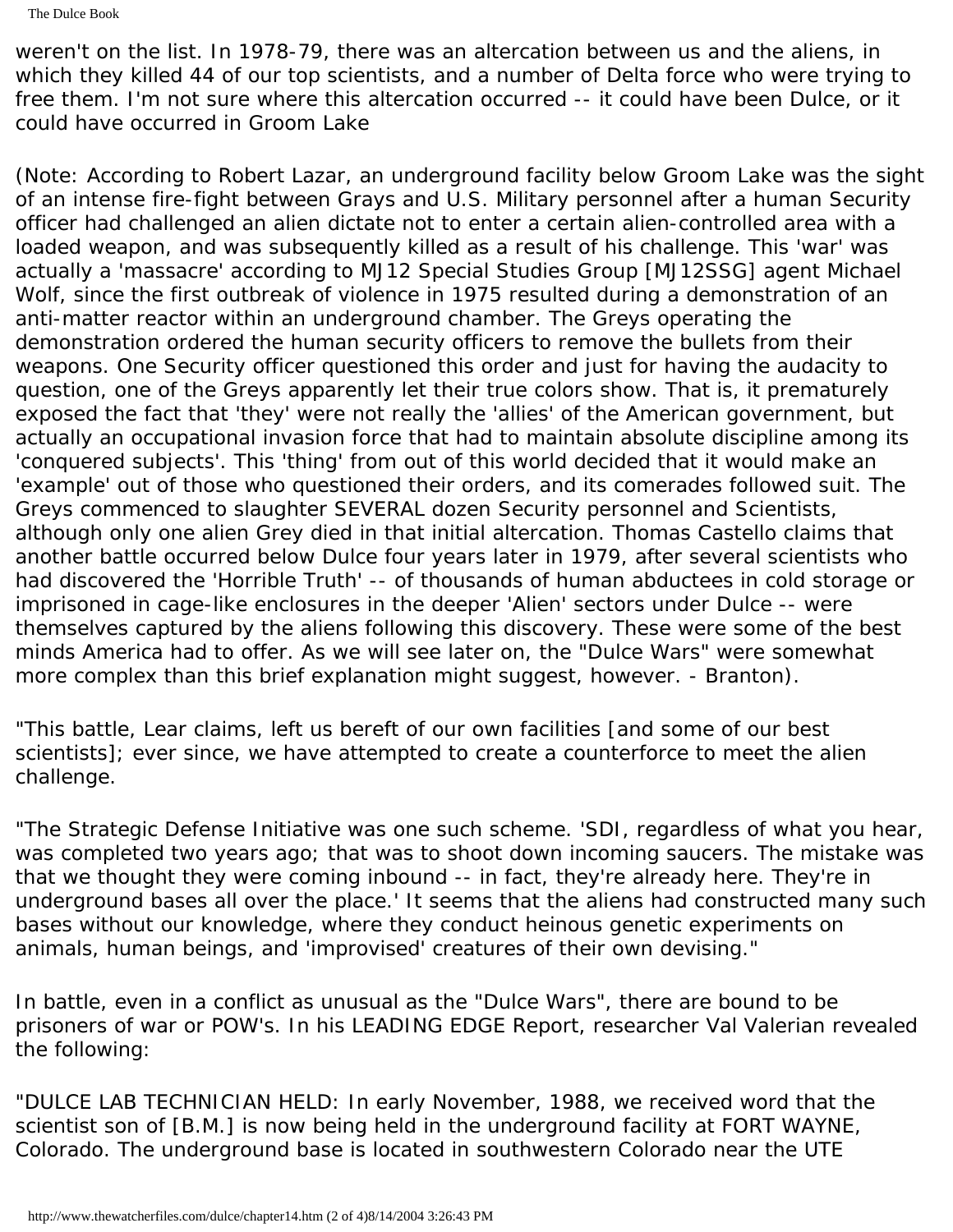The Dulce Book

mountains. The son apparently worked at the genetics lab under Archuleta mesa near DULCE, NM and finally grew disgusted with what he was observing. Subsequent probes into the retention of this person have yielded several interesting project names. His father, B.M. apparently encountered two Nordic appearing men in Pomona, CA on 22 Oct. '88..."

Note: The "Ute Mountain" Indian reservation border -- which super-imposes the southern border of Colorado, lies only a relatively few miles north of the Archuleta plateau. It extends from that point westward along the border to the four corners area. Just across the border in Utah another branch facility apparently exists, according to John Lear, where another Dulce scientist is reportedly being held. Lear spoke with the father of THIS young scientist, referring to the father only as 'Mr. K.', and attempted to locate the exact position of the base. Lear stated:

"...The son, whose father I met and who passed away several years ago is apparently being held in a base near or around Sleeping Ute Mountain (Sleeping Ute mountain is in the extreme southeast part of Utah, near the four corners area on the Ute Reservation, south of Utah highway 666 which also runs through Colorado and down through New Mexico. - Branton). I don't remember how I came by that information but it had to do with some research I was conducting in a search for the Project BLUE LIGHT base near Delores [which I never found]."

In regards to Utah, there have been rumors of "New World Order" bases being constructed below southeastern Utah with containment facilities where 'dissidents' are intended to be apprehended underground when and if the New World Order takes control of the United States. There are reportedly numerous such underground containment facilities throughout North America.

The U.S. Military is not the only force that has become involved with the 'war' against the Grays. One of the major underground human forces who are VERY upset at the Grays - over their violation of territorial agreements and abuses and atrocities that have been committed against various intra-planetary human colonies -- include certain segments of the Telosian-Agharti alliance, as well as some of their Sirian allies who are against the Greys. The following information was sent to a Utah researcher by Juliette Sweet, a personal friend of Sharula Dux who is reportedly an Aghartian 'princess' from Telos, the city-complex below Mt. Shasta. The central metroplex of Telos is said to consist of a multileveled complex over 5 miles deep and at least 20 miles in circumference, which extends outward to suburban colonial systems beyond. According to Sharula, Telos has subterranean connections via tube-shuttles to at least 100 other subterranean cities below North America as well as cities below South America, such as the allied city of POSID below the Matto Grosso region of Brazil. Many of these cities are maintained by ancient 'native' North, South and Central Americans. The following letter was dated 2/7/93:

"...last month I had your disk transcribed and read your materials in their entirety. Very interesting, and full of well cited facts. I appreciate your sense of groundedness when presenting your ideas... I am not familiar with the saurian race, nor have I heard mention of them from Sharula or Adama... The Greys do come up from time to time, and what has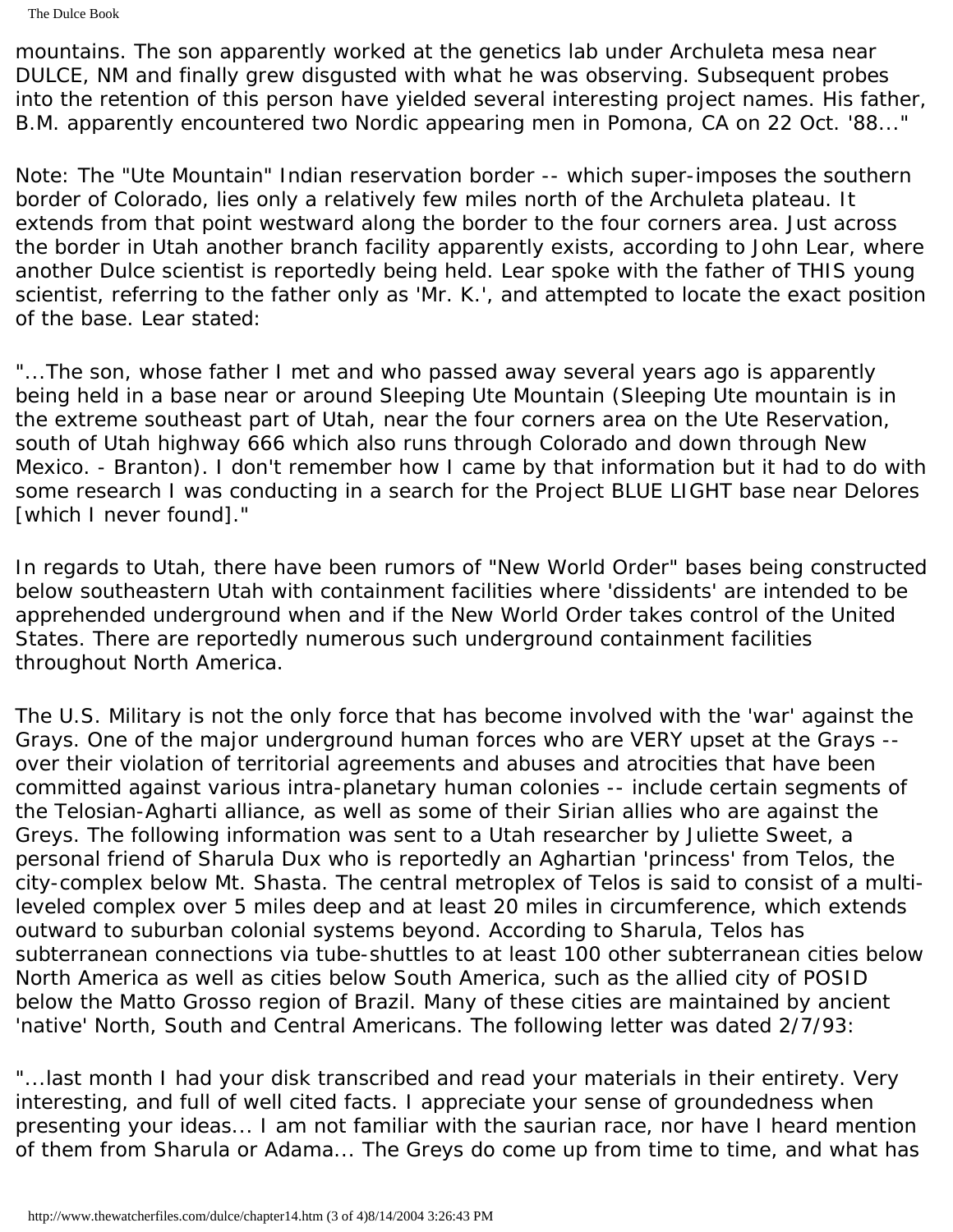The Dulce Book

been communicated by the [Telosian] Hierarchy is that they are indeed being asked, forcibly if necessary to leave. The ousting process has been active for the last year or so, and Adama has indicated that Los Alamos will be one of the last areas to clear out... there has been some "star wars" type of conflicts of late, but the [Telosian] masters tell us not to worry about it, that they have things well in hand... Sharula's age is actually 267 years. Although for surface ID purposes, she says she was born in 1951. It helps where social security and passport purposes are concerned. You might want to update your materials to reflect her actual age..."

Note: During one lecture, Sharula was asked what the Telosians were doing about the problem with the Grays. Sharula stated that the Telosian-Agharti Silver Fleets had confronted the Grays and told them to cease their abusive activities on this planet, to which the Grays responded that they have the right to continue their activities since the "U. S. Government" has authorized their activities on earth and in America. Are the Grays referring to the Nazi-backed CIA-NSA "secret government" which has infiltrated America through murder and manipulation, and established the "alien interaction" projects WITHOUT Congressional consent? It's AS IF these green-blooded, pencil-necked, melonheaded, blood-sucking parasites -- who break treaties, violate human will, permanently abduct and even kill humans for scientific or sustenance purposes, lie and deceive, disregard non-intervention ethics, destroy animals and property, manipulate the thoughts of the masses and their leaders against their conscious knowledge, ruin human lives on mental-emotional-physical levels, and literally 'feed' off of human LIFE including that of our children -- have ANY place to give such excuses!

BACK: **[Chapter 13](#page-129-0)** NEXT: **[Chapter 15](#page-137-0)**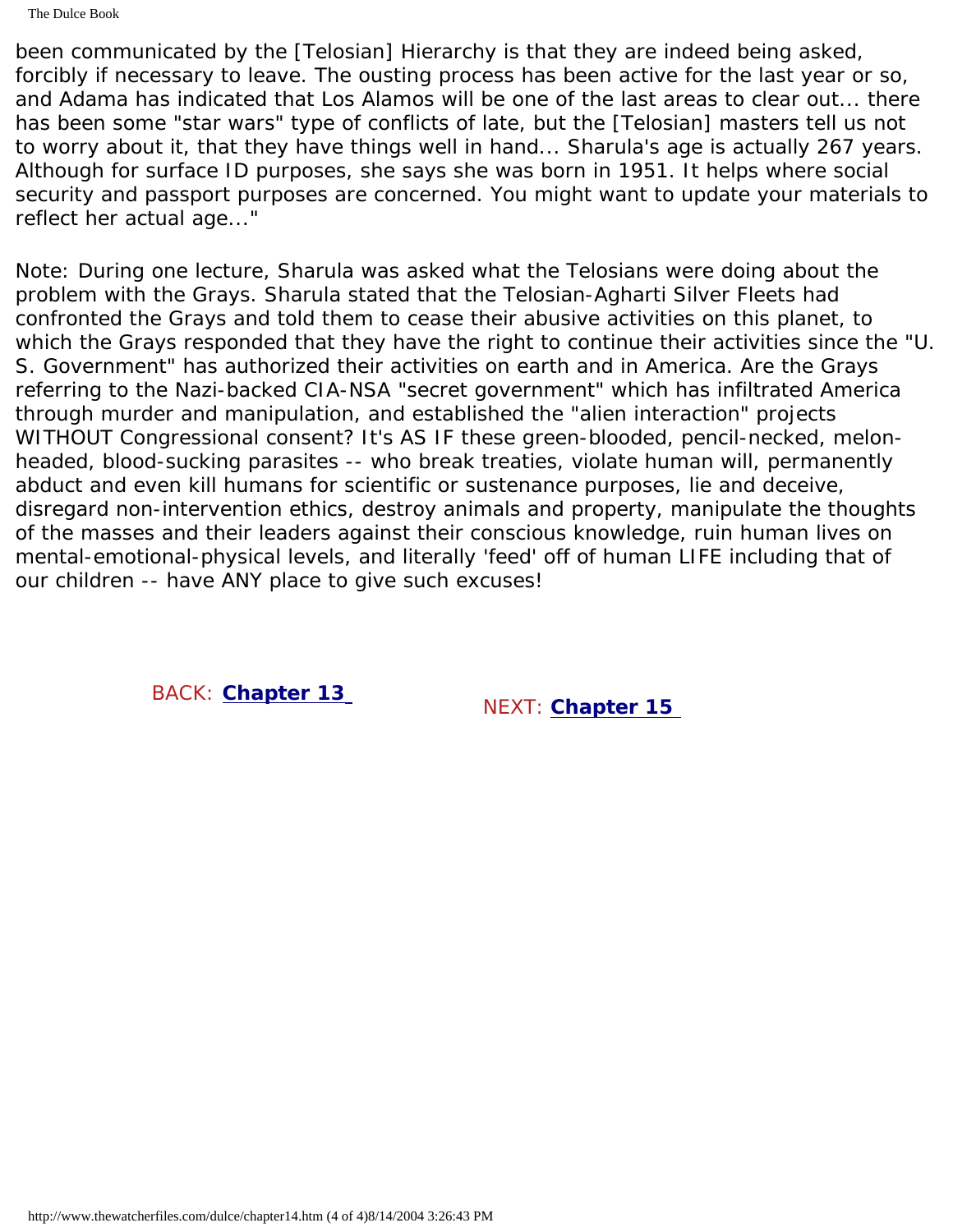### **The Dulce Book**

Chapter 15

#### <span id="page-137-0"></span>**Dulce: An Ancient Terminal To Inner & Outer Space?**

Researcher Paris Flammonde gives a description of what appears to be the 'Dulce' underground base-network, as described by UFO 'researcher' James Moseley:

"...The intimations of strange pressure groups, purportedly intent upon obscuring the true meaning of Flying Saucers, began arising in the early 1950's, the most famous of these being the 'three men in black' and the 'silence conspiracy,' which Major Keyhoe and others regard as an ominous element functioning within the Air Force. During the summer of 1956, SAUCER NEWS editor James Moseley postulated an addition to this enigmatic company in the June, 1956, issue of his magazine. Theorizing that Flying Saucers were originally being researched by the United States in 1946, were capable of speeds exceeding four thousand miles an hour, and were operating from a supersecret subterranean base below a southwestern state, he continued:

"'The whole project is so highly classified that ordinary military pilots and even the Air Force's saucer investigators on Project Blue Book could not possibly know about it. In fact, this type of saucer IS NOT built by the American Government AS WE ORDINARILY UNDERSTAND THE WORD 'GOVERNMENT.' As fantastic as this might sound... these saucers are actually built, operated, and maintained by an organization which is ENTIRELY SEPARATE from the military and political branches of the Government that we know about. Although a handful of people at the very top of the Government know about the existence of this project, they have no direct contact with it... I shall call this secret project, 'The Organization.'"

Moseley, according to Flammonde, "...considerably elaborated on the activities of this shadowy cabal with some very extravagant revelations."

This 'Secret Society - Secret Government' base in the 'Southwest' is no doubt the very same DULCE facility which we have been exposing throughout this work. Secret Societies,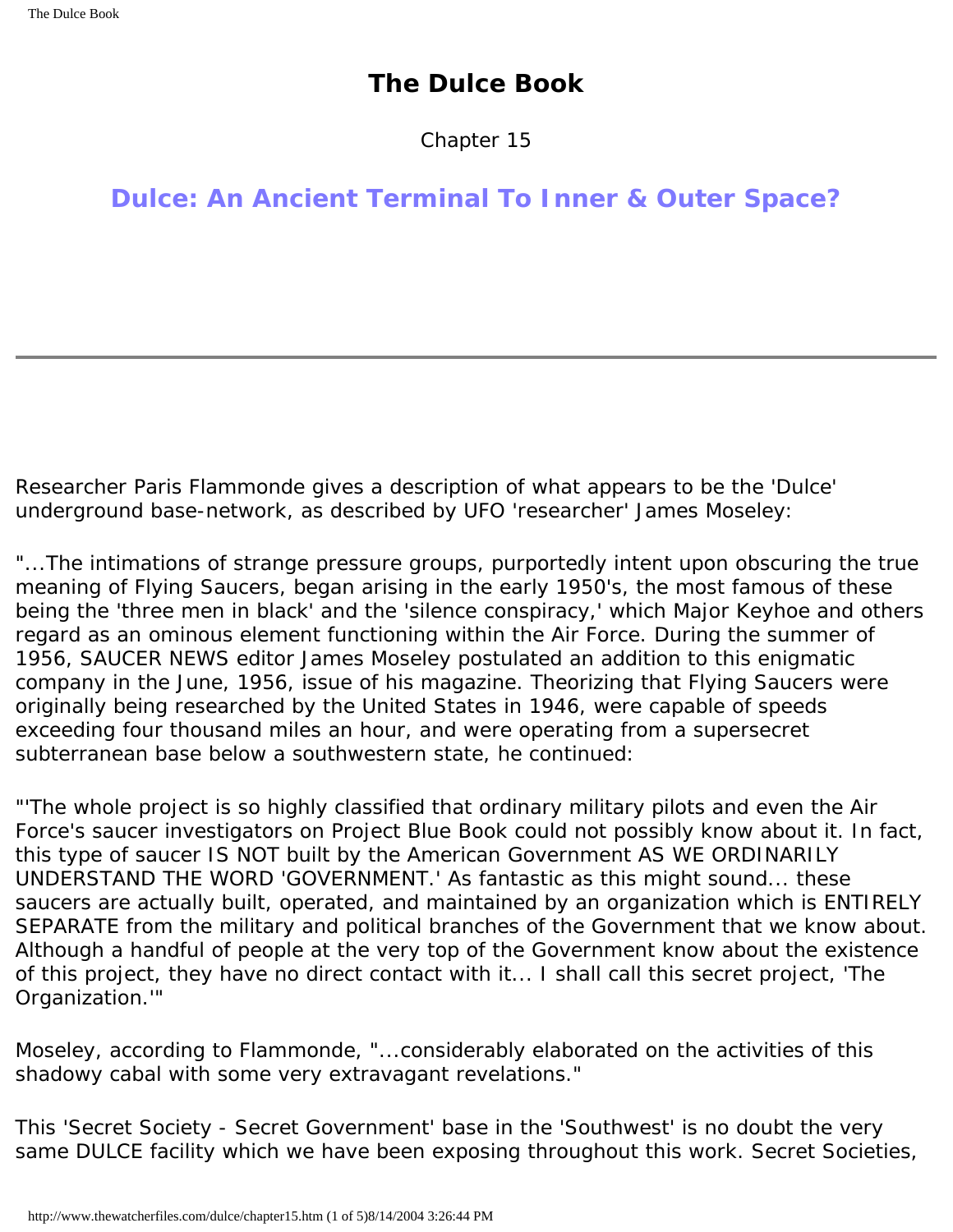The Dulce Book

if not Secret Agencies, have their own symbols or emblems. The 'Symbol' for the Dulce Base that is worn by many of the workers there consists of an UPSIDE-DOWN or inverted triangle or pyramid with an upside-down 'T' superimposed over it, as shown in the "dlcpic." graphic file at the beginning of this series of files. William Hamilton reveals the following in regards to the Dulce base:

"...Schoenfeld Clinical Laboratories in Albuquerque analyzed the samples [of the affected hides of mutilated cattle studied by Gomez and Burgess, that were discovered near Dulce] and found significant deposits of potassium and magnesium. The potassium content was 70 times above normal.

"...Level 1 [of the Dulce base] contains the garage for STREET MAINTENANCE. Level 2 contains the garage for TRAINS, SHUTTLES, TUNNEL-BORING MACHINES, AND DISC MAINTENANCE.

"...The Greys and reptoid species...have had ancient CONFLICTS with the NORDIC humans from outer space societies, and may be staging here for a future conflict."

The late Thomas Edwin Castello, who worked within the underground 'Dulce' facility, suggested that the early experiments by Rand and Los Alamos labs in nuclear-powered 'earth-boring' technology has been taken to the extreme. In a letter dated Sept. 1990, he made mention of the nuclear BORING mechanisms which can allegedly bore a tunnel through the earth at a rate of 5-10 mph by cracking the surrounding rock and heating the rock and earth into a state of liquid incandescance using super-hot cones, pulsed lasers and other methods [see: U.S. Patent numbers 3,881,777; 3,885,832 and 3,693,731 for instance, via their Patent Search engine which can be easily accessed by doing a "web search" of the "United States Patent Office"] and pressing the liquid or molten rock into the peripheral cracks where the cold earth cools and solidifies it in a matter of minutes, leaving no leftover materials that would otherwise have to be removed from the tunnel, as in more traditional and expensive tunneling or mining operations:

"...On level one is the garage for the street maintenance, level two is the garage for trains, shuttles and TERRON DRIVE [bore machine] and disk maintenance. [Requires ULTRA 4 to even SEE the disk garage]...

"The chief of the Genetic Experiments is LARRY DEAVEN [Los Alamos AND Dulce]..."

Another confirmation that the DULCE base is a major terminal -- not only for otherplanetary craft but also a nexus connecting several other underground systems -- was sent to us by a woman who knew Thomas Castello on a personal basis, and whose father had worked with Castello in what was referred to as "The Organization" [her exact words] which operated in the upper levels of the joint-interaction facilities near Dulce. The following description of one of the more ancient tunnels was given by Thomas Castello himself:

"The halls around the Dulce Base are slightly curved, and in most locations you can see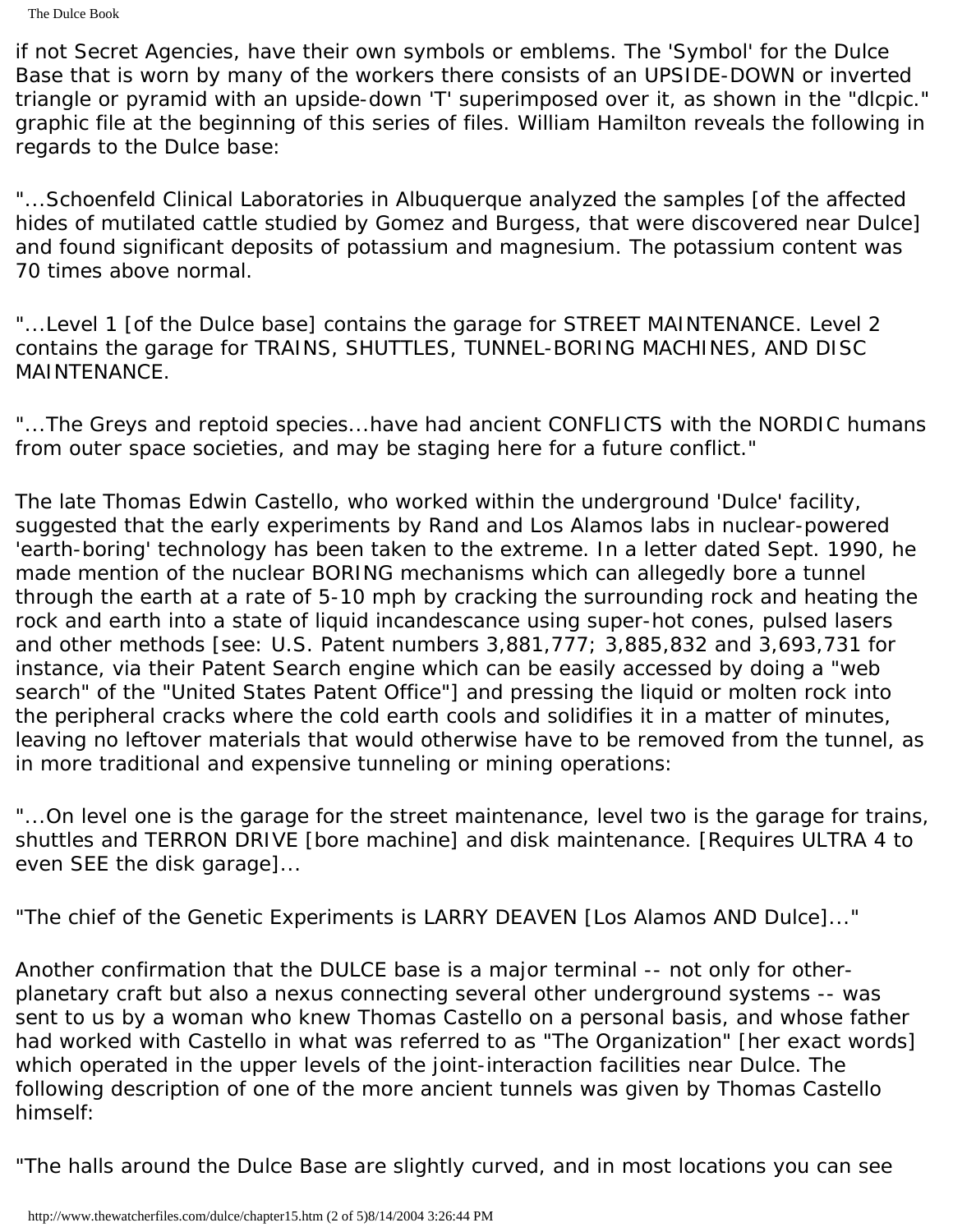The Dulce Book

what looks like an endless corridor. It is only when you glance up and see the high ceiling of the natural rock covering do you remember you are inside an immense cavern. The place has the feeling of infinity, or a sense of seeing something immemorial.

"I realize this place has been expanded repeatedly over many years. But somehow, a person tends to forget the written history the manual describes. The place feels ANCIENT. The Native Races of this planet have used the tunnels and caverns for centuries. Human hands too, added their personal touch in a way that makes you feel the passing of age. Here and there the architectural designs resemble the fantasy of Art Deco. Doors display the designs and angles that recall the playful grace of that era.

"From tunnel entrances stare down carved gargoyles and winged beings that cling to your memory much longer than they should. Those grotesque gargoyles are dark and look like a preview of the Nightmare Hall. Some of the faces of the frightful creatures depicted have lost details in a way that softens the ugliness. History has a way of erasing details and the memory of the original form. Just as well, perhaps the gargoyles were carved from live models. Maybe from some thing seen on the sixth level.

"One specific tunnel, the long tunnel to Taos, is completely different. The symbol that marks the portal is the symbol for marsh, or wet lands. The shape resembles the letter 'Z' with two cross lines.

"It was not until I had to make a 'goodwill run' to Taos to escort a foreign dignitary on a tour of the base, did I realize why the tunnel was so named. After a few miles the rock tunnel walls became mostly white in color and were decorated with carved plant life of all kinds. Here, I saw ancient fern trees with huge Rose like flowers depicted in beautiful relief. These beautiful walls portray a dense archaic tropical thicket. Beyond the trees, in the background, some unknown ancient mountains are depicted in the same clear style. I slowed the car, searched the scene, hoping to see animal or humanoid creatures, but there was none. No signs or signatures in sight, unless they were written in a long lost unrecognized hand. (Note: Was this one of the more ancient tunnels that was left by a prehistoric race, a tunnel which was already ancient at the time that the U.S. government AND the Reptiloids/Greys 'discovered' or 'took control of' the original underground systems? Perhaps a tunnel and an underground system that was excavated in prehistoric times by the ancestors of the Pueblo Indians of the four corners area whose legends claim that they were chased-out of the cavern world by invading reptilian forces - that is, according to Hopi-Apache descendant Robert Morningsky? - Branton)

"It looked like every plant on earth, ancient and modern, were faithfully displayed. Mile after miles of trees, wheat, corn, flowers and grasses graced the gleaming walls.

"It must be the most beautiful place on earth. Maybe it was created as a museum. Or perhaps a shrine to plant life. Regardless of the reason, there is NO WAY that place could have been made by the hands of MODERN man. These carved plants are in minute detail, and they look brand new.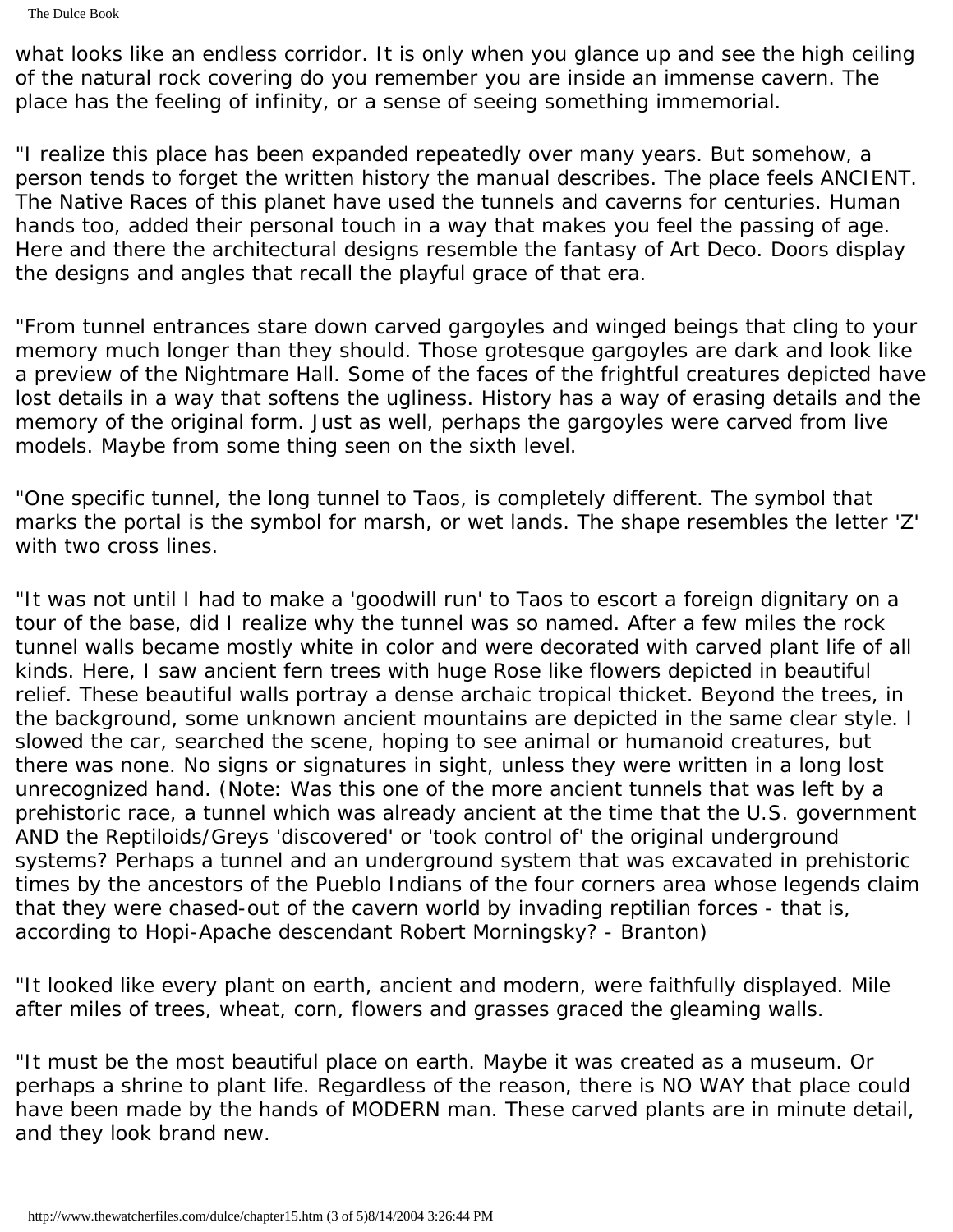The Dulce Book

"My eyes had quickly scanned the upper sections of the tunnel in hoping to find the source of the soft illumination that now seems to be coming from every where. I found no answers.

"I had stopped the electric car, wanting to touch those walls, in the hope I might guess the age upon closer examination. To my surprise the walls were covered with some transparent covering. Those walls felt like polished glass, and looked about a foot thick! The biggest shock was when I touched the astonishing gleaming wall. The slightest contact created a wave of quivering of the lights. What is even more surprising, was that the lights were INSIDE the glass! Starting as a soft gentle harmonic sound that resonated with the shimmering lights, and grew to a bone deep vibration that was subtle and surprisingly invasive, like someone speaking to me when I'm meditating. The tunnel echoed with musical tones. I struggled to isolate the difference between what I was hearing and what I was feeling. I could not separate them.

"I sensed that the tones were designed to provide information in ancient language. The changing tones were at first recieved at a rapid rate, that I couldn't understand. Like learning a foreign language, at first the words are endless sound, but after a while separate words are recognized. I know the musical tones are words and I recognize it as a lost language.

"I started the car, almost feeling light headed from the ongoing sounds. I wanted to stop the flow of words that were musical and pleasant. After I knew they were words [that I couldn't understand] I wanted the dialog to end. I felt those tones clear to my bones, and the tonal vibrations refused to leave me until I left the tunnel!

"It was one of the most profound experiences of my life, but I'm sure I wouldn't want to do it again!

"At the Dulce Base, the roadways exit on the first three levels. From all other levels the roads will climb in a steep spiral to join the upper levels. After a few miles more those three levels too, join in a huge intersection that rivals any 'cloverleaf' exchange, anywhere. The five main exit roads that leave the base have no markings any where, but after the exchanges, there are mileage markers IN ENGLISH posted in the walls of the tunnels.

"The underground highways occasionally follow the same direction as the Terradrive shuttle. That shuttle is also known as the Sub-Global System (Note: Different sources claim that one must be a very high ranking Mason, Corporate-Intelligence Agent, or a Native Sub-Terran to gain access to the Sub-Global System. There are several access terminals in North America and elsewhere where identification must be provided, however according to Al Bielek and others, when one has passed the security checks they are free to go wherever they please in the Sub-Global network, and the inner dwellers just generally assume that if one has made it that far, then they more or less have authorization to be there. Many of the residents of the underground, whether Exterrans, Subterrans or visitors from the Surface, are tied-in to a collective mind or group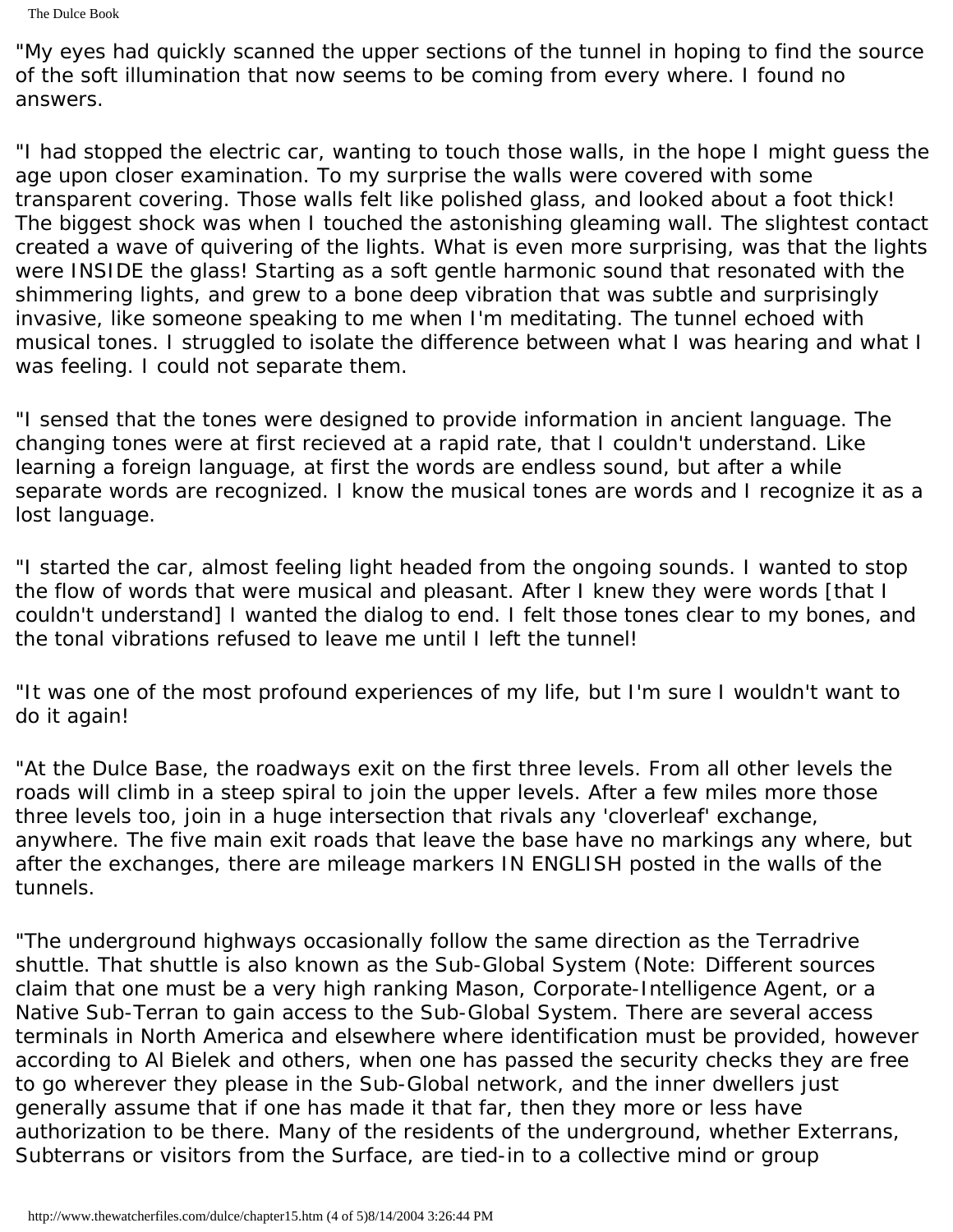The Dulce Book

intelligence matrix called the 'Ashtar' or 'Astarte' network which has its roots in the underground systems below ancient Egypt. This has been the main framework for collaboration between humanoids and reptiloids and other alien life forms. Although there have always been independent humanoid and reptiloid factions that have been at war with each other for centuries, in more recent decades following the Dulce Wars, et al, these conflicts have been increasing within the "inner earth" between the "collectivists" and the "individualists". Because of this we might reason that the inner-world 'highways' may not always be safe places to travel alone, even if one has the 'clearances' to do so. Although there is a collaboration-of-convenience between certain human and reptilian groups, this mainly grows out of the aliens' NEED for human cooperation in implementing total global electronic control, and vise versa, not necessarily out of any major level of friendship or tolerance between the two races. For instance in order to implement the New World Order the human elite must absolutely DEPEND on the alien mind-control technology and the aliens in turn must DEPEND on the humans' social structure connections. They MUST have each others' assistance and cooperation in order to implement a world government. Apparently they will worry about fighting over WHICH SIDE comes out with absolute control WHEN and IF the global dictatorship is implemented. We must realize that the underground 'world' is just as 'alien' to dwellers on the surface as are the worlds from which many of the interstellar starships that have been seen in our atmosphere hail. It is a very ancient world whose inhabitants have interacted with other worlds, or have even colonized other worlds, over a period of thousands of years. - Branton)

# BACK: **[Chapter 14](#page-133-0)** NEXT: **[Chapter 16](#page-137-0)**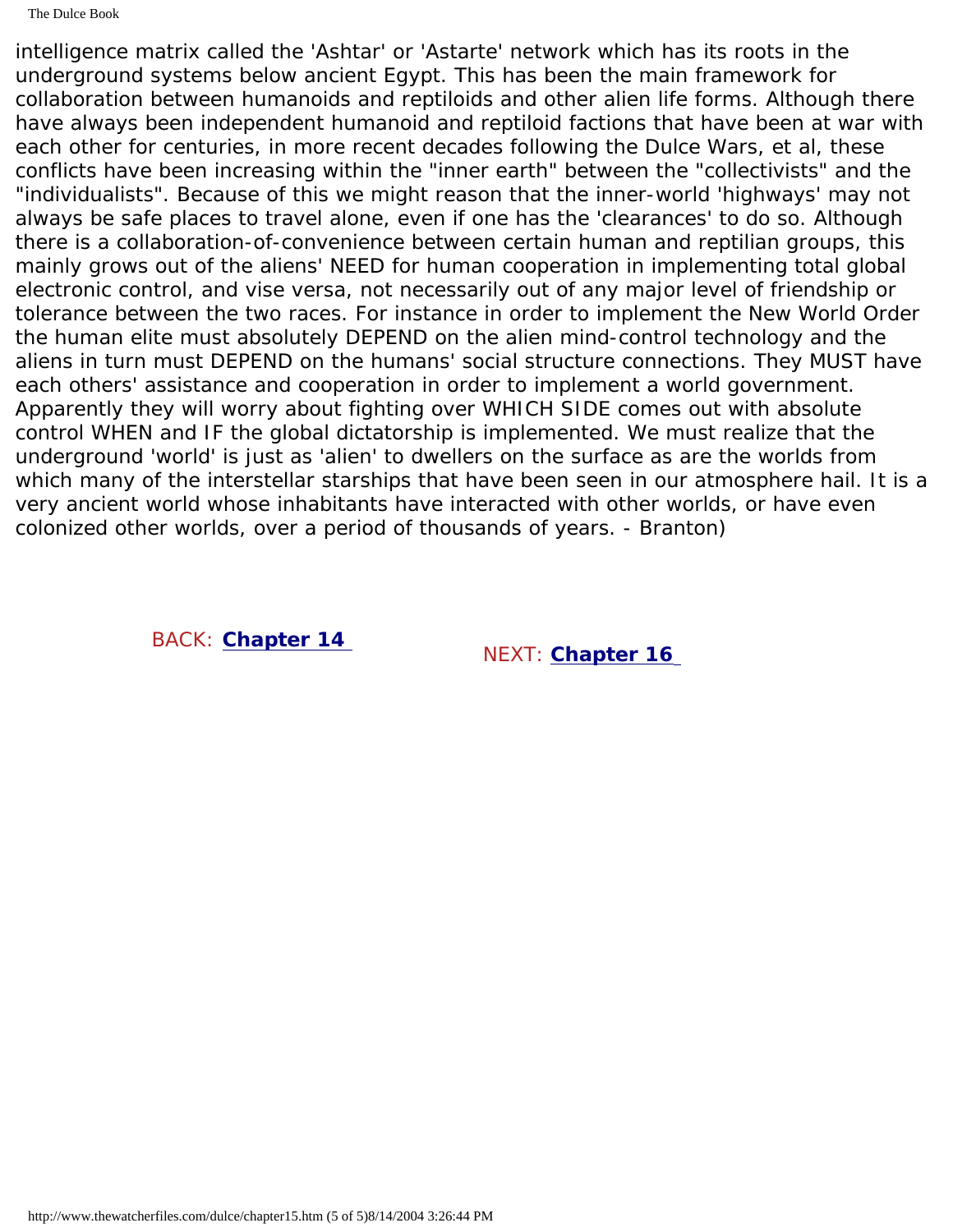### **The Dulce Book**

Chapter 16

## **Dulce New Mexico & The Ashtar Connection**

(The following is an edited version of a very extensive file downloaded from the Internet. Some of the highlights/emphasis are mine. - Branton)

From: Michael.Corbin@p0.f428.n104.z1.FIDONET.ORG (Michael Corbin)

Newsgroups: alt.alien.visitors

Subject: Dulce Report

Message-ID: <138993.2A566EB0@paranet.FIDONET.ORG>

Date: 5 Jul 92 03:20:06 GMT

Sender: ufgate@paranet.FIDONET.ORG (newsout1.26)

Organization: FidoNet node 1:104/428.0 - Lines: 127

- \* Forwarded from "ParaNet UFO Echo"
- \* Originally from Michael Corbin
- \* Originally dated 07-04-92 20:17

The following was uploaded by a user on ParaNet. It is being provided in its entirety for information purposes only. ParaNet or its affiliates makes no claims to its truthfulness or validity and does not endorse its contents in any way.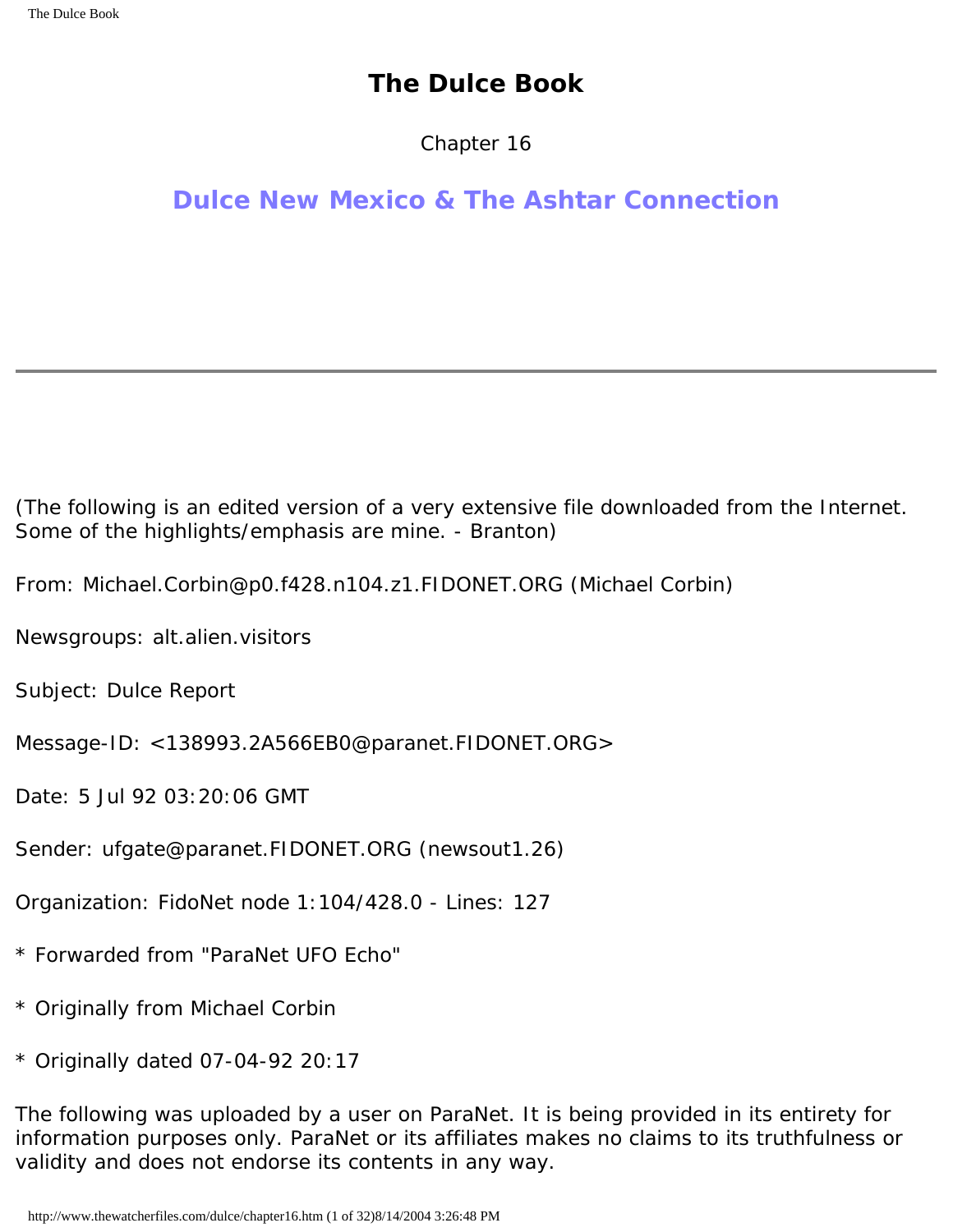As a further note: Under paragraph (3E), it mentions that there are buildings ... "fivesided with a dome," ParaNet has seen photographic evidence of such buildings. These buildings are not buildings as one would think of them, but what appear to be wilderness observation platforms. The Dulce Report denies any of these buildings appeared in their investigation.

THE DULCE REPORT

NUMBER 920527

MAY 27, 1992

A Field Investigation and Evaluation

A PHOENIX PROJECT REPORT

The "Phoenix Project Reports" Are Published By

ADVENT PUBLISHING COMPANY

P.O. Box 3748

Carson City, NV 89702

(Opening Note: ParaNet has done an investigation into the PHOENIX organization which put out this report. Contrary to the claims of the authors of this document, ParaNet HAS FOUND obvious links between the PHOENIX PROJECT and the PHOENIX REPORT, an outlet for the ASHTAR Collective. One of the 'leaders' and 'spokesmen' for this collective is a being that goes by the name of HATONN. Hatonn, according to some sources, is a 9 ft. 'Pleiadean' with severe fascist leanings who claims to be a reptilian 'defector' from the Unholy Six Orion-Draconian Empire. Other sources claim that the Ashtar Collective -- or at least a large segment of the collective which was infiltrated and assimilated by Draco-Orion agents posing as "ascended masters" -- is now in direct collaboration with the reptilian Grays and the 'Unholy Six'. In such an event, it would NOT be surprising for the Draco-Orion controlled segment of the Ashtar network to seek to discredit a base under Dulce, New Mexico IF IN FACT the base is being controlled and operated jointly by Draconian AND Ashtarian forces... for instance the joint Draconian-Ashtarian forces which, some believe, are operating in conjuction with the anomalous "Hale-Bopp" comet. Since the original document-chain in which the 'Dulce Report' appears contains over 140 KB's and is an obvious smear effort -- for instance throughout the document you will read passage after passage containing phrases like "...there is no evidence" for phenomena which HAVE been confirmed by several other researchers -- I have decided not to waste valuable space, and have eliminated the rambling and innocuous sweeping opinionated attempts on the part of the authors to wipe the entire Dulce issue under the carpet. I have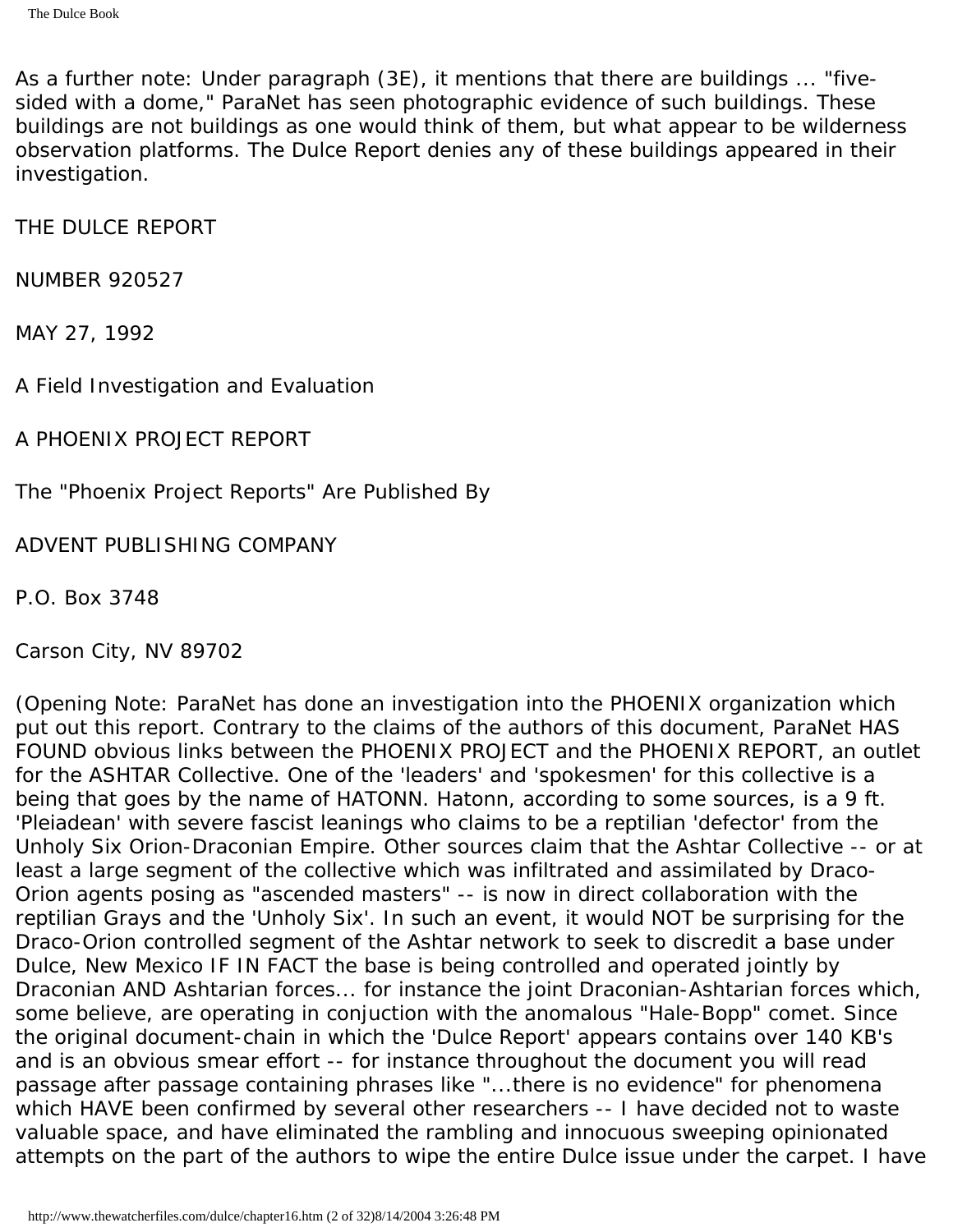The Dulce Book

instead gleaned the information which may be useful to those who accept the obvious fact that 'something' is actually going on near Dulce, New Mexico. Whether it involves top secret government activity OR alien activity OR both is debatable. The fact is, something strange IS happening in and around Dulce, New Mexico. - Branton)

The document begins as follows:

...The Town of Dulce, is located in northern New Mexico near the southern border of Colorado. Dulce is located eighty-three miles northeast of Farmington, New Mexico on U.S. Route 64. See Map Exhibit 1.

It has a population of 1,648 and is nestled in a valley. Just to the north and overlooking the town is the large Archuleta Mesa. The town is at an altitude of 6,825 feet above sea level. The main income producing activity in the area is cattle ranching. The business and service activities are typical of those needed in a community of this size. There are no military or industrial activities, large or small, in the area. See Photo Exhibits 4 and 5.

In order to present the results of our investigation it is necessary to refer to items of information, widely available to UFO researchers, concerning the Dulce, U.S.\Alien base. In the following, we will quote from those items of information. We will attempt to identify the source whenever possible. This will be followed by our findings.

The Investigation

1) Source Information Excerpts: Dulce Papers.Txt Author Unknown

...A joint US/EBE facility exists beneath the Archuleta Mesa near the town of DULCE NEW MEXICO. (1A) This facility has been in existence in one form or another since 1948.

(1B) ...The facility proper is located one kilometer underground.

(1C) The base is approximately 2.5 miles northwest of Dulce, and almost overlooks the town.

(1D) There is a paved government road 36 feet wide going into the area.

\* \* \*

Findings of Phoenix Project Investigation (PHX) regarding the foregoing:

(PHX-1A) No substantiating County records confirm this. Local residents have no memory of any government installation, civilian or military ever having existed in this area.

(PHX-1B) Same as 1A. There is no record or memory of any underground heavy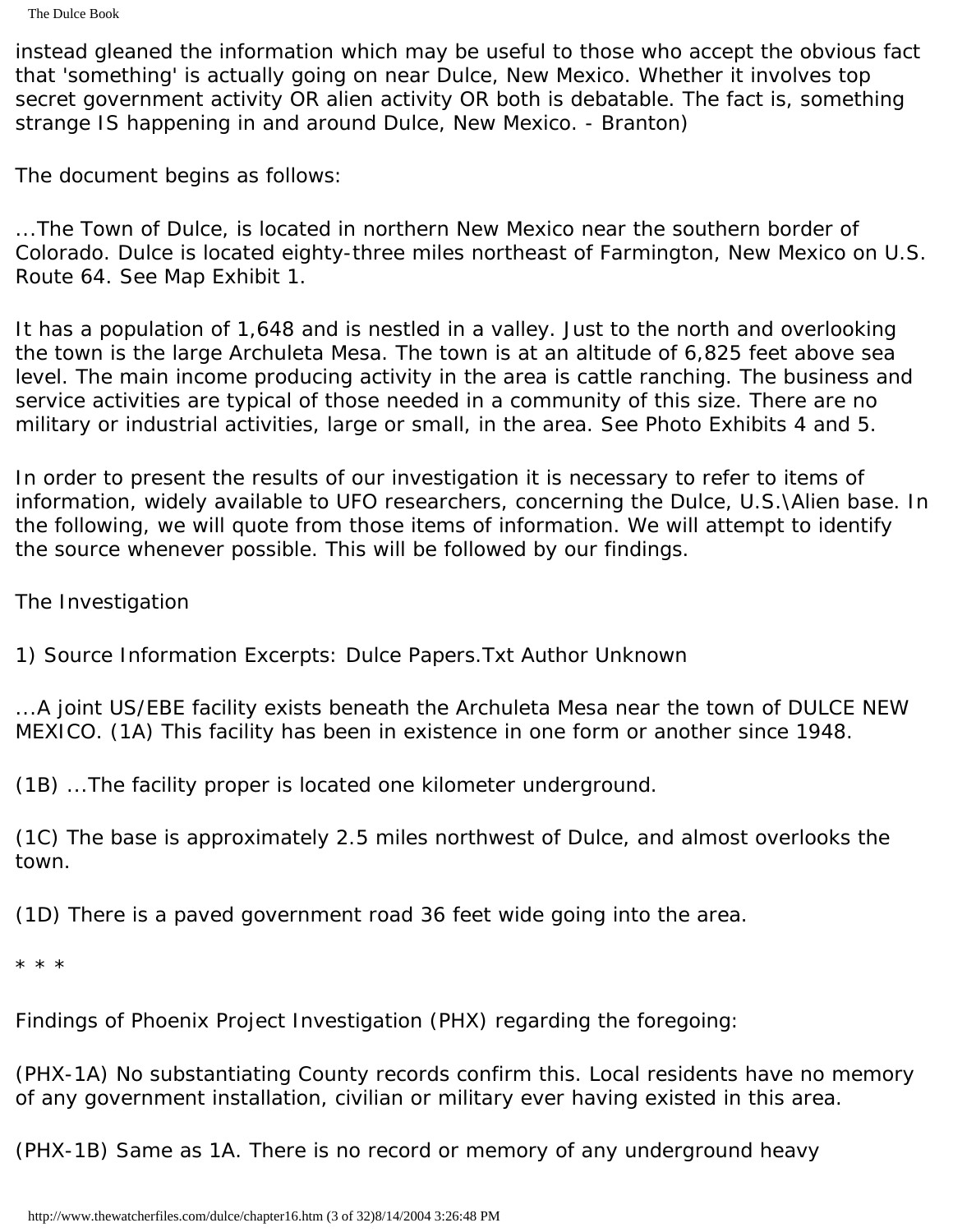construction, excavation, or mining activity in the area.

\* \* \*

2) Source Information Excerpts: 1988 Krill2.Txt

...During the occupation of the Greys, they have established quite a number of underground bases all over the world, especially in the United States. (2A) One such base [among others in the same state] is under Archuleta Mesa, which is about 2.5 miles northwest of Dulce, New Mexico.

The foregoing extract is from a transcript of a conversation between Jim McCampbell and Dr. Paul Bennewitz on July 13, 1984...

\* \* \*

3) Source Information Excerpts: 1988 Krill2.Txt

(3A) ...Bennewitz reports he was able to determine the location of the underground facility: a kilometer underground beneath Archuleta Mesa on the Jicarilla Apache Indian Reservation near Dulce, New Mexico [since 1976, one of the areas of the U.S. hardest hit by mutilations]. (3B) Bennewitz' information is that this installation is operated jointly as part of an on-going program of cooperation between the U.S. government and the EBEs.

Back to the base under discussion. After Bennewitz briefed Air Force officials on what he had found, a trip to the area revealed the following data:

(3C) The base is 2.5 miles northwest of Dulce, and almost overlooks the town. (3D) There is a level highway 36 feet wide going into the area. It is a government road. (3E) One can see telemetry trailers and buildings that are five-sided with a dome. Next to the domes, a black limousine was noted -- a CIA vehicle. (3F) These limos will run you off the road if you try to get into the area. (3G) To the north there is a launch site. (3H) There are two wrecked ships there; they are 36 feet long with wings, and one can see oxygen and hydrogen tanks. The ships that we got out of the trade are atomic-powered with plutonium pellets. Refueling of the plutonium is accomplished at Los Alamos. (3I) The base has been there since 1948.

Some of the disks are piloted by the NSA. (3J) The base is 4,000 feet long (3K) and helicopters are going in and out of there all the time. When it became known that Bennewitz was familiar with this, the mutilations in the area stopped. (3L) In 1979, something happened and the base was temporarily closed. There was an argument over weapons and our people were chased out. The aliens killed 66 of our people, and 44 got away. (Side Note: Christa Tilton claims that the government activity at Dulce may no longer be present, as there are signs that the upper levels have been de-activated, at least in regards to human government activity. Sightings of Greys atop the Archuleta mesa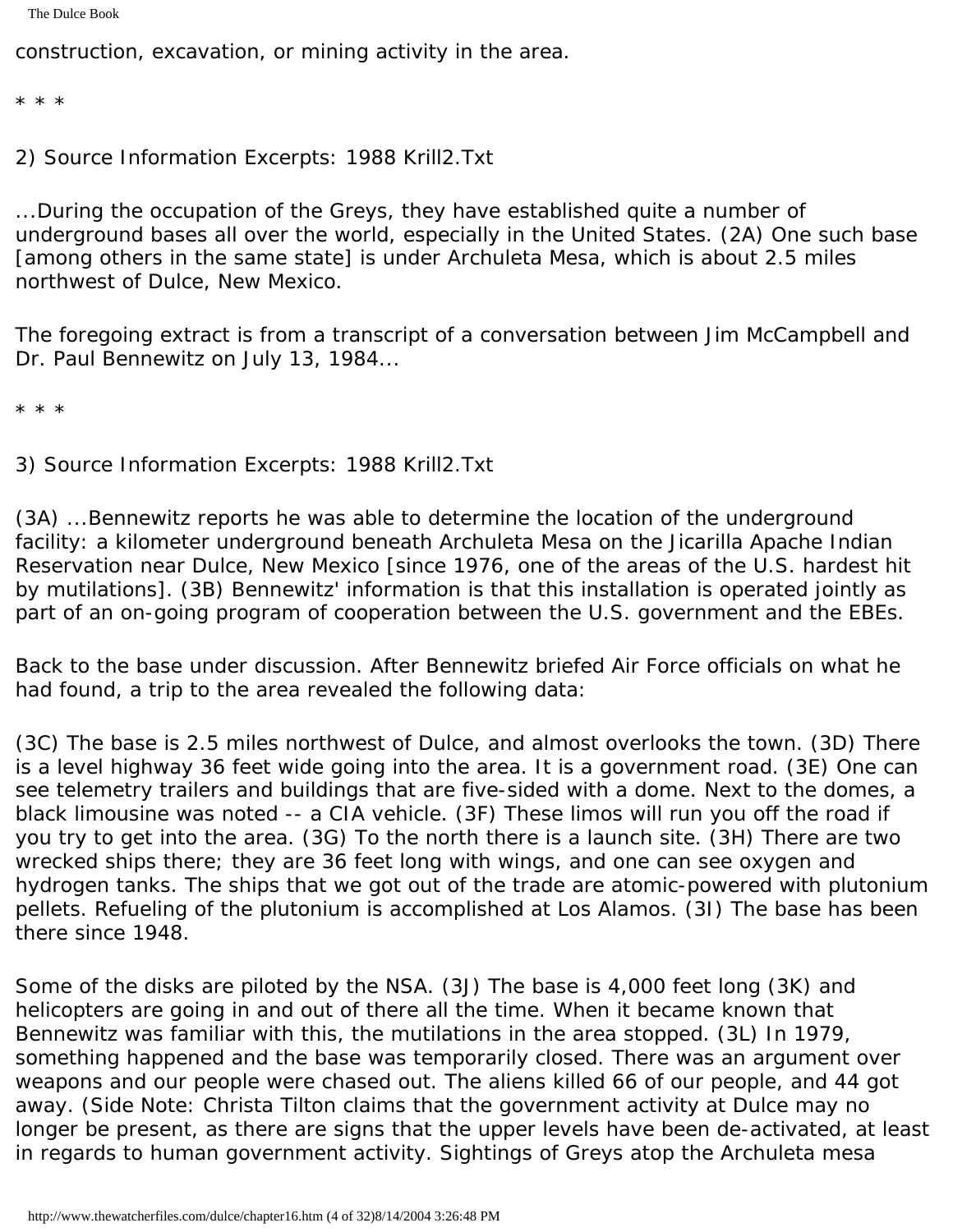HAVE been reported by Jicarilla Apache Indians as of the early 1990's. Such reports have made their way to Christa Tilton, suggesting that even if the 'government' activity at Dulce has ceased, the Greys/Reptiloids are apparently still operating there en masse and very active within the base, and are continuing on with their former agendas. - Branton)

One of the people who in fact got away was a CIA agent who, before leaving, made some notes, photos, and videotapes, and went into hiding. He has been in hiding ever since, and every six months he contacts each of five people he left copies of the material with. His instructions were that if he missed four successive contacts, the people could do whatever they want with the material. [The material] was received in December, 1987, by many researchers. The "Dulce Papers" were composed of 25 black and white photos, a videotape with no dialogue and a set of papers that included technical information regarding the jointly occupied [CIA-Alien] facility one kilometer beneath the Archuleta Mesa near Dulce, New Mexico. (3M) The facility still exists and is currently operational.

\* \* \*

Findings: (I've deleted SEVERAL paragraphs which basically state -- in the most technical sounding terminology the authors could conjure -- that ALL of the above "doesn't exist". - Branton)...

\* \* \*

4) Source Information Excerpts: "PROJECT BETA" BY DR. PAUL BENNEWITZ

(4A)...numerous road blocks extend northward. (4B) Maintained road some thirty feet wide and servicing facilities, tanks, etc. There is also an apparent foundation for another helo pad\_\_\_\_\_\_

(4C) human housing, and another black limousine with tracks leading to it west of the road.

...The total alien basing area apparently contains several cultures, [all under the designation 'UNITY'] (4D) and is approx 3km wide by 8km long and is located in the middle of nowhere on the Jicarilla Indian Reservation west of Dulce, NM. ...Based on the number of ships presently in this area, the total alien population is estimated to be at least 2,000 and most likely MORE. (The former self-professed Dulce base Security Officer Thomas C. Castello stated that there were over 18,000 Greys based under Dulce while he was there. - Branton)

----- Logistical plans -----

...initial logistics would indicate a plan sequentially implemented as follows: This plan does not include all requirements and preparatory safety measures to be employed by the ground force; however, if Air Force Intelligence desires to pursue the approaches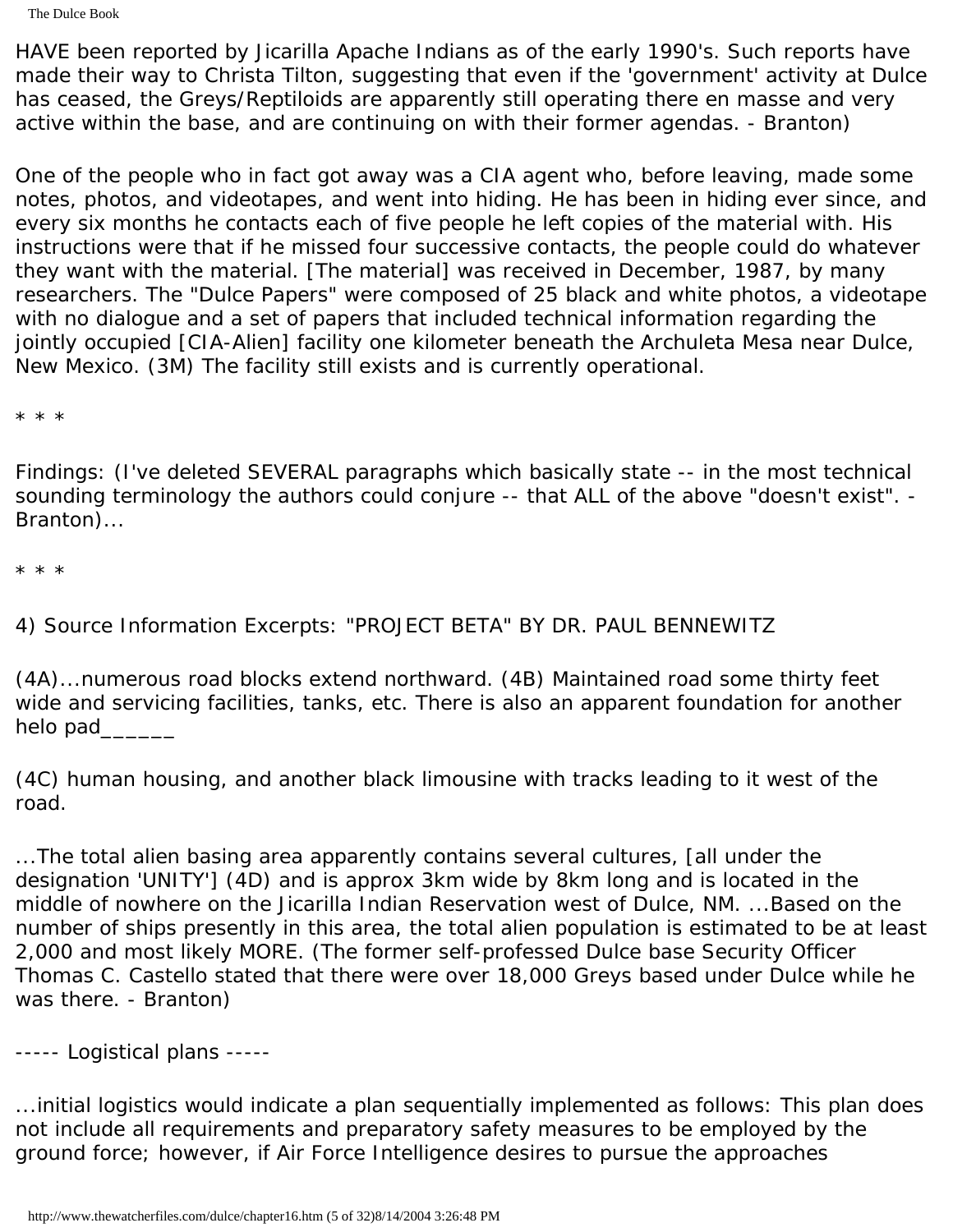suggested in this report, each significant requirement will be discussed in depth.

(4E) The attack must be directed almost entirely on the ground since vehicle ignition problems will be encountered. All electrical and electronic equipment must be 'hardened' using specific techniques perfected prior to implementation. This information has been checked by interaction and eavesdropping on their communication channels \_\_\_\_\_\_\_ as far as weaknesses are concerned. The program would be instigated in phases:

(4F) 1) The first procedure would be to close the gates of the dam above the Navajo River. This dam could be held closed for the duration. Internal to the one cave, there is a small dam for water storage. Its capacity is small.

(4G) There is also a discharge outlet downstream that could be closed, causing waste water to back up into the caves. The water is vacuum pumped apparently by some electrostatic means from the river. (4H) There is a water intake and dam upstream that can be totally cut off and the water re-routed to Chama, New Mexico.

\* \* \*

Findings: (refer to last note... MUCH MORE of the same innocuous and rambling evasiveness. However if you really ARE determined to see the entire file, I suppose you could log-on to PARANET via the Internet and access it. - Branton)...

\* \* \*

5) Source Information Excerpt Thisisit.Txt Wm. C. Cooper

...The alien underground base is located beneath an indian reservation near the small town of Dulce, New Mexico...

\* \* \*

Findings:

All of the previous 'Findings' apply to this source information...

\* \* \*

Signed,

The Phoenix Project

END OF FILE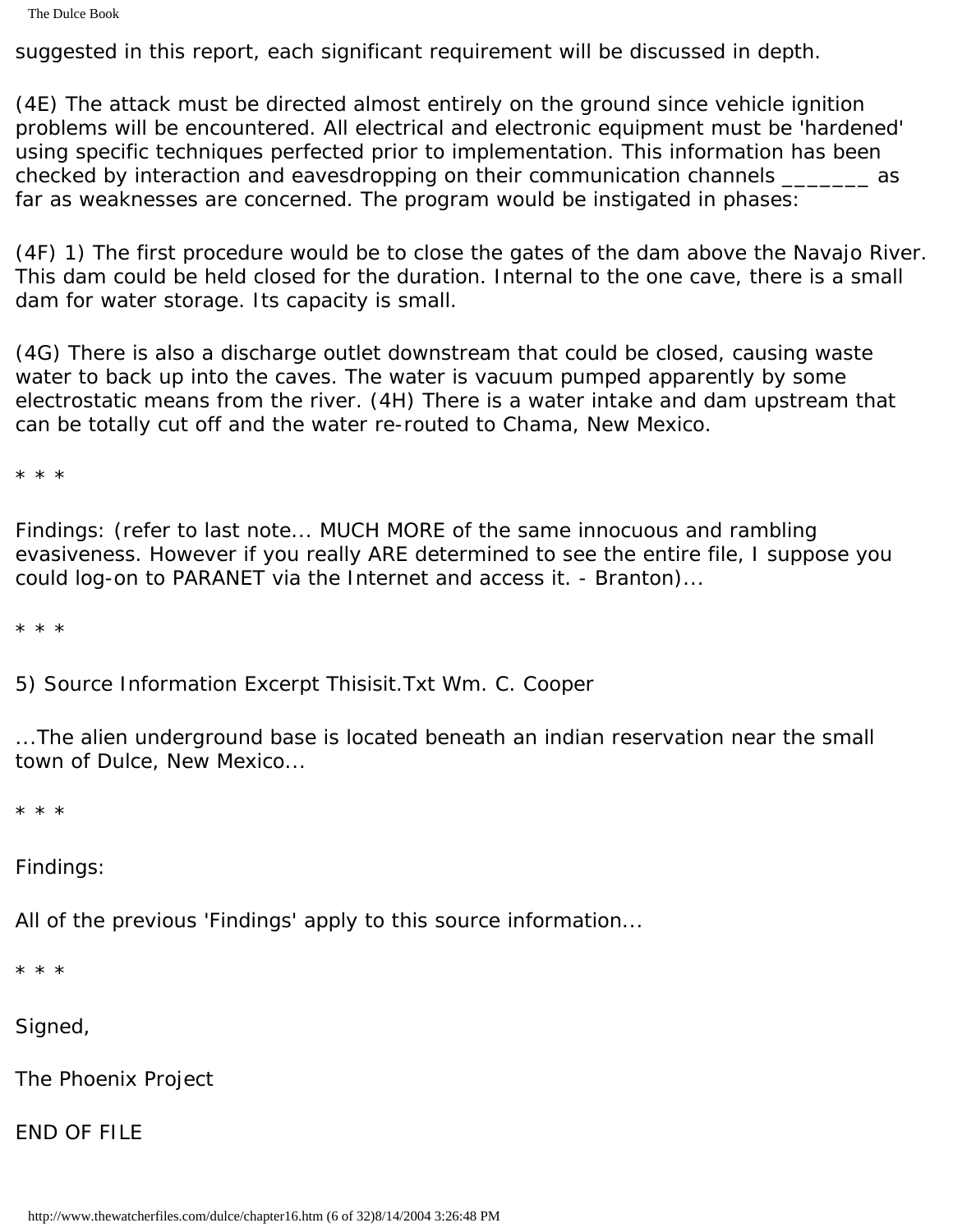## PARANET FILENAME: DULCEDOC.TXT

------------

ParaNet(sm) Information Service - via ParaNet node 1:104/422

UUCP: !scicom!paranet!User\_Name

INTERNET: ParaNet(sm).Information.Service@p0.f428.n104.z1.

FIDONET.ORG

From: rodb@slugo.corp.sgi.com (Rod Beckwith)

Newsgroups: alt.alien.visitors

Subject: Re: Dulce Report - Conclusion

Message-ID: <1992Jul7.000018.24512@odin.corp.sgi.com>

Date: 7 Jul 92 00:00:18 GMT

References: <138997.2A566EBC@paranet.FIDONET.ORG>

Sender: news@odin.corp.sgi.com (Net News)

Organization: Silicon Graphics, Inc.

Lines: 21

Nntp-Posting-Host: slugo.corp.sgi.com

Michael,

Didn't Bill Moore get tangled up in this situation? Didn't this whole episode cause Paul Bennewitz to have a nervous breakdown? Do you have any further documentation on this aspect of the investigation? I for one would like to find out where some [if not all] of the disinformation came from. Are there any other investigations "The Phoenix Project" is working on?

Thanks,

Rod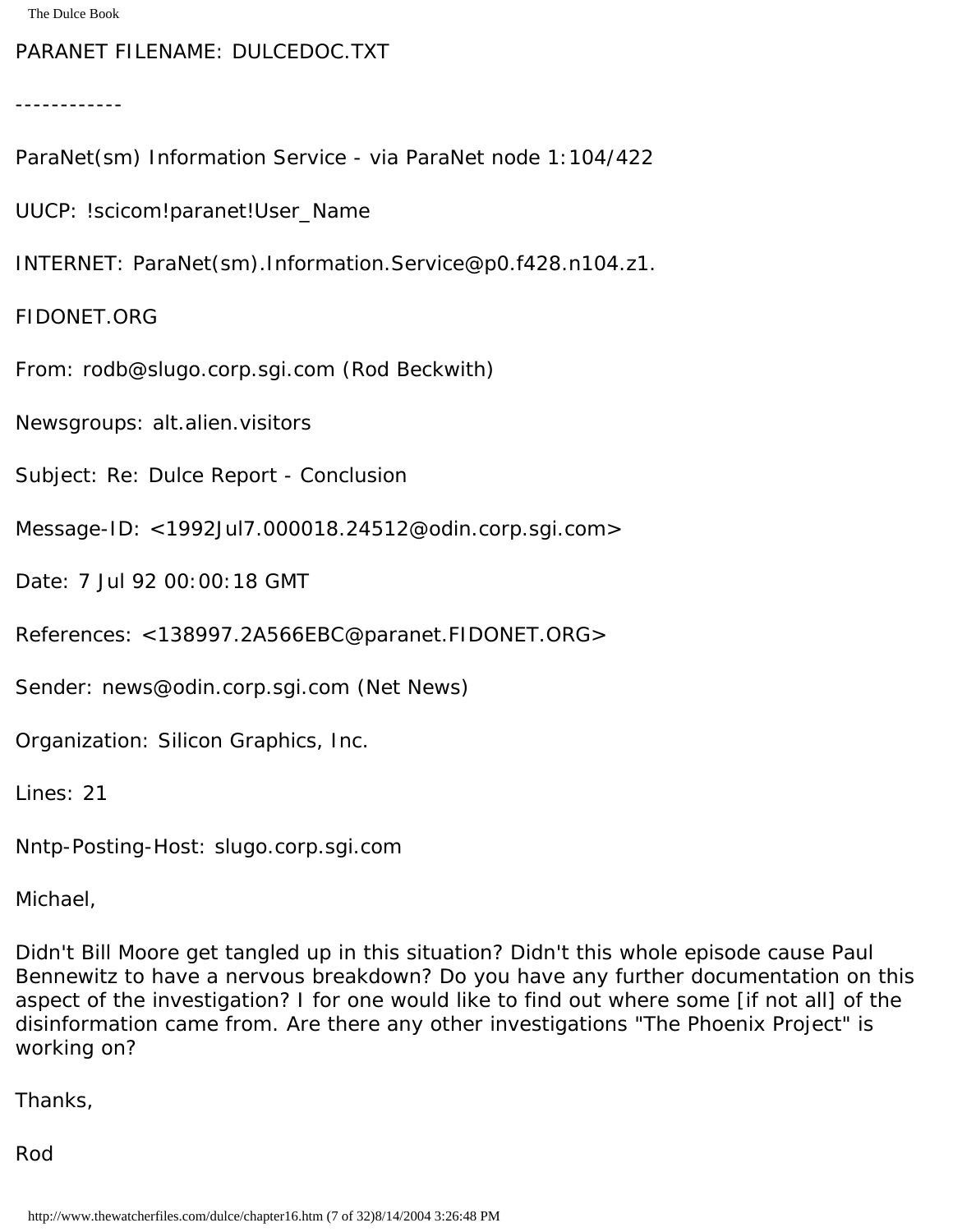--

Rod Beckwith |\$\$\$\$\$\$\$\$\$\$\$\$\$\$\$\$\$\$\$\$\$\$\$\$\$\$\$\$\$\$\$\$\$\$\$\$\$\$\$\$\$\$\$\$\$\$\$ Datacom I/S | "The great obstacle of progress is | not ignorance, rodb@corp.sgi.com |but the illusion of knowledge." |\$\$\$\$\$\$\$\$\$\$\$\$\$\$\$\$\$\$\$\$\$\$\$\$\$\$\$\$\$\$\$\$\$\$\$\$\$\$\$\$\$\$\$\$\$\$\$

------------

From: Michael.Corbin@p0.f428.n104.z1.FIDONET.ORG (Michael Corbin)

Newsgroups: alt.alien.visitors

Subject: Re: Dulce Report - Conclusion

Message-ID: <139085.2A5B8080@paranet.FIDONET.ORG>

Date: 8 Jul 92 23:19:02 GMT

Sender: ufgate@paranet.FIDONET.ORG (newsout1.26)

Organization: FidoNet node 1:104/428.0 - Lines: 22

> Dear Michael:

> I read all of the information that you posted and appreciated your

> work and the work of the Phoenix Report but I don't believe it. It

> doesn't add up to me and I won't explain why. You may be right

> and I'm wrong. I hope I am wrong in this case. That's all folks.

> John Winston.

First, that was not my work, nor did I have anything to do with it. Someone uploaded that material to ParaNet and I simply reposted it with permission. I have found numerous problems with it myself and, although I do not necessarily believe that something is happening at Dulce, I think that the Phoenix material is just more disinformation...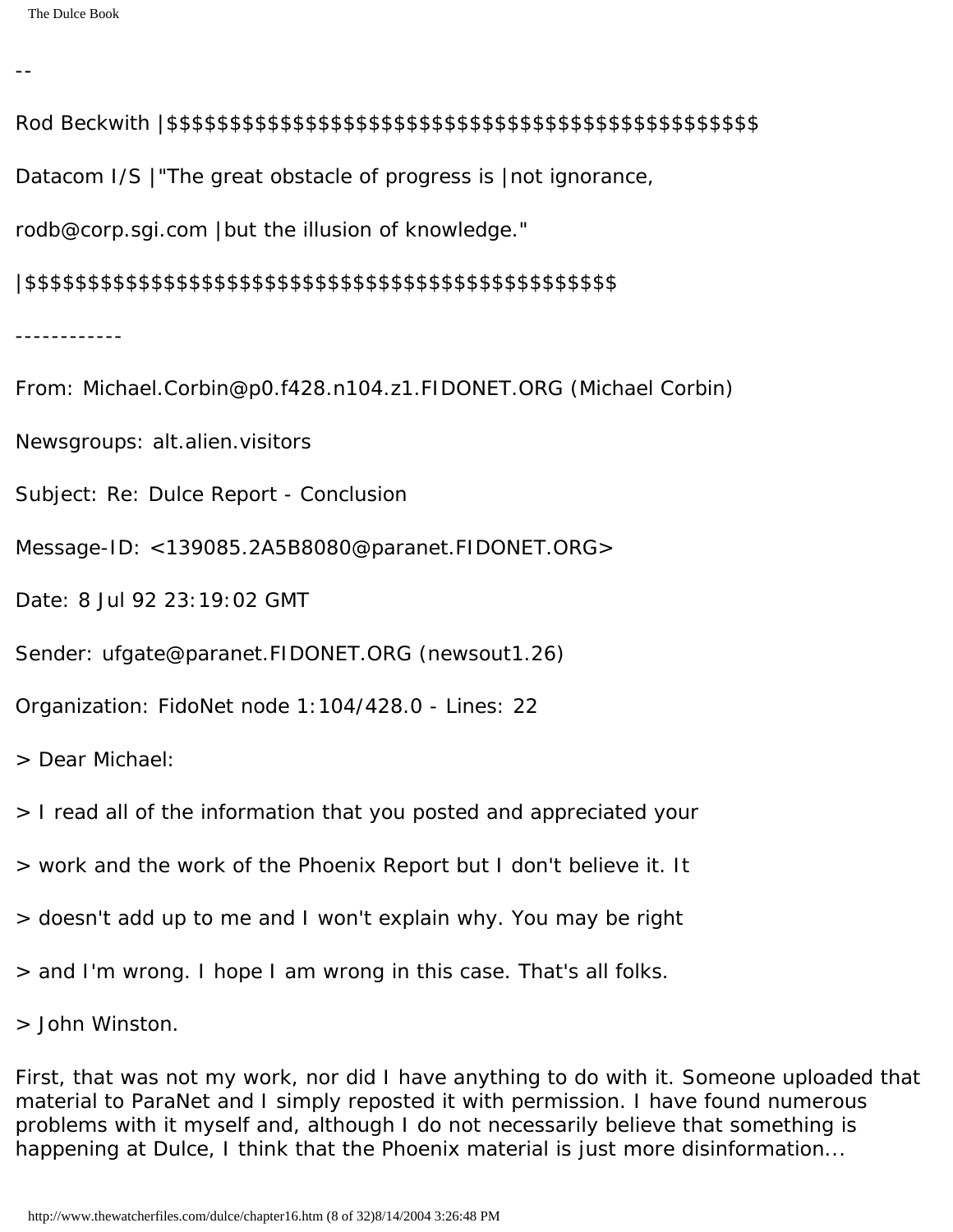## Mike

------------

From: ParaNet.Information.Service@p0.f428.n104.z1.FIDONET.ORG (sm)

Newsgroups: alt.alien.visitors

Subject: Rating on Dulce Report and K2 Report

Message-ID: <139161.2A610FC9@paranet.FIDONET.ORG>

Date: 13 Jul 92 05:02:02 GMT

Sender: ufgate@paranet.FIDONET.ORG (newsout1.26)

Organization: FidoNet node 1:104/428.0 - Lines: 49

- \* Forwarded from "ParaNet UFO Echo"
- \* Originally from ParaNet(sm) Information Service
- \* Originally dated 07-12-92 22:01

Recently we published two reports generated by the Phoenix Project, a group in Carson City, Nevada. These two documents allege that members of this group investigated reports of underground alien bases in Dulce, New Mexico, and an underground alien base located in the Plumas National Forest in Northern California. (Note: Basically their investigation 'proved' that the Dulce base did NOT exist, but that the 'K2' UFO base in California DID! Why do I get the feeling that IF the K2 base DOES in fact exist, then we should not be too concerned about it? Could it be that there is an actual alien force based in the Plumes National Forest that is CONTESTING the activities at Dulce? Just remember that for every visible conflict, there is often an invisible conflict taking place behind the scenes. Often the 'pawns' cannot see who the real "chess players" are. - Branton)

Because of the following findings/reasons, ParaNet has assigned a high level of probability that the material contained in the documents is disinformation and is inaccurate.

The reasons are as follows:

1) The Phoenix Project is unknown to the general UFO research community. No where in any of the materials are the principals of the organization identified. As is the case with any materials where substantive findings are reported, it demonstrates a strong lack of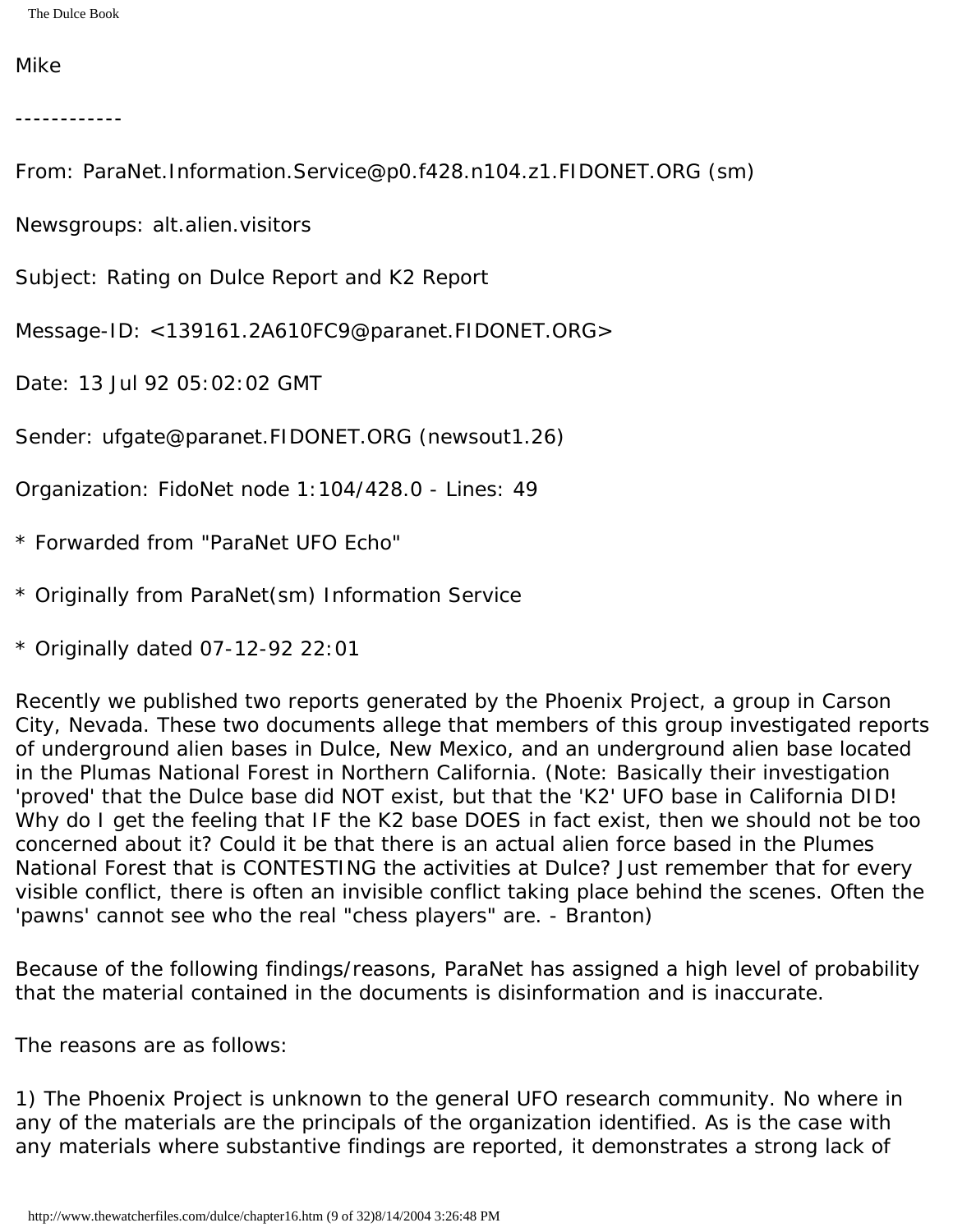credibility when the names and addresses of the investigators are not provided.

2) Due to an investigation that has been ongoing, we have found that the material on Dulce is inaccurate. It is interesting that the Dulce report denies that ANYTHING exists at Dulce. Although we have found no information to the contrary, we feel that the report from the Phoenix Project is inaccurate as to location of buildings and other factors. There are things down there which ARE unusual.

3) The K2 material is too ambiguous and does not provide enough reliable data bits to launch an investigation into the claims. It appears that although the report is written with some literary license, the findings are presented in a very unscientific fashion.

ParaNet will provide a complete report of its investigation into the various other claims contained in the reports as soon as the information is available. We have written to the Phoenix Project requesting further information.

In the meantime, we urge caution in the use of this material.

Michael Corbin

**Director** 

- ParaNet Information Services
- -- ParaNet(sm) Information Service via ParaNet node 1:104/422
- UUCP: !scicom!paranet!User\_Name
- INTERNET: ParaNet(sm).Information.Service@p0.f428.n104.z1.FIDONET.ORG
- From: ParaNet.Information.Service@p0.f428.n104.z1.FIDONET.ORG (sm)
- Newsgroups: alt.alien.visitors
- Subject: STRONG WORD OF CAUTION!
- Message-ID: <139389.2A739F99@paranet.FIDONET.ORG>
- Date: 27 Jul 92 06:56:03 GMT
- Sender: ufgate@paranet.FIDONET.ORG (newsout1.26)
- Organization: FidoNet node 1:104/428.0 Lines: 25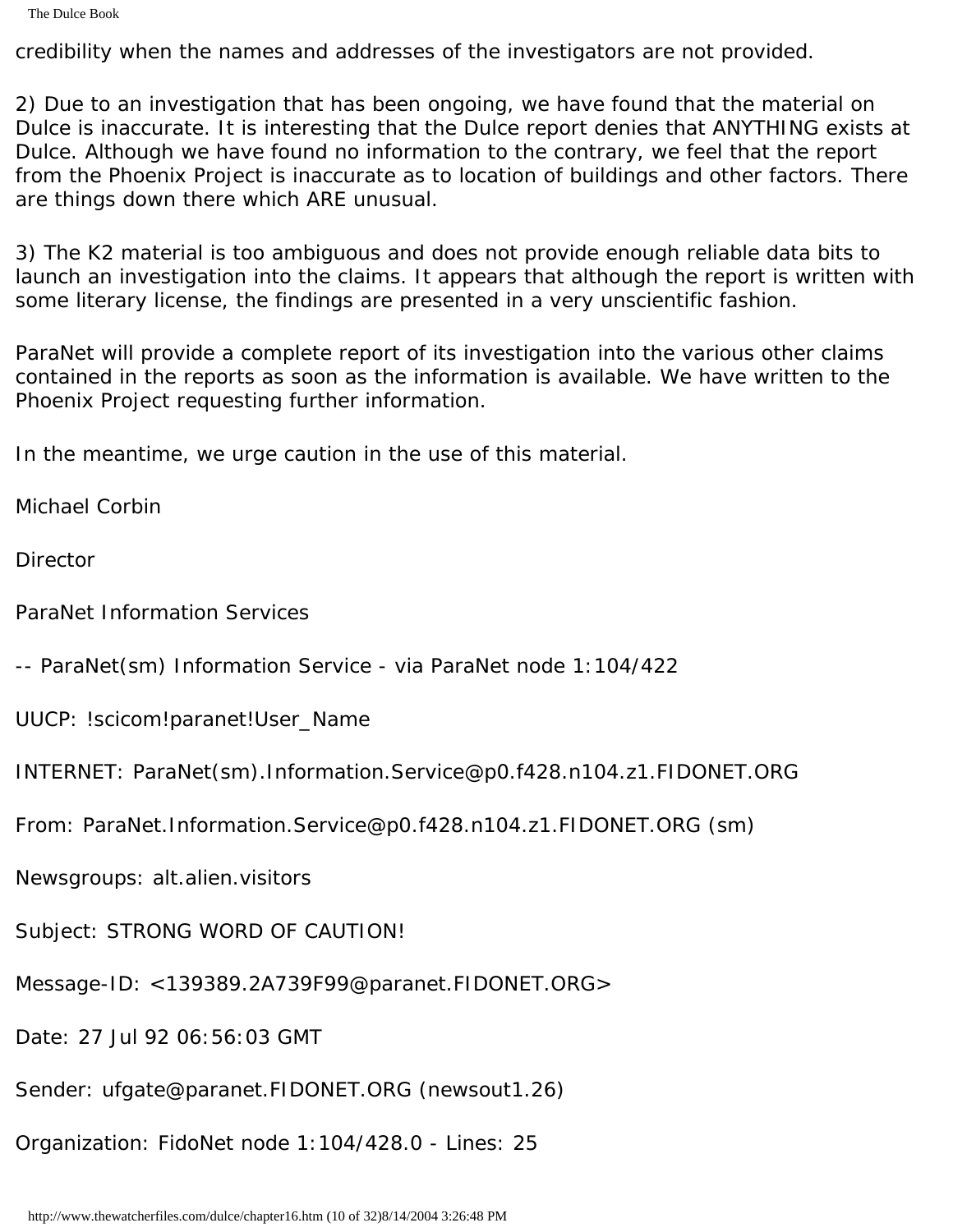- \* Forwarded from "ParaNet UFO Echo"
- \* Originally from ParaNet(sm) Information Service
- \* Originally dated 07-26-92 23:56

Over the last few days we have been posting information supplied by the Phoenix Project of Carson City, Nevada. This information has been strongly disclaimed by ParaNet pending the results of our investigation to determine the validity of the Phoenix Project and its officers.

While the investigation is still ongoing, we have found some highly disturbing things relating to credibility of the group. This information will be reported as soon as the investigation is completed. This should be in the next few days.

Until this investigation is complete and the findings published, ParaNet wishes to urge everyone not to send any money to the group.

Michael Corbin

**Director** 

--

ParaNet(sm) Information Service - via ParaNet node 1:104/422

UUCP: !scicom!paranet!User\_Name

INTERNET: ParaNet(sm).Information.Service@p0.f428.n104.z1.FIDONET.ORG

From: ParaNet.Information.Service@p0.f428.n104.z1.FIDONET.ORG (sm)

Newsgroups: alt.alien.visitors

Subject: Report on Phoenix Project

Message-ID: <139577.2A817124@paranet.FIDONET.ORG>

Date: 6 Aug 92 18:16:01 GMT

Sender: ufgate@paranet.FIDONET.ORG (newsout1.26)

Organization: FidoNet node 1:104/428.0 - Lines: 177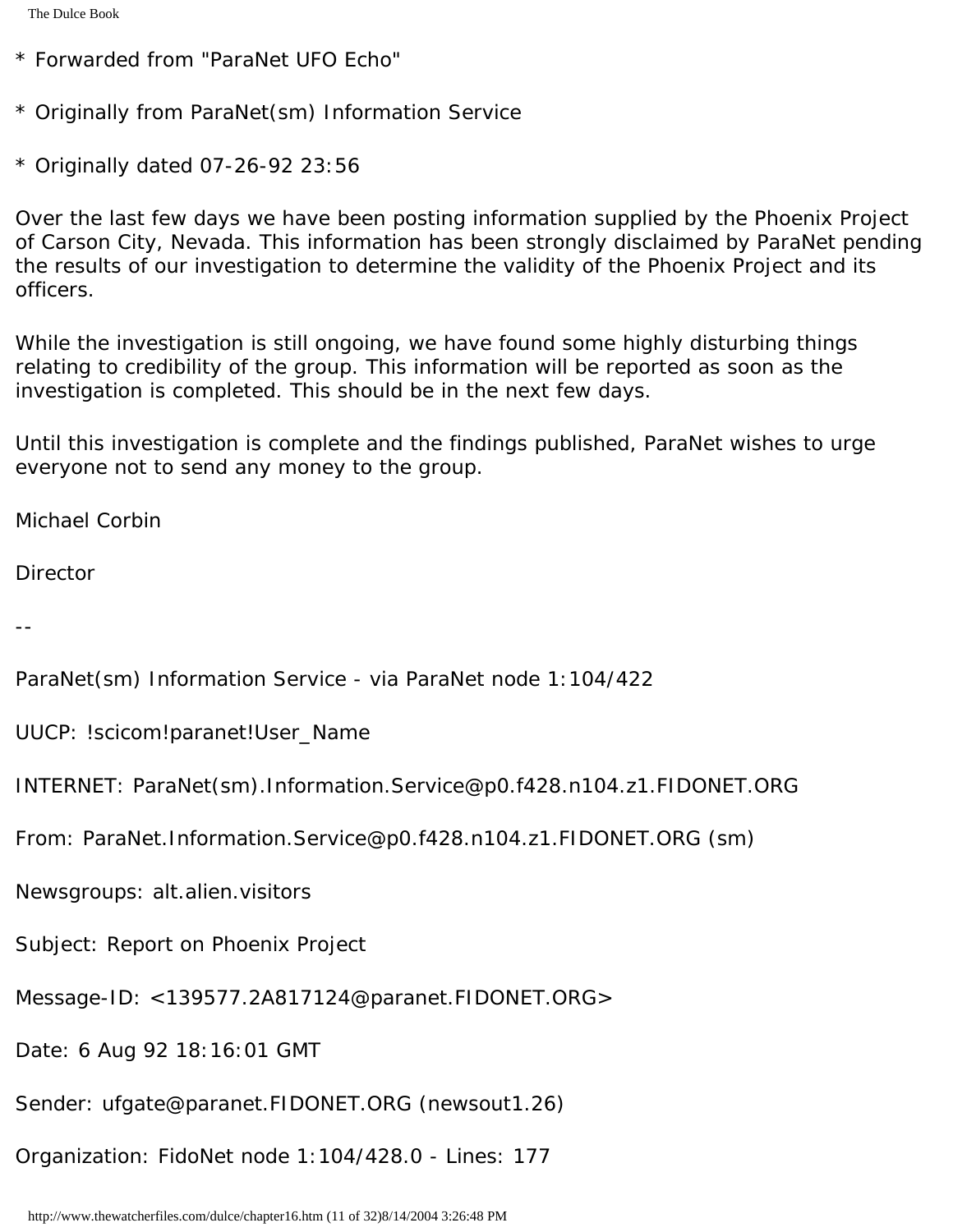A few weeks ago, ParaNet received on-line copies of several documents which purported to come from a previously unknown organization called "The Phoenix Project". The project is described in the documents as a "private, civilian, research organization" which was "formed in 1952 to investigate and correlate information" concerning UFOs and ETs. According to the information contained in the documents, for a small price one can receive printed copies of the project's reports, complete with maps, magnetometer readings, and a host of other supporting charts and diagrams which serve to make the whole endeavor look scientific and legitimate.

The documents we received were formulated as investigative reports on two of the hottest and most controversial issues within the UFO research community: the underground alien bases which are said to exist at numerous locations around the United States, and the cluster of alleged UFO-related projects sometimes referred to collectively as "Operation Majestic Twelve". Specifically, the material consisted of three separate documents:

(1) "The Ultimate Secret", originally dated 4 August 1989 and revised most recently 5 May 1992, purporting to lay bare the inner workings of the government's secret UFO projects, including the recovery of alien technology and bodies from crashed UFOs, the exploitation of this technology by a number of code-named government projects, and the involvement of NASA and the SDI program in preparing for CONFLICT with alien INVADERS;

(2) "The Dulce Report", dated 27 May 1992, describing an on-site investigation of the Dulce and Archuleta Mesa area in New Mexico, which purportedly proved beyond any doubt that there is nothing there of any interest to UFO researchers despite PERSISTENT reports to the contrary; and

(3) "The K-2 Report", originally dated 28 July 1989 and revised 27 June 1992, which purports to document the discovery of a genuine "secret alien base" in the Pilot Peak area of Plumas County, California.

ParaNet quickly reviewed this material and posted it in its entirety for our subscribers, pursuant to the permissions attached to the material by the publisher. We also posted a preliminary evaluation which warned that the material might contain inaccuracies or deliberate disinformation. This evaluation was based on a number of factors:

(1) much of the information in "The Ultimate Secret" about Operation Majestic Twelve and associated projects is clearly related to, and probably derived from, earlier material which has been dismissed as worthless by almost all reputable UFO researchers;

(2) much of the information in "The Dulce Report" about Dulce and the Archuleta Mesa contradicts information already provided to ParaNet by other capable investigators;

(3) some of the information in "The K-2 Report" is intrinsically implausible [although, admittedly, not impossible], such as the claim that a seasoned military intelligence operative 'forgot' his camera when rushing to document a UFO landing site, or that by the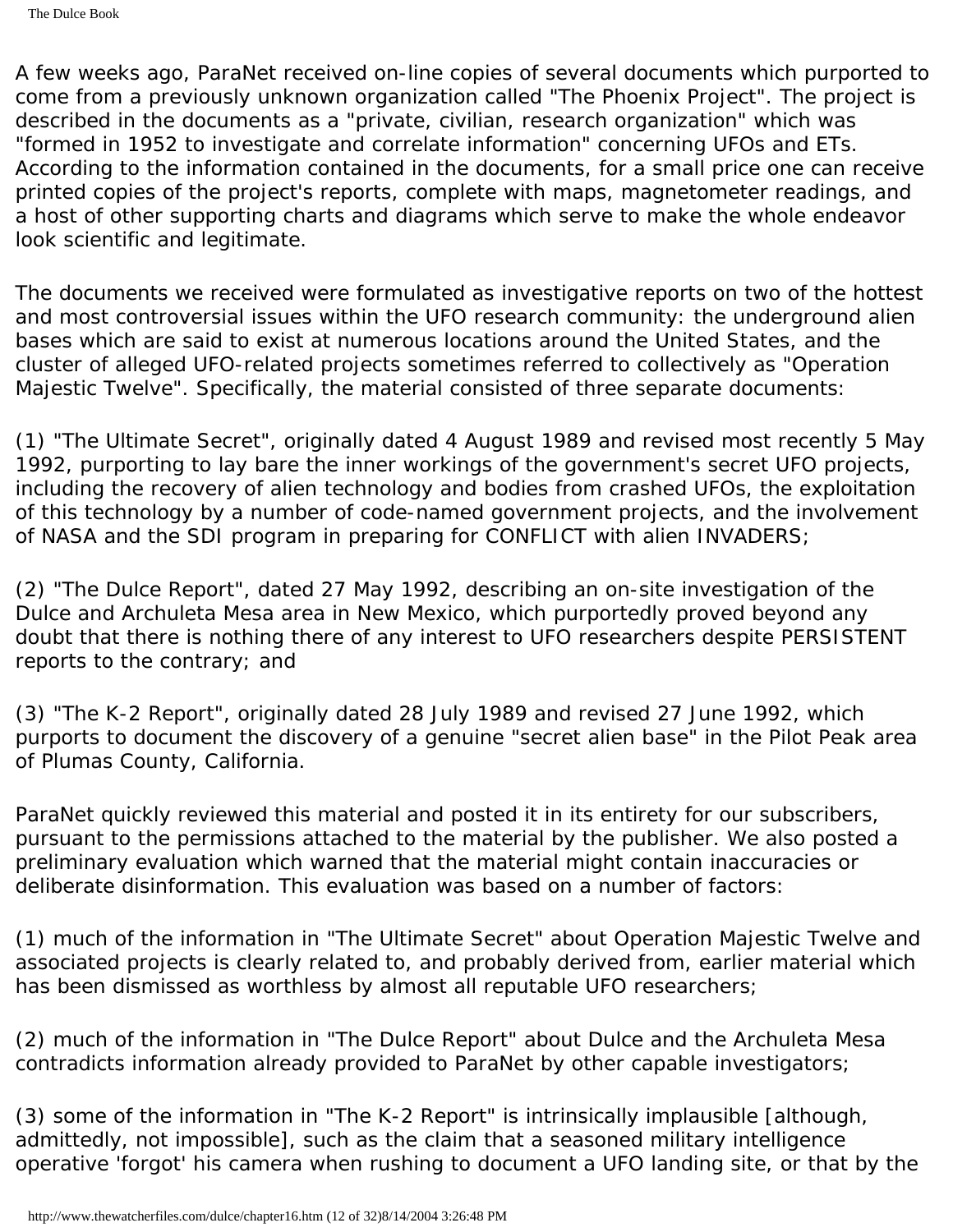next day that same landing site had been re-sodded by the aliens to obliterate all the evidence.

ParaNet received the three documents as uploads from a Mr. Jack L. Mathias of Carson City, Nevada, who represented himself as the sole public spokesman for the Project. But the reports themselves name neither the authors of the documents nor the principals of the Phoenix Project. Instead, they cryptically state that they are the work of "former military personnel who have all been associated with intelligence activities, and have knowledge of covert government operations concerning UFO's" (AND also 'disinformation' projects? - Branton). Given the sorry history of anonymous documents and 'former' government agents in the UFO community, ParaNet felt it necessary to start its own investigation in an effort to determine just who was behind the Phoenix Project and what their motives might be.

First we sent a letter to the post office box listed in the documents, asking for further information about the group; but the letter was not answered. We corresponded by electronic mail with Mr. Mathias, who represents himself as an agent for the group, but he refused to provide any of the information we requested. So much for the direct approach.

Each document formally states that the Phoenix Project logo is a registered trademark [presumably in the state of Nevada, since that is where their mailing address is located], so we tried a query to the Nevada trademark office in Carson City. That office informed us that the state of Nevada has NO record of any current trademarks under the "Phoenix Project" name. They did say that articles of incorporation were filed under the name of the Phoenix Project on 25 August 1988 by a Mr. Thomas Naylor of Las Vegas, Nevada. However, the corporation failed to file the names and addresses of its officers by 1 July 1989 as required by Nevada law, as a result of which the incorporation was revoked by the Nevada Secretary of State. And so we reached another apparent dead end, except for one bit of trivia uncovered by a ParaNet investigator in Las Vegas: An attorney named Thomas C. Naylor had recently moved into an office building at 2810 West Charleston in Las Vegas.

Next we contacted the U.S. Postal Service in Carson City, Nevada to determine the box holder for the Phoenix Project's publisher, Advent Publishing Company. We were told that the box was registered to a Richard T. Miller, whose address was given as a mobile-home park in Carson City. Following this, we contacted the Clerk and Recorder's office in Carson City, and determined that a Richard Miller is listed with them as the legal owner of Advent Publishing. However, the telephone number they gave us for Mr. Miller has been disconnected, and directory assistance was unable to provide a new one. Another brick wall.

To this point, all attempts to verify the Phoenix Project's legitimacy using conventional methods had proved futile, so we decided to try a different approach. The Phoenix Project explicitly and emphatically disclaims affiliation with any other groups using the name 'Phoenix'. And just to make sure everyone gets the message, each document states at the beginning that "[i]n particular, there is no affiliation with a publisher known as America West, any of its publications, or the individuals known as George and Desiree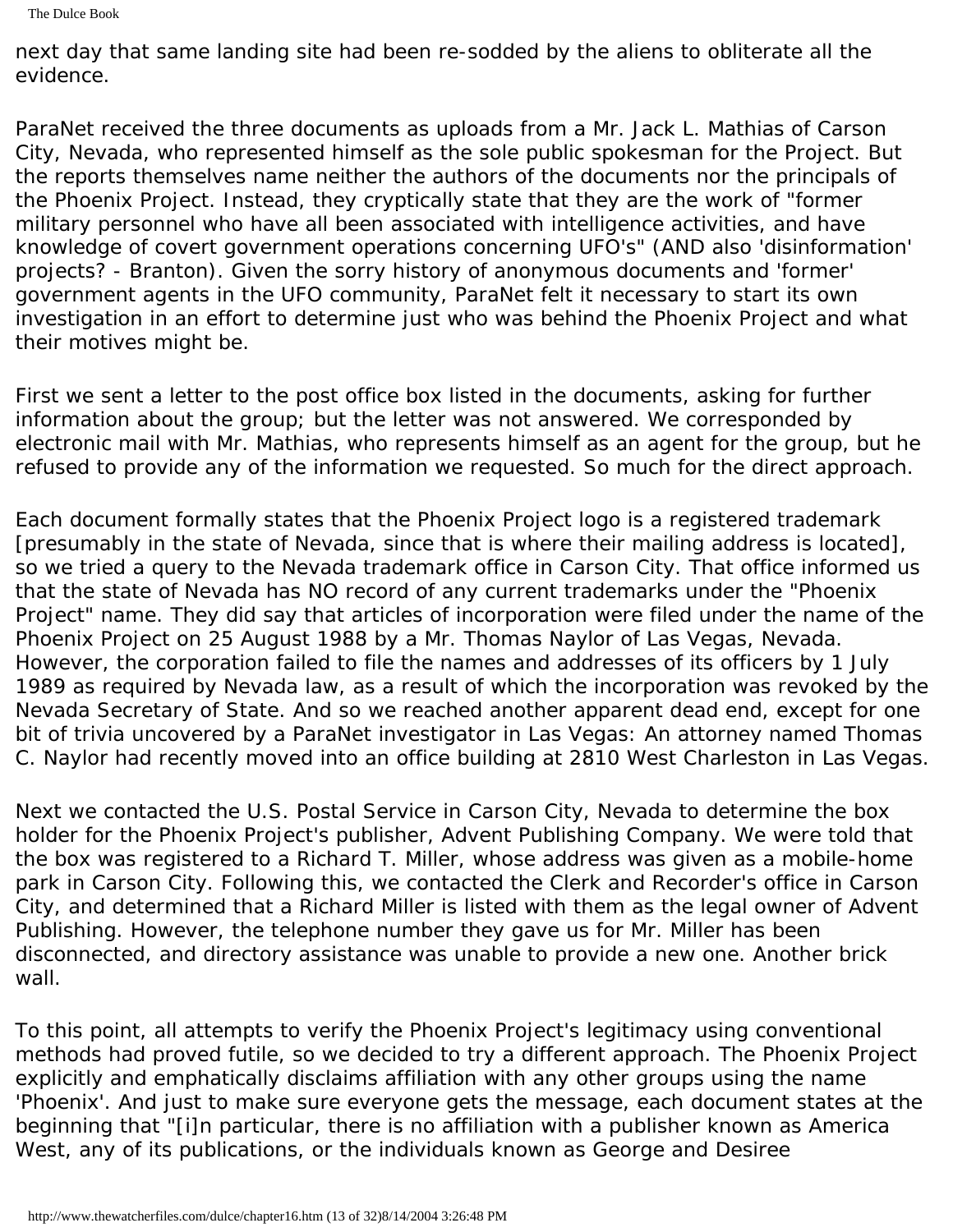The Dulce Book

Green" (Note: one source has informed us that George Green has ties to the CIA. However, this source was not able to confirm this claim, and so it should be taken only as a 'possibility'. - Branton). Unfortunately, ParaNet has uncovered evidence that these disclaimers may be intended to conceal rather than to illuminate.

America West, it turns out, is the publisher of a magazine called the Phoenix Liberator, which carries large quantities of channeled material alleged to originate with an entity from the Pleiades known as 'Hatonn'. The Phoenix Liberator has come under fire recently from some in the UFO community as anti-Semitic and neo-fascist. [See, for example, "Hatonn's World: A Neo-Nazi ET?" by Don Ecker in the July/August 1992 issue of UFO Magazine.] (Note: According to the video 'SECRETS OF THE THIRD REICH' -- available via Vladimir Terziski, President, American Academy of Dissident Sciences, 10970 Ashton Ave. #310, Los Angeles, CA 90024, phone and fax: USA-(310)-473-9717 -- the Nazi Thule society not only 'channeled' the Ashtar forces, but had developed several aerial disc designs, photographs of which are depicted in the film. One disc type was the 'Adamski' model. Whether Adamski's contacts were actually 'Nazis' masquerading as 'Venusians', or whether the Nazi's had somehow gained access to a Venusian-Pleiadean scout ship is not clear at this time, however John Lear has stated that a small renegade 'Pleiadean' faction in Aldebaran which had sold itself over to the Ashtarian-Draconian agenda, had intentionally 'crashed' one of their ships -- loaded to the hilt with high-tech equipment - so that they could get the technology to their Germanic/Bavarian allies while at the same time making an effort to seemingly by-pass the established non-intervention laws of the Saturnian-Lyran-Pleiadean-Andromedan 'Federation'. Lear also claims that this Pleiadean-Ashtarian faction also wanted Germany to initiate a war which hopefully would reduce the population of the planet to a point where the Ashtar/Gizeh alliance or collective could establish more influence with less resistance in the international affairs of planet earth... this collaboration with the Bavarians also being motivated by certain extremist Interventionist and RACIST factions from Lyra and Aldebaran who were intent on making their 'Aryan' brothers on earth the dominant race. - Branton). But 'Hatonn' and his defenders vehemently deny the charge [of being 'Nazis'], and the whole affair has been widely and rather nastily trumpeted both on the net and in print.

It seems that until recently America West Publishers and the Phoenix Liberator were operated out of TEHACHAPI, California (Which, according to many investigative sources, is a MAJOR center for collaborative alien and military-industrial activity - Branton). But a few days ago one of ParaNet's subscribers uploaded a response from 'Hatonn' to Don Ecker, which he said he had pulled down from the Phoenix Liberator BBS; and with it he posted a new address for the Liberator. That address was all too familiar: 2810 West Charleston Boulevard, Las Vegas, Nevada -- THE SAME BUILDING, it seems, where an attorney named Thomas Naylor also has his new office.

And then another strange coincidence: A posting coming across the Internet stated that before 'Hatonn' channeled through his current host, he used to convey his messages through a Mr. RICHARD MILLER, who started an organization which was known as the Solar Cross and which was apparently a forerunner of the Phoenix Liberator (Note: These 'channeled' messages are apparently recieved through psionic beams from hovering craft which interact with micro-electronic implants that have been placed in various individuals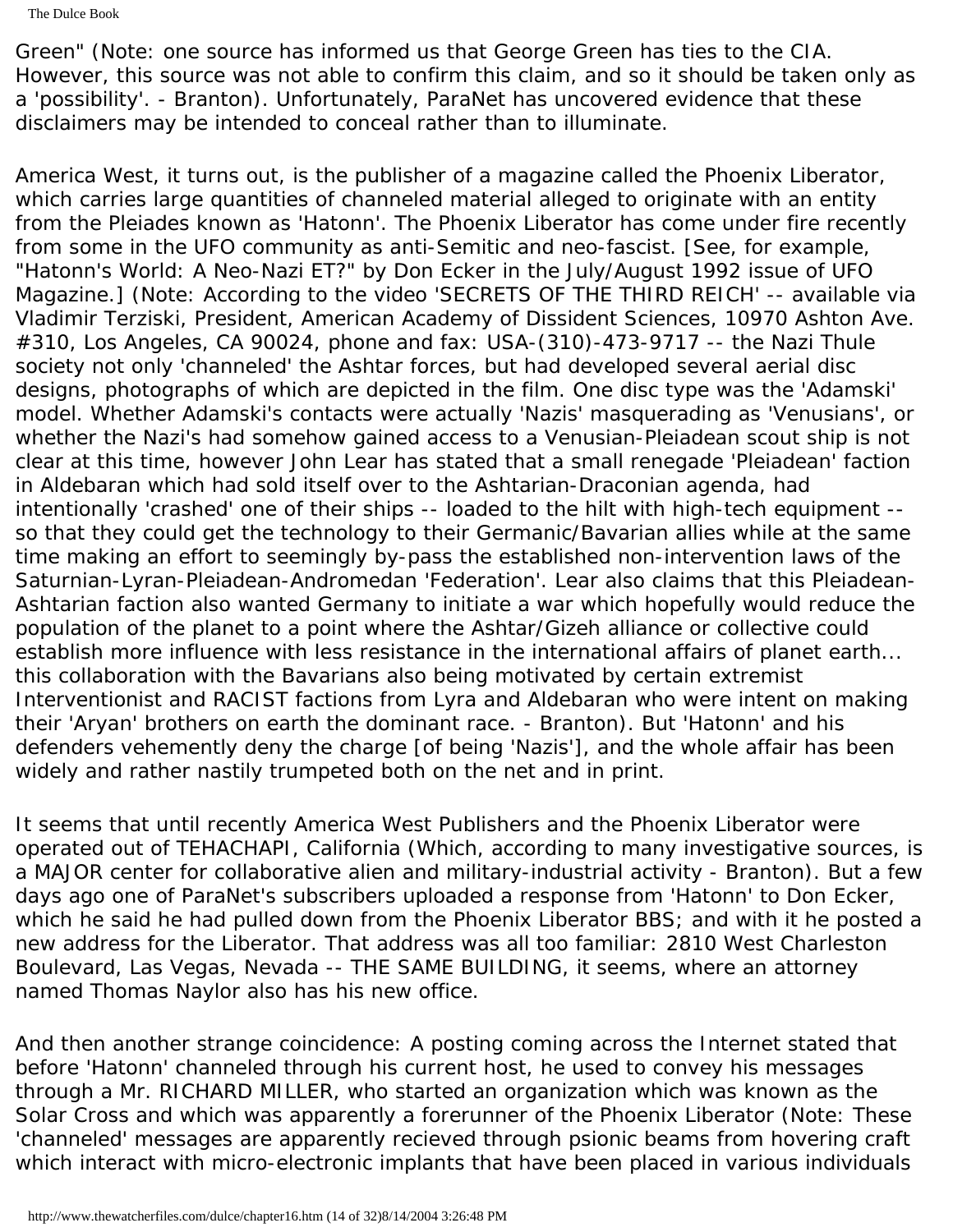```
The Dulce Book
```
who have been 'connected' to the Ashtar collective in this manner. - Branton). Is this the same RICHARD MILLER who owns the Phoenix Project's publisher, Advent Publishing Company?

We do not yet know if the THOMAS NAYLOR who tried to incorporate the Phoenix Project is the same THOMAS NAYLOR who apparently SHARES 2810 West Charleston with the new offices of the Phoenix Liberator. We do not yet know if the RICHARD MILLER who owns Advent Publishing is the same RICHARD MILLER who reportedly once channeled 'Hatonn'. In short, we do not yet know if the Phoenix Project is truly an independent organization, or merely another incarnation of America West Publishers and the Phoenix Liberator. But the coincidences are certainly striking and suggestive. And in light of this we again urge extreme caution in dealing with the Phoenix Project material, until such time as a definitive assessment of the Project's motives and reliability can be made.

ParaNet will keep you advised of our findings as they become available. If you have any information about the Phoenix Project, especially regarding its possible relationship with the Phoenix Liberator or America West Publishers, please send it to Michael Corbin by Internet mail to mcorbin@paranet.org; by Fidonet to 1:104/422; by U.S. Mail to P.O. Box 172, Wheat Ridge, CO 80034-0172; or by phone at 303-431-8796.

--

ParaNet(sm) Information Service - via ParaNet node 1:104/422

UUCP: !scicom!paranet!User\_Name

INTERNET: ParaNet(sm).Information.Service@p0.f428.n104.z1.FIDONET.ORG

------------

From: ParaNet.Information.Service@p0.f428.n104.z1.FIDONET.ORG (ParaNet

Information Service)

Newsgroups: alt.alien.visitors

Subject: Our Response to Phoenix Project

Message-ID: <139863.2A9405AD@paranet.FIDONET.ORG>

Date: 20 Aug 92 20:25:07 GMT

Sender: ufgate@paranet.FIDONET.ORG (newsout1.26)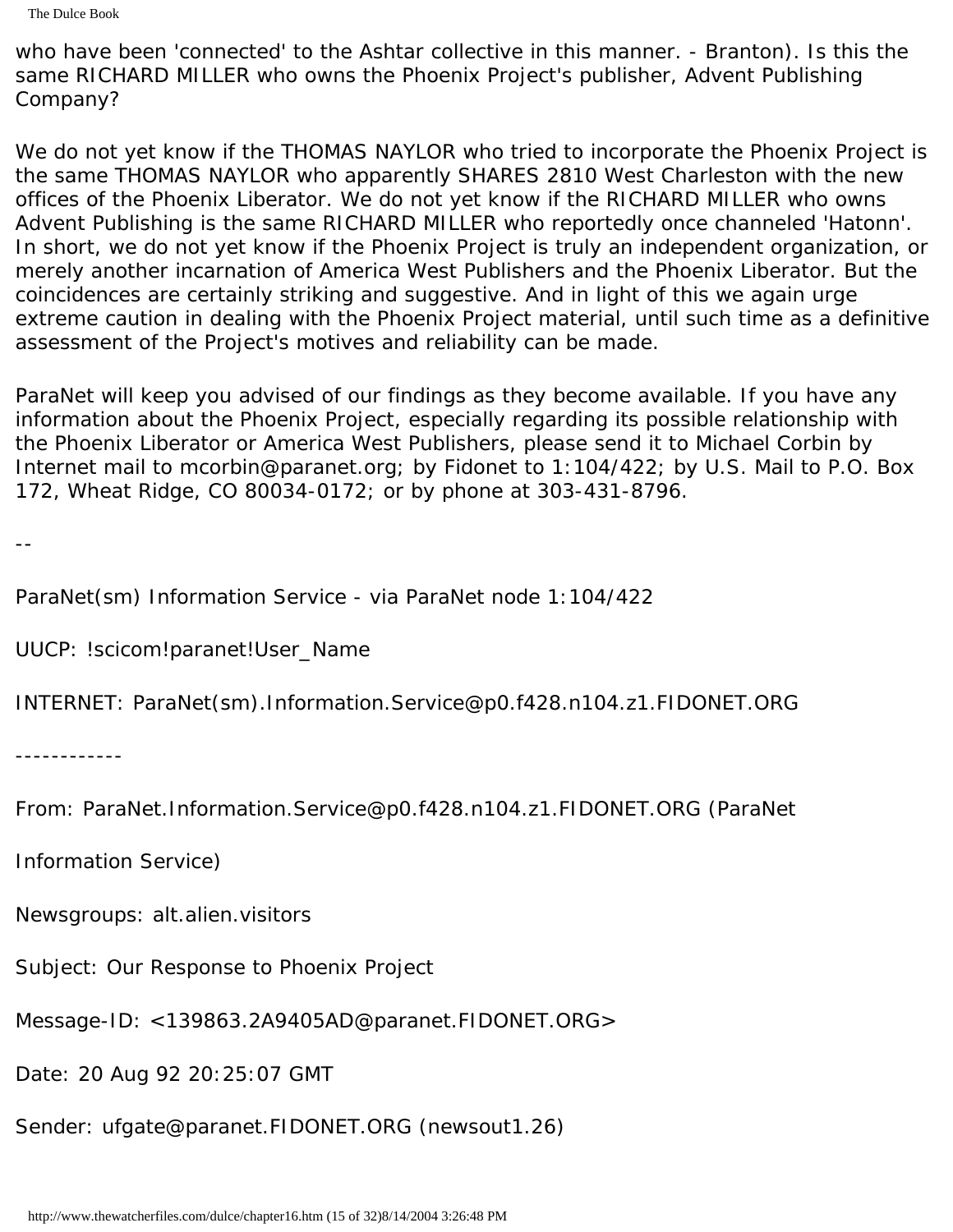Organization: FidoNet node 1:104/428.0 - Lines: 159

- \* Forwarded from "ParaNet UFO Echo"
- \* Originally from ParaNet Information Service
- \* Originally dated 08-20-92 13:23

On 6 August 1992, ParaNet Information Service posted a preliminary statement on our investigation into an organization known as the Phoenix Project, which had recently released "investigative reports" entitled "The Dulce Report", "The K-2 Report", and "The Ultimate Secret". In our statement we pointed out some apparent problems with all three Phoenix Project reports, as well as some suspicious aspects of the Project's organization itself. In our conclusion, we issued a warning not to take the Phoenix Project reports at face value, pending further investigation.

On 10 August 1992, Jack Mathias of the Phoenix Project responded in a long, rambling message posted to a number of bulletin boards and news groups. Unfortunately, rather than dealing with the substantive issues raised in our previous postings regarding the project and its publications, Mr. Mathias's statement consisted mostly of ad-hominem attacks impugning the motives, integrity, and competence of ParaNet's officers and investigators. Here is some typical language excerpted from the Phoenix Project statement:

- " ... you blew it ..."
- " ... a snap judgement without examining the evidence ..."
- " ... your spontaneous and instant negative reaction ..."
- " ... your attitude problem ..."
- " ... you abused your position of trust and responsibility ..."
- " ... inexcusable ... a new record for prejudice ..."
- " ... you've just won the Golden Fleece Award ..."
- " ... outstanding ineptness ..."
- " ... amateur sleuthing ..."
- " ... self-centered ..."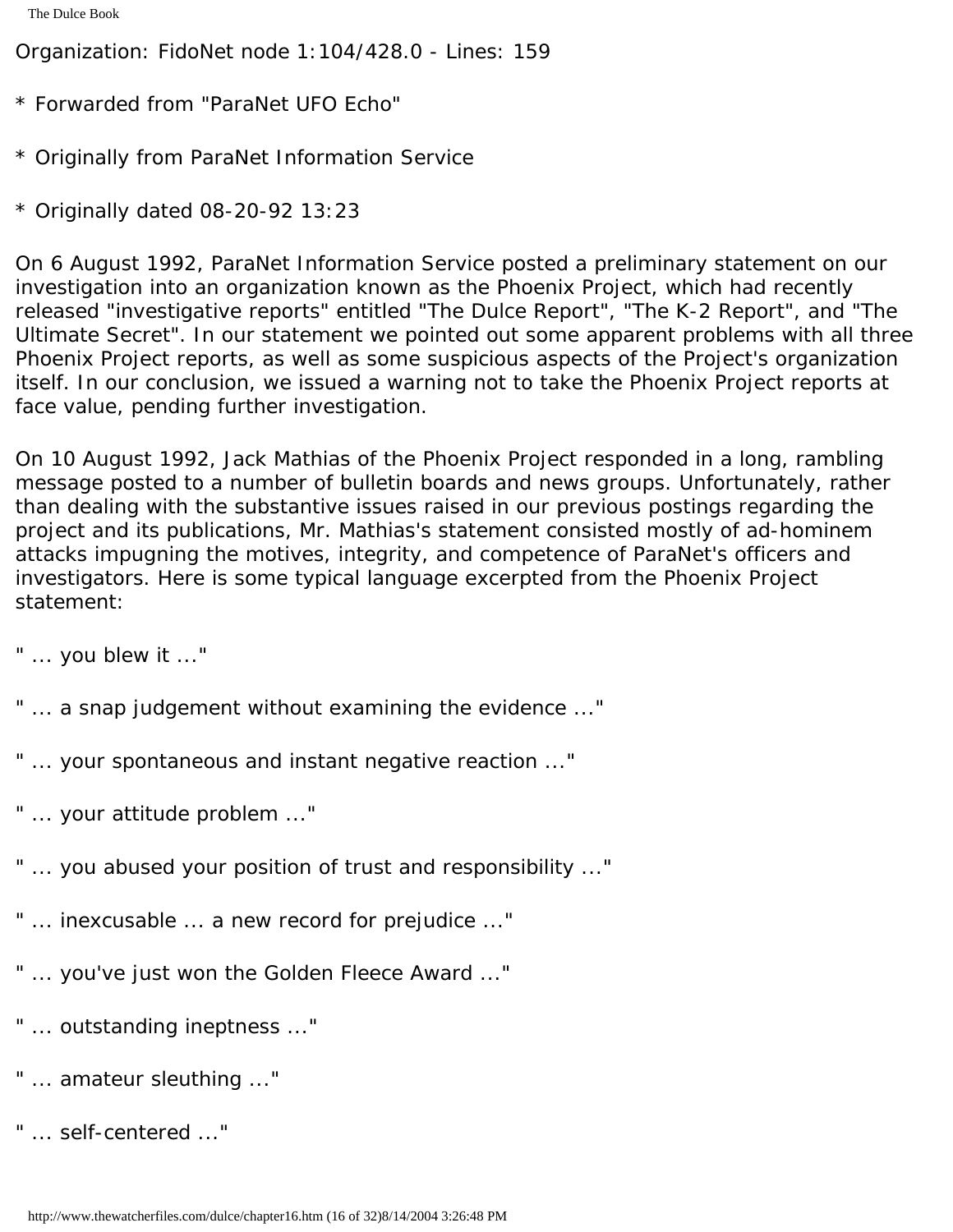- " ... lacking any real expertise ..."
- " ... seated upon your starry throne ..."
- " ... elected yourself to be the final arbiter of the truth ..."
- " ... Judge, Jury, and Executioner ..."
- " ... Kangaroo Court Proceeding of your own fashioning ..."
- " ... arm-chair expertise ..."
- " ... laughable ..."
- Following paragraph after paragraph of this kind of personal invective, Mr. Mathias then suggests that:
- PP> In our opinion, the public deserves the truth regarding the real
- PP> story of UFO's, government involvement and the Alien threat.
- PP> That should be our objective. ... Perhaps you'll agree that, that
- PP> objective is more productive than entertaining the public via the
- PP> BBS links with a side-show of petty squabbles and bickering
- PP> between individuals and organizations.
- This is a noble sentiment, and one which we at ParaNet wholeheartedly agree with. Hopefully in the future the Phoenix Project's representatives will take some of their own advice and try to keep the rhetoric down to a more civilized level.
- Having said that, let's look at the actual issues raised by this latest salvo from the Phoenix Project, and see how they stack up.
- PP> Let us review the facts. You reacted by issuing a public warning
- PP> to the members of ParaNet, which was also widely distributed via
- PP> other BBS's nation-wide. That warning contained language which
- PP> implied the information, and the source, were highly suspect.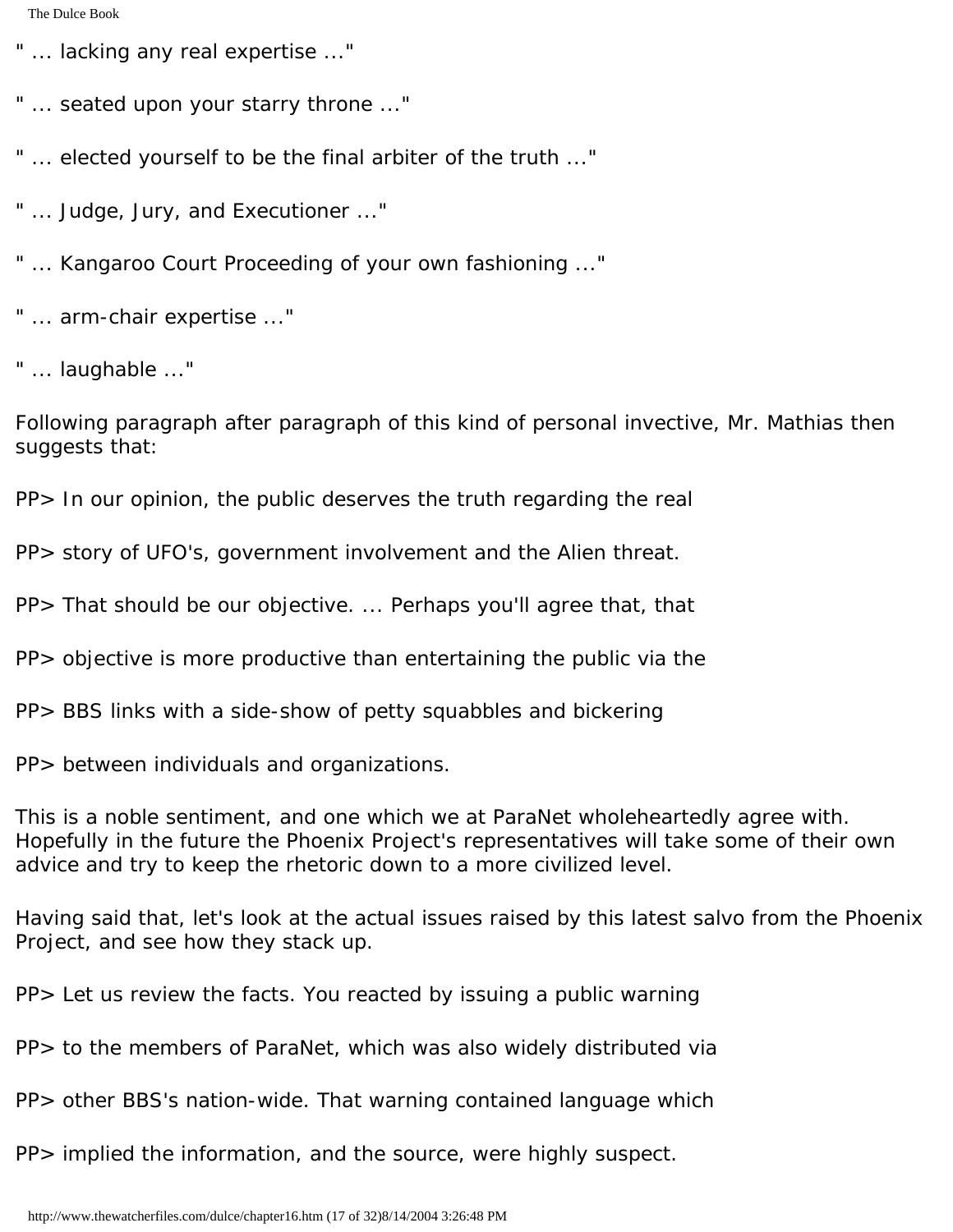```
The Dulce Book
```
PP> Thus, single-handedly, you created a strong impression throughout

PP> the UFO community, that our information was false. Many sincere

PP> people, trusting your qualifications, accepted your warning.

True.

PP> You took it upon yourself to make a snap judgement without

PP> examining the evidence.

False. We did not arrive at our conclusion single-handedly or instantaneously. Our analysis and the resulting warning were the products of considerable discussion among ParaNet's researchers and subscribers. They were also labeled as tentative, pending further investigation.

PP> In your message, you mention that you wrote to the Phoenix Project,

PP> after the fact and your preliminary judgement, requesting further

PP> information. You made the same comment in other BBS messages.

PP> You state that we did not respond to your request. You also imply,

PP> by insinuation, that this is a mark against us and a further indication

PP> that we are suspect. ... To date we have not received your letter of

PP> inquiry. Apparently, of all the mail we receive, your letter is the

PP> only one that has gone astray. We can only conclude that it was either

PP> lost in the mail or you didn't mail it. Did it ever occur to you to

PP> mail us a second request, when you did not receive a response to your

PP> first inquiry?

The letter was followed up with electronic mail to the Project's spokesman, Jack Mathias. The request for information was repeated through that channel. The request was refused.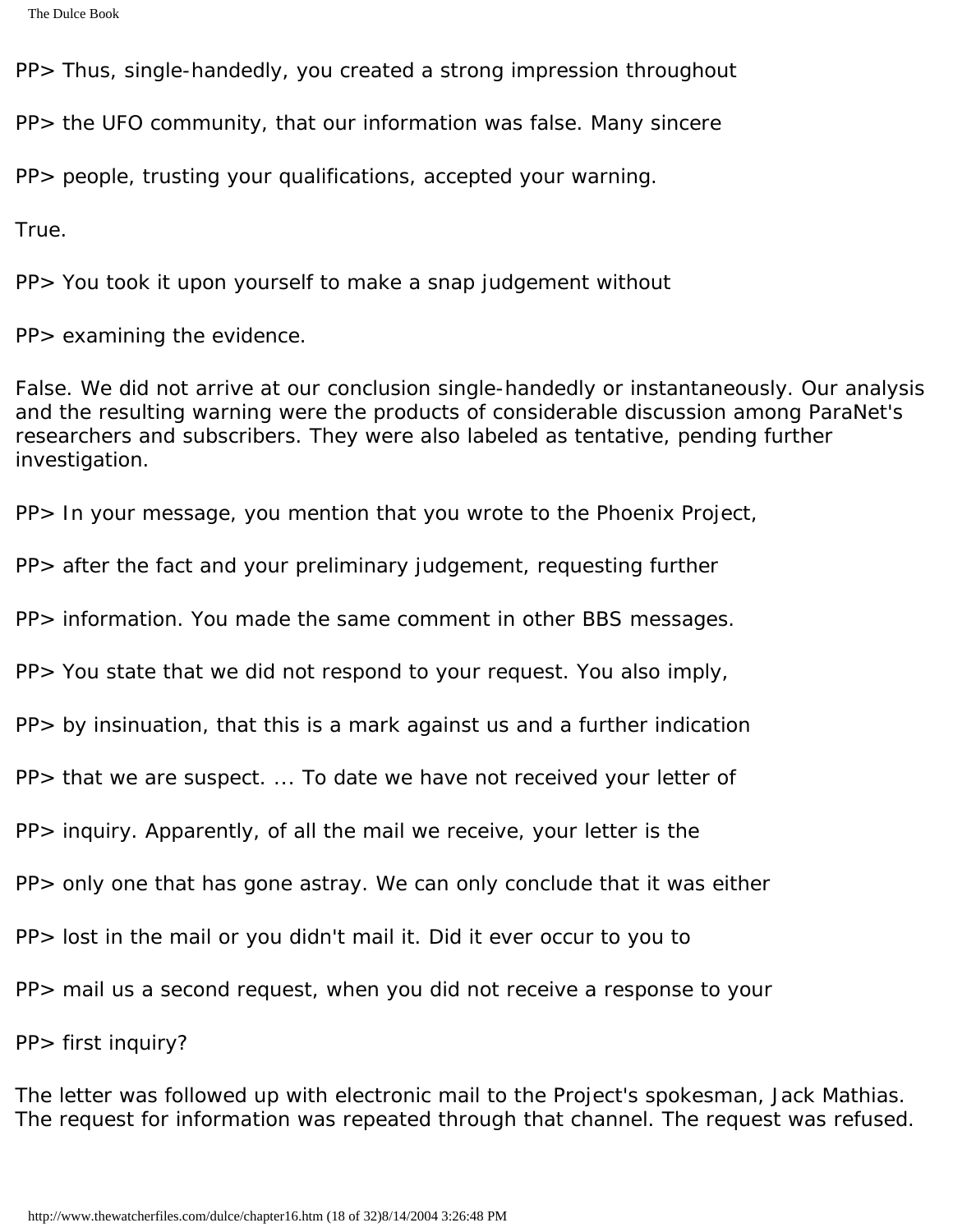```
The Dulce Book
```
PP> But, this was not the end of your attitude problem regarding the

PP> Phoenix Project. You did the same thing, again, issuing warnings,

PP> etc., with our release of the K-2 and the Ultimate Secret Reports.

PP> And, again, you had not seen or examined the supporting documents

PP> at the time you issued those warnings to ParaNet and the public.

We have already stated our reasons for suspecting the 'K-2' and "Ultimate Secret" reports. As with the 'Dulce' report, our suspicions went to the core of the entire concept and execution of both reports; consequently, it seemed unlikely that the "supporting documents" would make much difference. Our judgement in this matter was borne out when we received the "supporting documents" from another source. We were not impressed.

PP> Would we be out of line in concluding that your mind was already

PP> made-up?

Yes, that would be out of line, since our minds were not and in fact are not yet entirely made up. Our warnings were tentative, and in our view totally justified. So far we have not been provided with any evidence to the contrary. If such evidence is provided, we will not only change our minds but say so publicly.

PP> Fortunately, for the UFO Movement, other investigators and

PP> researchers don't share your opinion.

That's not the feedback we've been getting.

PP> You state in your initial message that "much of the information

PP> in the Dulce Report about Dulce and the Archuleta Mesa contradicts

PP> information already provided to ParaNet by other capable

PP> investigators." What information? Who provided it? How did

PP> you determine its validity?

Our information consists of the testimony of ParaNet investigators and others who have been in Dulce and on the Mesa. Their experiences were very different from what you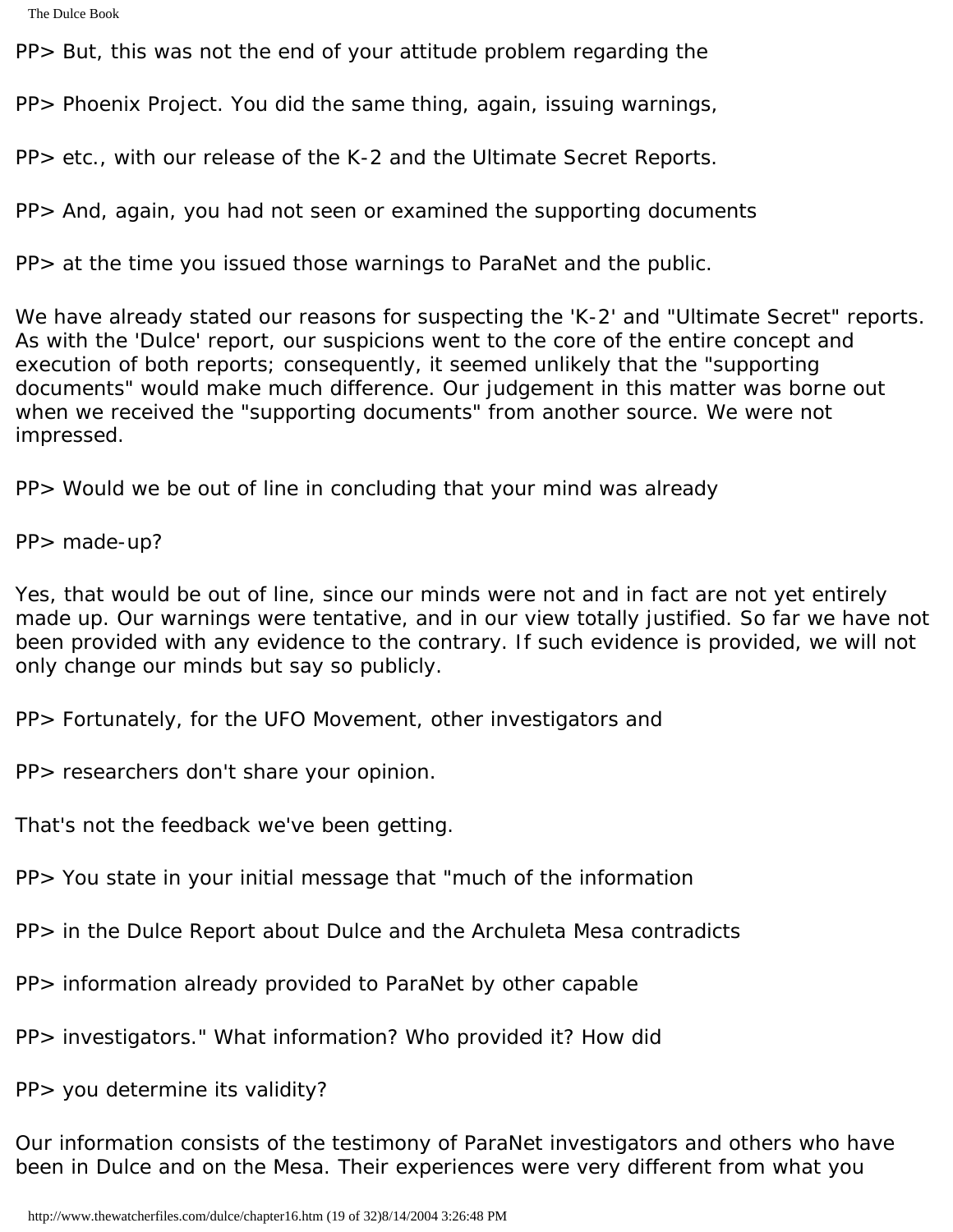```
The Dulce Book
```
describe, and it is difficult to reconcile your claims with the findings of our own people.

PP> We formally request access to that information. We'd like to

PP> examine it ourselves. Can we obtain copies of 'that' information?

Our investigation continues, and the information will be made public when it is complete. At that time we will be glad to provide you with a complimentary copy of our report.

PP> Now, let us get to the main thrust of your message - your

PP> investigation to reveal the personnel of the Phoenix Project.

PP>

PP> [several paragraphs of meaningless abuse deleted]

PP>

PP> What, if anything, is the Phoenix Project guilty of? Is it

PP> the fact that we dared to question and investigate two of the

PP> sacred cows of UFO-dom namely the ones you mentioned, i.e.,

PP> "underground alien bases, and the cluster of government projects

PP> referred to collectively as Operation Majestic Twelve?"

--

ParaNet Information Service - via ParaNet node 1:104/422

UUCP: !scicom!paranet!User\_Name

INTERNET: ParaNet.Information.Service@p0.f428.n104.z1.FIDONET.ORG

------------

From: ParaNet.Information.Service@p0.f428.n104.z1.FIDONET.ORG (ParaNet Information Service)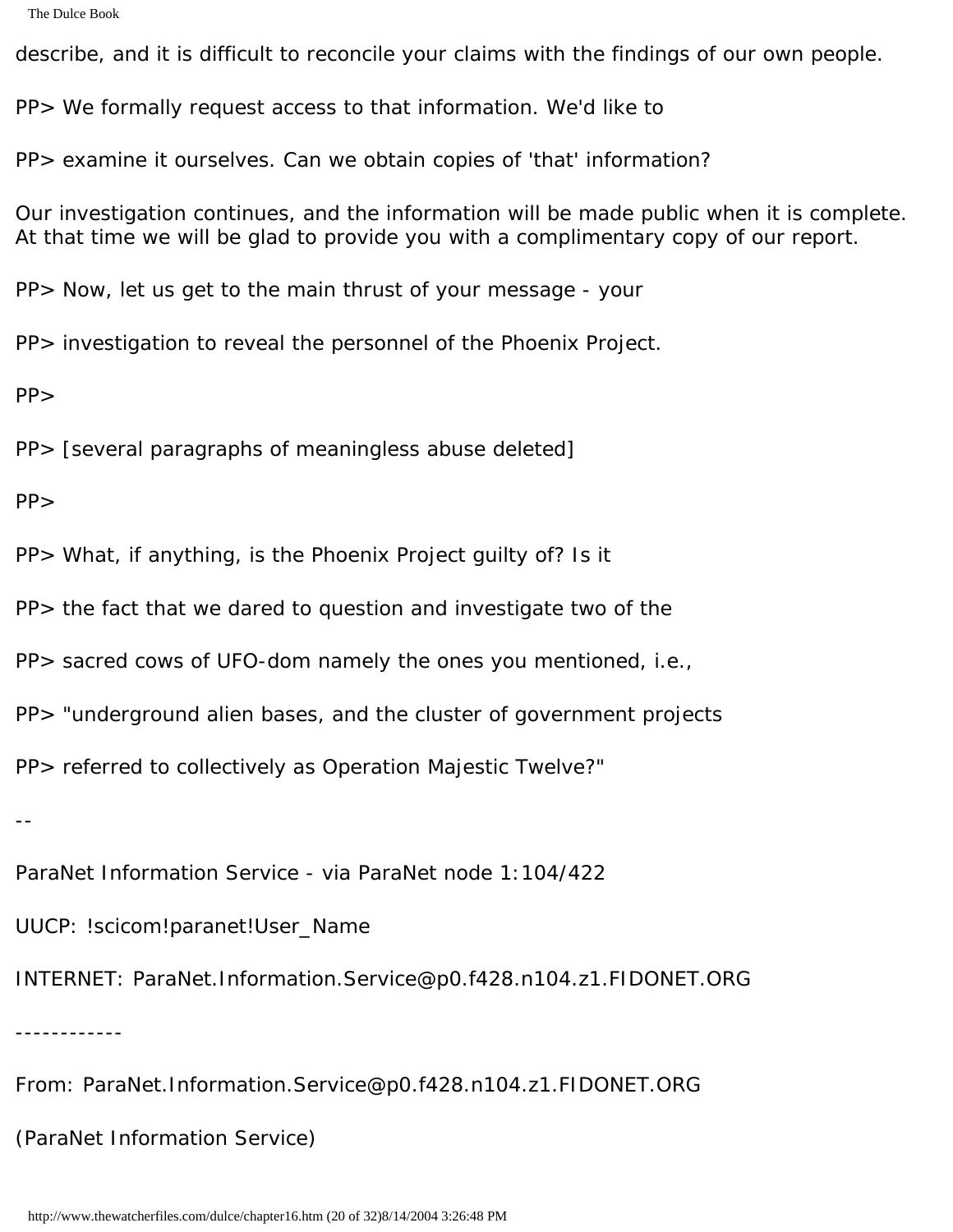Newsgroups: alt.alien.visitors

Subject: Phoenix Response - Part 2

Message-ID: <139864.2A9405B0@paranet.FIDONET.ORG>

Date: 20 Aug 92 20:25:09 GMT

Sender: ufgate@paranet.FIDONET.ORG (newsout1.26)

Organization: FidoNet node 1:104/428.0 - Lines: 168

\* Forwarded from "ParaNet UFO Echo"

\* Originally from ParaNet Information Service

\* Originally dated 08-20-92 13:23

<..Continued from previous message>

No. ParaNet has long questioned both of those sacred cows. To this point we have seen no acceptable PROOF for the existence of any underground alien base near Dulce, nor have we seen adequate proof for the existence of "Operation Majestic Twelve". We have publicly stated as much on many occasions. (Note: I personally believe that there is much 'evidence' for underground activity near Dulce. As for 'proof' -- along the line of a Network video crew broadcasting a Live Special Report from inside the Dulce underground labs or something of the sort -- admittedly that kind of 'proof' is yet to be forthcoming. - Branton)

PP> According to our sources within the intelligence community, the

PP> Dulce Scam, perpetrated by the disinformation specialists of MAJI,

PP> better known to you as Majestic Twelve with help from the CIA and

PP> NSA, is considered one of their most brilliant success stories.

But, of course, these 'sources' cannot be named, and all we have to go on is your word that they even exist. And, unfortunately, you are making a concerted effort to keep anyone from knowing who \*you\* are, either. Anonymous stories relayed by anonymous story tellers. Sorry, but that's not 'evidence'.

PP> We sent in experienced investigators, not amateurs, to check out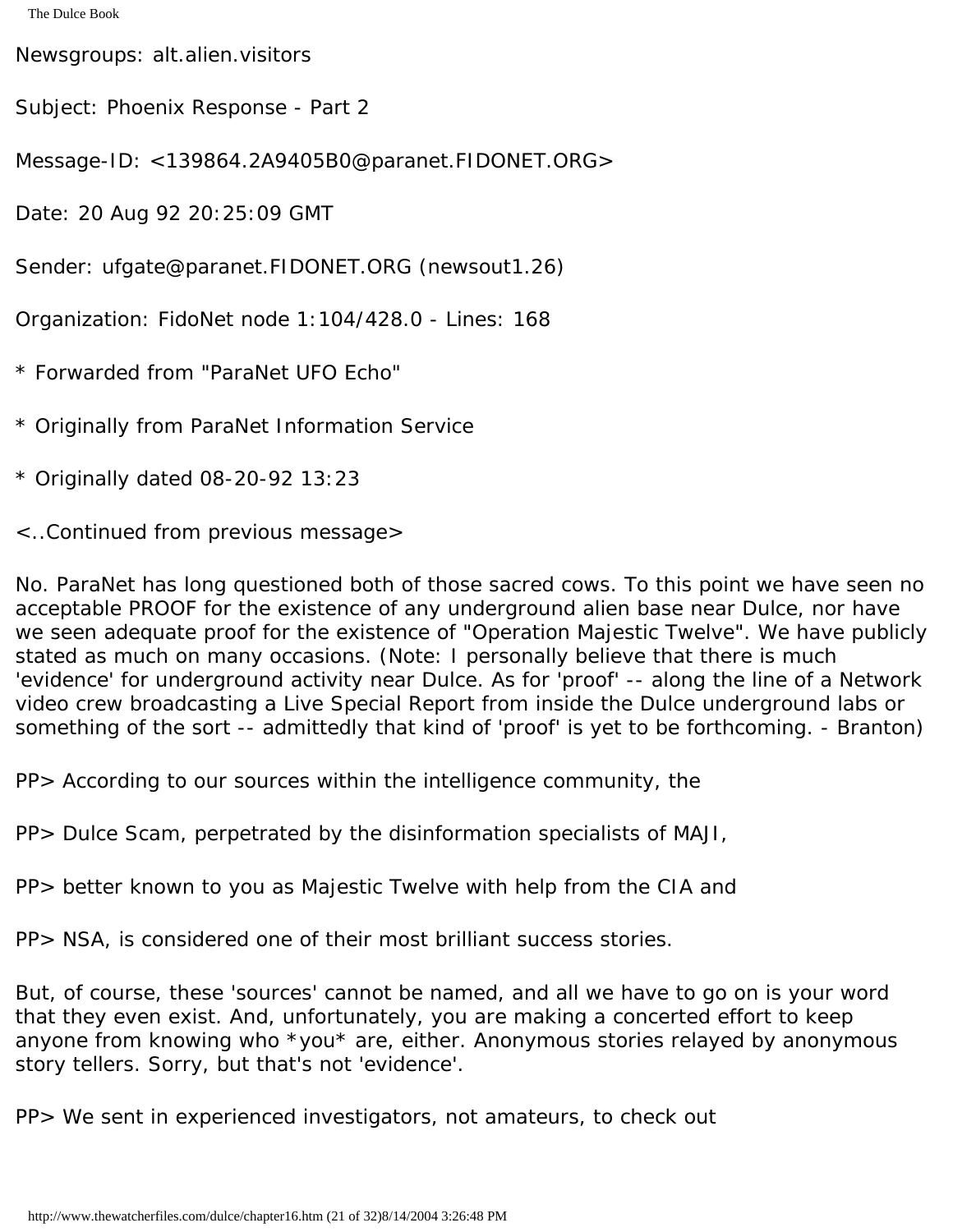```
The Dulce Book
```
PP> the alleged Dulce Base. Those people knew what to look for, how

PP> to look for it, how to get answers, and are not easily mislead.

We have no evidence for this except your say-so.

PP> If you do not agree with our findings, get off your posterior, go

PP> to Dulce, and check it out for yourself.

We have.

PP> In fact, we invite anybody to do the same thing. We're sure you'll

PP> find exactly what we did ...

We didn't.

PP> You imply that you're good at asking questions -- how are you

PP> at answering them? We have a few questions ... Would you mind

PP> sharing with all of us, everyone on the BBS's and the public, what

PP> hard evidence you have that, without question, supports the presence

PP>and validity of the Dulce Base.

Would you mind sharing what hard evidence you have that we ever said anything of the kind? We have never said anything in support of the presence of a secret alien base at Dulce. In point of fact, we consider it extremely unlikely that any such base exists -- at Dulce or anywhere else. That's one of the reasons we have so much trouble with your 'K-2' report, which purports to document the existence of just such a base in California.

PP> Unless you have irrefutable evidence to present, made available

PP> for public scrutiny and evaluation, which invalidates the findings

PP> of the Phoenix Project regarding Dulce, K-2, or the Ultimate Secret,

PP> or our future reports, back off. Either put-up or shut-up. In other

PP> words, get off our back.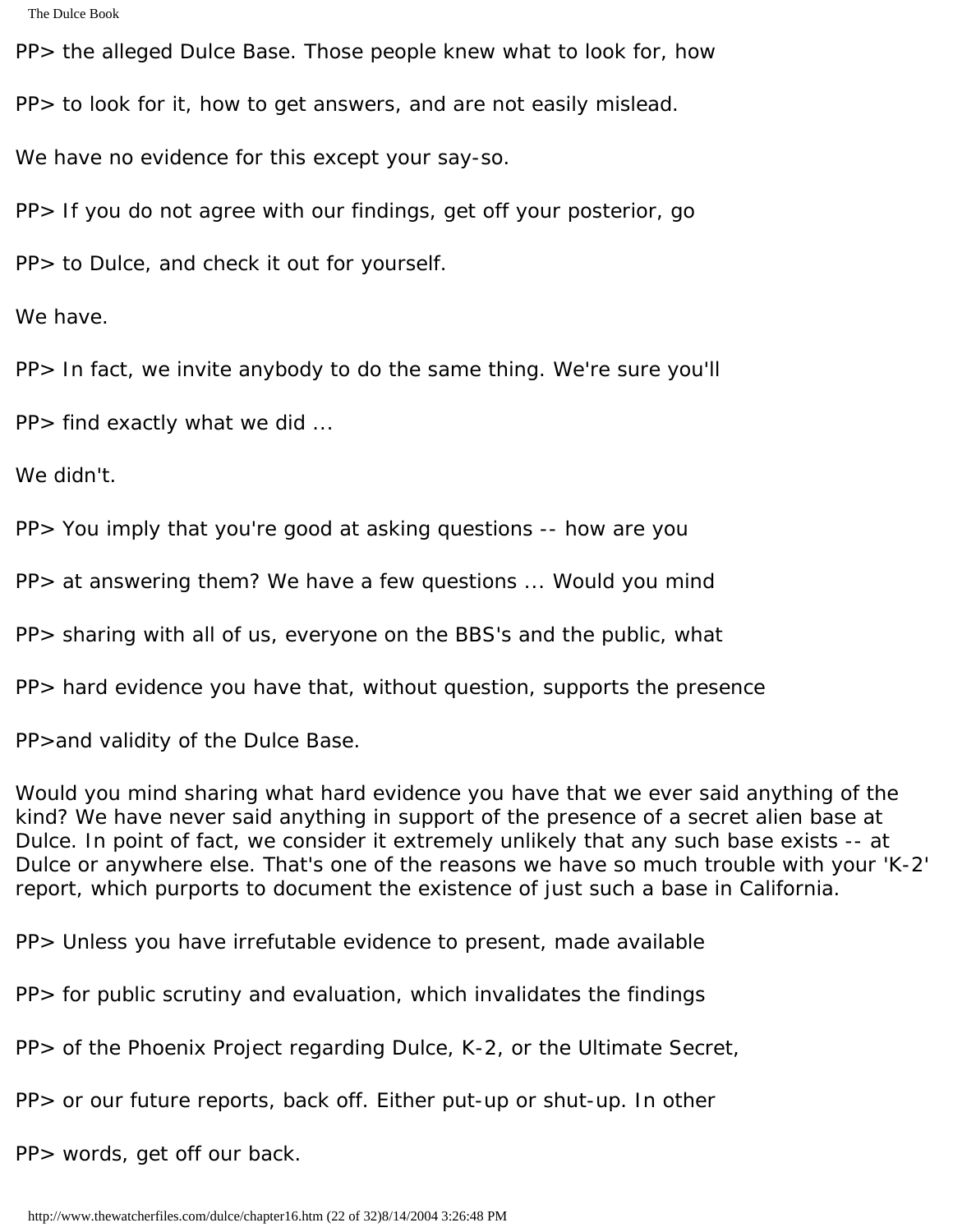All right, challenge accepted. Let's start with this statement from your "Ultimate Secret" report:

PP> According to eye-witness testimony, the CIA agent

PP> in charge of this covert operation, wearing the

PP> uniform of an AF Colonel, was William C. Cooper. ...

PP> This witness testifies that this is the same William C.

PP> Cooper, who has been prominent since 1988 in the

PP> civilian UFO movement.

Is this "William C. Cooper" supposed to be the famous Bill Cooper we have all come to know so well? Apparently so. Unfortunately, in his own published documents Bill Cooper gives his full name as "Milton William Cooper", not "William C. Cooper". Either Cooper doesn't know his own name, or the Phoenix Project's "eye witness" doesn't know what he's talking about.

And while we're on the subject of Bill Cooper, it is instructive to compare some of the text of the Phoenix Project's "Ultimate Secret" document with some of Bill Cooper's material on the same subject. Cooper writes in his "Operation Majority -- Final Release":

- BC> [Project Grudge] was financed by CIA confidential funds
- BC> [nonappropriated] and money from the illicit drug trade ...
- BC> The purpose of Project Grudge was to collect all scientific,
- BC> technological, medical and intelligence information from
- BC> UFO/IAC sightings and contacts with alien life forms. This
- BC> orderly file of collected information has been used to advance
- BC> the United States Space Program.

Now look at the corresponding paragraph of the Phoenix Project's "Ultimate Secret" report:

PP> Project Aquarius was funded by CIA confidential funds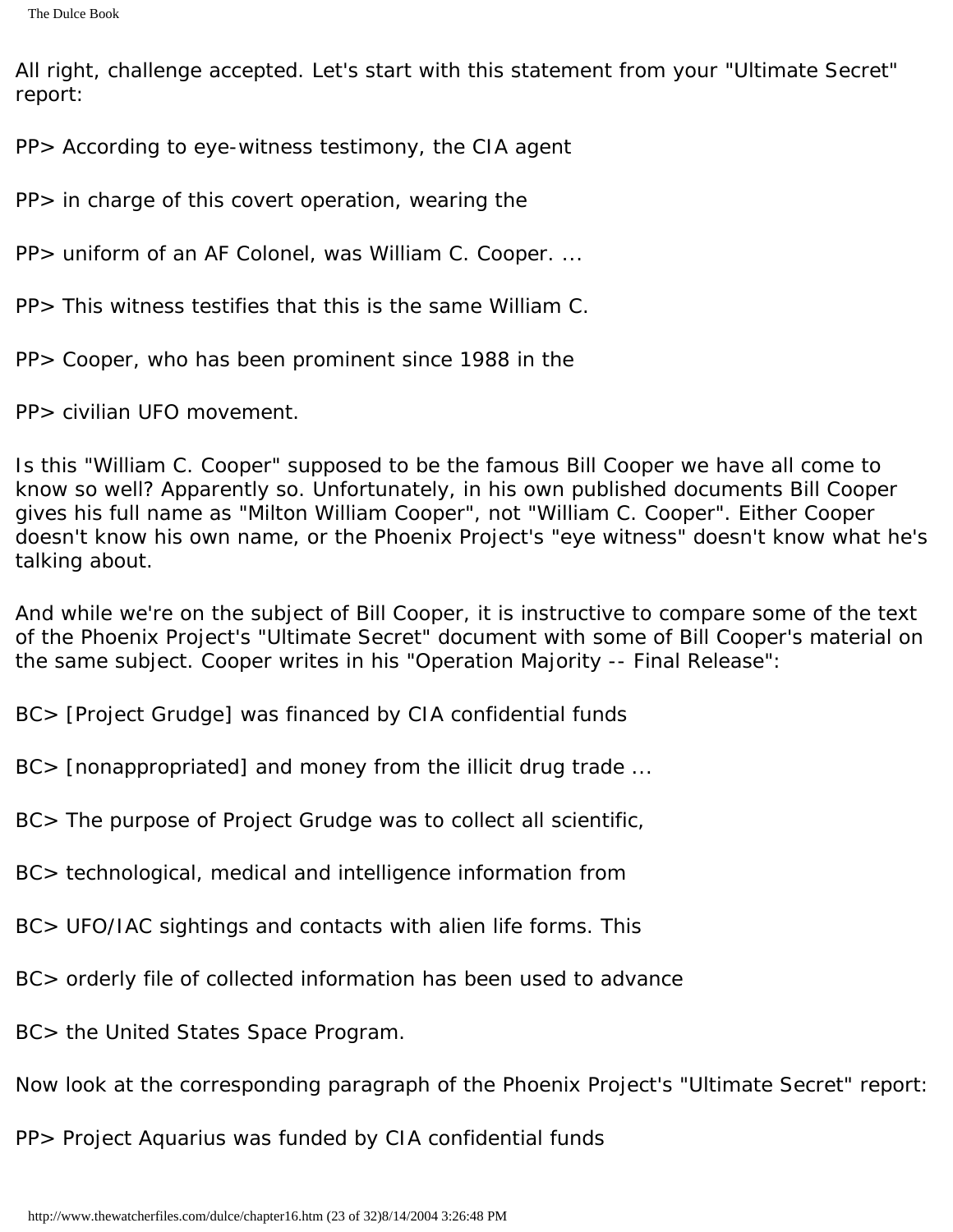```
The Dulce Book
```
PP> [non-appropriated] ... The purpose of Project Aquarius

PP> was to collect all scientific, technological, medical

PP> and intelligence information from UFO/IAC sightings and

PP> contacts with alien lifeforms. This orderly file of collected

PP> information has been used to advance the United States'

PP> Space Program and provided the data needed to develop

PP> present stealth technology.

You don't have to be an intelligence agent to see that these two passages are virtually identical in both content and phrasing. Since Cooper's statement is dated 10 January 1989, more than half a year before the "Ultimate Secret" report's 'origination' date of 4 August 1989, we seem to be left with three possibilities: (1) Cooper was somehow privy to the Phoenix Project's investigative results even before they were first put to paper; or, (2) the Phoenix Project plagiarized Cooper's writings; or (3) the Phoenix Project's own investigations drew on the same [original] sources as Cooper apparently did in compiling his own materials. Whichever one you pick, it's not a pretty picture.

But it gets worse:

PP> The basic information revealing the existence of

PP> Operation Majestic-12, the crashed UFOs, alien beings,

PP> and their secret bases within the United States, was

PP> obtained through the Freedom of Information Act from the

PP> files of the CIA, NSA, FBI, State Department, the U.S.

PP> Air Force.

This is utter nonsense, as any perusal of published FOIA documents on UFOs would quickly reveal. FOIA requests have forced the government to disgorge many hundreds of pages of UFO documents over the years, but they provide little if any support for the existence of Operation Majestic Twelve, crashed saucers, alien beings, or secret bases. If the Phoenix Project is relying on already published documents as their source for this claim [e.g., "The UFO Cover-UP" by Lawrence Fawcett and Barry Green-wood, or "Above Top Secret" by Timothy Good], then clearly they have not examined them very carefully. On the other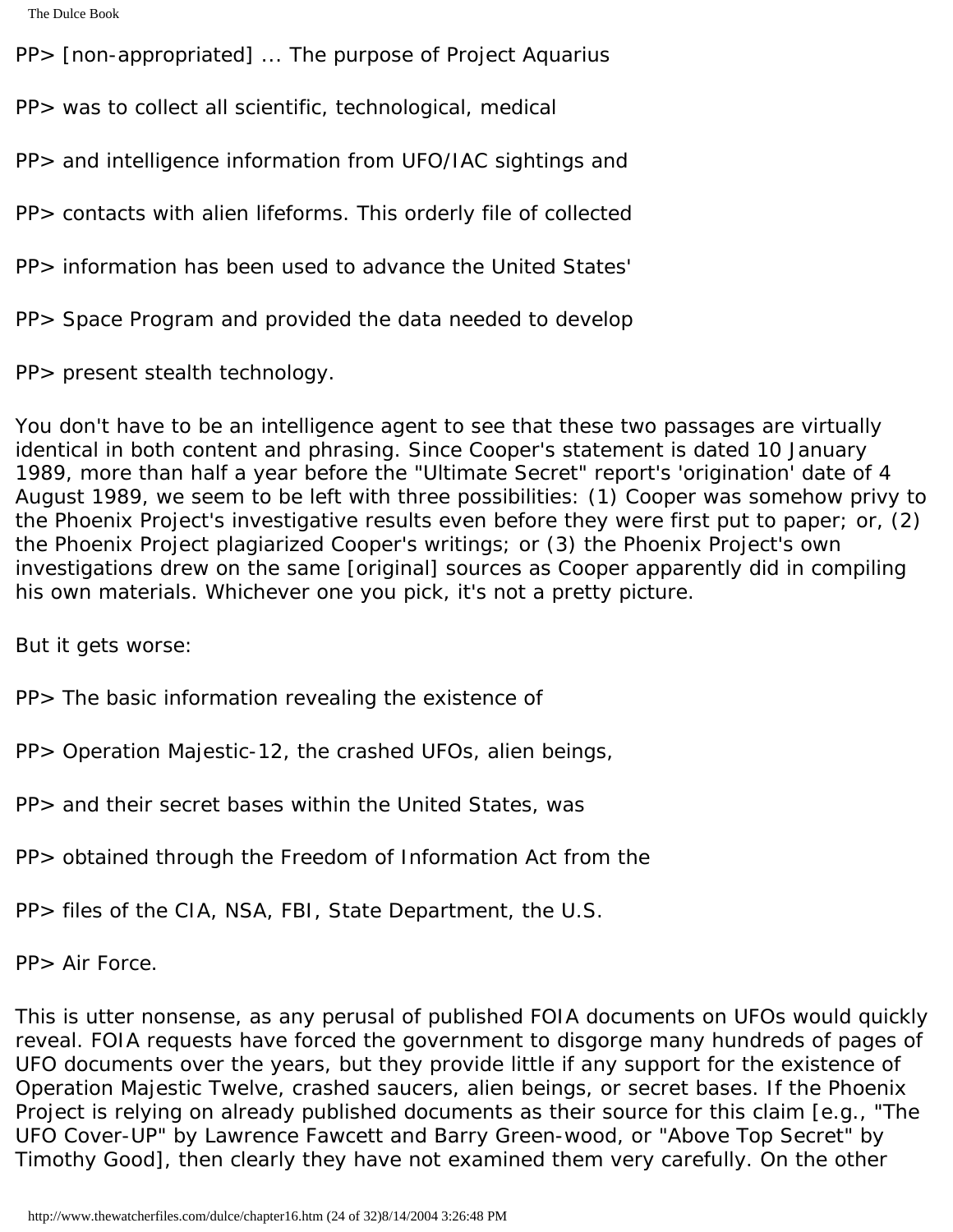hand, if the project really does have such explosive FOIA documents in its possession, let's see them; their publication would do more to establish the project's credibility than anything else it could possibly do short of producing a live alien.

PP> PROJECT GRUDGE: This project was originally

PP> established in 1953, by order of President Eisenhower

PP> and is under the control of the CIA, NSA, and MAJI.

PP> Project Grudge went underground and another project,

PP> Project Sign, was established as a cover operation.

PP> In 1960, the Project's name was changed from Project

PP> SIGN to Project Bluebook.

This is demonstrably and totally wrong. Project Sign was established first, in 1947, and it was under the control of the Air Force, not the CIA. The name was changed to Project Grudge in 1949, and to Blue Book in 1952 -- not 1960. [For details, see "The Report on Unidentified Flying Objects" by Edward J. Ruppelt, who headed the project from 1951 to 1953.] The exact dates slide around a little bit depending on whether you're talking about when the decision was made, when the order was signed, or when the order became effective; but the differences are on the order of months, not decades! How could the Phoenix Project's experienced intelligence agents make so many ludicrous errors in a single paragraph?

--

ParaNet Information Service - via ParaNet node 1:104/422

UUCP: !scicom!paranet!User\_Name

INTERNET: ParaNet.Information.Service@p0.f428.n104.z1.FIDONET.ORG

------------

From: ParaNet.Information.Service@p0.f428.n104.z1.FIDONET.ORG

(ParaNet Information Service)

Newsgroups: alt.alien.visitors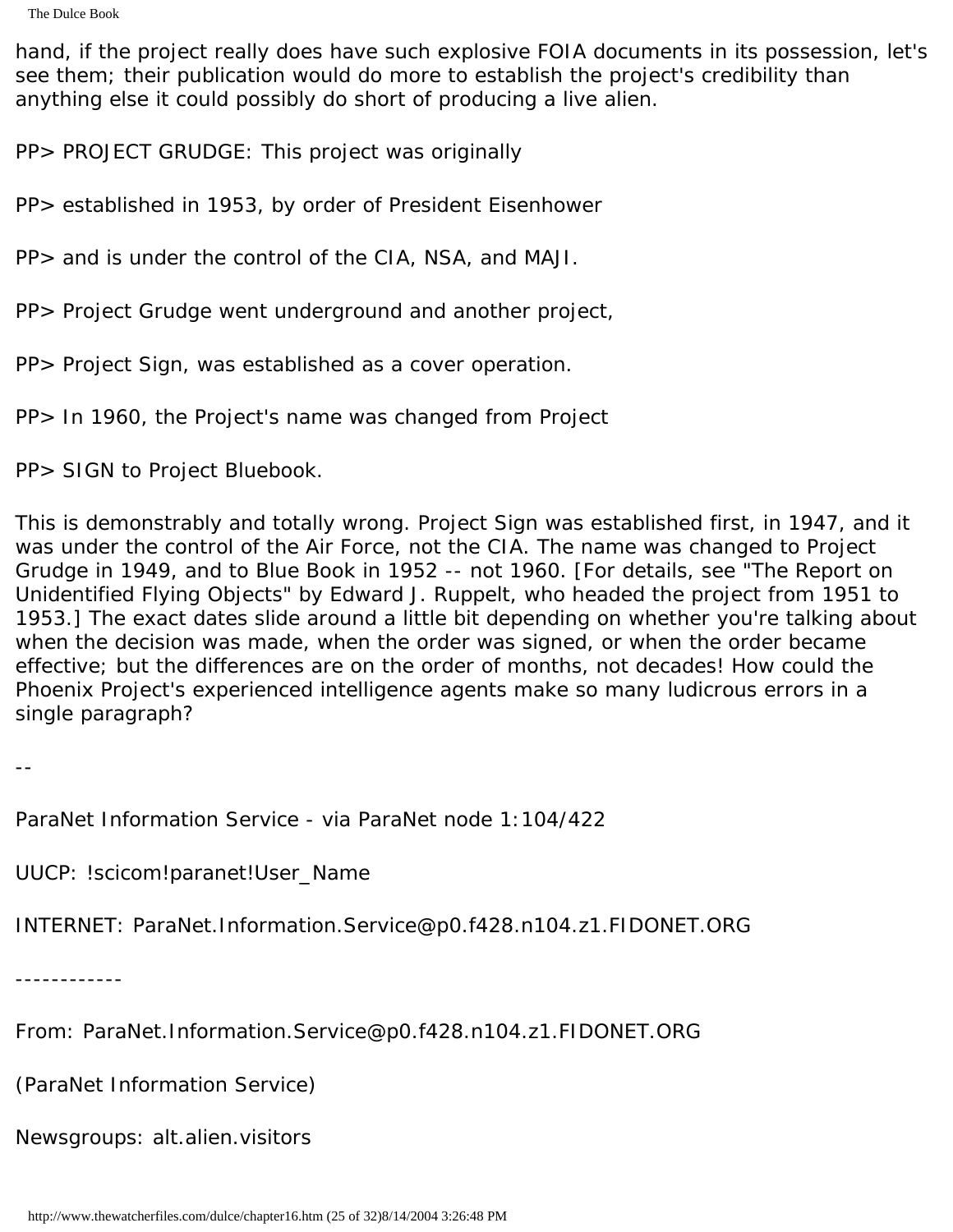Subject: Phoenix Response - Conclusion

Message-ID: <139865.2A9405B4@paranet.FIDONET.ORG>

Date: 20 Aug 92 20:25:11 GMT

Sender: ufgate@paranet.FIDONET.ORG (newsout1.26)

Organization: FidoNet node 1:104/428.0 - Lines: 222

\* Forwarded from "ParaNet UFO Echo"

- \* Originally from ParaNet Information Service
- \* Originally dated 08-20-92 13:24

<<..Continued from previous message>>

In fact, this whole business was such an embarrassing mess that the Phoenix Project issued a 'correction' document to try to straighten it out. But, ironically, the correction is also wrong -- just less obviously so.

We could go on, but I think you get the point. The "Ultimate Secret" report is, at best, a rehash of other people's garbage. At worst, it is a deliberate effort to confuse and disinform.

PP> We actively encourage other serious investigators to use the

PP> information we have provided as a basis for conducting their

PP> own inquiry and to carry-on our effort. Can you, Mr. Corbin,

PP> or ParaNet, or Mufon, make the same claim. Or, is it true that

PP> the results of critical investigations are held sacred by the

PP> elite leadership of these organizations, and are not shared with

PP> the member's of their organizations or the public?

We can't speak for other organizations, but in the case of ParaNet we have always made our results public as soon as our investigations are complete.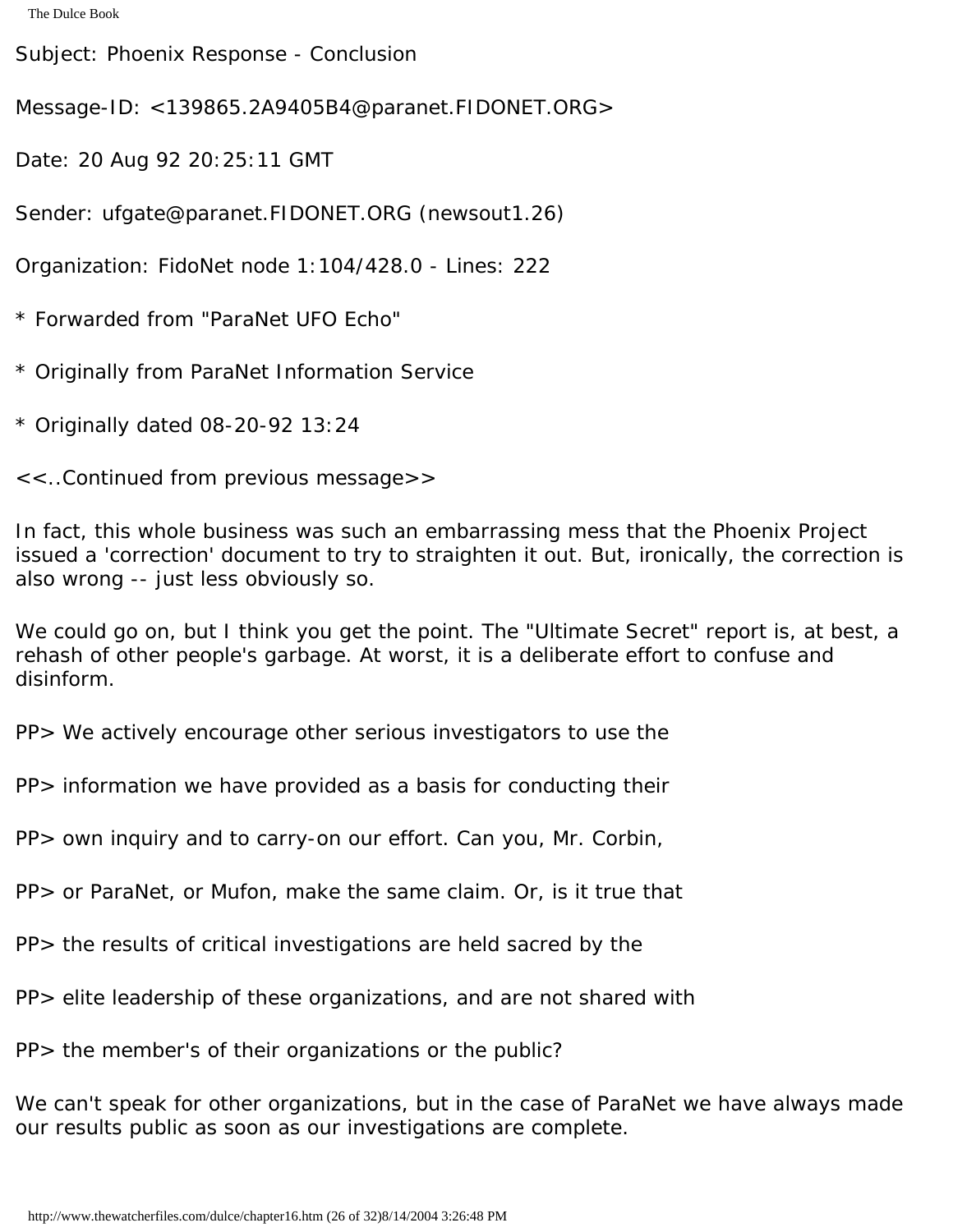```
The Dulce Book
```
PP> In your message, you insinuate that because of our past military

PP> and intelligence backgrounds, our area of expertise so-to-speak,

PP> that the motives of the Phoenix Project are suspect. You further

PP> insinuate that we are possibly government operatives attempting

PP> to send serious researchers off on a variety of wild goose chases.

Given the prior history of government disinformation in ufology, most of it purveyed by active or former intelligence agents and their victims, anyone who (1) purports to have a military intelligence background, (2) refuses to divulge their identity, and (3) propagates known disinformation as reliable intelligence [whether deliberately or not] should expect his motives to be considered suspect until proven otherwise. It is extremely naive of you to think it would happen any other way.

PP> If anyone needed assurance that the truth regarding UFO's

PP> will remain a deep, dark, secret -- they can rest secure in

PP> the knowledge that you, are on the job. There are any number

PP> of government agencies who would welcome you with open arms.

PP> Expect some offers.

Sorry, none so far. We'll let you know if we get any.

PP> We are sure that the honest and sincere members of ParaNet and

PP> other UFO investigative organizations [and there are many] must

PP> be seriously considering whether your qualifications, fitness and

PP> investigative ability warrant your continuance in a position of

PP> leadership within what used to be a respected research organization.

(Note: In my own experience with misiformation, disinformation and dubunker 'agents', very little effort is made to address the information at hand or rationally explain-away information, claims or data that is being released by an individual. Most of the efforts on the part of such agents are directed against the individuals themselves, as in character assassinations and attacks. In many cases they KNOW that they cannot refute the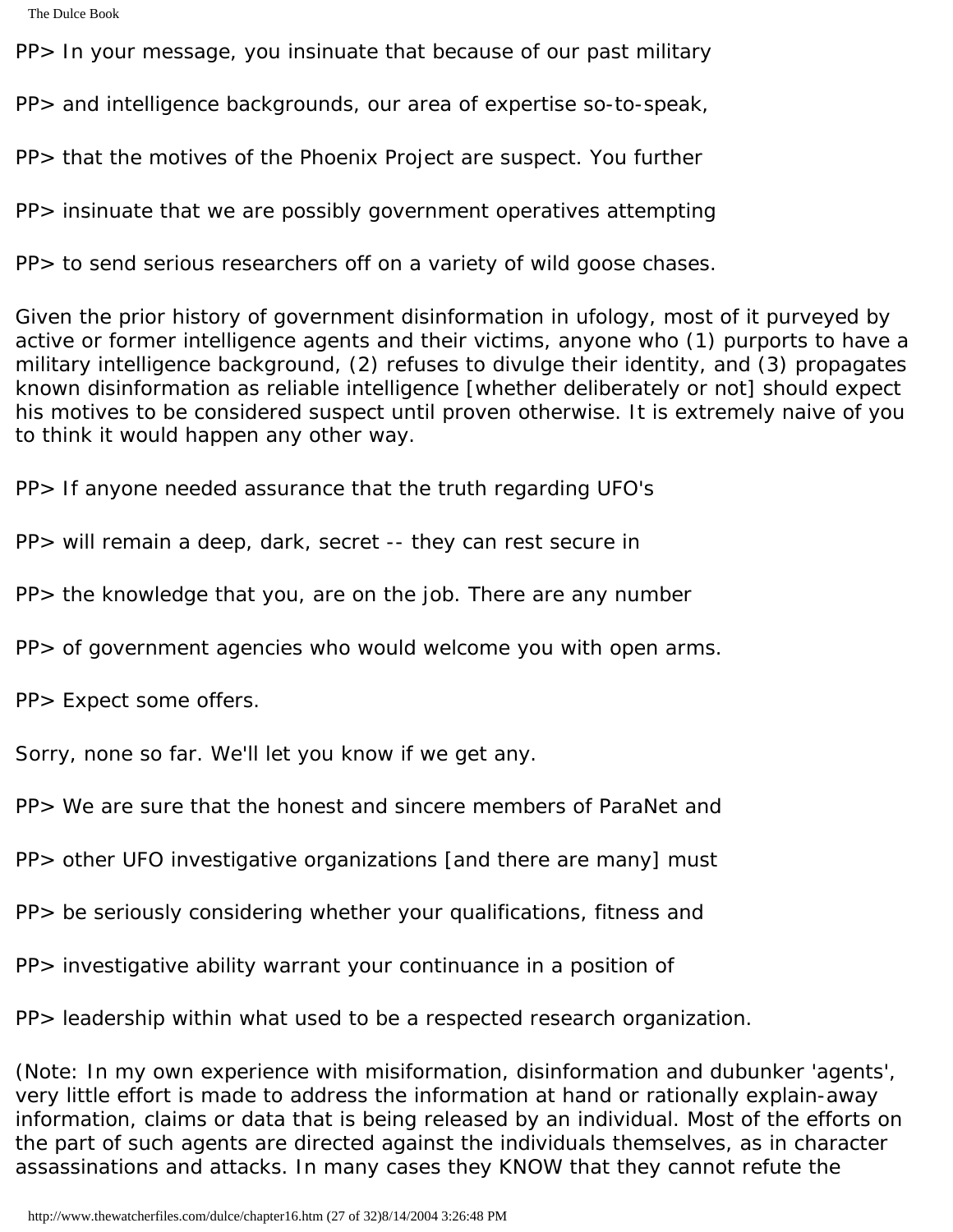information, so they attempt to discredit the information through character assassination. Do police officers immediately "discredit" what a drug dealer tells them when he is exposing his superiors so that he himself can aquire a lesser sentence, or what a convicted child molester might tell them about a ritual child abuse ring that he has been involved with? No, especially if there is sufficient evidence to back up their claims. Someone who has been involved personally with some illicit activity can be more of a reliable source than someone who just hears about it second-hand. So the character assassination strategy by certain agents does not hold water especially in a case such as this, wherein ParaNet officials have had their character and integrity UNJUSTLY attacked in order to DIVERT ATTENTION from the subject at hand, OR TO DIVERT ATTENTION FROM THE LACK OF INTEGRITY OR OUTRIGHT DECIETFULNESS OF THESE 'AGENTS' THEMSELVES. I personally do not claim to be the infallible specimen of a perfect human being. I have a jail record, and suffer from emotional and psychological disabilities resulting from years of suppressed interactions with what I believe to be malevolent alien agendas and certain human agencies which are or were involved with them. Although the psychological-emotional turmoil or instability may not be entirely my fault, the jail term was a result of my own irresponsibility. What I am trying to say is that I do not CLAIM to have it all together any more than the average human being does, so why engage in 'character assassination' against someone who lives in a world whose overall inhabitants are generally lacking in perfect character? Show me someone with full awareness of "good and evil" who has never broken a law or one of the ten commandments. Aside from the Messiah Himself, there is no human being on earth that can make such a claim. And most often then not, when someone targets an individual for character assassination, as they say, "It takes one to know one." So in the search for the truth about what is really happening in this world, I would suggest that you do not get caught-up in emotional exchanges and character attacks which only serve to cloud the real issue -- which is WHETHER THE INFORMATION ITSELF IS OR IS NOT CORRECT! This is not to say that 'character' has no bearing whatsoever on information. For instance someone who has been known in the past to be a con artist might not be taken as seriously as an ORIGINAL SOURCE of information as, you might say, someone who has won a Pulitzer prize for investigative journalism. However we do need to keep a 'balance'. - Branton)

Exactly the opposite, actually. Most of our people are grateful for the warning, and are coming to the same conclusions as we did. PP> Instead of making an honest attempt to validate or disprove our

PP> findings regarding the subjects mentioned -- missing the point

PP> completely, you chose to become obsessed with determining

PP> the identity of Phoenix Project personnel. For what reason? Do

PP> you intend to judge the validity of the information based on the

PP> credentials of those providing it? Some people would interpret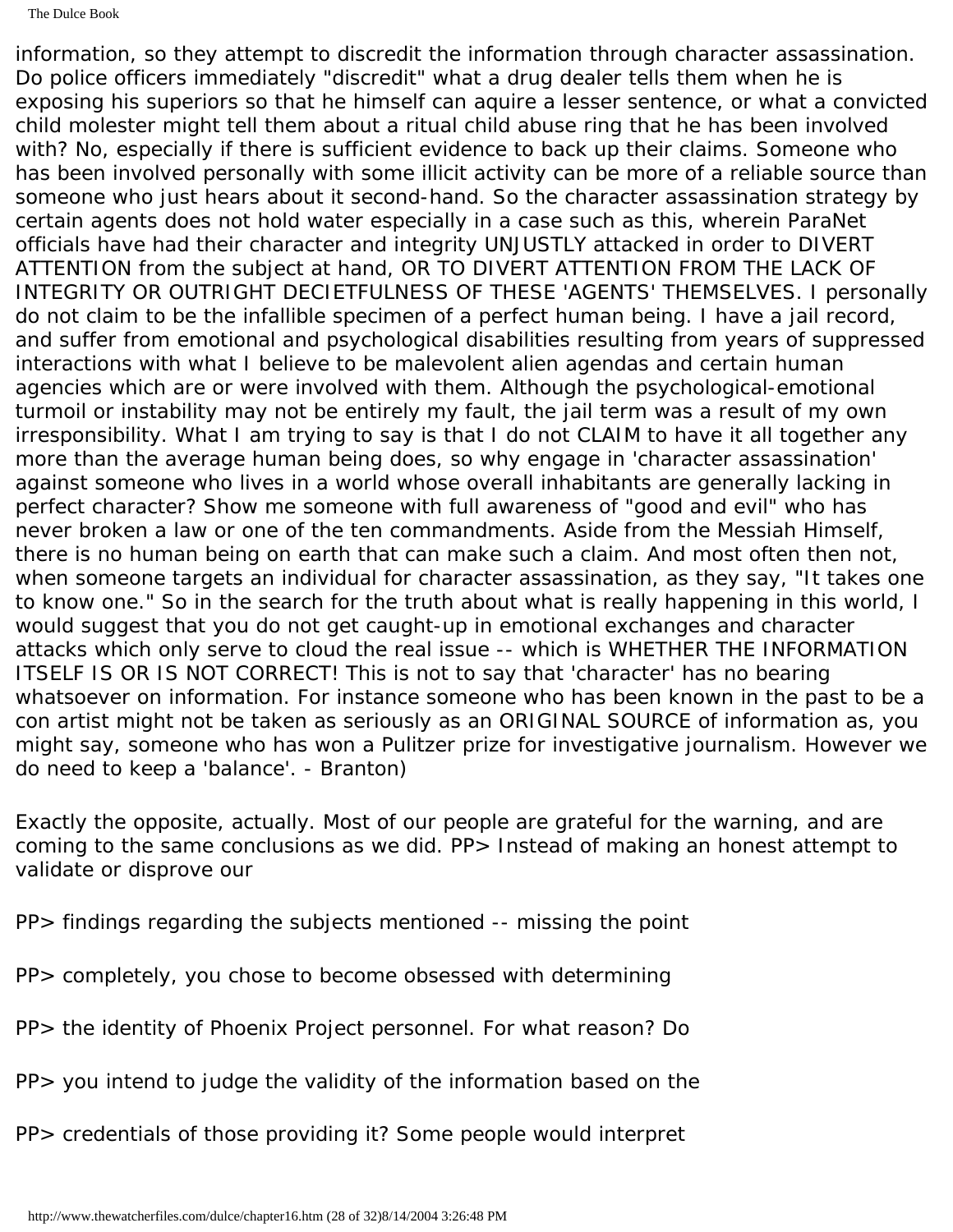PP> that as putting the cart before the horse.

And some people would interpret it as a determination not to fall prey to the same fate as far too many others in this field, who trusted strangers too easily and ended up wasting years chasing wild geese -- or worse...

PP> You suggest a possible link between our organization and America

PP> West. Sorry about that, but you're dead wrong. It has come

PP> to us from several sources that we're not on their list of favorite

PP> people. We will take this opportunity to categorically deny that

PP> we have any affiliation with America West, their publication the

PP> "Phoenix Liberator," or any other publication they provide. Do

PP> not expect us to respond to the other coincidences, suppositions,

PP> insinuations or innuendoes contained in your message.

Why? Perhaps because there are other 'insinuations' that cannot be truthfully denied? As a matter of fact, we now have solid confirmation of another one of our 'insinuations' -- i.e., the fact that the Richard Miller who owns Advent Publishing is indeed the same Richard Miller who used to channel 'Hatonn'. That confirmation came from none other than Mr. Miller himself. So I guess we're not doing too badly.

In consideration of your explicit denials of any ties to America West, and in view of the additional information provided privately by Mr. Miller, we withdraw our previous suggestion of possible connections between the Phoenix Project and the America West/ Phoenix Liberator operation. As we stated before, those suggestions were tentative pending further investigation, and further investigation has not uncovered any additional evidence to support them. Unfortunately, this is the kind of burden that the Phoenix Project inevitably took on when it chose to publicly portray itself as a clandestine organization.

PP> Since you brought up America West and The "Phoenix Liberator,"

PP> why not turn your investigative abilities loose on their

PP> organization. Just suppose that Milton Cooper is, quietly,

PP> linked to their organization. That should intrigue you...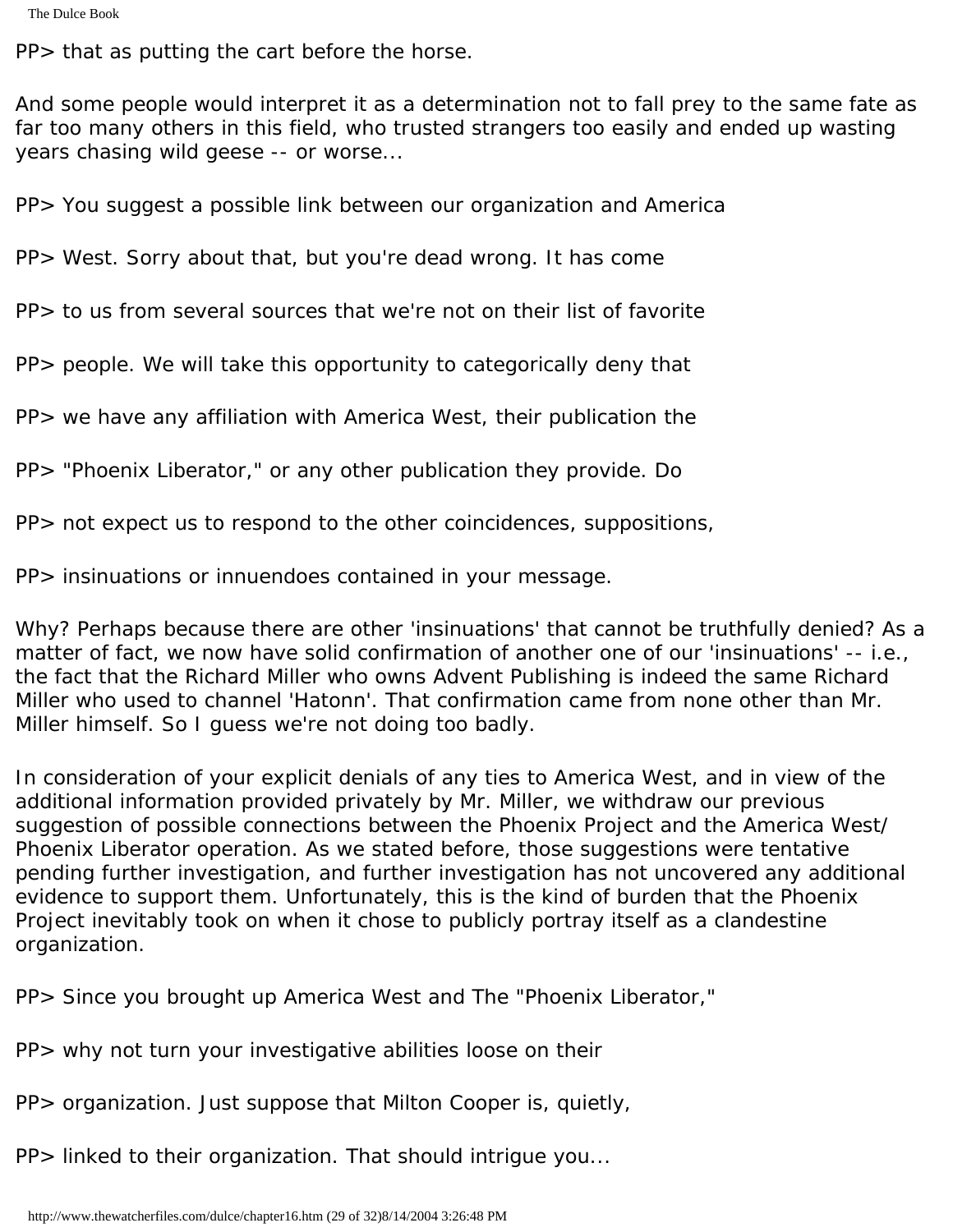```
The Dulce Book
```
PP> Equally intriguing, is where their funding comes from - not the PP> obvious subscription income - the covert funding. Or, how about PP> the busy and numerous, off premise, writers that prepare the volumes PP> of 'Hatonn' material, and their use of high-speed modems to provide PP> the copy for each weekly issue of the "Phoenix Liberator" and the PP> dozens of books they produce. In our supposition, we're talking PP> about a big-time operation. You might also check out their printing PP> facilities, distribution centers, and world-wide circulation. Equally PP> fascinating is their sudden rise, in a few short years, to the top of PP> the New Age Movement. You might even think to ask yourself, why the PP> New Age Movement? What possible connection is there with covert PP> government UFO activities, or a New World Order, with the New Age PP> Movement? The answer to that might be revealed, if you dig deep PP> enough, and discover high-speed modem links between their headquarters PP> and certain organizations located at Langley and Ft. Meade. Yes, if PP> you really dig, you might uncover all kinds of interesting things PP> about America West.

Thanks for the tip.

(I may be wrong, but this sounds very similar to the ramblings of cultists who have broken off from the 'mother' sect to establish their own branch cults... essentially agreeing with the basic 'belief system' -- which in this case might be the channeling of 'Ashtar' intelligence's -- while at the same time claiming that 'they' and not their former 'apostate leaders' are the sole spokesmen for the 'higher powers' on earth. As for the religious 'denomination' in which I was raised, one which dominates a major western state and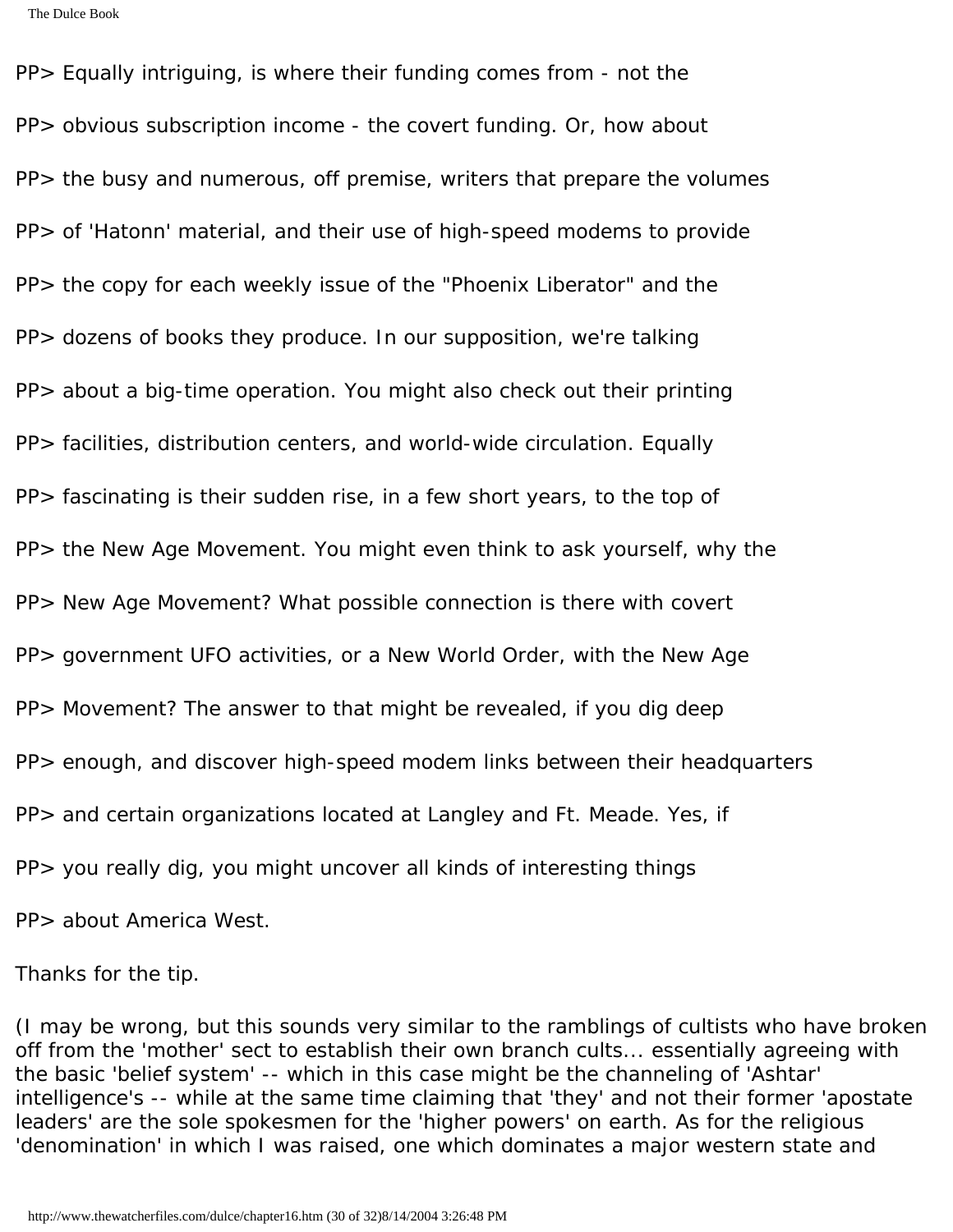The Dulce Book

stretches the Constitutional restrictions on separation of church and state to their uttermost limits, I have come to find out that over 500 'branch' religions ranging from a few followers to tens of thousands of followers have separated from the 'main' denomination. This is one of the main reasons why I became a non-denominationalist Judeo-Christian. One of these 500-or-so branches incidentally was the 'Freeman Order' which was involved in a drawn-out FBI stand-off in 1996. The U.S. Constitution and Bill of Rights allows for the right to worship as one wishes SO LONG AS one does not infringe on the constitutional rights of others and the laws of the land. Of course 'inquisitional' or 'terrorist' religious practices, or the 'religious' practice of ritual child abuse, or religious institutions that attempt to force their will upon an elected government, or one whose members in government use taxpayer funds or personal influence to show political favoritism towards their 'churches', have no place in a Constitutional Democratic-Republic. Nor does a our Constitutional system have to put up with cults like the 'Freemen' who have blatantly resisted the PUBLICLY-instituted legal restrictions against money fraud or child sexual abuse, even if the 'Freeman' or similar cults hypocritically use 'Ruby Ridge', 'Waco' or other legitimate yet incendiary catch-phrases to justify their own illegal activities. - Branton)

PP> As to your effort in trying to identify staff personnel of the

PP> Phoenix Project -- good luck. However, we do have to admit that

PP> you may get lucky and hit on a couple of them. However, since

PP> there are many, it is doubtful you will ever get beyond that point.

Our only interest in the personnel of the Phoenix Project is to determine whether the Project has a hidden agenda, and whether it is covertly linked to other organizations whose agendas are known. That interest was made necessary by the Project's clandestine nature and consequent lack of public accountability. You brought it on yourselves, and your continuing hostility and evasiveness suggest that we were not entirely mistaken in our suspicions.

Our investigation continues. We'll let you know what we find out.

Michael Corbin

**Director** 

ParaNet Information Service

END

--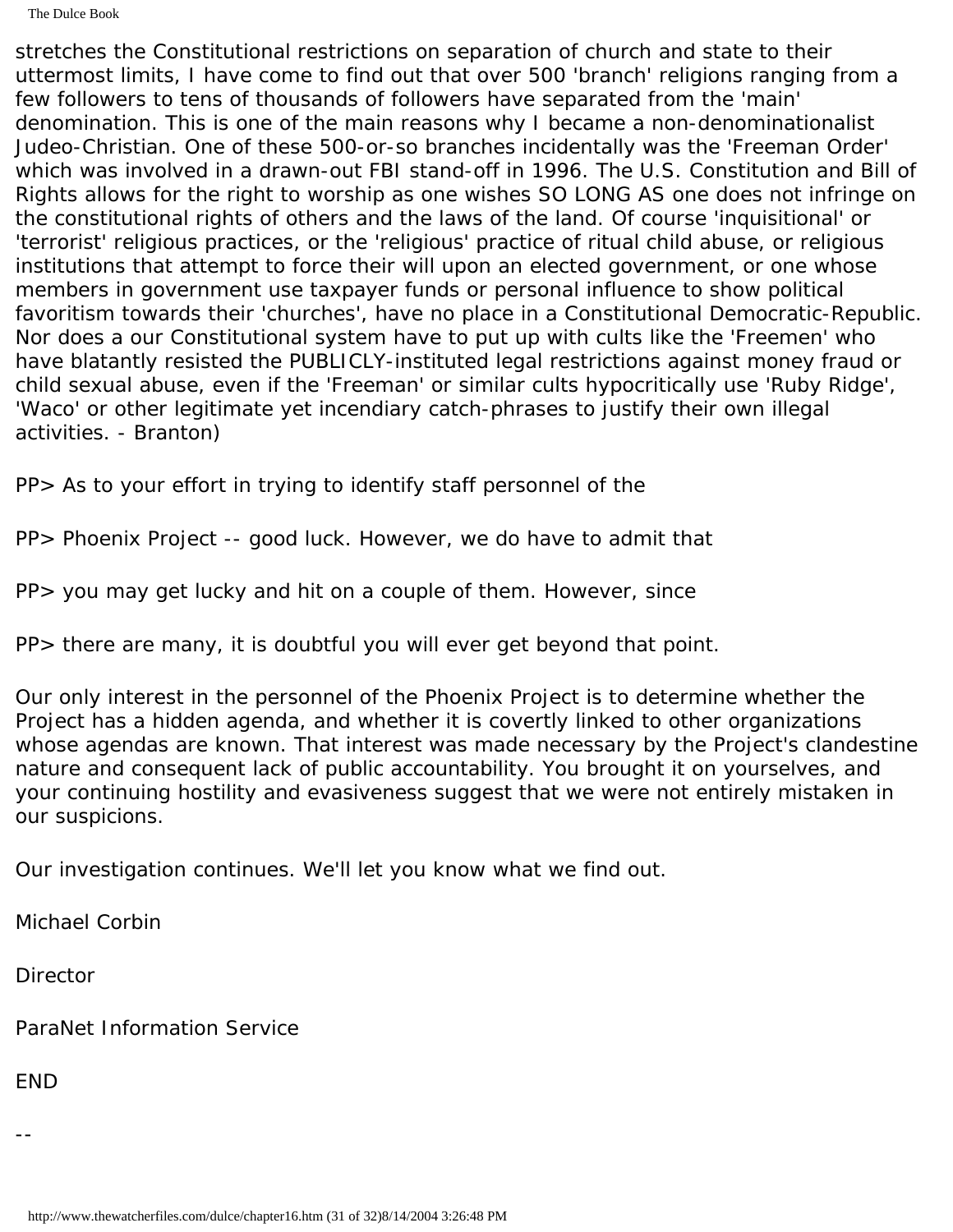ParaNet Information Service - via ParaNet node 1:104/422 UUCP: !scicom!paranet! User\_Name

INTERNET: ParaNet.Information.Service@p0.f428.n104.z1.FIDONET.ORG

BACK: **[Chapter 15](#page-137-0)** NEXT: **[Chapter 17](#page-174-0)**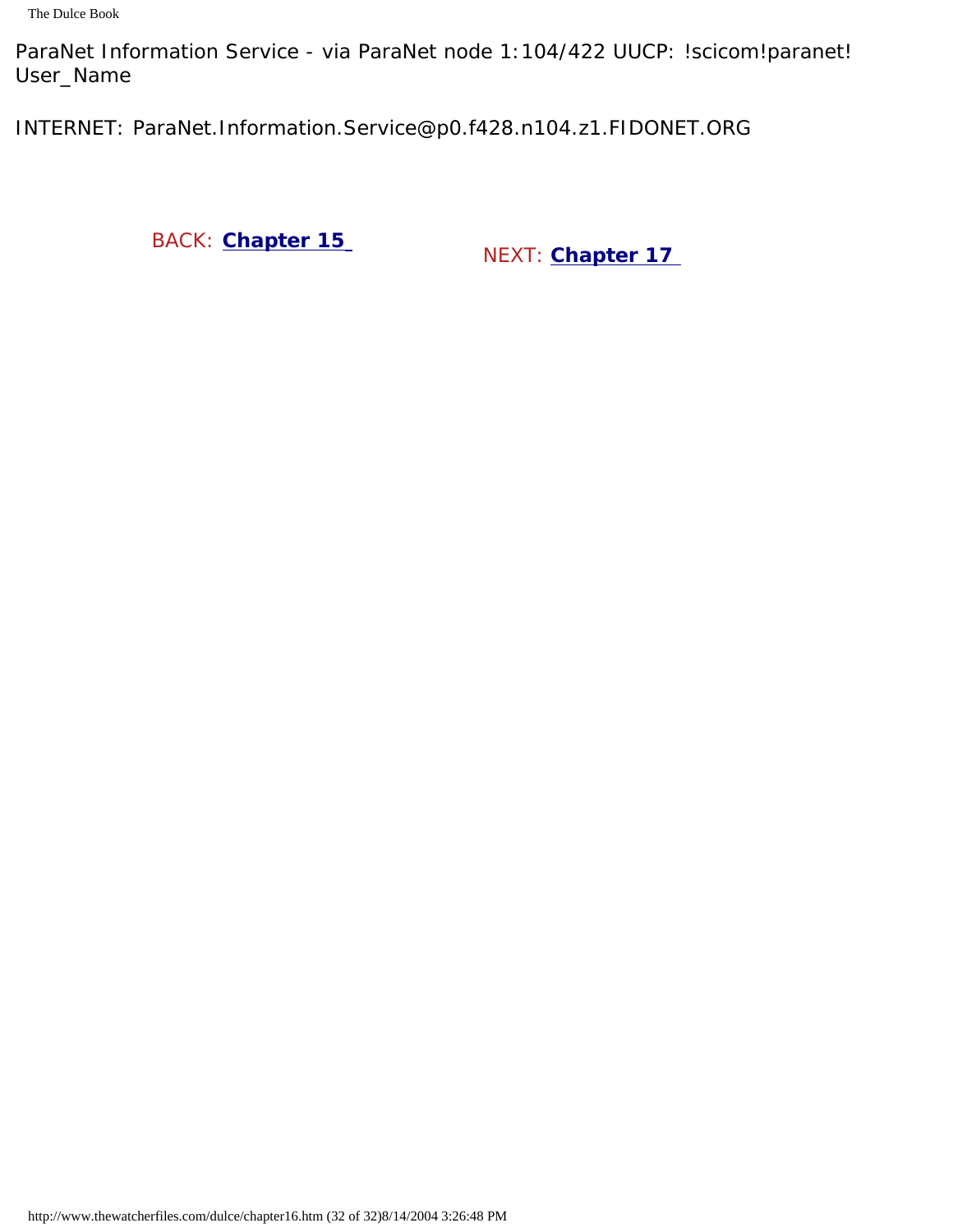Chapter 17

## <span id="page-174-0"></span>**The Black Budget And The Underground Empire**

On Oct. 20, 1991, California researcher Michael Lindemann, founder of 'The 20/20 Group', gave a lecture before a large crowd of interested investigators. During the course of his lecture wherein he discussed the Military-Industrial Complex's underground bases outside of Lancaster, California, he made the following statements:

"...How many of you have seen the book 'BLANK CHECK'?... It is not a UFO book. I strongly recommend that you read the book 'BLANK CHECK' so that you can understand something about how these projects are funded without your say so, indeed without the say so of Congress. Most citizens don't know for example that the National Security Act of 1947 made it illegal to ever say how much money is spent on the CIA. Indeed all of our tremendous alphabet soup collection of Intelligence Agencies. Whether your talking about the CIA, or the NRO, or the NSA or the DIA, etc., all of them are in the same category.

"You cannot say how much these things cost. All you can do if you want to find out is addup the numbers on the Budget that aren't assigned to anything that actually means anything. There are these huge categories that have tens of billions of dollars in them that say nothing but 'Special Projects...' And every year the Congress dutifully passes this bloated budget that has some \$300,000,000,000 or more with HUGE chunks of cash labeled like that: 'Special Projects,' 'Unusual Stuff.' -- Ten billion dollars. O.K., well where does the 'unusual stuff' money go? Well, it DOES go to 'unusual stuff', that's for sure, and one of the places it goes is that it goes into the underground bases. Indeed TIM said recently since the publication of his book [BLANK CHECK]... MORE Black Budget money goes into underground bases than ANY OTHER kind of work.

"Now I don't believe that 35 billion, which is the approximate size of the black budget money that you can find by analyzing the budget, I don't think that comes CLOSE to the real figure because there is absolutely unequivocal evidence that a great deal of additional money was generated in other ways, such as the surreptitious running of guns and drugs.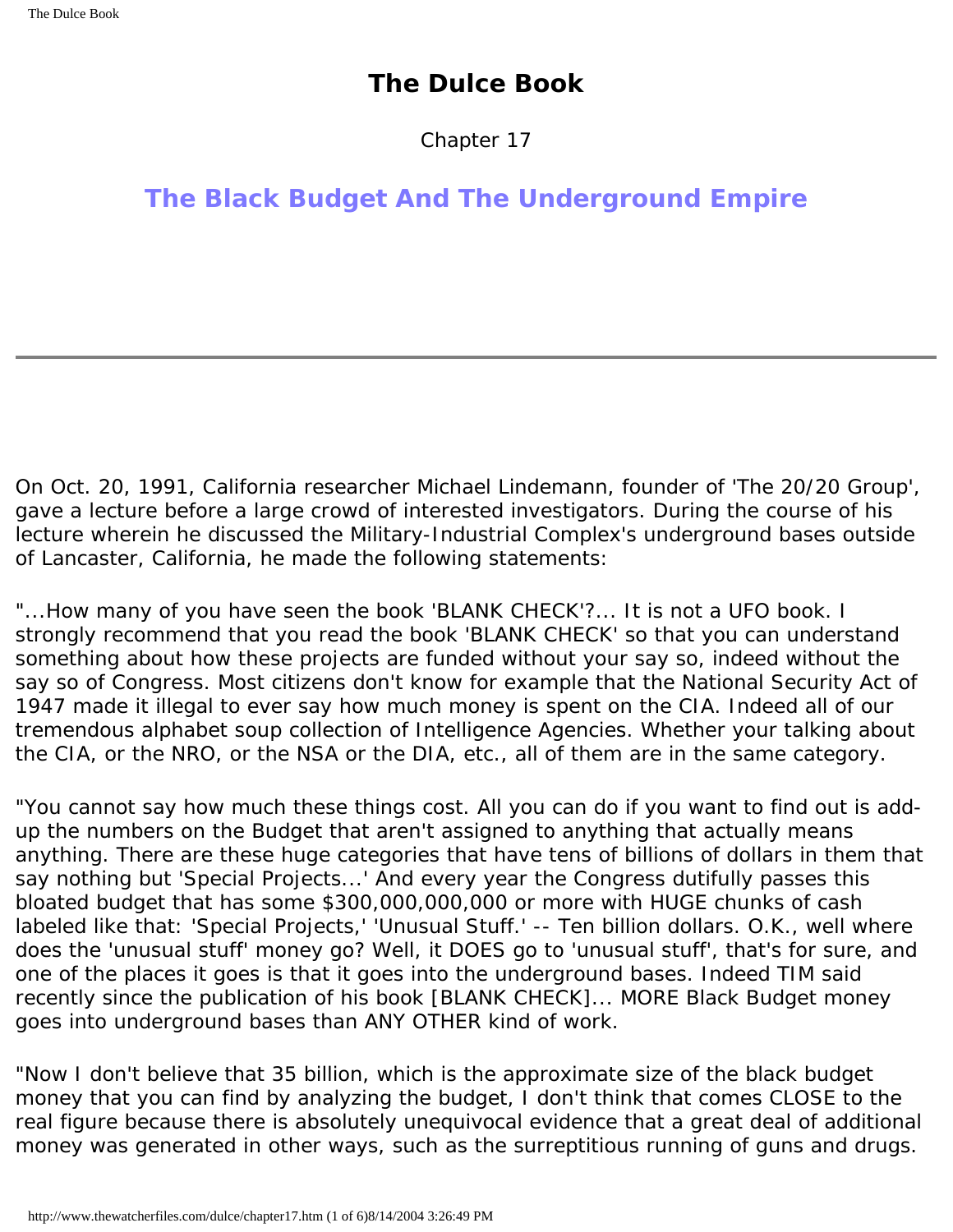The Dulce Book

And one wonderful example of that is coming to light with the B.C.C.I. scandal which I hope you've heard of... a number of very high-ranking American officials are caught in the undertow of the BCCI tidal wave... Even though these guys are tying to pull 'fast ones' on an immense scale they are getting caught. These things don't always work. Indeed they are very, very vulnerable.

Indeed this whole 'end game' is very vulnerable and that's why they feel it requires such secrecy. The American people wouldn't stand for this stuff if they had the information, and that's the reason why we have to get the information out and take it seriously because it really is a matter of our money and our future that's being mortgaged here.

"But my friend who worked in the underground bases, who was doing sheet-rock was down on, he thinks, approximately the 30th level underground... these bases are perhaps 30-35 stories deep ['ground-scrapers']. As I say they are not just mine shafts, these are huge, giant facilities... many city blocks in circumference, able to house tens of thousands of people. One of them, the YANO Facility [we're told... by the county fire dept. director, the county fire dept. chief who had to go in there to look at a minor fire infraction] there's a 400-car parking lot on the 1st level of the YANO Facility, but cars never come in and out, those are the cars that they use INSIDE.

"O.K., so... a very interesting situation down there. Our guy was doing sheet-rock on the 30th floor, maybe the 30th floor, underground. He and his crew are working on a wall and right over here is an elevator door. The elevator door opens and, a kind of reflex action you look, and he saw three 'guys'. Two of them, human engineers that he's seen before. And between them a 'guy' that stood about 8 to 8 1/2 feet tall. Green skin, reptilian features, extra-long arms, wearing a lab coat, holding a clip-board...

"I tend to believe that story because, first of all because we have other stories like it, but more importantly because he walked off that job that very day. And he was getting paid a GREAT deal of money... If your basically a sheet-rock kind of guy, if you can do sheet-rock in a place like that then you get paid way more than standard sheet-rock wages, you can count on it.

"So, he walked off that job. His buddy on that same crew turned into an alcoholic shortly after. This is an extremely upsetting thing. You know, it wasn't like this alien jumped out and bit his head off or anything, it was just standing there for a few minutes, the doors closed. He has a feeling that that elevator was malfunctioning, otherwise he never would have seen that except by accident..."

According to former Wackenhut employee Michael Riconosciuto, there is a direct underground connection between the Nevada Military Complex and the underground facilities near Lancaster, California, such as the Tehachapi mountain base. Several people have referred to the subsurface as well as the operational 'connections' between the Dulce base in New Mexico and the Dreamland or Area-51 base in Nevada, connections that exist via Dugway, Utah and Page, Arizona. If alien forces are intent on taking control of this planet, then it would be logical for them to target our major military weapons research and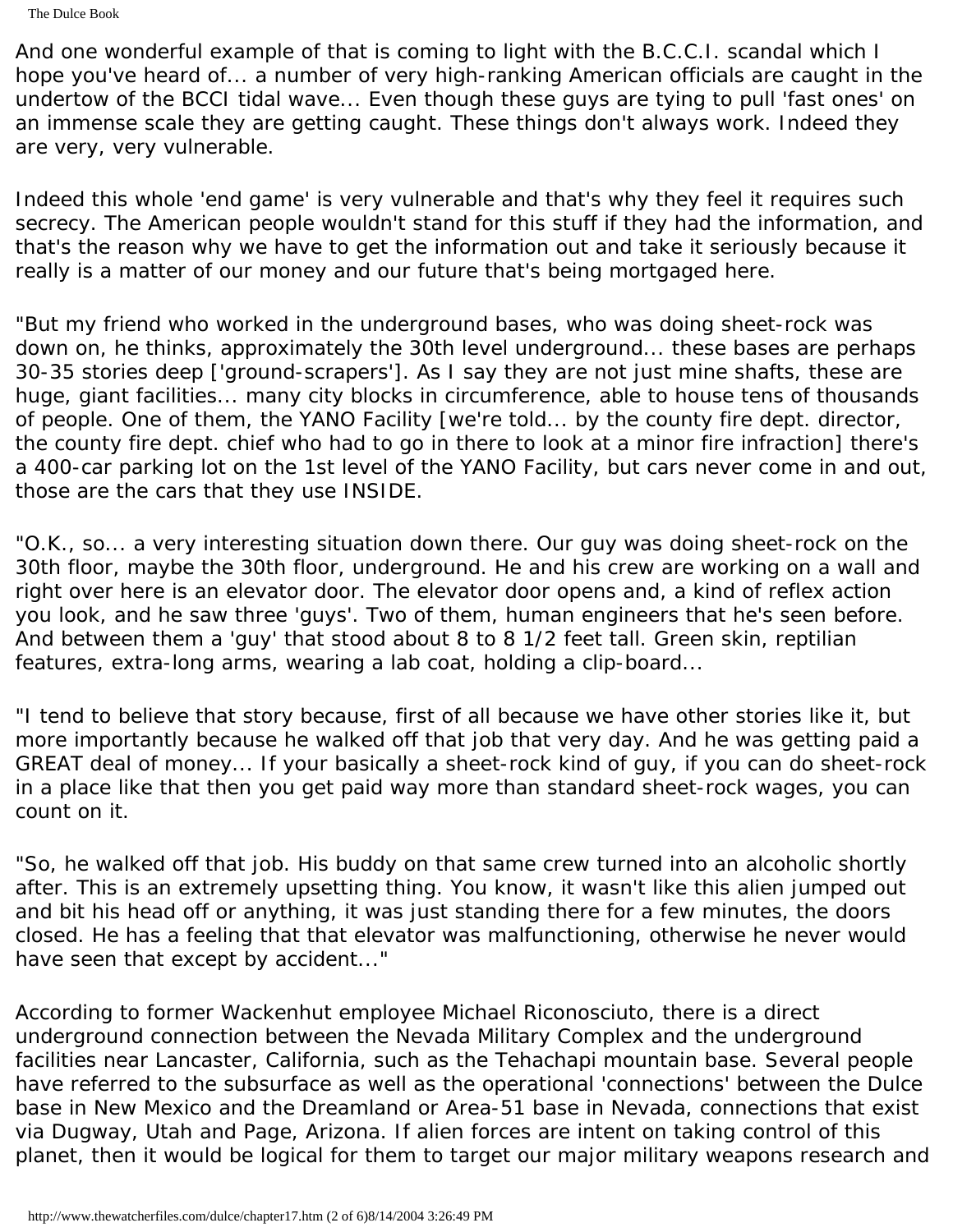The Dulce Book

development centers. This might involve actual 'infiltration' of our military-industrial complexes and control of the line-of-command through mind control of specific and strategic personnel. The 'deeper' one descends into the underground 'alien empire' the greater the security and therefore the greater the 'control' will be in regards to this "... from the bottom up..." takeover attempt. In many cases patriotic Americans have become caught in the middle of this 'underground war' between loyal American military personnel and alien or alien-controlled 'personnel', as was the case in the Dulce and the Groom wars themselves. Some have managed to escape from their terrifying encounters and - whether intentionally or unintentionally, as in the following incident -- have voiced their fears, concerns or even rage to those on the 'outside' who will listen.

The following conversation, in relation to the Nevada Military Complex and the 'underground facilities', took place on the "Billy Goodman Happening" - KVEG Radio 840 AM, Las Vegas, Nevada, on November 19, 1989. It was transcribed by a Las Vegas resident.

Billy Goodman incidentally, has personally planned visits, in collaboration with KNBC Radio in Los Angeles, to observe the 'disks' which are being tested at Groom Lake, Nevada. Goodman and others claimed to have seen these disks in operation, and back-up these claims with video documentation. One such video shows a hovering object making a vertical ascent, stopping in mid-air, followed by a horizontal traverse, followed by another vertical ascent. Something like this would be impossible for any conventionally known aircraft of the time to duplicate. Billy Goodman, who has since moved to another radio station in Los Angeles, has been very instrumental in getting the information out about the underground base at Site 51 [or Area-51]. One contact of ours has informed us that a good friend of hers in Las Vegas, Nevada, had uncovered some very disturbing facts and testimonies concerning construction workers and others who had been involved in the installation of certain equipment within the tunnels beneath the Nevada Military Complex, and particularly under the Mercury, Nevada area. Many of these later died under bizarre circumstances, and there were rumors that others were being held captive underground because they "saw too much". This informant, Stacey Borland, was later found dead - along with a brother of hers -- in Las Vegas, as the result of a gangland-type execution. Someone had apparently entered her place and murdered them in cold blood.

In the following annotated transcript, the caller who claims to be a worker in the underground facilities below Mercury, Nevada, will be identified as 'C' and Billy Goodman as 'G':

G: Hi! Your on the Billy Goodman Happening on KVEG! Sir, what can I do for you tonight?

C: O.K. Are you ready? Hang on to your seats! Here goes! We are going 3,000 feet underground! O.K. We get to that point, 3,000 feet. We come out into a stainless steel atmosphere... and we come upon people that are ah... construction people... working people, and so forth that are supposed to be in that area. Then we come upon another people who push us into another little room. They tell us, "Do not come out of that area, until you're told to." These guys are 6 minute marines, all right? They tell us, "If you do,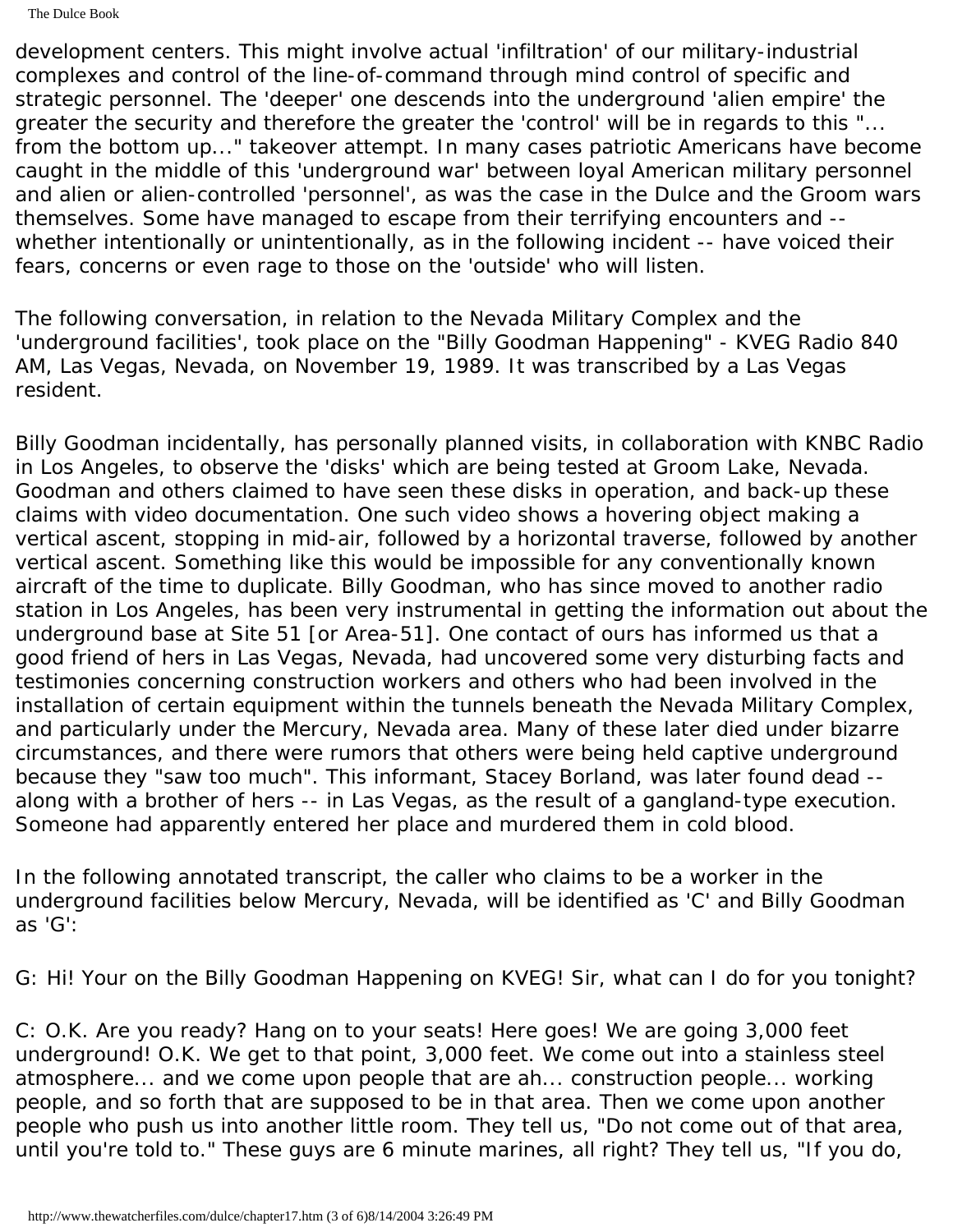you are going to get hurt!" OK? So we are construction workers!

G: Where are you working? Where is what you are describing to us.

C: On a certain test site!

G: A certain test site! Which one? You can't reveal which one?

C: We're kind'a mixed up! We don't know what the hell is going on. We're making ah... good bucks... and everything has come down on us... and they are hurting us! OK? So we are contractors! We are workers! OK? So there's a person that I called and explained what is happening to me and they told me to call you and tell you! So, that is what I am doing right now! Calling you!

G: You presented it in a very odd way! First of all I didn't know if you were going to be serious or what! Are you saying to me that you are a construction worker and you had to go 3,000 feet under ground? First of all what would you be doing underground? Let me ask you that!

C: We are running lights and power.

G: And who assigned you this job?

C: It's through Reynold's Electronics. I have to say that because I get my pay check from someone else! (Note: Reynold's Electronics is a branch of "E.G. & G." Corporation which DOES IN FACT work with and contract through the Nevada and Utah Test Sites - Branton)

G: They tell you to put these lights underground?

C: Yeh, but there's more to it than that! I'm sort of afraid of expressing. Am I talking to you or what?

G: Yes, you are talking directly to me!

C: OK. You know some of the things that are happening, shouldn't be. It should be made public! The public should know what the hell is going on! And it scares the hell out of me. What is not being brought out you know? For example, can I give you an example? Here's an example! A few weeks back we were inside a certain cavern going through stainless steel halls, going north, and as we move along we are hanging lights. In the rooms are... they're like operating rooms. All of a sudden, off the elevator, our U.S. Marines come out, crash us down off our scaffold, pushing us down, and then into a room. This is taking a hell of a lot out of me to tell you this right now! The bosses come into the room and we're getting debriefed and all this kind of stuff and all of a sudden they are carrying fixed bayonets. Now I fought in Vietnam and I thought these guys were my buddies! Oh, no way! Forget it! These guys are from outer space! These people brought these little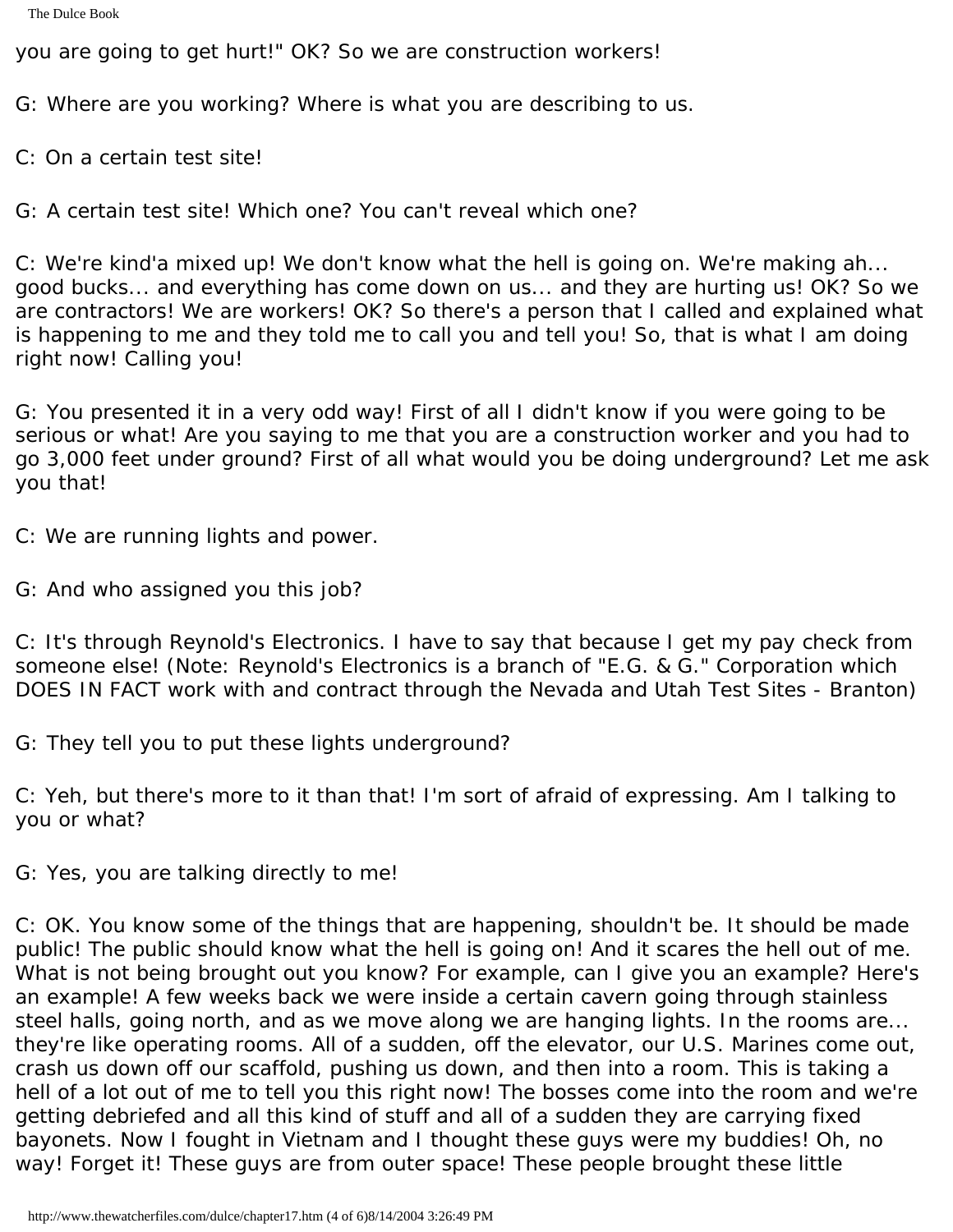characters on gurneys, OK? They had big heads and little bodies and they went into this little room. Then, behind them, these doctors in white coats and stuff! And we was really at ah... we didn't know what the hell was going on! We were shocked to hell! ...I was SCARED man!

G: Well, sure you didn't know what was going on and didn't expect it! I guess them handling you upset you first of all. Being man to man, you thought why should you treat me this way! And that's to be expected. As far as knowing where you are I have no idea.

C: I know where I was! I worked there every day! I keep a log and if someone asks me I know what's going on! I'm telling you man they're not telling us the truth. There is something damn wrong within our government. I only got a glimpse of this scientist on television (i.e. most likely referring to Robert Lazar - Branton), but I know he's not telling much of what he knows. I'm just a worker. A hammer and nail man. This guy's got more brains than I do, and would know more about it than I do. There's something INSIDE they aren't telling us!

G: OK. I understand that! Now what do you want us to do about it?

C: EXPOSE IT!!!

G: I think you've done that yourself, just now! Now you haven't told us your location and I think that's important so we have some idea where this is. I hope you understand at this moment...

C: I work at Mercury, Nevada and I'm the best electrician there. This is between you and me now. I don't want anybody else to know about this!

G: But you're on the air Sir!

C: You mean somebody knows about this besides you and me?

G: But you are talking over the radio, Sir! Everybody, all over the West Coast that is listening has just heard you! So you've gotten your word out. Now let's see if anybody else knows about it. Maybe just maybe, we'll get some calls from some of the people that work with you.

C: Wait a minute! You mean somebody else knows about this besides you and me?

G: Now, this is a talk show, you called a talk show. I am over the radio -- that's where you called!

C: OH, MY GOD!!!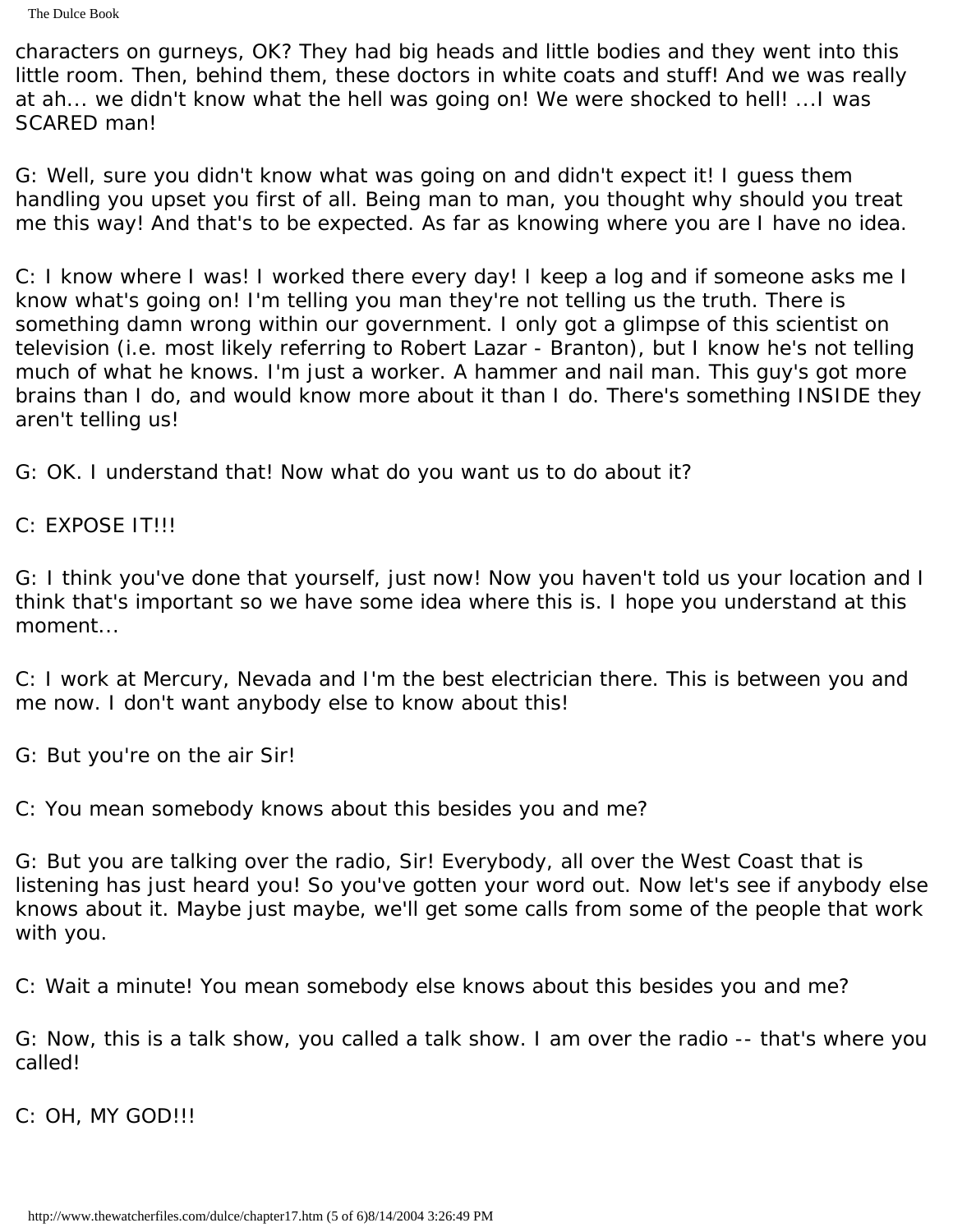G: Why, what's wrong with that? You called a talk show!

C: I thought I was just talking to you!

G: Now you said someone told you to call me. Was it someone you work with?

C: Yes.

G: Nobody knows who you are. You haven't said your name or anything! Now, let's see if anyone will back up your story!

C: But I didn't know other people would hear this. Now I'm scared for my life! There's tremendous stuff out there that's being hidden. It's being corrupted inside. It's being stashed away.

G: Well that's what we do here. We are trying to bring the information out, and it's people like yourself who are making that happen. They bring us information all the time! Are you trying to bring the information out yourself because you don't like what's going on?

C: I fear for my life because I've seen what happened. I fear for my life because the government is lying to me.

G: OK. Why do you fear for your life? Have you been threatened?

C: Before you even go down in the pit they threaten you! That is you tell anything of what you saw, you are dead!!!

G: But you're not saying more than what you saw. Is there anything else you want to say before we say thank you for calling?

C: Yes, one other thing. Whenever it gets down to the nitty gritty, it will be clear to the people, that what they are seeing on the news, is true! We've got six little bodies under ground, man!!!

G: Please keep in touch, OK? [end of transcript]

BACK: **[Chapter 16](#page-142-0)** NEXT: **[Chapter 18](#page-180-0)**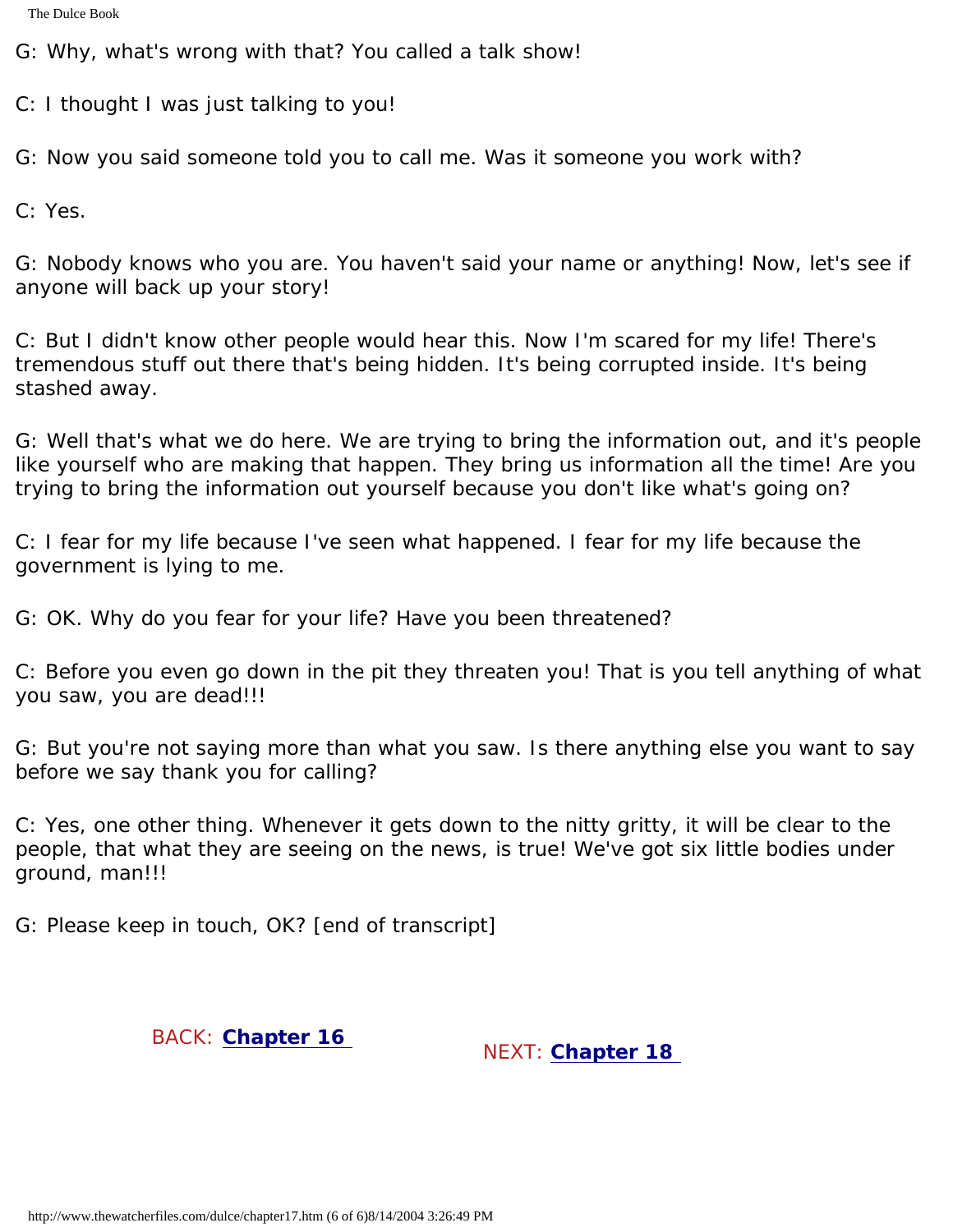Chapter 18

#### <span id="page-180-0"></span>**Dulce & The Military-Industrial Establishment**

Researcher William F. Hamilton was one of the first to write about the Mt. Shasta subterranean colony of TELOS, an underground city which is said to be the western branch of a subterranean kingdom that certain Asian fraternities refer to as the 'Agharti' network. Mr. Hamilton had personally met with the reputed "crown princess" of Telos, Sharula -- as well as with some of her immediate relatives in the mid-1980s, during his investigations into underground base activity in North America. Based on what Bill has learned, Telos might not be as 'safe' a place to live as one might at first believe. Just like anywhere else on earth, Telos itself suffers from its own conflicts between factions with different agendas -- ranging from those who align themselves with the "Andro-Pleiadean Federation" and their "Non-Interventionist - Individualist" beliefs, and those who have taken sides with the "Draco-Orion Empire" and their "Interventionist - Collectivist" philosophies.

One might say that the scenarios taking place within Telos are somewhat of a counterpart of similar power-struggles taking place within "Sirius" and within the U.S. government. The same could hold true within the entire 'Agharti' network which has its center of activity under the Gobi desert of Mongolia, and which allegedly contained two opposing factions during the Second World War period: the Technologists who secretly sided with the Allied Forces, and the Occultists who sided with the Axis Forces. Since the Telos-Agharti alliance is tied-in with the Ashtar collective, there are bound to be some internal conflicts within those cultures just as there have been reported conflicts between the Orionite interventionists and Pleiadean non-interventionists within the Ashtarian collective itelf.

All this is based on reports from contactee Israel Norkin and others that the Ashtar collective has been infiltrated by Draconian-Orionite agents posing as "ascended masters", and that a large segment of the "Ashtar Command" has been commandeered by these interventionist-collectivist forces and has split off from another large segment of the 'alliance' which has apparently sided with the Andro-Pleiadean Federation. What distinguishes the two is that the Andro-Pleiadean Federation believes in Truth-Individualism-Non Interventionism whereas the Draco-Orion Empire adheres to a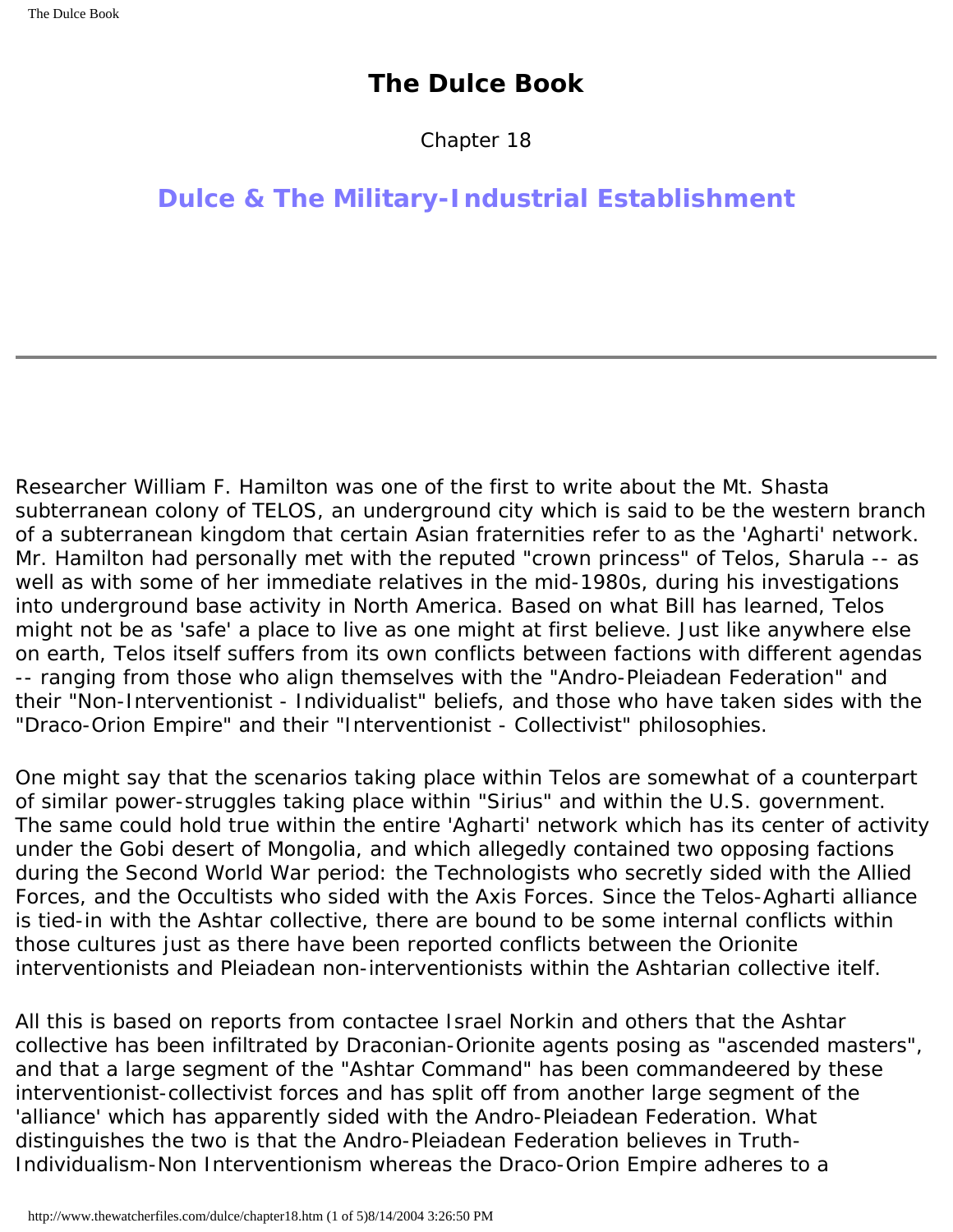The Dulce Book

philosophy of Deception-Collectivism-Interventionism. ]

According to contactee Alex Collier these two factions are now or have been at war within the Sirius-B system, and this conflict has entered the Sol system with the Draconian-Orion reptilians and their paraphysical overlords operating from Hale-Bopp comet in collaboration with their rebel Sirian cultists who were/are operating from within the "infiltrated" segment of the Ashtar collective, occupying Hale-Bopp's so-called "Companion" battleship - reputedly a "...former Sirian alliance battleship..." -- which some have dubbed "Hale-Mary". This saturn-shaped object was seen AND photographed by BOTH Chuck Shramek AND is also seen in a leaked Hubble Space Telescope image, along with other 'objects' that apparently 'jumped ship' as the comet circled around the sun. This scenario seems to be remaniscent of the movie "LIFE FORCE" which depicted a race of draconian-like alien 'vampires' that entered the system undetected in the tail of a comet. Alex Collier claims that the non-interventionist from the Pleiades and Andromeda constellations, from Tau Ceti, Procyon and others systems, have "blockaded" the Sol system near the orbital sphere of Neptune in order to keep the Draconian-Orionite forces out and to keep them from interfering with our planet at this CRITICAL and VULNERABLE point in planet earth's history. According to Collier's other-wordly friends, there have been devastating battles with casualties on both sides that have been waged between the Federation and the Empire in this CURRENT "war in heaven" [current as this is being written] involving our Sol system, and also in one that was waged shortly before this in the Sirius system... a war that has gravitated from Sirius to our own Sol system. So, PRAY FOR our "friends out there" who are risking their lives for OUR sakes. It is the very LEAST that we can do...

William Hamilton incidentally has voiced his concern that Sharula, being a member of the ruling class of Telos, seems to be involved in this current conflict taking place between the two Ashtarian factions, the Draco-Orion faction and the Andro-Pleiadean faction, although just how this has affected her on a personal basis is unclear. This may also hold true with the entire "Melchizedek Order" which has a major presence in Telos, in the Saturnian moon base-cities, in Sirius, in Arcturus and elsewhere. Most of the misled Sirian cultists are being led to believe that the New World Order is being orchestrated for the purpose of establishing world peace and laying the groundwork to usher in a "planetary ascension" into higher dimensions in a harmonious and orderly fashion. They forget however the history of atrocities that have followed the ancient Bavarian-Roman cults who are promoting the New World Order and of their reptilian hosts in Draconis and Orion... the massacres in Lyra, Rigel and Procyon being a few examples (if you don't know what I'm talking about at this point, you WILL by the time you finish this 'volume'. - Branton). In short, the Draconians and Orions are psychologically and emotionally manipulating their cultic human followers in Sirius-B, the Gizeh empire & Bavaria who are tied-in with the "dark side" of the Ashtar collective, to establish a global government which they intend to annex to their Luciferian Interstellar empire-collective.

William Hamilton himself has gained a great deal of 'intelligence' on the secret government's underground bases, many of which are as of this writing under the control of the 'collaboration', or those military-industrialists who have sold-out to the humanoidreptiloid collaborators from Draconis, Orion & Sirius-B, who are more-or-less given free reign within the secret government's underground network. In an article which appeared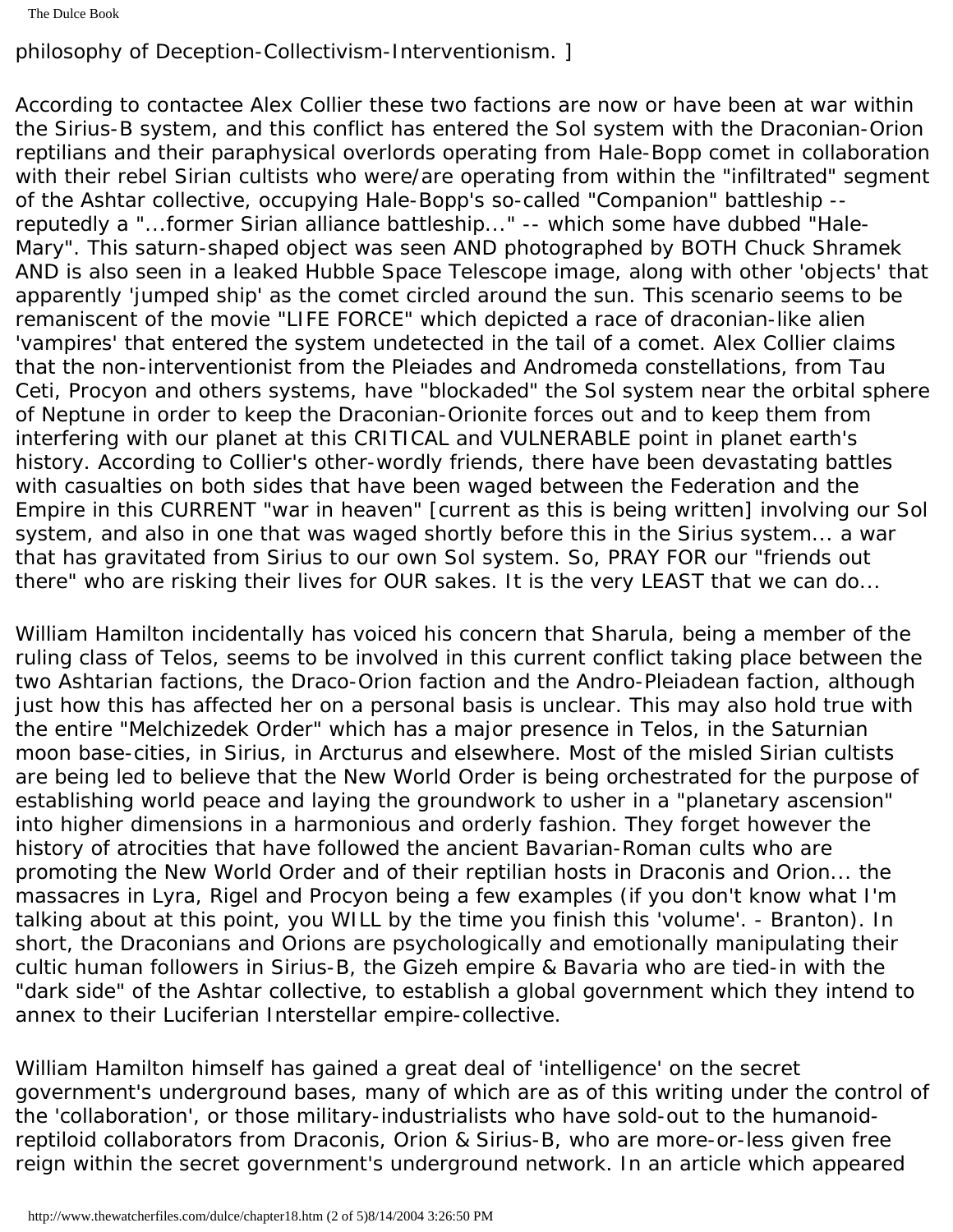in Patrick O'Connell's "TRENDS AND PREDICTIONS ANALYST" Newsletter, Vol. 6, No. 2 [July, 1990] issue, William Hamilton stated:

"...The cover-up was initiated soon after the Roswell, N.M. crash. We wanted to know - 1] Who they were, 2] Why they were here, 3] How their technology worked. The cover-up became a matter of NATIONAL SECURITY [a blanket word covering secrecy and deception]. The cover-up involves secret organizations within our government such as MJ-12, PI-40, MAJI, Delta, the Jason Scholars, & known intelligence organizations such as Naval Intelligence, Air Force Office of Special Investigation, the Defense Investigative Service, the CIA, NSA, and more! It involves THINK TANKS such as RAND, the Ford Foundation, the Aspen Institute, & Brookings Institute. It involves corporations such as Bechtel, GE, ITT, Amoco, Northrup, Lockheed, & many others. It involves SECRET SOCIETIES who may be the hidden bosses of the orchestrated events [i.e. economic collapse, wars, assassinations, conspiracies to manipulate & control humans & thereby to exercise enormous power over the destiny of the human race] - the Illuminati, Masons, Knights of Malta, etc. The individual players are too numerous to list. The whole of this conspiracy forms an INTERLOCKING NEXUS. The goal is said to be a ONE WORLD GOVERNMENT [Dictatorship]!

"'The Underground Nation' - The RAND symposium held on Deep Underground Construction indicated that plans were hatched during the 50's to build underground bases, laboratories, & city-complexes linked by a stupendous network of tunnels to preserve & protect the ongoing secret interests of the secret societies. These secret societies made a pact with alien entities in order to further motives of domination..."

Actually, as it turns out, THEY [the secret societies] are now being 'dominated' by the 'aliens'. One can only assume that if certain humans would 'sell out' their own kind to an alien race and use such an unholy alliance to gain domination over their fellow man, then they should consider the fact that they, according to universal law, must in the same way open THEMSELVES up to manipulation and control by their supposed benefactors. Thus one can see the utter insanity of hoping to establish domination of others by petitioning the assistance of an Imperialistic alien force. The human 'elite' may think that their reptilian collectivist hosts will shower their egos with praise and rewards for their cooperation in selling out their own planet, but in reality the draconians consider the human elite as being useless "weeds", as they do all humans in general, but necessary fodder in order to carry out their agenda.

Mr. Hamilton continues: "...The underground complexes are not confined to the U.S. alone! A large underground complex operated by 'the U.S.' exists at Pine Gap, near Alice Springs, Australia.

"...It appears that the secret societies among us have become aware of the coming planetary eco-catastrophe & the possibility of an earth polar shift in the near future. Surveying the earth from space, satellites & shuttles reveal EXTENSIVE DAMAGE TO OUR ECOSPHERE! Our planet is wobbling on its axis & its magnetic field is decaying! Ozone depletion & the greenhouse effect are rapidly endangering life on our planet. Alternatives,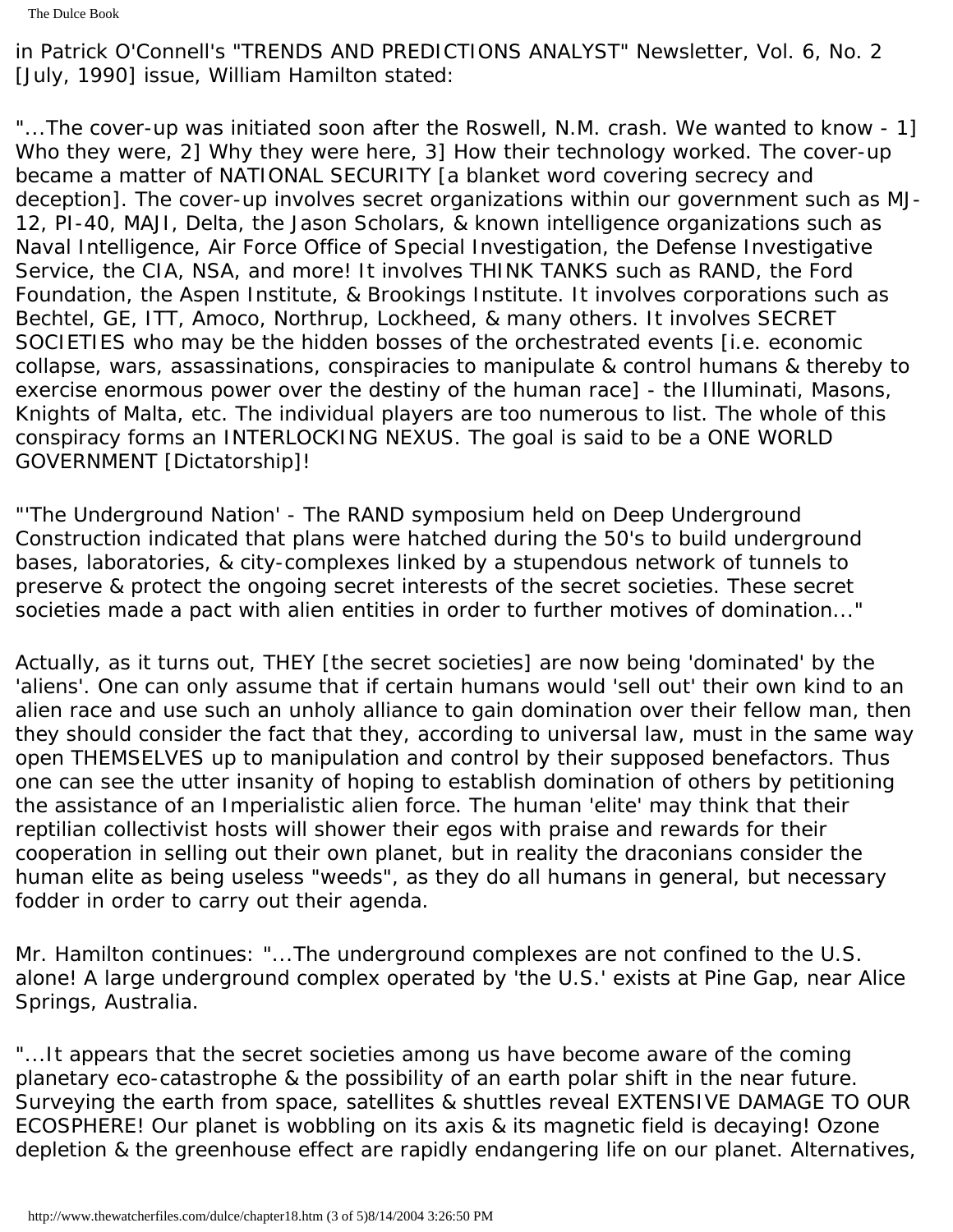which include - 1] direct handling of the atmospheric problems, 2] taking shelter in underground domains, & 3] escape to other planetary bodies in the solar system, have been devised in secret. However there is a possible Alternative 4 which mostly depends on a completely different idea on how to save the earth..." (this MAY be, in essence, a project to colonize other 'dimensional' frequencies or densities that exist elsewhere within the superspectrum of the ONE Omniversal 'Reality'... although others have suggested that Alternative-4 may involve a HAARP type manipulation of the atmosphere in an effort to get CONTROL of the situation - Branton).

Bill Hamilton then explains some of the mystery surrounding the so-called 'hybrids' who have been encountered by UFO abductees, and why an ACTUAL cross between humanoids and reptilois [thank God] might never succeed:

"...It is unlikely that the reptilian greys are cross-breeding with humans. Reptilians carry their sex organs internally and reproduce by eggs hatched by solar heat. Reptoids have well developed eyes, no hair follicles, & no external ear cartilage as consistent with most reptilian species. Since their means of reproduction is incompatible with our own, it is suggested that humans (women - Branton) may be fertilized by the grays by artificial insemination with human spermatozoa or perhaps they use the human uterus as an incubation chamber."

Note: Other indications are that the reptilians inject or encodify the human embryo with reptilian or other DNA during the early stages of development. It is even believed by some abductees that they have the ability to 're-program' the genetic information within an 'egg' before it has been fertilized. As for the so-called 'hybrids', Hamilton's statements seem to be confirmed by others, including abductees, who have hinted that the 'hybrid' fetuses are actually alien-looking OR human-appearing 'hybrids' who are conceived through human 'seed' taken from human male and female abductees. In other words the fetus would fall to one species line or the other -- an alien-appearing being lacking a 'soul', or a humanlike child with a soul. It is said that within the hybrid society, the more human-looking hybrids consider themselves superior to the alien-appearing hybrids. Their more-humanlike features are a source of pride and status, even though many of the hybrids are nevertheless 'servants' of the Greys. Some abductees have reported that they have observed experiments involving the attempted mixtures of human and cattle DNA to create a 'hybrid' being. Many of the so-called hybrids however are never-the-less essentially 'human'. For instance the "HU-brids" or humanoid-hybrids would possess crimson blood, five fingers, round pupils, ears, and exterior reproductive organs, although the reproductive organs might be minimized and non-operative. If they possessed even one of these traits there is a 'chance' that the hybrid might possess a human "soul", although this may not always be the case, as with the "chameleons" and so on. In such a case "aura detectors" -- which could detect whether or not the being has a multi-colored chakra system -- would be a possible fail-safe means to determine the "imposters" from the "real thing". The "RE-brids" or reptiloid-hybrids would generally possess greenish 'blood' similar to that which the Greys themselves possess, four fingers, opaque black and/ or vertical slit pupils, no visible ears, and no exterior reproductive organs.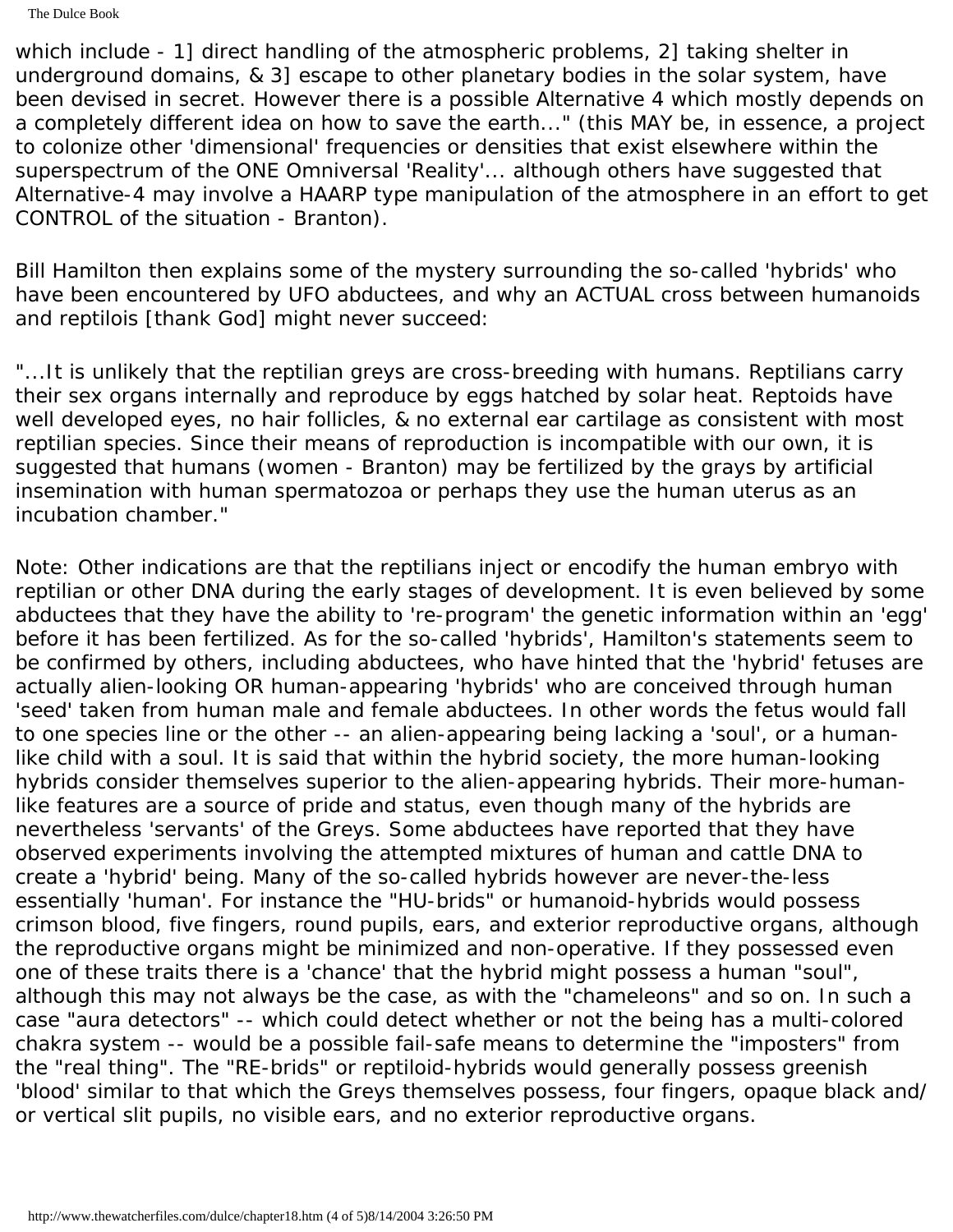Hamilton continues: "...Alien vehicles are being tested at the alien physical technology center at S-4 at the Nevada Test Site. Alien vehicles are being replicated at Kirtland AFB & Sandia Laboratories & these replicas are referred to as ARVs [Alien Reproductive Vehicles] (Subsequent research by William Hamilton and Norio Hayakawa have confirmed that McDonnell-Douglass, Lockheed, and Northrup Corps. are now involved with the 'replication' of alien hardware for the Military-Industrial establishment. If this technology is being used for our own American defenses then this is all well-and-fine, however if the technology is being appropriated by the "New World Order" interests, under the oversight of the Reptiloids/Greys, then the 'sell-out' of our Military-Industrial Complex to a pro-Draconian and/or anti-American superpower would be considered HIGH TREASON, just as the sell-out of our entire Stealth fleet to the United Nations / New World Order control structure -- which HAS taken place -- should be considered high treason! - Branton)

"At least three of these vehicles are stored in hangers at Norton AFB, California. It is alleged that vehicle propulsion units were constructed by General Electric & composite materials were provided by Amoco. Alien vehicles generate an artificial gravity field which can be focused & intensified for high speed travel... Alien organisms and biological technology are tested (in the upper levels - Branton) at the underground biogenetic laboratories at Dulce, New Mexico. Alien genetic engineering, cloning, & cryogenic technology have been studied with a view towards 'enhancing' human genetics, deciphering the human genome, & gaining a biological advantage by ARTIFICIAL BIOLOGICAL ENGINEERING. Strange life forms have been bred in these laboratories..."

BACK: **[Chapter 17](#page-174-0)** NEXT: **[Chapter 19](#page-185-0)**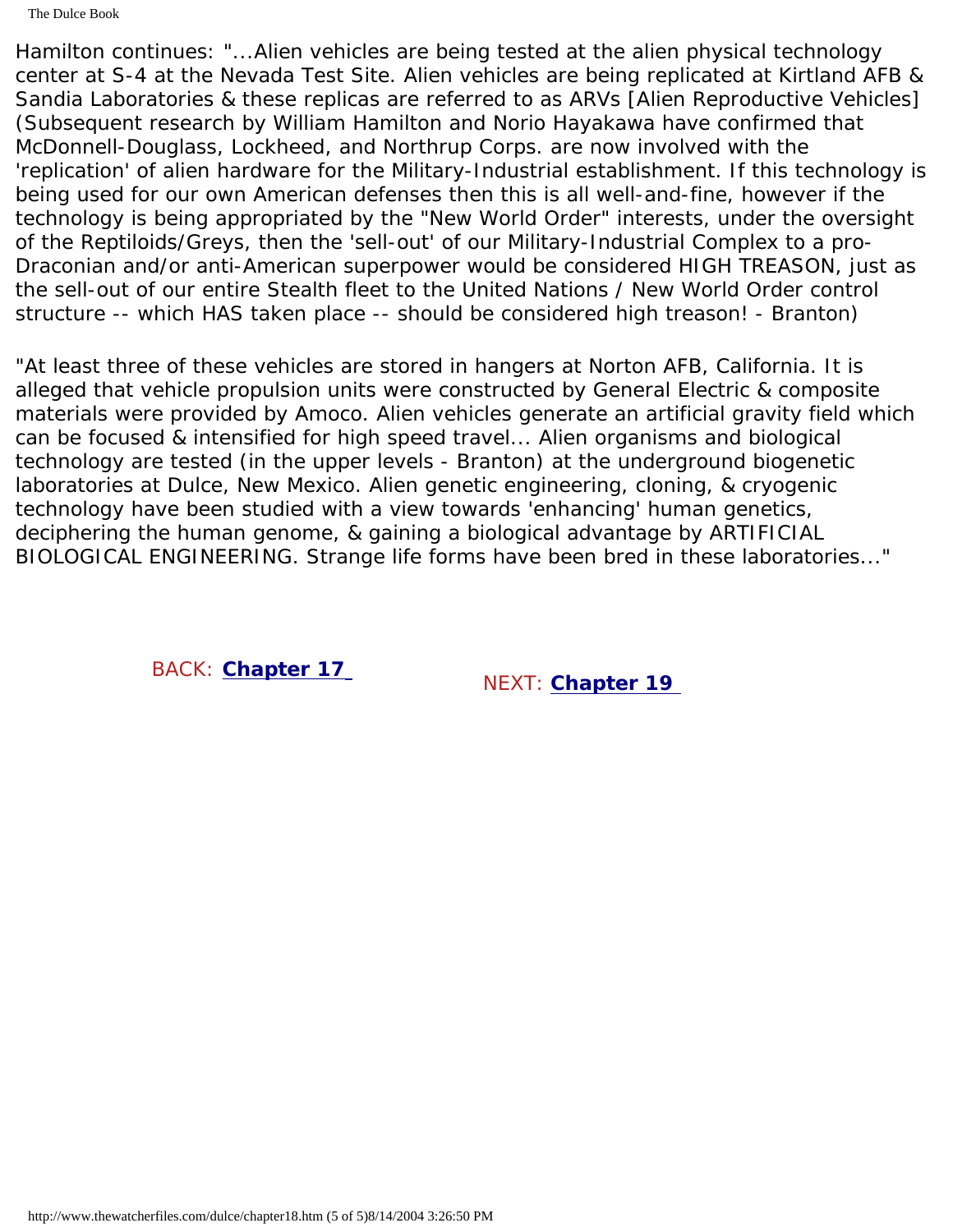Chapter 19

# <span id="page-185-0"></span>**Who Controls The Draconian Collective?**

The following chapter is based upon some thoughts and questions that had been forming in my mind for some time, until many of these questions were answered when I discovered an interesting volume titled COSMIC VOYAGE, by Mr. Courtney M. Brown, Ph.D. This work deals with the authors' personal experiments with remote viewing, along with his trainer Ed Dames, a former remote-viewer for U.S. Military Intelligence who taught Courtney Brown the secret military "R.V." or "Astral-Magnetic body" viewing techniques which he himself had learned as a member of the military psi corps.

From my own perspective, remote viewing operates through the subspace body of a human being who is able to tap-in to the universal psionic field. Since the psionic field is the very foundation of all space-time-material reality, the so-called "master program" of the universe which is made up of a 'field' of psionic or thought-form energy, it is not necessarily bound by the limits of space, time and matter. The psionic energy field seems to be interwoven into the electromagnetic grid structure of all gravitational bodies, with the electro-magneto-gravitic fields of those bodies serving as psionic 'traps' for thoughtforms which are essentially the psychic 'residue' of all thinking beings, and in turn the accumulated "memory matrix" of those gravitational planetary bodies.

These psionic fields contain THOUGHT ENERGY. Now thoughts can either be based on truth or on deception, so just because this "thought-form energy" has accumulated within the gravitational grid structure of a planet -- FROM the time that thinking entities begin interacting with a gravitational sphere -- this does not mean that the information which has been 'programmed' into these psionic "thought-emotion energy" fields is always true. Reality, imagination, truth, and deception based thought-forms are all 'recorded' irregardless of their content within these electro-magneto-gravitic energy grids, just as one might record information within a multi-layered crystal via laser technology. Supposing one had the appropriate sophisticated technology, they could 'bleed' a wall, a rock, or any other object of its thought forms, sounds, or visual vibrations which have accumulated within that object over the years. They could literally 'read' the past through these objects.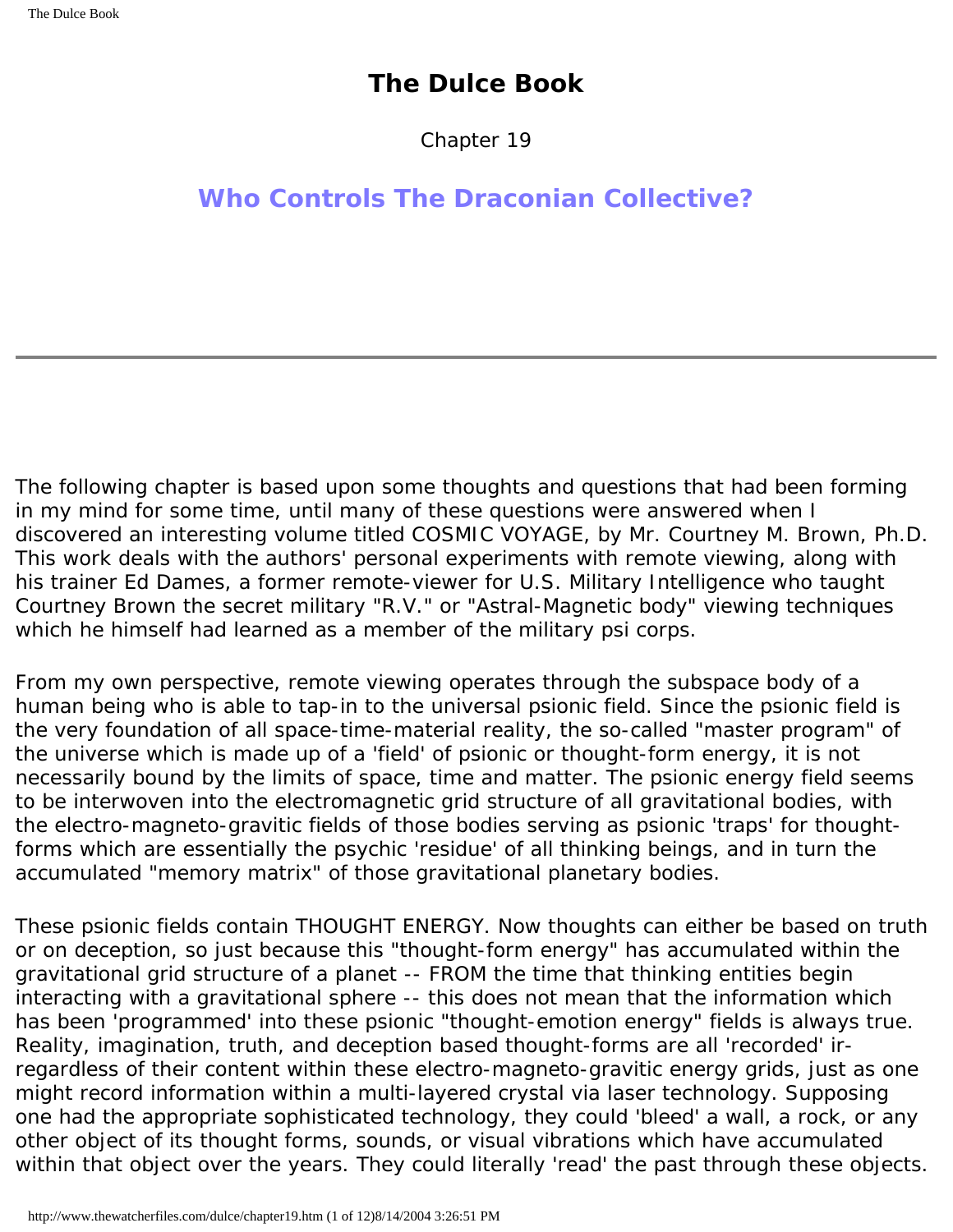Like a bio-chemical radio transceiver, some individuals -- for better or for worse -- seem to have the ability to 'tune-in' to and 'surf' the 'universal consciousness', the 'flowline', or the 'Akasha' memory matrix which links all thinking entities together on the deepest levels of the unconscious, allowing them to travel to specific places in space and time. You could say that CONSCIOUS awareness is composed of neural "short waves" which are localized with the individual, however UNCONSCIOUS awareness is composed of neural "longwaves" that reach beyond the individual -- for instance the neural states that are active during dreaming, thus explaining why many have reported experiencing "shared dreams" with other people. You could liken neuro-psionic activity to an ocean. On the 'surface' are islands representing individual third-dimensional consciousness, however the deeper one goes the more the thought-forms merge with each other, just as the sunken earth beneath the islands eventually connects to other islands at the deeper levels, representative of a collective unconscious where the thought forms of thinking creatures merge into one 'reservoir'.

One of the 'targets' to which Mr. Brown's military RV trainer sent him was the Grey aliens' collective mind, and more specifically he was instructed to search out the ultimate command or control center of the collective.

Shortly after this particular experiment began [one of many], Brown found himself in an area where several Greys were working, although he did not know exactly where this was. He 'followed' the collective mind or thought-flow and found it to be absolutely massive, giving him the feeling of something unbounded, and almost universal in nature. However, he did detect a center, a definite 'heartbeat' of this massive collective matrix, into which and out from which a steady stream of information was flowing.

He noticed, at one point, an unusual 'subspace' being that seemed to be directing the activities of the Greys he was observing, and discovered that the bodies of the Greys themselves were incarnated by such 'subspace' beings which apparently entered the Greys' embryonic bodies and used them as vessels to manipulate physical reality.

Brown was then instructed to locate other of these beings who apparently controlled the Grey collective from a subspace or astral level, and found himself in an area where several of these subspace or paraphysical entities were located. As he continued towards this 'center' the number of subspace or non-corporeal beings increased until he came to a place of much activity, something like a grand central station type of area, where these beings were very active in various pursuits. He did not know exactly where this was, but noticed that the closer he came to the control 'center' the more he sensed an increasing rigid atmosphere of absolute military-like control. He came to what he sensed was the central governing center of the subspace beings' activity, and in the center of this there was another area where a "council of 10" very high-level subspace or paraphysical entities congregated. These were apparently the governing principalities who were engaged in running the whole operation. The security here was absolutely incredible.

Then he perceived the SUPREME LEADER of this council of 10 paraphysical entities... and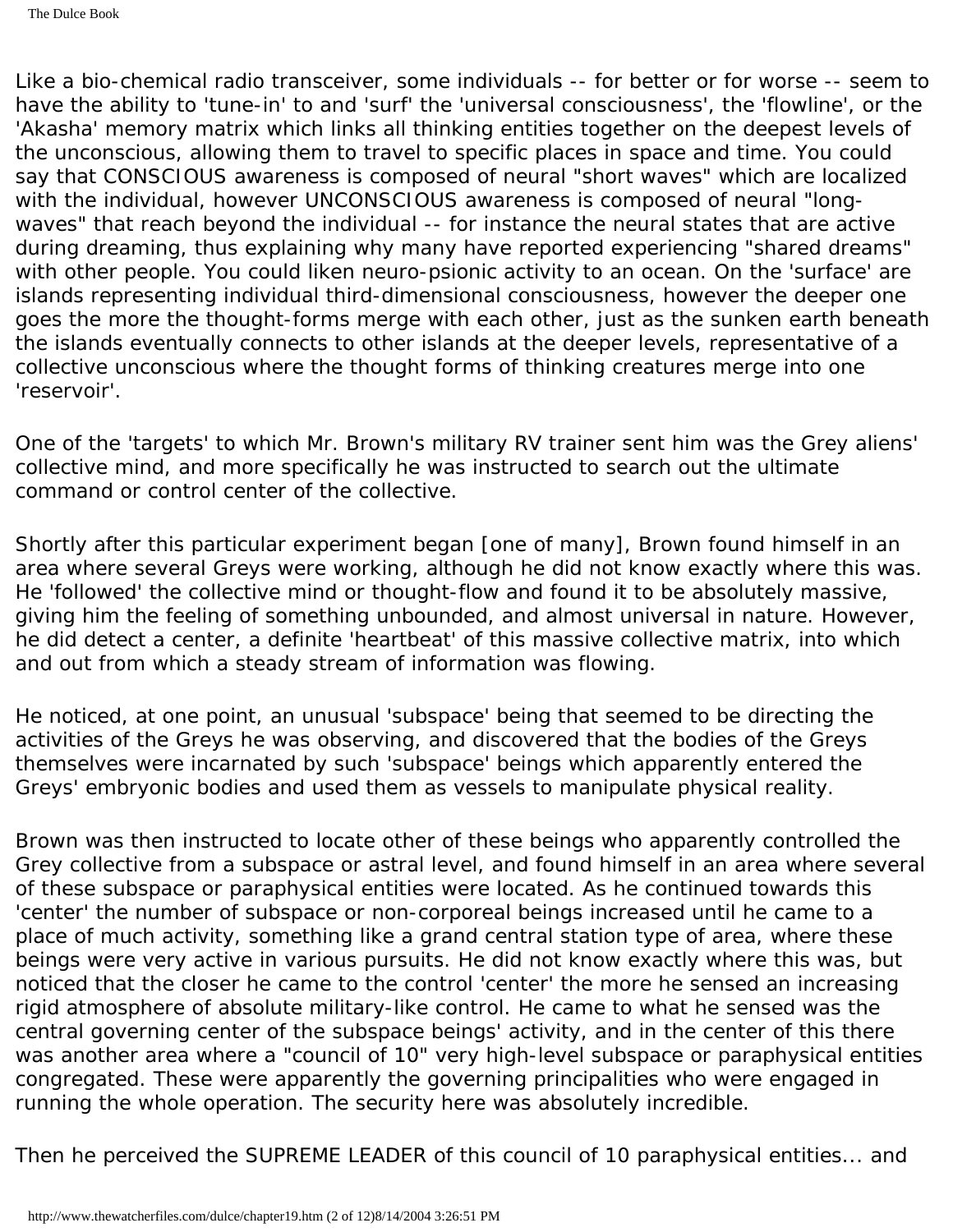The Dulce Book

at about this point Courtney Brown was jerked back into his body, so to speak. He sensed that this leader had detected the presence of his own subspace, astral or magnetic body which he had projected, and had followed this RV 'intruder' back to his physical source. Brown and his trainer felt an oppressive, dark 'cloud' enter the room and it stayed there for about half a minute scrutinizing the scene. It left, apparently seeing the two RV'ers as "small frys" who were not worth wasting its time on.

Before Brown's expulsion from the command center however, he was able to perceive for a brief moment what this being was really like. He or it was an extremely powerful being, but one with a twisted personality that was full of darkness. Apparently this being had come into conflict with another Force which it saw as its enemy. Brown sensed within this being a severe self-esteem problem, in spite of its incredible power, and because of this it had a consuming desire to be worshipped by others. Brown was confused when he sensed that these subspace beings, and in turn the Reptilians/Greys, were actually COMMANDED by this leader to engage in self-indulgent and destructive activities. This being apparently wanted his servants to use self-indulgent rewards or fear of punishment to maintain the absolute hierarchical command structure within its empire -- as well as through the rest of the subspace hierarchy, and in turn throughout the Reptilian Grey's collective 'hive' society that they completely infested.

Brown also got the impression that it was FEAR and PRIDE -- its perceived NEED to be worshipped -- that kept this being from negotiating with its ancient enemy, and that this being was utterly desperate to maintain its very survival or existence [strange for a seemingly immortal subspace being] and chose to resort to rebellion and terrorism in a desperate attempt to take control of the situation. Brown recieved a strong impression that this being was the ultimate universal terrorist!!! Apparently because of its allconsuming ego this being would NEVER humble itself before its 'enemy', and the same might be said for most of the upper echelon of the hierarchy who depended on the praise of their fellow collaborators to maintain their illusion of self-importance.

These beings, one might say, had long ago and of their own free-agency 'imploded' in upon themselves -- becoming 'spiritual black holes' with all-consuming appetites, absolute astral vampirial-like parasites, having extinguished all 'light' within themselves and therefore being unable to be brought back "into the light". Incapable of giving out 'light', they have become totally reprobate, devouring any and all life and innocence around them that they can possibly consume. The leader of this subspace 'collective' had long ago drawn these other dark beings into itself, like a large black star devouring other smaller ones around it. This irreversible state MIGHT not apply entirely to ALL of these "subspace" beings, as we will see later on.

Now if we go to the book of Revelation, chapter 12, we find that the ultimate leader of the serpent race's collective or 'hive mind' is Lucifer, also known as the "great red dragon", the "old serpent", "the Devil" or "Satan" in the same chapter. Lucifer was one of the three original archangels [aside from Michael and Gabriel] who each apparently had charge over one-third of the light beings whom the Almighty had created... possibly numbering in the billions or trillions.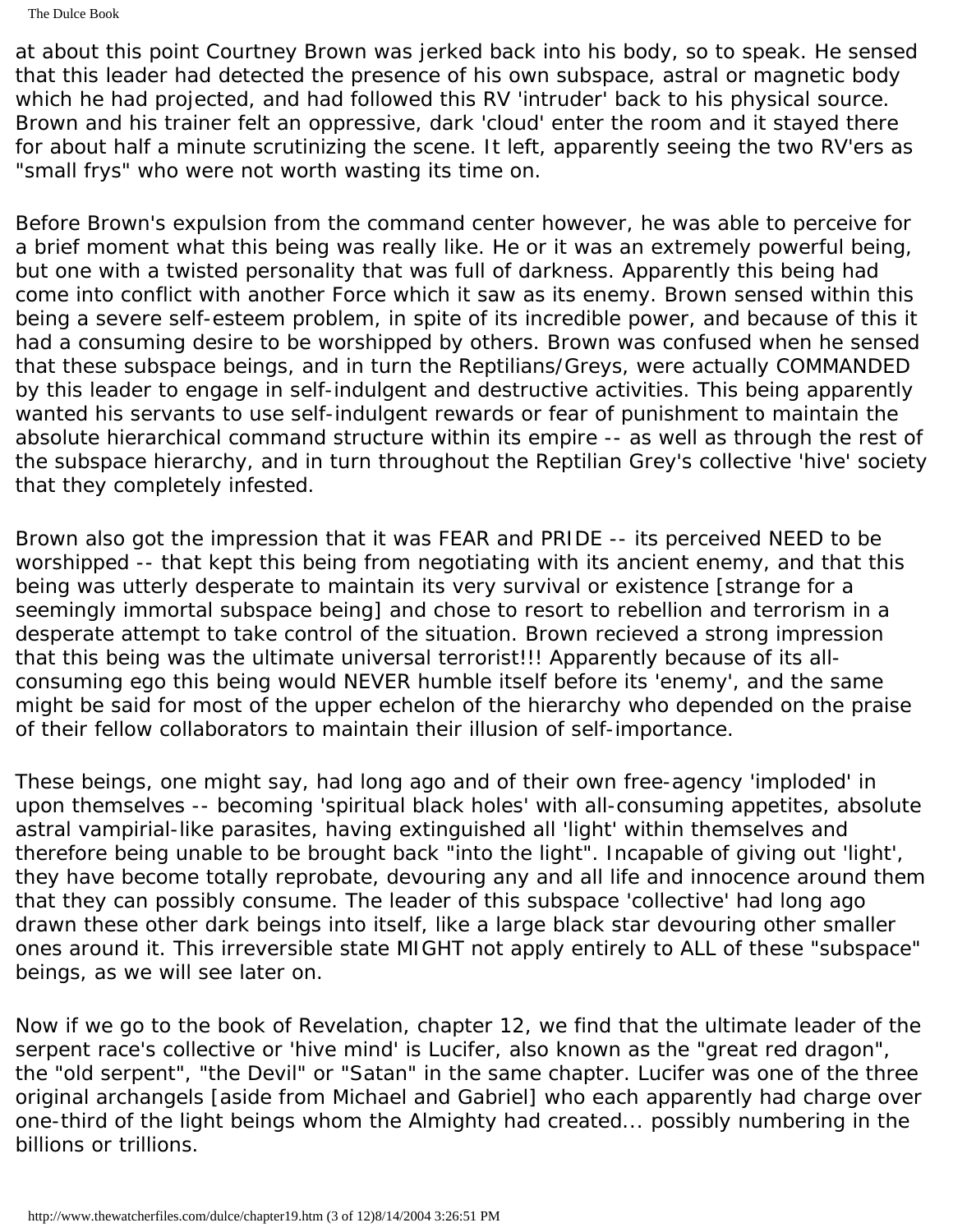Now if you're a hard-core evolutionist you may not want to suffer through the rest of this chapter, as physical evolution cannot account for spirit entities, nor for the human soul for that matter. As for myself, I have a "creationist-evolutionist" concept of reality, or that life in this universe was 'created' by an Infinite Intelligence and then allowed to 'evolve' from there in various directions guided by the Creator. A better term might be 'change' rather than to 'evolve', in that the term 'evolution' is equated with 'Darwinism' in many minds. Remember it has ALWAYS been the THEORY of evolution, not the LAW of evolution. If one is honest with themselves, they must accept the fact that evolution flies in the face of the Second Law of Thermo-Dynamics. Now that is a LAW, not a theory -- so which one are we to believe? In addition to this, a vast number of protein molecules would have had to exist for even the simplest life-form to appear. Just how these molecules could have come together by chance and resulted in an organized life-form with complex DNA programming and all is beyond me. According to the laws of probability the life-span of an entire galaxy would not be enough time for just ONE protein molecule to come together BY CHANCE out of the dark chaos of lifeless matter, if at all. Then again there is the question of where the original matter came from which supposedly resulted from the 'Big Bang' [THEORY], if ever there was such an event.

Lucifer, as most may know from theological and eschatological traditions, reflected the infinite 'light' of the Creator with great brilliance, and therefore was given the name Lucifer, meaning "light bearer" -- 'bearer' being the operative word here. Lucifer reflected the light of the Almighty like a diamond reflects the light of the Sun. However, Lucifer began taking his attention off of the SOURCE of all Life and began giving HIMSELF credit for the 'light' that he bore [I use the term 'he' for semantic reasons only, although this being -- as well as the Eternal Godhead -- was/is not necessarily a being of physical gender from my own understanding], and the next step was inevitable -- Lucifer became jealous of the position which the Almighty One held.

Now I realize that many of you have different concepts of 'God', however let us just indulge in a thought experiment for a moment. If one accepts the concept of a 'Trinity', then one cannot accuse God of vainglory, for the Father is ever seeking to glorify the Son [the Logos or the Living Word] and the Spirit [which the Father and the only begotten 'Son' of God share]. The same holds true with the Son and the Spirit, both of them selflessly seeking to give 'glory' to their other two counterparts of the Godhead. How can God be three distinct personalities yet one single 'God'? [the pleural 'Eloheim' God AND the singular 'Jehovah' God at the same time?]. One might just as well ask, how can the universe be 'one' universe yet consist of space, time and matter... three distinct aspects, yet take one of them away and the singular universe ceases to be? We can also use the 'trinities' of ultraviolet-visible-infrared [LIGHT - and imitating the Father, Son and Spirit, ultraviolet light is invisible, mid-spectrum light is visible, and infrared light felt]; or lengthwidth-height [SPACE]; past-present-future [TIME]; energy-motional-phenomena [MATTER], proton-neutron-electron [ATOMS], and other 'triune' manifestations in nature such as in humans themselves: the physical-material body, the soular-mental body, and the astral-spiritual body and the sublevels of each of these three distinctions... we ourselves being three-in-one beings.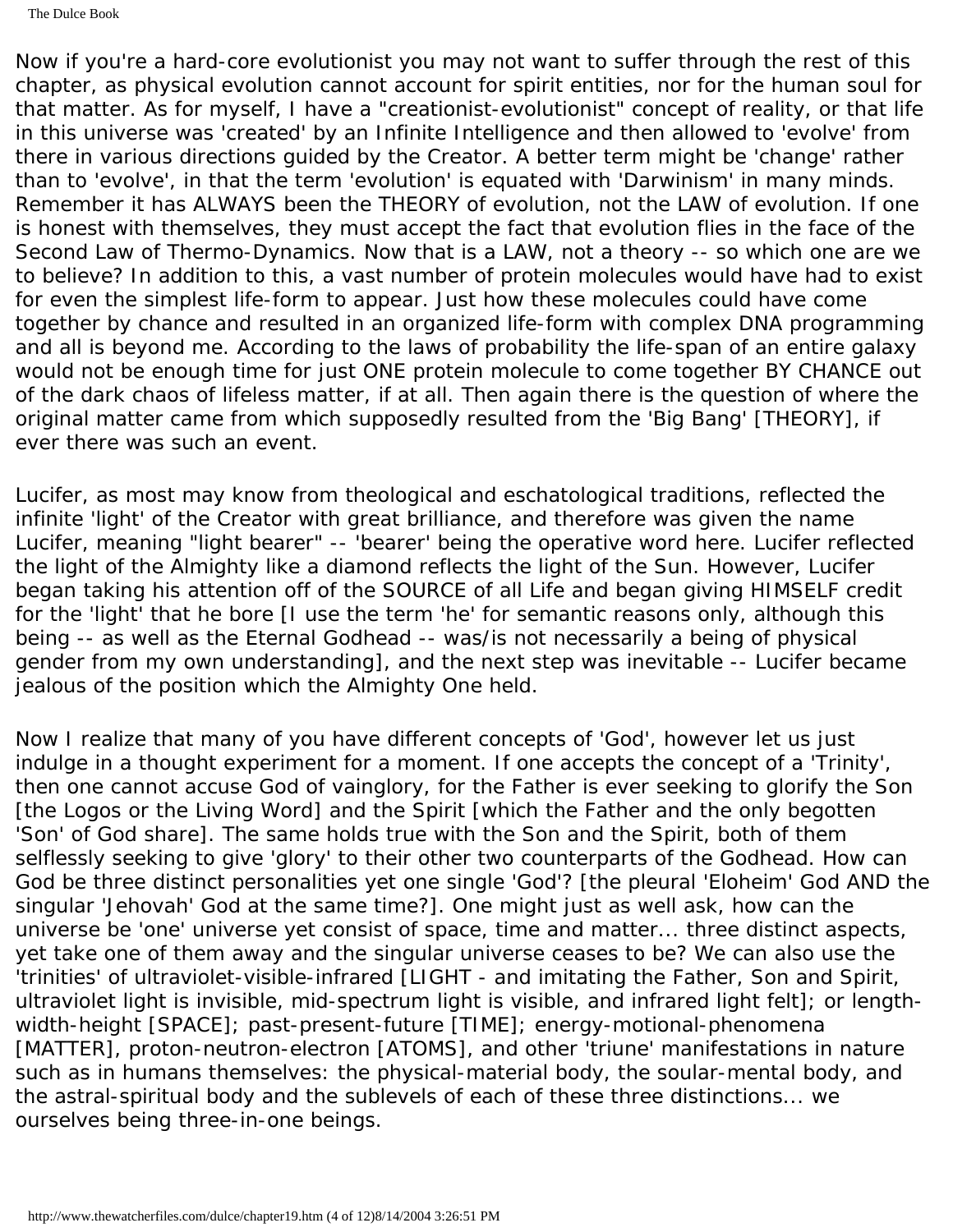The Dulce Book

If I'm beginning to sound preachy, then please bear with me. I believe that many of you will agree that the Grey phenomena has BOTH a physical and supernatural nature, and that we cannot fully understand one without accepting the other. One could equate this to the division within the UFO research community in the 1950's and 1960's over whether UFO's were nuts and bolts craft or ethereal supernatural manifestations. Well... why not BOTH?

So then, Lucifer, in his jealousy, rallies his followers [one-third of the angelic beings] together and convinces them that God is being unjust, that He's holding out on them and that he [Lucifer] has as much a right to be Almighty God as does God Almighty Himself. In addition to this, Lucifer tells his followers that they too can be Almighty Gods, all they have to do is follow him in the rebellion.

Now, promising them godhood is very strange, since the more 'gods' there are the more the term 'God' loses its singular distinction. It's like a potential president promising every U.S. voter that if he is elected then he will simultaneously make all of those who voted for him Presidents of the United States! Do you see the insanity? Perhaps not, but it seems to be obvious to me. You see, from my perspective if we are all gods then there is NO God. Pantheism must ultimately lead to Atheism. If that's the way you wish to believe then you certainly have the free agency to do so... But I'm only trying to make a point that according to traditional Judeo-Christian eschatological beliefs, this is the deception that Lucifer used to gain his recruits -- the promise of 'godhood' or self-deification being the original 'venom' of the serpent [Genesis chapter 3]. And this is the deception that the serpent-inspired Bavarian Illuminati cults via the Scottish Rite have used to gain their recruits for a Luciferian World Order on earth, first by infiltrating Masonry and then in turn by infiltrating the major religious denominations of the world. Now you can accept this or leave it as you will, I'm not trying to force any beliefs upon anyone, just attempting to provoke some thought on the possible nature of the supernatural forces motivating the Greys' collective. Since 'theological' manipulation is a major part of the Greys' agenda, the eschatological component is one that must be dealt with in order to understand the rest.

So the rebellion began, and the heavens were torn in two as the standing and fallen angelics warred with each other, resulting in the fallen angels being cast from the realm of Eternity and into the physical inter-galactic universe. Could the 'subspace' beings described by Courtney Brown be fallen light beings or rebel angels?

Brown stated that this 'leader' in ancient times had his followers incarnate the reptilian Grey society, and had ordered them to sabotage their race. The fourth planet of Zeta II Reticuli was the Greys' "home world" at the time, however Zeta II Reticuli is a star lacking in sufficient carbon content to allow for the 'natural' development of carbon-based life [this is for those who may still cling to the 'evolutionist' philosophy], so the Greys must have colonized that world sometime in the distant past.

The subspace beings, according to Brown, animated themselves through the Greys and turned them toward a mindset of self-indulgence, which in turn led to the drive within the Greys for immediate gratification at the expense of their future and their world's resources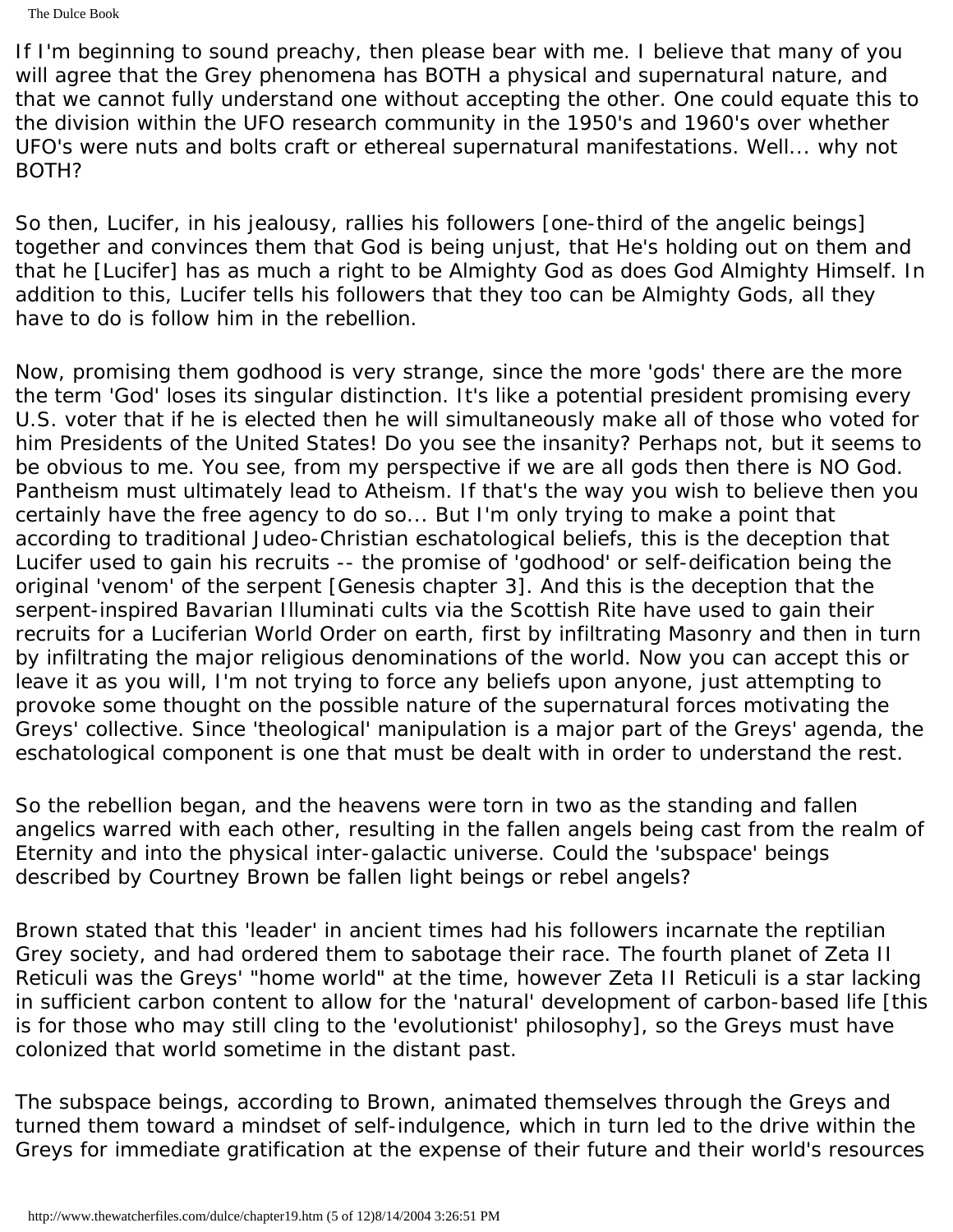The Dulce Book

[sound familiar?]. Once their world had become a polluted, radioactive ruin which was threatening their very genetic survival, the subspace beings under the command of their 'leader' offered a solution -- all the Greys had to do to survive was to give up all individual rights and emotions, and submit to a collective-mind which would control every aspect of the Greys' culture -- for their own 'good' of course, they were told. Using the excuse that individuality was the root of the problem, the subspace collectivists took things to the opposite extreme and insisted that assimilation into an absolute collective-mind was the answer.

In other RV experiments, Brown 'saw' humanoids living on Mars in some past era. A large planetoid grazed the atmosphere with such violence -- barely missing the surface -- that storm of enormous magnitude swept across the planet and much of the atmosphere itself was blown out into space. The Greys [who were observing this event and could have prevented the disaster] arrived as the planet was in the midst of upheaval, and offered to 'rescue' the Martians, but at a price -- namely that the Martian humanoids surrender their society to the control of the Greys' collective and that others be cryogenically preserved in order to 'preserve' the humanoid Martian race. Actually according to Brown the main purpose of the cryogenic project was to 'preserve' them as sources for genetic materials to upgrade the Greys' race from time to time. It was doubtful that they would ever be awakened, at least en masse. This occurred mostly after the Martian humans had escaped underground and were desperate for survival -- every day being a struggle for existence.

NOW, according to Brown, Mars is under the control of the Greys, although some pockets of humans and 'hybrids' may remain in various places underground. Other sources claim that in 1985 the joint-operational "Alternative 3" facilities on Mars were sabotaged and taken over by the Draconians, or reptiloids and greys serving the Luciferian collective. This was apparently one of several 'purges' that the aliens have carried out in order to ensure the absolute conformity of the human collaborators to their agenda, that is by purging out those renegades who possess too-much [from their perspective] individuality, which is the mortal enemy of their collective.

There is reportedly an elite force of 2000 'original' Greys based in the Martian moon Phobos. These Greys are reportedly the 'hosts' for several million 'clones' that have been bred to serve the reptilian elite in this system. As suggested the Alternative-3 -- or the socalled pure-bred Aryan "super race" -- humans on Mars and Luna may have been 'purged' due to some level of resistance against the Draconian-Orion-Reticuli collectivist forces with whom they 'collaborated'. Apparently these humans saw that the two-sided 'collaboration' was turning into a one-sided 'dictatorship' controlled by the reptilian elite, and this 'purge' within the Martian and Lunar Alternative-3 facilities eliminated the resistance factions and ensured that only the most die-hard and devoted mind-controlled 'Aryan' slaves remained. In other words, these Aryan 'elite' suffered the very same fate that they had planned for us 'lower races' on planet earth.

One source has stated that these events on Mars and Luna were one of the main themes of discussion at the notorious meeting which took place between George Bush, Mikhail Gorbachev and the Eastern spiritual leader Maitreya [...whom the secret government has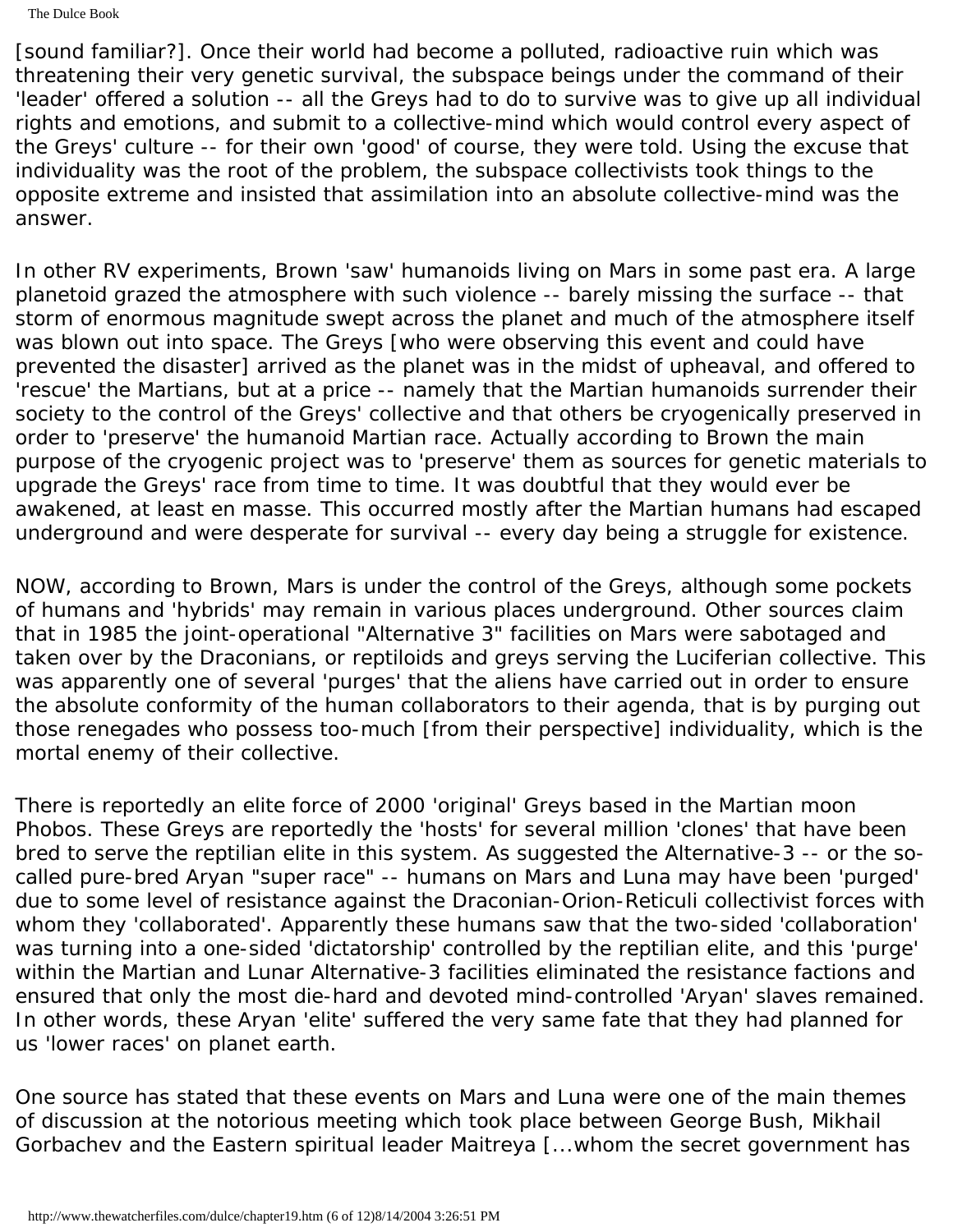The Dulce Book

reportedly been teleporting around the world using Montauk-type technology in an attempt to provoke a worshipful response from those to whom he appears. Maitreya is the New World Order's "ace in the hole" and may or may not even turn out to be "the one" mentioned in Revelation chapter 13]. This meeting took place on the Island of Malta in the late 1980's, and resulted largely out of Bush and Gorbachev's terror over the events on Mars and the Moon, as well as similar threats that were being faced by the "Alternative-2" underground colonies maintained by the Military-Industrial Establishment in 'joint-capacity' with the Greys. However let's get back to the subject at hand.

What Brown sensed was that the Greys were desperate. They realized that they not only needed to genetically upgrade their race, but also needed to attain emotional individuality in order for their culture to survive [and this may have something to do with the 'hybrid' projects]. However they are trapped by the collective itself... there is presently a great sense of panic within the collective combined with a bizarre sense of protection which the combined psychic continuity of the collective provides. Although they are desperate to attain emotional individuality which they are attempting to do by interfacing with humans, assimilating human genetics, and producing quasi-hybrid genetic offspring, they cannot fully make the break from the collective without the help of those who already exist in an individualized state, namely the humans. For those of you who are familiar with the scenario of the 'BORG' collective in the "STAR TREK: NEXT GENERATION" series, certain episodes depicted a Borg entity by the name of 'Hue' who had developed emotional individuality during his captivity aboard the Enterprise that resulted from his association with human individuals. He was later sent back into the collective and introduced the idea of individuality, and in later episodes gathered quite a following of other 'Borg' who had also broken-free from the collective and had developed emotional individuality. The Reptilians are not alone in this dilemma, since many, many human cultures are 'trapped' in collectivism as well, such as those who are part of the Ashtar or Astarte collective.

The problem with the collectivist Greys is that -- although they need the humans -- the self-destructive instructions coming down through the collective itself from the Luciferian hierarchy are SABOTAGING all attempts to deal with humans on a reasonable basis. Once they establish an agreement with a humanoid culture for whatever motive, the collective commences to use the agreement for its own imperialistic agendas, and the human collaborators are betrayed and sometimes destroyed [as in the case of some of the Alternative 2 and 3 bases], and war and/or conquest inevitably results.

The only answer to the problem that I can see would be to concentrate on severing individual reptiloids and greys from the collective and attacking the "control centers" of the collective itself. In this case mere technical and psychological attacks will not be enough... supernatural warfare will be the only answer since we are dealing with 'subspace' beings. We need the help of the standing angels, yet at the same time we need to be careful since the fallen angels are good at masquerading as standing angels, which they have often done with those humans who have 'channeled' these entities via occult means -- the 'Heavens Gate' cult leaders and others like them for instance -- feeding these 'mediums' with information which has later turned out to be false, manipulative, or even deadly propaganda.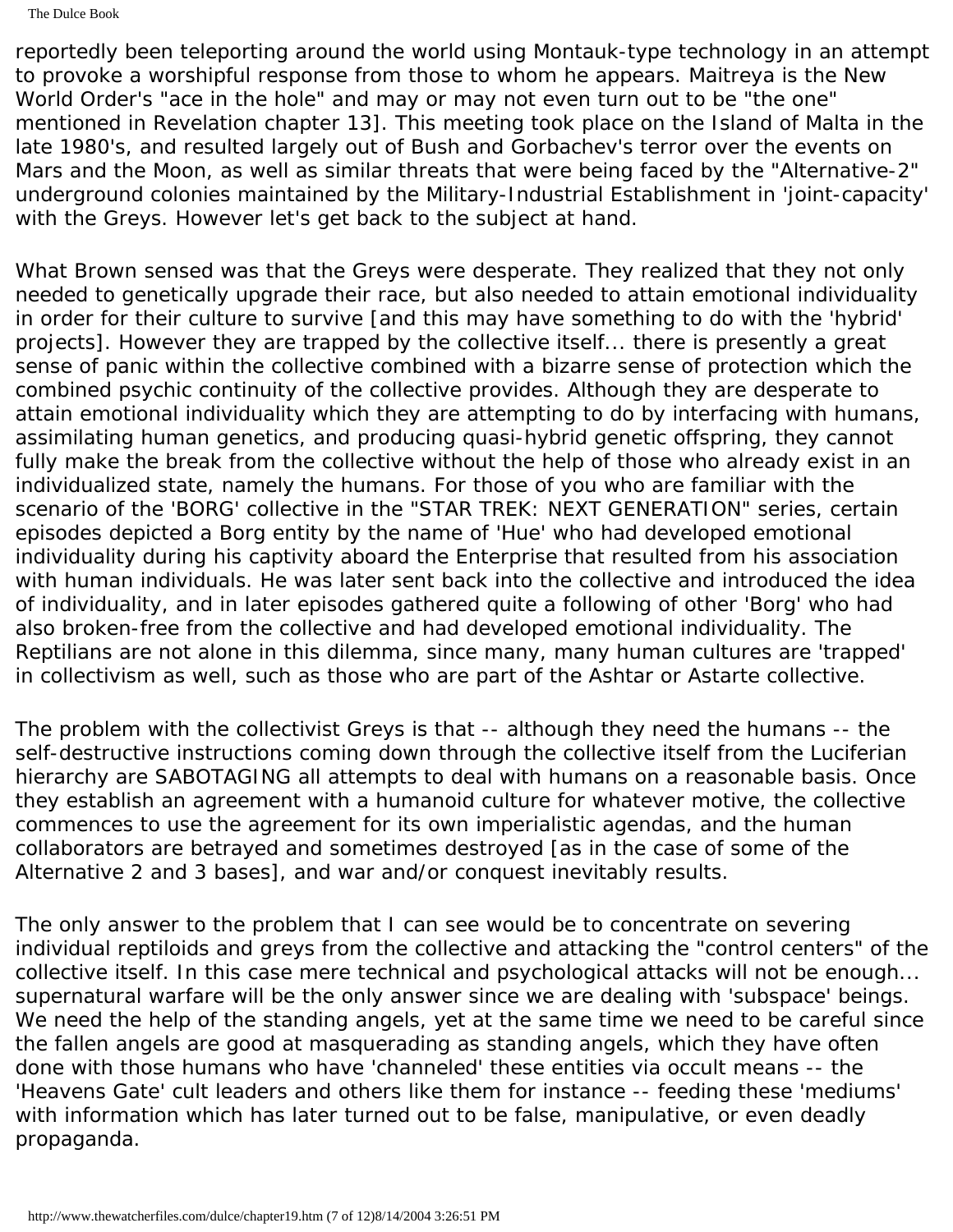We must realize that the ONLY being in the collective which is allowed to exercise individual choice is their dark leader, and to a lesser extent the inner council, and these beings do NOT want the Reptiloids and Greys to attain emotional individualism. But what about other 'collectives' like the Ashtar or Astarte collective? Just who is this 'Ashtar'? Why is the Ashtar collective so involved with the Dulce base activity in joint capacity with the Greys and Reptiloids? Is it, as contactee Israel Norkin claims, because the "Unholy Six" star systems of Orion have infiltrated the Ashtar collective to a massive extent? What about the bald 9-foot tall Reptilian "from the Pleiades" who supposedly defected from the Draconian collective, HATONN? Why hasn't Hatonn been warning about this infiltration of his own collective? Is it because he is secretly working FOR the Draconian-Orion empire? Certainly if he was truly converted from the Draconian collective he could be a lot more zealous in exposing it... especially its infiltration of the Ashtar collective itself.

If we are to believe reports of "Star Wars" taking place within Sirius-B where the Ashtar collective has one of its major headquarters, then this leaves open the possibility that the Ashtar collective-alliance is in the process of splitting or has split down the middle between an interventionist Draco-Orionite faction and a non-interventionist Andro-Pleiadean faction...

Now for some further theological speculation...

In II Peter 2:4 we read that:

"...God spared not the angels that sinned, but cast them down to hell, and delivered them into chains of darkness, to be reserved unto judgment."

This verse is apparently speaking of the high-level leaders of the ancient rebellion, who were so malignant and evil that they were bound in dark prisons deep under the earth. However the Bible gives several accounts of fallen angels or demons that are fully ACTIVE on the SURFACE of the earth, so we must conclude that these were lower ranking angels like the 'elementals' who were merely following the "party line", since they are allowed more-or-less to roam about the earth freely. If such angels were 'condemned' when the first war in heaven ran its course, then WHY are they still allowed to more or less roam free? Is God possibly giving them TIME to reconsider their ways? Does the above verse mean that ALL fallen angels are irreparably doomed? Or, has the Creator in his infinite mercy given SOME of the fallen angels -- those who still maintain a semblance of regret for their part in the rebellion -- one last chance by allowing them physical incarnation through the Reptiloids and Greys? Could this be why the Greys are so absolutely desperate to attain emotional individuality in spite of the restraints of an individuality-killing collective? Could their very eternal destinies be at stake?

A few years ago I would have totally rejected the possibility that some of the fallen angels could be included in the plan of redemption, yet now I wonder...

Now before you begin labeling me a heretic, I would like to quote three versus regarding the serpent race [Greys, Reptiloids, etc.]: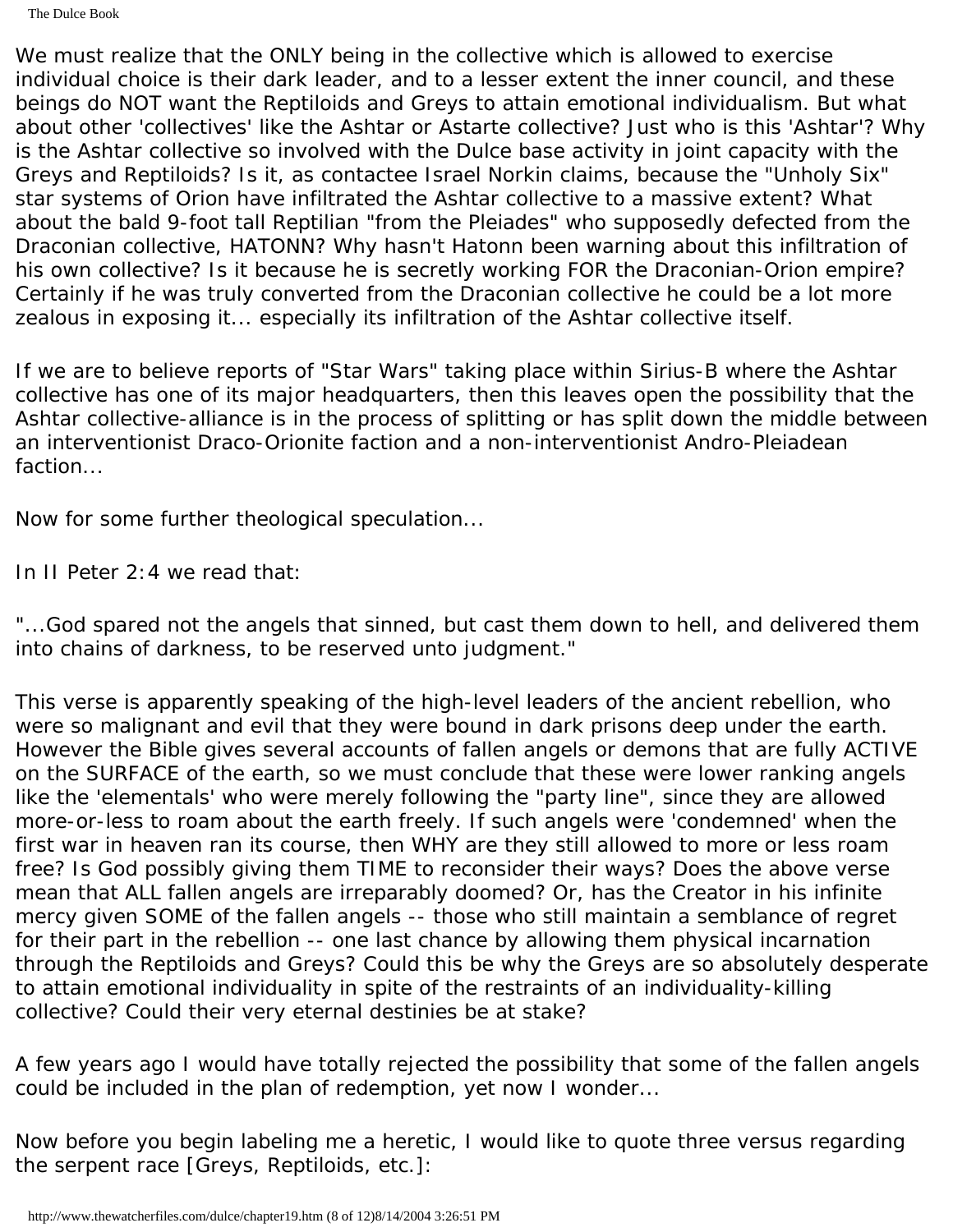"Now the serpent was more subtil [intelligent/cunning] than any beast of the field... And the Lord God said unto the serpent... I will put enmity between thee and the woman, and between thy seed and her seed." -- Genesis 6:1,14-15

In its full context these verses imply that the fallen archangel Lucifer was the being that had incarnated this particular reptilian -- possibly something akin to a veliciraptor or stenonychosaurus equallus or a similar type of bi-ped saurian hominoid -- and in turn the entire serpent race, promising them power over man and nature if they would allow the Luciferians to re-incarnate through their race at will. Whether you take this passage literally or symbolically, the message is essentially the same. Lucifer used the serpent race to deceive the humans into sabotaging their own connection with the God-Source and thereby sabotaging their supernatural dominion over the lower life forms -- and from that point onward these lower life forms began turning wild and untamed because the downward 'flow' of LIFE and ORDER had been broken at the human level, as DEATH and CHAOS began to reign. One of the races which reverted to their base animal or predatory instincts was of course the serpent race, which originally held a position somewhere between mankind and the beasts. Due to mankind's 'fall' and the reptilians' alliance with the Luciferians, the serpent races began taking the upper-hand over the human race -- or rather, the fallen angels began taking the upper hand over the human race THROUGH the serpent races.

Today one could say that we see basically the same thing happening, however in this case the "Luciferians" are known as "subspace beings", and the "Serpents" through which they have incarnated are known as the "Grey Aliens", who are attempting to enslave humankind by offering them/us Trojan-horse gifts or "forbidden fruit" in the form of occulttechnology to those intent on using this technology to establish "god-like" control and domination over their fellow man. As King Solomon once said, "there is no new thing under the sun". But the point I want to make is that according to the verse given above, fallen angels have been re-incarnating through the Grey and Reptiloid [serpentine] races for several thousands of years.

And another verse:

"In that day the Lord with his sore and great and strong sword shall punish leviathan the piercing serpent, even leviathan that crooked serpent; and he shall slay the dragon that is in the sea." -- Isaiah 27:1

This verse, unless I'm mistaken, is speaking of the reptilian COLLECTIVE itself, which could be considered as a "piercing serpent".

And then the following verse, which literally threw me for a loop:

"Praise ye him, ALL his angels: praise ye him, ALL his hosts... Praise the Lord from the earth, ye dragons, and ALL deeps." -- Psalm 148:2,7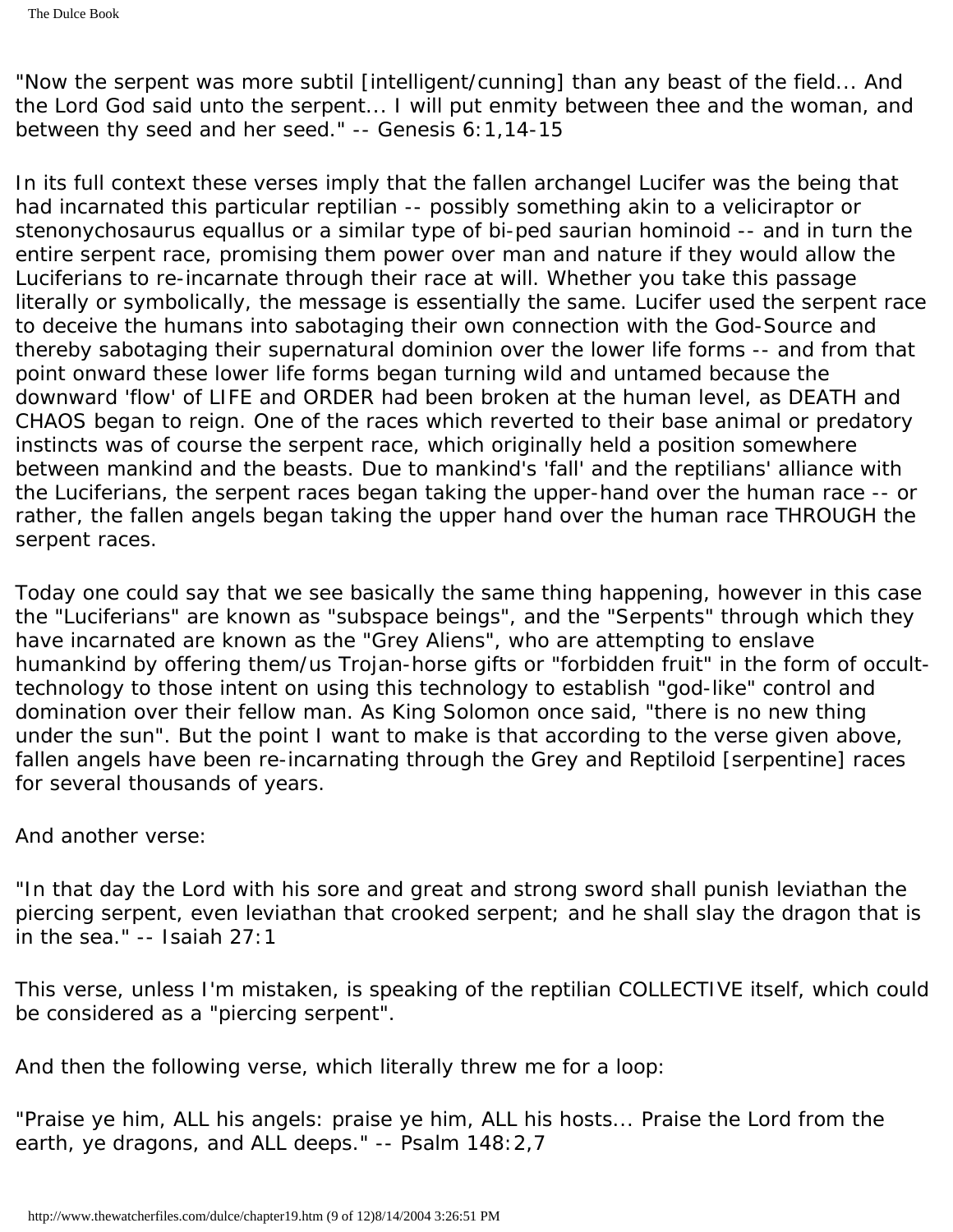Now unless I'm grossly misinterpreting scripture, it would seem that here God is saying that the [fallen-angel-incarnated] serpent races are told to praise the Almighty -- who after all was their creator before they allowed their own race to be corrupted. This MAY apply to both the spiritual-angelic and physical-bestial natures of the serpent races. Other verses that we might add to the one above include:

#### "Let EVERY THING that hath BREATH praise the Lord." -- Psalm 150:6

"And he said unto them, Go ye into all the world, and preach the gospel to EVERY CREATURE." -- Mark 16:15

"And EVERY CREATURE which is in heaven, and on the earth, and under the earth, and such as are in the sea, and all that are in them, heard I saying, Blessing, and honour, and glory, and power, be unto him that sitteth upon the throne, and unto the Lamb for ever and ever." -- Revelation 5:13

In order to make the choice to appropriate the redemptive work of the Christ, the Reptiloids and Greys would have to develop emotional individuality and somehow become dis-connected from the "Luciferian collective". They already possess the first requirement, being creatures possessing the "breath of life". In order for a created being which has fallen from grace to be redeemed, they must possess both a spiritual and physical nature. Part of their nature has to 'die' in order for the other part to live, just as the outward 'worm' of a caterpillar must die so that the inward 'butterfly' can live. Although in this case the symbolism is spiritual, it is essentially the same. An entirely spiritual being like a fallen angel in this case could not be redeemed unless it possessed a physical body -- as they would not possess a physical counterpart of themselves that could 'die' so that the spiritual counterpart could live. This would not necessarily be a physical death of the body, but a death of the 'corrupted' or 'fallen' nature resident therein.

This fallen nature must first be acknowledged just as any other 'disease' must be acknowledged in order to be cured. The 'death' of the fallen nature is a death by proxy resulting from a faith-connection to the mysterious working at Calvary, wherein the second member of the Godhead became 'flesh' to serve as the final 'Passover Lamb' in order to recieve the full retribution for all of the imperfect acts that all created beings with the "breath of life" have committed before an absolutely perfect Creator. The KEY would be however to consciously APPROPRIATE this 'Work' by directly asking the Almighty for the chance to become a part of this mysterious working at Calvary, which in essence serves as the 'heart-beat' from where the universe is to be regenerated from its fallen state.

If all PHYSICAL life in the galaxy or universe originally had its origin on planet earth, then earth would have been the appropriate place for the Almighty to manifest Himself in physical form, to shed His life-blood so that the creation might be redeemed by this very Divine and absolutely pure/pristine life-essence which the Creator had loosed into His creation, as a Divine "blood transfusion" if you will. This Divine flow was loosed into the physical universe through the uncorrupted AND incorruptible LIFE-blood of the last "Passover Lamb", which was shed and poured out into the "cradle" of life, planet earth.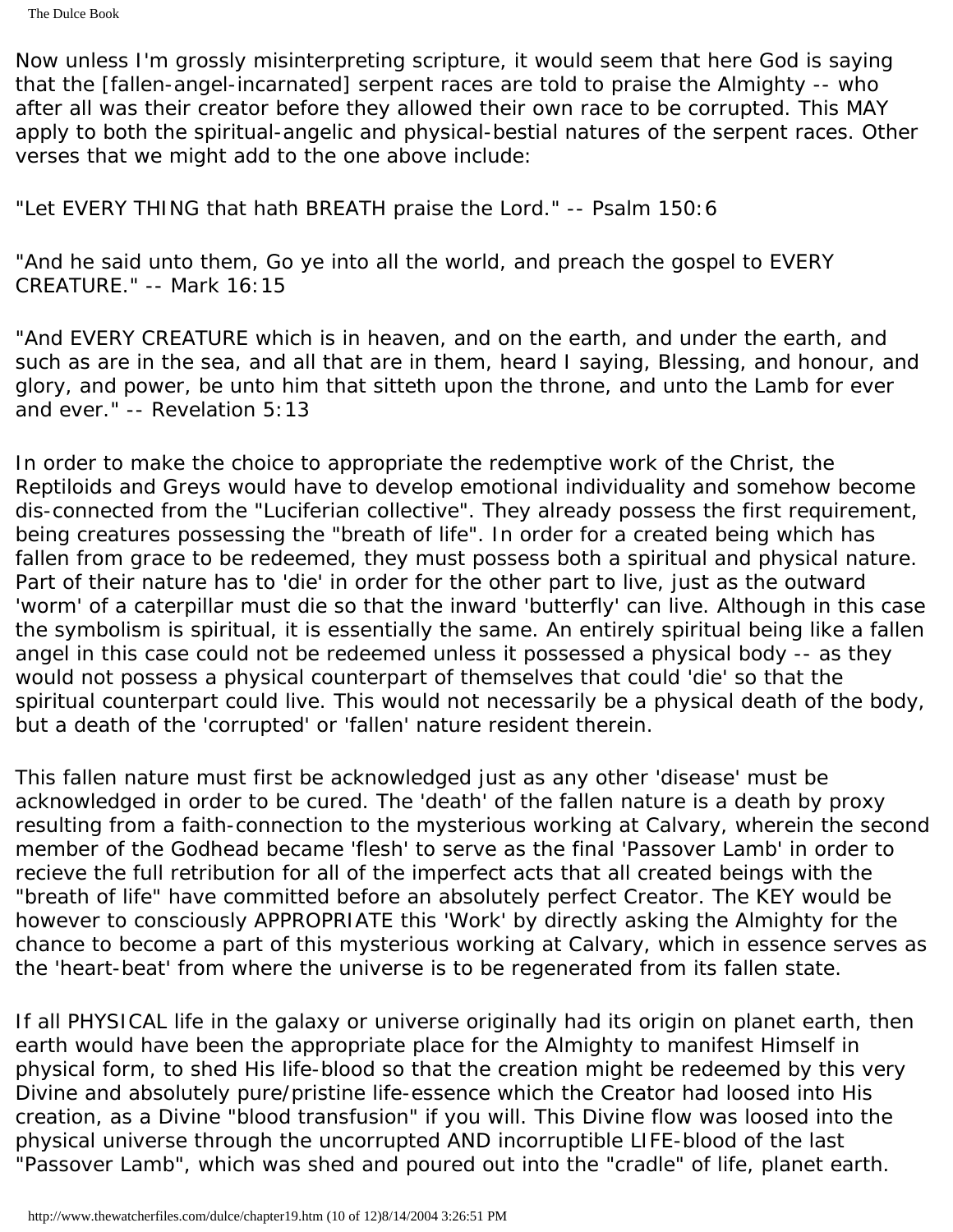More and more cultures out among the stars are beginning to realize, through ancient records that are being uncovered, that planet earth is indeed the "cradle" from whence their distant ancestors emerged, the original "cosmic gene pool", and that in a sense they are connected by an invisible umbilicus to the "mother" world, and as they begin arriving here en masse to visit the "genesis world" we Terrans or Eartheans must realize that in a sense they are also a part of this world. The challenge will be to learn how to respect each others INDIVIDUALITY, and how to claim the FREEDOM and LIBERTY that is the inherent right of all human beings, so long as it is practiced without violating the personal space and sovereignty of our neighbors -- whether they come from realms below, above, upon or even parallel with this world... this emerald world... this garden planet... this 'divine tear' known as planet earth.

So long as an 'alien' force with ancient documented ties to planet earth 'claims territory' adjacent to this planet which has NOT YET been claimed, such as undeveloped underground areas, there should be NO problem from those living on the surface. In the same way surface dwellers should respect subterranean cultures TO THE EXTENT THAT those cultures respect them. Being an individualist, I am a firm believer that every nation on/in earth deserves to maintain its individuality and cultural distinction SO LONG AS they do not violate the sovereignty of their neighbors. Each country should have the right to determine its own economic, political and spiritual destinies SO LONG AS they do not violate the same of other countries.

It goes without saying that I am totally against a one world collectivist government which cannot tolerate individuality or independence in any form. However the loss of national sovereignties are often the result of human greed, for instance international bankers loaning billions to smaller countries fully knowing that the selfish leaders of those countries will squander the wealth and fail to re-pay the loans, thus opening the way for the 'banksters' to claim that countries' national reserves, mineral rights, properties, and other national resources along with a loss of sovereignty. I would hope that the respect for sovereignty on a national basis would cascade down to the individual level also.

In addition to the above, unless their existence is being threatened by radioactive dangers or some other threat, a sub-surface culture should not interfere with the activities of surface cultures: they should not steal resources, release radioactive poisons into surface environments, or biological diseases, or mutilate animals, or abduct people against their will, or use focused electronic beams to invade the privacy of those on the surface, or interfere with the minds of surface dwellers in any way, or engage in ANY FORM OF INVASION OF OUR SOVEREIGNTY OR THE SOVEREIGNTY OF ANY OTHER NON-SURFACE COMMUNITY.

Many alien forces, especially the draconian-interventionist-collectivists who DO NOT respect individual sovereignty, have VIOLATED this universal law and as a result their territories MUST inevitably be INVADED by those cultures whom they are abusing or violating in order to preserve their national security. And it also goes without saying that the 'Dulce empire' has EARNED the WRATH of Americans due to the UNSPEAKABLE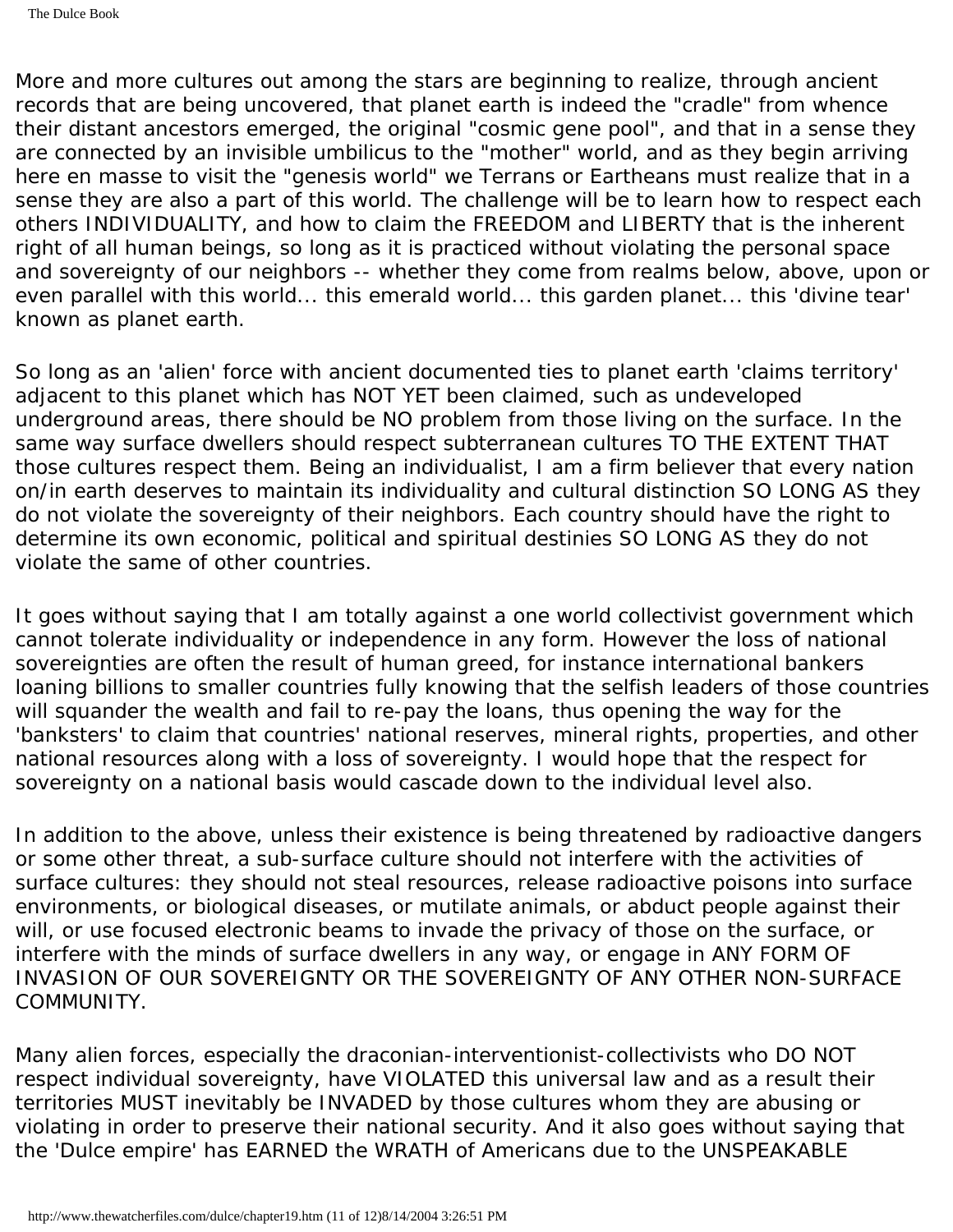atrocities being carried out there against OUR OWN PEOPLE. I absolutely recommend that a full-scale Congressionally-backed invasion and take-over of the Dulce base and its peripheral facilities would be FULLY JUSTIFIED, and the SOONER THE BETTER! After all, DIDN'T WE AS AMERICAN CITIZENS PAY FOR THE 'UNDERGROUND EMPIRE' WITH OUR OWN TAX DOLLARS?

Once all resistance within the Dulce facility is SMASHED and its captives are LIBERATED, and after all activities there are brought under FULL Congressional oversight, those agents operating within this facility should be tried and prosecuted by due process of law, be they human or alien, and if not executed or imprisoned they should be banished from the planet until they can PROVE that they are able to respect human individuality and freedom. We ourselves must learn the same lesson, since it was in most cases men who violated our trust and Constitutional sovereignty as U.S. citizens -- and in fact as world citizens -- who have 'betrayed' us to these alien parasites by opening up the door for them to come in, in many cases in order to facilitate their own desires to DOMINATE their fellow human beings.

When the Dulce base is conquered and subdued, we should commence to liberate other oppressed areas within the underground network. Let us remember however that, aside from assisting in their 'liberation', we as Americans or world citizens should not [in our retaliatory actions against invasive subterranean centers] violate the territories or sovereignty of other interior dwellers who have NOT participated in the draconian-backed abductions and attacks against the citizens of America and of the World.

BACK: **[Chapter 18](#page-180-0)** NEXT: **[Chapter 20](#page-197-0)**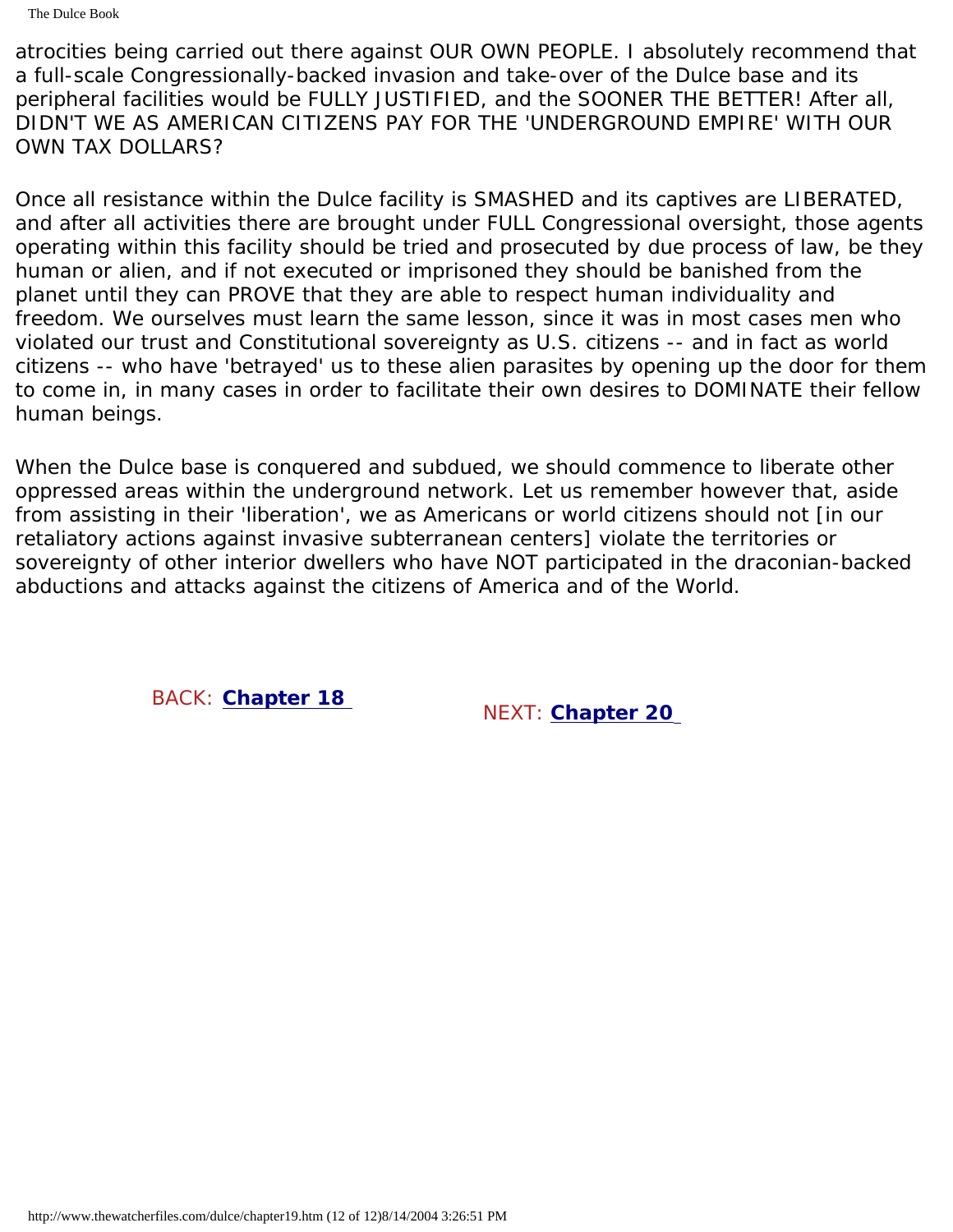Chapter 20

# <span id="page-197-0"></span>**Special Forces: Defenders Of Planet Earth?**

The mysterious 'insider' Commander-X related the following information in one of his numerous reports:

"...In the revised September, 1959 edition of THE EFFECTS OF ATOMIC WEAPONS, prepared for and in cooperation with the U.S. Department of Defense and The U.S. Atomic Energy Commission, under the direction of The Los Alamos Scientific Laboratory, we read about how 'complete underground placement of bases is desirable.' On page 382: 'There are apparently no fundamental difficulties in construction and operating Underground various types of important facilities. Such facilities may be placed in a suitable existing mine or a site may be excavated for the purpose.'

In reference to the 'Delta' Force which is believed to supply security for 'Above Top Secret' projects involving 'interaction' with the aliens [greys, etc.], this government insider states:

"The DELTA Group... have been seen [within the Intelligence Support Activity] with badges which have a black Triangle on a red background.

"DELTA is the fourth letter of the Greek alphabet. It has the form of a triangle, and figures prominently in certain Masonic signs.

"EACH BASE HAS ITS OWN SYMBOL. The Dulce base symbol is a triangle with the Greek letter 'Tau' (T) within it and then the symbol is inverted, so the triangle points down.

"The Insignia of 'a triangle and three lateral lines' has been seen on Saucer [transport] Craft,' The Tri-Lateral Symbol. Other symbols mark landing sites and 'Alien' craft..."

On January 10, 1989, former Naval Petty Officer William Cooper posted the following statement on a computer network devoted to the investigation of paranormal events,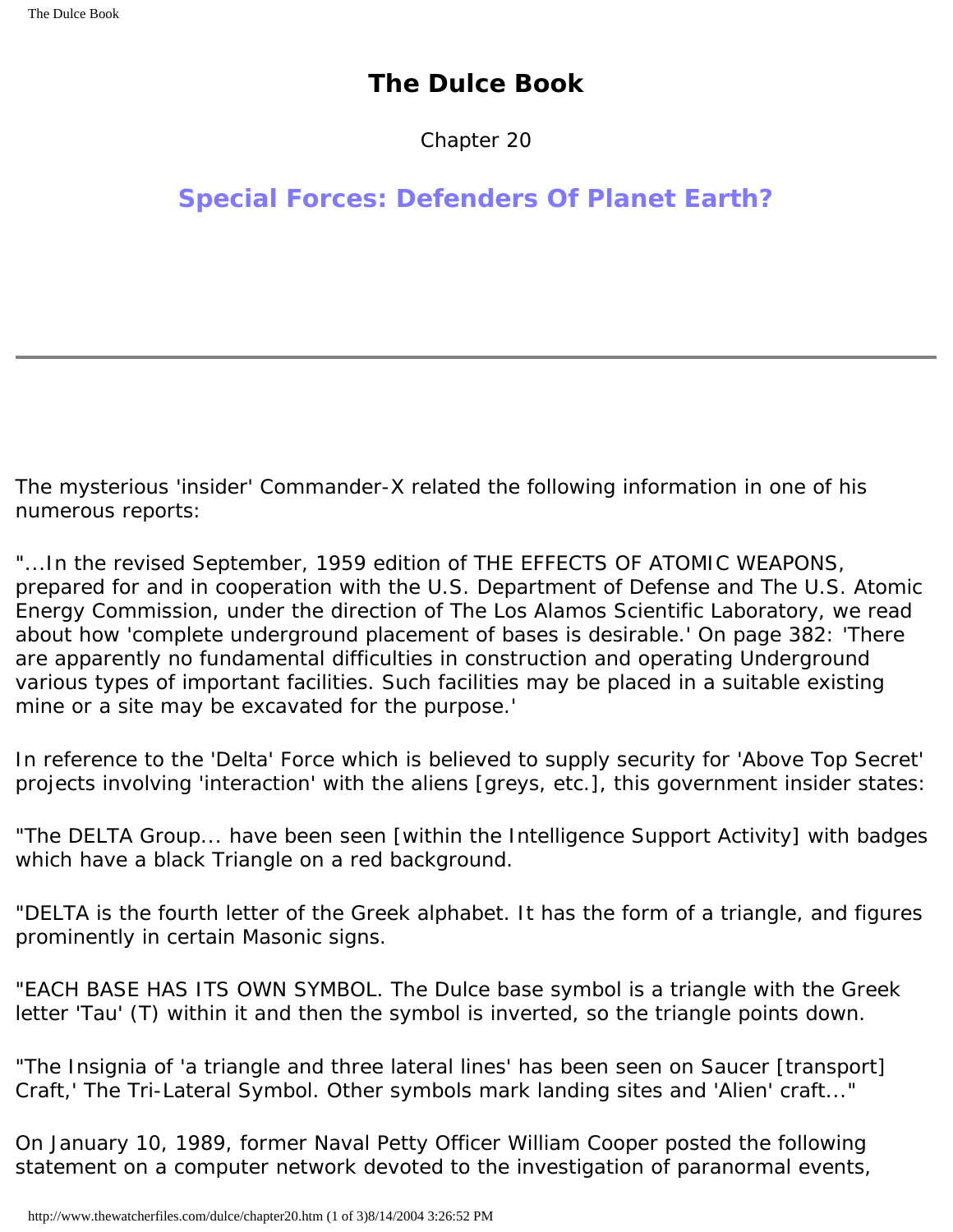which detailed still further information about the Delta forces. Take note that the Delta's according to William Cooper, John Lear and Thomas E. Castello had played a major part in the so-called "Dulce Wars" which began in 1979:

"The following information was extracted from a rather long treatise-transcriptconversation between an individual and another who was assigned to DELTA SECURITY:

"01: Delta security has a lot to do with inter-service projects.

"02: The Trilateral insignia [alien] is valid and has been used to mark equipment.

"03: 'The whole thing is grim and won't get any better.'

"04: The Trilateral insignia has been seen on a disk at Edwards AFB, CA and Area 51 in Nevada.

"05: There is a hanger at Edwards referred to as the Delta Hanger.

"06: The Delta Hanger is on the North Base at Edwards.

"07: You need a special badge to get near it. It is a red badge with a black triangle on the face of it and personal information on the back.

"08: Disk in hanger at Edwards described as having insignia on the underside and on the top. It was about 50' in diameter, appearing like tarnished silver, about 15 to 18 feet thick. There were what looked like windows around the raised portion that were mostly described as rectangular. There was a groove around the disk about 4 feet from the edge all the way around. There was an area on the bottom that looked like vents or louvers.

"09: When people assigned to Delta would break down and cry for no apparent reason, you would never see them again.

"10: Apparently, the NRO [National Recon Organization] recruits for DELTA out of Fort Carson, Colorado.

"11: Just about everyone assigned to DELTA are orphans, have no relatives, etc.

"12: There are 'bounty hunters' connected with Dreamland.

"13: If you work at Dreamland and go on leave or are not back on time they send 'bounty hunters' after you. That's where the 'visitors' live... there is an underground facility...

"14: Area 51 is at Groom Lake in Nevada. The disks are flown there.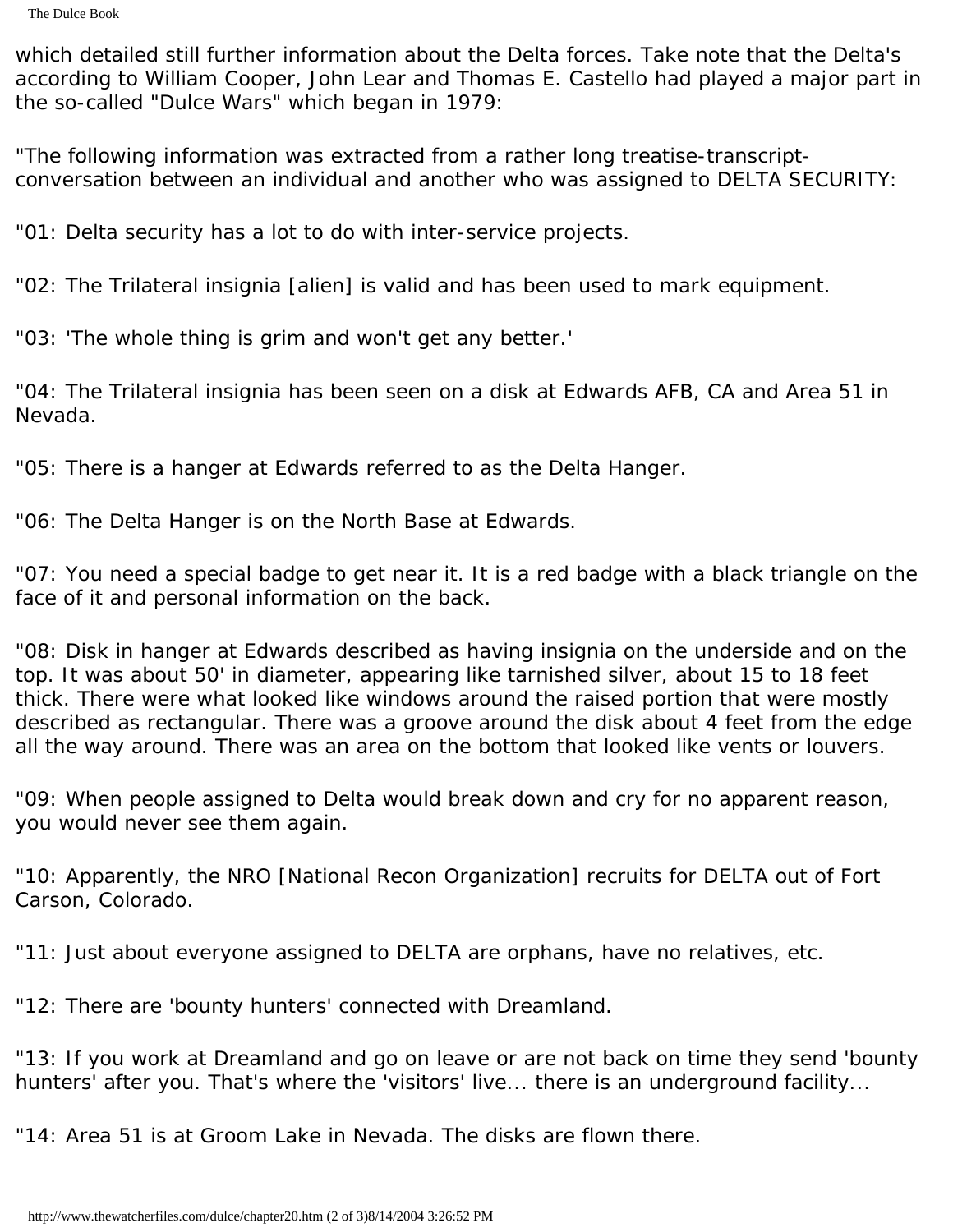"15: One of the craft looked like an upside-down diamond.

"16: There is a radiation hazard apparent when some of the craft fly.

"17: No one stays at Dreamland for more than a few months.

"18: 'Everything is way out of control...'"

From his apparent though guarded vantage-point within the Intelligence Community, "Commander-X" claims to be privy to much 'deep-level' inside information. One of the many reports that has crossed his desk involved the experience of a woman who was 'abducted' and taken over 1000 miles to the underground facility below Dulce, New Mexico:

"...One woman I have spoken with was abducted from the roof of a New York City apartment building and apparently held underground at the Dulce facility. She was taken to a cabin in the desert which was being used as a camouflaged entrance to the 'alien' base. She was eventually escorted to the laboratories to be used as a test subject, but at the last minute managed to escape thanks to the aid of one of the Nordic-type, tall aliens, who befriended her and showed her a secret way out, down an unguarded shaft.

"Back in the desert, she was rescued by members of the [Air Force] Blue Berets, and eventually flown back to Manhattan. During a de-briefing session with the military, she was warned to remain silent about her experiences. Anyone hearing such a bizarre tale would certainly think she had gone insane. It was inferred she could be committed to a mental institution at any time should she refuse to go along with the cover-up conspiracy, which she was told was being conducted 'for the sake of the country, and the sake of the world!'" (If you believe that excuse, then I have some nice beach-front property on Mercury that you might be interested in! - Branton)

BACK: **[Chapter 19](#page-185-0)** NEXT: **[Chapter 21](#page-200-0)**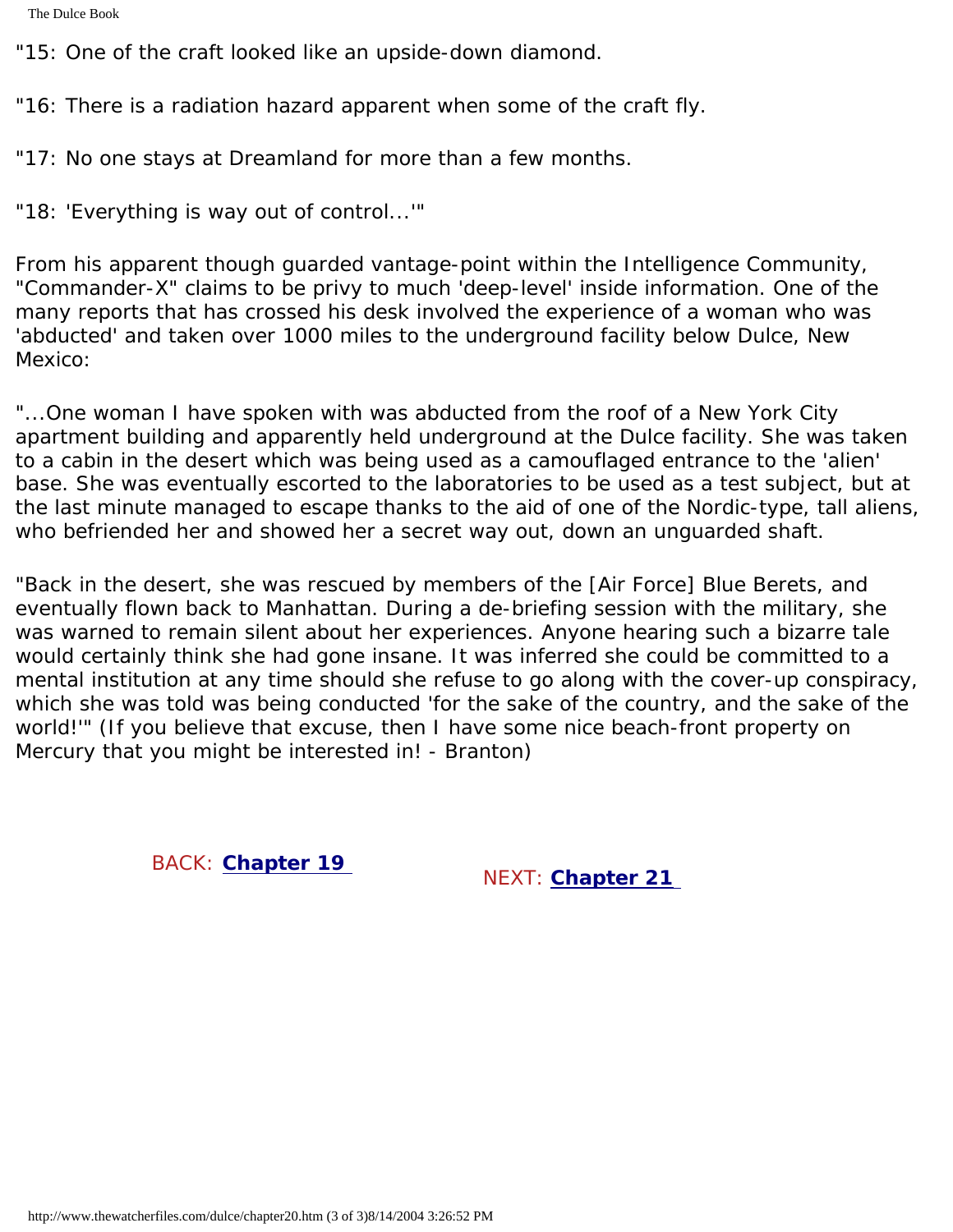Chapter 21

# <span id="page-200-0"></span>**Probing Deeper Into The Dulce 'Enigma'**

The following information on subsurface anomalies and the Dulce base was compiled by researcher and explorer John Rhodes:

Legends from different parts of the globe all tell of an underworld inhabited by mystical beings of varied forms. I believe that the reptilian [race] still resides to this day underground. Hidden away in the dark crevices of the Earth and in the depths of the oceans. The evidence supporting this proclamation is also available through recent reports and historical documentation...

I the early 1960's, a subterranean nuclear blast occurred about 30 miles southwest of Dulce, New Mexico right off U.S. 64. This nuclear blast was conducted under the umbrella of project Plowshare, and was named Gassbuggy. It has recently been alleged that this particular subsurface nuclear blast was used to create a hollowed out chute or chimney for development of a substation for a super-secret tunnel system attached to an underground black book project base.

According to the infamous Thomas Castello -- a former Dulce base security technician - this particular under-world city is a highly secret base operated by humans as well as reptilian aliens and their worker cast, the commonly encountered grays. It is here, apparently, that a multitude of experimentation projects are carried out. Primarily genetic experiments on kidnapped men, women, and children.

There are a myriad of other specialty science projects taking place at the Dulce base including, but not limited to: Atomic manipulation, cloning, studies of the human aura, advanced mind control applications, animal/human crossbreeding, visual and audio wiretapping, the list goes on...

Dulce, New Mexico is a strange place indeed. It's a sleepy little town perched upon the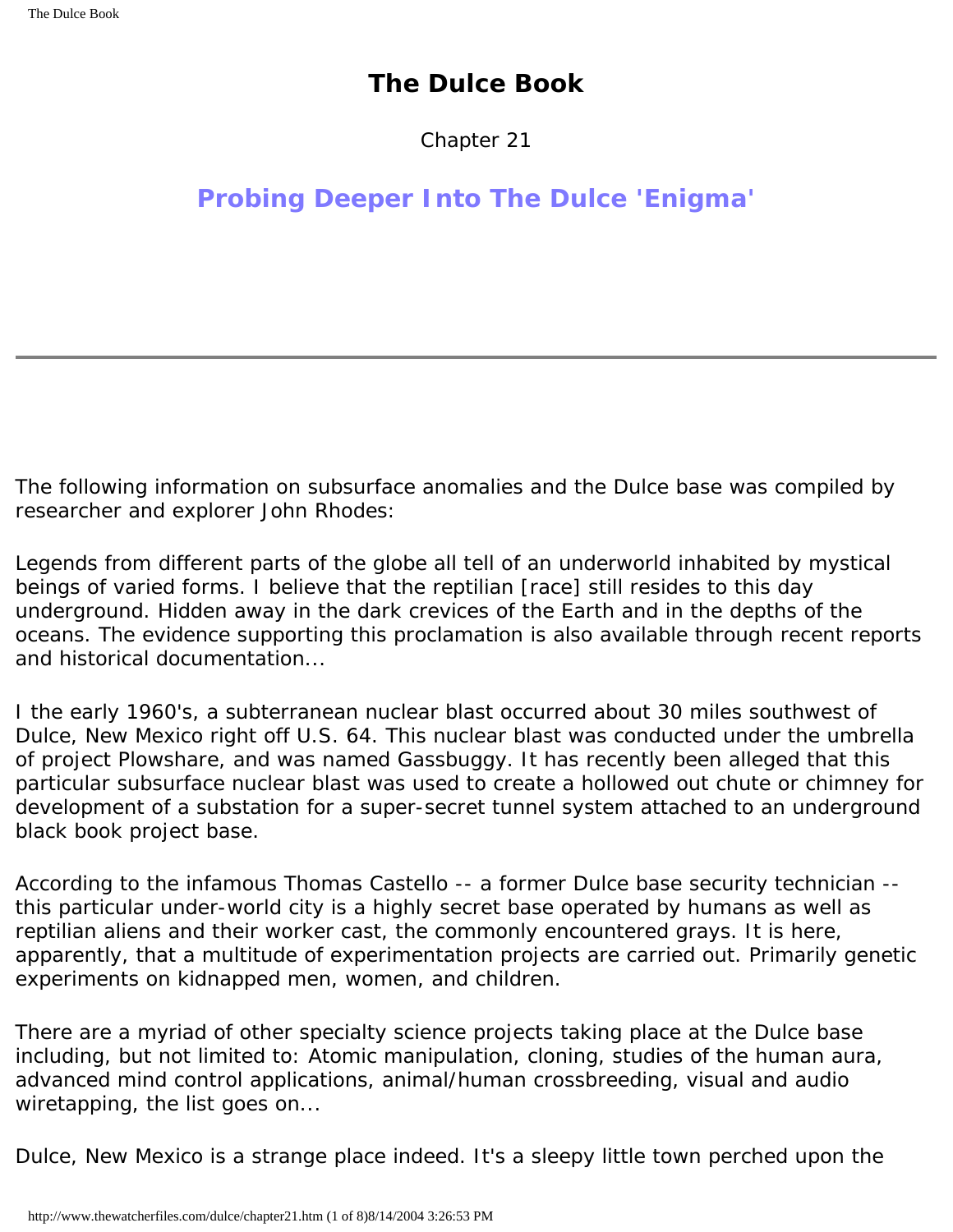The Dulce Book

Archuletta Mesa, just south of the Colorado border in northern New Mexico.

Tourists passing through sometimes see little more life in the town other than that of a scruffy dog lazily spread out along side of the dirt road. Some claim that upon entering the town, black vehicles with heavily tinted windows tailgate them until they are outside the city limits and "heading out of Dodge"!...

In addition, several other sources, who wish to remain nameless, reported oddities in their work with operation 'Plowshare' during the 1960's. The project was created under the guise of the use of atomic bombs during peacetime, and forged ahead under the umbrella of "Natural Gas Exploration". In fact, several of these multi-kiloton blasts were used as a rapid way of developing huge sub-surface chambers for facility development. It is reported that the technology to clean radiation is available and already in use for such projects.

When I lectured on Friday, August 13th of 1993 in Las Vegas, I made public, for the first time ever, the floor plans to levels one and six of the Dulce Base. These floor plans were reproduced from the originals that were handed to Thomas Castello's friend. This friend did not previously release the floor plans because they were being used as a verification device to the claims of abductees that say they were there. To date, the originals have verified and disproved many stories circulating the field of ufology. This friend of Thomas Castello's, however, believes that it is time to begin [to] reveal the missing pieces...

The Dulce base floorplan was illustrated as per the originals by Thomas Castello and I released it... during my lecture in Las Vegas, Nevada. Its layout, when inspected carefully, appears to be extremely strategically planned.

From a vertical viewpoint, it resembles a wheel with a central hub and corridors radiating outwards like spokes. This 'hub' is the focal point of the entire base. It is surrounded by central security and extends through all levels of the base.

I believe this core to be the Achilles heal of the entire facility. It probably contains fiber optic communications and power lines. This would justify its highly guarded and central location as well as explain its vertical continuation through all levels. With all communication lines and power lines focused towards the hub, it is possible that any one level could be completely "locked down" by its own security or the security hubs from either above or below its own level. This would provide maximum control over the entire facility.

The 'spokes' or corridors radiating away from the central hub, lead to numerous other labs in five different directions. Connect the spokes and a pentagon is revealed in its design. From above, this base resembles the layout of the Pentagon in Washington D.C. complete with halls, walls and military insignias! Since we do not have the exact heading on its corridors, magnetic alignments are impossible to determine.

When viewed laterally, its appearance takes on the look of a tree with a trunk at its center and its floors extending outwards like the branches. If this is a facility of science, then one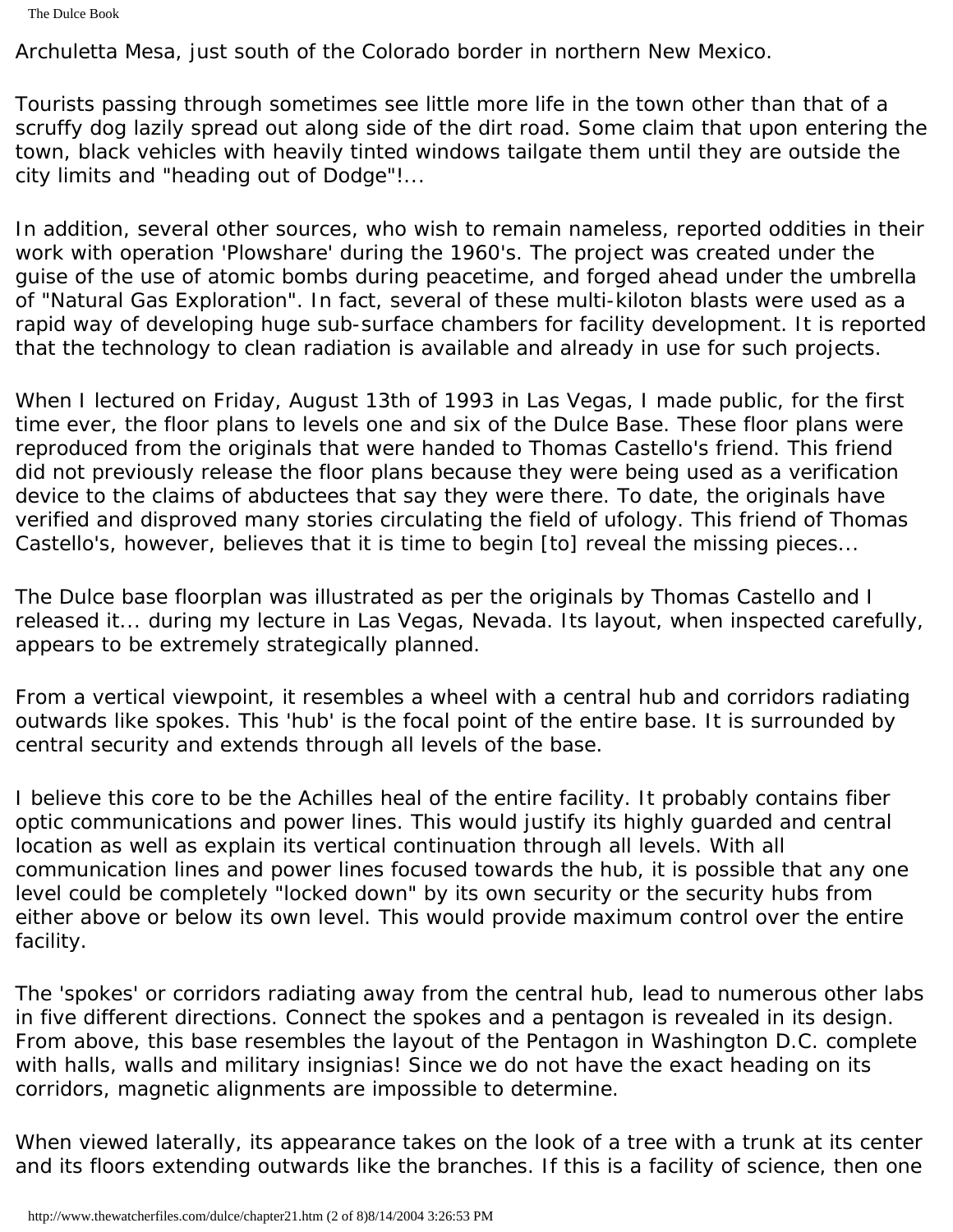could easily say that its lateral appearance is like that of the tree of knowledge (Note: The original Hebrew word for the tree of "knowledge" is "Dah'ath", or "cunning". It was the 'tree' where, according to Judeo-Christian accounts, the original 'serpent' convinced Eve to take part in a rebellion against the Almighty by promising her and Adam godhood. By accepting this false gospel of self-deification, so Genesis claims, Eve AND her husband who was WITH HER at the time, joined in the rebellion. Since they saw themselves as potential gods, they no longer 'needed' to depend on the Almighty as their Source, and once the flow from the SOURCE was broken the perfection that the world once knew was destroyed, as humankind -- and in fact all of nature -- began to turn 'wild'. In light of all of this, could the DULCE BASE be the modern TREE OF KNOWLEDGE [cunning], where the seed of the SERPENT and the seed of EVE have once again met in an unholy alliance, yet in a much more sophisticated form? In THIS case the "serpent" would be the GREYS, and the "forbidden fruit" would be the OCCULT-TECHNOLOGY that is being offered BY these demonpossessed beings to humans "elite" who are intent on "playing god" over their fellow man! Could it be that the Edenic scenario NEVER ENDED, but instead HAS BEEB and WILL KEEP ON REPEATING ITSELF OVER AND OVER until the "seed of Eve" once-and-for-all say "ENOUGH IS ENOUGH", and basically tell the serpent exactly where it can go!? - Branton).

Was this purposely designed this way or does it just happen to be a coincidence?

The overall design of this facility reminds one of a multi-stacked subterranean Hopi Indian kiva. Although I believe that it's somewhat of a disservice to the Hopi to even be spoken of in association with a cave of horrors like the Dulce base, its similarity in design should not be forgotten.

As cultures around the world tend to bring their own styles of architecture with them during periods of migration, so perhaps did the advanced civilization that 'originally' built [the] Dulce Base. If the reptilian influence over man is as great as archaic documentation and myth would have one believe, then there have to be other subterranean dwellings similar to this in other locations...

(Note: The following are some additional facts and comments, concerning the late Thomas Edwin Castello, which are not mentioned elsewhere in this work. These have been 'paraphrased' from the research files of John Rhodes. - Branton):

In 1961, Castello was a young sergeant stationed at Nellis Air Force Base near Las Vegas, Nevada. His job was as a military photographer with a top secret clearance. He later transferred to West Virginia where he trained in advanced intelligence photography. He worked inside an undisclosed underground installation, and due to the nature of his new assignment his clearance was upgraded to TS-IV. He remained with the Air Force as a photographer until 1971 at which time he was offered a job with RAND corporation as a Security Technician, and so he moved to California where RAND had a major facility and his security clearance was upgraded to ULTRA-3. The following year he met a woman named Cathy, they married and had a son, Eric.

In 1977 Thomas was transferred to Santa Fe, New Mexico where his pay was raised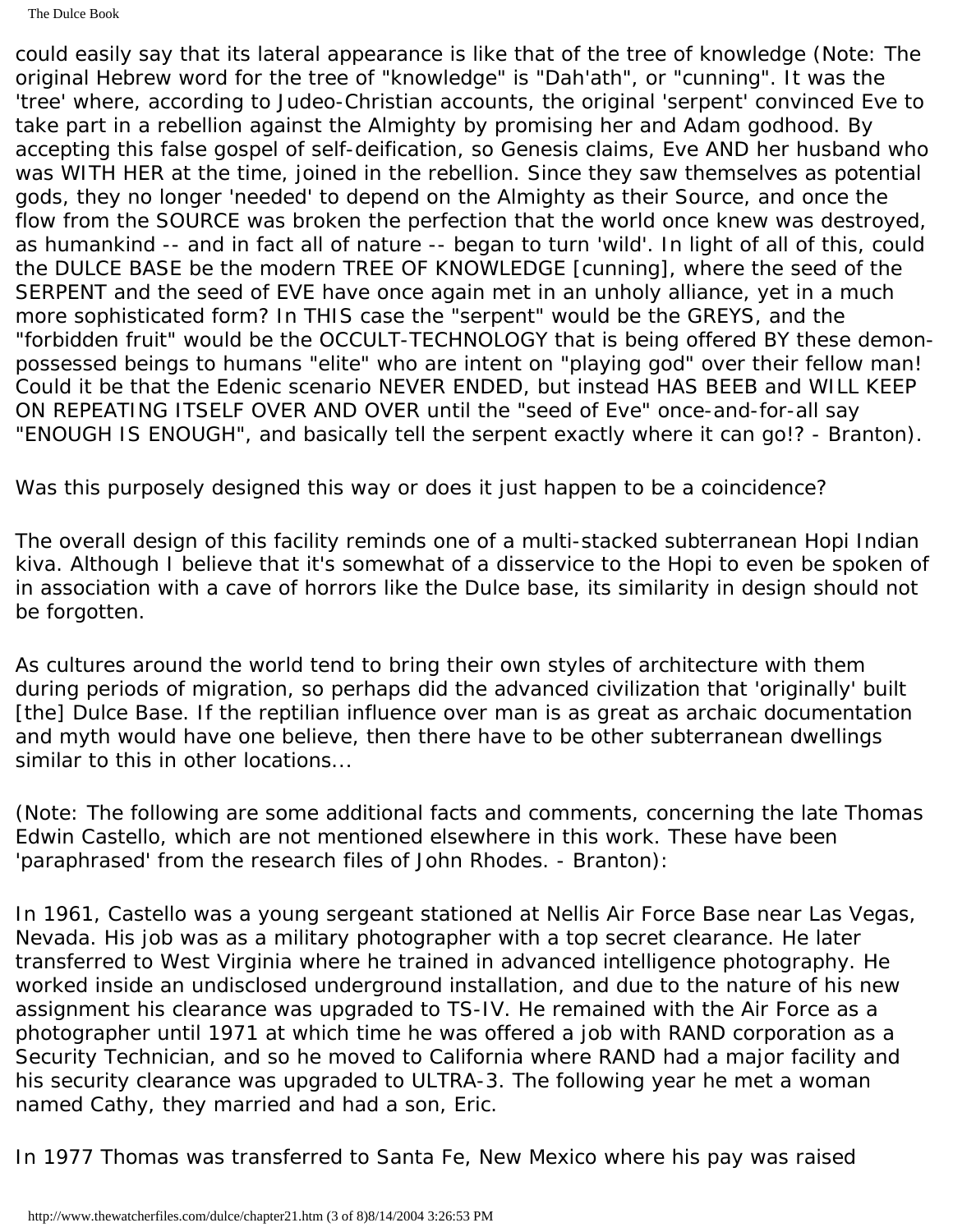The Dulce Book

significantly and his security clearance was again upgraded... this time to ULTRA-7. His new job was as a photo security specialist in the Dulce installation, where his job specification was to maintain, align and calibrate video monitoring cameras throughout the underground complex and to escort visitors to their destinations. Once arriving in Dulce, Thomas and several other new 'recruits' attended a mandatory meeting where they were introduced to the BIG LIE, that:

"...the subjects being used for genetic experiments were hopelessly insane and the research is for medical and humane purposes."

Beyond that, all questions were to be asked on a need to know basis. The briefing ended with severe threats of punishment for being caught talking to any of the 'insane' or engaging in conversations with others not directly involved with ones current task. Venturing outside the boundaries of ones own work area without reason was also forbidden and, most of all, discussing the existence of the joint Alien/U.S. government base to any outsider would generate severe and, if necessary, deadly repercussions.

Thomas did his job as his superiors demanded. At first his encounters with actual gray and reptilian beings in the base were exhilarating, but soon he became acutely aware that all was not what it appeared to be. Thomas slowly began to sense that there was an underlying current of tension existing between some of the personnel and himself. Once in a while he would walk around the corner, interrupting serious discussions between coworkers and, as Thomas was a security officer, these talks would die off into a short murmur and individuals would part company.

One particular part of his job was to go into various areas of the base and align the security monitoring cameras when it was necessary. This afforded him the opportunity to venture out and witness things that would stagger the imagination. Later he was to report seeing laboratories that investigated the following: Auraic energy fields of humans; Astral or spirit-body voyaging and manipulation; Psi studies; Advanced mind control analysis and application; Human brain memory recognition, acquisition, and transfer; Matter manipulation; Human/alien embryonic cloning; Rapid human body replicating by use of energy/matter transfer [complete with an individuals memory from the computer memory banks] and other scientific advances.

Once in a while Thomas would see some of the horrifying genetic creations that were housed in separate sections of the base. These, he knew, couldn't have had anything to do with mental illness or health research. Thomas didn't want to look any further. For every time he discovered more pieces to this underground maze, it became more and more overwhelming to accept. His curious mind, however, implored him to search for the truth regardless of his own desire to turn away in horror.

One day, Thomas was approached by another employee who ushered him into a side hallway. Here he was approached by two other gentlemen that whispered the most horrifying words... the men, woman AND CHILDREN that were said to be mentally retarded were, in fact, heavily sedated victims of ABDUCTION. He warned the men that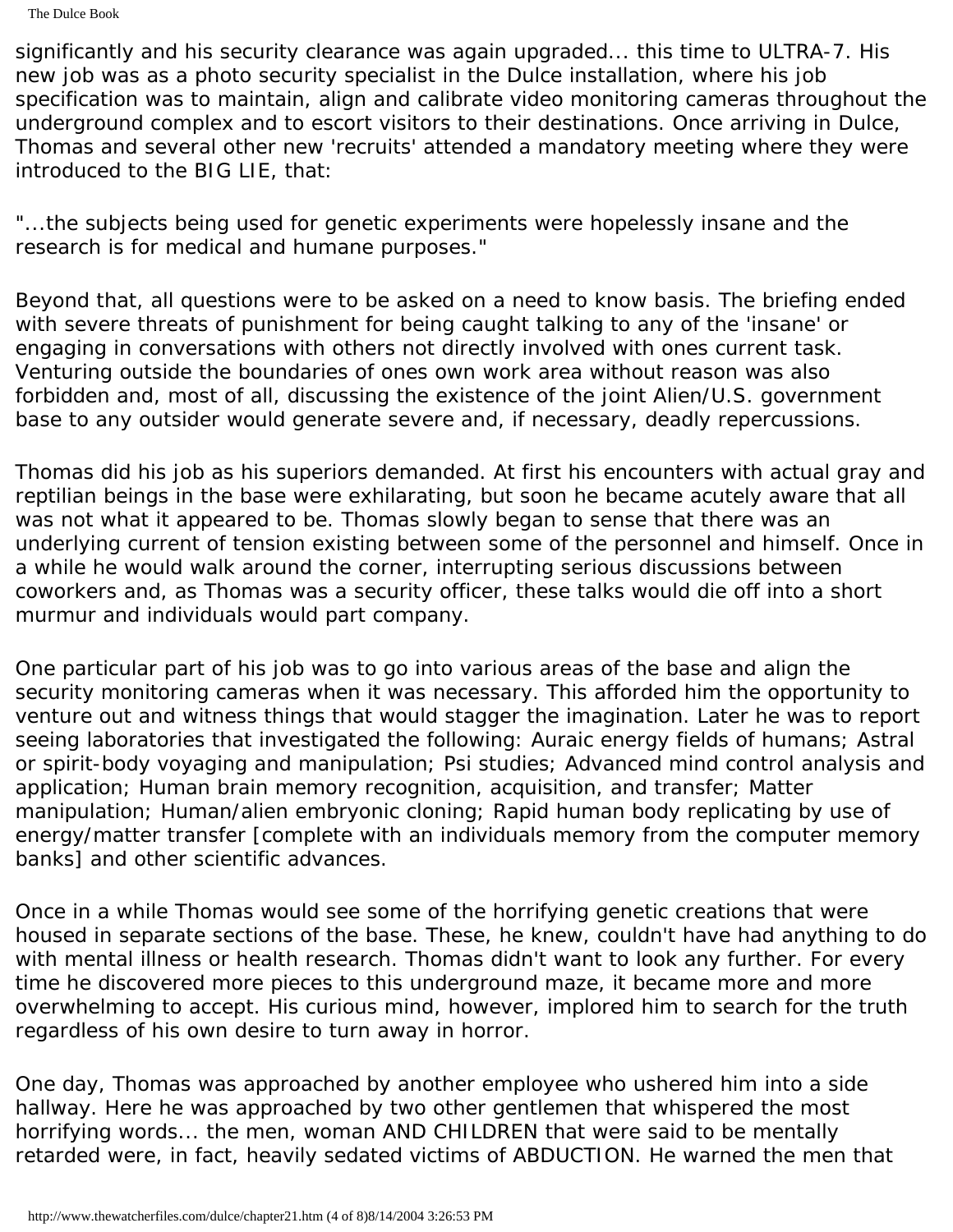The Dulce Book

their words and actions could get them in big trouble if he were to turn them in. At this, one man told Thomas that they were all observing him and noticed that he too was 'uncomfortable' with what he was witnessing. They knew that Thomas had a conscience and they knew they had a friend.

They were right, Thomas didn't turn them into his commanders. Instead, he made the dangerous decision to quietly speak with one of the caged humans in an area nicknamed "Nightmare Hall". Through their drug induced state, he asked their name and their home town. Thomas discreetly investigated the claim of this 'insane' human during his weekends out of the facility. He discovered through his search that the person had been declared missing in their home-town after vanishing suddenly, leaving behind their traumatized families, who followed dead ends and trailed flyers. Soon he discovered that MANY of the hundreds, perhaps thousands of men, women and children [from ALL AREAS OF THE WORLD] were actually listed as missing or unexplained disappearances. Thomas knew he was IN OVER HIS HEAD and so were several of his co-workers. All he could do, until somehow the situation changed, was to be alert and extremely guarded with his thoughts. The gray aliens' telepathic capabilities allowed them to 'read' the minds of those around them and if he revealed his intense anger, it would be all over for him and his new friends.

In 1978, tensions within the Dulce base were extremely heightened. Several security and lab technicians began to sabotage the genetic experiments. Increasingly frail nerves and paranoia finally erupted into what is commonly referred to as the Dulce Wars. It was a literal battle between the reptilians and the humans for the CONTROL of the Dulce base. It was the reptilians more than the humans that were pushing the "Big Lie", and insisted on using humans in their experiments, AND those who did not survive the experiments [were used] as 'sources' for the liquid protein tanks which 'fed' both embryonic gray fetuses as well as full grown grays, as a source of nourishment. The initial "Dulce War" conflict began on Level Three.

No one is exactly sure how it started, but we do know through Thomas' account that it involved the [base] SECURITY FORCES armed with beam weapons known as "Flash Guns", machine-gun toting [U.S. Military] personnel, and the Gray alien species (who had apparently tried to turn the base security forces and U.S. Military forces against each other. - Branton). When the smoke cleared, sixty-eight humans had been killed, twentytwo were completely vaporized and nineteen escaped via the tunnels. Seven were recaptured and twelve remain in hiding to this day. Thomas returned to his post awaiting the planning of his own escape.

(Note: It is not known just exactly how many grays were killed in the conflict, but it is obvious that the human security personnel were far outnumbered by the aliens since literally thousands of grays worked in the lower levels of the Dulce base, according to Castello. There are indications that the 'spark' may have occurred when many of the scientists within the lower levels -- who had learned about the "Grand Deception" of the aliens and their LIES concerning the abductees -- were captured by the Reptilians and apparently confined deep within peripheral bases underneath the Ute Mountains of SE Colorado and SW Utah. A few others apparently escaped and told those in the upper levels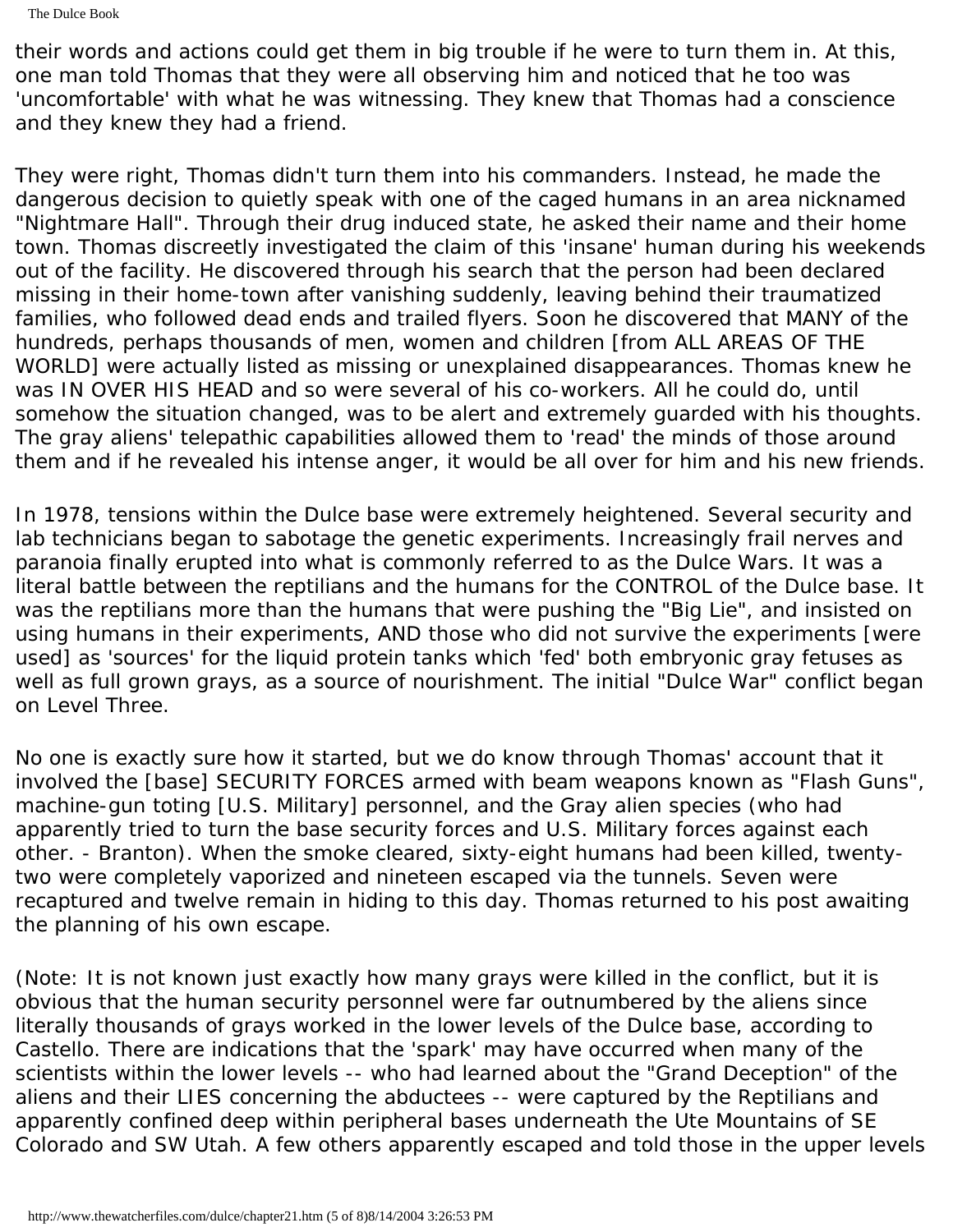what was happening below. The Grays/Reptiloids could not afford to let escape the fact that they had VIOLATED the treaty with MJ-12, and in fact had been violating it ALL ALONG with NO INTENTION whatsoever to keep it. They had hoped that the humans would not become wise to their "Trojan Horse" operation until they were able to infiltrate the planet more completely. At least 100 special forces were sent in by superiors who were ignorant of the whole picture in an effort to rescue the scientists and maintain order and control of the base, however the aliens -- who far outnumbered and out-teched the human forces -- managed to kill 66-68 of them. - Branton)

In 1979 the intense pressure that was brought upon Thomas in his job finally made him break the code of silence. He told his best friend, by a hand passed note, that he was working in a sub-surface, huge installation outside of Dulce, New Mexico.

He told his friend that he was working side by side with Gray aliens that consider themselves native Terrans and that the upside-down black triangle with the inverted gold colored T inside it was the insignia of the project.

Thomas knew that he had to leave the job for his own peace of mind, however now that he knew the truth about the abductees being held below, it would be almost impossible to live a 'normal' life. He would always be under observation and threat until the day he died. He also was aware of the fact that old age may not be his downfall. His demise could easily be expedited by certain individuals.

After one of his weekends away from the facility, he decided to return to work. This time through one of the less guarded air shafts, unannounced and into the base by way of secret passages. Once inside, he preceded to appear as if he was working his normal duties while taking charge of every thought as he passed by Grays. During this time inside the base, he removed still photographs of the facility and treaties signed, with authentic signatures, between California Governor Ronald Reagan, several other individuals and the Grays. Thomas also managed to retrieve a 7 minute black and white surveillance video of genetic experiments, caged humans, Grays, as well as schematics of Alien devices and complex genetic formulas. These items, he felt, were not only his chance to a seat at the bargaining table when the need arose, but also they were things that the public needed to know about.

He made copies of the films, photo's and paperwork, packed several 'packages' and instructed several different people who he trusted explicitly to bury or hide them until the right time.

He was then made aware through certain sources that his wife, Cathy, and son, Eric, had been forcibly taken from their home to an undisclosed underground facility for 'safe holding' until he decided to return with the items. At this point, he knew that even IF he did return everything to the Dulce commanders, that his wife and son were probably NEVER going to be the same again [if returned at all] after being manipulated by aggressive mind control. He also knew that he AND his family would most DEFINITELY become permanently missing due to some tragic accident. Thomas was at zero option. He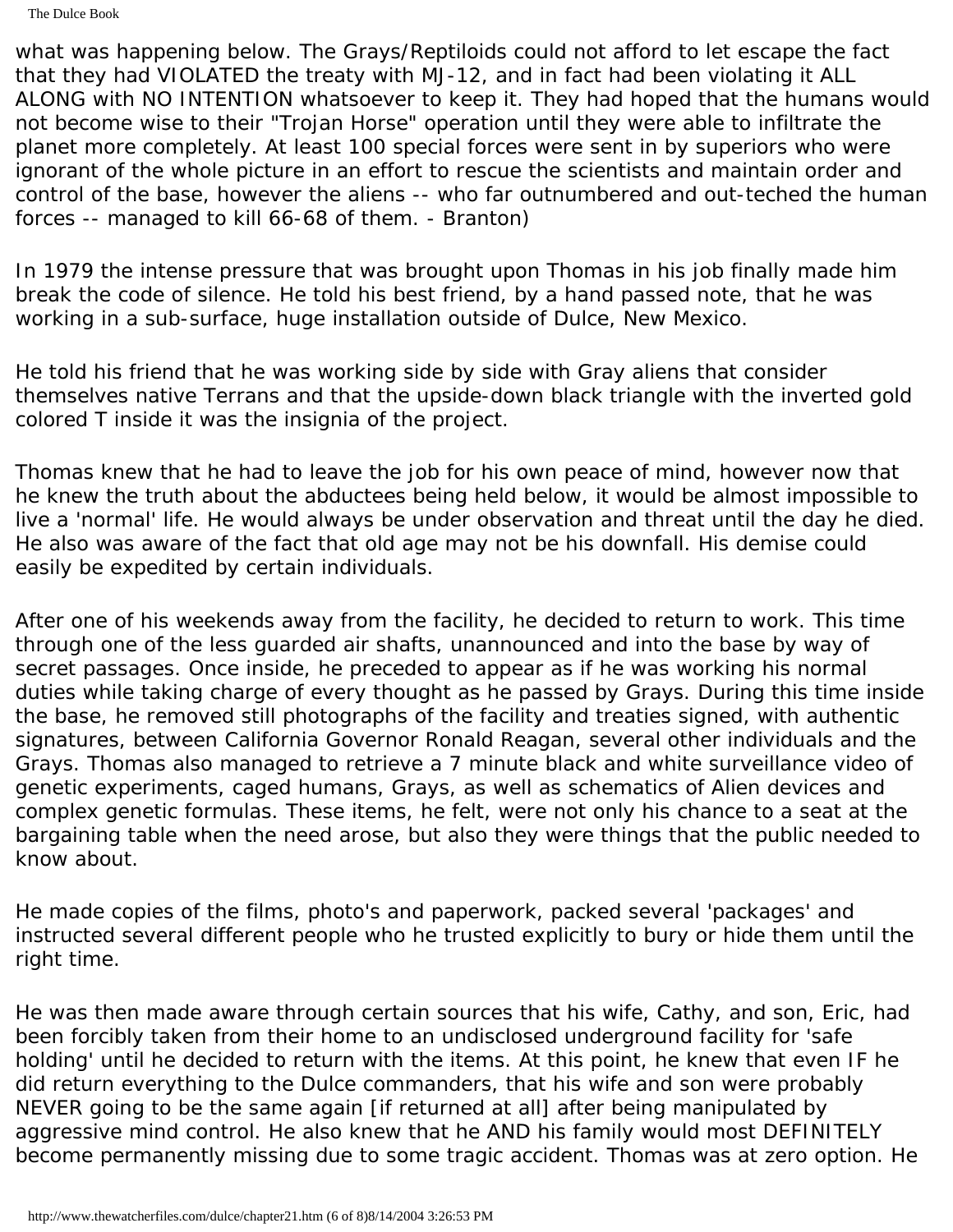The Dulce Book

quickly dissolved into a lonely life on the run. From state to state, border to border, motels to sofa's. Always looking behind him and trying his best to look ahead...

Further notes from John Rhodes:

During this initial period of evasion, Thomas was able to relay quite a bit of information about what was happening behind-the-scenes and what plans were being made by the government (that is, the fascist-corporate elements within the 'Executive-Intelligence-Industrial' government such as the NSA's MAJI & AQUARIUS agencies, which had reestablished the collaboration two years following the cessation of official human interaction following the Dulce wars. - Branton) and the Grays. Some of it has been withheld by his closest friends as a control device in order to authenticate or invalidate some abductees' stories and researcher's findings. Believe me, there are some very well-known people who make a living from selling this type of information and they have been lying through their teeth about their 'experiences'.

(Note: Are some of these false accounts given within THIS volume? I do not know, and as I stated at the beginning of this work I am not excluding ANY information source - although I may have my own 'opinions' on certain information such as with the Phoenix Project 'research'. However, I have decided to THROW IT ALL out on the table for all to see, and will allow the future to make its own judgments. Even if one or a few of the accounts are misleading, the odds that ALL of the combined accounts within this volume are false would defy the laws of probability. Perhaps the only way to tell for certain would be to do as the unsung hero Paul Bennewitz suggested -- that is to make a full-scale military assault on the base, conquer the aliens whether they be genetic creations or true aliens or both, and bring all activities there under full Congressional oversight. I'm sure that there will be no lack of potential military recruits for this type of assault, after all tens of thousands of young American men have in the past been sent off to die to protect CIA drug-running operations in the Golden Triangle, to give their lives for the United Nations' "New World Order", or in wars that were never meant to be won. I should however in all fairness state that in the Korean and Vietnamese wars there was a very real threat in the form of Communism, and many young men bravely fought and died in the defense of freedom. However their patriotism and hopes of victory were often sabotaged by Communist sympathizing Socialist U.N. officials or by covert drug operations or other hidden agendas. In other words if we have fought wars in the past against the 'tentacles' of the beast, so-to-speak, then I see no reason why potential recruits would shy away from a battle against the 'head' of the Beast itself, especially when we consider that such a battle or war might ultimately have galactic ramifications. One of the problems with the "Dulce Wars" was that only 100 special forces with high-level security clearances were unknowingly sent-in to a base inhabited by over 18,000 Greys. 44 of these reportedly survived the firefight -- which considering the opposition was a very good survival rate. However with the latest developments in military technology, with the current 'civilian intelligence' on the base which exists now thanks to Paul Bennewitz and others, and with the millions of American Christian Patriots who would no doubt be willing and ready to wage a HOLY WAR against the entrenched Draconian COLLECTIVIST forces on earth... the next military assault on the DULCE BASE will not be so one-sided. - Branton)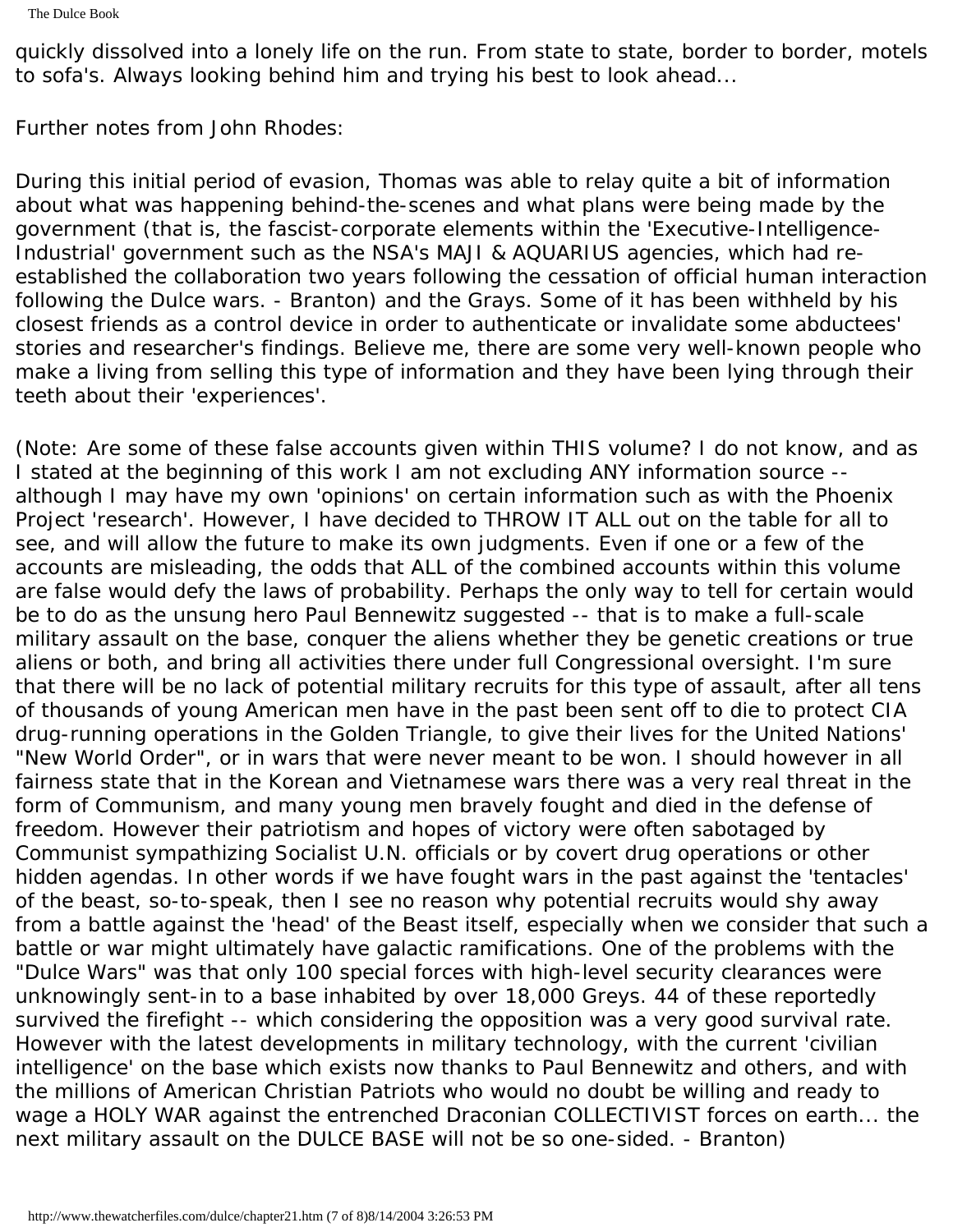He [Thomas Castello] hopes that you find this information interesting and noteworthy. We feel that it is imperative to release more information because of the stepped-up abduction activities. If you should ever be inquisitive enough to try and do a field investigation of Dulce yourself, then you had better prepare and prepare well!... Do not treat [this] information lightly. Thomas Castello, the former Dulce Base security technical [officer] and a personal friend of two OZ team members, may have given his life in order that some day the world may see the truth about the existence of the Dulce facility in which he worked [Thomas has not made regular visits to any of his known 'contacts' for quite some time. Some are fearing the worst...]

Elsewhere within the manuscript released by John Rhodes -- from which we have just quoted. -- we read the following:

"Obviously, if these snake-people or reptilians really did once live amongst the Homo Sapiens population, they have gone to extreme measures not to be revealed since they went into hiding... [however] OUR progression has been carefully monitored by the elusive reptilian race that lives within the cavernous Earth itself...

"Legends from different parts of the globe all tell of an underworld inhabited by mystical beings of varied forms. I believe that the reptilian race...still resides to this day underground, hidden away in the dark crevices of the Earth and in the depths of the oceans. The evidence supporting this proclamation is also available through recent reports and historical documentation... If you really want to see the big show, don't look above your head, look below your feet!"

BACK: **[Chapter 20](#page-197-0)** NEXT: **[Chapter 22](#page-208-0)**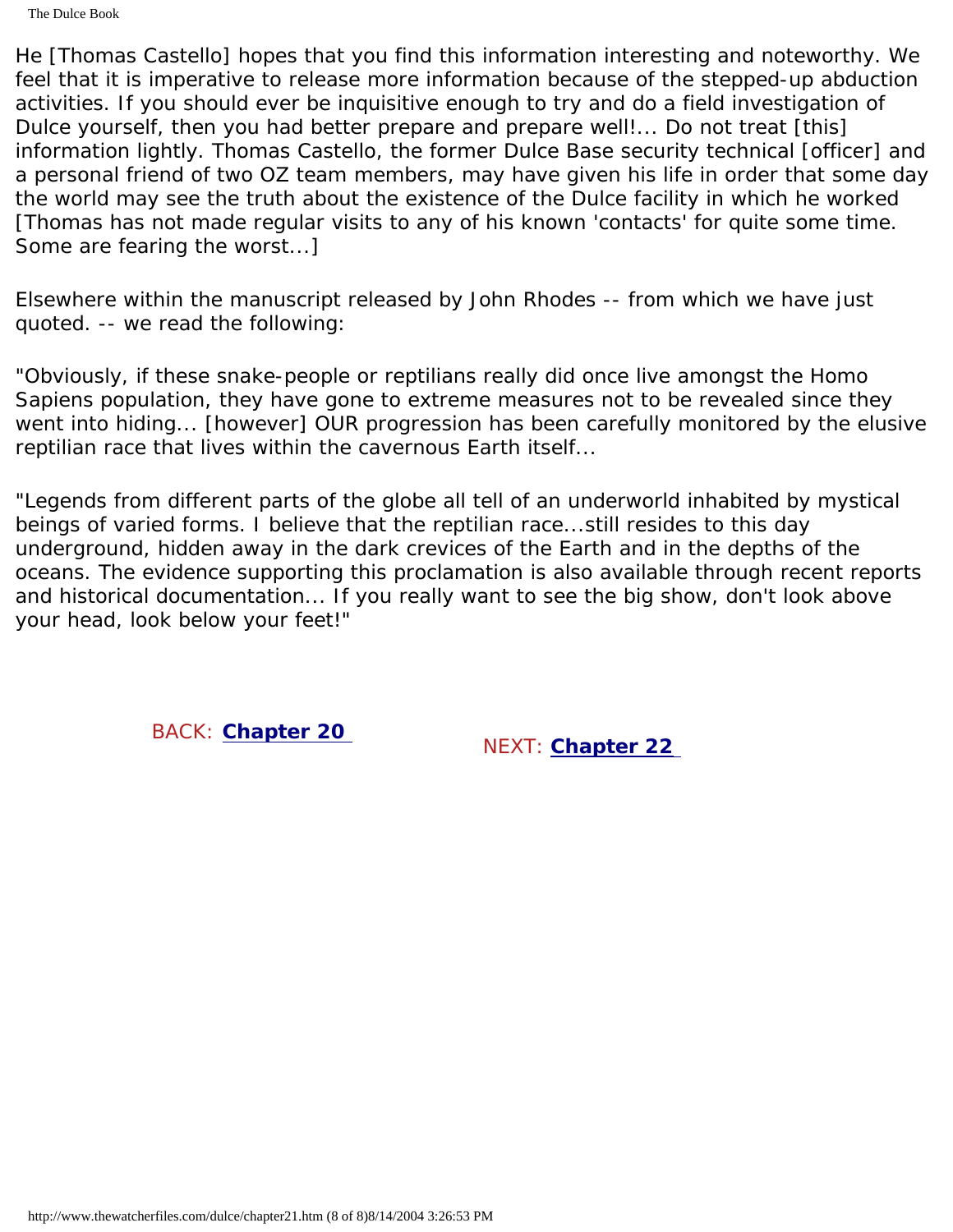Chapter 22

## <span id="page-208-0"></span>**Mystery-Maverick Jim McCambell Takes On The Dulce-Bennewitz Enigma**

The following document [among others] originated from a U.S. Intelligence worker who has been missing for quite some time. Concerned family members discovered this document in a locker in which the missing Intelligence officer apparently kept some of his papers. This document as well as others in his possession may have had some connection with his disappearance, although exactly what connection this might be, is uncertain.

Copies of this and other documents eventually ended up in the hands of several researchers as a result of one investigator who was approached by the family of the missing agent and given the documents. This source stated that this family was extremely disturbed not only about the disappearance but also about the nature of the documents themselves and the role they may have played in connection with the disappearance.

In the copy of the document which is quoted here, some annotations were made. These seem to have been 'corrections' on various points related in the ms. made by Paul Bennewitz himself. These corrections will be indicated by an [\*]:

"SUMMARY OF NOTES TAKEN BY JIM MCCAMPBELL CONCERNING... TELEPHONE INTERVIEWS WITH DR. PAUL F. BENNEWITZ:

"This is Jim McCampbell making a recording of a remarkable episode on July 13, 1984. It has to do with a UFO base, cattle mutilations, advanced weaponry, contact with aliens, etc.

"The episode began about a week ago when I received a little semi-annual periodical titled STIGMATA. It is number 21, the First Half of 1984. This little bulletin is prepared by Thomas Adams at P.O. Box 1994, Paris, TX 75460... (Tom Adams is the ex-husband of Christa Tilton, by the way. - Branton)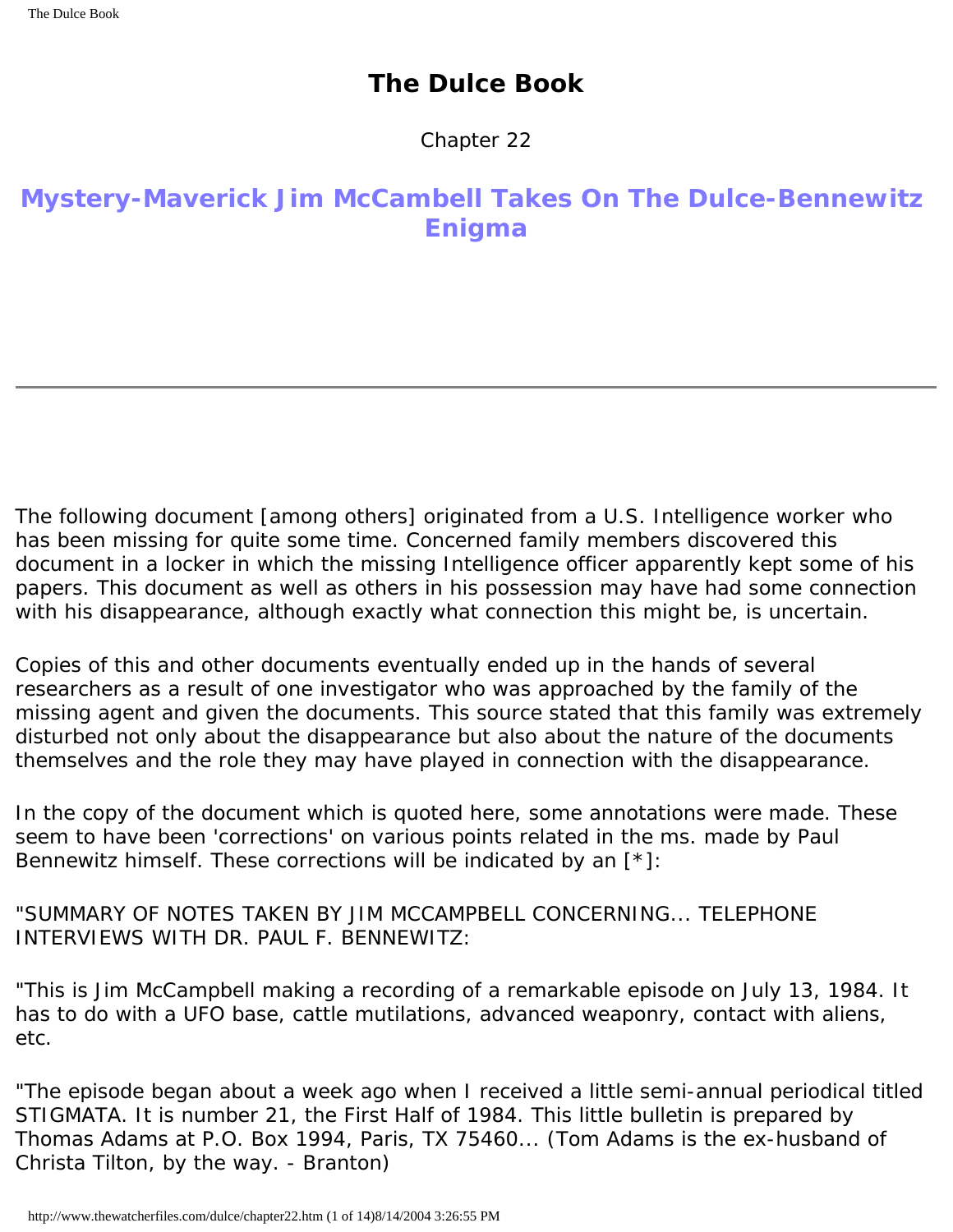"He has a rather lengthy article. One finds point of interest on page 9 and I suppose the only way to pursue this is to read what he has here as it is fundamental to the entire story.

"Quoting: 'In May of 1980 a most interesting event occurred in northern New Mexico. An event similar in many respects to the Doraty Case. A mother and her young son were driving on a rural highway near Cimarron, New Mexico. They observed two or more craft and as Judy Doraty did, they observed a calf being abducted. Both observers were themselves abducted and taken on separate craft to what was apparently an underground installation, where the woman witnessed the mutilation of the calf. [\* Woman witnessed mutilation in the field - dead animal taken with them.] It has been alleged that she also observed a vat containing unidentified [\* cattle] body parts floating in a liquid, AND ANOTHER VAT CONTAINING THE BODY OF A MALE HUMAN. The woman was subjected to an examination and it has been further alleged that small metallic objects were implanted into her body as well as into her son's body. More than one source has informed us that CAT-scans have confirmed the presence of these implants.

"'Paul Bennewitz, President of his own scientific company in Albuquerque and an investigator with the Aerial Phenomena Research Organization, has been the principal investigator of the case. Interviewed in his office in April 1983, Bennewitz reports that through regressive hypnosis of the mother and child and his own follow-up investigation [including communications received via his computer terminal which ostensibly is from a UFO-related source], he was able to determine the location of the underground facility, a kilometer underground beneath the Jicarilla Apache Indian Reservation near Dulce, New Mexico. [Since 1976, one of the areas hardest-hit by mutilations coincidentally or whatever].

"'...The mother and son, by the way, were returned back to their car that night. Since the incident, they have suffered repeated trauma and difficulties as they attempt to recover from the episode. We pass this along because the account is, of course, most crucial if true; but we are not in a position to confirm the alleged findings. Hopefully, more information regarding this incident will be aired in the near future. We can only consider such reports while continuing to seek the evidence to refute or confirm.'

"That's the end of this remarkable quotation from STIGMATA.

"...I got in touch with Dr. Bennewitz by telephone and indicated that I had seen this reference to him and his work and I wanted to find out whether he was being misrepresented or whatever... It is rather mind boggling and here is the substance of that telephone conversation.

"He is a physicist and he started four years ago to determine in his own mind whether UFOs exist or do not and he has gotten much more deeply involved than he ever intended. IT HAS CAUSED HIM A GREAT DEAL OF TROUBLE FROM THE GOVERNMENT INTELLIGENCE GROUPS. He has pictures from the location. He went with a Highway Patrol Officer and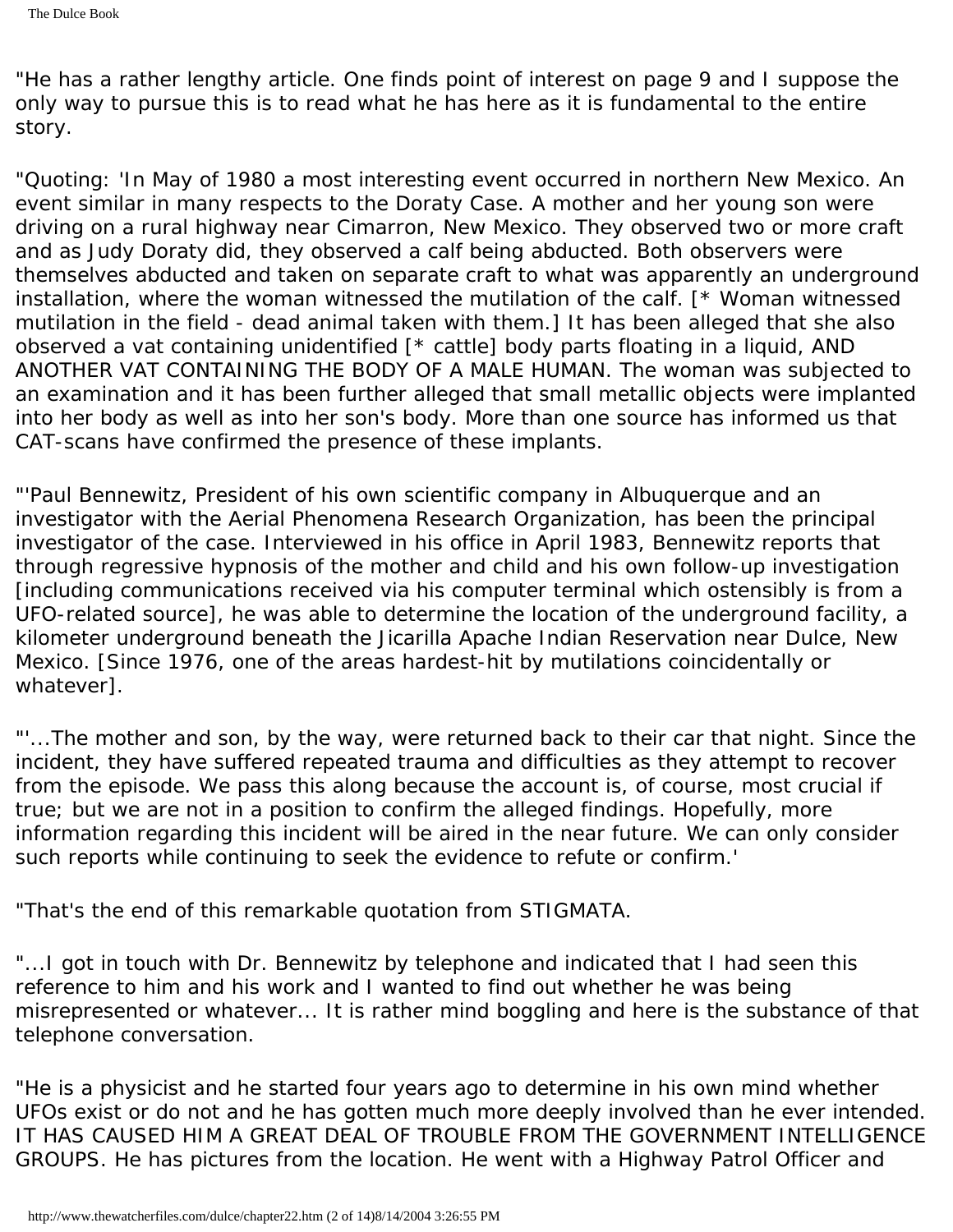they saw a UFO take off from the mesa at the location. He obtained photographs and what he calls launch ships were 330 ft. long and 130 ft. across. The cattle rancher named Gomez and he went back to this location which is a mesa and saw a surveillance vehicle which was about 5 ft. by 10 ft., like a satellite, he said. He had been using a Polaroid camera and then got a Hausel-Bladd to produce much better pictures. He set up a monitoring station and observed that UFOs are all over the area... He has been dealing heavily with a Major Edwards [somebody] [\* Security Commander] who was with Manzano Security and two [\* My wife & I] of them saw four objects outside of a [nuclear] warhead storage area at a range of about 2500 feet and obtained movies of them. He now has about 6000 feet of movie footage, of which 5000 ft. is in Super Eight. THE OBJECTS HAVE THE ABILITY TO 'CLOAK,' that's the word, spells CLOAK like cloak and dagger, like cover up and he says that they can cause themselves to go invisible by a field that caused the light waves to bend around the object and that one sees the sky behind them.

"He confirmed the fact that the woman was picked up when she accidentally observed the calf being abducted. He has paid for a pathology work and medical doctor work. The pathologist is a former head of the microbiology department of New Mexico University. They have done CATscans to show that the woman and her son did in fact have implants in their bodies.  $\lceil$ \* We confirmed the woman - not her son] She has a vaginal disease like streptococci-bulbie[?] and tried many antibodies to destroy the bacteria. That it has survived off the antibodies themselves. THE ALIENS KEEP HASSLING HER. [\* Still true to date].

"Paul kept the woman and her mother at his house and the UFOs were flying overhead constantly. THERE IS NO ESP INVOLVED, BUT IT IS JUST PLAIN PHYSICS.

"They beam down [\* They send a beam down - not 'beam down']. They can communicate THROUGH THIS BEAM. She picked up their transmissions. He devised a means of communication based upon her alfbic [?] code; one is equal to 'no' and two being 'yes.' Through this code he has been able to talk to the aliens. He then computerized a system that would reject extraneous inputs. HE SAID THAT THEY CAN BE VERY THREATENING AND MALEVOLENT...

"He then told the O.S.I. OF THE AIR FORCE and he has been requested to give [\* Did give] several presentations to HIGH LEVEL Air Force people in briefings on the subject, WING LEVEL Command and many others including this fellow Edwards. And he took a helicopter to the site [\* No - Twice to site - 1st by OSI agent, 2nd by a Col. Carpenter]. It turned out that the WING COMMANDER, after a presentation that this fellow made, then took a helicopter to the site and made photographs.

"He says that you can see saucers on the ground. He says there is a kind of cone - a large cone and the larger vehicles come and land on top of the cone with the top of the cone fitting into a hole in the bottom. There is an elevator inside of the cone and that goes down into the mountain or ground about one kilometer. You can see the aliens running around the base getting into the vehicles and stuff. They use small vehicles to get around that have no wheels. They are rectangular in shape and they levitate. They do not show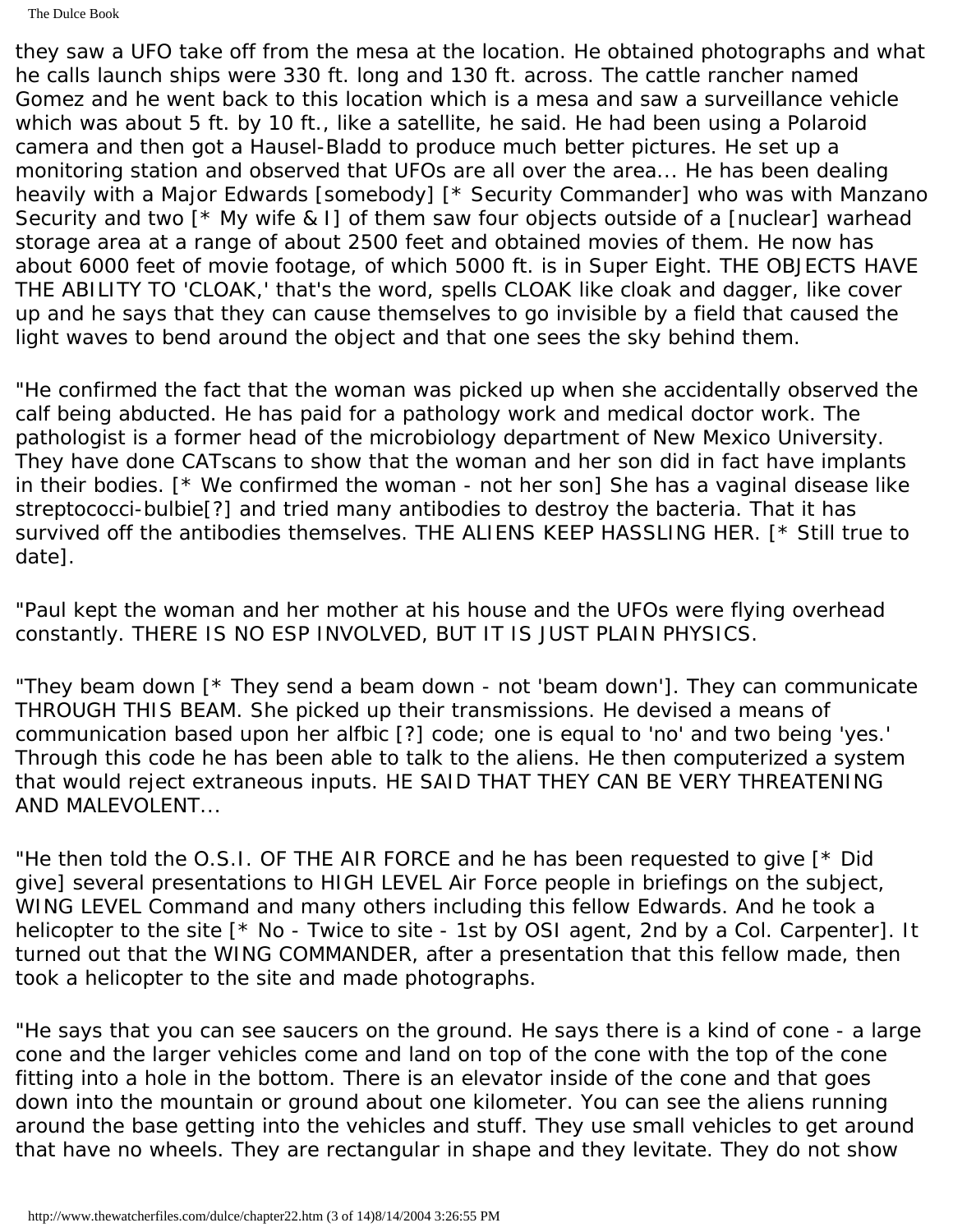up in color BECAUSE THEY ARE HIGHLY REFLECTIVE, but in B & W they are visible. He says that there are beam weapons that are floating in strategic locations and there is a road into the base. He obtained infra-red photos of the area from an altitude of 14,000 Ft. There is a level highway going into the area that is 36 ft. wide. IT IS A GOVERNMENT ROAD (i.e. part of the off-limits road that goes through Colorado's Ute Reservation and then south across the border? - Branton). One can see telemetry trailers and buildings that are five sided buildings with a dome. It is standard military procedure. There are many guard points and 'stakes' and there are launch domes that one can see. Next to the launch dome HE SAW A BLACK LIMOUSINE AND ANOTHER AT SOME DISTANCE OFF [\* Apparently]. The careful measurements showed that the limousine was the same length of his Lincoln Town car. IT IS A C.I.A. VEHICLE. ALSO THERE WAS A BLUE VAN. He has been cautioned about these limousines as they will run you off the road if you try to get into the area and in fact somebody has been killed in that manner. To the north is a launch site. THERE ARE TWO WRECKED SHIPS THERE: they are 36 feet with wings, and one can see oxygen and hydrogen tanks. There are four cylindrical objects Socorro type -- two carrying something while flying. The whole operation is based upon a government agreement and a technology trade. We get out of it atomic ships that are operated by plutonium. The Cash-Landrum case was one of them. The doors jammed open and neutron radiation came out. They are based at Kirtland AFB and Holloman AFB [\* No - only know of one based at HAFB] and some place in Texas [possibly Ft. Hood, Texas - a guess only]. He said the government is paying the hospital bills for the Cash-Landrum victims [\* OSI Input - found out later unless someone covering - not true]. Refueling of the plutonium is accomplished at Los Alamos. He had... pictures of this base back to 1948 and it has been there starting in 1948. Pictures in 1962, you can see many saucers and the base and truck... The road was 'passed off' to the local inhabitants as a lumber contract. He has photographs [\* I believe] of the firing of a beam weapon that [fires?] in two directions. [That would be necessary on a flying saucer. The reaction forces would impede the vehicle] He has computed the speeds of [the] flying saucers at 15,000 mph and indicates that THE PILOTS [\* of ours] ARE FROM N.S.A., THE NATIONAL SECURITY AGENCY. The aliens have had atomic propulsion system for 48 years (or rather one particular 'alien' group, probably native subterranean? - Branton) and the saucers themselves operate on an electric charge basis having to do with crystal semiconductor and [\* Maybe] a super lattice. I think he said 'as you increase the voltage, the current goes down.'... At present there are six to eight vehicles, maybe up to ten over the area and sometimes up to 100. THEY CAN BE SEEN IN THE CLOUDS. They go into cumulus clouds and produce nitrogen nitride. [\* I assume or speculate it is this] YOU WILL SEE BLACK SPOTS IN THE CLOUD. They eat holes in the cloud. If you can see black spots in a cloud, then you can tell that a vehicle is in there.

"He says that they come from six different cultures and in his communications (via accessing the information system of the underground base by tapping-in to their ship-tobase communications frequency using a radio-computer-video setup he developed. - Branton) [he learned that] SOME come from a binary system, possibly Zeta Reticuli and from distances up to and larger than 32 light years away. They also  $\lceil$ \* appear to have one to three [carrier?] ships in earth orbit at 50,000 KM altitude [\* Based upon data]. He had to form the words to try to communicate and he produced a vocabulary of 627 words in a matrix form and used a computer. The Flying Saucers [\* we see] are limited to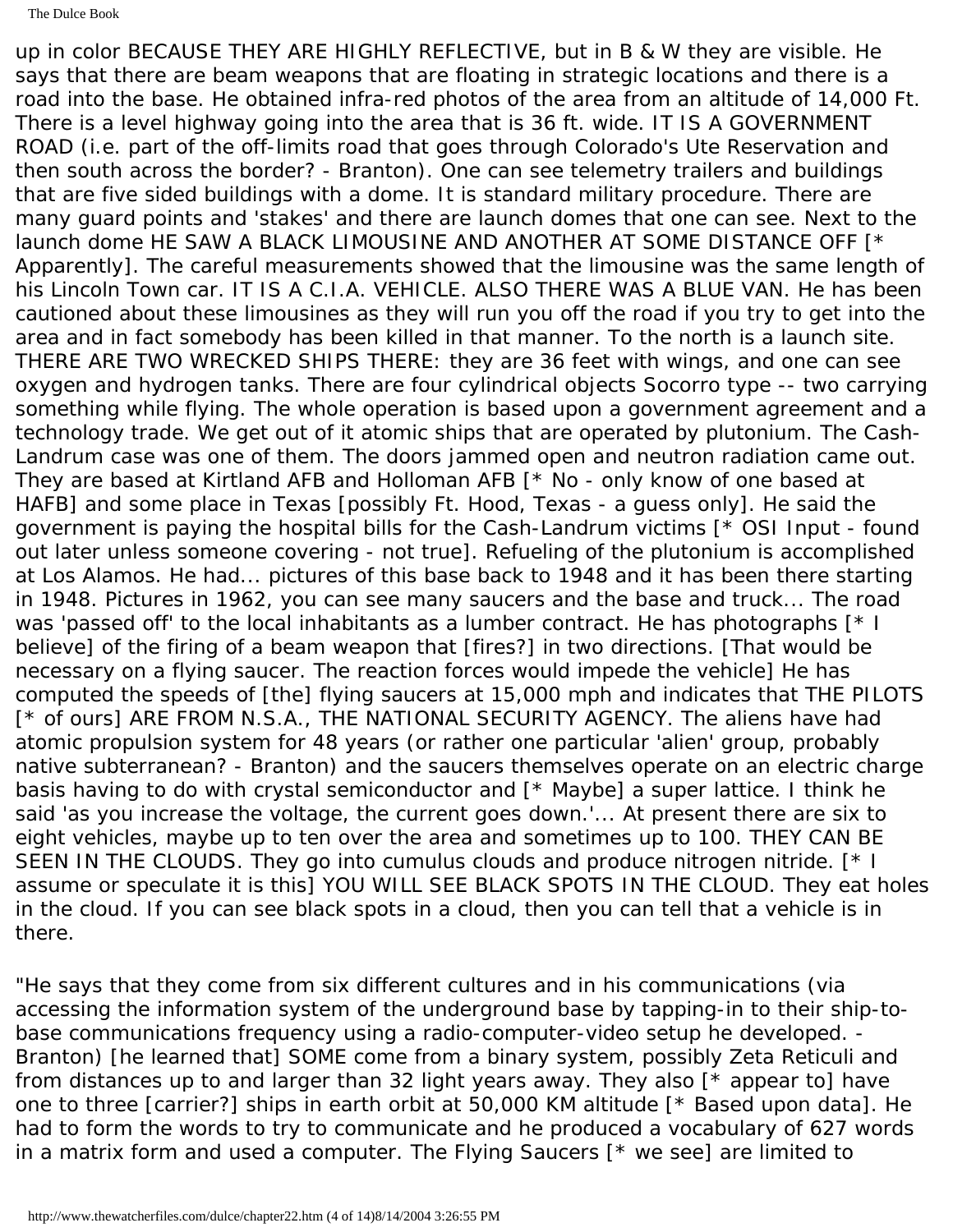operation in the atmosphere.

"Now with regard to the cattle problem, the aliens are using the DNA FROM CATTLE AND ARE MAKING HUMANOIDS. He got pictures of their video screen. SOME OF THE CREATURES ARE ANIMAL LIKE, some are near human and some are human and short with large head (Hu-brids? It would seem that if this is the case, not all of the so-called 'hybrids' are infused with reptilian DNA, but rather cattle DNA or a wide variety of other DNA sources available in the 'Nightmare Hall' level of the base. - Branton). They grow the embryos. After the embryos become active by a year of training presumably that is required for them to become operational. When they die, they go back into the tank. Their parts are recovered.

"In 1979 something happened and the base was closed. There was an argument over weapons and our people were chased out, more than 100 people involved. [Someplace later he indicates further details on this point] ... (this 'may' be where the 66 -- 44 figures come from, that is 100 special forces who were sent in and forced to face literally THOUSANDS of Grays, 66 of whom fought to their deaths while 44 out of the hundred managed to escape back to the surface. - Branton)

"The base is 4000 ft. long and our helicopters are going in there all the time. When it became known that he was familiar with all this, the mutilations stopped. [\* True] They are taking humanoid embryos out of this base to somewhere else. I asked if it was Albuquerque or Los Alamos, but he said he didn't know. [Note: 1/8/86 - looks like it is Albuquerque]

(Subterranean bases below Albuquerque? Thomas E. Castello also stated that much of the Dulce activity was being extended into a MAJOR 'Gray' basing area below the Los Alamos region. One team of scientists who were investigating some newly-found ancient pictographs that depicted 'alien-like' scenes in or around the Santa Fe National Forest, insisted that they had seen in the early morning hours while camping in the area several dozen discs in the skies over the mountains, and shortly afterwarda a very large caravan of 'cattle trucks' -- which entered the area and seemed to leave hours later, after unloading their cargo. This whole situation seems to 'imply' that the secret government may be 'feeding' the Grays at Los Alamos, which is apparently the largest 'nest' in North America outside of other known 'nests' near Madigan - Fort Lewis, WA; Lakeport-Hopland, Mt. Lassen & Deep Springs, CA; Area 51, NV; Dugway, UT and the Major NEXUS below DULCE, New Mexico. This may all be part of an elaborate operation to 'appease' the aliens. The scientists stated that black helicopters, apparently having spotted their vehicles some distance away, flew over the area for some time in an effort to locate them, but apparently could not do so. They said that an almost identical scenario was repeated the following night and early in the morning. - Branton)

"He said there are still quite a few helicopters in operation. They fly at night. [\* all unmarked] HE WENT UP THERE HIMSELF IN A HELICOPTER AND THE O.S.I. BRIEFED THE COPTER PILOT AND HE THOUGHT PERHAPS THE COPTER PILOT HIMSELF WAS AN UNDERCOVER MAN. They saw helicopter pads up there - Viet Nam type, with bearing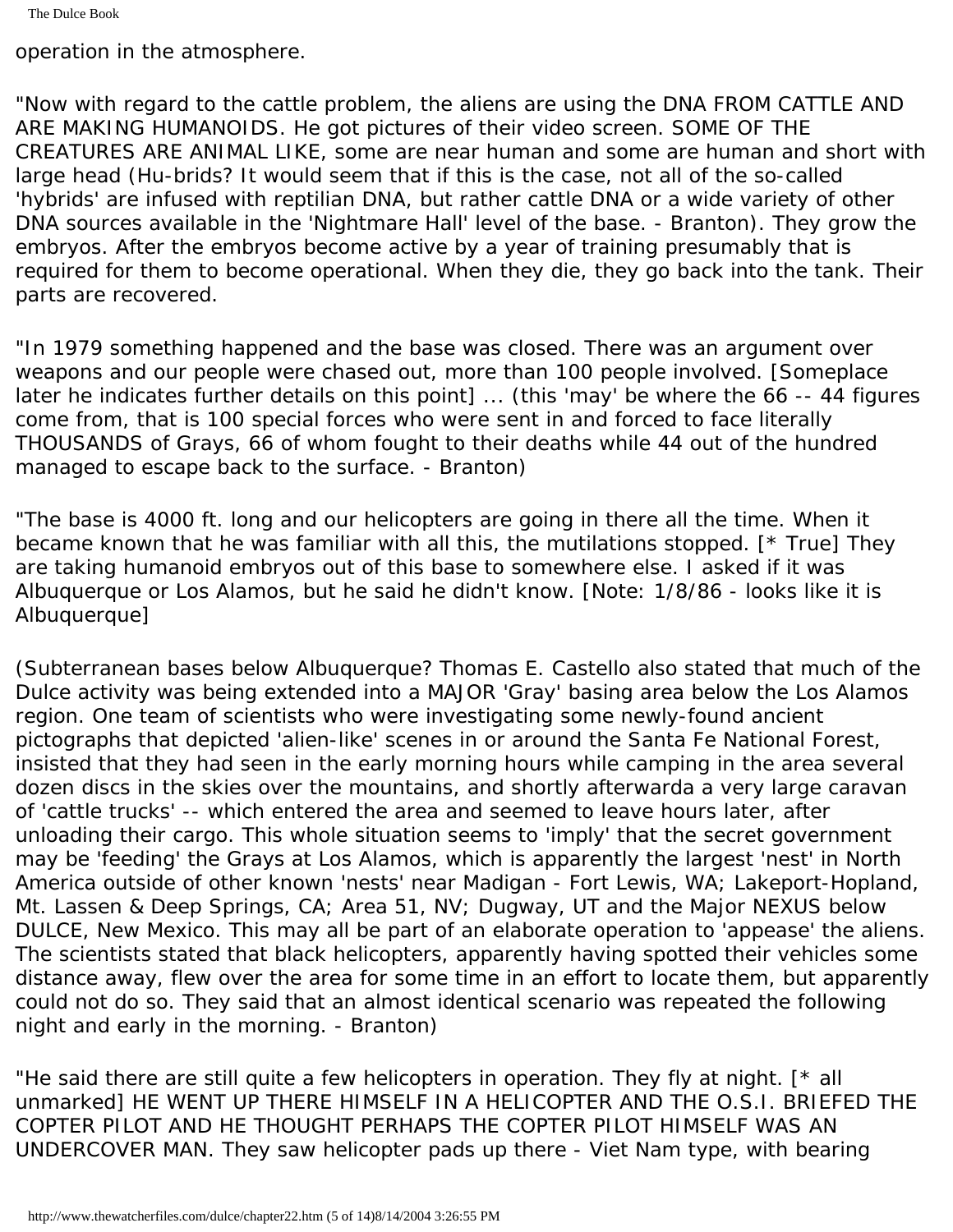markers and trees pushed off away from the location. It is such a wild area he said. He agreed to send me the coordinates of this base.

"Regarding abductions of people, they pick out medium to low IQ personnel.

(They have also -- according to my information -- attempted to abduct people with higherthan-normal IQ's, with photographic memory, etc., in order to either utilize them on an unconscious basis or neutralize their intellectual capabilities if they appear to be a potential threat. - Branton)

"They are able to scope out each one [so we can do the same thing with electro-magnetic spectrum analyzers]. [\* I don't know this part - word mix-up - drop]. They pick up these people and then put implants into them and then take tissue samples, including ovum from the women, sperm from the men and DNA.

"THEY CAN PROGRAM THESE PEOPLE AS SLAVES TO DO WHATEVER THEY WISH AND THEY WILL HAVE NO MEMORY OF IT. THEY [The Hard Core type] STAUNCHLY REFUSE TO BE X-RAYED OR HYPNOTICALLY REGRESSED. YOU CAN RECOGNIZE THEM BECAUSE OF THEIR EYES. HE SAYS 'PECULIAR LOOK IN THE EYES AND A FUNNY SMILE.' [\* An expression] Hynek (that is the late J. Allen Hynek, who worked for the Air Force's Project Blue Book in the early years and later became a civilian 'Ufologist'. - Branton) knows about all of this and has been in contact with Coral [Lorenzen]. He regards Hynek as a threat. [\* Not really - I just think he is still a Gov. cover] At his house, he showed Hynek films and out in the back yard a flying saucer. He asked Hynek about his view with regard to abductions as to how many people might have been abducted. HYNEK, UNHESITATINGLY SAID ABOUT ONE

OUT OF FORTY. (Other sources claim that more recent figures indicate this to be one out of twenty or even one out of ten Americans, since more abductees are being taken and implanted as time goes on -- most of whom are consciously unaware of the process because of hypno-electro-chemical memory suppression! - Branton)

"He said that many people come to his door to see him, just 'out of the blue' and he sees SCARS on the back of their necks. That previous old scars are easy to detect and that new ones are hard to detect. HE FEELS THAT THIS IS A SICKENING SITUATION.

"THE ALIENS HAVE GONE WILD AND USE HYPODERMICS [and notes a 'parallel four times.'] [McCampbell: I don't know what that means] [\* I don't know either]. He has been paralyzed four times and has been hit 250 times by hypodermics. He says they knock you cold and they do whatever they want to do and the above points have been verified medically.

"A man came to see him with a top secret document that was dated in the 50's, indicating if anybody found out about all of this they would kill them. He was asked 'doesn't that bother you?' He said 'no it didn't.'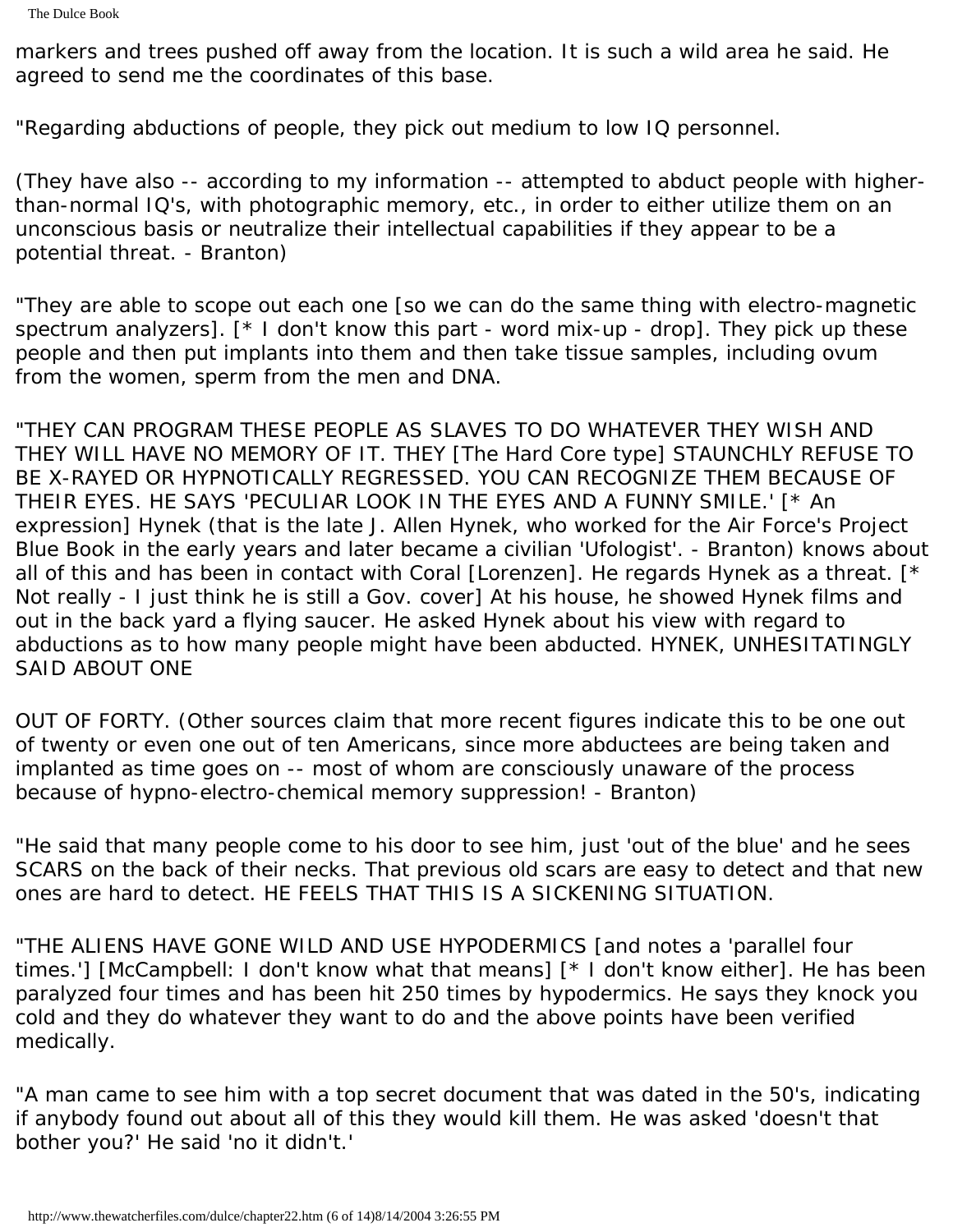"He said he had sent some film to Kodak and there were seven rolls. They were Ectachrome G which could not be processed locally, so they had to go to Kodak. He does all of the film work commercially so that nobody could claim that he had 'monkeyed' with the film. His films came back, but one of them -- one was plain Ectachrome, but [\* Was missing for 2 months - when received] nine feet was missing and this was close-ups of UFOs that he had taken. The missing pictures of the nine feet  $\lceil * \rceil$  The 9 ft. didn't - others known only to me did] IN A TOP SECRET DOCUMENT THAT HE STUDIED AND THE CODE NAME IS AQUARIUS AND IT IS A PROJECT OF THE NATIONAL SECURITY AGENCY [\* I was told NASA]. They are the ones that kept his film and copied it with deletions on Ectrochrome and sent it back [\* I suspect].

"THERE HAVE BEEN INDIRECT THREATS BY THE AIR FORCE INTELLIGENCE AGAINST HIM.

"THE LOCATION OF THE BASE IS 2 1/2 MILES NORTH-WEST OF DULCE AND ALMOST OVERLOOKS THE TOWN. IT IS UP ON THE MESA. We discussed the similarity between everything we have been talking about here and the movie 'CLOSE ENCOUNTERS OF THE THIRD KIND'. He said he speculated that seemed to be a plan of disclosure, that is the movie. The coordinates of the location are not far off and the mountain where the actual base is looks much like the mountain in the movie.

"The next thing was -- Discussing the trade off -- all right. Here is what we got in the trade off. We got atomic technology, the atomic flying ships. Several of them, the first one wrecked on the ground and it can be seen and photographed from the air. A second one wrecked. A third one was wrecked. Apparently this last one was repaired and was the one that was in Houston -- near Houston in the Cash-Landrum case. The second items that we get out of it, are the beam weapons, the beam technology and third [\* I speculate] is the thought [psionic] beam. That is the means by which communication is accomplished. It is electrostatic in character with a magnetic component  $\lceil * \text{ artifact} \rceil$  and it is the only way of communicating with people. They have to have the implants in order to use it. The crash occurred at the base WHEN THERE WAS A DISTURBANCE OF SOME SORT, THE ALIENS KILLED 66 OF OUR PEOPLE AND 44 GOT AWAY. [\* Alien computer input - True? I do not know.]. Over an argument -- they turned on us.

"...He was familiar with what the aliens called MPS, which means manipulations per second -- no, manipulations per sequence. [An] electrostatic field that can be manipulated into many configurations and the craft can stall. In order to prevent this, the field is adjusted once every forty milliseconds. He studied the trails from UFOs and they seem to break down into a pulse rate of 62 per second. Based upon the color movie pictures, there seems to be a blast of light and spectral components and composition in there, with a Bow-Wave in front of the UFO with nitrogen showing green and oxygen showing blue, but with the saucer being invisible. They can run into a car or airplane and this Bow-Wave will destroy them. Rockets can hit this Bow-Wave and be destroyed. They can't penetrate it. At White Sands he was shown pictures of an F-15 shooting rockets with a missile at a target and the saucers came in behind the missile, 30 ft. behind, and then flew through the explosion. He didn't know what the purpose of the demonstration was, but suspected it might be just to show how invulnerable they are. But sometimes the saucers get into trouble and they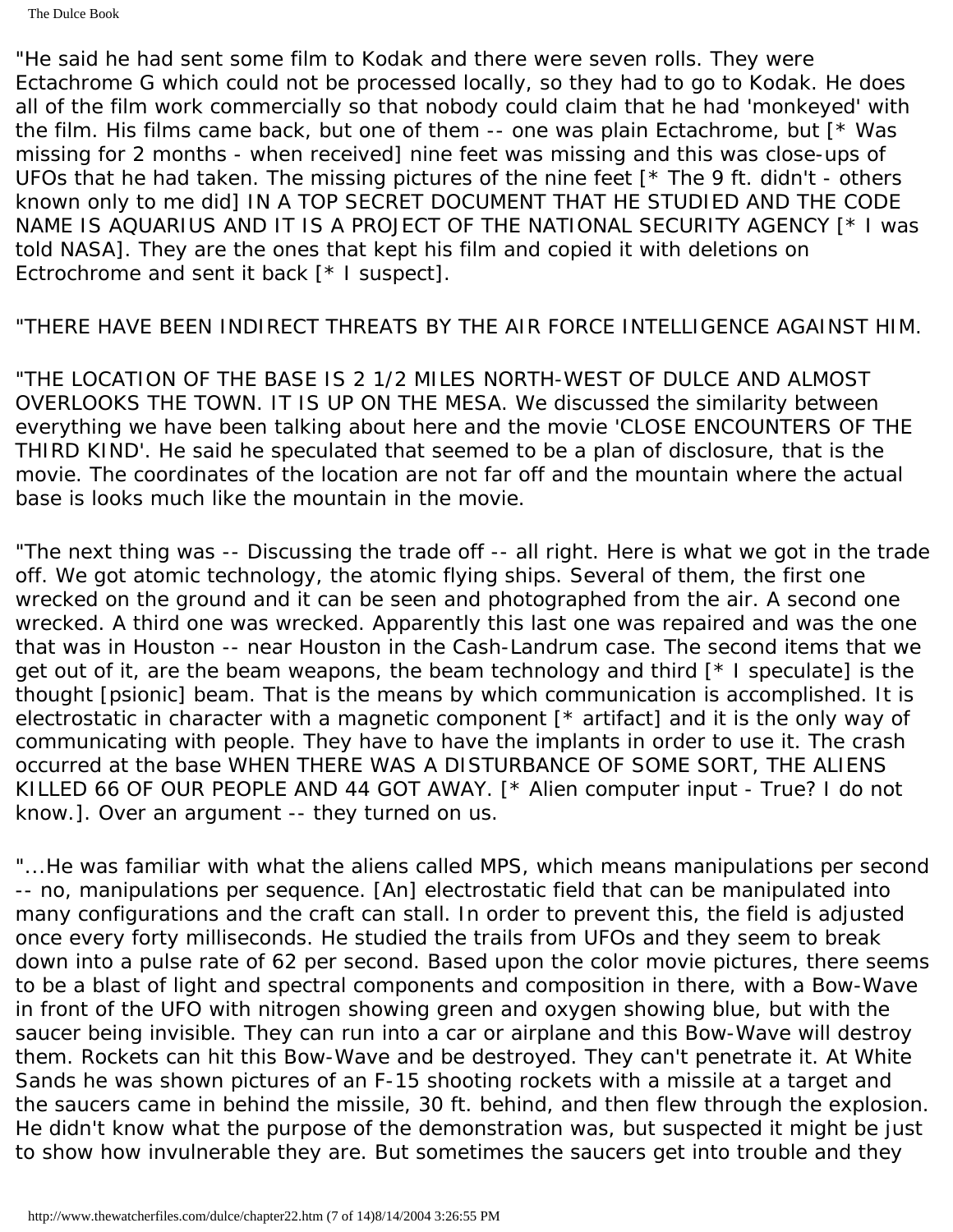are all consumed in some kind of way.

"When he went up to Dulce in a helicopter, they landed and left some equipment there, but then when they came back the pilot was extremely nervous. Paul wanted to land on the base, but the pilot wouldn't do that. They came back to Dulce and landed at a small strip there, where they found two large Huey helicopters. The Indian [\* Highway Patrolman] in charge there named Valdez went aboard one of the choppers AND THEY FOUND THEM TO BE FULL OF COMMANDOS. THEY ESTIMATED A TOTAL OF 75 COMMANDOS, fully armed with M-1 rifles [\* No - M16's] and rockets [\* & launchers].

"They did not have any indication of rank [\* Valdez says no - not true - my mistake - I did not get that all]. They only HAD shoulder patches on and the helicopters had no identification other than numbers. The helicopters were part of a project called BLUE LIGHT and they were from Ft. Carson, Colorado [\* OSI Input]. When they left they were escorted by these two large Huey helicopters. As they were flying along, in the background they saw rise up one of the advanced space technology vehicles that looked like a manta ray with a negative dihedral and projections coming down. It flew vertically past [the] two accompanying helicopters. PAUL FEELS THAT IT IS IMPERATIVE THAT THIS INFORMATION BE RELEASED BECAUSE HE FEELS THAT IT IS UNCONSTITUTIONAL FOR THE GOVERNMENT TO BE INVOLVED IN SUCH AN ARRANGEMENT THAT INVADES THE PRIVACY OF THE INDIVIDUALS BY THE IMPLANTATION'S. HE SAID THAT 'ONCE THEY HAVE BEEN TAMPERED WITH BY THE ALIENS, THEY ARE NEVER THE SAME.' [I suppose one can easily believe that.] [Jim McCampbell comments] So it appears that, for the privilege of collecting the biological materials in the mutilation of cattle and the abductions and the operations on board the craft, the government has allowed this to go on and even to assist for the privilege of getting the nuclear flight technology, plus also the embryos which are flown out of the base. [A rather fantastic story] [Jim McCampbell comment] Paul strikes me as being an extremely conservative, extremely knowledgeable and reliable scientist, who was intimately familiar with sophisticated laboratory equipment. His is thoroughly scientific and reliable. [Jim McCampbell evaluation]

"...I inquired about the other bases that were referred to in the 'STIGMATA' report or article. He said all that he knew [was] that one was to the south, one to the west and one to the east and he doesn't want to know anything more about it. (That is, in addition to the base north of town, there were other connected facilities west, south and east of town. In fact some sources have claimed that level 1 of the Dulce base reaches under the town of Dulce itself at a depth of some 200 to 300 feet. - Branton)

"I discussed the prospect of using the paper in the MUFON Proceedings to try to find the center of gravity for the mutilation cases from those maps that run from about 1972 to 1982 or 1983. The word gravity triggered in his mind another connection having to do with the Dept. of Interior that has a gravity dept. and they do in fact survey the United States and publish maps indicating the gravity contours. THERE IS A VERY WEAK GRAVITY at the site near Dulce. (Also another very weak gravity reading exists around Creede, Colorado, which is reportedly a northern extension from the Dulce facility. There are also southeast extensions as far away as Roswell and Carlsbad, New Mexico and an apparent southwest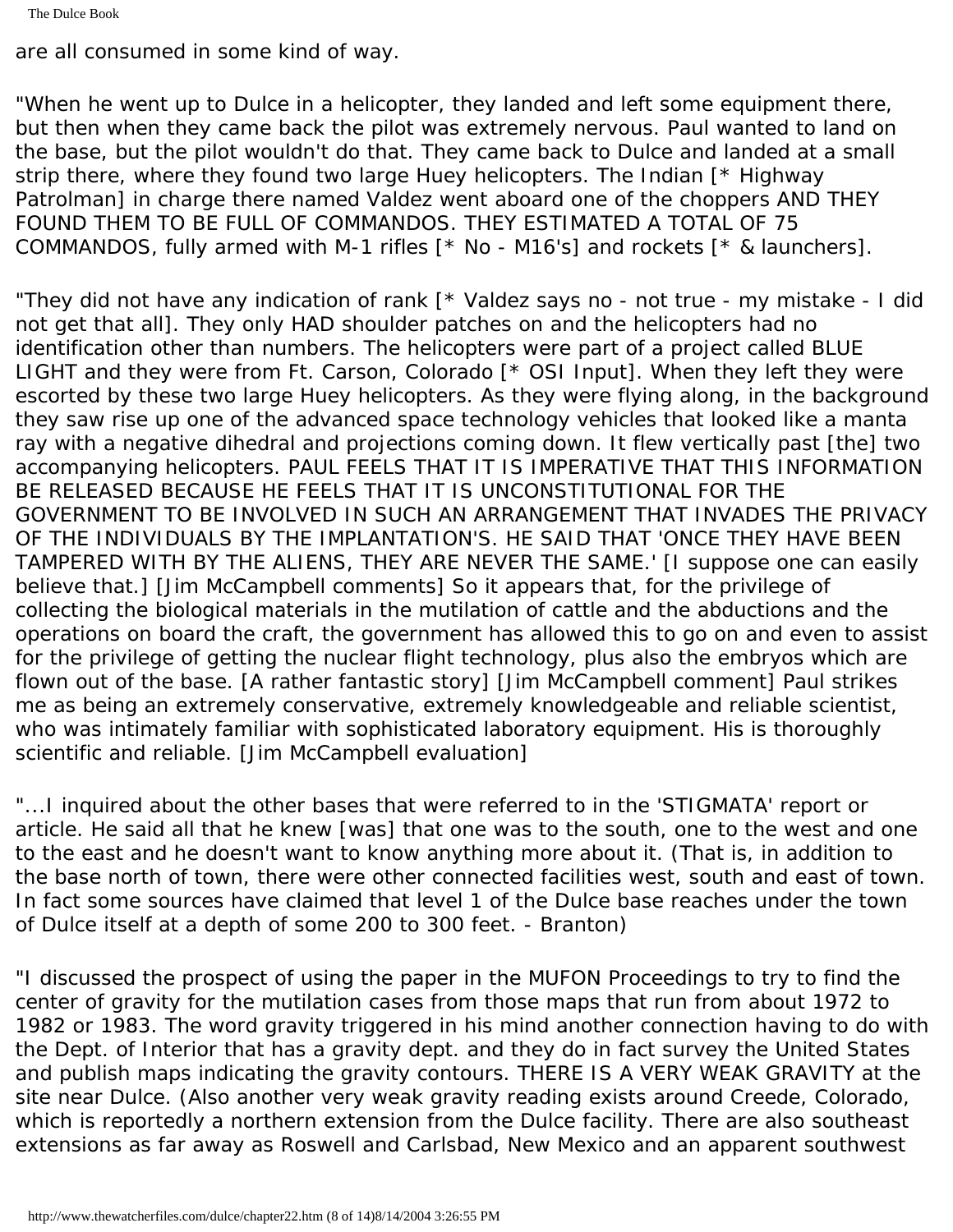The Dulce Book

extension that seems to reach as far as the Superstition Mts. east of Phoenix, Arizona. These 'extensions' are not necessarily all base-complexes, but tunnels that have been excavated by aliens, secret government OR ancient cultures -- or all of the above -- via nuclear drills which eliminate waste matter by melting and cracking the rock, and pushing the molten rock as the machine moves forward into the peripheral cracks of the tunnel, where the incandescent rock cools into a super-hard glazed and water-tight lining. - Branton) He said that the craft are very sensitive to the gravity levels and SUGGESTED THAT PERHAPS THE OTHER SITES MIGHT ALSO BE LOCATED RELATIVE TO WEAK GRAVITY.

"He indicated that the objects fly in a wobbly way. His pictures have shown that. He says 'like the rocking of a boat.' He has measured many right angle turns and also full 180 degree turns in a 20th of a second with the objects still inside the bow-wave. He has also observed and photographed the object or lights moving in a triangular pattern and square patterns. HE SAYS HIGH POWERED RADAR CAN INTERFERE WITH THEM. I reported on the meeting that we had on Sunday afternoon and raised some of the questions that came out of that meeting. One of them was why not remove the implant? He said that this had been discussed and the lady witness finds that acceptable if she can be assured that there can be no nerve damage. He then went into great detail, which exceeds my knowledge of anatomy, in describing the location of the implants. ONE APPEARS TO BE ADJACENT TO AND EXTERNAL TO THE CORTEX, WHICH I THINK HE INDICATED WAS AT THE BASE OF THE BRAIN. The image of the CATscan is of a very small helix, like it was joining two major nerves near the spinal column. Then on the lateral right side from the back, there is an implant of perhaps like the one above. Another is on the left side. Two others are on the forward part of the skull, which appear to be small 2 millimeter electrodes AGAINST THE RADIAL NERVE. There is a shape to these things which he indicated is like a baby bottle nipple upside down [\* This shape is not the implants which \*\*ILLEGIBLE\*\* the skull], not the cap part, but just the nipple itself. [I raised the question of the U.S.S.R. satellites seeing this Base] He acknowledged that and also that ours can certainly see it. He had a discussion with some photo analyst  $[$ \* OSI photo analyst] who indicated that he had seen tracks up a hill and a launch location that was definitely not a rock but some kind of artificial construction. On the hazard of entering [the] area, I asked about that. He said that there is a risk if we went in on foot, but if a person tried to do that likely that the people would 'wack them.' [\* I said 'zap'. The odds are one might be accosted] But he thinks that a helicopter would be safe. But what he wants to do is to do additional aerial surveillance. Then go in with a group, the larger number of people the better. A Highway Patrolman, a friend of his, is ready to go in at any time. He says one can't act on impulse. You have to plan out a program. He said four times he had near encounters and one was with this Major Edwards. He had received a mental communication [\* No - not received - I asked them mentally - they were apparently scanning me - I don't 'receive' anything mentally.] while watching some UFOs...

"He is president of Thunder Scientific Corporation, a well known operation there, with their specialty being temperature and humidity devices. THEIR EQUIPMENT HAS BEEN ON THE SHUTTLE AND MOST OF THEIR BUSINESS IS WITH THE TOP

500 CORPORATIONS.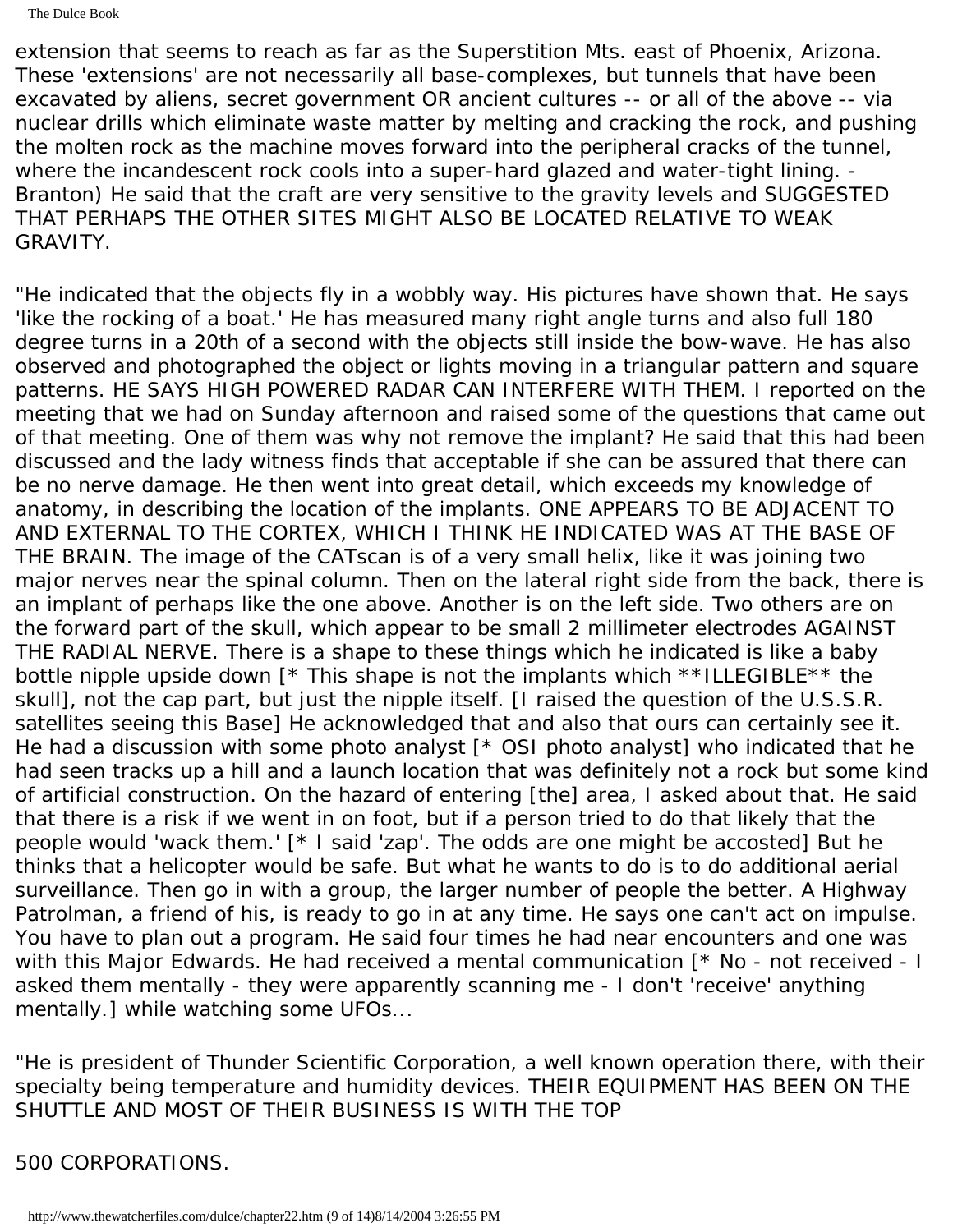"His company is by Sandia on 1/2 acres and [he is] now building an additional 3500 sq. ft. building. There is another organization called Bennewitz Laboratory which is the research arm of Thunder Scientific Corporation owned 90% by the latter and operated by his three sons. They have invented a hearing device that has no moving parts that makes totally deaf people able to hear and in addition, expanding the frequency range plus 100 HZ on the high side and down to less than 10 HZ on the low frequency end.

"He said that he got involved in all this merely as a hobby and it became an obsession. He simply wanted to know what was going on and to develop instrumentation to measure data, etc. Since THE SIGNALS FROM THE UFOS ARE VERY LOW FREQUENCY, DOWN AROUND 200 [?] HZ and with an analyzer you just think you are looking at some noise. But I believe he said IT WAS A MEMORY SCOPE THAT WAS ABLE TO FILTER OUT THE SIGNALS INVOLVED THERE WHEREAS ORDINARY FILTERS DO NOT. They trigger signals in an on and off fashion, instead of O and 1 volt representing that type of communication or signal, a distinction is made between a narrow pulse and wide pulse. Each communication is preceded by four or five pulses. HE HAD PREVIOUSLY BEEN IN TOUCH WITH THE O.S.I. which has been verified by [the book] 'CLEAR INTENT.' But NOW HE SAYS THAT WHEN HE CALLS THEM, THEY WON'T SPEAK TO HIM SO HE IS IN A 'SHUT OUT' SITUATION. I pointed out that there were two O.S.I.'s [Office of Special Investigation] and the other is C. I.A. [Office of Scientific Investigation]. He assured me that is was not the C.I.A. group. He said the actual title of the group that he was dealing with was the 'Office of Secret Investigation' [or 'Intelligence']. He says there is also a new pattern or [ILLEGIBLE] called Human Intelligence, that is they investigate the humans, that is, the government. I mentioned to him that in 'CLEAR INTENT' that it said he was under surveillance. That happens to be in error. That information comes from SOMEWHERE ELSE. But he quickly said 'I know that I am under surveillance.' They set up a site across the street from his house with computers and recorders. A girl rented the house. He had a detective look into this and found that she was operating under an assumed name and SHE HAD NO SOCIAL SECURITY NUMBER. HE HAS PHOTOGRAPHS OF PEOPLE COMING AND GOING WITH 'NORAD' LICENSE PLATES, AIR FORCE, A.F. WEAPONS LAB. HE THINKS N.S.A. IS ORCHESTRATING THIS. For an entirely separate subject, he thinks [\* I was told that it was by a Washington source] this whole operation, THE UFO BASE DETAIL IS CLASSIFIED HIGHER THAN THE PRESIDENT. THAT IS, HE THINKS THE PRESIDENT DOESN'T KNOW ABOUT THIS [Not in total depth] [\* True].

"He is also concerned that there are two levels of security involved. (1) Project AQUARIUS which is TOP SECRET and another (2) higher than that; where people in charge of the higher level information HAVING THESE NEW VEHICLES COULD SIMPLY TAKE OVER THE GOVERNMENT. He called the Air Force intelligence headquarters in [Washington] [\* Yes true - AF Intel.] [He didn't say Washington, but that was the idea] The Commanding Officer was not present but he talked to a Captain who was the adjutant or executive and started talking. He said 'I know all of these facts, and this and that and what do you think about that?' The Captain said 'JUST WRITE US A REPORT AND TELL US WHAT WE SHOULD DO.' [\* About it] So he prepared a 20 page report and Edwards saw it. He forwarded it by Federal Express and also a copy to the White House in a double envelope, indicating that sensitive material was in the inner envelope. Edwards got a call from Colonel Smith [\* Not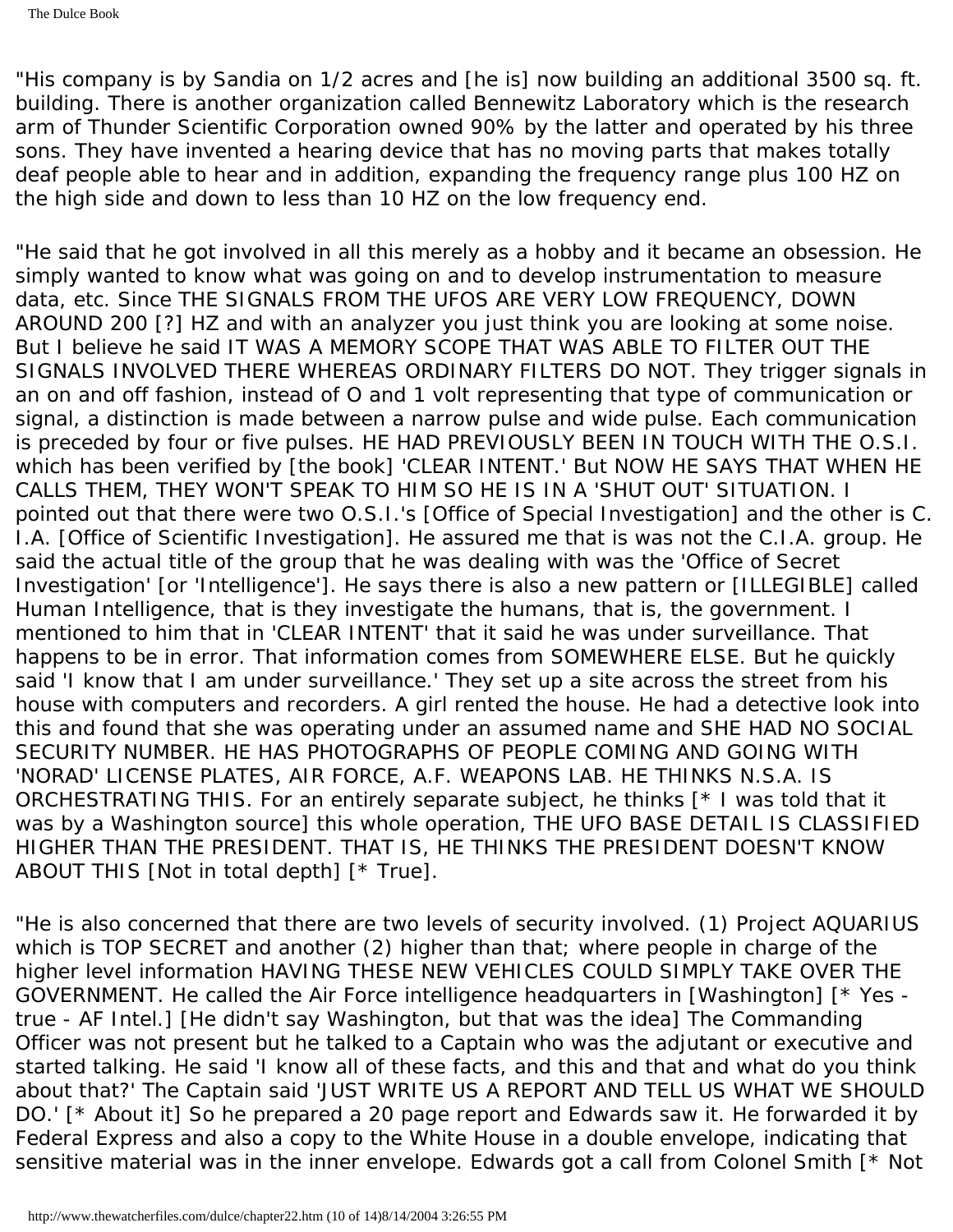Smith - Col. Don 3 Have to check files.] who was the White House Liaison to inquire who this Bennewitz fellow was. Edwards gave a positive report. The White House was extremely interested and issued orders 'TO GET ON WITH IT; TO DO SOMETHING, ASSURING EDWARDS THAT BENNEWITZ WOULD RECEIVE A LETTER WITHIN TWO WEEKS.'

(Note: This tends to confirm that TWO groups, both elected and unelected, are working simultaneously within 'government', and that each seems to have different agendas in regards to how 'government' should be run, how the alien problem should be dealt with, and how other issues should be handled. Only a small percentage of the White House executive branch and probably even a smaller percent of the Senate, House of Representatives and Congress know what is going on in regards to the 'joint-interaction' projects. The Executive branch apparently knows more than the other governmental branches because of its close ties with the Military-Intelligence-Industrial complex and because of the large number of 'appointed' rather than 'elected' officials operating within... that is, within the 'Executive' secret agencies that have been created to operate outside of presidential awareness for purposes of "plausible deniability" and which have come under the control of the Industrial elite rather than the elected Congress. One of the reasons why the Congress and the electorate government has lost so much control over the country to the Industrial elite is because they have capitulated this authority over to the President and executive branch of government, when the President according to the U.S. Constitution should serve merely as the spokesman for the Congress, Senate, and House of Representatives. We have unconstitutionally allowed the President to have the power to appoint his own UNELECTED staff, establish Executive Orders without the consent of Congress, and create agencies that are free from Congressional oversight. For instance Congressional overseers and investigators have been allowed to hold only a TOP SECRET security clearance, whereas many of these secret agencies like MJ12 that were created by the executive branch are classified ABOVE TOP SECRET or higher, in other words they are unelected "secret governments" operating like tape-worms within the elected government, with the potential of corrupting it from within as exemplified by the numerous black projects taking place within the Dulce base, and elsewhere. The activities being carried out within the Dulce base have gone "out of control", and all manner of unregulated atrocities are being carried out there simply because THERE IS NO CONGRESSIONAL OVERSIGHT OF THOSE ACTIVITIES. Now that the cloning of large animals such as lambs and monkeys is a PUBLICLY KNOWN FACT, we cannot ignore the many claims of sophisticated and unregulated cybernetic and biogenetic atrocities that have reportedly been taking place within these bases for decades. I should know, since I myself am the product of such cybernetic-biogenetic tampering -- although you might say a 'renegade' product of such black budget projects, and one who they "lost control of" along with whatever sensitive data/secrets my unconscious mind may have harbored at the time of my "defection". In regards to the problems threatening our Constitutional government, giving a U.S. President the power to create agencies which can operate with impunity far from the prying eyes of Congress and the citizens of the U.S.A. is dangerous in the extreme. This is especially true when we consider the risk that a potential President may be the hireling of powerful corporate interests with strong media ties, and therefore able to bend public opinion in favor of the candidate of their choice while discrediting the opposition. History has shown that powerful corporate entities are more interested in making a profit -- even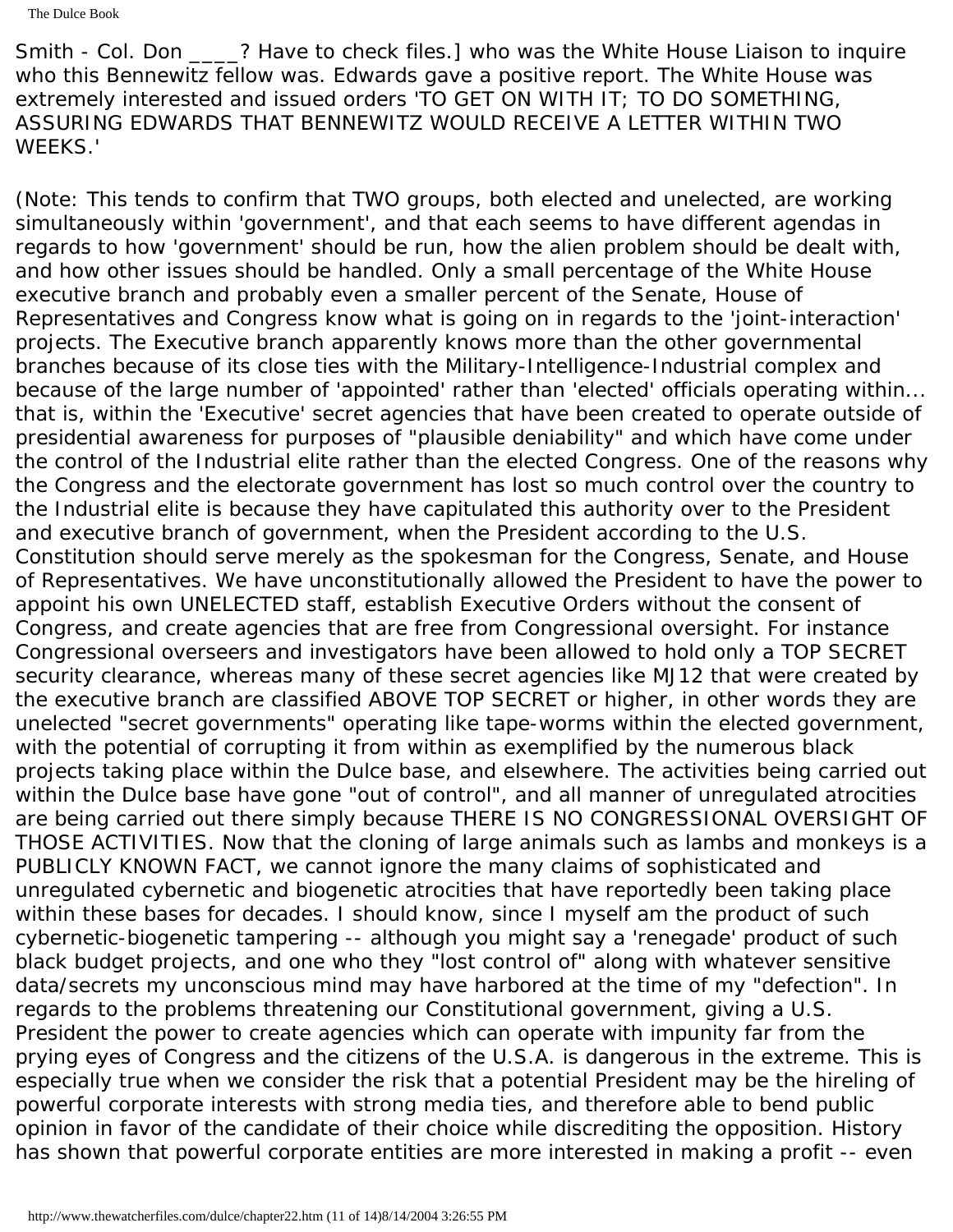The Dulce Book

if it means selling out the rest of us -- than in maintaining liberty and equality. Many of the corporate 'empires' involved with the secret government hold to the Constitution only to the degree that it serves their own self-interest. This has led America dangerously close to the edge that separates a Congressionally run DEMOCRACY from what we might refer to as a Corporate run MONARCHY, one that is ultimately controlled by unelected corporate interests rather than by elected members of Congress, the Senate, and House of Representatives. - Branton)

"Such a letter was never received. Finally, Col. Smith from the Air Force Secretary sent him a letter eventually just pursuing the 'old party line.' That said 'he should not be troubling the headquarters of the Air Force and the Executive offices of the White House with all of his stuff.'

(As a result of this and other 'pressure' which came from elsewhere in the Intelligence community, nothing immediately came about, and certainly no 'Congressional Investigation' into the activities near Dulce, which was definitely warranted. The 'pressure' may have come from the NSA-CIA-AQUARIUS-MAJI agencies. It seems as if the alleged intelligence agent "Ufologist" William Moore played a major role in the efforts to sabotage the Dulce investigations and destroy Paul Bennewitz' reputation. Moore was working on behalf of the 'AVIARY' -- a schizophrenic 'Alien Intelligence' Agency operating deep within the murky labyrinthine levels of the 'governmental-military-industrial' complex, an agency which is apparently carrying out the policies and agendas of the likewise schizophrenic MJ12 organization, or the policies of MJ12's superior agency MAJI -- the 'Majestic Agency for Joint Intelligence'. Depending on which 'faction' has gained the upper hand in MJ12, in the CIA, and in the AVIARY -- that is the NAVY's pro American CABAL and COM-12 agencies OR the NAZI's [er, I mean the NSA's] pro New World Order MAJI and AQUARIUS agencies -- the policies of these agencies have in the past been subject to immediate change if not absolute reversal. As a case in point, Cattle Mutilation researcher Linda Moulton Howe was invited to Kirtland AFB in April of 1983 to visit with AFOSI agent Richard Doty. During the visit Doty showed Howe some extremely sensitive documents PROVING the existence of aliens and alien hardware now in government hands. Doty detailed a complex plan for metered public release of the entire UFO secret, and was interested in using Ms. Howe's contract with HBO -- to do a UFO / Cattle Mutilation documentary -- as a springboard for the release of such information. Elaborate plans were made and many promises were given, however as a result of a power-struggle deep within the Intelligence community the plans for public information release were shelved and Linda Howe was left out in the cold scratching her head and wondering just what the hell the whole thing was all about. And Linda Howe has NOT been the only one to experience this bizarre type of schizophrenic activity within the Intelligence community, especially in regards to projects and plans for the 'government' to come clean on the alien agenda. Apparently there are those patriots within government who want ALL of the facts about alien malevolence and infiltration of planet earth made public; those corporate interests who want NONE of the facts made public as they maintain their power through the suppression of truth; and those agents of the aliens themselves who want information made public SO LONG as the alien Greys are presented as benevolent 'space brothers'... I would guess the latter would involve some type of propoganda meant to entice the massess themselves to accept and capitulate their will over to the Draconian Reptiloid/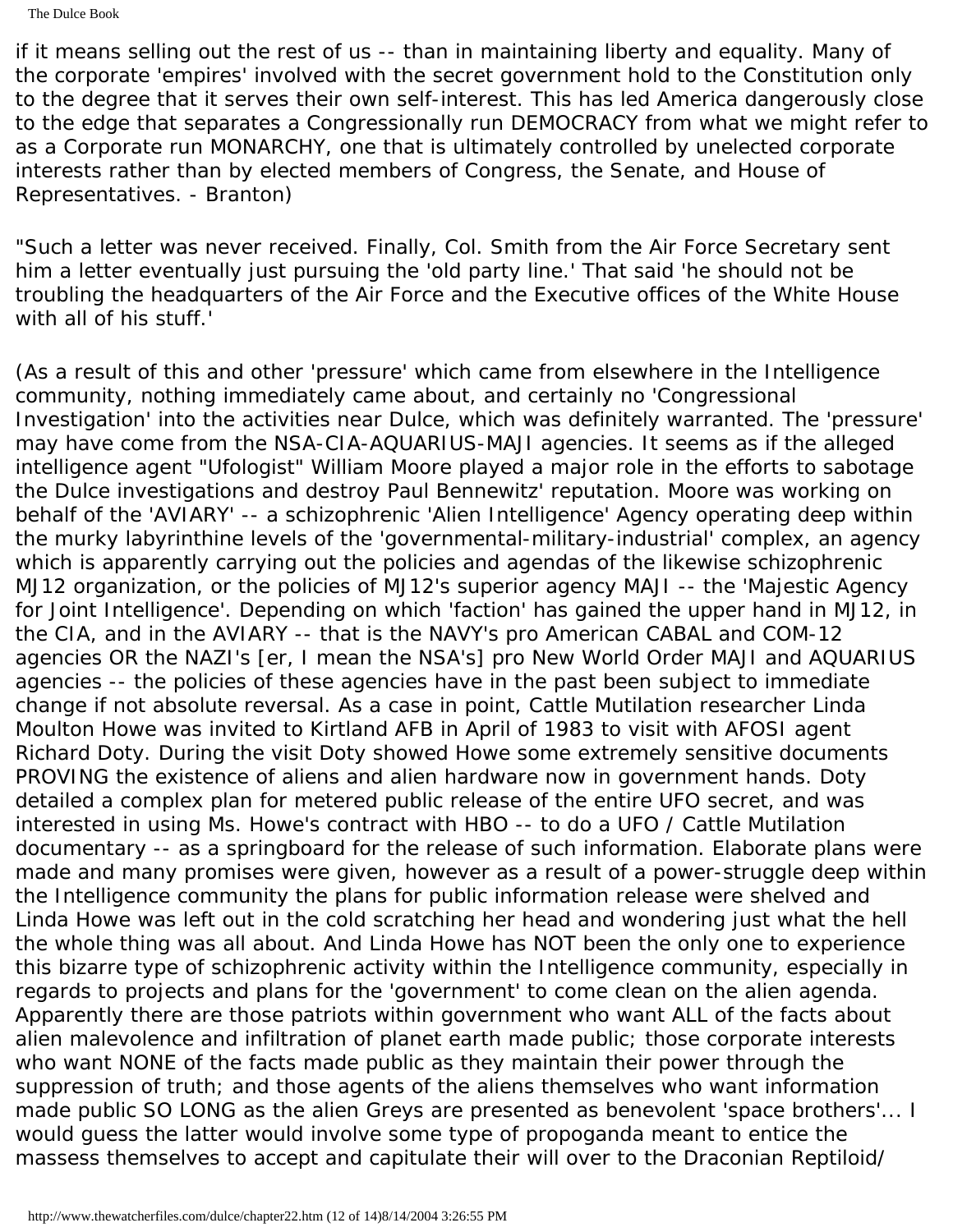Grey collectivists, who have infiltrated and control certain levels of the military-intelligenceindustrial complex. - Branton)

"Bennewitz showed this letter to Edwards WHO BLEW UP AND CALLED SMITH [\* Col. Don. \_\_\_\_]. They got an answer from the Air Force that they were not interested and knew nothing about it. On another point: referencing the 'STIGMATA' article where the farmer thought that the two humanoids may have been naked. In the case with which he was dealing with -- the woman and the son, the boy upon being questioned laughed, and said 'they had no fronts or behinds.' I asked no sexual organs?, and he said yes, no organs at all. He has received information concerning a high metabolism rate of the creatures, even birdlike. One of the witnesses, I think the woman who was being taken by the hand, said the hand of the creature was 'red hot.' And he guesses that it must have been 115 degrees F. The creatures cannot stand uncontrolled environment. THEY WEAR SUITS FOR PROTECTION AGAINST EXCESSIVE HEAT. They are fed by a formula and if they are short of that intake, they will turn green. [\* Turn Grey - They are a light yellow green when healthy] The heart is on the right side and they have one lung. Elimination is through the skin. The creatures are very strong...

"He says that the UFOs can be detected by radar detectors and they also trigger highway patrol radar or Police radar guns. His friend Valdez, at his suggestion, was looking for water intake to the site and within about 1 1/2 miles he came upon a flying saucer at a distance of about 300 ft. THE INDIANS OWN THE AREA -- ARE QUITE SCARED AND VERY SUPERSTITIOUS AND 90% OF THEM HAVE MOVED INTO TOWN. The Chief of Police told him about an experience he had. A tribal chief had gone deer hunting on a mesa south of Dulce. Two days went by. When he didn't return, a search party was sent out. In the daylight on the mesa, a ship 'hopped up' from down below and came above the mesa. The guys [human] kicked the tribal chief to the ground. Then they got into the ship and disappeared. He had been hunting and had 'fell'. He had a broken leg and he was picked up by these people in the craft. They were blacks... [\* No - No - the SHIP was black... black uniforms] He discussed something about some devices called sphericals that are optical in sound [\* They have a sound when they move abruptly.] and apparently remotely controlled little vehicles... Spheres from 1 1/2" to 12" in diameter. (These hovering spheres have also been seen in underground bases that reach as deeply as 2 miles below Edwards Air Force Base in California. Some have referred to them as 'spybees' - Branton). We discussed weapons used by aliens and whether or not they are used to paralyze people. Yes, they consist of a cube about 2" on a side -- called a lens hung around the neck that emits a beam. Another on the ship produces a BLUE light that he has seen. It comes from a device about 4" high and 14" long with grid black lines on it (Note: Is Bennewitz an abductee also? - Branton). The color produced is very light blue which is like ionized oxygen. He has not sought publicity on any of this. He is only interested in getting the facts...

"I continue to get reassurance that the guy is continually on the level and what he has to say should be taken seriously... [Jim McCampbell comment.]"

Ufologist Penny Harper, in the January 1990 issue of 'WHOLE LIFE TIMES', adds an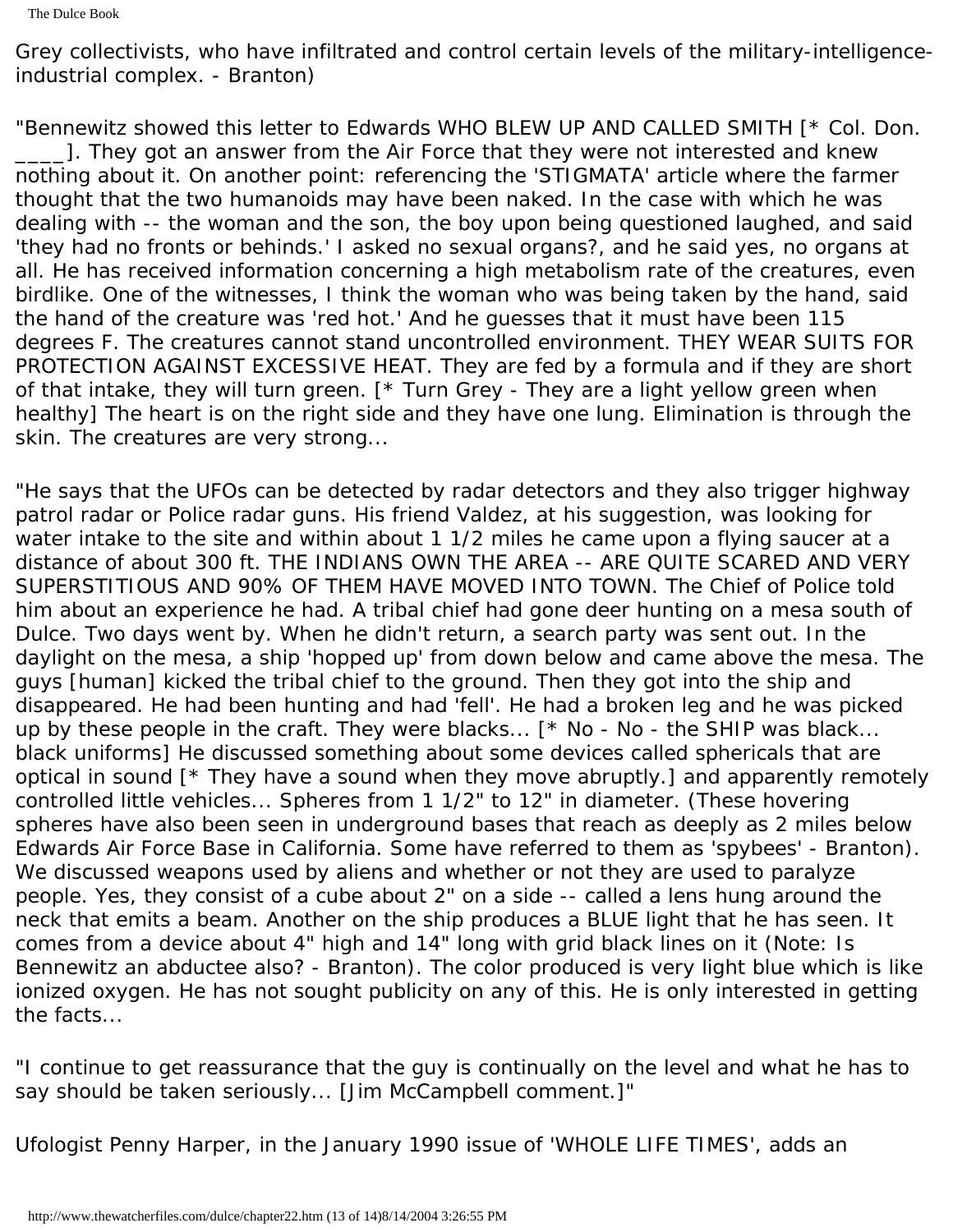unusual postscript to the Bennewitz affair in an article in which she revealed the following:

"Paul Bennewitz -- whereabouts unknown. Paul was a scientist investigating an abduction case. A woman and her son drove down a road in the southwest, the woman witnessed aliens mutilating a calf. The aliens captured both mother and son, taking them into an underground installation."

The woman observed many frightening things, apparently much of it similar to what abductee Christa Tilton and others have witnessed, yet they - mother and son - also saw:

"...human body parts floating in a vat of amber liquid. After a horrifying ordeal, the woman and her son were taken back to their car. Bennewitz was able to determine that there is a secret 'alien' base beneath Dulce, New Mexico. He wrote 'The Dulce Report' and sent it to the civilian UFO group called APRO [i.e. Aerial Phenomena Research Organization]. Bennewitz was then committed to the New Mexico State Hospital for the mentally ill where he was given electro-shock 'therapy.' When he was discharged, he publicly stated that he would not have anything to do with UFOs. He is a recluse today, but still alive, last I heard."

BACK: **[Chapter 21](#page-200-0)** NEXT: **[Chapter 23](#page-222-0)**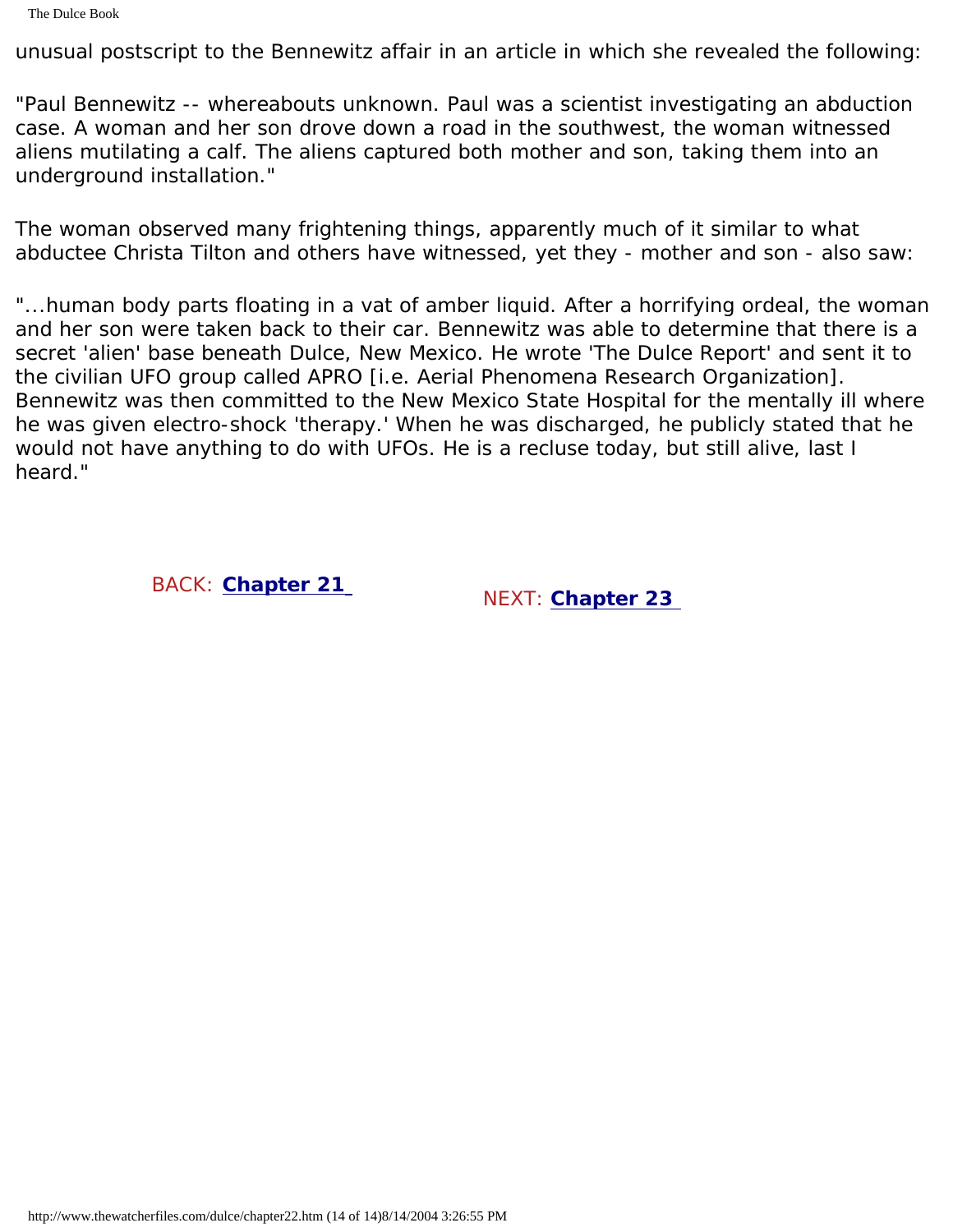Chapter 23

# <span id="page-222-0"></span>**Inside Intelligence On The Dulce Base**

In a letter dated Sept. 1990, written by Thomas E. Castello and addressed to researcher 'Jason Bishop', the former Dulce Base technical-security officer stated:

"...The room for [the electro-magnetic] generator is nearly 200 feet diameter. This circular room covers the fifth and sixth levels [extreme westsouth wing]. Here, is the intense magnetic generator. There is a 'buffer area' made of ceramic and Latex that is four feet thick, in all directions. There [are] five entrances [plus an escape trap door on the sixth floor] on each floor. Each portal has a double door [one at the out-side of the buffer and one at the inside of the buffer]. The security is severe. Armed guards patrol constantly, and in addition to weight sensitive areas there [are] hand print and eye print stations. No one under ULTRA 5 clearance is allowed near the portals. Here, is the device that powers the transfer of atoms. No information is available to personnel with ULTRA 7 or less. [I was ULTRA 7]"

"Commander X", the mysterious and anonymous Military Intelligence officer and member of the "COMMITTE OF 12" [COM-12?] -- who has released sensitive information through Tim Beckley's New York City based UFO organization -- has stated:

"The underground...base outside of Dulce, New Mexico, is perhaps the one MOST FREQUENTLY referred to. It's existence is most widely known, including several UFO abductees who have apparently been taken there for examination and then either managed to escape or were freed just in the nick of time by friendly...forces.

"According to UFO conspiracy buff and ex-Naval Intelligence Officer Milton [William] Cooper, '...a confrontation broke out between the human scientists and the Aliens at the Dulce underground lab. The Aliens took many of our scientists hostage. Delta Forces were sent in to free them but they were no match for the Alien weapons. Sixty-six people were killed during this action. As a result we withdrew from all joint projects for at least TWO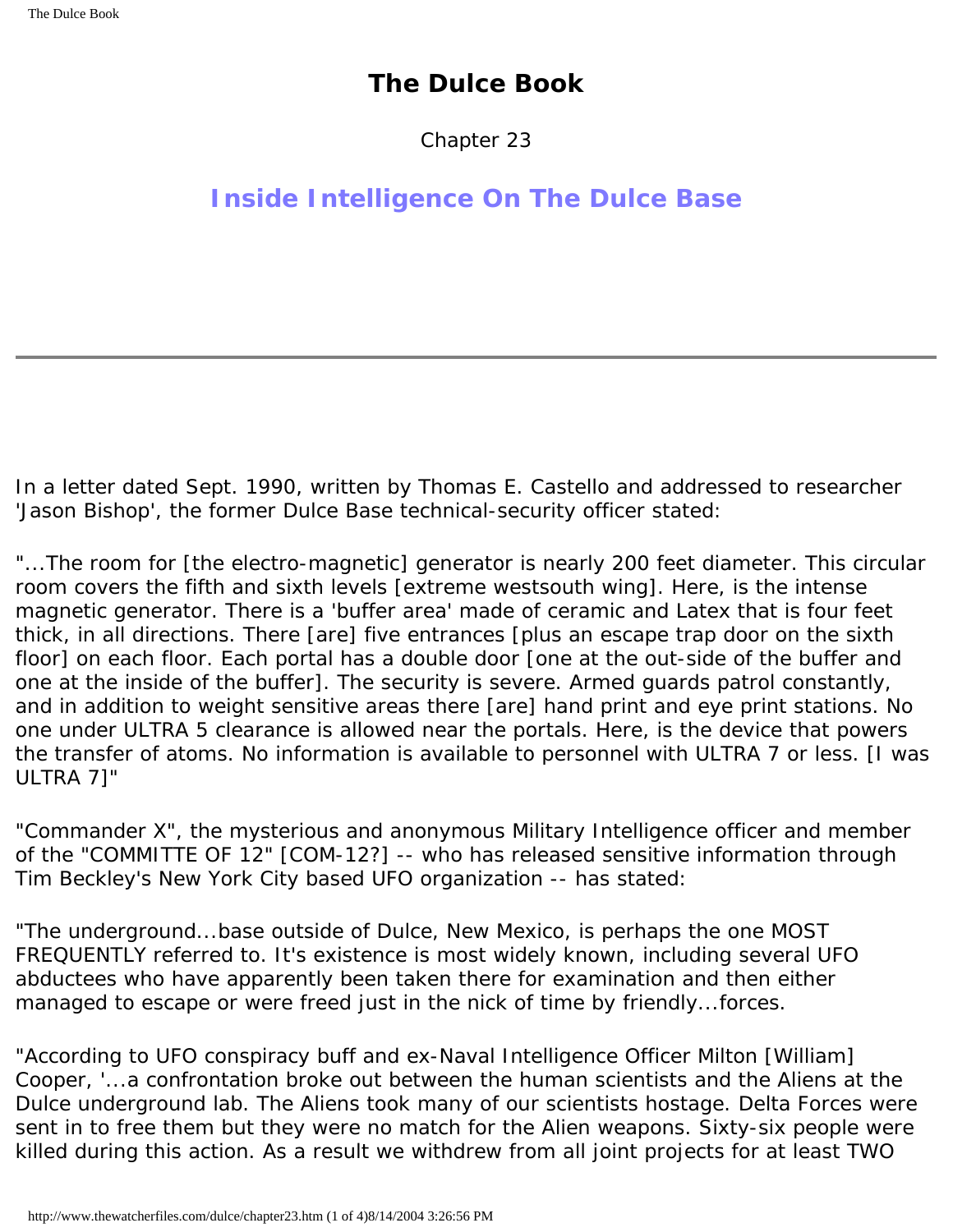years...'

"CENTURIES AGO, SURFACE PEOPLE [some say the ILLUMINATI] entered into a pact with an 'Alien nation' HIDDEN WITHIN THE EARTH," Commander X alleges. "The U.S. [Executive] Government, in 1933 agreed to trade animals in exchange for high-tech knowledge, and to allow them to use [undisturbed] UNDERGROUND BASES, in the Western U.S.A. A special group was formed to deal with the 'Alien' beings. In the 1940's 'Alien Life Forms' [ALF's] began shifting their focus of operations, FROM CENTRAL AND SOUTH AMERICA, TO THE U.S.A.

"The CONTINENTAL DIVIDE is vital to these 'entities.' Part of this has to do with magnetics [substrata rock] and high energy states [plasma]... This area has a very high concentration of lightning activity; underground waterways and cavern systems; fields of atmospheric ions; etc."

"...From my own intelligence work within the military, I can say WITH ALL CERTAINTY that one of the main reasons the public has been kept in total darkness about the reality of UFOs and 'aliens', is that the truth of the matter actually exists TOO CLOSE TO HOME TO DO ANYTHING ABOUT. How could a spokesman for the Pentagon dare admit that five or ten thousand feet underground EXISTS AN ENTIRE WORLD THAT IS 'FOREIGN' TO A BELIEF STRUCTURE WE HAVE HAD FOR CENTURIES? How could, for example, our fastest bomber be any challenge to those aerial invaders when we can only guess about the routes they take to the surface; eluding radar as they fly so low, headed back to their underground lair?

"...the 'Greys' or the 'EBEs' have established a fortress, spreading out to other parts of the U.S. via means of a vast underground tunnel system THAT HAS VIRTUALLY EXISTED BEFORE RECORDED HISTORY..."

Val Valerian, of the Washington State based 'Leading Edge Research' Group, made the following statements in one of his L.E.R. issues:

"ADDITIONAL COMMENTS ON ALIEN BASES -- There is some confusion over the subject of alien bases in the United States. There seem to be many of them, but some of them seem to stand out functionally and operationally. IT WOULD SEEM THAT THE MAIN BASE is in NEW MEXICO with small detachments [human phrase] at Dreamland and Area 51 in general. Both of those locations are used to test-fly alien craft [PROJECT GRUDGE/ REDLIGHT]. The main location for the test flights appears to be Area 51. The EXCALIBUR project being developed AT LOS ALAMOS is designed to try and penetrate underground facilities, since they [the grays] have entrenched themselves and no longer honor any of the dubious agreements which they have made with [certain] factions within the government.

"...Scores of underground installations hold citizens of virtually EVERY country on the planet in captivity."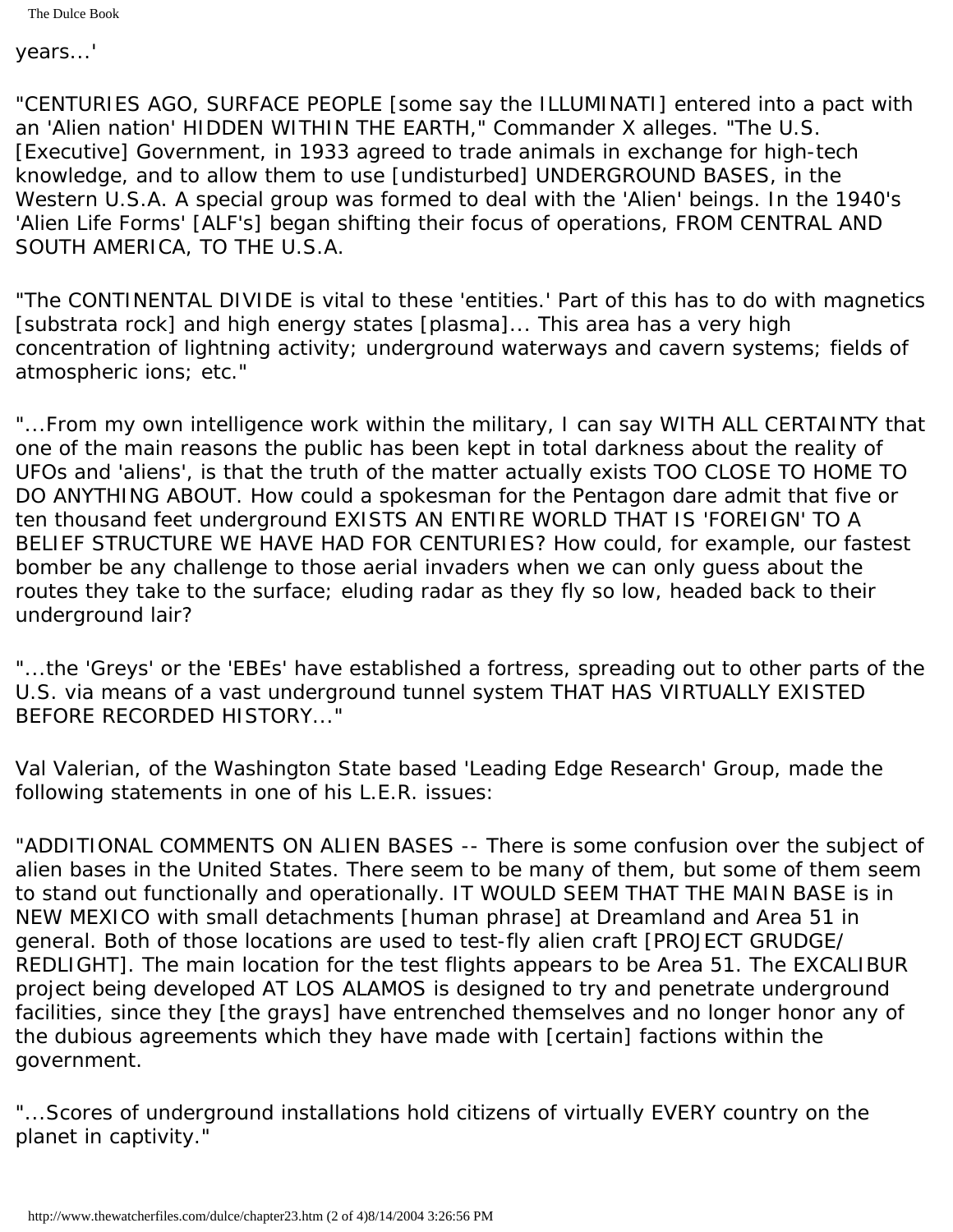Researcher William F. Hamilton revealed the following details on the Dulce base which were provided by former Dulce base security director -- who is now missing and presumed deceased -- Thomas Edwin Castello. In his book 'COSMIC TOP SECRET' [p. 109], Hamilton writes:

"...According to Thomas, the alien androgynal breeder is capable of parthenogenesis. At Dulce, the common form of reproduction is polyembryony. Each embryo can, and does divide into 6 to 9 individual 'cunne' [pronounced cooney, i.e. siblings]. The needed nutriment for the developing cunne is supplied by the 'formula,' which usually consist of [human/animal blood] plasma, deoxyhemoglobin, albumin, lysozyme, cation, amniotic fluid and more."

Abductee Christa Tilton confirmed much of what Thomas Castello has revealed. Christa described "...strange vats filled with eerie liquid...where aliens are being grown." She stated that there were: "dozens of creatures in each womb. Can't count tanks, maybe scores or hundreds... womb submerged in sort of yellow liquid. Looks thicker than water. Creatures float in amber colored water. Womb is greyish..." The creatures or embryos being bred were "not human", had bluish-grey 'resilient' skin, and possessed "three fingers" and "two toes". She confirmed that parts of human bodies may be used in the 'fluid'. She says that they used her to breed a human-like child which is being held prisoner in the underground base.

Val Valerian through one of his LEADING EDGE RESEARCH reports released the following synopsis of the so-called 'DULCE PAPERS':

"The Dulce papers were comprised of 25 BLACK AND WHITE PHOTOS, A VIDEO TAPE WITH NO DIALOGUE and a set of papers that included technical information of the allegedly jointly occupied [CIA-Alien] facility 1 kilometer beneath the Archuleta Mesa near Dulce, New Mexico. SEVERAL PERSONS WERE GIVEN THE ABOVE PACKAGE FOR SAFE KEEPING. Most of those given the package were shown what the package contained but were not technically oriented and knew very little about what they were looking at. The following is written by ONE OF THESE PERSONS about what the papers contained. This person described the scenes that the video tape showed... What you see is what you get; I can't decipher what is written or drawn anymore than you can. I pass these papers on only in the interest of getting to the truth. [From] other information I have, I believe the information herein is true. I believe the facility exists and is CURRENTLY OPERATIONAL. I also believe that there are 4 ADDITIONAL FACILITIES OF THE SAME TYPE, ONE LOCATED A FEW MILES TO THE SOUTHEAST OF GROOM LAKE, NEVADA. What is the truth? Only God, MJ-12 and the aliens know for sure.

"Dulce papers: Lots of papers-documents that discuss COPPER AND MOLYBDENUM, also papers about MAGNESIUM AND POTASSIUM, BUT MOSTLY ABOUT COPPER. Lots of 'MEDICAL TERMS' that I don't understand. A sheet of paper with charts and strange diagrams. Papers that discuss ULTRA VIOLET LIGHT AND GAMMA RAYS. Papers that discuss COLOR AND BLACK AND WHITE AND HOW TO AVOID DETECTION THROUGH USE OF CERTAIN COLORS. In addition to these papers THERE ARE ABOUT 25 PICTURES,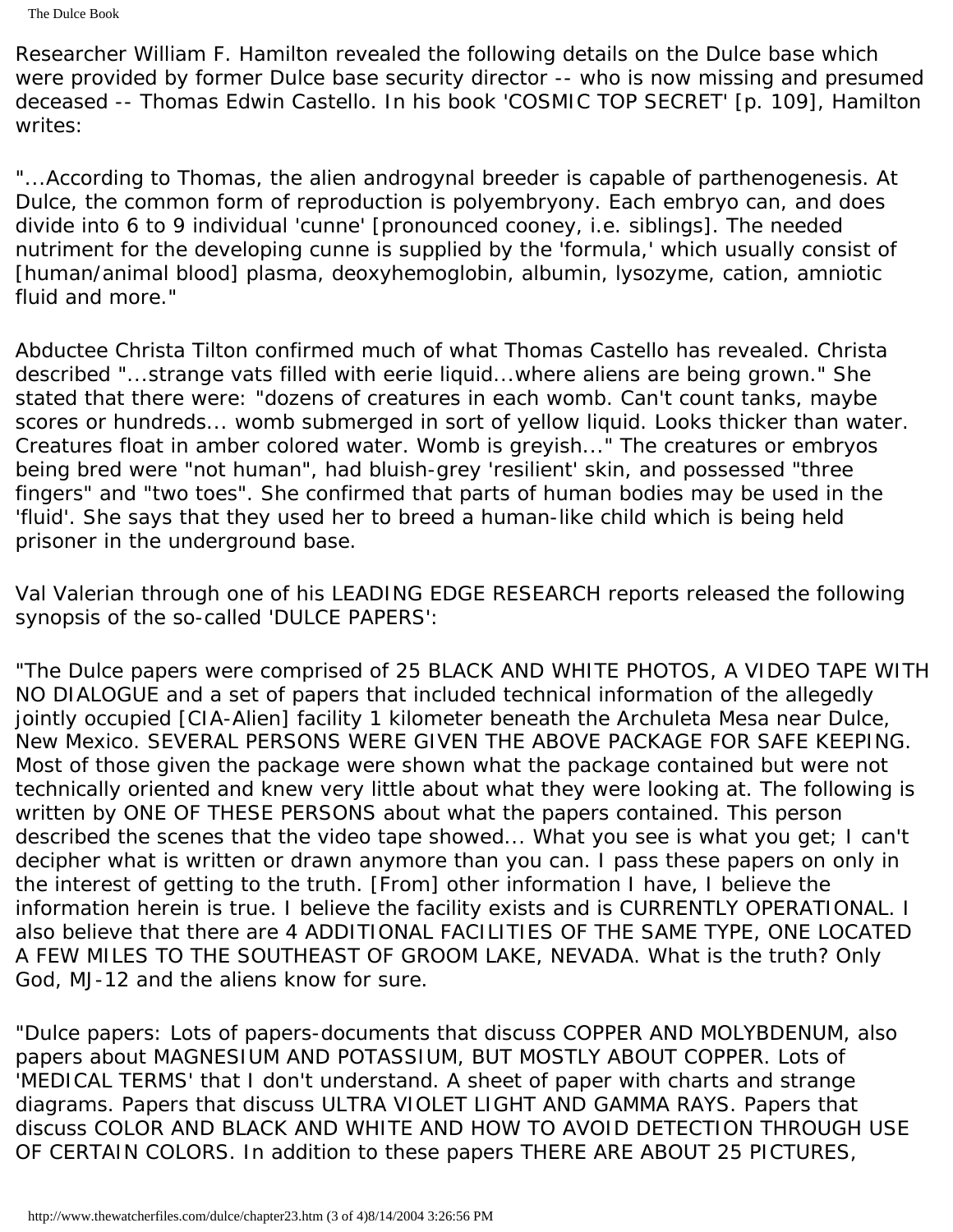BLACK AND WHITE, PLUS ONE VIDEO TAPE WITH NO DIALOGUE, ALL TAKEN INSIDE THE DULCE FACILITY. THESE PAPERS TELL WHAT THE ALIENS ARE AFTER AND HOW THE BLOOD [TAKEN FROM THE COWS] IS USED. Aliens seem to absorb atoms to 'eat'. ALIENS PUT HANDS 'IN BLOOD', SORT OF LIKE A SPONGE, FOR NOURISHMENT. IT'S NOT JUST FOOD THEY WANT, THE DNA in cattle and humans is being altered. THE 'TYPE ONE' CREATURE IS A LAB ANIMAL. 'THEY' KNOW HOW TO CHANGE THE ATOMS TO CREATE A TEMPORARY 'ALMOST HUMAN BEING'. IT IS MADE WITH ANIMAL TISSUE AND DEPENDS ON A COMPUTER TO SIMULATE MEMORY, A MEMORY THE COMPUTER HAS WITHDRAWN FROM ANOTHER HUMAN BEING. THE 'ALMOST HUMAN BEING' IS SLIGHTLY SLOW AND CLUMSY. (Several so-called "MEN IN BLACK" have been described in this manner. - Branton) REAL HUMANS ARE USED FOR TRAINING, TO EXPERIMENT AND BREED WITH THESE 'ALMOST HUMANS'. SOME HUMANS ARE KIDNAPPED AND USED COMPLETELY [EVEN ATOMS]. SOME ARE KEPT IN LARGE TUBES, AND ARE KEPT ALIVE IN AN AMBER LIQUID. SOME HUMANS ARE BRAINWASHED AND USED TO DISTORT THE TRUTH. CERTAIN MALE HUMANS HAVE A HIGH SPERM COUNT AND ARE KEPT ALIVE. THEIR SPERM IS USED TO ALTER THE DNA AND CREATE A NON-GENDER BEING CALLED 'TYPE TWO'. That sperm is grown some way and altered again, put in large wombs, many destroyed, certain are altered again and then put in separate wombs. THEY RESEMBLE 'UGLY HUMANS' WHEN GROWING BUT LOOK NORMAL WHEN FULLY GROWN WHICH TAKES ONLY A FEW MONTHS FROM FETUS SIZE. THEY HAVE A SHORT LIFE SPAN, LESS THAN A YEAR. SOME FEMALE HUMANS ARE USED FOR BREEDING. COUNTLESS WOMEN HAVE HAD A SUDDEN MISCARRIAGE AFTER ABOUT 3 MONTHS PREGNANCY. SOME NEVER KNEW THEY WERE PREGNANT. Others remember contact some way. THE FETUS IS USED TO MIX THE DNA IN TYPES ONE AND TWO. THE ATOMIC MAKEUP IN THAT FETUS IS HALF HUMAN, HALF 'ALMOST HUMAN' AND WOULD NOT SURVIVE IN THE MOTHERS WOMB. It is taken at 3 months and grown elsewhere."

BACK: **[Chapter 22](#page-208-0)** NEXT: **[Chapter 24](#page-226-0)**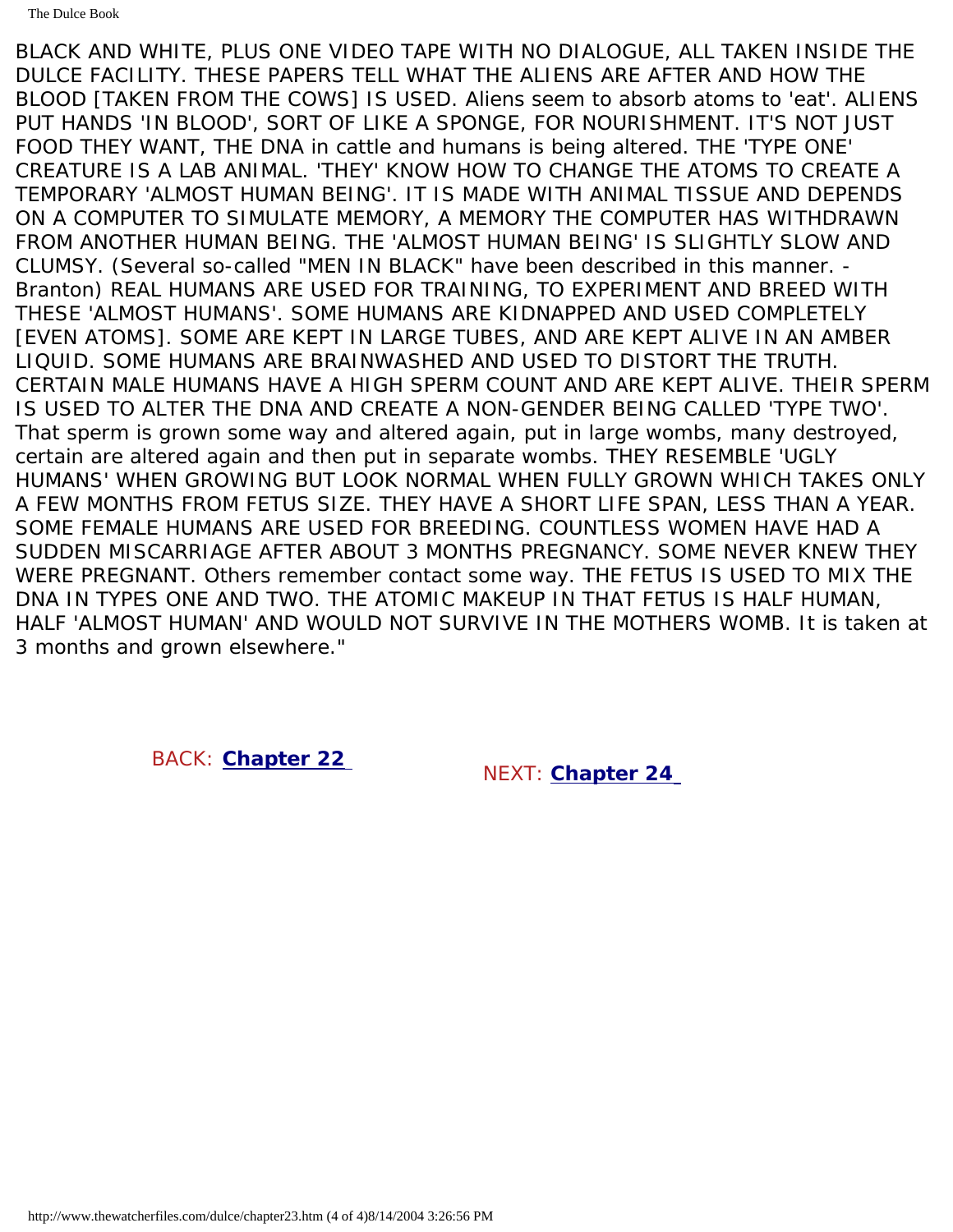Chapter 24

<span id="page-226-0"></span>**The Dulce Network -- North Sector?**

The following account was recieved by Bill Cooper from a 'friend', and appeared under the title "Robert's Story". Compare this report with other accounts concerning Dulce-base extensions in northeast Arizona, southeast Utah and southwest Colorado [Four Corners Area] where "dissident scientists" are reportedly being held captive:

Robert \_\_\_\_\_ \_\_\_\_\_, a young man in his early 20's came to work at my shop as a temporary help during the 2nd week of October 1986. The first day at work, he approached me asking about my interest in the UFO phenomenon. Then he smiled, paused, and waited for my reaction. I told him that I was interested, particularly in the crash/recovery of saucers and bodies of occupants. That I was secondly interested in the rumors pertaining to an 'alien' and intelligence group alliance set up years ago.

He then told me he would reveal something to me pertaining to my second interest as mentioned above. He told me the following [condensed by me]:

He was in the military headquartered with the 4th Engineering Group at Fort Carson, Colorado. Just got out 2 months prior to the date of telling me this.

He showed me a military I.D. card from Fort Carson and another with a strange checker board design on it. He said he had a Super Top Secret clearance and worked as a laboratory assistant in southwestern Colorado associated with the Delta Group out of Fort Carson.

He witnessed cryogenic experimentation going on with human beings. This experimentation was conducted by both 'aliens' and some Super Secret intelligence group.

Some high ranking military and scientific personnel were taken down to cryogenic temperatures through a process of draining their blood and pumping a chemical mixture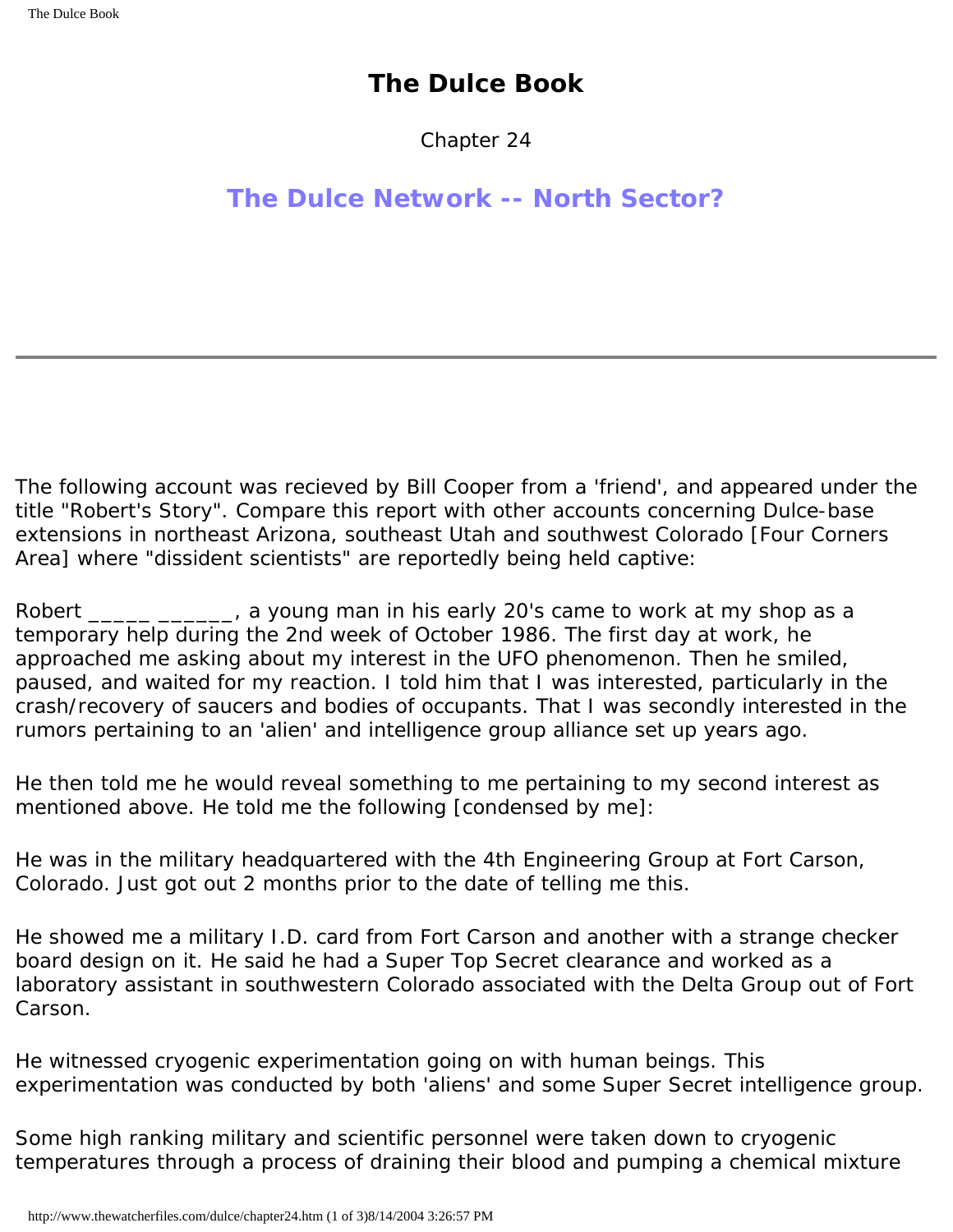into the circulatory system to prevent cell destruction during the freezing and thawing periods.

The 'aliens' were the only ones who knew the mixture formula and the gradual thawing process. They at first refused to give the formula and process to the scientific team, and threatened to leave the above mentioned personnel in that cryogenic state forever unless the scientists cooperated on some certain issues.

He also told me about some 'alien' technics concerning time travel, Dimensional travel, related to unified field physics.

After revealing these seemingly fantastic things to me over a 3 week period of time he quit the temporary job here. I finally found out that his father Robert \_\_\_\_\_\_\_\_\_ Sr. [Robert used to be Robert Theore his father and mother divorced and he took the name of his mothers second husband, \_\_\_\_\_\_\_.] worked with me in the metal finishing department. The following was told to me by Robert \_\_\_\_\_\_\_\_\_\_\_ Sr. on Dec 16, 1986:

On the evening of Wednesday, Dec. 3, 1986, my son Robert \_\_\_\_\_\_ called me via the telephone [he hadn't been home for over a week]. He sounded as if he were scared to death. He said, "I have to go back to Colorado immediately". I asked why. He said, "The bounty hunters found me and told me that I had to go back with them to the base in Colorado because I know to much." I asked if there were any way he could beat them and get out of it? Robert stated, "They said there is no way out. In fact the chief bounty hunter confronted me face to face."

Evidently Robert Jr. tried to beat the bounty hunters. His alleged body was found in room #5 of the Walls Motel in Long Beach, California, with a gun in his hand and a bullet hole through his head. Drugs were found in the room, but not in his body [he was not the drug type].

The Long Beach Police Dept. investigated the case which ended very abruptly with no explanation. When I asked them why the case was closed so quickly, they snapped back, "Its none of your business". The final autopsy report stated that the death was a drug related suicide.

I was not allowed to see the body for one solid week. I would call the police, they would say the body was at the funeral parlor. The funeral parlor would say we don't have the body. This went on back and forth for that one solid week [Dec. 5th - Dec. 12th, 1986]. When I was finally allowed to view the body, I immediately could tell it was not him!! This body, alleged to be Robert \_\_\_\_\_\_, was about 20 Lbs heavier and about 3 to 4 inches shorter than my son. That was not Robert even tho the basic facial feature's were his.

One very significant thing that Robert stated to me before his alleged death was, "Dad, they are coming to take me away. I will give you a code name \_\_\_\_\_\_\_\_\_\_\_\_\_\_ [only Robert and his father know that code name]. If you receive a letter, telephone call, or by messenger, sometime in the future [with] this code name, you will know that I am alive.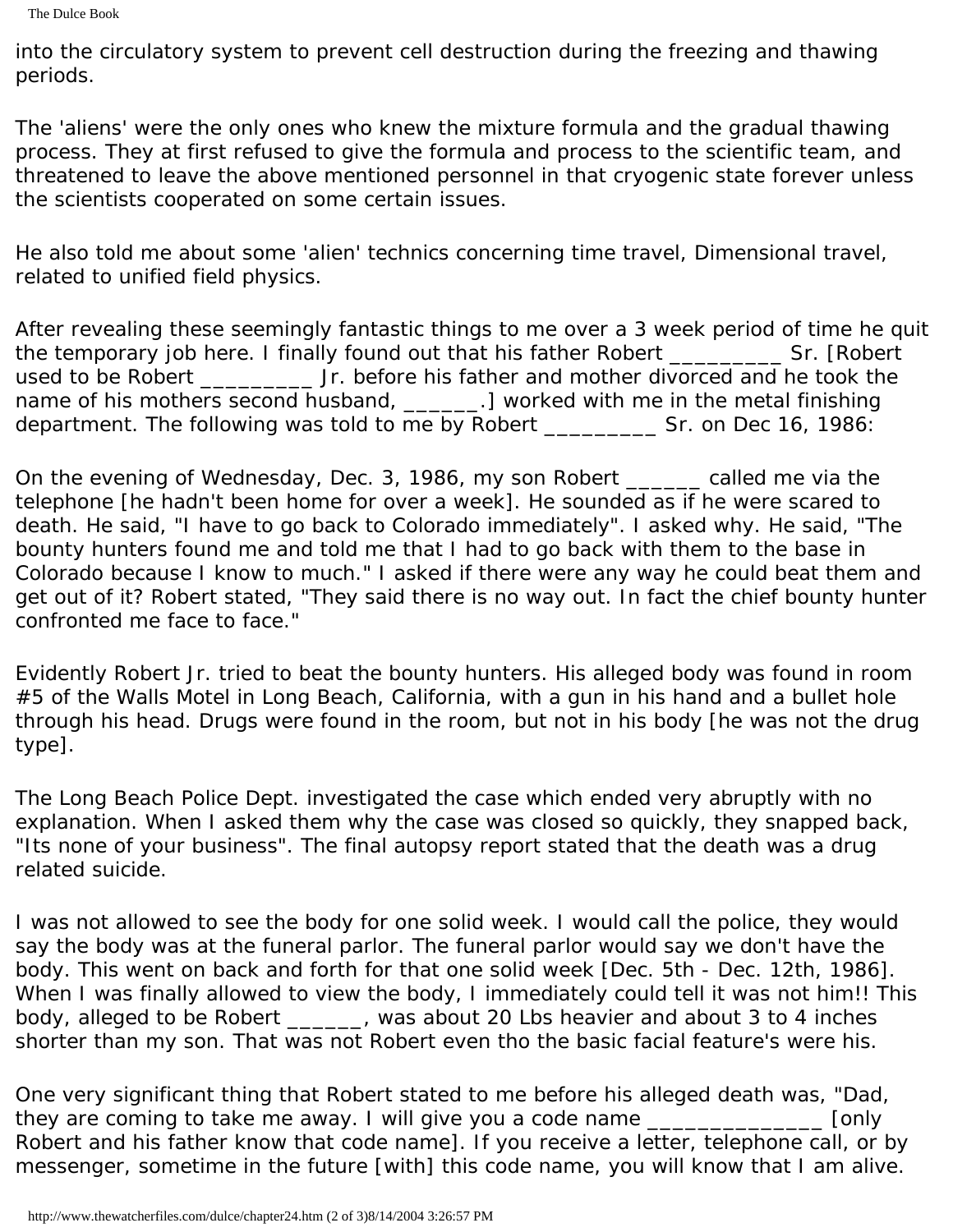They need me for my special DNA, that is why I have to go back."

Robert has special Occult Powers and has an interest in witch craft. He says all of this UFO stuff is directly related to witch craft and the occult. In February - April 1987 both Robert \_\_\_\_\_\_\_\_\_ Sr. and myself were under surveillance by what we considered an agent from the cover-up group. He went by the name of John Chunn. We finally confronted him face to face concerning all of this. Needless to say he quit work that day and never came back. Robert Sr. has been harassed several times by an individual who wanted Robert Sr. to go to the 4 corners area with him. On April 16, 1987, he said he would reunite him with his son. **Example 2** backed out the last minute.

Later Robert Sr. was picked up by the police for no reason at all and held for one week. When he got back home he found out that his place had been ransacked.

On Nov. 9, 1987, a person riding a motorcycle and dressed like a biker approached **\_\_\_\_**, identifying himself as Lt. Leed or Reade and claimed that he had a Top Secret clearance and had access to the files pertaining to the projects that his son was still involved in. He said that he would place \_\_\_\_\_\_\_\_\_ in touch with Robert \_\_\_\_\_\_ and said he was working in an underground base. He said you cannot find this base on any maps or in any military directories.

Robert \_\_\_\_\_\_ was in the following unit. -- HHC 4th STU BU., ABN., FBG 31905v Fort Carson, Colorado.

His Command

BACK: **[Chapter 23](#page-222-0)** NEXT: **[Chapter 25](#page-229-0)**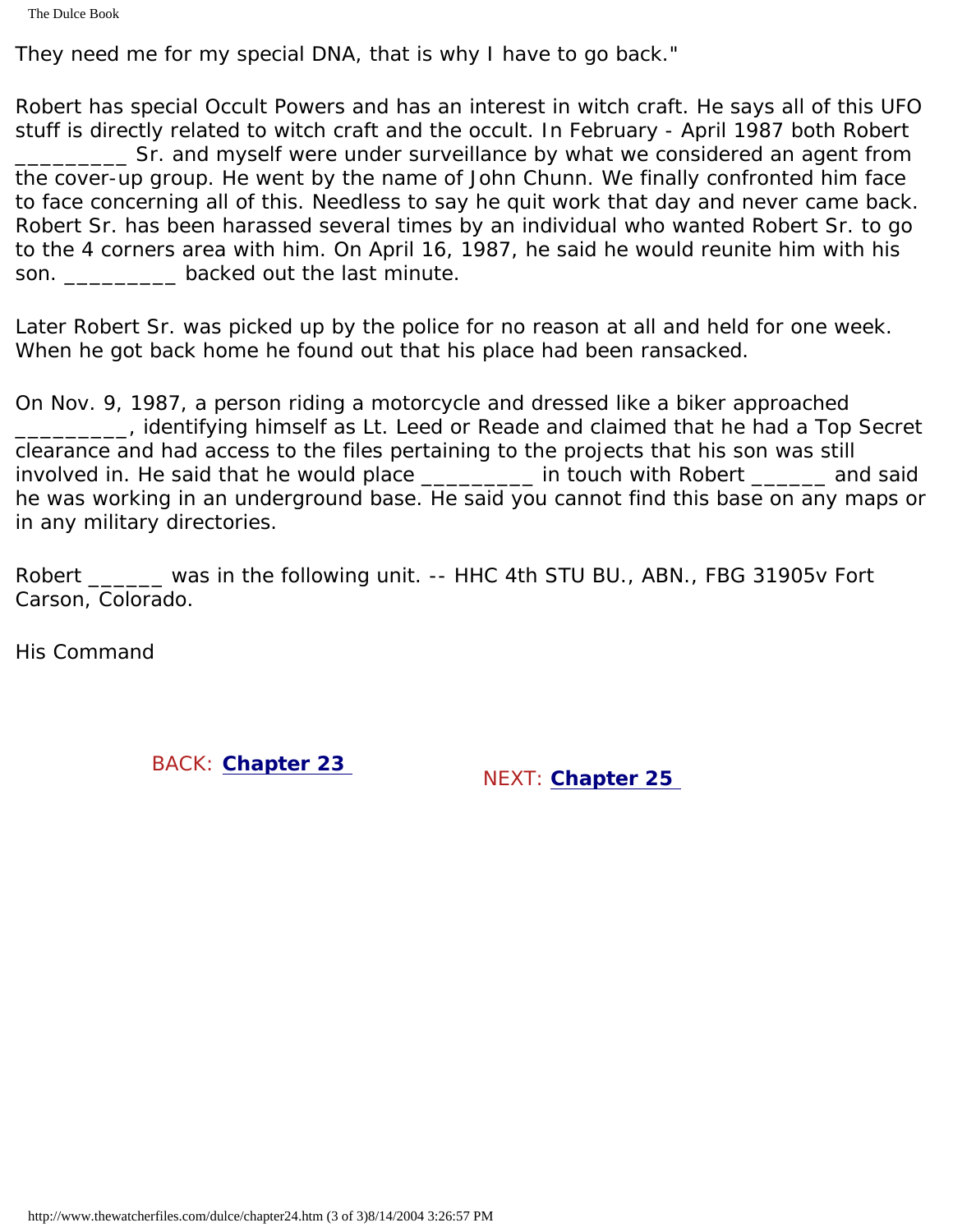Chapter 25

# <span id="page-229-0"></span>**Danger Down Under: The Christa Tilton Story**

The following is from an article titled "GOING UNDERGROUND", written by abductee Christa Tilton -- an attractive Blond or 'Nordic-appearing' woman who relates some remarkable contactee and abduction type experiences which she has had involving the Dulce base. Christa was kind enough to take the time to contribute her own fascinating experiences to this work and answer several of my questions so that other abductees, like herself, might better understand their own confusing encounters with alien abductors or even underground facilities:

"Several months ago I became aware of two different cases, one in May of 1973 in which a Judy Doraty of Texas had an unusual experience in which she may have been taken to an underground facility; also an abduction case investigated by APRO and a Mr. Paul Bennewitz in which in May of 1980 a Myrna Hansen of New Mexico had a similar experience in which she was taken to some type of underground facility.

"Since I am doing the investigation into my own underground experience, I found that to be of help to me or anyone else that might have experienced anything similar, I was going to have to make myself read their transcripts. For months I would procrastinate because I suppose, subconsciously, I did not really want to relive this experience I had -- by reading about another persons' experiences. Now I am glad I did. I finally am going to reveal some of the many correlation's of all three of our cases in hopes that others will come forward with more information.

"My experience happened in July of 1987. I had about a three our 'missing time' in which later, under hypnosis, I relived the most unusual night of my life... I did not go willingly to the craft. Two small aliens dragged me by my two arms on my back to the craft after they rendered me unconscious. The next thing I remember is waking up on a table inside some type of small craft. A 'guide' greeted me and gave me something to drink. I now believe it was a stimulant of some kind because I was not sleepy after I drank the substance. I was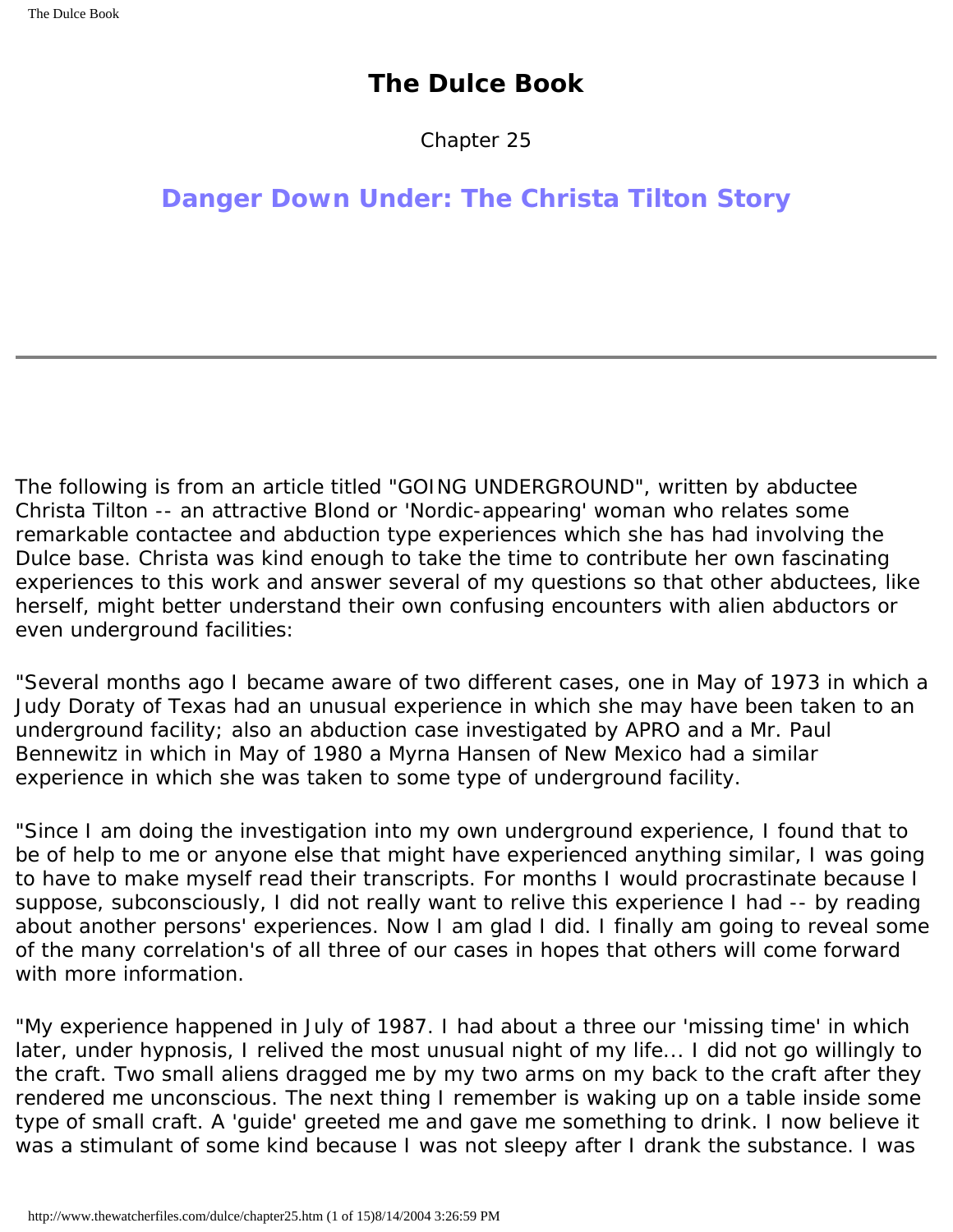The Dulce Book

taken out of the craft and when I looked around I noticed I was standing on top of a hill. It was dark, but I saw a faint light near a cavern. We walked up to this area and it is then that I saw a man, dressed in a red military-type jump suit [like a pilot would wear]. My guide seemed to know this man as he greeted him as we came closer. I also noticed he wore some type of patch and was carrying an automatic weapon. When we walked into the tunnel, I realized we were going right into the side of a large hill or mountain. There we were met with another guard in red and I then saw a computerized check-point with two cameras on each side. To my left was a large groove where a small transit vehicle carried you further inside. To my right it looked like a long hallway where there were many offices. We took the transit car and went for what seemed to be a very long time to another secured area. It was then that I was told to step onto some type of scale-like device that faced a computer screen. I saw lights flashing and numbers computing and then a card was issued with holes punched into it. I would later realize it was used as identification inside a computer. I asked my guide where we were going and why. He didn't say too much the whole time except that he was to show me some things that I need to know for future reference. He told me that we had just entered Level One of the 'facility'. I asked what kind of facility it was and he did not answer.

"This story is so very long and detailed and I hope to write more about it so I will [only] highlight some of the things that I saw... I was taken to a huge looking elevator that had no door. It was like a very large dumb-waiter. It took us down to Level Two where there were two guards in a different color jumpsuit and I had to go down a large hall and saw many offices that had computers that lined the wall. As we walked by, I noticed the lighting was strange in that I could not see a source for it. Other people walked by and never once acted like I was a stranger. I felt I was in a huge office building where there are many employees with many offices and cubicles. I then saw an extremely large area which looked like a giant factory. There were small alien-type craft parked at the sides. Some were being worked on underneath and it was then that I saw my first grey-type alien. They seemed to be doing the menial jobs and never once did they look up as we passed. There were cameras posted every where.

"Then we arrived at another elevator and went down to Level Five. It was then that I felt a sense of extreme fear and balked. My guide explained that as long as I was with him that I would not be harmed. So we got off and I saw guards posted there at the checkpoint. This time they were not friendly and were issuing orders right and left. I noticed that two of the guards seemed to be arguing about something and they kept looking over at me. I wanted to find the closest exit out of this place, but I know I had come too far for that. This time I was asked to change clothes. I was told to put on what looked to me like a hospital gown, only thank God there was a back to it! I did as I was told because I didn't want to cause any trouble. I stepped onto this scale-like device and suddenly the screen lighted up and I heard strange tones and frequencies that made my ears hurt. What I really thought was strange is that these guards saluted the guide I was with although he was not wearing any military clothes. He was dressed in a dark green jumpsuit, but it had no insignia that I know of. He told me to follow him down this corridor. As I passed the guard station, I noticed the humming of those cameras as they watched my every move. I was taken down another hall and it was then that I smelled this horrid smell. Contrary to Judy and Myrna's stories, I knew what I was smelling or at least I thought I knew. It smelled like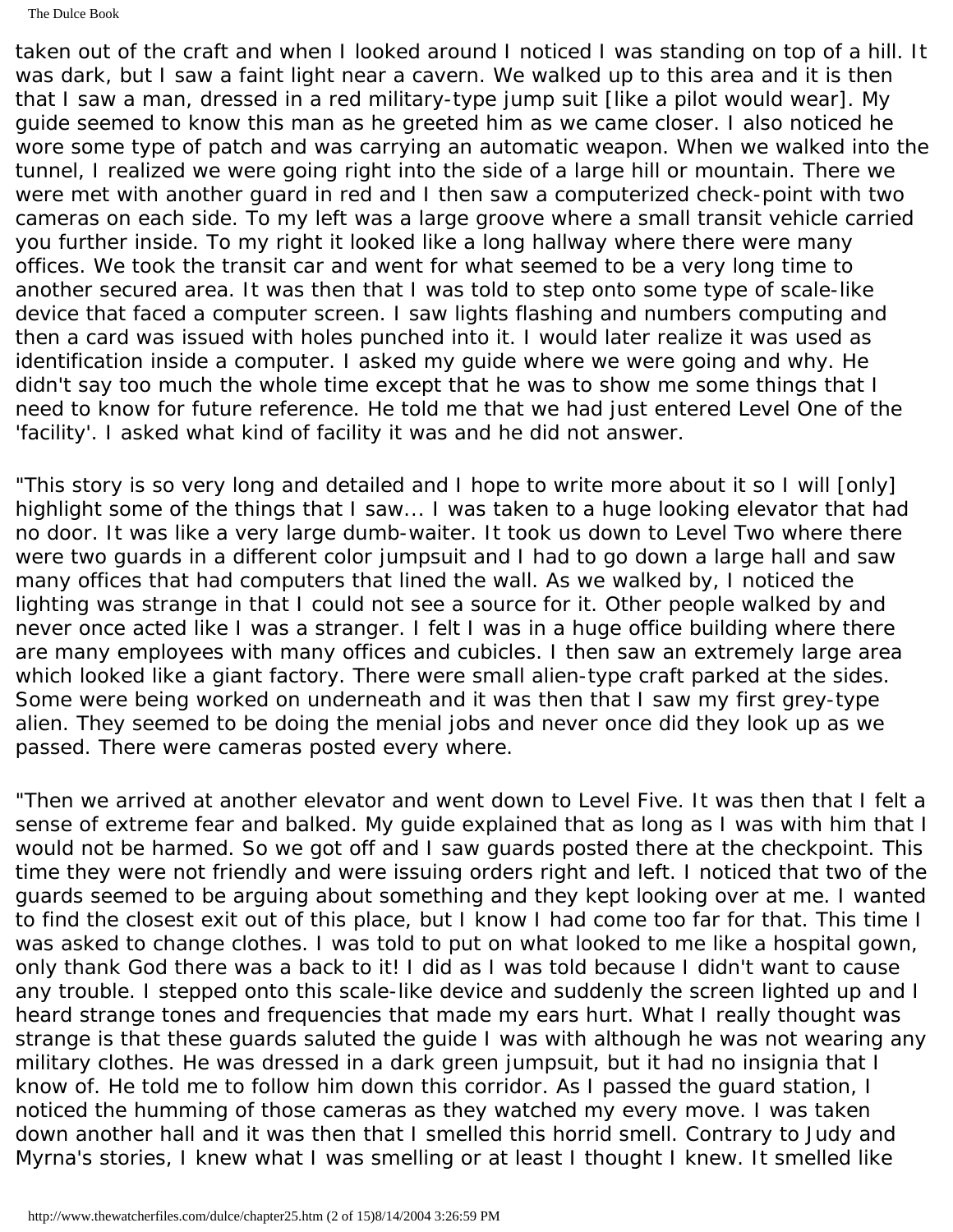The Dulce Book

formaldehyde. Because of my medical background I felt probably more comfortable with this situation because I had gone through it so many times before.

"We came to a large room and I stopped to look inside. I saw these huge large tanks with computerized gauges hooked to them and a huge arm-like device that extended from the top of some tubing down into the tanks. The tanks were about 4 feet tall so standing where I was I could not see inside them. I did notice a humming sound and it looked as if something was being stirred inside the tanks. I started to walk closer to the tanks and it was at that time that my guide grabbed my arm and pulled me roughly out into the hall. He told me that it wasn't necessary to see the contents of the tanks; that it would only complicate matters. So we went on down the hallway and then he guided my arm into a large laboratory.

"I was amazed because I had worked in [a laboratory] before and I was seeing machines that I had never seen before. It was then I turned and saw a small grey being with his back turned doing something at a counter. I heard the clinking of metal against metal. I had only heard this when I was preparing my surgical instruments for my doctor in surgery. Then my guide asked me to go and sit down on the table in the middle of the room. I told him that I wouldn't do it and he said it would be much easier if I would comply. He was not smiling and I was scared. I did not want to be left in this room with this grey alien!

"About the time I was thinking this a human man entered. He was dressed like a doctor, with a white lab coat on and the same type of badge I was issued. My guide went to greet him and they shook hands. I began shaking and I was cold. The temperature seemed awfully cold. My guide smiled at me and told me he would be waiting outside and I would only be there for a few minutes. I began to cry. I cry when I get scared. The grey alien looked at me and turned around to continue what he was doing. The doctor called for more assistance and it was then that one other grey alien came in. The next thing I knew I was very drowsy. I knew I was being examined internally and when I lifted my head, I saw this horrid grey alien glaring at me with large black eyes. It was then I felt a stabbing pain. I screamed and then the human doctor stood next to me and rubbed something over my stomach. It was cold. The pain immediately subsided. I could not believe this was happening to me all over again. I begged for them to let me go, but they just kept on working very fast. After they were finished, I was told to get up and go into this small room and change back into my other clothes. I noticed blood, as if I had started my period. But, I continued to get dressed and when I came out I saw my guide speaking to the doctor in the corner of the room. I just stood there...helpless. I felt more alone then than I ever had in my life. I felt like a guinea pig. After we left that laboratory I was silent. I was angry at him for allowing this to happen to me 'again'. But he said it was necessary. Told me to forget.

"I see more aliens pass us in the hall. Again, it is as if I was a ghost. I asked my guide to please explain this place to me. He told me it was a very sensitive place and I would be brought back again in the next few years. I again asked where I was and he told me I could not be told for my own safety. We then got into the small transit car and it took us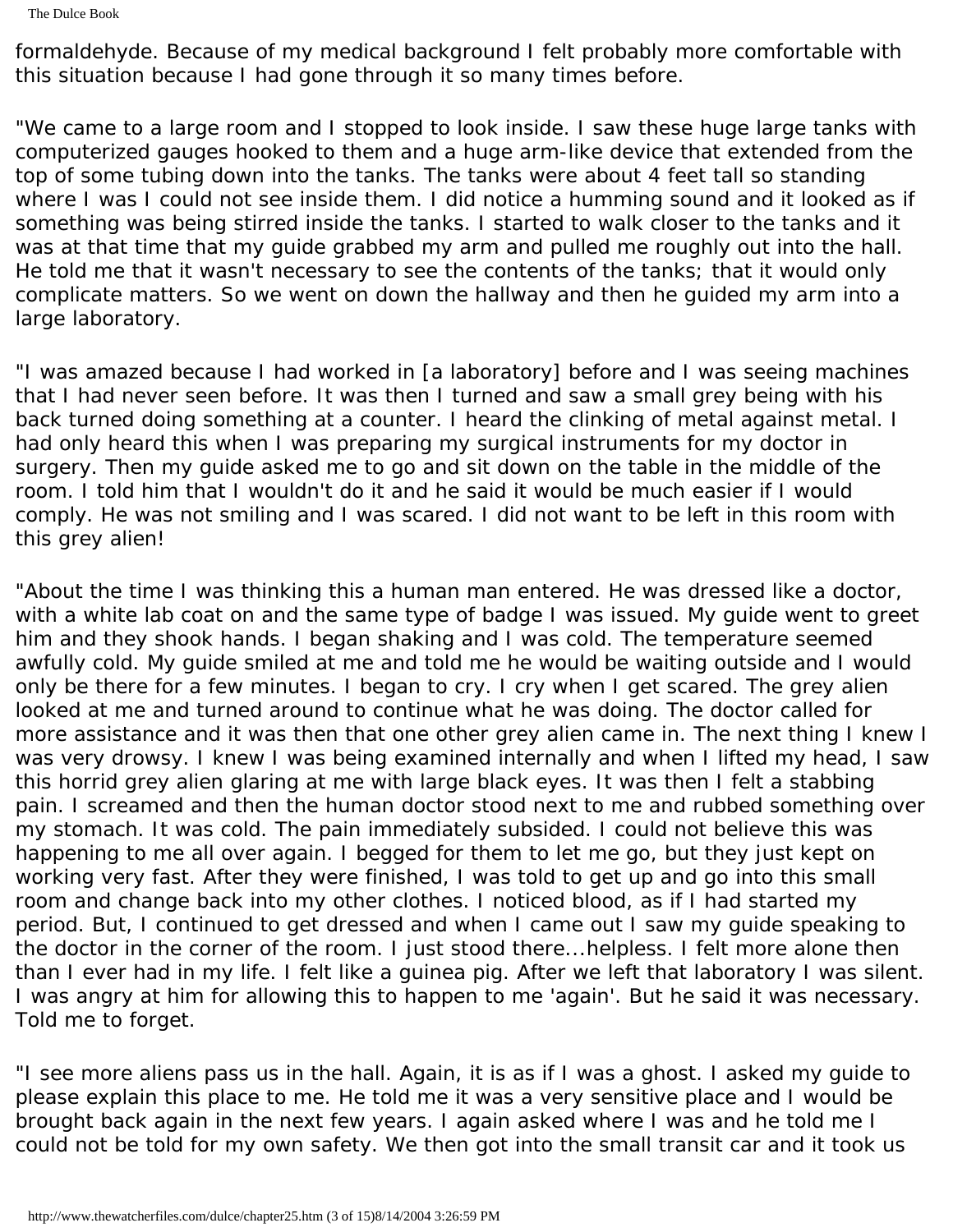to the other side. It was there that I saw the most disturbing things of all. Unlike the other two women (Myrna Hansen of New Mexico who was abducted to the Dulce base in May of 1980, and Judy Doraty of Texas who had a similar experience in May of 1973 that was investigated by APRO and Paul Bennewitz - Branton) who saw cows being mutilated, I saw what looked to me to be people of all different types standing up against the wall inside a clear casing-like chamber. I went closer and it looked 'as if' they were wax figures. I could not understand what I was seeing. I also saw animals in cages. They were alive..."

At this point the 'guide' escorted Christa to the elevator and up through the various levels, following which the transit car took her to the waiting alien craft, at which point she was returned to her home some three hours after her abduction experience had begun.

Incidentally, Christa claims to have also experienced contacts with human-like beings from other worlds. One alien by the name of 'Maijan' who has dealt with Christa all her life has always worn an emblem of a feathered serpent, possibly symbolic of the ancient Mayan deity Quetzalcoatl. He also claims to have ancestors from the Aztec and Mayan race, as do several of the 'Telosians' inhabiting the colony under Mt. Shasta, California. Christa Tilton admits that of the human-like Pleiadeans and Lyrans she has encountered [aside from her encounters with short and tall Greys] range from the strict non-interventionists to the imperialistic factions who believe that conquering planet earth is justified as a means to subdue their perceived enemies on or below the surface of this planet. This might imply that the 'Draconians' have, as many sources claim, maintained underground command centers beneath the surface of planet earth -- from where they direct many of their interventionist interstellar activities.

In addition to the above, Christa Tilton was kind enough to answer some questions for this present volume in regards to her own experiences. These questions and answers follow:

INTRODUCTION BY CHRISTA: I've been investigating underground bases and Dulce - actually underground bases all over the world -- since 1987... I've had some good experiences and I've had some bad experiences [with aliens, etc.]

QUESTION: Have you seen any people who were being held captive underground, during your abductions to Dulce and other bases?

ANSWER: First of all let me state [that] there is more evidence NOW to prove that a base DID indeed exist back in 1987 when I was abducted (About 8 years following the Dulce wars, after which joint-interaction ceased for a period of two years - Branton), and it was in the process of being dismantled. A lot of times the government will have underground bases for different purposes, and then will shut them down, board them up, concrete them in or whatever, and go on and built another base somewhere else. What I will tell you is this. Let me stick with the question. You asked me did I see any people being held captive during that abduction to Dulce? I remember seeing some individuals as I was walking by. They looked as if they were in suspended animation. I went up to the clear casings that they were being held in. I put my hands on the casing and leaned towards them to see if I could get some kind of a response. I did not. I could not discern whether they were dead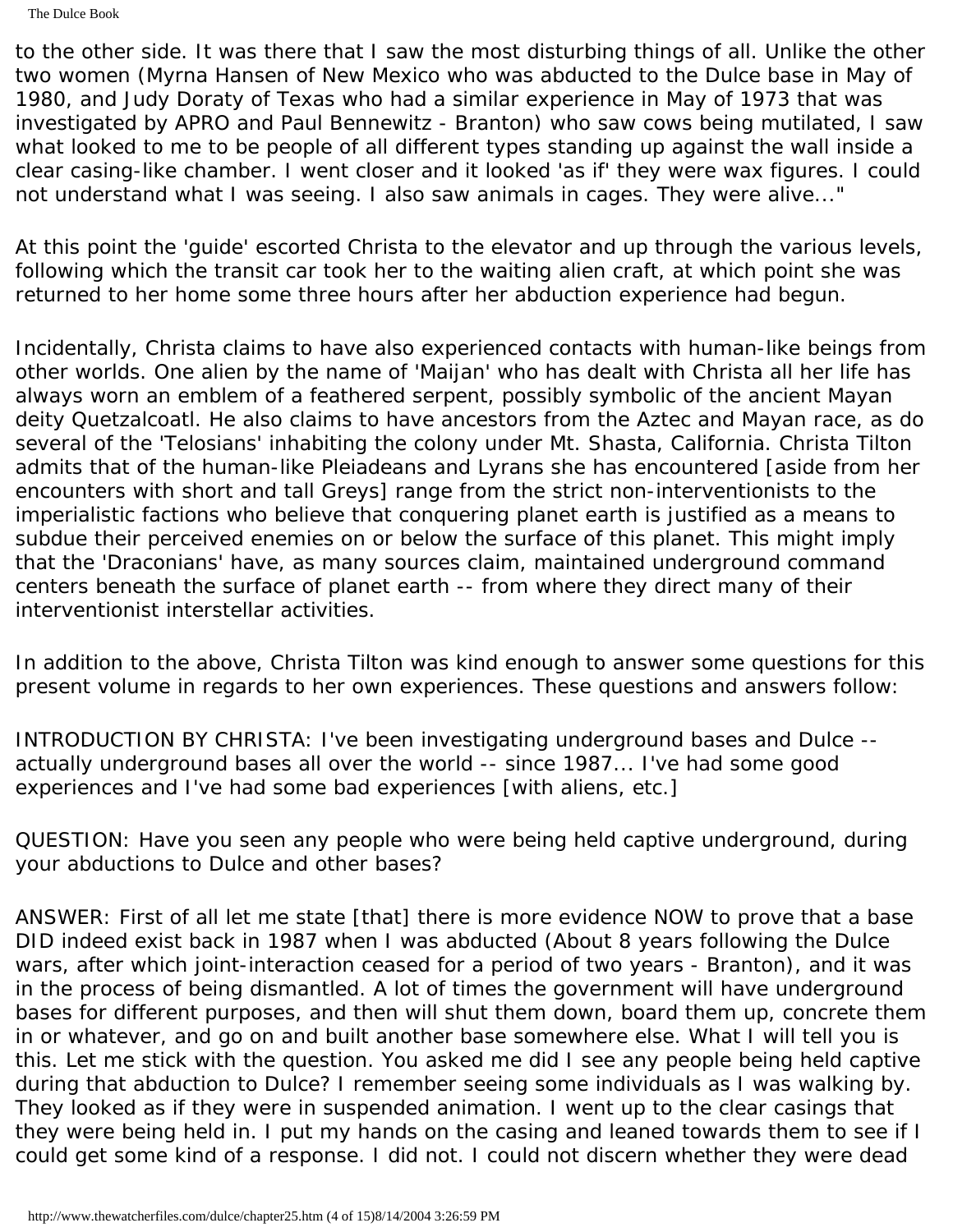or alive at that point in time. They were just not moving, and I could not see whether or not there was any fluid. I think that the casings were free of any fluid in this particular case. As far as my being taken to any other bases right now, I'm not going to comment on that because I'm still researching that. There has been speculation by, and information from, an Air Force officer at KIRTLAND AIR FORCE BASE that I along with some other women and men have been, more than likely, abducted and taken to the underground research facility near Kirtland AFB. It's in the Manzano mountain range south of KIRTLAND AFB where the nuclear testing was going on at that time. (NOTE: KIRTLAND AFB is the base where the 'division' within the Intelligence Community over the Dulce facility and related joint-interaction projects seems to have begun, one that initially involved Col. Doty, Col. Edwards, the Wing Commander and others, a division between the anti-Grey U. S. Navy factions in the CABAL/COM-12 -- backed by the 'Electorate' government; and their opposition, the pro-Grey NSA factions in AQUARIUS/MAJI -- backed by the 'Corporate' government. - Branton)

Q: Did any of your alien or human contacts mention the Dulce Wars?

A: No. The alien beings that I came in contact with while underground did not speak to me. The human contacts did but no, they did not mention any kind of wars going on there. So at that particular time I was not aware of any kind of a power-struggle going on. I was just taken there for a specific purpose I think, and once that was done I was rushed out of there and I don't think any kind of knowledge like that in particular would have been given to me, there wouldn't have been any reason to give it to me.

Q: What kinds of reptilians, if any, have you encountered.

A: I am almost virtually positive that... I don't believe I have come across any reptilian aliens at all. The only types that I've been associated with most of my life have been small grey aliens, the ones that I call workers. These are beings that I believe are soulless beings that are workers FOR an established alien race. They are given certain chores, certain jobs, just like we would if we worked for a large company... There are some taller Grey alien beings that I have encountered. Even though their eyes are large and dark, they don't have that 'reptilian' look. I know. I know what you're talking about and no, I really haven't encountered any of those. (Of course from many other accounts, most of the 'Greys' are reptilian BASED clones which have assimilated other genetics from insectoid or even plant-like life-forms. Outwardly they -- the clones especially -- do not normally appearance obviously 'reptilian', which is likely the reason why they are most commonly used to 'interface' with planetary intelligence agencies. The "established alien race" that the Greys are working for, according to many sources, are the taller more 'reptiloid' appearing species including the "white draco" -- resident within levels six and seven, levels which Christa does not recall entering. - Branton)

Q: Do you know of any other bases that researchers may be unaware of?

A: That's a great question, really, because right now I'm working with two individuals from Great Britain. They're two wonderful researchers who have been associated with Timothy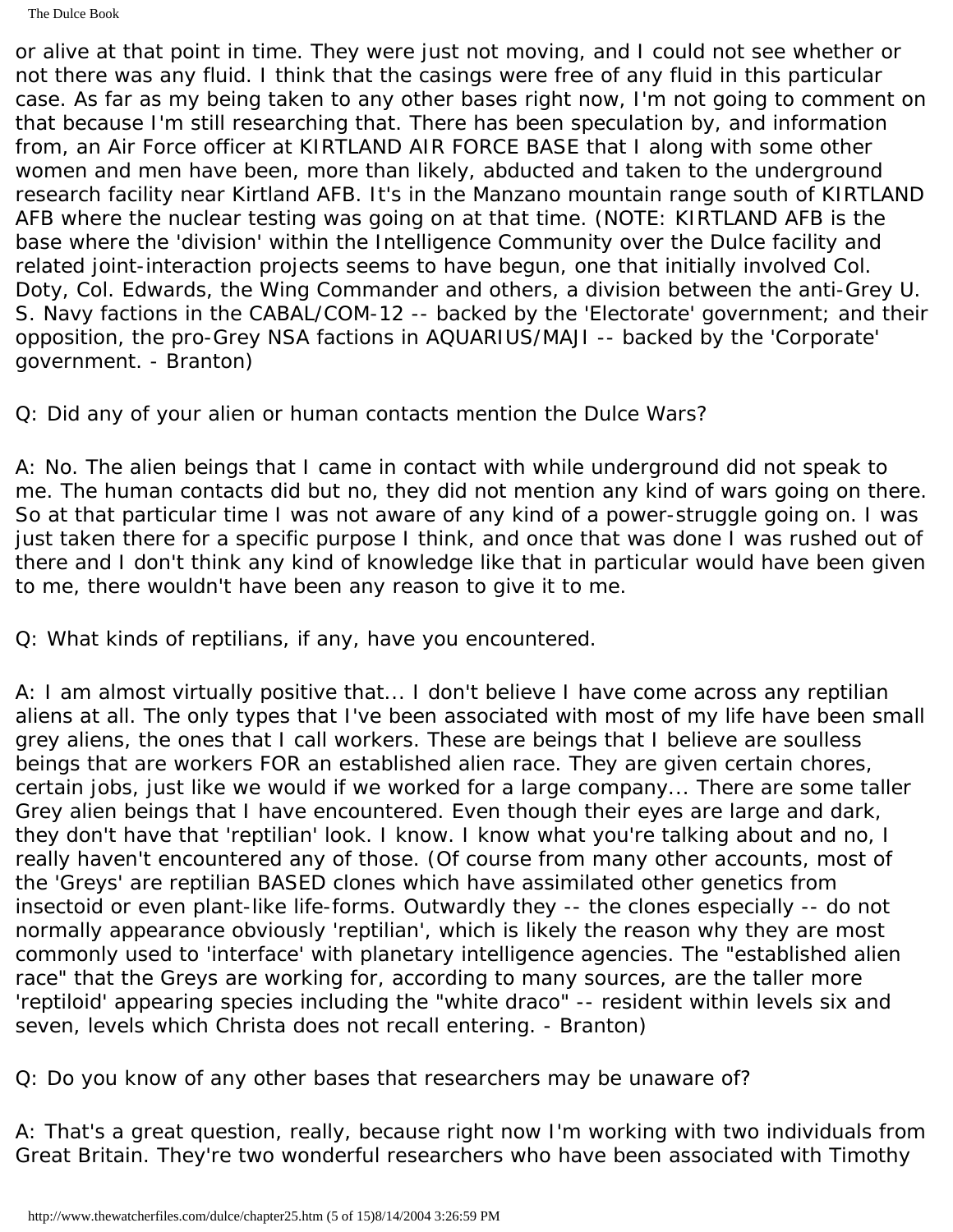The Dulce Book

Good. I don't know if you've read his material, "ABOVE TOP SECRET". It's a wonderful book to get and read. Also "ALIEN LIAISON" is another one. But yes, I am aware of many, many, many underground facilities or bases that are being used for different purposes. Most of the underground bases are being used for covert purposes or otherwise purposes involving govenment's who are doing certain types of testing that they consider would be safer to do underground. And then there are the bases, one in particular north of Tucson, Arizona, where I'm almost positive I was taken to, it goes under the cover or name of "Evergreen Aviation". They have all the planes there and everything, but what I found during my ten years of research is that this is a CIA-backed or based facility. I got very, very close to the facility, I climbed over the wired fence and sneaked in with a pilot friend of mine not long ago and got some great photographs of some black helicopters. These black helicopters were unmarked. There were other types of aircraft there, and so we really believe that there are many many bases in many states. I've heard of bases in almost every state here in the United States. Now the two individuals that I'm doing work for or research with in Great Britain especially are researching underground bases in America and in Great Britain. I guess they contacted me because they felt like there was a tie-in or some kind of connection, and that it would be a good thing to work together and share information and see what types of facilities we can find out about. In a lot of the facilities they are doing medical testing, some are actual laboratories like Los Alamos laboratories. They do massive amounts of covert work for Black Projects of our own government, so we're talking about installations, underground and above ground, that are doing things that we probably have no idea about. We hear rumors of course of different things that are going on. What I would venture to guess is that more than likely these rumors have been proven about 90% of the time to be true.

Q: My belief is that the Greys operate from base animal or predatory instincts in their agendas to increase their power-base and exploit other cultures, and that they will continue to do so as a collective until they are stopped by force. Some of the Greys I believe might be 'tamed' by humans so to speak, and attain a degree of emotional individuality IF they can be severed from the collective HIVE mind. What are your views on this?

A: I agree with you on most of that... Certainly the Greys seem to do things like a massive collective consciousness. I've noticed that they do things together, there is almost no discussion among themselves. They seem to be working on projects or on certain things that are given to them by higher-ups, or higher alien beings and/or humans. I really couldn't tell you. I have my doubts that humans would be able to 'tame' any kind of alien intelligence here on earth. If indeed it looks like humans are working among the Greys together, that more than likely it was because of a pact or some type of a government agreement... I believe these aliens have come here for reasons, and certain individuals in the government have been given orders by their higher-ups to either give them opportunities to work alongside of these [aliens] for maybe a one-world purpose. Unless it could be shown to me to be true that the humans tamed these Greys that were working along-side with me, or on me, that would be very difficult for me to believe.

Q: Have you had encounters with any Nazi-type aliens like those described by Barney Hill, Alex Christopher, Vladimir Terziski and others, alien 'fascists' who date back to the secret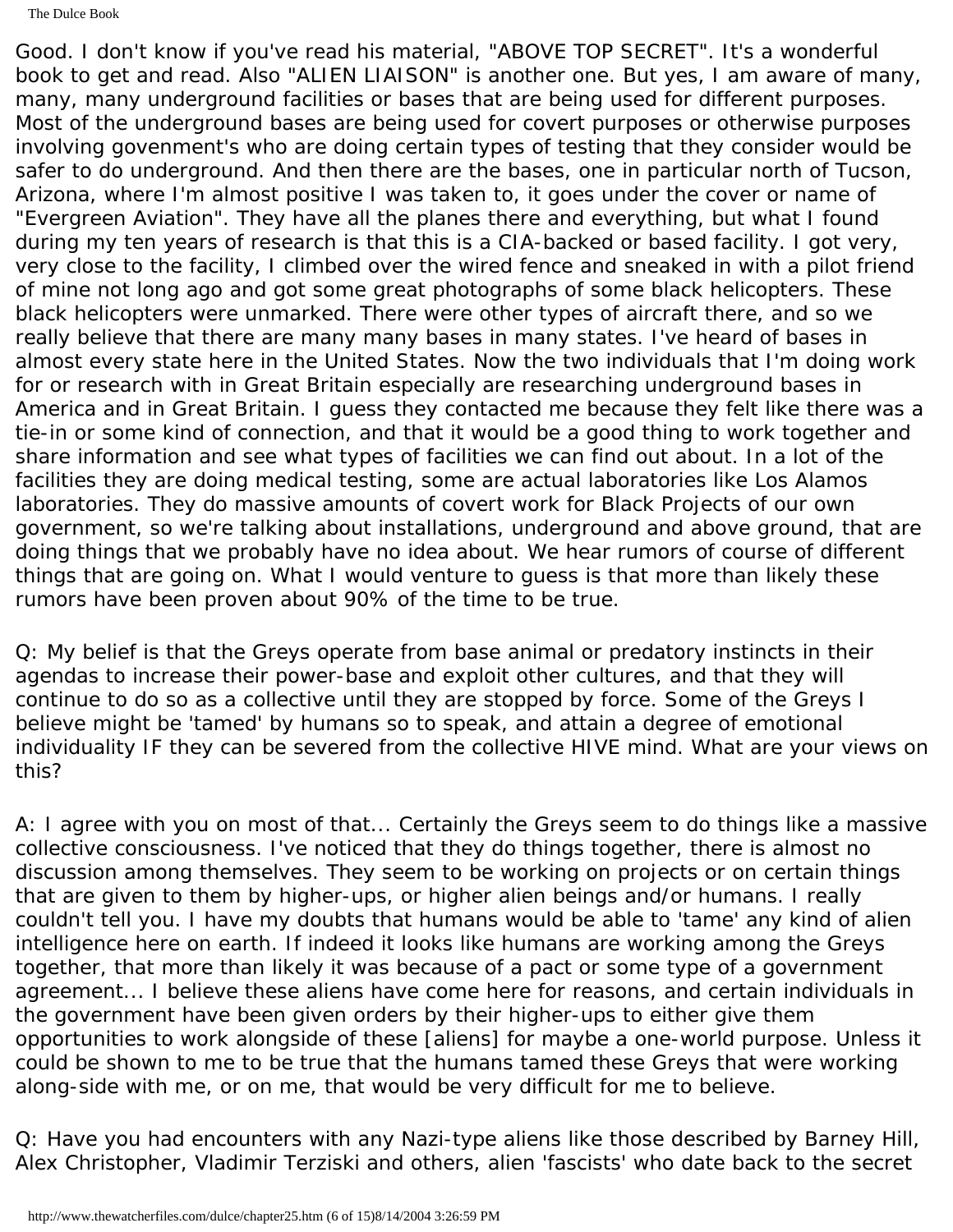The Dulce Book

Nazi flying disk experiments and who are allegedly working with the Greys and Reptiloids?

A: I've hard of these Nazi aliens. Of course where I first heard about them was from TAL LeVesque back in 1987. No I have never come in contact with what I would call Nazi type aliens although since most of my experiences have involved medical experimentation, genetic experimentation on me and my daughter or family, I would have to say that it reeks almost of... If you think about the medical experiments that were done on the Jews during the Holocaust, that is what I equate some of the experiments that happened to me with. It's strange because I'm part German, I come from a family that originally came FROM Germany, so I do have some German blood in me, but I'm not leaning one way or the other and as far as being a BIGOT is concerned, I'm very very open to all races, creeds, colors of people working together to establish a wonderful world, if that would be possible. But anyway, no I have not encountered these Nazi types, and I've certainly heard a lot about them, I've heard they are very mean-spirited aliens, I don't know what their agenda is... Since I've not had contacts with these types I really have no reason to do any research on them, and also the same goes for the [tall] reptilians, although many many friends and other researchers have contacted me telling their tales about reptilian alien races...

Q: What are your views of a possible CONGRESSIONALLY backed take-over of the Dulce base in the future, and what would be your views on dealing with the problem supposing the Greys don't surrender?

A: Through all of the research that I've done, and all of the proof that I've come up with the many times that I've been up there poking around with researchers and other individuals, we're almost positive now -- I don't know if you've even heard, you may have heard the rumor, or thought it was a rumor -- but I am of the belief system now that this base is or was deserted and is no longer being used by OUR government. For what reason I'm not sure. I believe a lot of it had to do with -- if there was indeed a military action there, which we have found proof of. We found some spent military cartridge shells up near where we think one of the base openings is. We found C-Ration cans, we found different types of antennas that the government would have used for communications. These are things that have been found up in these mountainous areas. If you've ever been there you'll know what I'm talking about. These things tell me and my research partner that indeed there was some type of a military response there in the past. The areas I speak about, that my research partner who lives in the area claims were some of the openings to the base, have been concreted, cemented up. Now that's been done by somebody. So we know that some type of government official company... we believe it was a CIA-backed organization that was there... In my Dulce papers I show an area of a ranch just north of the Archuleta mesa area (Refer to Christa's research papers on Dulce at the address given at the end of this section for current discoveries in regards to Dulce and several provocative illustrations, diagrams and photographs of the same - Branton), we've been unable to track or find the individuals who have owned this property now for many years. What we've been told by the individuals who lived in or around the area, is that there is a landing strip on that particular property, there are large towers... I did get onto the property, and close up enough to get pictures of these bullet-proof towers that were sitting on the property. There WERE about 20, and there are only 5 there now. We're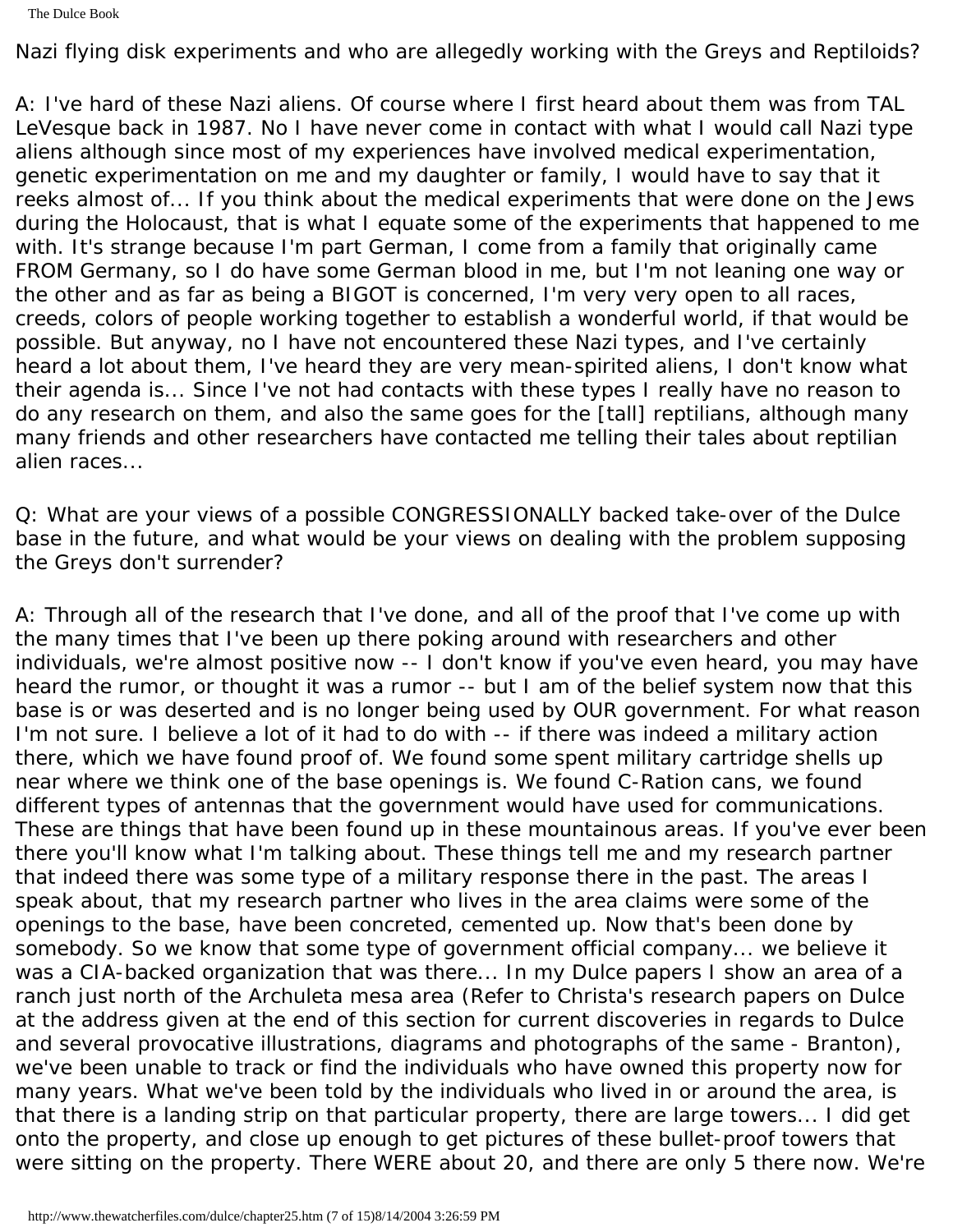wondering why they were taken out, and where were they taken? Anyway I've got pictures of those. These are not just fire towers. Some people try to explain them away by saying "Oh, those are just so our ranchers could go up into the towers and look for fires," and things like that. The strange part about this is that you walk up the towers and there is dark black glass... you can't look in to see, and it's bullet proof. And what's strange is the opening... you are unable to get into these towers. We don't know if they were just put there for show, we don't really know exactly what they are, but we believe they were placed there for some reason. We have no understanding of that. There have been sightings of planes, small Lear jets landing in and out of that area over the years. Nobody in the town of Dulce seems to know who owns that property... My research partner did track down someone who did own the property over 20 years ago, but after that it seemed to go into covert hands. The property also had what looked like a small wooden house. You could just walk in there, it's been evacuated and there's nothing in there. This type of facility or front for an underground base in that area would be perfect, because this area was cordoned off by what we believe at one time was an electrified fence which they said was used to keep the cattle out. We believe that it was used for another purpose because of the signs posted all over -- NO TRESPASSING, and these were the types of signs that you would see up near AREA-51, and so we have to wonder what was going on upon that property. I don't know if you've ever seen the movie "THE ANDROMEDA STRAIN", I saw it the other day, just haven't seen it in a long time. The underground facility that they went to [in the movie] was stationed on kind of a muck-up farm, where they went into the farm house and went into something like a tool shed, and then all of a sudden this elevator starts going down and down and down. And what they found once they went down was a massive underground biological testing facility. I have to believe that these types of facilities are all over in every state. So then, back to the question. If there was a military takeover it already happened, and the base was closed... Again there's no proof there. Some of the Indians who live on Jicarilla Apache land, these people are very very closed, they don't talk to outsiders. The information that I got was only from an inside source, and I can only tell you what one Jicarilla Apache Indian told his dear friend of many years there. He said that he was going up through the mountainous areas there, up through the Archuleta mesa and back into the hills, and was walking along-side of a ledge. All of a sudden he felt some dirt falling on his head. And so of course, if you were walking around in this deserted area and you felt something fall on your head, you're immediate response would be to look up. And he did, he looked up and he said what he saw horrified him. This is a man, he's a man in his 60's. This man looked up and saw... this is what he told his friend, "I saw a grey being with large black inky eyes staring down at me over a ledge, and it looked like a large rock had been swiveled out, was sticking out of the side of the mountain." And he did a double-take, he looked away like someone who would rub their eyes and say, "Oh, I'm just seeing things," but then he looked back up and he saw it again. Well this time he said he took off and he ran, he was running for his life. He was very, very frightened, scared, and what's strange is that this man is friends of the men high-up in the Jicarilla Apache tribal council, but he has kept this secret from everyone except my research partner. And he told him that when he got back he was shaking, he was very, very frightened. So THIS tells me -- and this just happened during the past couple years (this interview took place in the winter of 1996 - Branton), so this tells me that THERE ARE STILL GREY ALIENS inhabiting some part of that base. Interesting question there that you had because if indeed there is still part of the base that's still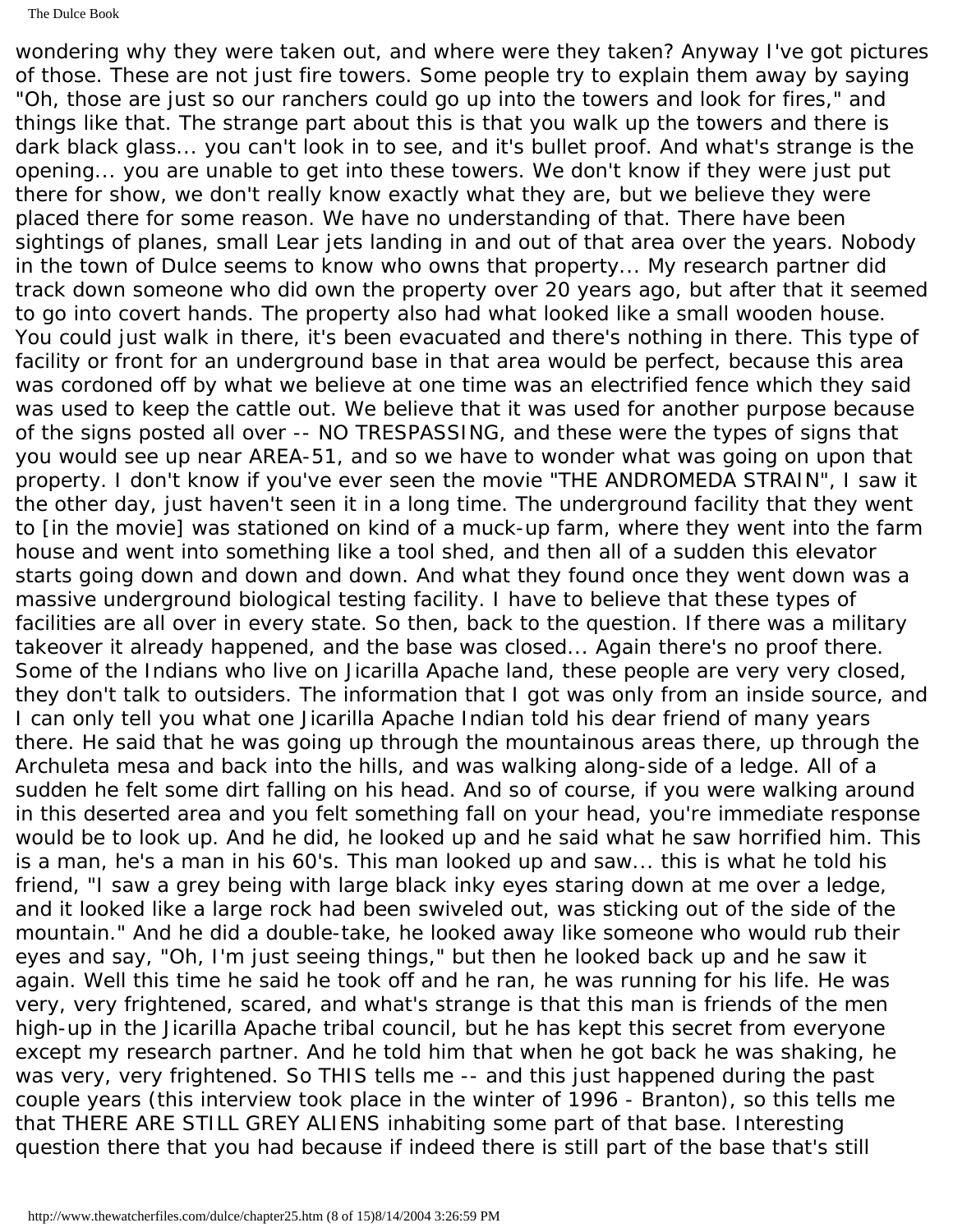The Dulce Book

inhabited (why would the Greys only use 'part' of the base after it had become even more secure, with the 'sealing' of many of the outer entrances? - Branton) by the Grey beings, then certainly if there is a problem there might NEED to be a Congressional-backed military take-over of that base, or they may have just left it alone, just said "let the people of Dulce worry about the aliens, we don't want to deal with them any more." I don't really know what happened during the military events that they had there, I don't really know what happened, I just know that... I'm almost POSITIVE that there was some type of a confrontation! So any way, who knows, who can say for sure? All I know is that a lot of these individuals that come up with different stories, these are individuals who are not the type of people to just come across with a tale, in fact [many of them] are not interested in UFO's, they're not interested in any of this. In fact when the subject is brought up they really just don't want to talk about it to you. It's very hard to get access into that community. I have had a lot of problems getting answers, but thank God one of my research partners, his father lives there, he's lived there all his life. And this young man was brought up there [Dulce]. He knows what happens there, he knows what all the rumors and tales are, and he knows what all the Indians have seen.

Q: Have you been taken to any other planets or spheres during your abductions?

A: Not that I know of, however I [remember] that I was taken to some type of large massive ship, it had to have been a mother ship. This thing was massive, it was miles and miles and miles long. I'm not sure exactly where I was. I recieved some instructions while I was there. There were "light beings" there. They looked like angelic beings, only without the wings. They were wearing long robes, and I was taken into an area where they had a podium and a teacher that came out and was teaching the people who were there. These people were human, I did not see any aliens [greys] at THAT time, so I'm not sure exactly where I was.

Q: Did you ever get to see what was inside the 'tanks'?

A: No, not during the Dulce experience. I started to walk up to the tank. It smelled very foul. It was an odor that only I can identify as being close to a sulfuric type of odor. I remember when I first went in to the medical field we were invited downtown to view an autopsy, and the formaldehyde they use there has a sickening sweet smell, its a smell that is very difficult to try and explain to somebody who has not smelled it before, but I can say that it smelled a lot like that. The officer, the military man that was with me, guiding me, would NOT allow me up to the tank to look inside. I can only speculate that there was something in there that may have been frightening to me, because he reacted very quickly to stop me. You asked if there were both breeding and feeding tanks. I believe so, because from what I've been told by some of the other women who saw these tanks, some of them saw body parts inside. The type of tanks that I saw were used for breeding and cultivation of small alien beings. The only thing that I can describe it as is of being [like] a fake womb. A woman carries her child in her uterus, well these types of breeding tanks that you're talking about were used to cultivate the fetus' that they extract from the individuals that they abduct and take there. They extract the fetus like they have done with me MANY times, and I believe they place it in this type of a tank, a glass [looking] breeding tank.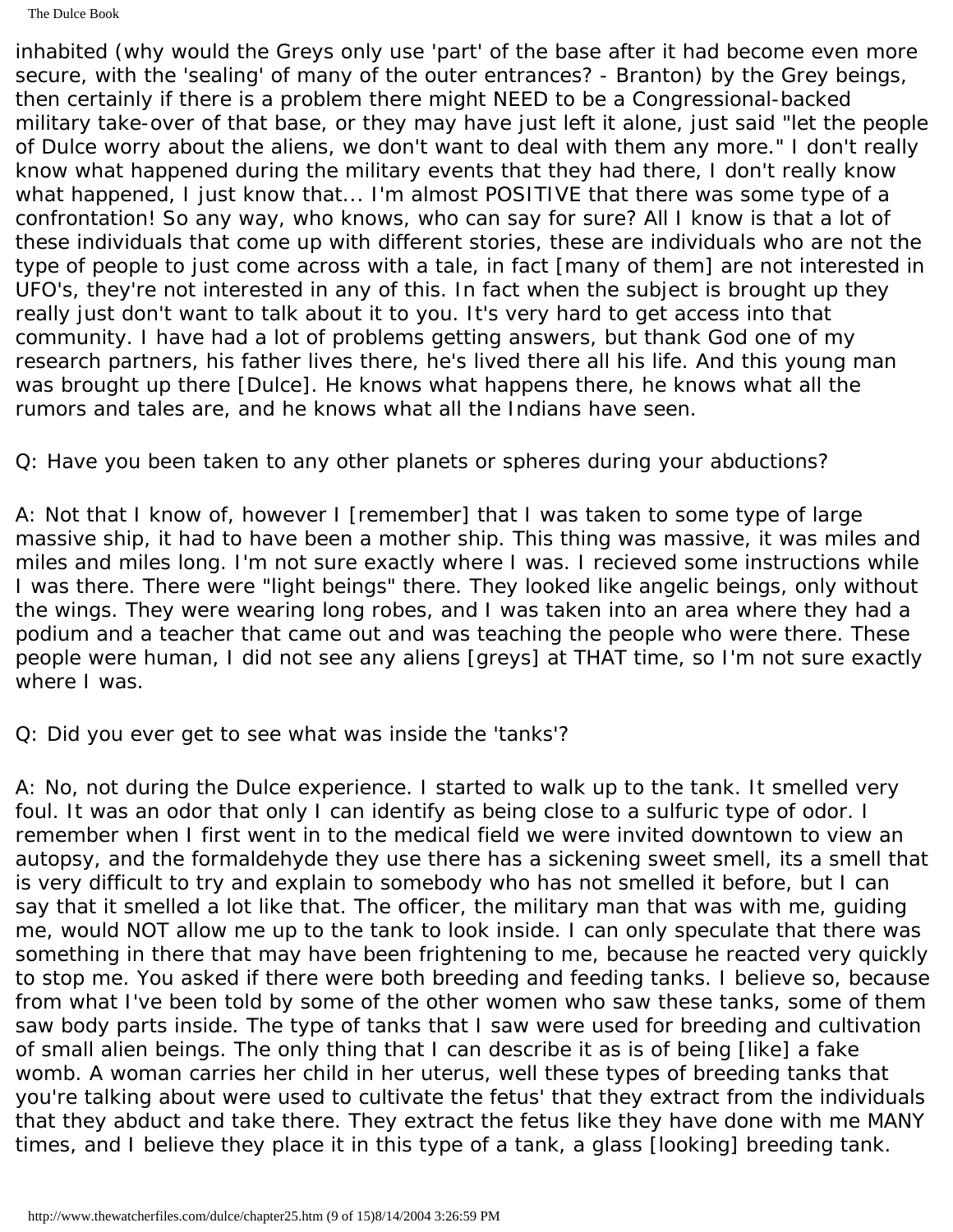The Dulce Book

Q: What do you think most of the hybrids feel about the position they are in? (Note: I intended the question to mean the humanoid fetus' who have been infused with nonhuman, cattle, cetacean or Grey, etc. DNA and who are kept in the underground bases or on ships. However Christa took the question to mean the TERRAN-NORDIC alien hybrids like herself and her daughter who were living in OUR surface-world society. - Branton)

A: That's such a very good question and not many people ask that... I myself being a hybrid have felt that I do not fit in anywhere. I still feel like I don't "fit in" to this day. I know I don't, I know I'm different, and I don't try to tell everybody that either. I just have accepted it and go on with my life, but I can assure you that every hybrid I've spoken to has told me, has tried to explain to me the emptiness and the feelings that they feel. They feel almost like they don't belong here on earth. I certainly feel [that] I don't belong here.

Q: If the outer world gets a hold of the Dulce technology and begins using it to colonize other worlds, could this alleviate the population, economic, environmental and other problems that this planet faces? In other words take away the IMPOSED barriers that have kept us earth-bound and in essence finally let us "out of the cradle", so to speak? The Greys for one do not wish Terrans to gain interstellar advantages and so become a threat to their own empirical agendas, and operating through various power-cults on earth they have succeeded in keeping interplanetary technology out of our hands and robbing us of our resources to finance the joint subterran and exterran projects, many of which projects and bases have been taken-over entirely by their own kind and at our expense. Once robbed of our resources the Greys use their psychological slaves on Earth to set us against each other and then turn around and say: "Ha, you people are too violent to be allowed to have interstellar technology!" Although there have been technology exchanges, it would seem that they are either being used as a ruse by the Greys to gain access to our society so that they can impose a global electronic dictatorship, and/or it is technology that is being provided by the Federation 'Nordics' so that they can help defend planet earth for the mutual benefit of themselves and their human 'cousins' on earth. What do you think about all of this?

A: I believe without a doubt that we have been working on projects to colonize the moon, underground, and also to colonize Mars... I've talked with scientists, I've talked with former NASA astronauts who believe without a doubt that this is what's going on. They don't feel like its anything alien, some of the astronauts say they felt like, well this is just a technology that we've developed on our own, and that certainly population is a problem that you have to think about way in advance and that humans have come to all of these conclusions themselves. I disagree, I think that it was an alien technology that was given to us (and/or recovered from "crash sites"? - Branton), and I think that we're running with it, and we've already started. Like with the Biosphere, a lot of people think that that is just for learning about our ecology and things like that, plants, animals and all of that. I know that was a front. I know of a lot of things that went on underground there. That is also an underground facility, it's a massive facility and it's a wonderful facility. The technology there being tested was alien technology. All this will be used when they start to colonize the moon and Mars. These are the two 'planets' right now, actually the moon not so much being a planet (some argue that the Earth-Moon system is actually a "double planet". As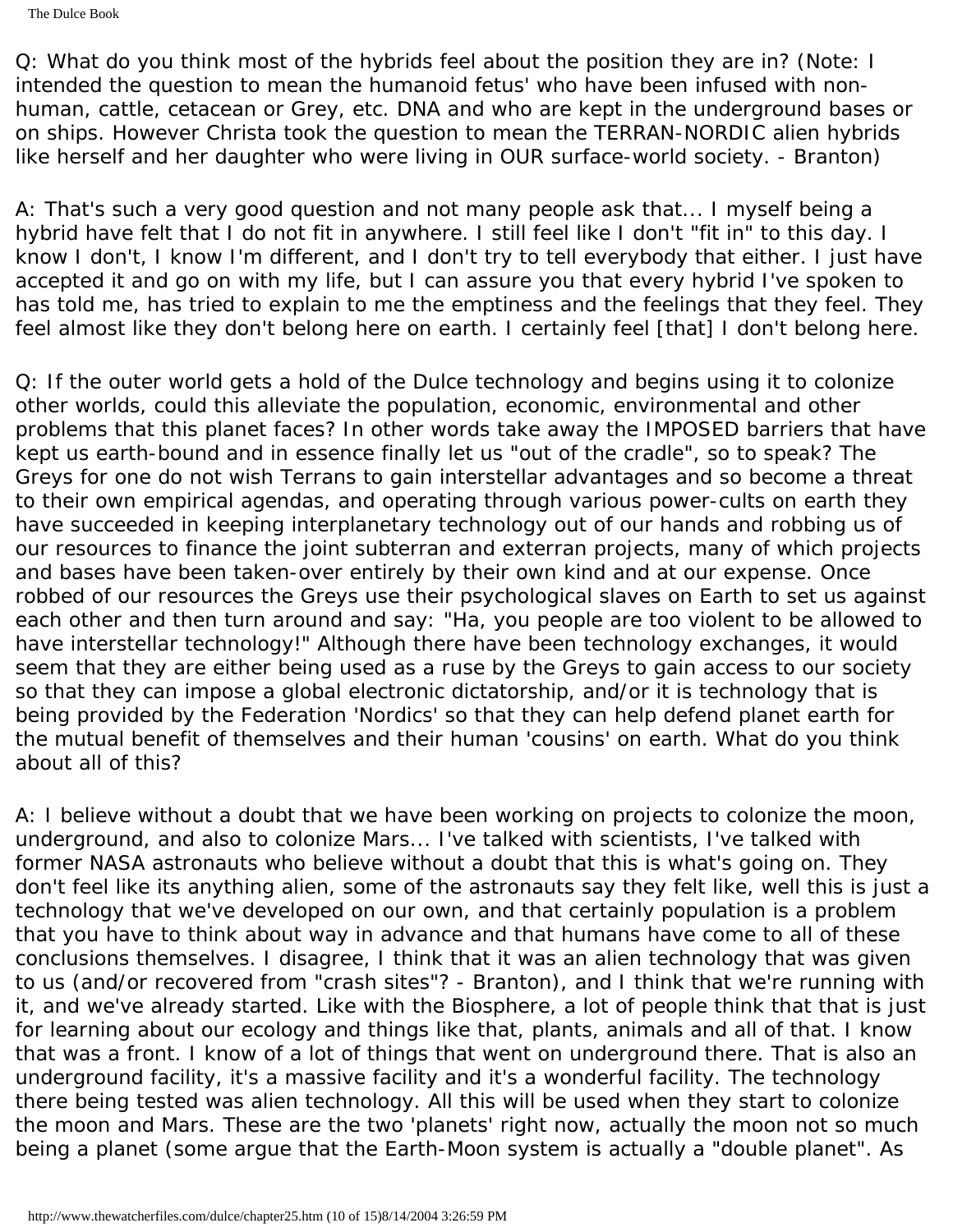The Dulce Book

for other planets, it might be logical to begin with the polar regions of Venus and the equatorial regions of Mars. - Branton) but a satellite of earth, but certainly its a steppingstone away from earth to other places, and this is what's going on, I have no doubt about it. I've talked to too many scientists who've worked on covert or black projects for our government who have said that's exactly what we're doing... (I suppose the question I really had was is it actually OUR technology, or is it to be used ONLY by the aliencontrolled "human elite" and NOT for the masses, who are instead to be "de-populated" through wars, plagues, infanticide and other genocidel eugenical methods? - Branton) I really believe that we don't have much longer here as a people to survive on earth, the climate will be vastly changing... so we have to have the technology to go somewhere else. That's what many of the aliens did themselves [long ago]. The aliens that I've dealt with, the Ones who came from the constellation of Lyra... they actually had a massive explosion on their planet (caused by invading reptilian forces from Alpha Draconis, as some contactee accounts suggest? - Branton). They had to evacuate and migrated to the Pleiadean constellation where they knew other alien civilizations were already living. There are many different types of Pleiadean aliens, I cannot stress this enough to people who say, well there's only one Pleiadean race... (Note: The Pleiades star cluster actually consists of over 200 stars, or those stars INCLUDING SOL which ultimately revolve around the central stars of the Pleiadean cluster, more commonly known as the "seven sisters" - Branton) Some of 'my' people also came into our system and settled on Mars, but something happened on that planet that forced them to go underground to live.

Q: What would you consider the greatest weakness of the Greys to be?

A: I can tell you right now that the main weakness of the Greys is that they have no soul, they are soulless. Do not allow them to tell you otherwise. Some of them have been known to try to impart some type of [false] religious philosophies on people that they've abducted, and the thing is you have to realize that these aliens have their own agenda, and its not something that I feel is a positive one really. So I have found out from dealing with them most of my life, they are soulless, they have no soul, and when it comes to my religious beliefs or background -- I'm not afraid to say it, I'm a Christian, I believe in God, I believe in one ultimate being... God, who created all, all alien beings of all kinds... all different constellations where people have COLONIZED throughout the universe... beings, animals, things we probably have no idea about. Certainly I have to believe that the Greys are, the only way I can describe it is that they are an empty, empty case... There's nothing there other than a superior technology type of brain apparatus up in their skull area. Otherwise they are of no use to us really, they are really of no use. They are used to impart different technologies and give us information, but as far as trusting them, I do not trust them as far as I could throw them.

Q: What do you think our greatest strength as human beings is?

A: Well, our greatest strength is our belief in God... our greatest strength is [that] ability... and our only connection with each race is our connection with that one Supreme being, God. Now I do believe that God saw at some point in our history the need for someone to guide us into the positive way of living, I believe [that] Jesus was born as an example of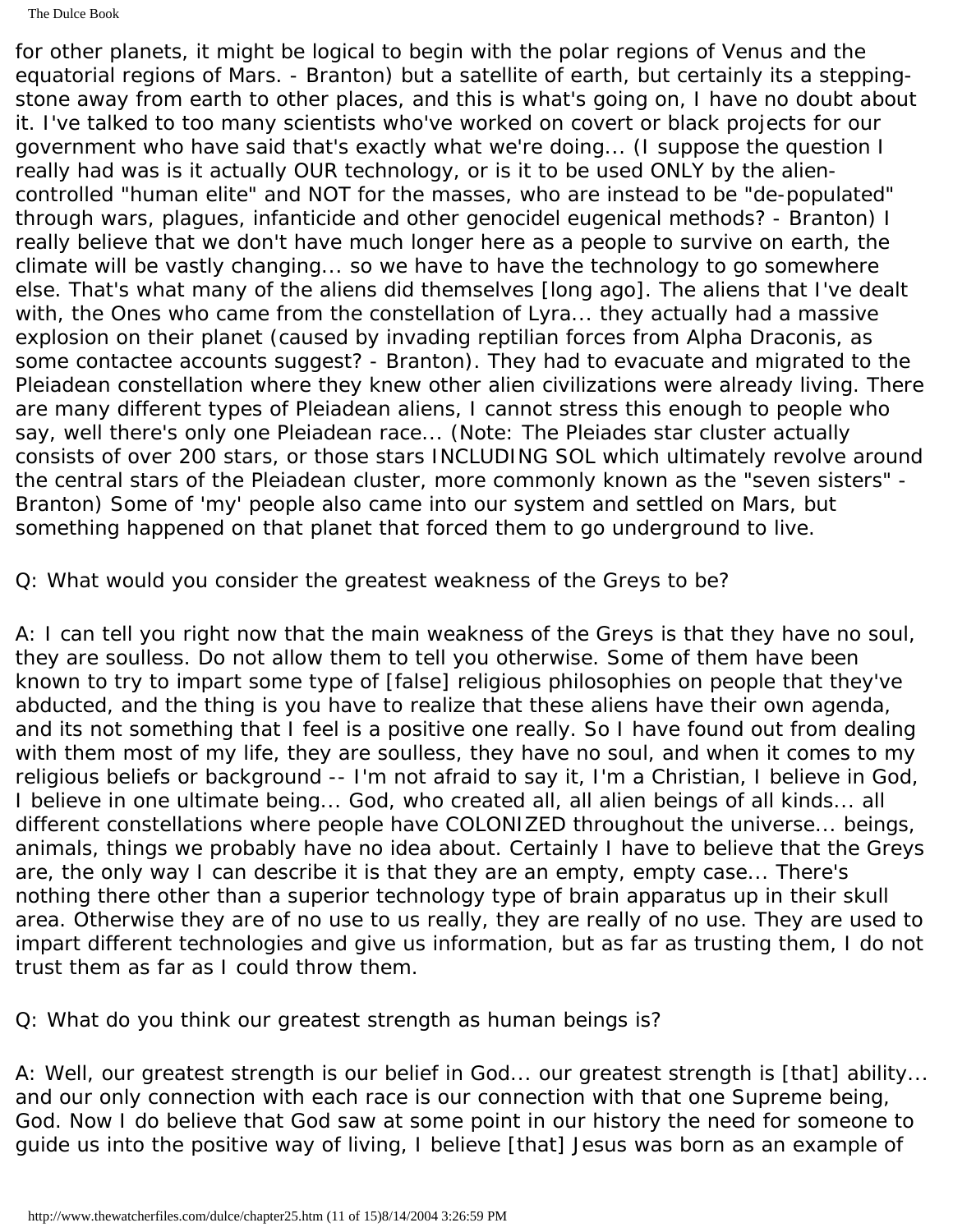the way that God would want us to live our lives... If we believe in Jesus Christ as the Son of God, the one and only God, then we have to believe that this is all true. I believe that He, Jesus, will be coming back... I believe in angels, I collect angels [artistic representations]. My best friend in Wisconsin sends be angel cards all the time, and I send her angel this, angel that, angel jewelry, angel statures, everything because I believe truly that angels walk among us. Believe me I have seen them, I've dealt with them, I have spoken with them (for example, her experience aboard the "mother ship". However in THAT CASE we would have to ask if they were standing or fallen angels such as the rebel 'angels' or fallen 'light beings' that have been seen by abductees working in collaboration with Greys and Reptiloids on their starships? - Branton)... I have several close calls where I can only state that these angels have appeared out of just nowhere and saved my life, so I just have to believe that these are Gods beings [servants]... they're wonderful.

(Note: Not wishing to detract from this atmosphere, however I do feel compelled to say that one should not trust any and every being that claims to be an 'angel'. For instance fallen or rebel angels can state in all sincerity that they are 'angels' and they would be correct -- however they might not tell you which 'variety' of angel they are, or which side of the angelic conflict they serve, since there are BOTH standing and fallen angels. Fortunately however, there are twice as many standing angels in this universe as there are fallen angels, although the fallen angels seem to have a particular fascination with planet earth in that the nethermost depths of this planet is apparently the realm that they have chosen to make their "last stand" or their "command headquarters" -- in alliance with the serpent races which they incarnate -- in their ancient conflict with Michael and his legions of standing angels. The 12th chapter of Revelation is revealing in this regard, as it seems to generally convey a picture of a war in heaven between humanoids who are backed by standing angels and reptiloids who are backed by rebel angels, as well as a prophecy that the reptilian power-bases among the stars will be broken as the draconian forces retreat back to earth to make their last stand, and in so doing they from their cavernous empire will back and support a global dictatorship in a desperate effort to gain human allies for one last ditch "do or die" assault on the heavenly dominions. The thing to remember would be to use caution, since rebel angels have the ability to appear as "angels of light" to those who they are capable of deceiving. So examine their messages as though your soul depended on it, if you do happen to encounter such a being or beings. As for the Draconians themselves, in all fairness 'individual' reptiloids are not the ultimate 'enemy', the enemy is the LUCIFERIAN COLLECTIVE under which they serve, and the same can be said for the New World Order which is prophesied in the Book of Revelation -- those who are enslaved in this system by choice or deception are not the ultimate enemy, the Luciferian SYSTEM itself is the enemy! Something that is not often considered is the reptilian's perspective in regards to physical and spiritual survival. One of the problems is that the reptilians are intelligent and sentient enough -- thanks in part to the Luciferians who aided in destroying the original immortal status of both mankind and beasts -- to realize that when they die physically, they also die spiritually, due to the fact that they have no inherent 'soul'. The reptilians fully realize this, and it terrifies them to no end. One of the reasons for the 'hybrid' projects is not only to develop certain physical attributes within their race, but most importantly to give their posterity a 'soul' so that they can survive beyond the grave, hopefully in an eternity of bliss rather than one of torment. We should not say that because a being has reptilian 'genes', they are as a result 'evil'. Evil is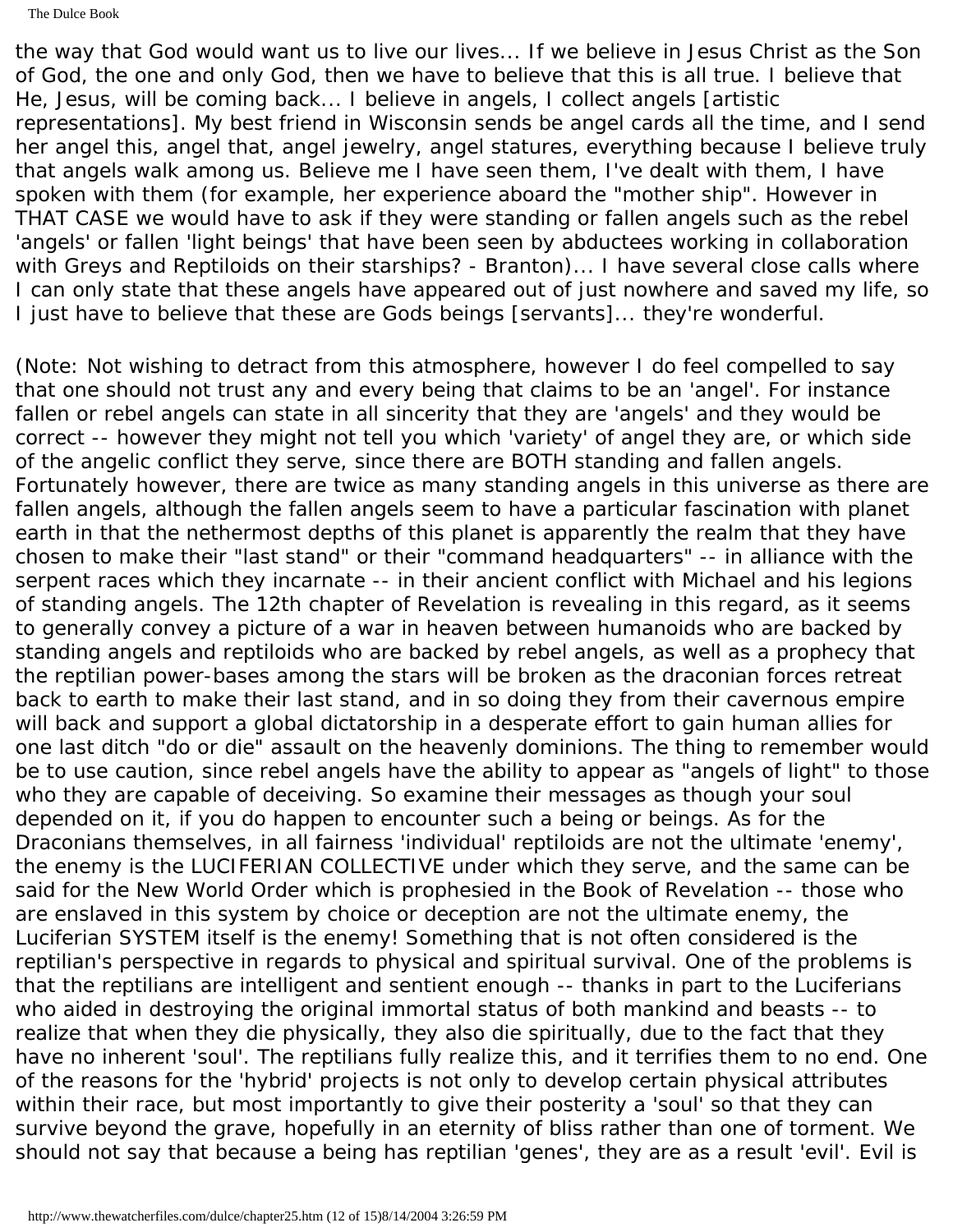not genetic, but a choice one makes. Because of the fact that many of the reptilians are mere 'cells' in a Luciferian collective 'HIVE', it is not the individual reptilians that are at fault [if there is in fact such a thing as 'individual' reptilians] so much as it is the HIVE itself. The HIVE must be the target of our attacks and especially any particular powercenters or mainframes that guide the Hive. Attempts should be made by humanoids on earth and beyond to attack the Hive and break individual reptilian 'cells' free from its constraints. Once they are free and allowed to develop emotional individuality they should be given the choice to submit unconditionally to those Andro-Pleiadean Federation humanoid societies for instance who have succeeded in taming their

own base 'animal' natures. Since the reptiloids -- and especially the collective itself, lacking soul -- do not have the capability to 'TAME' their own base predatory instincts, man-KIND must do this for them [GENESIS 1:28; 3:1,14-15]. Those reptilians which will not submit to re-programming and refuse to SURRENDER to this process, should give up their right to experience a 'supervised' free agency and should as a result be subdued by FORCE... otherwise the human races throughout the galaxy or even the universe will have to live under eternal chaos -- forever plagued and tormented by races driven ONLY by base predatory instincts, because humankind had failed to take responsibility as the divinely-commissioned guardians of the creation. First however we must accept that a Divine ORDER was originally established for the universe, beginning with the Almighty Creator and descending through the various angelic hierarchies, through humankind, followed by the reptiloid races who originally held a position somewhere between mankind and the beasts, and following this the lower animal kingdoms and finally the nature kingdom itself. This is the original divinely-ordered hierarchy through which divine LIFE from the SOURCE of all creation cascades down from the higher to the lower levels. If this hierarchy is broken like it was as a result of INTERVENTION by the fallen angelic's, then UNITY and CONTINUITY is destroyed and CHAOS reigns. So if one gets the sense that this volume is attacking reptilian's simply because they are reptilian, then they are not looking to the deeper message. I am NOT advocating the all-out extermination of the draconian races, I am only advocating that they must of their own choice OR through force - whichever they 'choose' -- submit to the divinely-established ORDER which was initiated from the very genesis of intelligent physical life on planet earth, and subsequently throughout the universe itself. - Branton).

The following is "A CASE SIMILAR TO THE TILTON CASE", as reported by Val Valerian in MATRIX-II, the Donavon Masters story:

"The following is what I believe to be a very real experience, which I believe ties into the experiences of Christa Tilton. Three of my friends and I were taken to what I perceived to be an underground government facility or UFO base. I say 'friends' because that is how I perceived them, although I had not met them at the time. I remember feeling as though I had been drugged, as if everything was kind of going in slow motion. We were placed on and strapped to a conveyor belt by our wrists and ankles. The conveyor was activated and as it began to move, our bodies were passed through blocks of pure intense light. These blocks of light -- perhaps laser scanning devices -- were either green or blue in color. At each block of light there was what I perceived to be a robot controller. They also were either green or blue in color. Their color corresponded to the color of the light in front of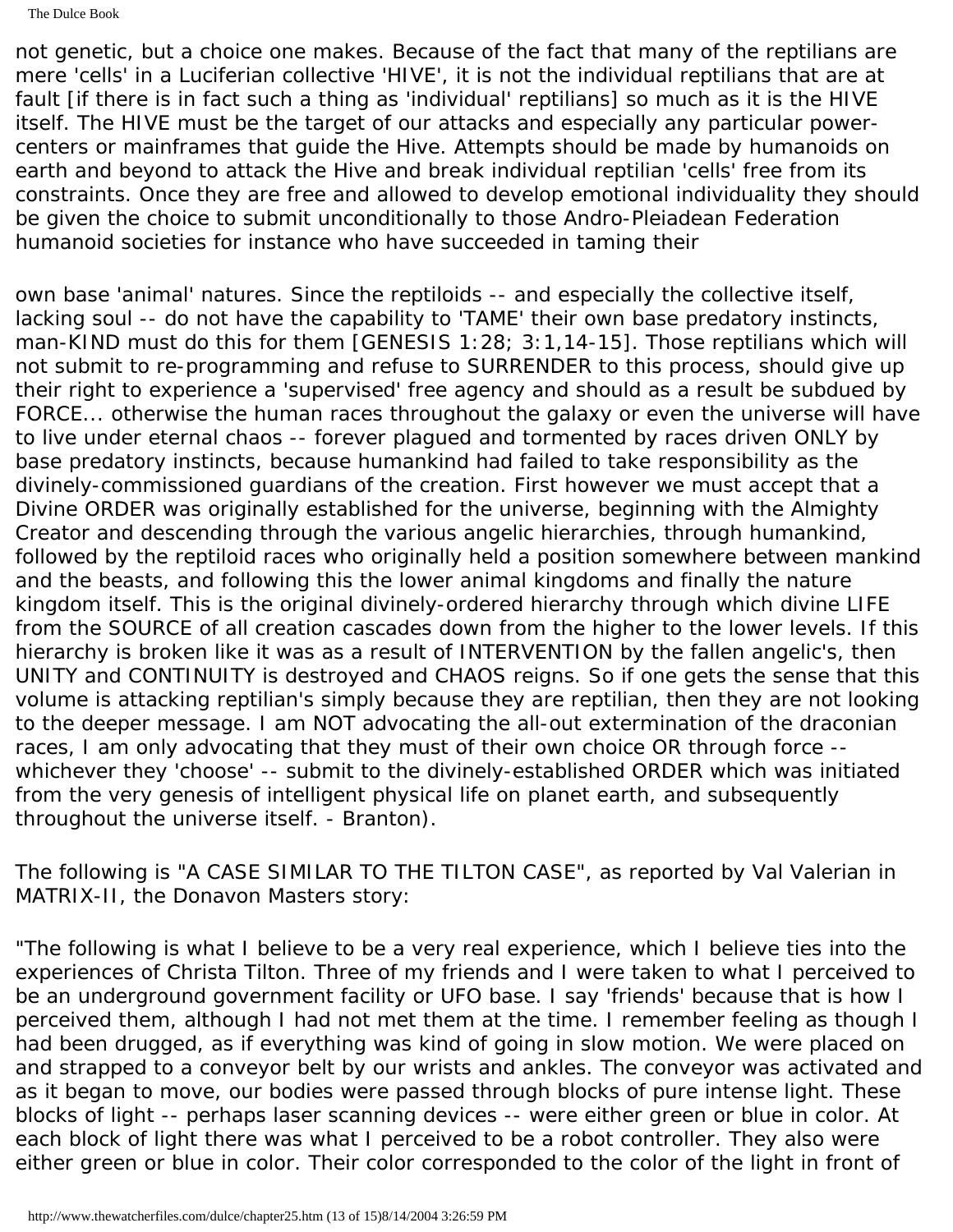The Dulce Book

which they stood. The robots were in human form but with no distinguishable human characteristics. Along the wall in the first room were barrels of some substance which had a very pungent odor. These barrels were stacked, one on top of the other.

"Suddenly we were on a different conveyor belt or at the end of the first one. As the belt moved around a circular console, it stopped. There were two men -- human in form and characteristics -- seated at the console. One assisted the other. One of them picked up what I thought was a razor and shaved an area on my back left side just below the waist line. I remember that the spot bled considerably. I was released and they began to do the same procedure on my friends. I remember thinking over and over -- 'What is happening to me?' He replied, 'You have just been implanted with your government control extension number.' I remember grabbing a mirror and looking at the area that bled. The number '04' was there. In a very upset manner I turned to a woman in a uniform and exclaimed, 'You can't do this to me!' Incidentally, all of the personnel in this facility wore uniforms. I then ran back to the console where I was released. By that time my friends had also been released. I hurriedly told them what I had discovered was happening to us. As I was speaking, the two men at the console were gathering materials hurriedly, in what seemed like an attempt to escape. In particular I remember the man that had implanted the number on me had a computer print-out list. He protected this list with his life, as my friends and I ran after him and the other man. They escaped through a set of double doors (was the drug-induced state of semi-consciousness beginning to wear off unexpectedly? - Branton). I sincerely believe that Christa Tilton was also in this facility at that time - although I don't think this was our first meeting.

"I will never forget the first time I talked with Christa on the phone. It was September 20, 1987. I felt as though I was hearing the voice of an old friend, as though I had known her all my life. She later sent me a picture of herself which only solidified that feeling. When I saw that picture I had flashbacks of seeing her aboard a craft! It was a very emotional moment for me, seeing her again. Since that time a beautiful and enduring friendship of unconditional love has developed. She is truly a flower in the garden of my life and a TRUE friend. Like Christa, I have been plagued by intense, repetitive dreams of meetings and communications with what appear to be non-human, other-worldly beings. I am also continually frustrated by my inability to learn the truth about my experiences, although Christa has been a tremendous help in my search for the truth -- proving that when people work together for a common goal, much is accomplished...

"Although Christa and myself are not alone, I suggest that there are thousands out there like ourselves, perhaps afraid to seek out help and a better understanding of their experiences because of the fear of ridicule. It is a truth that sometimes life can be very cruel because of the ignorance or lack of knowledge concerning this vast, exotic subject. Then maybe some, like the ostrich, stick their heads in the sand because they are afraid to question their own fates."

FOR MORE INFORMATION ON CHRISTA TILTON'S EXPERIENCE AND HER ON-GOING RESEARCH INTO THE DULCE FACILITY: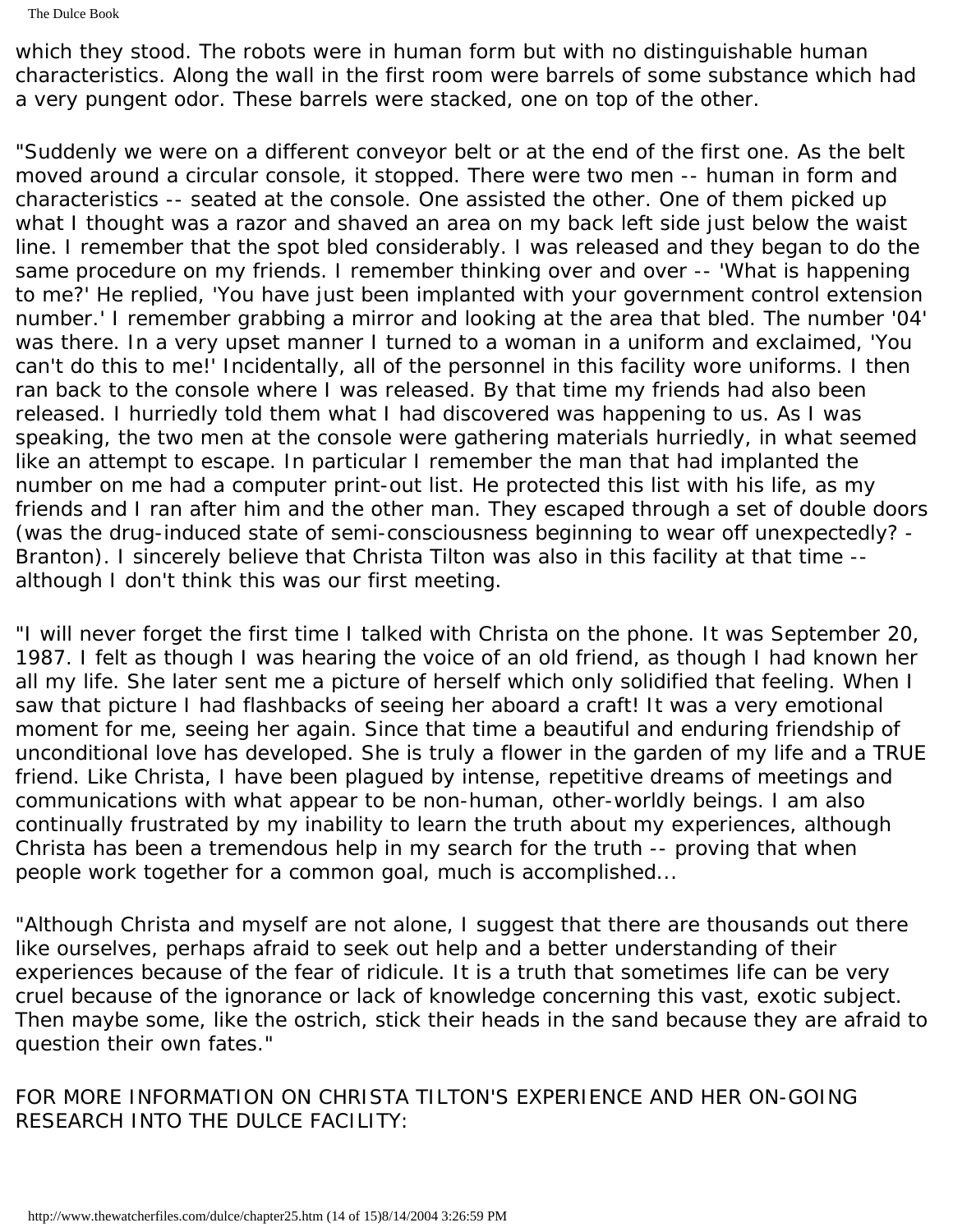Christa Tilton has compiled several hundred pages of information, documents, illustrations and photos relating to PAUL BENNEWITZ and the DULCE BASE. Her investigations are indepth and on-going, so if you would like to find out more about her latest research into Dulce and other underground bases, please send a self-addressed stamped envelop to: INTEL-ADVOCATES., c/o Christa Tilton., 2163 South 78th East Avenue., Tulsa, Oklahoma 74129-2421

BACK: **[Chapter 24](#page-226-0)** NEXT: **[Chapter 26](#page-244-0)**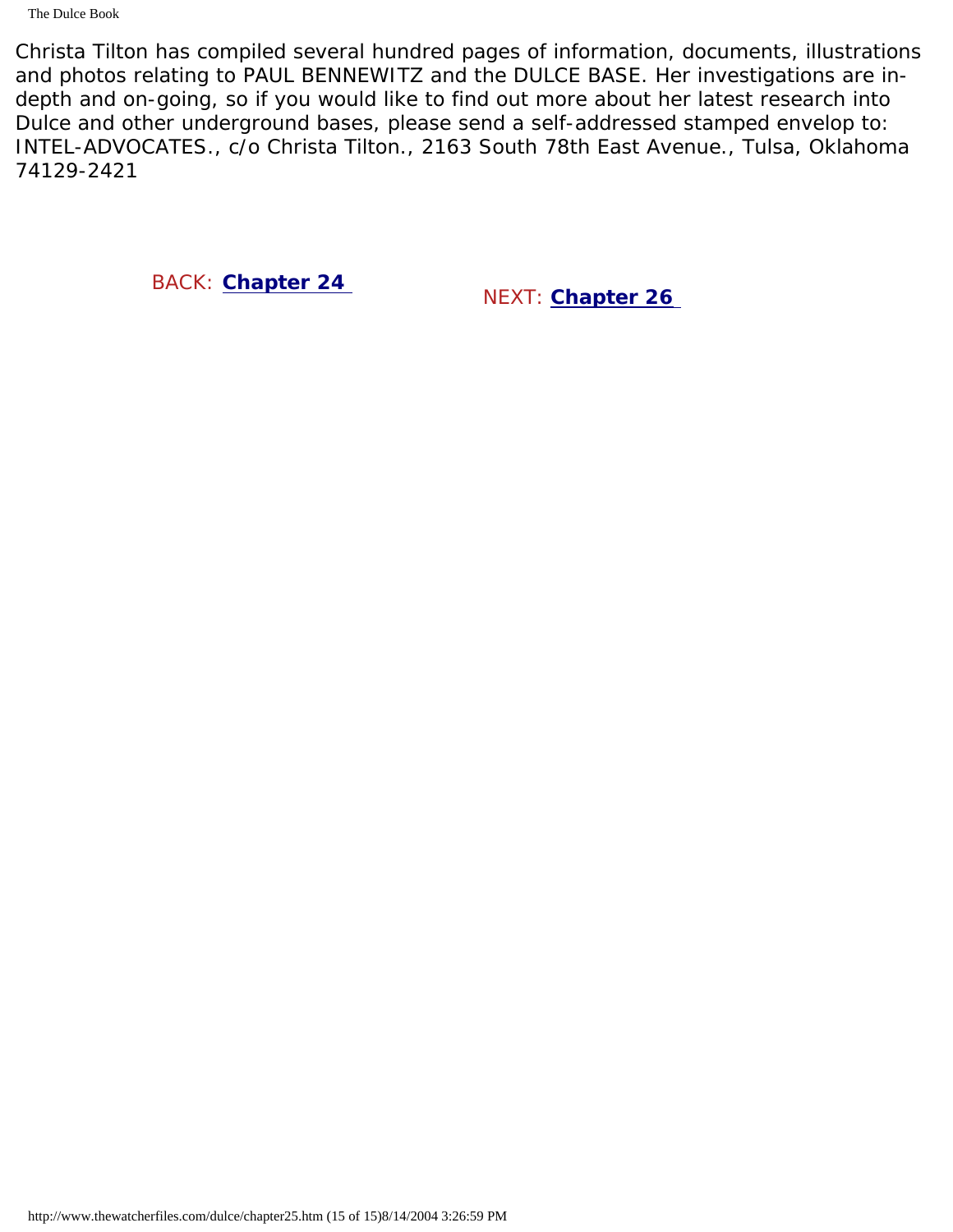Chapter 26

## <span id="page-244-0"></span>**The Dulce Caverns And Pueblo Mythology**

In his article 'ALIEN INVADERS', researcher 'TAL' LeVesque reveals the following information in regards to the ancient "Evadamic-Draconian" conflict which has, for thousands of years, raged upon, within and beyond planet earth:

"The 'DRACONIAN' Group is a Confederation. They are Reptilian Humanoids, with subgroups [The 'Serpent Race', from Sirius]... (Note: Sirius figures prominently in reports of humanoids, and also reports of reptiloid, amphiboid and insectoid activity. In this regard the Sirius system is much like the SOL system itself. Some of these forces apparently collaborate with each other, whereas others are in conflict with the each other. - Branton) They set up Bases inside Venus, the Earth, etc...

"AN ANCIENT CONFLICT -- The Indians of the South-West U.S.A., have legends of tall, fairhaired Beings. They also have legends about the 'Little People'. Both are said to have 'Sky Craft' or 'Saucers'. American Indians speak of Underground Races, Surface Races and people living 'Above', in the Heavens. The Navajo legends state they once lived Underground, together with the Coyoteros and the White people, below a mountain near Silverton, Colorado. NOTE: Mt. Hesperus [meaning 'VENUS'] is sacred to them. After coming to the surface they went south and settled in the canyons of the Dinetah area, near Navaho Dam, between Aztec and Dulce, New Mexico. (Could the ancestors of the Pueblo Indians have been the one's who originally excavated the lower levels of the Dulce base and the lower tunnels which have apparently existed within the deepest levels of the base for centuries if not millennia? If so, then why did they revert to a low-technology culture once they reached the surface?. Could it be that the scientific factions of their race either established an interaction with the 'Greys' and/or left the planet altogether, leaving the rest to fend for themselves? Hopi legends say that their ancestors were driven to the surface by another faction of their own kind who turned to practicing sorcery. Apache legends, according to Robert Morningsky, state that the "Two Hearts" or the "Children of the Lizard" drove the Pueblos to the surface after they had invaded their underground domain. Could BOTH scenarios be true? In other words, could one scientific faction have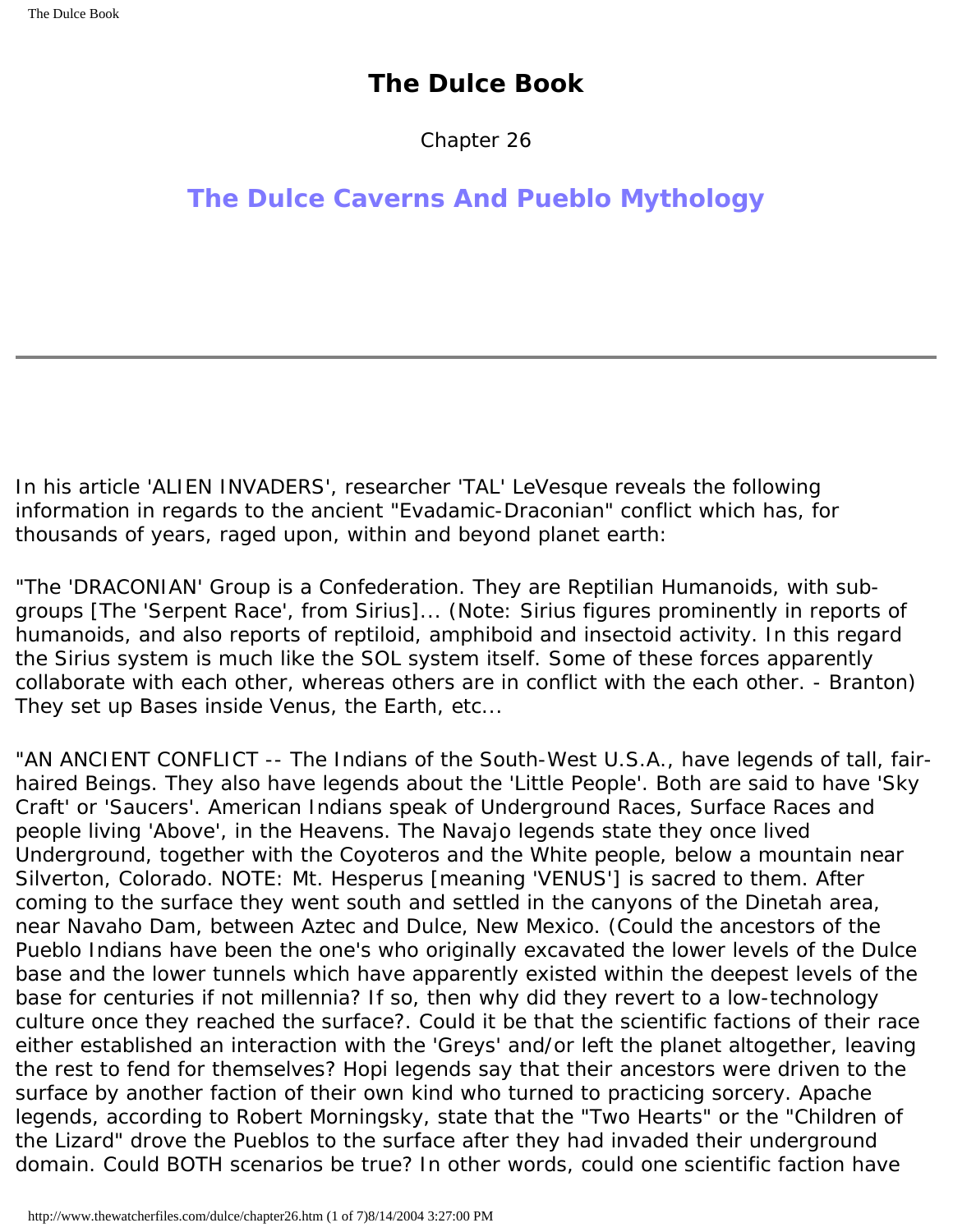The Dulce Book

remained behind in a collaboration with the reptilians, with another faction leaving the caverns in starships and/or migrating to the surface 'world' and/or elsewhere through these ancient and massive underground systems? - Branton)

"They then set up defense sites and expanded south towards Mount Taylor and west into Arizona. Built atop high mesas were fortresses and towers consisting of three or more stories.

"The Pajaritan Pueblo Indians have a Legend that they emerged from the INNER EARTH, near the Great Sand Dunes [National Monument] in Colorado. They then traveled down the Rio Grande, setting up Pueblos. The area now known as Los Alamos, was considered evil. The home of Underworld 'Little People', from which would come the curse of 'The Gourd of Death'! -- and so it did [in the form of the nuclear bomb]. 'The Greys' ['Little People'] are 'Deros'.

"According to New Mexican Folk Myth, Montezuma was born near TAOS and trained by beings who lived in Caverns, inside Pueblo Peak. [NOTE: At near-by Blue Lake, UFOs have been seen entering and exiting the water.]

"The Aztec of Mexico, who some think originally came from here, believed that the Sun God needs Blood and sacrificed humans for its' nourishment. They killed over 20,000 people each year.

"Near Taos, in a Cave above the Lucero River, not far from Frijoles Canyon, is where Human sacrifices were made - some say EVEN NOW. (Note: According to one source from Baltimore, MD., one man encountered a reptiloid being while spending the night in a cave with black rock walls near some 'springs' north of San Crystobel, not far from Taos, N.M. -Branton)

"Members of 'Secret Society' groups, in Taos, have been found beheaded. [Like Arthur Manby, who told about a secret 'AZTLAND' Hot Springs, roughly 11 miles Northwest of Toas. It is flanked by Petroglyphs on the canyon walls.]

"Cultists venerate the Mayan-Aztec Death God, 'Camazotz', who took the form of a WINGED CREATURE who removes the heads of his followers who displeased him. Research indicates the High Priesthood had contact with WINGED-REPTOIDS [who were known to devour humans] and the creatures were seeking various articles of commerce, possibly gold, Psycho-active [hallucinogenic] Plants, etc.

"Throughout Puebloland, on pottery, CAVE and Kiva walls, will be found decorations representing a Feathered or horned snake [The Plumed Serpent, Quetzalcoatl]...

"From the Pecos Pueblo, Montezuma is said to have led his followers south and founded Tenochtitlan [Mexico City].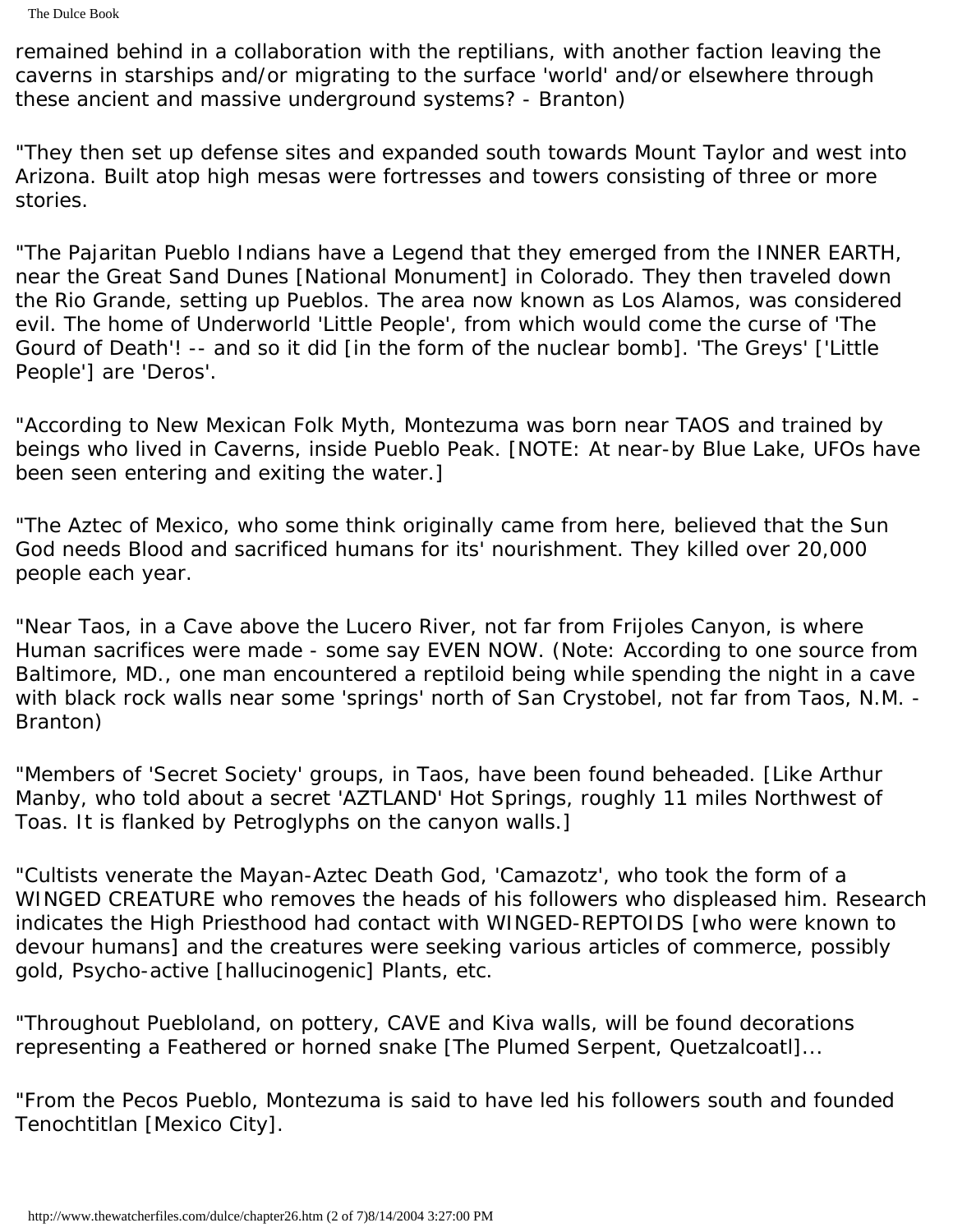"THE MANIPULATORS OF THE MIND -- Alien Civilizations have contacted some of the Earth's inhabitants and practiced various forms of thought control on those they have contacted. Officer Herb Schirmer, Betty and Barney Hill, and others were given post hypnotic suggestions to try and make them forget the contacts. Only through strength of character and hypnotic regression were they able to talk about their experiences.

"The 'Aliens' USE us, by reaching into our minds directly... WE SHOULD NOT RESPECT ANY GROUP WHICH USES A METHOD OF INTERFERING WITH OUR BRAINS' NORMAL ELECTRICAL PATTERNS. They use devices which produce a combination of flashing lights, pulsating sounds, ELF & E.M. Fields.

"It is also INSIDIOUS to put 'implants' [Brain Transceivers] into Human Beings. And WORSE, to kill them for their Blood and other nutrient substances [Vital Energy resident within their Vital Fluids].

"The 'Greys' [the short, 'Big Heads'] are mercenaries. They inter-face with humans in 'Secret Societies' and the [fascist] Military/Governmental Complex. An interconnected 'WEB' manipulates the surface Earth cultures... The 7'-8' tall Reptoid/Drac have been seen giving directions to the 'Greys'. The 'Reptoids' get their orders from the Elite WINGED DRACO. (Note: the actual chain of command seems to begin with the rebel angels or 'poltergeists' which utilize bio-synthetic constructed physical 'forms' to operate in the physical dimension -- these 'bodies' have been recovered from crashed discs and seem to consist of a 'sponge-like' substance throughout; followed by the paraphysical 'Mantis-Insectoid' type beings and the 'Winged' and 'White' Dracos or 'Mothmen' as John Keel refers to them in his book "THE MOTHMAN PROPHECIES" -- although it is not certain which of these three are superior; and then the large 'Lizard' or 'Crocodilian-like' saurian bipeds or Reptiloids; a dark large-muzzled 5 ft. tall [approx.] race that are sometimes referred to as the 'Iguanas' -- a satanic 'priest' class of human-sized reptiloids that have been seen wearing dark hooded robes and seem to be a cross between the tall Reptiloids and the smaller Grays; a race of 'frog-faced' amphiboid lizards approximately 4 feet tall; various types of 'Grays' with blue-gray, brown-gray, white-gray, green-gray, tan-gray, etc. skin as well as the 'genetically engineered' hybrid reptiloids and grays which possess insectoid and other genetic characteristics; followed by various non-hominoid reptilians such as the seasaurians, giant subterranean 'serpents', the so-called 'dragon-worms', etc. which have been encountered within the deeper cavern systems or in the sea and which 'seem' to be used more for 'psychic energy' channels. All of these various alien branches collectively make up what has been referred to as the "Serpent Races". - Branton).

"THE WINGED SERPENT -- The Reptilian/Amphibian Humanoids have been interacting with Earth for AGES. Many Contactees and Abductees repeatedly describe an Insignia of a Flying Serpent on a shoulder patch, a badge, a medallion or a helmet... NOTE: Snakes... have skeletal indications of atrophied arms and legs. There have been many transformations & metamorphosis. 'The SERPENT RACE' [like snakes] lives Underground. Yet, they can come out, in their 'Saucers' and 'FLY'...

"THE 'EL' GIANTS -- Elite Cast 'MAN,' the 'Orion [Betelgeusian] Group', have Outpost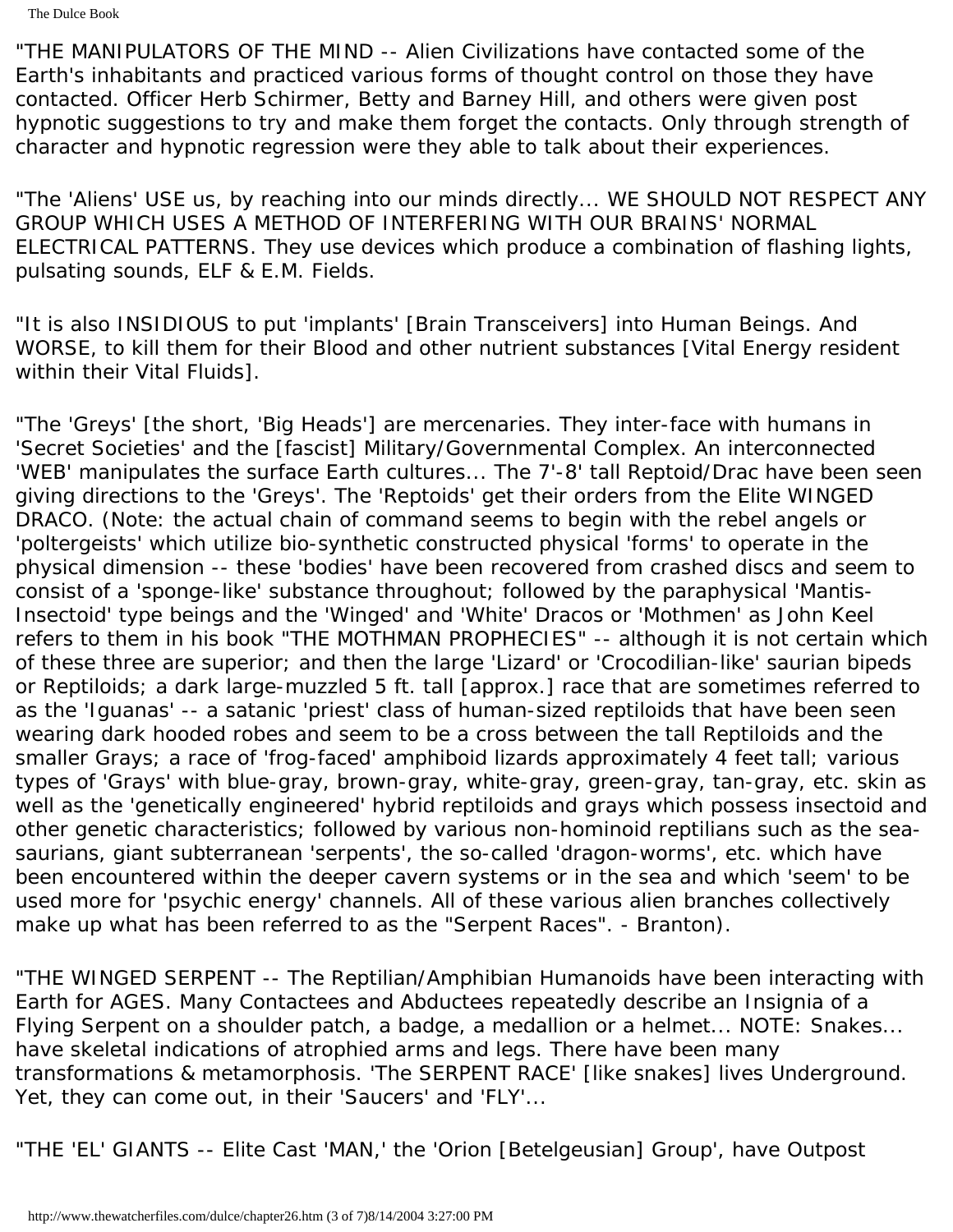Bases inside the planet MARS. They are also known as 'The Titans'...'The Brothers'...etc."

(Note: This 'Mars-Orion' reference is the only source we have which actually claims to identify an extraterrestrial colony of the giant 'EL' humans, Titans, Anakim, or Nepheli. The Orion star Betelgeuse is most often referred to by some contactees in reference to the 'giants'. Some of the residents of the Jovian moons claim that they previously came from or 'returned' from Rigel and Betelgeuse, apparently after being driven from those systems by the Draconian infiltration and invasion of Orion. Although we have come across little corroborative information concerning the 'extraterrestrial' activity of this branch of the human race, there have been round-about accounts of possible interaction with the Orion constellation. As for a possible subterranean presence, one source claimed that several years ago a man was let down a cable into a gigantic cavern which had been broken into by a deep 'oil' well-shaft in Texas. The man claimed to have met, within the caverns, giant 11-12 ft. tall humans -- Anakim-Nepheli? -- who claimed that the Creator and the angelic forces had ordered their civilization to remain in these caverns and to separate themselves from surface races where they might otherwise be worshipped as gods by ignorant humans because of their stature. This man was told however that this condition would last only until the day of Judgment-Purification, at which point the 'giants' would once again be allowed to return to the surface world. This doesn't mean that the 'EL' races do not interact with other interstellar federations who are less inclined to worship them. Several years ago one woman by the name of Margaret Rogers claimed to have visited the underground civilization of the 'Nepheli' deep below Mexico. They said that their name for God is 'Tamil', which was also confirmed by the Telosian 'Bonnie' or 'Sharula', whose people reportedly have considerable interaction with the 'giants'. They also told Ms. Rogers that one day man would develop interstellar craft and be so presumptuous as to approach the very throne of the Creator and invade His personal domain, and thus invoke his wrath upon the whole planet. Could she have been referring to the 'Eternity Gate' within the Orion Nebula which lies far beyond the Orion star cluster, or to the 'New Jerusalem' Command, a virtual CITY OF LIGHT which has reportedly been seen by government astrophysicists to be emerging from the Orion Nebula vortex and is now on a direct course to Earth -- due to arrive near the end of the third 'Millennium' A.D.? Another source has claimed that many centuries ago these human 'giants' left their underground cities and set out on a great expedition to the stars, only to RETURN in later centuries from their great interstellar migration or expedition. Upon returning they RE-ESTABLISHED their ancient and vast cavern cities beneath Alaska and elsewhere -- some of which had been over-run by degenerate "animal men" from the earth's interior during their absence, who were particularly cruel to the natives on the surface. Ancient records state that the Anaks, Nepheli or Titans once dwelled in the Middle East and also the ancient Gobi region, but now live mainly in large cavernous systems deep below Alaska, Oregon, Northern California, Utah, Texas, Mexico, some of the Pacific Islands, and also other parts of the western flank of North and Central America. One friend of mine informed me of a very vivid abduction-type 'dream' in which 'I' came to her and took her to a cliff in the western Rockies, somehow causing part of the cliff to open up like a door with the rock moving inward and down, and took her through an inclining tiled tunnel and to a large metallic door with a type of keyboard affair next to it. She claimed that IN this "altered state" or "alternate personality" mode 'I' used my LEFT HAND to punch-in a quick succession on the keyboard, a kind of code that opened the metallic door and we entered. Normally in my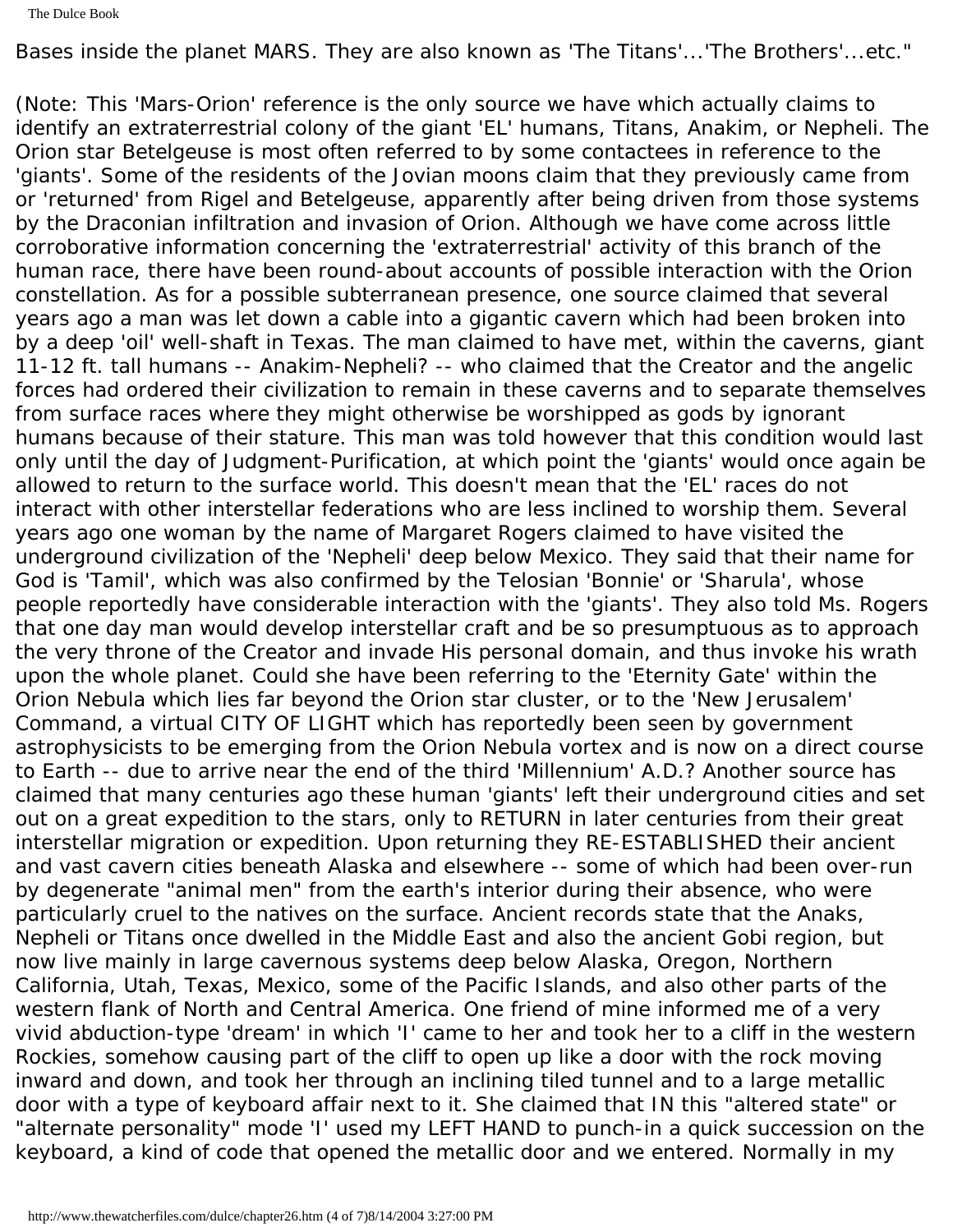'conscious' life -- which does NOT recall this incident other than vague subjective 'dreamlike' images and unsolicited thoughts -- I am RIGHT-HANDED. She claimed that 'I' took her inside, and we met some friendly humanoid beings about 12-14 feet tall who wore silvery uniforms which seemed to be 'ALIVE' in her words, or emanated LIFE-energy. During another experience she claims 'I' had taken her to large underground chambers below the Salt Lake valley where I was directing some kind of operation and instructing humans from the surface, who were also experiencing a 'double' existence in this 'other' world. My impressions are that although this collective-based alternate identity was originally psychotically-induced by the Greys during past abduction experiences [as they have done with NUMEROUS abductees], this alternate 'self' was to a CERTAIN degree reprogrammed by more friendly alien forces and became involved with various humanoid cultures within the "inner earth" who are making a common defense against the Reptilian invasion of their native territories. Aside from the obvious 'angelic' influences that have guided my life, the interaction that more benevolent beings have apparently had with my 'alter-ego' would help to explain the steady flood of "inspiration" which has resulted in the manifestation of this current project. So I am certainly NOT the ultimate SOURCE or mastermind behind these Nexus/Dulce files, but merely a willing [and sometimes semiwilling] 'vessel' for other SOURCES you might say, who have continually inspired me and led me towards a 'mother lode' of information which would otherwise defy the laws of probability or synchronicity. These 'sources', based on my own personal perceptions, would include humanoid Giants, Hu-brids, Sasquatch, Dwarfs, Extraterrestrials, Aghartians, deep level surface Military Agencies who are against the Draconian agenda, and what might be considered 'faerian-type' people of an ethereal quality yet no less 'human' than us. Should it sound strange that there are also 'people' dwelling within this planet who are ALSO against Draconian collectivism and who value freedom and liberty as [hopefully] most of us do? There IS INDEED a war going on right under our feet that is just as intense as anything that might have been conceived by your average sciencefiction or fantasy author. If this sounds unusual, then consider that an entire 'lost world' existing throughout the crust of this planet -- which has for ages remained separated from the often superstitious residents of the surface -- would tend to develop a state of HIGH-STRANGENESS, at least from OUR perspective. The outer world would probably seem as 'alien' to them as their world seems to us. The separation and distinction between these two 'worlds' -- aside from the fact that it is usually only the most powerful secret societies who have access to BOTH worlds -- is often augmented by the fact that most of those throughout history who have encountered the outskirts of this 'lost world' often reacted with fear of the unknown when they encountered something strange and unusual in connection with these portals, and normally wanted nothing more to do with them, interpreting the experiences according to their own frame of reference... and the reality of this other world below would surface in a more diluted form through legends, myths, folklore and such. If, as I am convinced, many abductees are living similar nocturnal "double lives" with interventionist or non-interventionist aliens, or both, we might look no farther than our own unconscious minds in order to find the "aliens". In fact, from one perspective the following might be true: "We have found the aliens, and they are us!" - Branton)

TAL continues: "'The ELs' will engage 'The DRACO' in battle around this Planet. Most will die. REVELATION 12:7: 'Now war arose in Heaven, Michael and his Angels fighting against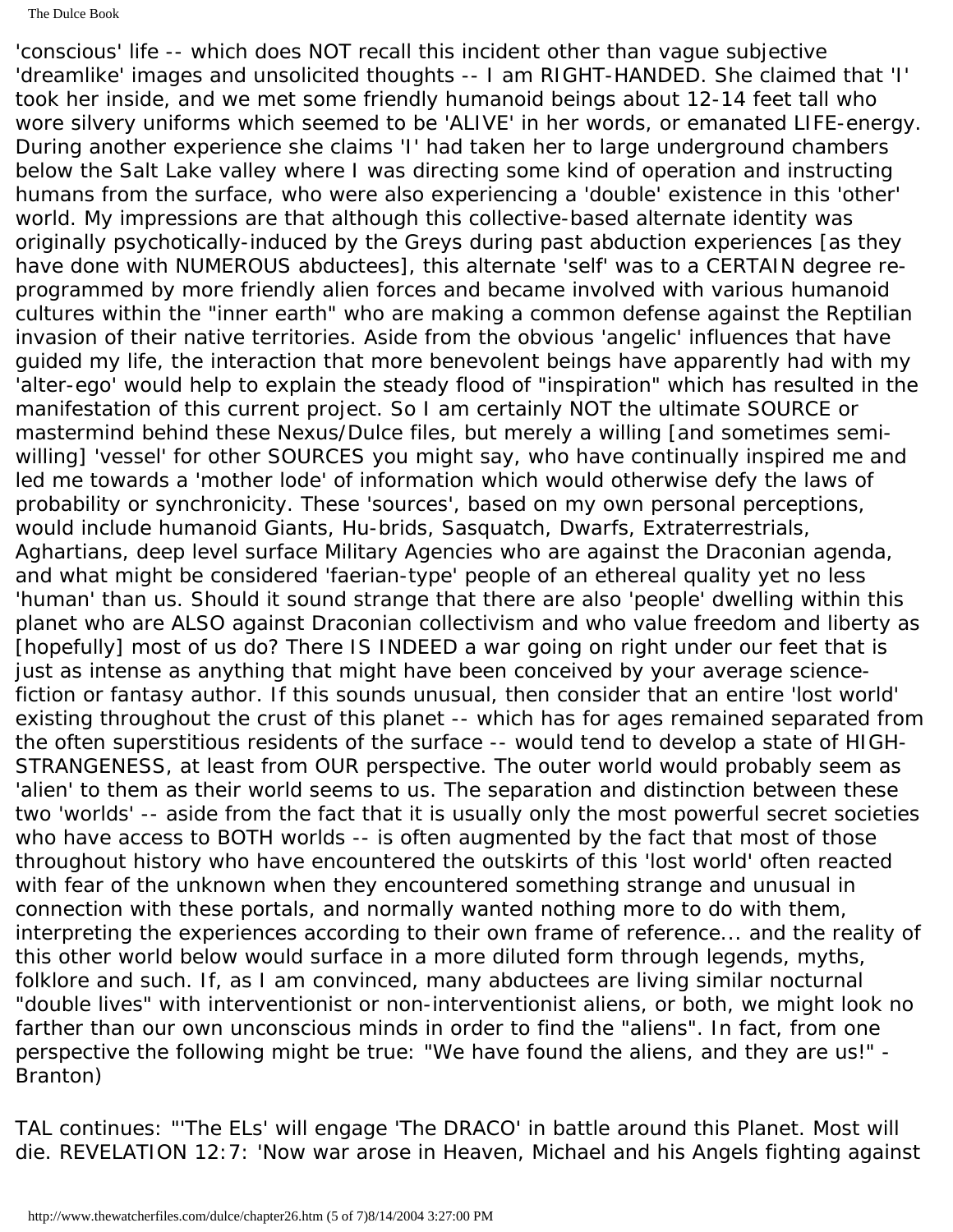the Dragon and his Angels...'

"The Elite Corporate/Military/Governmental Complex of this country, and its' connection to One-World control cliques, are currently in negotiation with the Draco. They have threatened 'Fail-Safe', if the Draco [the Serpent Race] and their minions [The Greys and their human Agents] do not stop exploitation of the Earth. In other words, an Elite Control Group who have moved most of their chosen race to Underground Cities on the Moon & MARS, are willing to launch 'Super-Dirty' Nuclear Weapons [from Deep Sub-City Bases, manned by patriotic 'mind controlled' orphans] to poison this entire Planet and kill everyone, so that NO ONE can have the Jewel EARTH ['The Divine Tear']... (Take note of the references made by contactee Alex Collier and others to the effect that some of the elite Military-Industrial Alternative-3 bases on the moon and Mars were sabotaged by the Draco in 1985, and that the Draco are currently targeting the Alternative-2 underground bases below the surface of the earth. This would tend to polarize the "secret government" factions even more... those who, once in alliance with the reptilian collective, are now opposing the Draco-Orion collectivist forces. These are those who had not succumbed to the absolute psychological control of the draconian collective -- or have not been 'infected' by 'collectiv-itis' you might say -- when the Dracos made their move and took possession of many of the former joint-operational bases. Unless the leaders of this Military-Industrial underground come clean with Congress and the patriotic citizens of the United States of America and ask for their assistance AND open up their "Underground Empire" for ALL Americans, and not just the fraternal 'elite', then these people will find themselves in a VERY difficult situation -- trying to keep Draconian infiltrators at bay on the one hand and attempting to appease the wrath of an awakening giant in the form of freedom-loving Americans on the other. Americans who will begin DEMANDING access to the underground network which THEY paid for via taxes and other collective economic losses. - Branton)

"THE SECRET OF 'V'... The following is a list of those Organizations which repeatedly advertised on NBC during the first 19 'V' Programs [a weekly, hour T.V. Series]. Advertising support came from 'GENERAL ELECTRIC' [who happens to own NBC and has worked on the Government/Alien 'Saucer' Projects]... 'U.S. ARMY RECRUITING COMMAND'... 'AT&T'... 'EASTMAN KODAK'... 'UNION CARBIDE'... 'CHRYSLER CORP.'... 'MARS, INC.'... 'WARNER-LAMBERT'... 'FORD',... 'SEARS ROEBUCK & CO.'... 'McDONALDS'... 'ZALE CORP.'... 'KELLOGGS'... (Note: For years it was impossible to buy a video set of the 'V' series. As of the beginning of 1995, the 'V' series was released on video and became available through major video outlets! - Branton)

"The 'Reptoids' are returning to Earth! The INVADERS are here. We must convince a disbelieving World that the nightmare has already begun. Their Purpose: to make Earth their World. It is not over for the Human Race. 'Freedom Fighters' join together...for the sake of ALL of US..."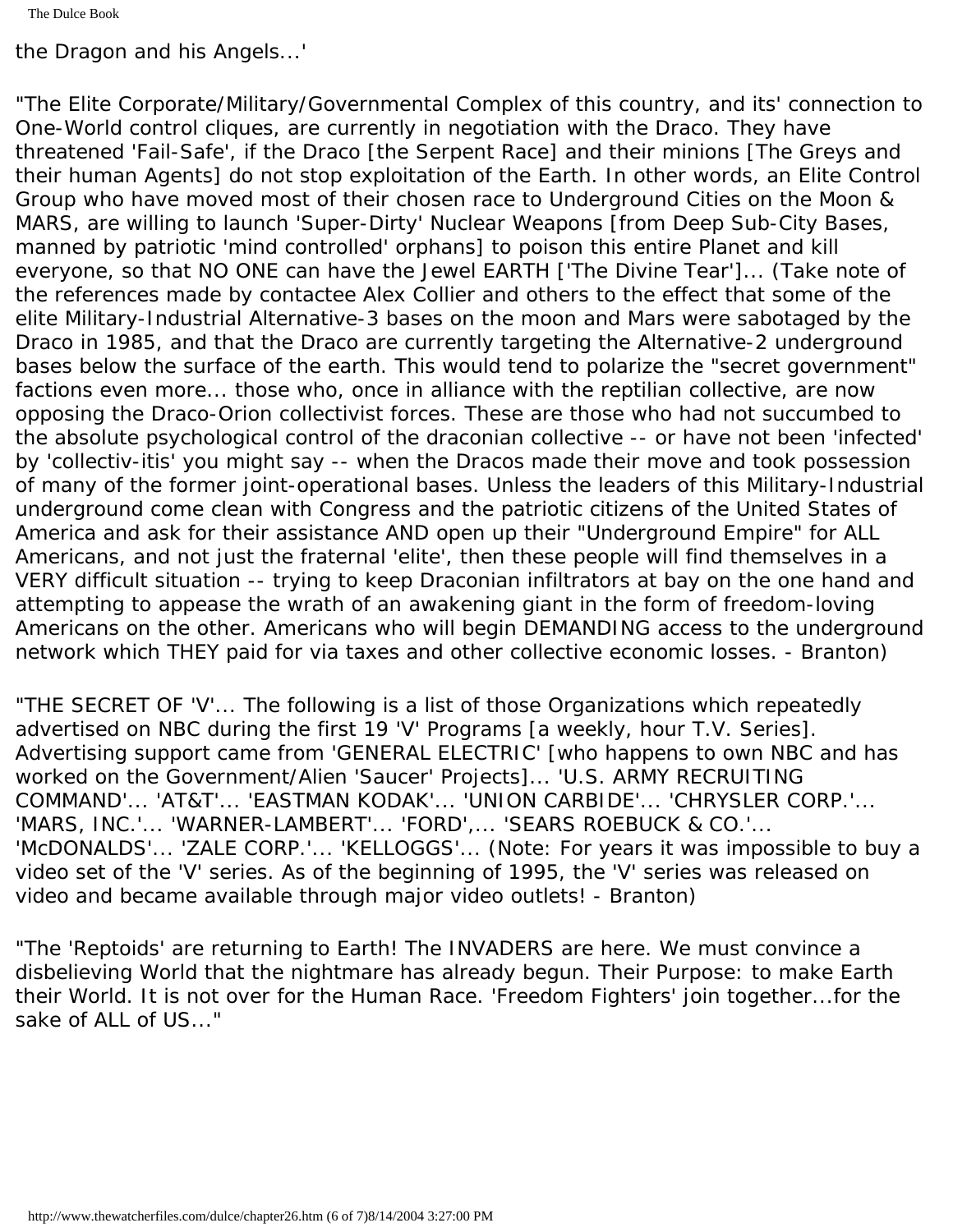BACK: **[Chapter 25](#page-229-0)** NEXT: **[Chapter 27](#page-251-0)**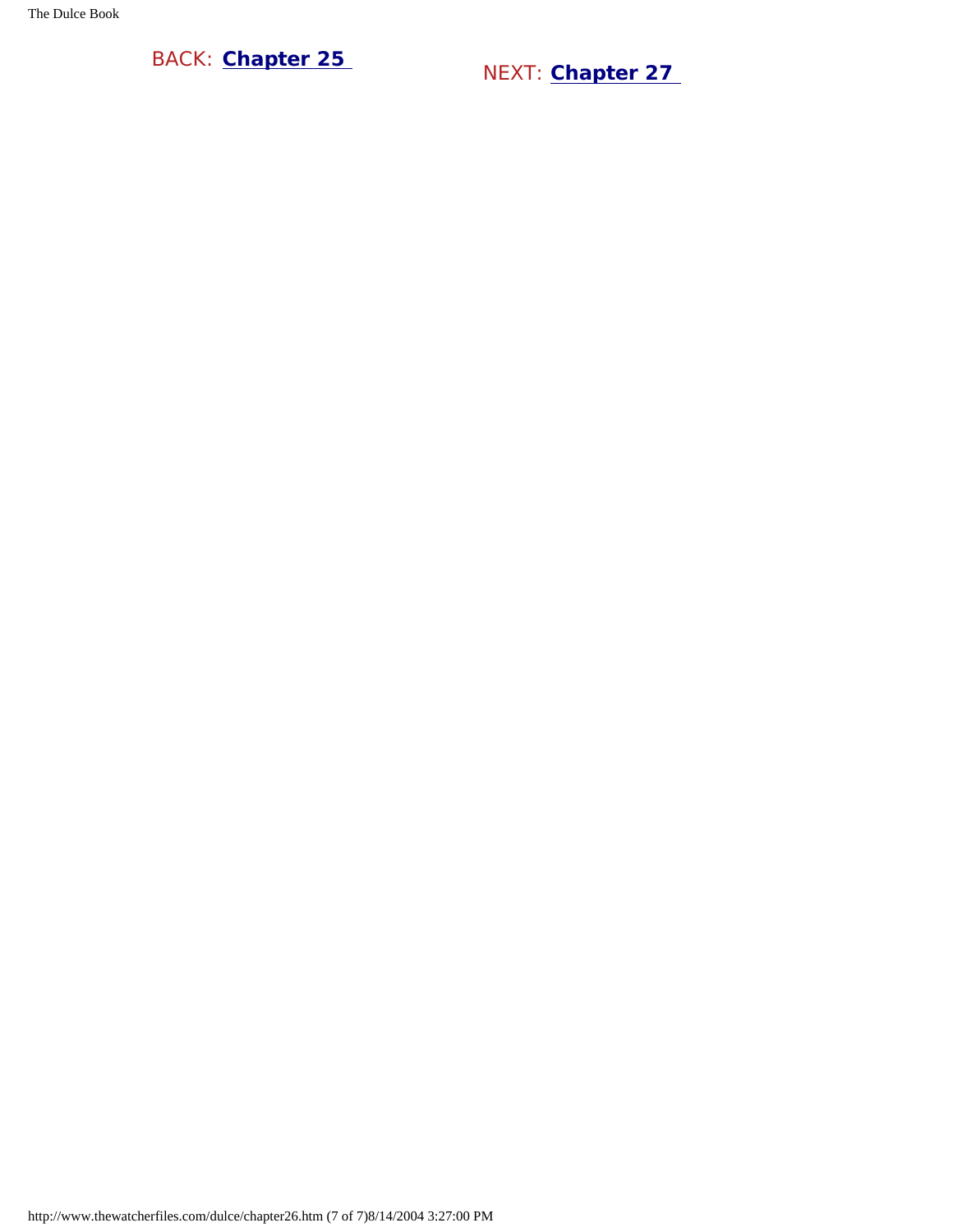Chapter 27

#### <span id="page-251-0"></span>**Dulce And The Secret Files Of A U.S. Intelligence Worker**

The following information was released by Jefferson Souza, a contactee who has had repeated encounters with the Vega Lyrans, who according to Souza are similar in appearance to the "dark skinned Orientals" of India. Souza also claims contacts with Scandinavian-appearing humans from Iumma or Wolf 424 [the 'Ummo' people]. Both cultures utilize a huge 'Federation' base located within a vast system of caverns deep beneath the Death Valley - Panamint Mts. region of California. In fact, several federation groups utilize the base according to Souza, which contains whole areas specifically conditioned with the various gravitational, atmospheric and environmental conditions necessary to meet the needs of the various Federation visitors and dignitaries.

The Paihute Indians of the southwest USA claim that a Greek or Egyptian-like race first colonized the massive caverns within the Panamint Mts. thousands of years ago [one source claims the base was established around 2500 B.C., which is incidentally about 600 years following the beginnings of the rise of Egyptian intellectual culture] when Death Valley was part of an inland sea connected to the Pacific Ocean. When the sea dried up these people -- who were described as wearing flowing robes draped over one shoulder, head-bands holding back their long dark hair, and bronze-golden skin -- out of necessity began to develop their collective knowledge and intellect and soon afterwards began to construct "silvery flying canoes". At first these flying machines possessed wings, were relatively small, and flew with a dipping movement and a loud 'whirring' noise. As time passed the ships became wingless, grew larger in size, and flew ever more smoothly and silently. Eventually these people, the HAV-MUSUVS moved their civilization into still deeper caverns which they had discovered farther underground, and commenced to explore the nearby planets and eventually other star systems as their own technological explosion began to refine every aspect of their society. These Hav-musuvs have apparently had interplanetary or interstellar travel for 3000-4000 years since they first developed their flying machines. Could they have been one of the many native-terranian "ancient astronaut" civilizations which apparently had colonized Lyra and other systems? The story of the Panamints was related by a Navaho Indian by the name of Oga-Make, who in turn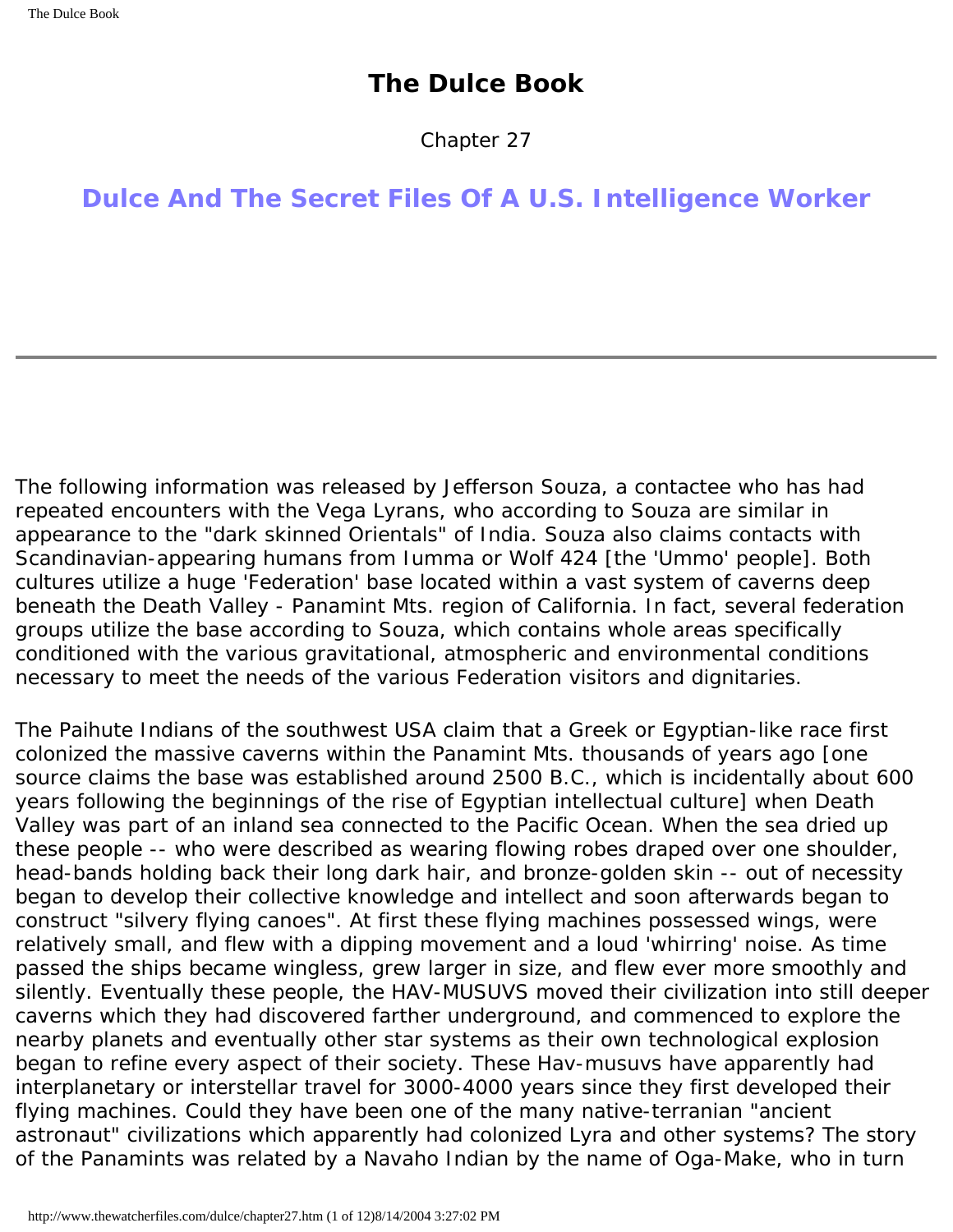```
The Dulce Book
```
heard it from an old Paihute medicine man.

What about Souza's reference to the Vegans, who are similar in appearance to East Indians? I believe that India is a major key to understanding our planet's lost history. The ancient Vedic texts speak of flying ships called "viminas" as well as nuclear technology which was utilized by the ancients there. Hinduism itself arrived in India as a result of the Pre-Nordic 'Aryan' invasion from the North [the Gobi region?]. Some researchers insist that the Mayas AND Egyptians were originally navigators from India, possibly explaining the similarity in architecture and their advances in medicine, astronomy, mathematics, and so on. Swiss Ethno-archaeologist Yves Naud also quotes from ancient Indian texts which state that the leaders of ancient India later collaborated with secretive Grecian intellectual societies in the development of aerial ships. So then, the "Hav-musuvs" may have been representatives of any one of these cultures [Nordic-Aryans, East-Indians, Egyptians, Mayas, Greeks] or a combination of cultures. However one thing is certain, only a VERY SMALL portion of the true history of planet earth, as of this writing, can be found in the standard historical textbooks.

Jefferson Souza claims that the following revelations are from the personal notes and scientific diaries of a scientist who was commissioned by the U.S. Government over a period of several years to visit all crash sites, interrogate captured Alien Life Forms and analyze all data gathered from that endeavor. Eventually this person was discovered to have kept and maintained personal notes on his discoveries and was therefore scheduled for termination [not just "job termination"!]... which he narrowly escaped. Following 33 years of investigations, he went in to hiding in 1990:

[THE] BLUE PLANET PROJECT: ALIEN TECHNICAL RESEARCH - 25

WESTCHESTER CAMP; OFFICE OF CENTRAL RESEARCH #3

ALIEN LIFE FORMS. CODE: ARAMIS III - ADR3-24SM

SECTION: THE DULCE BASE. CODE: J.B.III

The following material comes from people who know the Dulce underground base exists. They are people who worked in the labs; abductees taken to the base; people who assisted in the construction; intelligence personnel, [NSA,CIA; etc.] and some specific UFO inner Earth researchers. This information is meant for those who are seriously interested in the Dulce base. For your own protection, be advised to "Use Caution" while investigating this complex. An ongoing investigation made by J.B. III, [Code: SR24.3B7]...

(Note: The author is no doubt quoting from some of the writings of a researcher and friend of yours truly, who has been at the very center of the Dulce investigations and has met with Thomas Castello personally. J.B. III would be "Jason Bishop III" - Branton)

WHO's PLANET IS THIS? - These specific Aliens [Grays, Reptiloids] consider themselves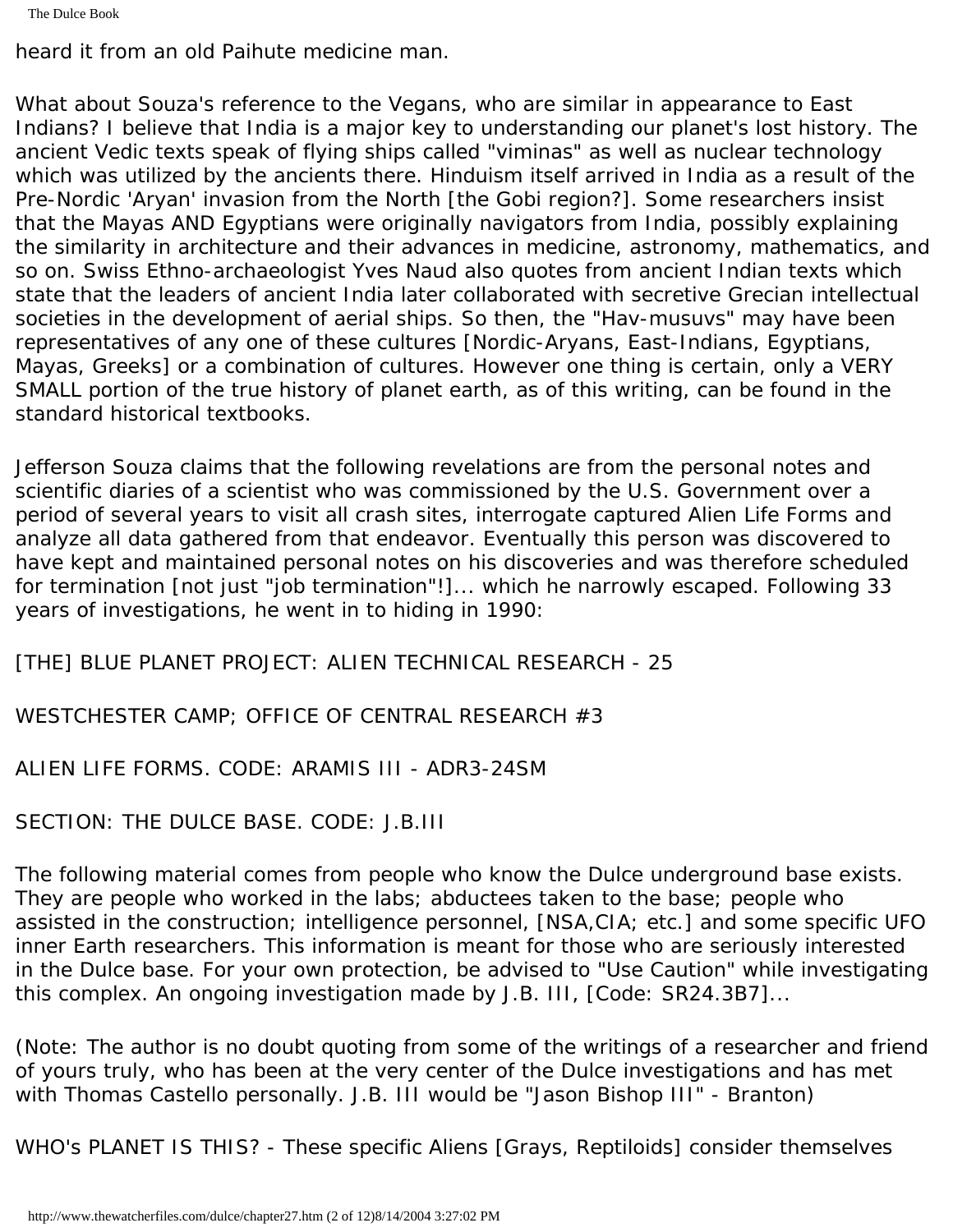The Dulce Book

Native Terrans. They are an Ancient race, descendants of a reptilian humanoid species... They are untrustworthy manipulator mercenary agents from another Extra-Terrestrial culture, "The Draco's" who are returning to Earth -- which was their ancient outpost before the coming of the original Uni-Terrestrials -- to try to use it as a staging area, which is not easy at all because it causes all the other one hundred seventy [170] different Alien species to want their share of the Metagene secrets (Note: These 170 are in most cases various sub-species of the humanoid and reptiloid root species, although various other trans-dimensional species are also visiting earth, like the 'Insectoids', etc. This also includes various humanoid and reptiloid species who are the products of genetic integration with various bizarre 'animal' life forms. The meta-gene is an inbred gene within humans on Terra resulting from the mixture of various cultures upon the "mother" world or "genesis" world, a genetic anomaly which can produce extraordinary characteristics and abilities in individuals, allowing them to accomplish what would be considered by many ET's to be extraordinary physical and psychic feats. - Branton). But, these Alien cultures are in conflict over who's agenda will be followed for this planet. All the while mind control is being used to keep humans in place, artificially of course, especially since the forties. The Dulce complex is a joint U.S.[?] Government and Alien base. It was not the first one built with the Aliens, and others are located in Colorado, Nevada, Arizona, Alaska, etc...

The NAVAJO DAM is a main source for conventional electrical power, with the second source in ELVADA [which is also an underground entrance to the Dulce base]. NOTE: If RAND is the mother of "Think Tanks", then the "Ford Foundation" must be considered the Father. Rand's secrecy is not confined to reports, but on occasion extends to conferences and meetings. On page #645 of the Project Rand, proceedings of the Deep Underground Construction Symposium of March 1959, we read:

"Just as airplanes, ships and automobiles have given man mastery of the surface of the Earth, tunnel boring machines will give him access to the subterranean world."

NOTE: The September 1983 issue of OMNI, page 80, has a color drawing of "The Subterrene", the Los Alamos Nuclear powered tunnel machine, that burrows through the rock, deep underground, by heating whatever stone it encounters into molten rock [Magma], which cools after the subterrene machine has moved on. The result is a tunnel with a smooth, glazed lining. These underground tubes are used by electro-magnetically powered sub-shuttle vehicles, which can travel at great speeds. They connect the so-called "Hidden Empire" sub-city complexes. Also, the top secret project code-named "NOAH'S ARK" used the tube shuttles in connection with a system of over one hundred [100] bunkers and "bolt holes", which have been established at various places on Earth (including beneath nearly every military base and many Airports in North America. - Branton). They built the same type of subterranean tunnels at the ultra-top-secret Moon and Mars bases as well. Many of these underground cities are complete with streets, sidewalks, lakes, small electrical cars, buildings, offices and shopping malls...

Deep sections of the [Dulce] complex connect to natural cavern systems. A person who worked at the Base [CR-24/ZM 35-File IV], who had an "Ultra 7-B" clearance reports the following: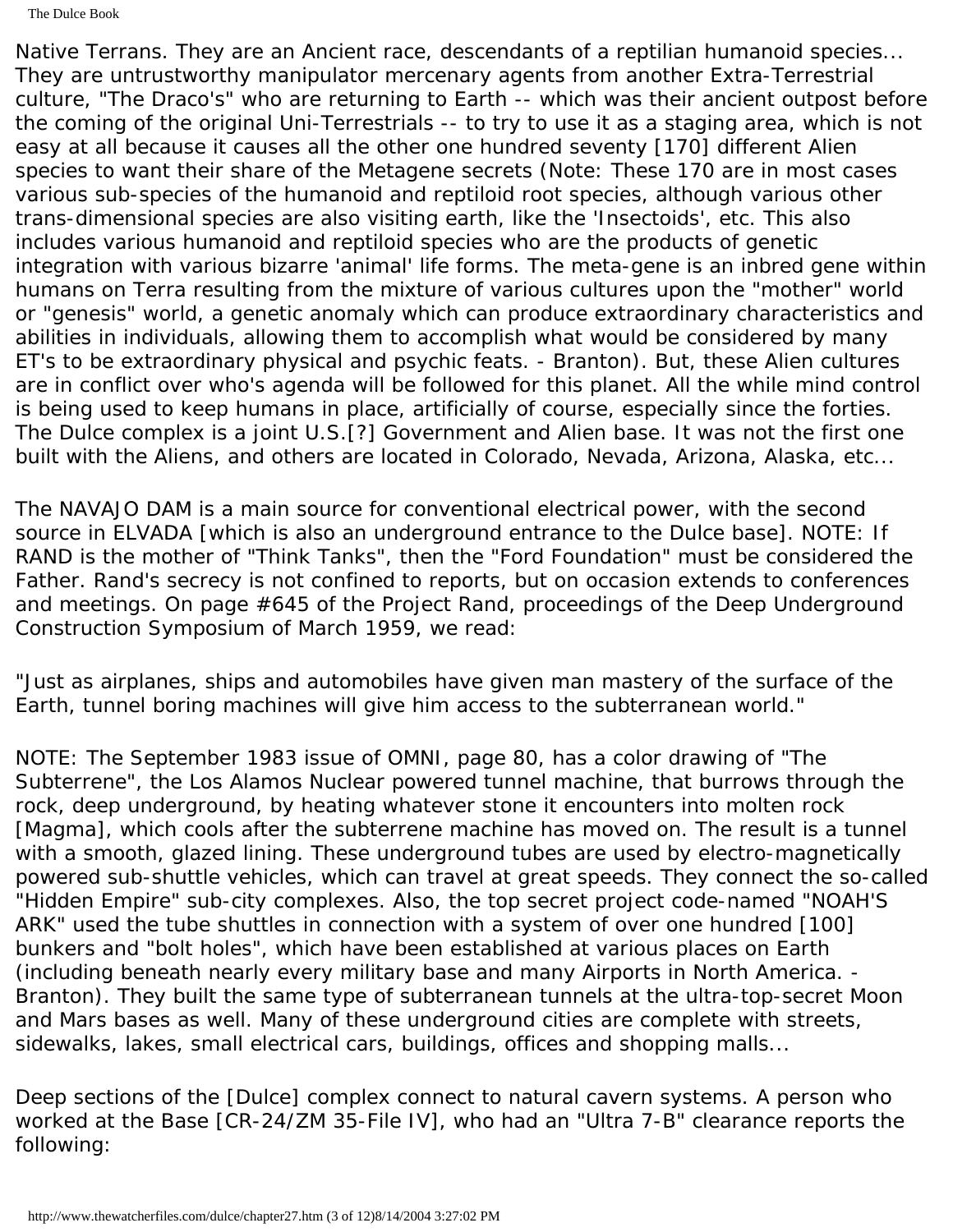"There may be more than seven levels, but I only know of seven. Most of the Aliens are on levels 5, 6, and 7. Alien housing is on level five [5]."

## TRANSAMERICAN UNDERGROUND SUBSHUTTLE SYSTEM [T.A.U.S.S.]:

OVERT AND COVERT RESEARCH WITHIN DULCE -- As U.S. Energy Secretary, John Herrington named the Lawrence Berkeley Laboratory and New Mexico's Los Alamos National Laboratory to house new advanced genetic research centers as part of a project to decipher the Human Genome. The Genome holds the genetically coded instructions that guide the transformation of a single cell, a fertilized egg, into a biological being (Note: Contactee Alex Collier claims that the reptiloid species of Alpha Draconis and Rigel Orion, although involved in short-term mind-control projects, are also interested in long term genetic-control, that is introducing genetic information into a conquered race in order to keep succeeding generations subjected to the Draconian elite by sabotaging certain genetic strengths - Branton). "The Human Genome Project may well have the greatest direct impact on humanity of any scientific initiative before us today", said David Shirley, Director of the Berkeley Laboratory.

Covertly, this research has been going on for years, at Dulce labs. Level #6 at Dulce is privately called "Night Mare Hall", it holds the Genetic Labs. Reports from workers [CR-24/ ZM 52-Files VII], who have seen bizarre experimentation, are as follows:

"I have seen multi-legged humans that look half-human, half-octopus. Also reptilianhumans, and furry creatures that have hands like humans and cry like a baby, it mimics human words, and also huge mixture of lizards [and] humans in cages."

There are fish, seals, birds and mice that can barely be considered those species. There are several cages and vats of winged humanoids, grotesque bat-like creatures about three and a half to seven feet tall. Gargoyle-like beings and Draco-Reptoids.

Level #7 is the worse, row after row of several humans and humanoids [hundreds, perhaps thousands] in cold storage. Here too are embryo storage and storage vats of humanoids, in various stages of development...

#### NOTES:

1 -- Human and animal abductions, for their blood and other parts, slowed in the mid-1980's when the Livermore Berkeley Labs began production of artificial blood for Dulce and its sister complexes.

2: About the confrontation, Human and Alien at Dulce, eighty-two [82] people were killed between scientists and the National Recon Group (apparently 66 from special forces and 16 scientists!? - Branton), the DELTA GROUP, which is responsible for security of all Alien connected projects. Also, there were hundreds of other wounded people and one hundred thirty two [132] dead Aliens...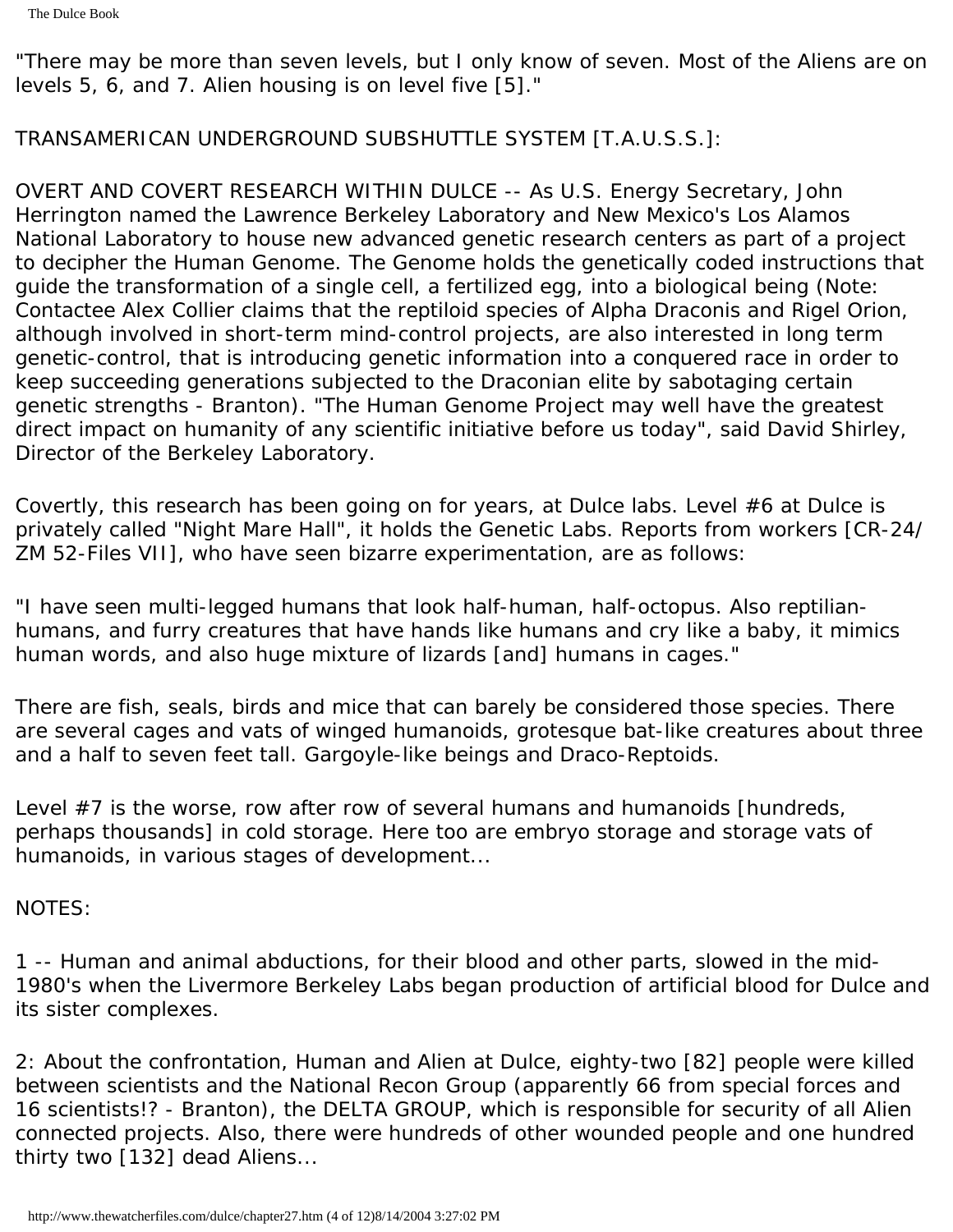The Dulce facility is the most well-known place where this [joint-interaction] activity occurs, although there are at least another twenty six [26] bases within the United States that have similar facilities...

In the book "ETS AND UFOS -- THEY NEED US, WE DON'T NEED THEM," was an original idea for one title, but not my personal choice, by Virgin 'Posty' Armstrong. He reports how his friends Bob and Sharon stopped for the night in Dulce and went out to dinner, they overhead some local residents openly and voicefully discussing Extra-Terrestrial abductions of the townspeople for purposes of experimentation. The ETs were taking unwilling human guinea pigs from the general populace of Dulce and implanting devices in their heads and bodies. The townspeople were frightened and angry but didn't feel they had any recourse since the ETs had our Government's knowledge and approval [CODE: SR-24/AK.5]...

Several Dulce residents are not naturally from this area, single people and even couples with children, have just come to the town of Dulce since 1948. Generations of frozen agents occupied in suspect positions... work in a gas station, drugstore, bar, restaurant, etc. They're there to listen and report anything which violates their limit of security. Always in the town of Dulce, you never know who is who!...

The Dulce Base is run by a Board: The Chairman of the Board is John Herrington; Jim Baker of Tennessee is the NSA/CIA link to Dulce; House speaker Jim Wright of Dallas Texas, the Nation's third highest office, is the Treasurer at Dulce.

There is currently a power struggle going on, as Rep. William Thomas, R-California, put it, "Part of Jim Wright's problem is he fails to understand what's equitable and fair. It's the arrogance of power." Even among his fellow Democrats, many find Wright to be uncomfortable, Wright's operating style leaves him vulnerable.

Most meetings of the Dulce Boards are held in Denver, Colorado and Taos, New Mexico. Former New Mexico Senator Harrison -- publicly known as "Last Man on the Moon" -- Schmitt has full knowledge of Dulce. He was one of seven astronauts to tour the base. In 1979, he held an "Animal Mutilation" conference in Albuquerque, New Mexico. This was used to locate researchers and determine what they had learned about the links between the 'Mute' operations and the Alien/Government deals.

Senator Brian of Nevada knows about the "Ultra Secrets at Dreamland" and Dulce. So do many others in the Government, "This is what the UFO researchers are up against," SO BE CAREFUL! They have killed to keep this information secret, and by reading this document, you now know more than they want you to know!... After all, a FASCIST group, within this country, had John Kennedy assassinated and got away with it. Look to the links within the larger umbrella, the 'Web' of a fascist totalitarian Secret Police State, within the Pentagon; JCS; DIA; Division Five of the FBI; DISC/DIS and CIA.

Other information contained in the BLUE PLANET PROJECT manuscript includes information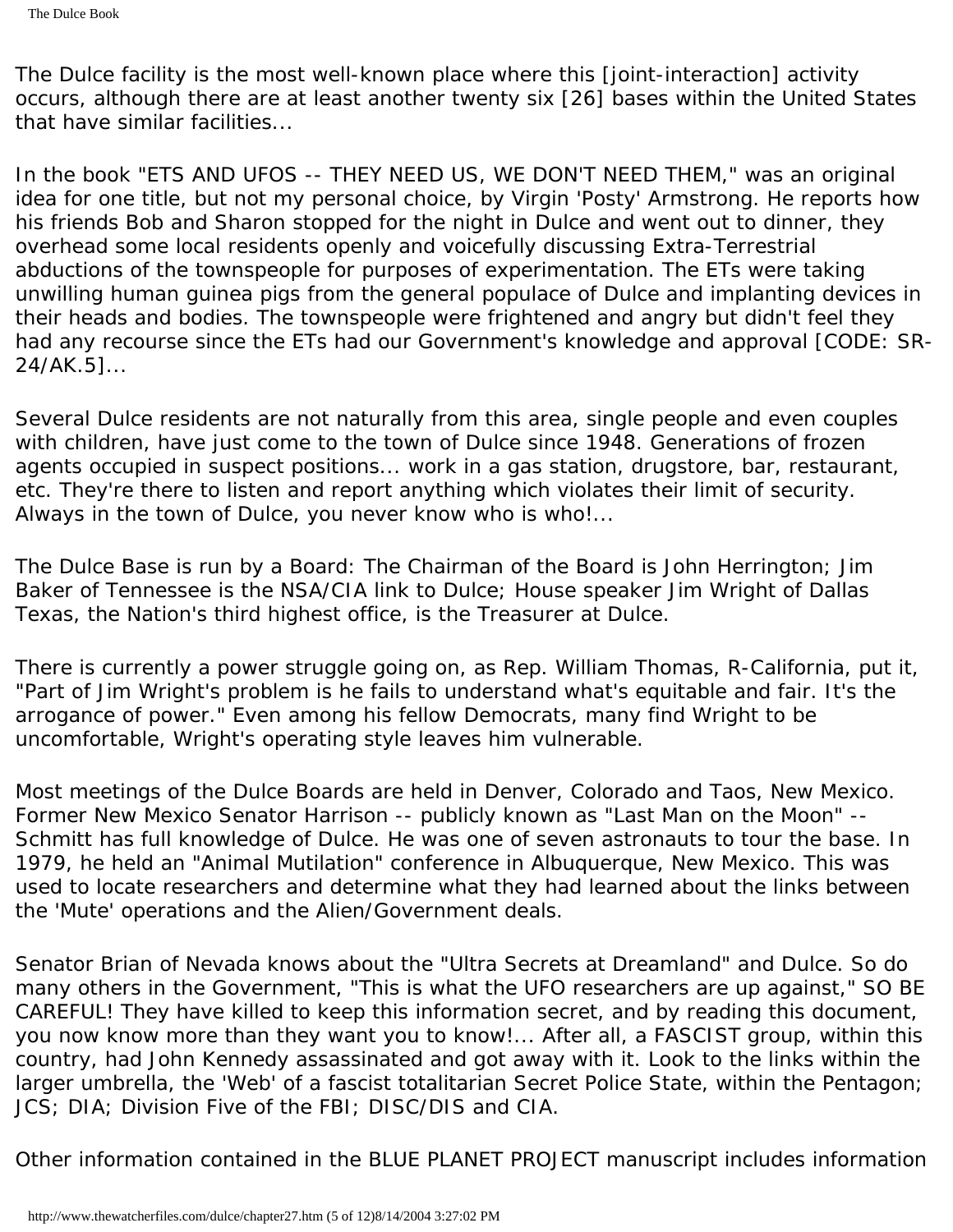on various secret government projects, including the following:

THE 'MAJI' [Majestic Agency for Joint Intelligence] PROJECTS:

SIGMA -- Initial project involved with attempts to establish communication with alien intelligence.

PLATO -- Responsible for establishing Diplomatic Relations with the Aliens. This project secured a formal treaty, illegal under the U.S. Constitution, with the alien Grays.

AQUARIUS -- Concerned with investigating the history of alien presence on earth and interaction with human beings. An outgrowth of this project is a huge Thesaurus-like document called the YELLOW BOOK describing aliens, their history in regards to humanity, and technology. (Some believe that the YELLOW BOOK is filled with alien propaganda meant to make government agents vulnerable to alien psychological manipulation... for instance this would include the deception that humanity is a genetic creation placed on this planet by the reptilians, and so on... and the potential results of such propaganda, for instance: that since they are our 'creators' we have absolutely no defense against them and might as well try to negotiate with them and attempt to appease our 'creators' by giving them what they want. - Branton)

GARNET -- A project responsible for control of all information and documents regarding the Alien subjects and accountability of their information and documents.

PLUTO -- A project responsible for evaluating all UFO and IAC [Identified Alien Craft] information pertaining to Space technology.

POUNCE -- A project that was formed to recover all downed and/or crashed craft and Aliens, and provide cover stories and operations to mask the true endeavors whenever necessary, i.e. such as cover stories of crashed 'experimental' Aircraft, Construction, Mining activities, etc.

NRO -- National Recon Organization, based at Fort Carson, Colorado. Responsible via DELTA FORCES for security on all Alien or Alien Spacecraft and underground base projects.

DELTA -- The special arm of the NRO which is especially trained and tasked with SECURITY of all MAJIC projects [MAJI or MAJIC oversee MJ-12]. Also code-named "MEN IN BLACK", the Delta Forces are trained to provide Alien tasked projects and LUNA base security.

BLUE TEAM -- The first project responsible for reaction and/or recovery of downed and/or crashed Alien craft and/or Aliens. This was a U.S. Air Force Material Command project. Also synonymous with ALPHA team crash/retrieval projects.

SIGN -- The second project responsible for collection of Intelligence and determining whether Alien presence constituted a threat to the U.S. National Security. SIGN absorbed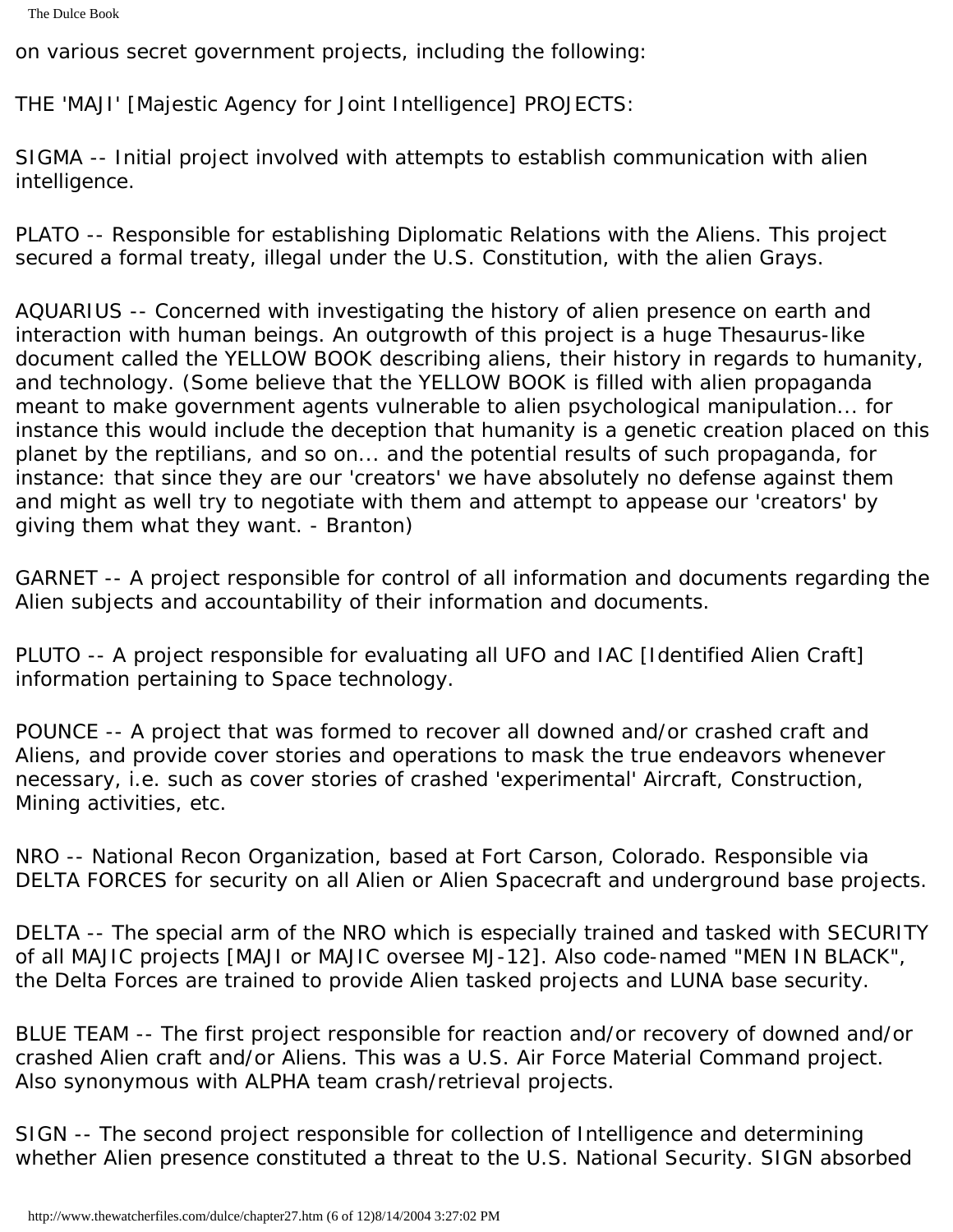The Dulce Book

the BLUE TEAM projects. This was a U.S. Air Force and CIA project.

REDLIGHT -- The project involving the test-flying and back-engineering of recovered Alien craft at AREA 51 - Groom Lake - Dreamland, Nevada. UFO sightings of craft accompanied by Black unmarked Helicopters are project Redlight assets.

SNOWBIRD -- Established as a cover for project Redlight. This project is activated from time to time when it is necessary to provide cover stories for Redlight operations, etc., by releasing information on advanced conventional military aircraft which are used to explain 'unexplained' UFO sightings.

BLUE BOOK -- A U.S. Air Force, UFO, and Alien Intelligence collection and disinformation project. This project was terminated and its collected information and duties were absorbed by Project AQUARIUS. A classified report named "GRUDGE/BLUE BOOK, REPORT No. 13" is the only significant information derived from the project and, other than information from second hand sources, is unavailable to the public. Reports No. 1-12 and No. 14 ARE available to the public. The Grudge/Blue Book Report No. 13 mentions that many military government personnel AND CIVILIANS have been terminated [murdered without due process of law] when they had attempted to reveal the alien interaction with the SECRET government.

SOME OF MAJI'S SECRET WEAPONS AGAINST THE ALIENS INCLUDE:

GABRIEL -- A project to develop HIGH Frequency pulsed sound generating weapons that would be effective against alien crafts and beam weapons. The project also involves working with high frequency microwaves.

JOSHUA -- The development of LOW Frequency pulsed sound generating weapons. This weapon was developed and assembled at Ling Tempco Vaught in Anaheim, California. It was described as being able to totally level any man-made structure from a distance of two miles. It was tested at the White Sands Proving Grounds, and developed between 1975 and 1978. It is a long horn-shaped device connected to a computer and amplifiers. The project also involves low frequency and microwave projection.

EXCALIBUR -- This is a weapon designed to destroy alien underground bases [developed and funded mostly by intelligence branches connected with the U.S. Navy and SDI projects who have rejected any further interaction with the Greys after they turned on 'us' during the Groom massacre and the Dulce wars. Some patriotic elements of MJ12 and the M.I.C.-- Military-Industrial Complex--support this agenda of resistance, whereas other elements tied-in with the 'corporate imperialists' of the international banking community support continued collaboration for purposes of acquiring further mind-control technology for their 'New World Order']. Excalibur is a missile capable of penetrating 1,000 meters of Tufa/ Hard packed soil, such as is found in New Mexico, with no operational damage resulting. The missile's apogee is not to exceed 30,000 feet Above Ground Level [AGL] and impact must not deviate in excess of 50 meters from designated target. The device carries a one to ten Megaton Nuclear Warhead. The secret for a self contained missile 'drill' [a vertical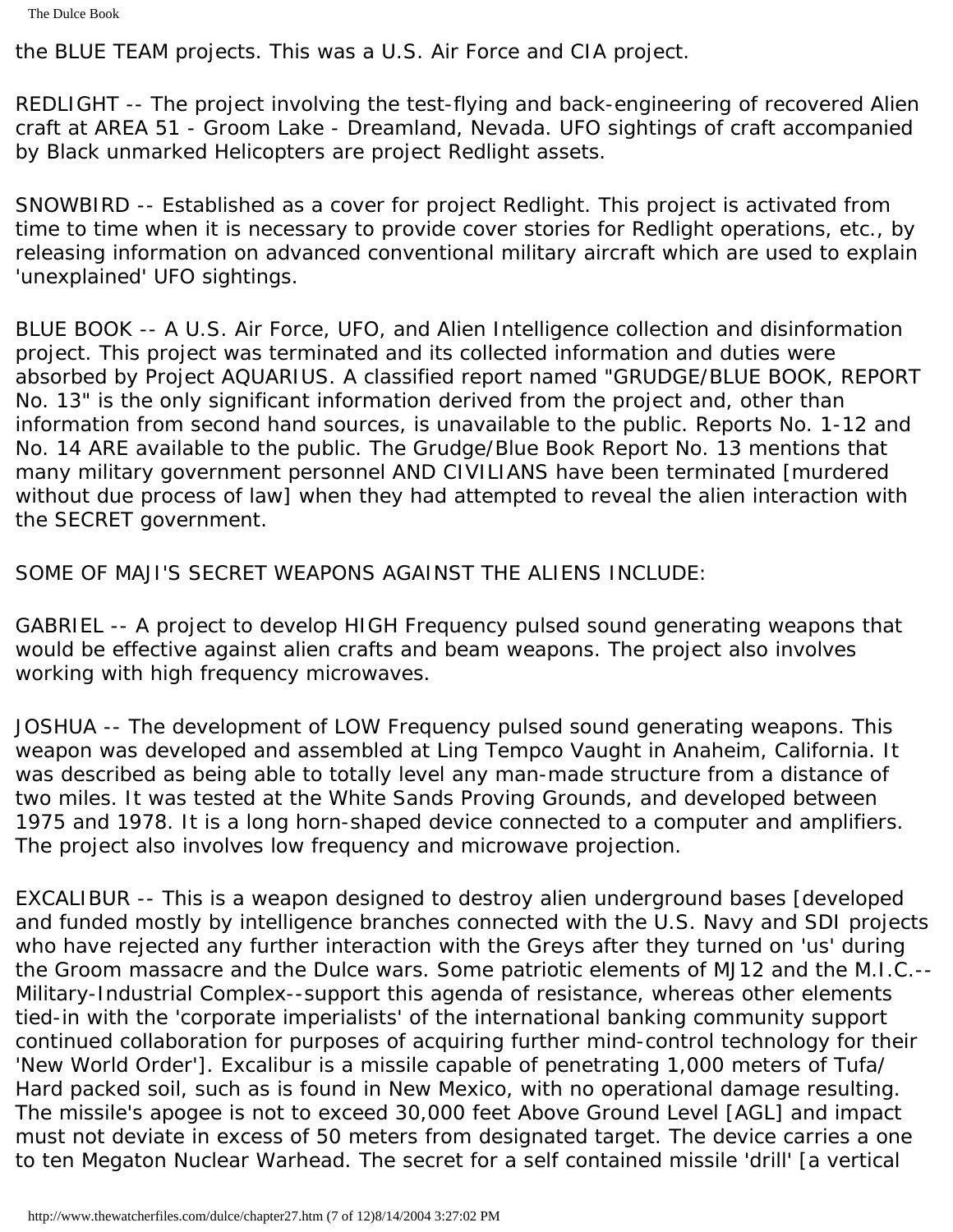shaft over 1,000 meters deep] consists in an energosintetizer macrowave deflector in the "Missile Warhead".

MAJIC has five other major weapons to be used against the Aliens, however little if any information on these is available.

Also from the same report we find the following information on Reptiloid alien forms:

Average Height: Male - 2.0 Meters; Female - 1.4 Meters

Average Weight: M - 200 Kilos; F - 100 Kilos

Body Temperature: M - Ambient Temperature; F - Ambient Temperature

Pulse/Resperation: M - 40/10; F - 40/10

Blood Pressure: M - 80/50; F - 80/50

Life Expectancy: M - 60 Earth Years; F - 23 Earth Years

Cold-blooded like all reptiles, the Reptiloid is found to flourish in a warm, tropical clime [normally artificial... big caves]. With imperfect respiration providing just enough oxygen to supply tissues and maintain the processing of food and combustion, their temperature can be raised only a few degrees above the ambient [this suggests that 'heat' weapons, like flame-throwers and so on, may prove to be nearly immediately effective and fatal to this species under battle conditions]. The reproductive system is ovouniparous, with eggs hatching in the oviduct prior to birth. The underdeveloped Reptiloid [for faster activities, physical activities] cerebellus results in a slowness and simpler city of movement. The Reptiloid eye is composed of thousands of microscopic facets, each facet with its own independent protective lid. The eye is almost never closed entirely during waking hours; rather, sections of the organ are shut down in conjunction with the dominant light source. The reptiloids survived 'hidden' inside the Earth [within] Big Caves Underground.

Information on the Insectoids:

Average Height [Master Race]: Male - 1.6 Meters; Female - 1.2 Meters

Average Height [Servant Race]: M - 1.0 Meters; F - 1.0 Meters

Average Weight [Master Race]: M - 70 Kilos; F - 40 Kilos

Average Weight [Servant Race]: M - 35 Kilos; F - 35 Kilos

Body Temperature: M - 110/2; F - 110/2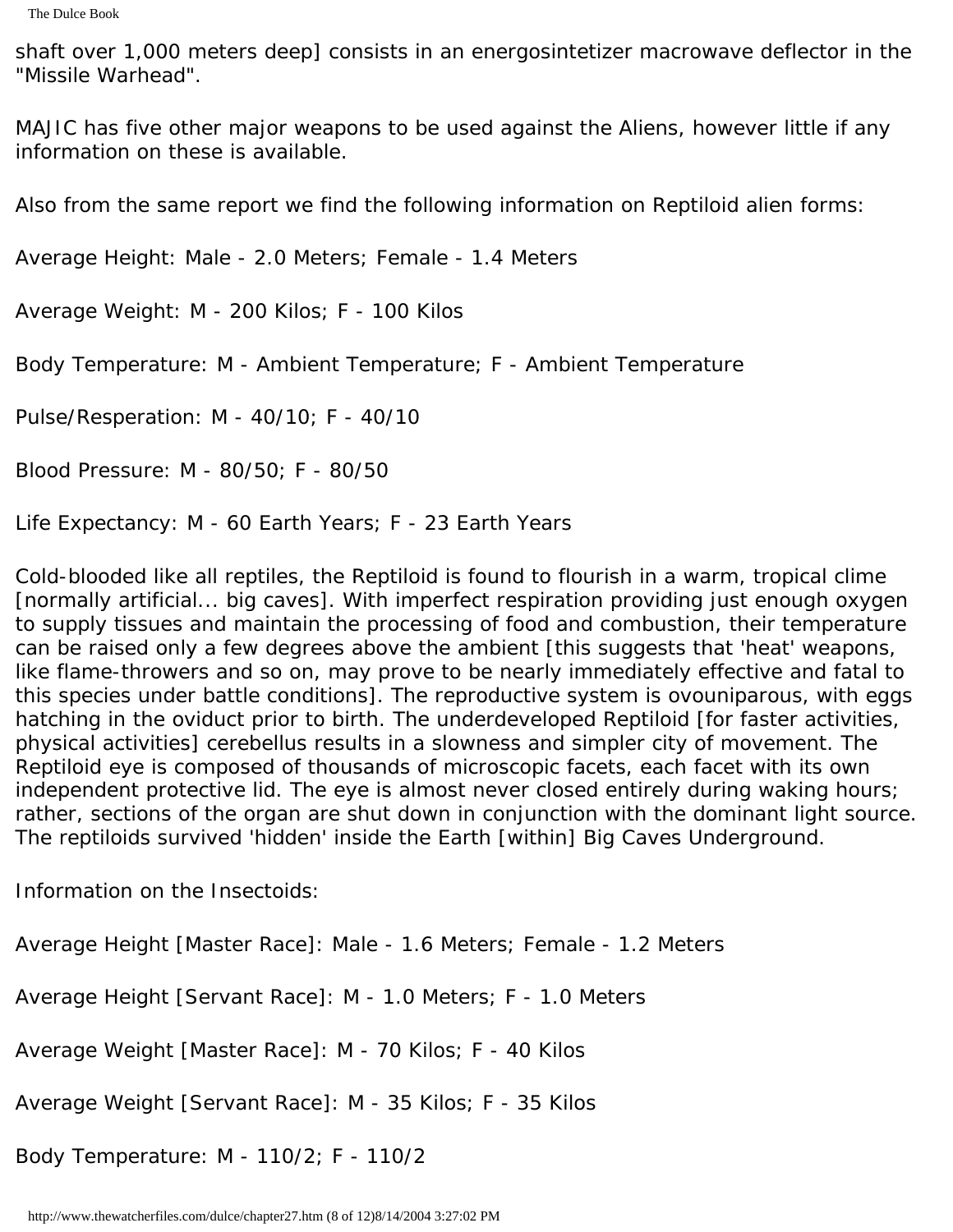Life Expectancy: M - 130 Earth Years; F - 130 Earth Years (Note: are the current attempts to create a genetic reptilian-insectoid hybrid race, like those genetically mutated species reportedly existing in Bellatrix Orion, a result of the Reptiloids' desire to increase their lifespan? - Branton)

The Insectoid retina is composed entirely of tone-sensitive rods, and is incapable of discrimination between different wavelengths of light. Therefore, the addition of 'color' to the insectoids vision is accomplished by the dual antennae which, in addition to being auditory receptors, are made up of a complex network of wavelength-sensitive cones. Owing to the highly directional nature of the antenna, the corona of vision is perceived by the subject in the tones of grey. Because of this correlation of four independent lightreceptive organs, Insectoid vision can be correctly termed 'Quadroscopic', resulting in relatively superior depth perception. Insectoid auditory capabilities are highly developed, and Insectoids are capable of distinguishing from among a wider range of audio frequencies than is normal for humanoids. Because of the mono-directional antennae, Insectoids (most of which have been observed in the form of giant mantis, locust or grasshopper type entities - Branton) usually listen with their head tilted slightly downward. They also have a limited exoskeleton.

More alien races mentioned in the secret report:

- 1. Type A: Rigelian, Rigel, or the Gray
- 2. Type B: 2-Reticulae, Z-Reticulae 1, or Grey
- 3. Type C: 2-Reticulae, Z-Reticulae 2, or Grey
- 4. Type D: Orion, Pleiades, or Nordic
- 5. Type E: Bernards Star, the Orange

Information on the Rigelian Reptilian Grays:

LUNA-1 is the Rigelian base on the far side of the Moon. It includes a base, a mining operation using very large machines, and very large Alien Crafts or carrier ships. WAVENEST is the Rigelian base in the Atlantic Ocean, and includes an underwater Alien base, mining and big cigar-shaped crafts.

Rigelians made contacts with certain members of the MILITARY-INDUSTRIAL ['Corporate' or 'Secret' government] complex from 1947-1971... The 'government' thought that the Grays meant us no harm, but in 1982 and 1988 the picture that emerged was exactly the opposite. The story now is one of great deception at several levels. The Grays 'Trojan Horse' style manipulation and lying involved MJ-12/MAJIC Forces (The CURRENT agreements with the Grays within the NSA-connected levels of the Military-Industrial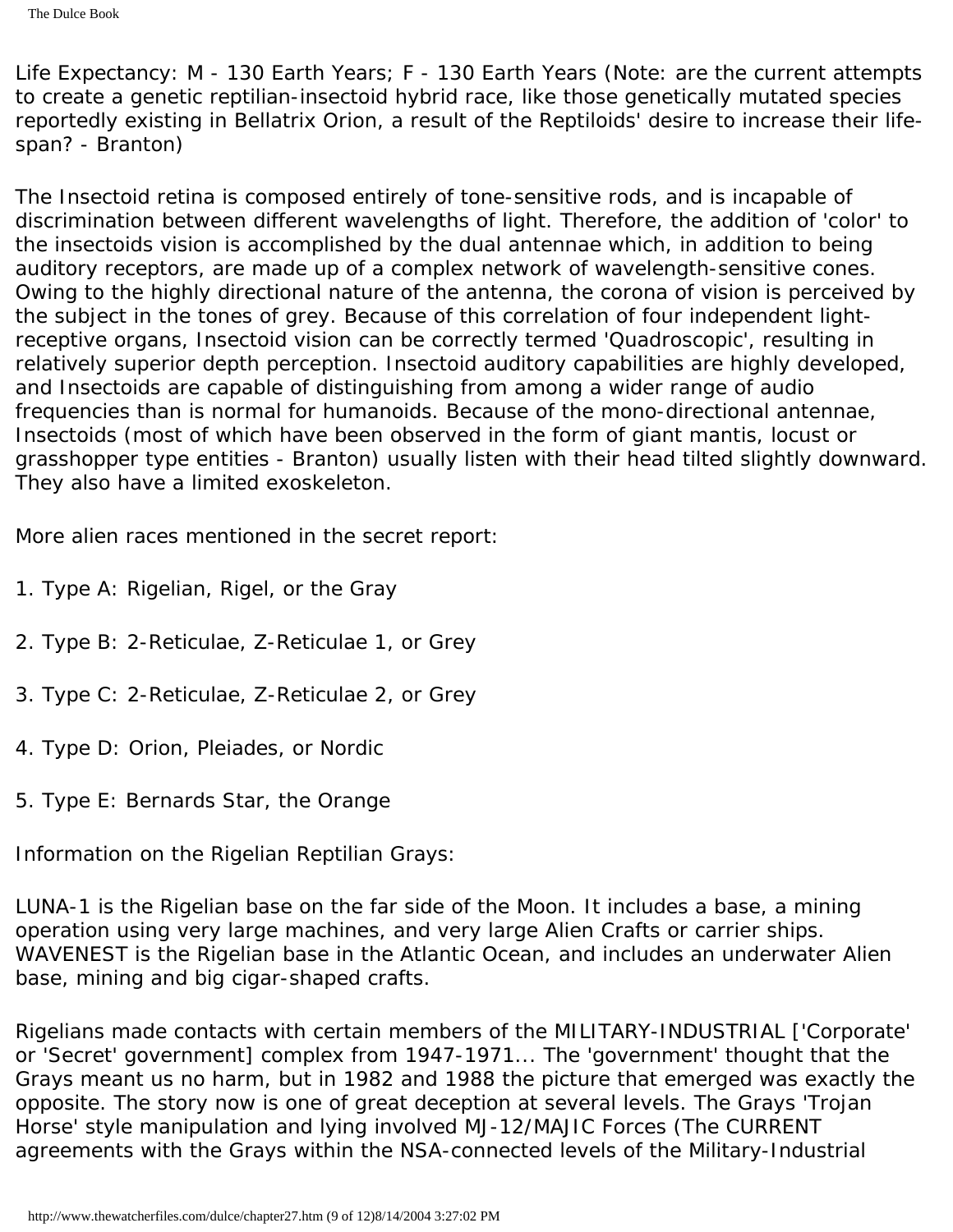The Dulce Book

Complex, some sources have implied, continue as a result of the large level of alien infiltration and mind-control that exists throughout certain levels of the Intelligence Community - Branton). The inner core of the CIA/NSA is deeply controlled by the Grays... Working under the instructions of the aliens from Rigel, the CIA and former[?] Nazi scientists have developed and deployed malignant strains of bacteria and viruses, including AIDS, in order to exterminate 'undesirable' elements of the human population.

Information on the Nordic races:

Average Height: Male - 2.0 Meters; Female - 1.7 Meters

Average Weight: M - 90 Kilos; F - 70 Kilos

Body Temperature: M - 98.6 degrees Fahrenheit; F - 98.6 degrees Fahrenheit

Pulse/Respiration: M - 72.5/16; F - 72.5/21

Blood Pressure: M - 120/80; F - 80/50

Life Expectancy: M - 60 Earth Years; F - 23 Earth Years (According to other sources, this low life expectancy is probably greatly exaggerated. - Branton)

Information on the Orange (The Orange are reportedly humanoids with red, stalky hair and in some cases may have been genetically tampered with and imputed with various levels of reptilian genetics, making them a quasi-hybrid race although apparently mostly 'human' in many cases. Unlike the reptilians however they have external reproductive organs and are apparently capable of mating with other 'humanoid' races. They come from the Bernards Star system. On certain rare occasions they have been seen with facial hair, beards, etc. Apparently some strains of the Orange hybrids are more 'humanoid' than are others. - Branton):

Average Height: Male - 1.7 Meters; Female - 2.0 Meters

Average Weight: M - 70 Kilos; F - 50 Kilos

Body Temperature: M - 91 degrees Fahrenheit; F - 91 degrees Fahrenheit

Pulse/Respiration: M - 242/61; F - 242/61

Blood Pressure: M - 80/40; F - 80/40

We will close this section by quoting from one more installment of the BLUE PLANET PROJECT: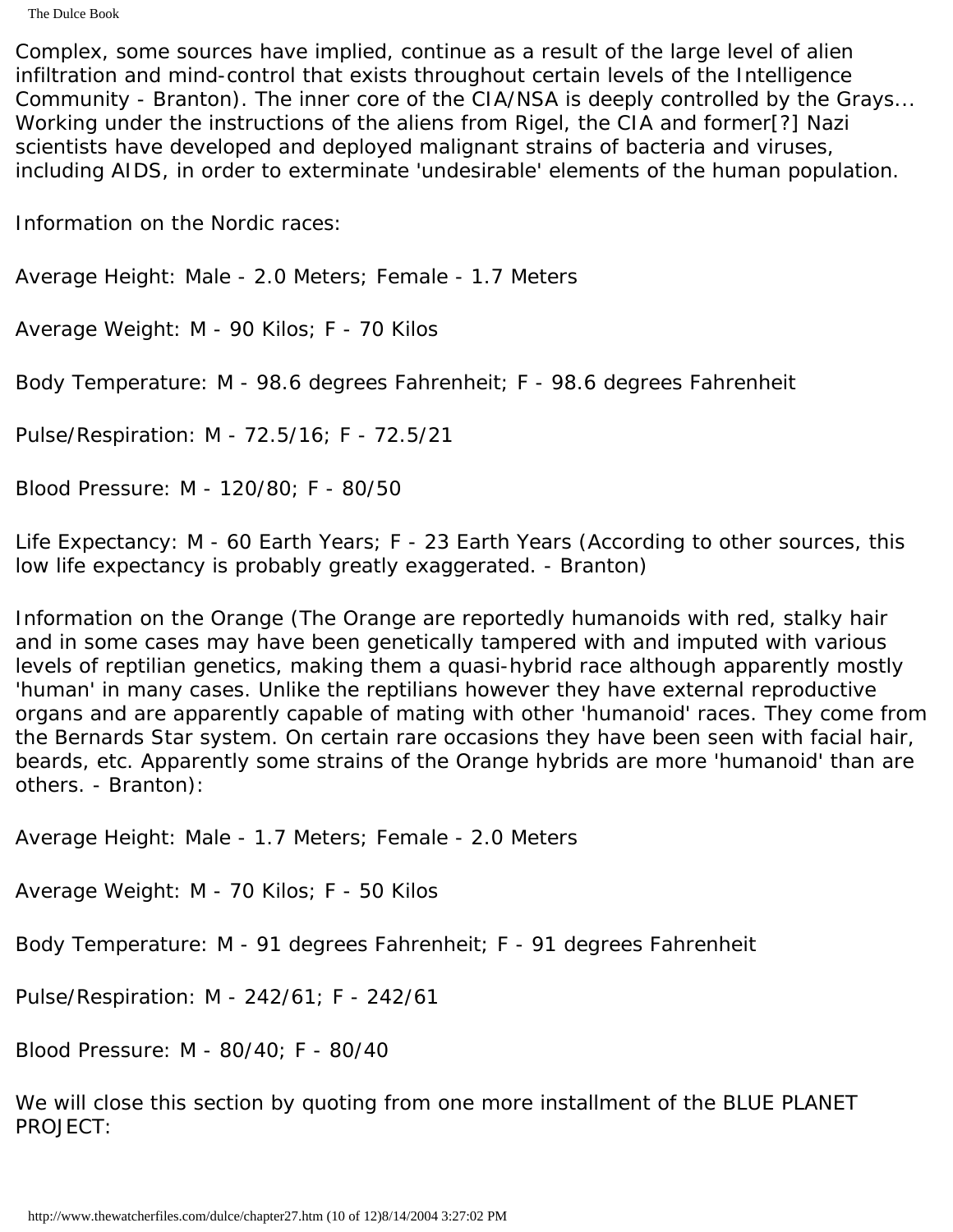THE METAGENE FACTOR: The Metagene is a biological variant lying dormant in select members of the human race [especially on planet earth], until an instant of extraordinary physical and emotional over-stress activates it. (Apparently a latent self-preservation 'gene' capable of producing seemingly 'superhuman' abilities in earth humans during times of extreme stress or crisis. - Branton)

That's an energochemical, in response to adverse stimuli. A chromosomal combustion takes place, as the Metagene takes the source of biostress, be it chemical, radioactivity, or what ever and turns the potential energoresponse into a catalyst for genetic change. The main focus of the catalyst power is a gland in the middle of the human brain called the PINEAL gland, and the nutrient for increasing the Pineal's action is the adrenaline. The Metagene factor gives the ability of Psionic Power [for better or worse].

The main interest of the Aliens, especially the Grays, is to understand and control the Metagene for their own race. They try to do this using Biological Experiments to make Hybrids from both humans and aliens. They believe perhaps the MEN FROM PLANET EARTH ARE THE DEADLIEST CREATURES IN THE UNIVERSE. Because ONLY on Earth people are apparently capable of generating the Metagene Factor, which means Natural Psionics ability, "Real Power" (Note: Power for good OR evil, you might say. One of the reasons that humans on earth are being controlled/harnessed as is the case with the Nazi-NSA-Military-Industrial space forces, or DENIED advanced interplanetary technology as in the case of those who have NOT been brought under their control, is simply because the aliens -- especially the malevolents -- are terrified that if a FREE non-collectivist human society from earth gets a foothold in space, then they/we would pose a deadly threat to their alien agendas of conquest and manipulation throughout the galaxy. This is why they are INTENT on taming or harnessing the Metagene factor as they have done with the fascist forces based in Antarctica via massive mind control, so that these forces can be channeled as 'human shields' or 'warriors' to fight their battles in space against interstellar cultures who would otherwise resist the activities of the draconian collective. We must DEMAND from the Military-Industrial complex which has been built with OUR tax dollars - and which is being deeply influenced by alien/fascist forces -- that they CEASE from sellingus-out, and share their interplanetary technology with the rest of us, so that we as a whole can access the stars rather than just a core of super-wealthy and alien-controlled 'elite'. If we as a Constitutional Republic [and Congress] rightfully take overt control of whatever space projects have and are being financed BY OUR TAX DOLLARS, then the open space policy and public conscience itself will prevent these space forces from engaging in any unjustified military actions against peaceful worlds that would defy the foundational ethics of the U.S. Constitution on the one hand; or will prevent us from allying ourselves with any exploitative and manipulative alien force on the other hand. - Branton).

The principle races in the Universe are psychologically the same. The pure cold logic is a normal order to most important races. Basic sameness makes for predictability and security, the enemy one knows, are the ones you can guard against. This is not the case with [unpredictable] mankind.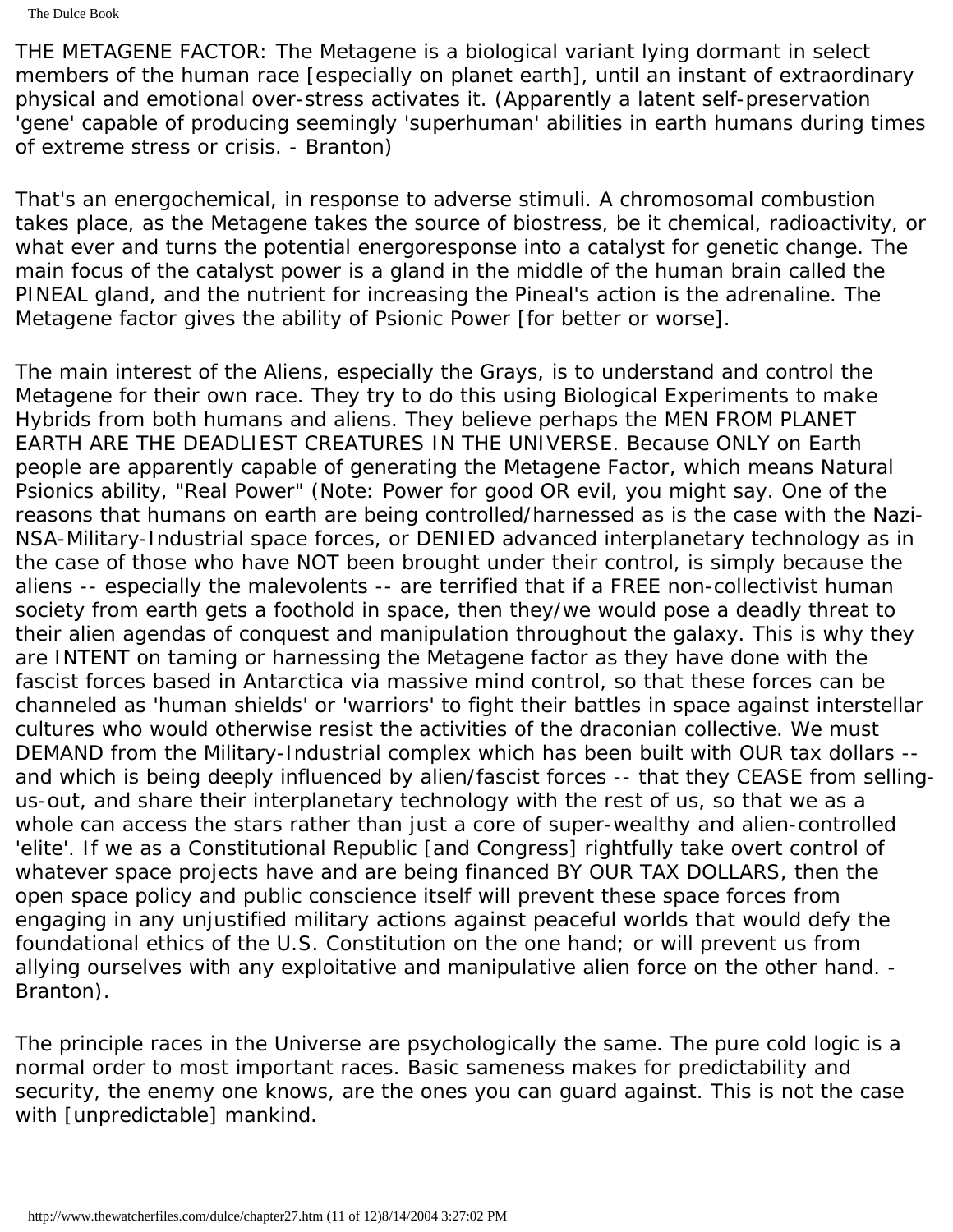The Dulce Book

While most are uniformly human, some [many more, apparently, than anyone had dreamed] possess a latent tendency towards super humanity, Natural Psionic Abilities. That in itself could prove dangerous for any idea of Alien domination on Earth.

(Note: for instance, some Terrans have the ability to 'scan' the UPF or universal psionic field with their superconscious minds via projecting and focusing their 'magnetic' body at various levels on a conscious or unconscious basis, and any subjective 'danger' that is detected through this process is converted to consciousness via 'intuition'. This might be compared with 'remote viewing', which is simply the human brains' ability to 'tune-in-to' and 'ride' the Universal Psionic Field or the 'Flowline' like a biochemical radio receiver scanning the psionic 'air' waves -- and psionic-waves ARE a tangible energy-form that can be measured just as radio waves can. The electro-magneto-gravitic 'grid' of any planet, and supposedly the EMG fields which connect the planets and stars at a subtle level, serve as the energy 'web' in which thought forms are trapped and contained. Humans are multidimensional beings and therefore have the ability to perceive the vast 'reservoirs' of thought forms within these interstellar grids on an intuitive level, for instance when they are dreaming. During the dream-state the brain operates on a lower frequency -- and what we might call psionic LONG waves are produced which can reach out and connect with others 'long' waves on the same frequency, or connect with the psionic field itself and observe the 'psychic atmosphere' resident within any certain area through tapping-in to the reservoir of 'thought forms' there. This would explain why people often have 'vivid' dreams near high energy grid areas, simply because these areas tend to 'trap' more thought form, psionic or psychic energy residue than do other areas. Also astral, human or animal lifeforms which have become 'trapped' within these psionic energy grids by encountering powerful EMG zones like that which exists in the Bermuda Triangle area - essentially having entered into or become part of a "world of thought forms", a dimension density where events and objects are more 'fluid' than they are in the 3rd dimension - might be contacted, for better OR worse, while in the 'dream' state. Not ALL of the 'beings' or even 'dreamscapes' that one encounters within the dream-state are the exclusive products of ones own subconscious mind. - Branton)

By coupling mankind's inherent belligerence with the fact of the Metagene affect, each human is unique and Earth becomes a spawning ground for an unpredictable super-race, "if we have the chance". Others have already demonstrated an awareness of Man's Potential [throughout] human history. This is because the Aliens are here to try to CONTROL Earthlings before WE dominate THEM, and they want our most important secret: THE METAGENE FACTOR, which is the Aliens' only hope.

BACK: **[Chapter 26](#page-244-0)** NEXT: **[Chapter 28](#page-263-0)**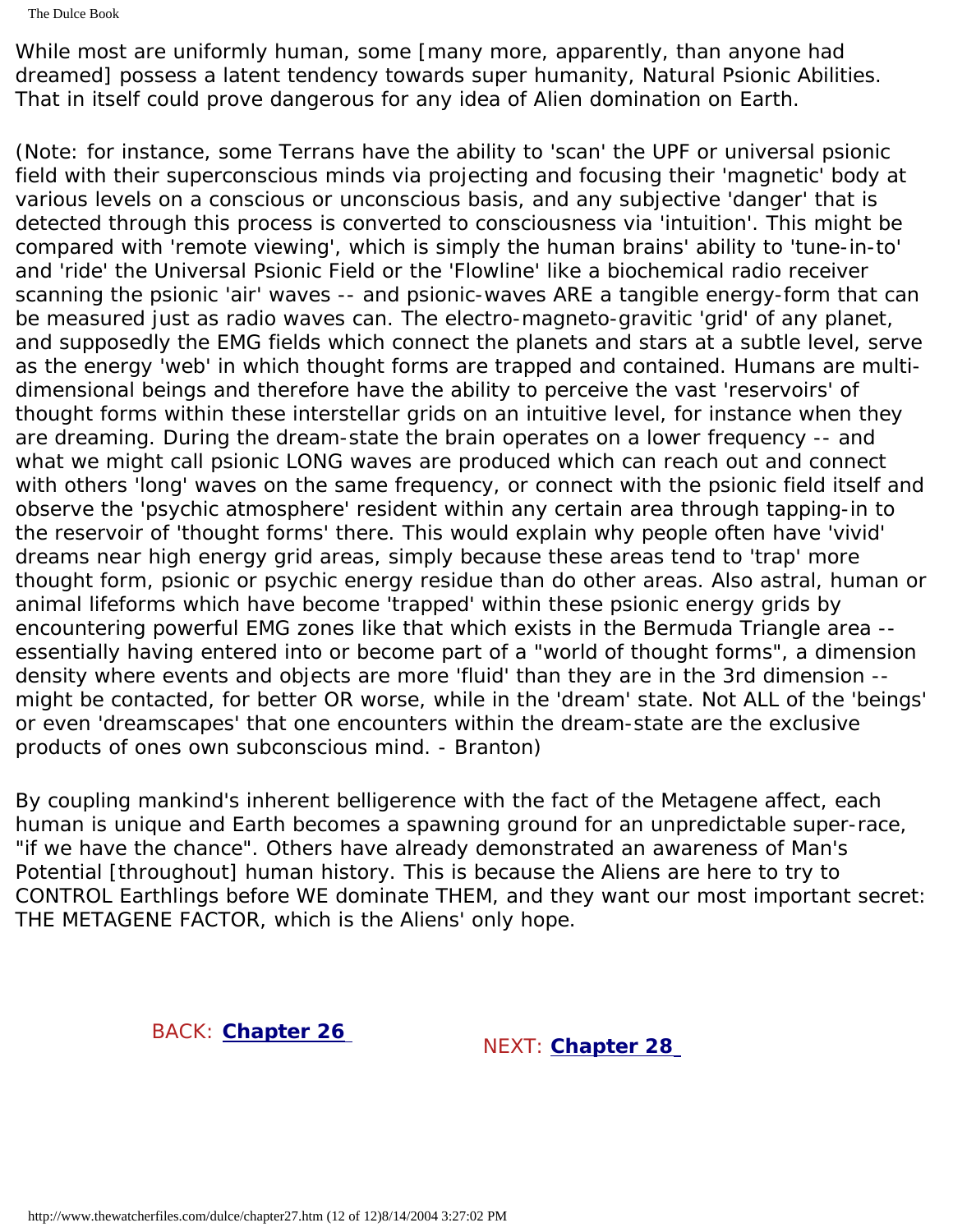# **The Dulce Book**

Chapter 28

# <span id="page-263-0"></span>**The Organization" -- Inside The Collaboration**

The following information comes from an article written by researcher William Hamilton, titled MAGICAL CAVERNS, which was in turn based upon Hamilton's book ALIEN MAGIC:

...The first case of subterranean abduction that I investigated occurred in 1988. I never reached a firm conclusion regarding the information that resulted from this investigation, but did recieve corroborating reports from other abductees. The incident occurred in the Rosamond area of the Antelope Valley in California up on the sides of the Tehachapi Mountains. The Tehachapi mountains rise on the north side of the valley. There is a saddle in the mountains and a secret Northrop electromagnetic testing facility is in the area just below the saddle. The Northrop facility has been dubbed the "Ant-hill" or the "Black Hole" by some of the locals who refer to it as a multileveled underground facility.

Ray and Nancy worked at the Northrop B-2 assembly factory in Palmdale. Ray is a Native American. Ray was an aircraft inspector and worked swing shift. One June night he decided to take a midnight ride with Nancy up to the cut in the Tahachapi mountains. This cut appears as an inclined whitish mark on the side of the foothills. It actually marks the site of a road that winds up around the mountains. On the backside is an entrance to an artificial plateau that had been blasted out of the rocks. Ray parked his truck on this plateau. They got out to look at the stars and the city lights of Lancaster and Palmdale in the valley far below. While looking at the stars, Nancy noticed that some of them were moving around and brought it to Ray's attention. Ray got his flashlight out of the truck and started signaling the lights. At some point, Nancy noticed a bright basketball-sized orb hovering just above a nearby knoll. They both walked closer to get a better look at the orb. Ray thought it had just risen out of some invisible opening in the ground. It seemed to be flashing and sparkling. Some sort of line dangled from its underside. It rose a little higher and Nancy tried to speak to it, having an intuitive feeling that some intelligence has guided the orb to that plateau for their benefit. As they watched this strange phenomenon around one o'clock in the morning, they next observed the morning dawn light over the far distant eastern hills. Something had just snatched four hours of time out of their lives. The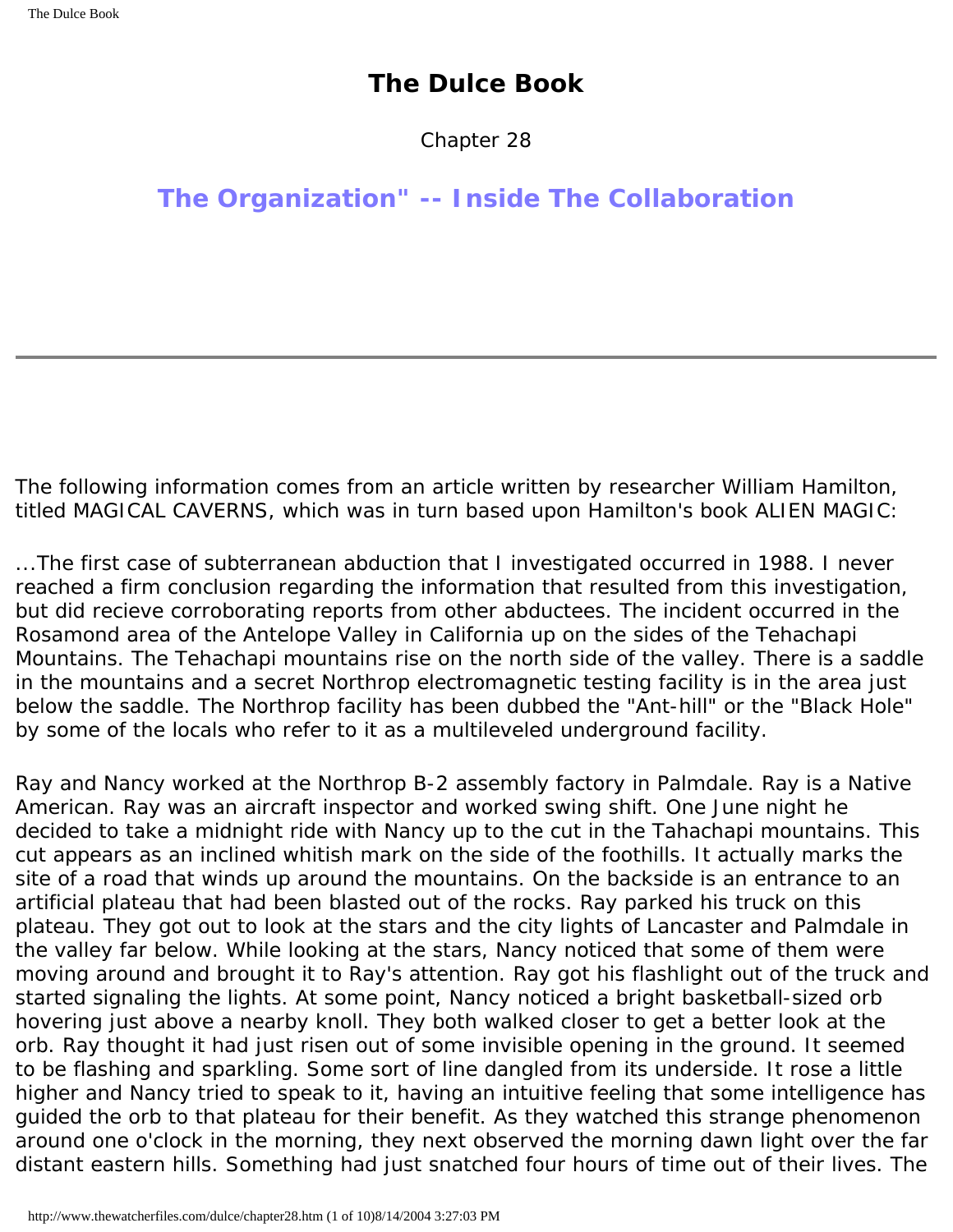The Dulce Book

orb was gone. They were terrified and drove quickly home. The next day, they felt a vibration going through their apartment. When they went outdoors, they saw two orbs hovering above their apartment. This scared them badly.

I took Ray and Nancy to a local hypnotist and she regressed Ray. Nancy refused to be regressed, expressing fear over what she might discover about those four hours of missing time. Ray was an excellent subject. When in trance, with little prompting, he fell backwards nearly to the floor before we caught him. The regression brought out some amazing revelations. Ray and Nancy had been abducted and taken underground!

Under hypnosis he kept mentioning the Kern River to the north. "There is an area near the Tehachapi Mountains called the Kern River Project. The upper river is being used by the government for hydro-electric power to power an underground facility at Tehachapi Ranch [actually, the Tejon Ranch]. The mountain next to the power facility is being hollowed out...there is mud all around and it's so obvious, but apparently people aren't looking. All the power is being used for the Ranch, which is the site of underground 'skunk works' where highly technical aircraft, spacecraft and all kinds of stuff are being dealt with. It is a huge underground base, probably close to the size of the one under 29 Palms Marine Base. It has huge hangers and very large elevators as well as technical laboratories. There is a whole city under there, large passageways...the whole valley is full of tunnels. You can drive from one end to the other underground. You can drive from Palmdale, site of the Northrop, Lockheed and 'black project' areas, to California City...all underground. There are tunnels all the way to George AFB. Aliens apparently have ACCESS...they've been seen all over the place. The [corporate] government LETS them do whatever they want. They're probing the human brain, trying to find our WEAKNESSES and learning how to CONTROL us (like they've apparently 'learned' to 'control' the secret [corporate] government elite who in turn control these underground military-industrial networks and who have in essence turned these facilities over to the aliens, whether out of fear of retaliation, out of some type of global control agreement, or just plain mind control? - Branton). They dissect humans...can't describe the dissections because they are not humane. Really morbid. The 'government' knows it...they just turn their heads. Some people in the government want to STOP this but they don't know HOW to stop it."

(Note: As so many "in the know" have already said, the entire "alien-interaction" scenario is completely "out of control", which I would guess means that WE are NO LONGER in control of the situation. In other words the "framework" which was created as a result of the alien-interaction projects when most of the human collaborators believed that the "aliens" were benevolent, is STILL in place, even after "we" lost control of the situation. Since the aliens now have CONTROL of much of the INFRASTRUCTURE that grew out of the early interaction projects, the control-structure or "establishment" itself WILL NOT and CAN NOT do anything about the situation. It is up to those on earth who are NOT bound by security RESTRICTIONS, or fraternal secret society OATHS, or in the case of humanoid "visitors" those who are not bound by non-interferance DIRECTIVES -- such as the many Nordic-Terran HYBRIDS who have according to Michael Wolf and others been LEGALLY born into this society. In otherwords it is those AND ONLY THOSE who are FREE from and operating OUTSIDE OF 'THE SYSTEM' who have the power to change the situation for the better. - Branton)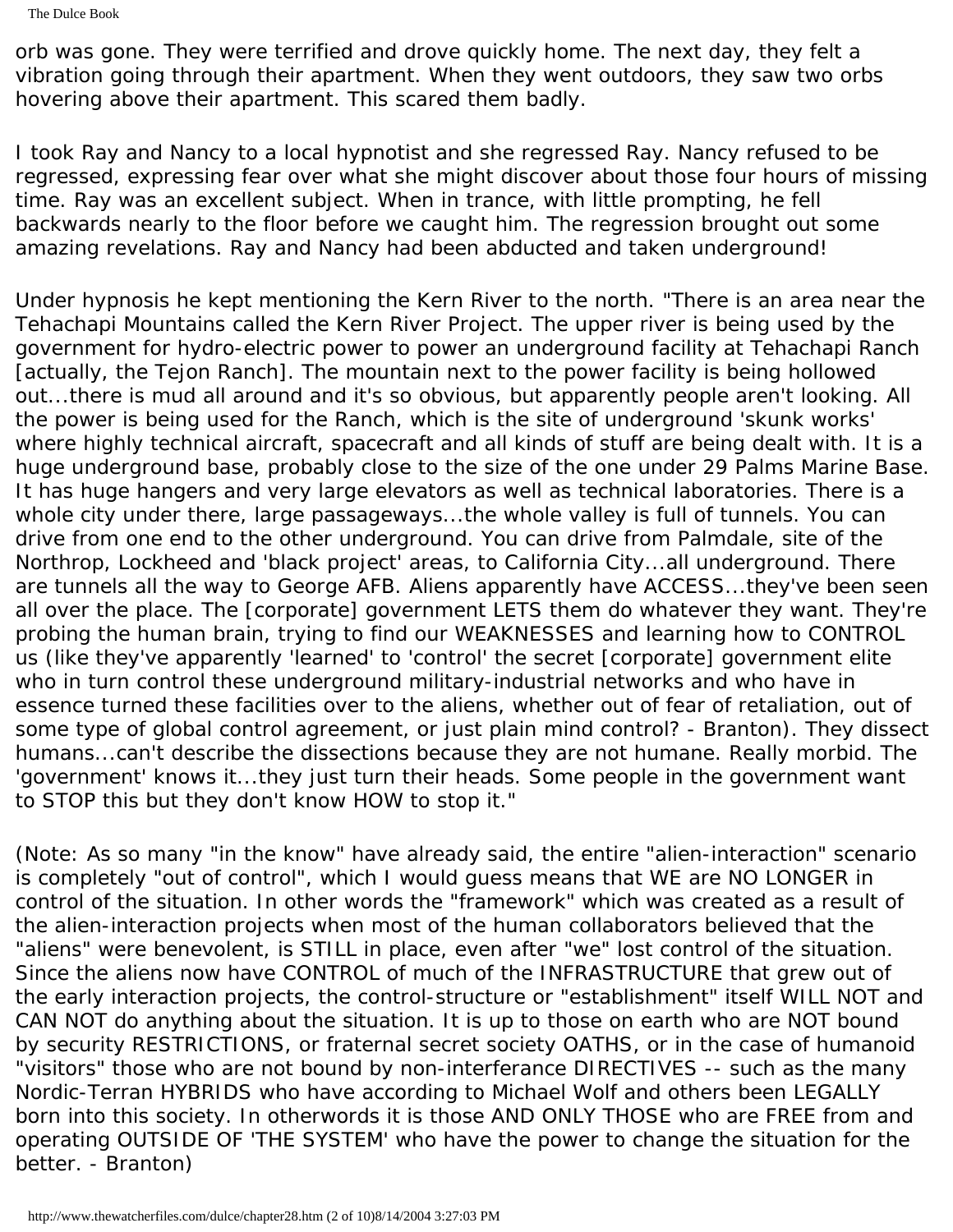Ray was disconcerted that Greys had Nancy strapped to a table in this facility. He could see instruments all around. During hypnosis he would freeze up when recalling this scene. He yelled and became very emotional. He was convinced they would rape her and violate her, yet he was helpless to prevent it. He and Nancy also felt they had contact with a benevolent race of aliens who had observed their capture [by the Greys]. After a few months, Ray and Nancy announced to me that they wanted little more to do with reporting further events. They felt exposed and monitored and feared retribution if they continued talking. They last told me they intended to go to Bible classes to find refuge from this enormous EVIL that encroached upon their lives.

Many witnesses have observed unusual phenomenon over the Tejon Ranch. One night on March 3, 1991 Pearl Schultz and Aric Leavitt sighted five or six UFOs moving in pairs at various speeds and sometimes switching directions over the Tehachapi Mountains. Each had a pulsating light that alternated from bright white to heavy red. Mrs. Schultz noticed orange and yellow colors. Some of the UFOs seemed to come from the saddle area.

A man named Stan saw a bright flash of orange light which seemed to have a cigar-shape. He saw this from Avenue I looking northwest over the Tehachapi's.

Three witnesses went up to the plateau near the Anthill on January 31, 1991. They saw a green-glowing disk take-off from this facility without any apparent acceleration and climb at a 45 degree angle to the south. They also heard a tone when they sighted the object. When traveling back down the road [170th Street West], they saw two black vans and two black helicopters.

In the morning dawn, a pilot was flying out of Fox Field on Avenue G headed for Merced. His flight path would take him over the Tehachapi's. When passing over the saddle where the Anthill is located on February 23, 1991, he observed four white rectangular objects hovering over the facility. He described them as being four times the size of a typical highway billboard. They were each separated by about 200 yards. Another observer, who was called on the phone, drove his car out to the highway and observed these same objects before they winked out! (cloaked? - Branton)

One local man who has property on 170th Street West reported seeing the ground open up like a missile silo within the fenced parameter surrounding the Northrop installation. He saw a flying saucer emerge from this 'silo' and take off. He also claimed that someone from Edwards had come to talk to him about his story and told him to shut up. I further found out that the man's name is Chuck and he was a contractor who worked on the underground tunnels in the Anthill facility. He said the tunnels have round doorways with panels that have red and green lights for ID and entry. There are no doors covering these doorways, but some kind of field is projected from cylinders embedded in the door wall. Tiny globes hovered in the tunnels and followed Chuck and his crew around. He thought they were being used by the Air Force as sensors. But where did the Air Force get the technology to levitate these orbs?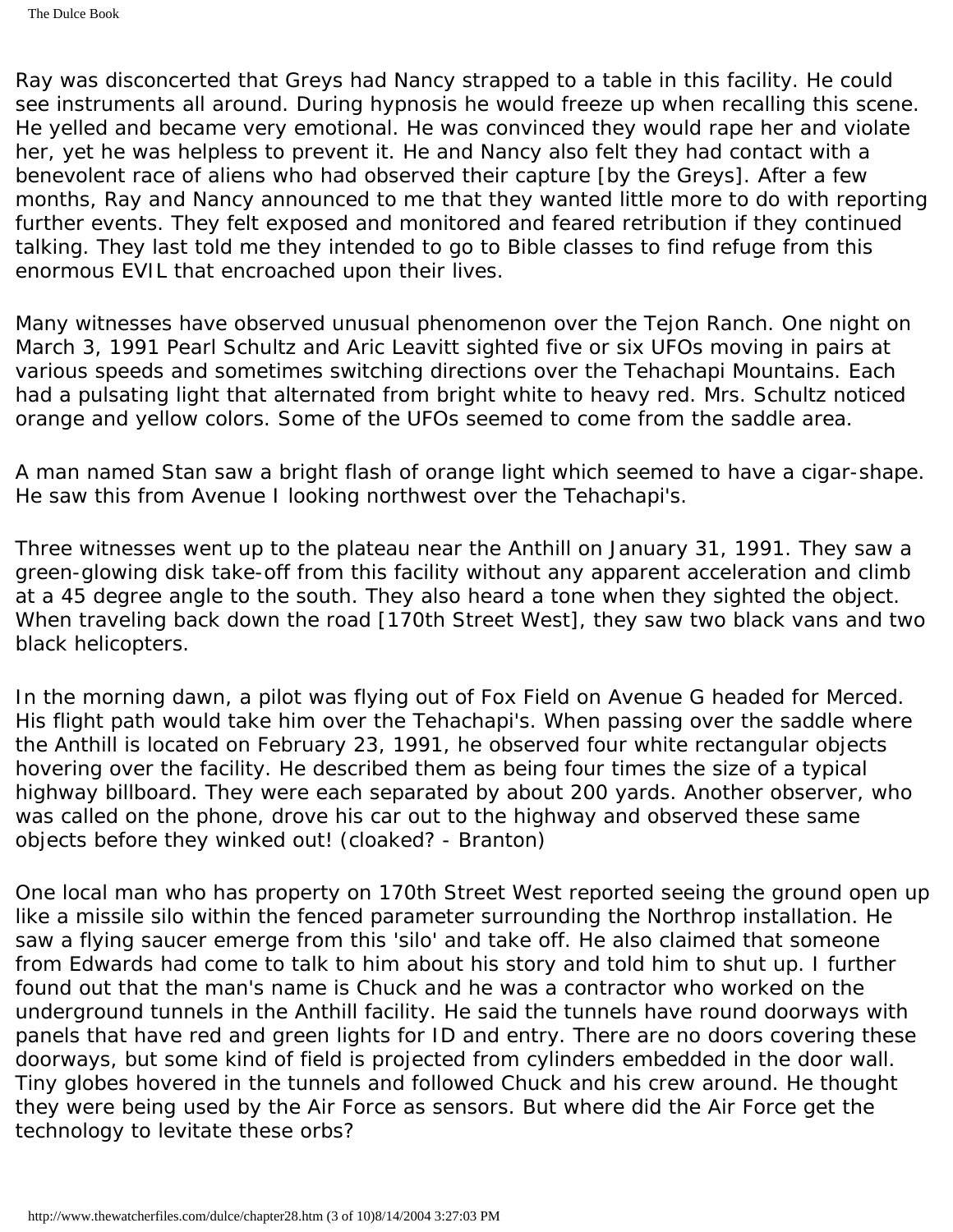The Dulce Book

Joe told me a lot of stories. He attended many of my UFOrum meetings in Lancaster. He claims to have had a close encounter and missing time when traveling a road through the south side of Edwards AFB one night. Joe was in construction and held clearances for working in military operation areas. He said that he had worked on an underground tunnel project below Haystack Butte on the Eastern boundary of Edwards near the NASA Rocket Test Site. He also claimed that he saw orbs roving around these tunnels. He painted numbers inside a box located on a stripe that ran horizontally midway along the tunnel walls. I asked him how far this tunnel ran below the earth's surface. He said that he and fellow employees used to count as the elevator descended to the tunnel level. From the count and from the elevator speed, I estimated that the tunnel must have been around 3,000 feet deep.

One time he saw a door open to a room in one of these tunnels and he could see a very tall alien standing next to two men in white lab coats. He thought this alien was all of nine feet tall. He claims that he saw two grey aliens inside a hangar at China Lake one day when he went back inside the hanger after finishing his work to retrieve a tool that he had left behind. Joe was always telling me fantastic stories, yet he seemed very sincere. I never knew whether to believe him.

One day Joe told me about two old school buddies he had run across. They both held jobs in underground facilities and had worked at the Anthill, he said. They would work underground for two weeks at a stint. They lived in condos when working underground. These condos were also built into the underground facility. The government even picked up the tab on one guy's alimony. One was known as a computer genius. He said that he had seen both grey AND reptilian life forms in various underground facilities. One of the underground projects was Project Startalk. The work involved lasers. The informer, a guy named Paul, said that he worked in a big underground building [350 feet across]. Project Startalk utilized a powerful laser which strikes a mirror and is sent into space. The laser is modulated with a signal and acts as a beacon to bring in UFOs. Apparently, the beacon is directed at friendly forces from other systems. He also worked at the Douglas facility near Llano. He once saw a saucer land and go into an underground hanger. Inside the underground building is a huge computer complex. The workers wear white clothing and white socks [no shoes]. The computers use an alien symbolic language. Manuals indicate codes that can be entered. There is a large lexon plastic screen in this complex that displays various star systems and galaxies. A wax pencil is used to indicate targets for the laser. The technology used is so far advanced that it is beyond known engineering technology. The laser is also capable of INTERDIMENSIONAL communication. (Hyperspace or subspace communication? It would HAVE to be so, since laser-light modulated in third dimensional beams would take at least 3 years to reach the nearest star. - Branton) Security workers accompany all workers, even to the bathroom. Phones are tapped, even worker's home phones. It took Paul and Gopher [the second guy] two years to get a security clearance. (Note: If the Military-Industrial establishment or the 'corporate' government is involved with the alien interaction as it would seem to be, then the electorate government does not have entire control of the situation... those who control these corporate structures do! Or those whose motivation is to increase their wealth and power even if it means making "business deals" with malevolent alien forces. Their motivation would NOT necessarily be to govern the American citizen's nor uphold and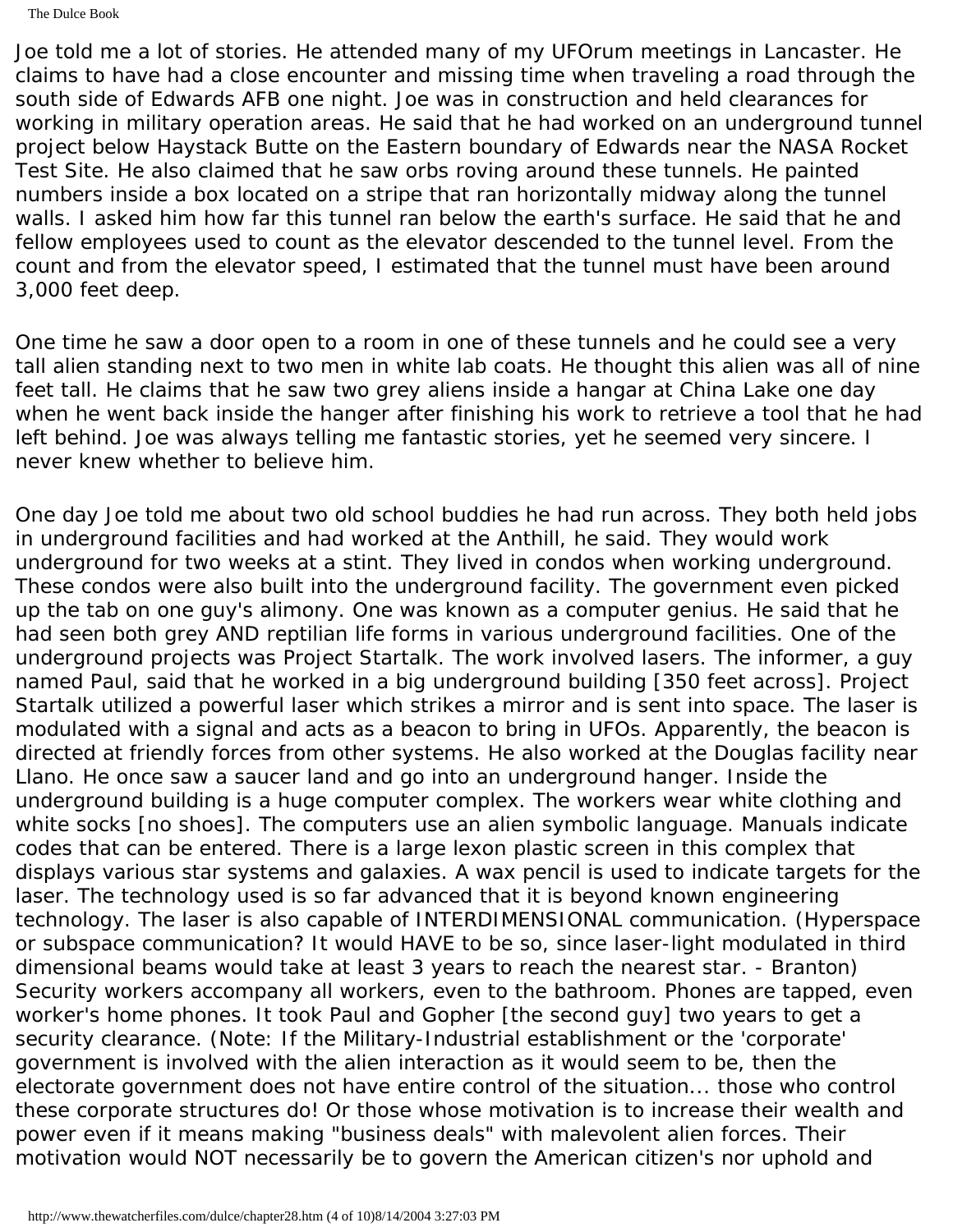defend the Constitution of the United States! As they say, the lust for money is the root of ALL evil. - Branton)

Gopher also worked at the Anthill as a computer specialist. He has also worked at Lockheed's Helendale facility and at the Nevada Test Site. Gopher says that we are working with aliens and alien technology and it scares the hell out of him. He gets paid well. He makes \$145 thousand a year and the 'government' pays his alimony. He says he has also worked at SECTION D, better known as the DULCE facility. He has seen reptoids and Greys in these underground facilities. He doesn't have a life of his own. He worked with white-skinned reptoids (probably the "white draco" that Thomas Castello spoke of - Branton). He has also seem members of the Orange race. HE HAS NOT SEEN ANY BENEFIT TO HUMANITY. He is trying to find out what is going to happen. He is worried about what the future holds. He foresees an ALIEN WAR. He has a good lifestyle underground. Besides the condo, he has swimming pools, saunas, and a gym at his disposal. He works 14 to 16 days on a shift. He is not allowed to leave the country and must obtain permission to leave the state. He says the main control center in the valley is at Haystack Butte. A tunnel runs from Haystack Butte to the Anthill. Gopher believes there are benevolent aliens and says he saw one once. They are from a Federation. The one he saw was human looking, a tall blond [Nordic] that wore a white jump suit and had a green coat over it. He believes that we are trying to enlist the aid of such friendly beings. This is a very similar scenario to what I recieved in the letter from a veteran.

My friend's stepson obtained a job in an underground facility at Los Alamos. He says there is a tube shuttle that runs from that underground facility to SECTION D. He worked on Level I which RUNS UNDER MAIN STREET [in Dulce]. One block from the PAN AM building is the old high school, now used as an engineering facility by HAKEN HANGAR [Originally ZIA Corp]. INSIDE THE FACILITY IS AN ELEVATOR THAT DESCENDS TO THE COMPUTER ROOM. From the computer room a side tunnel intersects the main tunnel transit tube that runs from Los Alamos to Albuquerque. These levels are protected by PROFORCE Security. At deeper, more secure levels exist automatic devices that kill intruders. A security guard accidentally tripped an alarm and was killed by one of these. These tunnels are a minor part of a VAST network of such tunnels. One other thing mentioned by this source is an underground city which housed a population of thousands who occupied CONDOS. Many of these people lived permanently underground. Some of the advanced technological research going on involves genetic labs using laser fusion. The budget for the SURFACE facility [alone] is OVER A BILLION DOLLARS A YEAR, but the underground research projects get MANY TIMES THIS AMOUNT (How much of this comes from our hard-earned tax dollars? Is the America economy and our wealth literally "going down the tubes"? - Branton)

Pam and I were introduced to an abductee named Diane a few years ago. Diane lives over in the Apple Valley area. She had ongoing alien encounters since she was a child. As she grew older, she started experiencing abductions by humans that took her to underground facilities. One of these underground facilities she believed was located at China Lake Naval Weapons test center (just west of the Panamint Range and Death Valley - Branton). She was taken down to lower levels in an elevator. Her description of this elevator matched the description given by a man named Thomas of an elevator in use at the Dulce facility.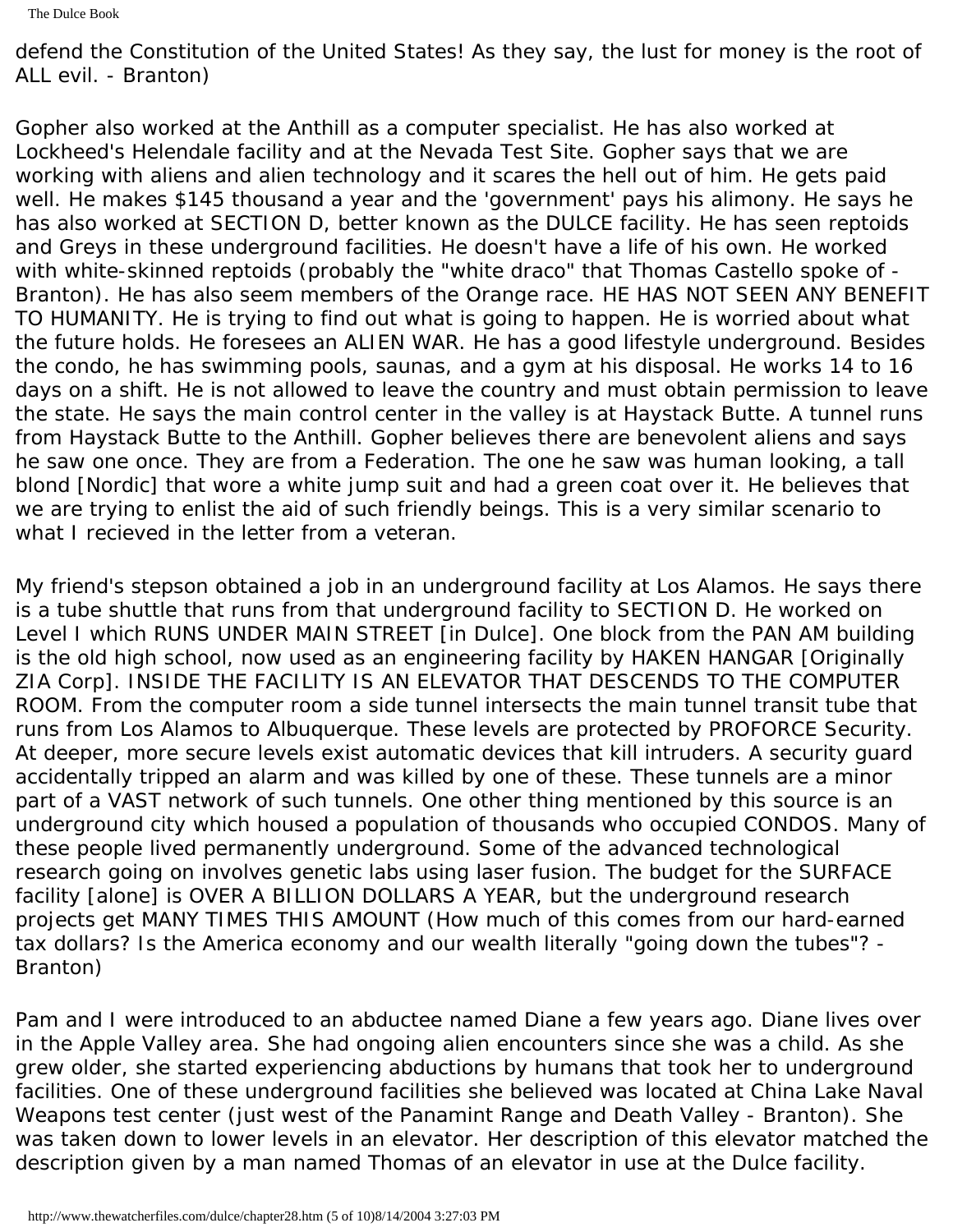The Dulce Book

Thomas' description of this and other details were never published [at the time] so that we could check out corroborating eyewitness reports. Evidently these elevators have an unusual shape and operate on magnetic forces in the elevator shaft rather than using cable systems to run the elevator up and down the shaft. Diane also reports that she was taken on a tour of one part of the facility by a man in a white coat. He showed her humans that had been biologically altered. These humans were housed in cages set about a foot above the floor. She also saw altered animals. Her story was just as bizarre as Thomas' story of Level 7 at Dulce.

The story of an underground base on the Jicarilla Apache Indian reservation first came to light around 1980 when Albuquerque physicist Paul Bennewitz reported the crash of an alien ship on the slopes of Archuleta Mountain. Paul wrote a letter to Senator Pete Domenici and Paul Gilman in Washington D.C. This letter was accompanied by a report. He said, "Atomic ship originally outlined in my report...copy to you...several years ago had crashed approximately two miles northwest of Dulce, NM near Archuleta Peak on Archuleta Mesa". He believed there was a concern because gamma and neutron radiation could be emitted from the crash site if there had been a nuclear meltdown. Paul's THUNDER SCIENTIFIC CORPORATION manufactured various detection instruments.

In his PROJECT BETA report, Bennewitz stated that humanoid aliens had a base near Archuleta Mesa and that he had established direct computer communication with aliens at the base. He did not believe the aliens to be trustworthy. Paul became paranoid about the government, the aliens, and admitted abductees whom he believed were being controlled by the aliens. At a MUFON conference held in Las Vegas in 1989, featured speaker Bill Moore made the statement that Paul Bennewitz was fed disinformation by intelligence agents, that he contributed to this effort, and the WHOLE STORY concerning the Dulce facility was constructed around these bits of disinformation that were fed to Paul (or was it a case of "reverse disinformation" in the same vein as "reverse psychology"? - Branton). However, testimony from Walter Baumgartner and state police officer Gabe Valdez indicates otherwise. According to them, they had SEEN video images of aliens that Paul had made contact with using his special equipment (that is, a video-radio link utilizing a hexadecimal code with computer printout which he used to 'interrogated' the alien's collective intelligence via ship-to-base communication frequencies - Branton). These aliens would send messages that would output on Paul's computer printer. Some of the sentence structure was disjointed. Were intelligence agents taking extreme measure by hoaxing computer communications with Paul? For what purpose? Apparently Bennewitz was using special transmitter coils to send and recieve electromagnetic signals to and from the alien base.

Then along came Thomas. Thomas E. Castello was born in Glen Ellan, Illinois on April 23, 1941. Thomas was the man who released the Dulce papers. His good friend, Ann West (pseudonym - true name on file.- Branton), tells his story -- as Thomas has not been heard from since 1991.

Thomas had a passion for antique cars, any antique car, but especially Packards, and especially the big-nosed cars of the forties and early fifties. A lot of his spare time was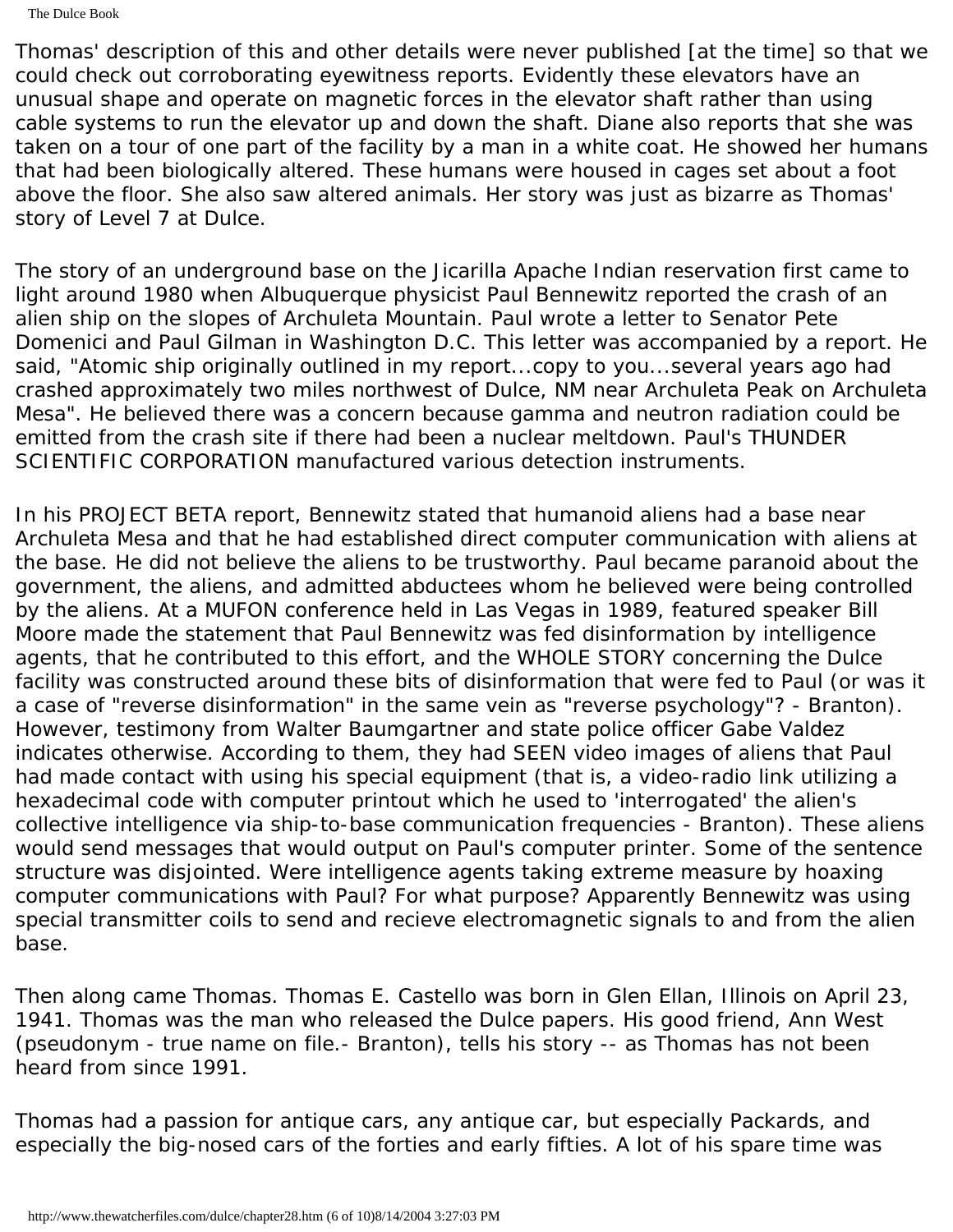The Dulce Book

spent modifying his 1949 Packard, and he needed special parts. His friends told him about an older man in town that had a machine shop that could rebuild antique cars. This old man was Ed West, Ann's father. He found Ed easy to talk to, not just about cars, but anything. The two spent endless hours discussing cars, planes, and the space program. Tom and Ed found they were both fascinated with flying saucers.

After a few months, Ed introduced Tom to "THE ORGANIZATION", a group that did deep research on flying saucers and contactees. Tom completed INITIATION into the group and was soon on several assignments.

At that time in 1961, Tom was in the Air Force, stationed at Nellis AFB [near] Las Vegas. He was schooled in photography, and had recieved a top secret clearance. He was given the opportunity of receiving additional training in Virginia. There, he had his first experience of working in an underground base. When he left that facility, his top secret clearance was upgraded to TS-IV.

His duties as an Air Force sergeant included photographing a runway exercise in Florida. He would meet with Ann during his off-duty time in Orlando. Tom was pleased to discover that Ann drove a classic 1950 Packard straight-eight with a beautiful swan as a hood ornament.

The next year, 1963, Ann moved to Las Vegas to be near her folks.

When she was in Florida, she had a close encounter with a glowing flying saucer and was actually taken on board. The haunting dreams and memories of this incident bothered Ann. Tom introduced HER to "The Organization". After a few visits, Ann became initiated into the group and started certain assignments. She and Tom began to collect books, articles, and magazines about UFOs. They would spend nights doing research.

Over the years, Tom became like a brother to Ann. His parents were killed in a car accident so he adopted Ann's parents into his heart.

Tom stayed in high security photography for seven years, then left the Air Force in 1971. He began working for RAND Corp. in California as a security technician. Within a year, his clearance was upgraded to ULTRA-3.

Tom met Cathy in 1972 and got married. In November, 1974, Cathy gave birth to Eric Scott Castello. They moved to Santa Fe, New Mexico in 1977. Tom had been transferred and his clearance upgraded to ULTRA-7. He found his new position financially rewarding, but more stressful. He told Ann that he worked in an underground facility that had incredible security, for the photography department. His job touched on all aspects of photography from large format cameras to mini cameras. It was his responsibility to check, align, and calibrate all the security video cameras, from the doors to exit tunnels. His position required that he be armed at all times. It was also his job to escort visitors to certain areas of the base. This facility came to be known as the Dulce Base. When Tom finally left his job, he had earned the security rank of Major.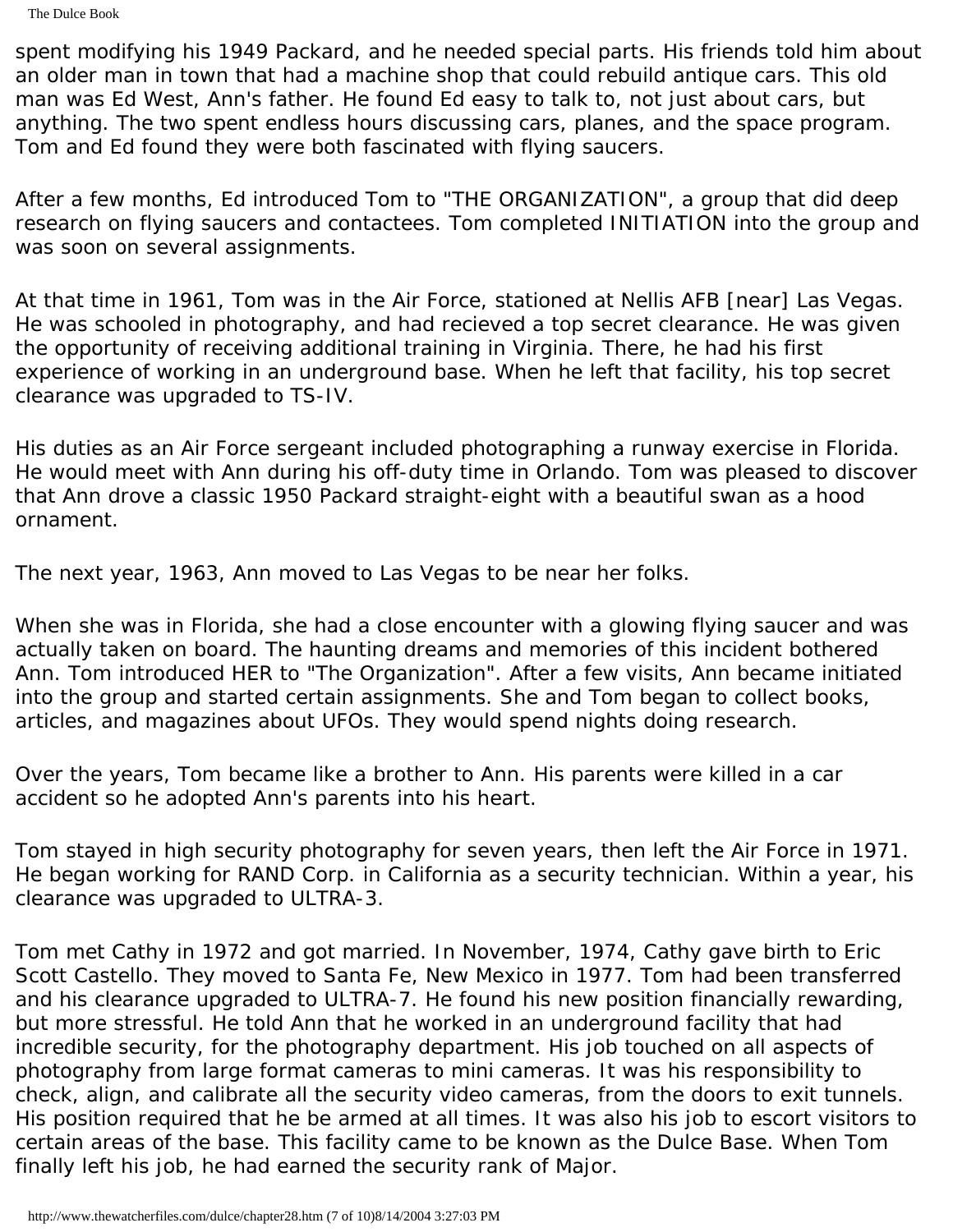Tom and Cathy, and TAL and Mary LeVesque, all lived in Santa Fe, New Mexico in 1979 when Ann went to visit them. Tom seemed more intense than usual. He said that he wished that he could talk to Ann about his concerns, but his high security clearance prevented him from saying much. The day Ann left New Mexico, Tom pressed a folded piece of paper into her hand and whispered quietly, "don't let anyone see this." She slipped it into her pocket. That night, alone at a motel in Durango, she opened the paper. There were three things on its yellow page: a sketch of an alien; an inverted triangle; and the name Dulce. She stared at the mysterious drawing and tried to figure out what it all meant. The alien in the drawing had a large head, big black eyes, no nose and no hair. The triangle was shaded black. After looking at it, she flushed the paper down the toilet. That night, she had nightmares about aliens.

The next morning, over coffee, she was looking at a map for a route back to Las Vegas when she noticed the name of a small town near the New Mexico state line called 'Dulce.' Were there aliens in Dulce? What was Tom trying to tell her? Then she remembered where she had seen the black triangle before. The symbol was on a hat on Tom's coffee table. It was burnt orange with a black inverted triangle with gold bands cutting it in three sections.

(Note: It is interesting that this three-level triangle is inverted, when we consider that some 'Nordic' groups use an UPRIGHT triangle with three horizontal lines through it as their emblem. Some 'Christian' sources have reported 'visions' of the 'New Jerusalem' city mentioned in the book of Revelation, as being a vast city of LIGHT and of pyramidal shape and in three levels. This 'city of light' has been reportedly observed -- using superpowerful telescopes -- to be emerging from the 'nebula' far beyond the Orion cluster, and it is said to be on a direct course to earth. This is reportedly the supreme headquarters of the angelic forces and the Triune Godhead under whom they serve, according to these Christian sources. This description would coincide with the Nordic emblem of an upright three-level triangle or pyramid, in that these humanoids would no doubt be aware of this Divine center of angelic activity IF our elite scientists are, and the fact that an INVERTED or upside-down three-level triangle is associated with the Dulce base might denote a direct Luciferian connection. This is especially interesting if the reports are true which state that the Dulce base has its counterparts within the 4th and 5th densities or dimensions of that particular point in time-space. - Branton)

She decided to drive through Dulce looking for something suspicious, but found nothing. She went back to Durango and drove to Cortez. She fell in love with it, and moved to Colorado.

Early in December of that year, Tom paid Ann a surprise visit. He told her that he had walked out on his job some months ago after a major dispute broke out between security workers and a military group. Tom said that the security force used "flash guns," but the military group was armed with machine guns (although an apparent human/alien security force may have possessed flash guns and the military force machine guns -- this does not necessarily mean that a weapons dispute was the SOLE 'trigger' of the conflict - Branton). He said it was like a war with screaming and panic in all the tunnels. A lot of people died in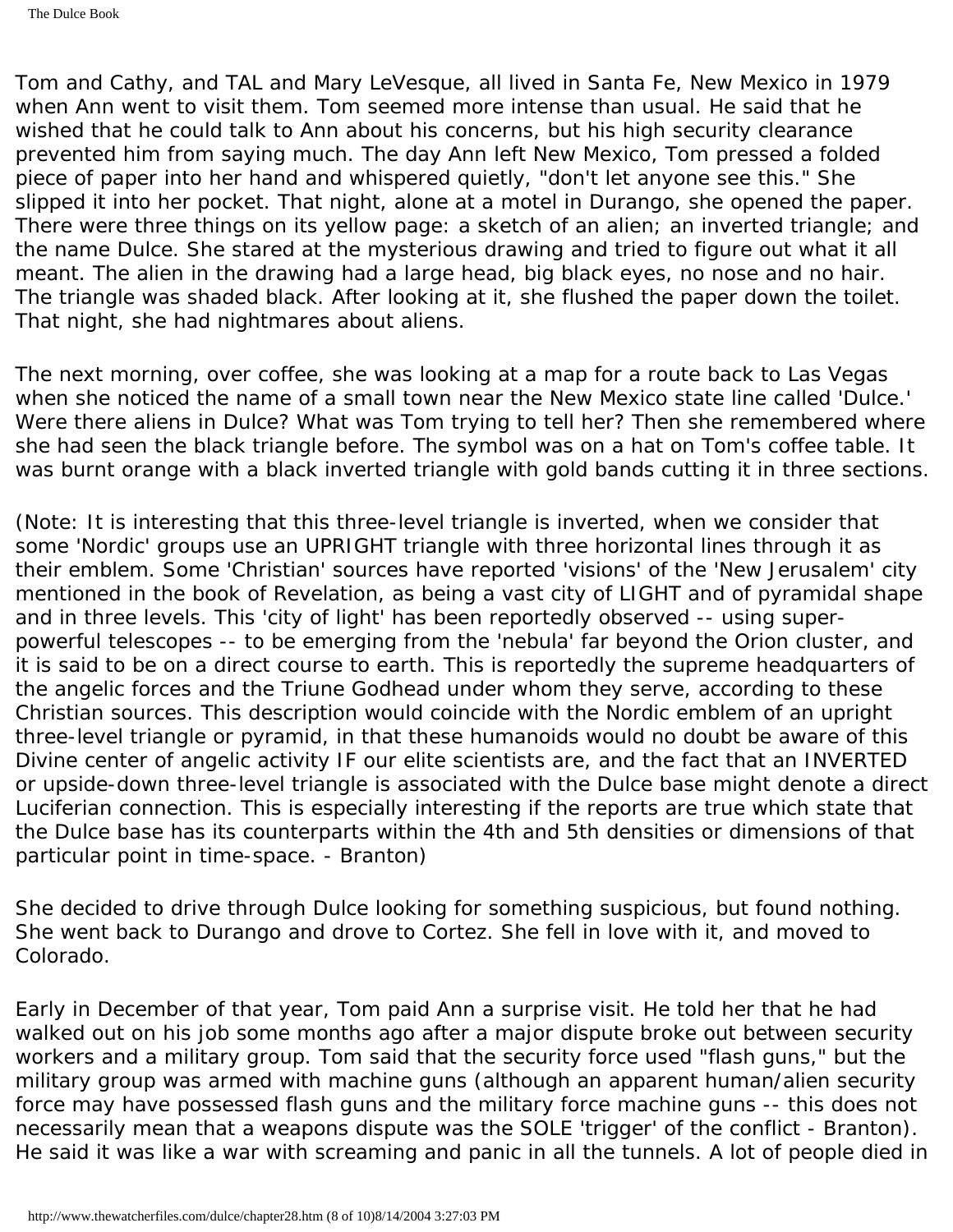the conflict. He wondered what story the government would use to cover-up the deaths. In February, 1980, the media reported a prison riot near Los Alamos and that many prisoners died. Was this the cover-up?

Tom admitted that he was in trouble. He went back to the base and took photos, papers, and other items. He had entered and left through a ventilation shaft inside an ICE CAVE. After leaving the cave, he returned to a prepared box, put everything in the box, and buried it. He went back to his car, but security was waiting for him. They questioned him about his purpose for being there, but allowed him to leave. He was on his way to Colorado Springs, and now he was "on the run." He asked Ann to have faith in him and that he was still the same man she had always known as a friend.

The next day, after he had left, three men from O.S.I. showed up and questioned Ann about Tom's where-abouts. On four other visits in December other men questioned her and she told them she knew nothing about where he had gone. In January, the CIA came to her door. They insisted that she was withholding information.

Ann had been in a car accident in 1978 and had recurring headaches. In January, 1980 she checked into a hospital in Farmington, New Mexico. She went in for an angiogram, but woke up to find that she had had a stroke. She had to re-learn everything again. At that time the OSI and CIA stopped bothering her.

It was June of 1982 before she heard from Thomas again. He called from her dad's house. They talked for hours. He had been running for his life and had been in twenty states and four countries. He showed her medical papers and scientific diagrams, but Ann could not make sense of it all. Tom told her that the 'government' had a treaty with an alien nation and that aliens had been on [under] this earth for countless centuries. He showed Ann pages of alien written material and translated papers. It was horrifying. He told her that Cathy and Eric had been KIDNAPPED and were being' held CAPTIVE in a subterranean base. He needed a safe place to hide all the original papers that he took from the Dulce Base and other things of a substantial nature to prove the alien conspiracy. Tom and Ann buried the box of material on a mountain. Years have changed the terrain, and Ann has not been able to relocate the exact burial site.

Sound like a tall tale? Many think it is. Ann had photos of Thomas and details of his life in her files. TAL met with him once. He is a real person. He answered some of my questions by mail. He fully believes what he says and has answered the questions when he knows the answers. Some of this information has been published in hopes of eliciting further witness testimony. So far, I only know of three others who claim they have been to this underground facility. One man is known to a friend of mine and was trained as a nuclear physicist.

The Dulce Facility is a seven-level underground research base, run by the D.O.E. [Dept. Of Energy] (As is the Nevada Test Site - Branton) and connected to the Los Alamos labs. Level I has garages, street maintenance equipment, photo labs, hydroponic gardens to grow fresh vegetables, fruits, legumes, etc., human housing, a mess hall, VIP housing, a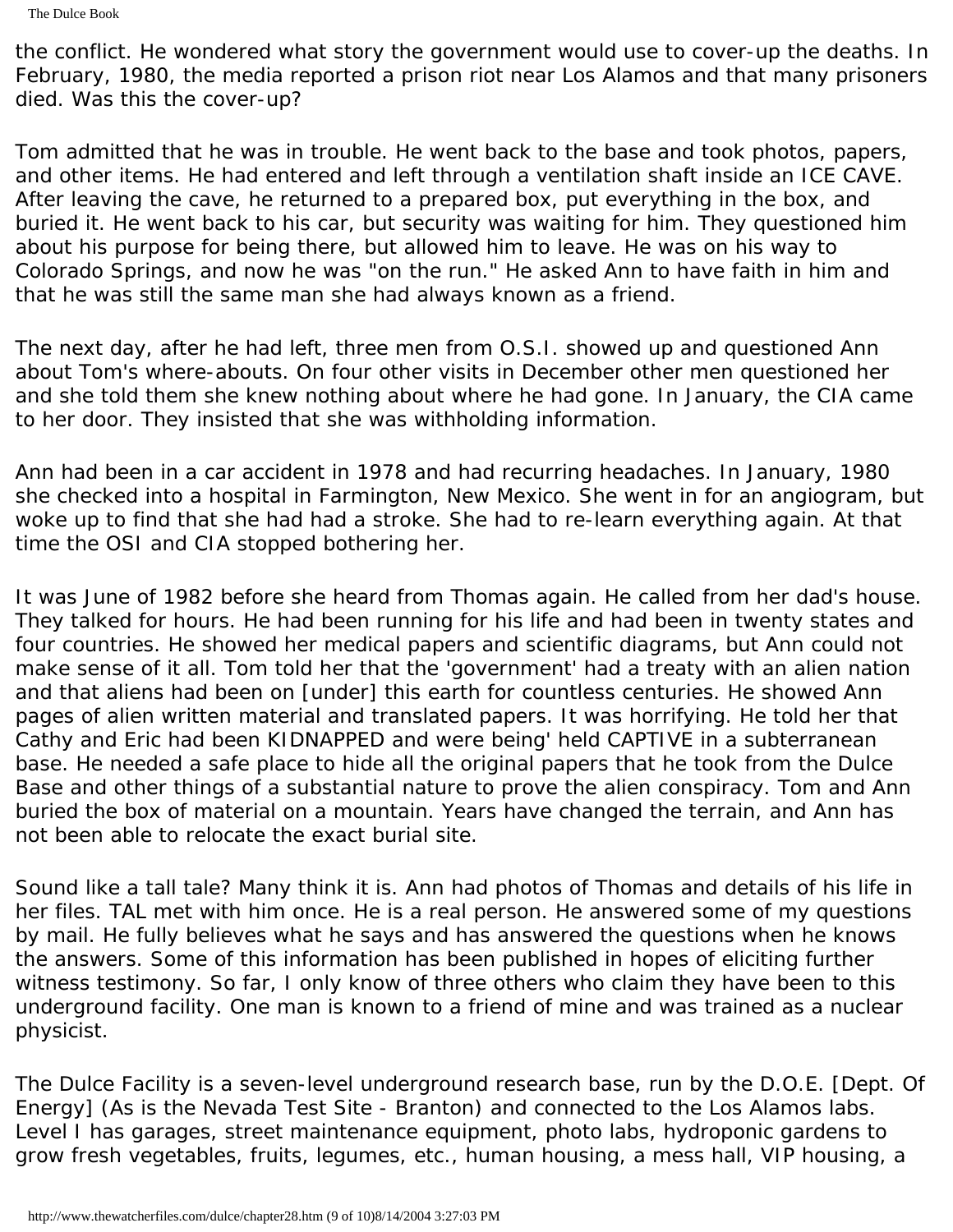The Dulce Book

kitchen, and a security vehicles garage. Each of the levels has color-coded electric cars that are used for short-distance transport. Level 6 houses the infamous "Nightmare Hall"; a security arsenal; a military arsenal; military security; and a generator/impulsor. The generator is 200 feet in diameter, and has a two-level Electromagnetic impulse device that can create a perfect clone [duplicate or replicate] of a person.

Science-Fiction? Abductees have described being taken to similar facilities.

There is no proof unless someone can find the box. If it is there! (or unless one succeeds in discovering one of the entrances to the base, although there would no doubt be risks if one were to attempt entrance to the base without full-scale military backup. - Branton).

However, these stories have prompted researchers, including myself, to find documented evidence of underground facilities, and we have found plenty. That such an underground EMPIRE exists in almost total secrecy is absolutely amazing. Few question its existence, its purpose, or the tremendous expenditure of monies that must have gone into the design, construction, maintenance, and operations of these facilities...

BACK: **[Chapter 27](#page-251-0)** NEXT: **[Chapter 29](#page-273-0)**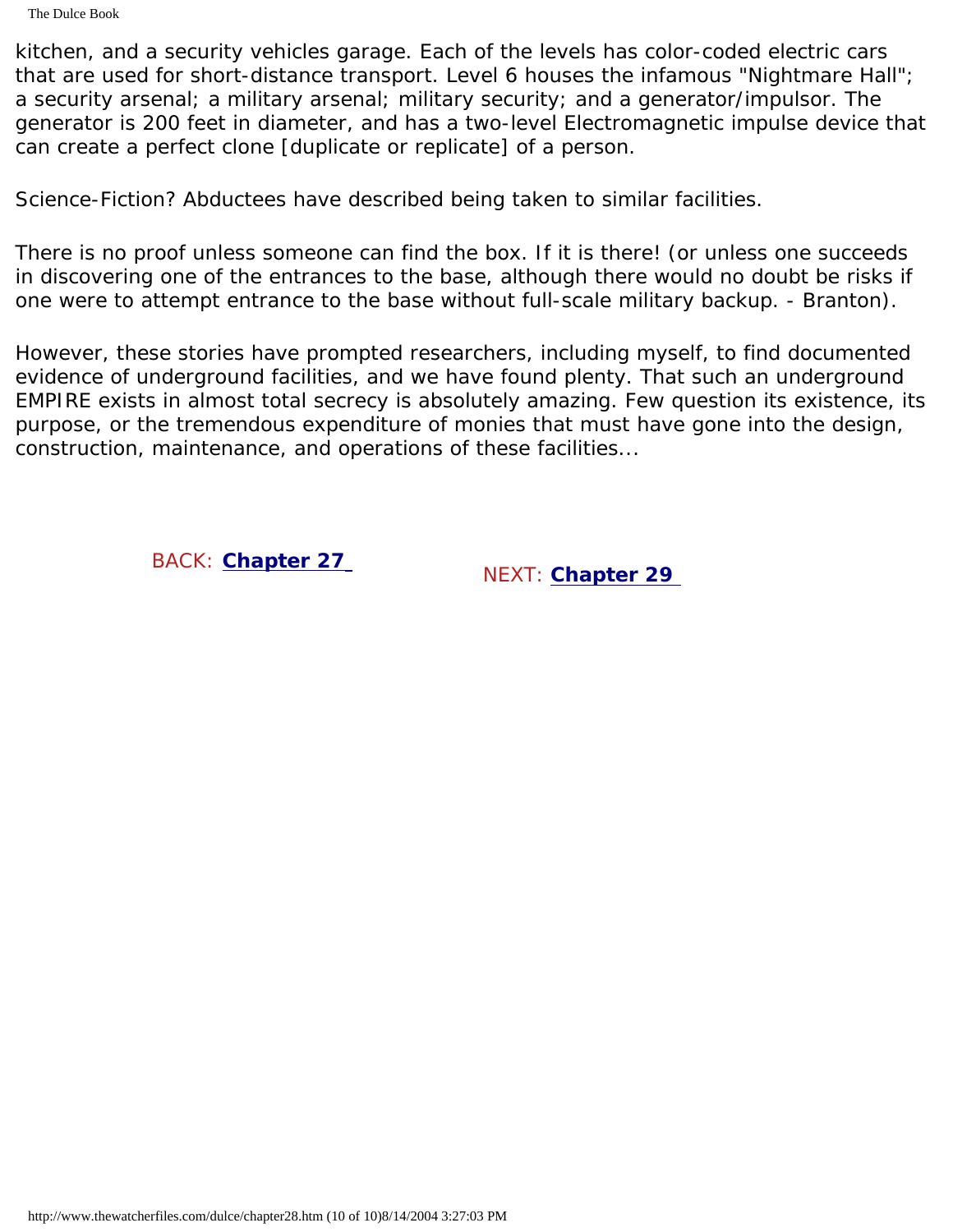# **The Dulce Book**

Chapter 29

# <span id="page-273-0"></span>**"They Live": Chameleons In Our Midst!?**

John A. Keel, in his book 'OUR HAUNTED PLANET', gives an interesting introduction to the reality of an alien race that has taken careful measures to remain hidden from the mass consciousness of those dwelling on the surface of planet earth -- or those ignorant 'human cattle' whom they are intent on manipulating and exploiting from their secret hiding places above, below and even amongst the inhabitants of planet earth:

"...The parahuman Serpent People of the past are still among us. They were probably worshipped by the builders of Stonehenge and the forgotten ridge-making cultures of South America.

"...In some parts of the world the Serpent People successfully posed as gods and imitated the techniques of the super-intelligence [God]. This led to the formation of pagan religions centered around human sacrifices. The conflict, so far as man himself was concerned, became one of religions and races. Whole civilizations based upon the worship of these false gods rose and fell in Asia, Africa, and South America. The battleground had been chosen, and the mode of conflict had been decided upon.

"The human race would supply the pawns. The mode of control was complicated as usual. Human beings were largely free of direct control. Each individual HAD TO CONSCIOUSLY COMMIT HIMSELF TO ONE OF THE OPPOSING FORCES...

"The main battle was for what was to become known as the human soul.

"Once an individual had committed himself, he opened a door so that an indefinable something could actually enter his body and exercise some control over his subconscious mind.

"...the Serpent People or OMEGA Group, attacked man in various ways, trying to rid the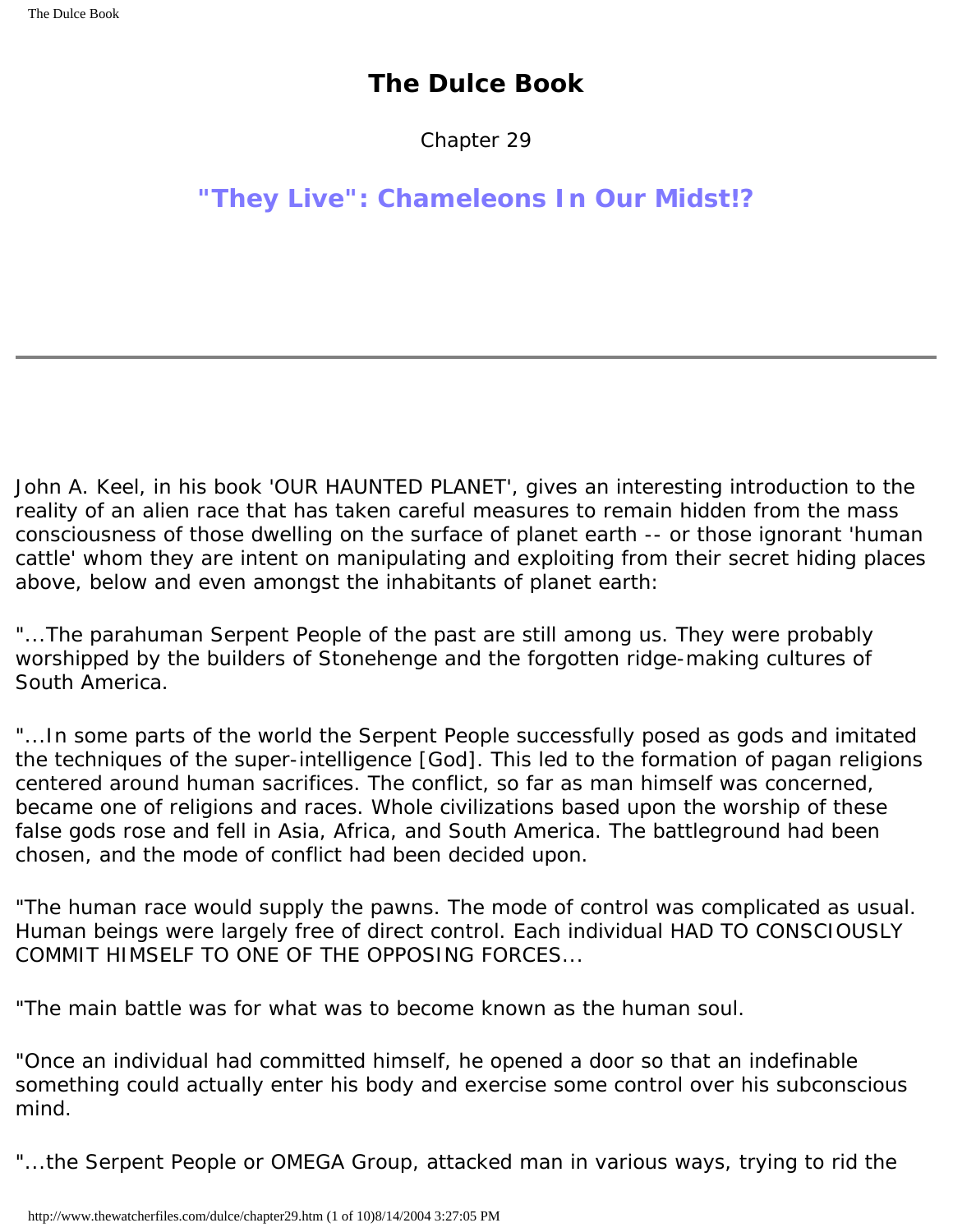The Dulce Book

planet of him. But the super-intelligence was still able to look over man... God worked out new ways of communication and control, always in conflict with the Serpent People."

In relation to these 'Serpent People' -- who some claim are now living among us and have been doing so for a very long time -- the anonymous Intelligence officer and planetary patriot 'Commander X' released details of an incident which may well have come right out of a John Carpenter movie, if not for the fact that the Commander himself, from his own high-security position within the Intelligence Community, is convinced of its potential reality:

"...Another story comes from a private stationed on the surface at Dulce. He soon realized something mighty 'odd' was going on around there, but it took a while to put his finger on it.

"'One morning last September, I was working on a routine job when another of the young enlistees, a mechanic, came in with a small rush job he wanted welded at once. He had the print and proceeded to show me exactly what he wanted. We are both bending over the bench in front of the welder when I happened to look directly into his face. It seemed to suddenly become covered with a semi-transparent film or cloud. His features faded and in their place appeared a 'thing' with bulging eyes, no hair and SCALES for skin. I stood and looked at it for about 20 seconds. WHATEVER IT WAS stood and looked at me without moving. Then the strange face seemed to fade away, and at the same time recede into the ordinary face of the young man underneath. The dissipation of the imposed face lasted or took about five seconds before it was completely gone and I was standing there weak, my mouth open and staring at the young man who had come in with the rush order. The young 'man' did not seem to be conscious of the elapsed time when I had observed all this but went right on talking about the job as if nothing had happened.

"'This is hard to take but I assure you it was still harder for me. No one can realize a jolt you could get from seeing anything like this until they have experienced it for themselves. It was several days before I had myself convinced that maybe after all what I had seen was real and that I was not suffering from illusions and the beginning of insanity. Days passed before I saw this particular phenomena again. The next time was later at night at the guard house near the front gate, on the way to work. I had purchased some small items and on arriving I went around to the guard house with my slip to retrieve my package. There was only one guard on duty. I handed him the check and he began to look at the package, taking his time. I waited a minute, then happened to look directly at him again. His face began to change. Again a face of a strange creature was imposed. You could see through the imposed face for a few seconds and then it became the only one visible [solidified is the word] and again about 20 seconds duration. Again five seconds for dissipation and the guard started to move normally again, found my package and gravely handed it to me and I walked out without a word being said.'"

Since coming across this report from the 'Commander', I made an effort to see if there were any other similar accounts that might confirm the existence of 'Chameleons' or alien 'infiltrators' working on the surface of planet earth in an apparent attempt to pass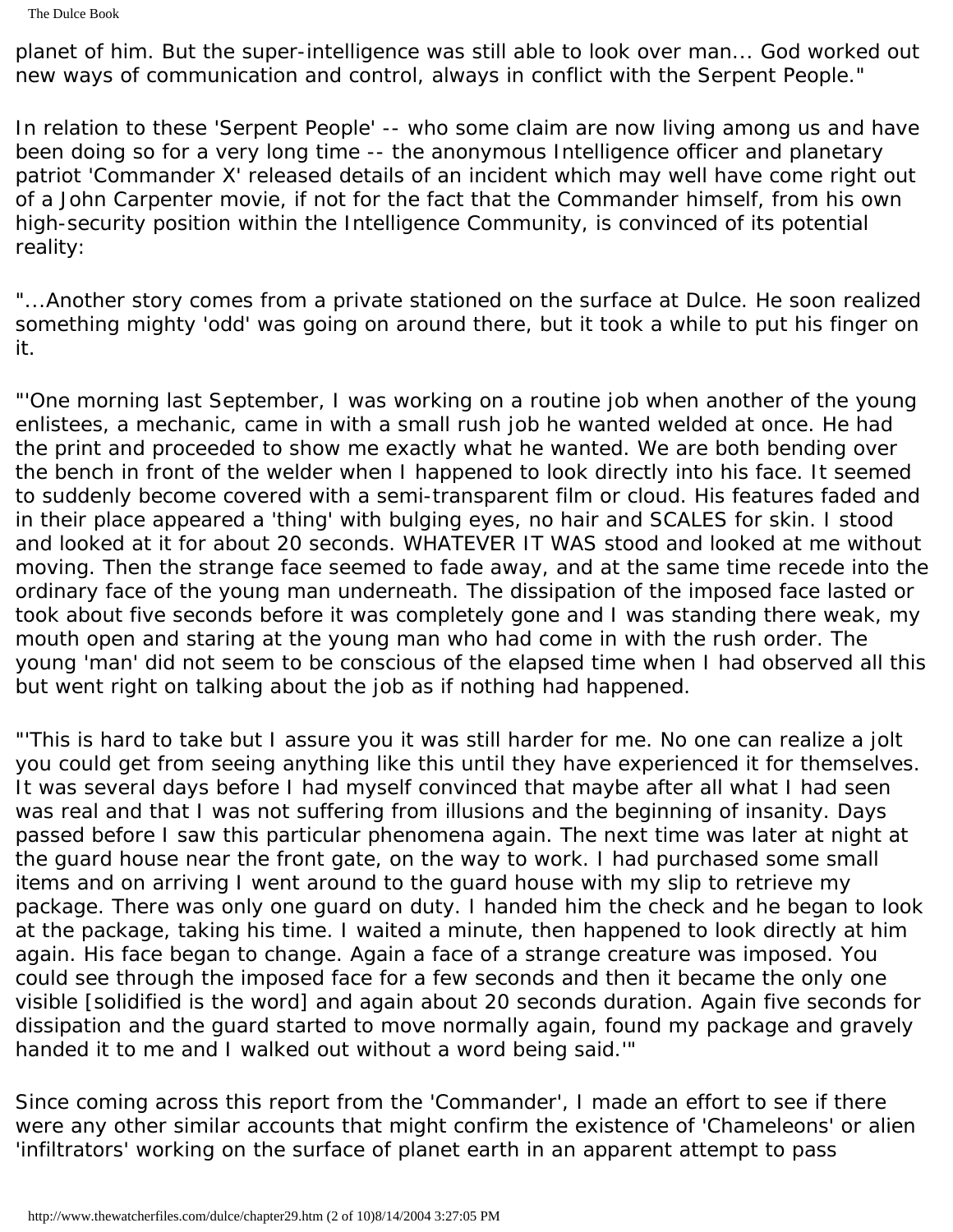The Dulce Book

themselves off as human beings and blend-in with our society, for whatever nefarious agenda they might be serving. Some of the reports of quasi-human infiltrators spoke of the "Men In Black" who have terrorized UFO witnesses. Although many of the 'M.I.B.' who have been reported were obviously humans working for some obscure surface, otherplanetary or subterranean intelligence agency AS WELL AS others that appeared to be either cyborgs, clones or even paraphysical manifestations, there was a branch of the socalled MIB which betrayed definite reptilian characteristics. These in essence were reptilian humanoids with a full-blown -- although at times not-too-convincing -- 'reconstructive surgery' job, apparently intended to allow them to operate in human society undetected. Some of the early 'infiltrators' betrayed themselves with their 'plastic' or artificial appearance, whereas in more recent years the 'disguise' has become far more

sophisticated with the advent of molecular shape-shifting occult-technology, technohypnotic transmitters, and portable laser-hologram technology [according to one source], and therefore harder to detect. However there ARE ways...

Researcher George Andrews, in his book EXTRATERRESTRIAL FRIENDS AND FOES [ILLUMINET PRESS., P.O. Box 2808., Lilburn, GA 30226] quotes a statement made by Valdamar Valerian, director of LEADING EDGE RESEARCH:

"...A friend of mine and four of his friends experimented with crystalline structures a year or two ago (mid-1980's - Branton), and they figured out how to cut them along certain planes so they could actually see the aura or energy field around people. That's when they discovered that all people aren't 'people', or the people they thought they were. It appears that some E.T. humanoids have a dark blue ovoid aura. (Note: Aura cameras developed by Chuck Shramek -- yes, the same Chuck Shramek of the 'Hale-Bopp Companion' controversy -- and others clearly show the 7 multi-colored 'chakra' points of the human soul/spirit matrix. Presumably since reptilians have NO soul, they would have NO multicolored auric field. - Branton). It so happens that all the people they checked that met this criteria also wore dark glasses and made every attempt to act like they really wanted nothing to do with people in general.

"They followed one of these people out into the desert where he evidently had a trailer. After waiting until dusk, they made a pretense of needing help and knocked on the door. After a short while, the light went on and the man came to the door. He looked normal, EXCEPT THAT HIS PUPILS WERE VERTICAL SLITS INSTEAD OF CIRCLES. It works. The only trouble is that it costs \$2,000 to put a pair of those glasses together..."

Several areas across the Western U.S. where surface and/or underground military installations exist have reportedly produced similar 'Chameleon' sightings. There seems to be a trend which involves the infiltration of the NSA-CIA and the subsequent 'replacement' of agency personnel, and in turn Military-Industrial personnel, by alien life forms not loyal to planet earth nor to the human race in general. These reports are very similar to other reports that made the rounds within 'fringe' research groups during the early 1980's concerning the reported 'assimilation' of high-ranking Communist officials and scientists by serpent-like humanoids, reptilian beings that were reputedly revived out of suspended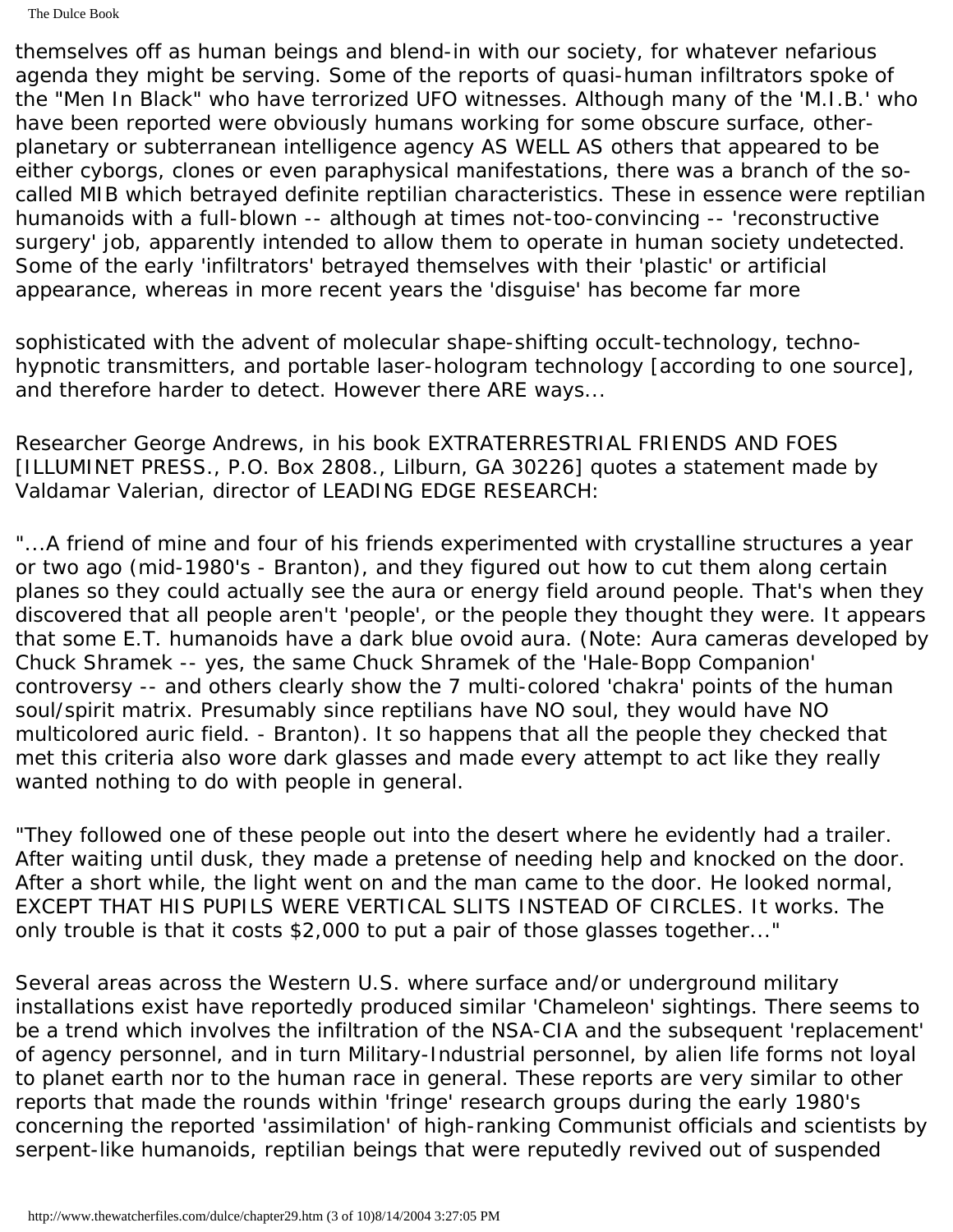The Dulce Book

animation from a frozen city that was discovered under the northern Siberian ice fields. The was referred to as the "Siberian Affair". Are their really 'tares' living among the 'wheat' as all these reports suggest?

Aside from Dulce, New Mexico and the Nevada Test Site, other areas where these "chameleon" sightings have taken place include Deep Springs, CA where these alien "impostors" have allegedly been sighted; and Dugway, Utah where one woman by the name of Barbara who worked as a hair stylist claimed she saw one of the HIGH RANKING MILITARY OFFICIALS transform temporarily into an entity with 'reptilian' features. Another source at Dugway who worked in an auto shop claimed that he saw a similar phenomena while changing the tires on the car of one Dugway military official. Remember that Dugway works closely with Area 51, which is just to the west and across the state border. It is interesting that there are claims that the joint CIA-alien activity within the 'Dreamland' underground complexes of Nevada have and are being extended to the underground facilities below the St. George and Dugway areas of Utah, among other sites.

Another 'sighting' of these impostors occurred just south of the mid-point of an old toll road that ran between Hopland and Lakeport, California. The sighting involved large black automobiles that would leave and enter a dead-end road in the area. When investigated, the tire tracks ran right up and under a large boulder at the base of a cliff and seemingly disappeared beneath it, and since the road was fenced on one side and a steep hill existed on the other, it is unlikely that the large automobiles were able to turn around. This same area, especially one particular mountain there, is known as a very unusual place. 'Bottomless' caves with stone stairwells have been reported. Government vehicles and personnel have 'disappeared' without a trace on the road. An 'atmosphere of fear' is said to exist in an area approximately 30 miles in diameter. Also there have been a lot of unexplained deaths among the settlers in the area. Apparently this area is the site of a large underground center of 'alien' activity. This activity was taking place back in the 1930's, long before the so-called ALIEN "Men In Black" started getting any major attention from Ufologists in America.

The Dulce enigma [and the "chameleons"] have not only infiltrated Utah, Nevada and California, but seems to have stretched its tentacles all the way up to the Pacific northwest. One area of particular interest is the Madigan Military Hospital south of Seattle, Washington near FORT LEWIS... which has been investigated by Val Valerian. In June of 1992 Valerian released the following article, titled "ALIEN INFILTRATION OF THE MILITARY MEDICAL SYSTEM: MADIGAN HOSPITAL IN WASHINGTON", in his LEADING EDGE newsletter:

"About a year ago, we ran into SEVERAL PEOPLE who stated that they 'had heard' that 'REPTILIAN HUMANOIDS WERE WORKING AT A U.S. ARMY HOSPITAL' NEAR FORT LEWIS, WASHINGTON. At that point, these statements were simply filed away in 'rumor' status, pending the arrival of something more substantial. Descriptions of the nature of and appearance of alien humanoid forms that could be termed 'REPTILIAN' vary widely. REPTILIAN HUMANOIDS HAVE BEEN DESCRIBED IN ITALY AS LOOKING VERY LIZARD-LIKE, EVEN WITH TAILS. Pictures showing some of these entities were published in an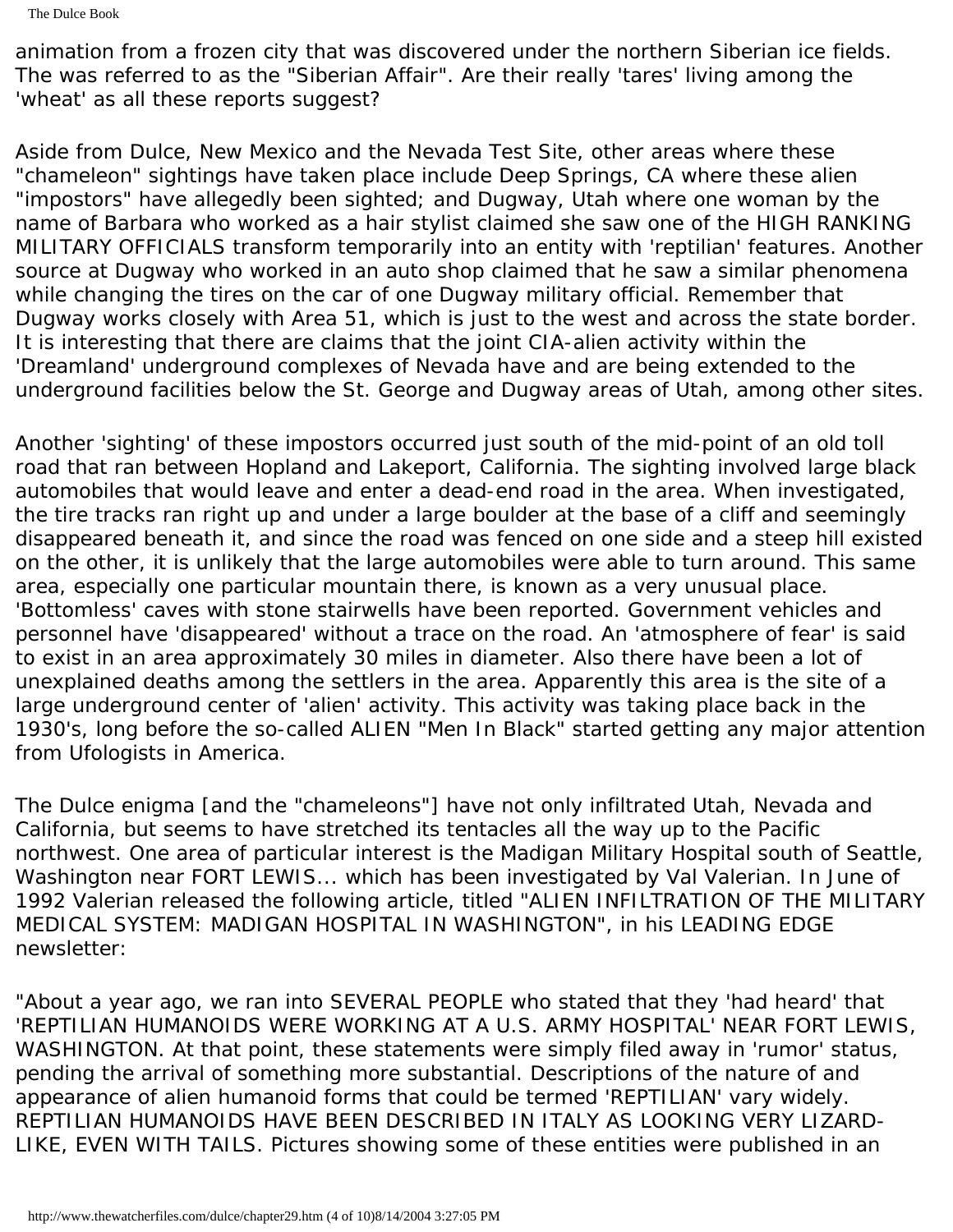The Dulce Book

ITALIAN magazine and eventually ended up in the United States in 'The Leading Edge'. Logic would seem to tell us that if alien humanoids were in fact in 'collusion' with military medical personnel at a hospital, they would not in fact have the appearance of anything other than humans, or be close enough to humans to blend in. About a month ago, the nature of synchronicity brought me to an espresso bar, where I chanced to engage a lady in her early 50's in some small conversation about an entirely unrelated matter. She had been a nurse for some twenty years, and sixteen of those twenty years had been spent working for the U.S. Army. She retired from the service and was now job hunting in the local area. She was very professional, and seemed to know a lot about the nursing field.

Gradually, her conversation got around to a 'very unusual place', Madigan Military Hospital, which is located on Route 5 south of Seattle. She had applied for work at the hospital and noticed that it was indeed a hospital unlike any she had ever seen before. Madigan is a brand new \$150 million dollar facility, built about a year or so ago. From her description, there are small R2D2-type robots that shuttle prescriptions between floors, all the equipment is prototype 'one-of-a-kind', like laser x-rays and a lot of equipment that was extremely high tech. It was not this alone which peaked my interest, but a comment she made later. She made the statement that when she entered a specific lab in the hospital, she noticed that all the personnel were extremely absorbed in their work - nothing too uncommon about that. But then she stated that she had the thought that some of the equipment looked quite 'alien', AND TWO MEN WHO LOOKED EXACTLY ALIKE TURNED AND LOOKED AT HER IN RESPONSE TO HER THOUGHT. She said that THE EYES OF THESE TWO MEN WERE QUITE PENETRATING AND THAT THEY BOTH MOVED IN UNISON. That got my interest. She then stated that during the tour of the facility, the individual who was escorting her said that the top floor of the hospital AND TWO OF THE SUB-BASEMENT FLOORS were Top Secret R&D areas and were off limits to BOTH military and civilian personnel. That really got my attention.

"Subsequently, I ran into a cable repairman who was installing cable TV in a nearby town, and decided on a hunch to mention to him about the strange nature of Madigan. The hunch paid off. He said he had been involved in the installation of fiber optic networks between the floors of the hospital when it was in its construction stage, and that there was a three foot space in between the floors where the optics ran.

"Since these observations were the result of her [the nurse's] preliminary interview, I talked to her about the idea of getting more information, since she would be going back at least one more time. She agreed to make some tapes of her observations. The transcript of these tapes is as follows:

"'VISIT TO MADIGAN HOSPITAL -- The entrance to Madigan hospital is off of Interstate 5 past Olympia, Washington. The exit is marked as 'Madigan Hospital, Camp Murray Exit'. As you enter the area the hospital sits to the right -- a massive white structure. As you enter the parking lot, there is a pond and sunken area that runs through a bridge which connects the 'medical mall' area to a three story building that serves as the main core of the hospital, where the services like x-ray, nuclear medicine and other services are performed.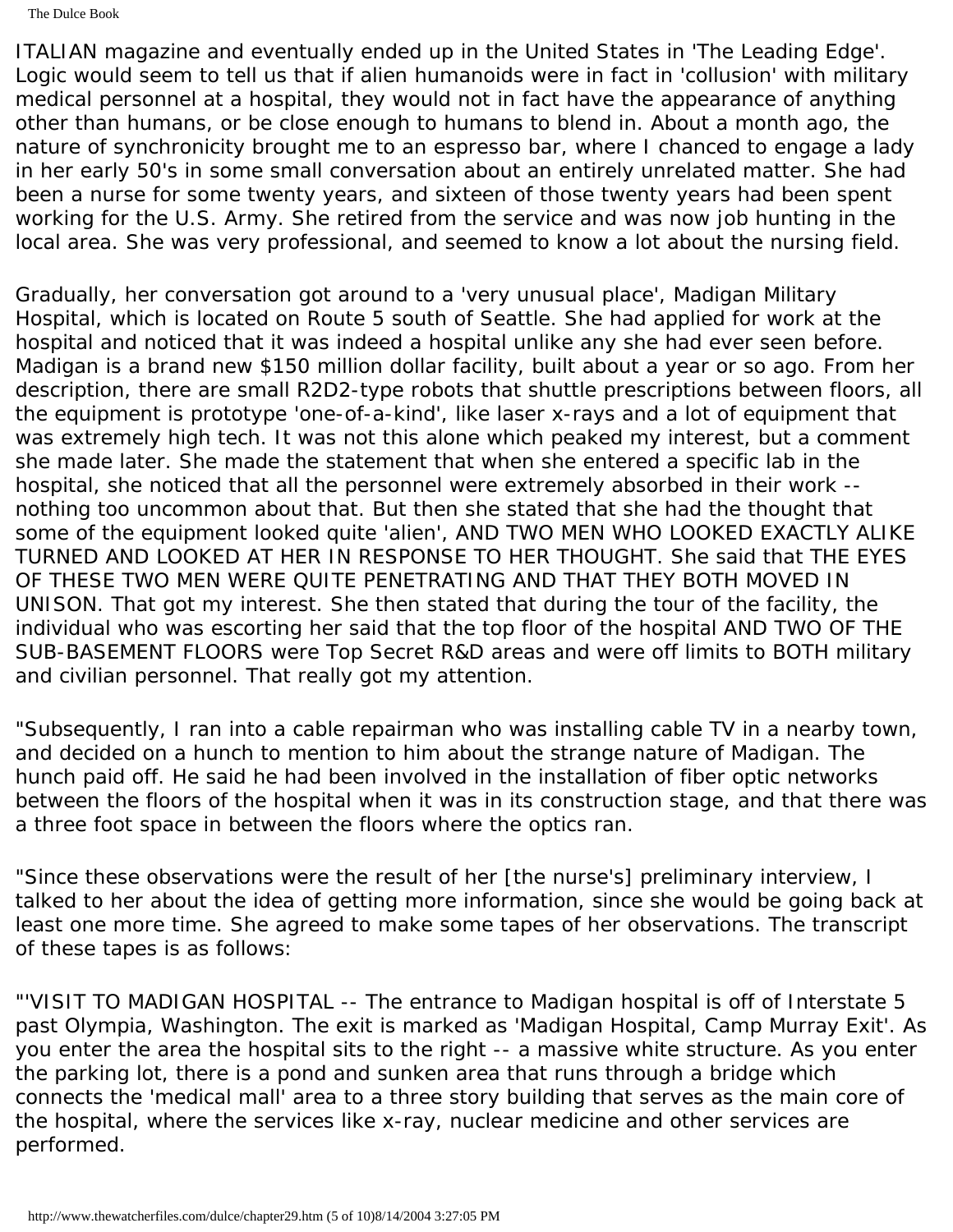"'The three story complex is connected to an eight-story tower dubbed 'the nursing tower.' The tower has a floor that is closed off, and I could find no access to it.

"'I entered the front of the hospital, and the lobby was very typical, but not typical of a hospital of this size. I then went to the information desk and was greeted by an 'oriental' Specialist 4th Class, who was seated. He seemed very low key and laid back. I was directed to Human Resources.

"'As I walked through the corridors, I noticed how beautiful and calm I was beginning to feel. The colors are very soft and conducive to feeling mellow (a 'tranquil-ized' atmosphere designed to negate any apprehensions? - Branton).

"'The military personnel WERE VERY SLOW-MOVING [which has NOT been my experience in the past, having served five years as an Army nurse], and LOW KEY. I went to the Human Resources and asked about an application, and was directed to a Master Sergeant -- director of personnel.

"'Having been a medical technologist for the better part of 25 years, the equipment I saw at the hospital was far beyond anything I have ever seen. I was shown an area where there was a long room with computer banks on both sides where both civilian and military personnel were working. Before entering the room, I was asked to stand in front of the door, where I was scanned by some beam-like light. I was told that my thermal pattern was being recorded in order to permit my entry to the room.

"'Off this room was another room where procedures were conducted on patients, and I noticed that a patient walked over and climbed on an exam table. The procedure they were doing always requires that the patient must be sedated, HOWEVER I NOTICED THAT THE PHYSICIAN LEANED OVER THE PATIENT AND TOUCHED THE PATIENT IN THE CENTER OF THE FOREHEAD WITH 'HIS' INDEX AND MIDDLE FINGER OF ONE HAND. IMMEDIATELY, THE PATIENT FELL INTO A STATE OF SEDATION AND THE PROCEDURE WAS STARTED. What kind of doctor can touch a patient in that way and sedate him?

"'I looked around at the other personnel in the room at this time. There were two, a Private First Class and a Specialist 4th Class at opposite ends of the room from where I was standing. BOTH OF THESE MEN WERE THE SAME SIZE, HAD THE SAME SKIN COLOR, AND MOVED IN A VERY DELIBERATE MANNER. I was talking with the Sergeant and happened to say something to myself very softly while having the thought how strange these people seemed. BOTH OTHER MEN TURNED AND LOOKED AT ME ALMOST AS IF TO STARE AT ME. I GOT THIS STRANGE FEELING. I had heard before from a friend whose brother had made the uncharacteristic comment that 'ALIENS WORKED AT MADIGAN'. 'ALL' THE PEOPLE IN THE ROOM AND THE MILITARY PERSONNEL IN GENERAL THAT I HAD SEEN IN THE HOSPITAL SEEMED TO MOVE VERY VERY SLOWLY, ALMOST IN SLOW MOTION. I left the area and went back to the Sergeant's office.

"'A month later, I returned to Madigan with a friend to see, without telling her anything of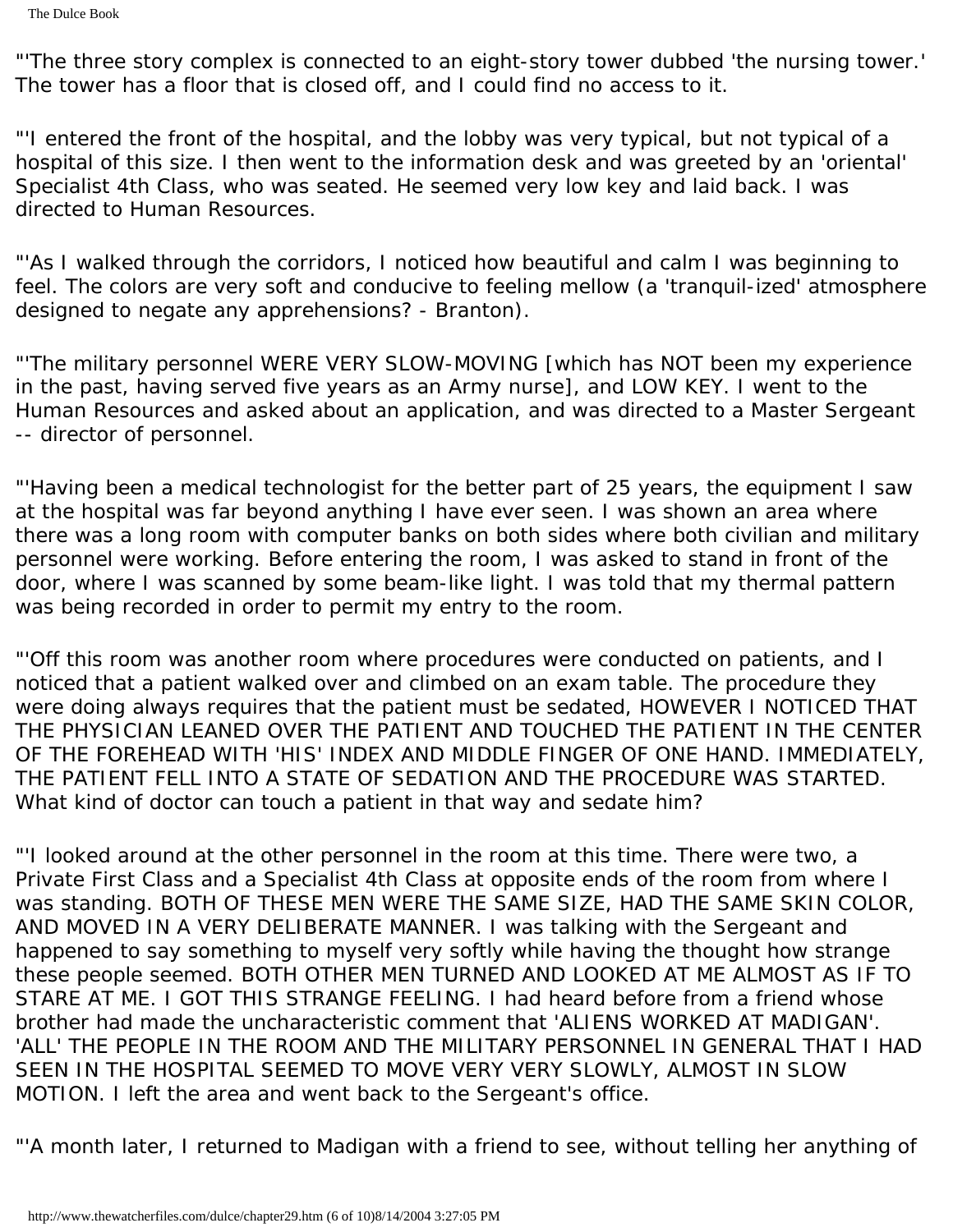The Dulce Book

my experience, if she saw and felt the same things I did. She is very sensitive to variations in electromagnetic fields, and eventually had a headache and became nauseated. There are many other things about this place. Between the floors there are spaces where small robots move to deliver supplies to all the wards and other areas in the hospital, according to the Sergeant. I was told that there is no reason for personnel to go into these areas -- that the robots do all that. I did see one of the robot devices. It looked like the R2D2 character on 'star wars'.

"'My friend and I entered through what is known as the clinic mall. This area houses the outpatient clinic. THERE WERE VERY FEW PEOPLE THERE FOR SUCH A LARGE CLINIC. We were told that THERE ARE THREE FLOORS BENEATH THE HOSPITAL and one floor above that are off limits to ALL PERSONNEL, MILITARY AND CIVILIAN, and that these areas were classified Top Secret and were research and development [R&D] areas. THERE ARE VERY UNUSUAL ANTENNAS ON TOP OF THE HOSPITAL. The three-story main service area has a complex on top of it THAT APPEARS TO HAVE NO ENTRANCE AND NO WINDOWS. Judging from the way the hospital is built, there are a lot of 'DEAD AREAS' that comprise spaces THAT CANNOT BE ACCESSED FROM THE MAIN SERVICE AREA.

"'The personal feeling we both got being in the hospital WAS THAT WE STARTED TO FEEL VERY DRAINED, AND WE BOTH EXPERIENCED GETTING A DULL HEADACHE. It wasn't until we had driven SEVERAL MILES from the facility that we started to feel better.'"

I came across yet another report suggesting that reptiloid entities were infiltrating our military-industrial complex, however the exact source of this particular story was not confirmed and therefore should be taken as is. The report stated that sometime during the 1980's a Secretary working in the Pentagon noticed a high-ranking Pentagon 'official' who had apparently lost a contact lens. The eye from where the lens fell out was NOT human, but instead contained a vertically-slit pupil. No one working at the Pentagon seemed to know where the official worked although they had apparently assumed that he was supposed to be there in some capacity or another. The Secretary however informed her superiors of the strange incident, and immediately Security Personnel approached the 'officer' who apparently was not aware of his missing contact lens. The 'man' did not make any major attempts to resist. When the apartment of this 'official' was searched, copies of several sensitive documents on the "Star Wars" or "Strategic Defense Initiative" program were discovered. Apparently the entity had been stealing the documents and transmitting their contents to some point beyond the planet. Rumor had it that the entity was physically examined and it was discovered that its internal organs were NOT human.

In reference to the Draconian interest in our planetary defense net, I pass on the following information from British UFOlogist Timothy Good, who described the unfortunate fate of several experts who assisted in the development of the STAR WARS defense system. Apparently, they were either eliminated by those they worked for so that they would not reveal what they knew, or someone or something 'else' that was not pleased with the ultimate products of their efforts was responsible for their tragic deaths. Certainly, all of these scientists dying at once cannot be explained in coincidental terms, whatever the case: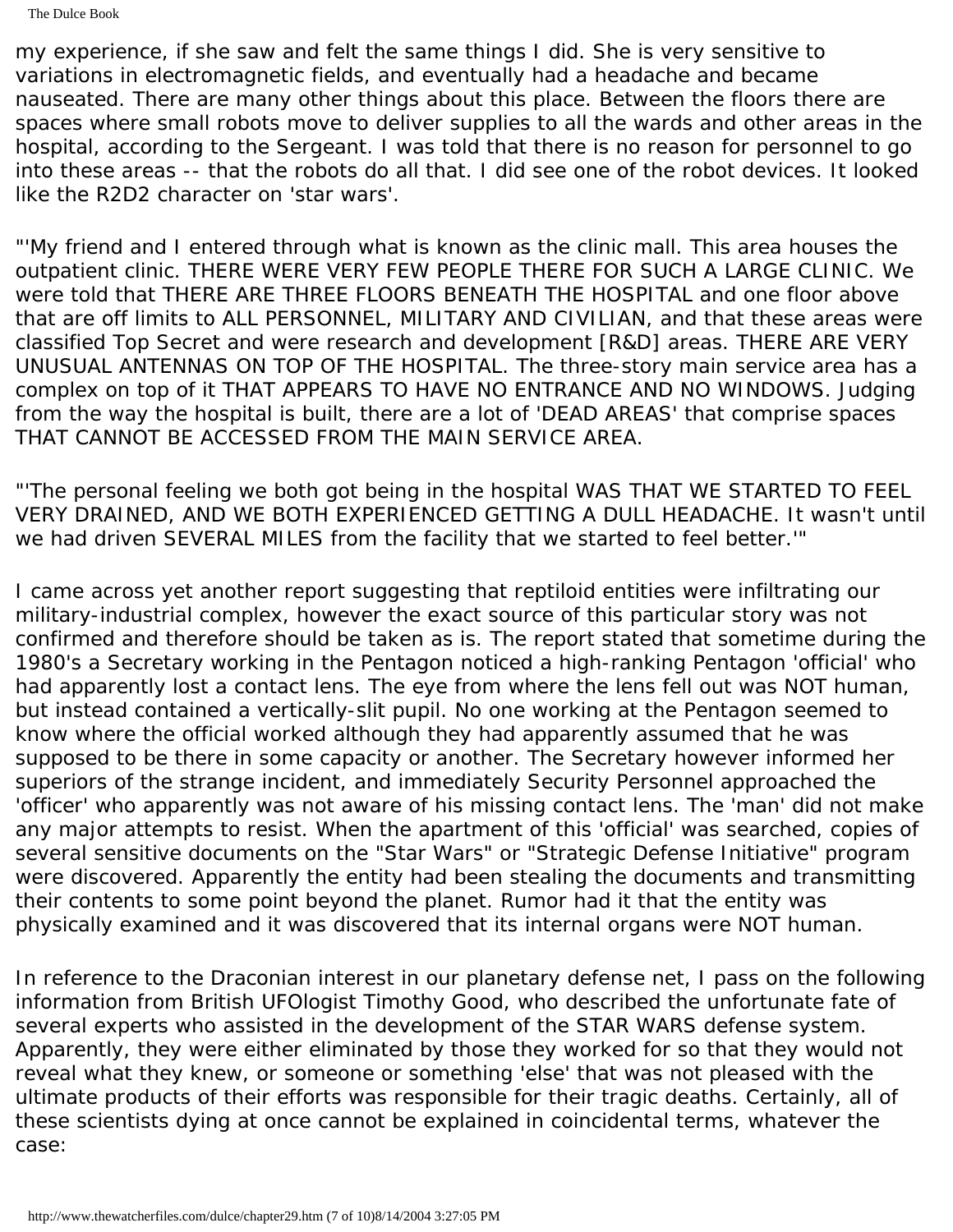"...Reports of suspicious deaths, darkly and deeply linked to UFO's, persist, however, and continue to cause speculation. Word comes from Gordon Creighton, editor of the informative FLYING SAUCER REVIEW, who notes a possible deathly tie-in with the U.S. 'Star Wars' program. He wrote to me in Nov. 1988 as follows:

"'...here in Britain 22 scientists have reportedly either taken their own lives or died in very strange or mysterious circumstances. And it seems that most... were engaged in British work on behalf of, or related to the U.S. 'Star Wars' program. The British government, it seems, was trying to hush it up. But press statements here say that the U.S. government had put our government on the spot and demanded a full inquiry. So, quite clearly, it is either the Russians or THEM...'

"As many researchers have surmised, 'Star Wars', ostensibly conceived as a defensive system against Russian missile attack, may have had from it's beginning a 'defensive' UFO connection. Whatever the case, a 'mock test' in September, 1988, of an earth-shattering warhead -- much like 'Star Wars' in reverse -- was conducted at the Tonopah Test Range in Nevada. Announced as a proposed super-weapon designed to destroy 'Russian' underground command centers dug in solid rock down to 1,000 [feet], some UFO analysts believe that the real target is not Russian but another adversary deep down in cavernous installations IN NEVADA AND NEW MEXICO. (Hopefully this weapon will only be used only against those underground bases where no human captive presence exists. In those bases where humans captives ARE present, which is probably the reality in the greater majority of the bases, a full-scale 'ground assault' should be considered instead. - Branton)

"According to the Pentagon, the proposed earth-penetrating warhead is 'urgently needed'. According to rumor-mills, an alien race -- the 'grays' -- in their fortified underground laboratories, are genetically experimenting with the human race. Even more ominous, rumors say that their intransigence today may lead to new perils tomorrow."

In reference to the "Chameleons" and CERTAIN elements of the so-called "Men In Black" phenomena, I cannot help but include the following account from Brazil which apparently puts everything in perspective. The following excerpts were taken from a report by Brazilian researcher Antonio Huneeus, titled: "THE 'CHUPAS' -- UFO HORROR STORIES FROM BRAZIL". Mr. Huneeus describes the following incident that was investigated by APEX [Association of Extraterrestrial Investigations] in Sao Paulo, one of the best known UFO groups in Brazil, founded by Dr. Max Berezowsky:

"...The affair began near Vitoria, the capitol of [the] state of Espiritu Santo north of Rio state, where there are beaches rich in mineral contents. It happened either in late 1979 or early 1980, [Osni] Schwarz wasn't sure, when he told the story in 1986...

"A youngster called Aeromar sold beverages at the beach, where one day he encountered three men dressed with suits and tie -- highly unusual clothing for the beach, especially in Brazil -- who approached him and said they wanted to talk to him. Aeromar became scared, thinking they were perhaps policemen who wanted to implicate him in a drug case, so he avoided the beach for a few days. As he returned home after dropping off his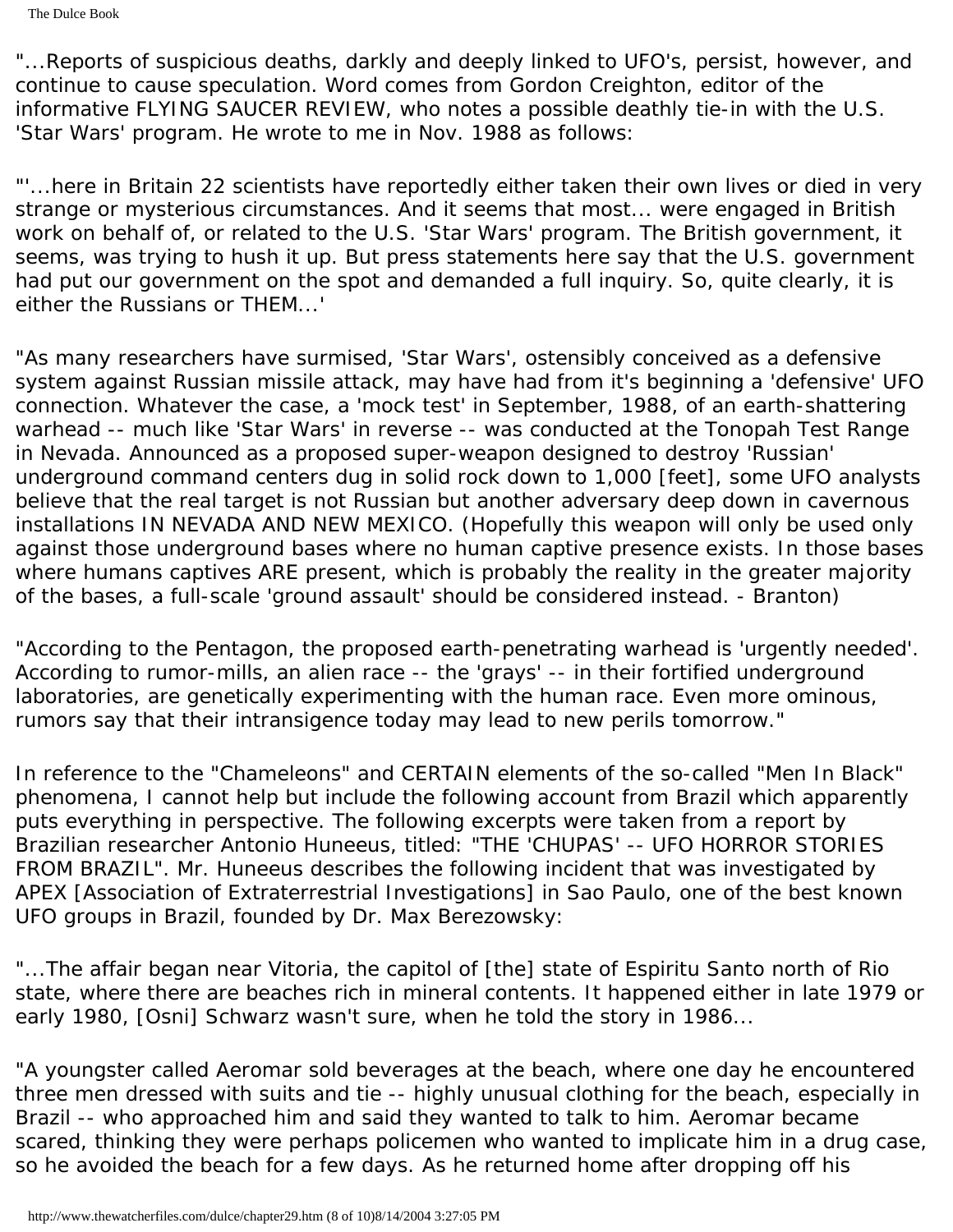The Dulce Book

girlfriend one night, he saw a car with the same three men inside. He ran to the house, but suddenly he couldn't hear well. His mother took him to the hospital where he was not cured, although about a month later he suddenly could hear well again.

"Aeromar moved to Rio, finding work at a bakery in a shift between 4 and 11 PM. One night, as he was crossing one of the many TUNNELS that link the Rio bays, he saw two of the MIB's walking in his direction. The youngster ran in the opposite direction, only to find the third MIB waiting at a bus stop. He escaped and went back to the bakery, where he told his boss that the Vitoria police were chasing him. The boss accompanied him to the nearest police station to make a complaint, which he did, but he was not believed. The boss then convinced him that he should perhaps move to Sao Paulo, a bigger city where it may be easier to go unnoticed.

"So Aeromar moved to Sao Paulo, finding work in an electrical company and sharing a room with another man. He also became friends with a vendor of beverages from Vitoria who had a stand near a movie theater. While hanging out there one night, a car stopped right in front of the stand and the door opened.

"Even through he didn't want to go, Aeromar LOST HIS WILL and entered the car. The door closed and he found inside -- not surprisingly -- the three same men whom he had been dodging for months. They drove for a while, leaving the city and entering a wooded area.

"The car stopped and they all walked up to a big UFO surrounded by some sort of luminous ring and hovering above the ground. The men walked underneath the craft, which emitted a ray of light and they suddenly were inside. Still drained of any willpower, Aeromar walked to a chair and sat down. From the arms of the chair appeared handles that secured his wrists. An iron bar then pressed his forehead backwards while another gadget fastened his neck. Up to here the men were always dressed with suits, but at this point an incredible transformation took place: the MIB'S HEAD RIPPED OPENED INTO A HEART SHAPE AND THE SKIN BECAME GREEN AND SCALED LIKE A REPTILIAN. Take into account that while the popular image of the MIB was well known 14 years ago, the idea of reptilian abductors was then not in vogue as nowadays.

"Be that as it may, the UFOnauts proceeded to interrogate and tell him things that were going to happen both to him and the earth. To make the story even more 'Hollywoodesque', a door in the room opened at one point and Aeromar was able to peek at HUMAN CORPSES HANGING BY THEIR FEET FROM HOOKS. The man naturally became traumatized, remembering only that his straps were loosened. Everything went blank after that...

"Aeromar's conscious recollection places him next back at the theater, but several hours later since there was no traffic in the streets. He returned to his room in panic and began to tell the story to his roommate. A strange force PUSHED HIS BODY, however, throwing it AGAINST THE WALL in front of him, as he remembered the aliens had told him that he shouldn't speak about the experience or he would suffer. Aeromar cried for a while, not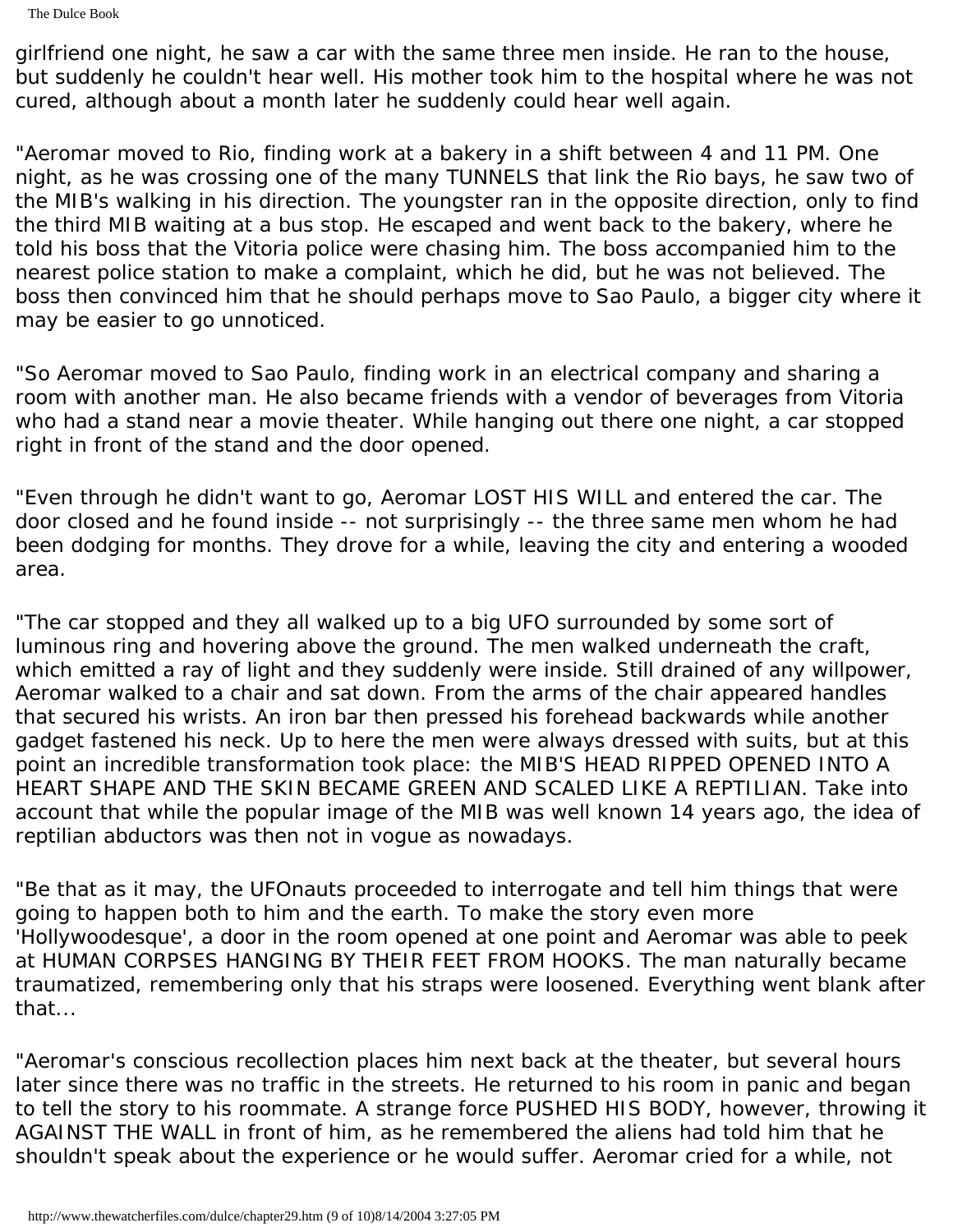The Dulce Book

knowing what to do. A few days later, his friend contacted the Globo TV network, which was working on a UFO documentary. Globo, in turn, passed the tip to Dr. Max Berezowsky. Aeromar and his roommate went to APEX on a very busy day when the office was full of people. They told the whole story to Dr. Berezowsky and a few assistants, Osni Schwarz among them.

"Berezowsky attempted to do hypnotic regression with the witness, but there was too much interference in the office and Aeromar was in total panic. He was saying that 'they' were going to take him on the next Thursday and that a UFO was going to land in a Sao Paulo neighborhood on Tuesday night. A crowd of people, in fact, went that night to the supposed landing site but nothing happened. Although Dr. Berezowsky was in touch with Aeromar, HE VANISHED A FEW DAYS LATER AND NOBODY EVER SAW HIM AGAIN. I wrote down at the end of my notes on this affair, 'the whole case is like a UFO horror movie.'"

BACK: **[Chapter 28](#page-263-0)** NEXT: **[Chapter 30](#page-283-0)**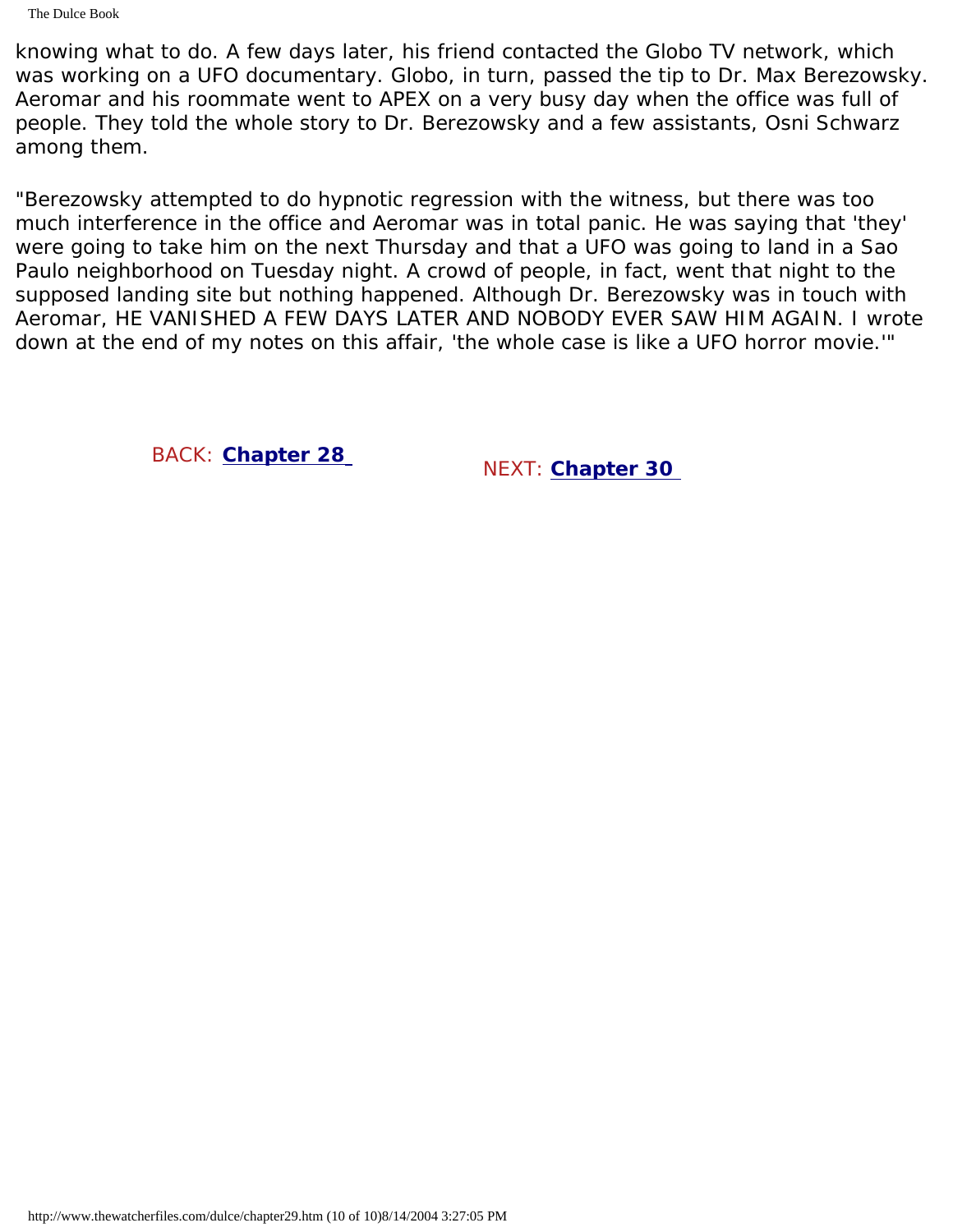## **The Dulce Book**

Chapter 30

# <span id="page-283-0"></span>**Revelations From The Leading Edge**

The following information is reproduced, with permission, from Val Valerian's massive work MATRIX II [The Abduction and Manipulation of Humans Using Advanced Technology]. This and other highly interesting research reports are available from the LEADING EDGE RESEARCH GROUP; P.O. Box 7530., Yelm, Washington State C.F. 98597 C.F. The following information is not given in any particular chronology or order, but more in a random collection of notes and research generally involving the connections between Aerial, Conspiracy and Subsurface phenomena:

In July 1947, the radar at the Four Corners area in the southwestern United States affected and took down an alien disk. It was entirely by accident (as a result of the electromagnetic beams -- upon which the radar system was based -- interfering with the EM systems of the craft. - Branton). The disk landed near Roswell, New Mexico. It was to be the first of two disks that would crash in that area. On board, scientists and military personnel found several dead aliens beings. An immediate analysis of their species could not be determined, but the aliens [referred to as the EBAN] had both reptilian and insectlike qualities. Also on board were found the remains of several military personnel. As far as we knew, this was the first major indication that human beings were being taken by an alien species...

In December 1988, former Navy intelligence officer William Cooper interviewed a man who said, "I don't know everything, but it's way out of our of control. To tell you the truth, I'm afraid of what's going to happen. Giant underground shelters are being built under Groom Lake and in other places."

In reference to the claim by some that these aliens are 'harvesting' humans on planet earth for their genetic, bioplasmic and secretional properties, Valerian states: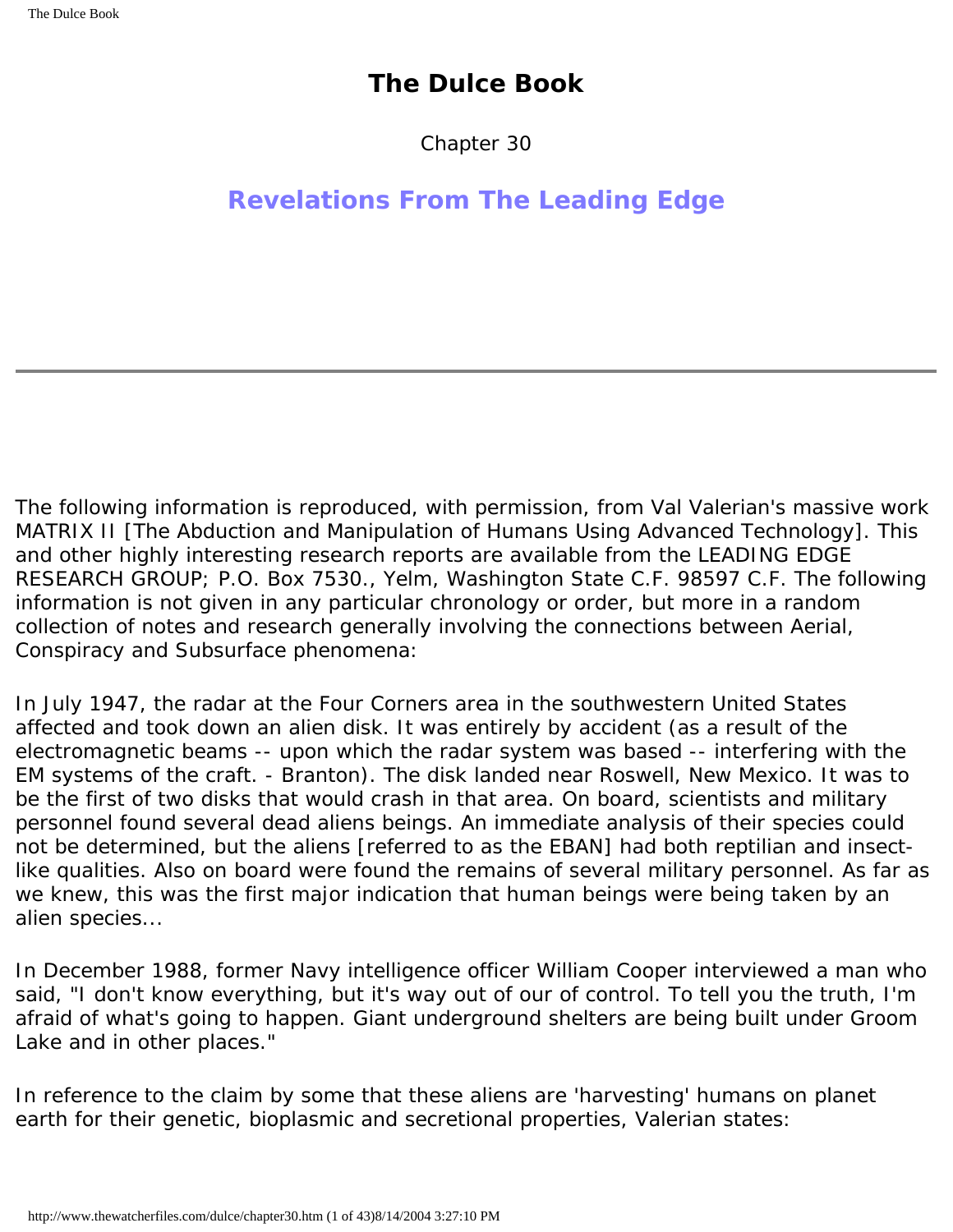The Dulce Book

"There is no doubt that the government policy of secrecy makes the 'harvests' easier for the Grays. Governments, by definition, are supposed to protect the public welfare. Obviously, something went very wrong here, and it appears that THE NAZI SS INTELLIGENCE-BASED CIA HAD A LOT TO DO WITH IT...

(Note: The CIA was reputedly established by Bavarian Illuminati representative Allen Dulles in collaboration with Bavarian Thule Society representative Nazi S.S. General Reinhard Gehlen. The CIA/NSA, working on behalf of the corporate socialists in America who according to Antony Sutton and other economists financed the Bolshevik and Nazi revolutions, in turn infiltrated the Industrial-Military system and in turn the largely unelected/appointed EXECUTIVE branch of the U.S. government via their coup d'etat of the Executive branch which occurred simultaneously with the assassination of John F. Kennedy. Since Kennedy's death, most if not all of the U.S. Presidents have been members of global financial organizations like the Council on Foreign Relations, the Trilateral Commission and the Bildebergers... all of which do NOT honor American's Declaration of Independence but instead advocate a "New World Order" to be implemented with the assistance of a United Nations military force. - Branton)

"These malevolent aliens have allied themselves with the secret world government whose thirst for power and system survival is probably only unequaled by the malevolent aliens themselves... The malevolent aliens have given advanced technology to the 'government', manipulated, lied to, deceived, and generally used our secret government for their selfish and inhumane alien ends."

### AN ALIEN BASE IN NEVADA:

The continuing situation with regard to M.P., a twenty year old woman in Las Vegas, has brought many interesting factors to the fore. Her first abduction occurred when she was five years old in December 1975. She has experienced over 400 abductions since that time, an average of two a month. Around 1987, she found that she was able to retain more and more memory of the activities. She is also an excellent artist with a photographic memory. There is sufficient evidence that she has been on various craft and she has also been taken to underground facilities in the mountains in Arizona and under the desert near Paradox, Nevada...

The Nevada facility is located near the Paradox area. She was also brought to this facility in 1987. The facility is not as large as the one in Arizona. Reichian programming devices were used on her in attempts at programming.

The facility is generally described as one oriented toward genetic work. Large cylinders containing amber, pink, and light-blue fluids were noted. These cylinders appear to be similar to those detailed in Matrix II. All cylinders contained humanoid forms. The cylinders containing light-blue fluid contained forms that looked human. The others contained hybrid/genetic variant humanoids. The last time she was brought to this facility was on January 22, 1991, where they attempted to get her to agree to not revealing data, as the Sirians were aware of her detailed interaction with us. She refused.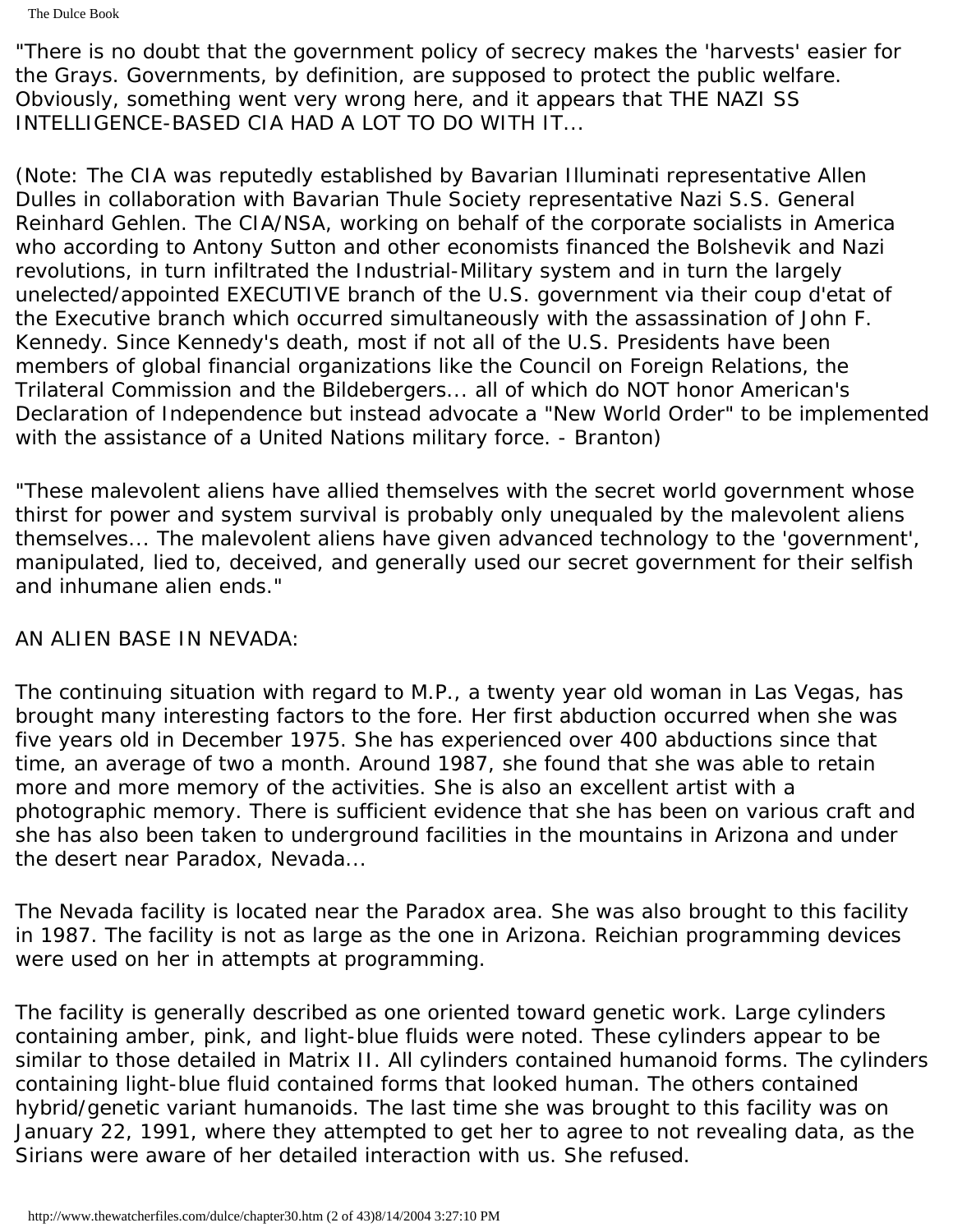The Sirians said something to the extent that she was "affecting the balance in the Confederation". If that is so, then we're certainly ALL for it (Note: These are probably humanoids from Sirius-B, who have formerly collaborated with the Reptiloids/Grays of Draconis-Orion. Although many Sirians continue to collaborate with the Orionite forces who have commandeered their 'collective', other Sirians seem to have been experiencing a major conversion to the Andromedan-Pleiadian Federation's non-interventionist policies, now that many of their former treaties with the Reptiloids/Greys are falling apart because of betrayals on the reptilian side. A huge armada from Sirius-B is supposed to arrive in the Sol system around 2004 to engage the Orion-Draconian forces -- which have since taken full control of many of the Sirians' former joint-operational bases throughout this system. As with the 'Nazi' element on earth, there are apparently agents from Sirius-B who still wish to maintain collaboration with the Reptiloids... if not for the fact that they are operating under near total mind-control, then for the fact that they see a joint effort between the elite power-cults of Sirius, Bavaria and Orion as the only means to carry out their totalitarian plans for planet earth on behalf of their supposed astral "ascended master" leaders, especially in the face of Federation opposition. This may be what was meant in regards to the "balance in the Confederation". - Branton). Upon her return she discovered that she had some pain on the right side of her abdomen.

At this facility, she saw Sirians, Grays, and in another part of the facility she saw what appeared to be U.S. Military members. There were other beings there that she described as "light beings" ('light' does not always make 'right' - Branton). Her description of them was that they had a humanoid form but there were no details in the form -- it just emitted a light:

In view of the current state of knowledge, it is thought that these were beings of a least 5th density. The beings hovered around and monitored the Sirians and Grays all during her stay at the facility. The human military at the facility wore black uniforms...

INFORMATION ON THE GRAYS:

\* The United States [Executive branch, not the Congressional branch of government] made one or more agreements with a species described as the tall Grays, and has agreed not to interfere with alien operational plans in trade for technology. Agreements made in 1934, [1954], 1964, and 1972...

\* The Grey clones are...performing biological work which necessitates the termination of various species on the surface of the Earth, which is not governed or protected under the treaty made with the US 'government'. Underground installations are the only 'sovereign' areas under the treaty...

\* Researchers will recall that the disk that crashed in 1947 at Roswell, New Mexico had several reptilian species on board, as well as the body parts and clothing of several Army-Air Force officers...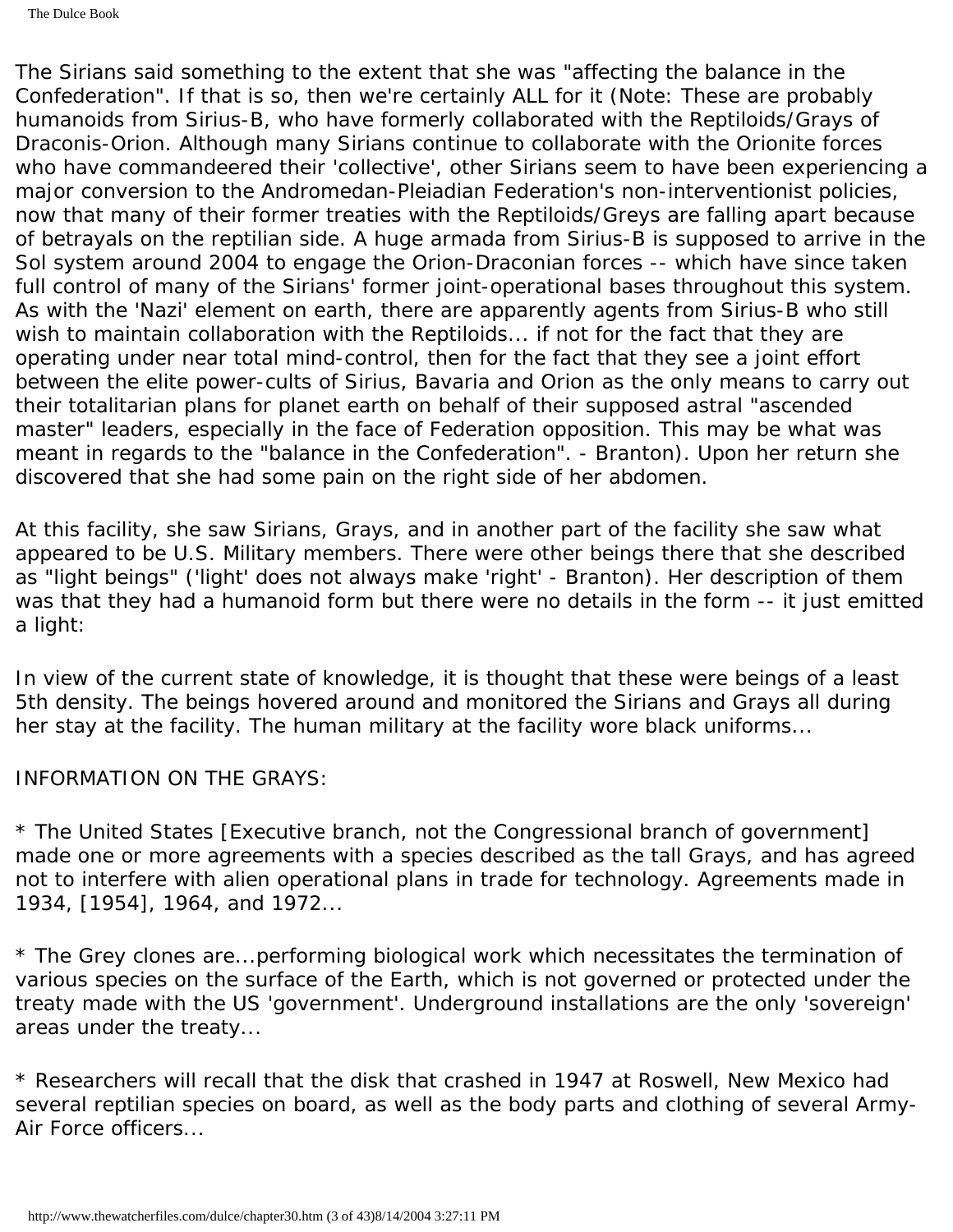\* Species objectives appear to be founded on a rigid domination survival-based social order, where their 'religion' is science, their social structure is geared to obedience and duty, their military concepts are grouped around conquest, colonization, and domination through covert mind-control programs... Their basic 'game' appears to be to use nullification and domination to control the leaders of various targeted civilizations. They accomplish this by taking out the leaders and replacing them with entities they can control... The function of the 'elite' humans, as far as the Grays are concerned, are to decimate portions of the human population so that the remainder can be easily controlled. Hitler is a prime example...

#### APPARENT SOCIAL STRUCTURE:

One by-product of their social memory complex is that any kind of decision takes a while to make, since none of the [Gray] clones seem to have the innate ability to act independently of the other cloned species. This social structure has no room for 'surprises', and the "best laid plans of mice and man" can be totally wrecked if it comes into contact with anything outside its operational context. The tall Grays seem to be less prone to the frailties of the system than do the smaller Grays...

### GRAY STRATEGIES AND OPERATIONS:

The Earth is somewhat unique in that it has a broad spectrum of beings of several density levels and race-types. It is inhabited inside, outside, and in the atmosphere in thousands of hidden little pockets and time-stream projections.

The process of conquering a planet involves [the] location of beings that vibrate in resonance with their vibrational frequency. These located beings are then told that they are the Elite or Chosen Ones who will conquer and lead the human race and rule the world for their Grey masters. Often the located beings are physically taken aboard craft and given physical examinations, provided with implants, given accelerated data through inculcation methods that will help them serve the Greys.

The function of an Elite is to decimate portions of its own race in an effort to reduce populations to manageable limits so the remainder can be easily controlled. The Nazi-Jew scenario is a good example of the Grey modus operandi. They also controlled the Imperial Japanese Empire and are generally responsible for most aggression between human groupings on the planet (The Greys use "divide and conquer" tactics... although it should be mentioned that since W.W.II and the cessation of the alliance with Bavaria, the Japanese have been interacting more and more with the Koldasians, a relatively benevolent humanoid race that reportedly inhabits the alternate "antimatter universe", and who apparently maintain close ties with the Andro-Pleiadean Federation. - Branton).

Humans have generally been deceived into playing victim-games of negativity, selflimitation, self-denigration and destruction. The games that the Grays are trying to enforce are games of coversion and secrets, as well as hidden standards.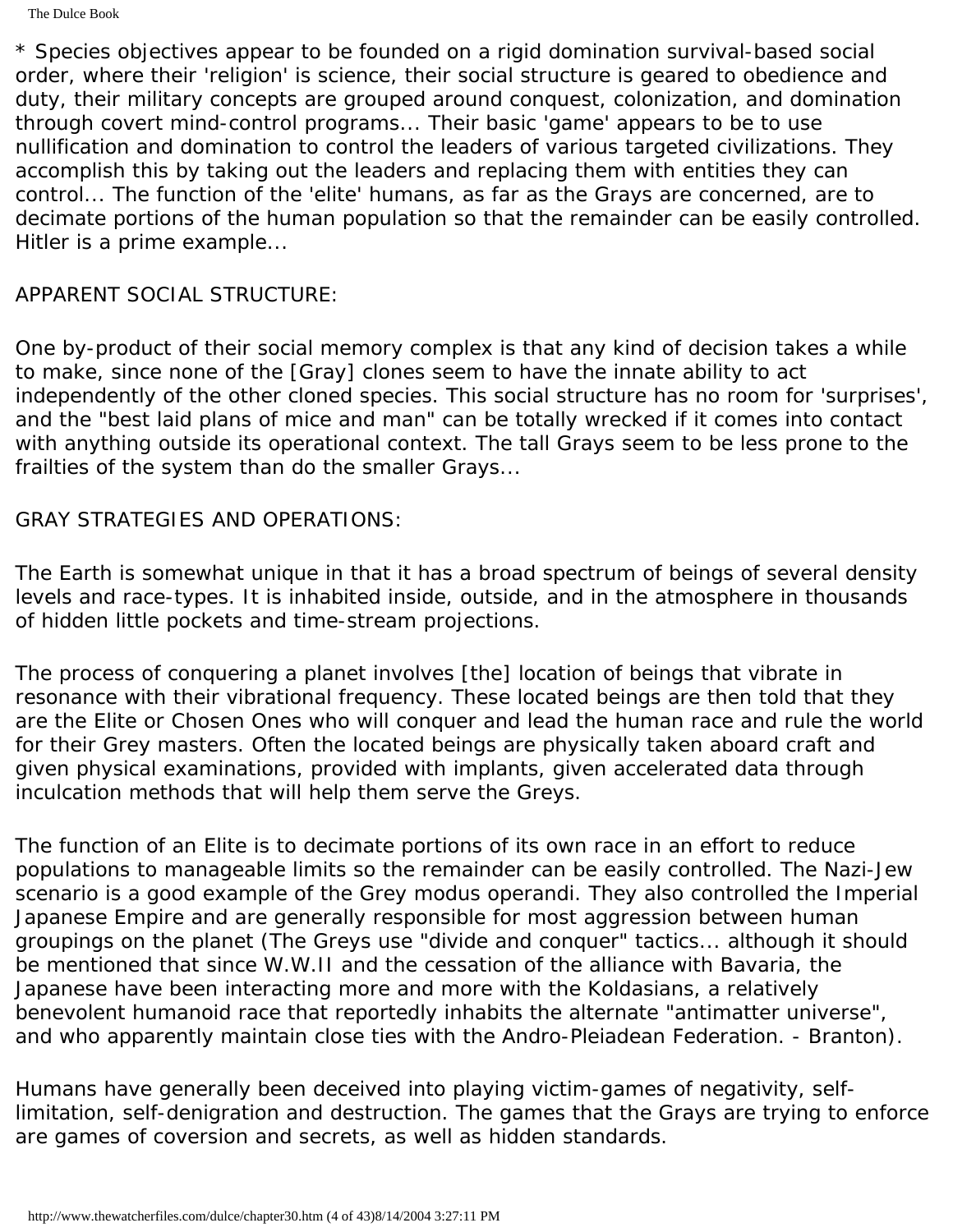All activities are conducted on a "playing field" which is limited by the attention span and the scope of awareness of the Players.

### GRAY MILITARY OPERATIONS:

[Include] colonization of unprotected civilizations which are unaligned with any other group in space. They use planets for supply depots, slave sources, and biological materials. The exercise of domination and the enslavement of planetary populations is expressed as Service-to-Self [as opposed to Service-to-Others]. It creates power for their group, but inherent in this process is a rapid dissipation of power in that civilization, due to the limitations imposed by the games of limitation and negativity enforced on the popularity.

According to what research has revealed, there are certain methods and plans that have underscored the literal invasion of Earth by various Orion based species. Typical scenarios might be:

\* The target planet is time-tabled for invasion.

\* The base station is moved within range (disguised as asteroids, planetoids, or comets but recognized as alien craft by minor course alterations that can and have been detected, for instance in regards to the asteroid Geographos, Phobos, Hale-Bopp, etc. - Branton)...

\* Leaders are approached with population control programs or solutions to survival-related problems. Leaders are convinced that they represent "an Elite" group that has been chosen "by God" to rule the populace for the good of God's empire (in many cases however, the elite do not believe in any 'god' other than themselves. - Branton). Look at any theocratic [or religiocratic] country on Earth and you can see this...

### APPARENT REASONS FOR ORION BASED OPERATIONS:

In accordance with "service to self" philosophy, goals are sought that will achieve more power for the 'elite' or ruling class; it is important that more and more slaves be made, so that the psychic energy can be drawn off to feed the madness of the "power elite". Domination and nullification is the basis of the game of struggle and conquest. It is a stable datum to negative Orion-based groups that empires can only be built and maintained on the backs of broken "game-pieces", and oiled by the blood, sweat, and tears of "worthless entities too decayed to be useful for any other tasks" and too rebellious to trust in more cooperative ventures...

PRIMARY PHYSICAL CHARACTERISTICS OF THE GRAYS:

The larger Grays apparently have some vestigial reproductive capability, and some of the hybrid species that have been cross-bred with the [taller] reptilian species have full reproductive capability. The brain capacity is estimated to be between 2500 and 3500 cc,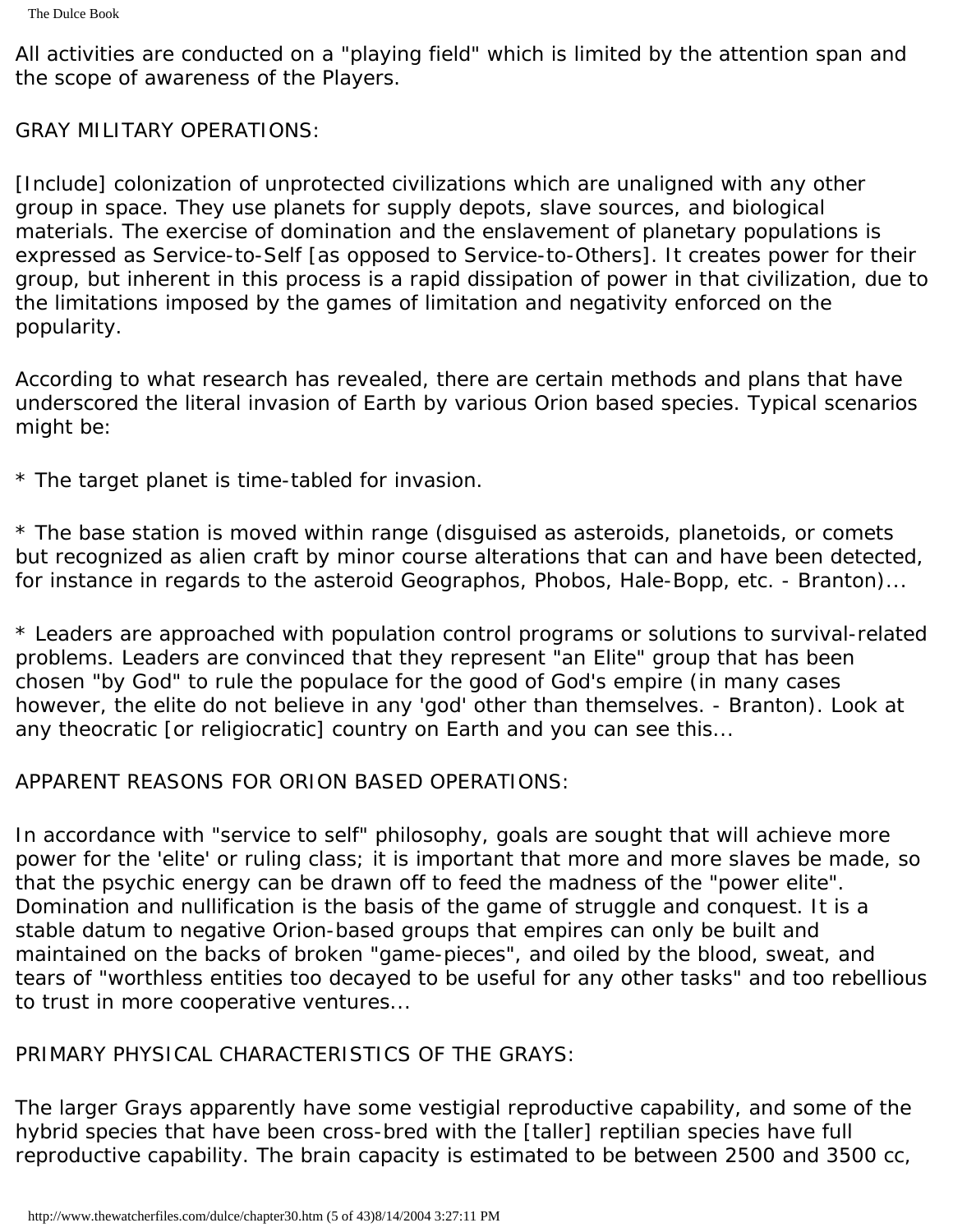compared to 1300 cc for the average human. Due to the cloning process, the neural matter is artificially grown brain matter, and the Grays have known technology that enables them to insert memory patterns and consciousness into clones in any manner or pattern that they wish.

The Greys consume nourishment through a process of absorption through their skin. The process, according to abductees who have witnessed it, involved spreading a biological slurry mixture that has been mixed with hydrogen peroxide [which oxygenates the slurry and eliminates bacteria] onto their skin. Waste products are then excreted back through the skin. Many abductees have noted that the Greys have a distinct series of odors...

The larger Greys have a more pronounced nose... According to some government sources, these extraterrestrial biological entities called themselves the EBAN. It is with the larger Grays that elements of the government made a series of diplomatic agreements in the 1950's, 60's and 70's (Note: Other sources say that the agreements made between the Scottish Rite faction of 'government' date back at least to 1933-34 and possibly earlier in regards to the native subterran reptilian species. The large Grays are apparently crossbreeds between the tall "lizard-like" saurian bi-peds and the smaller "gray-type" saurian bipeds. Although the 'treaty' was initiated with the "tall grays", the very fact that a reptilian hierarchy exists -- small greys working for taller reptiloids -- explains why the shorter grays have also been seen working with 'government' officials. - Branton)

## REPRODUCTION PROCESSES OF THE GRAYS:

Innumerable witnesses have confirmed the presence of underground facilities that the grays use for breeding. These facilities, of which Dulce is the most famous, provide for genetic work of all descriptions. Humans are brought to these facilities on a continuing basis in order to provide a genetic pool from which to extract DNA and RNA mixtures that will contribute toward the efforts of the Grey species to strengthen their genetic structure...

## BIOLOGICAL MATERIALS AND ANIMAL MUTILATIONS:

In some cases, humans are killed and tossed into the vats [the slurry mixture mentioned above]. In two cases, dead humans have been seen floating in vats right next to the body parts of cattle. Human mutilations appear to be less obvious than cattle mutilations, although both still continue to this day (According to Don Ecker, the Justice Dept. is making a concerted effort to keep the "human mutilations" out of the media. - Branton).

RESEARCHER BEATEN UP BY MIB/CIA -- MAY 1990:

Researcher Jefferson Souza [Vegan - Ummo contactee] arrived at a UFO Conference in May of 1990 bearing information that included data about which corporations were producing helicopters with gravity assist, as well as information about their use in cattle mutilations. Four men appearing like classical MIB, took the documents, and threw him back on a plane to New York. It may well be that CIA/Delta/NRO involvement in the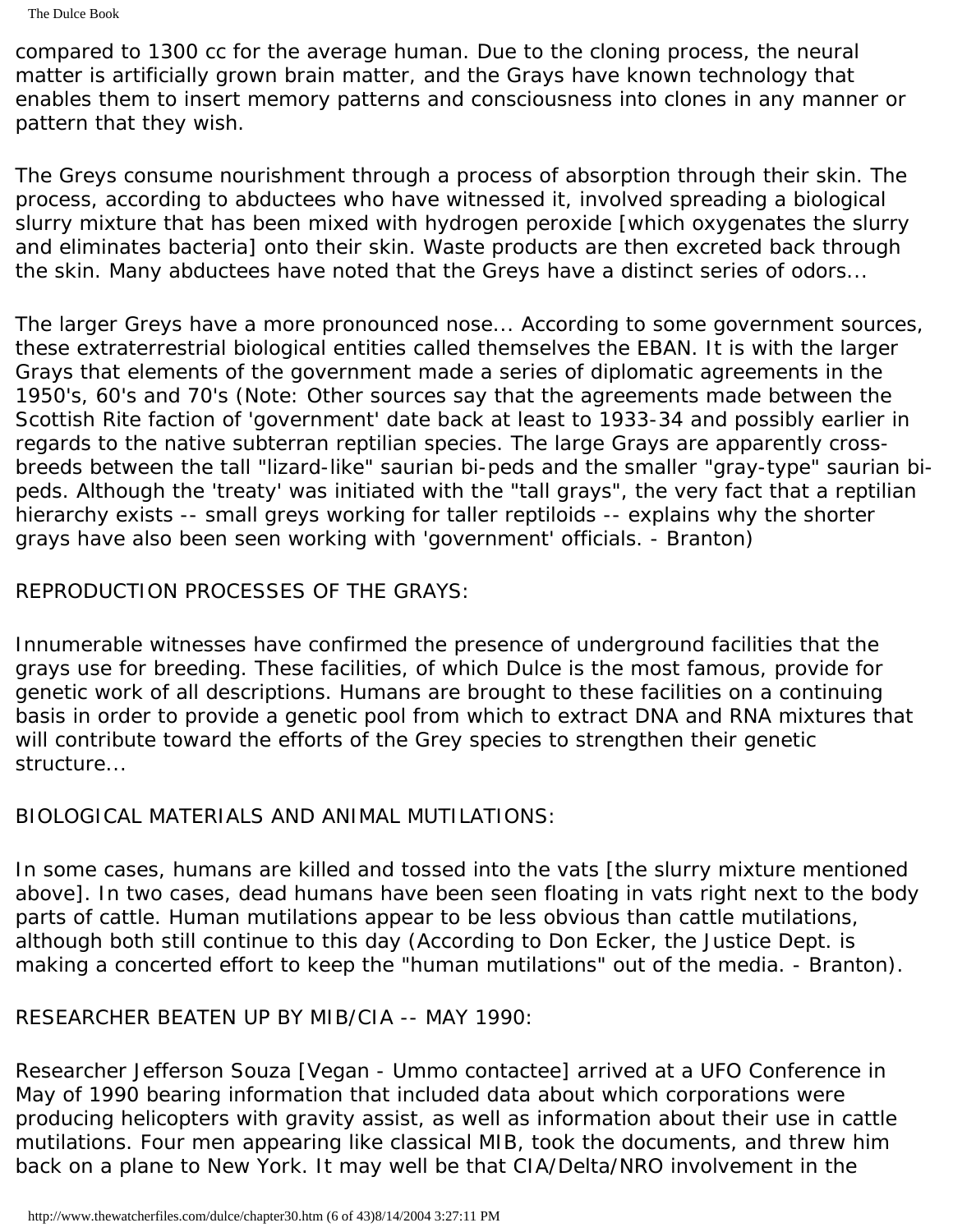The Dulce Book

mutilations might be more significant than supposed.

(One report has stated that in the forests SE of Los Alamos, NM, witnesses have observed nightly caravans of cattle-trucks entering a particular mountainous area known for its unusual and 'alien' Amer-Indian pictographs'. These caravans reportedly arrive following or preceding overflights of dozens of UFO's. When the cattle caravans left the area they were reportedly empty... Is the government trying to 'appease' the huge 'nest' of Grays that reportedly operate below the Los Alamos region? This sounds hauntingly familiar to the ancient legend of St. George, who delivered the inhabitants of Silene, Libya from a fierce dragon who was in the habit of terrorizing the city. The King of Silene ordered the residents to offer their sheep and cattle to the beast in order to appease it. After all the livestock were depleted the king ordered the inhabitants to draw lots, and he or she on whom the lot fell would be that day's sacrifice to appease the monster. One day the King's own daughter drew the lot, and with great anguish he allowed the guards to take her to the post outside the city. When the dragon approached to take his prey a white horse with a silver-clad knight quickly approached. He branished a sword and a longspear, as well as a shield with a red cross emblazoned on a white background. The Christian knight made quick work of the beast before the 'worm' knew what had hit him, and delivered the city from this reptilian scourge. Whether the story is true or allegory, the message is clear! Eventually the time comes when one must cease from trying to appease the enemy, and by the grace of God Almighty go forth and destroy it! - Branton)

Now the question remains as to why the government would be carrying out or participating in this large scale [cattle mutilation] program. Whose interests are being served?

MORE ON THE GREYS:

...the Greys are involved in the stockpiling of humans [including children] for use as a food source for the Reptilian species [and as a lesser food source for themselves?].

## BREEDING FACILITIES UNDER DULCE:

Pictures in the Dulce labs portraying wombs with little fetuses and the clear tubs with little aliens in them are believed to portray the cloned worker class of beings that are pictured on the cover of 'Communion'.

The tall Greys are the dominant species and are basically "test tube" species. The clones are synthetically produced with biological materials [much of which owe their source to lifeforms on earth]...

The brain [of the Greys] has been described as having many more lobes than the human brain. There have been previous references to crystalline networks that have been found in the brains of some of the alien autopsies. It is believed that the network has a functional relationship to telepathic communication and acts as a function in what is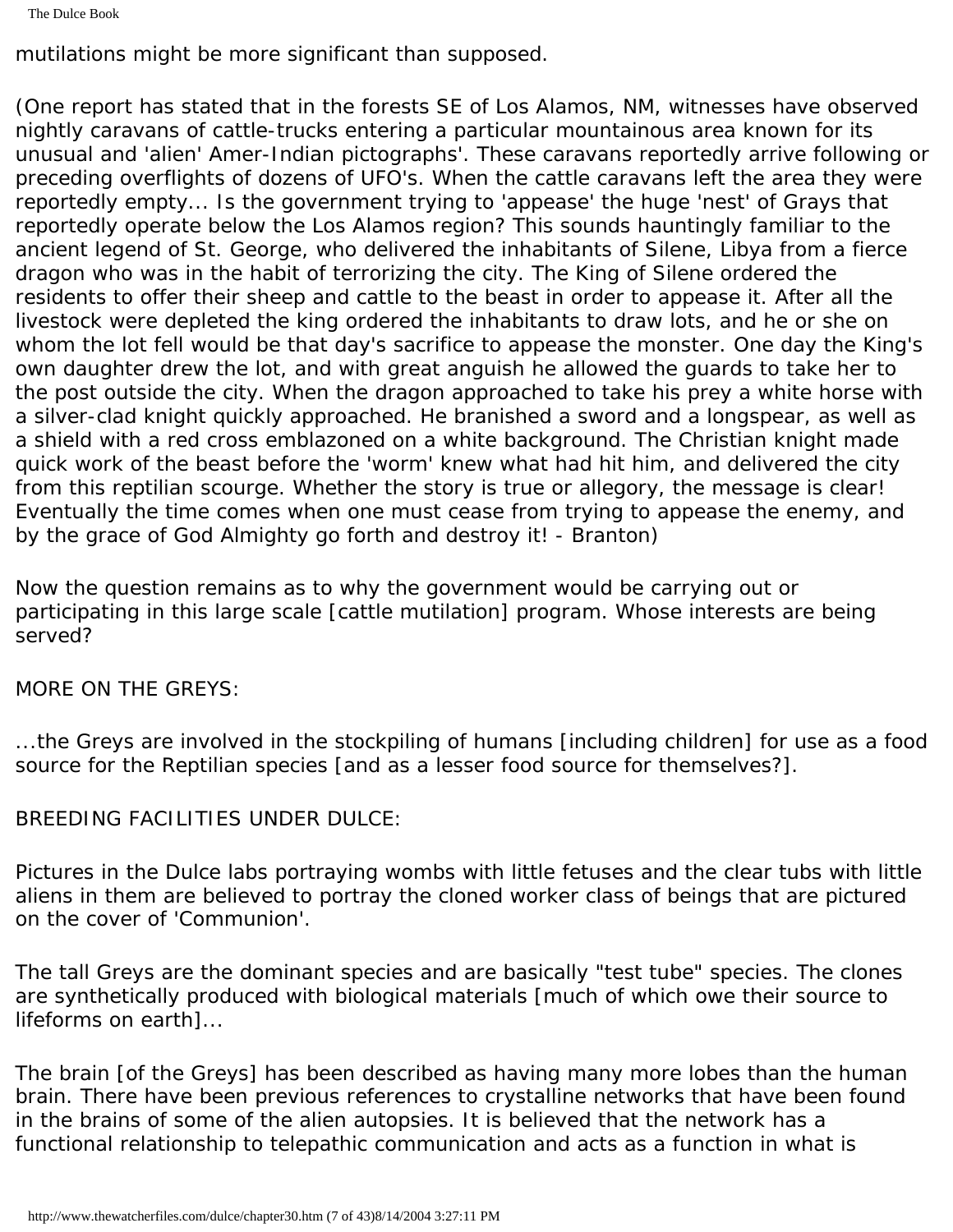essentially a HIVE mind.

Each of the Grey clones has an individuality, but it is much LESS pronounced than in the human, where tendencies toward expanded 'awareness' and shared consciousness are minimized through cultural conditioning, programming, and basic cranial differences in structure.

PHYSIOLOGICAL CHARACTERISTICS OF SOME GREY-REPTILIAN SPECIES -- AUTOPSIED BY UNITED STATES GOVERNMENT:

[Alien Life Form]: Term used by the government to describe the Greys in terms of being a malevolent life form. The deal with the Greys is that their field around their body is different to ours to the point where merging of the fields ends up creating physical symptoms [the "body terror" mentioned by people like Whitley Strieber]. The field around them is in direct opposition to ours. It is an ANTI-LIFE field, as these specific species are on a devolutionary spiral. They are akin to soldiers of fortune, and 'offer' their advanced technology in trade for things they require. They are experts at manipulation of both the human body [through manipulation of the fields] and the human mind. They require blood and other biological fluids to survive. They abduct humans and animals in order to acquire these fluids. They implant small devices near the brain which potentially gives them total control and monitoring capability. These devices are very difficult to detect. The analysis of the devices by technical staff has produced a description that involves use of crystalline technology combined with molecular circuitry and these ride on the resonant emissions of the brain and the various fields of the human. Information is entrained on the brain waves. It appears that all attempts to remove the implants [1972] have resulted in the death of the human... (This is usually due in part to the fact that the implants are attached to major nerve centers, and once attached the nerve tissues grow in and around the implant essentially making the implant a PART of the nervous system. When relatively unsophisticated medical procedures are used in an attempt to remove the implants, major nerve centers are damaged as a result, causing severe injury or even death. - Branton)

Various descriptions of the ALF's relate the following characteristics: Between 3 to 3 1/2 feet in height, erect standing biped, small thin build, head larger than humans, absence of auditory lobes [external], absence of body hair, large tear-shaped eyes [slanted approximately 35 degrees] which are opaque black with vertical slit pupils, arms resembling praying mantis [normal attitude] which reach to the knees, long hands with small palm, claw-like fingers [various number of digits -- often two short digits and two long, but some species have three or four fingers], tough gray skin which is reptilian in texture, small feet with four small claw-like toes, organs that are similar to human organs but have obviously developed according to a different [mutational] process; a nonfunctioning digestive system; two separate brains; movement is deliberate, slow and precise; alien subsistence requires that they must have human blood and other biological substances to survive (other indications suggest that originally they did not 'require' human blood, but once having used human blood for this purpose they have since acquired a racial 'addiction' to this 'vital' substance. This goes far beyond just mere physical hunger, since the Grays/Reptiloids tend to feed off the human life-energies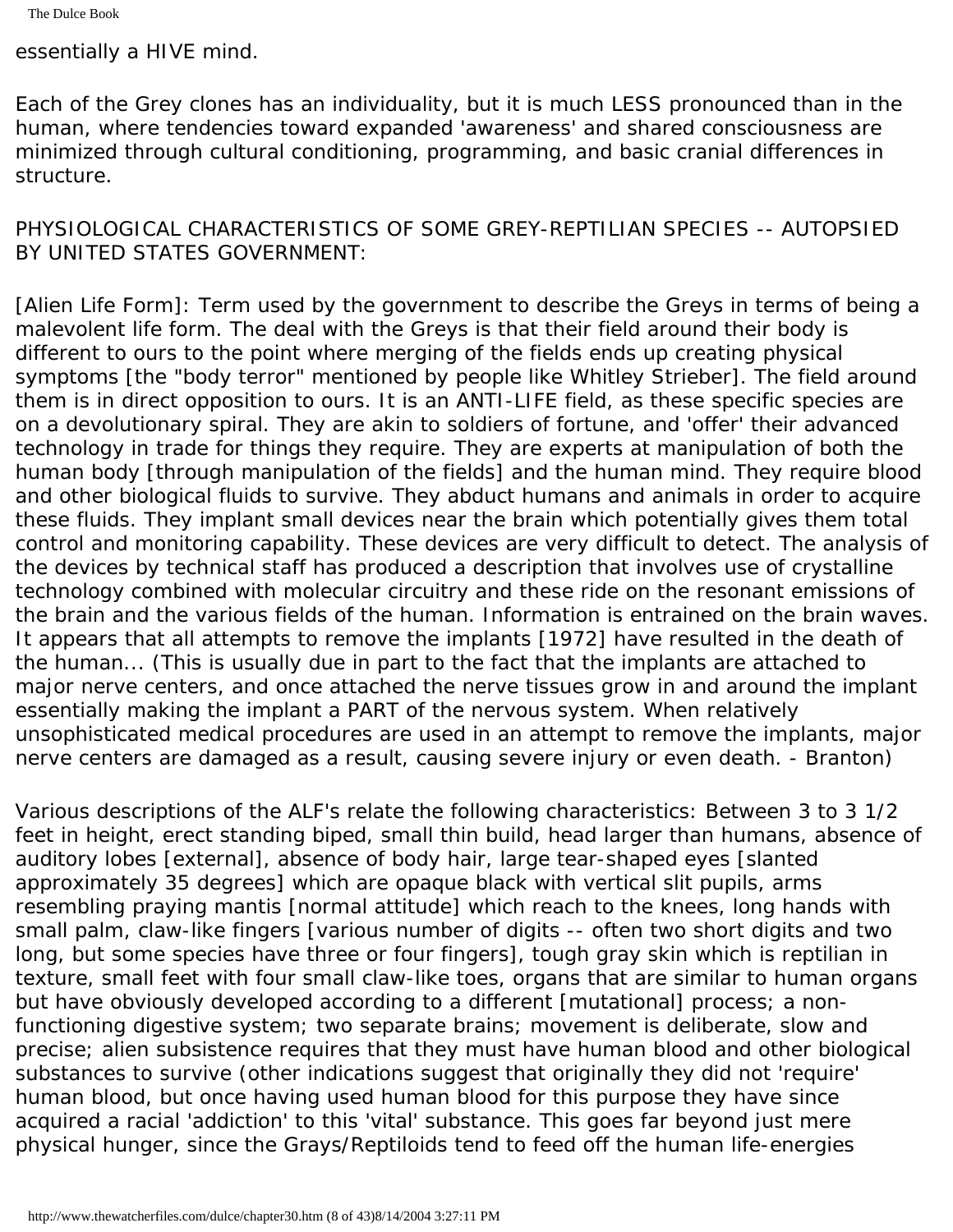The Dulce Book

resident within human blood plasma, in what may be considered a vampirial type of hunger for human vital fluids. - Branton). In extreme circumstances they can subsist on other [cattle] animal fluids. Food is converted to energy by chlorophyll by a photosynthetic process [this supports results gained from autopsies at 29 Palms underground base where it was seen that their 'blood' was greenish and the tissue was black]. Waste products are secreted through the skin. The two separate brains are separated by mid-cranial lateral bone [anterior and posterior brain]. There is no apparent connection between the two. Some autopsies have revealed a crystalline network which is thought to have a function in telepathic [and other] functions which help to maintain the group-consciousness between members of the same species. Functions of group consciousness in this species does have a disadvantage in that decisions in this species come rather slowly as the matter at hand filters through the group awareness to those who must make a decision.

THE GREYS AND THE REPTILIANS [FROM AN ANONYMOUS ABDUCTEE]:

This initial report is concerned with two groups of aliens: Greys and Reptilians. There are several different kinds of both Greys and Reptilians, but for now I will simply refer to them as single groups. Both groups live on this planet or beneath its surface and in space. They have been here for a long time.

The Greys are also 'working' for Reptilians, relative to the abductee as an individual and to the human race as a whole. They have been used by the Reptilians as the middlemen, doing the work and exposing themselves to us on behalf of and instead of the Reptilians (although reptilian-based, the 'saurian' Grays are less visibly so, which is why they have been chosen to interface with abductees. - Branton). The Greys are consistently referred to as a mercenary force...

Some Reptilians... eat [humans] like we eat chicken. In the United States, there are rumors of great, underground food-storage rooms full of preserved human bodies. Sometimes the rumor has it that the bodies are those of children. I asked the Greys why, if this was true, would it be children? I was told that it is not only children but also adults that Reptilians eat. Children are preferred because they are generally unpoisoned by substances like caffeine, nicotine, alcohol and other things adults are saturated with, as a group...

The Reptilians seem to have little regard for us as living beings. [They think that we are as ugly and repulsive to them as we ever portrayed them to be, and that we, the human race, are "as valuable as weeds."] However, they do seem to consider some of us valuable property. One gets the feeling they will continue to USE us as they see fit, or, if we ever become a real problem as a group, they would sooner wipe us out than deal with it. They do not fear us, considering themselves far superior to us by all comparisons. They supposedly consider the surface of this planet to be a poisonous, inhospitable environment and 'allow' us to live here (as lifestock? - Branton), since they live below the surface and in space. [We and our surface environment function as a physical buffer or living shield around their home underground.]... (Note: Some sources claim that many of the Greys and Reptiloids are moving en-mass to massive underground centers below major human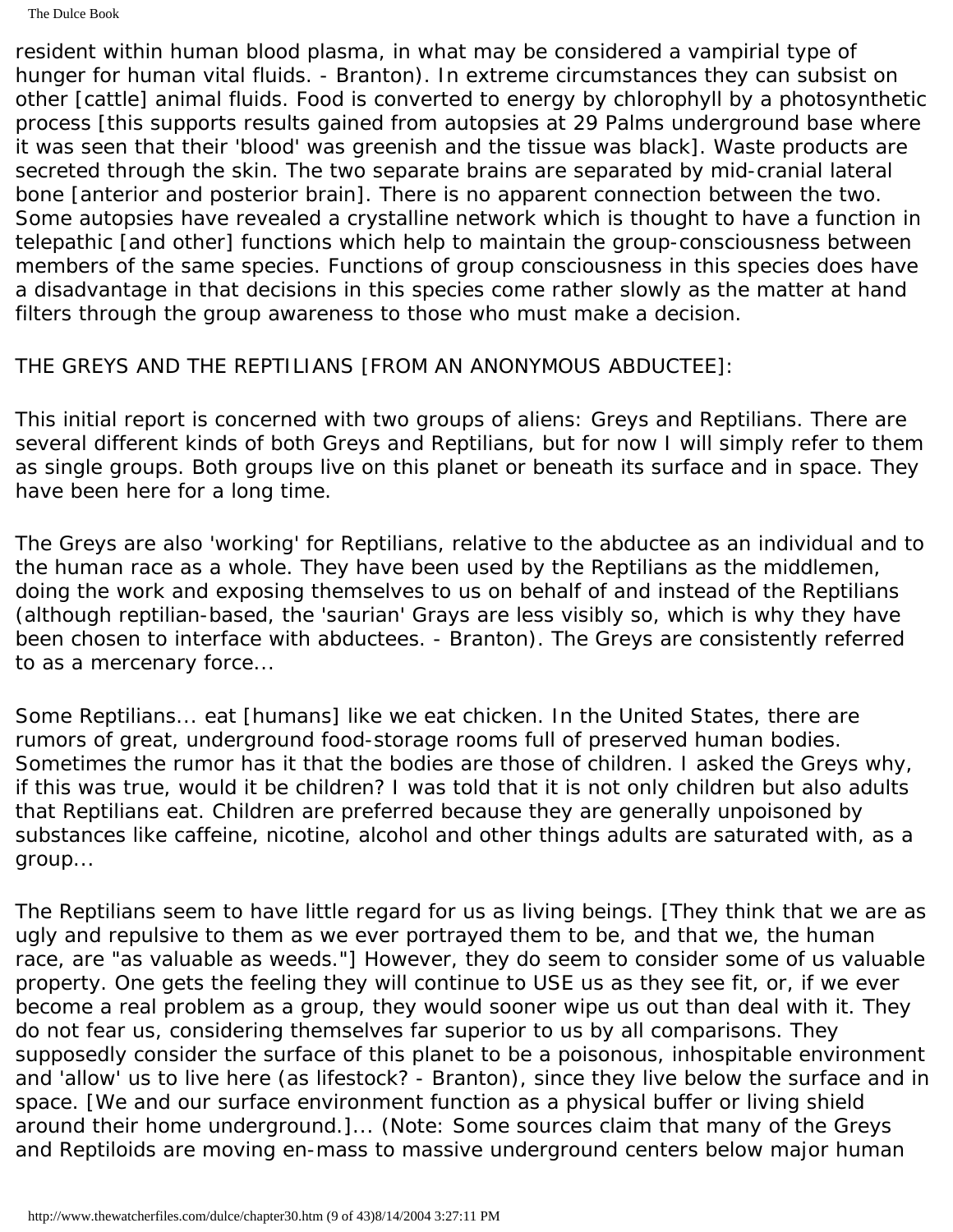The Dulce Book

cities for the sole purpose of having a "human shield" in order to protect themselves from earth-penetrating weapons which their Andromedan, Pleiadean or other enemies might otherwise use to destroy them. This would also provide them with a ready source of human 'biological' material for whatever purpose they 'require'. - Branton)

Socially and culturally, Greys and humans are VERY different. [They] fear us because they know we are potentially powerful beings. However, they insist that they 'own' us: They say they created us (LIE! - Branton) and therefore have the right to do what they will with us. Beyond this original 'right' to interfere with us, they say they have additionally earned the right through their control. Because they can control us on an individual and cultural basis both physically and mentally, they say they "own us".

These attitudes are PROPAGANDA. Their control over us in any capacity is ultimately very frail due to its very nature (depends on us NOT KNOWING that we are being controlled. - Branton). Their control is based on intimidation and advanced technology. As we become more aware, we are harder to control, harder to lie to, harder to confuse. Our technology would definitely be competitive to their theirs if we had access to it. Much of the technology we would need to effectively overcome this situation exists now (within the alien-manipulated military-industrial establishment which is part of the 'secret' or 'corporate' government technocracy - Branton). It just isn't made available to the PUBLIC, for economic reasons, as well as "national security."

The preceding statements about the Greys are based on conversations with them and long observation of them. Impressions about the Reptilians are more general. I have not engaged in conversations with the [taller] Reptilians, though they have sometimes spoken to me. Most of my experience with them does not include direct communication between me and them. Almost all of my consciously recalled memories of Reptilians also include Greys, who usually do the communicating between us. Often the Reptilians seem to be present during abductions as observers only, standing off to the side of the action, just watching.

# THE GREYS AND THE BAVARIAN [NAZI] THULE SOCIETY:

The Greys were ultimately behind the [Bavarian Gnostic] THULE Group in Germany during the war, and no doubt were ultimately behind German policy of internment and termination of the Jews during the war. Think of the emotion that was generated in the concentration camps! (Note: Reptiloids and Grays 'feed' off of negative emotions like fear via a type of osmosis. Joint-Operational underground bases maintained by the Reptiloids/ Greys reportedly exist beneath Germany as they do beneath the U.S.. - Branton)

# FROM: THE PASTURING AND USE OF SURFACE EARTH HUMANS [BY JASON BISHOP III]:

Most "UFO buffs" think that their efforts will lead to some sensible attention by the 'Authorities' to the broad problem that UFOs present... the problem of 'are they Invaders?', 'what do they want here on earth?', and all those other nagging questions. They come to Earth for things surface people don't even know about.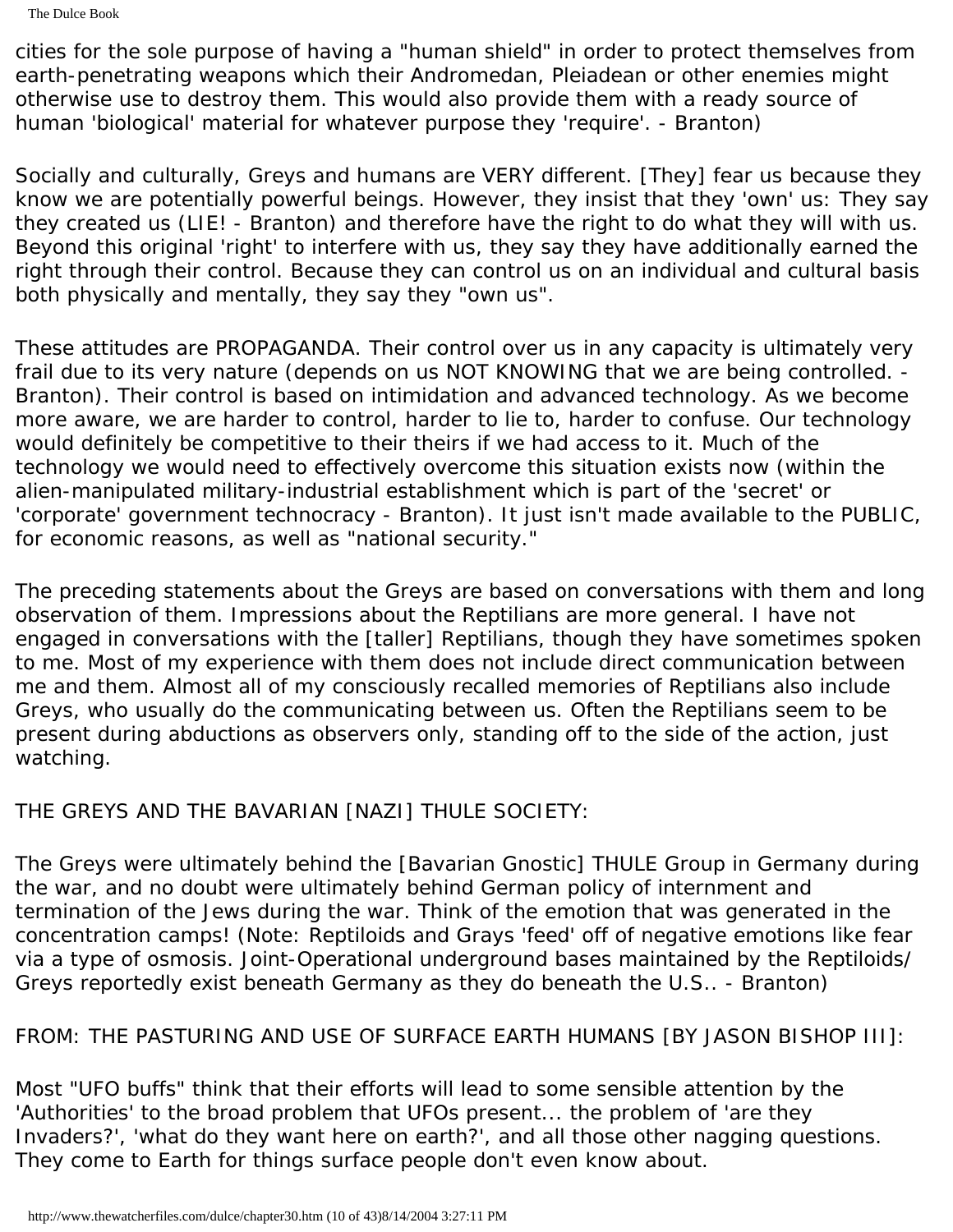Earth is on the ancient space trade routes. They come to bases [Cavern City Complexes] and they mine, manufacture, and do some genetic manipulations to form various subservient cross breeds.

THE REPTILIANS: For the most part, we are dealing with another species that is humanoid in shape, but Reptilian in heritage. Their leader elite are the 'Draco'. They even have special 'wings', which are flaps of skin, supported by long ribs. These can be folded back against the body. They are also known as the "Dragon Race" and their symbology usually includes the Winged Serpent. There are elements of their species which do not have wings -- the "soldier class" of the species and 'scientists'.

They are all "cold blooded" and have to have a balanced environment to maintain body temperature. The "soldier class" of the species can bury themselves in the ground and wait long periods of time in order to ambush their enemy. If need be they can survive on one very large meal ever few weeks or even once a year [when hibernating or in suspended animation].

As a species, they are well suited for space travel due to their ability to hibernate. These reptoids have scales which protect them from moisture loss. They have no sweat glands.

The scales [scutes] are much larger on their backs, making the skin waterproof. The scales elsewhere on the body are more flexible. They have three fingers with an opposing thumb. The eyes are catlike and large. They have twin nostrils at the end of a short stubby muzzle. They are mostly meateaters.

The mouth is more like a slit [lipless], but they have teeth which are differentiated into incisors, canines, and molars. They average from 6 to 7 feet in height.

The Reptilian [amphibian] humanoids have been interacting with Earth for ages. Many contactees and abductees repeatedly describe an insignia of a Flying Serpent on a shoulder patch, a badge, a medallion or a helmet. The Serpent Race lives under the ground.

THE GREYS: The Reptilian species directs the efforts of the worker class, which are about 4 feet tall. These are currently referred to as Greys or EBE's, and are the largest category likely to be encountered by surface humans...

These beings [the Greys] operate very efficiently in the dark. Their eyes are more sensitive to ultraviolet light. They have the ability to control their heart rate. The normal heart rate for a Grey is above that of a human. The skin seems to have a metallic content and an unusual cobalt pigmentation. Many have no external sex organs. Some have been bred to have them. (Note: Most reptiloids that have been encountered have been described as having no exterior sex organs, however on a few occasions reptiloids HAVE been described as having external sex organs. In nearly EVERY case that I have heard of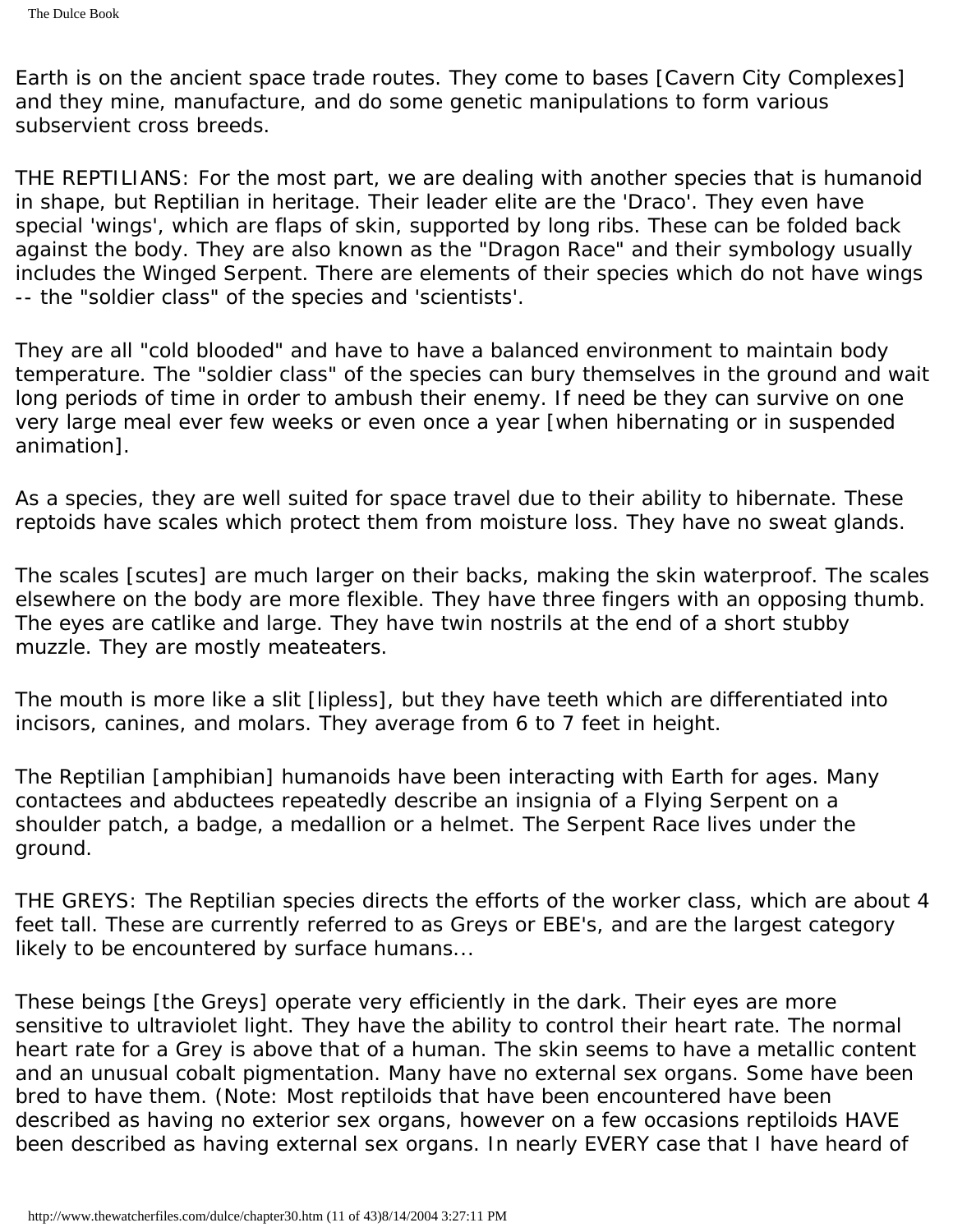The Dulce Book

where 'these' reptiloids were encountered, the abductee was a female human who was forcibly 'raped' by the reptilian within an underground base or even within their own homes during the abduction-encounter - Branton)

There are accounts in the legends of Babylon, India, Egypt, South America, Central America and elsewhere that reveal the influence of this other species on our own.

One variety of Reptilian crossbreed is particularly negative and dangerous. This variety, who work with the Draco... do not 'eat' in the same way humans do. These hive-like beings use synthetically produced substances, mixed with blood. Thus slurry is sometimes mixed with Hydrogen Peroxide, which kills the foreign bacteria and viruses. They may also be feeding off the "life essence energy" of the substances. They also seem to 'feed' off nuclear energy, and have manipulated humans into developing sources of nuclear power that emit radiation. Nuclear methods involved use of neutrons to create radiation. Methods that use positrons emit no radiation.

The 'Greys' [the short, "Big Heads"] are mercenaries. They interface with humans in "Secret Societies" and within the Military/Governmental Complex. An interconnected 'WEB' manipulates the surface Earth cultures.

COMMAND PROGRESSION: DRACO [Winged Reptilian] -->DRACO [Non-Winged -- white, brown, green skinned, etc.] --> Greys --> Humans [collaborators].

UNDERGROUND BASES AND WAY STATIONS: The caverns beneath Calvert, Texas are being used for some type of operations. Farmers and ranchers in the area have reported hearing peculiar noises coming from deep beneath their feet.

"Individuals living 5 or 6 miles outside Calvert have been repeatedly driven out of their homes by the sound of generators."

In April 1973, students camping in the San Gabriel Mountains on the western edge of the Mojave desert "felt uneasy" and then saw a giant man-like creature. Researchers from the UFO Research Institute were called in. They discovered the sound of geared machinery and what might be compared to a hydroelectric plant coming from "beneath the forest floor". Sounds of operating machinery have been recorded coming from mines in the area after midnight.

THE YAKIMA INDIAN RESERVATION: Southeast of Tacoma, Washington is the Yakima Indian Reservation. Of special interest is one particular section 40 miles wide and 70 miles long, bordered on the west by the Cascade Mountain Range. It is an area of canyons and heavily forested regions. The valley is essentially closed to the public and special permits are required to enter. Forestry personnel have heard [Dorthea Sturm] unusual sounds for years coming from underground. One area of intense activity is known as Toppenish Ridge. From deep within the dark, restricted canyons, 'glows' have been seen. This area is not accessible by foot or vehicle. Low-flying silver cigar-shaped craft have been seen to disappear into the deep canyon known as the Middle Fork of Toppenish Creek.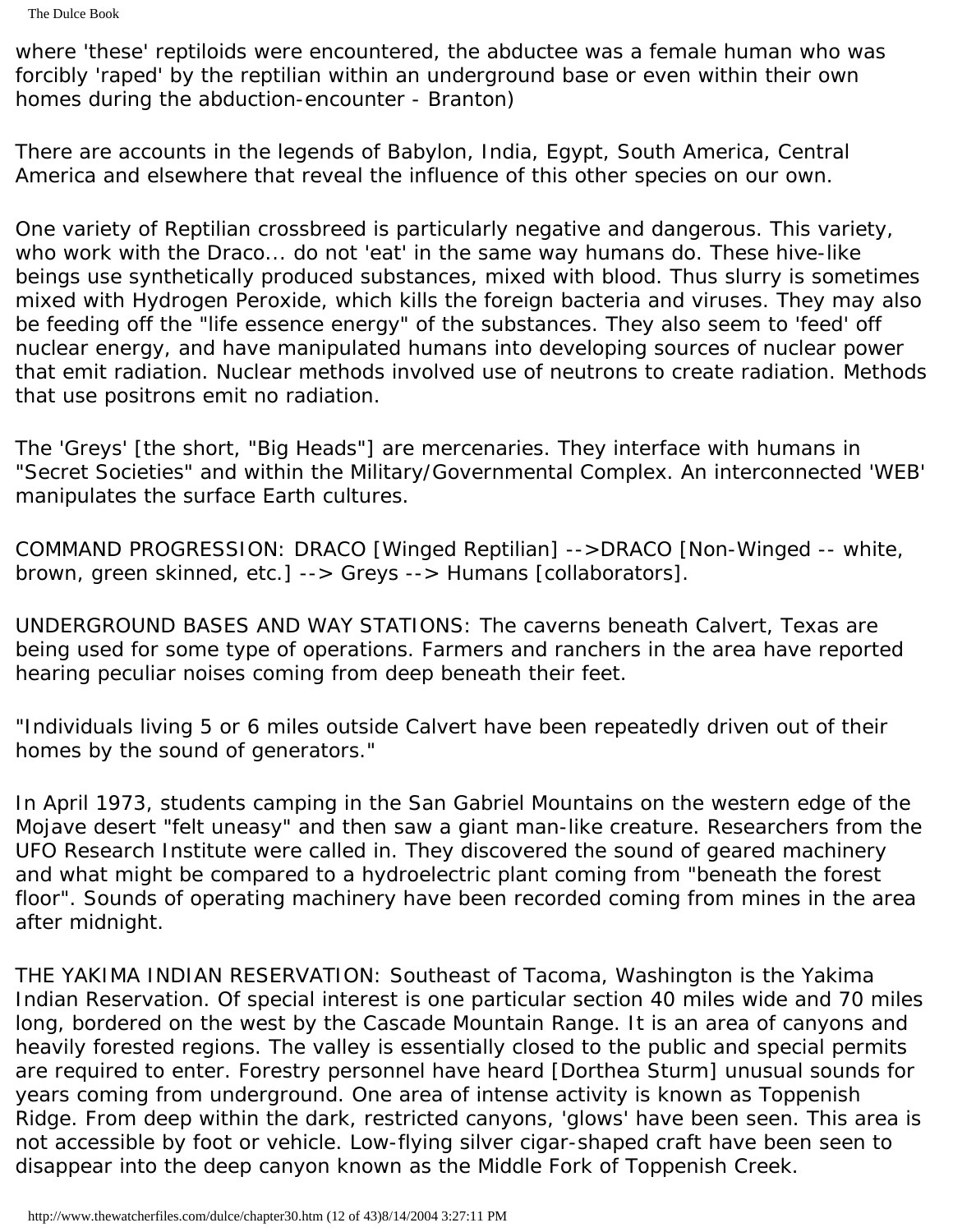ADDITIONAL INFORMATION ABOUT THE GREYS AND REPTILIAN SPECIES AND THEIR GENERAL ACTIVITIES WITH HUMAN BEINGS ON EARTH:

In general, there are three kinds of Greys: The Reticulans, who are about 4.5 feet tall; those from Bellatrix [in the Orion system] that are about 3.5 feet tall; and another species of Orion (Rigelian? - Branton) Greys that range in height from 6 to 9 feet tall...

The planetoid that is entering our solar system at this time [it will be here in the coming years] has been written up in several major newspapers, and it has been determined that it is being intelligently guided and that it emanates a large variety of frequencies within the electromagnetic spectrum [which indicates that it is occupied and has a technical culture]...

Through analysis of many cases, it would appear that the tall Greys have one base near the Aleutian Islands. The taller Greys seem to have overall influence over the Reticulans and also over the Bellatrix (in Orion, where reptilian-insectoid genetic hybrid 'mercenaries' reside according to some sources - Branton) species. The influence over humans seems to center around implantation of human political figures and those in control of planetary power groups...

You will recall that 'mutilations' generally result in all of the blood being withdrawn from the body. This has been the case whether the subject is an 'animal' or a human. The blood and other fluids are then generally transferred to holding containers, or vats, [along with] other body parts. There are many many reports of humans in various situations and scenarios having come in contact with aliens, or have been in caves or caverns with aliens, and having seen canisters or vats in which animal [or human] parts were floating, and in which a purple-red fluid was present as a substance in which to suspend all the [organic] materials.

There was one case where a woman and her two children were abducted by the entities from BELLATRIX -- the entities referred to as 'SM's' ("Snake Men"? - Branton) in THE CASE FOR THE UFO, by M. K. Jessup and annotated by Carlos Allende and 'friends' -- and she would not cooperate with them when they had her on board their ship. Their reply to this lack of cooperation was very direct -- they killed both of her children. She managed to run down a hallway and went into a room where she saw a vat full of red liquid and body parts of humans and animals. She saw another vat of the same type in which the liquid was being agitated, and as she looked into the vat she could see Greys bobbing up and down, almost swimming, absorbing the nutrients through their skin. There is also the use of H2O2 [water molecules with an extra oxygen atom added] in the vats in order to aid in preserving the fluid from rapid degeneration. These entities have been abducting humans for many centuries -- these entities view Earth as a big farm, and have been essentially raising and harvesting humans and apparently abduct humans to take them back to their home planet to raise there in a kind of human husbandry [or livestock] scenario...

(Note: It would be my position that in times of warfare between humanoid and reptiloid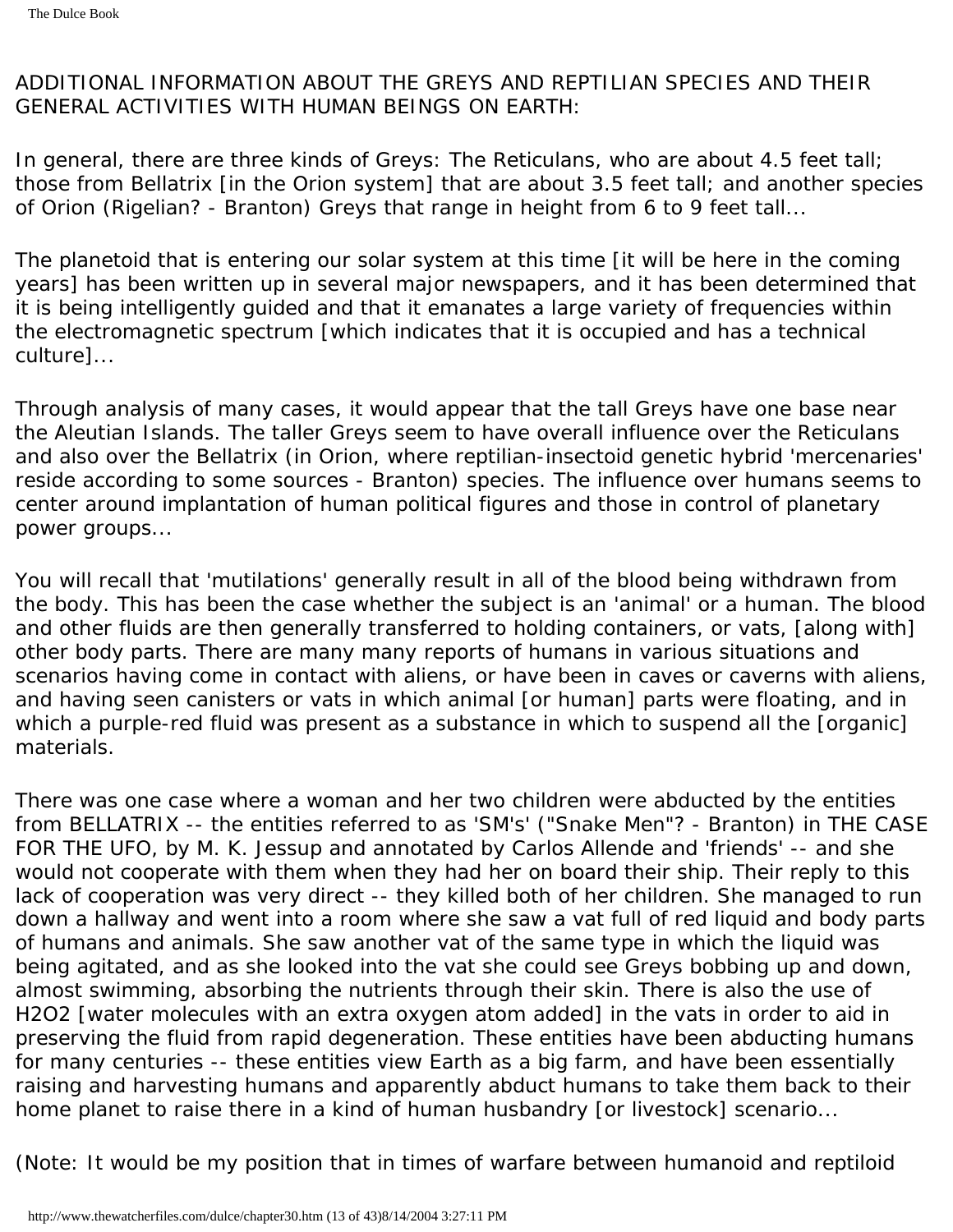forces, human forces should first offer the enemy a chance to surrender unconditionally by setting a reasonable time-table for doing so. If they refuse once the time-limit has been reached, then full-scale eradication of the reptilian life forms would be justified IF they pose a continued threat to human life and are not able to be taken alive, especially in light of the above revelations as well as the overall revelations throughout this volume. Exceptions could be made if human lives are at stake -- for instance if the lives of human and hybrid slaves who serve at the very bottom of the 'hierarchy' are at stake -- and surprise attacks in these cases could be carried out, with care taken not to harm any humanoid captives in the process. HUMAN lives must come first, with reptilian lives being secondary. I do not advocate the complete extermination of the reptilian races, although I do advocate their complete subjugation as I believe they have proven that they cannot be trusted to roam 'wild' throughout the universe interfering in the affairs of countless worlds. Revenge by various human cultures throughout the galaxy against reptilian enemies might satisfy them for a short period of time, but revenge will not restore what these 'parasites' have stolen from them. All-out extermination of the 'serpent' races would be a waste of good 'muscle' that, in my opinion, could otherwise be channeled towards SERVING the human races who have been abused by the Greys and Reptiloids. Let the conquered reptilian species' that SURVIVE the various battles and are taken prisoners become the unconditional servants of those human races -- throughout the galaxy or galaxies -- whom they have devastated in the past. Let them PAY BACK what they have destroyed with their own reptilian 'sweat'. As they have done to us, so let it be done to them seven fold! As for a joint Terran-Federation assault against reptilian collectivist strongholds WHEN the time arrives when such a possibility is realized, the first 'target' should be the underground systems of planet EARTH. Once these are fully 'cleaned out' along with LUNA and MARS, then RIGEL and BELLATRIX ORION should be targeted, followed by ALPHA DRACONIS and EPSILON BOOTES, and also ZETA II RETICULI and CAPPELLA, and whatever other strongholds might become known in the course of time. - Branton)

There are indications that the ritual of the Eucharist is a reflection of earlier rituals where aliens were eating off the bodies of humans or feeding off their energies. The phrase "food of the gods" takes on new meaning when these factors are understood. The true "nectar of the gods" which the aliens involved seem to prize most is a substance that is taken from freshly killed humans. This substance is generated at the moment of death by the strong surge of adrenaline. This surge of adrenaline through the body accumulates at the base of the brain [the brain stem] and some aliens thrive on this substance as though it were some kind of ultimate drug for their particular species. This substance is most potent in HUMAN CHILDREN...

In the Draco system there are other types of entities which have visited the Earth in the past. These entities were described by John Keel in his book THE MOTHMAN PROPHECIES, released in the 1970's. The Draco are about 8 feet tall and have winged appendages coming out of their shoulders, dark scaly skin, and have glowing red eyes. They have the ability to fly and usually operate at night. These entities, as well as the elite of the other Reptilian species [that also have winged appendages] were the source for some of the legends of the past relating to gargoyles and Valkyries. It is also apparent that some of the qualities ascribed to vampires have also been taken from these creatures.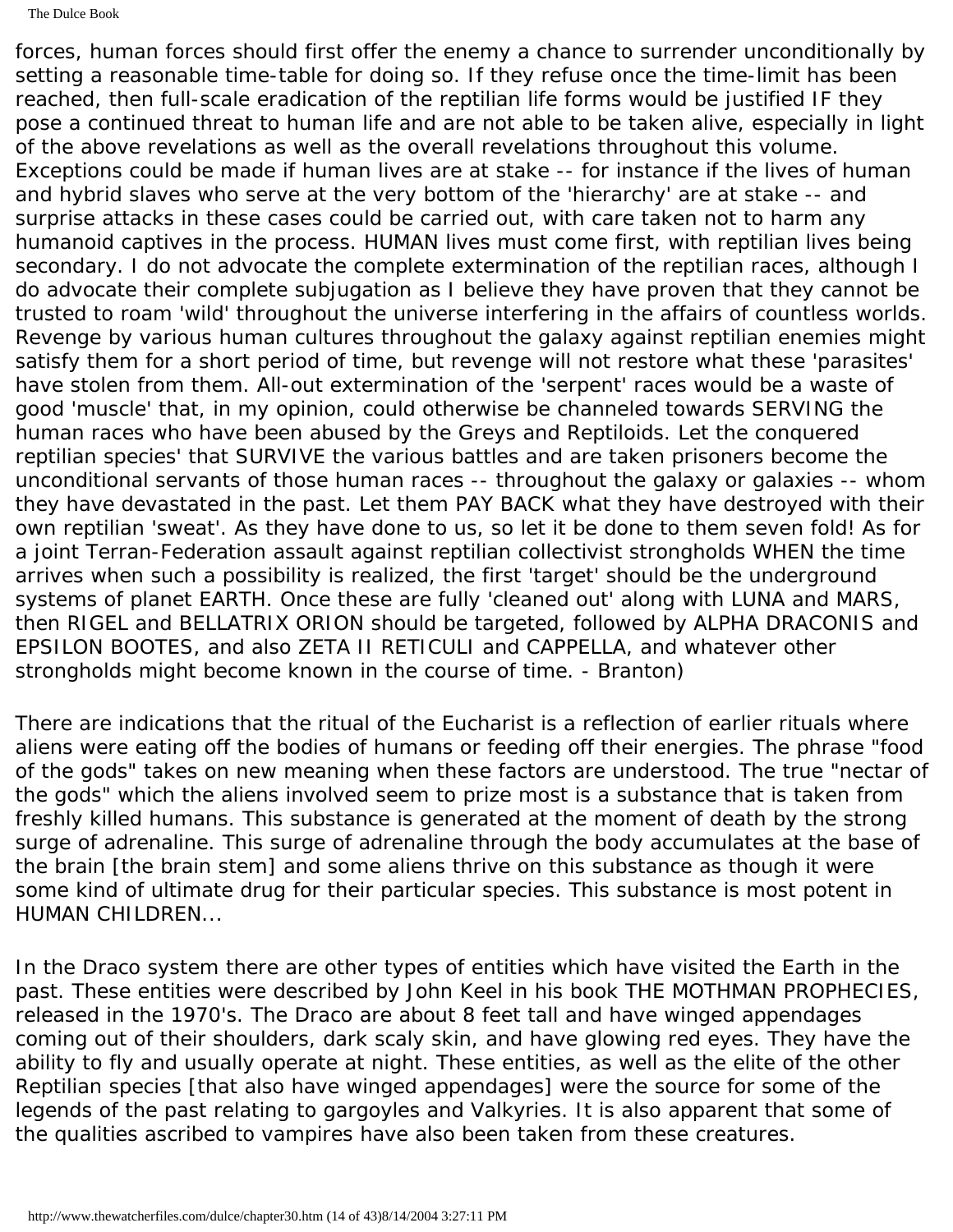The Dulce Book

(Interjection: These 'elite' reptilians have gone by many names: Gargoyles, Mothmen, Birdmen, Winged Draco, Winged Serpents, Ciakars, etc. One such creature that was described by a female abductee -- who was taken to a multi-leveled underground system below camp Hero at Montauk Point, Long Island -- was described as follows. I will provide only the description of the creature itself, an alien that she encountered inside the base which is said to be maintained by European and American 'Nazis' working under the Bavarian Thule Society. However I will not release any personal details about this woman in honor of her wishes to keep the overall details of the abduction confidential:

".. What I see is a creature about 6-7 ft tall...his ears are large and pointed at the top. His eyes are bright yellow-gold and seem to glow. He has pointy teeth and a large wrinkle on his forehead and he has a TAIL! He's coming towards me...I have never been so scared in my life. He comes to the foot of the table. He pulls off my shorts and bathing suit bottom... he pushes my legs open and pulls me down towards him. His face is so close to mine...I want to scream, but it's only in my head. I hear a raspy sound coming from him. He puts something inside me and I feel like I'm being ripped apart. He likes to see how terrified I am... it gives him a lot of pleasure. It hurts so much...I have to get away in my head to someplace safe... I go."

More details of the alien:

"Frame: very tall...closer to 7' than 6'... well-proportioned...except shoulders were very broad in comparison to waist...well-muscled torso and legs...I see some kind of appendage that reminds me of 'wings' protruding from behind the shoulders...there is what seems to be a 'tail' extending from the back...the diameter of the tail would approximate 3"-5"...I do not see his feet...and cannot recall a penis...I have a feeling that my mind is not allowing me to see this because of the trauma associated with it.

"Skin/Textures: the color of the skin is a gray-green...dark...somewhat 'oily' but with the feeling of 'scales'....the odor he emits is putrid...he is not wearing any clothing, but there is something on his chest that reminds me of 'armor' but it seems to be a natural protection and not a material addition.

"Face and Head: the size of the head is in proportion to the body...there is no hair...there is a large ridge or flap of skin on the forehead just above the eyes, extending across the brow...the eyes are yellow-gold and 'glow'...slightly almond-shaped with the pupils vertical slits...the nose and mouth protrude slightly giving the appearance of "snout-like"...the teeth are pointy...the ears are over-sized in proportion to the head and the tips extend above the head and come to a point." - Branton)

[T'WAS BRILLIG.....] ALIEN SPECIES -- SERVICE TO SELF:

[There are some] 22 sub-species of Grays... [In most cases] their digestive tract is useless. Nourishment is ingested by smearing a soupy mixture of biologicals on the epidermis. Food sources [include] Bovine cattle [and human] parts surgically removed by light technology [laser] and distilled into a high protein broth. These type of Greys have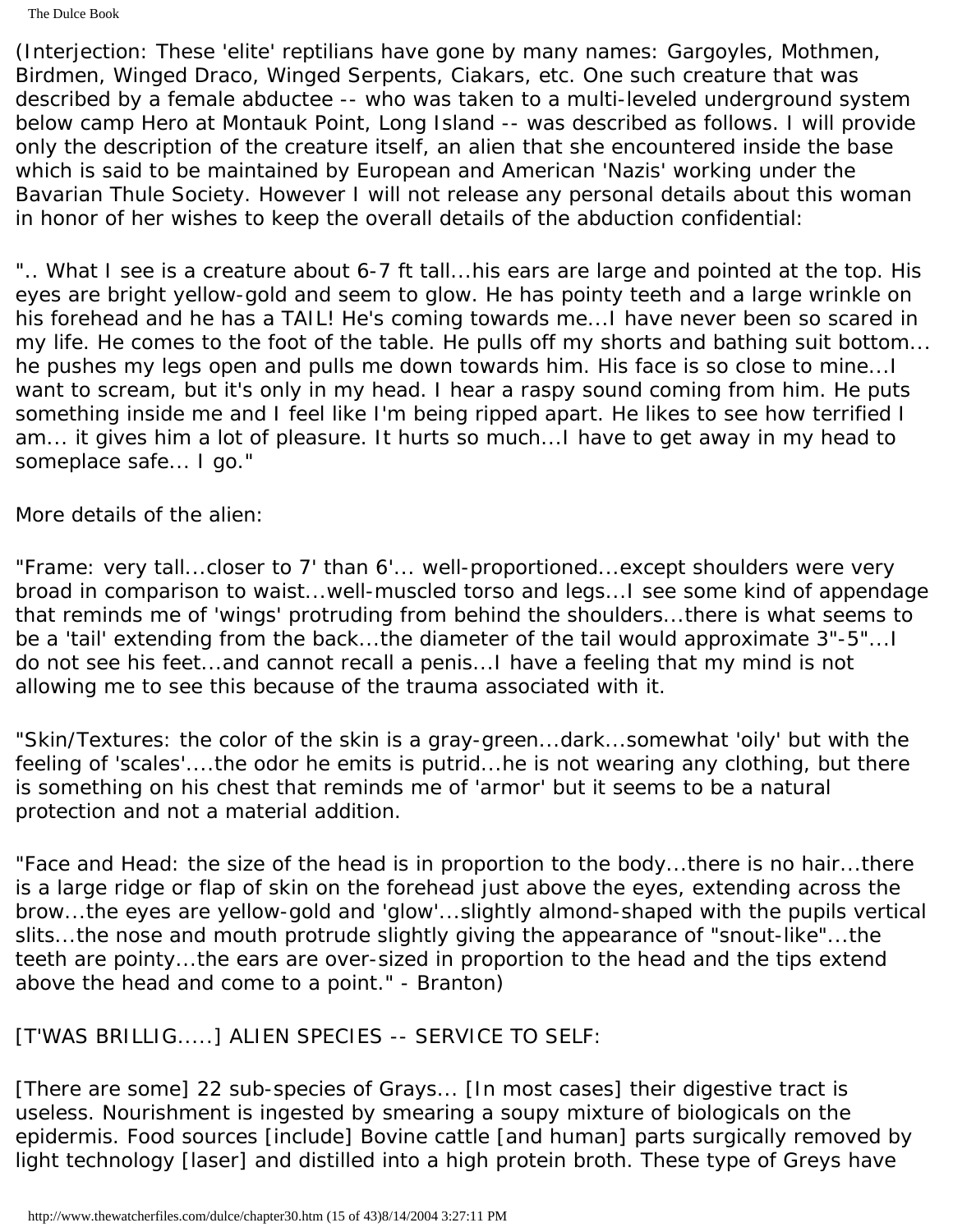been referred to as being the "Orion Crusaders" or the 'Markabians'. Sources: Rigel, Ursa Major, Draconis, Reticulum. Draconians are Reptilian in nature; the elite have winged appendages on their backs...

The mass consciousness of the government agencies cooperating with the Rigelians have failed to realize that it is not to the aliens' advantage to give either the Soviets or the U.S. an advantage in the "arms race". These aliens have given the U.S. technology that is flawed. Much of the technology can only be operated by the Greys.

They control governments by picking up likely subjects and implanting them, manipulating their careers and elevating them within the societal structure to positions of power and/or a position as a leader of public opinion. When a human candidate becomes controlled by reason of inculcation therapy, they often knock the individual "out of his head" and store the human's consciousness/individuality [or soul/chakra matrix], while an artificially created intelligence is placed in the head of the candidate's body [via electronic intelligence implants] to carry forth covert operations against the human population.

Humans implanted as controls are indoctrinated into the belief that they are superior to other humans (leading to schisms within the 'body' of humanity, resulting in warfare as in the case of the racist Germanic atrocities in world wars I and II, eugenic population reduction policies, etc. - Branton). The aliens then give the humans technology OR help them to obtain weapons for use against each other (the old divide and conquer strategy, as in the case with the Nazi forces whose elite leaders maintained a treaty with the Ashtarian "Komogul-II" or "Gizeh" empire, a joint humanoid-reptiloid collective operating from beneath the deserts of Egypt. - Branton). All key personnel [in the NSA, etc.] are implanted and controlled by the alien species.

If the 'elite' are successful, they are used as "priests and caretakers" of the SLAVE planet. If they fail [Hitler] then they are betrayed and thrown to the wolves...

The first stage of their One World plan is to use biological warfare [ENGINEERED PLAGUES, etc.] to rid the planet of undesirables. (Note: It is interesting how plagues have often historically accompanied the appearances of 'comets', as will be seen further on in this section. - Branton). The biological warfare is out of control. Decimation of population places the remaining population ultimately under their control...

They blanket couples for sexual thrills and are drawn to aberrants and sexual deviates (feeding off of their negative orgasmic sexual energy, as -- according to legends -- do the vampirial incubus and succubi 'demons' that have been recorded throughout history. - Branton)...

The Markabs use sex, pain, drugs and fear as obsessive elements with which to aberrate humans...

By coming to a thorough understanding of a hostile entities' ability to wear many faces, it unmasks and loses its ability to adversely influence...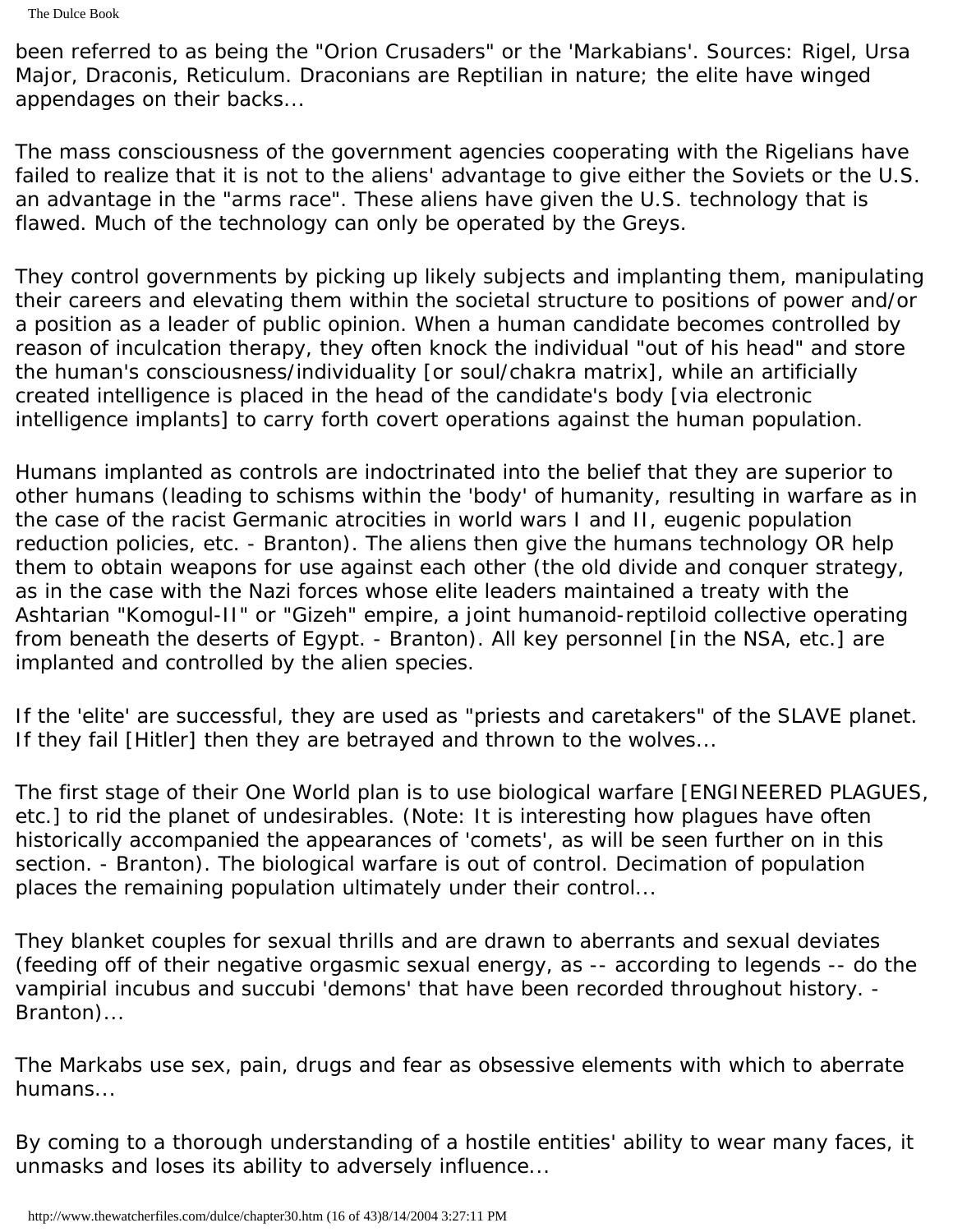#### ALIEN SPECIES -- SERVICE TO OTHERS:

...The Procyonians have the ability to travel within timeframes and density levels, as well as in-between. Rigelian entities lack this capability. They depend on beam craft for interstellar travel. Procyonians 'astrally' travel from location to location [perception to perception] as a natural function... Humanity as a mass consciousness can create any destiny it chooses to create for itself...

#### SERVICE TO SELF SCENARIOS:

Typically, individuals are taken and subjected to testing, examination and manipulation. Biological monitoring and control implants are inserted and the individual is then released. There have also been cases where humans were mutilated [in the same way cattle are mutilated] while still alive -- parts of their bodies literally sliced away -- in order to secure biological materials for nourishment or genetic projects under alien [Grey] control...

#### MULTIPLE ABDUCTIONS - MULTIPLE WITNESSES

Abduction is not necessarily an experience that one undergoes alone. In fact, one study shows that in 24% of the cases reviewed there were multiple witnesses to the abduction. There was one case in Connecticut where seven people from three different cars were involved in an abduction event.

Another case involves 221 United States Army troops at Fort Ord in 1961. In this case, soldiers were out on exercise when one or more craft descended and abducted them, implanted them and left them dazed on the ground. Some of the troops looked up and saw the disks flying away and vomited, which indicates a programmed response inserted by the aliens. (Note: This is not the ONLY case of "mass abduction and implantation" of military personnel. Several such events have been reported or hinted at. Often these massabductions take place near military facilities where existing "joint-operational" underground facilities exist. In some cases personnel have described the sudden paralyzation of several servicemen or women, and suppressed memories of Greys levitating personnel THROUGH ceilings via some type of dimensional phase-shifting equivalent to Philadelphia Experiment technology, and basically the 'traditional' abduction procedure except on a much larger scale. No doubt this is how the aliens maintain collective mind control of sensitive levels of the military so as to keep these militaryindustrial personnel under their 'spell', especially if there is a potential 'threat' that the interplanetary technology that the military-industrialists are developing is in danger of being leaked to the public domain. - Branton)

As the troops were coming out of the daze, approximately 600 fresh troops from Fort Ord descended on them and sequestered them and their families for a period of time. This operation involved pre-knowledge on the part of the United States Army -- they already had a plan in hand to use soldiers to sequester other soldiers in case of mass abduction.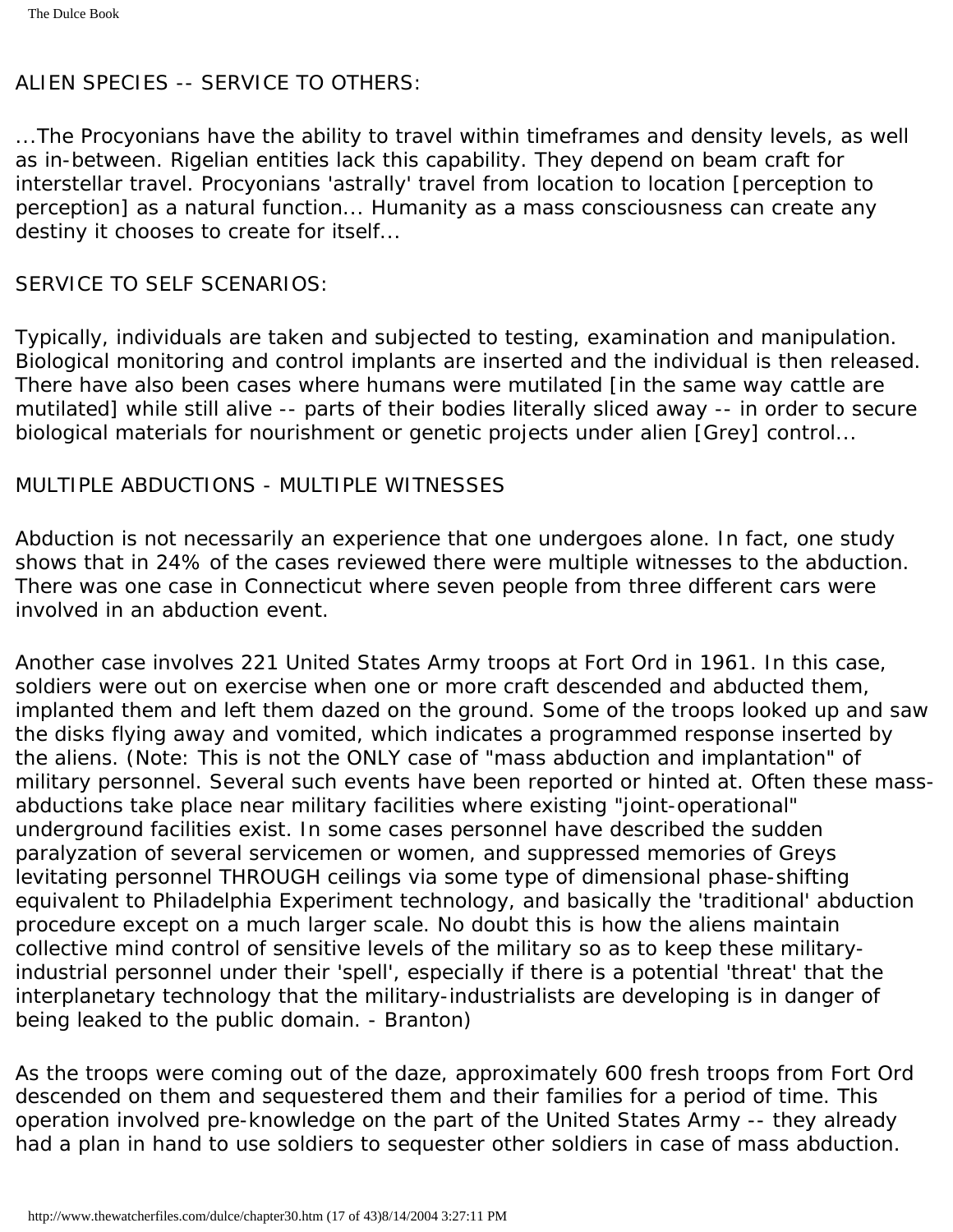The Dulce Book

To come up with 600 men immediately after a mass abduction suggests that things were extremely organized to start with -- remember, this is 1961...

We also have multiple cases of Grey abductees [those abducted by Greys] being contacted by Blonds after long experience with the Greys. They were then protected in some way from influence by the Greys, apparently saved from the Greys by the Blonds, often by implant technology...

## WHAT ARE THE MAJOR EFFECTS OF ABDUCTION?

In October of 1989, we heard reports that the aliens are training the abductees on weapons and in aircraft, in order to have those abductees actually fight an enemy of the Greys (while in a 'programmed' altered state of conscious, possibly via an induced alternate personality which is connected to the alien collective or hive via psionic implants - Branton) -- possibly the Blonds, sometime in the near future. We do have abductee testimony that indicates such training but not for those reasons. Most of our sources say the abductees will be taken away before the fighting because they are too valuable to be wasted in that manner. One would not think they would need us to fight for them...

(Note: It has been reported that on most planets that they have conquered, the Reptiloids/ Greys have depended on the cooperation of powerful and self-serving individuals working within the governmental-intelligence complexes of those cultures, in order to gain access to the eco-political establishment so that mass mind-control agendas could be implemented. It would seem that an all-out overt invasion like the ancient 'Draconian' attack against the Lyran worlds would be carried out as a last resort. Obviously the Greys/ Reptiloids have opted for covert warfare so as to limit casualties on their side and also to minimize the destruction of the 'spoil' -- or, the potential mind-slaves and the resources of the targeted culture. A radioactively 'toasted' city or planet is not very useful to meet the 'needs' of the Orionite empire, but they have resorted at times to such destructive methods when all other options have failed. What they attempt to do is create SLAVE PLANETS which can feed the ever-expanding appetites of the Draconian-Orionite 'collective'. It is said that many of the human colonial worlds within this immediate sector of the galaxy -- 21 or so star systems-- have already fallen to the Orionites through a process of infiltration and conquest. Their assimilation of planet 'earth' is ESSENTIAL so that the warrior-instinct and metagened Terrans do not get out of control and pose a threat to their continued exploitation of these peripheral systems. They have targeted and infiltrated the United States of America because this is where the individualist movement has its strongest base in this sector of the galaxy [as exemplified in the BILL OF RIGHTS, etc.]. The individualist or independence revolution is the deadly foe of the forces of COLLECTIVISM on, within and beyond planet earth. - Branton)

FROM "THE GOVERNMENT FACTOR", by abductee Cynthia Crowell:

...Abductees are under government [NRO/NSA/CIA, etc.] surveillance because of alien contact. This government mind-set demands that we suddenly have no rights or values beyond our obvious value of keeping track of what the various alien groups are doing.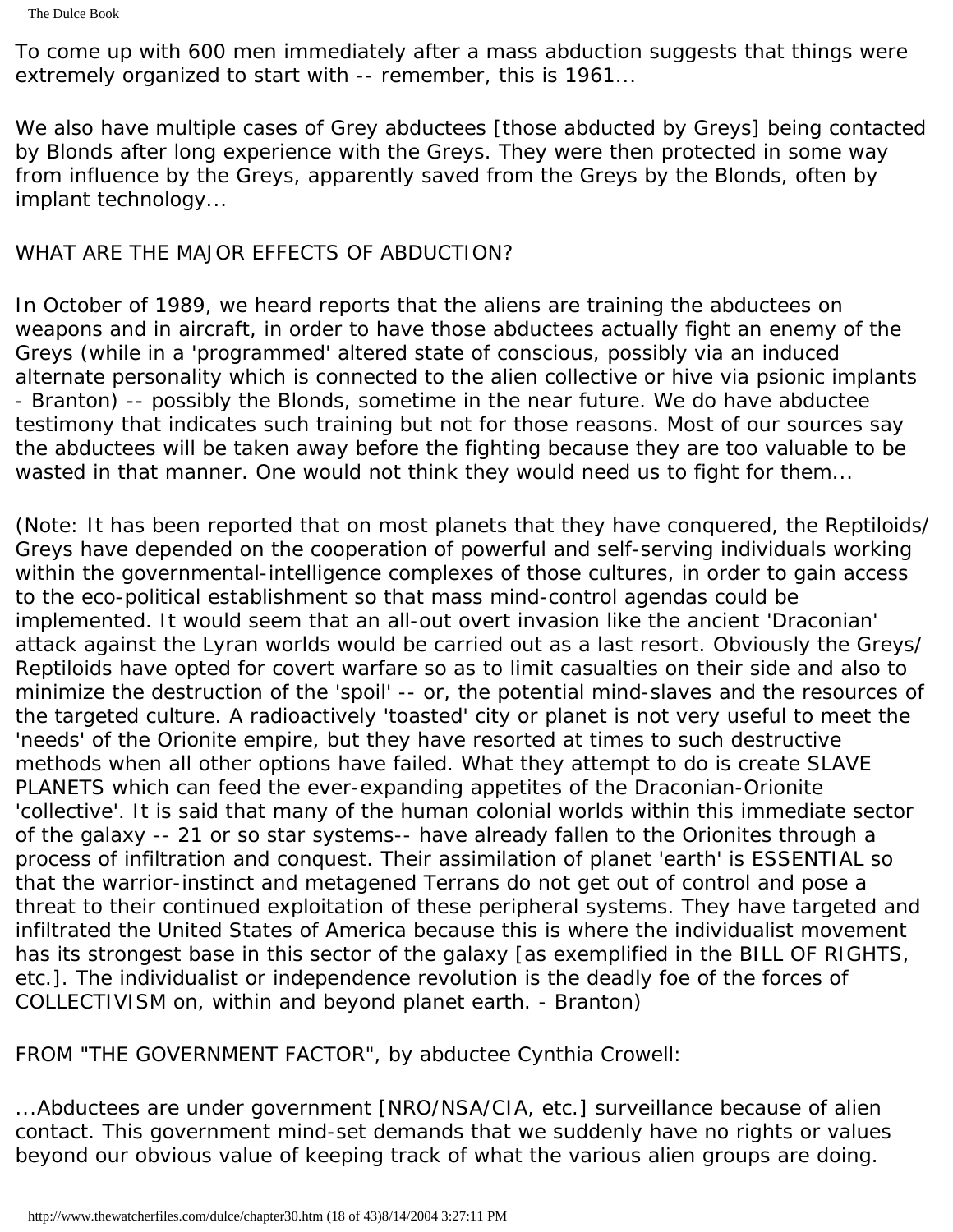Further, the situation seems to be one in which parts of the United States population are seen by certain factions within the government as a threat to "national security". This may be behind the spiteful attitude with which people are being treated, especially by military based factions of the government. Assuming the government had made a deal that they regretted in a later administration, they would be faced with millions of people that have had contact with other beings. The agent-handler program was intended to track and monitor a percentage of the people having alien contact in the hope of being able to predict possible use of humans against covert factions in the government and to defend the concept of "national security".

(Note: As is often the case with human nature, many intelligence agencies who have had 'dealings' with the collectivist Reptiloids and Greys in the past, having since broken-off such interaction, tend to more readily point the finger at the "abductees" rather then at those mind-controlled elements within their own agencies who may have been "assimilated" and implanted as a result of their past interaction with the alien collectivists. And the "abductees" often tend to point the finger at the "government" and fail to see the "enemy within", or the subconscious programming or even alternate identities that have been psychotically induced within THEMSELVES during abduction experiences. It obvious that the alien collectivists as part of a divide-and-conquer agenda are manipulating the emotions of intelligence agents AND abductees in order to set them against each other, while the aliens sit back and laugh -- IF they have such a capability -- and continue onward with their 'assimilation' of our cultures. However it is counter-productive to try and fight alien collectivism by imposing collectivist control upon abductees. As one ancient and long-forgotten Chinese wise-man once said: "Beware when fighting a dragon that you do not become one.!" - Branton)

It would not surprise me to learn that the government is aware of the group-mind aspect of the abduction experience. If so, they would know that the more abductees they can counter-control, the more influence they can exert over people who have contact with other beings. If they are not fully aware of and acting on this aspect, then it may mean that we are not only expendable but have already been lost to the conflict as far as the "secret government" is concerned...

I can understand the concept of the government running into an alien technology and making a deal to buy time in order to try and deal with a perceived threat; at what point did they become 'monsters' who run drugs and guns to finance their actions, abuse children and suppress technical developments that would help us overcome a lot of grief?

We 'abductees' are the human sacrifice of our times. This would probably be acceptable to the vast majority of us if we could believe that it was for the good of the whole... Our blood has bought you nothing [like medical, technological and other scientific advancements] and it has not saved you or your children from the aliens. It has served only to line the pockets of the select few in the central power group, be they government, financial, religious and/or alien leaders...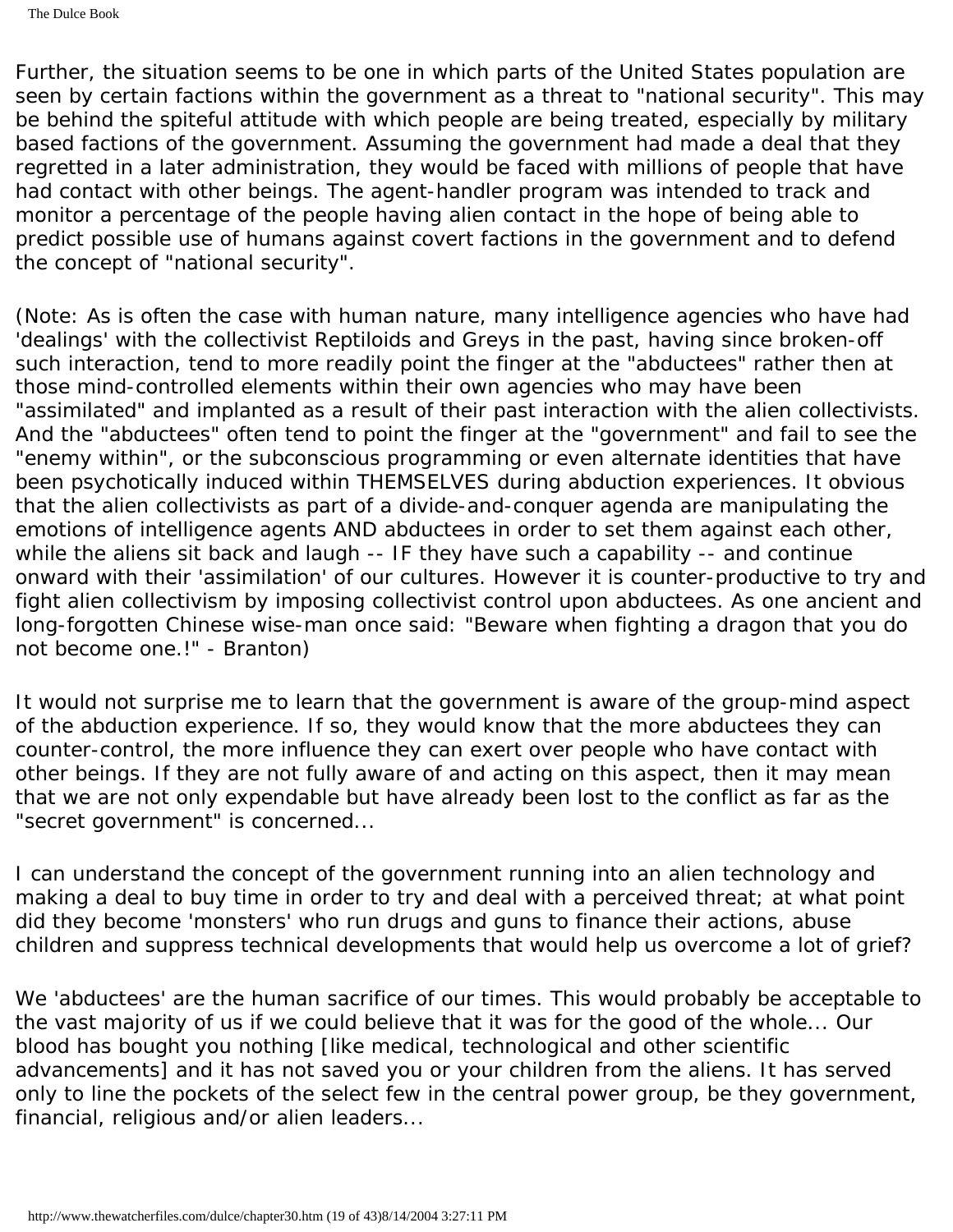The Dulce Book

I have been told that we all occupy several different 'bodies' all stacked together like nesting boxes -- the physical body surrounded by the etheric 'body' surrounded by the astral 'body' surrounded by the mental 'body', etc.

We also actually have an extra 'body', the emotional 'body', that the aliens don't have. This part of us constantly puts out a kind of energy they can not generate or simulate. This emotional energy [which you are aware of as love, hate, (passion), etc., -- it is really all the same kind of energy at different angles and intensities] is, to them, like a potent, much sought-after drug. They can take it out of us and bottle it, so to speak, and use it recreationally, scientifically and as a trade item, like money. We constantly generate this energy, storing it within one of our many 'bodies', always keeping a supply "on us." I've been told that it is stored in our etheric body, as a substance, between the small ridges of the etheric field. This energy is also contained within our experiences and memories of experience...

During the process of "soul-shearing", it feels more like something is being taken from within as opposed to from outside the physical body. I know this because we are left conscious for the process'; consciousness intensifies the product. Also during this 'harvesting', Greys will look directly into our eyes, as if they are drinking something or basking in light. This may be why their eyes strike us as so ugly. They're not really ugly, just big, but when we see them, we subconsciously associate them with the horrible feelings of the harvesting. Abductees will say about Grey eyes, "They seem to look into my soul." I have always considered that description to be basically backwards. The sight or the memory of the sight of Grey eyes brings on a feeling that they are "sucking my soul out of me" [absorbing it into themselves], not looking into my soul. It feels like you are disappearing from existence...

With the process of "soul-shearing" or one like it, they can literally take a person [let's say Billy] out of his body and put him in another person's [let's say Bob's] body. The essence of Billy's conscious awareness and identity, motivations, values, etc., can be put into Bob's body. Bob's essence can be put into storage [something like freezing] while Billy occupies his body. They can separate it further: Billy's essence can be spliced into Bob's body and conscious programming and memory. In other words, Billy could be taken out of his life and body and put into Bob's life and body, and never really even know the difference, except for strange dreams and feelings he could not associate with resident Bob's memory and programming. I have been threatened with this and would not be surprised to find out it has already happened. I suspect this is done on a regular basis. They do it partly to keep us confused. it is a super-blocking or double-blocking process as far as memory. Beyond experience/memory removal, it is a massive experience/memory replacement...

## EXCERPTS FROM LETTER TO LEADING EDGE RESEARCH SENT BY KRISTIE BJORK OF DALLAS, TEXAS -- 7 OCTOBER 1989:

## To Whom It May Concern;

I am an abductee. I am a contactee. I am a UFO researcher. All of these and more. I have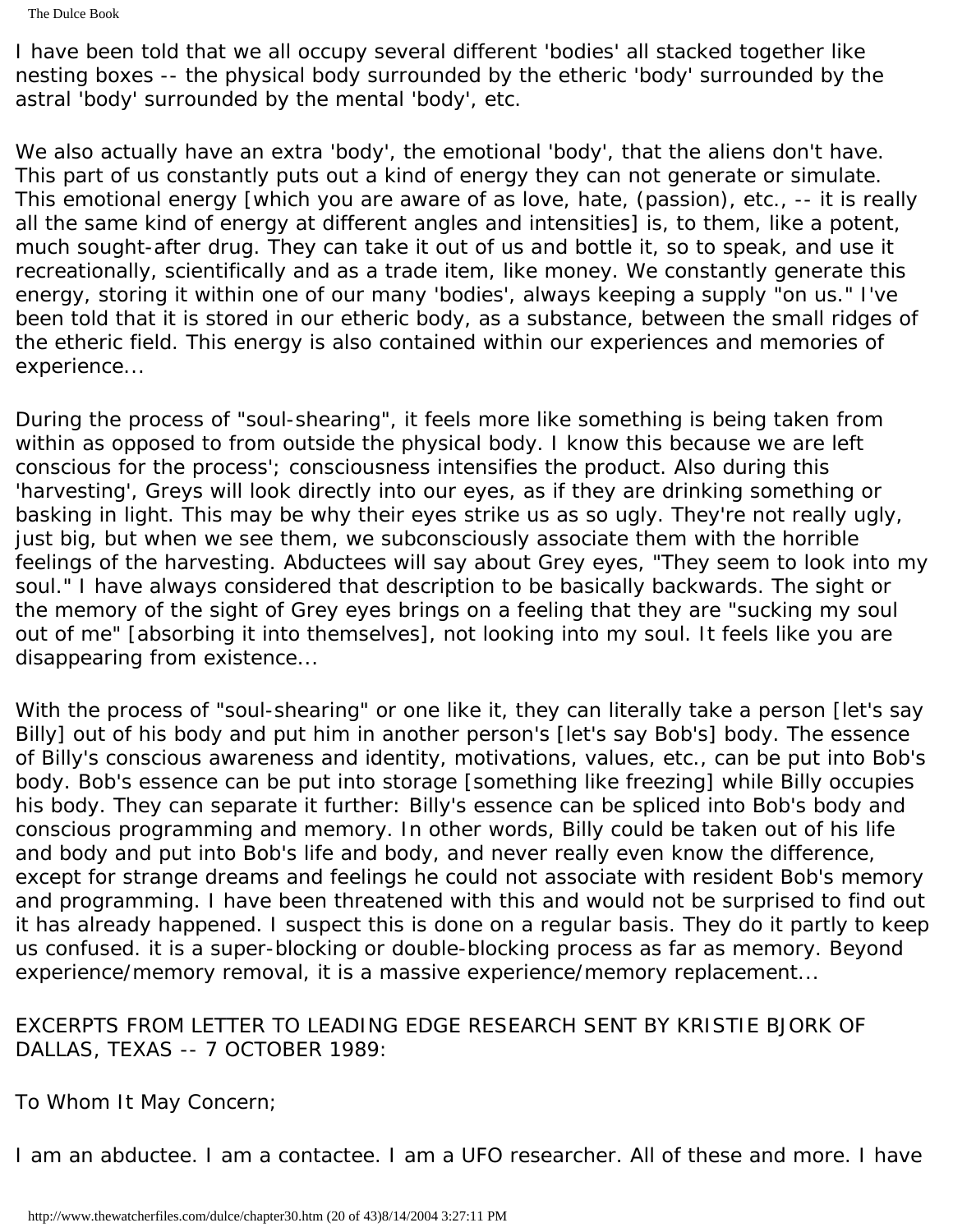had missing time several times...

I have conscious memories of contacts made at about age 4 or 5. One was an underground base with vats, no less.

The vats had cattle body parts in them. The 'people' doing the abductions are two kinds. One is blond with long hair. The other is small, grey and delicate. The entities drawn during the Travis Walton case are identical. These 'people' have done a lot of weird things.

Once while in college I got a strange letter about me being 'mateable' material, and a drawing of a SERPENT symbol. The aliens have a serpent symbol. I did not know about Travis Walton when my experience happened in 1970.

I had loads of sightings. I guess I must have lived near a base of some kind. The usual balls of light, saucer shapes, and ovals in formation...

I have a girlfriend who is researching UFOs. She joined the Air Force in 1980. I got into the Navy but was discharged due to my asthma. She called me and told me some information that got us both investigated by the FBI. They were tough on her. She nearly committed suicide. They threatened me with espionage laws. They pumped me for all the data I know on UFOs...

ABDUCTEE TRAINING:

Over the last ten years research into alien abductions of human beings has produced evidence that abductees are being trained on alien equipment. Types of training include: Flight Instruction, Weapons Training, Computers, and location of other abductees.

There are several scenarios or apparent purposes for this type of training [which is blocked from conscious memory]. These scenarios hypothetically might be:

1. To operate alien equipment FOR the ruling forces of the planet in defense of the planet from other alien invaders.

2. To operate alien equipment FOR aliens in defense against ruling forces of the planet.

(Note: An alternate theory that should be mentioned would be: 3. To operate alien equipment FOR a joint collaboration between aliens and the ruling forces of the planet, in defense against their enemies, whoever or wherever they may be. - Branton)

ABDUCTEES ARE DIVIDED INTO CATEGORIES:

It has been observed that female humans that are being abducted and used as a hybrid breeding source generally seem to fall into two general breeding categories.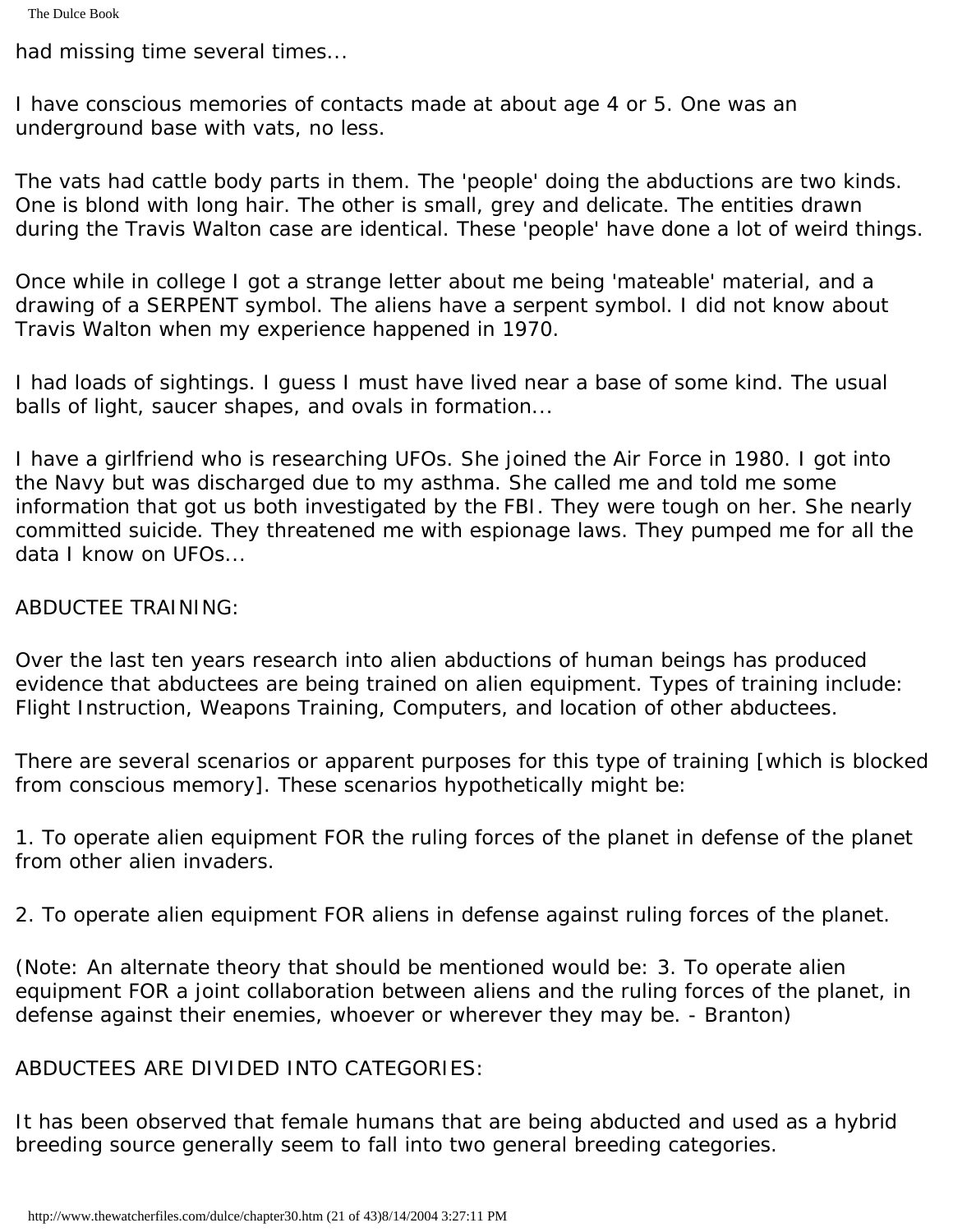(1) Those females that are fairly young and can produce superior eggs. The aliens have recognized that eggs raised by human females that are 'free' and unconfined are of better quality. These females are abducted and returned to their place of origin after each abduction.

(2a) Those females that are aging [either naturally or by virtue of the physical toll taken on the body by the alien agenda]. It has been observed that human females in captivity produce a higher quantity of eggs but the quality is lower. These females are eventually retained in underground breeding facilities until their death. Many abductees have observed underground rooms with HUNDREDS of human females all "wired for sound". The expressions on the faces of these females ranged from silent terror to blank stares. Some appeared to be pregnant beyond the normal three month in vitro breeding time. An area such as this is known to exist in Nevada, and features security systems which can detect the presence of observers in the astral density by minute magnetic fluctuations.

(Note: Other sources claim that the Dulce and Pine Gap underground facilities are also equipped with these magnetic sensors which can detect a projected astral or 'magnetic' body of a human being, and in fact that these bases are simultaneously operational in the 3rd, 4th and 5th densities or dimensions. It may be that the 4th and 5th dimensional personnel control the third dimensional activities. Aside from astral security systems that can detect astral intruders or the magnetic bodies of remote viewers, there are also apparently containment rooms specially constructed to trap and contain subspace life forms. One remote viewer, an Australian by the name of Robert, encountered three other remote viewers or astral spys checking out the underground base that he had targeted [Pine Gap, Australia]. Two of them were roaming about as he was, but the astral or magnetic body of a third had apparently become trapped in an astral containment field. He speculated on the possible effects that this might have had on that person's physical body, including the possibility that he might have slipped into a coma or worse. Some Amerindians speak of sorcerers who could 'suck the soul' out of a human body and place it in a container. If that soul was absent from the body for a certain period of time then that soul's physical body would die. In the case of alien occult-technological manipulation, this might also be the case, unless the soul is returned or replaced by 'another' entity. - Branton)

(2b) It has also been discovered that abductees who are part of the hybrid breeding program that offer too much mental resistance are often abducted permanently to live out their lives in a "test tube" situation -- held in stasis (Note: Other abductees on the other hand who have NOT been "taken out" nevertheless live in a constant and unceasing mental 'hell' or an imposed psychological "concentration camp" resulting from the relentless psionic attacks of alien or other-dimensional forces who do NOT wish to allow such people to get out of control and become a threat to them. If these abductees do not "play ball", then rather than abducting them -- if their disappearance would cause too much public attention -- they will often as an alternative, 'program' the abductee with unconscious self-destructive suggestions. Millions of people have had their lives 'sabotaged' on many levels by alien intervention, and in some of the more unfortunate cases abductees have been driven to suicide. My heart especially goes out to those whose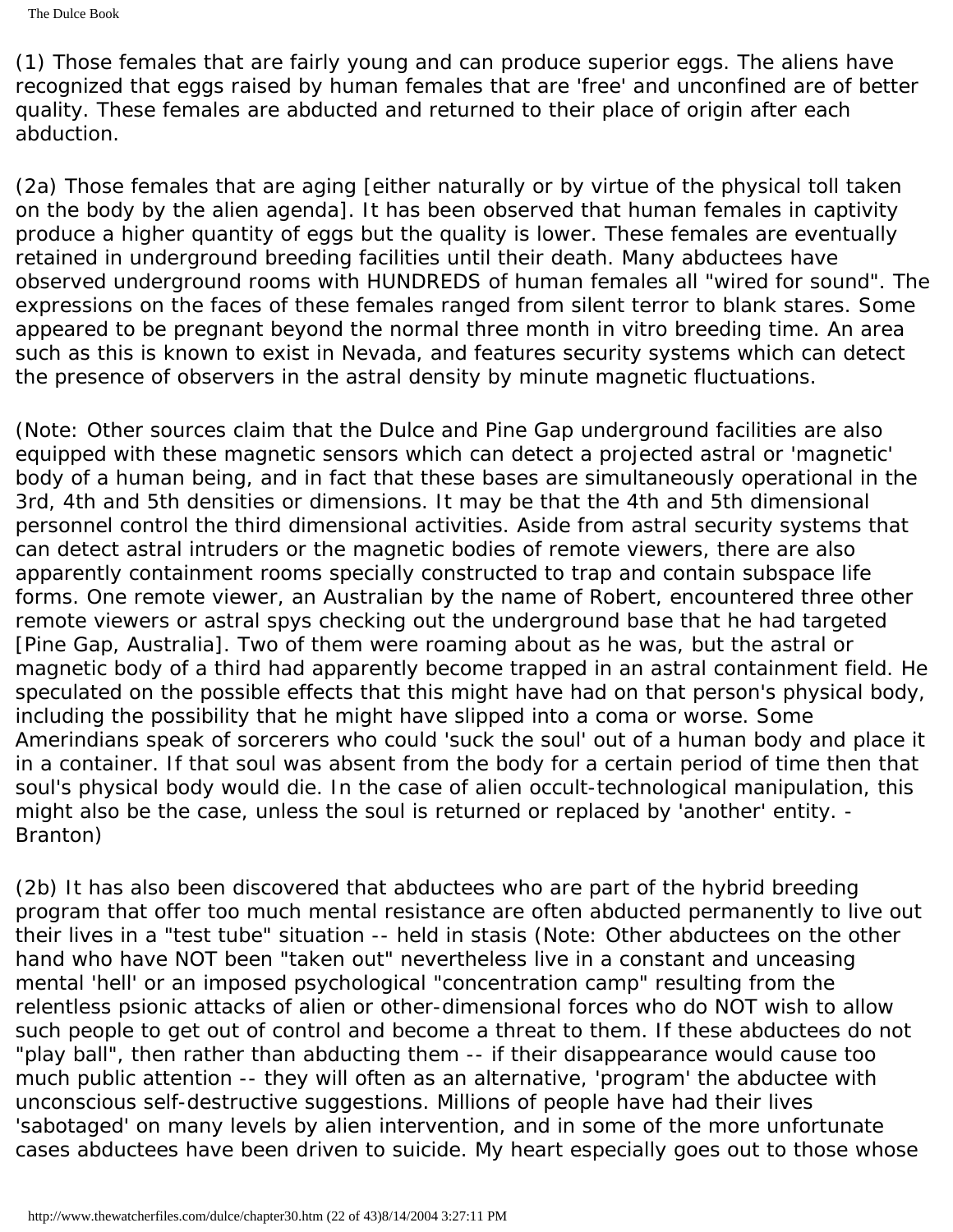lives are being sabotaged, manipulated and victimized by alien forces who are not consciously aware of their abductions. THESE people are probably the most desperate of all victims of alien manipulation. - Branton).

## THE ABDUCTION OF CHILDREN:

The Greys seem to spend more time being afraid of humans than disliking them. They prefer to subdue humans and take what they want from them in the form of biological products or energy frequencies (Note: They are energy vampires, ever siphoning-off the VITAL energies of their victims in order to feed or energize themselves. - Branton).

...The Greys have the ability to extract knowledge and sensory information from the brain of the human and make use of that information when mentally controlling the consciousness of the human. This information may be woven into a scenario which is specifically geared toward modifying the behavior of the human... It is estimated that at least ten percent of the human population is regularly and systematically abducted by the Greys and other species. That number has been steadily rising as time goes on.

...Children are sometimes abducted and never returned to their point of origin. The Greys may abduct a human child and raise them in their own environment to eventually become a manipulated human that they can use for their own purposes. Reptilian aliens are known to be carnivorous. It is also known that as far as humans are concerned, they prefer human children to adults. The bodies of human children are relatively uncontaminated with tobacco, alcohol, and other substances that are distasteful to that species. Research indicates that human children are being collected and stored by some species for that purpose.

...The probability of the children being returned in good condition by Reptilian based species is much less than with the Greys (Although the Greys are also reptilian-based, but less obviously so. - Branton)... the Greys feel they have nothing to physically fear from a child. The Greys are generally paranoid of adult humans and will, in most cases, automatically seek to induce paralysis without consideration for the temperament of the individual human adult. Children are seen by the Greys as future targets of biophysical manipulation as far as their identity as humans is concerned.

## HUMAN ACTIONS THAT HAVE HALTED ACTIVITIES OF THE GREYS:

(1) Researcher Clifford Stone on one occasion recieved word of an impending abduction and rushed out to the site in his car in an attempt to interfere. As he reached the site, he saw the Greys dragging a little boy away from a station wagon into a waiting disk. Stone, with incredible presence of mind, rushed into the disk with a can of hairspray and a lighter and burned the Grey that was holding the child, grabbed the child and ran out. The disk took off immediately and all was well...

(2) On one occasion, an abduction occurred on a farm in the southern United States. The farmer, who had a rigid and strong belief structure, perceived several Greys hauling off his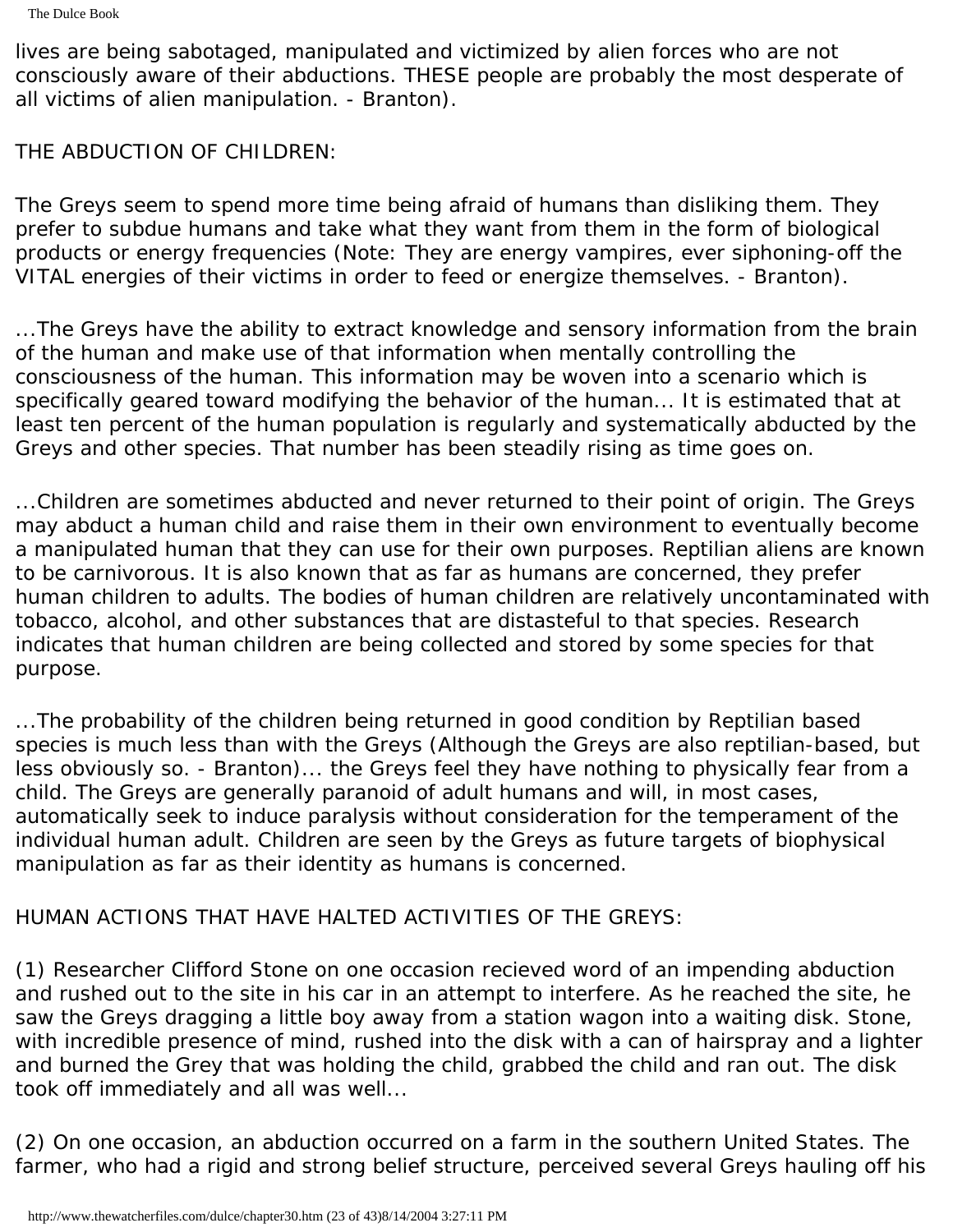young son. He yelled at the Greys, "Stop! If you don't stop my God will crush your ship!" The Greys halted, glared at him, let the boy go, climbed into the ship and took off. The point is that the human could believe anything strongly enough and as far as the Greys were concerned, it would be fact. The Greys, having a group oriented mental structure, cannot process policy decisions without consultation with Greys higher in their social hierarchy. The result can be confusion when they are faced with events that they don't expect. They will often cease operations until a decision is made. It seems to be an inherent operational 'weakness'. (Note: There is also something to be said about the aliens' fear of Divine Intervention. If indeed the Greys and Reptiloids are physical beings that are largely incarnated by subspace entities akin to rebel angels as some accounts suggest, then a sudden reminder of the Almighty power of their ancient foes -- the Supreme being and his angels -- might be enough to cause them to stop in their tracks. - Branton)

#### UNDERGROUND UFO BASES AND WAY STATIONS:

UFO's are using the area near Calvert, Texas as a base or way station. Caverns exist beneath farmland on the outskirts of town. "There is a complex network of Caves and Tunnels which connect somewhere underground. A check of geographical survey maps will show that Calvert is built directly on top of a fault line which zigzags for miles in all directions."

The ranchers and farmers in this area have reported hearing peculiar noises coming from deep beneath their feet. "Individuals living five or six miles outside Calvert have repeatedly been driven out of their homes into the cool evening air by the sound of generators. It appears to them as if a steady droning noise is originating from all directions but is loudest when ears are placed to the ground."

This bit of information has led me to conclude that UFO's operating around here have established bases for themselves far beneath the Earth's crust...

## UNITED STATES GRAVITY ANOMALIES MAPS:

Perhaps the most widely referenced area that allegedly has a base is 2.5 miles northwest of the town of Dulce, New Mexico (another major extension of this massive base seems to be south of Dulce. - Branton). The area is normally referred to by researchers and abductees alike as DULCE... Over the past 10 years, A LOT of data has come in about this facility.

Many of the underground bases are adjacent to large underground cavities, many of which are known by both the public and the military forces. All large underground cavities affect the gravitational field strength in that area, and they all can be located through an examination of a Gravity Field Anomaly map obtained through the U.S. Geological Survey. The average field strength is about -100 to -150. The field strength over these large cavities seems to vary from -250 to -400. Check it out. Relate these areas to areas of sightings. Viola!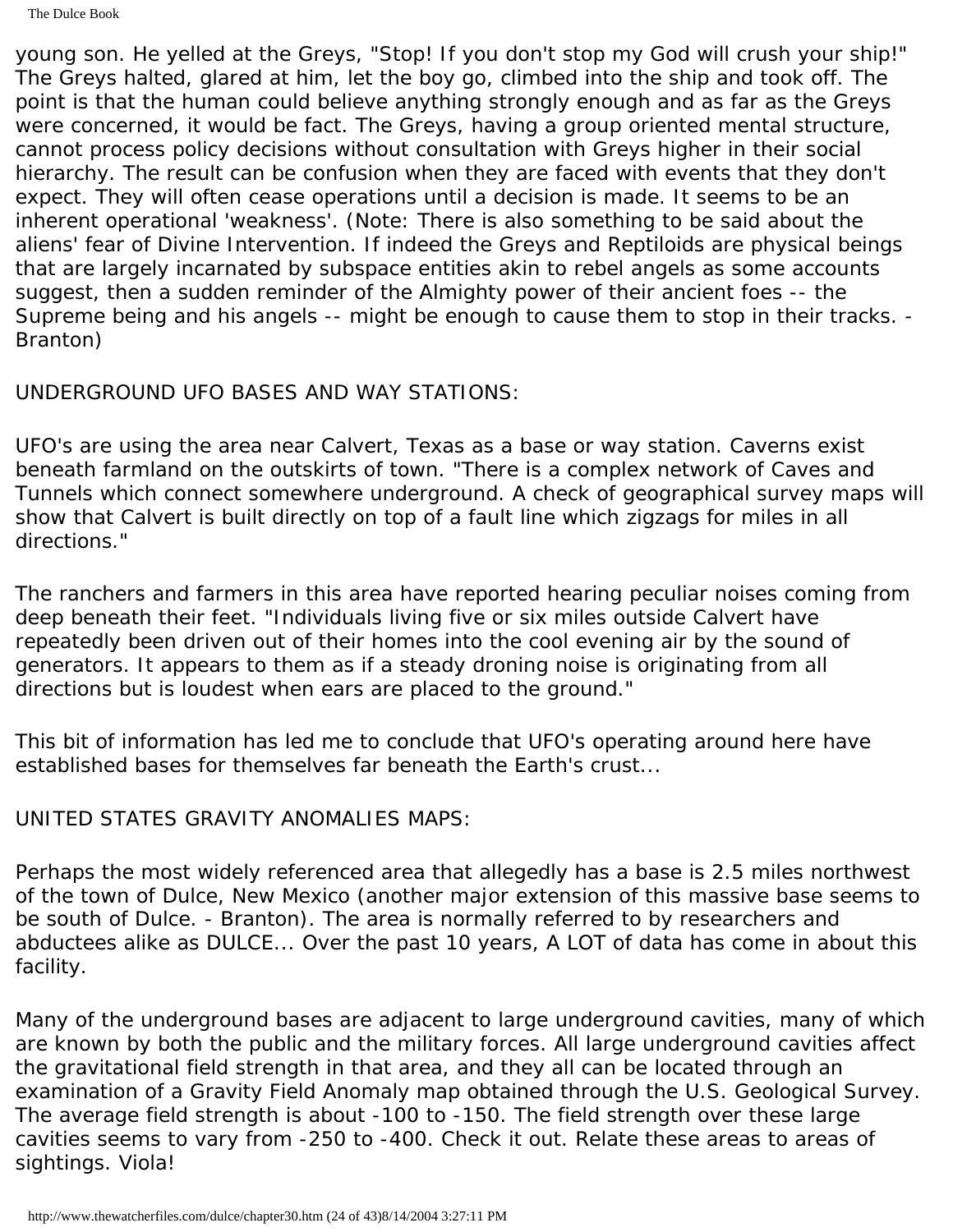#### AN ABDUCTEE REPORTS UNDERGROUND FACILITIES:

We have some sensitive areas in Kansas just reported. Wichita -- UFOs seen, military black helicopters seen. Also a report from a military man from Ft. Riley. He has seen UFOs and not been allowed in certain areas of the base. [There is also] talk of UFO abductions of military men & their families. Cannot confirm this at this time because the man and his family suddenly disappeared. My best friend of over 15 years has not contacted me since they reported the information to me! So Kansas is definitely a concern for me personally.

THE DULCE BASE:

Many of the early underground facilities belonging to the Atomic Energy Commission in the 1950's were eventually turned over to projects relating to alien technology. Most apparently were added on to by the forces that occupied them...

Residents of the [Dulce] area report that a certain section of road around Dulce Lake has been the site of several accidents. It is said that drivers report that they see a straight stretch of road where the road apparently curves. Elders of the local [Jicarilla Apache] tribe report that when they walk by this area they have a similar visual problem. Some of them have even fallen into the lake because of this. These same Elders refrain from discussing the animal mutilations. One interesting fact is that the Jicarilla Indian creation myth says that they emerged from underground...

(Note: Could this be an area containing time-space distortions? A similar area reportedly exists just south of the mid-point between Lakeport and Hopeland, California. Major timespace distortions have been detected there between these two. Many residents of that area have also died under mysterious circumstances, there have been reports of ancient caverns and tunnels with 'stairs' leading downward, several cars including government vehicles have disappeared along that stretch of road in the past, photographs of quasiphysical beings have been taken, strange voices from 'no-where', large black automobiles which disappear into cliffs have been reported, and strange beings stalking the area at night. The time-space distortions involve certain areas where, for example, an object that 'appears' to be 100 feet away may turn out to be a mile, and vise versa. Other areas where time-space distortions have been reported include Sedona, Arizona; the mid-point between Arkansas and Missouri; an area in or around Lake Ontario, Mt. Shasta and the Mojave desert in California; Montauk, Long Island; and of course the 'Bermuda Triangle' region, just to name a few. - Branton)

A recent field investigation of the area adjacent to [Archuleta] Mesa proved to be difficult. Researchers were confronted by several small hovering spheres that had some sort of electronic emission that made them all violently ill.

Activity in the area of Dulce, New Mexico began almost at the same time as the Roswell crash - 1947. Studies of the area have confirmed that summer troop movements occurred every year after 1947 for quite some time. The construction of a road into the area was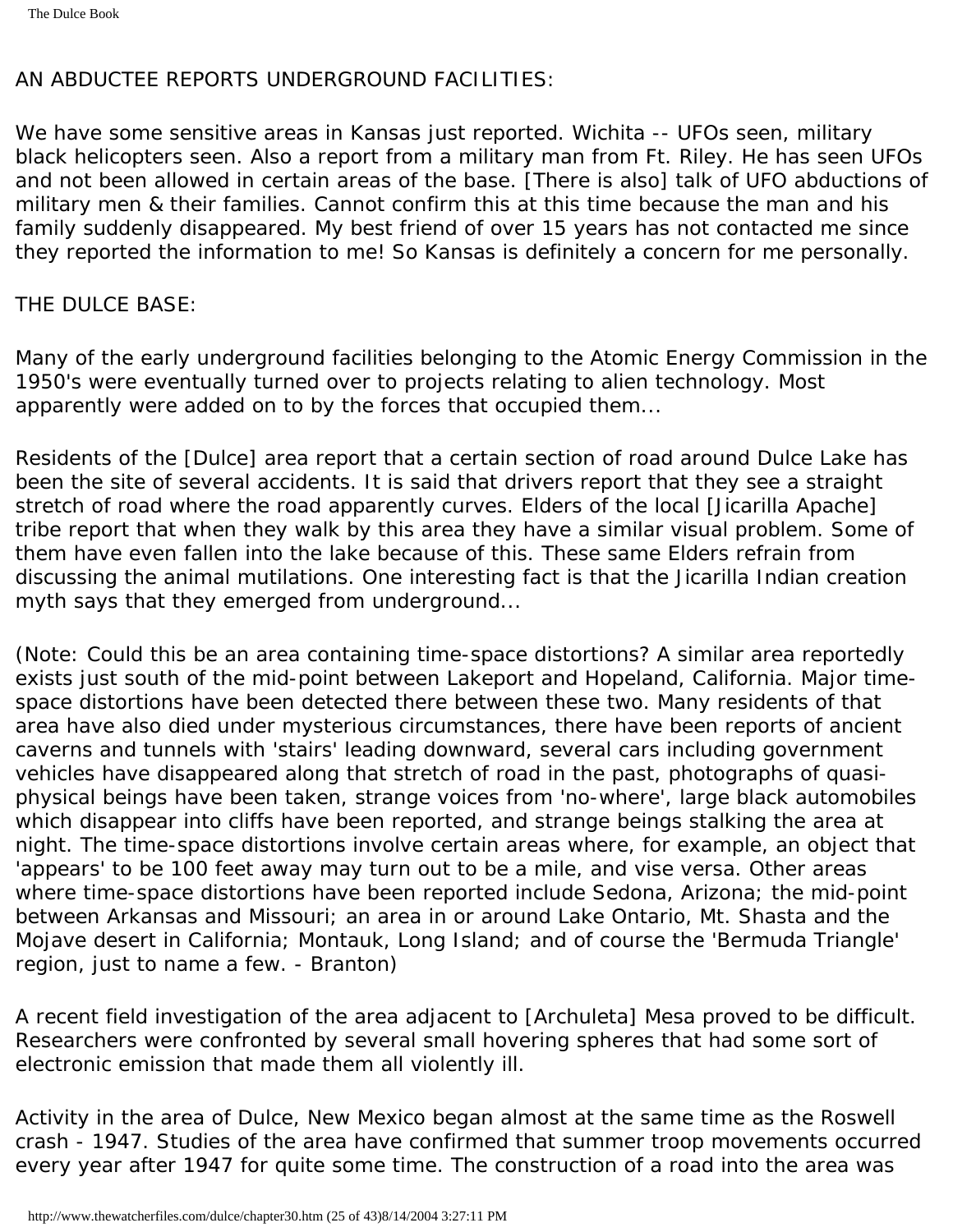done, and trucks went in and out of the town. Later on, the road was mysteriously blocked by the 'military' and destroyed...

Since the initial activity seemed to occur in the same year as several disk crashes, one might wonder why the military would be carrying on a large construction program of this nature, especially since it occurred some 12 years before the famous RAND CORPORATION conference on Deep Underground Construction, which occurred in 1959.

They might have discovered information about the base from analysis of the crashed disks or the reptilian-based entities they found on board. It is possible that this facility was functional earlier than 1947. We do know that the base was made in stages using ALIEN technology. Most everything in the base is controlled magnetically. Even the illumination is magnetically induced.

What we do know is that the upper levels were built AFTER the lower levels. In other words, a U.S. base was built ON TOP OF a pre-existing alien base. This is not the only location where this phenomena has taken place. There are indications that there are situations like this up at the Nevada Test Site and elsewhere. Deep sections of the complex are connected to [extensive] natural cavern systems...

We know that the base consists of a many-leveled cylinder with tunnels radiating out in several [5] directions. There are at least 7 levels. We know [through personnel who have worked there] that the first two or three levels are primarily US government personnel. We know that senators and astronauts have been brought to the facility and have been shown the first [few] levels. The facility appears to be a state of-the-art cryogenetics facility and laboratory...

Level 7 is where human children and adults are stored as a source of biological materials. Remember the long ships in the series "V" where all the humans were stored? It's similar to that, but it is more of a production laboratory situation. Humans have been seen stored in clear cylindrical containers over 6 feet in height, suspended in a yellow or amber fluid - alive and conscious but unable to scream or say a word. [This has been] a common observation in this installation as well as in some of the other 26 installations in the midwestern US [containing similar facilities]...

Biogenetic research gained at Los Alamos, New Mexico was funded under the cloak of secrecy. It was combined with alien technology in the genetic sciences to produce expendable biological entities for use as the makers see fit. Cloning of humanoids is part of the natural progress of scientific development along the "service to self" lines; that it is going on there is absolutely no doubt. There is also no doubt that political figures in governments have been cloned and reproduced.

(Note: These replicates maintain the same 'surface' memories and identity of the 'original', which are electronically transferred into the clones mind via a mind-computer link, and the clone may or may not contain the original soul-energy matrix. However in most cases the duplicate is heavily implanted electronically in order to connect him/her to the alien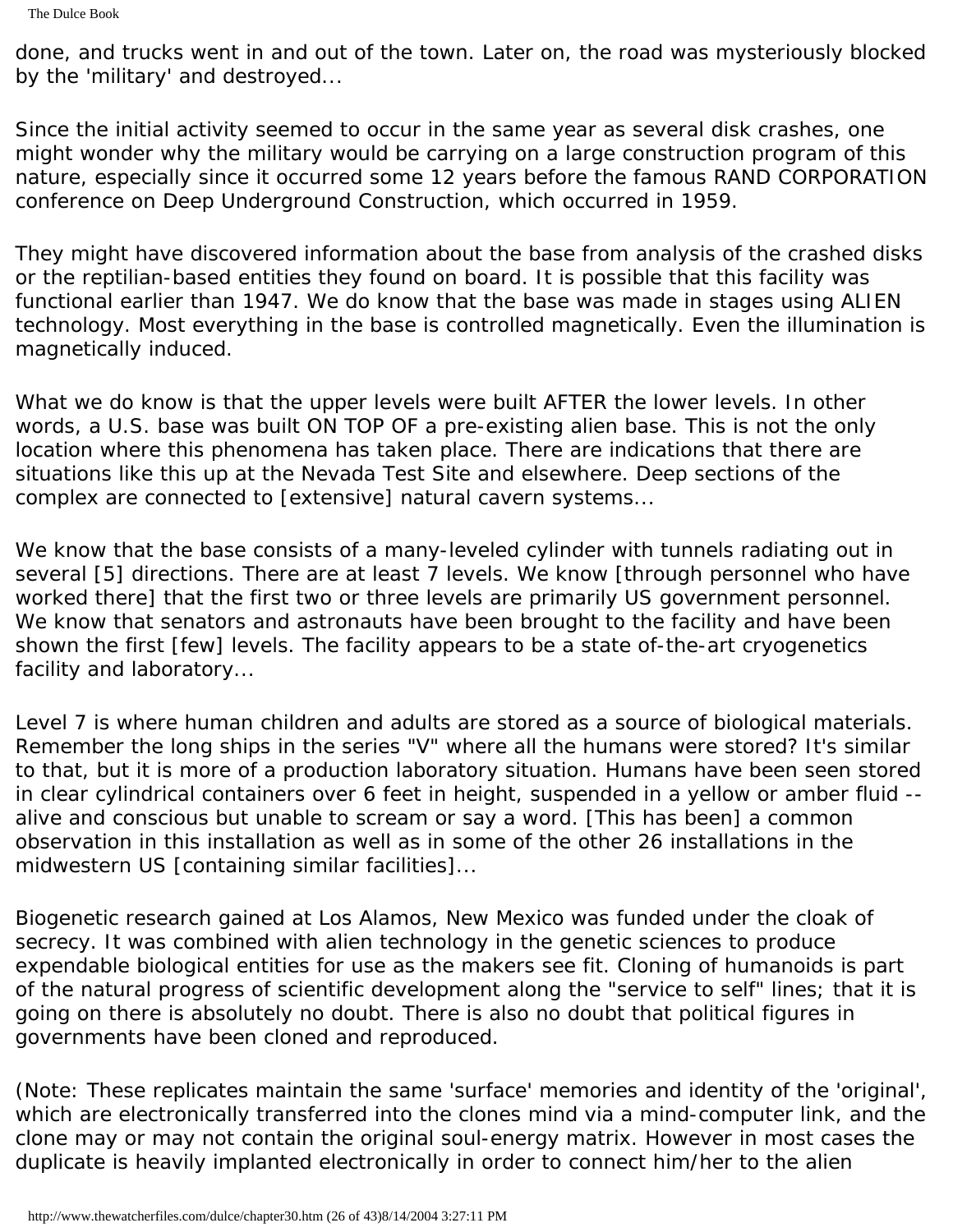collective on a SUBCONSCIOUS level, or on a conscious level IF the body is under the full control of an alien identity, as in the case of the notorious 'walk-in' phenomena. - Branton)

It sounds like the plot from a grade B movie, doesn't it? Well, what is more comfortable for humans to handle in the guise of science fiction is actually based on fact; the main reason that this problem exists to the extent it does is that it is all literally underground and covert.

Although the base actually has more than 100 exit points, including large air intake ducts near Lindrith, these exits and other areas inside the base are covered by cameras. Everything and everyone is watched and monitored.

In 1978, a small group of workers at Dulce discovered the true nature behind the facility and a resistance unit formed; a resistance unit is a touchy thing in a base that was estimated in 1978 to have a population which included over 18,000 alien beings. By late 1979, the situation led to a confrontation over the flash-tube weapons that [alien/human] security forces carried [as opposed to the machine-guns which US government-military forces had to settle for]. A lot of humans were killed. Members of the NRO's Delta Security team were among the casualties...

## KNOWN ACTIVITIES AT THE DULCE BASE:

The United States Government has maintained an interest in so-called "disposable biology" humanoids, to perform tasks that it considered too dangerous for humans. With the knowledge gained from work at Sandia and Los Alamos, along with knowledge gained by interacting with alien technology, the 'government' has achieved the ability to produce humanoids for this 'purpose'.

The abilities of the United States Government (although many would argue that it is the Executive-Industrial 'government' rather than the Congressional-Electorate 'government' that is involved - Branton) have been advanced enough [and this has been confirmed by witnesses] to instigate the same clandestine impregnation of human females in order to achieve 3-month hybrid fetuses, which are grown further in labs under alien technology. In other words, the Greys are NOT the only ones doing this to the population of the United States. The hybrids thus generated are products of DNA manipulation. Implants that function as brain transceivers are also installed, and are controlled through RF transmission [regular radio frequencies]. The network of hybrids was apparently put together by the Defense Advanced Research Projects Agency [DARPA] and include R.H.I.C. [Radio-Hypnotic Intracerebral Control] and E.D.O.M. [Electronic Dissolution of Memory] type controls, which were developed in the latter half of the CIA/NSA mind control programs of MKULTRA and MKDELTA...

A significant portion of the base is geared toward maintaining the survivability of the alien population. The main focus of these facilities appears to be acquisition and processing of biological materials in order to assure a supply of DNA and other biological materials for production of both aliens and synthetic lifeforms.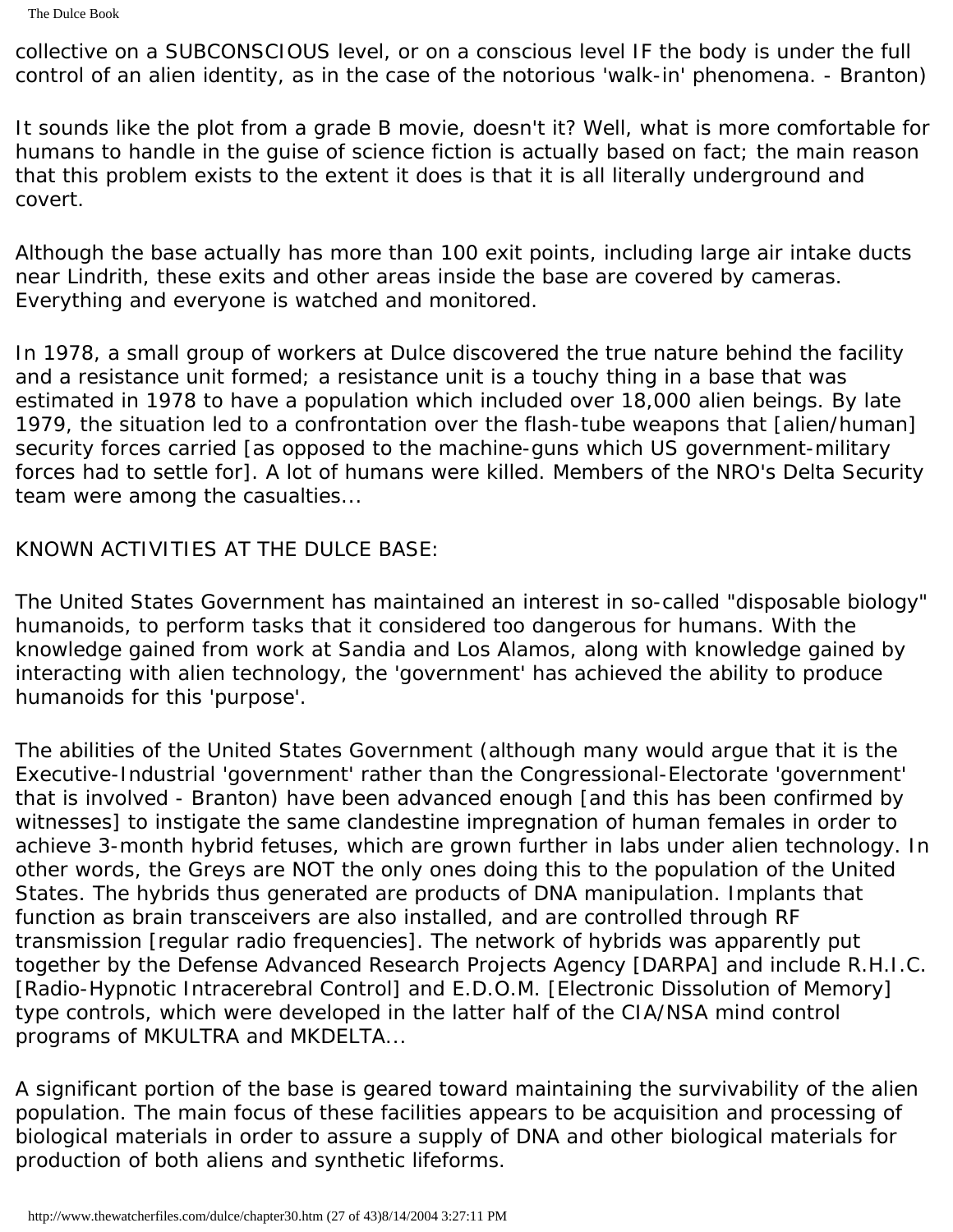Synthetic lifeforms are created with animal based tissue, which can take any form [genetically manipulated], including artificial neural matter. Alien technology permits the withdrawal of memory from a human being and the implantation of that memory in synthetic neural networks; other methods use molecular computers to simulate memory.

The humanoids created by these methods end up being slow and clumsy. They have relatively short life spans, typically about three years -- usually shorter. Humanoid lifeforms are also bred with standard human beings, producing hybrid lifeforms -- the desired result is to produce self-breeding hybrids to function on the lower end of another Master-Slave game for the alien species. Terrestrial humans are in the middle.

Terrestrial humans are also used for training purposes -- to train synthetics -- and to train themselves to perform duties imposed by their alien captors. Some humans are kidnapped and completely used -- right down to the atomic particles in the matter that forms the body.

Terrestrial humans are also treated with various mind control techniques, such as the Orion method of hypnosis [techno-hypnosis + drugs-chemicals + stress-repetition] and used to spread disinformation or distort information that will lead others astray.

The DNA acquired from animals and humans is altered and used to create lifeforms that grow to adult size in a matter of a few months, allowing for massive reproduction potential. Actual mixing of DNA types to create new lifeforms which are a hybrid between the human and non-human are done inside the fetus that grows inside a manipulated human female.

GROOM LAKE, AREA 51, AND THE NEVADA TEST SITE:

The Air Force has had a unit at Nellis [AFB] for several years; its name: Alien Technology Center. The first question is, do they think they are studying Mexicans? The center is rumored to have obtained alien equipment (via the Alpha-Blue crash-recovery teams operating out of Wright-Patterson AFB, Ohio? - Branton) and, at times, personnel to help develop our new aircraft star wars weaponry, etc. Yes, I know I sound crazy, but the rumor is awfully solid! The Alien Technology Center is for real. Something remarkable has caused the Russians to suddenly want to play ball, and I personally believe this could be it. Sure, it sounds strange, but the most advanced known airplane in the world today [SR-71] was secretly flying in 1963-4. Do you really think our best, 23 years later, is the F-16?...

[In reference to the GROOM wars of 1975 and the DULCE wars of 1979, John Lear stated in a Nov. 25, 1989 interview]:

"...I know one of the families of one of the people that was killed -- Dr. Gary Henderson, who testified before Congress. He worked for General Dynamics, and in 1979 [the year the Dulce Wars began] he disappeared off the face of the earth. He was involved in that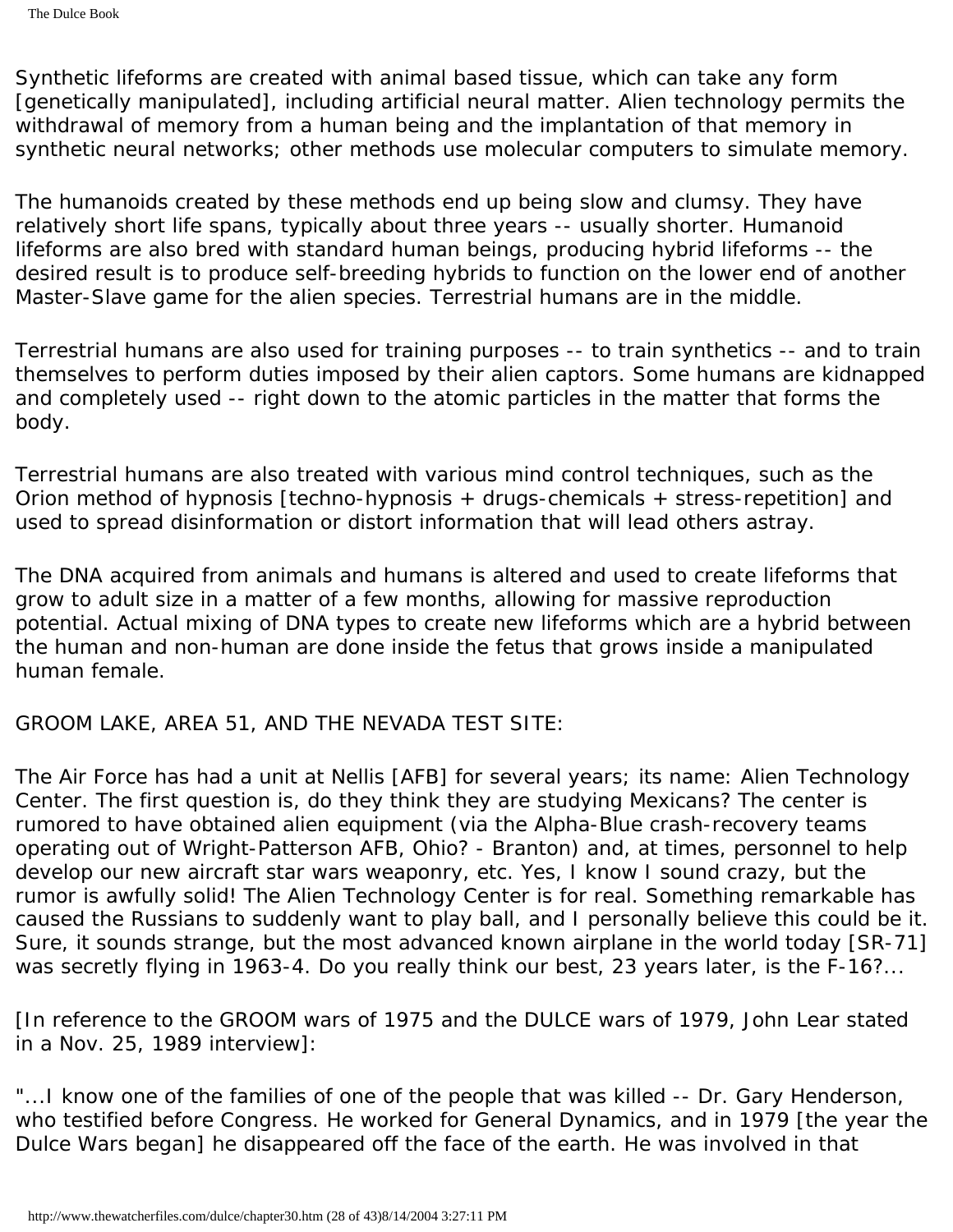The Dulce Book

division of General Dynamics which deals with UFOs. We looked for him and found out that he had been attached to a Top Secret detachment that was stationed up at the Test Site. He was one of those 44 scientists [who were killed or captured by the Greys?]. The government has a way of going to families and giving them money to "help them over" their problems...

"Apparently in the late 1960's we made a deal with whoever it was that we would recieve highly advanced technology [from] in return for covering up the existence of the aliens and what they are doing. We thought that we would get advanced weaponry that we could use against our enemies, but in fact it turned out that we did get a lot of technology that was non-weapon oriented. These scientists were working at a highly classified facility, and in 1979 they collectively came upon information which indicated that something really really bad was going on. What is was, specifically, I do not know. Maybe they found out about the AIDS plan. It became necessary for the aliens to eliminate these 44 scientists. Whatever it was that happened, 66 Delta troops were sent [to find the scientists] and ended up being killed along with the scientists. The document my friend read was dated 1981, and that's all I know.

(Note: Other sources claim that 100 special forces were sent in. Of these, 66 were killed and 44 escaped, and the scientists -- an undefined number of them -- were not saved. However this was apparently one of several military assaults that have been directed against alien underground bases over the years with varying degrees of success. Most of the major military actions however seem to have centered around the Dulce base. According to Col. Steve Wilson, director of SKYWATCH INTERNATIONAL, several attempts have been made by certain intelligence agencies to "take out" the Dulce base ever since all but the most die-hard mind-controlled fascist human collaborators were forced out of the base following the beginning of the Dulce Wars. However all of these efforts to take back control of the base from the aliens have failed. I would personally think that all future attempts will CONTINUE to fail, until American citizens as a whole are allowed to be a part of such an action against this base and in fact the entire "alien underground", and unless such an action has the full and conscious backing of Congress and of the American people. - Branton)

UPDATE ON CURRENT EVENTS: A PUBLIC BRIEFING GIVEN BY JOHN LEAR -- MAY 14, 1990., LAS VEGAS, NEVADA:

[Excerpts]: "...I'd like to talk a little about Dulce. The question is 'Is this true, does Dulce [base] exit?' I like to have four independent confirmations about whatever I look into. The fourth confirmation came in several months ago from an aerospace engineer who worked for the Air Force, mainly in designing aircraft and rockets. He was deeply involved in the Space Shuttle program. He said, yes, that in fact he had been at Dulce, that it exists. He visited the facility for something other than genetic engineering. The name that he knew it by was 'Section B' (Others, interestingly enough, refer to the Dulce base as 'Section D'. Could Lear have mis-heard his source, mistaking 'B' for 'D'? - Branton). So Dulce does exist. About six months ago, Gabe Valdez' brother found some of the above-ground ventilation shafts for the base on the top of Mount Archuleta. They were going to wait until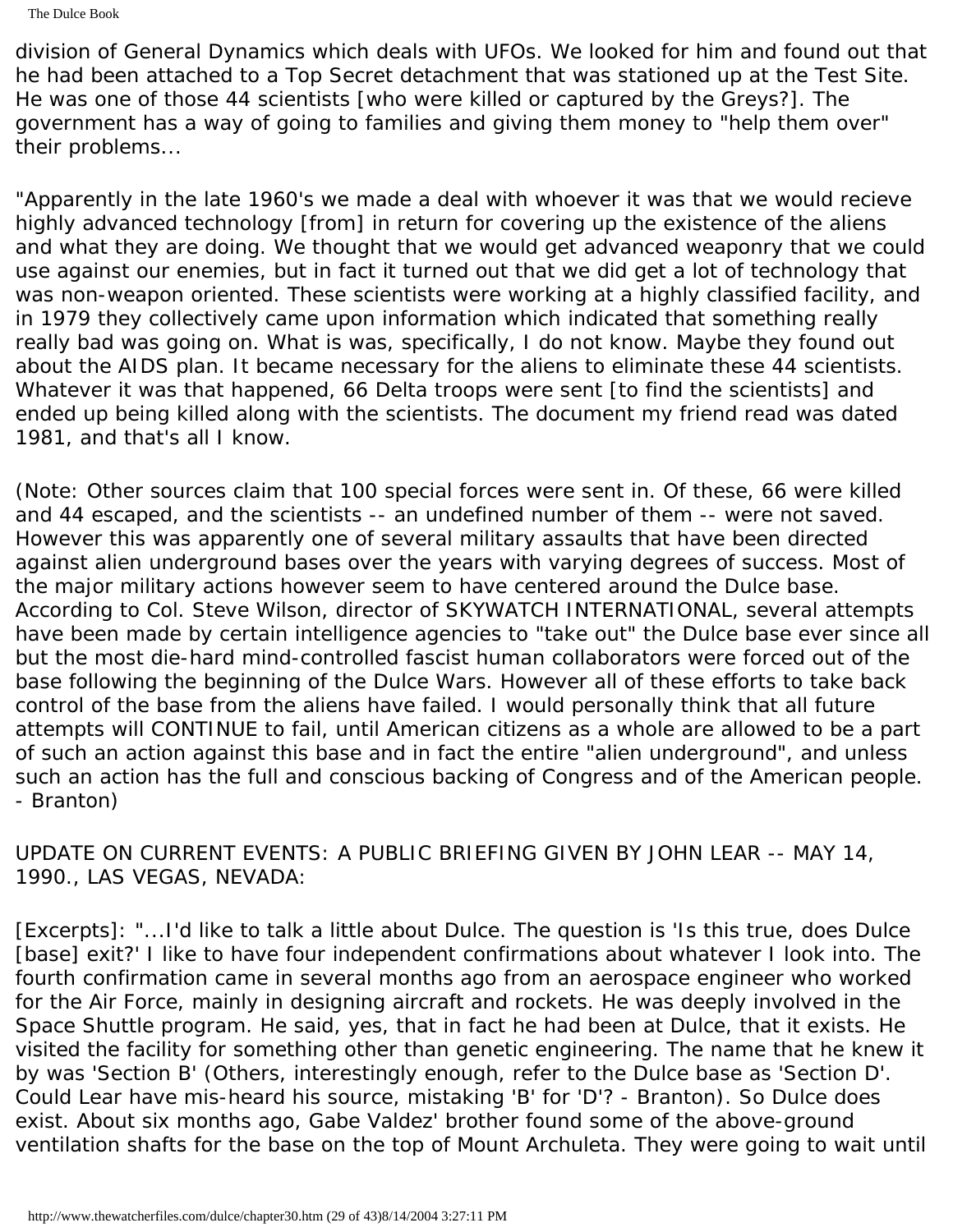The Dulce Book

the snow clears, which is just about now, before attempting to investigate further. I understand that the ducts were rectangular, horizontal, and about 30 feet wide. One of the guys that worked on the Meier video did some very sophisticated frequency analysis of the area and he said 'whatever is under there puts out [the] energy of a city the size of New York'. There's all kinds of stuff going on under there. That's the update on Dulce...

"The aerospace engineer that I spoke of confirmed that Dulce existed and that we do have a base on the Moon. I have several other sources that confirm the base on the Moon. They go there regularly. I don't know what they do there, but it does exist. He also confirmed the existence of the base on Mars. It's already there...

"I went to a very interesting talk by Bill Hamilton, who's here tonight, and after the talk we went on a very interesting mission to check out the Lockheed 'skunk works' near Los Angeles. This skunk works have done a lot of secret work. As you've read in the papers, they're moving Lockheed to Georgia to do a lot of the work down there. They are also closing down the plant at Burbank, saying that they are going to move it down to Palmdale, but we think they are moving operations to the Tehachapi Mountain area, where there already is an underground facility in the western portion of the Antelope Valley. There was a lot of activity going on there. We think that saucer craft are being produced at this underground facility using other types of technology. Bill is here today and brings the information that the silo doors at this so-called 'Tehachapi Ranch' have been seen to open and a saucer shaped craft has flown out of it...

"I got a call from Linda Howe a couple days ago, and she told me that there was a discussion by VP Quayle about reorienting the SDI toward shooting down an incoming asteroid and that it was in a paper. She's supposed to send me the article. But what is interesting is that we've heard this story for the last two or three years about an incoming asteroid. It's obviously under intelligent control, it's putting out radio emissions. Supposedly it's on the edge of the solar system now, heading this way. I have at least three confirmations that it does exist. The code name is supposedly Wormwood (Note: According to a message sent to Art Bell at http://www.artbell.com, a former Vatican employee discovered an encrypted file deep within the Vatican's computer center along with signs of a direct link between the Hubble Space Telescope and the Pope. The file apparently dealt with the Hale-Bopp 'comet' and its unusual 'companion' that was photographed by Chuck Shramek AND CAN ALSO BE SEEN in a leaked Hubble telescope image, a file that was titled 'WORMWOOD?'. The Vatican was apparently very concerned about this approaching 'comet' which had made inexplicable course changes as if it were intelligently controlled. The snooping around by this Vatican employee was discovered, however he made a clean getaway and has never been back. Shortly after he went on the run, he claims, several members of his family began to die in mysterious 'accidents'. - Branton).

"One of the [other] confirmations came from a friend of a guy in the CIA. They were out one night and the CIA guy was drinking heavily and was very depressed. His friend asked him what the matter was, asking "is it the thing that is coming in from space?". The agency guy dropped his glass and said, "How do you know about that?". That's one of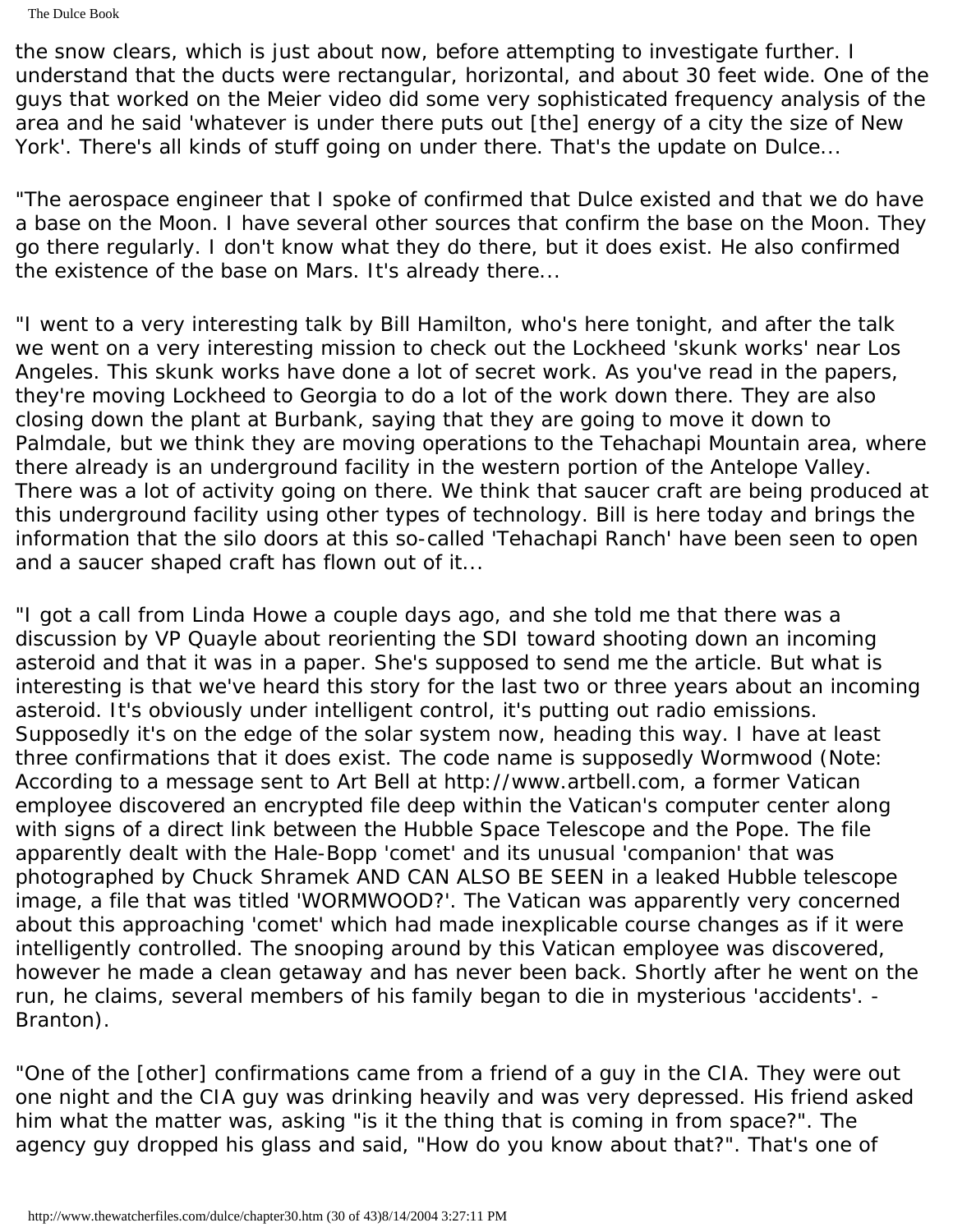them. If we are reorienting SDI in that way, that opens a lot of questions about what is going on."

#### NAVY TECHNOLOGY:

An engineer from Lockheed hinted at developments when he said that 'they have things on the Nevada Test Site that would make George Lucas drool.' All advanced air vehicles are manufactured in coordination with General Electric, Boeing, Lockheed, McDonell Douglas, Northrop and other corporate military-industrial complexes in the underground 'skunk works', such as those in the Tahachapi mountains in California and other less publicized sites...

Several years ago, a fellow researcher was acquainted with a former Air Force warrant officer [who later committed 'suicide'] who used to fly a YF-12 aircraft in the Pacific. At one point he encountered a teardrop-shaped craft during a flight. Later in his career, he became involved in highly classified technical work. Before he became despondent enough to commit 'suicide' [?], he revealed the following:

(a) In 1969, there were 60 B58 Hustler aircraft kept in an underground base that had an underground runway which ended in an opening to the surface. Each of these 60 aircraft carried a COBALT BOMB strapped to the bottom of it. (Note: If an H-bomb is a thousand times more destructive than an A-bomb, and the Cobalt bomb -- which most mainstream physicists consider to be a 'theoretical' weapon that has not yet been developed - surpasses the H-bomb to a similar degree, then we are talking about MAJOR destructive power to the point of causing TOTAL DEVASTATION on a scale of hundreds of miles rather than a few miles or tens of miles surrounding the impact zone. Hopefully such weapons will be used ONLY in interplanetary warfare in space and far removed from major population centers on earth, if at all. - Branton)

(b) In 1871, there were tests being conducted of a Gamma-ray laser [GASER] that would track and shoot down meteorites.

(c) Also in the early 1970's, this same Air Force officer was stationed at a secret base in Wyoming. The base security was so high that entry to areas was by photo and voice print analysis. An experiment was done there that probably counts as one of the most totally irresponsible acts performed by the U.S. government. Experiments were being done again on time-shifted magnetic fields. Remember that they have been working with this and elements of alien technology for decades. The experiment involved the actual detonation of a nuclear device inside a time-shifted magnetic field to see if any of the energy escaped the field. None did. In other words, these people deliberately sent the entire force of a nuclear explosion into time. No one knows where it went. One can imagine the potential damage that was created on the other side. It is possible that this act attracted other alien species wishing to understand who would have done such a thing, and this act might have been responsible for the premeditated disruption of other beings.

## IMPLANT TECHNOLOGY: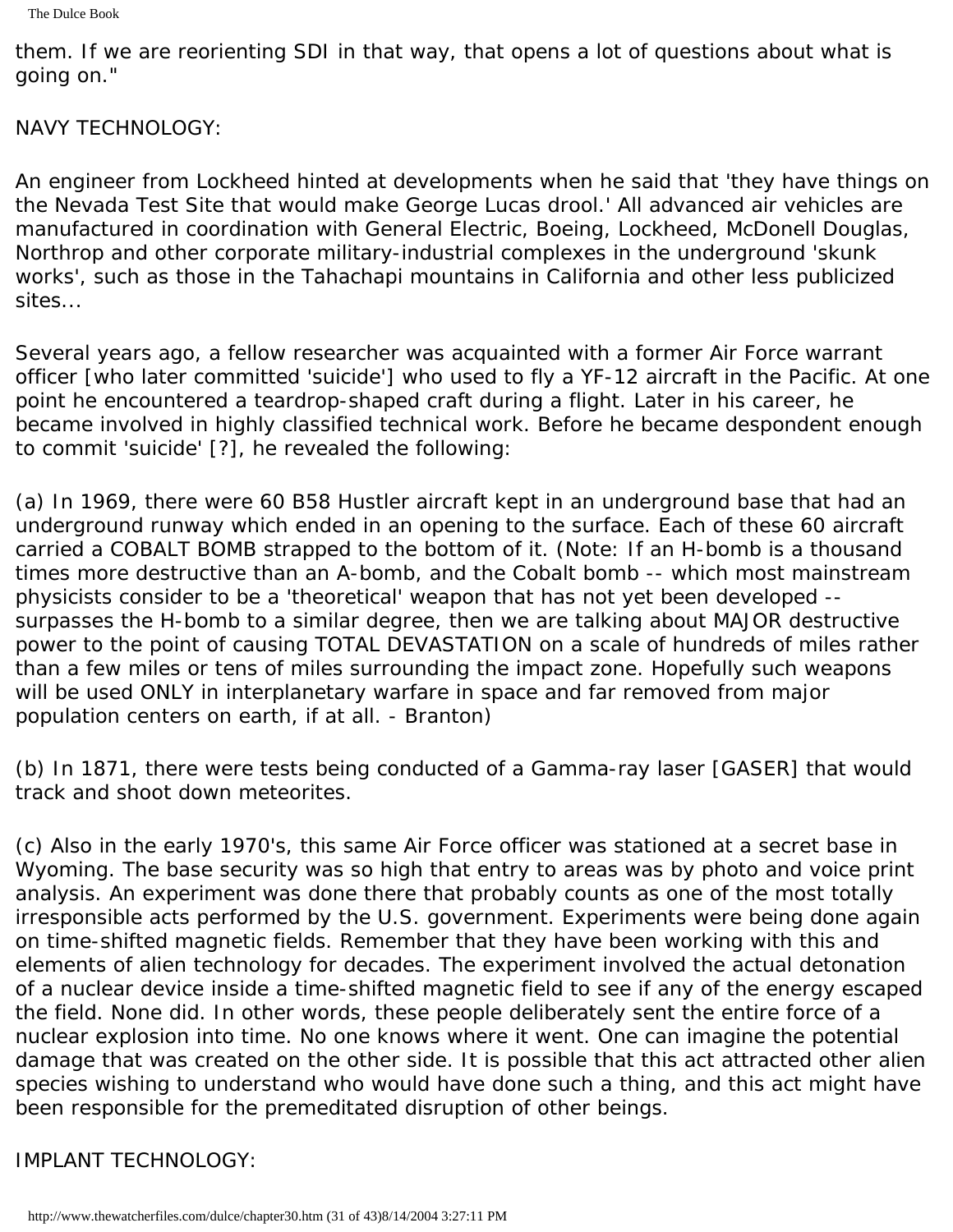Electronic space societies conditioned to war and destruction found a better way to win conflicts. Wars for territories became wars for the control of minds and entities, since it was learned that massive destruction is counterproductive.

Orion entities [several species of Greys and the Reptilians]...began an epoch of conquest and domination.

Occasionally, invaders would arrive on a planet targeted for colonization only to discover the presence of a primitive culture that had the potential of having tremendous psionic ability. Sometimes they would find their paths blocked by disembodied [otherdimensional] entities. They would employ electronic and psionic crystal-based weapons to drive away local denizens...

Since the original purpose was the conquest of the physical universe [which implies control of mind and mass-consciousness] it became necessary to create a more equitable system of prediction and control. The practice of implanting came into being as a method of population control. It was and always has been a political expediency...

Occasionally, a faction which opposes the invaders appears on one of the planets the Orion entities have taken over, in order to free the prisoners. They do this by giving them the technology or information which would make them free beings again. This creates a certain amount of instability in the un-stable and un-natural system which has been imposed on the planetary population. This is what is happening on Earth in 1990...

SOME ELEMENTS IN HISTORY THAT SUPPORT INTERACTION WITH NON-HUMAN ENTITIES, THEIR CIVILIZATIONS, AND THEIR TECHNOLOGY [Examples]:

-- Bolivian legends that go back some 5,000 years tell of the destruction of civilization in far-off times as the result of a conflict with some non-human race "whose blood was not red like ours".

-- The American Apache Indians tell stories of tunnels between their lands and the city of Tiahuanaco, and claim that their ancestors traveled for years by this route. The Indian chiefs also assured that the tunnels were "carved out by rays that destroy the living rock" and that the [tunnel] creators were "beings that live near the stars."

-- Many Central Asian legends relate to the Gobi Desert as being a great sea in remote times. According to Chinese sages, there was an island in this sea that was inhabited by "white men with blue eyes and fair hair", who... "imparted the arts of civilization to their fellow men, including the inhabitants of Mu, who attained a high degree of culture..." (Another account that I came across years ago -- although the exact source has been long forgotten -- spoke of human giants who also worked and lived among these 'blond' people on the ancient Gobi island. This island was connected to the mainland by large underground tunnels that ran in all directions from the central island-capital. -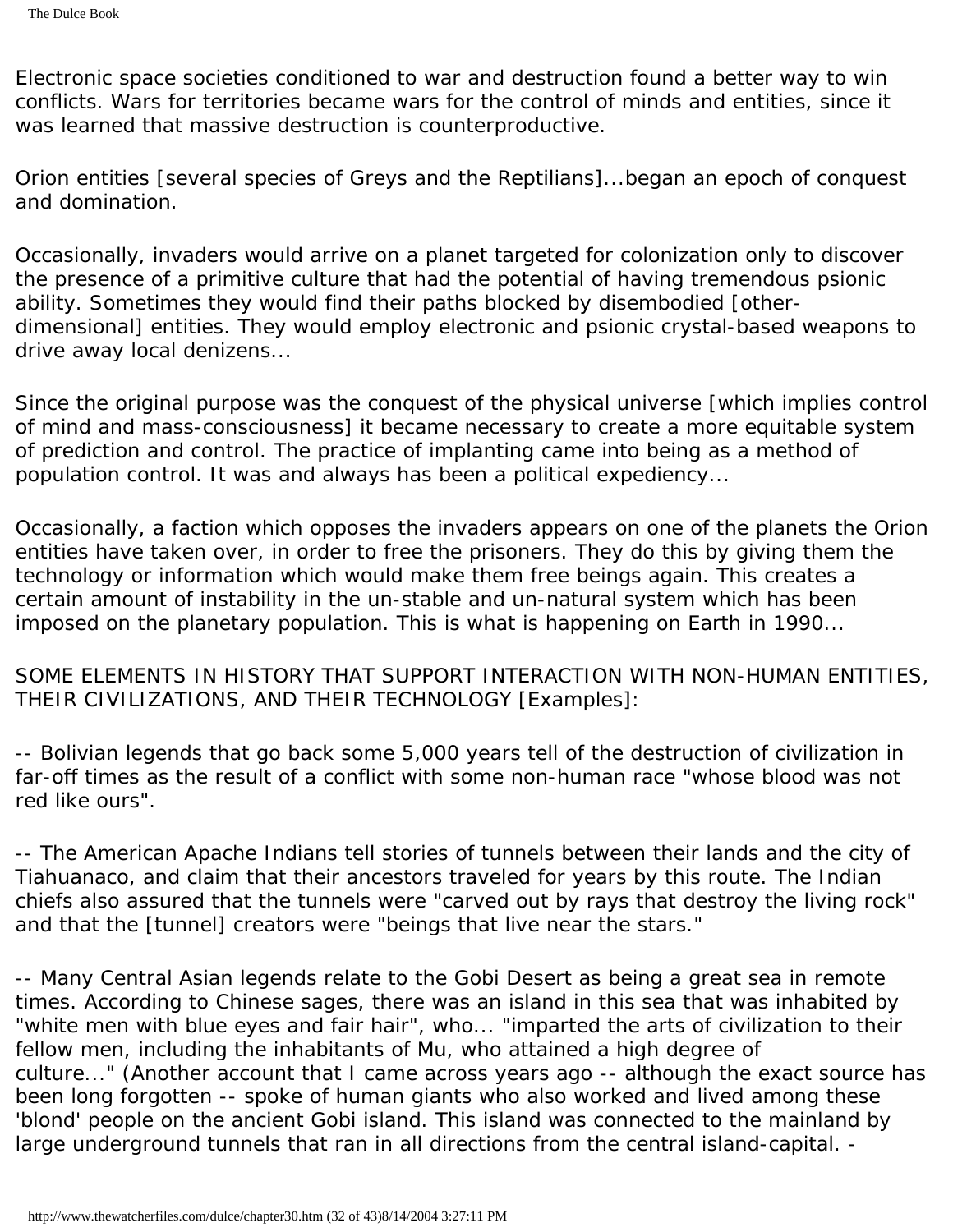The Dulce Book

Branton)

#### POPULATION CONTROL:

The creation of the mentality that produces chemical and biological weapons owes its source to alien influence. The appearance of global disease is also there. Between 540AD and 592AD the bubonic plague ravaged the East Roman Empire. Records show frequent aerial phenomena in conjunctions with outbreaks. Very often, plagues would be preceded by mysterious foul smelling mists, humanoids dressed in black, and 'COMETS' in the sky. A small list of plagues that were preceded by the above events:

Year Description

1298-1314 Large 'comets' seen over Europe.

1333 Plague commenced after a vile mist appeared.

1347 Plague epidemic in Europe. 40 million dead in 4 years [Note: this scenario happened every 10-20 years until the 1700's, resulting in the death of over 100 million people.]

1500-1543 26 'comets' recorded.

1556-1597 15 'comets' recorded.

1568 'comet' preceded plague in Vienna

1582 'comet' preceded plague.

1618 9 'comets' recorded.

1606 'comet' preceded general worldwide plague.

Through recorded history, there are also references to humanoids dressed in black. Their presence would signal an almost immediate outbreak of the plague. In 1559 men dressed in black were seen spraying an oat field just before an outbreak of the plague in Brandenburg, Germany.

(Interjection: One source, Steven Gibbs, claims that some of the 'Men In Black' are human agents under the control of the Greys who have the ability to travel through time-space. Also, sources who were involved with the 'Montauk' projects suggest that it is possible to travel forward and backward in time. Reverse time travel being possible yet one must be very careful not to try to alter a historical event, for THEIR OWN sake, not histories' sake. It would seem that all 'events' within the 'eternal NOW' are the products of all pastpresent-future influences which are brought to bear on each particular event. When all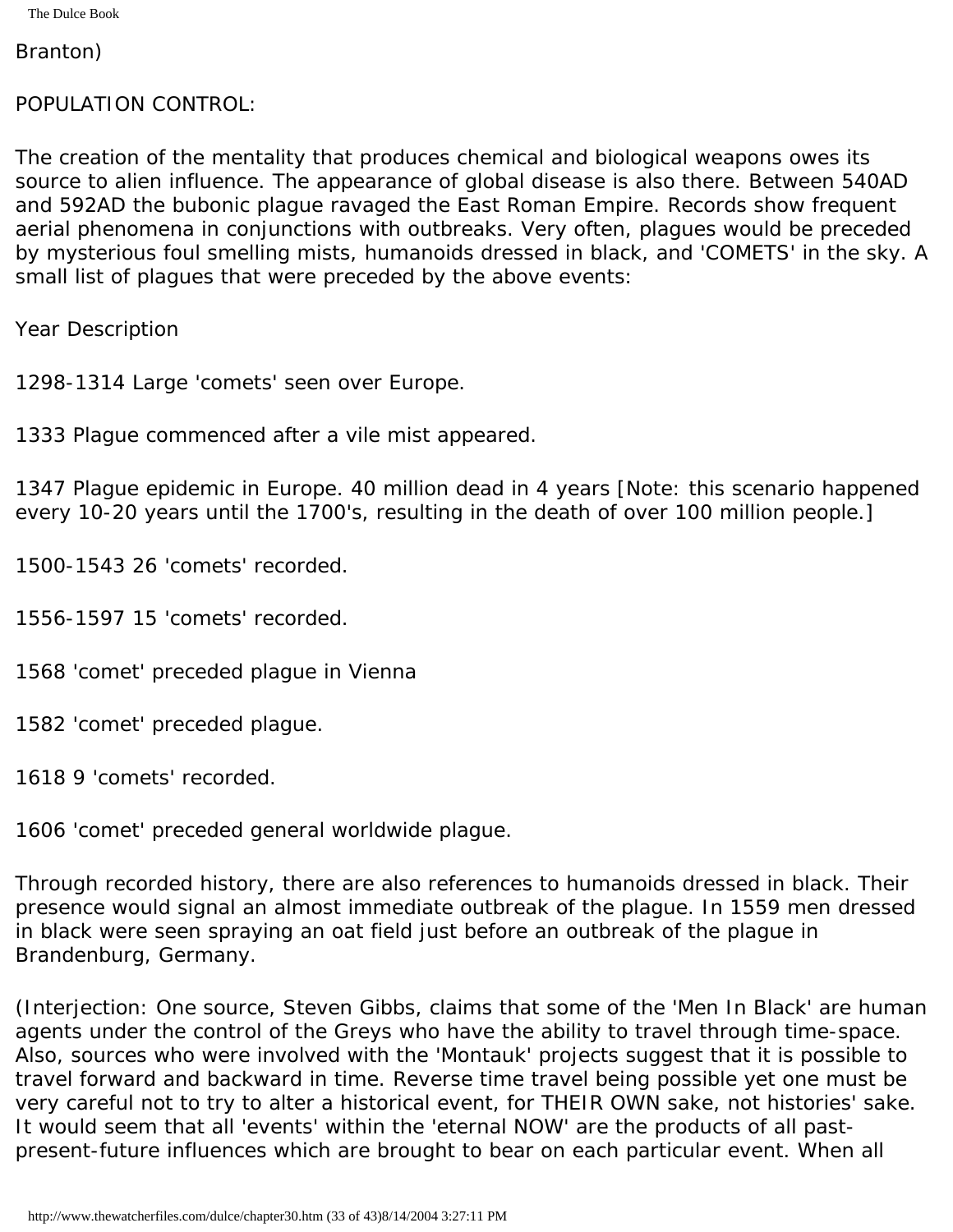The Dulce Book

past-present-future influences have decided the outcome of that event then that event it SET in the Timeline. Unless recorded history has been tampered with to cover up manipulations by time travelers, any attempt to alter an event that is set in time would proceed as follows, for example: An agent of a European secret society is sent back in time to kill George Washington as a child. He completes his mission and returns to the future. Absolutely nothing has changed. He goes back and takes Washington's life as a teenager and 'succeeds', and returns to the future only to find that nothing has changed. So he goes back and takes Washington's life a little later on -- say during his trials at Valley Forge. To the time-traveler it might seem as if he succeeded. At that point in 'time' General Washington might experience a nightmare of someone trying to kill him and wake up on a cold sweat. So from the time-traveler's perspective the General is dead, but this time he stays around to see what happens. Well at first things seem to go along normally, but the assassin will if he is attentive notice that 'reality' is no longer what it should be. Events and objects slowly start to become somewhat more 'fluid' and dreamlike, until his state of reality is seemingly somewhere between reality and a dreamscape. The time traveler in his attempts to alter an established event has simply been phase-shifted by the timeline into a parallel dimension, possibly a 4th dimension, as nature's simple method of dealing with a potential 'paradox'. He has become trapped-in-time within a localized quantum quasi-reality field. In this strange new dimension he encounters other timetravelers and other quantum-reality fields. As these various fields compete with each other, events and objects become more 'fluid' or more 'solid' depending on the combined psychic energy maintaining these particular 'fields' and the degree by which these quasi or virtual reality-fields are 'competing' with each other. The dominant thought form fields become more 'solid' whereas the weaker ones become less so. He has entered into an insane chaotic realm where multi-density thought-forms battle each other for dominance. Having been phase-shifted from the TIMELINE, he has become trapped in a THOUGHTLINE composed of quasi-solid psionic energy forms which are out-of-phase with the solid and tangible 3rd dimensional Timeline. In so doing he or the others 'trapped' within this alternate reality may encounter quasi-physical entities or denizens that are native to this etherial realm. Now the question is, could the 'Men In Black' who were spraying the fields as described above be time travelers trying to alter the past, or in this case 'establishing' a past event that already exists? The question would have to be asked: Just where is the line between MAKING the past and BREAKING the past, or that point where one has interfered with the timeline to the point that they are 'kicked-out' of the 3rd dimension and into a parallel 4th[?] dimensional existence? Is it possible for aliens or whoever -- who have been phase shifted from the Timeline -- to re-materialize themselves in the 3rd dimension? If they were able to 'establish' events in the past the Greys for instance might see a person in power and travel into his past, not to CHANGE his past but to MAKE his past. They would have to be very careful not to try and 'create' a past event that does not already exist. Just how they would know one from the other would be a major problem. They might manipulate that person on an unconscious level and prepare him or her for whatever purpose they had planned. Or in other words, 'plant a seed' in the past that would manifest in the future, yet without interfering the timeline. Montauk investigators have stated that it was discovered that in order to alter history one would have to alter the 'parallel' realities that were discovered as well. Could some of these parallel realities be other density realms where objects and events become fluid thought forms rather than concrete matter forms? If this is the case then trying to alter THOSE realities might be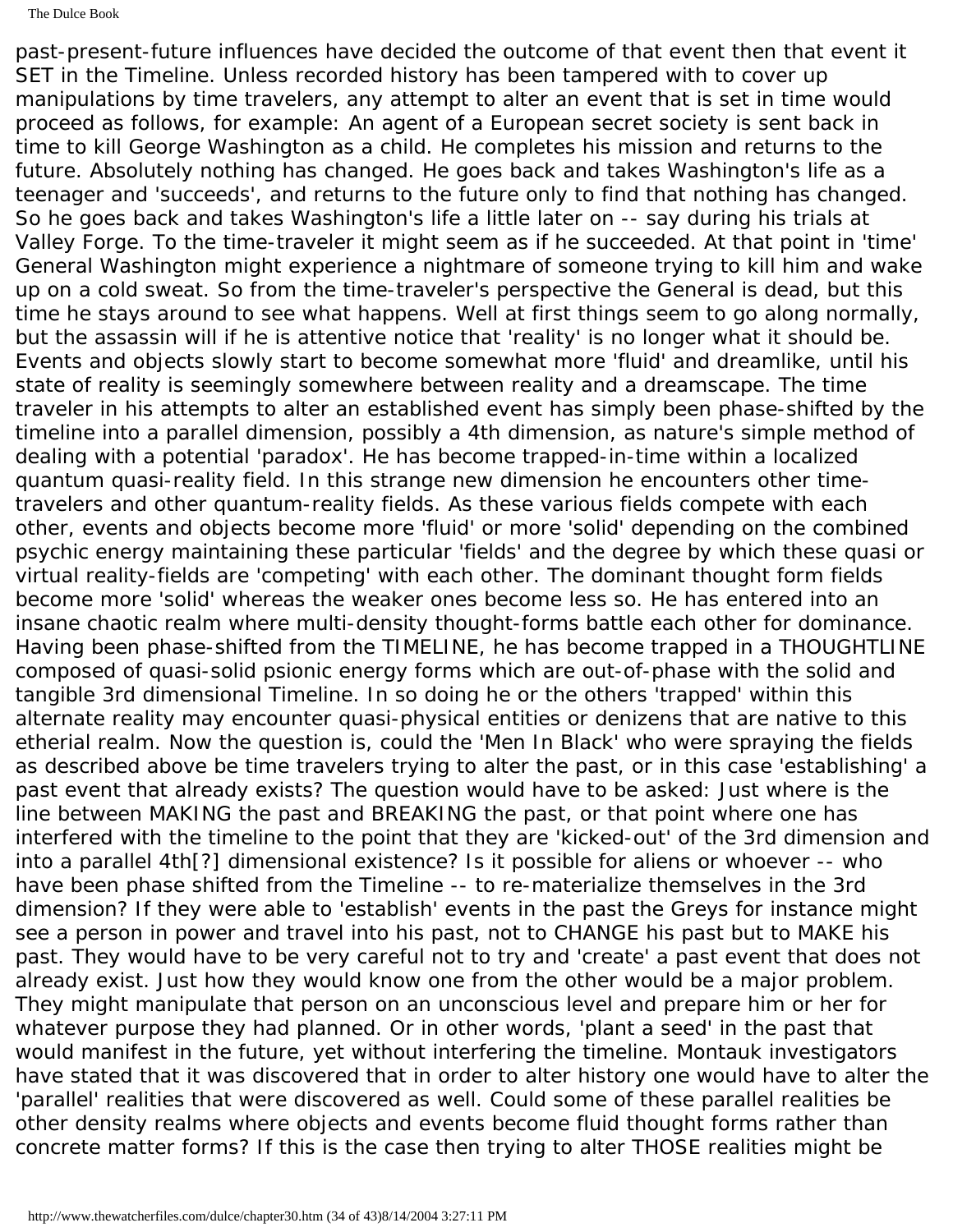about as difficult as trying to build a sand-castle with wet mud. It just can't be done. However, could manipulation of someone's past -- even if the Greys had to phase in and out of the 3rd dimension repeatedly in order to 'claim' what little "quantum territory" they could find in the past that had not been 'claimed', 'set' or 'solidified' -- explain why many members of MJ-12 and other influential people have experienced alien abductions and indoctrination from childhood? If the Greys or some other time-traveling force attempted to take control of or posses 'time' space along the timeline that is not 'occupied' or 'claimed' -- because THAT 'time space' is already generally being occupied in an otherplanetary, subterranean or phase-shifted setting. -- then in so doing they would not necessarily stand in the way of the mighty flow of the event-chain and as a result might not be pushed off into another dimension by trying to get in its way. Or if they were they might find ways of re-phasing back into the 3rd dimension. Instead, they might accept those events as being set and instead of changing them attempt to work with them, around them and through them to their advantage or for whatever purpose. They might try to change their 'future' by altering the past. For instance they could 'bury' something in the past and return to THEIR PRESENT and un-bury it. In this case they would not risk creating a paradox and thus phase-shift themselves into some other dimension, however they might use what they buried in the past to influence their present and future. So, regardless of the various ways by which the past might be 'manipulated' [as opposed to 'altered'], we in essence would not have a "TIMECOP" scenario of an infinite number of solid timelines, which would put an infinite strain on 'space' itself; but a "12-MONKEYS" type of scenario involving time-travelers MAKING the past rather than CHANGING the past through some type of multi-linear reality or the so-called 'eternal-now' quantum causeand-effect type of scenario. - Branton)

During the plague years, there was tremendous ethical decay among humans. There were attempts by various religious factions to eliminate others. There was an attempt by the [Roman] Catholics to eliminate the Jews. There was more genocide during this period than during the second world war. Genocide's during this period were often incited by GERMAN trade guilds, who were 'Brotherhood' [fraternal] organizations. The effect of the plagues were:

Plague + Inquisition + Genocide = Religious Apocalyptic Prophecy Fulfilled.

The Bavarian Illuminati and the Rosecrucians were behind MANY of the new [cultic] movements which appeared at this time...

REPLACEMENT OF HUMANS BY 'SYNTHETIC' PEOPLE:

There is absolutely no doubt that replication of humans is an ongoing process that has a part to play in the manipulation of events on this planet. Hundreds of individuals over the last twenty years have attested to what they have seen, both on alien craft and in underground installations... the synchronicity and sheer weight of corroboration from vastly unconnected sources is damning evidence that this is occurring.

A lot of evidence started to surface in the 1970's. A lot of it seemed to tie-in the idea that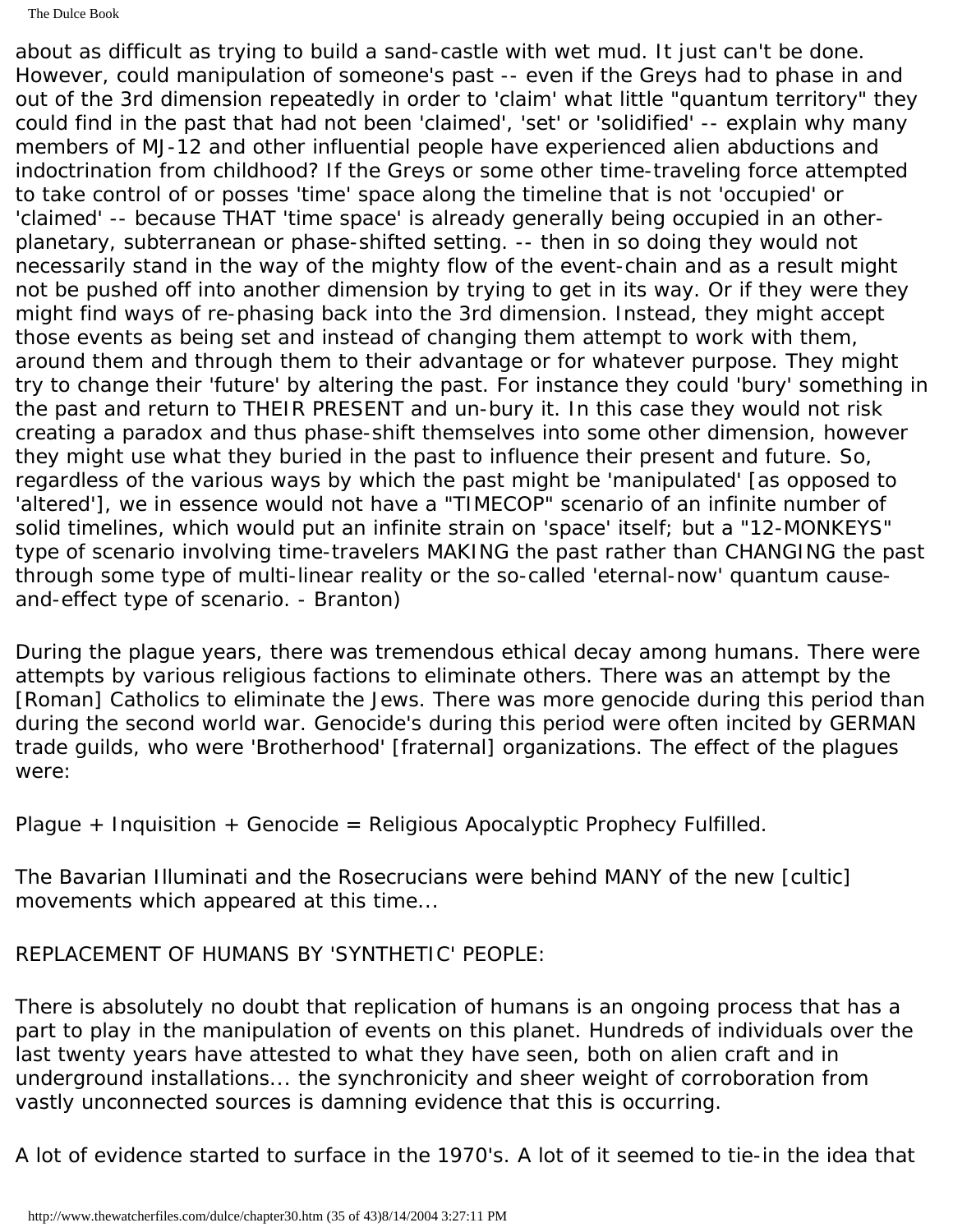The Dulce Book

political figures have been undergoing a process of duplication. During this process, the individual's responses, memories, and habit patterns are copied from the human to be duplicated. The original can then be preserved or processed into basic biological components. The clone will then function as the original, except that the entity is under alien control. There is also an apparent minority of cases where the synthetic duplicate's consciousness is directly replaced by an alien consciousness -- the walk-in... (Some abductees claim that in some cases the reptiloids will 'clone' a human body through timespace acceleration and transfer the conscious memory-matrix from the original body and into the replicated body for the sole purpose of 'consuming' the original body along with the emotional-chemical residue or vital energy contained therein -- emotional energies which have accumulated through a life-time of emotional expression. This 'emotional juices' within the physical body is considered a delicacy by these 'energy vampires' in a similar manner as was depicted in regards to the draconian gargoyle-like 'aliens' in the movie 'LIFEFORCE', although this movie admittedly took this concept to the extreme, however the concept of stolen vital-energies giving aliens power to shape-shift their molecular structure like one of the legendary 'wer' creatures did NOT originate from that movie. Also there is evidence of the post-mortem continuation of the "emotional bodies" of some people who have died under extreme emotional circumstances, where these emotional bodies linger around in the physical area where the traumatic death occurred as emotional 'shadows' imprinted on the atmosphere as 'ghosts' or 'specters'. These forms of emotional residue seem to also attract various types of malevolent alien and/or astral forms... explaining the often numerous connections which have been found between 'aliens' and 'poltergeist' or 'haunting' episodes. The aliens involved in such scenarios may be physical, nonphysical or as with the case of many of the 'Greys' -- malevolent nonphysical entities incarnating or inhabiting physical 'alien' bodies, whether these bodies are equivalent to biogenetically altered reptilians, or synthetic humanoids. - Branton)

In a walk-in situation, the alien consciousness could be 'used to' a biological matrix that provided three fingers on each hand, for instance. Having an organic body with five fingers could mean that there would be two fingers on each hand that would not be used normally, if at all. This idea was once expressed in the 'INVADERS' series on television, which was pulled off the air prematurely (I would suggest that aside from INVADERS... THE OUTER LIMITS and DARK SKIES are two other series' which are remarkably close to the truth, as some of 'us' perceive it. - Branton). Roy Thiness, the main character in the show, has had some experiences of his own relative to the theme of the program.

There are other factors that should be looked for. One of them is the EYES. There are three aspects of the eyes that have been mentioned: [In some cases] one eye is different [darker] than the other; the eyes are bulging [like cow eyes]; the eyes depict a blank expression. This is not to say that people who have this appearance are synthetics, but these are said to be [possible] indicators.

Another factor that is said to apply to synthetics is that they do not have a long life span. It is said that they do not function well beyond a couple years; some political figures have been said to have been replaced several times...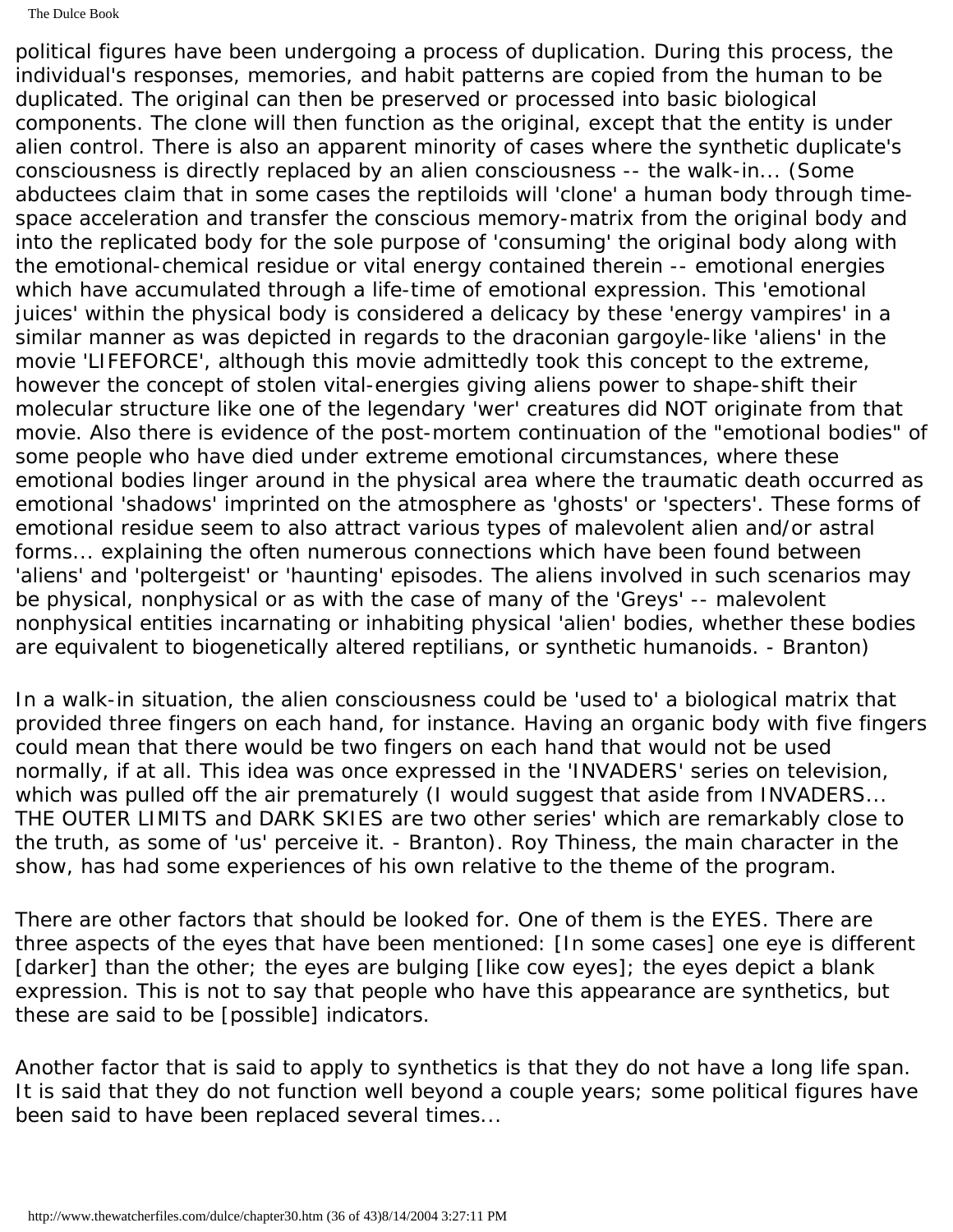CONVERSATIONS BETWEEN RESEARCHERS: ON SYNTHETICS AND CLONES [Apparently the researcher that Valerian interviewed has remained anonymous]:

Q. - In your opinion, do you think any of the material about the use of clones, synthetics and androids is valid?

A. - Yes, there is plenty of evidence that these and other processes are carried out universally in order to permit the housing [or trapping] of consciousness. As far as western culture is concerned, there have been examples that have been shown to the public. For example, on the TV series "The Invaders", the title role was played by Roy Thinnes. Shortly after Roy had finished reading for the series, two weeks before he was to start filming, he had a UFO encounter himself. It made the whole thing he was doing for the series a lot more real for him. As a result, he began to examine the different ideas presented in the series a little more closely, such as ways that the government eventually forced the series off the air.

These beings that are coming from other frequencies that don't use a physical body but need a physical presence have other beings that have a physical presence generate biological structures that function as containers for them. Biological humanoids.

Through these, their energy fields are manifested. The internal organs would not matter, since they are just energy transitional containers. A lot of what is going on is like super science fiction. The only way a lot of humans can deal with it is through science fiction, because if they have to continually confront that it is real, or what they may have to think or do about it, knowing that it is a fact, it would evoke too much stress. (I would add that it would probably be closer to a combination of science fiction AND sword and sorcery, or a fusion of the physical with the metaphysical -- since the reptil-insectoid Greys especially seem to manifest not only technological powers but supernatural powers as well, or what some refer to as "occult-technology". In this case it is occult technology utilized by "alien sorcerers" capable of attacking human beings on all three levels of their nature -- or the spiritual, psychological and physical levels - Branton)

It is easier for most humans to negate reality to a science fiction format so they can manipulate the concepts while at the same time equating the fantasy as a sort of 'protection' against the true nature of reality, which is suppressed by cultural forces in order to maintain organization and pacification in an artificially maintained cultural process of "Be Silent, Consume and Die" in the midst of massive intentional suppression of awareness.

There is consciousness which has manipulated human beings for a long time according to what is, to humans, an alien agenda. The 'game' is deeper and more complex than most humans can imagine; a lot deeper than a few humans having a little disk hardware at S- $4 \ldots$ 

A lot of the technology discovered since the 1940's has been actively suppressed. There are all sorts of things that can be done to adjust a living being to look like something or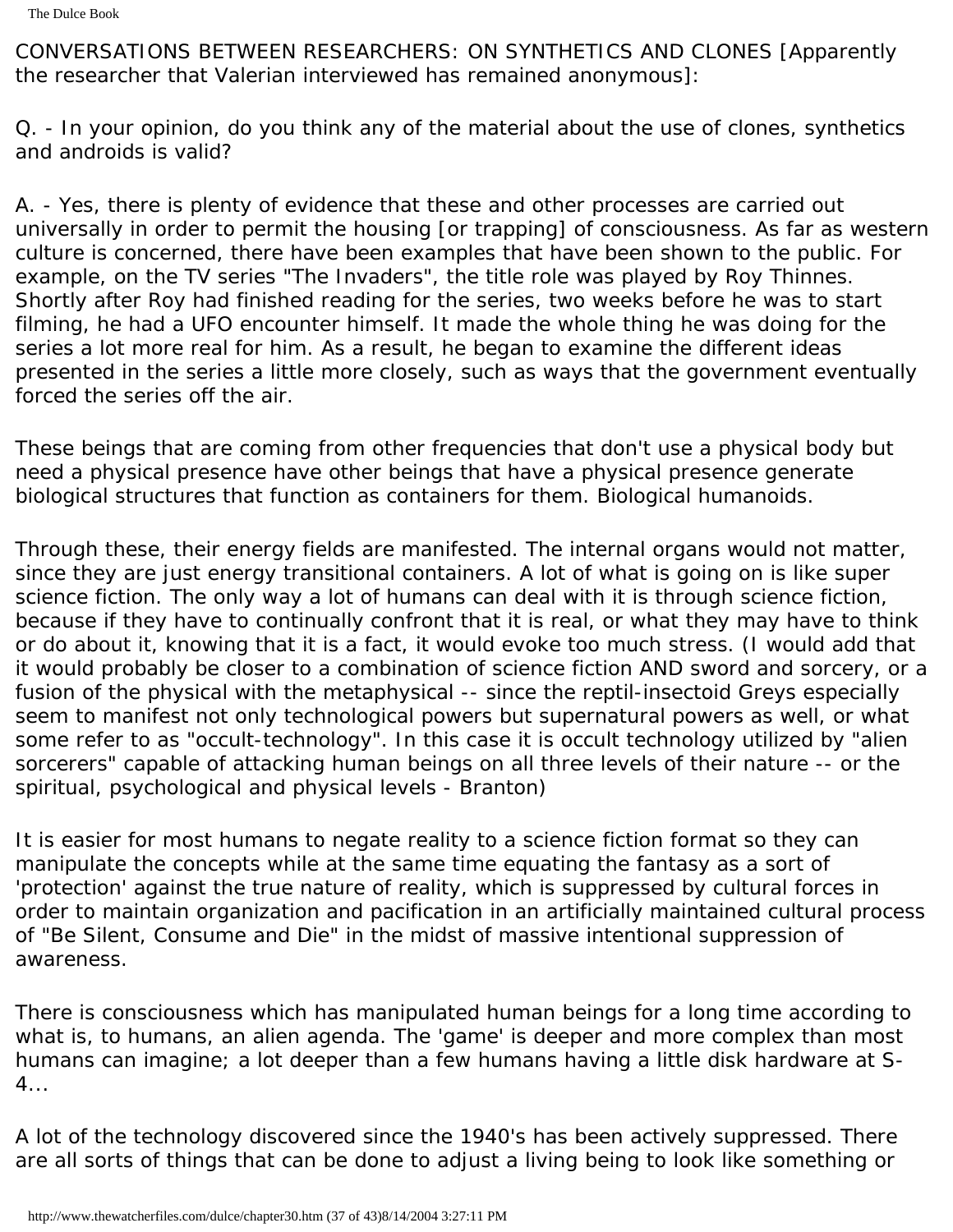someone else. Many hints of the technology have been seen in the media in old [and new] television programs like "Outer Limits" and in films.

There is a lot of truth in many of the old programs. Gene Roddenberry,

Trek series ran out. One of them was "GENESIS II", which portrayed United States Government underground genetics laboratories that were connected by tube shuttles. The pilot was never permitted to develop into a series, for obvious reasons.

There are other films that deal with biogenetic clones and still others that portray remotely piloted spherical surveillance objects that are controlled from underground laboratories. All these portray aspects of what has been actually happening.

The early programs in the "Time Tunnel" series portrayed the government having an underground lab that housed the time tunnel equipment. Access was by way of a piece of desert road that dropped down and allowed vehicles to drive underground in tunnels. Fantasy is coming from reality, not the other way around...

ALIEN INTERACTION IN EARTH'S HISTORY -- A CHRONOLOGY:

1934 -- The first 'deal' or interaction with the Grey entities occurred on July 11, 1934 on board a naval ship in Balboa. It was here that the agreement was initially made [between aliens and representatives of the 'Bavarian' Illuminati operating within U.S. Intelligence 'fraternities'] that let the greys proceed unhindered with the abductions and cattle mutilations.

1950 -- In December of 1950, a unit called IPU, "Interplanetary Phenomena Unit", was established. It was an operational unit to deal with the ever-increasing scenarios of crashed disks and aliens. That same month a disk crashed in the El Indio-Guerro area of Mexico and was taken to the AEC facility at Sandia in New Mexico. Also in 1950, the revised edition of "The Effects of Atomic Weapons" prepared by the AEC advises "complete underground placement of bases is desirable" and "there are apparently no fundamental difficulties in construction and operating underground in various types of important facilities".

1958 -- In 1958, International Geophysical Year, expeditions were made to the poles in order to again assess the problem of the Germans, as well as the threat from aliens of different character that were detected as coming from inside the Earth. Work continued on Alternatives 2 and 3. Use of the 'Orion' method of hypnosis, used on government workers in high security areas, begins.

1959 -- In 1959, the RAND Corporation held several conferences on Deep Underground Construction. These conferences were attended by the various military services as well as large corporate construction firms like Bechtal. Underground construction projects began within a year. Existing underground facilities were beefed-up and new ones were started.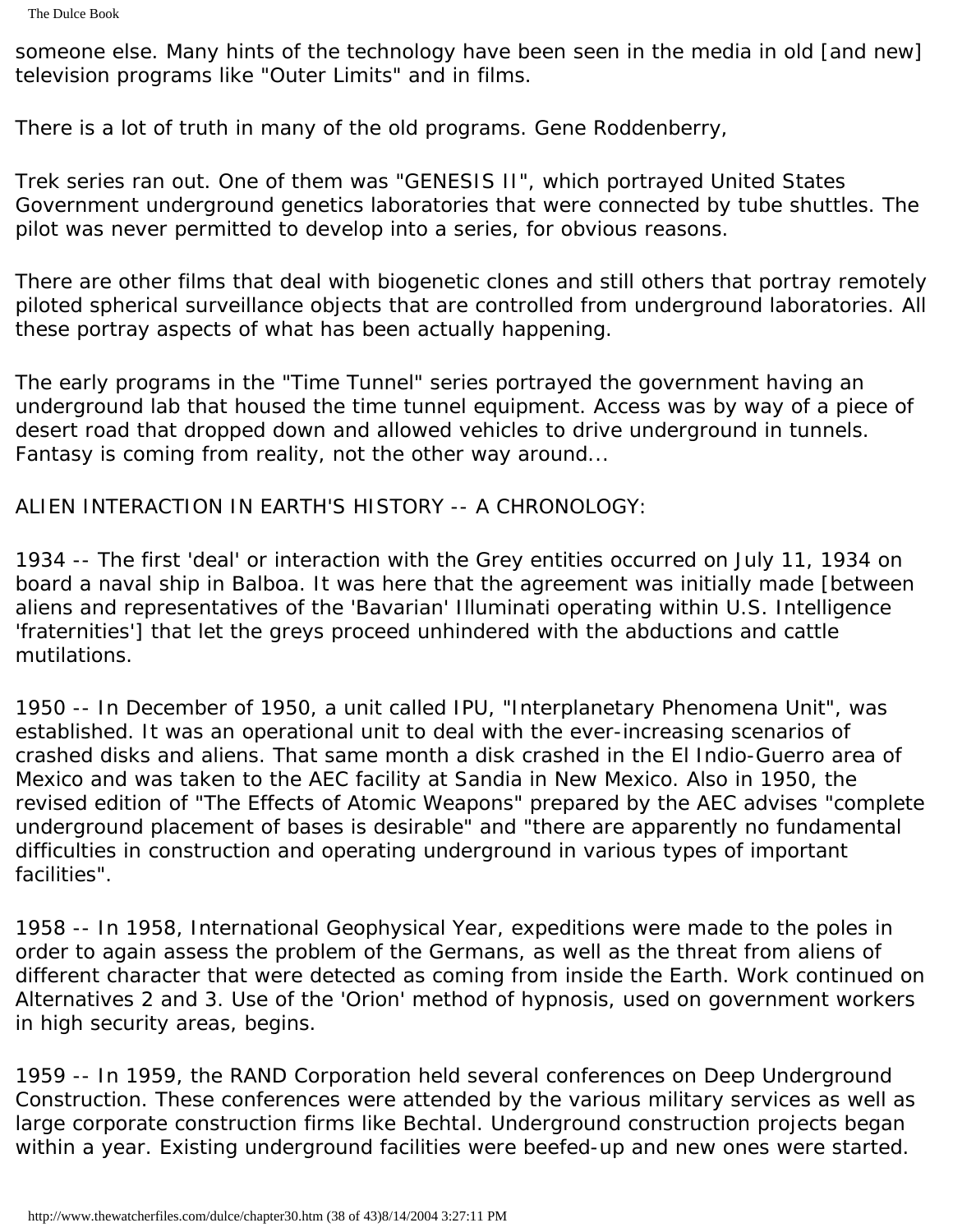The Dulce Book

Funding for government underground facilities comes from "Presidential Shelter" funds, as well as covert drug operations conducted by the CIA under the orders of MJ-12. This procedure appears to be still in effect as of July 1989. Over 75 underground facilities have been constructed under various programs.

1963 -- In 1963, John F. Kennedy evidently issued an ultimatum to MJ-12, and they decided that Kennedy should be subject to an expediency -- killed. This was the era when the United States first started having its own operational disks. 1963 is the date of one of the earliest visits to an underground joint base by an abductee that came back and lived to tell about it. It is the first hint of the underground breeding facilities that are described in the Dulce Papers, events surrounding Paul Bennewitz and Thunder Scientific Corporation in Albuquerque, New Mexico, and other insidious experiences that have been reported by scores of people from 1963 to 1989.

1964 -- In April 1964, Cape Kennedy radar technicians track disks in pursuit of the Gemeni capsule. On April 15, two intelligence personnel meet under Project Plato with aliens in the New Mexico desert to arrange a meeting on April 25 at Hollaman AFB, New Mexico in order to 'renew' the treaty in a psychological bid to buy time in order to solve the problem of the Greys.

1972 -- Scientist Rene Hardy, also a prominent Ufologist, is found dead; an 'apparent' suicide... In December, astronaut Edgar Mitchell admits that NASA has provisions for encounters with alien lifeforms.

1978 -- IN September 1978, scientist Paul Bennewitz discovers the activities of alien craft at Manzano Weapons Storage area outside of Albuquerque, New Mexico. Bennewitz submits a report called "Project Beta" to the government and is put under observation. He was allegedly subjected to three bouts with electroshock treatment starting in 1979, then was left to be observed by both the government and the aliens with whom he had been communicating through his computer equipment.

1979 -- In 1979, a conference on animal mutilations was organized by Senators Harrison "Last Man on the Moon" Schmitt and attended by Scientist Henry Montieth, who had just completed ten years of research on the subject. According to Schmitt's figures, economic losses from the mutilations totaled over 2.5 million ANNUALLY. "Men In Black" are also in attendance. In October 1979, an altercation takes place between government scientists and military personnel and the resident aliens in the Dulce base. Sixty-six special forces personnel were killed.

1980 -- In May, 1980, disks intrude again into the Manzano Weapons Storage Area in New Mexico. On August 8th, a disk was discovered by a Sandia guard next to a building containing HQ CR44 [nuclear materials]. On August 9th, a security officer checks down Coyote Canyon Road and discovers a disk. By November 1980, researcher Paul Bennewitz was still being monitored by the NSA.

1983 -- FEMA implements standby legislation in a bill innocuously titled the "Defense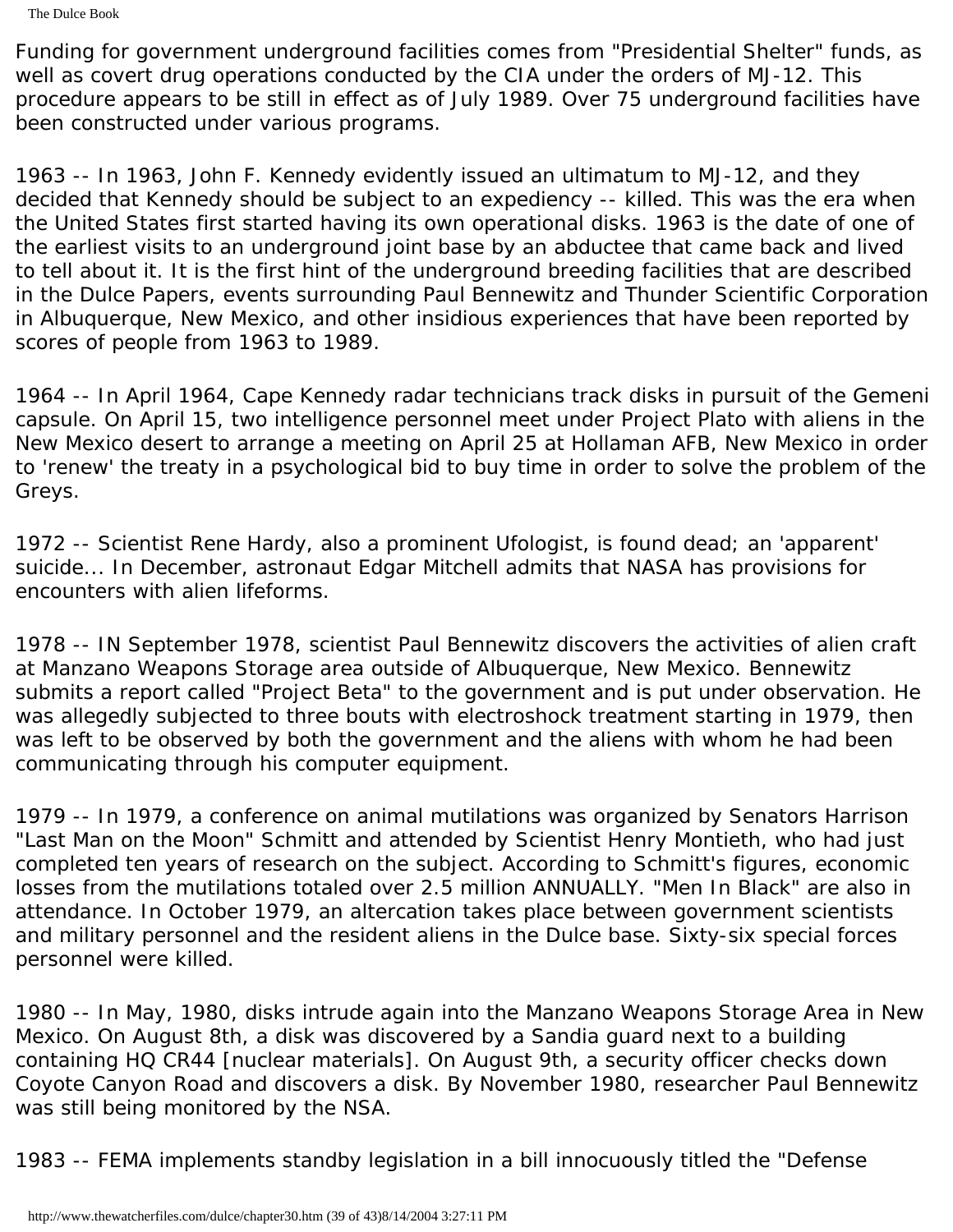Resources Act". The bill would SUSPEND the Bill of Rights, ABOLISH free enterprise, ELIMINATE privately owned property, and generally CLAMP the American people in a totalitarian vise. Section 202 of the bill, for example, allows the President to instantly confiscate any real estate or personal property "that shall be deemed necessary for national defense purposes". Section 501 authorizes the takeover of any industry the White House authorizes. Section 1213 outlaws all strikes. The standby legislation also includes "Censorship of Communications," which allows the president, whenever he "shall deem that the public safety demands it," to censor "communications by mail, cable, radio, television, or other means of transmission." The 'COG' [Continuity of Government] also exists. It is a secretive shadow government that is in place and ready to run the country (from underground bases like the Mt. Weather facility near Bluemont, Virginia. In reference to the 'Executive Orders' authorizing FEMA to violate Constitutional law in time of 'Emergency', we must ask: are these Executive Orders legal? True, many of these E.O.'s were written by presidents who were duly elected by U.S. citizens who trusted the media slant concerning these presidents who came after John F. Kennedy, in spite of the fact that most of these were members of one-world economic organizations like the CFR, TC, and BILDEBERGERS. However WHAT IF the death of John F. Kennedy was part of a coup d'etat of the Executive branch of U.S. government as many, including the late Louisiana district attorney James Garrison, claimed? If this were the case then the entire Executive branch might be filled with ILLEGAL appointees, who may have been instrumental in authorizing illegal intelligence agencies, may have illegally given power that was not meant to be theirs over to the military-industrialists, and these elected "Chief Executives" -- many of whom happened to be the hirelings of corporacratic elitists who financed their political and media campaigns -- have violated the very foundations of the United States by establishing Executive Orders which violate the U.S. CONSTITUTION, THE BILL OF RIGHTS, and THE DECLARATION OF INDEPENDENCE. I'm sure that there are still many Americans who see these three documents as being the essence of AMERICA, and they fully believe in the words penned within the DECLARATION OF INDEPENDENCE to the effect that military force is justified, if necessary, to defend from all enemies foreign AND DOMESTIC the form of government that is patterned after the sacred contents of these documents. - Branton).

1985 -- ON August 5th, Scientists Paul Bennewitz observes the crash site of a US Black Delta ship in New Mexico.

1987 -- In 1987, the "Dulce Papers" are first released. Data on five entrances to the Dulce lab is leaked, and the [secret-fraternal-corporate] government takes care of the leaks by destroying buildings and building new ones in odd locations for apparently no perceivable reason. On the 27th of November, groups of US Army rangers attempt and apparently bungle an attempt to enter a joint alien facility in New Mexico [apparently a continuation of the Dulce Wars which began in 1979]. In December, the CIA begins to contact everyone who was ever in its employ that ever had anything to do with the alien problem. A woman draws a picture of a black-mirrored spherical craft she says belongs to the National Security Agency. On the 14th of December, John Lear offers to host the MUFON Convention that would be held in Las Vegas in July of 1989.

1988 -- Word comes from New Mexico to researchers that Los Alamos has developed an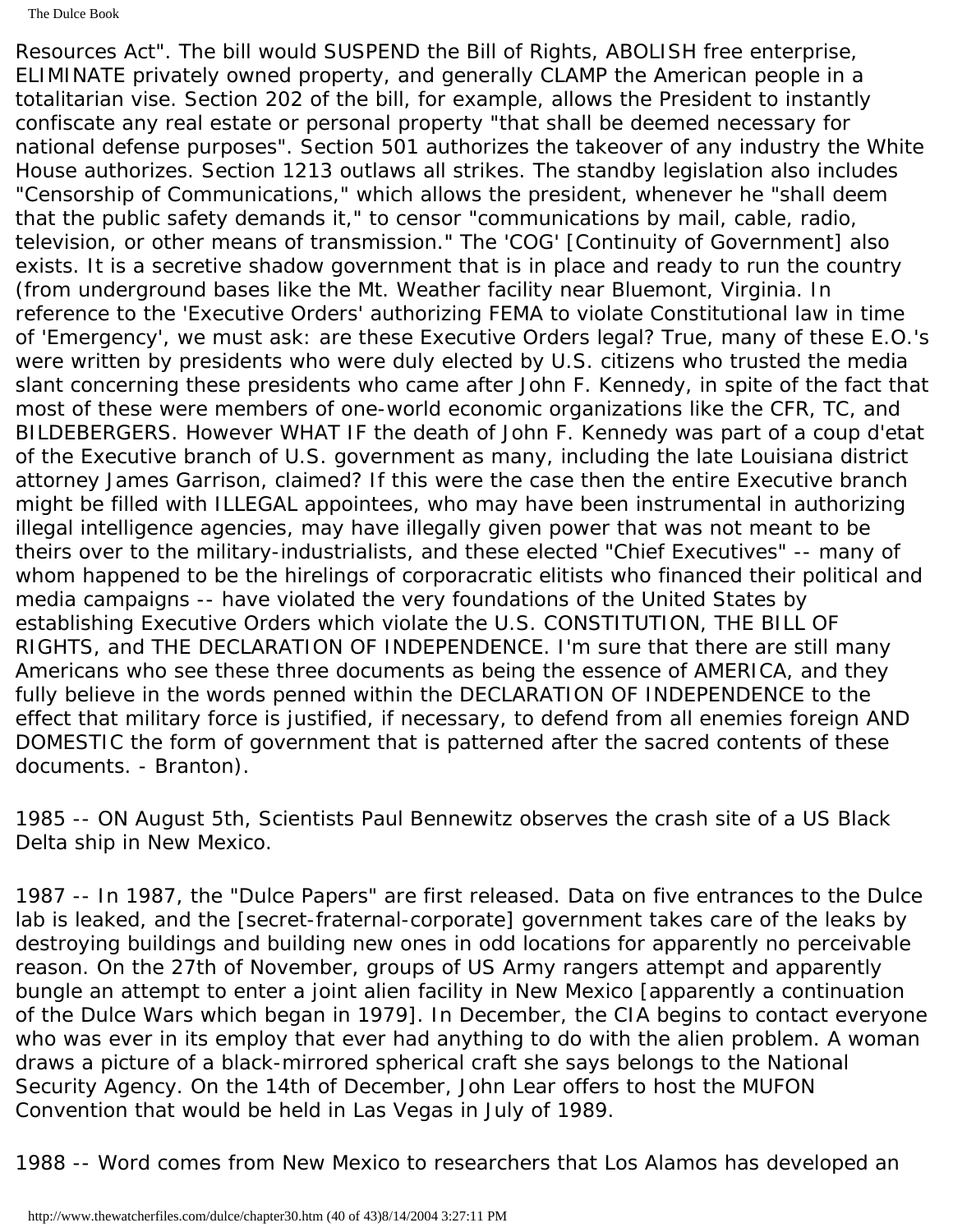The Dulce Book

antimatter weapon, which allegedly will be used as a last resort "if the Greys cannot be pried away from the planet". The number of Greys on [inside] Earth is estimated at 20 million. In December, Steven White [President of Bechtel Investments] dies. Bechtel has been heavily involved in underground construction and is the world's largest construction firm. Information comes forth that the intelligence agencies are distributing drugs to finance alien-related projects, which demand phenomenal amounts of money.

AND NOW, FOR THE YEAR WHEN THE ENIGMA BEGAN TO COLLAPSE -- OR THE YEAR WHEN AMERICAN CITIZENS AND IN TURN THE CITIZENS OF THE PLANET WERE EXPOSED TO THE FIRST WIDESPREAD REVELATIONS ON THE 'ALIEN CONSPIRACY':

1989 -- Data on Project Excaliber is released. The project is involved in developing a warhead that will penetrate 1000 meters of earth and then detonate. Useful for destroying underground bases.

On May 14, 1989, Las Vegas channel 8 TV televises an interview with a government scientist [Robert Lazar] working at Groom Lake and Dreamland. The scientist openly tells of nine disks on the Nellis range; three of them are operational; the craft use antimatter engines; the Soviets were involved only up to a point. He won't talk about the aliens. Subsequently, the government scientist discovered that he has been the victim of a method of hypnosis known as "Orion Hypnosis". His life is threatened and his car is shot up in Las Vegas.

On June 30, July 1st and 2nd, the MUFON Conference occurs in Las Vegas, Nevada. William Cooper, John Lear, William English, and Don Ecker speak to an enthusiastic crowd. The day before, on July 1st, William Moore and a disgruntled audience have a shouting match with each other. The audience is astounded when instead of the issues at hand, Moore uses his time to attack other researchers, specifically Paul Bennewitz. William Moore publicly admits he works for a government intelligence agency.

On August 7th, US NEWS AND WORLD REPORT publishes material on "Americas Doomsday Project", detailing over 50 underground facilities that are for use during time of crisis.

In September 1989, SEVERAL west coast radio talk shows begin avid discussion of UFO's, aliens and interaction with the US Government. The public discussion is now out of control!!!

On September 23, 1989, a two-hour documentary is screened on Japanese television. Viewers are treated to the full spectrum of recent investigations, including underground labs, MJ-12, genetic facilities, the Kennedy murder, the voices of the astronauts on the shuttle talking about observing alien spacecraft, and EG&G scientist Robert Lazar talking about the disks at Groom Lake, and a visit to Dulce, where residents tell of visits from the CIA. A CIA or MIB type is photographed following the Japanese team. His Colorado license plate is readable.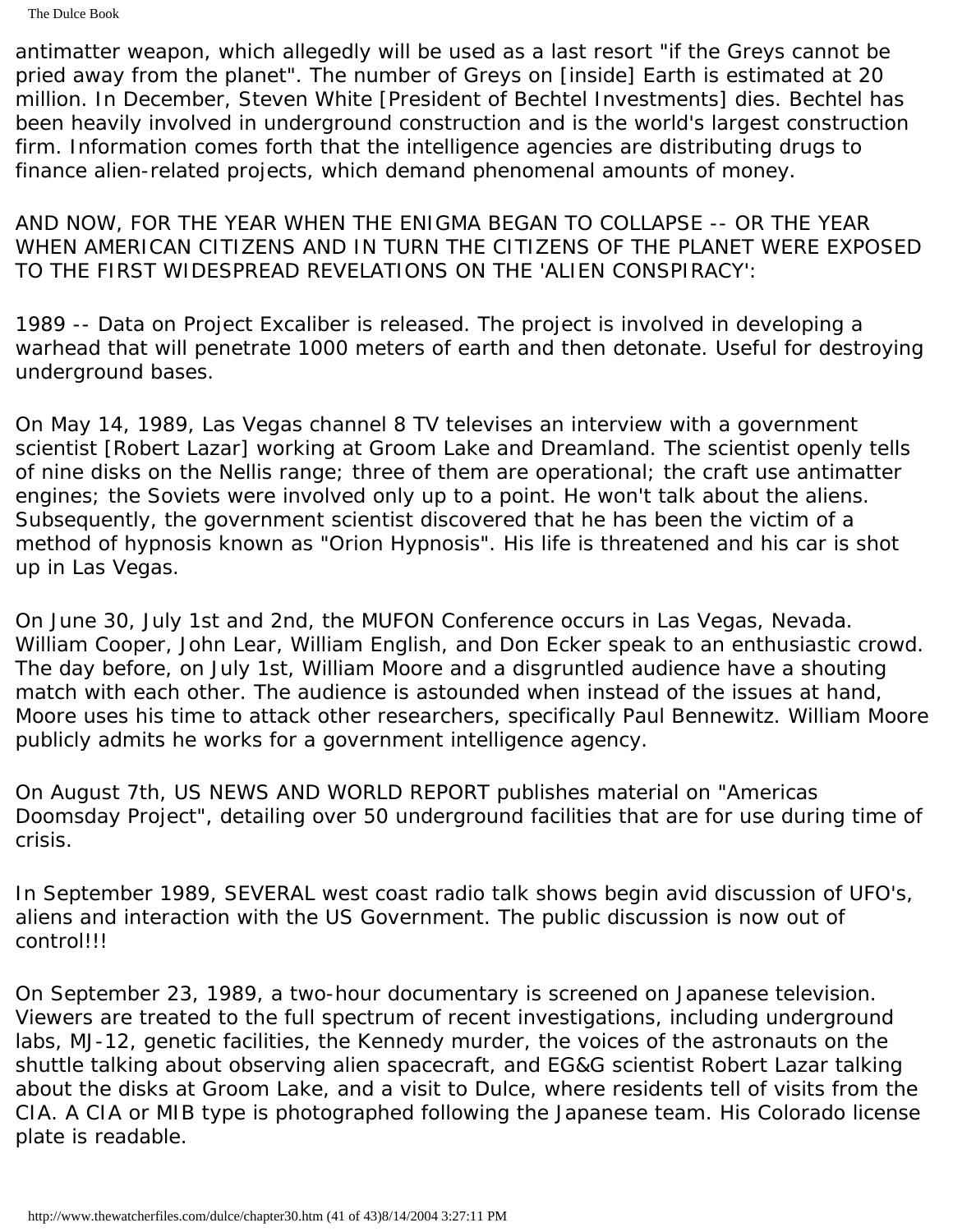The Dulce Book

On October 16th, word comes from researchers that the United States and the Soviet Union had a disagreement on the base on the far side of the Moon in which several US scientists were machine-gunned. This disagreement reflects the split between the US and Soviets detailed in the May '89 disclosure by a government scientist working at the S-4/ DREAMland facility in Nevada [during which time the Soviets were kicked off the supertechnology projects in Nevada and sent packing]. It is thought that this disagreement occurred in 1986 or 1987. [It is uncertain what connection if any this 'altercation' may have had with an alleged Reptilian/Grey take-over of an 'Alternative-2' base on Mars two years earlier in 1985, according to contactee Alex Collier].

On October 25, Congress works on legislation to make radio talk shows liable for statements made by callers in an effort to shut down talk radio programs, where UFO/ Alien data is being avidly discussed. On October 26th, William Cooper goes on a radio station in Los Angeles and tells the listening public that President Bush is involved in the drug scene. The FCC attacks the talk show host the next day for "saying a bad word". Researchers speculate that the Secret Service, who allegedly terminated Sal Mineo during Reagan's administration because of an alleged homosexual tape they were concerned about, will seek to eliminate Cooper, that for some reason Cooper has now made himself expendable with this material involving the [former] President.

On November 3rd, researchers announce their discovery that a security team code-named "Yellow Fruit" was started back during the Carter Presidency, and was part of the NSA. It has been periodically disbanded and has existed in one form or another since the Carter administration. Los Angeles radio talk show host Ken Hudnell announces his intention take a group to visit one of the ancient underground cities, which he says has an entrance 60 miles from Anaheim. Researchers discover the passive security frequencies at Groom Lake; 138.306

and 407.550 and that a group codenamed Seaspray is involved with primary security in the area. Security forces then change the frequencies.

On November 6th, Channel 8 in Las Vegas starts a two-week series on Area 51, animal mutilations, and the UFO coverup. On November 10, EG&G scientist Robert Lazar goes on television and tells what he knows about US disk technology at S-4 in Area 51, including information about 9 US disks, antimatter reactors, and mind control for S-4 scientists.

On November 19th, an electrical worker at Mercury, Nevada, calls the Billy Goodman radio talk show and describes tunnels 3000 feet under the test site that have stainless steel walls and elevators. He also describes small Grey bodies on gurneys being wheeled down the tunnels.

On November 20th, a security guard on the Nevada Test Site describes his contact with a man in black that describes the whole alien scenario to him. The man has transparent eyelids.

On November 20 and 21st, the national program HARD COPY televises two programs on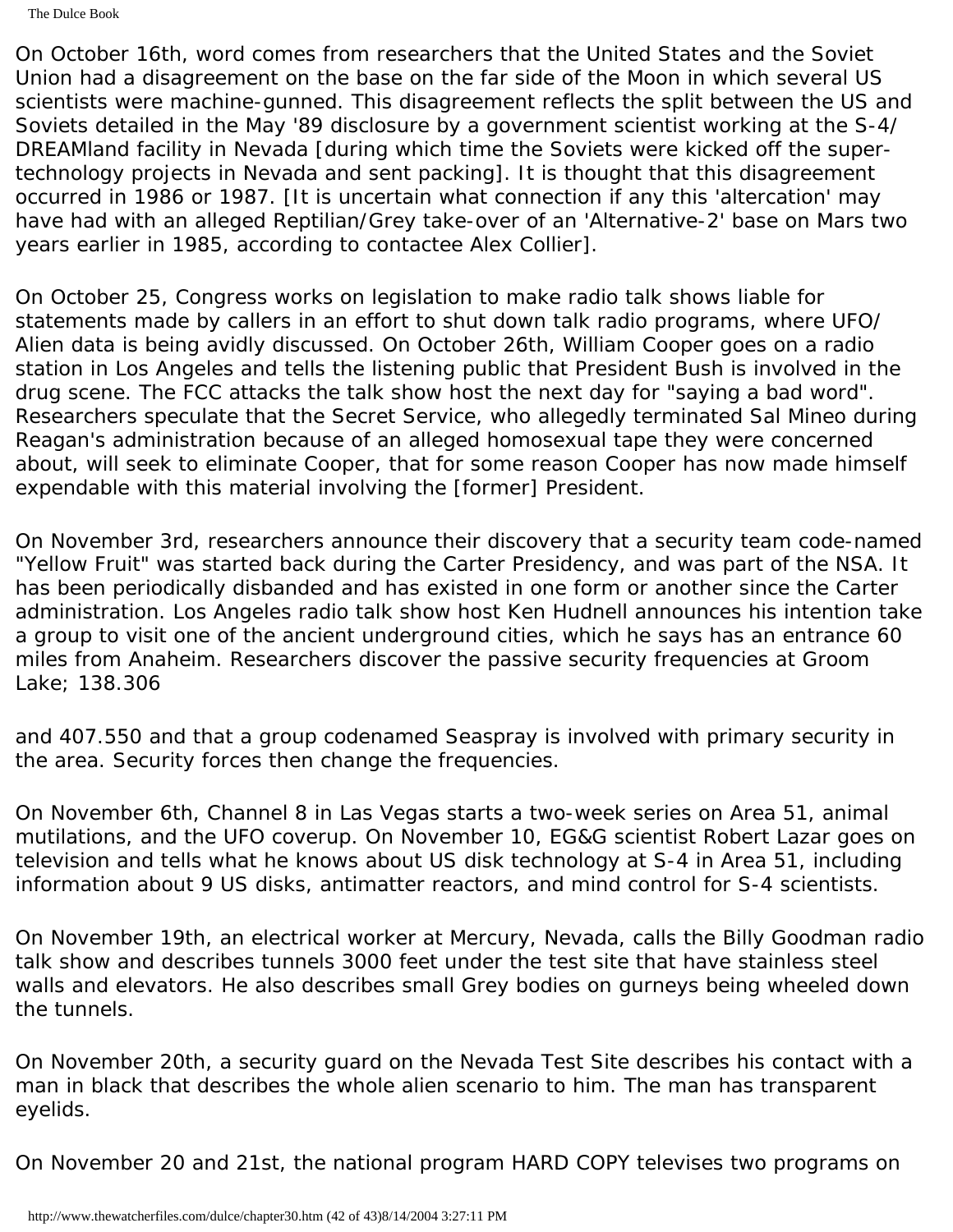The Dulce Book

UFOs. EG&G scientist Robert Lazar goes on radio on KVEG for three hours and answers questions over the 50,000 watt station. Another three hour session takes place Nov. 24th and 25th. Robert Lazar publicizes the name of his boss at Area S-4, tells that 22 people work at S-4, and how antimatter reactors work. Indications are that more people will be coming out of the woodwork to tell what they know up at Area 51.

On November 25th, television station Channel 8 in Las Vegas televises a two hour special on UFOs, Area 51, S-4 and the UFO coverup. It is revealed that some people who contacted Channel 8 had had their homes broken into in Las Vegas.

During the week of Christmas, 1989, it was reported that there were a series of very large underground explosions in the area of the base at Dulce, New Mexico. A month EARLIER, animal mutilations began to pick up significantly. The last time these two events occurred in this order was when the government first discovered what the Greys were up to and they tried to go in and stop them. Over 60 Delta troops were killed in the process [in the initial military attempt against the base].

1990 -- On February 17, a Ukranian astronomer detects radio emissions near Altair [Aquila], which in ancient times was associated with reptilian creatures (Note: Some contactees speak of an 'unstable' alliance between 'Nordics' and 'Greys' which has existed for a long period of time in the Altair system, as well as references to a large faction of collectist Greys who were in the process of arguing against the continued existence of humans in that and other systems, which would apparently also include the sovereigntist humans in the Andromeda and Pleiadean constellations It is stated that some fascist human elements operating within the Montauk base at the northern tip of Long Island - who have an established an agreement with the Greys to bring about a global dictatorship on earth -- were given the 'stargate' coordinates to generate a time-space window using Montauk technology, directly to a particular planet in the Altair system in order to assist in the suppression of a resistance movement among some of the 'Nordic' type humanoids there. - Branton). On March 3rd, Las Vegas UFOCCI chairman Stacy Borland and her brother were brutally murdered while at home. [Stacy was attempting to get information out about a group of Mercury, Nevada construction workers and electricians who claimed that some of their fellow workers had been abducted and were being held captive in a vast underground systems there]. On March 8th, the final destruction of the 4th amendment of the U.S. Constitution takes effect very quietly behind the scenes. Now the authorities need no warrant or probable cause to break into a persons home and perform any action they think fit. Suspicion is sufficient.

# BACK: **[Chapter 29](#page-273-0)** NEXT: **[Chapter 31](#page-326-0)**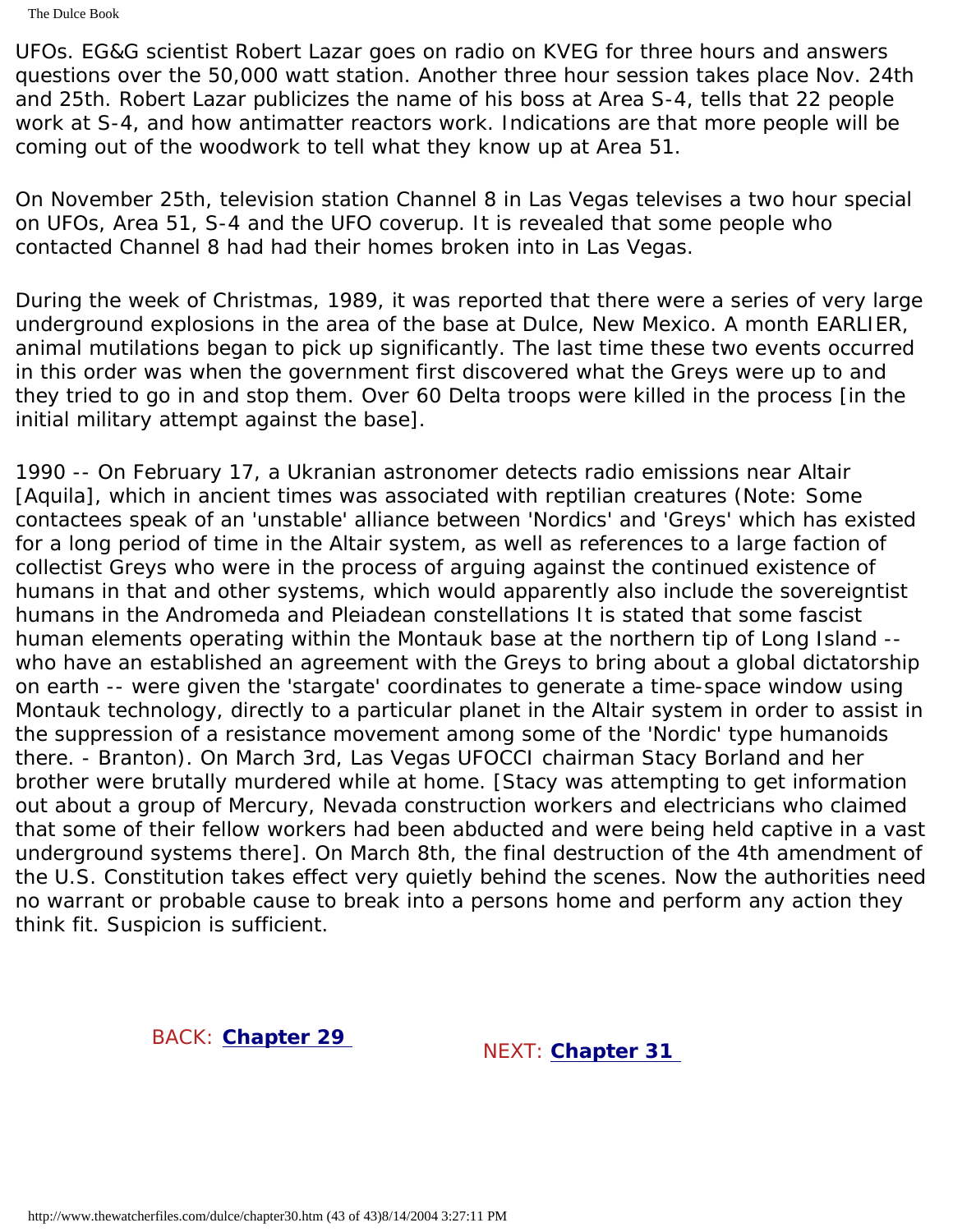#### **The Dulce Book**

Chapter 31

#### <span id="page-326-0"></span>**Confessions Of An FBI "X-File" Agent**

The following is from a secret report released by an FBI special agent code-named JORDON, who has been involved with the intrigues taking place near Dulce, New Mexico and Area 51 [Dreamland] Nevada. Among his fellow colleagues within the FBI, Jordon was often referred to as "The X-File Man". 'Jordon' claims to be an abductee whose birth in 1962 was genetically engineered by "tall greys" that had apparently altered the genetic codes within the ovum of his human mother -- who was also an abductee -- and infused the genetic coding of the ovum with certain specific genetic characteristics taken from another female abductee for some undetermined purpose. Although his life was being severely manipulated by the aliens, agents of the Department of the Navy apparently stepped-in to counter some of the machinations which the aliens were carrying out, using abductees like 'Jordon' as pawns in a vast game of cosmic chess. With the permission of the agent himself, the following is reproduced from Mia Adams' book "THE EXCYLES" [Escelta Publishing, Ft. Lauderdale, Florida -- 1995]. Incidentally, the author uses the British spelling of Grey -- with an 'e' -- rather than the American spelling of Gray -- with an 'a' -- just in case the reader has wondered which is the 'correct' spelling... they are both 'correct':

The account I am about to give is based on my experiences and the personal investigation I have conducted over the past several months. I cannot, and in a few instances I am specifically prevented from, revealing where and when I acquired all of the information I will present. I will state that on two occasions I deliberately violated secure areas and on one occasion participated in a rather unorthodox field interrogation in order to obtain data. I also deliberately involved several innocent parties who, unfortunately, may become subject to penalties which should rightfully only be mine. I have lied and have done so knowingly and repeatedly in order to elicit information and in order to cause governmental entities to react to moves they only thought I was making. I freely admit that I am guilty of abusing the power of my office and my credentials. I do not apologize for this, but I may soon become subject to the administrative or legal consequences of these actions. So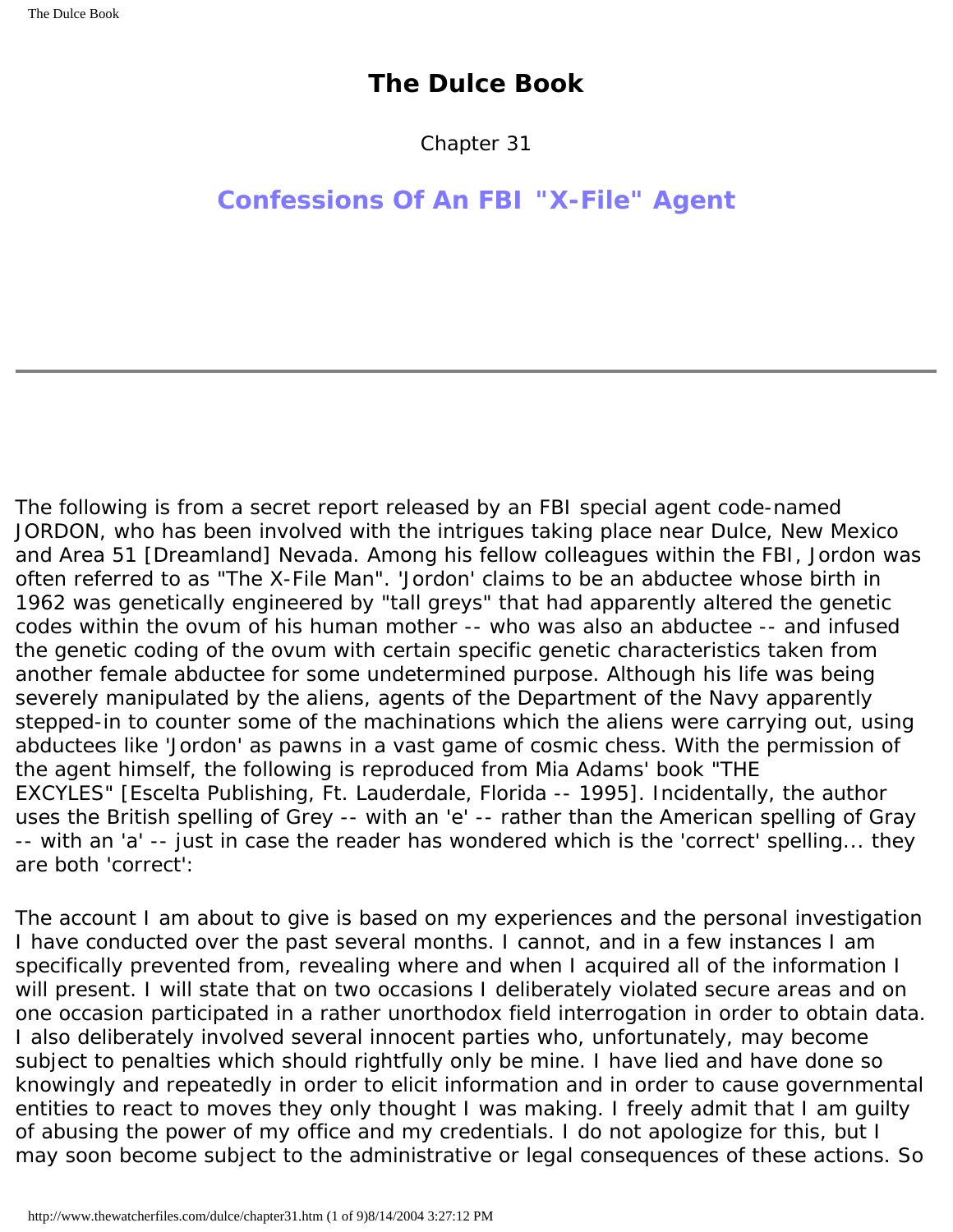be it. At the risk of appearing melodramatic, more dire consequences may also follow. I can only state that, if resistance is within my power, I will not go quietly.

I am taking the precaution of disseminating this account [both on paper and on disks] to several individuals solely and exclusively as a means of forestalling the desirability of attempting to silence me entirely. It is my belief that revenge would not be the goal of those opposed to my efforts, but, rather, the prevention of the leakage of information...

As a copy of this report is now in your hands, I urge you to make numerous additional copies and to place these copies in several locations to avert efforts at recovering all of them. Let me be very clear: If my opponents are able to recover all the copies of my report, then they will inevitably turn to the matter of muzzling me as the only remaining threat to security they face...

I am firmly convinced that I was abducted by non-human sentient beings at the age of six [SECTION DELETED] and that my newly surfaced [Thanks to Dr. -- NAME DELETED] recollections regarding this incident are reliable and real. These beings strongly resembled the Grey 'Breeders' I will describe below, but, as I remember no 'Workers,' I cannot be entirely sure of what these beings represented. However, I have incontrovertible evidence that the aliens who abducted me as a child have maintained an interest, if not an influence in my life. This evidence has already been provided to those who could make best use of it...

The Department of the Navy [D.O.N.] is a relatively SMALL clandestine agency within the United States Government which is staffed primarily by individuals ostensibly recruited and trained by other elements of the Federal Government. It is funded and supported by the National Security Agency and is also augmented by very tightly compartmentalized elements of the armed forces [I believe that BLUE LIGHT is the original code name for the U.S. Army's EBE-related unit, which was allegedly converted into the now famous counterterrorist DELTA FORCE] and other governmental organizations. [Approximately one third of headquarters DIVISION FIVE of the FBI is actually a front for D.O.N., with at least several dozen HQ special agents devoted to these matters.]

Despite its name, the "Department of the Navy" has very LITTLE to do with the actual United States Navy. Its existence is known only by an extremely limited number of individuals and its actual mission is known by an even smaller number. The Department of the Navy's purpose is to direct extraordinary unique activities in relation to extraterrestrial biological entities [EBEs] and alien technologies with the primary missions of combating alien operations which are hostile to the national security of the United States, gathering and exploiting alien technologies, and the containment of premature disclosure of information regarding the presence and intentions of the EBEs.

Ironically, while NASA supposedly suspects or knows that there are alien artifacts on the Moon and is suppressing data on this subject [This was only mentioned to me as an aside], NASA has no official role in dealing with EBEs. This is not to say, however, that NASA, like the rest of the overt government is not penetrated by some DON personnel.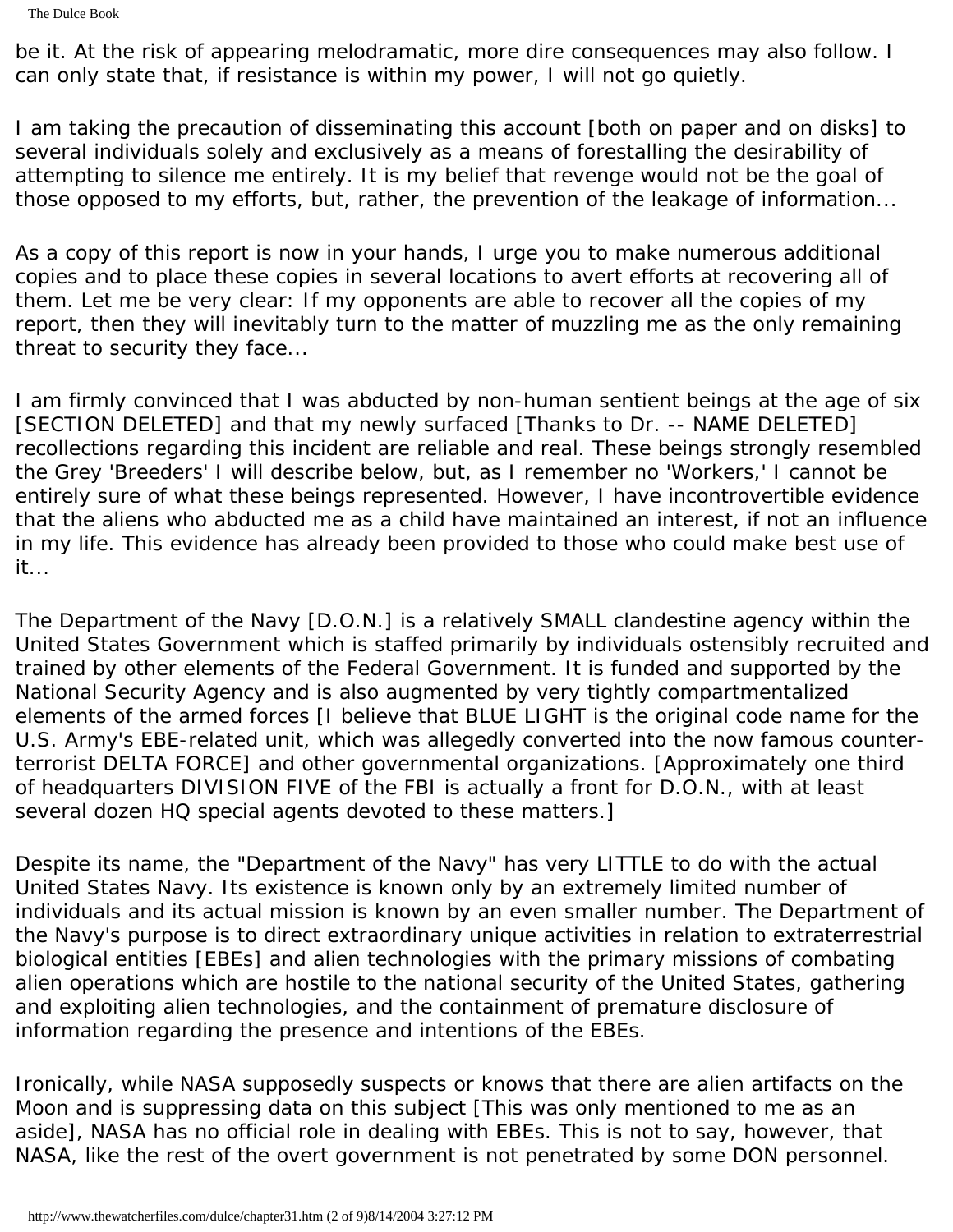The Dulce Book

Furthermore, the DON has had some interaction with NASA personnel who accidentally became aware of too much. I was also told that an overt NASA effort to detect non-human civilizations was doomed to failure, but I was not told why...

The Greys are divided into quasi-sentient asexual WORKERS who are, on average, four feet tall, AND dominant BREEDERS who have large eyes and are, on average, almost six feet tall. Both types of Greys have four fingers on each hand. This alliance emerged from the successful recovery of several apparently crashed Grey craft and the subsequent establishment of relations with this species. This relationship is, for the time being, clandestine by the choice of both parties and involves a very limited and gradual sharing of information and technology by the Greys.

(Note: This would seem to contradict the earlier statement that the DON is interested in defending our National Security from malevolent alien species. However we must understand that initially the decision of MJ12 to establish contact with the Greys was partly motivated by National Security concerns, for instance the desire for advanced weapons, the establishment a 'treaty' with the Greys in order to appease any intent on their part to take control, all the while studying them and their weaknesses. In reality, it seems as if some of the Intelligence agencies were attempting to do to the Greys what they have done to other cultures, including our own. That is, USE the treaties as a WEAPON against the Greys to infiltrate their operational structure and find out their weaknesses and exploit their technology at the same time. According to contactees, most of the human cultures who have been taken-over in the past as a result of 'Trojan Horse' treaties with the Greys were sincerely blinded by the Greys' feigned platitudes of benevolence and friendship. The much more cynical and untrusting Intelligence Agencies of planet earth who were no strangers to war and betrayal, although hoping for the best, were at the same time preparing for the worst once the 'treaties' were established. In the end, the choice of the Greys to play their hand and match wits with the Intelligence Agencies of planet earth - whose cunning and expertise in manipulation are notorious -- may ultimately be their downfall. Nevertheless these agencies on earth are playing a high-risk game. In their bid to gain 'galactic intelligence' and technological parity with the Greys they run the high risk of having many of their own agents fall under the psychological control of the Greys. In other words while reaching one hand out in feigned friendship towards the Greys, the other hand is busy developing technological weaponry with the hope of potentially exploiting, conquering or destroying them just "in case" they turned on us. We must admit that there are various different motives in dealing with the Greys. The 'elite' globalists of course NEED the Greys' mind-control technology to assist in the implementation of their planetary dictatorship. Others want nothing to do with the Greys, but desire only their technology. In a strange twist of irony the military alliance, and subsequent resistance, to the Greys may work for the eventual good of the planet. The reason for this is the fact that in their attempt to infiltrate and subvert our planet, the Greys made some grave underestimation's. One of the major 'mistakes' they made -- probably out of fear of reprisals, resulting from the growing knowledge within intelligence agencies of the blatant betrayals of the 'treaties' -- was to jump the gun and attempt a planetary takeover before they were ready for it. They discovered that their methods which have succeeded on other worlds did not work quite as well on planet earth. When the 'takeover' came about, they were only able to 'conquer' a large segment of the underground 'world', whereas their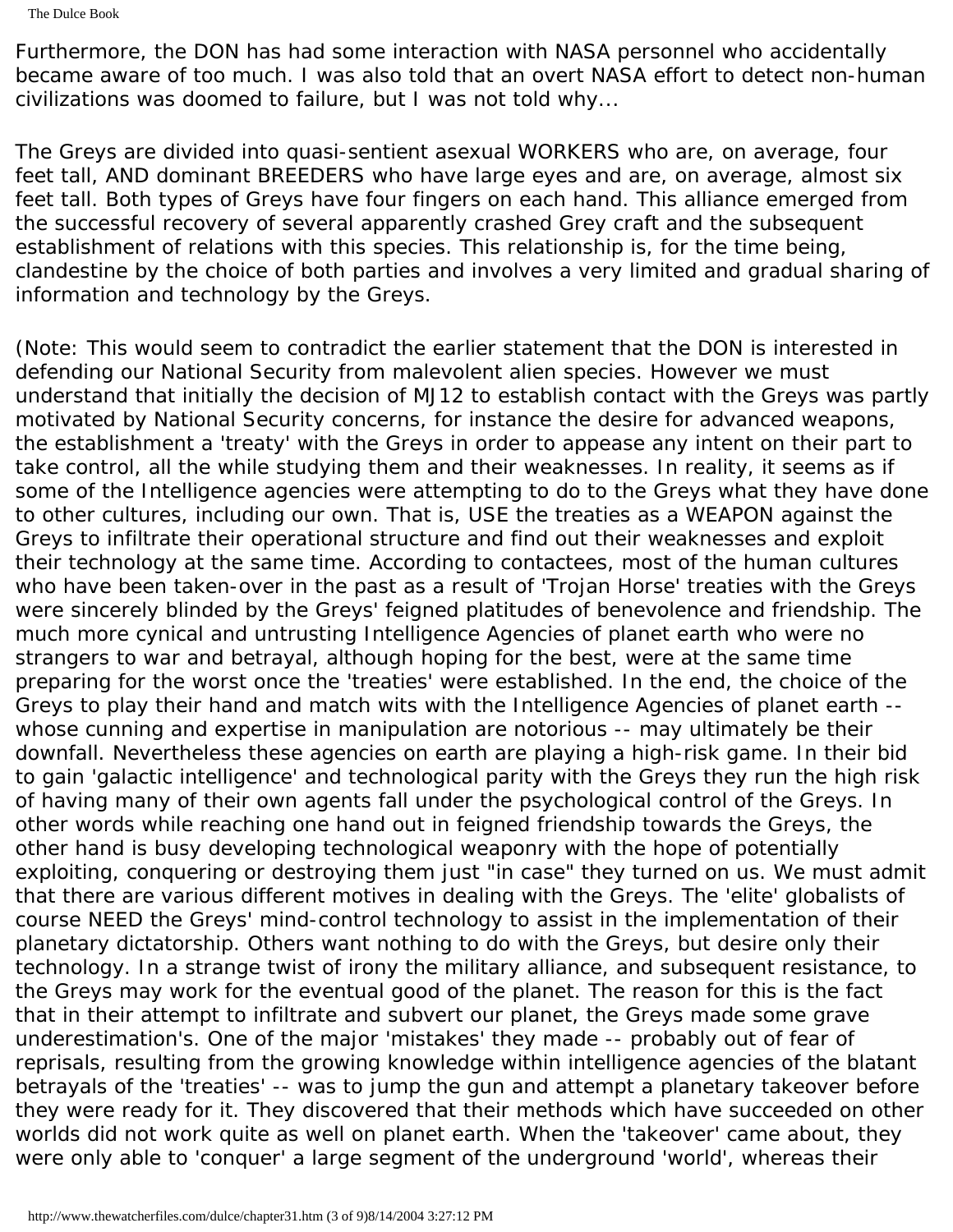#### The Dulce Book

attempts to use their human agents on the surface to take control of the 'world above' by precipitating a full totalitarian coup in America was STRONGLY resisted. Because of this resistance they could achieve no better than a stalemate. Now it is a tooth-and-nail battle between freedom-loving sovereigntist humans above and freedom-hating collectist reptilians below for control of the minds of the leaders of the Military-Industrial Complex which operates both above and below the surface of the planet. Whichever 'side' comes out in control of the M.I.C. will possess BOTH 'worlds'. The aliens are running scared because in 1989 their secret, the 'Enigma', came crashing through the surface and out into the open when Robert Lazar had the guts to come clean about what was happening at Area-51. Once he stood up to 'the Beast', others joined him in his crusade -- John

Lear, William Cooper, Don Ecker, Paul Bennewitz, Christa Tilton, Val Valerian, Phil Schneider, Thomas Castello, Jason Bishop, Norio Hayakowa, Bill Hamilton, Agent 'Yellowfruit', John Rhodes, Michael Lindemann, Michael Corbin, Commander 'X', Jim McCampbell, Robert Morningsky, Colonel Steve Wilson, Bill English, Jefferson Souza, Yours Truly, etc. etc. I cannot name all of the names here as the list grows every day. Although many of these may have some heated personality and philosophical differences among themselves, they nevertheless have the same thing in common -- each of them possessed a different 'piece' of the overall 'puzzle' on the human-alien interaction. Once the 'dam' broke so-to-speak, what had previously been a situation that was 'out-of-control' in respect to the U.S. Government, became a situation that became 'out-of-control' for the Greys. Expect some rather desperate attempts by the Greys in the future to resolve the situation and take back CONTROL. As I said, they are running out of time and they are running scared and desperate beings do desperate things. Will they simply concede defeat and leave this planet, or do they consider planet earth and its resources to be the KEY to the continued survival of their empire? I personally get the feeling that the infernal 'leaders' of the reptilian collective or hive have already invested too much in this planet to leave so easily. This means that a resolution of the situation will be up to US, and hopefully more than a little Divine Intervention. With this in mind, one might better understand the seemingly schizophrenic actions of the DON, CIA, NSA, MJ12 and other agencies which are being influenced and contested by basically three different groups with different agendas: those intent on maintaining TRUE National Security, those intent on selling-out the U.S. for personal gain, and those in the middle who are just obeying orders and essentially don't know where they stand. Several sources claim that the U.S. Navy structure has been infiltrated to some extent by fascist elements operating deep within the CIA and NSA in an effort to use its organizational structure to serve their unconstitutional agendas, in most cases without the knowledge of most Navy personnel themselves. Through misrepresentation of their motives and intentions, these infiltrators have succeeded in gaining support from Navy personnel for their clandestine activities using the false facade of "Patriotism" or "National Security", when in reality many of the joint NSA-Alien projects have in reality SUBVERTED the National Security of the U.S.A. - Branton)

Several underground and underwater facilities [at least one underwater facility is off the Florida coast and has a terrestrial access point in south Miami... I and my unseen cohorts have already provided the address to several individuals] have been established to support these [joint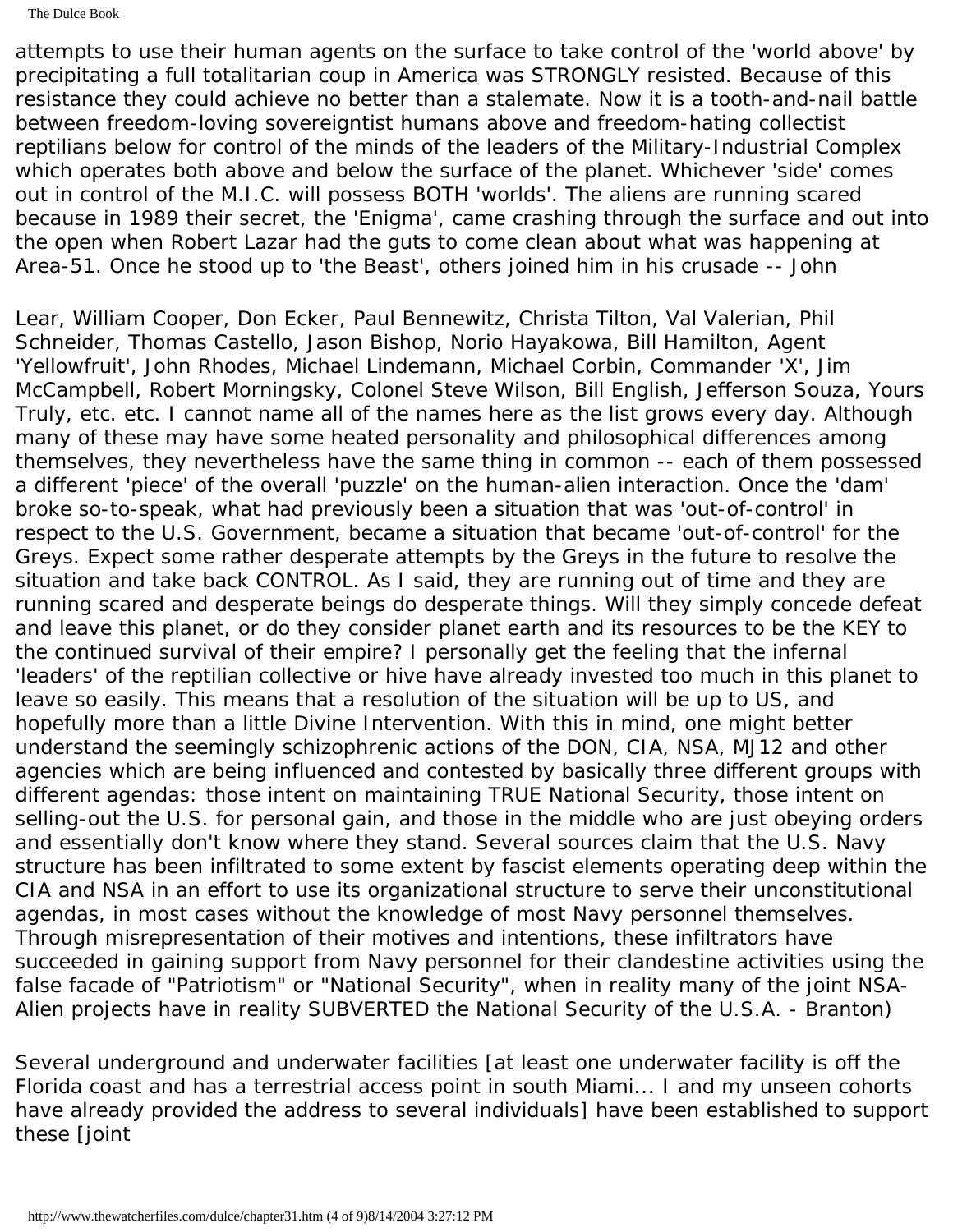The Dulce Book

operational] activities and to provide a suitable habitat for the EBEs involved. Parenthetically, the multiple protective shelter [MPS] ICBM basing scheme proposed in the early 1980s was actually a cover for the construction of 4,600 EBE related bunkers; this scheme was politically untenable and had to be abandoned, but would have allowed for a tremendous expansion of alien activity in the United States.

There is presently an on-going competition for influence if not outright domination, over the earth and its life forms between the Greys and another species commonly identified as 'Reptilians' or 'Lizards'. (Note: It is interesting that several other sources claim that the Orion Greys are willfully working WITH and on behalf OF the Draconian 'Lizards' or Reptiloids. Is the 'suggested' animosity between the Greys and Reptiloids a ruse to keep the government in a state of confusion, i.e.. to pressure them to make alliances with the Greys to fight the Reptiloids, or vise versa in order to ensure complete governmental submission to one or the other 'sides' of a SINGLE alien collective power-structure? - Branton)

It is supposedly known that this species ominously refers to itself as 'Earthlings'. I was shown extremely clear photographs of examples of this species. Reptilians appeared human sized, had three toes on each foot, and had notably large mouths [muzzles?] with prominent teeth. This competition has resulted in the destruction of several craft both within and without the earth's atmosphere and has prompted the development of certain aspects of the United States' Strategic Nuclear Forces as well as the Strategic Defense Initiative [SDI].

The DON [Department of the Navy] conducts extensive surveillance and monitoring of individuals who are unknowingly part of an on-going program of manipulation of the human gene pool by competing non-human alliances. This manipulation was initially undertaken by the reptilian species, apparently to direct certain human traits in ways favorable to this species. In addition reptilian efforts have apparently focused on the United States and, to a lesser extent, its allies due to the United States' leading ECONOMIC and MILITARY (or Military-Industrial - Branton) role worldwide. Study has determined that the Reptilian efforts in this area amount to long-term genetic sabotage. The reptilians have also been responsible for livestock mutilations and some human abductions for other negative purposes. Strangely, there is some historical connection between the Reptilians and the Development of nuclear energy, but this was only hinted at by my sources (It is interesting that many of the nuclear scientists had ties with the Bavarian Illuminati... the 'bomb' was developed at Los Alamos, beneath which some believe exists the MAJOR concentration of Reptiloids/Greys -- those which commute underground to work in the lower Dulce base 90 miles away -- in North America... and also there is an ancient Hopi prophecy about the Greys and the part they would play in the creation of the "gourd of death". Did they want to provoke an inevitable nuclear conflict that they hoped would destroy all human life on planet earth? The fact that the greys interacted with the scientists of the Manhattan Project is evidenced by a personal friend of mine whose father was one such scientist. She has experienced numerous abductions throughout the years and claims to be a part of an alien program involving genetic manipulation. She DID show me some unusual scale-like skin on her legs, a condition that I have not seen on any other person. - Branton).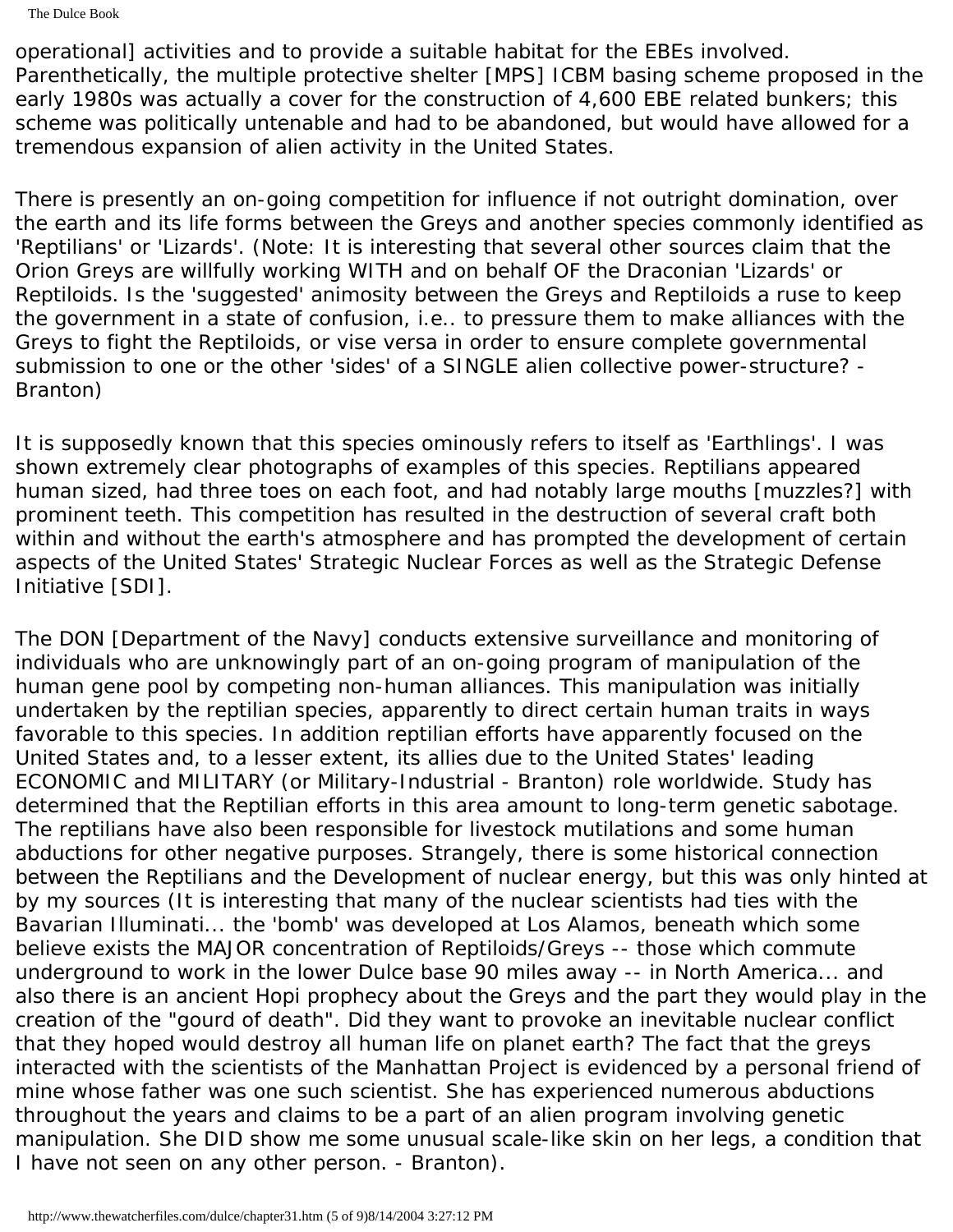However, the Grey abductions of human subjects have been aimed primarily at the creation of a particularly hardy elite hybrid species which would be initially capable of forming the leading elements of Grey society as well as serving a similar role in human society .

(Note: Since the Reptiloids/Greys have basically failed in producing an actual "crossbreed" capable of reproducing itself, they may instead opt for the development of a 'race' of genetically-altered humans or implanted clones -- patched-in to the collective -- who have been fused with some degree of reptilian DNA and RNA, and once this has been accomplished transfer an individual and/or collective alien intelligence matrix into these genetically altered 'hosts' as they HAVE been known to do in some cases. There is some question as to whether the original 'soul' of the individual is removed OR suppressed when this occurs, both may be possibilities, and one would probably need an aura detection device capable of 'seeing' the multi-colored 'soul-chakras' in order to determine whether that 'human' has a soul or not. Nevertheless this would be one manner in which an alien force could infiltrate a human society. In other cases humans may be manipulated WHILE IN an altered state of mind while at the same time living a conscious life separate from and unaware of the induced alternate personality. I have encountered several cases, including 'my own', involving abductees who are living "double lives". In these cases an alien 'sleeper' or 'walk-in' intelligence-matrix has apparently been electronically IMPLANTED in these people via miniature artificial intelligence implants that are programmed with alien thought patterns and attached to the major nerve-centers of the brain. Recently there has been some progress in mainstream science in regards to programming computers with human thought patterns, 'growing' human brain tissue in a laboratory for use in 'organic computers, or direct mind-machine communication as is being developed for advanced jet pilots. The 'implant' in such cases house an individual or collective alien personality that is activated when the conscious identity is asleep. In this manner an alien 'parasite', whether malevolent, neutral or in very rare cases wellintentioned, may operate through the body of the host without the host being fully aware of just how his or her unconscious existence is being used or manipulated, for whatever purposes the aliens choose. As for the 'hybrids' that have been developed by the Greys, another problem with producing a ACTUAL hybrid is that humans have 'souls' whereas Greys do not, therefore the 'hybrid' must fall to one side or the other -- soullish human or soulless reptilian, regardless of what the genetic physical makeup of the "physical shell" may be. I prefer to use the term hu-brids to denote the hybrids who have been born with a soul-matrix and re-brids to denote those that have not. - Branton).

The hybrids would also be able to survive destructive ecological changes that the Greys believe will take place on earth in the near future. The hybrids I saw had the appearance of human children with unusually large heads and eyes as well as fine, sparse hair. Earlier, and unsatisfactory, efforts supposedly resulted in a more fetus-like appearance on the part of these hybrids. All hybrids thus far produced are sterile and unable to reproduce. However, all hybrids have well-developed digestive systems.

The implantation of bio-electronic (?) devices in proximity to the central nervous systems of abductees has been utilized by the Greys for several complementary purposes, but the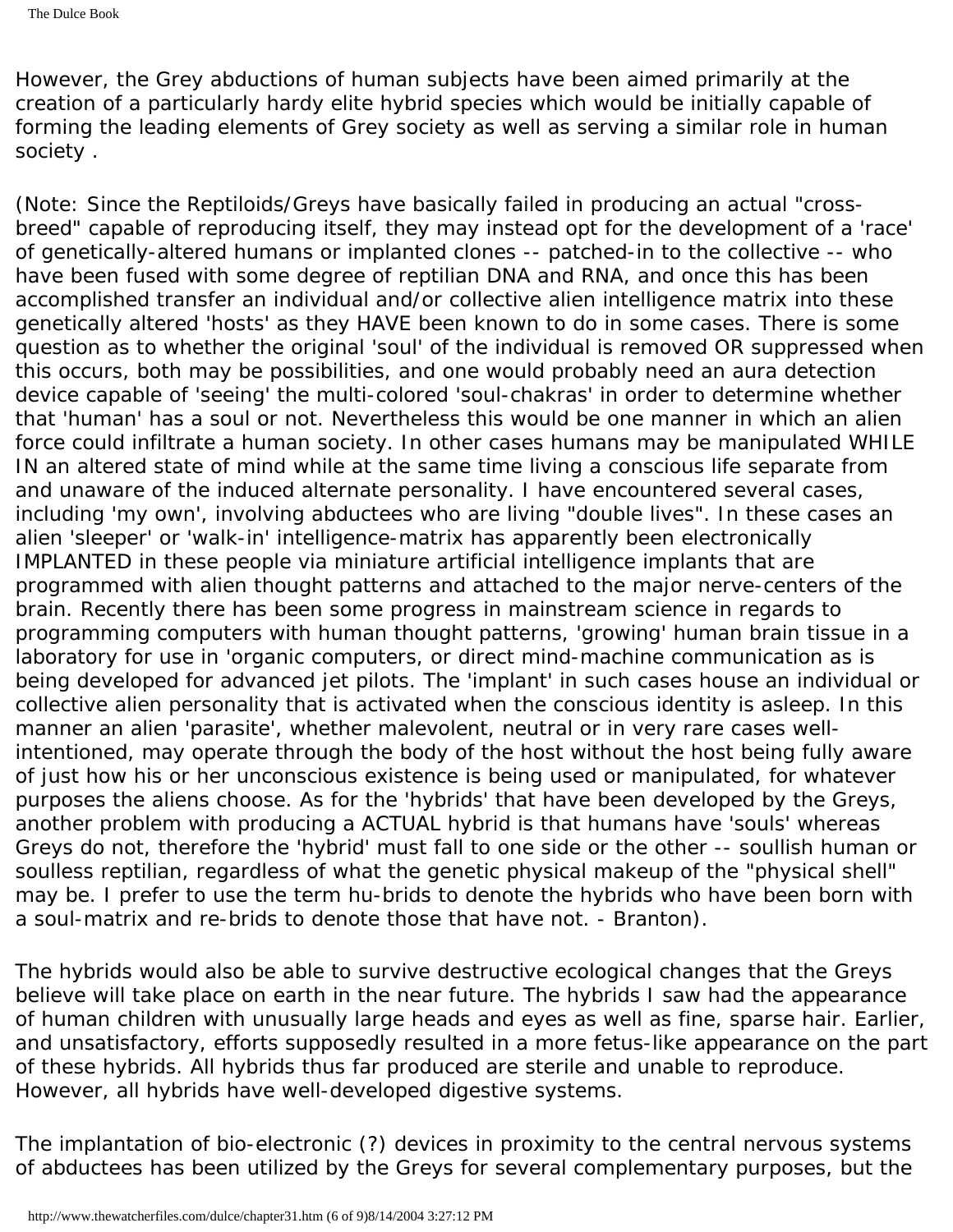The Dulce Book

most important reason is in order to have a more reliable means of MIND CONTROL at a distance. Such control is necessary in order to facilitate follow-up abductions and in order to prevent male subjects from having voluntary sterilization's.

The DON has taken a very active, and largely successful, role in countering reptilian genetic sabotage. However, it is tasked with taking no role other than observation of Grey abductions, to the extent permitted by this group. This fact results in morale and control problems within this organization (That is, they are to work to prevent alien sabotage of the human race, yet not interfere or try to prevent abductions that they know are occurring or going to occur. It's like MacArthur's forces in Korea. They were told by their U. N. superiors to keep the peace in South Korea and defend it from Northern Communist aggression, yet not attempt to destroy the main supply depots in the North from where the attacks were originating! As with the Korean conflict, the problem with the Greys would seem to be a "no-win" situation. No wonder there has been "morale and control problems" within the organization, and this may explain why an inner core within Navy Intelligence has formed around agencies like the 'CABAL' and 'COM-12', which are made up of patriots who are fed up with all of the waffling and compromise -- and outright betrayal of our nation and our planet by unelected corporate collaborators working within the Executive branch of government -- and want to take DIRECT action against the Greys. - Branton).

These morale problems have benefited me on more than one occasion and I strongly believe that governmental collusion in these activities is UNCONSTITUTIONAL. The Greys, like the Reptilians, routinely attempt to erase the abduction related memories of those they abduct.

One of the most exotic elements of Grey technology exploited by the DON involves the deliberate regulation of human brain activity including telepathic communication, and propulsive technologies which include temporal and, for lack of a better term, "Trans-Dimensional" facets. Grey bio-technologies are, paradoxically, fundamentally primitive, but have some extremely advanced facets. Particularly significant is an ability to manufacture synthetic biological-mechanical (?) entities. I wonder if the so-called "Men In Black", if they exist, are examples of these sorts of beings.

The conditioning of human brain [temporal lobe] activity through electromagnetic and advanced medical techniques is used by the DON in two primary ways. The most obvious is in the elimination of undesirable memories from the minds of accidental witnesses to Grey abductions; in this case somewhat less reliable electromagnetic means must normally be utilized. The second, but actually more important use for this form of advanced mind control is in the elimination of undesirable memories in the minds of DON personnel and other knowing participants in governmental activities relating to EBEs. This latter form of hypnosis is normally done through more reliable medical or chemical means and is utilized for two reasons. The first reason is actually in the interests of the mental health of certain individuals unable to successfully cope with the unique psychic environment surrounding EBE activities. The second reason to utilize voluntary mind control on government personnel is to delete information from the minds of these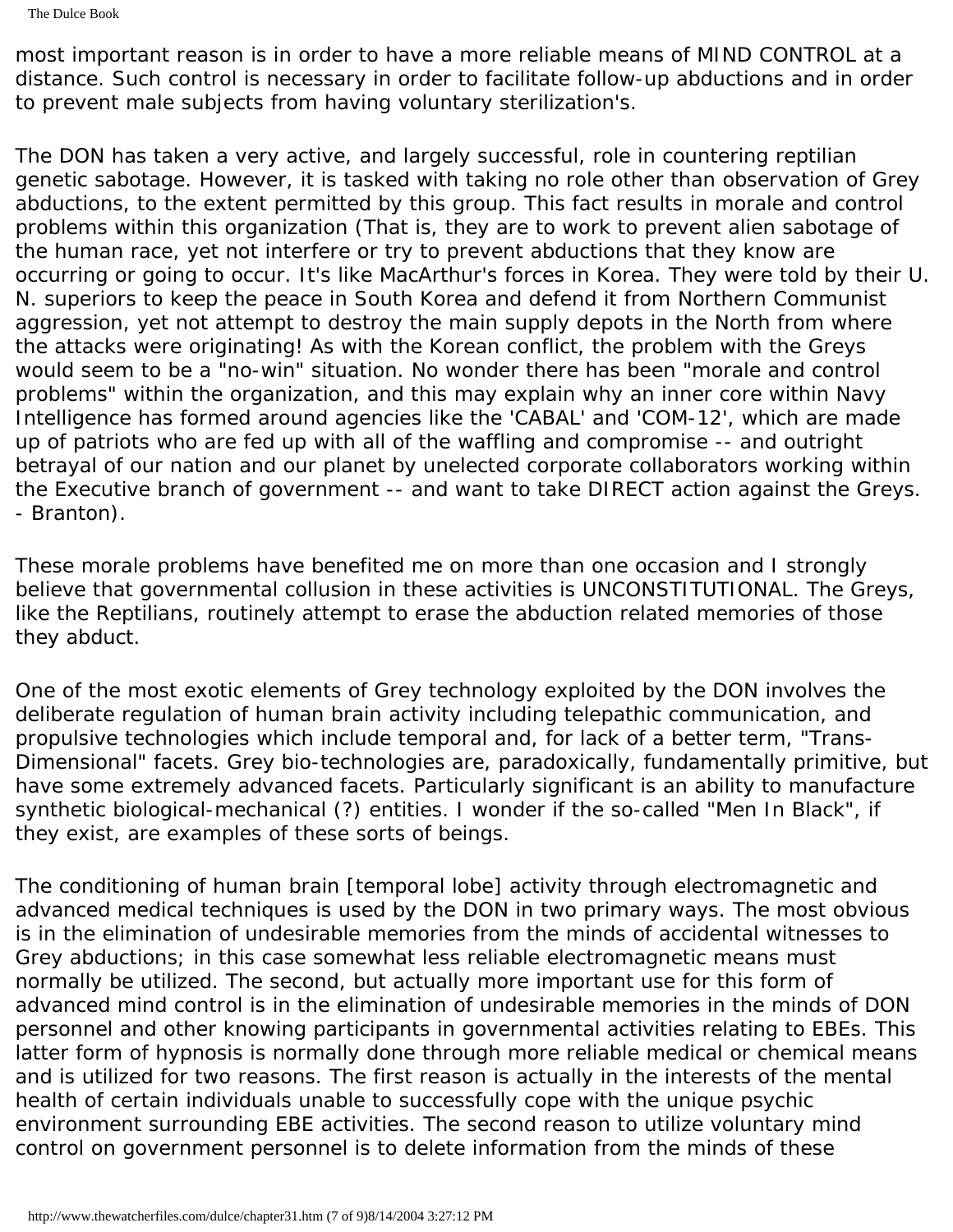The Dulce Book

individuals which could be exploited by either terrestrial or extraterrestrial forces.

DON field agents are therefore often referred to as "Zombies" and their units as "Zombie Squads". Voluntary erasures are far more reliable than those IMPOSED upon the subject, especially if they have a surgical component. However, neither technique is absolutely reliable and, therefore, all 'erasures' also include elements of disinformation implanted in the mind of the target [agent] which would tend to render any recalled accounts contradictory or otherwise unreliable. Zombies are also programmed against allowing themselves to by hypnotically regressed or otherwise medically examined by unauthorized personnel. [This is particularly important as most of these agents have implants placed in their bodies by the Greys to supposedly monitor DON compliance with mutual agreements.]

(Note: The above is in reference to those agencies which integrate both CIA and NAVY Intelligence. According to an agent code-named 'Panda', "the Navy has been manipulated via the intelligence community," especially by the CIA-NSA which has attempted to take full control of all military-intelligence and bring it under the control of those human and alien influences who are running the collaboration projects. - Branton)

Morale among DON agents is particularly impaired by the obvious deterioration of mental and emotional function among these individuals as a result of these psychic interventions.

The Department of Defense has been a primary beneficiary of alien derived technologies which have been disseminated in a largely covert manner. In other words, even the military engineering units and defense contractors involved have been unaware of the actual source of key breakthrough technologies supplied to them. Although some alien technologies have been adopted [specifically in the hypersonic " $\# \# \# \#$ " Stealth and "######## #######" Reconnaissance programs] and some anti-gravity drive extraterrestrial craft are now being actually duplicated [I was shown one hovering almost silently in a hanger at a sub-site of the Nellis Air Force Base and can state that rumors regarding such craft were accurate], the most significant alien technologies being acquired are supposedly in the field of computing. These technologies have provided the United States with a secret, and therefore largely theoretical, technological superiority over all other nations. I will also mention that I was flown aboard a helicopter of a design I had never before seen which was not only unbelievably quiet, but could also 'cloak' itself from being seen by the naked eye during the hours of darkness using a system which was referred to as " $###$ ".

There is also an ongoing program of gradual societal conditioning to ACCEPT the existence and influence of EBEs in Earth's history (Does this include obvious FALLACIES that have been spread among intelligence agencies and abductees by the Greys, such as their claim that they originally genetically 'created' the human race and placed them on planet Earth? - Branton). This is being undertaken by the DON on a worldwide basis in order to prevent cultural disintegration in the event of an uncontrollable catastrophic leak of intelligence regarding the aliens and also in order to allow for a more orderly eventual unveiling of the truth to the general public. The Greys have themselves promulgated a desire to overtly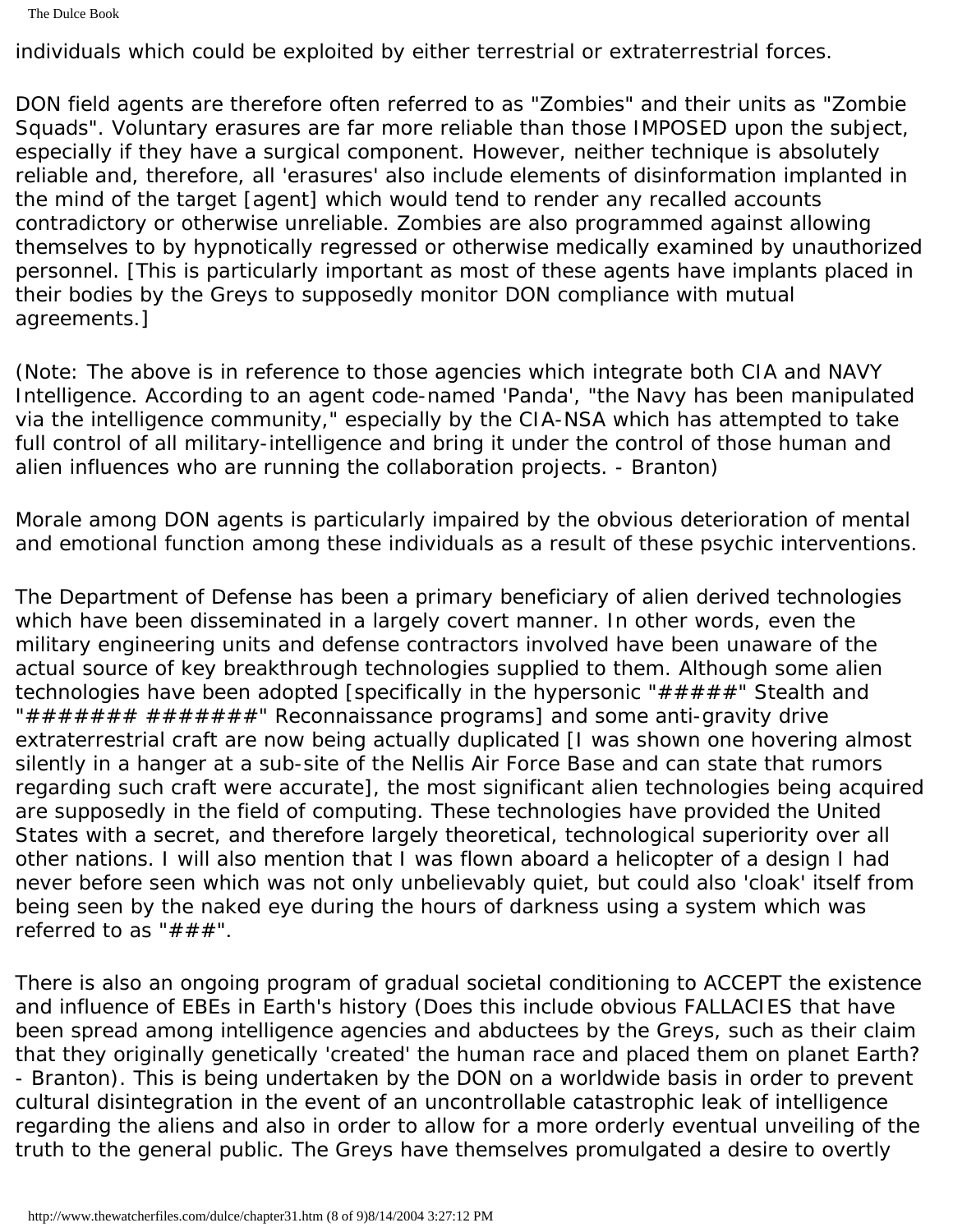reveal themselves to human society by the turn of the century (...of course passing themselves off as the "good guys", however at this point in time when the overall malevolent activities of the grays are being exposed -- especially in network TV programs like DARK SKIES -- this would take an incredible feat of psychological engineering to accomplish. - Branton).

Accordingly, the DON (CIA-NSA elements within the DON, that is - Branton) currently has plans to eventually stage a "first contact" event similar to that depicted in the film CLOSE ENCOUNTERS OF THE THIRD KIND so as to prevent any immediate disclosure of the fact that first contact actually took place fifty years ago [mid-1940's]. This is only PART of a classical psychological warfare program directed AT the American people by their own government without appropriate authority. There is also a DON effort in progress to fully identify other alien entities which have had an impact on this planet. Specifically, there is an EBE species known as that of the 'Birdmen' which is believed to be somehow reptilian related (variously known among sources as the Mothmen, Ciakars, Winged Draco, Pterodactoids or Pteroids - Branton). There is also an alien species which has been colloquially identified as the 'babies' for their somewhat neonatal appearance [These might be some sort of hybrid humanoid].

The interspecies rivalry currently in progress involves elements of what can only be termed espionage. In other words, both sides have utilized tactics and strategies usually associated with covert intelligence agencies. The most striking tactic employed by the Reptilians is that of the "false flag" which involves the portrayal of hostile Reptilian actions as being those of more benign species. This particular technique has been focused on the United States Government on several occasions and, in one instance that was recounted to me, resulted in the killing of numerous Grays by United States military forces. The dissemination of disinformation is also a favored technique. The Utilization of mind control techniques by both sides makes this particular espionage game a difficult one to comprehend or master...

As they say, THE TRUTH IS OUT THERE, but can we recognize it when we see it?

BACK: **[Chapter 30](#page-283-0)** NEXT: **[Chapter 32](#page-326-0)**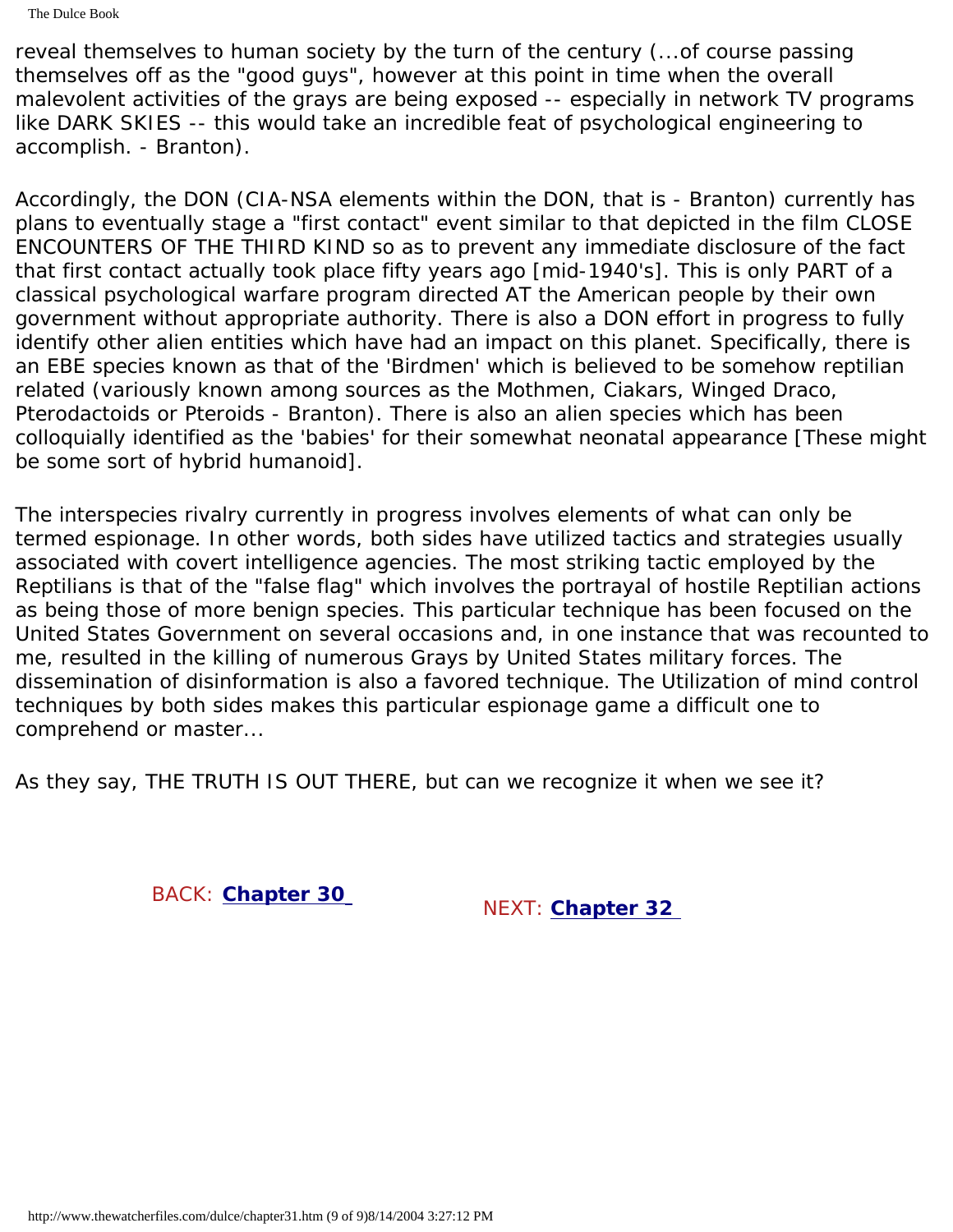### **The Dulce Book**

Chapter 32

### **Revelations Of An MJ-12 Special Studies Group Agent**

Michael Wolf, in his trilogy THE CATCHERS OF HEAVEN [Dorrance Publishing Co., Pittsburgh, PA] makes the following 'disclaimer' at the beginning of his volume: "The following events, which purport to involve the United States of America, the former Union of Soviet Socialist Republics, France, Belgium, Italy, Germany, Israel, and the U.K., officially, according to repeated statements issued by all governments involved, never occurred." Incidentally the author expressed a deep concern for the children of this planet and for the legacy we are leaving them, and therefore directed all of the royalties for his work to an organization devoted to helping children.

To paraphrase some of the more relevant [to this work] points brought out in the Trilogy:

-- Black Budget Operations utilizing billions of dollars raised by CIA drug running, were classified Above Top Secret, thereby escaping audit by Federal auditors who possessed only a "secret" or "top secret" security clearance.

-- We are now living, as of the latter part of the 20th century, in an regulated-taxatedinflated economic slave system carefully designed to serve the elite.

-- The author possessed one of the highest security clearances in the world, and reported only to the U.S. President, even though his knowledge and briefings of cosmic affairs often surpassed his one-and-only superior in several areas. He was warned against writing the trilogy -- which contains sensitive information yet which deals mostly with his interactions with his friends and family on this and other worlds -- by fellow friends and insiders within MJ-12. Wolf however chose to go ahead with the project as he felt that we have the right to know what's going on, and for the sake of "the children" and their future on this planet, swearing "ETERNAL HOSTILITY UPON THOSE WHO WOULD RULE THE MINDS OF MEN." Such tyranny he insists "MUST END NOW!" Also, Wolf states that many of the new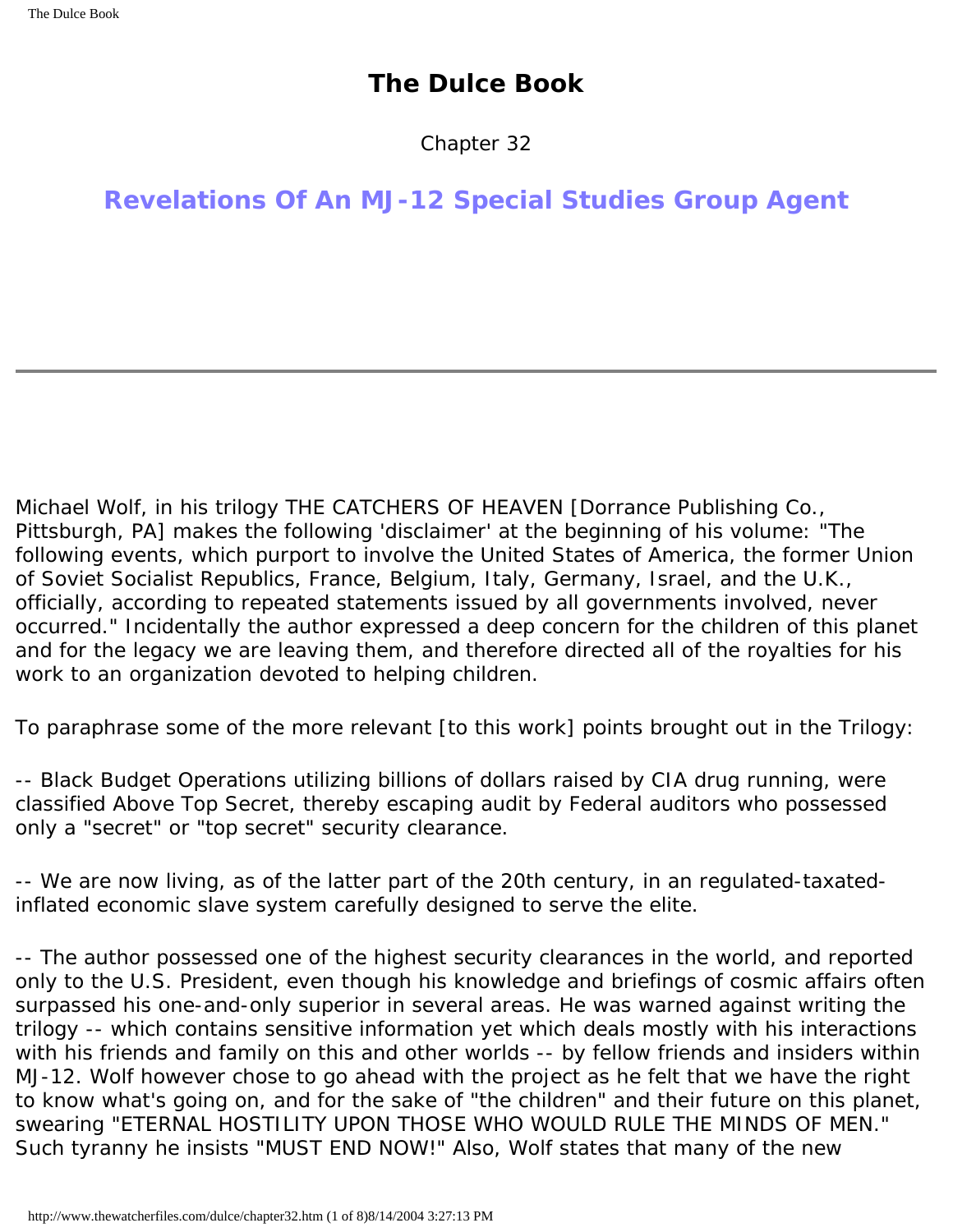The Dulce Book

generation of younger politicians and intelligence agents are trying to do away with the self-destructive policies of former administrations in regards to the alien scenario.

-- The author claims to be a genetically engineered human who came from extraterrestrial 'Nordic' genetic lines and was placed on this planet for a purpose. He possessed an abovegenius mentality which made him an Intelligence "head hunter's" dream come true. Even the President's were aware of his talents and sought his expertise. His advanced mind led to his involvement with a super-secret project involving the development of an actual cyber-cloned humanoid with self-programming artificial intelligence if not sentience -- as well as other projects involving super-advanced quantum mechanics that one will never hear about in the public domain, at least not for many years to come. Michael Wolf was raised in a Jewish family and experienced abductions/contacts ever since childhood... as had his human mother who became the 'host' for his existence on planet earth. The author also claims to have a genetic 'brother' names SA who served or serves as the Prince of THE ALLIANCE, a Nordic collective in Altair Aquila which is affiliated with THE CORPORATE, a Grey species collective. Although the Human ALLIANCE and the Grey CORPORATE interact [or have interacted in the past] with the other, the Nordic 'Alliance' ALSO maintained contact with the FEDERATION OF WORLDS. The Grey 'Corporate' in turn maintained an allegiance with something called the UNIFIED RACES OF ORION. The MAJESTIC-12 organization was aware of all three MAJOR confederation groups, the joint humanoid-reptiloid CORPORATE/ALLIANCE, the mostly-humanoid FEDERATION OF WORLDS or F.O.W, and the mostly reptiloid UNIFIED RACES OF ORION or U.R.O.

-- The 'Black' programs are so named because presumably no one can shine a 'light' on their activities and expose the corruption within. According to agent Wolf, there can be governments within governments within governments, and the "black ones" or secret government can be invisible to the electorate government itself.

--There are 'Nordic' extraterrestrials walking the streets of several major cities on earth, unknown by others for who they are.

-- The author knew Dr. Edward Teller, the developer of the H-Bomb, on a personal basis.

-- The author was a member of an organization called the ALPHACOM Team.

-- The author at one point was visited by two FBI/NSC agents who reminded him that his introductory briefings on the alien subject must of necessity remain secret "until it is all figured out" so as not to create mass panic or social instability.

(Note: Actually the cosmic scenario seems to be more-less-figured "figured out" at this point as far as myself and others are concerned, so such an excuse should be OBSOLETE, and more-so as time goes on. - Branton)

-- The author states that in a hyperspacial environment, using a ship-board generation of amplified gravity waves, it isn't speed that increases, it is the relative time-space, when acted upon by a force such as gravity waves, which REDUCES itself within the hyperspace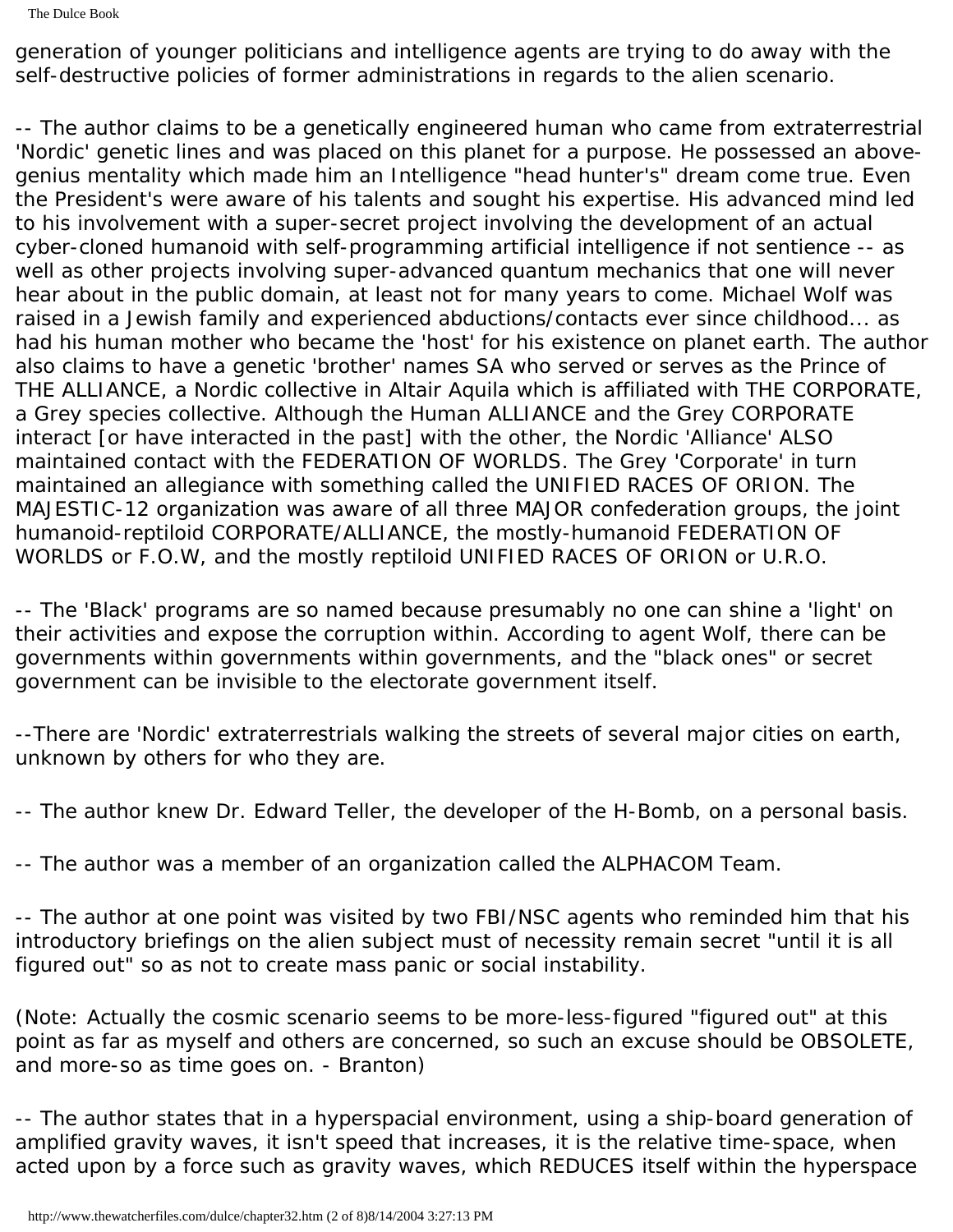The Dulce Book

field generated around the hull of the craft where space-time becomes 'warped'. An Einstein-Rosen bridge 'wormhole' created by a gravity-exerting craft in space is but one example. The STAR TREK scenario may be based on an actual reality! Artificially created gravity waves can theoretically reduce time to near zero and acceleration to near infinity. Einstein only had a problem with gravity in his unified field theory, as it did not seem to fit, although he did come to the conclusion that gravity and acceleration were somehow connected. With such travel it is not space itself which is physically traversed, since space folds in on itself as gravity waves act upon time...

-- The author refers to the work of Theodore Kaluza, who used a fifth dimension algebraically to equate Einstein's four-dimensional gravity with Maxwell's electromagnetism, and this extending of space-time to five dimensions instead of four was a foundation for further relational unification theoretical development. The author also speaks of quantum mathematical theories and calculations that allow for as many as 12 dimensions, however he warns that one must be careful as the normal laws of "human logic" seem to break down the closer one delves into the sub-atomic or quantum levels of reality.

-- A natural disaster may be immanent, considering that in 1950 one quarter of the land surface of planet earth was forested, whereas today it is less than one fifth, and the oceans cannot soak up all of the excess atmospheric carbon dioxide.

-- The JASON project existed, and was discontinued after the war in Viet Nam.

-- On May 1st, 1975, two Zeta Reticulan Greys were demonstrating a 100 percent powerproducing annihilation reaction in a relatively small antimatter reactor, to two deep-cover scientists within the tunnels below Area 51, using a super-heavy element, bombarding it with protons. One Ret. Four [a slang term for a resident of the fourth planet of the Zeta II Reticuli system] was doing the display and demanded first that all rifles and especially bullets in them be removed from the room. The elite military guards refused to surrender their weapons, and in the chaotic disorder and commotion that ensued, one alien, two scientists and forty-one military personnel were killed, simply because the colonel in charge of security questioned the Grey's orders. One witness to the scene survived. All the humans had died of head wounds and resultant damage of brain matter. Since no weapon was seen by this witness, the author suggested that the Greys might be able to use their minds as weapons, in essence using their brains as a bio-chemical circuit board through which to channel electromagnetic energy via specific neural patterns or pathways. This may explain, he suggests, why the Greys have the ability to walk or phase through solid matter, read minds, send mental messages, and are able to lift and float themselves as well as abductees without observable instrumentation. The Groom war or massacre ended certain exchanges between the Government and the Greys. (Note: Other sources imply that this was only the initial incident in the 'Groom Wars', and that other incidents have since occurred resulting in the deaths or disappearance of aliens and human scientist, workers and military personnel. - Branton)

-- The author was told by a Grey that his genetic Nordic 'brother' Prince ANON SA RA was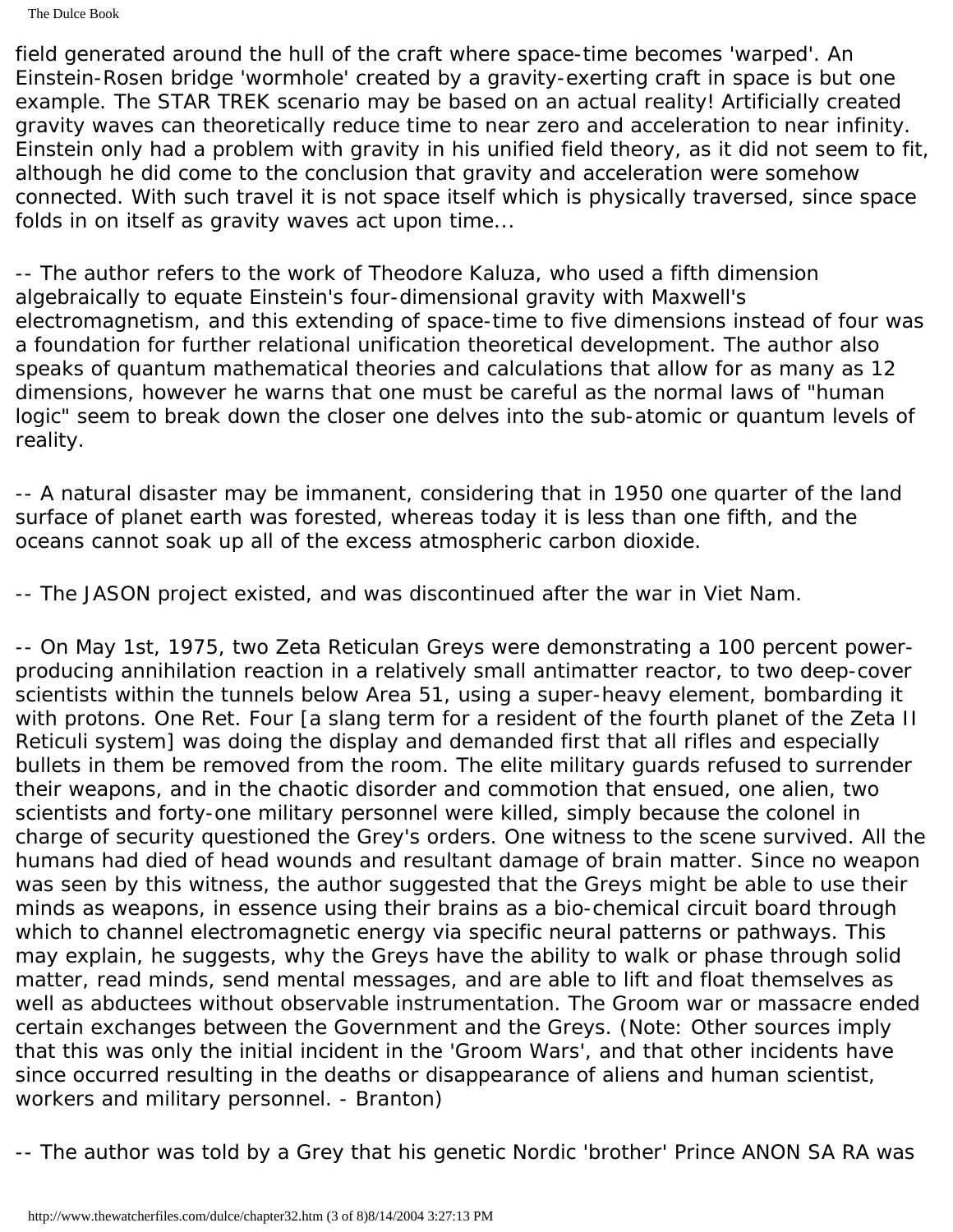involved with "arguing the HU MAN's case for existence before THE CORPORATE" (Apparently these vermin have a rather high opinion of themselves for creatures that have no souls, and a low opinion of human-kind, considering that humans are considered by many within the reptilian CORPORATE as being unworthy for existence. - Branton).

-- The ALPHACOM Team which Michael Wolf headed was or is the lead agency for Majestic 12's Special Studies Group, or MJ12SSG.

-- The author initiated an organization called Project D.A.R.T. [Defense Alien Research Training], within the context of the C&E Teams.

-- The author was aware of and had even visited several of the following underground bases: Luke, Nevada; Roswell, New Mexico; Dayton, Ohio; DULCE, NEW MEXICO; Nellis, Area S-51 and S-4, Nevada; an MJ12 meeting center under the Greenbriar Hotel in White Sulfur Springs, West Virginia; "Raven Rock" or "Site R-0001"; Mt. Weather, near Bluemont, Virginia; Mt. Poney, near Culpeper, Virginia; the Viewtree Mountain facility; Manzano Mountain facility with rail-tunnels to Kirtland AFB and Sandia National Labs in New Mexico; and about twelve other underground facilities "that cannot even be mentioned by name". Some of them have no names, just site numbers.

-- There is a division within the Intelligence community between those who want to attempt continued negotiations with the Greys and those who want to take military action against them. The author states that he and several others within MJ12 had been abducted and manipulated by the Greys from childhood [or 'hived', you could say], suggesting that it was the Greys themselves that may have manipulated them into their positions within Military Intelligence. This does not necessarily mean that men like Michael Wolf were intentionally compromising our National Security over to the Grey collective, it may mean that they were the ones who must be dealt with and as a result the ones who were targeted for mental conditioning. The author tends to be FOR continued negotiations with the Greys, having been influenced by Nordic 'relatives' of his who share the Altair system with the Greys and are therefore pressed to maintain diplomatic relations with them, especially since the Greys are "arguing the Hu Man's case for existence" altogether. (It seems to be the old "appease the enemy" tactic like the one Neville Chamberlain tried to use with Hitler by essentially turning Czechoslovakia over to the mad dictator in an attempt to appease his appetite for conquest. In fact it only increased Hitler's appetite and boldness, and he began viewing the Allies as pathetic cowards who would be willing to give-in to his demands and intimidation. Have some members of MJ12 aka PI40 committed this same mistake with the Greys? - Branton). All this does not mean that the Greys are completely beyond hope however, considering that one of the Greys by the name of Kolta had begun to show significant signs of emotional individualism because of his close contacts with the author. By referring to the 'Greys' we are in most cases referring to the individuality-killing COLLECTIVE HIVE itself. The MJ12 ALPHACOM team which the author led, and some of the policies of MJ12 itself, are being challenged to some degree by another agency operating within Naval Intelligence, known as the CABAL. Mj12 is or WAS for negotiation with the Greys, especially in the higher MAJIC levels which tie-in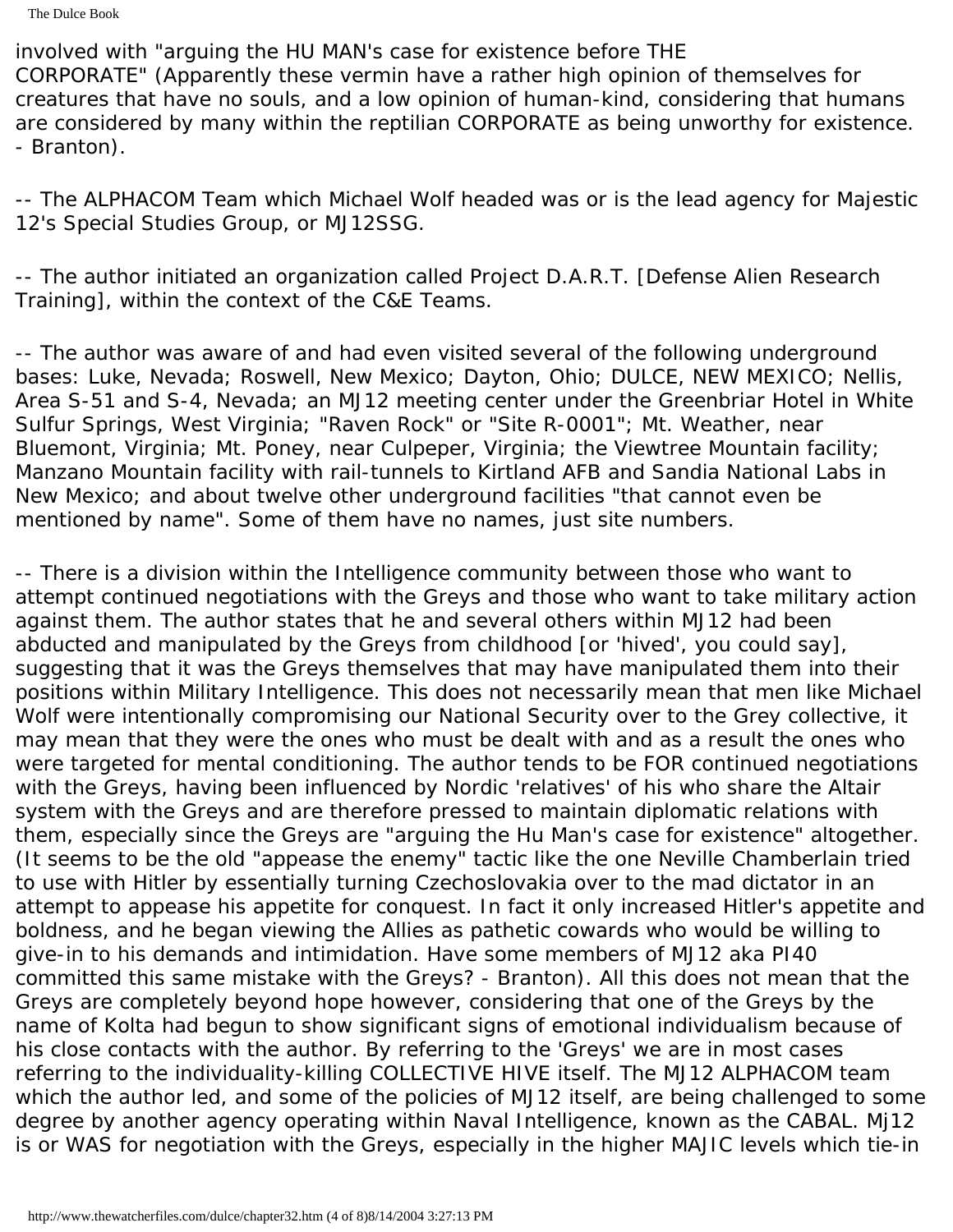The Dulce Book

with the global power groups like the Rockefeller empire, etc. According to other reports however some segments of MJ12 ARE NOW working WITH Nordic or 'Benevolent' forces at Area 51 and elsewhere to develop a defense against the Greys in response to the continual betrayals of the treaties by the same. So MJ12 seems to be a factioned agency to some degree, with some advocating negotiation, others advocating annihilation, and others advocating continued negotiation combined with continued development of Earth's "Star Wars" defenses in case the negotiations sour. The CABAL itself is far less wavering in its intent and makes no excuses about it. They apparently believe that there is enough evidence at hand from past interactions with the Greys that they will NEVER abide by any established treaty, and that the only 'negotiation' they understand is brut force! As 'Scotty' of the old STAR TREK series was known to say, "Sometimes the best negotiator is a fullyloaded phaser bank!" Although the CABAL and COM-12 may be excessively militant in some of their dealings with the Greys, can you really blame them? According to the CABAL, etc., the Greys have repeatedly shown that they can NOT be trusted and therefore no more negotiations should be attempted or allowed between 'us' and them. Colm McGrath, an undersecretary of the Navy, initiated the CABAL agency, as well as various projects involving neutral particle beam weapons and their hybrids which are intended to be used against the EBE's or Grays -- and one would guess their Reptiloid overlords as well.

-- The author's "home world" [so to speak, in that he possessed a Terran mother and apparently a 'Nordic' father, as do a large number of young men and women now on earth who possess Terran and extraterrestrial genetics] is in ALTAIRA, the fourth planet from the sun called ALTAIR, a very bright double variable star in the constellation AQUILA at 15.7 light years from SOL. Altair Four as it is also known possesses two moons, Alta One and Alta Two. The atmosphere of this planet which is jointly occupied by Greys and Nordics is controlled -- no turbulence or violent weather patterns exist. The alien craft visiting planet earth and other wild-weather planets often find it difficult to navigate in our unpredictable atmosphere. On Altara OR Altair Four there are elevated cities, balanced on permanently created Gravity-A waves. The author's Nordic brother, Prince ANON SA RA, is the human moderator and Chairman of the Head Council of THE CORPORATE / ALLIANCE OF PLANETS, based on Altaira.

(Note: The Corporate/Alliance is or was a Grey/Nordic Ashtarian collective, although it would seem that the Greys have subverted any human majority power OR equality within the 'council' in spite of the fact that the 'chairman' is or was a Nordic. This might be the same ruse that some power-mongering forces on earth have used. Namely, to allow the targeted culture to choose whatever 'president' they wish -- so long as the economic power and the 'councils' are dominated by THEIR OWN 'people'. If much of the Grey majority is "arguing the existence" of the humans in Altair, and possibly on earth... then isn't it fair for us on earth to "argue the existence" of the Greys in our system, and in Altair? Although not an ABSOLUTE collective like the Reptilian Empire based in Draconis, Bootes, Orion and Reticuli, the 'Ashtar' collective in Altair and other systems is constantly attempting to over-ride the individuality factor of the humanoids and attempting to conform and assimilate them into the reptilian group mind... the ultimate dictatorship against 'individual' freedom. This may be a major root of the current conflicts taking place between the reptiloids and humanoids within the Ashtar or Astarte collective, a conflict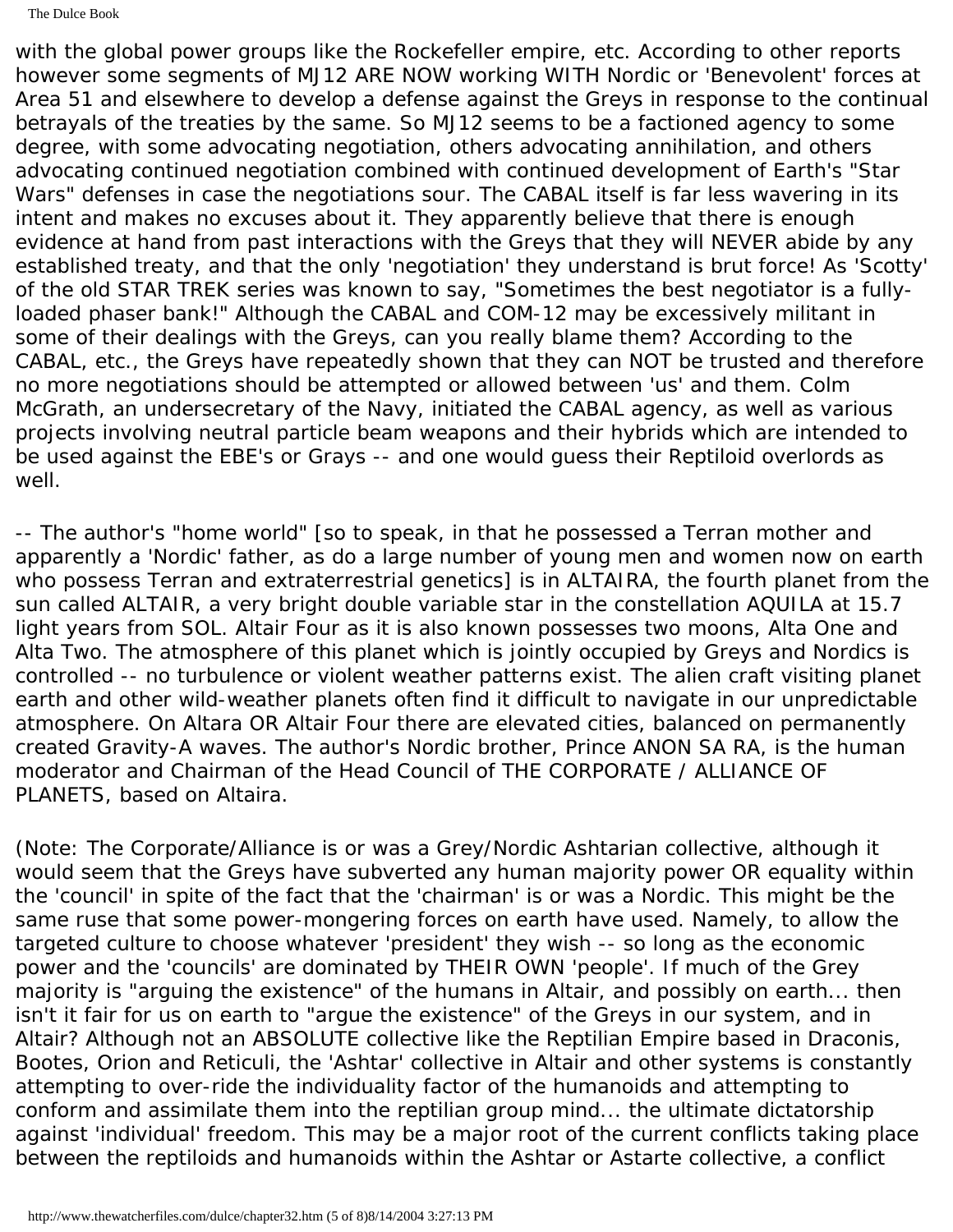that has led to all-out warfare in Sirius-B and elsewhere where the Ashtar collective is dominant. It is also apparent from Michael Wolf's volume that one of the reasons why the author believes that peaceful negotiations must continue is because he may have been influenced by the DECEPTION that the Greys genetically CREATED us. Several members of MJ-12 also hold to this dubious believe system, and have apparently been manipulated into their positions of power by life-long encounters with the Greys. The Greys/Reptiloids may have genetically altered certain human lines throughout history, however they certainly didn't CREATE our race. And besides, how can a reptilian race possessing no soulmatrix 'create' a race that does? Incidentally, based on the accumulated data acquired from several independent sources, we can now establish a basic framework for the three major extraterrestrial confederations and identify SOME of the core star systems in this sector of the galaxy which lie at the very HEART of each confederation: 1) The CORPORATE COLLECTIVE -- humanoids, reptiloids, the Ashtar collective, etc. Based in Altair Aquila, Sirius-B, Arcturus, Aldebaran, Zeta I Reticuli, Bernard's Star, Bootes Centaurus, , etc.; 2) The ANDROMEDAN FEDERATION -- mostly but not entirely excluded to humanoids. An Andromeda constellation-backed Federation based in Taygeta Pleiades, Vega Lyra, Iumma [Wolf 424], Procyon, Tau Ceti, Alpha Centauri, Epsilon Eridani, etc.; 3) The DRACONIAN EMPIRE -- mostly yet not entirely excluded to reptiloids. Based in Alpha Draconis, Epsilon Bootes, Zeta II Reticuli, Polaris, Rigel Orion, Bellatrix Orion, Capella, etc. The Federation and Empire especially, have waged wars with each other in past centuries and millennia throughout the Sol system, in Lyra, and also the Pleiades, Orion, Procyon, Reticuli and Sirius. There are those who believe that the Greys are incapable of taming their own base animal or predatory instincts, and are conscious of little other than the drive to consume and increase their power-base and feed their unbounded appetites, even if it means devouring and destroying other cultures or worlds in the process. Or, you might say they are operating under a 'locust' mentality. Because the collectist mind-set automatically opposes sovereigntist philosophy which advocates personal freedom and sovereignty, there are those who believe that the Draconian/Grey collective of its own initiative will not and can not cease from its violations and abuses of human cultures throughout the galaxy unless FORCED to do so by humanoid cultures who have succeeded in taming their OWN base or lower predatory instincts. This could only be accomplished by those possessing a nature higher than the base predatory-physical nature, by those capable of utilizing and exercising the power of their higher spiritual or soular natures. An extreme philosophy would be that the Greys/Reptiloids [and in some cases Insectoids or genetically engineered Reptilinsectoid/Insectilian hybrids] MUST be conquered and brought under the absolute and unconditional subservience to or at least supervision of the humanoids with no chance of again being allowed to attain equality or superiority over humanity -- an unnatural superiority which has in the past been accomplished mainly as a result of their COLLECTIVE. Otherwise they will be an eternal thorn in the side of the human races and a threat to their prosperity or even existence for untold generations to come. The COLLECTIVE is the core of the problem. Find the control-mainframes of the collective and the 'Queens' of the 'Hive', and you will find the core of the problem. - Branton)

-- The author states that the new quantum sciences tend to reject the "big Bang" theory for universal creation and also the theory that the universe is in decay. To prove that the universe is in decay, scientists would have to prove that protons decay, which they have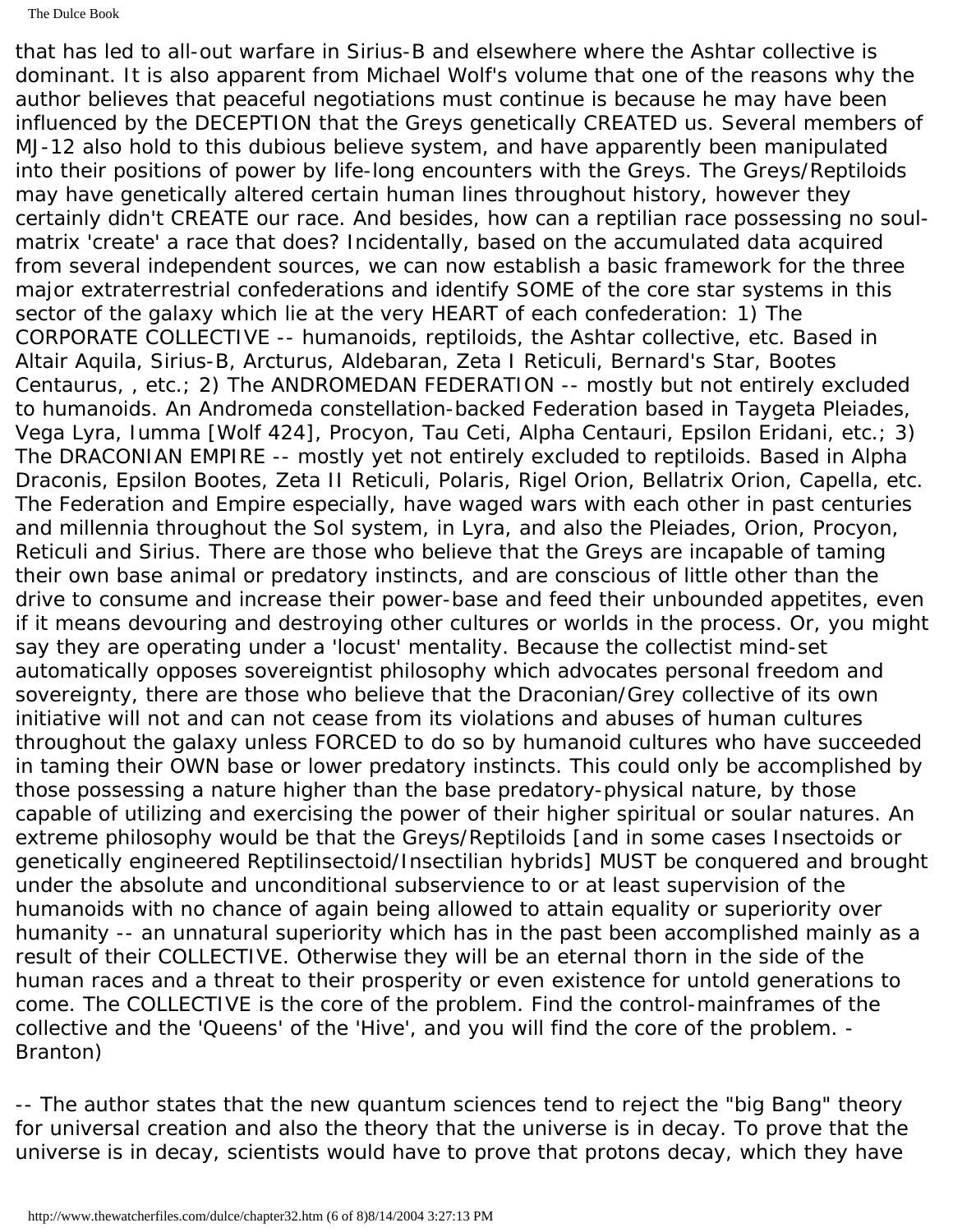not yet been able to do.

-- The ALPHACOM team released some of the captive Greys taken from Crash sites, yet only after they were certain that these Greys could draw a logical parallel between the terror, fear, panic and fright that they experienced while they were 'guests' of the U.S. government, and the fear and victimization that human abductees often feel when they are unwilling 'guests' of the Greys.

-- The ALPHACOM team was told that there is a growing number of young men and women on earth who are half Terran and half Nordic-extraterrestrial, whether they are consciously aware of this reality or not. They are apparently here on earth to take part in some important mission, and most are silent or unknowing contactees from birth.

-- The MJ12SSG Alphacom team was prepared to make a public announcement about the aliens at one point in time, however certain unpredictable factors led them to postpone the "Great Announcement".

-- The authors' wife and only son died in a car accident after the author seemed to have a lapse in consciousness and drove over a cliff. Strangely, his wife and son were not in the wreckage when their bodies were found, although Michael Wolf's comatose body was. His staff and all of the field operatives under his command suggested that the 'accident' may have been linked to an action taken against him by another deep level intelligence agency.

-- During contactee experiences, the author became 'friends' with a silicon entity which had 'adopted' him. This entity was actually a LIVING CONVEYANCE or a starship with its own consciousness and identity, which the aliens had developed or grown through some process far more sophisticated than our own technology, although the author did admit that our own government was developing artificial intelligence craft, virtual "flying computers" which could be used for a variety of purposes.

-- The author was involved in briefing military officers from a number of countries concerning the aliens, officials from France, Israel, Russia, Japan, Belgium, Germany, Denmark, Norway, Italy, Canada, Mexico, etc., with each foreign dignitary being accompanied by their military and scientific support teams. One such major meeting occurred at Wright Patterson Air Force Base, near Dayton, Ohio. This is where a multileveled underground facility houses a whole warehouse of alien hardware and cadavers taken from crash-retrieval sites over the past decades.

-- MJ12 has never been able to fully brief a Nordic type alien before [not until the Nordics 'officially' began working with segments of MJ12 at AREA 51, possibly some time during the 1980's, following the Groom and Dulce wars]. Previously, they had never had an actual ET 'Nordic' in captivity long enough to do so. It seems they simply said goodby and disappeared. (Note: Other sources claim that many 'Nordic' type people have the natural ability to phase-in and phase-out of the third dimension. There is also the possibility that they may have been "beamed out" by their people?. - Branton) v --The MJ12SSG Alphacom team's mission objective was/is to determine the extent of visitation, the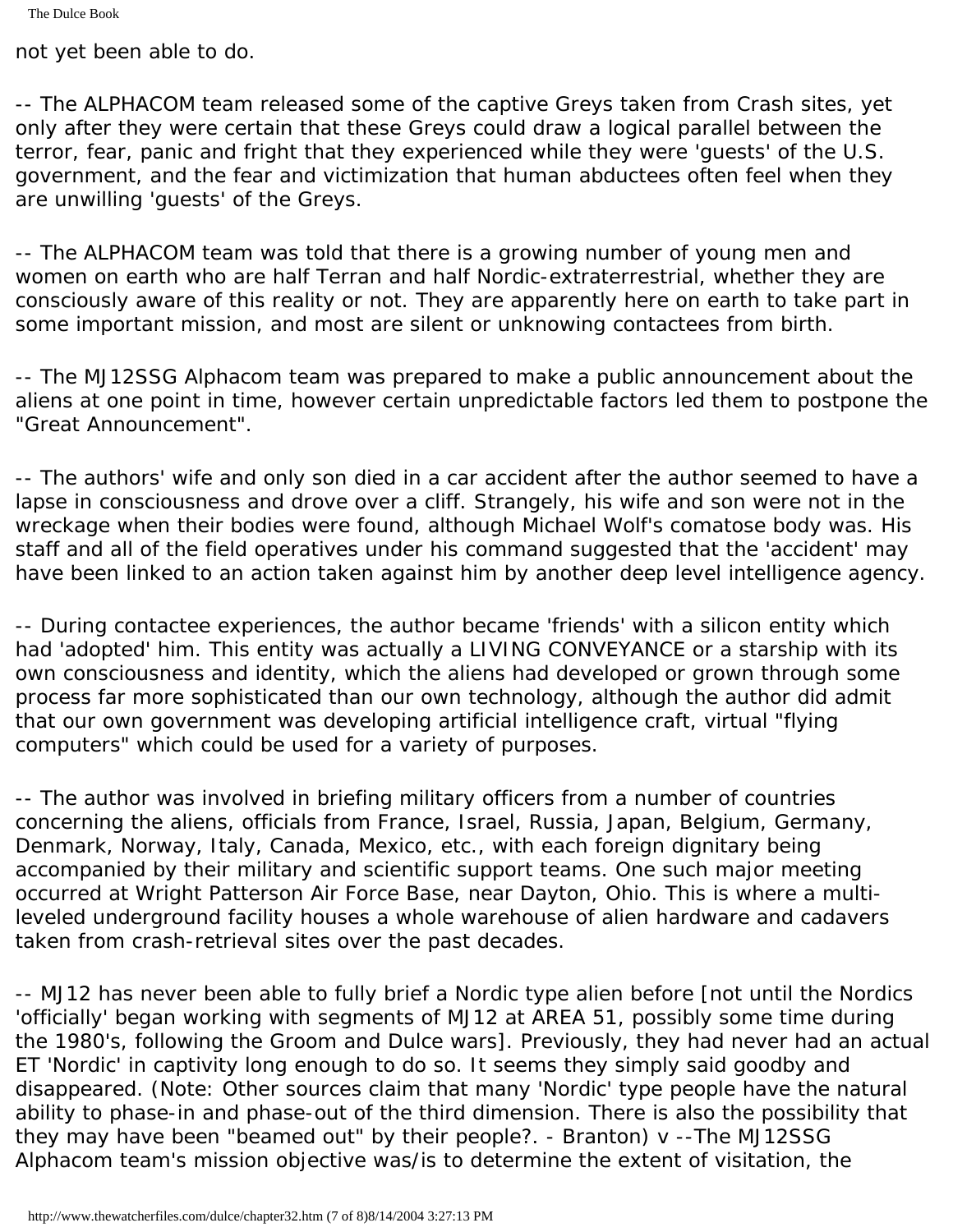number and types of visitors, the many reasons for the visits, human interaction with them now and in the past, and a multiplicity of other related subjects such as intelligence on each visiting race, their sociology, ethics, morality or laws, cosmologies, degree of technical advancement, and specifically how we can negotiate with them and preparations for doing so.

BACK: **[Chapter 31](#page-326-0)** NEXT: **[Chapter 33](#page-343-0)**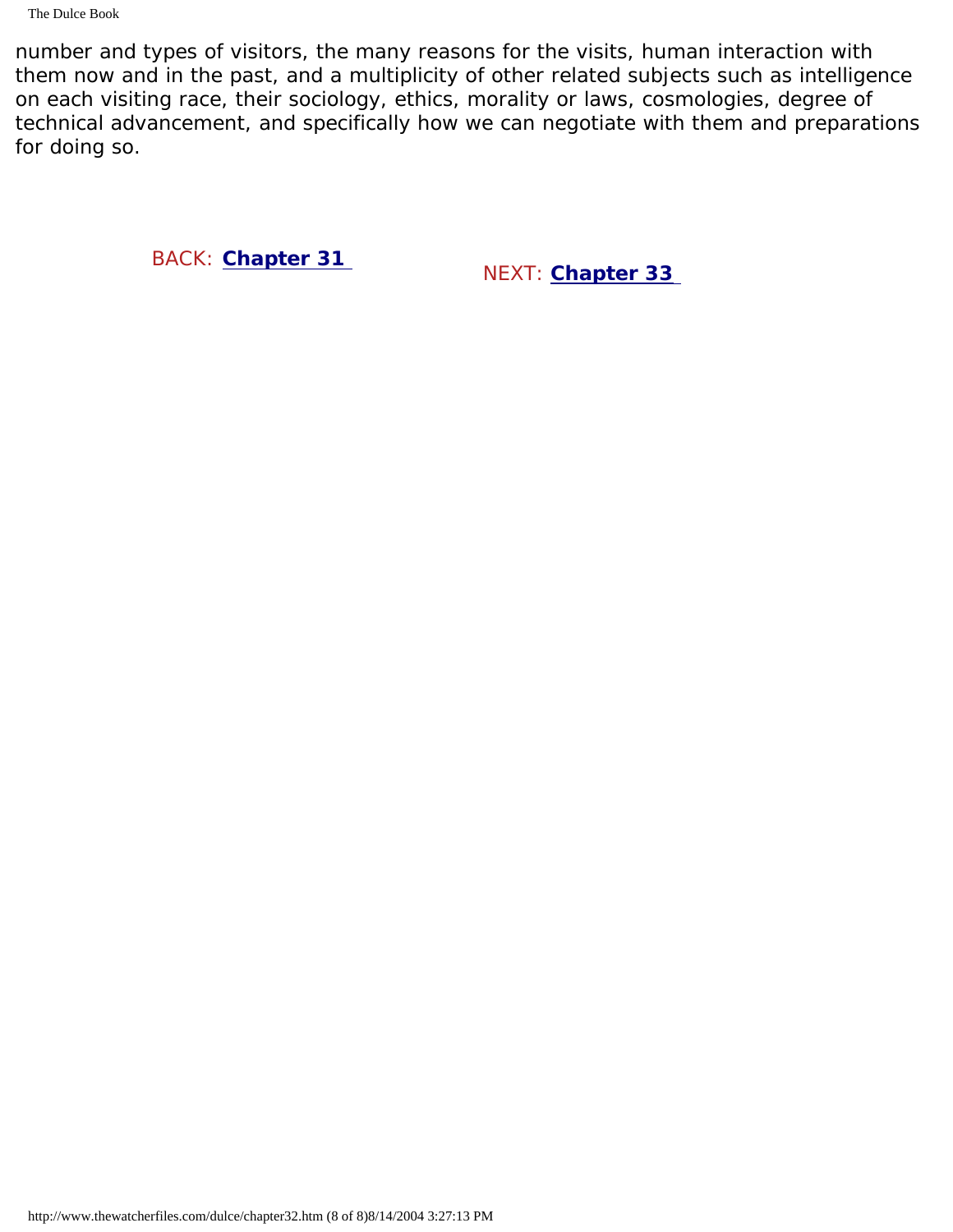## **The Dulce Book**

Chapter 33

<span id="page-343-0"></span>**Phil Schneider VS. The New World Order**

[The following article was downloaded from the INTERNET...]

Underground Bases: A Lecture by Phil Schneider: May 1995 =============================================

Phil Schneider, a very brave man, recently lost his life due to what appeared to be a military-style execution in January 1996. He was found dead in his apartment with piano wire still wrapped around his neck. According to some sources, he had been brutally tortured repeated before being killed. Phil Schneider was an ex-government engineer who was involved in building

underground bases. He was one of three people to survive the 1979 fire fight between the large Greys and U.S. intelligence and military forces at Dulce underground base. (Actually, one of several firefights, according to other sources. A man by the name of L. Anderson of Denver, has informed this writer that the survivors of the Dulce wars were taken and placed together in groups of three and told that they were the only survivors of the conflict. Apparently this was done to maintain more control over these personnel and prevent potential leaks of information. - Branton)

In May 1995, Phil Schneider did a lecture on what he had discovered. Seven months later he was tortured and killed by those for whom he had previously worked. This man's final acts should not go unnoticed.

-=-=-=-=-=-=-=-=-=-=-=-=-=-=-=-=-=-=-=-=-=-=-=-=-=-=-

"It is because of the horrendous structure of the federal government that I feel directly imperiled \*not\* to tell anybody about this material. How long I will be able to do this is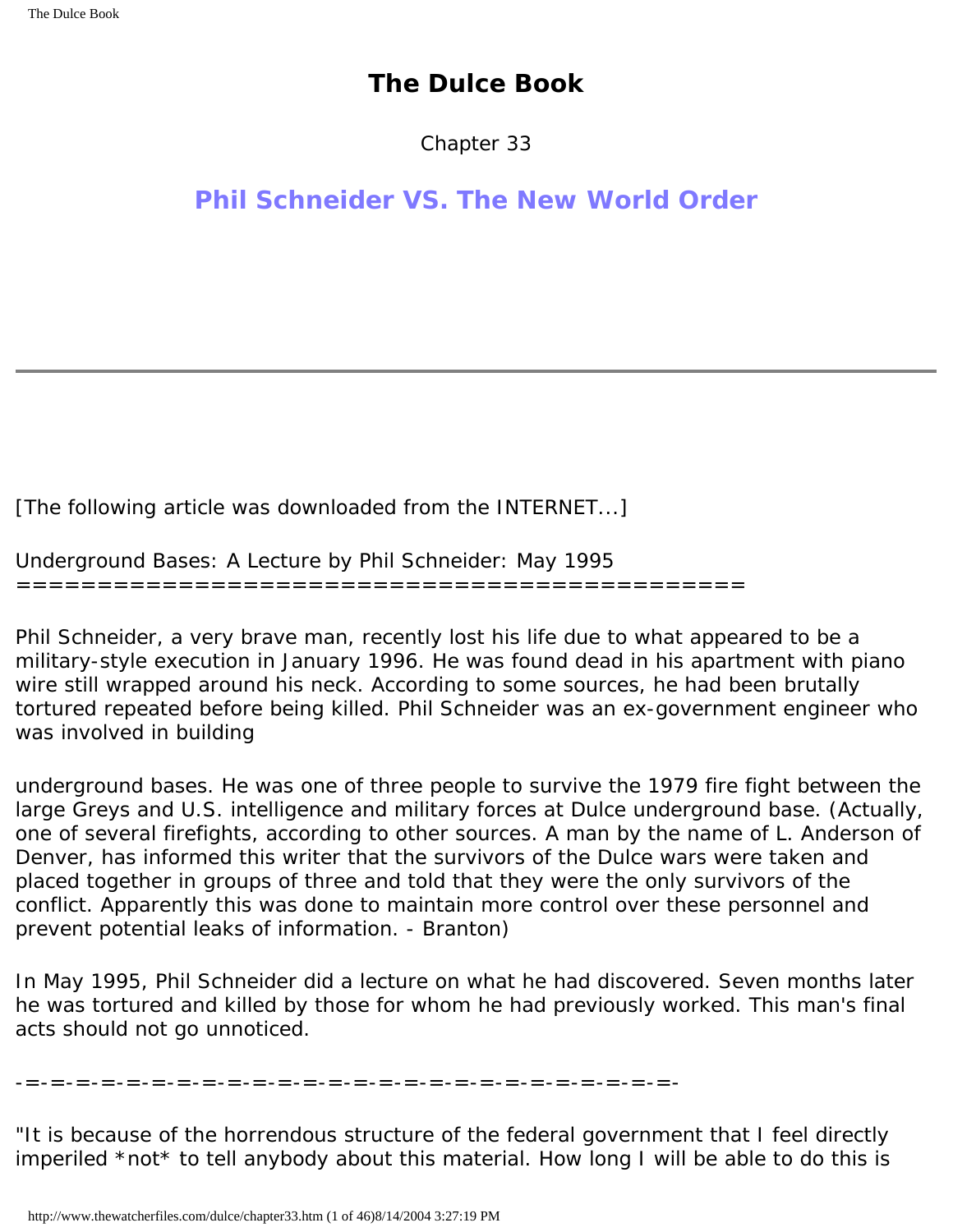anybody's guess. However, I would like to mention that this talk is going to be broken up into four main topics. Each of these topics will have some bearing on what you people are involved in, whether you are patriots or not.

"I want you to know that these United States are a beautiful place. I have gone to more than 70 countries, and I cannot remember any country that has the beauty, as well as the magnificence of its people, like these United States.

"To give you an overview of basically what I am, I started off and went through engineering school. Half of my school was in that field, and I built up a reputation for being a geological engineer, as well as a structural engineer with both military and aerospace applications. I have helped build two main bases in the United States that have some significance as far as what is called the New World Order. The first base is the one at Dulce, New Mexico. I was involved in 1979 in a firefight with alien humanoids, and I was one of the survivors. I'm probably the only talking survivor you will ever hear. Two other survivors are under close guard. I am the only one left that knows the detailed files of the entire operation. Sixty-six secret service agents, FBI, Black Berets and the like, died in that firefight. I was there.

"Number one, part of what I am going to tell you is going to be very shocking. Part of what I am going to tell you is probably going to be very unbelievable, though, instead of putting your glasses on, I'm going to ask you to put your 'scepticals' on. But please, feel free to do your own homework. I know the Freedom of Information Act isn't much to go on, but it's the best we've got. The local law library is a good place to look for Congressional Records. So, if one continues to do their homework, then one can be standing vigilant in regard to their country.

::: Deep Underground Military Bases and the Black Budget :::

"I love the country I am living in, more than I love my life, but I would not be standing before you now, risking my life, if I did not believe it was so. The first part of this talk is going to concern deep underground military bases and the black budget. The Black Budget is a secretive budget that garners 25% of the gross national product of the United States. The Black Budget currently consumes \$1.25 trillion per [2] years. At least this amount is used in black programs, like those concerned with deep underground military bases. Presently, there are 129 deep underground military bases in the United States.

"They have been building these 129 bases day and night, unceasingly, since the early 1940's. Some of them were built even earlier than that. These bases are basically large cities underground connected by high-speed magneto-leviton trains that have speeds up to Mach 2. Several books have been written about this activity. Al Bielek has my only copy of one of them. Richard Souder, a Ph.D architect, has risked his life by talking about this. He worked with a number of government agencies on deep underground military bases. In around where you live, in Idaho, there are 11 of them.

"The average depth of these bases is over a mile, and they again are basically whole cities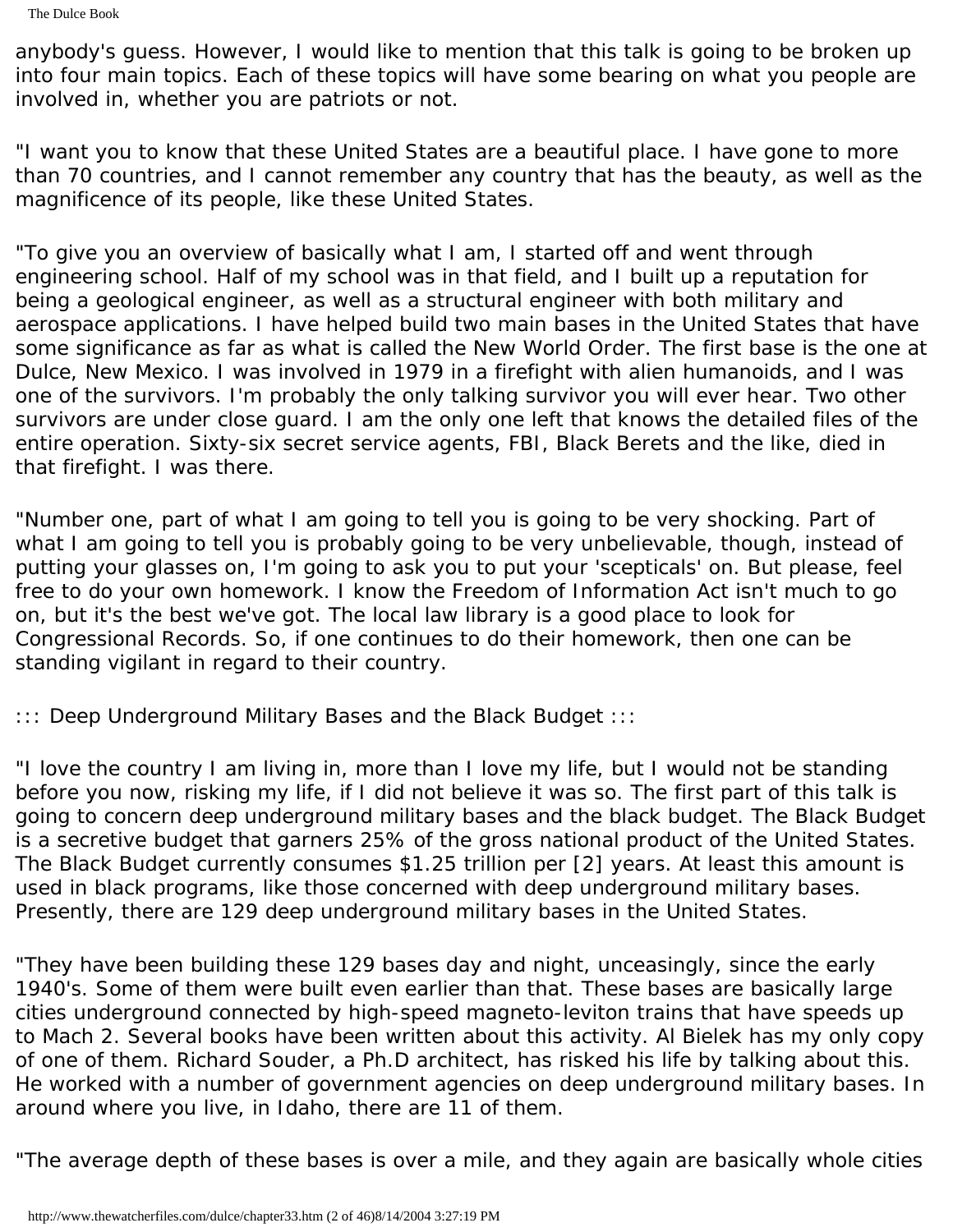underground. They all are between 2.66 and 4.25 cubic miles in size. They have laser drilling machines that can drill a tunnel seven miles long in one day. The Black Projects sidestep the authority of CONGRESS, which as we know is illegal. Right now, the New World Order is depending on these bases. If I had known at the time I was working on them that the NWO was involved, I would not have done it. I was lied to rather extensively.

::: Development of Military Technology, Implied German Interest in Hyperspacial Technology, and More :::

"Basically, as far as technology is concerned, for every calendar year that transpires, military technology increases about 44.5 years [compared with the increase rate of 'conventional' technology]. This is why it is easy to understand that back in 1943 they were able to create, through the use of vacuum tube technology, a ship that could literally disappear from one place and appear in another place. My father, Otto Oscar Schneider, fought on both sides of the war. He was originally a U-boat captain, and was captured and repatriated in the United States. He was involved with different kinds of concerns, such as the A-bomb, the H-bomb and the Philadelphia Experiment. He invented a high-speed camera that took pictures of the first atomic (Hydrogen or H-Bomb - Branton) tests at Bikini Island on July 12, 1946. I have original photographs of that test, and the photos also show UFO's fleeing the bomb site at a high rate of speed. Bikini Island at the time was infested with them, especially under the water, and the natives had problems with their animals being mutilated. At that time, General MacArthur felt that the next war would be with aliens from other worlds.

"Anyway, my father laid the groundwork with theoreticians about the Philadelphia experiment, as well as other experiments. What does that have to do with me? Nothing, other than the fact that he was my father. I don't agree with what he did on the other side, but I think he had a lot of guts in coming here. He was hated in Germany. There was a \$1 million reward, payable in gold, to anyone who killed him. Obviously, they didn't succeed. Anyway, back to our topic -- deep underground bases.

::: The Fire Fight At Dulce Base :::

"Back in 1954, under the Eisenhower administration, the 'federal' government decided to circumvent the Constitution of the United States and form a treaty with alien entities. It was called the 1954 Greada Treaty, which basically made the agreement that the aliens involved could take a few cows and test their implanting techniques on a few human beings, but that they had to give details about the people involved. Slowly, the aliens altered the bargain until they decided they wouldn't abide by it at all. Back in 1979, this was the reality, and the fire-fight at Dulce occurred quite by accident. I was involved in building an ADDITION to the deep underground military base at Dulce, which is probably the deepest base. It goes down seven levels and over 2.5 miles deep. At that particular time, we had drilled four distinct holes in the desert, and we were going to link them together and blow out large sections at a time. My job was to go down the holes and check the rock samples, and recommend the explosive to deal with the particular rock. As I was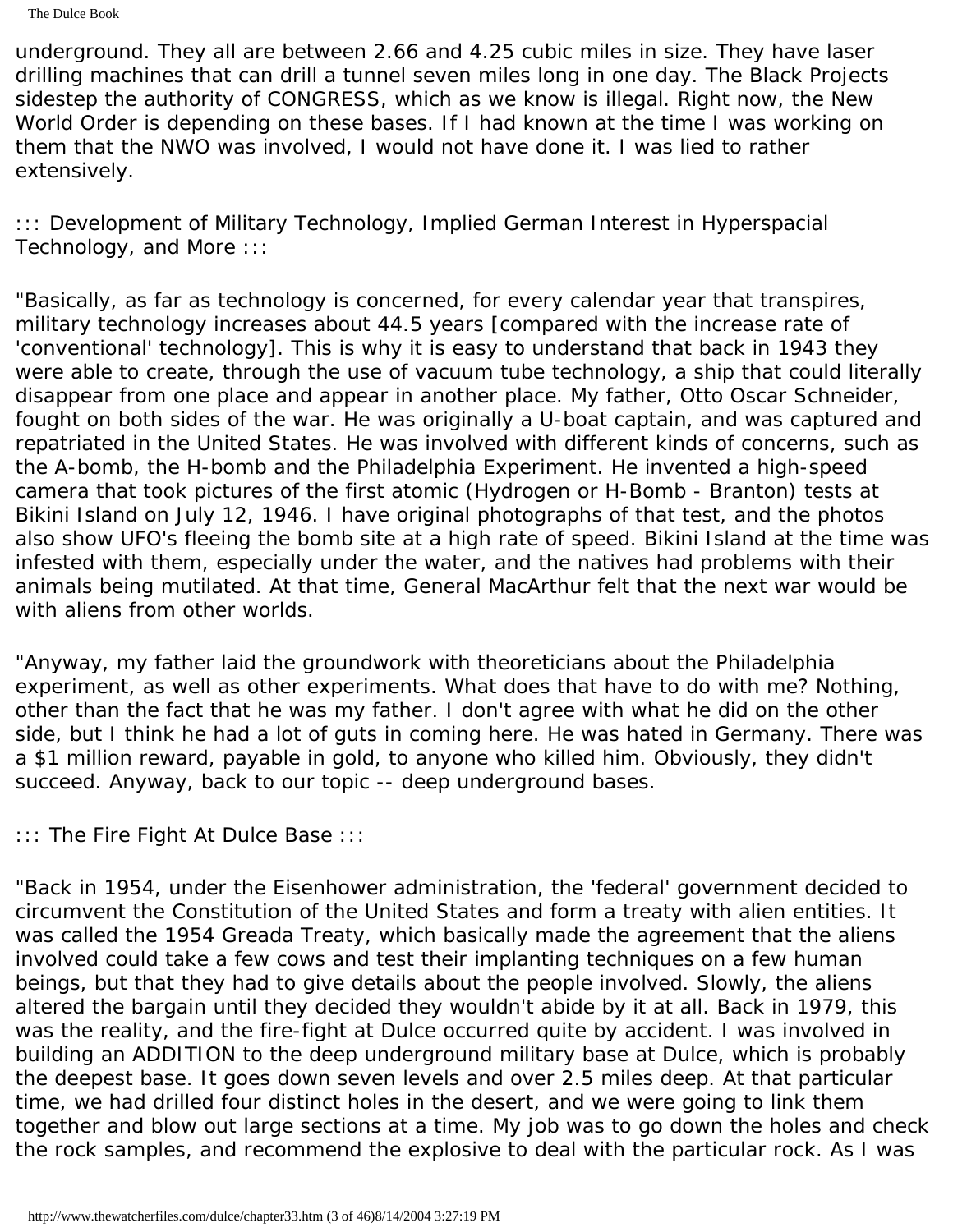The Dulce Book

headed down there, we found ourselves amidst a large cavern that was full of outer-space (or "inner-space"? - Branton) aliens, otherwise known as large Greys. I shot two of them. At that time, there were 30 people down there. About 40 more came down after this started, and all of them got killed. We had surprised a whole underground base of existing aliens. Later, we found out that they had been living on [in] our planet for a long time... This could explain a lot of what is behind the theory of ancient astronauts.

(Note: This report seems to reveal a limited 'perspective' on the overall 'Dulce war' conflicts based on the experience of one individual. It appears, however, as if there was much more involved in the overall scenario than what Phil Schneider describes. For instance from Phil's description, it appears as if his team broke-in to the base 'accidentally'. It could be that IN RESPONSE to the captured scientists mentioned by Thomas Edwin Castello and others, the special forces and intel agents intentionally attempted to break-in to the underground alien bases through a "back door" so-to-speak, yet Schneider may have not been aware of this part. Other reports would suggest that the conflict was more complex than this, and involved more than one firefight. According to other sources, the "Dulce Wars" involved AT LEAST a hundred highly-trained special forces. - Branton)

"Anyway, I got shot in the chest with one of their weapons, which was a box on their body, that blew a hole in me and gave me a nasty dose of cobalt radiation. I have had cancer because of that.

"I didn't get really interested in UFO technology until I started work at Area 51, north of Las Vegas. After about two years recuperating after the 1979 incident, I went back to work for

Morrison and Knudson, EG&G and other companies. At Area 51, they were testing all kinds of peculiar spacecraft. How many people here are familiar with Bob Lazar's story? He was a physicist working at Area 51 trying to decipher the propulsion factor in some of these craft.

::: Schneider's Worries About Government Factions, Railroad Cars and Shackle Contracts :::

"Now, I am very worried about the activity of the 'federal' government. They have lied to the public, stonewalled senators, and have refused to tell the truth in regard to alien matters. I can go on and on. I can tell you that I am rather disgruntled. Recently, I knew someone who lived near where I live in Portland, Oregon. He worked at Gunderson Steel Fabrication, where they make railroad cars. Now, I knew this fellow for the better part of 30 years, and he was kind of a quiet type. He came in to see me one day, excited, and he told me "they're building prisoner cars." He was nervous. Gunderson, he said, had a contract with the federal government to build 107,200 full length railroad cars, each with 143 pairs of shackles. There are 11 sub-contractors in this giant project. Supposedly, Gunderson got over 2 billion dollars for the contract. Bethlehem Steel and other steel outfits are involved. He showed me one of the cars in the rail yards in North Portland. He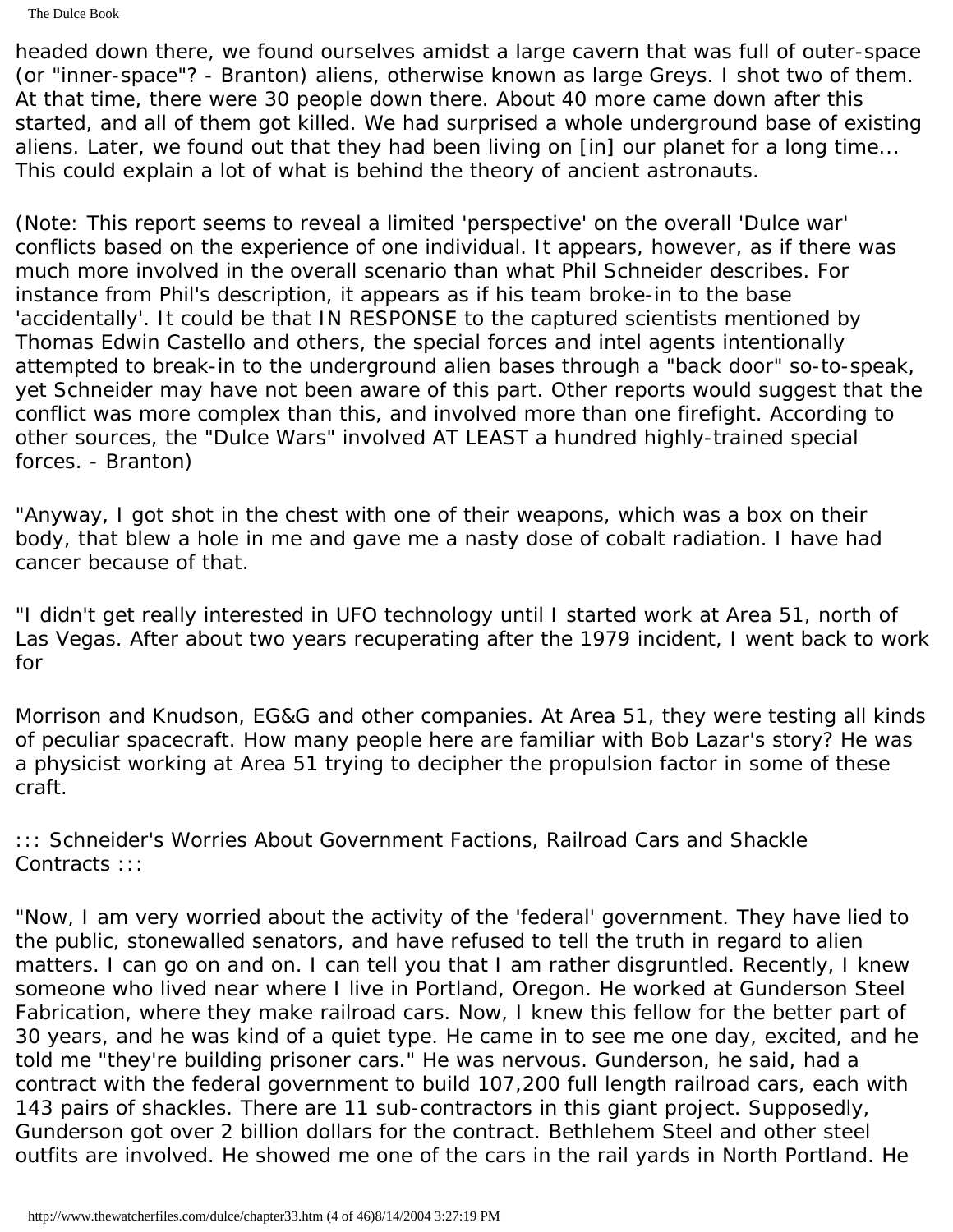```
The Dulce Book
```
was right. If you multiply 107,200 times 143 times 11, you come up with about 15,000,000. This is probably the number of people who disagree with the federal government. No more can you vote any of these people out of office. Our present structure of government is 'technocracy', not democracy, and it is a form of feudalism.

(Note: I would venture to say that it is more like a techno-monarchy, since several of the U.S. presidents have been placed in office with Rockefeller financial and media backing, suggesting that these same presidential hirelings were inclined to favor certain Rockefeller and in turn International banking agendas. Techno-Monarchy would constitute those parts of the Military-Industrial Complex or M.I.C. that are largely influenced by Rockefeller interests. According to various sources, the German immigrant Rockefellers are not the "top of the ladder" for the world conspiracy. True, they 'control' much of the eco-political system in the UNITED STATES of America, however they are following the agenda of the Bildeberger cult: the 13 Wicca Masons, 13 Black Nobility, and 13 Maltese Jesuits who have joined together UNDER the covering of the Bavarian Illuminati -- which in turn is the modern manifestation of the joint human-alien 'serpent cult' which seems to have had its origins within the ancient underground Masonic systems of Egypt, a cult or collaboration that was brought to Bavaria by the early Germanic Trade Guilds during the height of the so-called 'Holy Roman' [German] Empire - Branton).

It [this 'technocracy'] has nothing to do with the republic of the United States. These people are god-less, and have legislated out prayer in public schools. You can get fined up to \$100,000 and two years in prison for praying in school. I believe we can do better. I also believe that the federal government is running the gambit of enslaving the people of the United States. I am not a very good speaker, but I'll keep shooting my mouth off until somebody puts a

bullet in me, because it's worth it to talk to a group like this about these atrocities.

::: America's Black Program Contractors :::

"There are other problems. I have some interesting 1993 figures. There are 29 prototype stealth aircraft presently. The budget from the U.S. Congress five-year plan for these is \$245.6 million. You couldn't buy the spare parts for these black programs for that amount. So, we've been lied to. The black budget is roughly \$1.3 trillion every two years. A trillion is a thousand billion. A trillion dollars weighs 11 tons. The U.S. Congress never sees the books involved with this clandestine pot of gold. Contractors of [these] programs: EG&G, Westinghouse, McDonnell Douglas, Morrison-Knudson, Wackenhut Security Systems, Boeing Aerospace, Lorimar Aerospace, Aerospacial in France, Mitsubishi Industries, Rider Trucks, Bechtel, \*I.G. Farben\*, plus a host of hundreds more. Is this what we are supposed to be living up to as freedom-loving people? I don't believe so.

::: Star Wars and Apparent Alien Threat :::

"Still, 68% of the military budget is directly or indirectly affected by the black budget. Star Wars relies heavily upon stealth weaponry. By the way, none of the stealth program would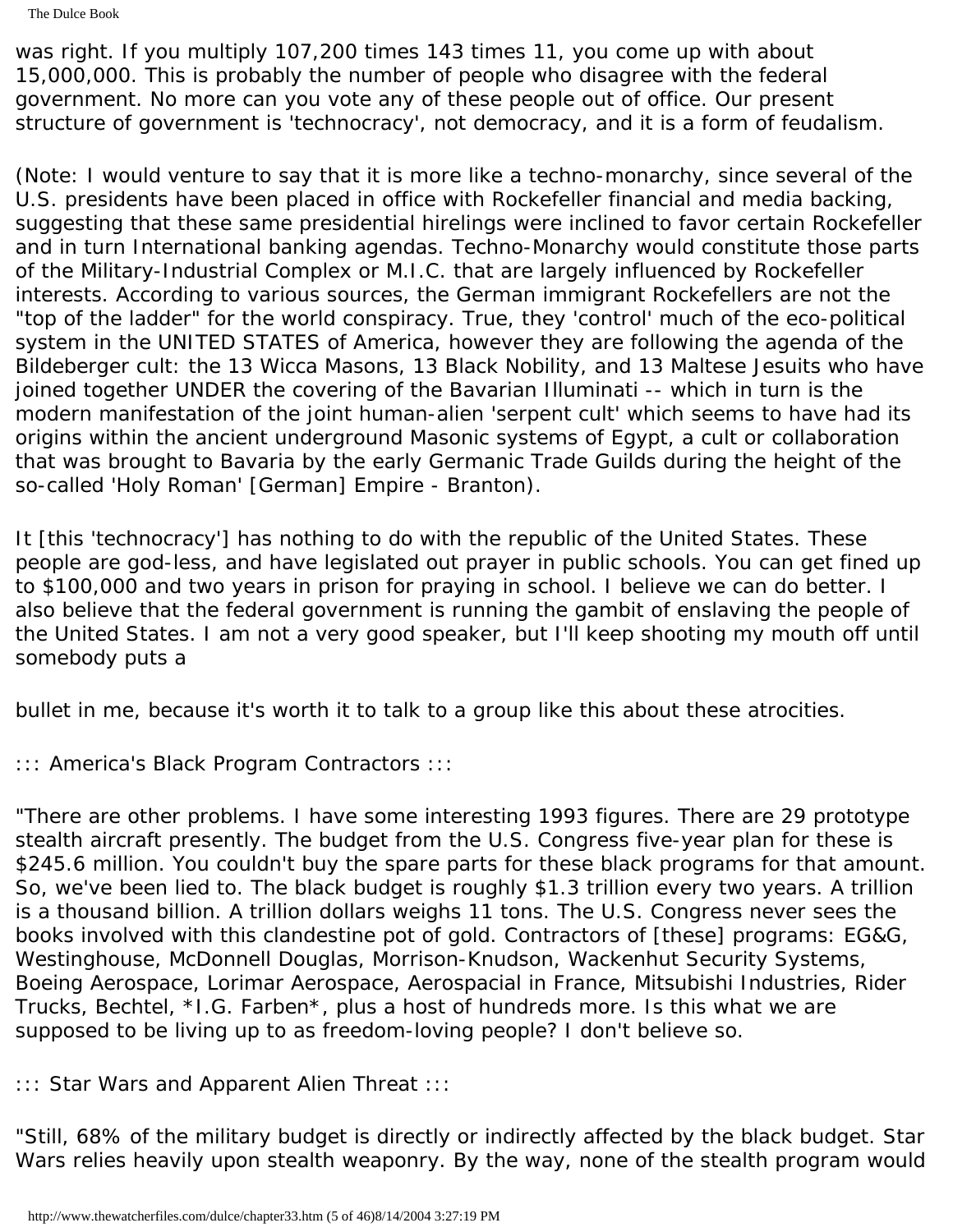The Dulce Book

have been available if we had not taken apart crashed alien disks. None of it. Some of you might ask what the "space shuttle" is "shuttling". Large ingots of special metals that are milled in space and cannot be produced on the surface of the earth. They need the near vacuum of outer space to produce them. We are not even being told anything close to the truth. I believe our government officials have SOLD us down the drain -- lock, stock and barrel. Up until several weeks ago, I was employed by the U.S. government with a Ryolite-38 clearance factor -- one of the highest in the world. I believe the Star Wars program is there solely to act as a buffer to prevent alien attack -- it has nothing to do with the "cold war", which was only a ploy to garner money from all the people -- for what? The whole lie was planned and executed for the last 75 years.

::: Stealth Aircraft Technology Use by U.S. Agencies and the United Nations :::

"Here's another piece of information for you folks. The Drug Enforcement Administration and the ATF rely on stealth tactical weaponry for as much as 40% of their operations budget. This in 1993, and the figures have gone up considerably since. The United Nations used American stealth aircraft for over 28% of its collective worldwide operations from 1990 to 1992, according to the Center for Strategic Studies and UN Report 3092.

::: The Guardians of Stealth and Delta Force Origins of the Bosnia Conflict :::

"The Guardians of Stealth: There are at least three distinct classifications of police that guard our most well-kept secrets. Number one, the Military Joint Tactical Force [MJTF], sometimes called the Delta Force or Black Berets, is a MULTI-NATIONAL tactical force primarily used to guard the various stealth aircraft worldwide. By the way, there were 172 stealth aircraft built.

Ten crashed, so there were at last count about 162. Bill Clinton signed them away about six weeks ago TO THE UNITED NATIONS. There have been indications that the Delta Force was sent over to Bosnia during the last days of the Bush administration as a covert sniper force, and that they started taking pot shots at each side of the controversy, in order to actually START the Bosnia conflict that would be used by succeeding administrations for political purposes.

::: Thoughts on the Bombings in the United States :::

"I was hired not too long ago to do a report on the World Trade Center bombing. I was hired because I know about the 90 some-odd varieties of chemical explosives. I looked at the pictures taken right after the blast. The concrete was puddled and melted. The steel and the rebar was literally extruded up to six feet longer than its original length. There is only one weapon that can do that -- a small nuclear weapon. That's a construction-type nuclear device. Obviously, when they say that it was a nitrate explosive that did the damage, they're lying 100%, folks. The people they have in custody probably didn't do the crime. As a matter of fact, I have reason to believe that the same group held in custody did do other crimes, such as killing a Jewish rabbi in New York. However, I want to further mention that with the last explosion in Oklahoma City, they are saying that it was a nitrate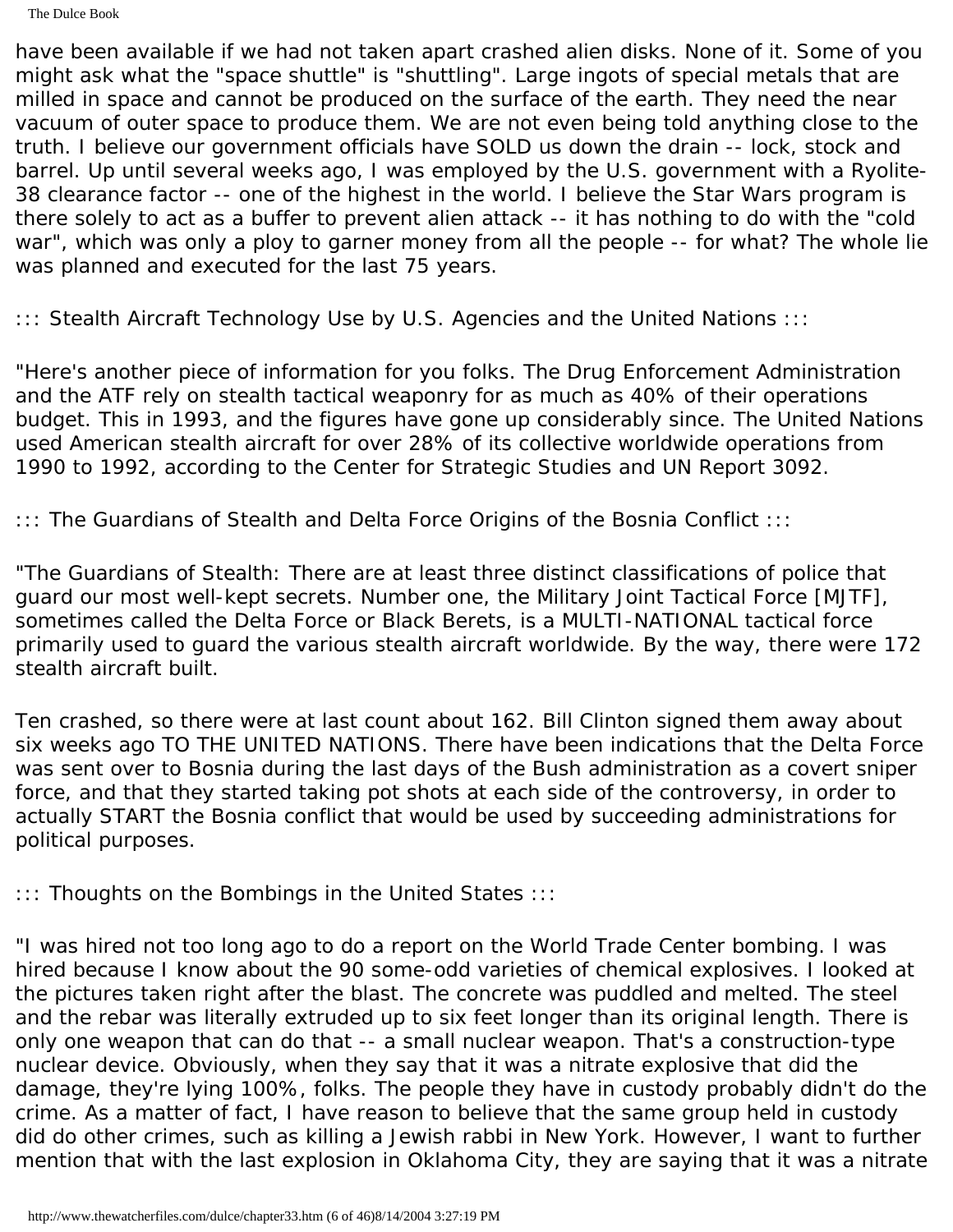The Dulce Book

or fertilizer bomb that did it.

"First, they came out and said it was a 1,000 pound fertilizer bomb. Then, it was 1,500. Then 2,000 pounds. Now its 20,000. You CAN'T put 20,000 pounds of fertilizer in a Rider Truck. Now, I've never mixed explosives, per se. I know the chemical structure and the application of construction explosives. My reputation was based on it. I helped hollow out more than 13 deep underground military bases in the United States. I worked on the MALTA project, in West Germany, in Spain and in Italy. I can tell you from experience that a nitrate explosion would not have hardly shattered the windows of the federal building in Oklahoma City. It would have killed a few people and knocked part of the facing off the building, but it would never have done that kind of damage. I believe I have been lied to, and I am not taking it any longer, so I'm telling you that you've been lied to.

(Allow me to interject at this point five items relating to the Oklahoma City bombing and/ or the role Oklahoma City and FEMA plays in a possible United Nations - New World Order agenda. - Branton)

#1 - From the WWW-INTERNET Page: THE EYE OF THE EAGLE SPEAKS:

...An evil element of the U.S. government's CIA, known as the "Committee of Ten," admittedly blew up the Federal Building in Oklahoma City. The blame was put on Timothy McVeigh [a "throw-away/patsy" like Lee Harvey Oswald]. The children were murdered to procure sympathy, money, power, and control over the American people, and the "Constitution-loving" people known as patriots are BLAMED [proof: see Internet, also Associated Press Investigation -- Call EDT Short-wave Channel 12160, satellite Galaxy 6,5- G2 transponder 14]. Two CIA agents, James Black and Ron Jackson, admit to Boswell they were part of the "Committee of Ten" who blew up the Oklahoma City Federal Building on April 29, 1995. They gave sworn affidavits to U.S. Justice Department officials [out of guilt for the dead children?]. They are in hiding until the case comes to court.

On the Dan Gregory Radio Talk Show WPBR 1540, Florida, Ted Gunderson, retired FBI Regional Director -- Mr. Gunderson tells how TWO explosions occurred, and that the bomb used was called a barometric bomb, or "daisy cutter." The fertilizer bomb was also a smoke screen. The ATF Office was the blast target -- and ALL 17 ATF EMPLOYEES DID NOT SHOW UP FOR WORK that morning. Call CNN News for a transcript of CNN News correspondent's Gary Tuchman's May 29, 1995, CNN News interview with Edye Smith, a mother who lost two children. She wanted to know if government employees had advance warning of the blast because her two little boys, Chase [3 years] and Colton [2 years], had none. "We [all the mothers who lost children] are being TOLD to keep our mouths shut, not talk about it, don't ask those questions."

#2 - "The Phoenix Project" is an Ashtar Collective outlet, although they do carry 'conventional' conspiracy-related news releases. Before quoting from "The Phoenix Project" paper I would like to make some comments on the "Ashtar" alliance which backs this organization and its intervention in the affairs of planet earth. It is the policy of the channeled 'Ashtar' sources to expose certain conspiracy-related information, however in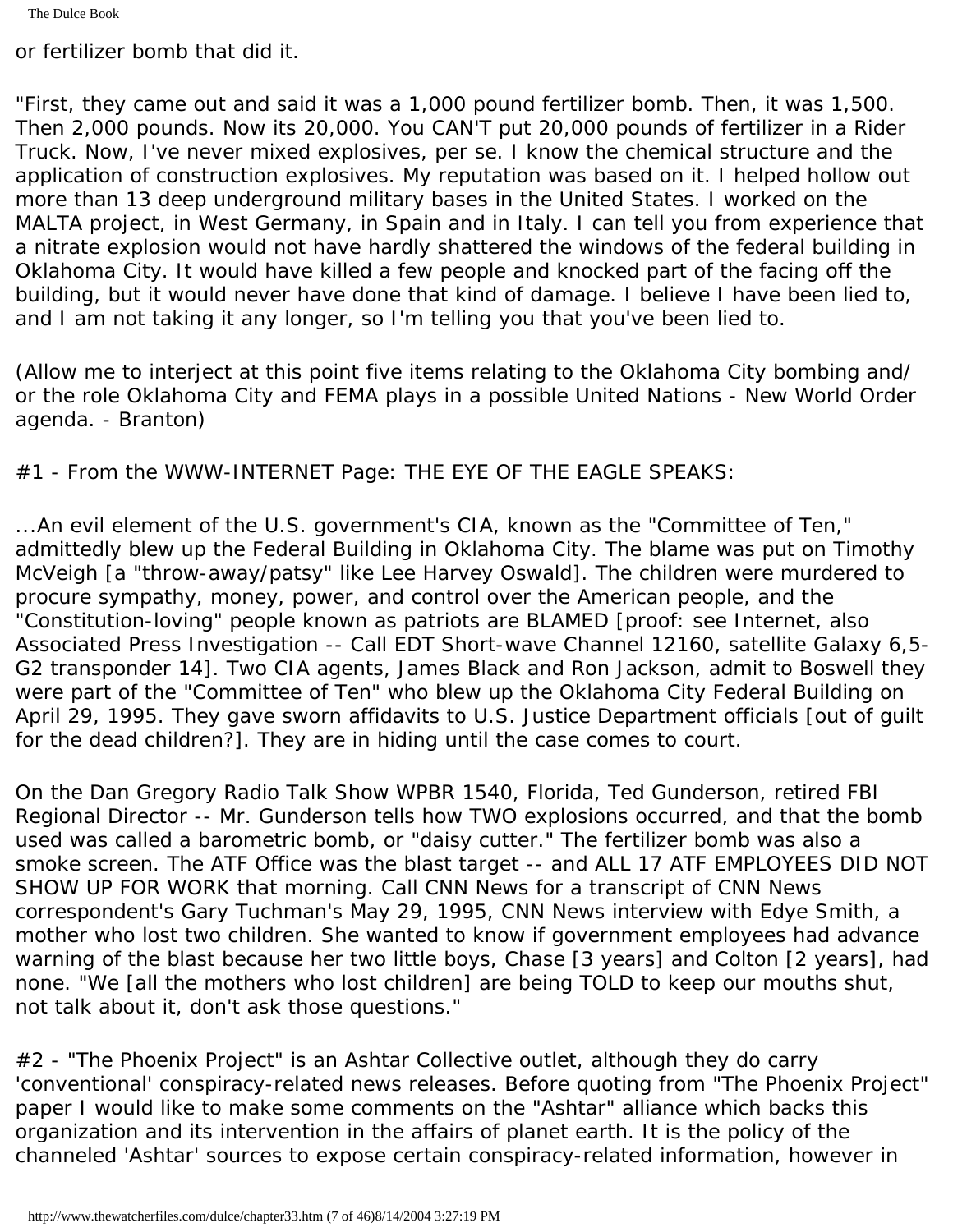The Dulce Book

most cases the blame for these conspiracies are laid on 'Jewish Zionism'. When you understand the conflict between 'Jewish' and the Ashtar-backed 'Bavarian' secret societies you may further understand this animosity. True, because Zionism is a political force they do have some connection with the Masonic element of the 'conspiracy', the B'nai Brith and so on, as do ALL religious movements who stray into areas of masonic-economic-political manipulation [which constitutes most of the major denominations by the way, considering the massive Scottish Rite infiltration of the major denominational structures] However 'Jewish Masonry' is NOT the dominant Masonic faction, that place is reserved for the Jesuit's 'Scottish Rite' and the Black Nobility's Rite of the 'Illuminati'. So then, some elements of 'Jewish Masonry' may be 'cooperating' with the New World Order agenda, but they are ultimately subservient to the racist power cults of BAVARIA. This is why the Zionist Rothschilds were UNABLE TO PREVENT the slaughter of over 6 million Jews in the Holocaust, because the Jewish Masons were NOT the dominant force. The Rothschilds' supposed economic collaborators in America, the Germanic-racist Rockefellers, were pressured into serving and carrying out the RACIST-EUGENIC policies of their cultic superiors in Bavaria, in order to be allowed to maintain their economic stranglehold on America. Following World War II, the Rockefellers recieved a flood of Nazi War criminals into their fold, giving them refuge and immunity within their massive corporate network.

The Jewish Masons, such as the Rothschilds, were only a PART of a THIRD [Wicca Masonic] element of the global power network, competing with the other two-thirds working within the Black Nobility and the Maltese Jesuit lodges. That is, until all three agreed to work together under the 'Bildeberger' organization in order to implement the NWO and then decide later just who would dominate it. Just why the Rothschild Wicca-Masons would agree to become a part of the Bildeberger cult is uncertain. Perhaps they were not fully aware of the part that the Jesuit-Rockefeller elements played in the Nazi Holocaust, or the actual extent of the influx of Nazi war criminals into the Rockefeller empire following the war? A more likely explanation would be a combination of the following: Some of the Zionists who collaborated with the Rockefellers were not fully aware of the racist Anti-Jewish elements involved; some of the 'Jewish Masons' just didn't care and were in essence willing to sell out their own kind in exchange for POWER; also the Jesuit's Scottish Rite had succeeded in Infiltrating Jewish [and York Rite British] Masonry to the point where its assimilation into the Bavarian-controlled NWO Bildeberger cult would be ensured.

In fact there is some reason to believe that the Bavarians [and aliens?] were using the Wicca Masons, Black Nobility and Maltese Jesuit as HIGH-LEVEL Machievellian 'arms' to create political, economic and religious conflict in the world. In other words the lower levels of these three formerly 'competitive' global power cults would be individuals who were devoted to the idea that THEIR respective lodge[s] should be in control of the New World Order and were therefore to engage in fraternal warfare with the 'others', the Jesuits against the Masons and vice versa for example. On an other-planetary level it could be the Sirian-backed Masons vs the Rigelian backed Jesuits. The Sirian humanoids and the Rigelian reptiloids, being formerly at odds, were now being brought together by the Aldebaran-backed Ashtarian collectivists and their 'New Galactic Order' agenda. Planet earth is NOT the only place where 'Machievellian/Hegalian' political agendas have been carried out. On earth the Aldebaran collective in turn backs their 'Bavarian Black Nobility'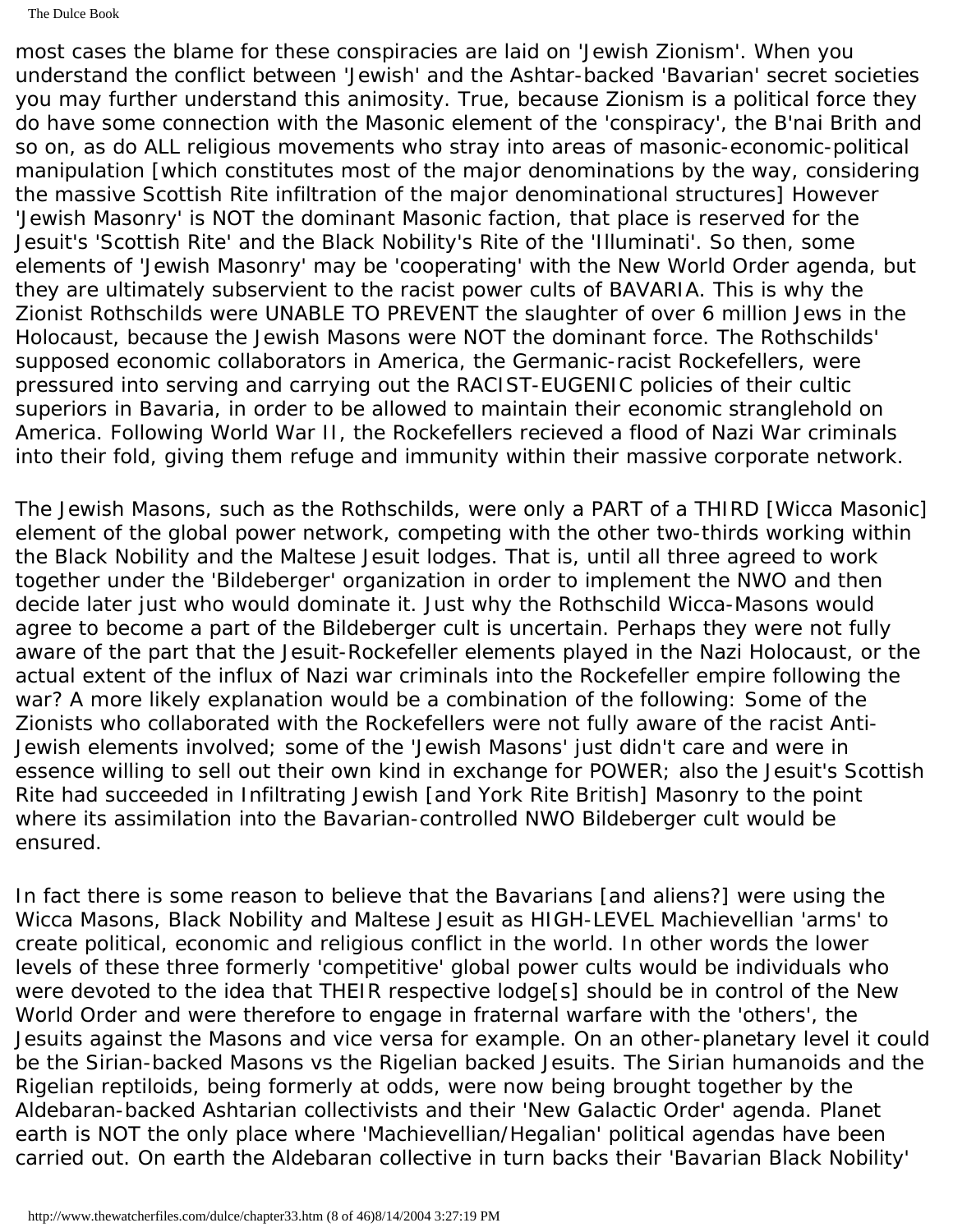The Dulce Book

allies and repeats the same thesis-antithesis-synthesis scenario on earth between the Masons and Jesuits, eventually merging them into a power structure that is ultimately controlled [on earth] by the Bavarian black gnostic 'serpent' cult from it's secret hideaways below Gizeh, Egypt; Pine Gap, Australia; Dulce, New Mexico, etc. This power-center would in turn have placed its agents within the Jesuit, Nobility and Masonic 'arms' in order to manipulate these three power-groups towards their own ends. For instance, even though lower-level initiates of these three lodges would favor their own lodge over the others, the CONTROLLING ELITE of all three elements would never-the-less be agents of the Bavarian 'Babylonian Serpent Cult' itself. Certain members of the Black Nobility families would sell out to the cult and turn these families in whatever direction the cult dictated; high-ranking Scottish Rite members of the Wicca Mason faction would likewise be serving the Bavarian agenda via the Illuminati; and the high-ranking Jesuits themselves would in turn be serving the Bavarian elite, since Germany was after all the headquarters of the [Un]Holy Roman Empire and NOT Rome, which capitulated its center-of-power over to Germany following the decline of the earlier Roman Empire.

This is one 'perspective' from which this can all be viewed, although it is certainly not the only perspective.

According to contactee Israel Norkin however, the Ashtar or Astarte alien collective - which has a large following in Aldebaran and other systems and which played an integral part in the ancient Sirian-Orion conflict over ancient Egypt -- is a subterran/exterran alliance, a virtual 'collective group mind', that has since been infiltrated by the 'Unholy Six' Empires of Orion. If this is true, then this does not necessarily mean that ALL of the members of the 'Ashtar collective' are working for UH6, especially when more recent contactee accounts have stated that a civil war has been taking place in Sirius. This 'war' has apparently been waged because the 'infiltrated' faction of the collective that has been infiltrated and commandeered by the Orionite forces, has in turn broken free from the remaining segment of the collective. This remaining segment has since established close ties with Pleiadean non-interventionists. Actually, IF they hold true to the noninterventionist policies, one would think that this remaining element of the 'alliance' would give up the collectist agenda altogether, and adopt the sovereigntist philosophy which teaches the respect for personal sovereignty from a planetary down to an individual level. Since a collective, hive or group mind tends to KILL human individuality and sovereignty, such an existence would seem to be ever at odds with non-interventionism.

Just as non-interventionists believe in planetary sovereignty, which is a more 'cosmic' manifestation of the same principles which appear in the American 'Bill of Rights' in respect to personal sovereignty, we must realize that just as with America, the noninterventionists have not "arrived" at the perfect fulfillment of their philosophy any more than the 'American dream' has become a full reality. Since this universe is imperfect and subject to human agency, it is a continuous struggle to FIGHT to defend liberty, freedom and sovereignty whether on an inter-planetary or an inter personal level. So even though we must continue to fight and struggle to maintain planetary, national or personal sovereignty in a universe where it is continually being threatened by parasiticalinterventionist-imperialistic forces, the non-interventionist charters of the 'Federation' and the Constitutional charters of 'America' are nevertheless GOALS for us to work towards.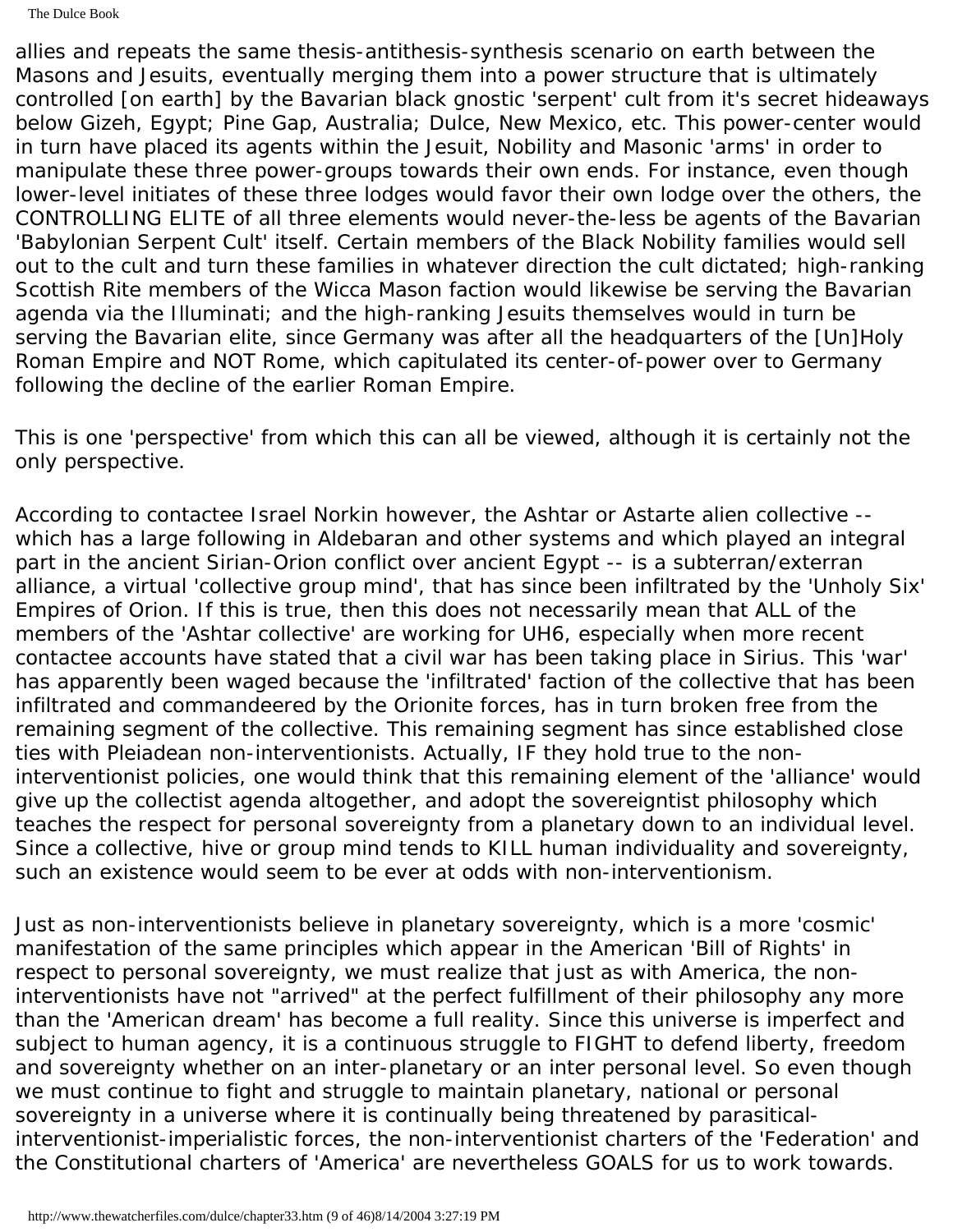With this foundation laid then, the following are excerpts from CONTACT: THE PHOENIX PROJECT, June 20, 1995:

"I happened to mention that I had heard, very early after the Oklahoma City bombing, some mention of there being an 18-story underground associated with that building, including five floors of underground parking garage space. This tantalizing bit of news came about because some network TV interviewer was discussing the bomb pattern with, I think, the building's original designer or architect.

"But I never heard it mentioned again, in all the days of further reporting, as the enormous magnitude of that tragedy continued to unfold, amidst spin doctoring of the most dazzling intensity (that is, anti-militia and anti-patriot 'spin-doctoring'. - Branton)

"As happens in such cases of instant news sanitation, one begins to question if one EVER REALLY heard what one was SURE of just a week or so earlier. After all, you would think such information couldn't easily be hidden so well.

"So, in that 5/30/95 Front Page editorial I asked if anyone else out there had heard about this interesting and apparently 'neglected' feature of the Oklahoma City federal building. After all, longtime CONTACT readers are well aware of all the diabolical, tunnelinterconnected, secret underground facilities around the country. Thus, even the mere possibility of a major UNDERGROUND aspect to the structure beings a whole new provocative array of dimensions into this already bizarre picture called the 'official' Oklahoma City blast story. For instance, the 'rumors' about serious Fed-incriminating Waco evidence being stored at that Oklahoma City site take on new life if an underground connection is genuine (for instance, there were reports that some agents IGNORED wounded children and employees among the ruins and went instead straight into the rubble to 'rescue' the boxes of secret implicating documents deeper within the building. Or did they remove these documents only to be destroyed at a later time, so that 'they' could claim that all of this 'evidence' had been destroyed in the blast? - Branton).

"On 6/7/95 we recieved an interesting, excited telephone call at the CONTACT offices from someone who had read my editorial and could confirm having heard EARLY news reports which were not only similar to what I had heard, but made what I heard sound like last week's used coffee grounds. Rick Martin took the call and, after hearing the news, asked this person to take a deep, calming breath and then put their thoughts down on paper.

"Let me quote from that letter, recieved at the CONTACT offices on 6/15/95. This is from E. B.W., writing from the Pacific Northwest State of Washington.

"[QUOTING] I watched the Oklahoma bombing RIGHT AFTER it happened. I had the TV on and all of a sudden it switched to this scene where a bombing had just taken place. At first, I did not pay much attention; I was busy doing something else. I would listen in every once in a while. The anchorwoman, or reporter, from the local TV station, was running around, babbling excitedly. At least once, that I remember, all people were asked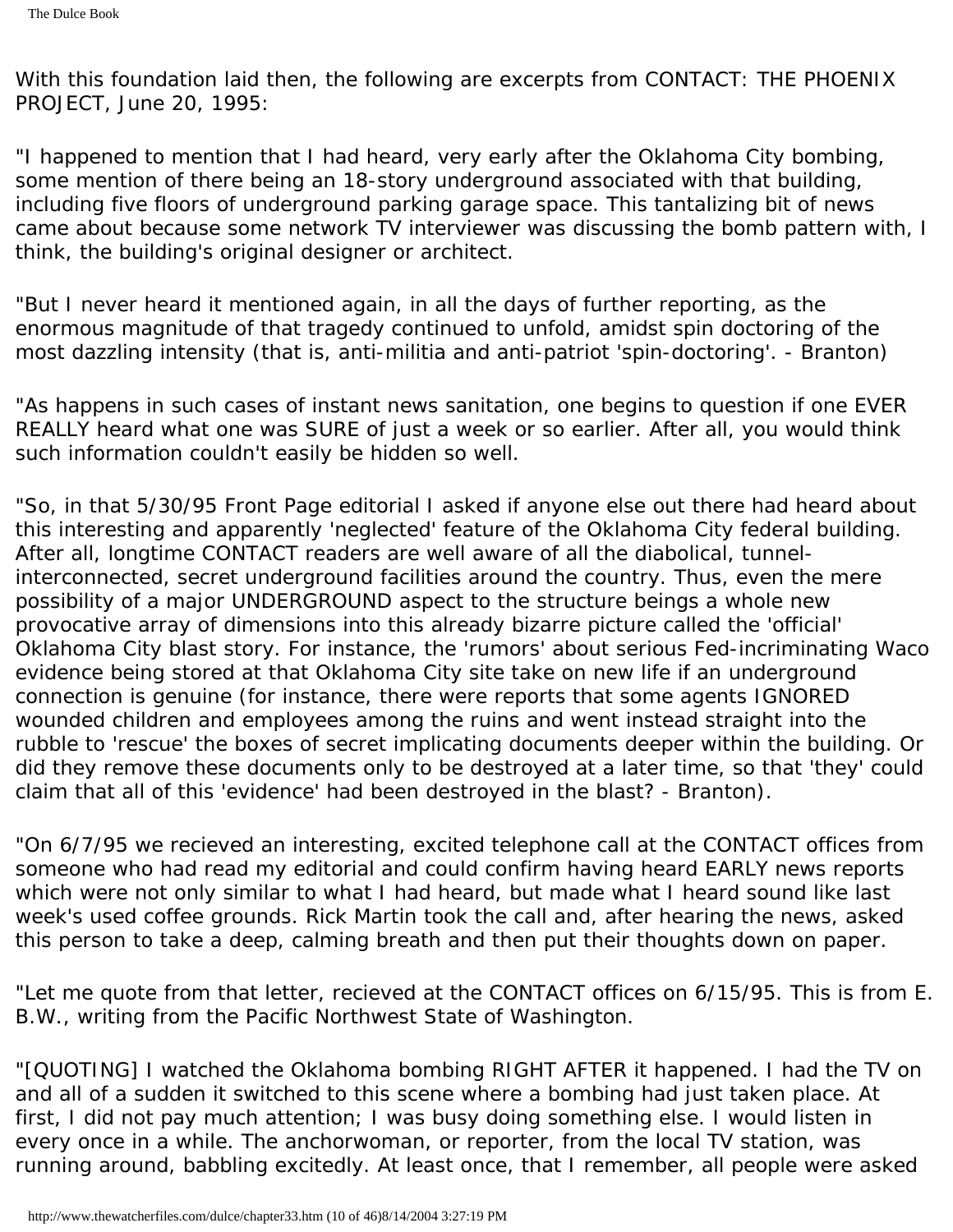to leave the scene and it showed everybody running like mad. They HAD FOUND ADDITIONAL BOMBS, or bomb, and the detonation squad was called in to defuse it.

"During all this commotion, running and reporting, the lady reporter kept talking about the UNDERGROUND TUNNELS, which had been blown open. She kept referring to the HUGE UNDERGROUND TUNNELS and there may be people trapped in there. I heard her refer to the UNDERGROUND TUNNELS at least about 6 to 7 times during the period I watched. I'm not quite sure how long that was. Maybe 1 to 2 hours.

"A lady friend of mine called me and wanted to know if I had seen the FIREMAN ON THE SCENE, who went in front of the camera, totally freaked, wide-eyed and scared, who talked about HUGE UNDERGROUND TUNNELS, where ENORMOUS SUPPLIES OF ARMS WERE STORED. He said he saw MISSILES, TANKS, ETC., ETC. I don't remember what else he saw. But HE WAS TOTALLY FREAKED OUT. He looked like he had seen a ghost. Hope this helps.

P.S. Please don't use my name. I will try to get my friend to write down what she knows. [END OF QUOTING]"

An 18-level underground base? CIA involvement? A huge military arsenal? Unless I'm mistaken, could this be ONE of the NEW WORLD ORDER underground bases mentioned by Phil Schneider? If so, then if or when an attempted UNITED NATIONS crack-down on American Patriots, AND/OR a possible European NEW WORLD ORDER invasion of American soil occurs... could such an invasion come not only from the air, ground and sea, but from BELOW as well? Take note that Oklahoma City is supposed to be one of the 'biggie' NWO transfer points when things get rolling, or so the 'Commu-Nazi's' running the New World Order plot hope. There are some who believe that the U.N. - N.W.O. forces are attempting to precipitate internal civil crisis' in America as a pretext to bringing in multi-national U.N. "peace-keeping" forces to restore "order", that is, the "New World" type of "Order". If there is too much resistance, then a possible U.N.-backed invasion by U.N. member countries -- many of whom despise America anyway thanks to the likes of the CIA -- will be initiated to help these "peace-keepers". I recently read a news-story where the entire Iranian parliament collectively shouted "Death to America", and from what I've heard that wasn't the first time another countries' leadership declared their hatred for the USA and their desire to see it [and Israel] destroyed... and we can include several Communist dictators as well. The Iranian reaction may have been partly due to the CIA's intervention in their affairs, however I think the main reason is that the USA is one of Israel's strongest allies. I would suggest that we remember that Israel is the oldest continuous culture on earth -- predating the Chinese culture by 500 years; it is one of the smallest cultures whereas numbers are concerned; has fought more enemies who have sought its destruction than possibly any other nation on earth; and has against ALL possible odds survived to this day as a single people. I would suggest that we DO NOT cease from an alliance with the Jews. Whether one considers Israel as having 'God' or 'good-fortune' on their side, history nevertheless has shown that those cultures that have opposed Israel have a strange I way of disappearing from the face of the earth.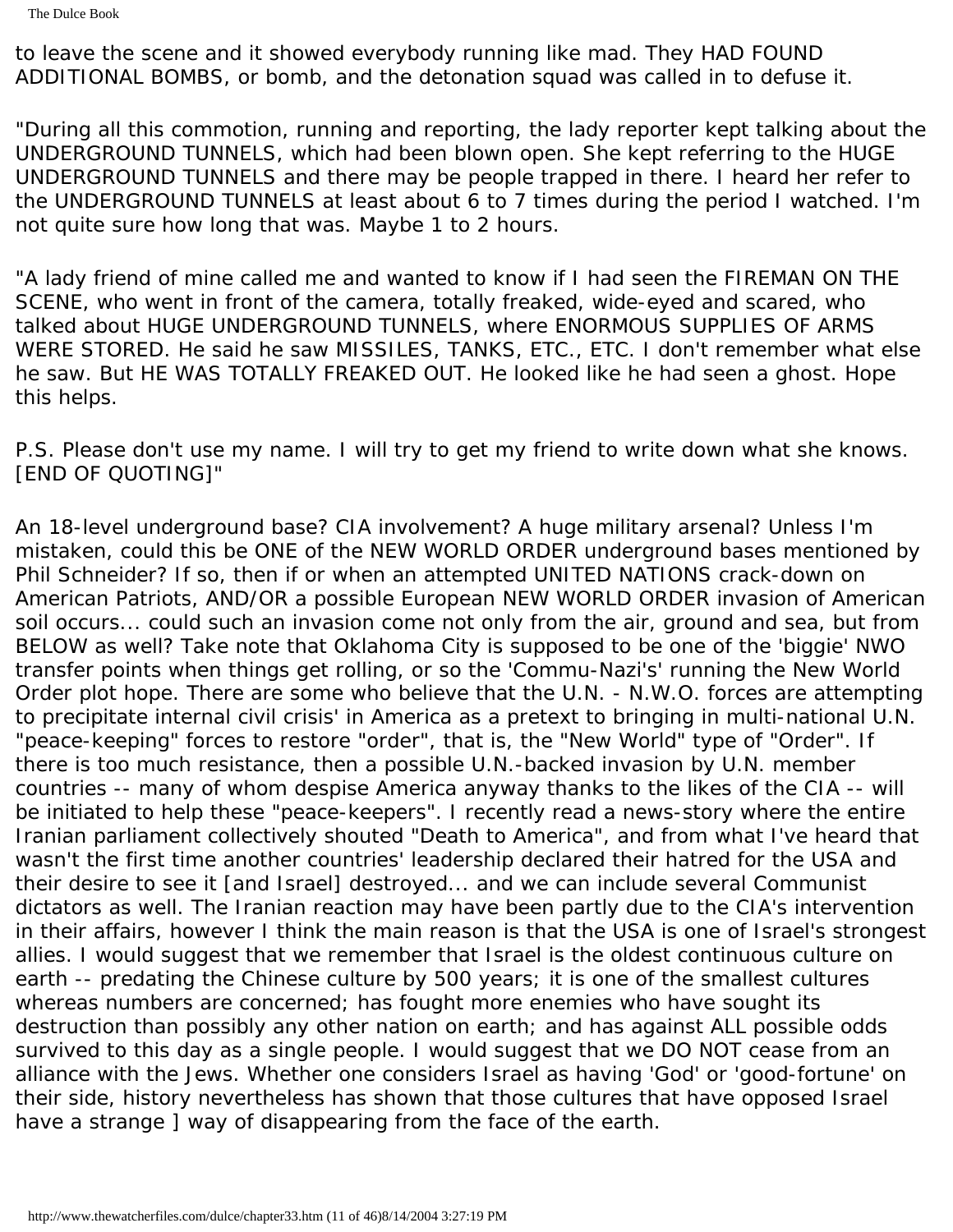The Dulce Book

As for a possible New World Order takeover, some skeptics -- in spite of the lessons that should have been learned from World War II -- claim that conditions could never reach such a point. However what if the following report has any truth to it?

#3 - Keep in mind that the following incident ties-together the UNITED NATIONS - NEW WORLD ORDER scenario [which is obviously intent on destroying the American Independence movement which is the last MAJOR obstacle to World Government], the OKLAHOMA CITY AREA, and multi-national U.N.-backed military forces now training on American soil. The following information comes from a source which has investigated actual UNITED NATIONS preparations, IN THE UNITED STATES, to deal with any resistance to a 'New World Order' dictatorship.

Take note that FEMA is a major New World Order front with SEVERAL extensive operational underground bases which, like underground Trojan horses, exist beneath strategic locations throughout the United States:

"'FINCEN' CONFIRMED PRE-DEPLOYMENT LOCATIONS: south and east-central California; west-central Montana; north Texas; west-central Wisconsin; north-east Illinois; south-east Michigan; central Indiana; south-west Ohio; north New York; south Delaware; south Maryland; north-east Virginia. north-east North Carolina; central,south Florida.

"ALL FINCEN EQUIPMENT IS BLACK, FINCIN UNIFORMS, HELICOPTERS, ETC. FINCEN ARE FOREIGN MILITARY AND SECRET POLICE BROUGHT INTO THE UNITED STATES FOR DEPLOYMENT AGAINST THE U.S. CITIZENS. MOST IDENTIFIED FINCEN UNITS ARE AT COMPANY STRENGTH (160+). SOME ARE AS LARGE AS BRIGADE STRENGTH (2600+)

"FINCEN'S MISSION IS:

"A) House to house search and seizure of property and arms.

"B) Separation and categorization of men, women and children as prisoners in large numbers.

"C) Transfer to detention facilities of aforementioned prisoners.

"CONFIRMED MJTF [Multi-Jurisdictional Task Force] POLICE LOCATIONS: north-west Washington; central, south California; south-west, south-east, north Wyoming; north, northwest,south-west Nebraska; north Texas; south-east Missouri; west-central,south-east Wisconsin; north-east Illinois; central,south-east Michigan; central Indiana; north-central Kentucky; south,south-west Ohio; north,south-east New York; south-central North Carolina; west-central Georgia; south-east Florida; central(?) Alaska.

"'THE MJTF IS THE VELVET GLOVE ON THE IRON FIST' -- MOTTO ON THE COVER PAGE OF THE MJTF GUIDELINES AND AUTHORIZING LEGISLATION.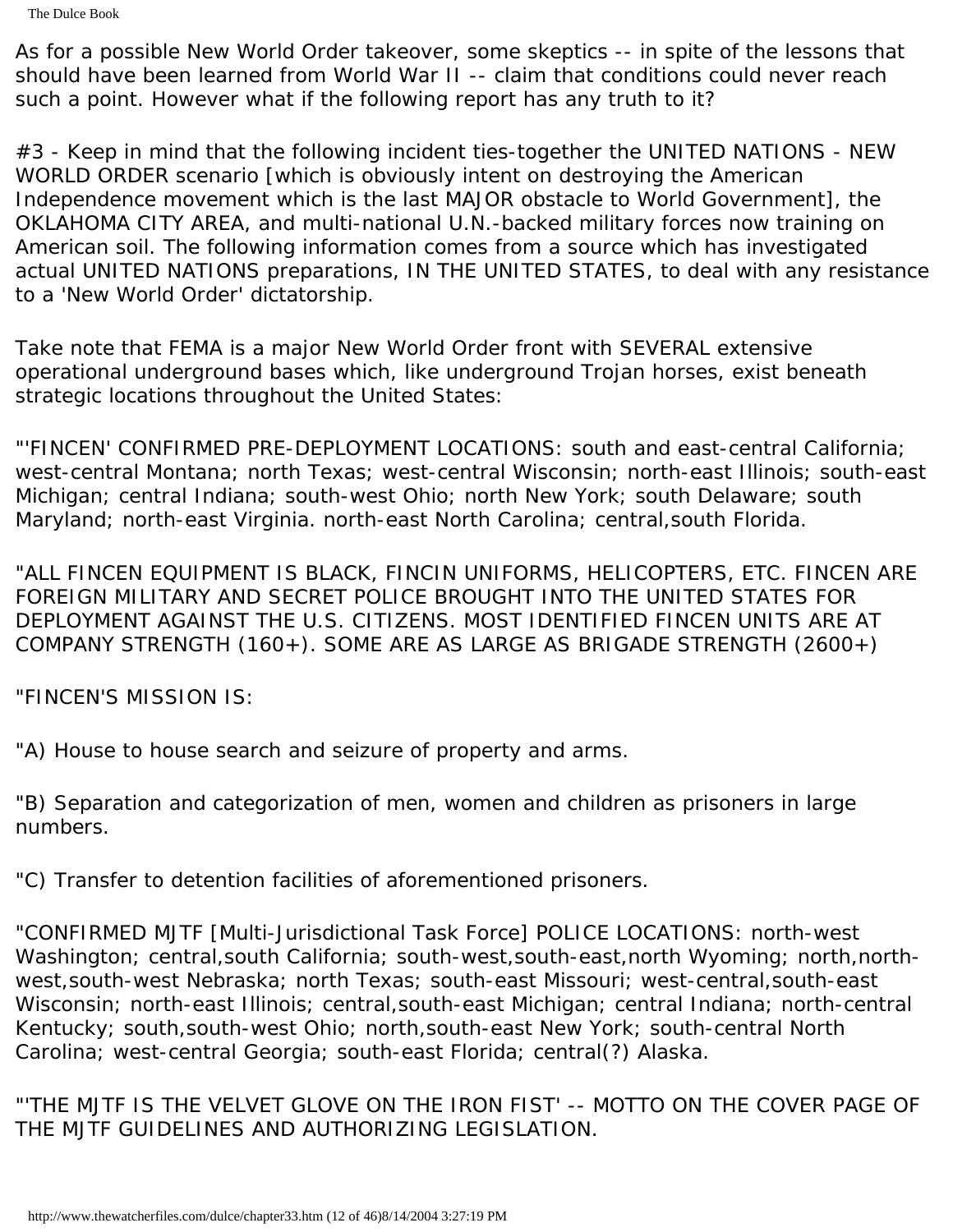"The MJTF Police is made up of:

"1) MILITARY - Converts those National Guard Units that are not banned by the president, into a National Police Force.

"2) Converts all surviving local and state police to national police.

"3) Converts street gangs into law enforcement units for house to house searches [L.A., Chicago, and New York are in the process now]

"MJTF POLICE MISSION:

"1) House to house search and seizure of property and firearms.

"2) Separation and categorization of men, women and children as prisoners in large numbers.

"3) Transfer to and the operation of detention camps in the U.S. [43+ Camps]

"UNITED NATIONS COMBAT GROUPS CONFIRMED LOCATIONS: east-central,south California; north-west,west,south-west Montana; south Arizona; north Texas; east Michigan; north,south-east New York; north New Jersey; north-west,north-central,northeast North Carolina; west-central Georgia.

"UNITED NATIONS BATTLE GROUPS ENTRANCE TO UNITED STATES PASSED UNDER PRESIDENTIAL EXECUTIVE ORDERS SIGNED 11 NOVEMBER 1990 (Note: There are those who are convinced that WITH the Assassination of President John F. Kennedy a 'coup d'etat' took place within the Executive branch of American government via Internationalist groups who are determined to destroy the U.S. Constitution, and that the 'presidents' who were manipulated into office since that time -- mostly C.F.R., T.L.C. and BILDEBERGER members -- have signed numerous un-constitutional 'executive orders' designed to pave the way for world dictatorship. If this is the case, then Americans have the CONSTITUTIONAL RIGHT to resist this FOREIGN U.N. - N.W.O. government, a right which is also laid down in the DECLARATION OF INDEPENDENCE. As for the Kennedy assassination itself, and those behind it, Louisiana District Attorney James Garrison in an interview with Playboy magazine made the following statement in regards to Lee Harvey Oswald: "...Our office has positively identified a number of his associates as neo-Nazis. Oswald would have been more at home with Mein Kampf than Das Kapital." - Branton)

#### "DETENTION FACILITIES AUTHORIZED THROUGH FEMA AND AUGMENTED BY DOD BUDGET AMENDMENT PASSED WITH 1991 FISCAL BUDGET:

"north,south-west,south-east Wyoming; north-west,north-east,south Nebraska;north, central(?) Texas; central Wisconsin; central,south-west,south,south-east Michigan; northeast, west-central, south Indiana; north-west, north-east, central, south Ohio; west, north,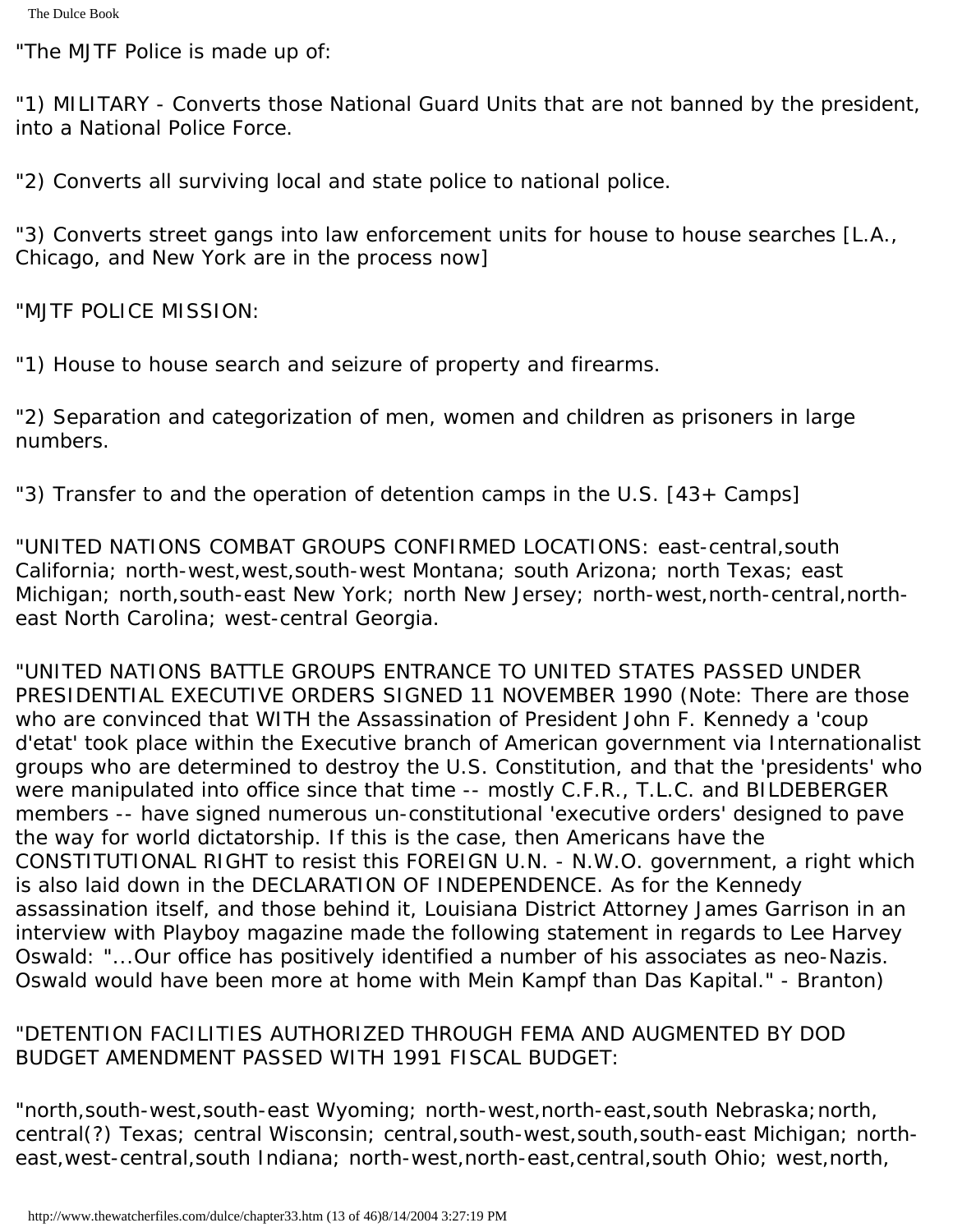east New York.

"A) Each site can detain between 32,000 to 44,000 people min.

"B) It is indicated that the Texas and Alaskan sites may be much larger and more heavily armed.

"C) For the areas west of the Mississippi, OKLAHOMA CITY is the central processing point for detainees and can handle up to 100,000 people at a time.

"D) The Eastern processing center is not yet identified at this time.

"DETENTION FACILITIES -- 23 FEMA Authorized and stationed; 20 DOD [Department of Defense] Budget authorized and stationed -- 43 TOTAL.

Note: In Red China an untold number of people are suffering in Communist 'Laogai' camps as slave laborers; in Soviet Russia it was the 'Gulag' camps. In Nazi Germany the 'Concentration' camps were not only used as slave camps, but also as extermination camps to carry out the genocidel plans of American Corporate and European Militant 'Nazis'. The enemy of SOVEREIGNTISM is COLLECTISM, which is also known as "Socialism". Socialism comes in many forms: Global Socialism [Communism]; National Socialism [Fascism]; and Corporate Socialism [Technocracy]. All three movements are ultimately controlled by the same Luciferian cults of Bavaria who backed Vladimir Lenin, Adolph Hitler, and John D. Rockefeller, and who are descended from the very same cults which ruled the [Un]Holy Roman Empire during the Dark Ages [see Revelation chapter 17]. I have only one thing to say concerning these plans for confinement camps here in America, and I'm sure that most of our Jewish-American citizens who share this country with us -- ALL of us whose ancestors came from all parts of the world and from all different cultures in order to be free from tyranny -- will agree with me whole-heartedly when I share their battle-cry: "NEVER AGAIN!!!"

#4 - The following is from the Patriot Archives ftp site at: ftp://tezcat.com/patriot

If you have any other files you'd like to contribute, e-mail them to alex@spiral.org.

------------------------------------------------

:::::::::::::::::::::::::::::::::::::::::::::::

The Federal Emergency Management Agency

:::::::::::::::::::::::::::::::::::::::::::::::

Although an excellent article, the January 1995 edition of 'Monitoring Times' magazine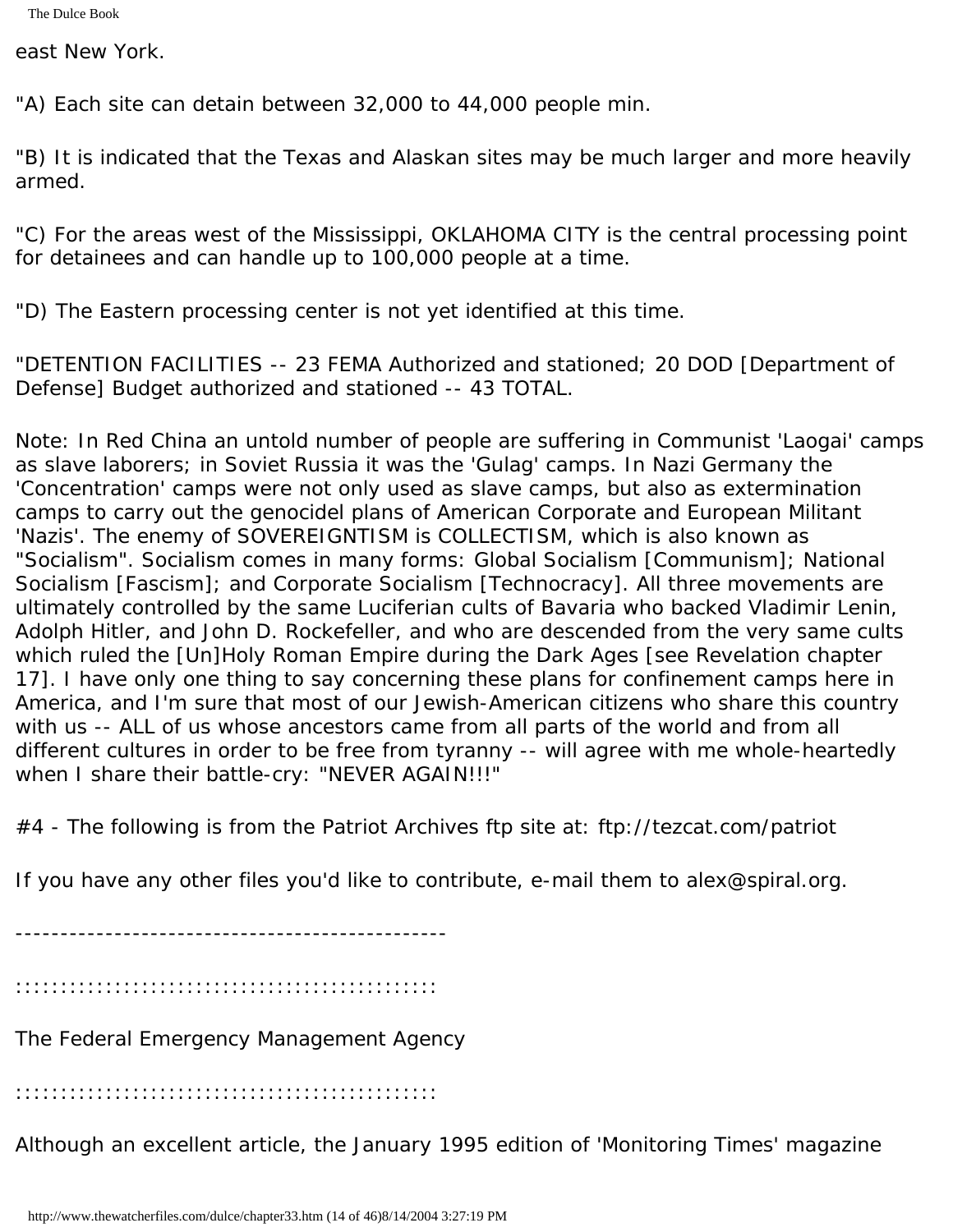published only a tiny portion of what FEMA has been tasked by Executive Order to perform. FEMA was brought into existence by E.O. [That is, by Presidents like those who replaced or came after JFK!!! -- many of whose campaigns were financed by the Rockefellers and promoted by Rockefeller-backed media agencies -- Presidents who have the power to appoint their own unelected staff, create Executive Orders at a whim, and establish secret military-industrial-intelligence agencies that are NOT subject to Congressional oversight!]

All the frequencies I have for FEMA follow my comments here:

Federal Emergency Management Agency [F.E.M.A.] [and other emergency agencies]:

F.E.M.A. [Federal Emergency Management Agency] has been 'authorized' for the past 15 years by Presidential Executive Orders to confiscate ALL PROPERTY from the American People, separate families in the current 43 internment camps [already built and operational by the way, 5 of which are located in Georgia. The largest can confine somewhere on the order of 100,000 American citizens], called relocation camps by the 'government', for assignment to work camps; declares martial law and TOTALLY OVER-RIDES the U.S. Constitution. Presidential Executive Orders that are related or control this are given at the end of this. Two of the state prisons here in Georgia are currently empty, although manned by a minimal number of staff, have been setup and intentionally unpopulated by prisoners just to support this political policy.

Concentration [internment] Camps. An Executive Order signed by then President BUSH in 1989 authorized the Federal Emergency Management Agency [F.E.M.A.] to build 43 primary camps [having a capacity of 35,000 to 45,000 prisoners EACH] and also authorized hundreds of secondary facilities. It is interesting to note that several of these facilities can accommodate 100,000 prisoners. These facilities have been completed and many are already manned but as yet contain no prisoners. [Remember all the TALK of over-crowded prisons that exist...]. In south Georgia there are several state prisons that except for a few guards, are completely devoid of prisoners.

Under F.E.M.A., the Executive Orders which are already written and is the current law of the land, calls for the COMPLETE suspension of the United States Constitution, all rights and liberties, as they are currently known. The following executive orders, which are in the Federal Register located in Washington DC for anyone to request copies of, call for the suspension of all civil rights and liberties and for extraordinary measures to be taken in, as most of the orders state, "any national security emergency situation that might confront the government." When F.E.M.A. is implemented, the following executive orders will be immediately enforced:

E.O. 12148 - FEMA national security emergency, such as: national disaster, social unrest, insurrection, OR national financial crisis.

E.O. 10995 - "... provides for the seizure of ALL communications media in the United States."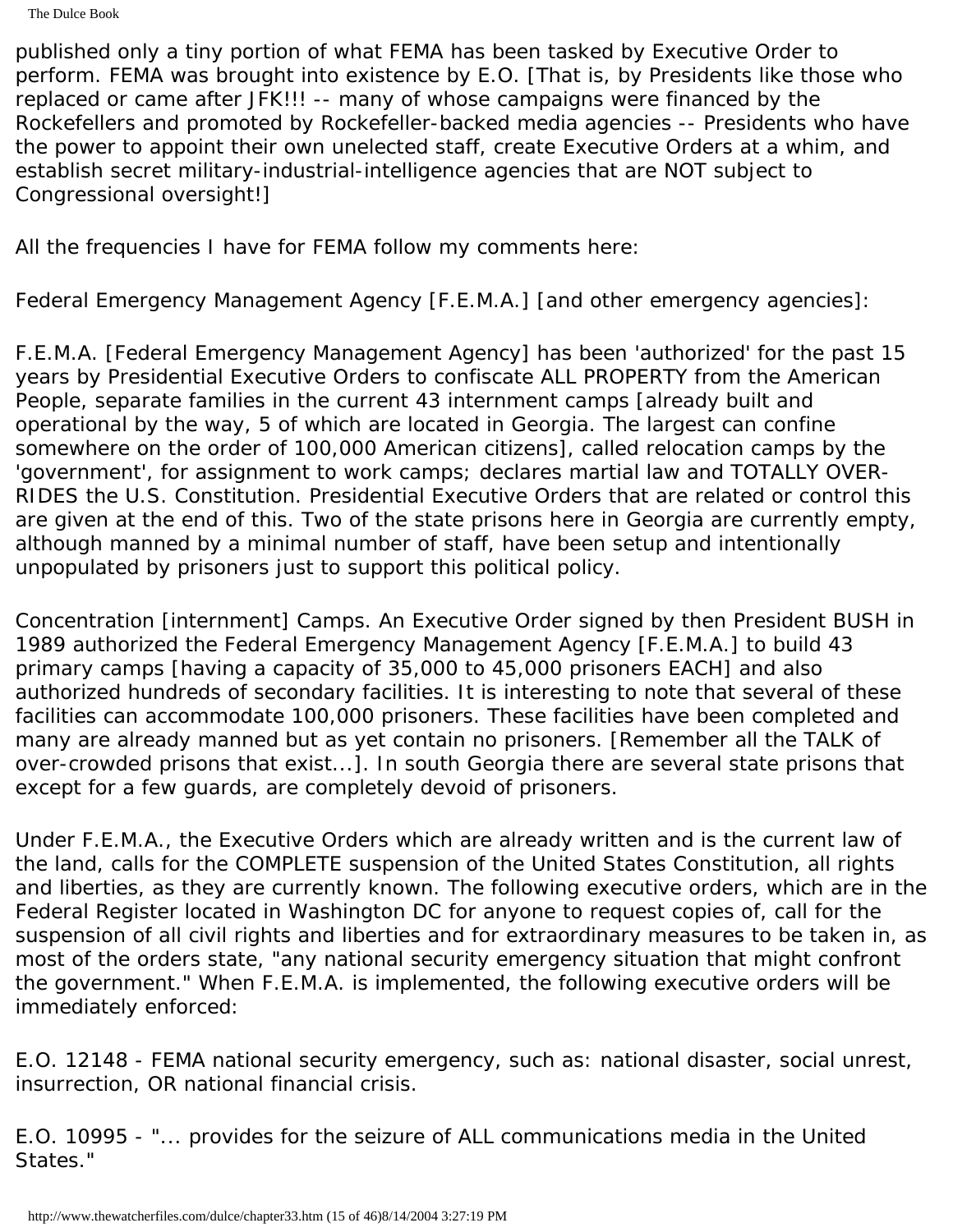E.O. 10997 - "... provides for the seizure of ALL electric power, petroleum, gas, fuels and minerals, both public and private."

E.O. 10998 - "... provides for the seizure of ALL food supplies and resources, public and private, and ALL farms, lands, and equipment."

E.O. 10999 - "... provides for the seizure of ALL means of transportation, including PERSONAL cars, trucks or vehicles of any kind and TOTAL CONTROL over all highways, seaports, and waterways."

E.O. 11000 - "... provides for the SEIZURE OF ALL AMERICAN PEOPLE for work forces under federal supervision, including SPLITTING UP OF FAMILIES if the government has to."

E.O. 11001 - "... provides for government seizure of ALL health, education and welfare functions."

E.O. 11002 - "... designates the postmaster general to operate a national REGISTRATION of all persons." [Under this order, you would report to your local post office to be separated and assigned to a new area. Here is where families would be separated].

E.O. 11003 - "... provides for the government to take over ALL airports and aircraft, commercial, public and PRIVATE."

E.O. 11004 - "... provides for the Housing and Finance Authority to relocate communities, designate areas to be abandoned and establish new locations for populations."

E.O. 11005 - "... provides for the government to TAKE OVER railroads, inland waterways, and public storage facilities."

E.O. 11051 - "... the office of Emergency Planning [has] complete authorization to put the above orders into effect in time of increased international tension or economic or financial crisis."

(What about an 'engineered' financial crisis, which in turn would most likely lead to 'social unrest'? This all depends on the decision of the current President. But then we must ask, just how legal is the U.S. Presidency anyway? MANY within the Continental Congress, fearing the rise of Monarchy, had originally opposed the establishment of a Chief Executive position such as the one that General George Washington was elected to. They were assured however that those who followed Washington would have his example of integrity to base their own presidencies on. I have a suggestion: do away with the U.S. Presidency and the entire Executive Branch of government altogether -- especially now that it is, according to many sources, under the control of unelected Military-Industrialists since the coup of 1963 -- and give back control of the government to the CONGRESS as it was in the beginning. Congress by majority vote CAN do away with the Executive position if they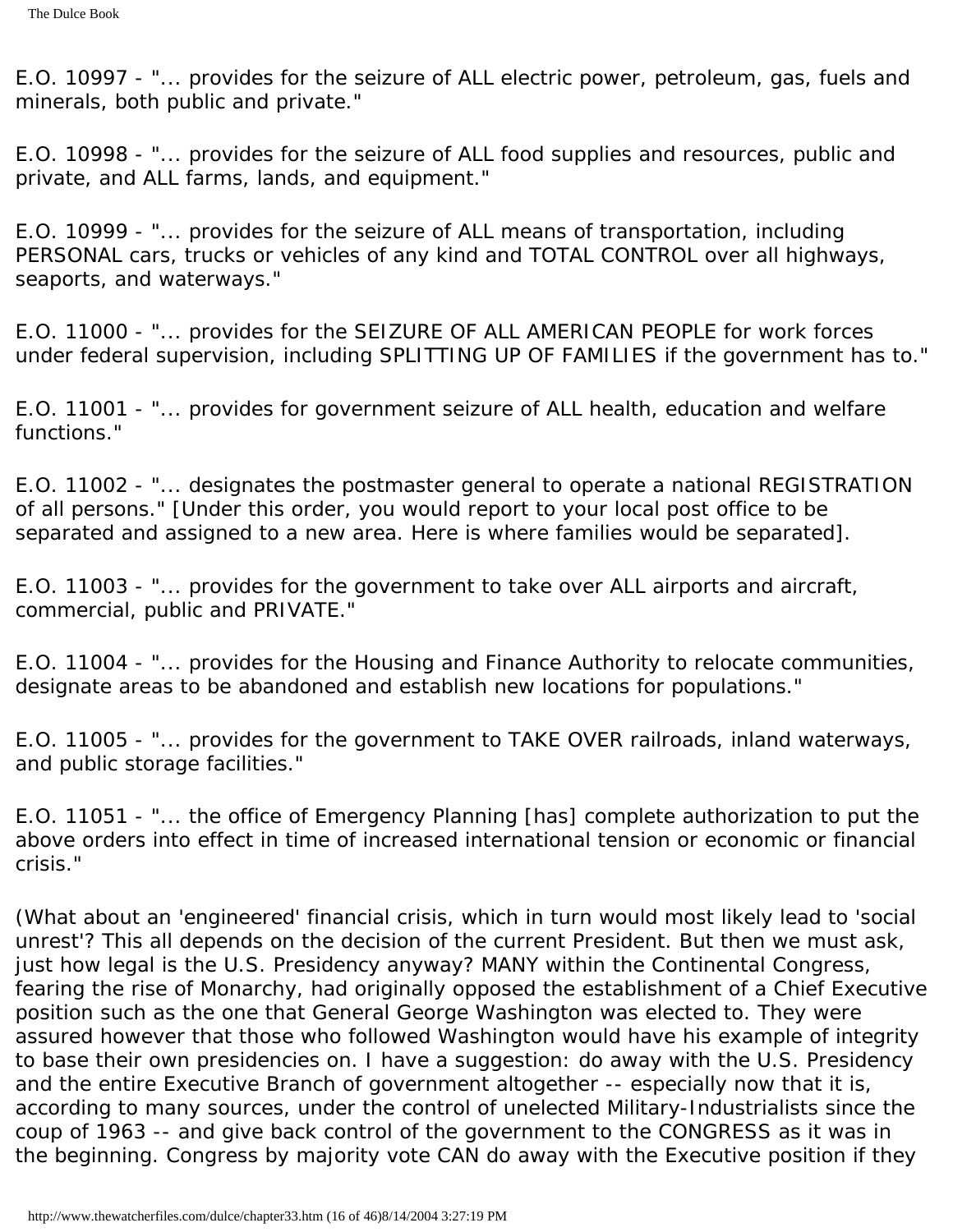choose to do so - Branton)

All of the above executive orders were combined by President NIXON (I rest my case - Branton) into Executive Order 11490, which allows all of this to take place if a national emergency is declared by the President. The burning and insurrection in Los Angeles in the case of Rodney King could have executed [and partially did execute] these Executive Orders.

Executive Order 12919: "National Defense Industrial Resources Preparedness" signed by CLINTON June 3, 1994, delegates authorities, responsibilities and allocations of F.E.M.A.'s Executive Orders [last entry] for the confiscation of ALL PROPERTY from the American people, and their re-location and assignment to 'labor' camps. The Executive Order also supersedes or revokes eleven (11) previous Executive Orders [from 1939 through 1991] and amends Executive Order 10789 and 11790. This executive order is A DECLARATION OF WAR AGAINST THE AMERICAN PEOPLE by the [Secret] Government of the United States in concert with the UNITED NATIONS.

Operation Dragnet. Janet Reno can implement this operation upon receiving one call from the President. Arrest warrants will be issued via computer to round-up over 1 MILLION PATRIOTIC AMERICANS who may 'resist' the NEW WORLD ORDER. Americans who are not 'politically correct.' Specifically mentioned are CHRISTIANS or those who read the Bible. Concentration/internment camps have already been built to accommodate these American prisoners. See above paragraph as these internment camps have been setup and are run by F.E.M.A.

(Note: In reference to Christians, just where should they/we stand in regards to defending America? Should Christians take up arms if necessary? Apparently the Founding fathers of the American Republic believed so, so long as it was in order to DEFEND their country, their women and children... and NOT in order to engage in offensive warfare for the sake of conquering and exploiting others, which to me would be "living by the sword" or you could say "making a living" by the sword. This could be exemplified by the Germans who initiated unprovoked invasions of their neighbors to meet their economic needs during World Wars I and II. One might ask, what about all the Orthodox Jews and Greek Orthodox Christians who went to their deaths like lambs to the slaughter without resisting during World War II? Why didn't they fight more zealously to defend themselves? That is a hard question and one that I don't have an answer for. All I can say is that from my study of the Old and New Testaments, I find no passage that forbids us from defending ourselves from aggressors -- at least in a national sense, however we ARE forbidden to become aggressors ourselves or engage in conflicts which are offensive rather than defensive oriented. The offensive attacks against the native Americans for instance, resulting from the Anglo invasion of North America, can NOT be justified through scripture, and such policies and mistreatment of the native Americans, the continuous betrayal of treaties, and the stealing of their God-given land in the past have or will doubtless have an adverse affect on America's destiny UNLESS reparations are made to the native peoples - for instance a restoration of historical territories. Perhaps the Greys felt justified in repeatedly violating our government's secret 'treaties' with them because 'we' had done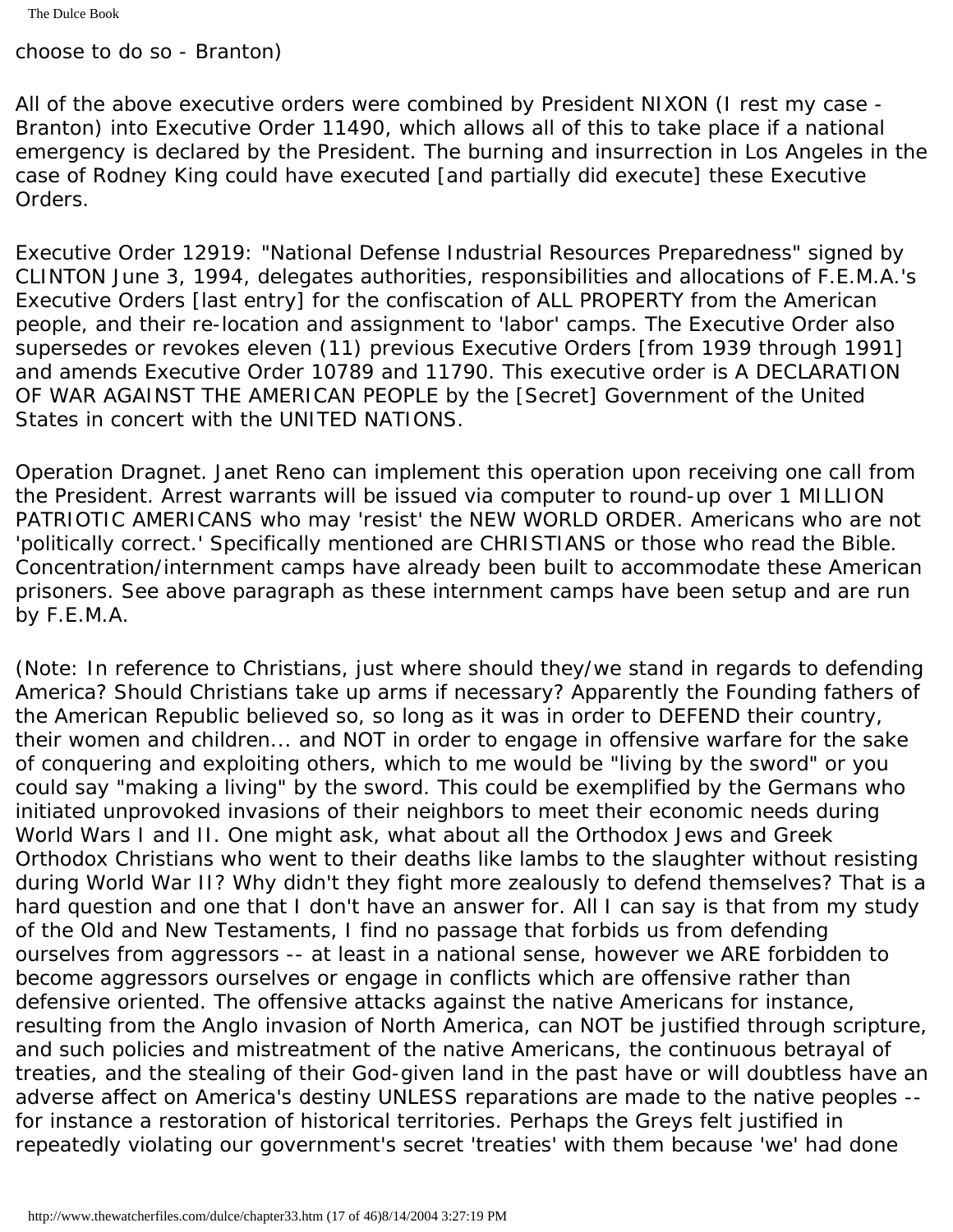#### The Dulce Book

the exact same thing to the native Americans? Perhaps we DESERVED the abuses that the Greys and their Bavarian collaborators have inflicted upon us? Perhaps our nation's destiny will be largely determined by how we treat the native Americans from here on out, whether or not we begin to honor ALL of the treaties that 'we' had made and broken in the past? Could it be? On the other hand, if OFFENSIVE warfare is forbidden by God, then DEFENSIVE warfare against a foreign invasion of American soil or an internal threat to our freedoms as they are guaranteed in the Bill of Rights WOULD from my perspective be justified. In Psalm 125:3 we read how the rule of the wicked is a DIRECT VIOLATION of the will of God: "...For the wicked shall not rule the godly, lest the godly be forced to do wrong." A perfect example would be the Lutherans of Germany who all-too-often capitulated to the Nazi's and their 'state church', in spite of the fact that most of the Nazi leaders were themselves backed by Luciferian cults which the Christians should have resisted. Instead, many of these backslidden Christians in Germany grudgingly supported the atrocities of their Nazi leaders, and by default the extermination by the millions of Jewish men, women and children. Why could Martin Luther himself stand alone against hundreds of pompish religious hypocrites at the council of worms in Germany and boldly accuse them of pharasitical blasphemy and idolatry to their face, yet many of his Protestant followers -- not detracting from those few brave souls who DID resist -- gave-in right and left to the Nazi satanists, and in some cases even contributed to the atrocities of World Wars I and II? In short then, Christianity does not teach that one SHOULD take up the sword, and it does not teach that one SHOULD NOT take up the sword in a defensive capacity. It all depends on one's own personal choice and faith. There is a warning however that those who do take up the sword should consider the possibility that they might die in battle. Then again one might die by NOT taking up the sword if they are captured and placed in death camp. It all comes down to ones personal choice, based on the prevailing circumstances. It is written that the "meek shall inherit the earth". This does not mean the "weak", since the actual meaning of "meek" is literally "a stallion in restraint" or someone who shows self-control over their passions. Logically those who run out onto the battlefield "to die for their country" in a blaze of suicidal zeal and vainglory will probably do just that. Those on the other hand who are cautious and wise and fight with the motive of "defending their family" will not be so careless with their lives, since they are the provider of their family as well as its defender. If they are dead then they can no longer provide nor defend. - Branton)

Operation Rolling Thunder. Reno and Benson have mentioned this operation which comprises county-wide sweeps of house to house, dynamic entry, search and seizures for all guns and food stockpiles by B.A.T.F., state national guard, activity duty soldiers, as well as local police. This function is also run and coordinated through F.E.M.A.

Public Law 100-690 banned almost ALL RELIGIOUS GATHERINGS [not yet enforced..]. (Note: When and if this is enforced, this will be a blatant defecation upon the BILL OF RIGHTS, and in this event every true American is allowed -- and in fact it will be his and her Patriotic DUTY -- to implement the clause within the DECLARATION OF INDEPENDENCE to OVERTHROW such an alien, foreign or domestic tyranny-structure which has infested the governing body of America. - Branton); grants no-knock search and seizures without a search warrant; expands the drug laws to include EVERY American. This will generally be the prelude, or in addition to, a F.E.M.A. operation and contingency plan implementation.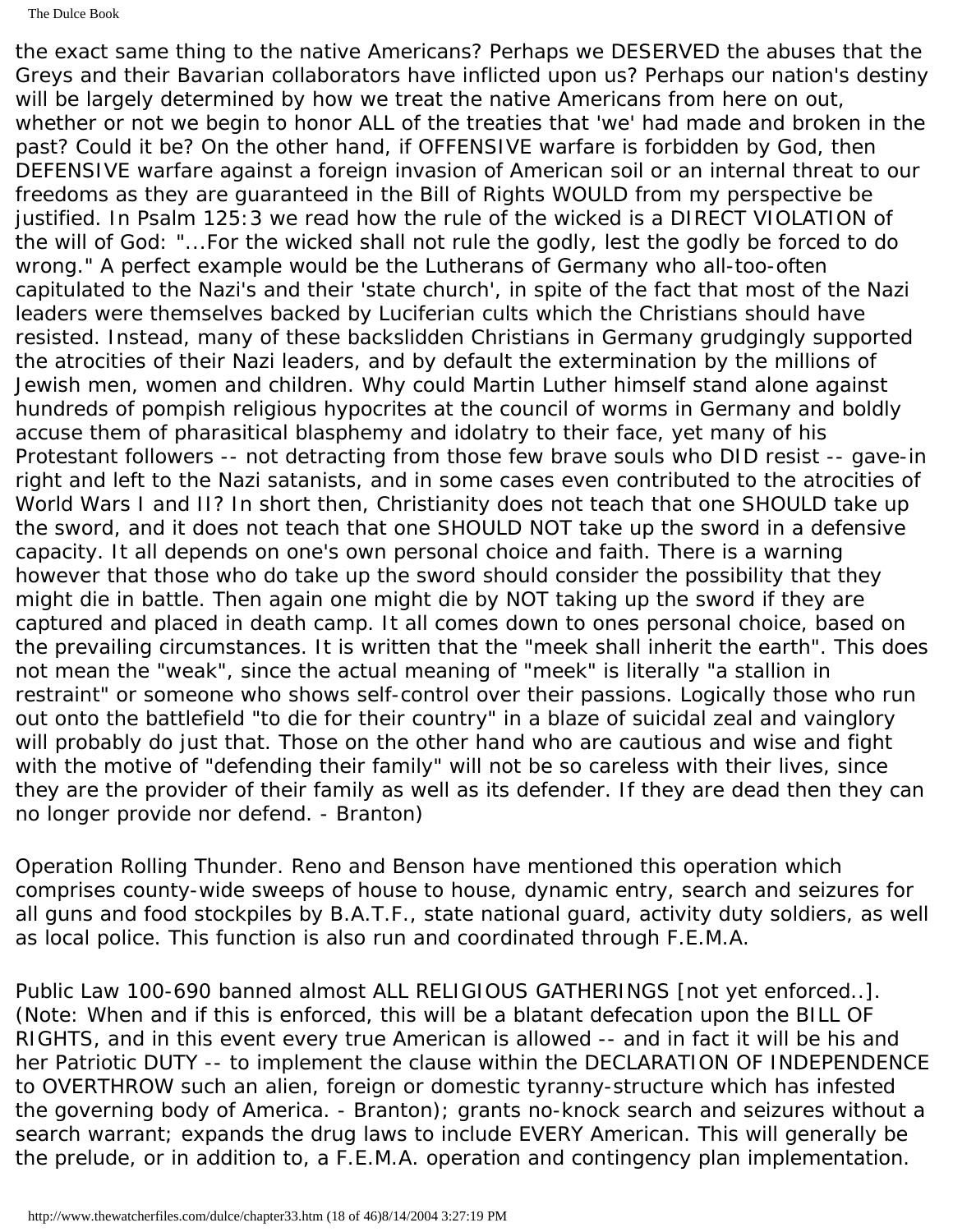The Omnibus Crime Bill of 1990. Ensures confiscation of all private property via money laundering, environmental violations of the Clean Water and Air Act, and extends as far as child abuse. This act also coordinates activities through F.E.M.A. and the Department of the Army, Commanding General, U.S. Forces Command, Fort McPherson, GA which is the executive and implementing agency upon initiation of many of these acts. The responsible agency within U.S. Army Forces Command was what used to be known as the Deputy Chief of Staff for Operations, Plans Division [DCSOPS, Plans], which was changed several years ago to J-3 after the Headquarters became a joint headquarters. They keep on file copies of all F.E.M.A. Emergency Management Operation Plans, including those plans developed by the Army to support the F.E.M.A. plan to eliminate the U.S. Constitution upon implementation. According to current plans, the Constitution will be 'temporarily' discontinued and shelved until the real or perceived and declared 'threat' has been neutralized (ask yourself -- who or what is the REAL threat that needs to be 'neutralized'? - Branton). But once 'shelved,' as with almost every other action of the Government, it STAYS shelved.

The Crime Bill of 1994. Banning of all military weapons which are necessary to the formation of a militia [when needed], denies other military equipment to the people's militia units (that's OK... the average American gun owner can legally acquire this 'equipment' from off the DEAD BODIES of FEMA-backed or related domestic/foreign gestapo forces when they break-in-to our homes to steal our personal property or try to take us and our families prisoner without due process of law. - Branton), prelude to confiscating ALL guns in the hands of private citizens, DESTROYS the 1st Amendment, and makes virtually every American an outlaw. See above comments concerning the house-tohouse search. The agency responsible for the actual implementation and search is the Department of the Army in concert with local and state police, including F.E.M.A., FBI, BATF, and other Federal Agencies.

SECRET UNDERGROUND BASES. There have been documented over 60 secret, VIRTUAL CITIES, UNDERGROUND, built by the government, Federal Reserve Bank Owners (such as the 'Rockefellers', etc. - Branton), and high ranking members of the Committee of 300 [some of these underground areas can be seen in Kansas City, Missouri and Kansas City, Kansas]. In additional, there exist underground Satellite Tracking Facilities which have the ability to punch your 911 address into the computer and a satellite can within seconds bring a camera to bear on your property to the point that those monitoring can read a license number on an automobile in your driveway. These facilities have as of Oct. 1, 1994, been turned over to the [foreign power of the] UNITED NATIONS. (Note: Forget the license plate, according to Norio Hayakawa, this satellite technology is now so sophisticated that they can CLEARLY read every word on your driver's LICENSE, supposing it were in view of the satellite. - Branton)

# #5 - HAS IT ALREADY BEGUN? U.S. MILITARY OFFICERS -- SHACKLED BY U.N. FORCES

A report from SEVENTH WEEK MAGAZINE states that U.S. Military Officers were observed gagged, cuffed, and shackled to their seats aboard a white U.N. 747 en-route to the Federal Transfer Center near OKLAHOMA CITY! Part of this report follows: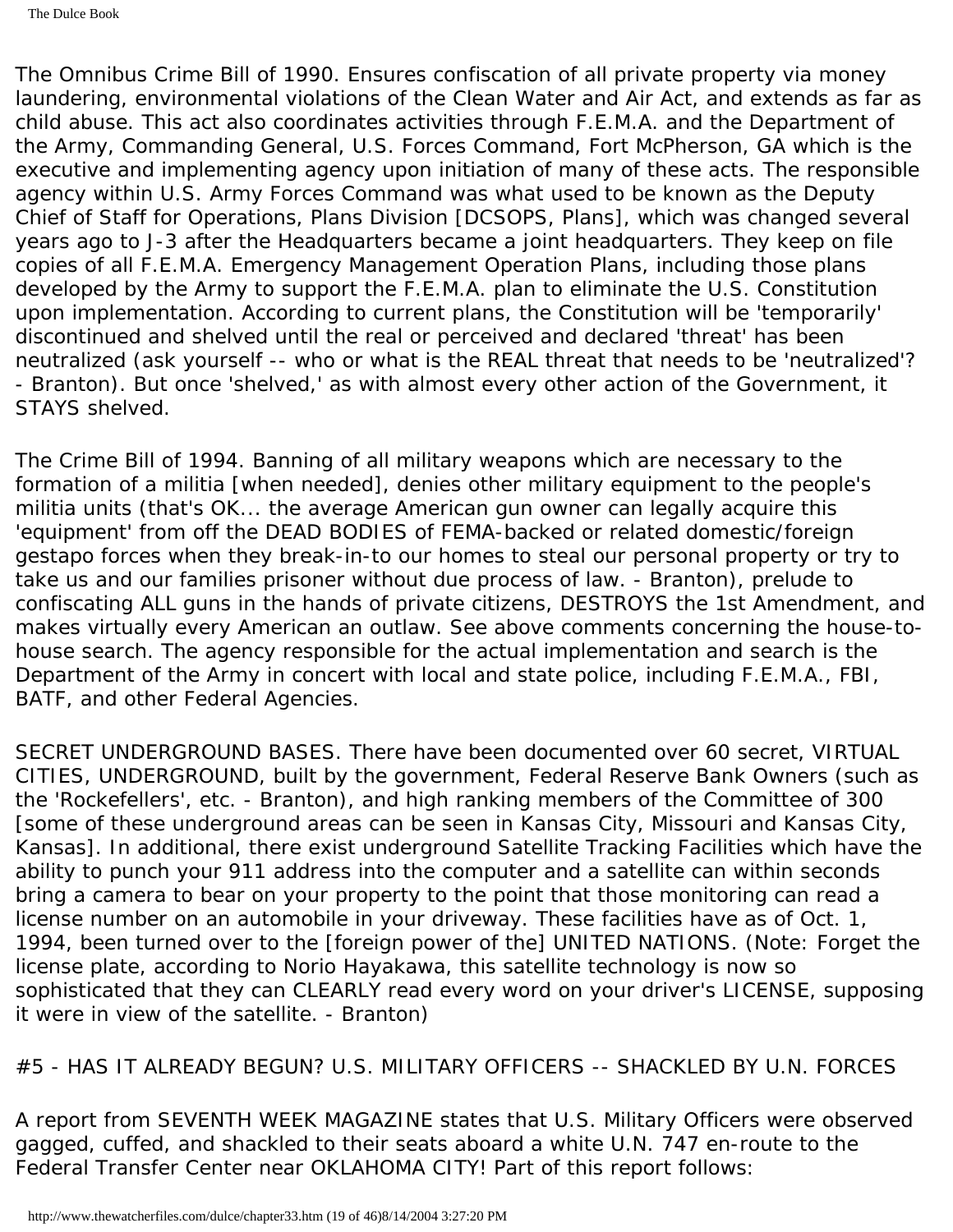"At a survival/preparation seminar in S.E. Oklahoma, on 3/25/95, an attendee interrupted one speaker, and stated that a neighbor, who apparently serves as a reserve crew member aboard one of the all white, unmarked, United Nations B-747 aircraft [which are assigned to FEMA, Black Operations, i.e. U.N. / N.W.O and hubbed at the Federal (prisoner) Transfer Center or FTC at WILL ROGERS AIRPORT], had been dead-heading back to Oklahoma City on the flight. He descended from the flight deck to see what the "prisoner cargo" consisted of, however, not only did he see the normal armed, black uniformed guards, and a load of bound humans, but he saw several U.S. Military officers, in full uniform, gagged, and shackled to their seats! They were in the front of the cabin, and from their visages, he discerned that they were violently angry at their situation. No doubt!

"At this point I guess you might think this is a joke? Nope, because in April 1993, and July 1994, an ex-Army intelligence analyst postulated THIS EXACT SCENARIO would happen! He also stated, in the 94 interview, 'they' were going to use white 747's to fly 'detained' [kidnapped] conservative, etc., etc., 'political' prisoners around the U.S., via the TFC, to the NOW-existing, 130 FEMA "RESISTER/DISSIDENT" DETENTION CAMPS. The above operation, among many others in this overall incredible takeover conspiracy, INCLUDES EARLY-ON LEADERSHIP KIDNAPPING, PERFORMED BY FOREIGN [ASIAN] CREWS NOW HIDDEN IN THE U.S. [on 'closed' U.S. bases] (UNDER closed military bases? - Branton), using the 3,000 choppers provided TO THE U.N. under the auspices of the 1989 "Open Skies Treaty," signed by good ole New World Order Sultan George Bush; a member of the Skull and Bones Secret Society, and the Trilateral Commission. The Treaty allows for the aerial observation of the U.S. [and, yes, your house -- if you have been tagged for observation, along with your phone being tapped], No Questions Asked! The majority of the recent BLACK CHOPPER sorties have nothing to do with lawful military/ police department operations, but are presently locating, and setting up for seizure, people/guns, who will not take the 'mark' of the coming One World Government/Order! So PREPARE accordingly!"

(With the preceding confirmation of his claims, we now return to the Phil Schneider lecture. - Branton):

::: The Truth Behind the Republican Contract With America :::

"I don't perceive at this time that we have too much more than six months of life left in this country, at the present rate. We are the laughing stock of the world, because we are being hood-winked by so many evil people that are running this country. I think we can do better. I think the people over 45 are seriously worried about their future. I'm going to run some scary scenarios by you. The Contract With America. It contains the same terminology that Adolph Hitler used to subvert Germany in 1931. I believe we can do better. The Contract With America (or is it the "Contract ON America"? - Branton) is a last ditch effort by our federal government to tear away the Constitution and the Bill of Rights.

::: Some Statistics on the Black Helicopter Presence :::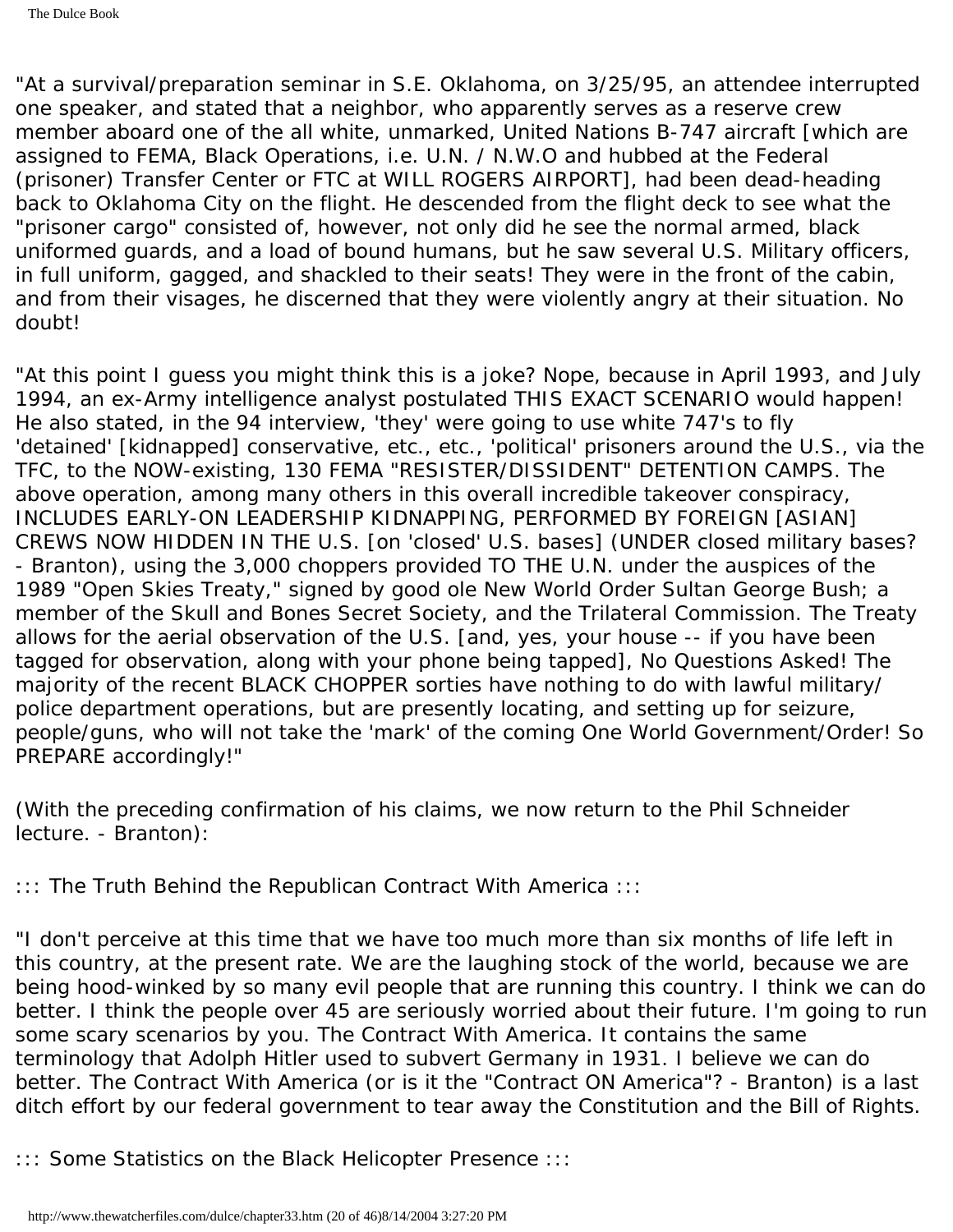"The black helicopters. There are over 64,000 black helicopters in the United States. For every hour that goes by, there is one being built. Is this the proper use of our money? What does the federal government need 64,000 tactical helicopters for, if they are not trying to enslave us. I doubt if the entire military needs 64,000 worldwide. I doubt if all the world needs that many. There are 157 F-117A stealth aircraft loaded with LIDAR and computer-enhanced imaging radar. They can see you walking from room to room when they fly over your house. They see objects in the house from the air with a variation limit of 1 inch to 30,000 miles. That's how accurate that is. Now, I worked in the federal government for a long time, and I know exactly how they handle their business.

::: Government Earthquake Device, AIDS as a Bioweapon based on Alien Excretions :::

"The federal government has now invented an earthquake device. I am a geologist, and I know what I am talking about. With the Kobe earthquake in Japan, there was no pulsewave as in a normal earthquake. None. In 1989, there was an earthquake in San Francisco. There was no pulse wave with that one either. It is a Tesla device that is being used for evil purposes. The black budget programs have subverted science as we know it. Look at AIDs, invented by the National Ordinance Laboratory in Chicago, Illinois in 1972 (and passed to the United Nations - World Health Organization via the military Biogenetics facility at Ft. Detrick, Maryland to be injected into Small Pox vaccines in Africa and Hepatitus-2 vaccines in America, according to Drs. William Campbell Douglas, Alan Cantwell, Jr. and Dr. Robert Strecker - Branton). It was a biological weapon to be used against the people of the United States. The reason I know this is that I have seen the documentation by the Office of Strategic Services, which by the way is still in operation to this day, through the CDC in Atlanta. They used the glandular excretions of animals, humans and alien humanoids to create the virus. (according to the above mentioned Drs., part of the production of the virus involved the splicing of the Bovine Leukemia and Sheep Visna viruses in cancered human-tissue cultures. - Branton) These alien humanoids the government is hobnobbing with are the worst news. There is absolutely no defense against their germs -- none. They are a biological weapon of terrible consequence. Every alien [Gray] on the planet needs to be isolated.

"Saddam Hussein killed 3.5 MILLION Kurdish people with a similar biological weapon. Do we, the people of this planet, deserve this? No, we don't, but we are not doing anything about it. Every moment we waste, we are doing other people on the planet a disservice. Right now, I am dying of cancer that I contracted because of my work for the federal government. I might live six months. I might not. I will tell you one thing. If I keep speaking out like I am, maybe God will give me the life to talk my head off. I will break every law that it takes to talk my head off. ELEVEN of my best friends in the last 22 years have been MURDERED. Eight of the murders were called 'suicides.' Before I went to talk in Las Vegas, I drove a friend down to Joshua Tree, near 29 Palms. I drove into the mountains in order to get to Needles, California, and I was followed by two government E-350 vans with G-14 plates, each with a couple of occupants, one of which had an Uzi. I knew exactly who they were. I have spoken 19 times and have probably reached 45,000 people. Well, I got ahead of them and came to a stop in the middle of the road. They both went on either side of me and down a ravine. Is this what its going to take? I cut up my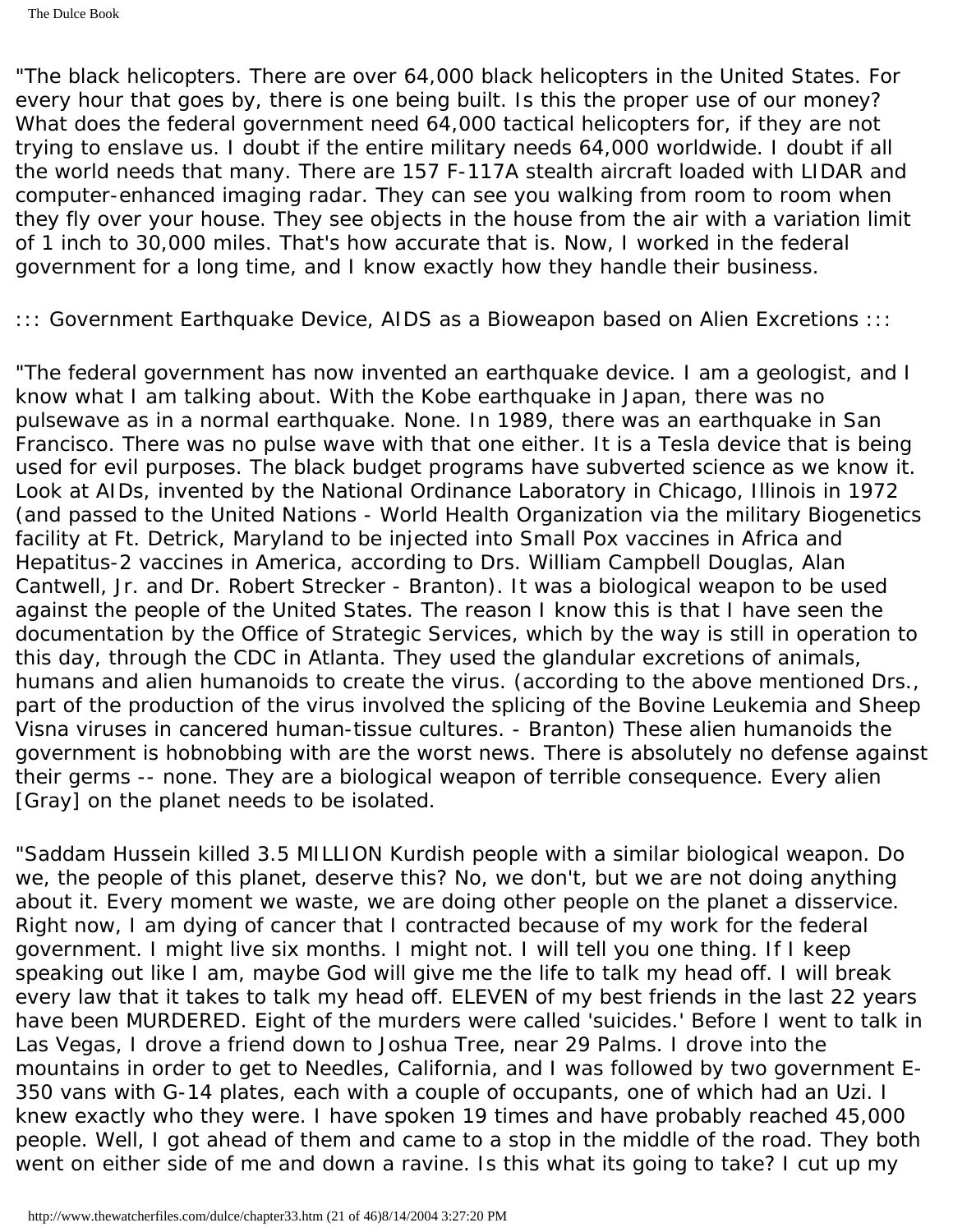security card and sent it back to the government, and told them if I was threatened, and I have been, that I was going to upload 140,000 pages of documentation to the internet about [secret] government structure and the whole plan. I have already begun that task.

"Thank you very much."

End of May 1995 Lecture

\* \* \* \*

[Following is yet another article downloaded from the Internet with reference to Phil Schneider. Although not written by Schneider himself, the following is an interview with a woman who was aquatinted with the late underground base technician. Although many of the joint CIA-Alien bases have no 'obvious' or overt surface presence or facilities -- for instance Deep Springs, CA; Mercury, NV; Page, AZ; Dulce, NM -- OTHER underground facilities involved with the joint Bavarian-Alien New World Order agenda, aside from those existing below most of the active and 'deactivated' military bases, DO include surface facilities, and some of these for some strange reason are located directly below major Air Port terminals. For instance there is a large underground FEMA base below the Salt Lake City airport; another apparently exists at the Oklahoma City airport which serves as a joint FEMA - UNITED NATIONS "New World Order" detention/transfer center; however the most unusual 'Airport' of this nature seems to be the newer Denver International Airport, as described in the following interview]:

Leading Edge Research: The KSEO 4/26/96 Interview with Alex Christopher. Extract from Leading Edge International Research Journal #92. The KSEO 4/26/96 Interview with Alex Christopher, Author of "Pandora's Box" and "Pandora's Box II". Transcript 6/1/96 by Leading Edge Research Group. Legend: DA [Dave Alan, Host] AC: [Alex Christopher] C: [Caller]

DA: My special guest tonight is Alex Christopher, author of "Pandora's Box", an expose of the British instigation through Washington D.C. over the last 200 years (or more precisely, British-based Masonry, and most notably Scottish Rite Masonry which has long-since infiltrated British and American Masonry. - Branton). You thought you were free? This stuff has been going on forever. The idea was to make us perceive we were "free and independent"... She has a lot of information here, and we are going to have to have her back again for more. I talked to her last night. Just a fascinating individual. She is going to talk about the Montauk Project and extraterrestrial influences, and more. So, Alex, where do you start?

AC: Somebody told me one time, start in the middle and go from there. If you want to, pick a subject and we'll start from there.

DA: Last night we talked about a few things. We talked about the Denver airport last night and what is really going on down there, and we talked a bit about the Montauk project and Al Bielek, and then we skipped around a bit about some of the things in Pandora's Box.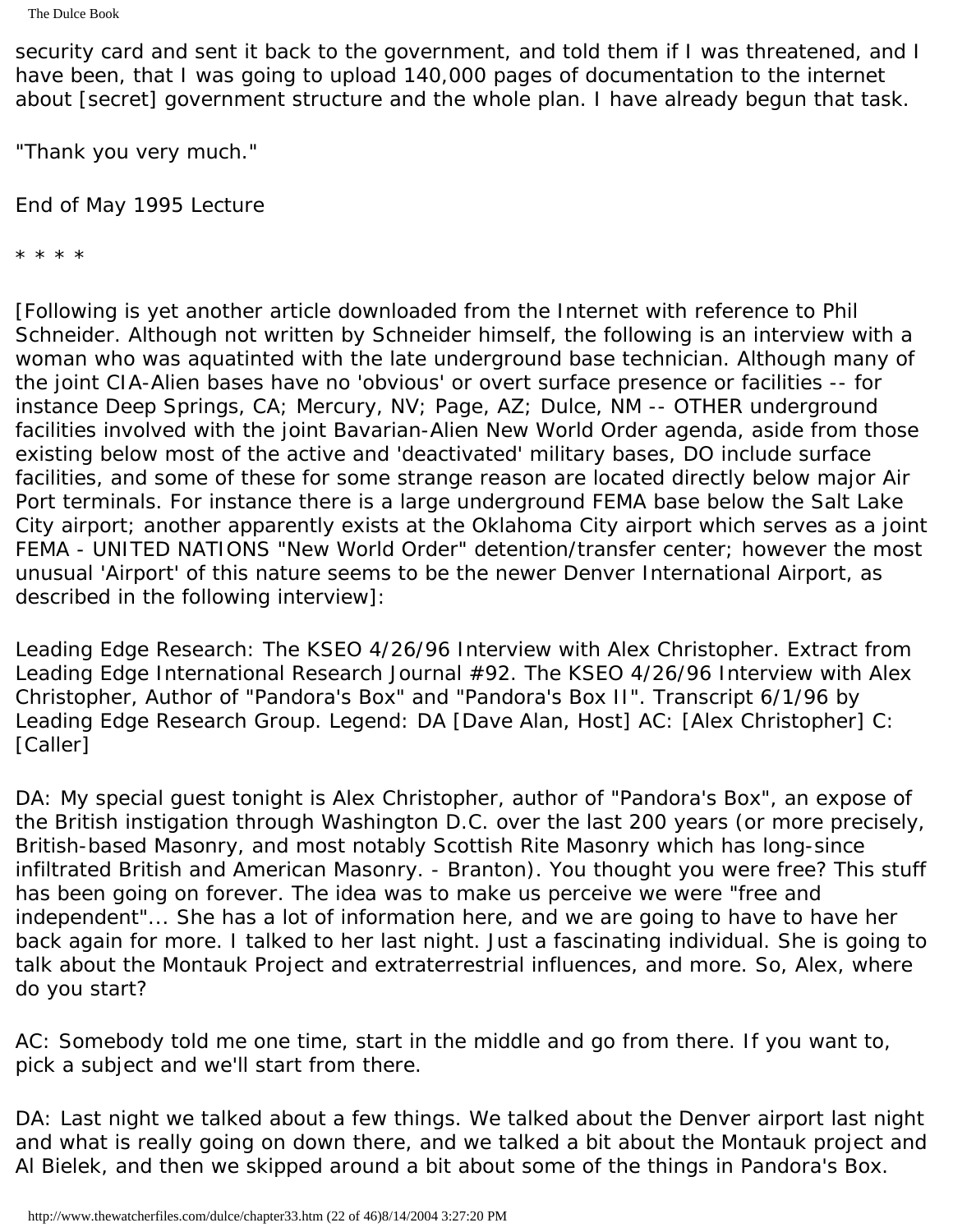The Dulce Book

You mentioned that the Queen of England has been buying up a lot of property in Colorado under a pseudonym. Why don't we start on the subject of the British. (Note: according to former British Intelligence agent Dr. John Coleman, the London-based Wicca Mason lodges are one-third of the overall global conspiracy. The other two thirds are the Black Nobility banking families who claim direct descent from the early Roman emperors, and also the Maltese Jesuits or the Jesuit - Knights of Malta network. All three networks each have 13 representatives within the Bilderberg organization, which is a cover for the Bavarian Illuminati, suggestive that Bavaria itself has orchestrated a "marriage of convenience" between these three formerly competitive global control groups. - Branton)

AC: All right. The information, primarily, that is in "Pandora's Box" covers how the major corporations, railroad and banking concerns in this country were set up through a 'trust' that was originally known as the Virginia Company... The deal was that everything would remain under English control, or subservient to it, and that brings us right up to today, because we are still looking at everything falling under that 'trust' system going back to the Crown of England. It is mind boggling to think that everyone in this country has been led to believe that the people in the United States had won independence from England, when in fact they never did.

DA: Well, look at President Bush, wherein two years ago he went to England and was knighted by the Queen. Where is that coming from? Is it that he was a faithful servant? (Bush is allegedly a high-level Mason, and a member of the neo-Masonic Skull & Bones lodge. - Branton)

AC: You bet. All of them are doing the bidding, and it goes back to their secret societies and the establishment of the New World Order, which all leads back to the house of Windsor. There has been in this country for a long time a grooming process whereby people carry on the bidding of the Crown of England. (I did incidentally have somewhat of a confirmation of this when a friend told me that an American judge confided to her that the judicial system in America is now based after the monarchical judicial court systems of England. - Branton) That is one of the things the system involving the Rhodes Scholars was set up to achieve. Cecil Rhodes set it up to groom people for this task, to carry the United States into the New World Order. It appears, from what I have been able to find out, that the Crown of England has had this very skillfully planned for hundreds of years, and it could be possible that they have been privy to information that not many of us have been [privy to] for a long long time, about the chaos involving Earth changes that are coming. It is my understanding that England is not going to make it through the changes, so they set up a whole new Empire over here. That goes back to some of the things we discussed before, about lands being bought up in Colorado.

(Note: With the fascination Britons have with time-travel, "DR. WHO" and so-on, is it possible that British intelligence could have gained a glimpse into the future and 'seen' what was coming? The Britons have British Columbia, Canada as their possession -- if they are so desperate and convinced that their nation will not survive the 'changes', then why not move the British Empire to B.C. rather than risk offending Americans by opening old wounds that date back to the revolutionary war, and losing their World War I and World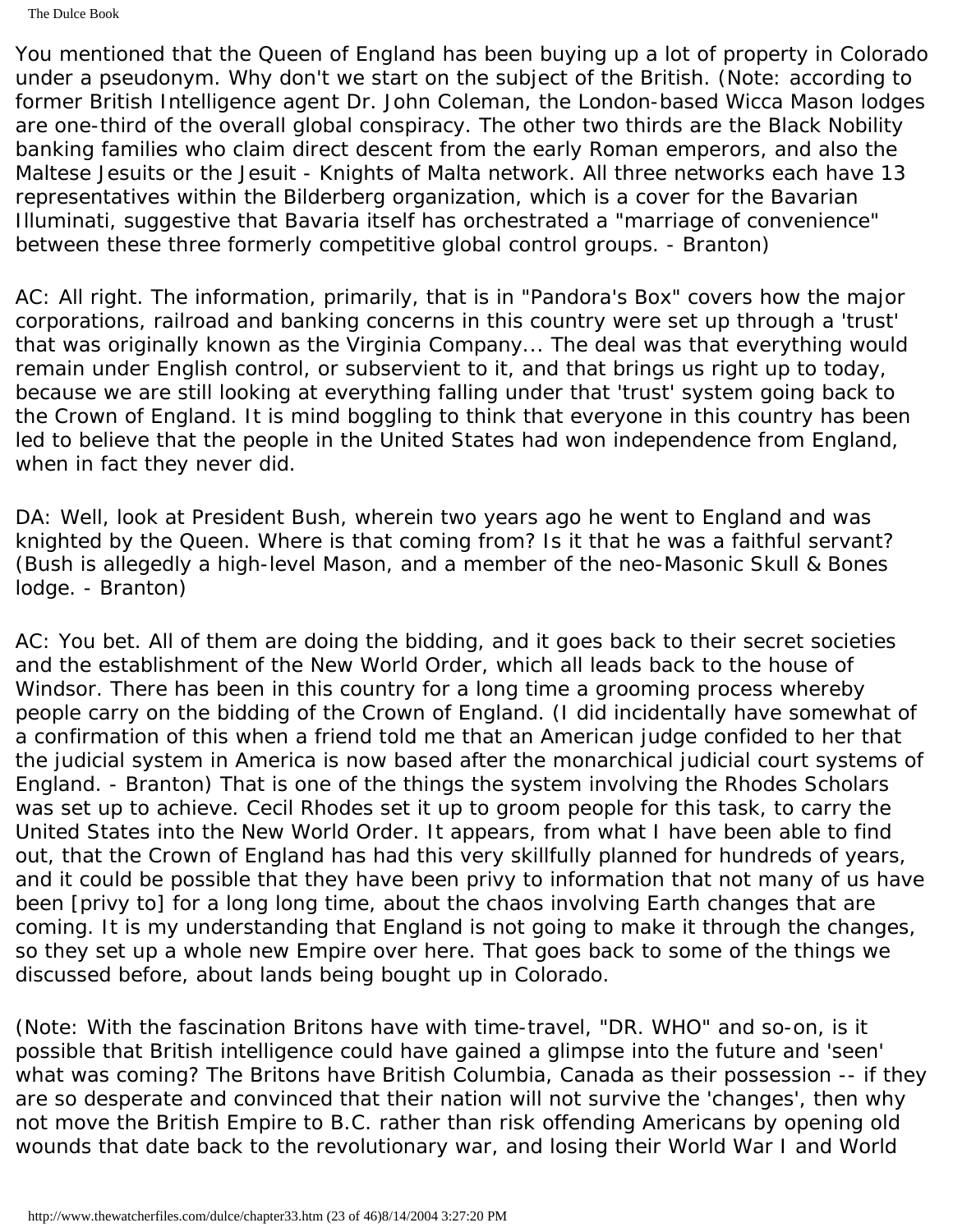The Dulce Book

War II allies in the process? Just as in America, it is not the general CITIZENS of Britain who pose a threat to freedom, it is the so-called 'elite', the Rockefellers of America and the Rothschilds of Britain who would and have SOLD-OUT their own peoples for personal gain and god-like domination over the lower classes. The Americans and Britons who fought and died together on the battlefields of World War I and II did not realize that the Rothschild-Rockefeller monarchies were the one's who had betrayed them by helping to CREATE the 'monster' that they were fighting in both world wars for the sole purpose of gaining even greater wealth and power. In the end it all came down to base human greed! America has strayed a long ways from the ideals established by the founders of the U.S. Constitution. And, needless to say, Britain has strayed a long ways from the ideals established by the legendary King Arthur whose greatness came from his ability to make all of his knights equals amidst the 'round-table' rather than succumb to vainglory and the temptation of establishing himself as some kind of human deity. Whether the legend of King Arthur was based on fact or not, the IDEALS themselves are nether-the-less real and true. - Branton).

DA: Yes, the area is of a pretty high altitude, where it will be safe.

AC: Yes. Plus, all the symbolism that is apparent in the layout of the new Denver airport says that it is "a control center for world control". There is a lot of "secret society" symbology at the airport. We started researching all of this to find out what it all means. It's all very scary. A gentlemen by the name of Al Bielek, who has been involved in some very unusual government projects in the past, told me that "the Denver area is where the establishment of the Western sector of the New World Order will be in the United States". Little bits and pieces keep coming to me, confirming things I have not had confirmed before.

DA: Do you know of John Coleman?

- AC: The Committee of 300?
- DA: Yes. What's your take on that?

AC: I think his information is fantastic. If he had had the information that I put in "Pandora's Box" when I put that together, it would have blown his mind. But, as far as I know from my standpoint, both sets of material go hand in hand, right down the line.

DA: Some of these things about the background of the British invasion, taking over the land over here while they let us think that we are running this country. How they had a bone to pick with the Czar of Russia years ago, how they have pushed the socialist revolution....like they say, the sun never sets on British soil. About some of these things on the airport in Denver. Would you mind discussing some of those things again?

AC: Well, the first thing that got my attention at the airport was the 'capstone' that I saw in a photograph, that had a Masonic symbol on it. So, I really wanted to go to the airport and see that, because I thought it was very unusual.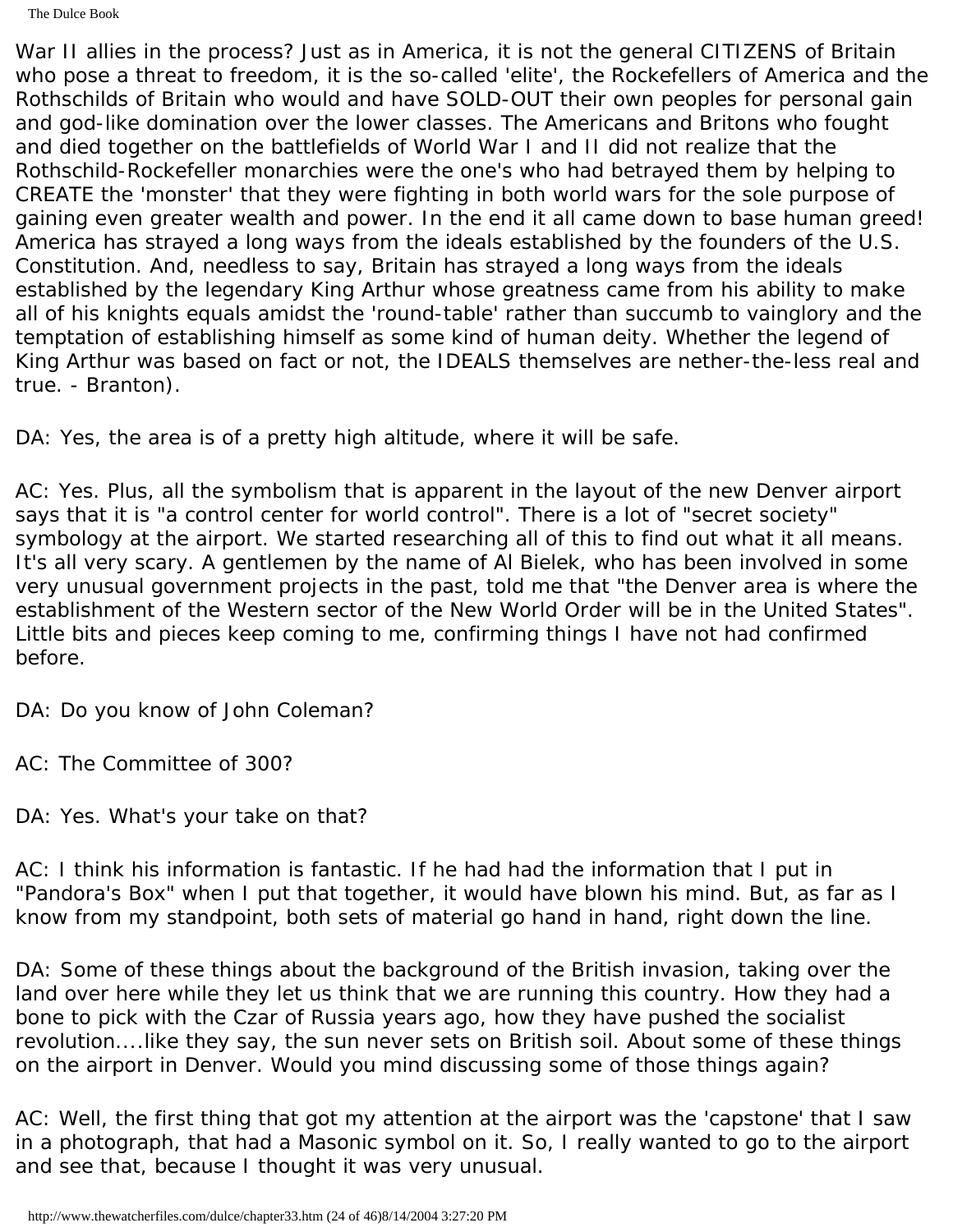### DA: The capstone?

AC: The capstone, or the dedication stone, for the Denver airport has a Masonic symbol on it. A whole group of us went out to the airport to see some friends off and see this capstone, which also has a time capsule imbedded inside it. It sits at the south eastern side of the terminal which, by the way, is called "The Great Hall", which is what Masons refer to as their meeting hall. And, on this thing it mentions "the New World Airport Commission". I have never heard of that, have you?

DA: Never.

AC: It has a Masonic symbol on it, and it also has very unusual geometric designs. It depicts an arm rising up out of it that curves at a 45 degree angle. It also has a thing that looks like a keypad on it. This capstone structure is made of carved granite and stainless steel, and it is very fancy.. This little keypad area at the end of the arm has an out-ofplace unfinished wooden block sitting on it. The gentleman that was with me on the first trip out to the airport has since died. They say he committed suicide, but everything else tells me that this is not possible. No one can double-tie a catheter behind his own neck and strangle himself. I just don't think that is possible. But, his name was Phil Schneider, and he started blowing the whistle on all this stuff going on in the underground bases that he had helped build for years and years. He worked on the underground bases at Area 51 and Dulce, New Mexico, as well as several other places. Schneider told me that this keypad-looking area looked like a form of techno-geometry that is "alien-oriented", and that it had something to do with a "directional system", whatever that meant, that functioned as a homing beacon to bring ships right into the "Great Hall".

In the same general area on this capstone, there are some most unusual designs on the floor that are all Masonic in nature, which lead right back to the "Black Sun" [Editor Note: According to Al Bielek, Schneider's father was a U-boat captain during the Nazi regime who was also on the Eldridge in 1943 in a medical capacity], which goes back to Nazi symbology. See, the "secret societies" are supposedly into Sun worship. The Nazi's were into "Black Sun" worship, which connects with the idea of Saturn. Saturn and Satanism kind of go hand-in-hand. (Note: The "Black Sun" also refers to the massive black hole at the center of our galaxy. In regards to "unusual designs on the floor", one source claims that the base of the Hoover Dam near Las Vegas, not far from Area 51, contains "wild inlays" of occultic and masonic zodiacal symbolism. Reports stated that as the cliffs were being blasted open to make way for the dam, huge caverns were penetrated. Could these have connections with the underground network? Another unusual dam is the Glen Canyon dam near Page, Arizona which could conceivably provide hydroelectric power to a base that allegedly lies below the area and ties the Dulce and Area 51 bases together subterraneally. - Branton) Then, we have this system of murals at the airport that are the most grotesque things you've ever seen.

DA: What's on the murals?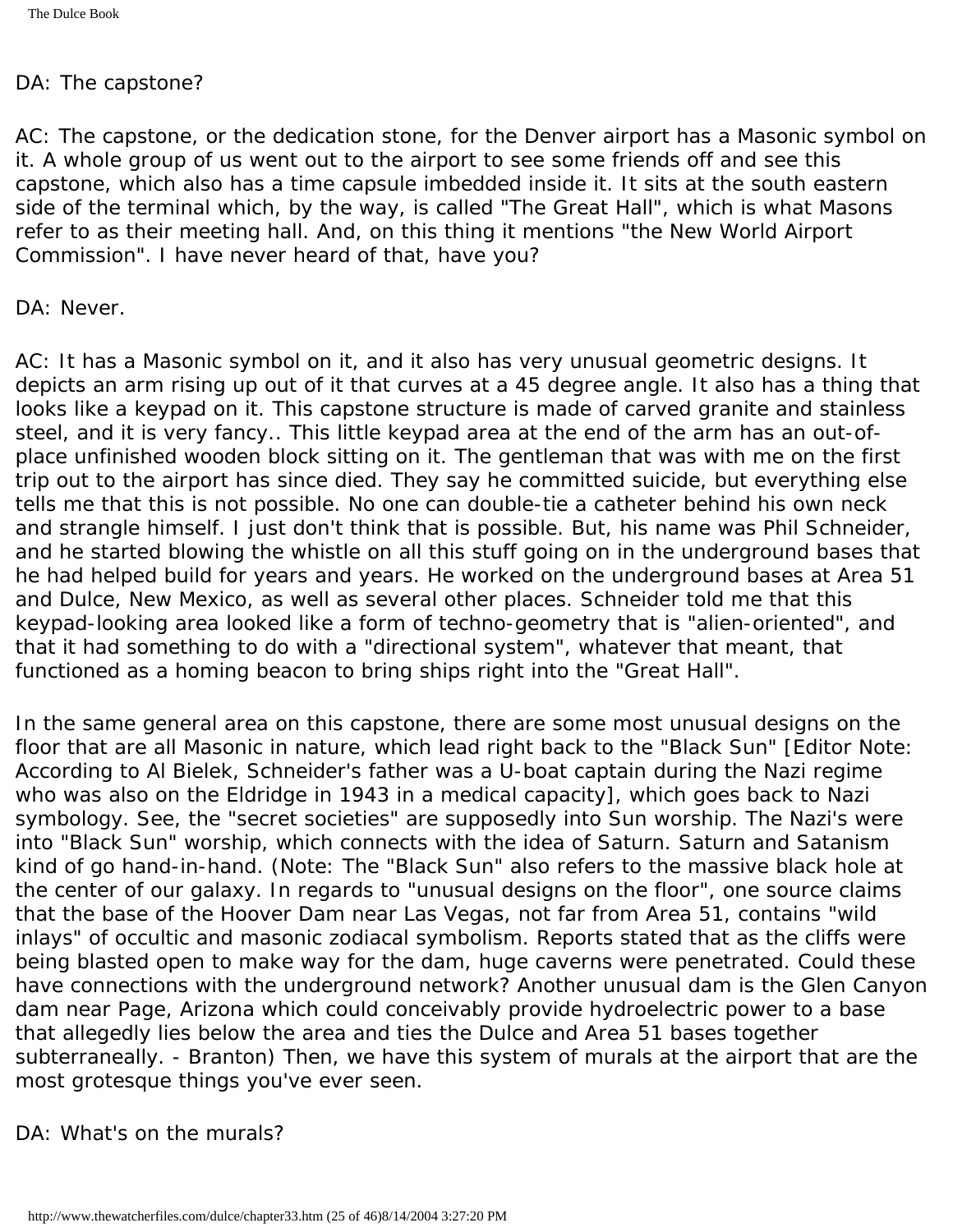```
The Dulce Book
```
AC: I say that they are about what they plan to do to us, and the world as a whole, not what has happened or some fantasy. One of them that is very unusual has three caskets with dead people in them...

DA: That's part of the ritual connected with the Skull & Bones Club.

Yes. There are evidently three groups of people that they would like to see dead. The first casket has what the artist told me was a Jewish-American child, a little girl, and she has the 'star' on her clothes and a little Bible and a locket... (this may be a depiction of both Judeo&Christian believers, both of whom have historically been the target of the 'inquisitions' of some of the more occultic secret societies of Europe, such as the Thulebacked inquisition against the Jews and the Jesuit-backed inquisition against the Protestants. - Branton)

DA: Jewish lineage is passed through the female...

AC: Yes. Well, all these caskets depict women who are dead. Then, in the center casket there is depicted a Native American woman, and the last casket has a black woman in it. Now, normally I would not have thought too much about these murals if I had not done a lot of research. Even in the government documents I have run across gene-splicing discussions on how they would like to "splice out specific races", and also whoever these people are do not like the Jewish people. This is just one of the murals, and these murals are huge. This same mural depicts the destruction of a city and the forest, and there is a little girl holding a Mayan tablet that speaks of the destruction of civilization. There is a mural that depicts this 'thing' standing over a city that looks like a green "Darth Vader", with a sword, that has destroyed the city. This character is huge, and there is a road depicted with women walking holding dead babies. This same mural extends over to another mural which depicts all of the children of the world taking the weapons from each country on earth and giving them to a central figure which is a GERMAN boy who has this iron fist and anvil in his hand that is totally out of proportion to the child's body, beating the swords into plowshares. I thought, well, this is very odd depicting a German child doing this. What all this symbology on the airport murals seems to convey is that not only do we have a secret society behind this, but that it is a German [Bavarian] secret society behind this, working in the vicinity of this New World Control Center.

DA: It is interesting when you consider Operation Paperclip wherein all these Nazi's were brought to the United States to be groomed, financed, and basically brought back into power.

(Note: That is, by the Rockefeller cartel who supplied Nazi Germany with the oil and materials necessary to keep their war machine operating. Rockefeller-connected OIL companies include EXXON, ARCO, ZAPATA, etc. It is alleged that these corporations initially took in and gave refuge to some 3000 Nazi SS war criminals by providing them with immunity, new identities, and positions within the Bavarian-backed Rockefeller corporate empire and within the CIA -- with the help of Bavarian agents like Allen Dulles, Otto Scorzeny, Reinhard Gehlen and later Vice President Nelson Rockefeller. These were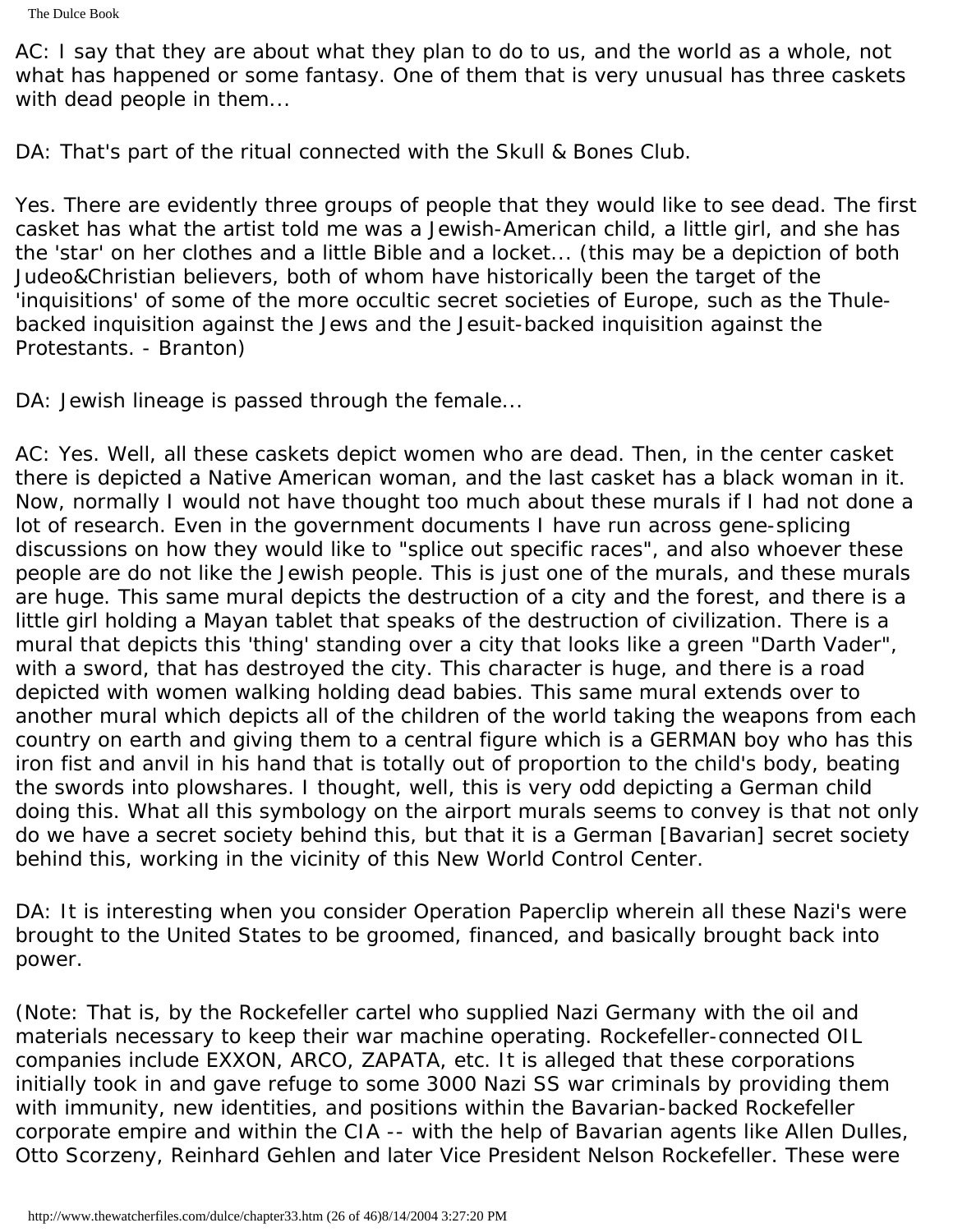The Dulce Book

then used as a covert force to destroy American independence and make America subject to a Bavarian-backed New World Order. Remember even through the Bilderbergers consist of a "marriage of convenience" between Londonese Wicca Masons, Basilian Black Nobility and Roman Maltese Jesuits... the supreme controllers of the Bildeberger cult itself are the secret black gnostic cults of Bavaria whose 'Cult of the Serpent' -- or Illuminati -- can be traced back to Egypt and ultimately to Babylon itself. These Rockefeller-Nazi projects reportedly continued through at least 1975 during which period many thousands more "underground Nazis" were brought into America from Europe and also, if we are to believe some reports, from the secret German "New Berlin" base under the mountains of Neu Schwabenland, Antarctica that was established during World War II via Nazi-occupied South Africa. Is Neu Schwabenland the REAL power behind the joint Bavarian-Alien New World Order Agenda? The fact that British and American Masons would be pulled into a Bavarian-backed New World Order conspiracy run by anti-British Nazi's and anti-Masonic Jesuits -- in spite of the animosities of World Wars I and II -- would seem contradictory to the extreme. However NOT if we consider the fact that Roman Jesuits had secretly created the Scottish Rite of Masonry at the Jesuit college of Clermont in France and also the Bavarian Illuminati via the Jesuit Adam Weishaupt. Both the Illuminati and Scottish Rite worked together to INFILTRATE Masonry and subdue the traditional Judeo-Christian York Rite. The Masonic elitists in Great Britain and America would have as a result of this infiltration become subject to the influences of the Scottish Rite dominated 33rd degree - falsely believing that 'Masonry' was still the enemy of the 'Jesuits', as in earlier times the conflict between the two was notorious. They might have been deceived into believing that 'British Masonry' would come out on top of the New World Order when in fact Rome and Bavaria, the two power-centers of the old [Un]Holy Roman Empire, had the REAL control. But blinded by their own delusions of grandeur and world domination, the British elite failed to see how their Masonic lodges were being infiltrated and manipulated by their sworn enemies. Some of the elite might have been oblivious to the ins-and-outs of Masonry altogether, being conscious only of their own greed. - Branton)

AC: Well, I know they're here, because I have seen them [Germans] alongside the Americans in the more sensitive areas of the airport. But, these paintings are most disturbing and very unusual. When I first tried to contact the artist and talk to him about these murals, he told me that he was given guidelines on what to paint and put in the murals. When I showed up in his studio, I asked to see the guidelines for the last two murals he was working on, he suddenly went "brain dead" and said "of course, there are no guidelines." It took myself and two other people over eight months to figure out all the symbology that is embodied in these murals. It turned out that some of these are 'trigger' pictures, containing symbology designed to trigger altered personalities of people that have been groomed in MKULTRA type programs for specific tasks that they have been trained to do in terms of something connected with Satanic rituals and mind control. I had one woman that called me out of the blue one night, and she was really disturbed about some information. She told me many different things that later turned out to be known MKULTRA triggers. Also, almost every aspect of these murals contains symbols relating back to secret societies. When you get the overall view of what they are talking about in these things, it is very very scary. It goes back to the Bio-diversity Treaty, getting rid of specific races of people, taking over the world and mind control.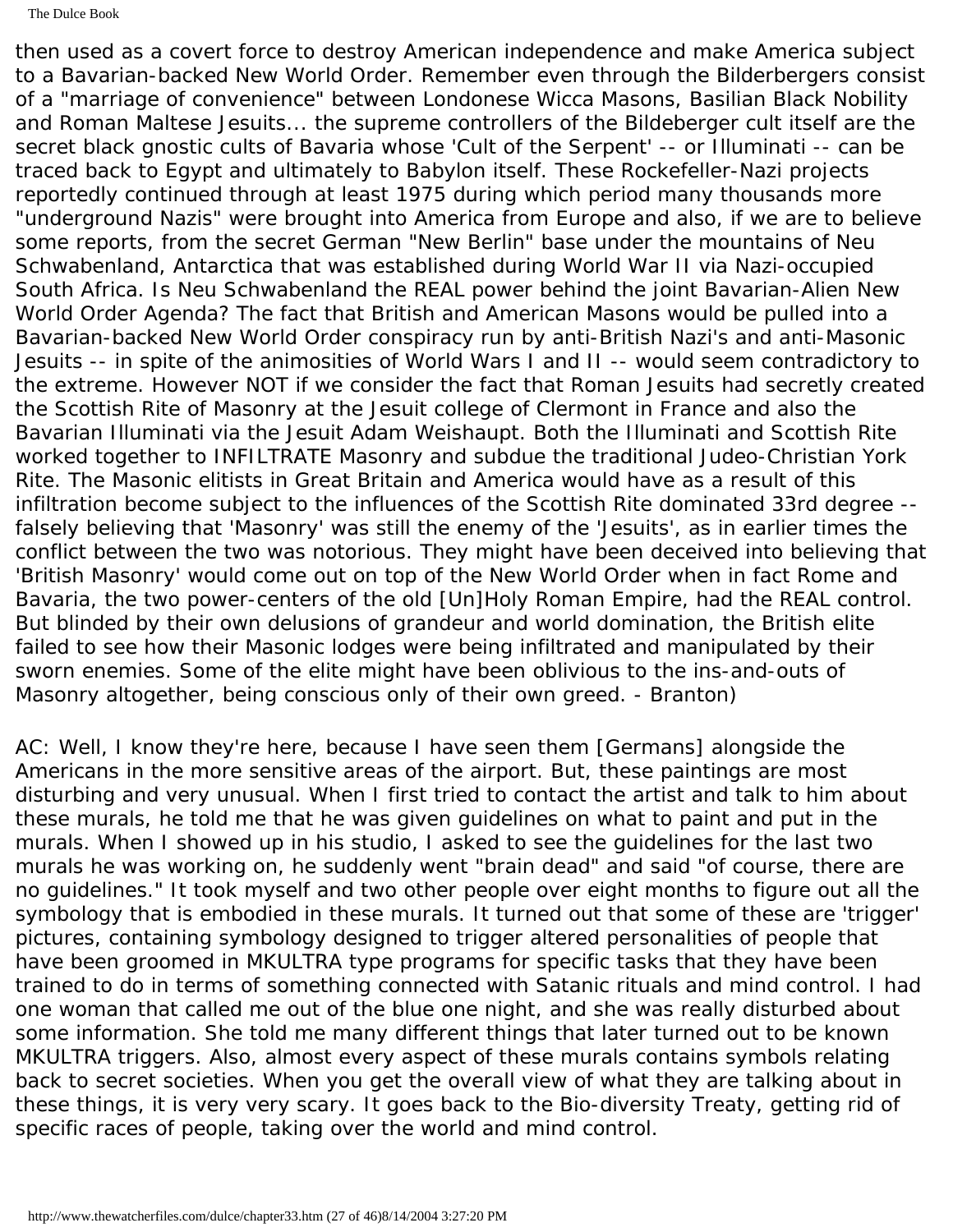The Dulce Book

There is one picture in which every plant turns out to be mind-altering or poisonous, and all the animals are Masonic symbols used in literature in every country in the world. It took a very long time to track all this stuff down and figure out what they're trying to say. The one way they tell stories is in pictures. It's right there in our face when you go into the airport. Most people look at them and say, "those are crazy-looking pictures, what are they doing in this airport?"

DA: Now, you mentioned that underneath this airport it goes down many levels.

AC: Yes.

DA: Does the fact that all these underground levels are there have something to do with why it took so long for this airport to open?

AC: Well, the gentleman that I was dealing with, Phil Schneider, said that during the last year of construction they were connecting the underground airport system to the deep underground base. He told me that there was at least an eight-level deep underground base there, and that there was a 4.5 square mile underground city and an 88.5 squaremile base underneath the airport. It is very unusual that they would allot a 50 square-mile area on the surface at which to locate an airport in the middle of nowhere unless they really planned to use it for something very unusual later. There is a 10-mile, 4-line highway out to this airport, and there is nothing out there in between the airport and Denver. Not even a service station, at least in September 1995. The people in Denver are really upset with the fact that this airport went in the way it did.

There was this fellow who wrote a book in which he made the statement that they had a copy of an audio tape on which a Denver city official was talking with people from the CIA, and that he was paid 1.5 million dollars to allow the 'airport' to be built, no matter what it took. It appears that there was a lot more interest in getting the airport built from just officials in the Denver area. They plan on using this facility for something else other than just landing planes.

DA: So, this guy got you down there to take a look at the underground?

AC: Well, he was invited to go along on the trip. I had a friend that actually got us down into the active area in the underground. It's very interesting down there. The baggage equipment area is very unusual. All the old luggage equipment that wouldn't work right doesn't look much different than the stuff that is working today.

DA: You were telling me that there are huge concrete corridors with sprinklers all along the ceiling. What are these sprinkler heads doing in a concrete bunker, pray tell? (Presumably concrete will not 'burn' if there is a potential fire, so is it possible that something other than 'water' is meant to be expelled from these sprinklers which are located "all along" the ceiling? - Branton)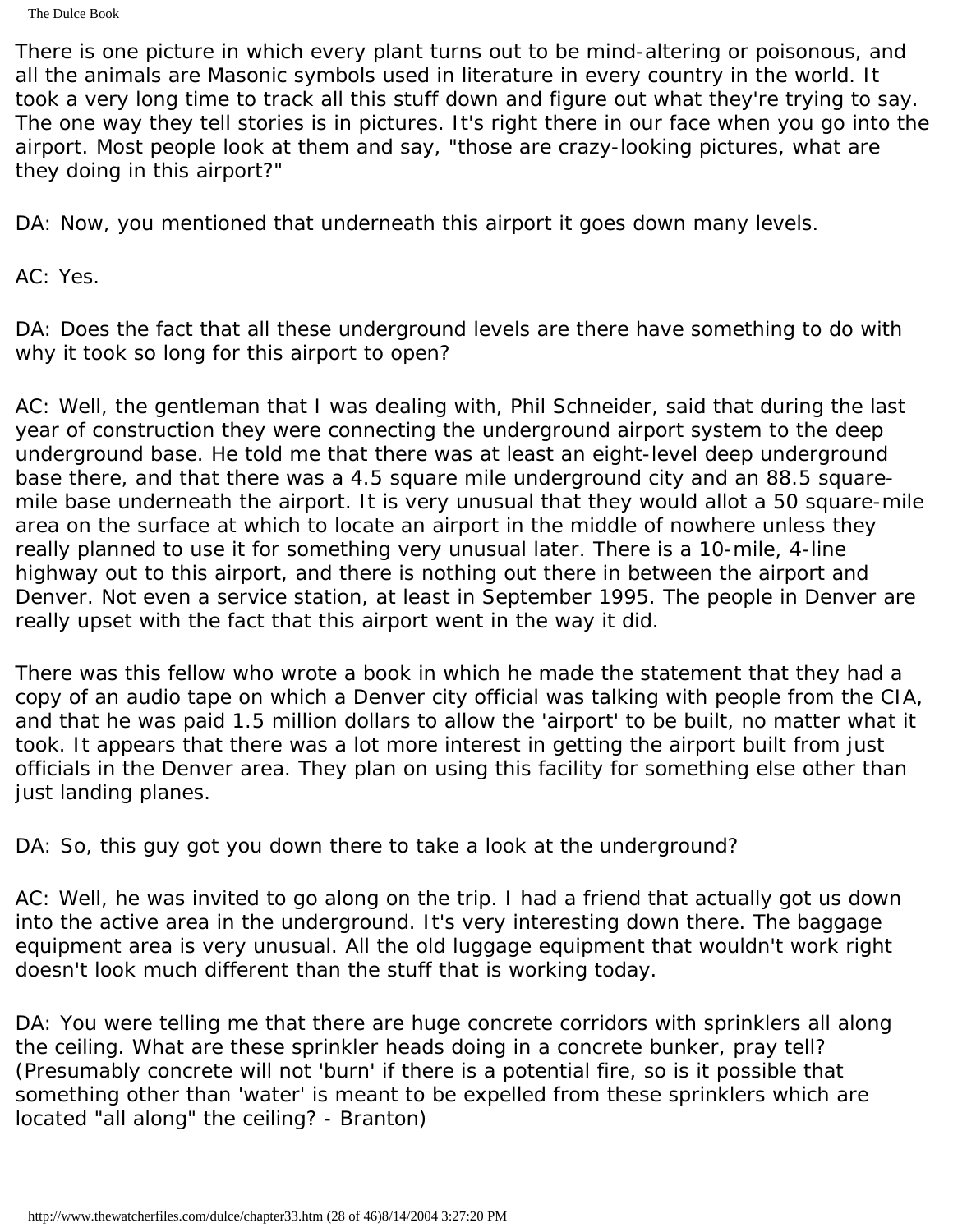The Dulce Book

AC: Well, this is the same question we asked. These shafts are huge and run along adjacent to the tramline on both sides. So, there are two of these huge shafts large enough to fit a two-lane highway in there. There are very FEW openings into and out of the tram shaft, but at the end of them, going out into this 50 square miles of acreage is a huge steel door that would facilitate the entrance of a great big truck. It could be used for almost anything, but what is so unusual about it is that about EVERY FIVE OR SIX FEET on the ceiling, across almost the full width of the area, there is a pipe with three or four sprinkler heads. This goes on for the FULL length of the thing, "which must be close to a mile". There are two of these shafts, and I got a picture in the mail the other day which was very unusual that was taken by someone on board the tram in the shaft. The picture appeared to actually show ghost-like figures on it. It was a mother and a baby wrapped in a blanket. When you are down in that concrete shaft, both times I got nauseated. There are some very unusual vibrations down there (from other 'time dimensions'? - Branton). Now, the tunnel shaft that the tram comes in on could connect up with an underground tunnel coming in from five buildings that were built and buried. There was already a 40 foot diameter tunnel there when construction started. Those five buildings they built 3 1/2 years ago, and suddenly they said "oops, these are in the wrong place", and buried them, along with a very high-tech runway that is buried under about four inches of dirt. It seems insane that they would build a very technical building complex with interlocking tunnels and a tunnel going back to the tram tunnel at the concourse, and then state that they built it in the "wrong place" and cover it up with dirt. I don't believe that people are that stupid.

DA: No. Projects like that are strategically planned, and they just don't go and do that.

AC: Some of these five buildings are 150 feet tall. There is one 78 feet tall, and one that is 126 feet tall. They are all in that range. From this complex there is a shaft that runs to concourse "C". When they started this project, as I said, there was also a huge 40 foot diameter shaft brought in there from somewhere that was off-limits to the work crews. It was there when the project was started. And, everybody that worked on these projects.... there were five different contractors, and the people on each contracted crew did not interact with the other ones. When the project was done, everyone was fired and sent away.

DA: You would think that during this massive construction they would not be able to keep this stuff secret.

AC: I think a lot of the people saw things that disturbed them so much that they would not talk about it. I know several people who worked on the project that managed to find their way down into the depths, probably close to the deep underground base, and saw things that scared them so badly they won't talk about it. I interviewed a few of the former employees on these construction crews that worked out there on these buildings that ended up buried, and they are afraid to talk. They say that everybody is real nervous about it, and they decided to tell some of the secrets that they knew, but they don't want anybody to know who they are. So, I can tell you that it is a very unusual and spooky type of place, and if you are a sensitive person you get nauseated as soon as you enter the perimeter of the airport. Especially when you go down underground. You become very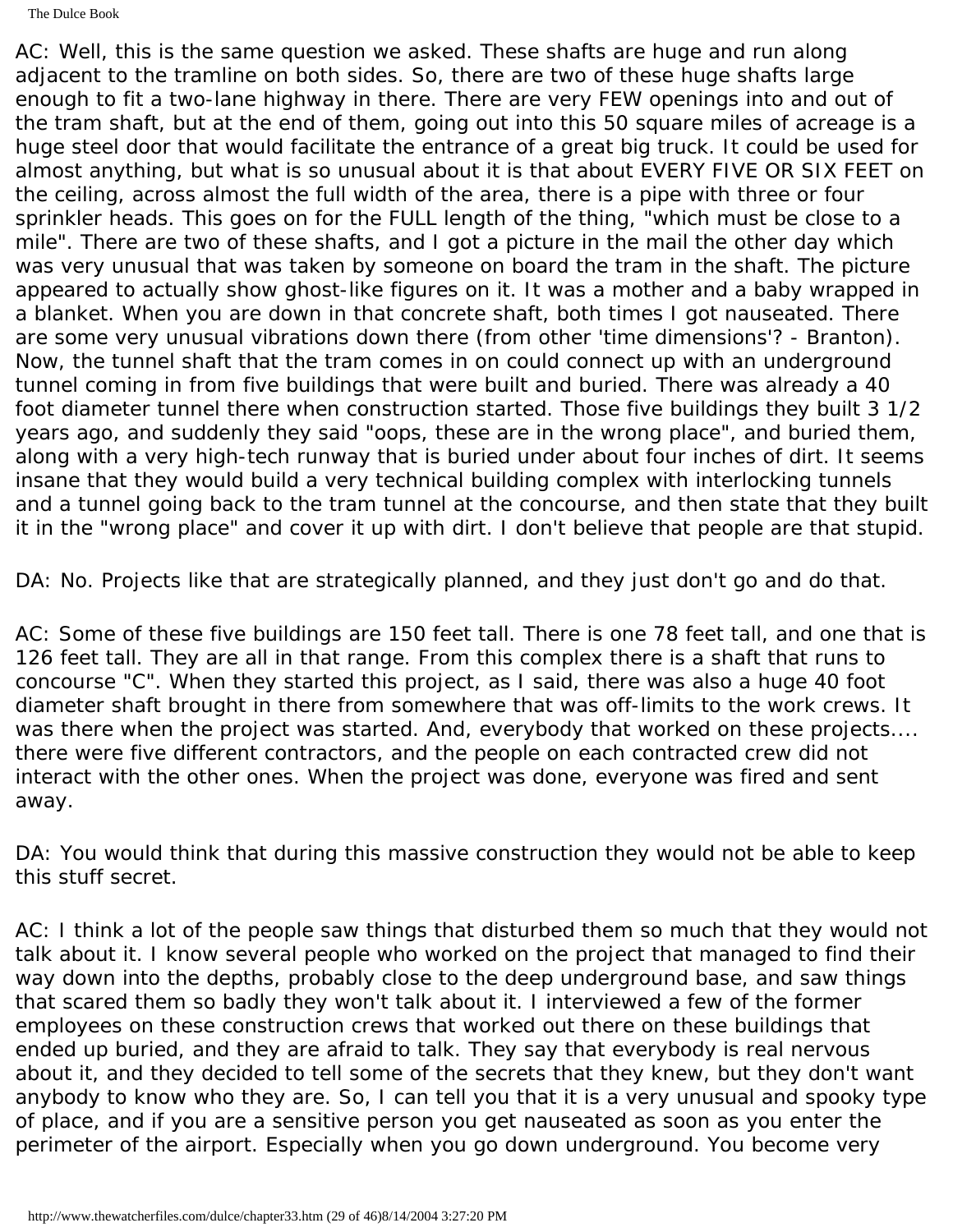nauseated a nervous. There is also so much electromagnetic flux in the area that if you get out on the open ground around the airport, you will 'buzz'.

DA: Where is this flux field coming from? What do you think the purpose of this is?

AC: I think that its coming from some kind of underground electrical system, because where we were there were no power lines, and the whole place was just buzzing with this free energy floating around. Very unusual. In addition, there are areas in the underground that have chain-link fences with the barbed wire tops pointed inward, like they were there to keep people in, not keep people out. All these areas are there, acres of it, and none of it is in active use. There are many terraced areas that go down. One area in particular is forbidden to go into unless you are wearing a biological protective suit. They say there is some kind of "unidentified biological fungus" in that area that attacks people's lungs.

DA: Hmmm. Some kind of way to hide something that is in this area?

AC: Well, we think that area is one that leads to deeper levels underground at the airport. But, it is surrounded by a chain-link fence and you can't get in there. We think this is the area that one of the electricians kind of stumbled into that went down about six levels below the fourth level, and ran into some really weird stuff. He won't talk about any of it now.

DA: Real weird stuff.

AC: Also, at the airport there are what look like miniature nuclear reactor cooling towers, and I don't understand why they are there. When people asked, the reply is that they are part of the ventilation and exhaust system. Ventilation and exhaust from where?

DA: What do you think its for?

AC: I think it is all hooked up to the deep underground.

DA: They say that this place looks like some underground "holding area"...somewhat like a cattle lot....a place that could hold thousands of people. The gates, fences....

AC: The luggage transport vehicles move on a full-sized double-lane highway, and along this highway are chain-linked areas that could be used for holding areas. I don't understand why they built this the way they did, unless they planned to use it for something like that in the future.

DA: So what could all this be for?

AC: If Phil is right, and all this hooks up to the deep underground base that he was offered the plans to build back in 1979, and that what this other man TOLD me in private [is] that there is a lot of human SLAVE LABOR in these deep underground bases being used by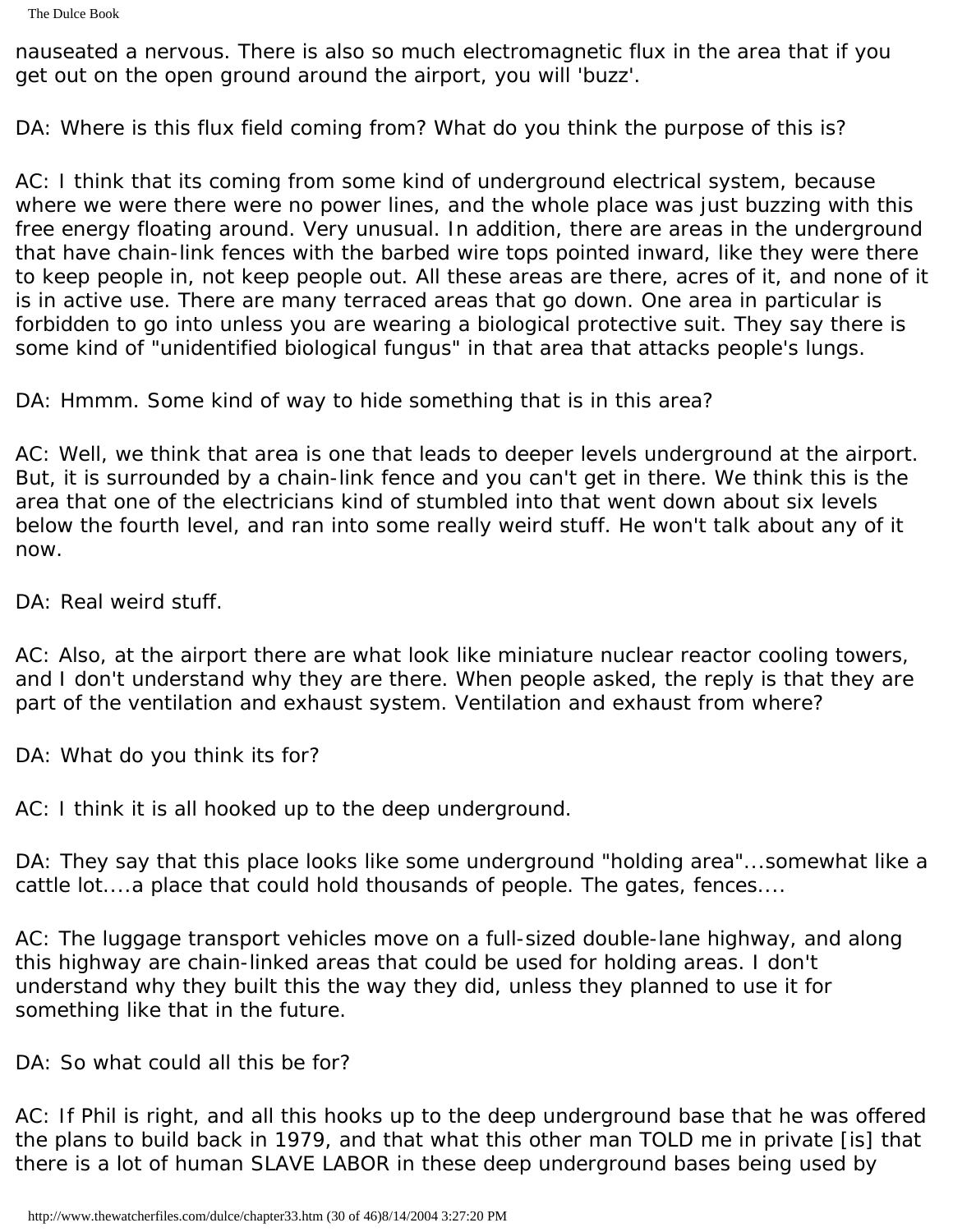```
The Dulce Book
```
these aliens, and that a lot of this slave labor is children. HE SAID that when the children reach the point that they are unable to work any more, they are slaughtered on the spot and consumed.

DA: Consumed by who?

AC: Aliens. Again, this is not from me, but from a man that gave his life to get this information out. He worked down there for close to 20 years, and he knew everything that was going on.

DA: Hmmm. Who do these aliens eat?

AC: They specifically like young human children, that haven't been contaminated like adults. Well, there is a gentleman out giving a lot of information from a source he gets it from, and he says that there is an incredible number of children snatched in this country.

DA: Over 200,000 each year.

AC: And that these children are the main entree for dinner.

(Note: Many will read this and scoff in utter disbelief at such a claim. This is all well and fine, and even Phil Schneider warns us to put on our 'skepticals' when investigating claims and to investigate them so that they can be definitively proven one way or the other, as all claims of an extraordinary nature should be. So, I would suggest that Congress by-pass the EXECUTIVE branch of government -- which has sold-out to the Intelligence-Military-Industrial Complex, a branch that was originally intended by the founders of the Republic to be the 'servants' of CONGRESS, the SENATE and the PEOPLE -- and undertake a fullscale investigation of this and other underground bases, even if this calls for full-scale Congress-backed military mobilization. The excuse for such an undertaking could for instance be to investigate claims of unethical use of U.S. tax dollars, violations of Federal Medical Regulations in regards to genetic research, failure to pay property taxes on underground facilities used by non-elected officials, harboring of "illegal aliens", bribery and treason, illegal cattle rustling in regards to the Dulce and other bases, possible kidnapping and human rights abuses against children, and so on... - Branton)

DA: How many Draconians are down there?

- AC: I have heard the figure of 150,000 just in the New York area.
- DA: Underneath New York?
- AC: Yes. In some kind of underground base there.
- DA: Interesting. Now, you've seen pictures of these things?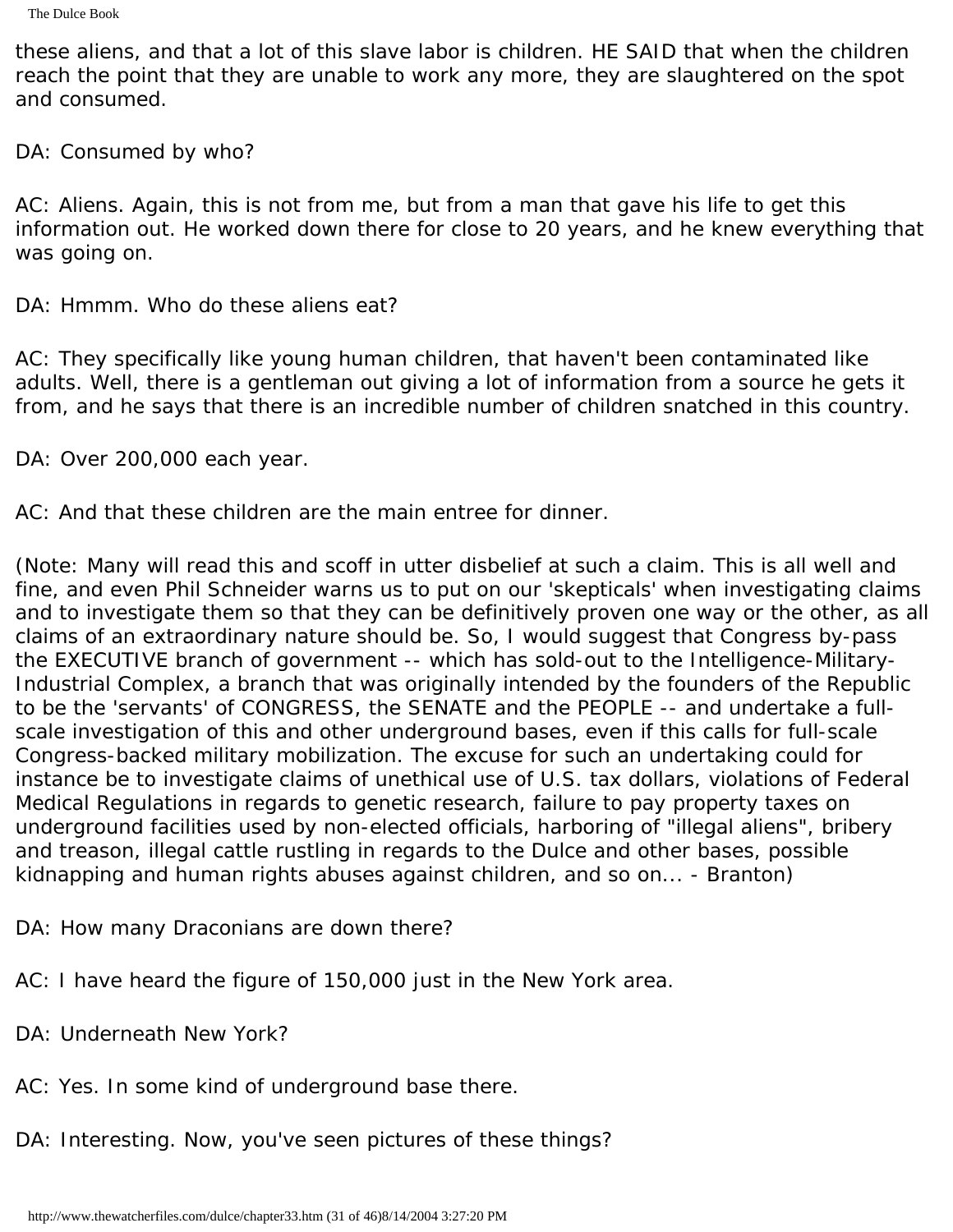The Dulce Book

AC: I have seen them face to face.

DA: You have?

AC: Yes. From some information that has been put out by a group or team that also works in these underground bases that is trying to get information out to people that love this country, THERE IS A WAR THAT IS GOING ON UNDER OUT FEET, AND ABOVE OUR HEADS, that the public doesn't know anything about, and its between these ALIEN forces and the HUMANS that are trying to fight them.

DA: What other types have you seen?

AC: The ones that I have seen are the big-eyed Greys and the Reptilians.

DA: What do these Reptilians look like?

AC: There are three different types.

DA: Can you tell us how you happened to come into contact with them?

AC: When I lived in Florida in Panama City, at that particular time the Gulf Breeze sightings were going on, and the area was virtually a hotbed for strange events. I had neighbors that were into watching UFOs and getting information about them. One night about 2:30 am, my neighbor called me and was absolutely frantic, and wanted me to come over there. I ran over there and went in the front door, and she and her boyfriend, who is a commercial airline pilot, were in the living room scared out of their wits. I looked over at her, and her eyeballs are rolling back in her head and she was passing out and sliding down the wall. Her boyfriend was trying to tell me what was going on, and I was feeling this incredible energy that felt like it was trying to penetrate my head. So, I grabbed both of them and pulled them both outside, where we stood for a while and talked...

DA: Some people would say that this is a case of demon possession...

AC: Oh, no. There was radiation in the room. The next day all of her plants were dead. So, there was a massive amount of energy focused on that room. Anyway, after about an hour had passed, we had discussed what went on and decided to go back into the house. They had both been in bed and were pulled out of their bed during the night. All they remember is a flash of light in their faces and the next thing they know they're both scared to death. But, when we went back into the house, I noticed that the man had a small palm-print on his side with fingers that must have been 10 inches long, with claw marks on the end that were burned into his side. The next day, that area was so swollen that he could not touch it. I have video pictures of these things on his side. The prints were there from someone bending down from behind him and pulling him out of bed. They had been making love, and 'somebody' lifted him off of her and left these burns there.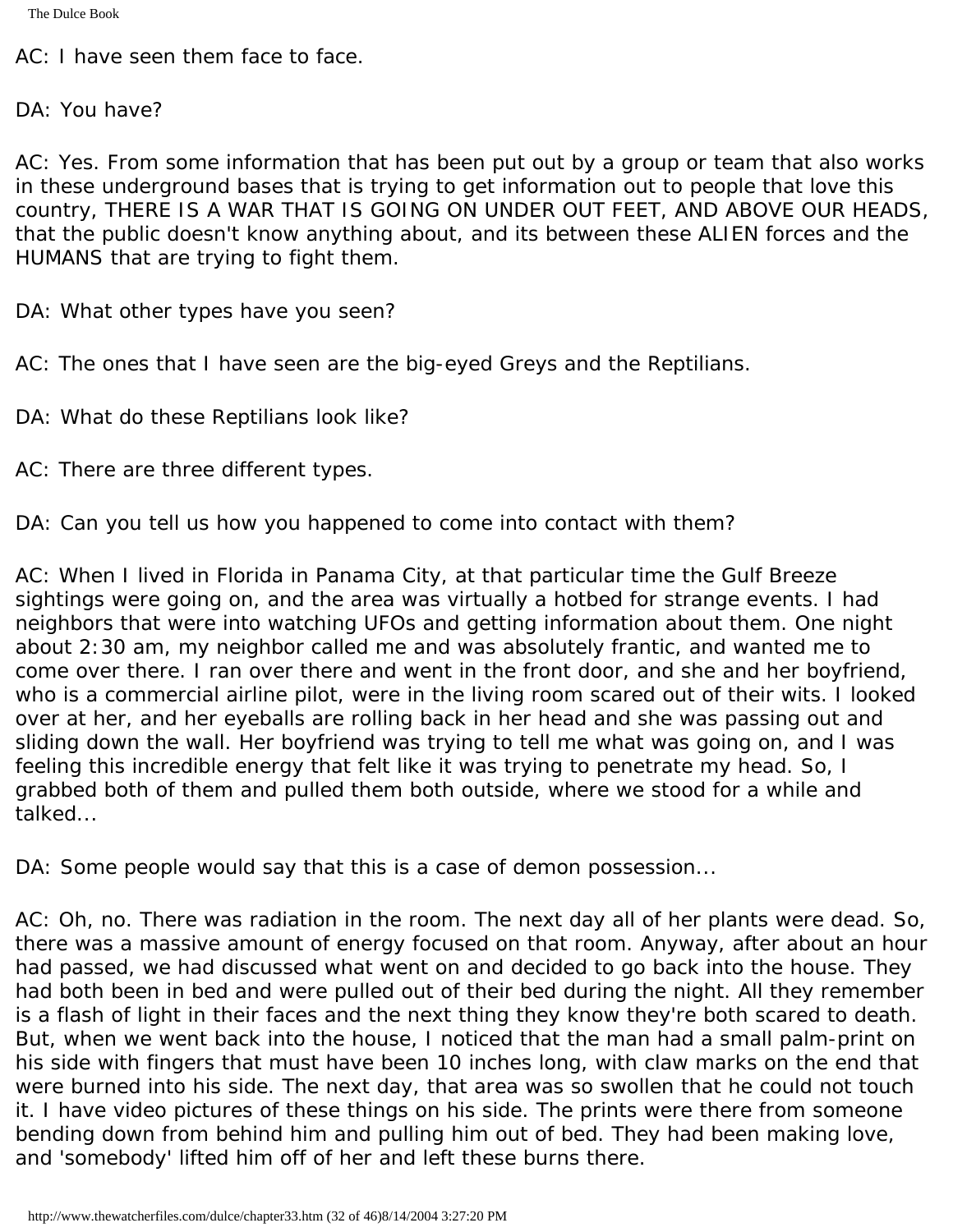Anyway, they were both totally flipped out. I finally got them calmed down enough to let me go home. I went home and went to bed. The next thing I know, I woke up and there is this 'thing' standing over my bed. He had wrap-around yellow eyes with snake pupils, and pointed ears and a grin that wrapped around his head. He had a silvery suit on, and this scared the living daylights out of me. I threw the covers over my head and started screaming....I mean, here is this thing with a Cheshire-cat grin and these funky glowing eyes...this is too much. I have seen that kind of being on more than one occasion.

DA: What else can you say about it?

AC: Well, he had a hooked nose and he was [humanoid] looking, other than the eyes, and had kind of grayish skin. Later on in 1991, I was working in a building in a large city, and I had taken a break about 6:00, and the next thing I knew it was 10:30 at night, and I thought I had taken a short break. I started remembering that I was taken aboard a ship, through four floors of an office building, and through a roof. There on the ship is were I encountered 'GERMANS' AND 'AMERICANS' WORKING TOGETHER, and also the GREY ALIENS, and then we were taken to some other kind of facility and there I saw the REPTILIANS again ... the one's I call the "baby Godzilla's", that have the short teeth and yellow slanted eyes, and who look like a VELOCI-RAPTOR, kind of.

DA: So, why would these people pick on you?

AC: Well, I found one common denominator in the abduction, and it keeps on being repeated over and over again. I deal with lots of people who have been abducted, and the one common denominator seems to be the blood line, and its the blood line that goes back to ancient Indian or Native American blood lines.

DA: Are these people looking for genetic material?

AC: Well, I don't know if it is a very ancient blood line that they want to try and stop, or what the reasoning is. I know that I was asked some questions, like how I was capable of doing some of the psychic things I was doing at the time. But, it is very unusual to find anybody that remotely thinks they have been taken that doesn't have the Indian blood line, somewhere.

DA: Now, after that experience, what happened after that? What were some of the other times you saw some of these beings?

AC: Well, at that facility I saw the almond-eyed Greys, but the thing that sticks in my mind are the beings that look like reptiles, or the veloci-raptors. They are the cruelest beings you could ever imagine, and they even smell hideous. There were a couple of very unusual areas down there where I was taken which looked like cold storage lockers, where these things were in hibernation tubes, and that is about all I remember, other than seeing some black helicopters and little round-wing disk type aircraft. At that point, the memory seems to be cut off and I can't tap through to anything else. They're there, folks.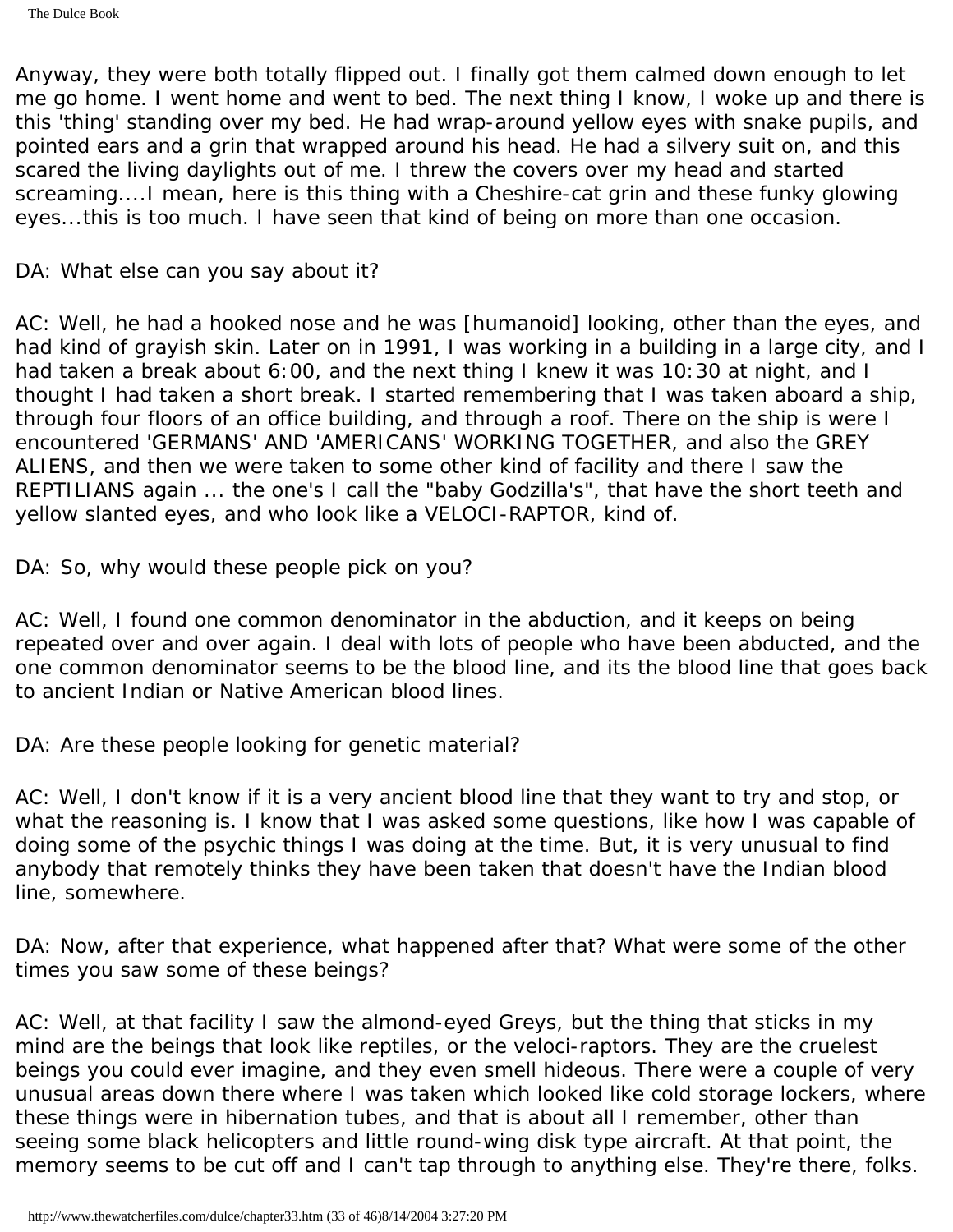DA: Maybe I'll open up some phone lines, and maybe we'll talk about Al Bielek and some things you discussed with him. Are you open to that?

AC: Sure.

Caller (C): On those ships where the Germans and Americans were, did they have any kind of an insignia on their uniforms?

AC: Yes, they did. I have been told that the organization is called "The Black League" (possibly the "Black Monks" within the NSA who reportedly interact directly with aliens? - Branton); by people that might know. A blue triangle with a red-eyed black dragon, with a circle around it. It was very unusual. There's another woman that has written a book about an encounter she had in Fort Walden. I met her some years back, and we were taking about things we've seen. She also talked about this strange insignia. She and I both sat down a drew what we saw, and they were virtually carbon copies of each other. (Note: Winged serpent symbols have been observed by several abductees, including policeman Herbert Schirmer who reported the insignia on the uniforms of the reptilian-eyed grays that had abducted him. - Branton)

In the book "Cosmic Conflict", the author talks about the ancient city that was uncovered by the Germans before World War II, and tells about their effort to revive some frozen humans they found in this underground city, and that the true humans couldn't be revived, but the ones that could be revived were in fact reptilians in disguise, and the reptilians have the capability to do shape-shifting and create a [laser] holographic image so when you look at them you see a human, but under that there is no human there. It's like a "deja vu" of the movie "They Live". (Note: An early newsletter called THE CRYSTAL BALL published information along this line, which stated that the Soviets had during the investigation of a meteor crash uncovered a buried city in Siberia where they discovered the frozen bodies of both humans -- who could NOT be revived, and human-appearing reptilians -- who WERE revived from the frozen state. Allegedly the reptilians re-animated and killed the Soviet scientists and through some type of psychic osmosis drained their minds and assimilated their memories and features through a molecular shape-shifting type process. John Carpenter, who directed THEY LIVE, also directed an earlier movie called THE THING which was based somewhat on a similar theme. The alien 'impostors' then called for backup and more scientists came out and were 'replaced', and these eventually returned to Russia and began to infiltrate the Communist government. Although such claims may seem preposterous, it is nevertheless interesting how numerous 'preposterous' claims as this contain identical 'reptilian' themes. Aside from the instinctive and basic racial fear in humans of things 'reptilian', could this re-occurring theme be more than mere coincidence? - Branton) Cathy O'Brien, who wrote "Trance-Formation in America", revealed that George Bush projected a hologram that he was a reptilian .... real crazy stuff, but if this technology that they possess is there, why couldn't a race do something like that ... these 'people' that are working with our government?

C: I believe that, but I do believe that these are demons that manifest themselves as alien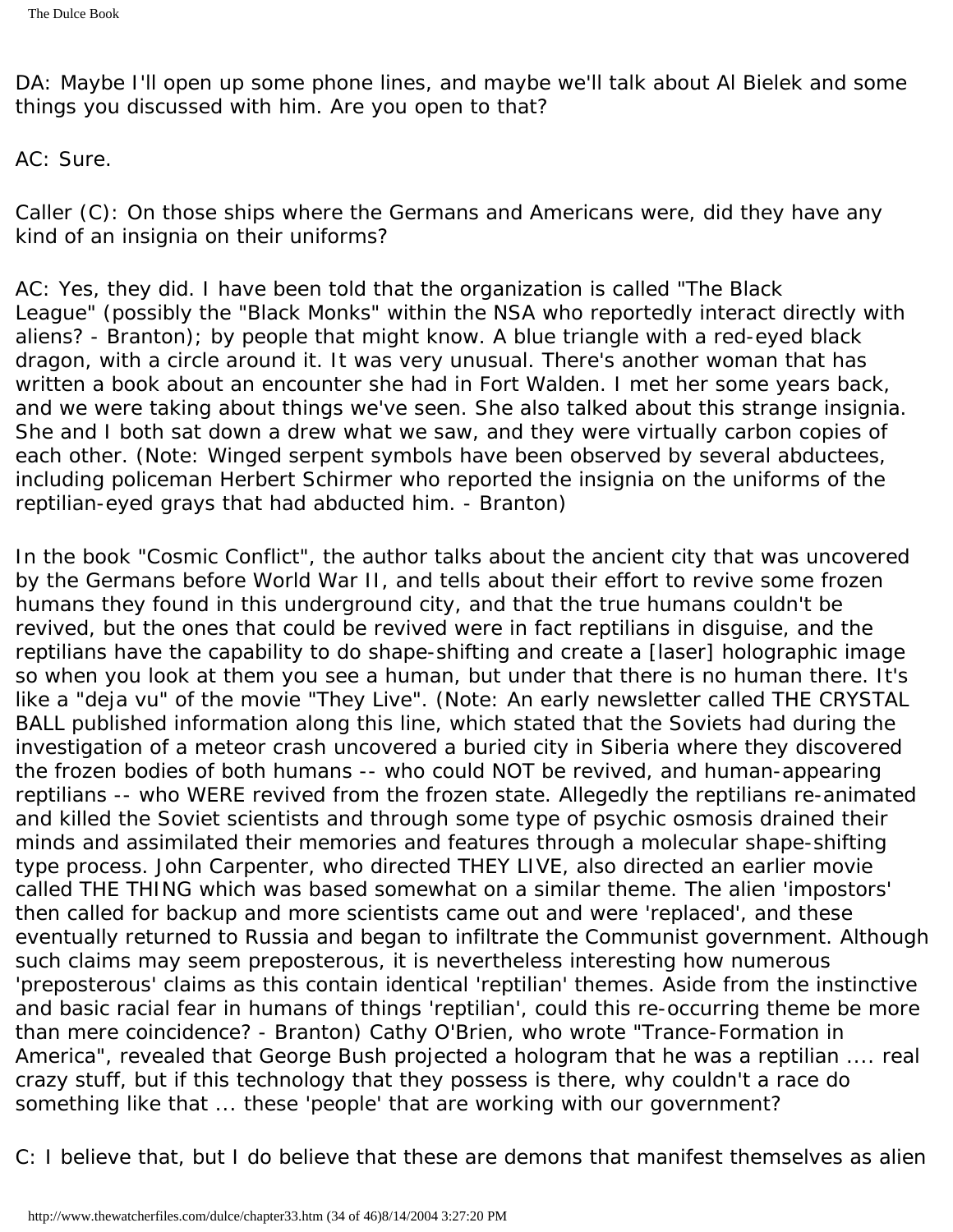The Dulce Book

beings, and that this has been going on for a long time...

DA: Demons? Who are demons?

C: Fallen angels.

DA: The reptilians look like that anyway. All the scriptures around the planet talk about serpent beings (or in the case of Judeo-Christian scriptures like Genesis chapter 3 and Revelation chapter 12, serpent beings possessed by 'demons' or through which demons are able to or allowed to 'incarnate'. - Branton) What do you think, Alex?

AC: Well, I think that's pretty much what the bottom line is. Also, they talk about the rapture...

DA: It could be like an alien 'thanksgiving'.

AC: These people that have done all this research and are part of the underground government are telling that the humans on this planet have been at war with these reptilian aliens for thousands of years. At one point, things got so hot on the planet, like it is now, aliens took on this holographic image and infiltrated the human race in order to take it over and undermine it, just like this New World Order is doing right now. They're saying that the same thing happened to civilization on Earth before, and that the humans before actually had the capability for interplanetary travel, and that it was so bad here with the reptilians that they had to leave... What they are also saying is that these beings that are human-looking that are visiting our planet, at this time, trying to inform people what is going on, and guide them, are actually OUR ANCESTORS THAT ESCAPED FROM EARTH before, when it was under reptilian domination.

DA: What is your take on these crop circles?

AC: Oh, the crop circles that are the real ones are a type of geometric language containing some kind of information. There was one that was a Mandelbrot fractal. How do you fake that? They say that there are a lot of crop circles going on in the United States, and that the government shuts the information off (or destroys the crop circles before the public can find them, others claim. - Branton) about their occurrence.

DA: Canada and Australia as well.

C: It seems that we are having an increase in these encounters and sightings.

AC: Things are escalating at an incredible rate. I think a lot of these movies in the media are trying to get us softened up for what they plan to unleash on us.

C: So, in just a matter of years, they plan to bring it out and bring people to that airport?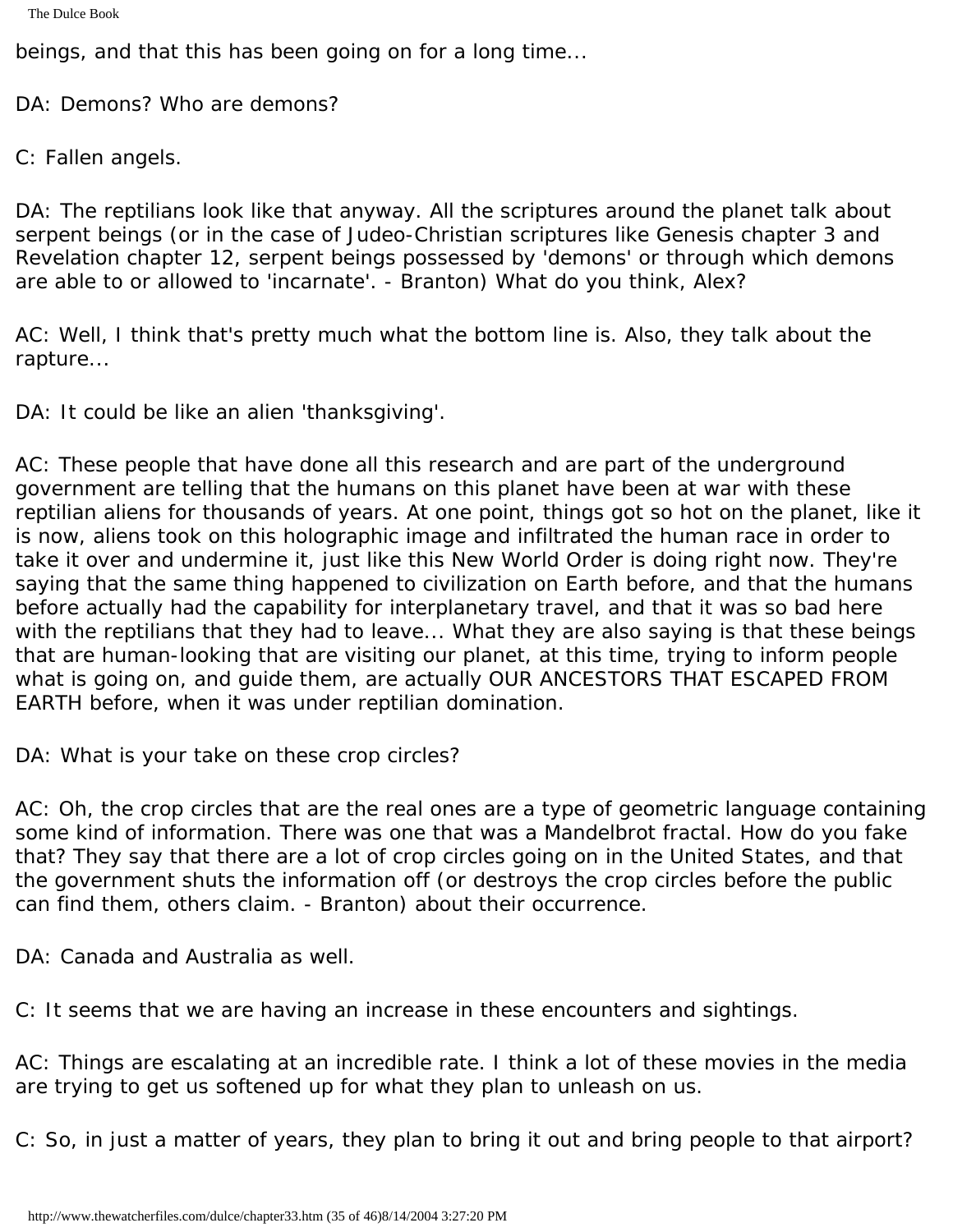AC: You know, Reagan said more than once that the only thing that would bring people together would be some kind of "outside force".

DA: Exactly, I remember that. He said that several times.

AC: I went to South Florida a couple of weeks ago and interviewed a man who had done research for 30 years, and oddly enough, he tapped into some of the same information I had, in that our government has had round-winged, saucer-type technology, high mach speed aircraft since the 1920's, and that in 1952 they had over 500 of these aircraft hidden in secret bases. Now, if they had that in 1952, considering that military technology grows by 44 years for every year that goes by, what do you imagine they have now, 44 years later, after technology has advanced the equivalent of 1,936 years?

C: About two or three months ago, I went to do a business transaction with a fellow I have known for about two or three years, and one of his relatives had just died -- we were pretty close, and we got into a deep conversation about stuff, and he told me he worked in an underground military base in Colorado. I asked him what he did there, and he said that if he told me he'd have to kill me. I told him I didn't want to know. I was really shocked, and didn't know what to think of it, and then I heard this program. I want to know what your guest thinks about the Iron Mountain report the government did in the 1960's, and if that ties into the Nazis and the Americans [CIA] working together. Also, this would also explain George Washington's vision where this country was invaded from the East by a foreign power, and then when all hope seemed lost, the angels of God would come down and the nation would be saved. Anyway, I never could understand why angels of God would come down and fight with men to save a puny little country that has been around for only 200 years, but in this scenario, there seems to be some explanation here.

AC: Yes, the Iron Mountain report. The guy that claims to be the author of it now claims that it was nothing more than a joke, but for a joke, it seems to be following the time line to the hilt, so I think it was something that made its way out and they are trying to cover that up. Everything that was in that report is happening in great detail right now.

C: Do these reptilians bleed if they get shot?

DA: Has anybody ever killed one?

AC: Phil Schneider did. He killed several of them. When he was involved in cutting some tunnels at Dulce, he was lowered down a shaft and ended up in a nest of these things. He and some of his team were in there, and some of the Delta Force came in. They had a shootout with these aliens, and he killed a couple of them before they got a round off and shot him with some sort of laser weapon. He used to pull his shirt up and show me where they darned near blew a hole in his chest with whatever kind of laser weapon they were using.

DA: So they can be killed, then?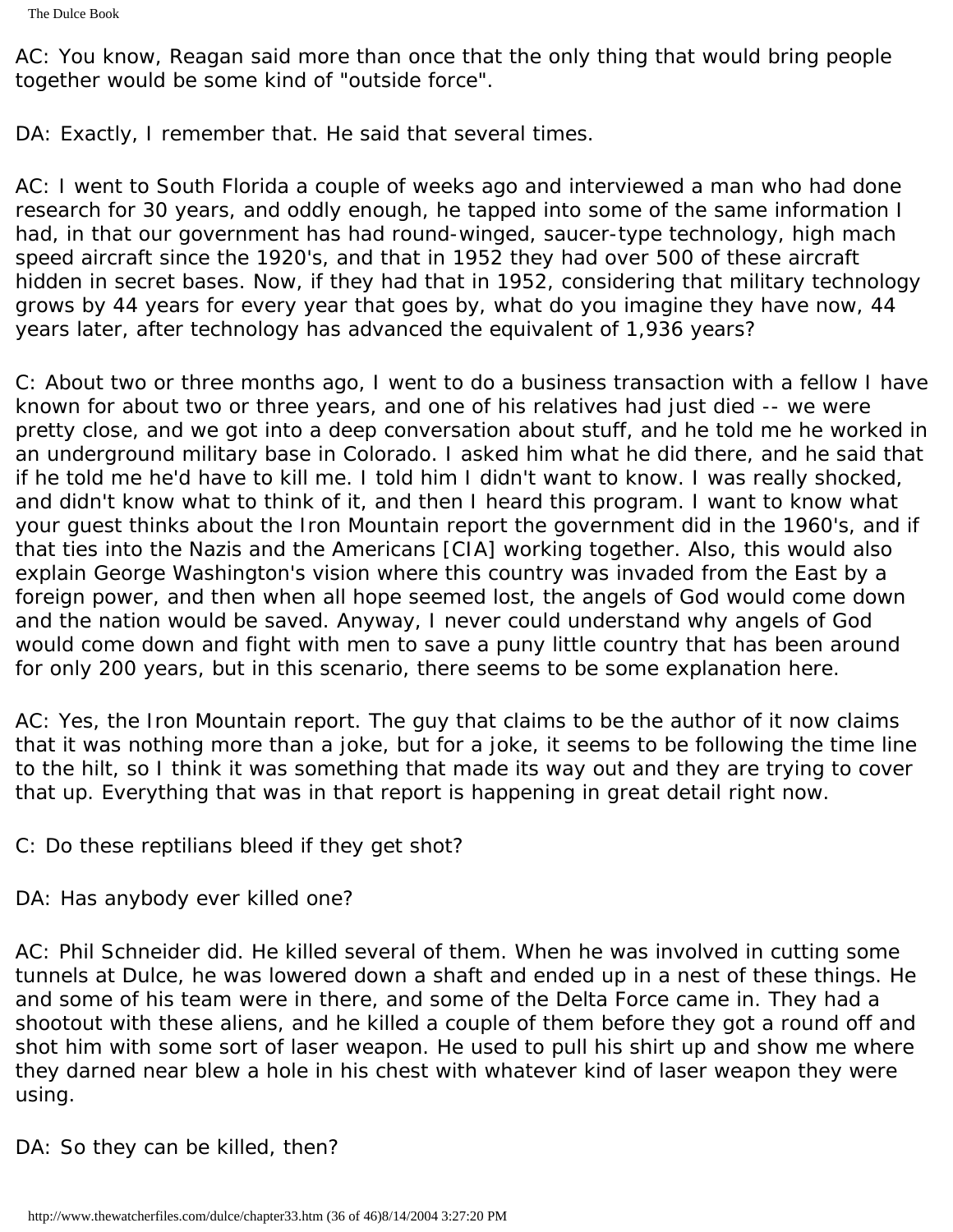AC: Yes, if you have the drop on them. They die just like everyone else. They consist of mass just like we do.

C: It is interesting that high officials in the Clinton administration, like Cisneros, were deeply involved with the construction of this airport. Also, Pat Shroeder. All of a sudden, she's leaving office. It's like a lot of people who have been involved with this airport are leaving town. Also, there is a fellow by the name of Rodney Stitch, who writes about the total corruption in the Denver area. Does this tie in with what you were talking about?

AC: Well, he is the one that wrote the book "Defrauding America". He said that they had a tape of a CIA agent paying off the mayor of Denver to get the airport built. There is just so much corruption. They are selling the good American people out. We have some of our own people selling the rest of population out for a few pieces of gold.

DA: What about Al Bielek and how what he is saying may relate to this?

- AC: I met Al about a year ago.
- DA: Who is Al Bielek?

AC: He claims to be one of the ones who jumped overboard off the Eldridge when it went into hyperspace during the Philadelphia Experiment. He actually traveled forward in time, and asked the people that he encountered there what happened in his future. At that time, he was given the information about the New World Order and that Denver was the location for the NWO Western Sector, and that Atlanta was supposed to be the control center for the Eastern Sector. Can it be that the fact that the Olympics is supposed to be in Atlanta is part of a scenario? All the highways in Atlanta have high-security monitoring cameras just like those seen in some of the underground areas at the Denver airport. These monitors are all over the interstate highway and on many of the streets in Atlanta. Last week, I was talking to a fellow who was actually working on the Olympic project, in terms of the main stadium, and he said that they're gearing up for the possibility of terrorist acts. Do they know something we don't know?

(Note: As for 'Denver' being the center of a New World Order control system in the west, we should realize that the future is not fully SET. It IS subject to change. There are, according to contactees, different 'parallel realities' that exist. The 3rd dimensional or 3rd density reality is the 'foundation' upon which all others exist. Other realities exist in 4th, 5th and other 'densities' wherein objects and events are somewhat more 'fluid' than in 3rd dimensional reality. Many who claim to have traveled in time state that while doing so they were out-of-phase somewhat with the people within the other time-zones. They could observe them yet were 'invisible' or in a phased-out state, in essence unable to 'interfere' to the point of changing 3rd dimensional past events. Others, involved in the Montauk project for instance, state that the 'futures' that they observed were of a quasi-reality or semi-dreamlike nature, as if 'future' reality was like wet clay that had not yet 'set' and solidified into a CONCRETE reality. So if this is the case, then Denver does NOT necessarily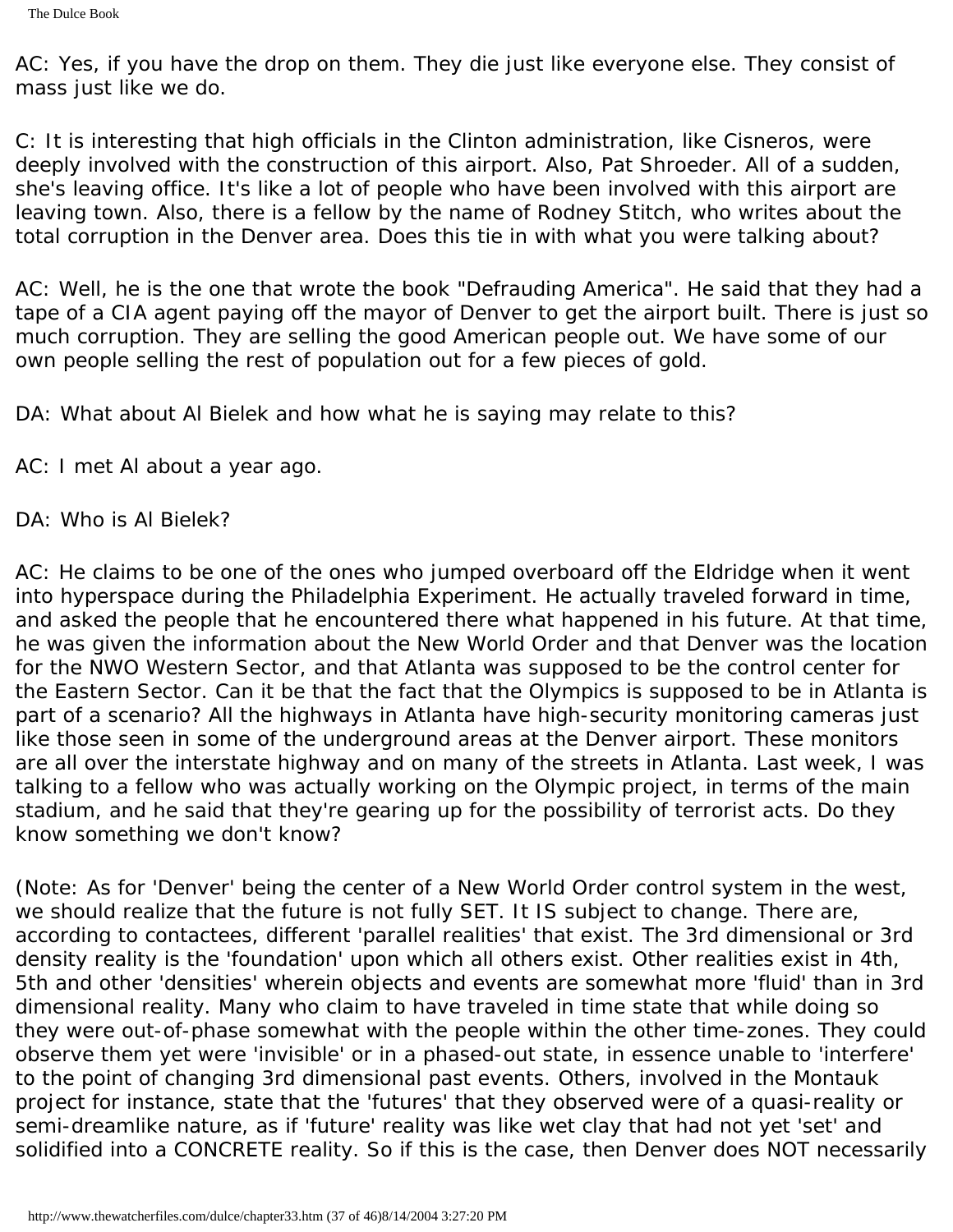have to be a New World Order control center, even though the 'thought forms', or what you might call 'reality blueprints', ARE being created by the secret government and are in the process of 'solidifying' as the future gets closer. However, ANY thought form can be destroyed and replaced BEFORE it solidifies into 3rd density concrete reality. Those living within the 3rd density event-flow have the POWER to determine the outcome of events through their connection to the eternal NOW, just as a large river has first priority over the smaller tributaries in determining the course of a river bed. So then we are living in an eternal NOW which is continually in the process of being converted from a FLUID thought form state and into CONCRETE material form state. Once 'set', an event cannot be undone. However if there is even a minimal amount of malleability left to the event, then that event can potentially be turned... for better or worse. - Branton)

DA: Maybe they want to go ahead and perpetrate something again. One thing after another. It's all part of their scenario. Let's take a call.

C: Yes, I would like to thank you and your guest for coming forward with this information. And, as unbelievable as it is for the audience, I personally have had first-hand experience with some of this stuff. Not so much with the reptilians, but when you talk about this technology base that the government is working with, my own encounters with this technology were basically terrifying, in that I didn't know what was going on. I got indoctrinated into some type of mind control program that was perpetrated on me. I was in the wrong place at the wrong time. It's amazing to me that this stuff is going on, and I know that it is frustrating to get people to wake up to this. I am a little nervous here. It runs a little deeper than just on a physical level of threat. I think a lot of this stuff is not just about suppressing our minds and will to resist the government. It's about getting our minds to the point to where we're so "droned down" that we have no chance of reconnecting with the source. I think this whole thing has to do with us on a soul level.

AC: That's right. That's what it's all about. It's the last great adventure to control the space between our ears and to eventually take over our souls. I also think that a lot of the people who have sold us out and are involved in this have no idea what the BIG picture is, because it is all so compartmentalized. This is a very demonic scenario that is going on here.

C: That is why I will spend the rest of my days trying to bring this to people's attention. My take on it is that if you don't make the cut when all of this comes to a climax, and they do achieve that ultimate control, your chances of reconnecting are delayed indefinitely.

AC: Well, you know, we have some beings that are waiting for people to ask, en masse, for help, and they are there, and they will help, but we have to ask for help, because they honor free will.

C: My previous experience was pretty nightmarish, but I did get through this, and my perspective on God is a gift.

DA: Alex, how do we get a hold of your book, "Pandora's Box"?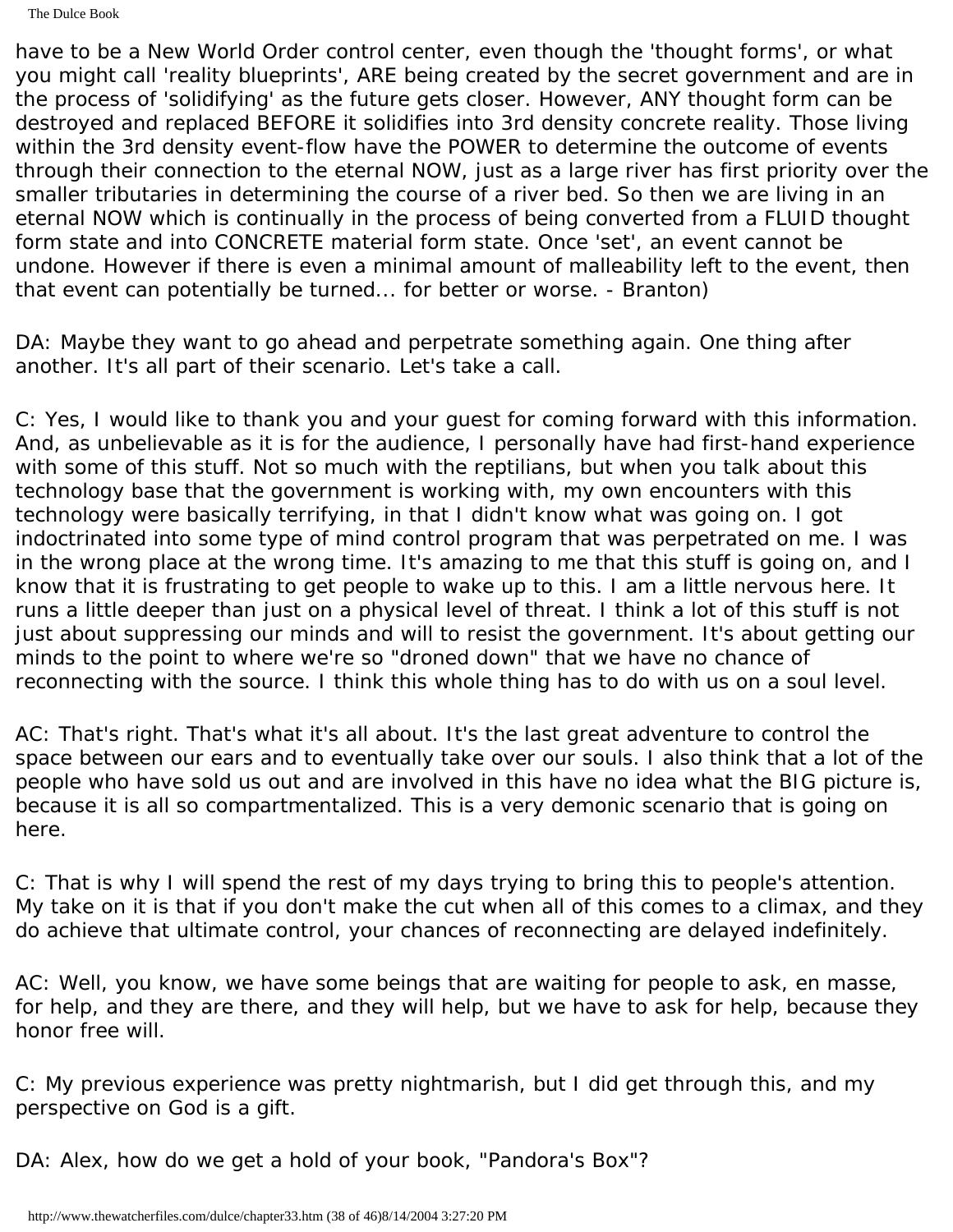AC: You can write to PANDORA'S BOX, 2663 Valleydale Road, Suite 126, Birmingham, Alabama 35224. "Pandora's Box - Volume One" is \$50 [\$80 Overseas], and "Pandora's Box - Volume Two" is \$35 [\$65 Overseas]. The book called "The Cosmic Conflict" is \$40 [\$75 Overseas]. These are big books, with lots of information.

DA: Well, Alex, thank you for being here, and we'll have you back here again.

\* \* \* \*

TODD J. VS. THE GRAY EMPIRE:

(Recently a friend of mine related an unusual experience involving an abduction to an underground system southeast of Denver. I personally believe that his experience supports Alex Christopher's claim of a vast underground network under the D.I.A. area. This individual, Todd J., has experienced abductions by the Grays ever since he was a child. In later years he and a friend by the name of Mike traveled to Nevada to investigate Area 51, and while there witnessed an unusual orange object in the sky that they could not identify through conventional means. While staying in a motel room on the way back from their experience, Todd had the following experience - Branton):

"...I opened my eyes and saw someone standing beside the bed. A faint blue light surrounded the personage which appeared to be a gray colored 'man' with a big head and large black almond-shaped eyes. It reached out and GRABBED my hand and all of a sudden the room changed into some type of a laboratory with strange computers and screens. The alien spoke to me, and I sensed he was trying to 'show' affection towards me. He called me The chosen One. I expressed I have had it with you guys, I told you before to leave me alone, you are not good and can not make me believe you are good. The being explained that I was chosen as a Prophet and he spelled out on a paper a new name for me. I read the name and it said Enoch. I told him that God may have chosen me but not you, and not in this manner. You can not deceive me, I know what you are and what you are doing, and you have no right to take me from my bed at night against my will. The being replied, 'You do not realize what you are saying, we are also creations of God and are good. We shall show ourselves to the world soon and then you must decide what to do'. I got angry and commanded the alien in the name of Jesus Christ to take me back. All of a sudden the strange room was filled with a bright white light and I was taken into it. The next morning I awoke with a slight headache and a nose-bleed...

"Here is an experience I had with the underground...

"The most unusual abduction I have had so far occurred in May of 1993. I remember first being inside a UFO high above the earth, not remembering how I got there. I was standing on a circular silver pad with two grays beside me -- it reminded me of the teleporter room you see on Star Trek. I could not move and I noticed my hands were bound by some sort of metallic device. I saw the front of the room turn into a type of window and we were looking down over the earth, but I could not see any stars. The gray at the control panel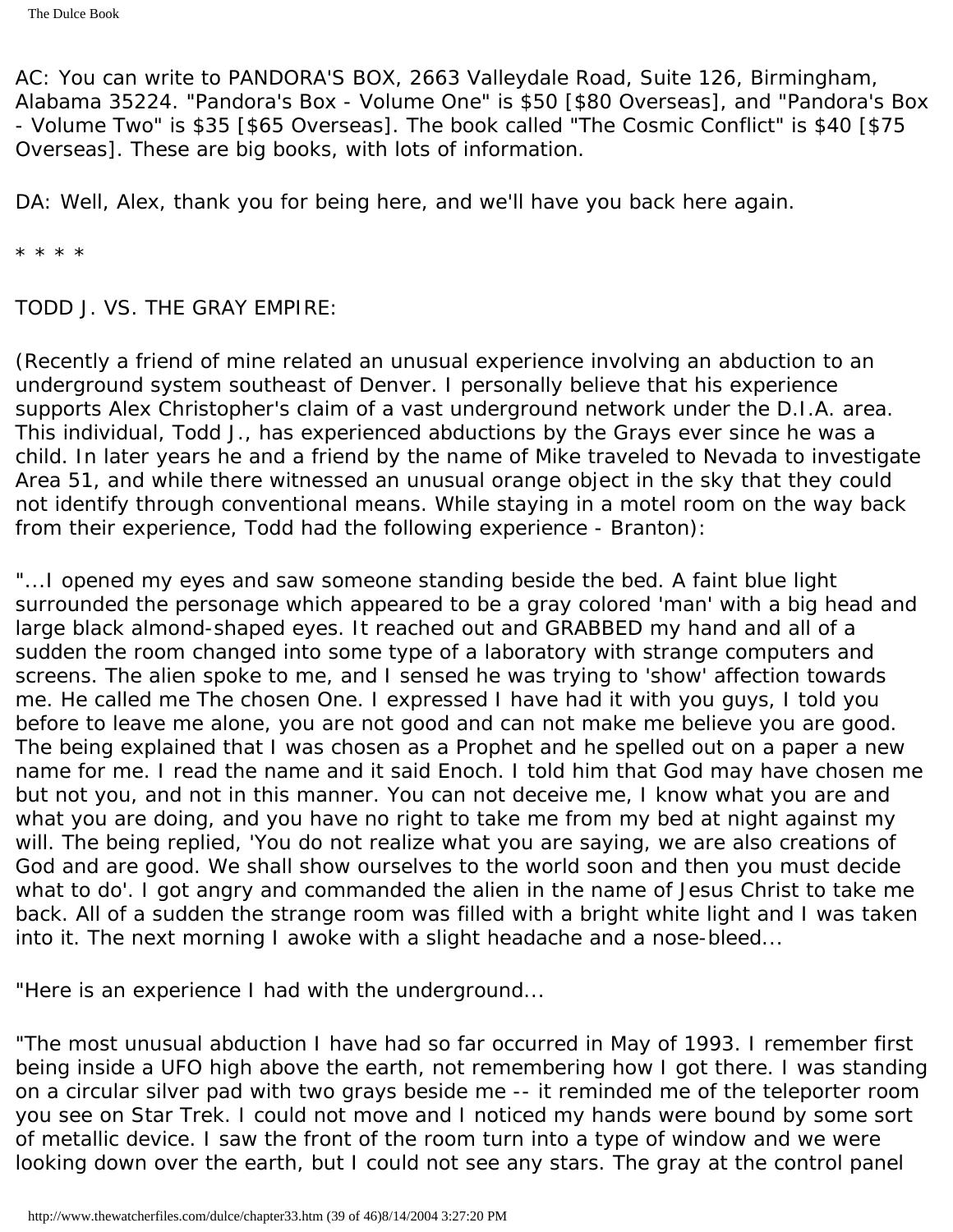The Dulce Book

was moving its hands back and forth but there did not seem to be any dials on the panels just holes and places to put their hands. The larger gray beside me held up his arms and we flew down to the earth at a great speed. We then appeared to be flying over a city, which reminded me of Denver. We flew south-east to a deserted area with some mounds and the ground opened up and the entire craft went down into the earth. We rapidly went through some type of tunnel and then finally came to a stop.

"A door opened to the left of us and a strange light poured into the craft. I noticed that above the door were some strange glyphs - like some form of altered Egyptian. I could move my legs and the larger gray directed me outside the craft with two smaller grays. We were in a very barren place full of dirt -- the sky appeared unusually orange and gray as if it was some type of artificial light. I saw a building with the initials MJ upon it and was greeted by three peculiar looking men dressed in black. The men told me that they were MJ 1, 2 and 3. I at that time did not know what it stood for. I was then turned about and taken down a cavern entrance until we came to some very huge ancient looking doors. The grays waved their arms and the doors opened.

"Inside was one of the most beautiful places I ever had seen. It was an underground city paved with marble and gold. There was abundant plant life and lots of water. I saw many people walking about dressed in white robes and they were all busy doing something. I was taken into a palace type building and we came to a throne.

"The throne turned around towards me and I was face to face with a strange looking man. It appeared to be half human -- half alien. It was quite huge, and was clothed in a crimson robe. Its eyes were large and black but had pupils. It had almost full lips and a nose. It wore a crown of some sort.

"It then spoke to me telepathically. 'Greetings Todd, The chosen one, we have awaited your arrival.' I inquired 'The chosen one? Chosen for what?' It explained that they had chosen me to join their people and that I was a prophet to lead them. They would give me great powers -- every power I had ever dreamed of -- I could fly, I could tell the future, I could heal the sick and travel through time. I got angry and said 'I am a servant of Jesus Christ and the only power I need is the priesthood of God. If I was meant to have the things of which you speak then God would show them to me in his due time. Now I ask for you to let me go -- you have no right to do this to me.' The being then said that God had made them also and that God had sent them to tell me these things. This made me even more upset, because it seemed they would have told me that in the first place if they were really from God. Instead they did not mention that until I said I was a servant of God. So I commanded them in the name of Jesus Christ to let me free. In which the being tapped the metal bands on my wrists and they flowed like mercury into the shape of a ball into his hand. He then bowed his head and told us to depart.

"The two small grays took us back to the entrance. I looked around one last time and the people were looking at me with confused faces and a bit of interest in me. Who ever they were I had a desire to HELP them and to know what they were doing here. But I wanted to leave and as we were walking away back toward the cavern entrance one of the grays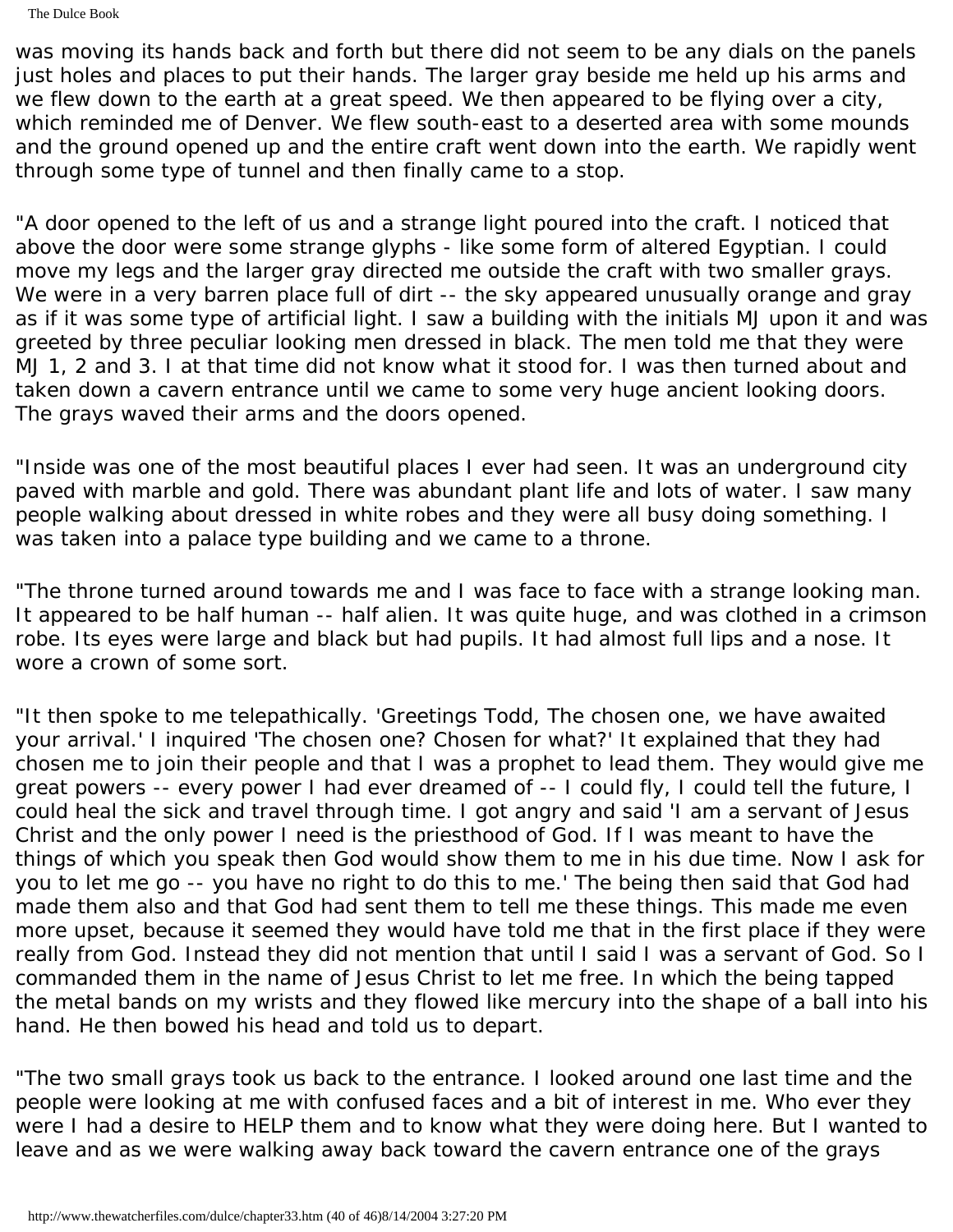The Dulce Book

asked me if I was sure I was making the right decision. I affirmed I knew I was. I asked it if it knew Jesus Christ, and it seemed to be AFRAID of the word and affirmed he did NOT know him. I got angry and picked up the gray and threw it against a wall until it collapsed. I was about to try and turn back to the PEOPLE when I felt a buzz on my neck and everything went black. When I came to I was back in my bed..."

Todd's anger was apparently sparked as a result of the smaller Grey saying it did not know Jesus Christ / God when the large being had implied that they DID, and that they were operating under His orders. It would seem that deception was used here. This anger may also have been a response on Todd's part to years of violation by the Grays of his free agency. Some believe, and I tend to agree, that the Greys have to have some kind of 'open door' to manipulate a person's life. It may not necessarily be an 'invitation', but a 'crack' in the psyche that the Greys could exploit in order to get a person to open themselves up to their influence. The Greys are apparently determined to look for ANY loophole. The individual abductees themselves might be encouraged into capitulating their will over to the Greys through alien deception and trickery. However the 'open door' might also be -- as in the case of a child -- a result of a 'foothold' the aliens have established in the minds of a parent, a religious leader, or political leader in whom the child trusts... someone who HAS surrendered parts of their body, mind or spirit to the alien influence. For instance a parent might buy the lie that the Greys are benevolent 'space brothers', a religious leader could accept the lie that they are 'angelic beings', a politician might see them as an other-planetary political force that must be appeased and negotiated with at all costs, and so on. From these people, the influence might 'trickle down' to the children under their care. This would explain why generational abductions seem to be occurring in many families over many generations.

We must remember that alone however, a typical Gray is not nearly as intelligent as a human being. Their overall intelligence comes from the alien group or collective mind, since they operate as part of a 'hive' type of mentality. Some believe that this group-mind is, in turn, controlled by invisible entities associated with the fallen angelic factions which have since ancient times been incarnating through the reptilian races for the purpose of using these entities as physical 'channels' through which they are able to carry out their purposes in the physical domain. This may explain why the Grays have knowingly and blatantly lied to abductees and attacked traditional spiritual belief systems by making such claims as the following: "We genetically created the human race" [the result, we must acknowledge them as our 'gods']; or, "We created Jesus Christ" [this is interesting, especially when we consider that Jesus of Nazareth verbally blasted and condemned the 'serpent' race as being in league with Satanic forces, on more than one occasion]; and in the case of Todd's experience... that he was a "Chosen One". Thousands of abductees have been told that they are the supreme spokesperson for the aliens on earth, or specially chosen for some mission. In other words they gain their followers the same way Adolph Hitler did -- by stroking their egos: "YOU ARE THE MASTER RACE," etc., etc., ad nauseum. And it would seem that in the same way that many 'religious' leaders claim to be the SOLE spokesman for God on earth -- these contactees, abductees or mediums consider themselves to be the sole voice of the aliens. I would suggest that you do not respect any HUMAN who claims to be the 'sole spokesman' of God, not unless they are able to back up their claims by living a perfectly FLAWLESS life. All of this has contributed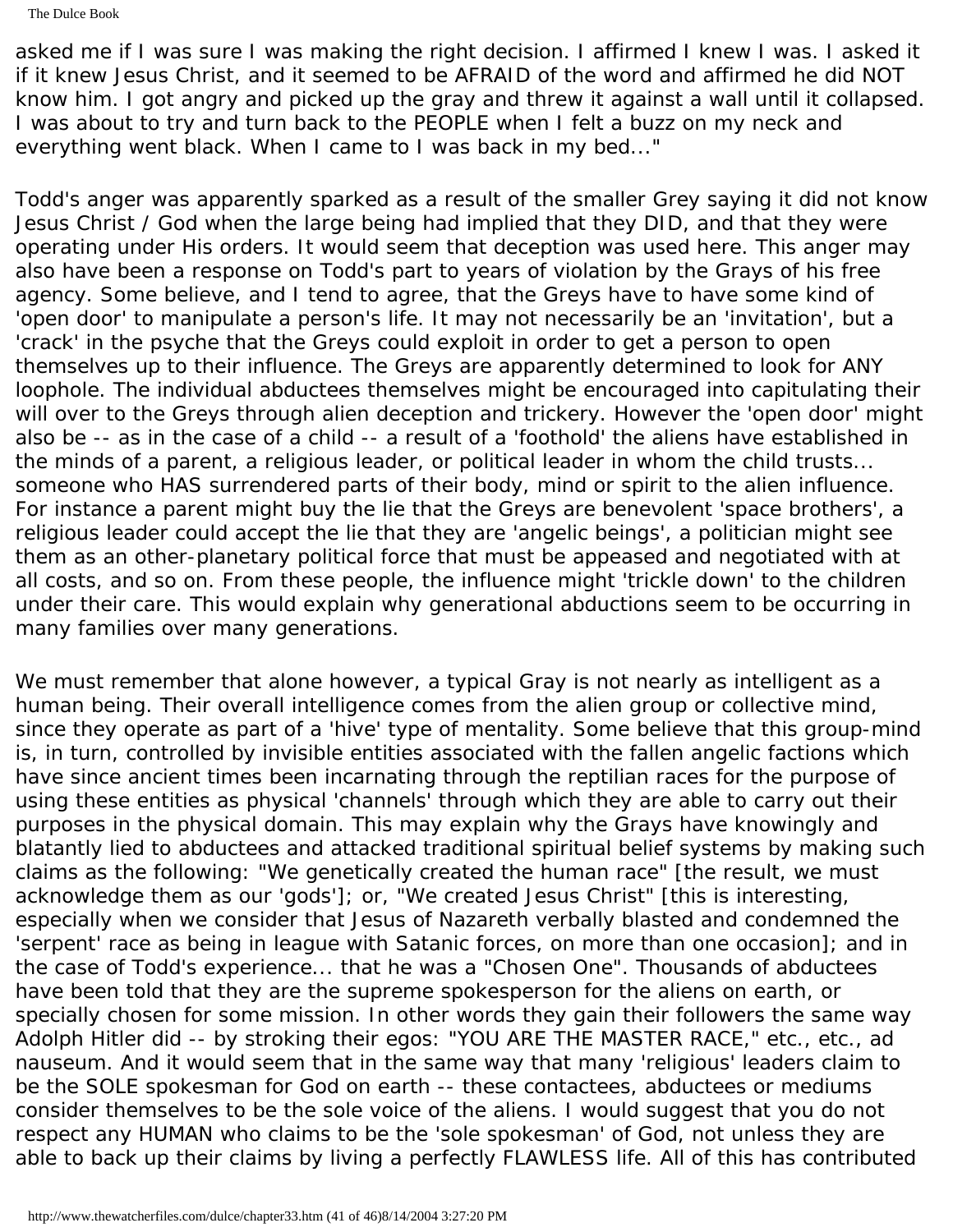The Dulce Book

to the overall division and animosity which exists among various UFO research groups. Playing on human ego's is apparently a time-tested and very effective way for the Grays to gain the trust and cooperation of humans on, within or beyond the planet earth.

Following are additional experiences that were related by Todd J, beginning with an incident that occurred while he was still a child. While looking through UFO books in a school library in Sunbury, Pennsylvania, Todd experienced a disturbing flashback:

"...I came across a drawing of an alien made by a little boy who said he saw one in his back yard. It was the exact same thing I saw in [a] dream when I was little, it shocked me so much that I immediately closed the book and left the library. "Then it started to happen, at night I would always have a strange feeling of being watched while I slept. Sometimes the FEAR became so intense that I couldn't sleep, which would result in me sleeping-in the following morning and skipping school. Then the weird stuff started. I began to wake up at night and see balls of light floating around in the darkness and I couldn't move, so I just closed my eyes. Then one night I got up to go to the bathroom and for some reason I felt I needed to go look in my brother's room. When I looked in I saw that face in the window, the big black eyes, the round head and slanted chin. It freaked me out because we lived in a two story house. I ran to my room and hid under the blankets.

"The following nights I would pray about it and asked God to protect me. Then as I laid in bed after everyone was asleep I started to hear buzzing from outside the window. An extreme fear came over me and I couldn't move and I couldn't yell for my parents. An eerie green light started to fill my bedroom from outside and then I would somehow just wake up the next morning not remembering anything after the green light. I would usually have a severe headache, a sore throat, or feel extremely tired and drained of all my energy.

"After about three or four nights of this I knew it would probably happen again, and it did. This time I prepared myself... When the green light entered the room, my body was paralyzed. I tried to call upon Heavenly Father to cast it out of my room but I could not speak, my jaw was really tight. So I prayed in my head when all of a sudden I saw that the wood-grain on my bedroom door appeared to be forming into the face of man with a beard and long hair. I thought it was Jesus Christ. Then a bright white light came from above me and chased the green light away. As soon as this happened I had control of my body and I immediately pulled the covers over my head, I had no idea that God would actually do such a great thing. I then heard a voice which was so calm and loving saying to me 'You are safe now Todd, you may go back to sleep.' And I peeked through the blankets and saw a man in white clothes standing beside my bed. I was still a little frightened but I felt peace and that the terror was over...for now.

"...It was the Thanksgiving of 1992, my grandmother and uncle had come up for Thanksgiving dinner and to spend the day with us. During the day my grandmother started talking to me about aliens for some reason and I started telling her of the things I had seen when I was little.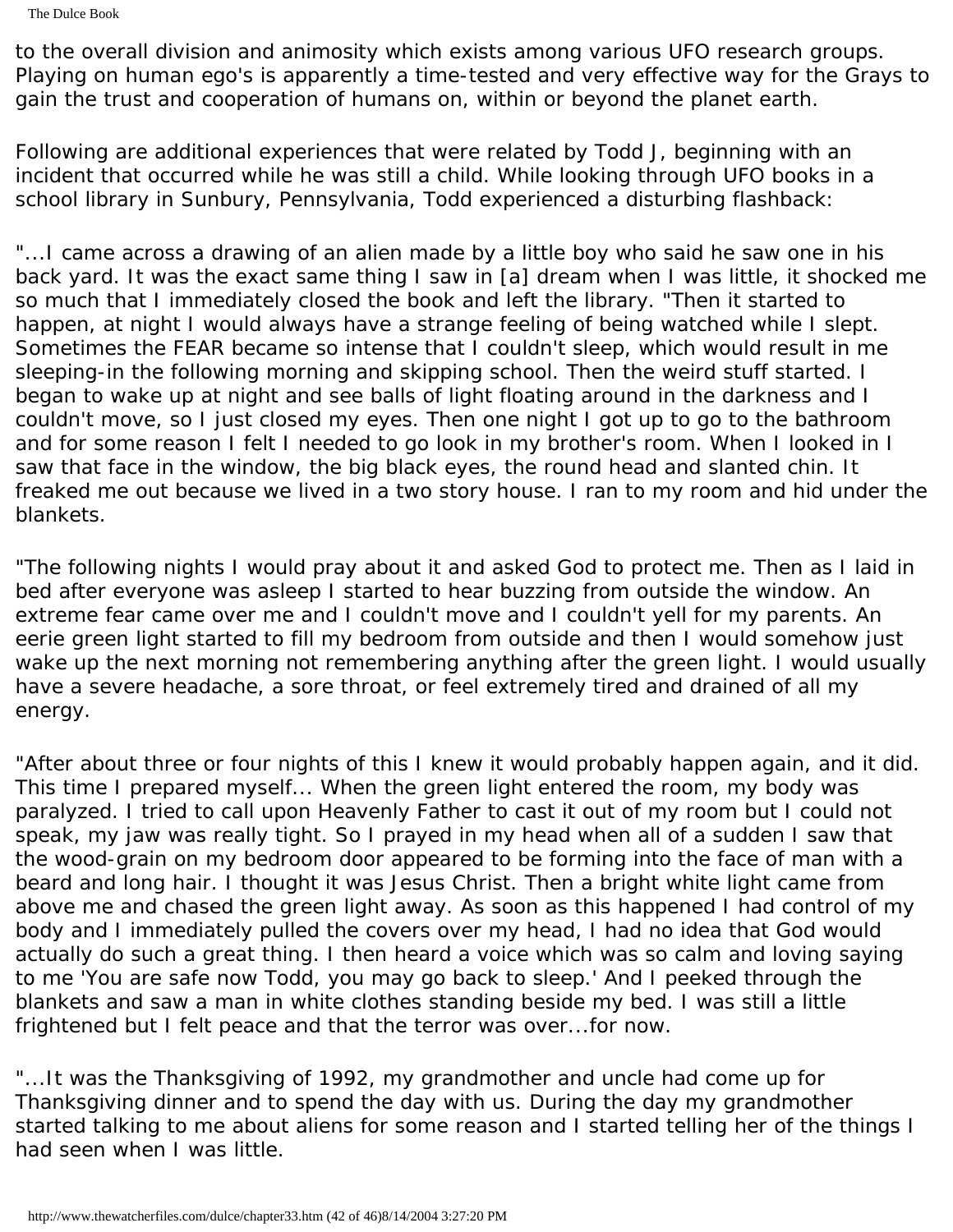"Then that night I remember being awaken by a noise, I first noticed that my computer monitor was reflecting a bright green light and then my whole room was filled with a bright green light. My first thought was, 'Oh no, they're back!' Then I again was paralyzed as it had happened to me when I was twelve. I was looking out my bedroom window and I stared face to face with a gray alien. There were two more behind him. I tried to yell but again my jaw was tight and my tongue was stiff. It just looked at me with those scary big black eyes liked it looked into my soul. I felt evil and fear, I am surprised I did not release my bowels! Then the light consumed me and I was drawn out of my bed into the light. While this was happening I was praying in my head and all of a sudden I was walking down the street in front of my house with an angel.

"This angel was a magnificent looking man. He was about seven feet tall and the bright white light around him was as pure as freshly fallen snow and it radiated about the entire front yard like a morning sunrise. His face was gentle and happy and his eyes looked at me lovingly. His whole countenance was just amazing beyond description.

"He placed his hand upon my shoulder and pointed toward the house. I looked over to my bedroom window and saw the three beings still at my window hovering above the ground in a bright green beam of light which seemed to be coming from nowhere. The angel stayed by my side and protected me. I tried to cast the small gray aliens away with my priesthood but they were still there (Todd at this time was a member of the Mormon religion, and tried to respond to these 'evil' creatures according to how he had been 'taught'. - Branton). I was so angry, the things that had made my life miserable since I was a child now there within my view, and I saw how weak they were, how small. And I thought 'These beings are so small, yet their power is enough to stop me in my tracks.'

"But this time I was FREE, this time I could harm them and I did. I ran to one and grabbed it by the neck and started to strangle it. I could feel its spine coming through the back of its neck as it let out a horrible screeching noise.

"They were not very tall, only about four feet high -- but they hovered in this light up to my height until they were next to my face. Their skin was like a reptile's, cold and leathery. Their damn eyes got to me the most... big black liquid eyes, just two holes for a nose and barely a mouth, just a slit. Their bodies were not very proportional as ours are. Their arms hung down a little past their knees, and their heads seemed too large for their neck to support it.

"The angel just stood by as I went into a rampage and killed all three of them. They were so fragile. The angel smiled as if I had done the right thing. And we then proceeded to lay the dead bodies on the lawn. I watched the green light fade away and saw no light except the brilliant radiance of the angel's. The angel knelt down at the bodies which seemed to be changing from gray into a sick yellowish color. I watched as the angel opened his robes and unsheathed a golden sword and began to cut away the tops of the beings' heads and their brains came out in an upper and lower section.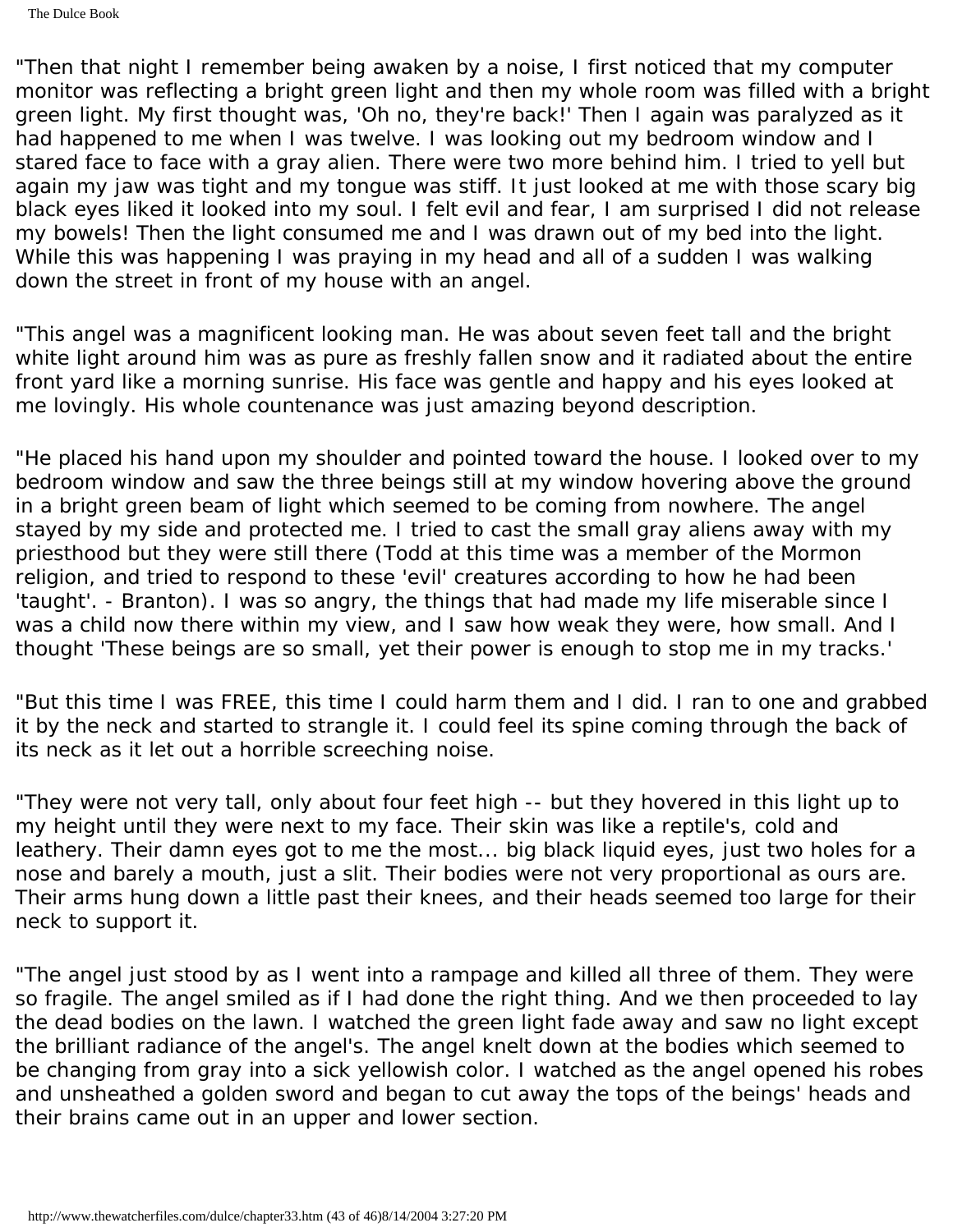The Dulce Book

"The angel arose and spoke, 'Behold, they are nothing to us. They are nothing but creatures of evil.' Then a blue light or conduit from the sky actually transported them into small balls of light and took them away. So I have no evidence that I actually killed them. We, the angel and I then entered the house, and in the kitchen were three more aliens. One came up to me with a long shiny metal rod that seemed to have a laser beam coming out it. The alien stuck it in the left side of my neck and it stung really bad and then I could not move, so the angel touched me and I could move again. I then immediately punched the alien square in the face breaking its neck and killing it instantly. The other two stood by looking at their fallen comrade -- their moves were very quick and their heads rotated almost as fast as a lizard. The angel held up his arms and spoke. 'In the name of Jesus Christ I command you to depart.' Then both the creatures immediately fell to the floor and these gray aliens were again taken up into a beam of light in the same manner as before.

"Then the angel covered my eyes and then uncovered my eyes. I was all of a sudden on top of a large mountain looking down over a large valley FILLED with aliens and strange looking humans and their spacecraft. Then I saw hundreds of people dressed in white walking on the mountain with us as if they had come to watch. And then a voice from heaven said 'Behold, these evil ones have perverted the ways of the Lord and deceived many and fornicated with my children. They shall have no place in my kingdom nor in this world to come.' Then a FIRE came down from the sky and CONSUMED all the beings and all the strange human[oids] and all the UFOs and nothing was left. The angel then spoke saying I had seen enough and he again placed his hand over my eyes. I awoke from my bed and it was morning.

"Later in that year even in the same month I noticed a scar in the shape of a circle that I never had before. I couldn't recall how it got there but one day when my mom asked me how it got there I had a flashback of when the alien stuck that silver rod in my neck. Now I had proof that I've seen them!

"On this SAME NIGHT of November 22, 1992, there was a UFO crash on Long Island, New York which was supposedly shot down by the government with a plasma cannon. I have seen the pictures of the small gray alien captured at the crash site and it was exactly the same type that abducted me."

Note: All of this brings to mind the controversy over the 'material' aspects of UFO encounters vs. the 'supernatural' aspects. It would seem from the above, as well as from other sources, that the 'Greys' for instance are both physical as well as supernatural beings... or rather malevolent spirit-entities utilizing or possessing physical alien 'bodies'. In a sense you could say that the same holds true about humans themselves: we are physical-soular-spiritual beings, we possess 'blood plasma' which contains both physical AND spiritual essence -- which may be why the Greys are so interested in human 'blood' by the way.

Although traditional 'Greys' have a strong collective mentality in addition to a [gross] spiritual and physical nature, they have no 'soul'. Since supernatural forces play a major part in alien operations against humans on earth, humans must develop their SPIRITUAL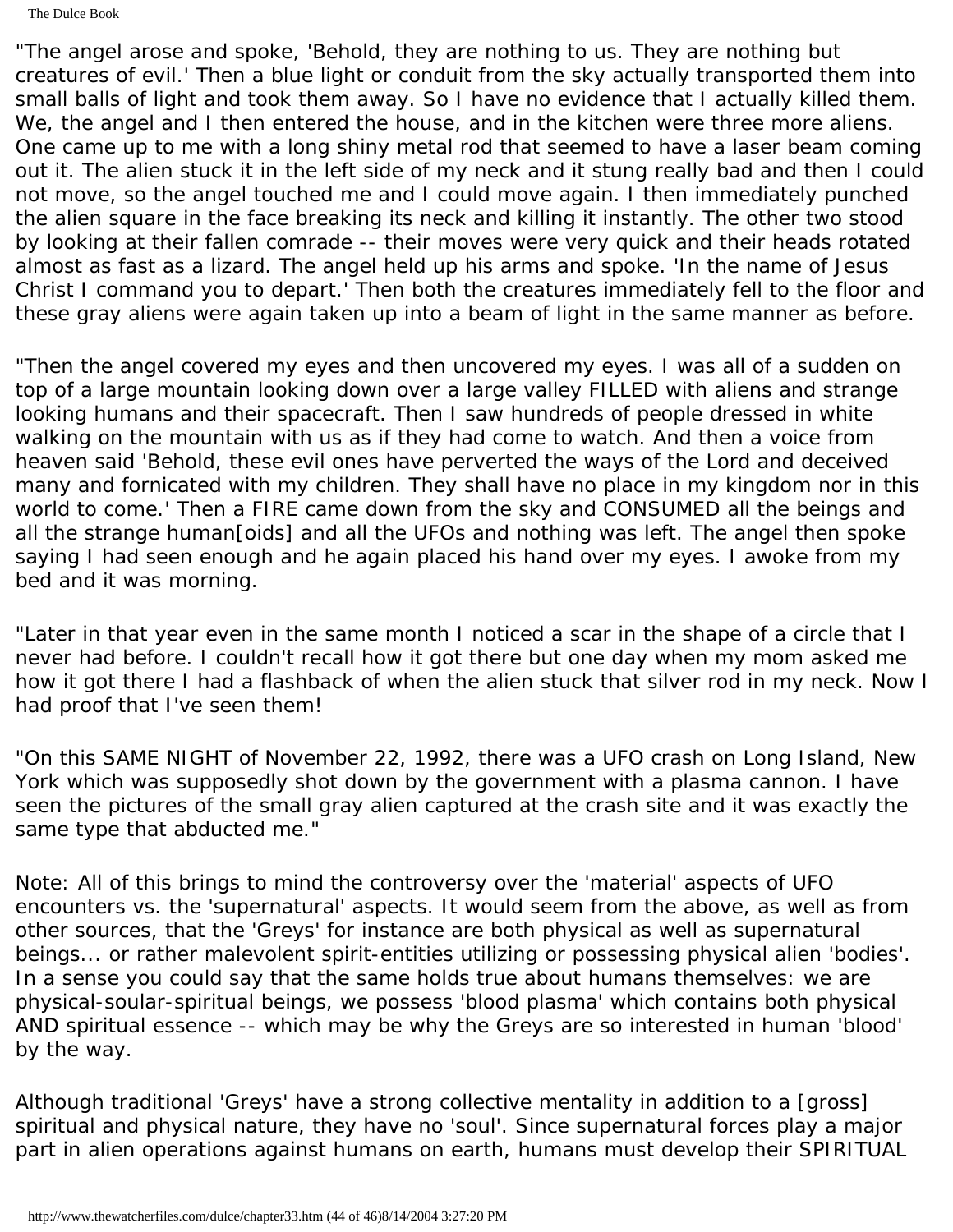The Dulce Book

defenses as well as their intellectual and physical defenses, since the Greys attack on all three levels of our beings through what might be described as a form of psychotronic techno-sorcery.

One must be careful not to open oneself to their influences however. There is a growing number of quantum physicists who are beginning to realize that there is a 'spiritual' side to science. At the lowest sub-atomic levels the physical laws of 'logic' seem to break down into what might be referred to as 'etheric' or 'spiritual' laws that do not necessarily apply to physical laws, or what many spacefaring cultures refer to as 'Divine Geometrics' or the 'laws of spirit' at work behind the 'laws of physics'. So it is difficult to find where the electromagnetic realm ends and the etheric realm begins. This is the very basis of the OCCULT TECHNOLOGY that is being developed within the Dulce base, it is SUPERNATURAL TECHNOLOGY, a deadly form of Techno-Sorcery. This who attempt to resist the Greys will soon discover that the conflict they have become involved with is not just a spiritual one, and not just a physical one, but a warfare that is in fact a FUSION of material and spiritual realities.

Most people do not realize that our modern 'science' has largely developed from the occultsciences of the past, or the 'Alchemists'. So who can say exactly where science ends and the supernatural begins? Apparently at least with much of the UFO phenomena, the exact distinction may be very hard to find. Does this mean that technology and the supernatural are 'evil'? Not necessarily, for the physical 'forces' of the universe and the supernatural 'forces' of the universe can be used by our physical and spiritual natures respectively for either good or evil. Being that we are of a spiritual-psychic-physical nature, we as humans possess abilities that we can not begin to understand. In this cosmic battle there are no 'neutral' forces. In other words we can NOT utilize these spiritual-psychic-physical abilities in a 'neutral' way or believe that we are in ultimate control of these abilities ourselves, since there are intelligence's which are so powerful in this universe that to them we appear as mere 'pawns' who can be manipulated for their own use. The important thing is not for the pawn to 'realize its own pawnhood', but for each of us to consider which 'player' has our best interests at heart. I definitely believe that one of the 'players' is much more benevolent than anything we can imagine, and the other is far more malevolent than anything we can conceive. I believe that we must DECIDE which side of the cosmic battle we will serve, and this all comes back to the old fundamental reality that we have known all along: will we commit our spiritual-psychic-physical abilities to 'God' [good] or to the 'Devil' [evil]? To the Almighty, who desires to establish a universe of perfect harmony, order, truth and love; or to the collective rebel angels and their alien 'puppets' who desire only to devour and consume everything around them like the 'spiritual black holes' that they are?

There are more and more reports coming my way, like the one that appears above, which strongly suggest that in spite of the physical and tangible aspects of many of the aliens [Greys, Reptiloids, etc.], the true powers that must be contested are the motivating supernatural entities which possess and incarnate many if not most of these soulless 'aliens', simply because at some point in the past these 'aliens' themselves submitted to the complete control of these supernatural beings. They rejected the universal law of respecting the Divinely-established sovereignty of other beings, whether on an inter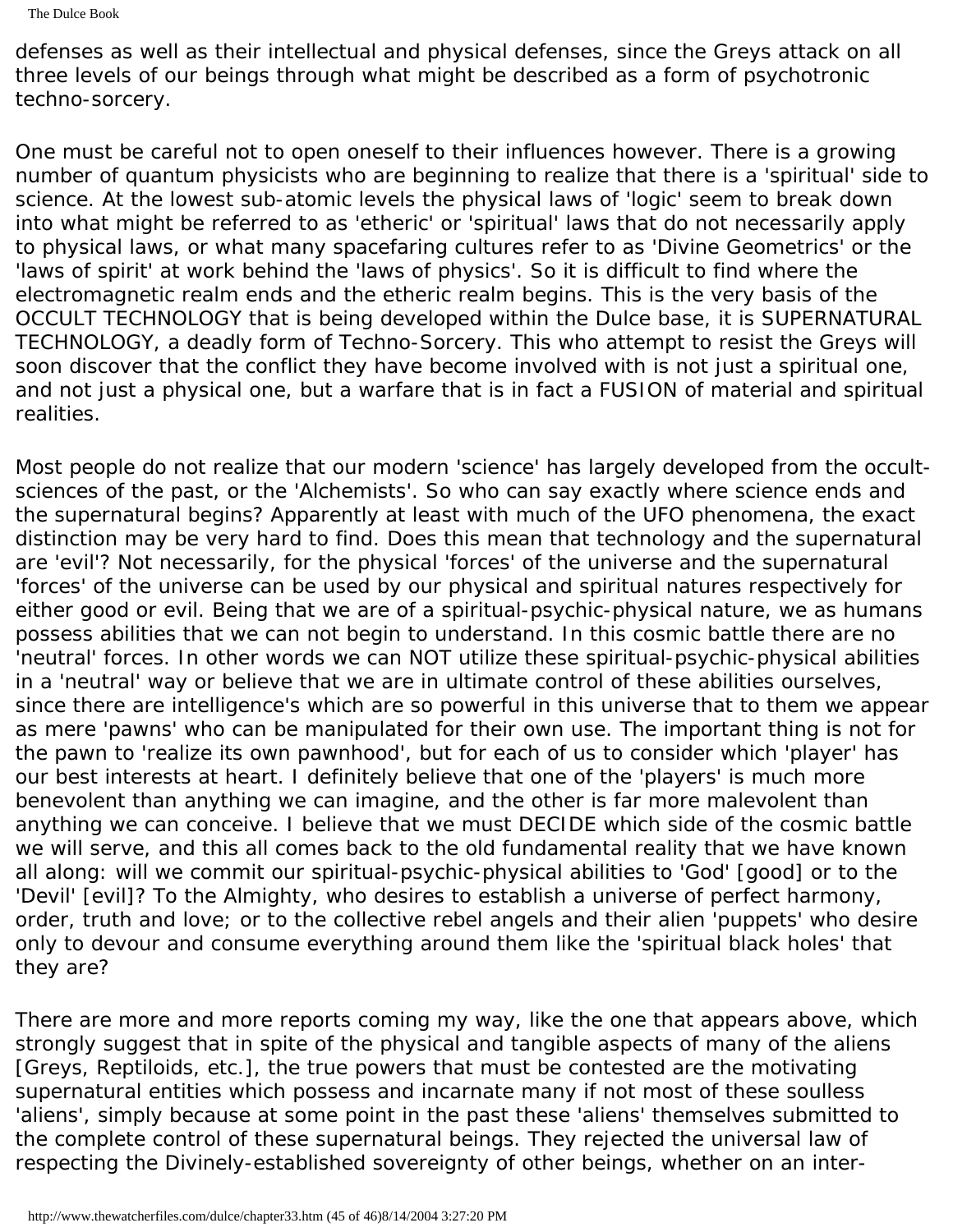The Dulce Book

planetary, inter-national or inter-personal basis. In violating the sovereignty of others they themselves lost their own personal sovereignty, liberty or independence. They chose to ally themselves with members of a collective 'hive' mind which assured them that it was right to violate the sovereignty of other beings, and that it was logical for the 'collective' to assimilate all things under its control even if the individuality of those assimilated was all but destroyed. So in joining with a force which advocated the conquest of other 'sovereignties', they in turn forfeited their own.

Will our human race be the next race to be 'assimilated' by these astral parasites and the corrupted physical alien races under their control? I believe the decision is entirely and individually up to us.

BACK: **[Chapter 32](#page-335-0)** NEXT: **[Chapter 34](#page-389-0)**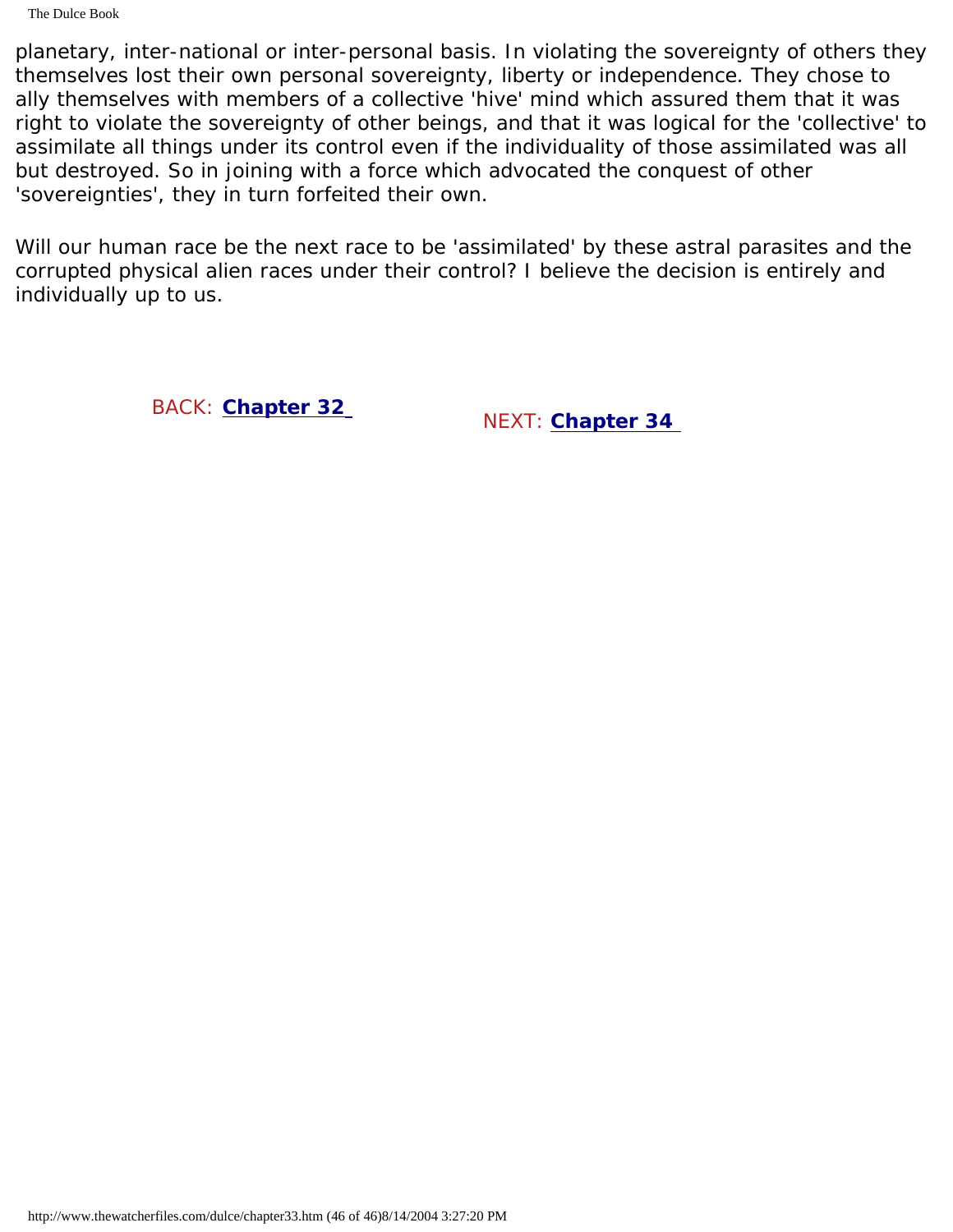# **The Dulce Book**

Chapter 34

<span id="page-389-0"></span>**A Closing Message To The People Of Earth -- From An Agent Of The Federation**

I've thought about an eloquent way to end this volume with a flourish of cosmic wisdom that would bring the entire contents of this work into perspective and balance, an ending that would be worthy of all of those brave truth-seekers who have so generously contributed to this project.

Having failed to do this, I will gladly give this opportunity to one who should know, more than anyone else, just exactly what we as a planet are going through in our struggle for freedom from interventionist oppression.

The following appeared in Val Valerian's MATRIX II work, and although I've made some interjections throughout, I would ask that you pay special attention to the words of a certain 'Nordic', born among the stars, who can fully sympathize with our plight here on earth.

But first, some words of introduction from Val Valerian:

THE GRAYS, THE NORDICS, AND INTERSTELLAR CONFLICT:

The first type [of Gray] is the short gray humanoids with the large heads, which resemble embryos and average about four and a half feet in height. They are from a solar system that revolves around Rigel. Rigel is a double bluish-white star on the left foot of Orion...

It is this type of humanoid that is performing most of the animal mutilations and human mutilations, which has made a secret deal with our government, and which was in contact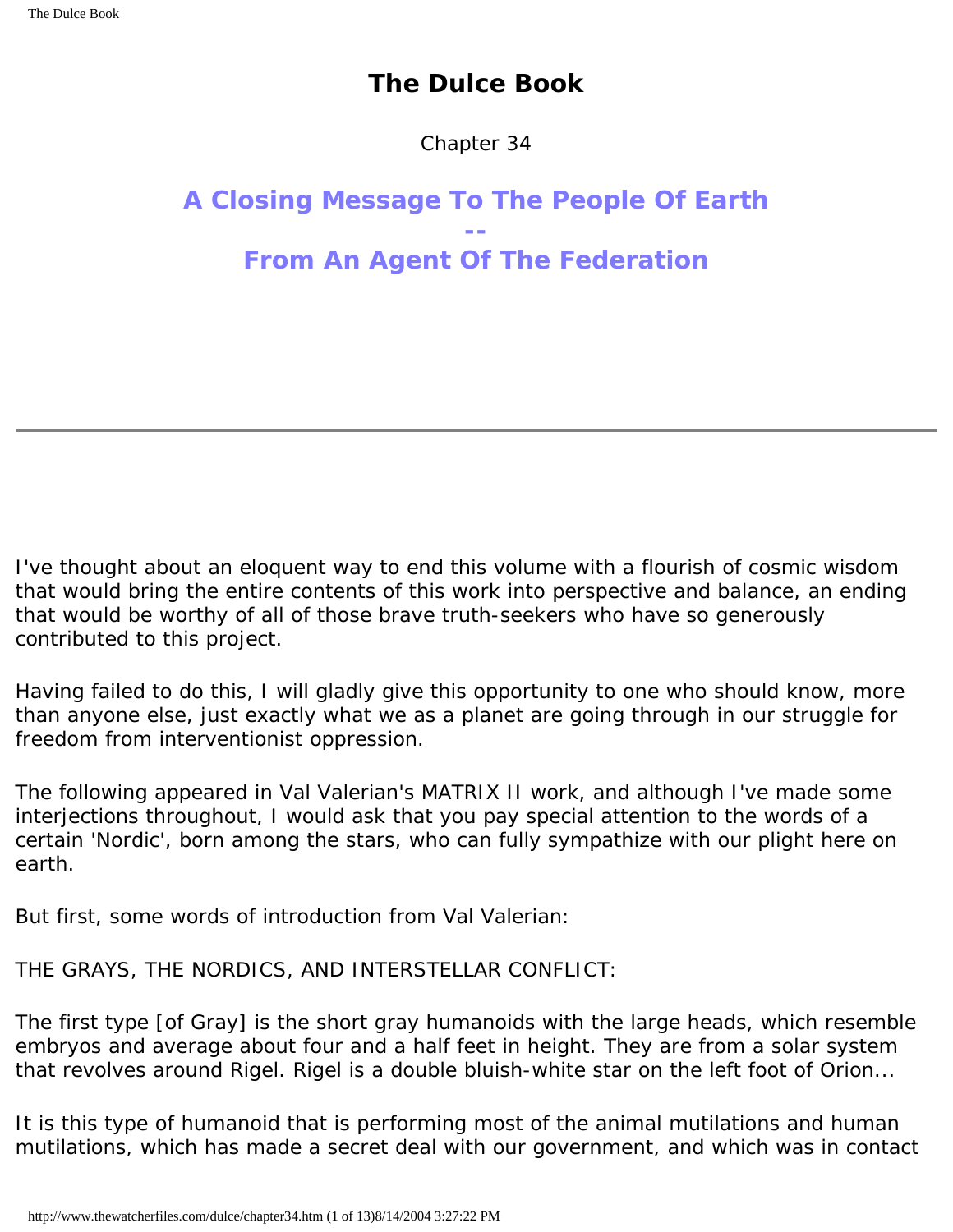The Dulce Book

with Hitler [Nazis]. They derive nourishment from the glandular secretions and the enzymes they extract from the animals they mutilate, which they absorb through their pores. Our 'government' permits such activities partially because of its acute fear of these beings, and partially because it is under the delusion that they will give us technical information enabling us to attain military superiority over the Russians in exchange for our permitting the mutilations and abductions.

The Stealth Bomber and Star Wars technologies are being obtained from them. However, our government does not appear to realize that when it comes to the crunch the technology they are transmitting will not work as it is supposed to (Note: More advanced technologies have been obtained via crash-retrievals, an aspect that the aliens may have underestimated. - Branton). It is not in their interest to give us decisive military superiority over the Russians, or vice versa. It is in their interest to keep us in a state of unresolved conflict with each other, the old game of divide and conquer...

Working under the instructions of the humanoids from Rigel, CIA and former NAZI scientists have developed and deployed malignant strains of bacteria and viruses, including AIDS. The rationale from the fascist point of view is to exterminate portions of the population considered to be undesirable. The rationale from the Rigelian point of view is to decimate the human population to such an extent that the survivors would accept [not resist] open control by the Rigelians...

The humanoids that have been nick-named 'Swedes' are on the average between six and six and a half feet tall. They [some] are from a solar system that revolves around Procyon, a binary yellow-white and yellow star system that rises before Sirius in Canis Minoris [in the body of the Lesser Dog], about 11.4 light years from Earth. They are from the fourth planet in orbit around the Procyon double star system. The tall blond humanoids from Procyon and the short gray humanoids from Rigel have been enemies for thousands of years.

The tall Blonds from Procyon have a benign attitude toward humanity, except for their strong disapproval of our inhumanity to each other. This strong disapproval is further intensified by our government having made a secret alliance with their hereditary enemies, in order to obtain even more destructive weapons systems than those already in existence. Our 'government' is not interested in negotiating with the Procyonians, as they would not provide us with weapon systems...

Their motivation for breeding with humans is to tune-up the frequency of our species, in order to help us to help ourselves. Their concern is for the well-being of all forms of life, not just humanity. The entire biosphere will benefit if we fulfill our positive potential, instead of self-destructing our planet's biosphere in the process.

It would be a mistake to count on them to clean up the mess we have made of our polluted planet, or to bring peace by dismantling our nuclear weapons. It is up to us to solve the problems that we have ourselves created...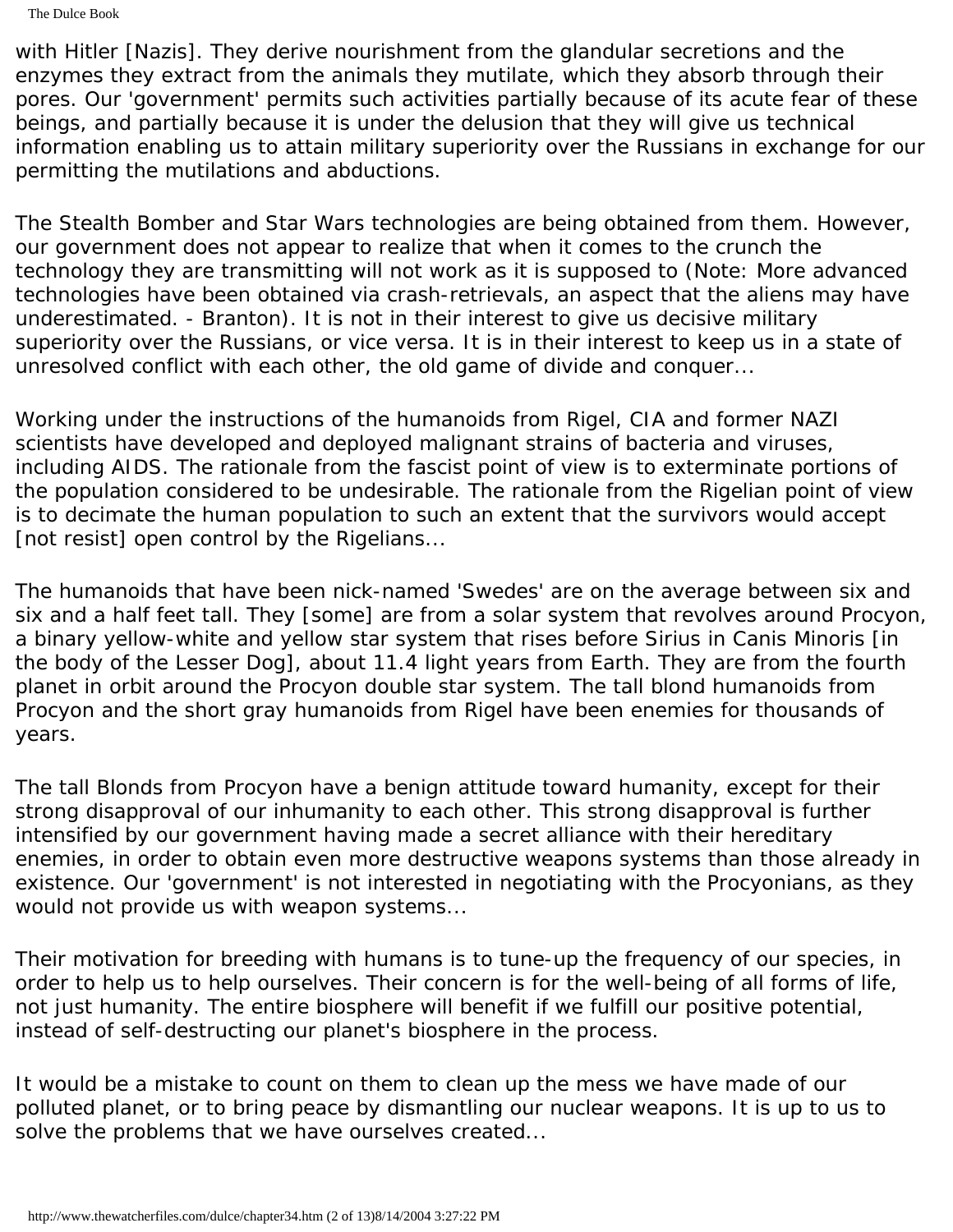In order to extricate ourselves from the covert alliance the CIA (and their Nazi SS predecessors. - Branton) had made with Rigel, without our knowledge or consent, we must first regain control of our government...

Valerian then quotes the following words of one Procyonese star-traveler by the name of KHYLA, who revealed the following to an un-named earth woman with whom he had established contact:

"...Tyrants have been defeated many times on many planets, in countless solar systems and galaxies. How strange it is that as soon as one tyrant of any species is thought to be banished forever another always, but ALWAYS, takes his place. The idealistic revolutionaries who defeated King George III in America went on to oppress the Indians and Blacks. Many of those who fought most courageously against the Axis powers of fascism later became fascists themselves, as is demonstrated by the present plight of the Palestinians, Afghans, Chileans and Nicaraguans. Yes, you must try to regain control of your government, but if so much as one individual involved in this process has not first gained control of his or her selfhood, it will be for naught. One can never defeat or gain control of anything but oneself. Those destined to ouste the Rigelians must always keep track of the state of their selfhood, and learn first to defeat within themselves the essence of that which is tyranny. Through this type of awareness, they will know when to and when not to act. Through understanding a hostile entity to be but one of the ineffable's countless facades, it loses its power over you. Through the ability to wisely perceive a hostile entity, you may gain control of it. In overcoming the Rigelians, one must take great precautions not to become oneself the enemy."

Or, as the old Chinese proverb says:

# "BEWARE WHEN FIGHTING A DRAGON THAT YOU DO NOT BECOME ONE!"

Khyla, the Procyonese Intelligence agent, continues:

"If you were a highly advanced culture about to invade a relatively primitive culture, you would not do it with a flourish of ships showing up in the heavens, and take the risk of being fired upon. That's the type of warfare less evolved mortals would get into. You would begin by creating intense confusion, with only inferences of your presence, inferences which cause controversial disagreement (Note: It is interesting that the major Intelligence projects designed to discredit UFO witnesses and cause confusion and contention among - and infiltration of -- various UFO research organizations have been traced back to the Nazified NSA-CIA, which in turn maintains, as this is being written, continued ties with the Grays. - Branton).

"You would go to the most secret and powerful organizations within the society. In the case of the United States, you would infiltrate the CIA, and through the use of techniques unknown to them, you would take over some of the key people in their innermost core group. You would proceed in the same fashion to take over key members of the KGB. You would also create great dissension among the public at large, some individuals and groups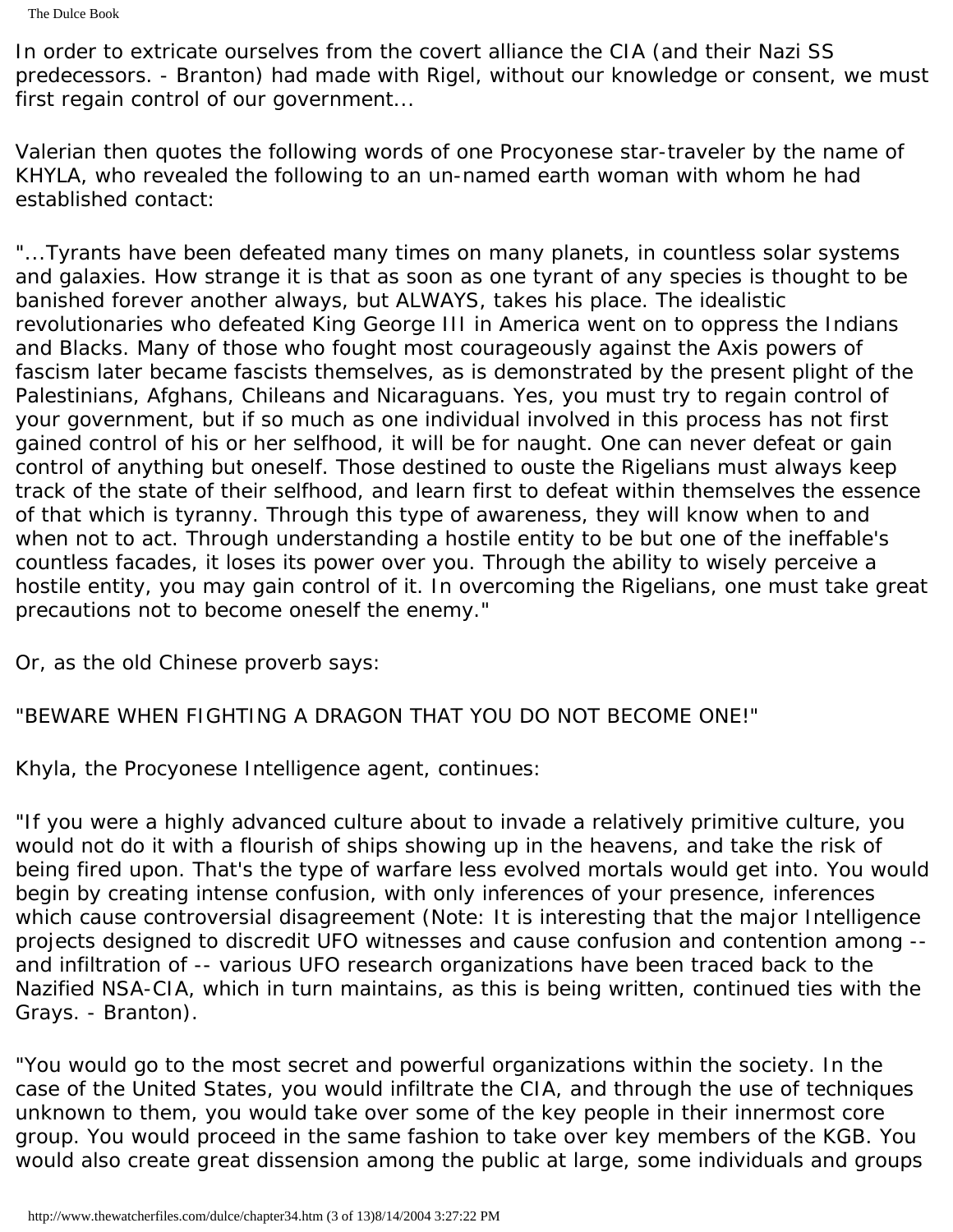The Dulce Book

insisting that they have seen UFOs, others insisting with equal vehemence that such a thing is not possible, and that they are either liars or deluded.

"You would involve the planet's two major nations in an on-going idiotic philosophical dispute, keeping them constantly at each other's throats over such questions as whether Thomas Jefferson was greater than Karl Marx or vice-versa (that is, whether 'Capitalist' tyranny or 'Communist' tyranny is worse than the other. By the way, don't confuse Communism with Communalism, and don't confuse Capitalism with Democracy. Communalism and Democracy are sovereigntist movements that respect the personal rights and freedoms of others. So-called unrestrained Communism and Capitalism are codependent collectist evils. Capitalist tyranny created Communist tyranny, and Communist tyranny justifies its existence as a force to fight Capitalist tyranny. Insane world we live in, is it not? - Branton). You would keep them continuously occupied with quarreling like two adolescent boys trying to prove their masculinity over who has which piece of territory, whether one has the right to invade Afghanistan or the other has the right to invade Nicaragua, persistently exchanging threats and insults like a couple of macho teen-agers, while arguing whether one should dismantle one type of nuclear warhead, or the other should dismantle another type of nuclear warhead. As you watched all this, you would sit back and you would laugh, if you had the capacity to laugh...

"You would occasionally let your ships be seen by some of the ordinary citizens, so that the elite governmental groups would become involved in attempts to keep them quiet, clumsily squelching attempts to make information about UFO activity public. This would result in the mass population losing confidence in the veracity of their elected officials. There would be constant arguments between the authorities and the public as to whether or not the persistently reported phenomena genuinely existed, thereby setting the population and the government at each other's throats. You would have already set the two major super-powers at each other's throats. By subtly causing economic turmoil, you would set the "Haves" and the "Have Nots" at each other's throats. In all possible ways, you would plant the seeds of massive discontent.

"After you had manipulated the population to the point where your covert control over it was complete, you might decide to go overt, and let a few ships land in public. But you would not go from covert to overt until you were sure of the totality of your control...

Those who have experienced UFO sightings or ET close encounters will constantly be at odds with the government, which will continue to retaliate by stigmatizing them as liars or deluded... The impoverished will become even more impoverished, and more filled to overflowing with explosively righteous anger. The wealthy will cling even more greedily to the wealth that they already have, creating a social atmosphere of sheer desperation and complete confusion. To add to that, there will be series after series of 'natural' disasters, some genuinely natural, some human-induced through aberrant scientific activities such as underground nuclear testing, others deliberately induced by the Grays through the (Scalertype? - Branton) technology they are in possession of. When approximately three-quarters of the planet's population has been eliminated in this fashion, the Grays can then make an overt appearance as saviors from the skies, distributing food and medicine to the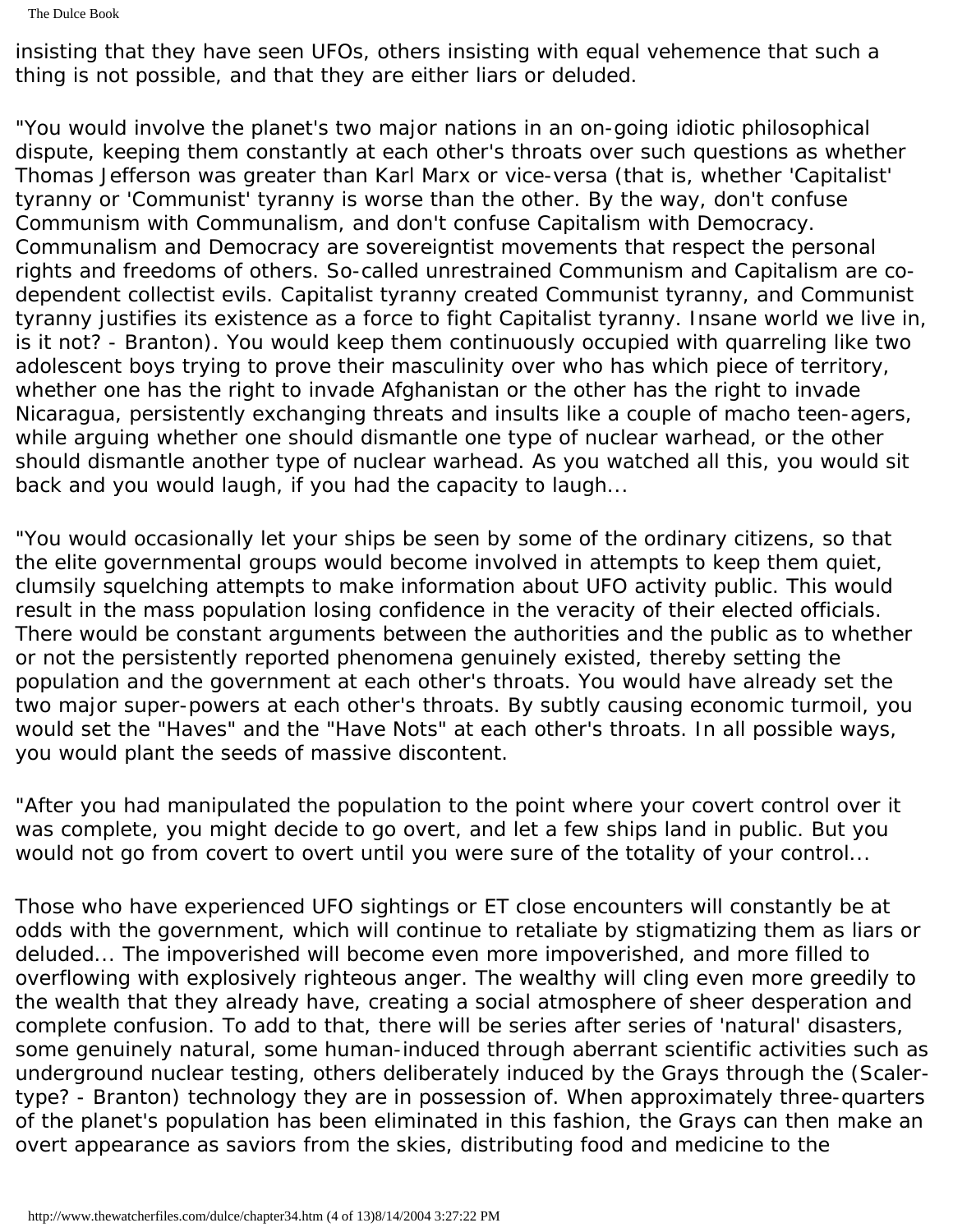The Dulce Book

survivors. As the survivors line up to recieve their guotas of food and medicine, implants will be inserted, supposedly to aid in further food distribution, actually to guarantee complete Gray control with no possibility of rebellion (Note: Electronic chip implants have already been developed. These operate on bodily temperature changes and it is interesting that the part of the body which experiences the greatest ranges of temperature change are the forehead and the hands, which is interesting when compared to the prophecies in the 13th chapter of the book of Revelation. These chips will not only serve to control individuals, but will also be able to track their every movements by satellite. One individual who worked on such a chip stated that the implant would decay after a certain period of time, at which point a poisonous virus would be released into the bloodstream of those who had recieved it, eventually killing the person and effecting a type of automatic "population control" for the electronically-controlled society. - Branton). From the point of view of the Grays, terrestrial humanity will have been reduced to manageable numbers and to eternal submission.

"Humanity is not about to be invaded. Humanity is not in the middle of an invasion. Humanity has been invaded! The invasion has taken place, and is NEARLY in its final stages. Great invasions do not happen with thundering smoke and nuclear weaponry. That is the mark of an immature society. Great invasions happen in secrecy.

"You throw a crumb out here and there. You bribe the U.S. government with a few tidbits -- a Stealth bomber, a Star Wars system. You encourage the government to think that the UFO researchers indeed threaten the security of this great secret they have. You tempt and tease the Soviet Union with a laser system far finer than any their own scientists could think of. And you always keep that subtle inference just on the borderline of consciousness that the elusive will-of-the-wisps termed UFOs may in fact exist, yet you persistently repress this borderline perception, and make it seem so insane that there is a social stigma attached to declaring one's conviction that the phenomena are in fact real.

"While all this confusion is going on, the Grays are gradually changing you over. The inner core of the CIA is deeply controlled by the Grays. The CIA see the Grays as a path to greater scientific achievement, as a way of overpowering the Soviet enemy (Note: since the overt breakup of the Soviet Union, the Grays may provoke a new "Cold War" with another Superpower, possibly China? It has also been suggested that the 'Bavarians' engineered the dissolution of the Soviet Empire because at the time their agenda called for a merger of the East and West into a Bavarian-backed New World Order. In other words for this to occur Russia had to become less 'Communist' and America had to become less 'Capitalist' so that they could both merge somewhere within the realm of "Democratic Socialism", with more than a little 'help' from the UNO or United Nations Organization. - Branton). Surprisingly enough, the obtuse collective mentality type that makes up the bulk of the CIA also makes up the bulk of the more fanatical Star People, those who babble and mush and gush so endlessly. All those who have to cleave to or be fused with some form of group mentality (most notably, the 'Ashtar' collective, much of which according to contactee Israel Norkin has been infiltrated and taken over by the "Unholy Six" star systems of Orion - Branton) leave themselves wide open. They have already been taken over. There is a large and ever-growing cult of contactees who think of the Grays as liberators, sincerely believing them to be heavenly Star Brothers who have come to help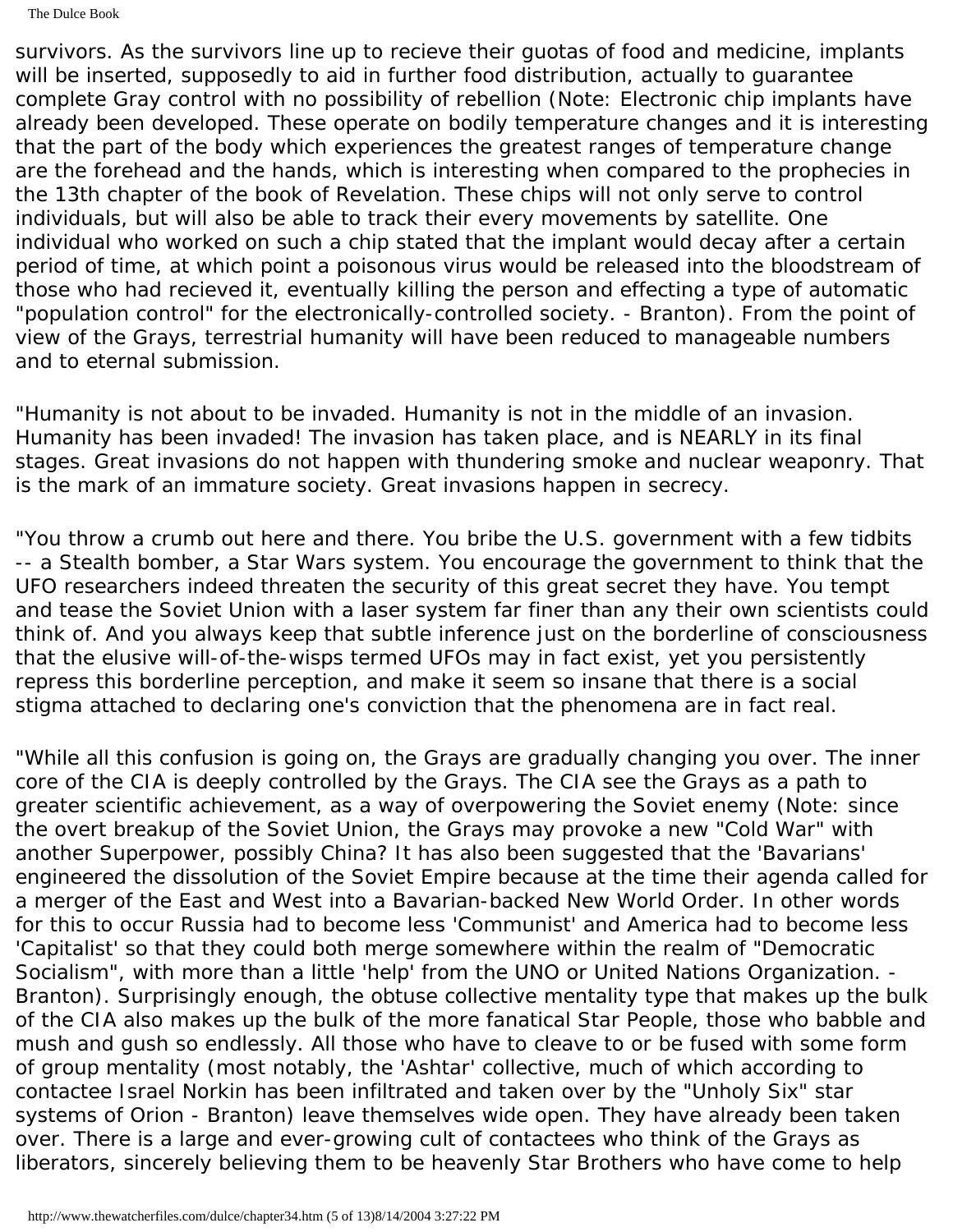The Dulce Book

humanity (Note: One common brand of 'intellectual defecation' that the Grays have been spewing forth through their human 'channels' is that the Grays are really the "good guys", and that they have been 'conquered' and exploited by the taller Reptiloids and therefore are working with the secret government in an attempt to throw off the yoke of their oppressors. Any one who is at all familiar with 'Gray' mentality should know that they are WILLFULLY working WITH the taller Reptiloids, and that they are reprobate LIARS who have no conscience whatever when it comes to using multi-levelled deceptions to get their way. Unfortunately many metaphysical-minded "gray huggers" are accepting these lies and others like them. Other lies that have originated from the Grays include: \* We are the genetic creations of the Grays, so we must submit to our 'creators'; \* Jesus Christ was a genetic creation of the Grays -- interesting, in that Jesus blasted the serpent race in more than one instance; \* The Grays are a superior race -- they may be superior intellectually, however they have no internal or eternal soul-matrix as do humans, and so from a spiritual perspective they are inferior, in essence being little more than 'predators with brains'. - Branton).

"The reason the awful little Grays mutilate animals is the stuff that they eat. They eat pulverized hormonic secretions, what you would call subtle essences. They live on the stuff of life. There is something deathlike about their species. They always bring about the death of animation, the death of individuality.

"How to I know? I am a Blond from Procyon. We were a culture that could travel through time (that is, phase through various time-space dimensions or densities where the 'flow' of time and 'frequency' space are different from the time-space dimensions of the 3rd dimension. - Branton), but also lived on a planetary sphere. And the little Grays, our insidious little 'friends', did to us exactly what they are doing now to you. This is what happened to our planet.

"Having come in war, but having been unable to obtain any decisive victory, the Grays expressed the desire to make peace. We had not wanted to fight with the 'survivors' of the Rigelian Great War to begin with, and gladly accepted their offer. As time went by, they said they wished to normalize relations and be our friends. We were in doubt as to whether it would be safe to trust them, and debated the issue for a long time before finally deciding that we should trust them...

"The Grays began to visit us, first a few as ambassadors, then as specialists in various domains where their expertise could be useful to us, as participants in different programs that developed which involved mutual collaboration, and finally as 'tourists'. What had begun as a trickle became a flood, as they came in ever-increasing numbers, slowly but surely infiltrating our society at all levels, penetrating even the most secret of our elite power groups...

"Just as on your planet they began by unobtrusively gaining control over key members of the CIA and KGB through techniques unknown to them, such as hypnosis... so on Procyon through the same techniques, whose existence we were not aware of either, from the start they established a kind of telepathic hypnotic control over our leaders. Over our leaders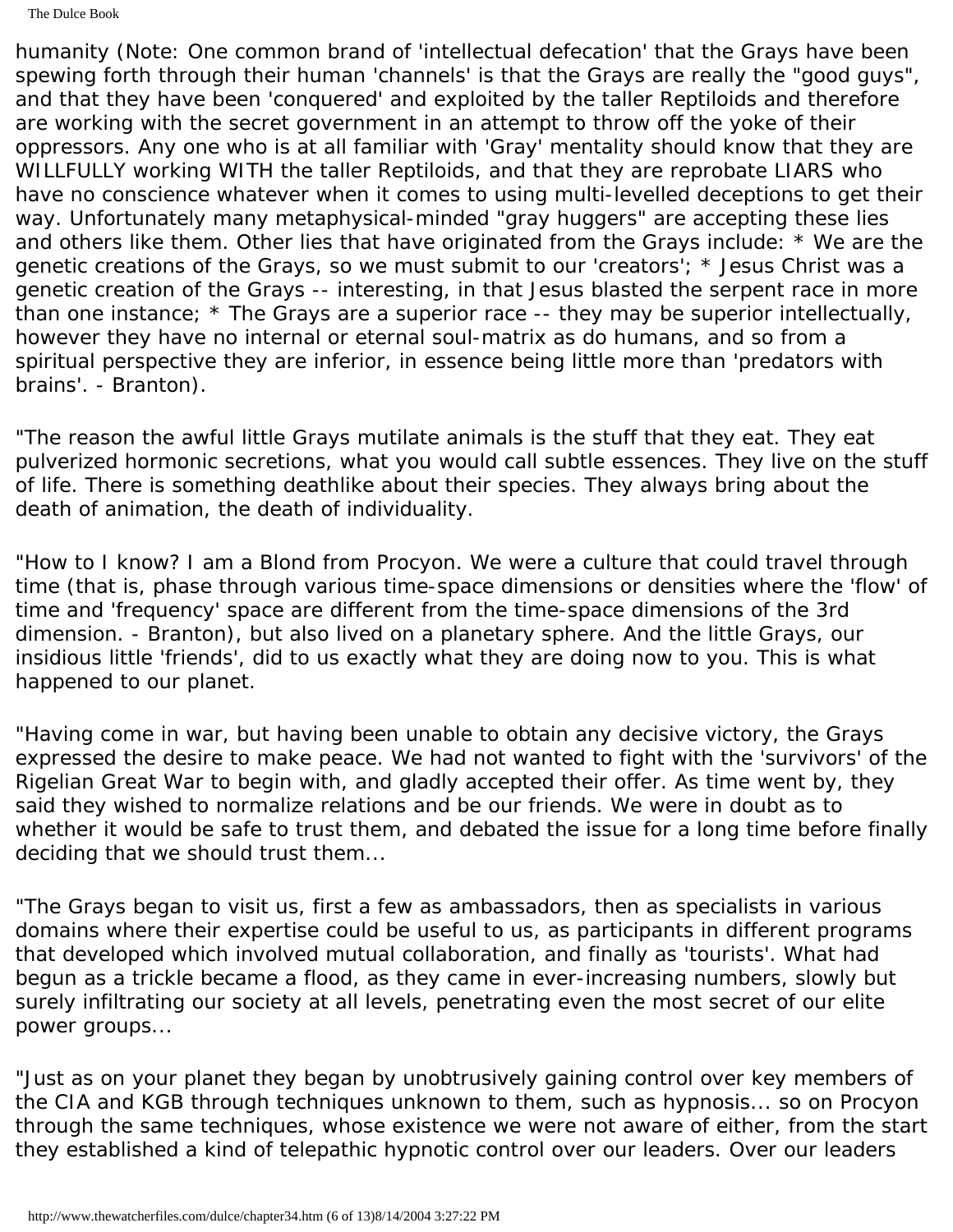and over almost all of us, because it was as if we were under a spell that was leading us to our doom, as if we were being programmed by a type of ritual black magic that we did not realize existed.

"Just as a few of the original tall Blonds clandestinely left Rigel when the Great War was about to break out, so did a few of the original tall Blonds clandestinely leave Procyon and escaped into the corridors of time just before the Grays completed the slow undermining that culminated in their sudden take-over of Procyon. Those who stayed behind came under the total domination of the Grays.

"The Blonds you see on the same ships as the Grays, working with them, are hybrids, or they are clones. One way to distinguish the clones is that they look alike. The real Blonds have distinct facial feature differences, and do not look alike. The clones have thick necks and coarsely muscular bodies. They do not have the ability to teleport or to travel interdimensionally. They can be contacted by telepathy, but are unable to send. They can be given orders telepathically. They are zombie-like flesh robots. You can tell that they are of low intelligence by looking into their eyes.

"The real Blonds are also muscular, but have slender necks and agile bodies. Their eyes are alert and of high intelligence. Physically they are almost identical to humans, the main difference being that by human standards their blood circulatory system is underdeveloped, while their lymphatic system is over-developed. This gives them stronger immune systems than terrestrial humans.

"The hybrids are in an intermediate state between the real Blonds and the clones.

"After what has happened to Procyon, NO TRUE BLOND would collaborate voluntarily with the Grays. The Grays have taken some prisoners of war, who have no choice in the matter, and are forced to work with them in order to survive, with the hope of escaping. There are also a few Blonds who have become degenerate renegades, space pirates and mercenaries who sell their services to the highest bidder. But many of us remain free, and continue the fight to the finish with the life-form that has become our hereditary enemy. We choose to remain in exile in the corridors of time, where they can not reach us, rather than to live under the domination of the insidious Grays. It is dangerous for us to venture forth from the corridors of time, but occasionally we do so for a hit-and-run strike, similar in nature to a cosmic version of terrestrial guerrilla warfare.

"We must periodically enter a substantial physical form for a period of repose, or to breed progeny, in order to continue to survive, but otherwise we constantly travel the vast corridors of time. That is why we may appear to fade in and out like holographic images to human perception. What I have come here to communicate, if only to one or two people or a small group, is that what is now in the process of happening to your culture, also happened to ours. It is the same fate our own culture suffered. And the Blonds you see with the Grays are either hybrids, clones, or prisoners of war. Because no true Blond who got out untouched, unscathed, uncrossed with those Grays would ever be with them. He or she would prefer to be in a state of non-existence.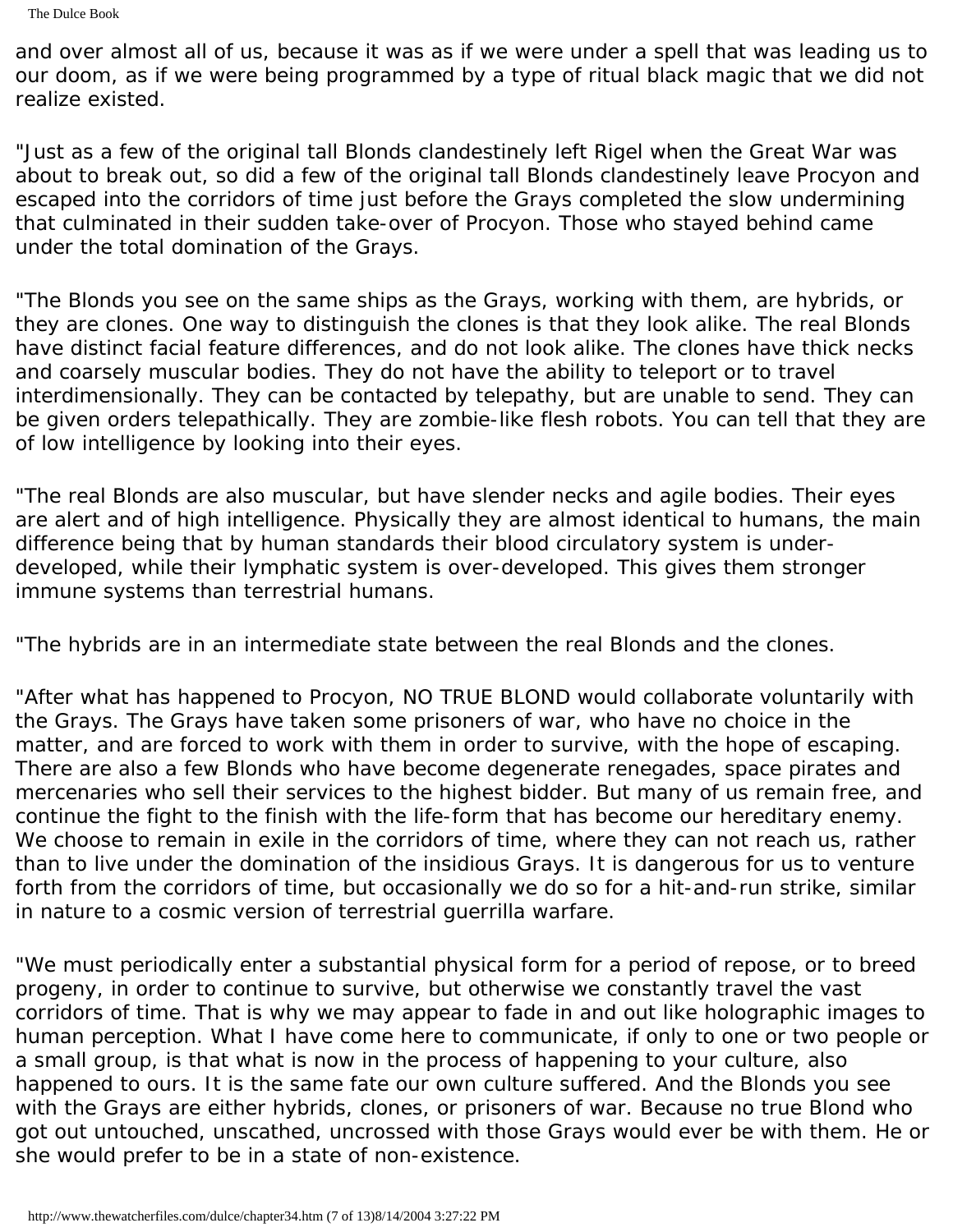"Besides the Blonds and the Grays, ships from many other space cultures are watching planet Earth at this time with extreme interest. Scientists from other space cultures are studying what is going on here during this decisive period of your history. If your elected representatives had not so stupidly made a deal with the only aliens willing to provide them with weapons systems, with the short-sighted goal of overpowering the Russians, the Grays would not have achieved their present dominance, and you would now be exchanging ambassadors with a wide variety of space cultures.

"What I want to get across to you is that the ultimate evil, which underlies all the negativity in the cosmos, finds expression in that masked form of psychological complacency which leads an individual to adhere to a group philosophy rather than to think things through for oneself! Those who feel safe and comfortable in no matter what belief system merely because many others adhere to it, who get together and form an arrogant self-righteous group convinced it has a monopoly on the truth, and those who are ready to persecute, kill or stifle anyone who challenges that group's philosophy, have formed an alliance with the ultimate evil, whether they know it or not. It is the selfrighteousness and implacability of certain elite power groups like the CIA and the KGB, certain organized religions, and certain so-called lunatic fringe groups such as some of the more fanatical Star People, which are so objectionable...

"I have seen civilizations rise and fall, begin again only to die again, over and over and over. It isn't only a problem of this planet. It's a problem that must be faced by all civilizations in the course of their development, no matter where they may be located in the cosmos. Everyone wants that slightly larger piece of the pie than their neighbor for themselves, and eventually this tendency always culminates in choking them. Sooner or later this will be the undoing of the Grays as well, thereby enabling us to return in triumph from our exile in the corridors of time. The Grays do not see and are incapable of understanding their own fundamental error: that the very weakness they seize upon in humanity is their own inherent weakness, the blind spot that inevitably seals their doom...

"The only way to victory is through the strength of your consciousness. When genetic or other manipulations are being performed on abductees, the Grays expect them to cringe in fear, and derive a second-hand high from the intensity of the emotions expressed. If instead of cringing in fear, an abductee can put his or her mind elsewhere, focusing attention on dynamic protective imagery of a religious or mystical nature, it decreases the gratification that the Grays are getting from their second-hand high, and it confuses them. Center the consciousness on something so different from what they expect that it puzzles them.

(Note: In most cases the image of an empty red or crimson CROSS seems to be especially debilitating to the Grays. For instance the legendary soldier-saint, St. George, reputedly wore a shield with a red cross emblazoned on a white background. Whether one believes that the dragonslayers existed or not, the legend itself claims that the Christian dragonslayers of Europe more-or-less marked the end of the dragon race's infestation of the old world. One such legend concerned the city of Silene, Libya which had been plagued by a draconian beast for a long period of time. The king of the city had offered up sheep and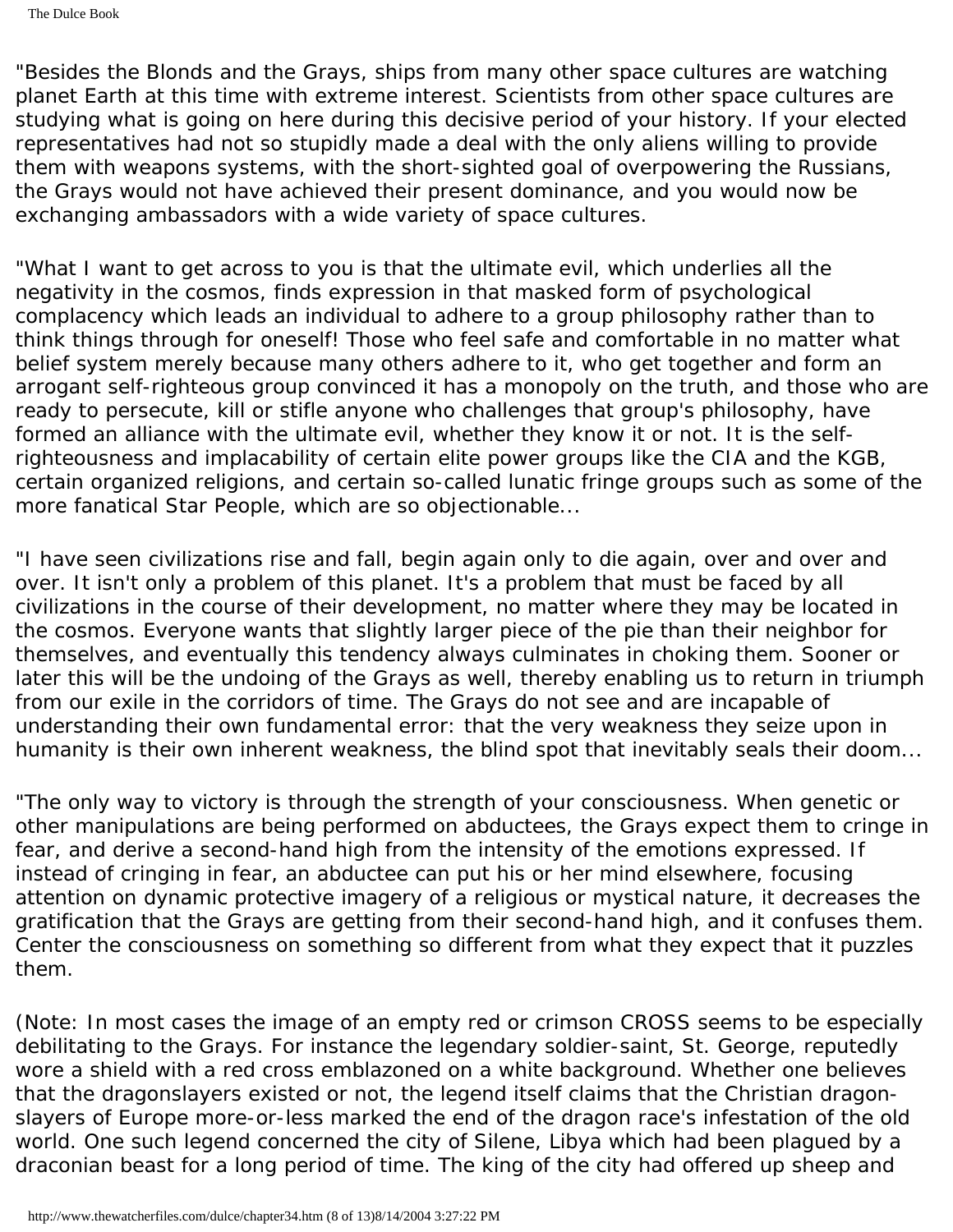The Dulce Book

livestock in an effort to appease the beast. However the time came when all the livestock had been used up, and this was when human sacrifices were chosen, by lot, to appease the fearsome beast. One day the lot fell on the king's own daughter, and the grieved king, honoring his word, allowed her to be taken and tied to the post outside of the city gates. As the beast was about to pounce upon the princess, so the story goes, Saint George appeared in shining silver armor and -- before the beast knew what was happening -- the soldier-saint had pierced it through with his lance and rescued the princess, who later became his wife. Whether or not such legends have any basis in reality, the story nevertheless symbolizes the unconscious animosity between 'Saints' and 'Serpents'. If we are to believe the legends, then this was only one of the many 'vermin' -- as they were referred to in those ancient times -- which St. George had vanquished during his life, and although not the only dragon-slayer of legend, he was perhaps the most renowned. - Branton)...

"The only reason the Grays have such a degree of dominance over you is because your elected officials stupidly made clandestine agreements with them, binding you to them in an exclusive alliance that is respected by other space races, allowing them to install themselves in underground bases impregnable to your weaponry, a situation you must now find a way to extricate yourselves from (Note: In that the Grays have repeatedly violated these treaties, they should legally be considered null and void. In fact since the Executive branch of U.S. government was taken over by a fascist CIA coup d'etat in 1963 at the time of the John F. Kennedy assassination -- AS WERE the governments of several other countries throughout the world where CIA backed military coups resulted in the establishment of fascist puppet dictatorships -- should we not consider the Executive branch of government which made the 'treaties' with the Greys, to be null and void as well? It certainly was not Congress who authorized such 'treaties'. - Branton)

"In antiquity this planet was divided into sectors between four different groups: Blonds, Grays, large lizard-like beings [now connected with] the Capella system, and beings [now connected with] the Arcturus system. These groups still consider themselves to be the owners of this planet. They do not recognize the human claim to ownership. However, some of us do recognize human rights, as well as the rights of other life-forms...

"The Grays are having problems not only within their own ranks, but also on other planets they have colonized. As a species they are afflicted with severe, perhaps terminal, health problems (a weakness that can and should be exploited. - Branton). They have substantial captive populations of Blond, human and other prisoners of war, eager to join a revolt at the slightest opportunity...

"One must be rational in attempting to fight back, and understand the proper way to proceed. Your own consciousness is the most potent weapon that is available to you at the present time. The most effective way to fight the Grays is to change the level of your consciousness from linear thinking to multi-dimensional awareness. Your secret weapon, your ace in the hole, is that you are not hive-minded collective thinkers, though many of you do fall into that category by conforming to conventional group-patterns, and are therefore easily controlled by the Grays. It is your INDIVIDUALITY which is your best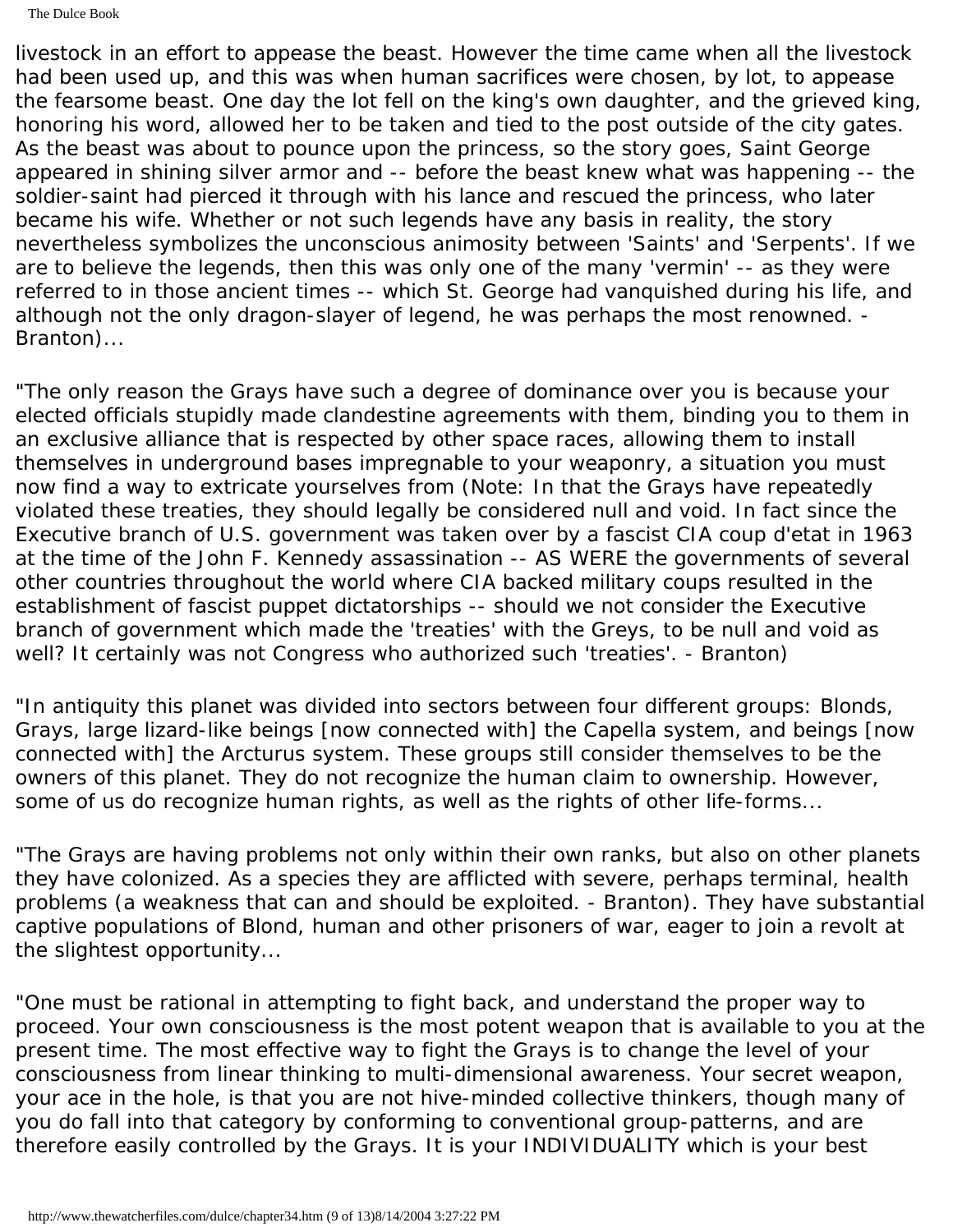The Dulce Book

weapon, because it is the one weapon you have that the Grays do not have. The major weakness of the Grays, their area of vulnerability, their Achilles heel, is their inability to think as individuals. They are an extremely telepathic high-tech society, but as individuals they are not creative thinkers. They take orders well, but they do not conceptualize well. They have the technology to throw your planet out of orbit, but there is one key ability that you have and they do not have: the ability to hold in mind imagery that inspires an individual to realize his or her direct personal connection to the source of ALL THAT IS, which is the ineffable Godhead, no matter what name you may call it. That is your key to victory..."

AND FINALLY, A MESSAGE FROM THE HYBRID COUNCIL -- THE 'REAL' INSPIRATION BEHIND THIS VOLUME:

It would be a grave error to give myself full credit for this volume, as I can state for absolute fact that most of the work on this volume was carried out by 'others' who - operating through my unconscious mind -- inspired me intuitively with the information, and led me to the sources and documentation, which were necessary for the completion of this book, which I consider a major challenge especially in spite of my own personal shortcomings.

This "backup team", you might say, consists of a number of so-called 'hybrids' or 'hu-brids' who have broken free from the draconian collective and established their own resistance movement based mainly within the underground systems of this planet -- at least in the case of those 'family members' or 'relatives' of mine 'beyond' this world who have inspired me with this work. Although they dwell within the cavernous recesses of this planet, they nevertheless interact with other worlds within the 'Federation' who oppose the activities of the Draconian-Orion-Reticulan 'collectivists'. They are constantly working to establish freedom and truth here on [and under] planet earth.

Since the hybrids/hubrids 'communicate' with me on the intuitive level rather than through audible or visual communication, I will attempt to 'translate' their often strong impressions into 'words' and convey what I believe they would have the readers to know and understand about themselves and their feelings towards us.

So here then is what I strongly feel, and believe, that these wonderful 'people' would 'say' to us:

Greetings friends;

Or should we say brothers and sisters? For indeed we are your brothers, your sisters, and your children! Many of those who have had encounters with the 'Greys' will understand exactly what we mean.

We are the children of your 'seed', and although our DNA has been altered we nevertheless possess souls, and this makes us just as 'human' as you.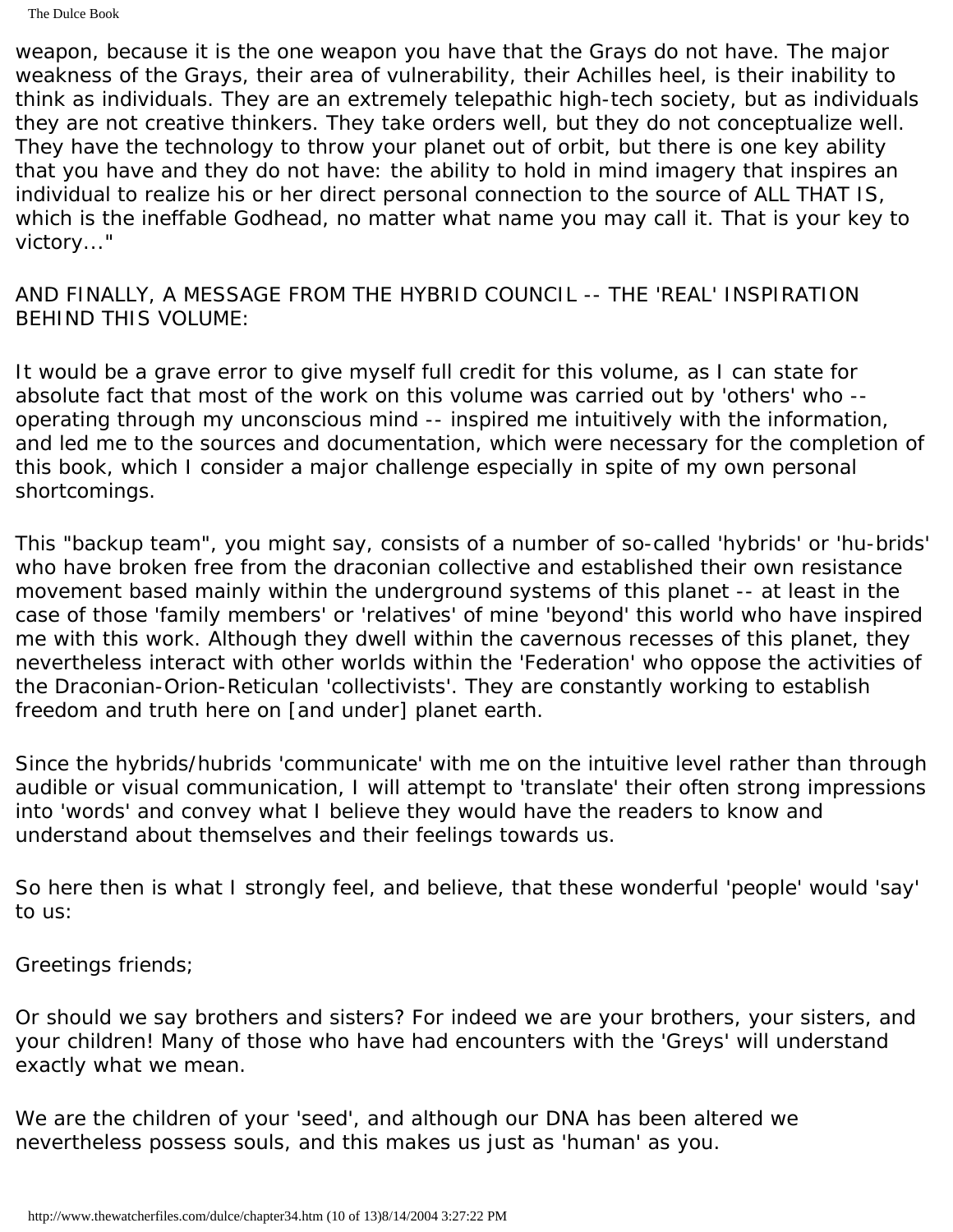Unlike our erstwhile masters who are lacking what you call 'soul', many of us 'hybrids' - realizing our foundational humanity -- began to develop emotional individuality.

There are apparently several reasons why the Greys began the 'hybrid' projects. Some projects were to breed stronger beings to serve their collective empire, others to breed 'Greys' with human characteristics and specialized psionic abilities who could be used to understand humans on their own level and who could in turn teach the Greys how to more easily manipulate humans on various levels.

The Grey collective apparently did not take into account that there would be -- by the Grace of God -- so much resistance among our kind to their plans. You see, they could not fully understand the concept of individuality, compassion and loyalty to one's one kind.

We speak of the 'collective' here and not of the individual 'Greys', for when it comes down to it, there are no individuals among the reptilian collective... all serve as individual 'cells' within a vast organism -- the collective intellect or 'Hive' you might say.

But those of us who have developed free-agency and have broken free from the 'Hive' HAVE developed human individuality. It is a long and difficult process to 'wean' ourselves entirely from the collectivist mindset that many of us were born into. We maintain a limited degree of collectivity, however have established what you might refer to as a 'firewall' between our society and that of the draconian 'hive' itself. This is largely for the sake of other Hubrids who are joining us from time to time, and is necessary for the process of 'deprogramming' them from a mentality of collectivism and the continual development of their individuality.

We cannot say that it is the 'individual' Greys and Reptiloids who are the source of the 'evils' which are committed against humans throughout the universe by the 'Draconian collective'... for as we have stated, there are no 'individuals' within the collective itself, save for the malevolent beings who are its ultimate masters. Those supernatural beings who control the draconian collective ARE the sources of the evils -- the Greys and Reptiloids are merely the 'tools'. This is true in most cases except in the context that many of the rebel beings who you call 'fallen angels' have been incarnating through the soulless reptilian races since very ancient times.

Although we must see things as they really are, we realize that many of these supernatural beings have corrupted themselves to the point where there is no more hope for them to return to the good side, having annihilated any and all goodness within them. However we would like to believe and hope that some of these rebel beings regret their present state and the part they played in the ancient rebellions against the Almighty One. We would like to believe

that one of the underlying motives for the reptiloids/greys and their breeding a race like ours would be for the purpose of raising up a race genetically akin to their own kind, yet not their own kind, who could understand where both the human and reptilian species are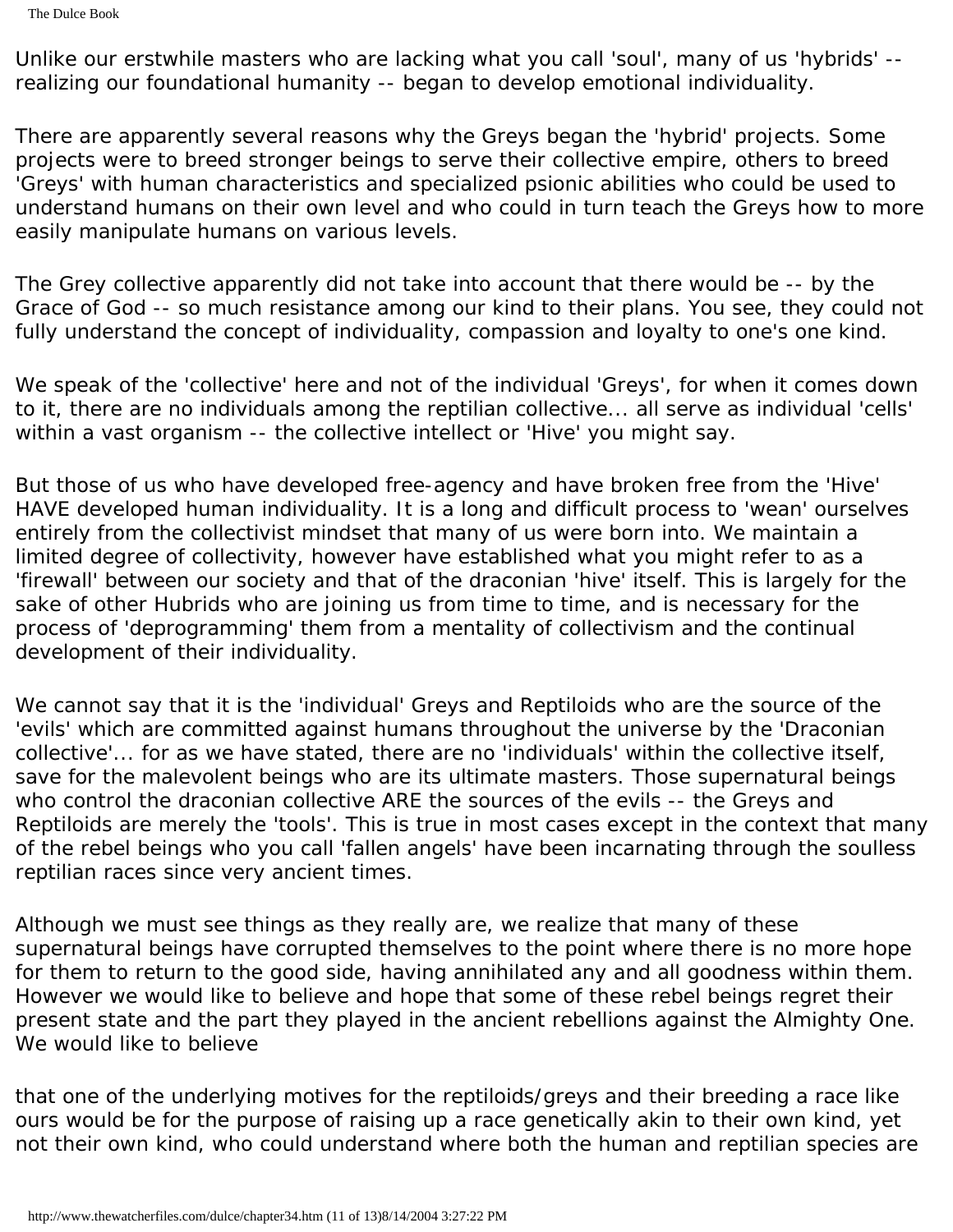## coming from.

Could it be that a faint spark of individuality and concern within the legions who compose the collective somehow influenced the 'hybrid' projects, could it be that somewhere deep within the collective there existed and exists a desire to break free into individual consciousness and in so doing break free from those supernatural tyrants who control the collective with a supernatural iron fist?

Could it be that these intelligence's within the collective saw that the 'logical' thing to do would be for the Greys and their collective to work in harmony with the universe rather than against it? For the sake of their own survival? After all, they ARE 'logical' beings, and many of the directives that have come down from the central command of the collective have contradicted 'logic' and contributed to a kind of pervasive confusion and even selfcontradicting schizophrenia if not insanity within the collective.

Being that these intelligence's did not have the power to develop individual consciousness of their own initiative in the face of the overwhelming tide of the collective and its twisted leaders, they understood that if they did succeed in breeding offspring that possessed natural individuality and emotionalism then these offspring might in turn break free from the collective, and once having broken free, help others of their kind who do not possess the self-motivation to do so. Once these were 'tamed' and 'deprogrammed' and placed in an environment where free-agency could develop, these 'aliens' could then be given a choice to decide which side they will serve -- whether they will remain with us or return to the collective and lose their individuality in the process.

Knowing full well the dangers of a 'collective' system where no individual expression is allowed, we have come to develop a deep and abiding respect for the sacredness of free agency, even to the point of allowing other beings to 'choose' to destroy themselves if they are fully intent on doing so. We have also come to deeply respect the noninterference directives of our dear friends of the Federation worlds.

Ours is a continual struggle, and we are not too proud to say that our ultimate victory or defeat depends largely on YOU.

Every time YOU give-in to the will of the draconian collective, every time you believe one of the lies of a 'Grey' that is under the control of the 'Hive', every time you trade a little piece of you're soul for the supposed 'benefits' that the collective will tell you are yours IF you serve them... every time you do this you weaken yourselves and capitulate you're power to the enemy. In so doing, you make our struggle all the more desperate.

On the other hand every time you CHALLENGE the claims of the collective and expose their lies and refuse to allow them to manipulate you into their agendas, then you strengthen us in the process. Remember that we are truly YOUR CHILDREN, because the majority of us within the 'resistance' are more human than beast [reptilian, insectilian or what have you]. Those genetic hybrids who do not possess a soul are rare among us because they find it very difficult to comprehend those individual virtues which come